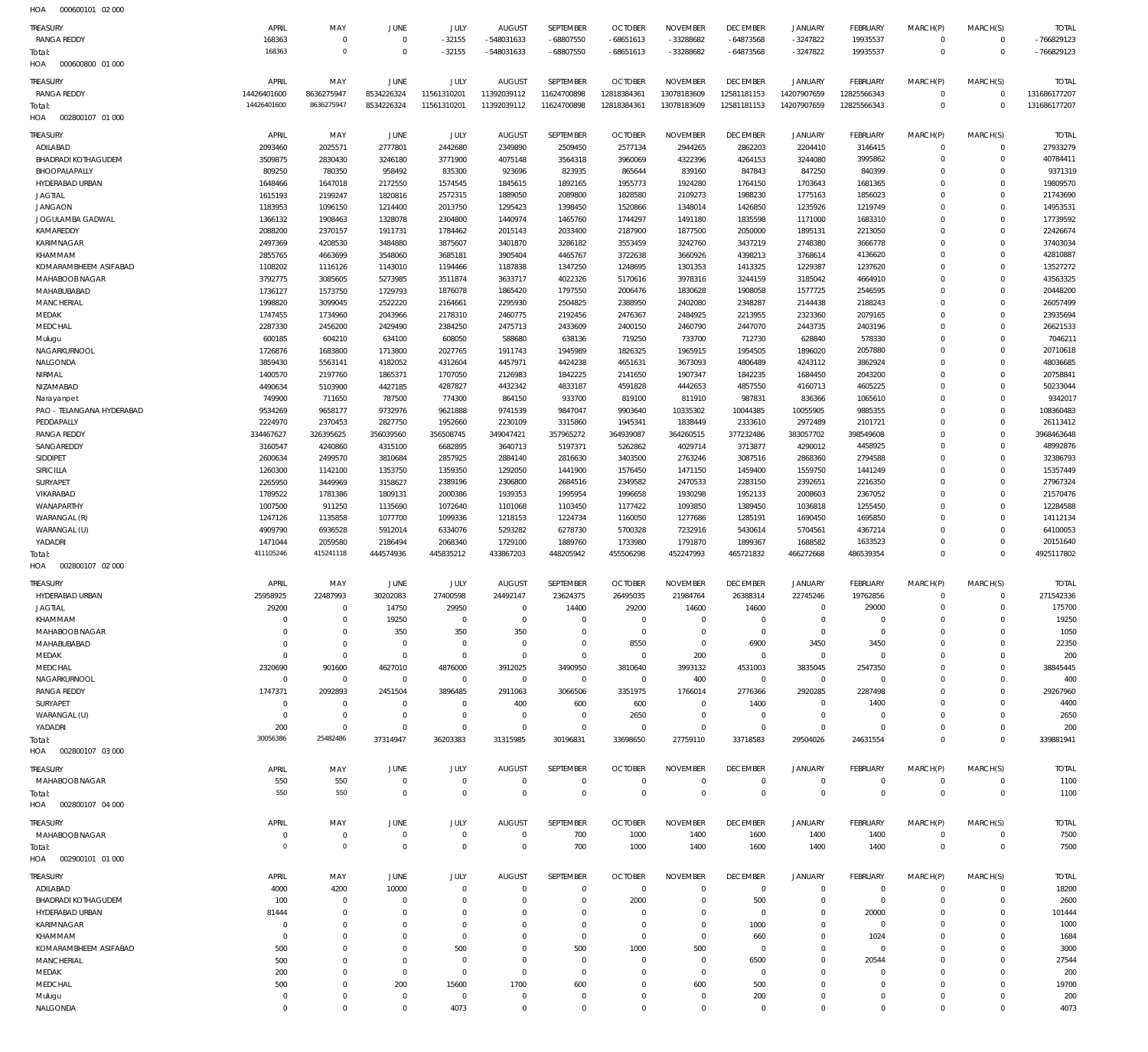| TREASURY<br>NIRMAL                      | APRIL<br>0                | MAY<br>$\mathbf 0$         | <b>JUNE</b><br>$\overline{0}$    | JULY<br>26050              | <b>AUGUST</b><br>$\overline{0}$ | SEPTEMBER<br>$\mathbf 0$      | <b>OCTOBER</b><br>$\overline{0}$ | <b>NOVEMBER</b><br>$\mathbf 0$ | <b>DECEMBER</b><br>1482          | <b>JANUARY</b><br>$\overline{0}$ | FEBRUARY<br>$\overline{0}$    | MARCH(P)<br>$\mathbf 0$    | MARCH(S)<br>$\mathbf 0$    | <b>TOTAL</b><br>27532 |
|-----------------------------------------|---------------------------|----------------------------|----------------------------------|----------------------------|---------------------------------|-------------------------------|----------------------------------|--------------------------------|----------------------------------|----------------------------------|-------------------------------|----------------------------|----------------------------|-----------------------|
| NIZAMABAD                               | $^{\circ}$                | $\mathbf 0$                | $\mathbf 0$                      | 0                          | $\overline{0}$                  | $\mathbf 0$                   | $\overline{0}$                   | $\mathbf 0$                    | $\overline{0}$                   | 530                              | $\overline{0}$                | 0                          | $\mathbf 0$                | 530                   |
| <b>RANGA REDDY</b>                      | 6635                      | 350                        | 34000                            | 1035                       | 2490                            | $\mathbf 0$                   | 600                              | 4000                           | 350                              | 5500                             | 5645                          | $\Omega$                   | $\mathbf 0$                | 60605                 |
| SANGAREDDY<br>SURYAPET                  | 0<br>0                    | 900<br>$\mathbf 0$         | $\overline{0}$<br>$\overline{0}$ | $\mathbf 0$<br>50          | 0<br>0                          | $\mathbf 0$<br>$\mathbf 0$    | $^{\circ}$<br>$\overline{0}$     | 0<br>$\mathbf 0$               | 300<br>$\overline{0}$            | $\mathbf 0$<br>$\mathbf 0$       | $\overline{0}$<br>$\circ$     | 0<br>$\Omega$              | $\mathbf 0$<br>$\mathbf 0$ | 1200<br>50            |
| YADADRI                                 | 660                       | $\mathbf 0$                | $\overline{0}$                   | $\mathbf 0$                | $\overline{0}$                  | $\mathbf 0$                   | 1605                             | $\mathbf 0$                    | $\overline{0}$                   | $\mathbf 0$                      | $\mathbf 0$                   | 0                          | $\mathbf 0$                | 2265                  |
| Total:                                  | 94539                     | 5450                       | 44200                            | 47308                      | 4190                            | 1100                          | 5205                             | 5100                           | 11492                            | 6030                             | 47213                         | $\mathbf 0$                | $\mathbf{0}$               | 271827                |
| 002900103 01 000<br>HOA                 |                           |                            |                                  |                            |                                 |                               |                                  |                                |                                  |                                  |                               |                            |                            |                       |
| <b>TREASURY</b>                         | APRIL                     | MAY                        | <b>JUNE</b>                      | JULY                       | <b>AUGUST</b>                   | SEPTEMBER                     | <b>OCTOBER</b>                   | <b>NOVEMBER</b>                | <b>DECEMBER</b>                  | <b>JANUARY</b>                   | FEBRUARY                      | MARCH(P)                   | MARCH(S)                   | <b>TOTAL</b>          |
| PEDDAPALLY                              | 0                         | $\mathbf 0$                | $^{\circ}$                       | $\mathbf 0$                | $\mathbf{0}$                    | $^{\circ}$                    | 441                              | $\mathbf 0$                    | $\overline{0}$                   | $^{\circ}$                       | $\circ$                       | $\mathbf 0$                | $\mathbf 0$                | 441                   |
| WANAPARTHY                              | 0                         | $\mathbf 0$                | $\mathbf 0$                      | $\mathbf 0$                | 0                               | 580                           | $\overline{0}$                   | $\mathbf 0$                    | $\overline{0}$                   | $\mathbf 0$                      | $\overline{0}$                | $\mathbf 0$                | $\overline{0}$             | 580                   |
| Total:                                  | $\Omega$                  | $\mathbf 0$                | $\mathbf 0$                      | $\mathbf 0$                | $\mathbf 0$                     | 580                           | 441                              | $\mathbf 0$                    | $\overline{0}$                   | $\mathbf 0$                      | $\overline{0}$                | $\mathbf 0$                | $\mathbf 0$                | 1021                  |
| HOA<br>002900106 01 000                 |                           |                            |                                  |                            |                                 |                               |                                  |                                |                                  |                                  |                               |                            |                            |                       |
| TREASURY                                | APRIL                     | MAY                        | <b>JUNE</b>                      | JULY                       | <b>AUGUST</b>                   | <b>SEPTEMBER</b>              | <b>OCTOBER</b>                   | <b>NOVEMBER</b>                | <b>DECEMBER</b>                  | <b>JANUARY</b>                   | FEBRUARY                      | MARCH(P)                   | MARCH(S)                   | <b>TOTAL</b>          |
| NAGARKURNOOL                            | 0                         | $\mathbf 0$                | $\mathbf 0$                      | 0                          | 0                               | 0                             | 425                              | $\mathbf 0$                    | $\overline{0}$                   | $\mathbf 0$                      | $\overline{0}$                | $\mathbf 0$                | $\overline{0}$             | 425                   |
| Total:                                  | $\overline{0}$            | $\mathbb O$                | $\overline{0}$                   | $\mathbf 0$                | $\overline{0}$                  | $\mathbf 0$                   | 425                              | $\mathbf 0$                    | $\overline{0}$                   | $\overline{0}$                   | $\overline{0}$                | $\mathbf 0$                | $\mathbf 0$                | 425                   |
| HOA<br>002900107 01 000                 |                           |                            |                                  |                            |                                 |                               |                                  |                                |                                  |                                  |                               |                            |                            |                       |
| TREASURY                                | APRIL                     | MAY                        | <b>JUNE</b>                      | JULY                       | <b>AUGUST</b>                   | SEPTEMBER                     | <b>OCTOBER</b>                   | <b>NOVEMBER</b>                | <b>DECEMBER</b>                  | <b>JANUARY</b>                   | FEBRUARY                      | MARCH(P)                   | MARCH(S)                   | <b>TOTAL</b>          |
| KHAMMAM                                 | 6800                      | 6800                       | 6800                             | 6800                       | 6800                            | 17900                         | 5800                             | 5800                           | 4000                             | 6100                             | $\overline{0}$                | $\mathbf 0$                | $\mathbf 0$                | 73600                 |
| NALGONDA<br><b>RANGA REDDY</b>          | 2000<br>0                 | 2000<br>910                | 2000<br>500                      | 7200<br>$\mathbf 0$        | 1800<br>$\overline{0}$          | $\overline{0}$<br>34000       | $^{\circ}$<br>$^{\circ}$         | 2400<br>2750                   | 1800<br>1516                     | 1800<br>$^{\circ}$               | 3400<br>1356                  | 0<br>0                     | $\mathbf 0$<br>$\mathbf 0$ | 24400<br>41032        |
| WARANGAL (R)                            | 2700                      | 500                        | 4200                             | 2200                       | 2000                            | 2200                          | $^{\circ}$                       | 6400                           | 1600                             | 0                                | $\mathbf 0$                   | 0                          | $\mathbf 0$                | 21800                 |
| WARANGAL (U)                            | 2550                      | $\mathbf 0$                | $\mathbf 0$                      | $\mathbf 0$                | $^{\circ}$                      | $\overline{0}$                | $\overline{0}$                   | $^{\circ}$                     | $\overline{0}$                   | $\mathbf{0}$                     | $\mathbf 0$                   | $\mathbf 0$                | $\mathbf 0$                | 2550                  |
| Total:                                  | 14050                     | 10210                      | 13500                            | 16200                      | 10600                           | 54100                         | 5800                             | 17350                          | 8916                             | 7900                             | 4756                          | $\mathbf 0$                | $\overline{0}$             | 163382                |
| 002900107 02 000<br>HOA                 |                           |                            |                                  |                            |                                 |                               |                                  |                                |                                  |                                  |                               |                            |                            |                       |
| TREASURY                                | APRIL                     | MAY                        | <b>JUNE</b>                      | JULY                       | AUGUST                          | SEPTEMBER                     | <b>OCTOBER</b>                   | <b>NOVEMBER</b>                | <b>DECEMBER</b>                  | <b>JANUARY</b>                   | FEBRUARY                      | MARCH(P)                   | MARCH(S)                   | <b>TOTAL</b>          |
| HYDERABAD URBAN                         | 0                         | $\mathbf 0$                | $\mathbf 0$                      | $\mathbf 0$                | $\overline{0}$                  | $-223250$                     | $\overline{0}$                   | $\mathbf 0$                    | $\overline{0}$                   | $-50000$                         | $\overline{0}$                | $\mathbf 0$                | $\mathbf 0$                | $-273250$             |
| Total:                                  | $\overline{0}$            | $\mathbb O$                | $\overline{0}$                   | $\mathbf 0$                | $\overline{0}$                  | $-223250$                     | $\overline{0}$                   | $\mathbf 0$                    | $\overline{0}$                   | $-50000$                         | $\overline{0}$                | $\mathbf 0$                | $\overline{0}$             | $-273250$             |
| HOA<br>002900800 01 000                 |                           |                            |                                  |                            |                                 |                               |                                  |                                |                                  |                                  |                               |                            |                            |                       |
| TREASURY                                | APRIL                     | MAY                        | <b>JUNE</b>                      | JULY                       | <b>AUGUST</b>                   | SEPTEMBER                     | <b>OCTOBER</b>                   | <b>NOVEMBER</b>                | <b>DECEMBER</b>                  | <b>JANUARY</b>                   | FEBRUARY                      | MARCH(P)                   | MARCH(S)                   | <b>TOTAL</b>          |
| VIKARABAD                               | 0                         | $\mathbf 0$                | $\mathbf 0$                      | 0                          | $\mathbf 0$                     | 300                           | $\overline{0}$                   | $\mathbf 0$                    | $\overline{0}$                   | $\circ$                          | $\overline{0}$                | $\mathbf 0$                | $\mathbf 0$                | 300                   |
| Total:                                  | $\overline{0}$            | $\mathbf 0$                | $\overline{0}$                   | $\mathbf 0$                | $\mathbf 0$                     | 300                           | $\overline{0}$                   | $\overline{0}$                 | $\overline{0}$                   | $\overline{0}$                   | $\overline{0}$                | $\overline{0}$             | $\mathbf 0$                | 300                   |
| HOA<br>002900800 80 000                 |                           |                            |                                  |                            |                                 |                               |                                  |                                |                                  |                                  |                               |                            |                            |                       |
| TREASURY                                | APRIL                     | MAY                        | <b>JUNE</b>                      | JULY                       | <b>AUGUST</b>                   | SEPTEMBER                     | <b>OCTOBER</b>                   | <b>NOVEMBER</b>                | <b>DECEMBER</b>                  | <b>JANUARY</b>                   | FEBRUARY                      | MARCH(P)                   | MARCH(S)                   | <b>TOTAL</b>          |
| SIDDIPET                                | 0                         | $\mathbf 0$                | $\mathbf 0$                      | $\bf 0$                    | $\mathbf 0$                     | 1000                          | $\overline{0}$                   | $\mathbf 0$                    | $\overline{0}$<br>$\overline{0}$ | $\circ$                          | $\overline{0}$                | $\mathbf 0$<br>$\mathbf 0$ | $\overline{0}$             | 1000                  |
|                                         |                           |                            |                                  |                            |                                 |                               |                                  |                                |                                  | $\overline{0}$                   | $\overline{0}$                |                            | $\overline{0}$             | 1000                  |
| Total:                                  | $\overline{0}$            | $\mathbb O$                | $\overline{0}$                   | $\mathbf 0$                | $\overline{0}$                  | 1000                          | $\overline{0}$                   | $\mathbf 0$                    |                                  |                                  |                               |                            |                            |                       |
| HOA<br>002900800 81 000                 |                           |                            |                                  |                            |                                 |                               |                                  |                                |                                  |                                  |                               |                            |                            |                       |
| <b>TREASURY</b>                         | APRIL                     | MAY                        | <b>JUNE</b>                      | JULY                       | <b>AUGUST</b>                   | SEPTEMBER                     | <b>OCTOBER</b>                   | <b>NOVEMBER</b>                | <b>DECEMBER</b>                  | <b>JANUARY</b>                   | FEBRUARY                      | MARCH(P)                   | MARCH(S)                   | <b>TOTAL</b>          |
| HYDERABAD URBAN                         | 230000                    | $\mathbf 0$                | 5865                             | 111600                     | 96610                           | $\mathbf 0$                   | 114572                           | 88910                          | 59866                            | 66600                            | 87200                         | $\mathbf 0$                | $\mathbf 0$                | 861223                |
| <b>JANGAON</b>                          | 0                         | $\mathbf 0$                | $\mathbf 0$                      | $\mathbf 0$                | 1000                            | $\mathbf 0$                   | $^{\circ}$                       | 0                              | $^{\circ}$                       | $^{\circ}$                       | $\overline{0}$                | $^{\circ}$                 | $\mathbf 0$                | 1000                  |
| KARIMNAGAR                              | 0<br>0                    | $\mathbf 0$<br>$\mathbf 0$ | $\overline{0}$<br>$^{\circ}$     | 1759<br>$\mathbf 0$        | $\overline{0}$                  | 500<br>$\mathbf 0$            | $^{\circ}$<br>$\overline{0}$     | $\mathbf 0$<br>$\mathbf 0$     | $\mathbf 0$<br>$\mathbf 0$       | $\mathbf 0$<br>0                 | 150<br>$\circ$                | 0<br>$\Omega$              | $\mathbf 0$<br>$\mathbf 0$ | 2409                  |
| KOMARAMBHEEM ASIFABAD<br>MAHABOOB NAGAR | 0                         | $\mathbf 0$                | $^{\circ}$                       | $\mathbf 0$                | 1040<br>3759                    | $\mathbf 0$                   | $^{\circ}$                       | $\mathbf 0$                    | $\mathbf 0$                      | 0                                | $\circ$                       | 0                          | $\mathbf 0$                | 1040<br>3759          |
| MAHABUBABAD                             | $\mathbf 0$               | $\mathbf 0$                | $\mathbf{0}$                     | $\mathbf 0$                | $\mathbf 0$                     | $\mathbf 0$                   | 9000                             | $\mathbf 0$                    | $\mathbf 0$                      | $\mathbf 0$                      | $\mathbf{0}$                  | $\Omega$                   | $\mathbf 0$                | 9000                  |
| MEDAK                                   | $\mathbf 0$               | $\mathbf 0$                | $\mathbf{0}$                     | $\mathbf 0$                | $\mathbf{0}$                    | 400                           | $\overline{0}$                   | $\mathbf 0$                    | $\mathbf 0$                      | $\mathbf 0$                      | $\mathbf 0$                   | $\mathbf 0$                | $\mathbf 0$                | 400                   |
| MEDCHAL                                 | $\mathbf 0$               | $\mathbb O$                | $\mathbf 0$                      | $\mathbf 0$                | $\mathbf 0$                     | $\mathbf 0$                   | $\overline{0}$                   | $\mathbf 0$                    | $\overline{0}$                   | $\circ$                          | 2000                          | 0                          | $\mathbf 0$                | 2000                  |
| NAGARKURNOOL                            | $\mathbf 0$               | 1000                       | 4287                             | $\mathbf 0$                | 2861                            | 2117                          | 8039                             | 4993                           | 4885                             | 9858                             | 5120                          | $\mathbf 0$                | $\mathbf 0$                | 43160                 |
| NALGONDA                                | 0                         | $\mathbf 0$                | $\mathbf 0$                      | $\mathbf 0$                | $\overline{0}$                  | 500                           | $\overline{0}$                   | $\mathbf 0$                    | $\overline{0}$                   | $\mathbf 0$                      | $\overline{0}$                | 0                          | $\mathbf 0$                | 500                   |
| NIRMAL<br>NIZAMABAD                     | $^{\circ}$<br>$\mathbf 0$ | $\mathbb O$<br>$\mathbf 0$ | $\mathbf 0$<br>$\mathbf 0$       | 2600<br>$\mathbf 0$        | $\mathbf 0$<br>$^{\circ}$       | $\mathbf 0$<br>$\mathbf 0$    | $\overline{0}$<br>$\overline{0}$ | $\mathbf 0$<br>$\mathbf 0$     | $\overline{0}$<br>1010           | $\mathbf 0$<br>$\mathbf{0}$      | $\overline{0}$<br>$\mathbf 0$ | 0<br>0                     | $\mathbf 0$<br>$\mathbf 0$ | 2600<br>1010          |
| <b>RANGA REDDY</b>                      | 209362                    | 9032                       | 16894                            | 13034                      | 7878                            | 3861                          | 2681                             | 15168                          | 33824                            | 1830                             | 4775                          | 0                          | $\mathbf 0$                | 318339                |
| SANGAREDDY                              | 2000                      | $\mathbb O$                | $^{\circ}$                       | $\mathbf 0$                | 1000                            | $\mathbf 0$                   | $\overline{0}$                   | $\mathbf 0$                    | $^{\circ}$                       | 2984                             | 3000                          | $\Omega$                   | $\mathbf 0$                | 8984                  |
| SIDDIPET                                | $^{\circ}$                | $\mathbb O$                | $\overline{0}$                   | $\mathsf{O}\xspace$        | $\mathbf 0$                     | $\mathbf 0$                   | $\overline{0}$                   | $\mathbf 0$                    | $\mathbf 0$                      | $\mathbf 0$                      | 1000                          | 0                          | $\mathbf 0$                | 1000                  |
| SURYAPET                                | $^{\circ}$                | $\mathbf 0$                | $^{\circ}$                       | $\mathbf 0$                | 26096                           | $\mathbf 0$                   | $^{\circ}$                       | $\mathbf 0$                    | $\mathbf 0$                      | $\mathbf 0$                      | $\overline{0}$                | $\Omega$                   | $\mathbf 0$                | 26096                 |
| VIKARABAD                               | 100                       | 900                        | 50                               | 250                        | 400                             | $\mathbf 0$                   | 760                              | 200                            | $\overline{0}$                   | $\mathbf 0$                      | 400                           | 0                          | $\mathbf 0$                | 3060                  |
| WANAPARTHY                              | $^{\circ}$<br>$\mathbf 0$ | $\mathbb O$                | $^{\circ}$<br>$^{\circ}$         | $\mathbf 0$<br>$\mathbf 0$ | $\mathbf 0$<br>$\overline{0}$   | $\mathbf 0$<br>$\mathbf 0$    | $\overline{0}$                   | $\mathbf 0$<br>$\mathbf 0$     | 200                              | $\circ$                          | 1000                          | $\Omega$<br>0              | $\mathbf 0$<br>$\mathbf 0$ | 1200                  |
| WARANGAL (U)<br>YADADRI                 | $\mathbf 0$               | $\mathbf 0$<br>750         | $\mathbf 0$                      | $\mathsf{O}\xspace$        | $\mathbf 0$                     | $\mathbf 0$                   | $\overline{0}$<br>$\overline{0}$ | $\mathbf 0$                    | $\overline{0}$<br>$\overline{0}$ | 1000<br>$\overline{0}$           | $\mathbf 0$<br>$\overline{0}$ | $\mathbf 0$                | $\mathbf 0$                | 1000<br>750           |
| Total:                                  | 441462                    | 11682                      | 27096                            | 129243                     | 140644                          | 7378                          | 135052                           | 109271                         | 99785                            | 82272                            | 104645                        | $\mathbf 0$                | $\overline{0}$             | 1288530               |
| HOA<br>003001101 01 000                 |                           |                            |                                  |                            |                                 |                               |                                  |                                |                                  |                                  |                               |                            |                            |                       |
| TREASURY                                | APRIL                     | MAY                        | JUNE                             | JULY                       | AUGUST                          | SEPTEMBER                     | <b>OCTOBER</b>                   | <b>NOVEMBER</b>                | <b>DECEMBER</b>                  | <b>JANUARY</b>                   | FEBRUARY                      | MARCH(P)                   | MARCH(S)                   | <b>TOTAL</b>          |
| NALGONDA                                | 0                         | $\mathbf 0$                | $\mathbf 0$                      | 2836000                    | $\overline{0}$                  | $\bf 0$                       | $\overline{0}$                   | $\mathbf 0$                    | $\overline{0}$                   | $\overline{0}$                   | $\overline{0}$                | $\mathbf 0$                | $\overline{0}$             | 2836000               |
| Total:                                  | $\overline{0}$            | $\mathbb O$                | $\overline{0}$                   | 2836000                    | $\overline{0}$                  | $\mathbf 0$                   | $\overline{0}$                   | $\overline{0}$                 | $\overline{0}$                   | $\overline{0}$                   | $\overline{0}$                | $\mathbf 0$                | $\overline{0}$             | 2836000               |
| 003001101 96 000<br>HOA                 |                           |                            |                                  |                            |                                 |                               |                                  |                                |                                  |                                  |                               |                            |                            |                       |
| TREASURY                                | APRIL                     | MAY                        | JUNE                             | JULY                       | AUGUST                          | SEPTEMBER                     | <b>OCTOBER</b>                   | <b>NOVEMBER</b>                | <b>DECEMBER</b>                  | <b>JANUARY</b>                   | FEBRUARY                      | MARCH(P)                   | MARCH(S)                   | <b>TOTAL</b>          |
| PAO - TELANGANA HYDERABAD               | $-77456$                  | $\mathbf 0$                | $-22426$                         | $-217724$                  | $-505624$                       | $-307426$                     | $\overline{0}$                   | $\mathbf 0$                    | $-424351$                        | $-45000$                         | $-636004$                     | $\mathbf 0$                | $\overline{0}$             | $-2236011$            |
| Total:                                  | $-77456$                  | $\mathbf 0$                | $-22426$                         | $-217724$                  | $-505624$                       | $-307426$                     | $\overline{0}$                   | $\mathbf 0$                    | $-424351$                        | $-45000$                         | $-636004$                     | $\overline{0}$             | $\mathbf 0$                | $-2236011$            |
| HOA<br>003001102 01 000                 |                           |                            |                                  |                            |                                 |                               |                                  |                                |                                  |                                  |                               |                            |                            |                       |
| TREASURY                                | APRIL                     | MAY                        | JUNE                             | JULY                       | AUGUST                          | SEPTEMBER                     | <b>OCTOBER</b>                   | <b>NOVEMBER</b>                | <b>DECEMBER</b>                  | <b>JANUARY</b>                   | FEBRUARY                      | MARCH(P)                   | MARCH(S)                   | <b>TOTAL</b>          |
| ADILABAD                                | $^{\circ}$                | $\overline{0}$             | $\overline{0}$                   | $\mathsf{O}\xspace$        | $\overline{0}$                  | $\overline{0}$                | $\overline{0}$                   | $\overline{0}$                 | $\overline{0}$                   | $\overline{0}$                   | 2653449                       | $\mathbf 0$                | $\mathbf 0$                | 2653449               |
| BHADRADI KOTHAGUDEM                     | 665795                    | $\mathbf 0$                | 256079                           | 1644054                    | 182843                          | 250164                        | 171970                           | 113819                         | 279176                           | 308603                           | 1543882                       | 0                          | $\mathbf 0$                | 5416385               |
| HYDERABAD URBAN                         | $\mathbf 0$<br>0          | 3681757<br>$\mathbf 0$     | 8693135<br>$\overline{0}$        | 56662388                   | 6699196                         | 6116897                       | 16796344<br>$\overline{0}$       | 24461493<br>$\overline{0}$     | 2077643                          | 14897162<br>$\circ$              | 34729451<br>$\mathbf{0}$      | 0<br>0                     | $\mathbf 0$<br>$\mathbf 0$ | 174815466             |
| <b>JAGTIAL</b><br>JOGULAMBA GADWAL      | $^{\circ}$                | $\mathbb O$                | $\overline{0}$                   | $-15030$<br>0              | $-61526$<br>$\overline{0}$      | $\overline{0}$<br>$\mathbf 0$ | $\overline{0}$                   | 2611665                        | $\overline{0}$<br>$\overline{0}$ | $\circ$                          | $\mathbf 0$                   | $\Omega$                   | $\mathbf 0$                | $-76556$<br>2611665   |
| KAMAREDDY                               | 2950                      | $\mathbf 0$                | $\overline{0}$                   | $\mathbf 0$                | $\overline{0}$                  | $-57563$                      | $\overline{0}$                   | $\overline{0}$                 | 13050                            | 33653                            | $\circ$                       | 0                          | $\mathbf 0$                | $-7910$               |
| <b>KARIMNAGAR</b><br>KHAMMAM            | 1138533<br>239031         | $\mathbb O$<br>$\mathbf 0$ | 11998378<br>6872089              | 18254945<br>484566         | 60395<br>$\mathbf{0}$           | 167803<br>5662758             | $\overline{0}$<br>18373          | 4301<br>199043                 | 5660<br>3341780                  | 5500<br>57051                    | $^{\circ}$<br>227960          | 0<br>$\mathbf 0$           | $\mathbf 0$<br>$\mathbf 0$ | 31635515<br>17102651  |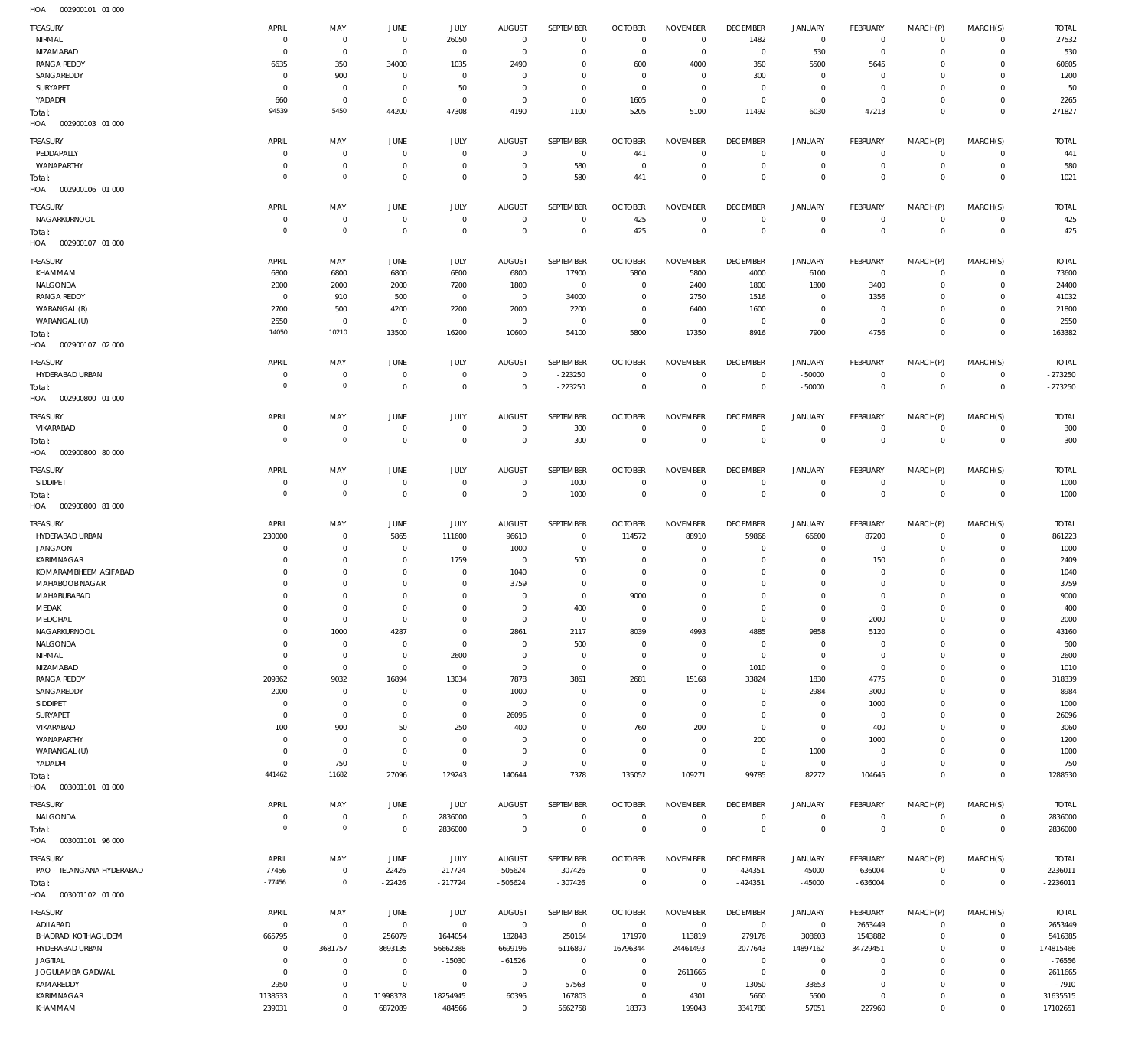| TREASURY                            | APRIL                        | MAY                        | JUNE                             | JULY                       | <b>AUGUST</b>              | SEPTEMBER                    | <b>OCTOBER</b>                   | <b>NOVEMBER</b>         | <b>DECEMBER</b>            | <b>JANUARY</b>                     | FEBRUARY                         | MARCH(P)                   | MARCH(S)                         | <b>TOTAL</b>           |
|-------------------------------------|------------------------------|----------------------------|----------------------------------|----------------------------|----------------------------|------------------------------|----------------------------------|-------------------------|----------------------------|------------------------------------|----------------------------------|----------------------------|----------------------------------|------------------------|
| KOMARAMBHEEM ASIFABAD               | $^{\circ}$                   | $\mathbf 0$                | 29091                            | $\mathbf 0$                | 45481                      | 63310                        | $\overline{0}$                   | $\mathbb O$             | $\mathbf 0$                | $\mathbf 0$                        | 1908530                          | $\mathbf 0$                | $\overline{0}$                   | 2046412                |
| MAHABOOB NAGAR<br><b>MANCHERIAL</b> | 6199499<br>$^{\circ}$        | $\mathbf 0$<br>1100        | $\overline{0}$<br>$\overline{0}$ | $\mathbf 0$<br>$\mathbf 0$ | $\mathbf 0$<br>$\mathbf 0$ | 3020331<br>44374             | $\overline{0}$<br>4958           | 10647301<br>1100        | $\mathbf 0$<br>$\mathbf 0$ | $\mathbf 0$<br>$\mathsf{O}\xspace$ | 1645162<br>$\overline{0}$        | $\circ$<br>$\Omega$        | $\circ$<br>$\mathbf{0}$          | 21512293<br>51532      |
| MEDCHAL                             | $\overline{0}$               | $\mathbf 0$                | $\overline{0}$                   | 13610000                   | $\mathbf 0$                | $\mathbf 0$                  | $\overline{0}$                   | $\mathbf 0$             | $\overline{0}$             | 22352174                           | 10775380                         | $\Omega$                   | $\mathbf{0}$                     | 46737554               |
| NAGARKURNOOL                        | 22005                        | $\mathbf 0$                | 12250                            | $\mathbf 0$                | 1760                       | $\mathbb O$                  | 2420                             | 450                     | 5665                       | $\mathsf 0$                        | $\overline{0}$                   | $\Omega$                   | $\Omega$                         | 44550                  |
| NALGONDA                            | 21882                        | 3040                       | 39022                            | 16809                      | 12724                      | 3300959                      | 15702                            | 83135                   | 22182                      | 31854                              | 24218                            | $\Omega$                   | $\mathbf{0}$                     | 3571527                |
| NIRMAL                              | 176300                       | $\mathbf 0$                | $\overline{0}$                   | $\mathbf 0$                | $\mathbf 0$                | $\mathbb O$                  | $\overline{0}$                   | $\mathbf 0$             | $\mathbf 0$                | $\overline{0}$                     | $\overline{0}$                   | $\Omega$                   | $\Omega$                         | 176300                 |
| NIZAMABAD                           | 4580                         | $\mathbf 0$                | 56950                            | $\mathbf 0$                | $\mathbf 0$                | $\mathbb O$                  | 761738                           | 14084281                | 57831                      | 9293                               | 287869                           | $\Omega$                   | $\mathbf{0}$                     | 15262542               |
| PEDDAPALLY<br><b>RANGA REDDY</b>    | 1288267<br>8924948           | $\mathbf 0$<br>10343125    | 1100<br>5130121                  | $\mathbf 0$<br>10841034    | $\mathbf 0$<br>105108381   | $\mathbb O$<br>5870084       | 677215<br>4623121                | $\mathbf 0$<br>2921289  | $\overline{0}$<br>15873667 | $\overline{0}$<br>21654906         | 6380<br>19361208                 | $\Omega$<br>$\Omega$       | $\Omega$<br>$\mathbf{0}$         | 1972962<br>210651884   |
| SANGAREDDY                          | $\mathbf 0$                  | $\mathbf 0$                | $\overline{0}$                   | 8919664                    | $\mathbf 0$                | 16000                        | 10000                            | $\mathbb O$             | 10501864                   | $\overline{0}$                     | $\overline{0}$                   | $\Omega$                   | $\mathbf{0}$                     | 19447528               |
| SIDDIPET                            | 138392                       | $\mathbf 0$                | $\overline{0}$                   | $\mathbf 0$                | $\mathbf 0$                | $\mathbb O$                  | $\overline{0}$                   | 686988                  | $\mathbf 0$                | 1199607                            | $\overline{0}$                   | $\Omega$                   | $\mathbf{0}$                     | 2024987                |
| <b>SURYAPET</b>                     | 10582                        | 2424                       | 21562886                         | 4811651                    | 2483490                    | 1997271                      | 4777                             | 16099                   | 12999                      | 10220                              | 13680                            | $\Omega$                   | $\mathbf{0}$                     | 30926079               |
| WARANGAL (U)                        | 12367075                     | $\mathbf 0$                | 7409269                          | 6673482                    | $\mathbf 0$                | 11                           | 7100                             | 31596                   | 23379                      | $\overline{0}$                     | 67586                            | $\Omega$                   | $\mathbf{0}$                     | 26579498               |
| YADADRI                             | 1076                         | 8882                       | 4240                             | 6202                       | 8898                       | 5792                         | 4565646                          | 12430                   | 12846                      | 46452                              | 8092                             | $\Omega$                   | $\mathbf{0}$                     | 4680556                |
| Total:<br>003001102 96 000          | 31200915                     | 14040328                   | 62064610                         | 121909765                  | 114541642                  | 26458191                     | 27659364                         | 55874990                | 32227742                   | 60606475                           | 73252847                         | $\mathbf 0$                | $\overline{0}$                   | 619836869              |
| HOA                                 |                              |                            |                                  |                            |                            |                              |                                  |                         |                            |                                    |                                  |                            |                                  |                        |
| <b>TREASURY</b>                     | APRIL                        | MAY                        | JUNE                             | JULY                       | <b>AUGUST</b>              | SEPTEMBER                    | <b>OCTOBER</b>                   | <b>NOVEMBER</b>         | <b>DECEMBER</b>            | <b>JANUARY</b>                     | <b>FEBRUARY</b>                  | MARCH(P)                   | MARCH(S)                         | <b>TOTAL</b>           |
| KHAMMAM<br>NALGONDA                 | $\Omega$<br>0                | $\mathbf 0$<br>$\mathbf 0$ | $^{\circ}$<br>$^{\circ}$         | $-101578$<br>$-106120$     | $\mathbf 0$<br>0           | $\mathbf 0$<br>$\mathbf 0$   | $^{\circ}$<br>$^{\circ}$         | $-103618$<br>$-174046$  | $\,0\,$<br>$-2706$         | $\mathbf 0$<br>$-268790$           | $\overline{0}$<br>$-22526$       | $\mathbf 0$<br>$\Omega$    | $\mathbf{0}$<br>$\circ$          | $-205196$<br>$-574188$ |
| NIZAMABAD                           | $-9360$                      | $\mathbf 0$                | $^{\circ}$                       | $\mathbf 0$                | $\Omega$                   | $\mathbf 0$                  | $\mathbf 0$                      | $-84770$                | $\mathbf 0$                | $\mathbf 0$                        | $^{\circ}$                       | $\Omega$                   | $\mathbf 0$                      | $-94130$               |
| Total:                              | $-9360$                      | $\circ$                    | $\mathbf{0}$                     | $-207698$                  | $\Omega$                   | $\mathbf 0$                  | $\mathbf 0$                      | $-362434$               | $-2706$                    | $-268790$                          | $-22526$                         | $\Omega$                   | $\mathbf 0$                      | $-873514$              |
| HOA<br>003001800 01 000             |                              |                            |                                  |                            |                            |                              |                                  |                         |                            |                                    |                                  |                            |                                  |                        |
| TREASURY                            | APRIL                        | MAY                        | JUNE                             | JULY                       | <b>AUGUST</b>              | <b>SEPTEMBER</b>             | <b>OCTOBER</b>                   | <b>NOVEMBER</b>         | <b>DECEMBER</b>            | <b>JANUARY</b>                     | FEBRUARY                         | MARCH(P)                   | MARCH(S)                         | <b>TOTAL</b>           |
| NAGARKURNOOL                        | C                            | $\mathbf 0$                | 3195                             | $\mathbf 0$                | 6060                       | $\mathbf 0$                  | $^{\circ}$                       | $\overline{0}$          | 0                          | 0                                  | $\overline{0}$                   | $\mathbf 0$                | $\circ$                          | 9255                   |
| Total:                              | $\overline{0}$               | $\circ$                    | 3195                             | $\mathbf 0$                | 6060                       | $\mathbf 0$                  | $\overline{0}$                   | $\mathbf 0$             | $\mathbf{0}$               | $\mathbf 0$                        | $\overline{0}$                   | $\mathbf 0$                | $\overline{0}$                   | 9255                   |
| HOA<br>003002102 01 000             |                              |                            |                                  |                            |                            |                              |                                  |                         |                            |                                    |                                  |                            |                                  |                        |
| TREASURY                            | APRIL                        | MAY                        | JUNE                             | JULY                       | <b>AUGUST</b>              | SEPTEMBER                    | <b>OCTOBER</b>                   | <b>NOVEMBER</b>         | <b>DECEMBER</b>            | <b>JANUARY</b>                     | FEBRUARY                         | MARCH(P)                   | MARCH(S)                         | <b>TOTAL</b>           |
| ADILABAD                            | 170534                       | 226477                     | 2000                             | 150546                     | 146075                     | $\mathbf 0$                  | $\overline{0}$                   | 460366                  | 132543                     | 659787                             | $\overline{0}$                   | $\Omega$                   | $\mathbf{0}$                     | 1948328                |
| <b>BHADRADI KOTHAGUDEM</b>          | $\mathbf{0}$                 | $\mathbf 0$                | $\overline{0}$                   | $\mathbf 0$                | $\mathbf 0$                | $\mathbf 0$                  | $\overline{0}$                   | 6325                    | $\mathbf 0$                | $\mathbf 0$                        | $\overline{0}$                   | $\Omega$                   | $\mathbf{0}$                     | 6325                   |
| HYDERABAD URBAN                     | 225154267                    | 106329400                  | 154183461                        | 180566445                  | 199586038                  | 198581967                    | 317528477                        | 254295204               | 303951604                  | 238320768                          | 404771699                        | $\Omega$                   | $\mathbf{0}$                     | 2583269330             |
| <b>JAGTIAL</b><br>JOGULAMBA GADWAL  | $^{\circ}$<br>3800           | $^{\circ}$<br>$\mathbf 0$  | 1904740<br>1678                  | $\mathbf 0$<br>745621      | $\mathbf 0$<br>2802        | $\mathbf 0$<br>40187         | $\overline{0}$<br>6742           | 1100<br>8674            | $\mathbf 0$<br>6799        | $\mathbf 0$<br>2292                | $\overline{0}$<br>10388          | $\Omega$<br>$\Omega$       | $\Omega$<br>$\mathbf 0$          | 1905840<br>828983      |
| KARIMNAGAR                          | 0                            | $\mathbf 0$                | 7996                             | $\mathbf 0$                | 7195                       | 124317                       | 20251                            | 5351                    | 26896                      | $\mathbf 0$                        | 15284                            | $\Omega$                   | $\Omega$                         | 207290                 |
| KHAMMAM                             | $\Omega$                     | $\mathbf 0$                | $\overline{0}$                   | $\mathbf 0$                | $\mathbf 0$                | $-8152$                      | 990                              | 1100                    | $\mathbf 0$                | $\mathbf 0$                        | $\overline{0}$                   | $\Omega$                   | $\mathbf 0$                      | $-6062$                |
| KOMARAMBHEEM ASIFABAD               | $\Omega$                     | $\mathbf 0$                | $^{\circ}$                       | 969424                     | $\mathbf 0$                | 245981                       | $\overline{0}$                   | $\mathbf 0$             | $\mathbf 0$                | $\mathbf 0$                        | $\overline{0}$                   | $\Omega$                   | $\Omega$                         | 1215405                |
| MAHABOOB NAGAR                      | 2200                         | $\mathbf 0$                | $^{\circ}$                       | 178461                     | 241047                     | 347673                       | 702303                           | 664648                  | 276592                     | 53224                              | $-1756025$                       | $\Omega$                   | $\mathbf 0$                      | 710123                 |
| MAHABUBABAD                         | 0                            | $\mathbf 0$                | $^{\circ}$                       | $\mathbf 0$                | $\mathbf 0$                | $\mathbf 0$                  | 1100                             | 1100                    | $\mathbf 0$                | $\mathbf 0$                        | $\overline{0}$                   | $\Omega$                   | $\mathbf 0$                      | 2200                   |
| <b>MANCHERIAL</b>                   | $\Omega$                     | $\mathbf 0$                | $\overline{0}$                   | 1663766                    | 0                          | $\mathbf 0$<br>$\mathbf 0$   | $^{\circ}$                       | $\Omega$<br>$\mathbf 0$ | 1000                       | $\mathbf 0$<br>$\mathbf 0$         | $\overline{0}$                   | $\Omega$<br>$\Omega$       | $\Omega$<br>$\mathbf 0$          | 1664766                |
| MEDCHAL<br>NAGARKURNOOL             | $\Omega$<br>$\Omega$         | $\mathbf 0$<br>$\mathbf 0$ | 4775450<br>$\overline{0}$        | $\mathbf 0$<br>$\mathbf 0$ | $\mathbf 0$<br>$\mathbf 0$ | 1599954                      | $\mathbf 0$<br>$^{\circ}$        | $\mathbf 0$             | $\mathbf 0$<br>$\mathbf 0$ | $\mathbf 0$                        | 3421381<br>$\mathbf 0$           | $\Omega$                   | $\mathbf 0$                      | 8196831<br>1599954     |
| NALGONDA                            | $\Omega$                     | $\mathbf 0$                | $^{\circ}$                       | 11                         | 121100                     | 2200                         | $^{\circ}$                       | $\Omega$                | $\mathbf 0$                | 9100                               | $\overline{0}$                   | $\Omega$                   | $\Omega$                         | 132411                 |
| NIRMAL                              | 0                            | $\mathbf 0$                | 1000                             | 1000                       | $\mathbf 0$                | $\mathbf 0$                  | $^{\circ}$                       | $\mathbf 0$             | $\mathbf 0$                | $\mathbf 0$                        | $\overline{0}$                   | $\Omega$                   | $\mathbf 0$                      | 2000                   |
| NIZAMABAD                           | 550                          | $\mathbf 0$                | $^{\circ}$                       | $\mathbf 0$                | $\mathbf 0$                | $\mathbf 0$                  | $\Omega$                         | $\Omega$                | $\mathbf 0$                | $\mathbf 0$                        | $\Omega$                         | $\Omega$                   | $\Omega$                         | 550                    |
| <b>RANGA REDDY</b>                  | 8864255                      | 26338                      | 78210                            | 4412626                    | 102228                     | 88791                        | 225444                           | 124010                  | 3524178                    | 3100571                            | 15023207                         | $\Omega$                   | $\mathbf 0$                      | 35569858               |
| SANGAREDDY                          | 1000                         | $\mathbf{0}$               | 4800                             | $\mathbf 0$                | $\Omega$                   | $\mathbf 0$                  | $^{\circ}$                       | $\mathbf{0}$            | $\mathbf 0$                | $\mathbf 0$                        | $\Omega$                         | $\Omega$                   | $\Omega$                         | 5800                   |
| SIDDIPET<br>SIRICILLA               | $\mathbf{0}$<br>$\mathbf{0}$ | $\mathbf 0$<br>$\mathbf 0$ | $\Omega$<br>$\mathbf{0}$         | 77058<br>$\mathbf 0$       | $\Omega$<br>$\mathbf 0$    | $\mathbf{0}$<br>$\mathbf 0$  | $\Omega$<br>$\overline{0}$       | $\Omega$<br>2200        | 453755<br>0                | 77058<br>$\mathsf{O}\xspace$       | $\Omega$<br>$\mathbf 0$          | $\Omega$<br>$\mathbf 0$    | $\Omega$<br>$\mathbf 0$          | 607871<br>2200         |
| SURYAPET                            | $\mathbf 0$                  | $\mathbf 0$                | $^{\circ}$                       | $\mathbf 0$                | $\Omega$                   | $\mathbf 0$                  | 24846                            | 10277                   | $\mathbf 0$                | $\mathbf 0$                        | $\overline{0}$                   | $\Omega$                   | $\mathbf 0$                      | 35123                  |
| VIKARABAD                           | $^{\circ}$                   | $\mathbf 0$                | $^{\circ}$                       | $\mathbf 0$                | $\mathbf 0$                | 3910                         | 2600                             | $\mathbf 0$             | 6000                       | 1000                               | $\overline{0}$                   | $\Omega$                   | $\mathbf 0$                      | 13510                  |
| WANAPARTHY                          | 3849                         | $\mathbf 0$                | 21900                            | 2200                       | 0                          | $\mathbf 0$                  | 11                               | 33                      | 500                        | $\mathbf 0$                        | 4400                             | $\Omega$                   | $\mathbf 0$                      | 32893                  |
| WARANGAL (U)                        | 1100                         | $\mathbf 0$                | 2200                             | $\mathbf 0$                | $\Omega$                   | $\mathbf 0$                  | 6600                             | 3240                    | 2200                       | 7600                               | 13200                            | $\Omega$                   | $\mathbf{0}$                     | 36140                  |
| Total:                              | 234201555                    | 106582215                  | 160983435                        | 188767158                  | 200206485                  | 201026828                    | 318519364                        | 255583628               | 308382067                  | 242231400                          | 421503534                        | $\Omega$                   | $\mathbf 0$                      | 2637987669             |
| HOA   003002102   96   000          |                              |                            |                                  |                            |                            |                              |                                  |                         |                            |                                    |                                  |                            |                                  |                        |
| TREASURY                            | APRIL                        | MAY                        | JUNE                             | JULY                       | <b>AUGUST</b>              | SEPTEMBER                    | <b>OCTOBER</b>                   | <b>NOVEMBER</b>         | <b>DECEMBER</b>            | <b>JANUARY</b>                     | <b>FEBRUARY</b>                  | MARCH(P)                   | MARCH(S)                         | <b>TOTAL</b>           |
| KARIMNAGAR<br><b>RANGA REDDY</b>    | 0<br>$\Omega$                | $\mathbf 0$<br>$\mathbf 0$ | $-248413$<br>$\overline{0}$      | $\mathbf 0$<br>$\mathbb O$ | -4363626<br>15615          | $-3852796$<br>$\overline{0}$ | $\overline{0}$<br>$\overline{0}$ | $-1751058$<br>$\,0\,$   | $-59427$<br>$\mathbf 0$    | $-404433$<br>$\overline{0}$        | $\overline{0}$<br>$\overline{0}$ | $\mathbf 0$<br>$\mathbf 0$ | $\overline{0}$<br>$\overline{0}$ | $-10679753$<br>15615   |
| WARANGAL (U)                        | 0                            | $\mathbf 0$                | $\overline{0}$                   | $\mathbf 0$                | $-649653$                  | $-164031$                    | $^{\circ}$                       | $\mathbb O$             | $-243267$                  | $-121710$                          | $\overline{0}$                   | $\mathbf 0$                | $\overline{0}$                   | $-1178661$             |
| Total:                              | $\circ$                      | $\mathbf 0$                | $-248413$                        | $\mathbf 0$                | -4997664                   | $-4016827$                   | $^{\circ}$                       | $-1751058$              | $-302694$                  | $-526143$                          | $\overline{0}$                   | $\mathbf 0$                | $\overline{0}$                   | $-11842799$            |
| HOA<br>003002103 01 000             |                              |                            |                                  |                            |                            |                              |                                  |                         |                            |                                    |                                  |                            |                                  |                        |
| TREASURY                            | APRIL                        | MAY                        | JUNE                             | JULY                       | <b>AUGUST</b>              | SEPTEMBER                    | <b>OCTOBER</b>                   | <b>NOVEMBER</b>         | <b>DECEMBER</b>            | JANUARY                            | FEBRUARY                         | MARCH(P)                   | MARCH(S)                         | <b>TOTAL</b>           |
| ADILABAD                            | 1100                         | $\mathbf 0$                | $\Omega$                         | $\mathbf 0$                | $\mathbf 0$                | $\mathbf 0$                  | $\Omega$                         | $\Omega$                | $\mathbf 0$                | $\mathbf 0$                        | $\overline{0}$                   | $\Omega$                   | $\mathbf{0}$                     | 1100                   |
| HYDERABAD URBAN                     | 6526567911                   | 2037238633                 | 6467718945                       | 10999337425                | 8307984953                 | 9869798662                   | 9077342941                       | 10218988764             | 11296640593                | 12142281527                        | 11179373610                      | $\Omega$                   | $\circ$                          | 98123273964            |
| <b>JAGTIAL</b>                      | 68640                        | $\mathbf 0$                | $\Omega$                         | $\mathbf 0$                | $\mathbf 0$                | $\mathbf 0$                  | 990                              | $\overline{0}$          | $\mathbf 0$                | $\mathbf 0$                        | $\overline{0}$                   | $\Omega$                   | $\mathbf 0$                      | 69630                  |
| <b>JANGAON</b>                      | 1100                         | $\mathbf 0$                | $^{\circ}$                       | $\mathbf 0$                | 1034                       | $\mathbf 0$                  | 1100                             | 1100                    | 22220                      | 440                                | 122528                           | $\Omega$                   | $\mathbf{0}$                     | 149522                 |
| KAMAREDDY<br>KARIMNAGAR             | 0<br>$\Omega$                | $\mathbf 0$<br>$\mathbf 0$ | $\overline{0}$<br>$^{\circ}$     | $\mathbf 0$<br>200         | $\mathbf 0$<br>$\mathbf 0$ | $\mathbf 0$<br>$\mathbf 0$   | $^{\circ}$<br>400                | 1100<br>$\mathbf 0$     | $\mathbf 0$<br>1760        | 0<br>$\mathbf 0$                   | 2090<br>400                      | $\Omega$<br>$\Omega$       | $\mathbf 0$<br>$\Omega$          | 3190<br>2760           |
| KHAMMAM                             | 1200                         | $\mathbf 0$                | 100                              | 200                        | 890                        | 850                          | 1350                             | 6929                    | 561                        | $\mathbf 0$                        | 600                              | $\Omega$                   | $\mathbf 0$                      | 12680                  |
| MANCHERIAL                          | 75698                        | $\mathbf 0$                | $\mathbf 0$                      | 1100                       | 1100                       | 2200                         | $\overline{0}$                   | 3300                    | 16280                      | 2178                               | 1100                             | $\Omega$                   | $\Omega$                         | 102956                 |
| MEDAK                               | $^{\circ}$                   | $\mathbf 0$                | $\overline{0}$                   | $\mathbf 0$                | $\mathbf 0$                | 18000                        | $\overline{0}$                   | $\mathbf 0$             | $\mathbf 0$                | $\mathbf 0$                        | $\overline{0}$                   | $\Omega$                   | $\mathbf 0$                      | 18000                  |
| MEDCHAL                             | 0                            | $-2245498$                 | $\mathbf 0$                      | $-5543191$                 | -9368074                   | $-10847234$                  | $-1755903$                       | $-188055$               | $-6318779$                 | $-35840$                           | 121711                           | $\Omega$                   | $\mathbf 0$                      | $-36180863$            |
| Mulugu                              | 0                            | $\mathbf 0$                | $^{\circ}$                       | $\mathbf 0$                | $\mathbf 0$                | $\mathbf 0$                  | $\overline{0}$                   | $\mathbf 0$             | 11                         | $\mathbf 0$                        | $\overline{0}$                   | $\Omega$                   | $\mathbf 0$                      | 11                     |
| NAGARKURNOOL                        | $^{\circ}$                   | $\mathbf 0$                | 16650                            | $\mathbf 0$                | 14935                      | 19495                        | 29081                            | 12623                   | 3775                       | 44600                              | 3750                             | $\Omega$                   | $\mathbf 0$                      | 144909                 |
| NALGONDA<br>NIZAMABAD               | 6080<br>$^{\circ}$           | 1200<br>$\mathbf 0$        | $^{\circ}$<br>$^{\circ}$         | 2960<br>$\mathbf 0$        | 50120<br>$\mathbf 0$       | 95710<br>1815                | 2000<br>1100                     | 16296<br>3300           | 85674<br>10500             | 4357<br>8560                       | 11898<br>2750                    | $\Omega$<br>$\Omega$       | $\mathbf 0$<br>$\mathbf 0$       | 276295<br>28025        |
| PEDDAPALLY                          | 2200                         | $\mathbf 0$                | $\mathbf 0$                      | $\mathbf 0$                | $\mathbf 0$                | $\mathbf 0$                  | $\overline{0}$                   | $\mathbf{0}$            | $\mathbf 0$                | $\mathbf 0$                        | $\overline{0}$                   | $\Omega$                   | $\mathbf 0$                      | 2200                   |
| <b>RANGA REDDY</b>                  | 4890                         | 1000                       | 2320                             | 10591                      | 331432                     | 137263                       | 3100                             | 4828                    | 19752                      | 10270                              | 394082                           | $\Omega$                   | $\mathbf{0}$                     | 919528                 |
| SANGAREDDY                          | 37300                        | $\mathbf 0$                | 1100                             | $-45180$                   | $-11386446$                | $-5001806$                   | $-2648687$                       | -8438936                | -4362980                   | 60196                              | 112300                           | $\Omega$                   | $\mathbf 0$                      | $-31673139$            |
| SIDDIPET                            | 5825                         | $\mathbf 0$                | $\mathbf 0$                      | 1200                       | 1038419                    | $\mathbf 0$                  | 1100                             | $\mathbf{0}$            | $^{\circ}$                 | $\mathbf 0$                        | 226687                           | $\mathbf 0$                | $\mathbf{0}$                     | 1273231                |
| SURYAPET                            | $^{\circ}$                   | $\mathbf 0$                | 80                               | $\mathbf 0$                | $\mathbf 0$                | 10007                        | 44                               | 2656                    | 52884                      | 220040                             | 2600                             | $\mathbf 0$                | $\mathbf 0$                      | 288311                 |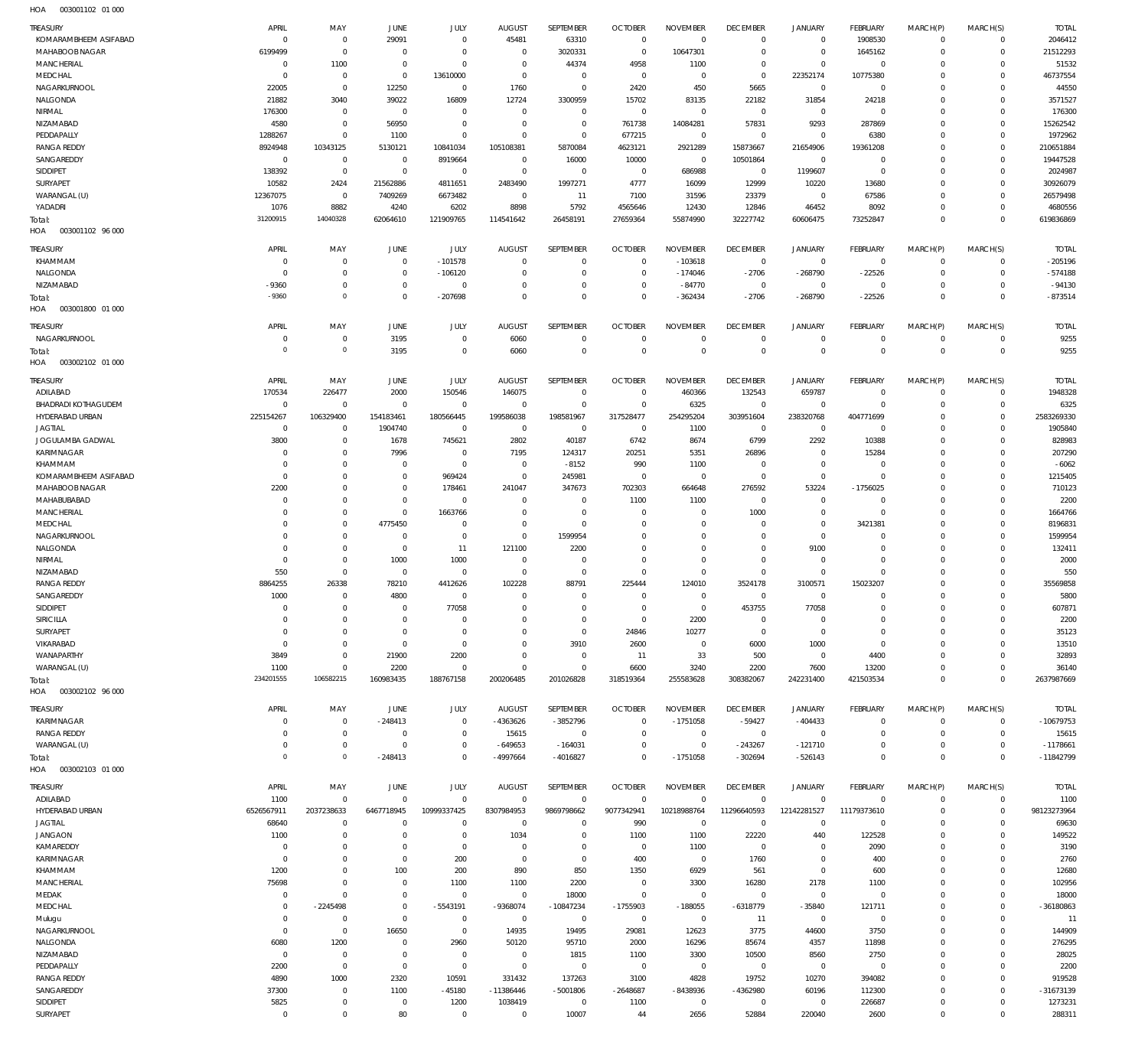| TREASURY<br>VIKARABAD                         | APRIL<br>1100          | MAY<br>$\mathbf 0$               | <b>JUNE</b><br>$\Omega$    | JULY<br>$\Omega$         | <b>AUGUST</b><br>$\Omega$       | SEPTEMBER<br>$\Omega$       | <b>OCTOBER</b><br>$\overline{0}$ | <b>NOVEMBER</b><br>$\overline{0}$ | <b>DECEMBER</b><br>$\mathbf 0$ | <b>JANUARY</b><br>$\mathbf 0$ | <b>FEBRUARY</b><br>$\Omega$ | MARCH(P)<br>$\Omega$       | MARCH(S)<br>$\Omega$    | <b>TOTAL</b><br>1100      |
|-----------------------------------------------|------------------------|----------------------------------|----------------------------|--------------------------|---------------------------------|-----------------------------|----------------------------------|-----------------------------------|--------------------------------|-------------------------------|-----------------------------|----------------------------|-------------------------|---------------------------|
| WANAPARTHY                                    | $^{\circ}$             | $\overline{0}$                   | 2198                       | $\Omega$                 | $\Omega$                        | $\Omega$                    | $\Omega$                         | $\Omega$                          | $^{\circ}$                     | 2800                          | $^{\circ}$                  | $\Omega$                   | $\Omega$                | 4998                      |
| WARANGAL (R)                                  | $\Omega$               | $\overline{0}$                   | $\Omega$                   | $\Omega$                 | 1100                            | $\Omega$                    | $\Omega$                         | 6600                              | $\Omega$                       | $\circ$                       | $\Omega$                    | O                          | $\Omega$                | 7700                      |
| WARANGAL (U)                                  | 4290                   | $\overline{0}$                   | $\Omega$                   | $\Omega$                 | $\Omega$                        | 3960                        | 142164                           | 7810                              | 2310                           | 108785                        | 5346                        | O                          | $\Omega$                | 274665                    |
| YADADRI                                       | 3080                   | $\Omega$                         | $\Omega$                   | $\Omega$                 | 5000                            | 5000                        | 3058                             | 44002                             | 23635                          | 136357                        | 78349                       | $\Omega$                   | $\Omega$                | 298481                    |
| Total:                                        | 6526780414             | 2034995335                       | 6467741393                 | 10993765305              | 8288674463                      | 9854243922                  | 9073123838                       | 10210472317                       | 11286198196                    | 12142844270                   | 11180459801                 | $\Omega$                   | $\Omega$                | 98059299254               |
| 003002103 96 000<br>HOA                       |                        |                                  |                            |                          |                                 |                             |                                  |                                   |                                |                               |                             |                            |                         |                           |
| TREASURY                                      | APRIL                  | MAY                              | JUNE                       | JULY                     | <b>AUGUST</b>                   | SEPTEMBER                   | <b>OCTOBER</b>                   | <b>NOVEMBER</b>                   | <b>DECEMBER</b>                | <b>JANUARY</b>                | <b>FEBRUARY</b>             | MARCH(P)                   | MARCH(S)                | <b>TOTAL</b>              |
| ADILABAD                                      | 0                      | $\overline{0}$                   | $\Omega$                   | $-1553273$               | $-1471450$                      | $-236582$                   | $-128269$                        | $-4604$                           | $-153370$                      | $-25178$                      | $-72041$                    | $\mathbf 0$                | $^{\circ}$              | $-3644767$                |
| HYDERABAD URBAN                               | $\Omega$               | $\overline{0}$                   | $\Omega$                   | $-281772$                | $-939004$                       | $-90000$                    | $-165150$                        | $-180000$                         | $-27000$                       | $\mathbf 0$                   | $\Omega$                    | $\mathbf 0$                | $\Omega$                | $-1682926$                |
| KAMAREDDY                                     | $\Omega$               | $\overline{0}$                   | $\Omega$                   | $-221931$                | $-243120$                       | $-512900$                   | $\overline{0}$                   | 5470                              | $^{\circ}$                     | $\mathbf 0$                   | O                           | $\Omega$                   | $\Omega$                | $-972481$                 |
| MAHABOOB NAGAR                                | $\Omega$               | $\overline{0}$                   | $\Omega$                   | $\mathbb O$              | -5032080                        | $-2416481$                  | $-12106203$                      | 74772                             | $^{\circ}$                     | 1243483                       | O                           | $\Omega$                   | $\Omega$                | $-18236509$               |
| MEDCHAL                                       | $\Omega$               | $\overline{0}$                   | $\Omega$                   | $\mathbb O$              | $-3845165$                      | $-15929741$                 | $\Omega$                         | $-1488667$                        | $-1700518$                     | 0                             | $\Omega$                    | $\Omega$                   | $\Omega$                | $-22964091$               |
| NALGONDA                                      | 21330                  | $\overline{0}$                   | $\Omega$                   | $\mathbf{0}$             | -8380657                        | $-7524635$                  | $\overline{0}$                   | $-3227717$                        | $\overline{0}$                 | $-3640657$                    | $\Omega$                    | $\Omega$                   | $\Omega$                | $-22752336$               |
| NIZAMABAD<br><b>RANGA REDDY</b>               | $-336577$<br>-3034599  | $\overline{0}$<br>$\mathbf 0$    | $\Omega$<br>$-8910$        | $-419218$<br>$-3487588$  | -722309<br>$-36107265$          | $-50031$<br>$-22387762$     | $-34224$<br>$-2227500$           | $-1410168$<br>$-5321752$          | $-414886$<br>$-11702534$       | 0<br>$-6093141$               | $-229941$<br>$-64423330$    | $\Omega$<br>$\Omega$       | $\Omega$<br>$\Omega$    | $-3617354$<br>-154794381  |
| Total:                                        | -3349846               | $\overline{0}$                   | $-8910$                    | -5963782                 | $-56741050$                     | $-49148132$                 | $-14661346$                      | $-11552666$                       | -13998308                      | $-8515493$                    | $-64725312$                 | $\mathbf 0$                | $\Omega$                | $-228664845$              |
| 003002800 01 000<br>HOA                       |                        |                                  |                            |                          |                                 |                             |                                  |                                   |                                |                               |                             |                            |                         |                           |
|                                               | <b>APRIL</b>           | MAY                              |                            | JULY                     | <b>AUGUST</b>                   | SEPTEMBER                   | <b>OCTOBER</b>                   | <b>NOVEMBER</b>                   | <b>DECEMBER</b>                |                               |                             |                            |                         | <b>TOTAL</b>              |
| <b>TREASURY</b><br>ADILABAD                   | $\Omega$               | 1000                             | <b>JUNE</b><br>$\Omega$    | $^{\circ}$               | $\Omega$                        | $\overline{0}$              | $\overline{0}$                   | $\Omega$                          | 6000                           | <b>JANUARY</b><br>$\circ$     | <b>FEBRUARY</b><br>$\Omega$ | MARCH(P)<br>$\Omega$       | MARCH(S)<br>$\Omega$    | 7000                      |
| HYDERABAD URBAN                               | $\Omega$               | $^{\circ}$                       | $\Omega$                   | $\Omega$                 | $\Omega$                        | 1000                        | $\Omega$                         | $\Omega$                          | 36000                          | 4000                          | $\Omega$                    | $\Omega$                   | $\Omega$                | 41000                     |
| KAMAREDDY                                     | $\Omega$               | $^{\circ}$                       | $\Omega$                   | 1000                     | $\Omega$                        | $\Omega$                    | 1000                             | $\Omega$                          | 9000                           | $\circ$                       | $\Omega$                    | $\Omega$                   | $\Omega$                | 11000                     |
| KARIMNAGAR                                    | $\Omega$               | $^{\circ}$                       | $\Omega$                   | 600                      | $\Omega$                        | $\Omega$                    | $\Omega$                         | $\Omega$                          | 1000                           | $\circ$                       | $\Omega$                    | O                          | $\Omega$                | 1600                      |
| KHAMMAM                                       | $\Omega$               | $\overline{0}$                   | $\Omega$                   | 5500                     | $\Omega$                        | $\Omega$                    | $\Omega$                         | $\Omega$                          | 11787                          | $\mathbf 0$                   | 1111                        | $\Omega$                   | $\Omega$                | 18398                     |
| <b>MANCHERIAL</b>                             | $\Omega$               | $\overline{0}$                   | $\Omega$                   | $\Omega$                 | $\Omega$                        | $\Omega$                    | $\Omega$                         | $\Omega$                          | 4000                           | 1000                          | $\mathbf 0$                 | O                          | $\Omega$                | 5000                      |
| MEDAK                                         | $\Omega$               | $\Omega$                         | $\Omega$                   | 1100                     | $\Omega$                        | $\Omega$                    | $\Omega$                         | $\Omega$                          | $\Omega$                       | $\mathbf 0$                   | 1000                        | O                          | $\Omega$                | 2100                      |
| MEDCHAL                                       | 1000                   | 1000                             | 1000                       | 4000                     | 7000                            | 3000                        | 3000                             | 2600                              | 52000                          | 25000                         | 8200                        | O                          | $\Omega$                | 107800                    |
| NAGARKURNOOL                                  | $^{\circ}$             | $\overline{0}$                   | 20195                      | $\Omega$                 | $\Omega$                        | $\Omega$                    | $\Omega$                         | $\Omega$                          | $\Omega$                       | $\circ$                       | $\Omega$                    | $\Omega$                   | $\Omega$                | 20195                     |
| NALGONDA<br>NIRMAL                            | 1000<br>$^{\circ}$     | $\overline{0}$<br>$^{\circ}$     | $\Omega$<br>$\Omega$       | $\Omega$<br>$\Omega$     | 200<br>$\Omega$                 | $\Omega$<br>$\Omega$        | 200<br>$\Omega$                  | $\Omega$<br>$\Omega$              | 6350                           | $\circ$                       | 1000<br>$\Omega$            | $\Omega$<br>O              | $\Omega$<br>$\Omega$    | 8750                      |
| NIZAMABAD                                     | 1000                   | $\Omega$                         | $\Omega$                   | 1000                     | $\Omega$                        | $\Omega$                    | $\Omega$                         | $\Omega$                          | 1000<br>7000                   | $\circ$<br>$\Omega$           | 1000                        | O                          | $\Omega$                | 1000<br>10000             |
| PEDDAPALLY                                    | $^{\circ}$             | $\overline{0}$                   | $\Omega$                   | 1000                     | $\Omega$                        | $\Omega$                    | $\Omega$                         | $\Omega$                          | $\Omega$                       | $\circ$                       | $\Omega$                    | $\Omega$                   | $\Omega$                | 1000                      |
| <b>RANGA REDDY</b>                            | 8000                   | 2000                             | 1000                       | 6450                     | 9650                            | 1000                        | 60310                            | 4839                              | 1000                           | $\Omega$                      | O                           | O                          | $\Omega$                | 94249                     |
| SANGAREDDY                                    | 2200                   | $^{\circ}$                       | 1000                       | $\Omega$                 | $\Omega$                        | $\overline{0}$              | 1000                             | $\Omega$                          | 4000                           | $\circ$                       | $\Omega$                    | $\Omega$                   | $\Omega$                | 8200                      |
| SIDDIPET                                      | $\Omega$               | $^{\circ}$                       | $\Omega$                   | $\Omega$                 | $\Omega$                        | $\Omega$                    | $\Omega$                         | $\Omega$                          | 6000                           | 1000                          | O                           | O                          | $\Omega$                | 7000                      |
| SIRICILLA                                     | $\Omega$               | $^{\circ}$                       | $\Omega$                   | $\Omega$                 | $\Omega$                        | $\overline{0}$              | $\Omega$                         | 2000                              | 9750                           | 1250                          | $\Omega$                    | $\Omega$                   | $\Omega$                | 13000                     |
| SURYAPET                                      | 2500                   | $^{\circ}$                       | 800                        | $\Omega$                 | $\Omega$                        | 2300                        | 44                               | 11                                | 589                            | 22994                         | 1310                        | O                          | $\Omega$                | 30548                     |
| VIKARABAD                                     | $\mathbf 0$            | $^{\circ}$                       | $\Omega$                   | $\Omega$                 | $\Omega$                        | $\overline{0}$              | $\Omega$                         | $\overline{0}$                    | 6000                           | $\mathbf 0$                   | $\Omega$                    | $\Omega$                   | $\Omega$                | 6000                      |
| WARANGAL (U)                                  | $\Omega$               | $\overline{0}$                   | $\Omega$                   | $\Omega$                 | $\Omega$                        | $\Omega$                    | $\Omega$                         | 1000                              | $\Omega$                       | $\circ$                       | $\Omega$                    | $\Omega$                   | $\Omega$                | 1000                      |
| YADADRI                                       | $\Omega$<br>15700      | $\mathbf 0$<br>4000              | $\Omega$                   | $\Omega$                 | 500                             | 500                         | $\Omega$                         | 6480                              | $\Omega$                       | $\circ$                       | $\Omega$                    | $\Omega$<br>$\Omega$       | $\Omega$                | 7480                      |
| Total:<br>003002800 81 000<br>HOA             |                        |                                  | 23995                      | 20650                    | 17350                           | 7800                        | 65554                            | 16930                             | 161476                         | 55244                         | 13621                       |                            | $\Omega$                | 402320                    |
|                                               |                        |                                  |                            |                          |                                 |                             |                                  |                                   |                                |                               |                             |                            |                         |                           |
| <b>TREASURY</b>                               | APRIL                  | MAY                              | JUNE                       | JULY                     | <b>AUGUST</b>                   | SEPTEMBER                   | <b>OCTOBER</b>                   | <b>NOVEMBER</b>                   | <b>DECEMBER</b>                | <b>JANUARY</b>                | <b>FEBRUARY</b>             | MARCH(P)                   | MARCH(S)                | <b>TOTAL</b>              |
| HYDERABAD URBAN<br><b>JAGTIAL</b>             | 0<br>$\Omega$          | $\overline{0}$<br>$\overline{0}$ | 1000<br>$\Omega$           | $^{\circ}$<br>$\Omega$   | $\Omega$<br>$\Omega$            | $\Omega$<br>$\Omega$        | $\Omega$<br>1000                 | 1000<br>2000                      | 12000<br>$\Omega$              | 5000<br>$\circ$               | $\mathbf 0$<br>1000         | $\mathbf 0$<br>$\mathbf 0$ | $\mathbf 0$<br>$\Omega$ | 19000<br>4000             |
| KARIMNAGAR                                    | $\Omega$               | $\overline{0}$                   | $\Omega$                   | $\Omega$                 | $\Omega$                        | $\Omega$                    | $\overline{0}$                   | 1000                              | $\Omega$                       | $\mathbf 0$                   | $\Omega$                    | $\Omega$                   | $\Omega$                | 1000                      |
| MAHAROOR NAGAR                                | $\Omega$               | $\Omega$                         | $\Omega$                   | 647992                   |                                 | $\Omega$                    | $\Omega$                         | $\Omega$                          | 190218                         | $\Omega$                      | $\Omega$                    | $\Omega$                   | $\Omega$                | 838210                    |
| <b>MANCHERIAL</b>                             | $\overline{0}$         | $\overline{0}$                   | $\Omega$                   | $\Omega$                 | $\Omega$                        | $\mathbf 0$                 | $\overline{0}$                   | $\Omega$                          | 1000                           | $\mathsf{O}\xspace$           | $\Omega$                    | 0                          | $\mathbf 0$             | 1000                      |
| MEDAK                                         | 1000                   | $\overline{0}$                   | $\Omega$                   | $\Omega$                 | $\Omega$                        | 1000                        | 1000                             | $\Omega$                          | 5000                           | 1000                          | $\Omega$                    | 0                          | $\Omega$                | 9000                      |
| MEDCHAL                                       | $\mathbf 0$            | $\mathbf 0$                      | $\Omega$                   | $\Omega$                 | $\Omega$                        | $\overline{0}$              | $\overline{0}$                   | $\Omega$                          | 1000                           | $\mathsf{O}\xspace$           | $\Omega$                    | $\Omega$                   | $\Omega$                | 1000                      |
| PEDDAPALLY                                    | $^{\circ}$             | $\mathbf 0$                      | $\Omega$                   | $\Omega$                 | $\Omega$                        | $\mathbf 0$                 | 1000                             | $\mathbf 0$                       | 1000                           | $\mathsf{O}\xspace$           | $\Omega$                    | $\Omega$                   | $\Omega$                | 2000                      |
| <b>RANGA REDDY</b>                            | 1000                   | $\mathbf 0$                      | $\Omega$                   | $\Omega$                 | $\mathbf{0}$                    | 4000                        | $\overline{0}$                   | $\mathbf 0$                       | 1000                           | $\mathbf 0$                   | $\Omega$                    | $\Omega$                   | $\Omega$                | 6000                      |
| SANGAREDDY                                    | 1100                   | $\overline{0}$                   | 1100                       | $\mathbf{0}$             | 1100                            | 6500                        | 2200                             | 3100                              | 8400                           | 5100                          | 1100                        | $\Omega$                   | $\Omega$                | 29700                     |
| SIDDIPET                                      | $\overline{0}$<br>3100 | $\overline{0}$<br>$\overline{0}$ | 1000<br>3100               | $\mathbb O$<br>647992    | $\mathbf{0}$<br>1100            | 25690<br>37190              | $\overline{0}$<br>5200           | $\mathbf 0$<br>7100               | 1000<br>220618                 | 1100<br>12200                 | 1200<br>3300                | $\Omega$<br>$\mathbf 0$    | $\Omega$<br>$\mathbf 0$ | 29990<br>940900           |
| Total:<br>HOA<br>003002901 01 000             |                        |                                  |                            |                          |                                 |                             |                                  |                                   |                                |                               |                             |                            |                         |                           |
|                                               |                        |                                  |                            |                          |                                 |                             |                                  |                                   |                                |                               |                             |                            |                         |                           |
| <b>TREASURY</b><br><b>BHADRADI KOTHAGUDEM</b> | APRIL<br>$\mathbf 0$   | MAY<br>$\overline{0}$            | JUNE<br>$\overline{0}$     | JULY<br>$\mathbb O$      | <b>AUGUST</b><br>$\overline{0}$ | SEPTEMBER<br>$\overline{0}$ | <b>OCTOBER</b><br>$\overline{0}$ | <b>NOVEMBER</b><br>$-167880$      | <b>DECEMBER</b><br>$-88623$    | <b>JANUARY</b>                | <b>FEBRUARY</b><br>$-97850$ | MARCH(P)<br>$\mathbf 0$    | MARCH(S)<br>$\mathbf 0$ | <b>TOTAL</b><br>$-499721$ |
| <b>HYDERABAD URBAN</b>                        | $\Omega$               | $\mathbf 0$                      | $\Omega$                   | $^{\circ}$               | $^{\circ}$                      | -122480386                  | $\overline{0}$                   | $\overline{0}$                    | -19732634                      | $-145368$<br>$\mathbf 0$      | $\mathbf 0$                 | $\Omega$                   | $\mathbf 0$             | $-142213020$              |
| <b>JANGAON</b>                                | $\mathbf 0$            | $\overline{0}$                   | $\overline{0}$             | $-215536$                | $-976232$                       | $\overline{0}$              | $\Omega$                         | $\overline{0}$                    | $-139146$                      | $-128250$                     | $-109569$                   | O                          | $\Omega$                | $-1568733$                |
| KHAMMAM                                       | $\mathbf 0$            | $\mathbf 0$                      | $\mathbf{0}$               | $-524555$                | $\Omega$                        | $-217460$                   | $-611598$                        | -469306                           | $-1805050$                     | $-555076$                     | $-215463$                   | $\Omega$                   | $\Omega$                | -4398508                  |
| MAHABUBABAD                                   | $\Omega$               | $\overline{0}$                   | $\Omega$                   | $\mathbb O$              | $-213574$                       | $\Omega$                    | 21604                            | 12442                             | $-2800$                        | $-1560568$                    | $-203229$                   | O                          | $\Omega$                | $-1946125$                |
| Mulugu                                        | $\Omega$               | $\overline{0}$                   | $\Omega$                   | -194596                  | $-311005$                       | $\Omega$                    | 32405                            | $-77457$                          | $-19960$                       | $-68165$                      | $\Omega$                    | $\Omega$                   | $\Omega$                | $-638778$                 |
| <b>RANGA REDDY</b>                            | $\Omega$               | $^{\circ}$                       | $\Omega$                   | $\mathbf{0}$             | 85031                           | $\Omega$                    | $\overline{0}$                   | $\mathbf 0$                       | $\overline{0}$                 | $\mathbf 0$                   | $\Omega$                    | O                          | $\Omega$                | 85031                     |
| WARANGAL (R)                                  | $\mathbf 0$            | $\mathbf 0$                      | $\mathbf{0}$               | $-367937$                | $-187700$                       | $\Omega$                    | $\overline{0}$                   | $-150550$                         | $\overline{0}$                 | $\mathbf 0$                   | O                           | $\Omega$                   | $\Omega$                | $-706187$                 |
| WARANGAL (U)                                  | $\mathbf 0$            | $\mathbf 0$                      | $\overline{0}$             | $-3311508$               | $-8852885$                      | $-3489088$                  | $\overline{0}$                   | $-1331168$                        | $-886098$                      | 16099                         | $-101763$                   | $\Omega$                   | $\Omega$                | $-17956411$               |
| Total:                                        | $\mathbf 0$            | $\circ$                          | $\Omega$                   | $-4614132$               | $-10456365$                     | -126186934                  | -557589                          | -2183919                          | $-22674311$                    | $-2441328$                    | $-727874$                   | $\mathbf 0$                | $\Omega$                | $-169842452$              |
| HOA   003003104   01   000                    |                        |                                  |                            |                          |                                 |                             |                                  |                                   |                                |                               |                             |                            |                         |                           |
| <b>TREASURY</b>                               | APRIL                  | MAY                              | JUNE                       | <b>JULY</b>              | <b>AUGUST</b>                   | SEPTEMBER                   | <b>OCTOBER</b>                   | <b>NOVEMBER</b>                   | <b>DECEMBER</b>                | <b>JANUARY</b>                | FEBRUARY                    | MARCH(P)                   | MARCH(S)                | <b>TOTAL</b>              |
| HYDERABAD URBAN                               | 420563506              | 93952726                         | 398362332                  | 711096961                | 595562571                       | 745364911                   | 740600001                        | 758219349                         | 862601378                      | 953963203                     | 666527137                   | $\mathbf 0$                | $\mathbf 0$             | 6946814075                |
| JOGULAMBA GADWAL                              | $\mathbf 0$            | $\overline{0}$                   | $\overline{0}$             | $\overline{0}$           | $\overline{0}$                  | $\mathbf 0$                 | $\overline{0}$                   | 1980                              | $\overline{0}$                 | $\mathsf{O}\xspace$           | $\mathbf 0$                 | 0                          | $\mathbf 0$             | 1980                      |
| KARIMNAGAR<br>MAHABOOB NAGAR                  | $\mathbf 0$<br>1253068 | $\mathbf 0$<br>$\mathbf 0$       | $-25125$<br>$\overline{0}$ | $-127280$<br>$\mathbb O$ | $-274540$<br>432499             | $-442140$<br>$\overline{0}$ | $\mathbf 0$<br>1100              | $-73020$<br>$\overline{0}$        | $-123600$<br>2200              | $-104940$<br>3740             | $-46925$<br>$\mathbf 0$     | $\Omega$<br>$\Omega$       | $\Omega$<br>$\Omega$    | $-1217570$<br>1692607     |
| MEDCHAL                                       | $\overline{0}$         | -238805                          | $\mathbb O$                | -692729                  | $-980245$                       | $-1111660$                  | $-167885$                        | $-10595$                          | $-672660$                      | $-40500$                      | $\mathbf 0$                 | $\Omega$                   | $\Omega$                | $-3915079$                |
| <b>RANGA REDDY</b>                            | $-343072$              | $\mathbf 0$                      | $-2000$                    | $-770690$                | $-3564809$                      | $-690037$                   | $\overline{0}$                   | 465525                            | $-495793$                      | $-690733$                     | $-6452925$                  | $\Omega$                   | $\Omega$                | $-12544534$               |
| SANGAREDDY                                    | $\overline{0}$         | $\overline{0}$                   | $\overline{0}$             | $-48420$                 | -1153965                        | $-358135$                   | $-264500$                        | $-761645$                         | $-460331$                      | 4220                          | $^{\circ}$                  | $\Omega$                   | $\Omega$                | $-3042776$                |
| WARANGAL (U)                                  | $\mathbf 0$            | $\mathbf 0$                      | $\overline{0}$             | $-16655$                 | $-87285$                        | $\overline{0}$              | $\overline{0}$                   | $\overline{0}$                    | $-49385$                       | $\mathsf{O}\xspace$           | $\Omega$                    | $\Omega$                   | $\Omega$                | $-153325$                 |
| Total:                                        | 421473502              | 93713921                         | 398335207                  | 709441187                | 589934226                       | 742762939                   | 740168716                        | 757841594                         | 860801809                      | 953134990                     | 660027287                   | $\mathbf 0$                | $\Omega$                | 6927635378                |
|                                               |                        |                                  |                            |                          |                                 |                             |                                  |                                   |                                |                               |                             |                            |                         |                           |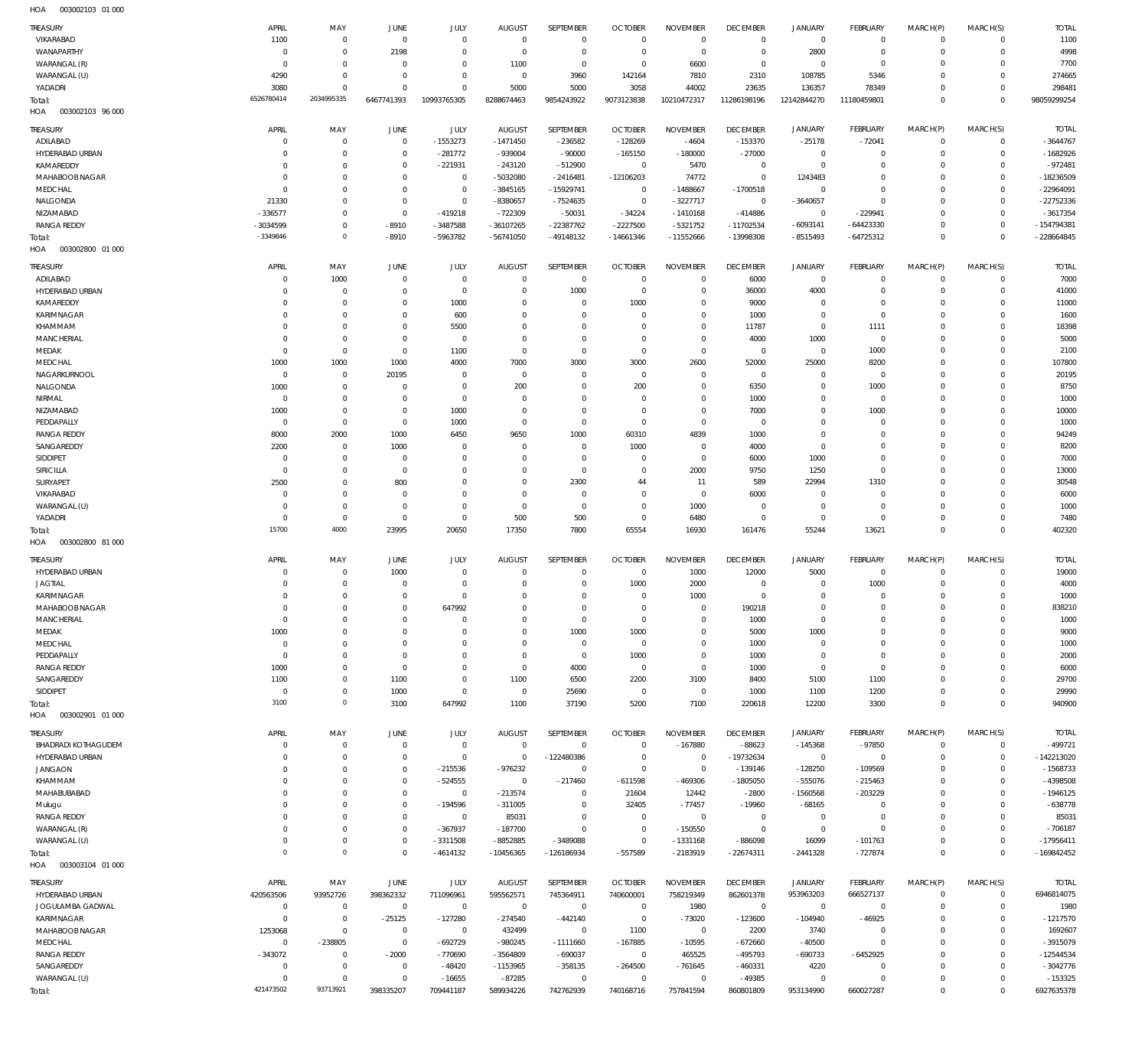003003104 96 000 HOA

| TREASURY                             | APRIL                     | MAY                                | JUNE                             | JULY                       | <b>AUGUST</b>            | SEPTEMBER               | <b>OCTOBER</b>                | <b>NOVEMBER</b>            | <b>DECEMBER</b>              | <b>JANUARY</b>             | <b>FEBRUARY</b>               | MARCH(P)                | MARCH(S)                       | <b>TOTAL</b>              |
|--------------------------------------|---------------------------|------------------------------------|----------------------------------|----------------------------|--------------------------|-------------------------|-------------------------------|----------------------------|------------------------------|----------------------------|-------------------------------|-------------------------|--------------------------------|---------------------------|
| ADILABAD                             | $\mathsf{C}$              | $\mathbf 0$                        | $\overline{0}$                   | $-330485$                  | $\mathbf 0$              | $-65600$                | $-955$                        | $-465$                     | $-41230$                     | $\overline{0}$             | $-41775$                      | $\mathbf 0$             | $\overline{0}$                 | $-480510$                 |
| HYDERABAD URBAN                      | C                         | $\mathbf 0$                        | $-87300$                         | $-1976231$                 | -11890646                | $-7289254$              | -33783595                     | $-2696248$                 | $-3227007$                   | $-347420$                  | $-686170$                     | $\Omega$                | $\circ$                        | $-61983871$               |
| MAHABOOB NAGAR                       | C                         | $\mathbf 0$                        | $\overline{0}$                   | $-104786$                  | $-592034$                | $-197696$               | $-770393$                     | 13585                      | $\overline{0}$               | 100426                     | $\overline{0}$                | $\Omega$                | $\mathbf{0}$                   | $-1550898$                |
| MEDCHAL                              | 0                         | $\mathbf 0$                        | $\overline{0}$                   | $\mathbf 0$                | $-348454$                | $-1627132$              | $\overline{0}$                | $-167245$                  | $-177915$                    | $\mathsf 0$                | $\overline{0}$                | $\Omega$                | $\mathbf{0}$                   | $-2320746$                |
| NALGONDA                             | 2000                      | $\mathbf 0$                        | $\overline{0}$                   | $\mathbf 0$                | $-738140$                | $-1035840$              | $\overline{0}$                | $-303215$                  | $\overline{0}$               | $-437835$                  | $\overline{0}$                | $\Omega$                | $\Omega$                       | $-2513030$                |
| NIZAMABAD                            | C                         | $\mathbf 0$                        | $\overline{0}$                   | $-17670$                   | $\overline{0}$           | $\overline{0}$          | $\overline{0}$                | $\,0\,$                    | $-18270$                     | $\mathsf 0$                | $\overline{0}$                | $\Omega$                | $\Omega$                       | $-35940$                  |
| <b>RANGA REDDY</b>                   | C                         | $\mathbf 0$                        | $\overline{0}$                   | $-7105$                    | $-1339000$               | $-732030$               | $\overline{0}$                | $-1028721$                 | $-850551$                    | $\mathbf 0$                | $-103630$                     | $\Omega$                | $\mathbf{0}$                   | $-4061037$                |
| WARANGAL (R)                         | 0<br>2000                 | $\mathbf 0$<br>$\mathsf{O}\xspace$ | $\overline{0}$<br>$-87300$       | $-20540$<br>$-2456817$     | $-420970$<br>-15329244   | $-66400$<br>$-11013952$ | $\overline{0}$<br>$-34554943$ | $\,0\,$<br>$-4182309$      | $\overline{0}$<br>$-4314973$ | $-13020$<br>$-697849$      | $\overline{0}$<br>$-831575$   | $\Omega$<br>$\Omega$    | $\mathbf{0}$<br>$\overline{0}$ | $-520930$<br>-73466962    |
| Total:<br>003003800 81 001<br>HOA    |                           |                                    |                                  |                            |                          |                         |                               |                            |                              |                            |                               |                         |                                |                           |
|                                      |                           |                                    |                                  |                            |                          |                         |                               |                            |                              |                            |                               |                         |                                |                           |
| TREASURY<br>HYDERABAD URBAN          | APRIL                     | MAY<br>41338593                    | JUNE                             | <b>JULY</b>                | <b>AUGUST</b>            | SEPTEMBER               | <b>OCTOBER</b>                | <b>NOVEMBER</b>            | <b>DECEMBER</b>              | <b>JANUARY</b>             | <b>FEBRUARY</b>               | MARCH(P)<br>$\mathbf 0$ | MARCH(S)<br>$\overline{0}$     | <b>TOTAL</b><br>306223704 |
| MEDAK                                | 2325977<br>$^{\circ}$     | $^{\circ}$                         | 9067200<br>$\overline{0}$        | 23702400<br>$^{\circ}$     | 23529500<br>$\mathbf 0$  | 22309300<br>$\mathbf 0$ | 3697662<br>$\overline{0}$     | 91632639<br>$^{\circ}$     | 41931568<br>1000             | 2111044<br>$\mathsf 0$     | 44577821<br>$\overline{0}$    | $\Omega$                | $\mathbf{0}$                   | 1000                      |
| <b>RANGA REDDY</b>                   | $\Omega$                  | $\mathbf 0$                        | $\overline{0}$                   | $\mathbf 0$                | $\mathbf 0$              | $\mathbf 0$             | 1000                          | $\mathbf 0$                | 42000                        | 2000                       | 2000                          | $\Omega$                | $\mathbf 0$                    | 47000                     |
| SANGAREDDY                           | $^{\circ}$                | $\mathbf 0$                        | $\overline{0}$                   | $\mathbf 0$                | $\mathbf 0$              | $\mathbf 0$             | $\overline{0}$                | $\mathbf 0$                | 2200                         | $\mathbf 0$                | $\overline{0}$                | $\Omega$                | $\mathbf{0}$                   | 2200                      |
| Total:                               | 2325977                   | 41338593                           | 9067200                          | 23702400                   | 23529500                 | 22309300                | 3698662                       | 91632639                   | 41976768                     | 2113044                    | 44579821                      | $\Omega$                | $\Omega$                       | 306273904                 |
| HOA<br>003003800 81800               |                           |                                    |                                  |                            |                          |                         |                               |                            |                              |                            |                               |                         |                                |                           |
| TREASURY                             | APRIL                     | MAY                                | JUNE                             | <b>JULY</b>                | <b>AUGUST</b>            | SEPTEMBER               | <b>OCTOBER</b>                | <b>NOVEMBER</b>            | <b>DECEMBER</b>              | <b>JANUARY</b>             | <b>FEBRUARY</b>               | MARCH(P)                | MARCH(S)                       | <b>TOTAL</b>              |
| HYDERABAD URBAN                      | 55175674                  | 15703703                           | 9576435                          | 12674799                   | 10203840                 | 69662043                | 91516761                      | 96170956                   | 86699095                     | 104794236                  | 68179459                      | $\mathbf 0$             | $\overline{0}$                 | 620357001                 |
| NALGONDA                             | 248                       | $\mathbf 0$                        | $\overline{0}$                   | $\mathbf 0$                | 396                      | 103                     | $\overline{0}$                | 99                         | 200                          | $\overline{0}$             | 579                           | $\mathbf 0$             | $\circ$                        | 1625                      |
| NIRMAL                               | 1100                      | $\mathbf 0$                        | $\overline{0}$                   | $\mathbf 0$                | $\mathbf 0$              | $\mathbf 0$             | $\overline{0}$                | $\mathbf 0$                | $\overline{0}$               | $\overline{0}$             | $\overline{0}$                | $\Omega$                | $\Omega$                       | 1100                      |
| <b>RANGA REDDY</b>                   | $\overline{0}$            | $\mathbf 0$                        | 1000                             | $\mathbf 0$                | $^{\circ}$               | $\mathbf 0$             | $\overline{0}$                | $\mathbf 0$                | 1000                         | 1000                       | $\overline{0}$                | $\Omega$                | $\mathbf{0}$                   | 3000                      |
| Total:                               | 55177022                  | 15703703                           | 9577435                          | 12674799                   | 10204236                 | 69662146                | 91516761                      | 96171055                   | 86700295                     | 104795236                  | 68180038                      | $\Omega$                | $\overline{0}$                 | 620362726                 |
| HOA<br>003500101 01 001              |                           |                                    |                                  |                            |                          |                         |                               |                            |                              |                            |                               |                         |                                |                           |
| TREASURY                             | APRIL                     | MAY                                | JUNE                             | JULY                       | <b>AUGUST</b>            | SEPTEMBER               | <b>OCTOBER</b>                | <b>NOVEMBER</b>            | <b>DECEMBER</b>              | <b>JANUARY</b>             | <b>FEBRUARY</b>               | MARCH(P)                | MARCH(S)                       | <b>TOTAL</b>              |
| HYDERABAD URBAN                      | -C                        | $^{\circ}$                         | $\overline{0}$                   | 1066                       | $\mathbf 0$              | $\mathbf 0$             | $\overline{0}$                | $\Omega$                   | $\mathbf 0$                  | $\mathbf 0$                | $\overline{0}$                | $\Omega$                | $\mathbf{0}$                   | 1066                      |
| <b>MANCHERIAL</b>                    | C                         | $\mathbf 0$                        | $\Omega$                         | 4500                       | $\mathbf 0$              | $\mathbf 0$             | $\Omega$                      | $\Omega$                   | $\mathbf 0$                  | $\mathbf 0$                | $\Omega$                      | $\Omega$                | $\mathbf 0$                    | 4500                      |
| MEDCHAL<br><b>RANGA REDDY</b>        | $\Omega$<br>24750         | $\mathbf 0$<br>$\mathbf 0$         | $\Omega$<br>$\Omega$             | $\mathbf 0$<br>$\mathbf 0$ | $-303450$<br>$\mathbf 0$ | $-2132085$<br>$\Omega$  | $\Omega$<br>$\Omega$          | $\Omega$<br>$\Omega$       | $\mathbf 0$<br>$\mathbf 0$   | 164080<br>150000           | $\mathbf 0$<br>$\Omega$       | $\Omega$<br>$\Omega$    | $\mathbf 0$<br>$\Omega$        | $-2271455$<br>174750      |
| SANGAREDDY                           | $\Omega$                  | $\Omega$                           | $\Omega$                         | $\Omega$                   | $\Omega$                 | $\Omega$                | $\Omega$                      | $\Omega$                   | $\mathbf 0$                  | $\mathbf 0$                | $\Omega$                      | $\Omega$                | $\Omega$                       | $\Omega$                  |
| <b>SIRICILLA</b>                     | 4834                      | $\mathbf 0$                        | $\Omega$                         | $\mathbf 0$                | $\mathbf 0$              | $\mathbf 0$             | $^{\circ}$                    | $\mathbf 0$                | $\mathbf 0$                  | 3631                       | $\Omega$                      | $\Omega$                | $\Omega$                       | 8465                      |
| WARANGAL (R)                         | 14089                     | $\mathbf 0$                        | $\Omega$                         | $\mathbf 0$                | $\mathbf 0$              | $\Omega$                | $\Omega$                      | 3123                       | 339                          | $\mathbf 0$                | $\Omega$                      | $\Omega$                | $\Omega$                       | 17551                     |
| Total:                               | 43673                     | $\mathsf{O}\xspace$                | $\Omega$                         | 5566                       | $-303450$                | $-2132085$              | $\Omega$                      | 3123                       | 339                          | 317711                     | $\Omega$                      | $\Omega$                | $\mathbf 0$                    | $-2065123$                |
| HOA<br>003500101 01 002              |                           |                                    |                                  |                            |                          |                         |                               |                            |                              |                            |                               |                         |                                |                           |
| TREASURY                             | APRIL                     | MAY                                | JUNE                             | <b>JULY</b>                | <b>AUGUST</b>            | SEPTEMBER               | <b>OCTOBER</b>                | <b>NOVEMBER</b>            | <b>DECEMBER</b>              | <b>JANUARY</b>             | <b>FEBRUARY</b>               | MARCH(P)                | MARCH(S)                       | <b>TOTAL</b>              |
| <b>JANGAON</b>                       | $\mathsf{C}$              | $\mathbf 0$                        | 19800                            | $\mathbf 0$                | $\mathbf 0$              | $\mathbb O$             | $\overline{0}$                | $\mathbf 0$                | $\overline{0}$               | $\overline{0}$             | $\overline{0}$                | $\mathbf 0$             | $\mathbf{0}$                   | 19800                     |
| KAMAREDDY                            | -C                        | $\mathbf 0$                        | 1200                             | $\mathbf 0$                | $\mathbf 0$              | 400                     | $^{\circ}$                    | $\overline{0}$             | $\overline{0}$               | $\mathbf 0$                | $\overline{0}$                | $\Omega$                | $\mathbf{0}$                   | 1600                      |
| KARIMNAGAR                           | $\overline{0}$            | 5210                               | 7680                             | 10000                      | 13300                    | $\mathbf 0$             | $\overline{0}$                | 9400                       | 1815                         | 19680                      | $\overline{0}$                | $\Omega$                | $\mathbf{0}$                   | 67085                     |
| KOMARAMBHEEM ASIFABAD                | 2790                      | $\mathbf 0$                        | $\overline{0}$                   | $-33750$                   | $-432696$                | $\mathbf 0$             | $\overline{0}$                | $^{\circ}$                 | $\overline{0}$               | $\mathbf 0$                | $\overline{0}$                | $\Omega$                | $\mathbf{0}$                   | -463656                   |
| MAHABUBABAD                          | $\overline{0}$            | $\mathbf 0$                        | $\mathbf{0}$                     | 42270                      | $^{\circ}$               | 61568                   | $\overline{0}$                | $\mathbf 0$                | 4368                         | 123156                     | 2520                          | $\Omega$                | $\mathbf 0$                    | 233882                    |
| MANCHERIAL                           | 3940                      | $\mathbf 0$                        | $\overline{0}$                   | $\mathbb O$                | $^{\circ}$               | $\mathbf 0$             | 2500                          | $\mathbf 0$                | $\mathbf 0$                  | $\mathbf 0$                | $\overline{0}$                | $\Omega$                | $\mathbf{0}$                   | 6440                      |
| MEDAK                                | 10000                     | 12000                              | 2500                             | 2500                       | $\Omega$                 | $\mathbf 0$             | $\overline{0}$                | 5000                       | 15000                        | $\mathbf 0$                | $\overline{0}$                | $\Omega$                | $\mathbf{0}$                   | 47000                     |
| NAGARKURNOOL<br>NIRMAL               | 280<br>26000              | $\mathbf 0$<br>20000               | $\overline{0}$<br>15000          | $-12798$<br>750            | $\Omega$<br>$\Omega$     | $\mathbf 0$<br>4500     | $^{\circ}$<br>$^{\circ}$      | $\mathbf 0$<br>$\mathbf 0$ | $\mathbf 0$<br>7025          | $\mathbf 0$<br>2040        | $\overline{0}$<br>14275       | $\Omega$<br>$\Omega$    | $\mathbf 0$<br>$\Omega$        | $-12518$<br>89590         |
| Narayanpet                           | C                         | $\mathbf 0$                        | 0                                | $^{\circ}$                 | $\Omega$                 | $\mathbf 0$             | $^{\circ}$                    | 8925                       | $\mathbf 0$                  | $\mathbf 0$                | $\overline{0}$                | $\Omega$                | $\mathbf{0}$                   | 8925                      |
| PEDDAPALLY                           | $\Omega$                  | $\mathbf 0$                        | $\Omega$                         | $\mathbf 0$                | $\Omega$                 | $\mathbf 0$             | $\Omega$                      | 14320                      | $\Omega$                     | $\Omega$                   | $\overline{0}$                | $\Omega$                | $\Omega$                       | 14320                     |
| RANGA REDDY                          | 1609510                   | 649000                             | 30000                            | 2654080                    | $^{\circ}$               | $\mathbf 0$             | 2357316                       | 21644                      | 286250                       | 6008                       | $\overline{0}$                | $\Omega$                | $\mathbf 0$                    | 7613808                   |
| SANGAREDDY                           | $^{\circ}$                | $\mathbf 0$                        | $\mathbf{0}$                     | $\mathbf 0$                | 210                      | $\mathbf 0$             | $\overline{0}$                | $\mathbf 0$                | $\mathbf 0$                  | $\mathbf 0$                | $\overline{0}$                | $\Omega$                | $\mathbf{0}$                   | 210                       |
| SIDDIPET                             | 1439                      | $\mathbf 0$                        | $\overline{0}$                   | 1050                       | $\mathbf 0$              | 1012                    | $^{\circ}$                    | 95400                      | 22099                        | $\mathbf 0$                | 200                           | $\Omega$                | $\mathbf{0}$                   | 121200                    |
| SURYAPET                             | $\mathbf 0$               | 7500                               | $^{\circ}$                       | 171090                     | $^{\circ}$               | $\overline{0}$          | $\mathbf 0$                   | $\mathbf 0$                | $\mathbf 0$                  | $\mathbf 0$                | $\overline{0}$                | $\Omega$                | $\mathbf 0$                    | 178590                    |
| WANAPARTHY                           | 6075                      | $\mathbf 0$                        | $\overline{0}$                   | $\mathbf 0$                | $\mathbf 0$              | 355                     | $^{\circ}$                    | $\mathbf 0$                | $\overline{0}$               | $\mathbf 0$                | $\overline{0}$                | $\Omega$                | $\mathbf{0}$                   | 6430                      |
| YADADRI                              | $\overline{0}$<br>1660034 | $\mathbf 0$<br>693710              | $\overline{0}$                   | $\mathbf 0$                | 1510                     | $\overline{0}$          | $\overline{0}$                | 375000                     | 0                            | $\mathbf 0$<br>150884      | $\overline{0}$<br>16995       | $\mathbf 0$<br>$\Omega$ | $\mathbf{0}$<br>$\Omega$       | 376510                    |
| Total:<br>003900101 81 000<br>HOA    |                           |                                    | 76180                            | 2835192                    | $-417676$                | 67835                   | 2359816                       | 529689                     | 336557                       |                            |                               |                         |                                | 8309216                   |
|                                      |                           |                                    |                                  |                            |                          |                         |                               |                            |                              |                            |                               |                         |                                |                           |
| TREASURY                             | APRIL                     | MAY                                | JUNE                             | JULY                       | <b>AUGUST</b>            | <b>SEPTEMBER</b>        | <b>OCTOBER</b>                | <b>NOVEMBER</b>            | <b>DECEMBER</b>              | <b>JANUARY</b>             | <b>FEBRUARY</b>               | MARCH(P)                | MARCH(S)                       | <b>TOTAL</b>              |
| <b>BHADRADI KOTHAGUDEM</b><br>Mulugu | 0<br>C                    | $\mathbf 0$<br>$\mathbf{0}$        | $\overline{0}$<br>$\overline{0}$ | $^{\circ}$<br>$\Omega$     | $^{\circ}$<br>$^{\circ}$ | 6000<br>1000            | $\overline{0}$<br>$^{\circ}$  | $^{\circ}$<br>$\Omega$     | $\mathbf 0$<br>$\mathbf 0$   | $\mathbf 0$<br>$\mathbf 0$ | $\overline{0}$<br>$\mathbf 0$ | $\mathbf 0$<br>$\Omega$ | $^{\circ}$<br>$\mathbf 0$      | 6000<br>1000              |
| <b>RANGA REDDY</b>                   | $\Omega$                  | $\mathbf 0$                        | $^{\circ}$                       | $\Omega$                   | 535                      | $^{\circ}$              | $^{\circ}$                    | $^{\circ}$                 | $\mathbf 0$                  | $\mathbf 0$                | $^{\circ}$                    | $\Omega$                | $\mathbf 0$                    | 535                       |
| WARANGAL (R)                         | 100                       | $\mathbf 0$                        | 100                              | $\Omega$                   | $\mathbf 0$              | $\mathbf 0$             | $^{\circ}$                    | 200                        | $\mathbf 0$                  | $\mathbf 0$                | $\mathbf 0$                   | $\mathbf 0$             | $\mathbf 0$                    | 400                       |
| Total:                               | 100                       | $\mathsf{O}\xspace$                | 100                              | $\Omega$                   | 535                      | 7000                    | $\Omega$                      | 200                        | $\Omega$                     | $\Omega$                   | $\Omega$                      | $\Omega$                | $\mathbf 0$                    | 7935                      |
| HOA<br>003900102 01 000              |                           |                                    |                                  |                            |                          |                         |                               |                            |                              |                            |                               |                         |                                |                           |
| TREASURY                             | APRIL                     | MAY                                | JUNE                             | JULY                       | <b>AUGUST</b>            | SEPTEMBER               | <b>OCTOBER</b>                | <b>NOVEMBER</b>            | <b>DECEMBER</b>              | <b>JANUARY</b>             | <b>FEBRUARY</b>               | MARCH(P)                | MARCH(S)                       | <b>TOTAL</b>              |
| ADILABAD                             | $\Omega$                  | $\mathbf 0$                        | $\overline{0}$                   | $\mathbf 0$                | 500                      | $\mathbb O$             | $\overline{0}$                | $\mathbf 0$                | $\mathbf 0$                  | $\mathbf 0$                | 1000                          | $\mathbf 0$             | $\mathbf{0}$                   | 1500                      |
| BHOOPALAPALLY                        | C                         | 1000                               | 500                              | $\mathbb O$                | 500                      | $\mathbf 0$             | $\overline{0}$                | $\overline{0}$             | $\mathbf 0$                  | $\mathbf 0$                | 1000                          | $\mathbf 0$             | $\mathbf{0}$                   | 3000                      |
| HYDERABAD URBAN                      | $\Omega$                  | 850                                | $\overline{0}$                   | 500                        | $^{\circ}$               | $\mathbf 0$             | 250                           | 250                        | 500                          | $\mathbf 0$                | $\overline{0}$                | $\mathbf 0$             | $\mathbf{0}$                   | 2350                      |
| <b>JAGTIAL</b>                       | $\Omega$                  | $\mathbf 0$                        | $\overline{0}$                   | $^{\circ}$                 | $^{\circ}$               | $\mathbf 0$             | 50                            | $^{\circ}$                 | $\mathbf 0$                  | $\mathbf 0$                | $\overline{0}$                | $\Omega$                | $\mathbf 0$                    | 50                        |
| <b>JANGAON</b>                       | $\Omega$                  | $\mathbf 0$                        | 50                               | $\mathbf 0$                | 100                      | $\mathbf 0$             | $\overline{0}$                | $\mathbf{0}$               | $\mathbf 0$                  | $\mathbf 0$                | $\overline{0}$                | $\Omega$                | $\mathbf{0}$                   | 150                       |
| KAMAREDDY                            | $^{\circ}$                | $\mathbf 0$                        | 0                                | 500                        | 2000                     | 6000                    | $\overline{0}$                | $\mathbf 0$                | $\mathbf 0$                  | 1000                       | $\overline{0}$                | $\Omega$                | $\mathbf 0$                    | 9500                      |
| KHAMMAM<br>MAHABOOB NAGAR            | 100                       | $\mathbf 0$<br>$\mathbf 0$         | $\overline{0}$<br>0              | $\mathbf 0$<br>650         | $^{\circ}$<br>1926       | $\mathbf 0$<br>4667     | $\overline{0}$<br>417         | $\mathbf 0$<br>340         | $\mathbf 0$                  | $\mathbf 0$<br>$\mathbf 0$ | $\overline{0}$<br>440         | $\Omega$<br>$\Omega$    | $\mathbf{0}$<br>$\mathbf 0$    | 100<br>9710               |
| MAHABUBABAD                          | 920<br>$\overline{0}$     | $\mathbf 0$                        | $\overline{0}$                   | $\mathbf 0$                | $^{\circ}$               | $\mathbf 0$             | 800                           | $\overline{0}$             | 350<br>$\mathbf 0$           | $\mathbf 0$                | $\overline{0}$                | $\Omega$                | $\Omega$                       | 800                       |
| MEDAK                                | $^{\circ}$                | $\mathbf 0$                        | $\overline{0}$                   | 100                        | $\mathbf 0$              | $\mathbf 0$             | $^{\circ}$                    | $\mathbf 0$                | $\overline{0}$               | $\mathbf 0$                | $\overline{0}$                | $\Omega$                | $\mathbf 0$                    | 100                       |
| MEDCHAL                              | 1800                      | 250                                | 1500                             | $\mathbf 0$                | 2300                     | 1900                    | $\overline{0}$                | 750                        | 5650                         | 500                        | 500                           | $\Omega$                | $\mathbf 0$                    | 15150                     |
| Mulugu                               | $\overline{0}$            | $\mathbf 0$                        | $\overline{0}$                   | $\mathbf 0$                | $\mathbf 0$              | $\mathbf 0$             | 500                           | $^{\circ}$                 | $\mathbf 0$                  | $\mathbf 0$                | $\overline{0}$                | $\Omega$                | $\mathbf 0$                    | 500                       |
| NAGARKURNOOL                         | $\overline{0}$            | 50                                 | 200                              | 350                        | $\mathbf 0$              | $\mathbf 0$             | $\overline{0}$                | $\mathbf 0$                | $\mathbf 0$                  | 400                        | 450                           | $\Omega$                | $\mathbf 0$                    | 1450                      |
| NALGONDA                             | 100                       | 2700                               | 50                               | 6950                       | 5700                     | 5400                    | 500                           | 2050                       | 1000                         | 1600                       | 4750                          | $\Omega$                | $\mathbf 0$                    | 30800                     |
| NIRMAL                               | $\overline{0}$            | $\mathbf 0$                        | $\overline{0}$                   | $\mathbf 0$                | $\mathbf 0$              | $\mathbf 0$             | $\overline{0}$                | $^{\circ}$                 | $\mathbf 0$                  | $\mathbf 0$                | 750                           | $\Omega$                | $\mathbf{0}$                   | 750                       |
| NIZAMABAD                            | $\Omega$                  | $\mathbf 0$                        | $^{\circ}$                       | 3775                       | $\mathbf 0$              | $\mathbb O$             | $^{\circ}$                    | $^{\circ}$                 | $\mathbf 0$                  | 1800                       | $\overline{0}$                | $\mathbf 0$             | $\mathbf{0}$                   | 5575                      |
| Narayanpet                           | $^{\circ}$                | $\mathbf 0$                        | 625                              | 1670                       | $\mathbf 0$              | $\mathbf 0$             | $\mathbf 0$                   | $\mathbf 0$                | $\mathbf 0$                  | $\mathsf{O}\xspace$        | 940                           | $\mathbf 0$             | $\mathbf{0}$                   | 3235                      |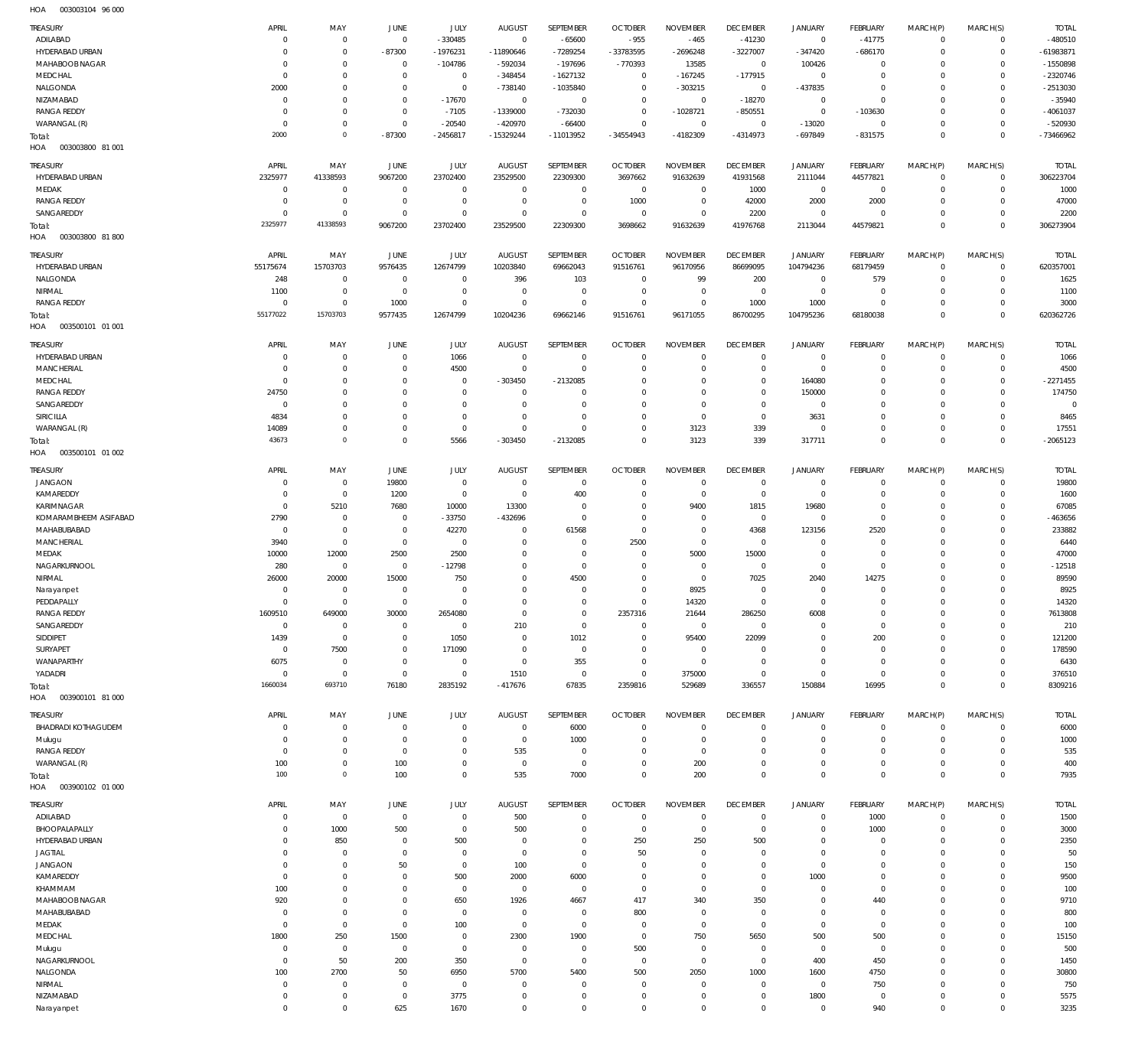| <b>TREASURY</b>            | APRIL          | MAY<br>$\overline{0}$ | <b>JUNE</b>    | JULY         | <b>AUGUST</b><br>500 | SEPTEMBER      | <b>OCTOBER</b> | <b>NOVEMBER</b><br>$\mathbf 0$ | <b>DECEMBER</b> | <b>JANUARY</b>      | FEBRUARY    | MARCH(P)    | MARCH(S)    | <b>TOTAL</b> |
|----------------------------|----------------|-----------------------|----------------|--------------|----------------------|----------------|----------------|--------------------------------|-----------------|---------------------|-------------|-------------|-------------|--------------|
| PEDDAPALLY                 | 5305           |                       | $\overline{0}$ | $\mathbb O$  |                      | 50             | $\overline{0}$ |                                | $\mathbf 0$     | $\mathbf 0$         | 500         | $\mathbf 0$ | $\mathbf 0$ | 6355         |
| <b>RANGA REDDY</b>         | 5421           | 3800                  | 300            | 5700         | 950                  | 6300           | 1850           | 600                            | 490             | 1100                | 950         | 0           | $\mathbf 0$ | 27461        |
| SANGAREDDY                 | 500            | $^{\circ}$            | 100            | $^{\circ}$   | $\circ$              | $^{\circ}$     | $\Omega$       | $\mathbf 0$                    | $\overline{0}$  | $\circ$             | $\mathbf 0$ | 0           | $\circ$     | 600          |
| SIDDIPET                   | $^{\circ}$     | $\overline{0}$        | 6080           | 50           | $^{\circ}$           | $^{\circ}$     | $\overline{0}$ | $\mathbf 0$                    | 500             | $\mathbf 0$         | 0           | 0           | $\mathbf 0$ | 6630         |
| <b>SURYAPET</b>            | $\mathbf 0$    | $\overline{0}$        | 50             | 3650         | 1050                 | $\mathbf{0}$   | 550            | $\mathbf 0$                    | $\overline{0}$  | $\mathbf 0$         | $\mathbf 0$ | 0           | 0           | 5300         |
| VIKARABAD                  | $^{\circ}$     | $\overline{0}$        | 1060           | 1650         | 3315                 | 4330           | $\overline{0}$ | 100                            | 100             | 620                 | 1070        | 0           | 0           | 12245        |
| WANAPARTHY                 | 110            | 5340                  | $\overline{0}$ | $^{\circ}$   | 520                  | 1895           | 465            | 2655                           | $\overline{0}$  | $\mathbf 0$         | 370         | 0           | 0           | 11355        |
| YADADRI                    | $^{\circ}$     | $\mathbf 0$           | $\overline{0}$ | 450          | $^{\circ}$           | $\overline{0}$ | 9500           | $\mathbf 0$                    | $\overline{0}$  | $\mathbf 0$         | $\mathbf 0$ | 0           | $\mathbf 0$ | 9950         |
| Total:                     | 14256          | 13990                 | 10515          | 25995        | 19361                | 30542          | 14882          | 6745                           | 8590            | 7020                | 12720       | $\mathbf 0$ | $\mathbf 0$ | 164616       |
| 003900102 02 000<br>HOA    |                |                       |                |              |                      |                |                |                                |                 |                     |             |             |             |              |
| <b>TREASURY</b>            | APRIL          | MAY                   | <b>JUNE</b>    | JULY         | <b>AUGUST</b>        | SEPTEMBER      | <b>OCTOBER</b> | <b>NOVEMBER</b>                | <b>DECEMBER</b> | <b>JANUARY</b>      | FEBRUARY    | MARCH(P)    | MARCH(S)    | <b>TOTAL</b> |
| BHOOPALAPALLY              | $\mathbf 0$    | $^{\circ}$            | 2000           | $^{\circ}$   | 2000                 | $^{\circ}$     | $\mathbf 0$    | $\mathbf 0$                    | $^{\circ}$      | 0                   | $\mathbf 0$ | $\mathbf 0$ | $\mathbf 0$ | 400C         |
| HYDERABAD URBAN            | $\mathbf 0$    | $\overline{0}$        | $\Omega$       | 2500         | $\circ$              | $\mathbf 0$    | $\Omega$       | 11000                          | $^{\circ}$      | $\mathsf{O}\xspace$ | 250         | 0           | $\mathbf 0$ | 13750        |
| MEDCHAL                    | $\mathbf 0$    | $\overline{0}$        | $\Omega$       | $\Omega$     | $^{\circ}$           | 500            | 150            | $\mathbf 0$                    | $\overline{0}$  | 4250                | 500         | 0           | 0           | 5400         |
| NALGONDA                   | $\Omega$       | 50                    | $\Omega$       | $\Omega$     | 100                  | $^{\circ}$     | $\mathbf 0$    | $\mathbf 0$                    | 200980          | $\mathbf 0$         | $^{\circ}$  | 0           | $\mathbf 0$ | 201130       |
| NIZAMABAD                  | $\mathbf 0$    | $\overline{0}$        | $\Omega$       | $\Omega$     | 1500                 | $\mathbf{0}$   | 6110           | $\mathbf 0$                    | $^{\circ}$      | $\mathbf 0$         | $^{\circ}$  | 0           | $\mathbf 0$ | 7610         |
| <b>RANGA REDDY</b>         | $\Omega$       | $\overline{0}$        | $\Omega$       | $\Omega$     | $^{\circ}$           | $\mathbf{0}$   | 0              | $\mathbf 0$                    | $^{\circ}$      | $\mathbf 0$         | 1500        | 0           | 0           | 1500         |
| SANGAREDDY                 | $\mathbf 0$    | $\overline{0}$        | $\Omega$       | $\mathbf{0}$ | $\Omega$             | $\Omega$       | $\Omega$       | $\mathbf 0$                    | 12500           | $\mathbf 0$         | $^{\circ}$  | 0           | $\mathbf 0$ | 12500        |
| SIDDIPET                   | 0              | $\overline{0}$        | 150            | 1100         | $\circ$              | 250            | 150            | $\mathbf 0$                    | 50              | $\mathbf 0$         | 50          | 0           | 0           | 1750         |
| SURYAPET                   | 650            | $\overline{0}$        | $\Omega$       | 2050         | 1350                 | $^{\circ}$     | $^{\circ}$     | $\mathbf 0$                    | $^{\circ}$      | 39360               | 15744       | 0           | $\mathbf 0$ | 59154        |
| VIKARABAD                  | $^{\circ}$     | $\overline{0}$        | $\overline{0}$ | $^{\circ}$   | $^{\circ}$           | $\mathbf{0}$   | $\Omega$       | $\mathbf 0$                    | $\mathbf 0$     | $\mathbf 0$         | 1040        | 0           | 0           | 1040         |
| YADADRI                    | 500            | $\overline{0}$        | $\Omega$       | 2000         | 2000                 | 12350          | $\Omega$       | $\mathbf 0$                    | 500             | 500                 | 1500        | 0           | $\mathbf 0$ | 19350        |
| Total:                     | 1150           | 50                    | 2150           | 7650         | 6950                 | 13100          | 6410           | 11000                          | 214030          | 44110               | 20584       | $\Omega$    | $\mathbf 0$ | 327184       |
| 003900102 81 000<br>HOA    |                |                       |                |              |                      |                |                |                                |                 |                     |             |             |             |              |
|                            | APRIL          |                       |                |              |                      | SEPTEMBER      | <b>OCTOBER</b> |                                | <b>DECEMBER</b> |                     |             | MARCH(P)    |             |              |
| <b>TREASURY</b>            |                | MAY                   | JUNE           | JULY         | <b>AUGUST</b>        |                |                | <b>NOVEMBER</b>                |                 | <b>JANUARY</b>      | FEBRUARY    |             | MARCH(S)    | <b>TOTAL</b> |
| ADILABAD                   | 0              | $^{\circ}$            | $\overline{0}$ | $^{\circ}$   | 1000                 | $^{\circ}$     | $\Omega$       | $\Omega$                       | $\overline{0}$  | 0                   | 1000        | 0           | $\mathbf 0$ | 2000         |
| BHOOPALAPALLY              | $^{\circ}$     | $\overline{0}$        | $\overline{0}$ | $\mathbf{0}$ | $^{\circ}$           | $\mathbf 0$    | $\Omega$       | $\mathbf 0$                    | 250             | 600                 | $\mathbf 0$ | 0           | $\mathbf 0$ | 850          |
| <b>JAGTIAL</b>             | 638000         | $\overline{0}$        | $\overline{0}$ | $^{\circ}$   | $^{\circ}$           | 12050          | $\Omega$       | $\mathbf 0$                    | $\overline{0}$  | $\circ$             | $\mathbf 0$ | 0           | $\mathbf 0$ | 650050       |
| JOGULAMBA GADWAL           | $^{\circ}$     | $\overline{0}$        | $\overline{0}$ | $^{\circ}$   | 865                  | 1500           | $\Omega$       | $\mathbf 0$                    | $\mathbf 0$     | 500                 | $\mathbf 0$ | 0           | 0           | 2865         |
| KAMAREDDY                  | 16340          | 2200                  | 1000           | 3000         | 4000                 | 19000          | 12100          | $\mathbf 0$                    | 5500            | 3000                | 4500        | 0           | 0           | 70640        |
| KARIMNAGAR                 | $\mathbf 0$    | $\mathbf 0$           | 0              | $^{\circ}$   | $^{\circ}$           | $\overline{0}$ | $^{\circ}$     | $\mathbf 0$                    | 900             | $\circ$             | 0           | 0           | 0           | 900          |
| KHAMMAM                    | $\overline{0}$ | $\mathbf 0$           | $\overline{0}$ | $^{\circ}$   | 500                  | $\overline{0}$ | $\overline{0}$ | $\mathbf 0$                    | $\overline{0}$  | $\mathbf 0$         | $\mathbf 0$ | 0           | 0           | 500          |
| MAHABOOB NAGAR             | 3450           | 2800                  | 350            | 100          | 850                  | 3950           | 4500           | 650                            | 100             | 1500                | 200         | 0           | 0           | 18450        |
| MAHABUBABAD                | $^{\circ}$     | $\overline{0}$        | $\overline{0}$ | 50           | 150                  | 1200           | 1650           | $\mathbf 0$                    | 1300            | $\circ$             | $\mathbf 0$ | 0           | 0           | 4350         |
| MEDAK                      | 2300           | 2400                  | 500            | 600          | 250                  | 5050           | 1300           | 2400                           | $\overline{0}$  | $\mathbf 0$         | 3100        | 0           | $\mathbf 0$ | 17900        |
| MEDCHAL                    | 10200          | 1500                  | 500            | 1000         | 6050                 | 1200           | 650            | 1500                           | 2450            | 150                 | 5150        | 0           | 0           | 30350        |
| NAGARKURNOOL               | 1500           | 1300                  | 250            | 500          | 750                  | 500            | 1000           | $\mathbf 0$                    | $\overline{0}$  | 1500                | 750         | 0           | 0           | 8050         |
| NIRMAL                     | $^{\circ}$     | $\overline{0}$        | $\overline{0}$ | 250          | $^{\circ}$           | 4000           | 6500           | 500                            | 3750            | $\mathbf 0$         | $\mathbf 0$ | 0           | 0           | 15000        |
| NIZAMABAD                  | 1500           | 7500                  | 1200           | 12450        | 2100                 | 9700           | 15900          | 2900                           | 10050           | 21700               | 600         | 0           | 0           | 85600        |
| Narayanpet                 | $^{\circ}$     | 1250                  | 250            | 1400         | 250                  | 2650           | 500            | 600                            | 2850            | 100                 | 1150        | 0           | 0           | 11000        |
| <b>RANGA REDDY</b>         | 6050           | 600                   | 1750           | 3220         | 2700                 | 2985           | 6250           | 3000                           | 5255            | 5300                | 4600        | 0           | 0           | 41710        |
| SANGAREDDY                 | 1100           | 500                   | 1300           | 2100         | 500                  | 500            | 1900           | $\mathbf 0$                    | 1400            | $\circ$             | 1050        | 0           | 0           | 10350        |
| SIDDIPET                   | 50             | $^{\circ}$            | 500            | 800          | 800                  | 1550           | 2000           | 2000                           | $^{\circ}$      | 50                  | 50          | 0           | 0           | 7800         |
| SIRICILLA                  | $^{\circ}$     | $\overline{0}$        | $\overline{0}$ | $^{\circ}$   | 300                  | $\overline{0}$ | $\Omega$       | 1850                           | 750             | $\mathbf 0$         | $\mathbf 0$ | 0           | 0           | 2900         |
| <b>SURYAPET</b>            | $^{\circ}$     | $\overline{0}$        | $\overline{0}$ | 202          | $\circ$              | 353            | 50             | $\overline{0}$                 | $^{\circ}$      | $\mathbf 0$         | $\mathbf 0$ | 0           | $\mathbf 0$ | 605          |
| VIKARABAD                  | 500            | $\overline{0}$        | 2000           | 3350         | 2500                 | 8500           | $\Omega$       | 1250                           | 1000            | 500                 | 2750        | 0           | 0           | 22350        |
| WANAPARTHY                 | 50             | 400                   | $\Omega$       | $\Omega$     | 150                  | 900            | 50             | 350                            | $\Omega$        | $\mathbf 0$         | 50          | $\mathbf 0$ | $\circ$     | 1950         |
| WARANGAL (U)               | 500            | - 0                   | 500            | 0            | 500                  | 1000           | 500            |                                | 500             | 1000                | 500         | 0           | 0           | 500C         |
| Total:                     | 681540         | 20450                 | 10100          | 29022        | 24215                | 76588          | 54850          | 17000                          | 36055           | 35900               | 25450       | $\mathbf 0$ | $\mathbf 0$ | 1011170      |
| 003900103 01 000<br>HOA    |                |                       |                |              |                      |                |                |                                |                 |                     |             |             |             |              |
| <b>TREASURY</b>            | APRIL          | MAY                   | JUNE           | <b>JULY</b>  | <b>AUGUST</b>        | SEPTEMBER      | <b>OCTOBER</b> | <b>NOVEMBER</b>                | <b>DECEMBER</b> | JANUARY             | FEBRUARY    | MARCH(P)    | MARCH(S)    | <b>TOTAL</b> |
| HYDERABAD URBAN            | 1802000000     | 1000000000            | 1900000000     | 2003385500   | 1602824392           | 1000465000     | 2550000000     | $\mathbf 0$                    | 1500930000      | $\mathsf{O}\xspace$ | 1000930000  | $\mathbf 0$ | $\mathbf 0$ | 14360534892  |
| <b>RANGA REDDY</b>         | 254448878      | 131608728             | 269620063      | 329220836    | 377055245            | 384610822      | 382944990      | 361398695                      | 356671849       | 305479666           | 705656872   | 0           | $\mathbf 0$ | 3858716644   |
| Total:                     | 2056448878     | 1131608728            | 2169620063     | 2332606336   | 1979879637           | 1385075822     | 2932944990     | 361398695                      | 1857601849      | 305479666           | 1706586872  | $\mathbf 0$ | $\mathbf 0$ | 18219251536  |
| 003900105 01 000<br>HOA    |                |                       |                |              |                      |                |                |                                |                 |                     |             |             |             |              |
|                            |                |                       |                |              |                      |                |                |                                |                 |                     |             |             |             |              |
| <b>TREASURY</b>            | APRIL          | MAY                   | JUNE           | <b>JULY</b>  | <b>AUGUST</b>        | SEPTEMBER      | <b>OCTOBER</b> | <b>NOVEMBER</b>                | <b>DECEMBER</b> | <b>JANUARY</b>      | FEBRUARY    | MARCH(P)    | MARCH(S)    | <b>TOTAL</b> |
| BHOOPALAPALLY              | 15000          | $\overline{0}$        | $\Omega$       | $\Omega$     | $\Omega$             | $\mathbf 0$    | $\Omega$       | $\overline{0}$                 | $\mathbf 0$     | $\mathsf{O}\xspace$ | $\mathbf 0$ | 0           | $\mathbf 0$ | 15000        |
| HYDERABAD URBAN            | 6052312899     | 5004637949            | 6907944079     | 6456614594   | 6355333005           | 6107657034     | 5708274554     | 6597245485                     | 10354681898     | 8756996546          | 7106026045  | 0           | $\mathbf 0$ | 75407724088  |
| <b>JANGAON</b>             | $^{\circ}$     | $^{\circ}$            | 2805000        | $^{\circ}$   | $^{\circ}$           | $^{\circ}$     | $\Omega$       | $\mathbf 0$                    | $\mathbf 0$     | $\mathbf 0$         | 0           | 0           | $\mathbf 0$ | 2805000      |
| KARIMNAGAR                 | $\mathbf 0$    | $\overline{0}$        | 0              | $\mathbf{0}$ | $\mathbf{0}$         | $\mathbf{0}$   | $\Omega$       | 584000                         | $\mathbf 0$     | $\mathbf 0$         | 0           | $\Omega$    | $\mathbf 0$ | 584000       |
| MEDAK                      | $^{\circ}$     | $\overline{0}$        | 0              | $^{\circ}$   | 2000                 | $^{\circ}$     | $\Omega$       | $\mathbf 0$                    | 0               | $\mathbf 0$         | 0           | 0           | 0           | 2000         |
| MEDCHAL                    | 5000           | 10000                 | $\Omega$       | $\mathbf{0}$ | $^{\circ}$           | 1168020        | $\Omega$       | 584003                         | $\Omega$        | $\mathbf 0$         | $\Omega$    | $\Omega$    | $\mathbf 0$ | 1767023      |
| NAGARKURNOOL               | $\mathbf 0$    | $\overline{0}$        | $\overline{0}$ | 5000         | $^{\circ}$           | $\Omega$       | $\Omega$       | $\mathbf 0$                    | 0               | $\mathbf 0$         | 0           | 0           | 0           | 5000         |
| NALGONDA                   | $\mathbf 0$    | $\overline{0}$        | $\overline{0}$ | $\Omega$     | $\Omega$             | $\Omega$       | $\Omega$       | $\mathbf 0$                    | $\mathbf 0$     | $\mathbf 0$         | 2000        | 0           | 0           | 2000         |
| NIZAMABAD                  | $\mathbf 0$    | $\mathbf 0$           | 2300           | $\mathbf{0}$ | $^{\circ}$           | $\mathbf{0}$   | $\Omega$       | $\mathbf 0$                    | $\overline{0}$  | $\mathbf 0$         | $\mathbf 0$ | $\Omega$    | $\mathbf 0$ | 2300         |
| PEDDAPALLY                 | $\Omega$       | $\overline{0}$        | $\Omega$       | $\Omega$     | $\Omega$             | $\Omega$       | $\Omega$       | $\Omega$                       | 250000          | $\mathbf 0$         | $\mathbf 0$ | $\Omega$    | 0           | 250000       |
| <b>RANGA REDDY</b>         | 860070326      | 1312954775            | 1692110312     | 1482076987   | 2091895129           | 1622809748     | 1840323099     | 1601676660                     | 1858441706      | 1368883448          | 1744731946  | $\Omega$    | $\mathbf 0$ | 17475974136  |
| SANGAREDDY                 | $^{\circ}$     | $\overline{0}$        | $\overline{0}$ | $\mathbf{0}$ | 250000               | $\mathbf{0}$   | $\Omega$       | $\Omega$                       | $\mathbf 0$     | $\mathbf 0$         | 0           | 0           | $\mathbf 0$ | 250000       |
| SURYAPET                   | $\overline{0}$ | $\overline{0}$        | 28000          | $\mathbf{0}$ | $^{\circ}$           | $^{\circ}$     | $\mathbf{0}$   | $\mathbf 0$                    | $\mathbf 0$     | 500000              | 0           | $\Omega$    | $\mathbf 0$ | 528000       |
| YADADRI                    | $\Omega$       | $\overline{0}$        | $\overline{0}$ | 65000        | $\Omega$             | $\Omega$       | $\Omega$       | $\mathbf 0$                    | $\Omega$        | $\mathbf 0$         | $\Omega$    | $\mathbf 0$ | $\mathbf 0$ | 65000        |
| Total:                     | 6912403225     | 6317602724            | 8602889691     | 7938761581   | 8447480134           | 7731634802     | 7548597653     | 8200090148                     | 12213373604     | 10126379994         | 8850759991  | $\mathbf 0$ | $\mathbf 0$ | 92889973547  |
| HOA<br>003900105 02 000    |                |                       |                |              |                      |                |                |                                |                 |                     |             |             |             |              |
| <b>TREASURY</b>            | APRIL          | MAY                   | JUNE           | <b>JULY</b>  | <b>AUGUST</b>        | SEPTEMBER      | <b>OCTOBER</b> | <b>NOVEMBER</b>                | <b>DECEMBER</b> | <b>JANUARY</b>      | FEBRUARY    | MARCH(P)    | MARCH(S)    | <b>TOTAL</b> |
| ADILABAD                   | $\overline{0}$ | $^{\circ}$            | 42876000       | $\mathbf{0}$ | $\overline{0}$       | 15700000       | 700000         | 36636540                       | 24493400        | 36546085            | 10000       | 0           | $\mathbf 0$ | 156962025    |
| <b>BHADRADI KOTHAGUDEM</b> | 42350          | 221260                | 105716636      | 66700        | 92000                | 20823400       | 383400         | 81149000                       | 47232000        | 81994900            | 786000      | 0           | $\mathbf 0$ | 338507646    |
| BHOOPALAPALLY              | $\mathbf 0$    | 14000                 | 45830000       | 25000        | $\Omega$             | 4550000        | 0              | 52491350                       | 19479350        | 28268000            | 11000       | 0           | $\mathbf 0$ | 150668700    |
| HYDERABAD URBAN            | 1234040734     | 1205281425            | 1950850007     | 2225520994   | 2011256741           | 1980968466     | 2210491178     | 1839607799                     | 1381678626      | 859130743           | 1086441522  | $\Omega$    | $\mathbf 0$ | 17985268235  |
| <b>JAGTIAL</b>             | $\overline{0}$ | 1875000               | 92921990       | 3000         | $^{\circ}$           | 24840000       | 10926000       | 66528900                       | 40422300        | 67231850            | 0           | $\Omega$    | $\mathbf 0$ | 304749040    |
| <b>JANGAON</b>             | $\mathbf 0$    | 1501000               | 57320000       | $^{\circ}$   | 15000                | 8612500        | 1687500        | 36832570                       | 23723500        | 45103240            | $\mathbf 0$ | 0           | $\mathbf 0$ | 174795310    |
| JOGULAMBA GADWAL           | 720000         | $^{\circ}$            | 34525750       | 200000       | 2000                 | 3270000        | 2909000        | 33405820                       | 23067200        | 34244425            | 1558500     | $\mathbf 0$ | $\mathbf 0$ | 133902695    |
|                            |                |                       |                |              |                      |                |                |                                |                 |                     |             |             |             |              |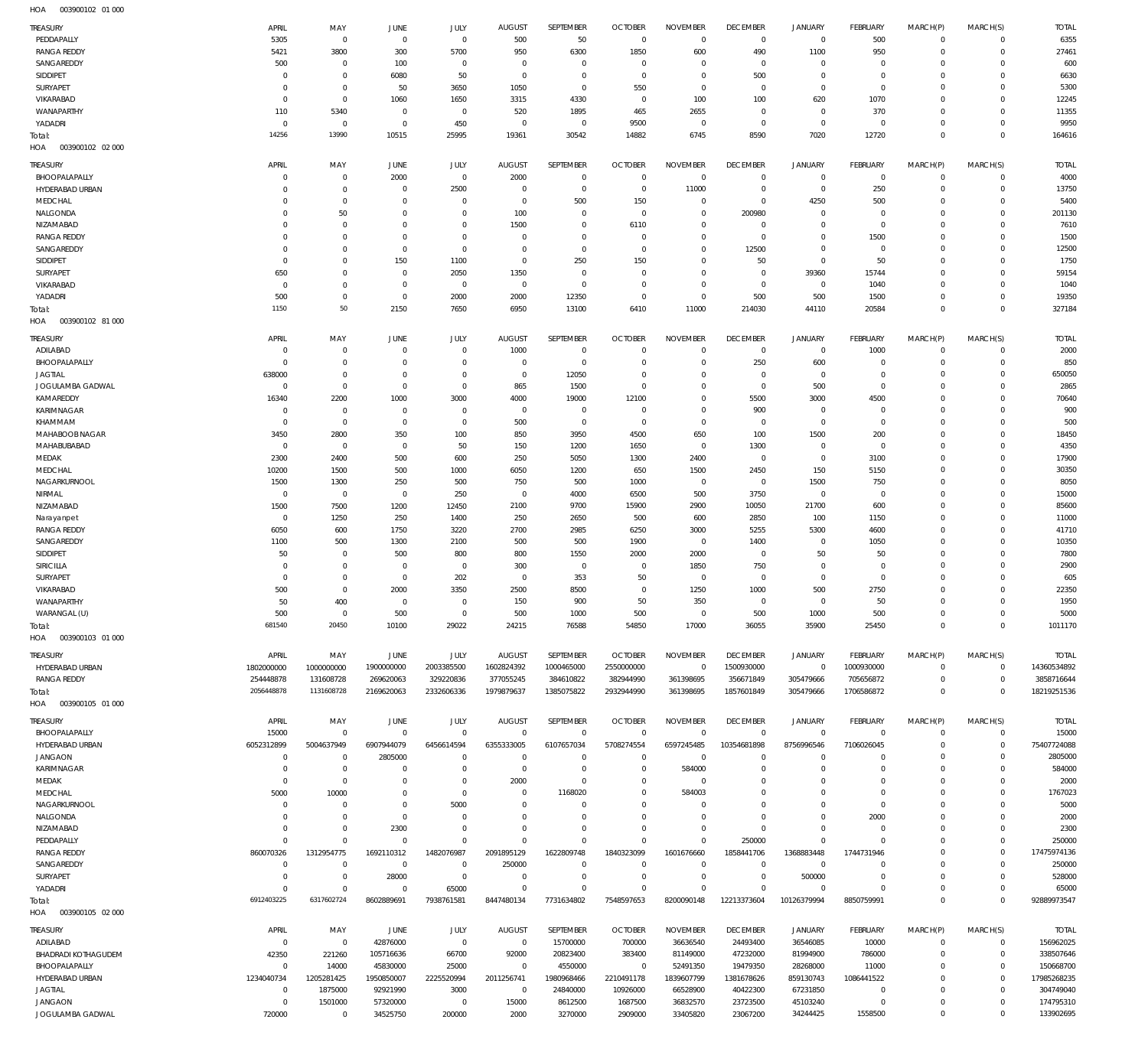003900105 02 000 HOA

| TREASURY                          | APRIL             | MAY                      | JUNE                    | JULY             | <b>AUGUST</b>     | SEPTEMBER            | <b>OCTOBER</b>      | <b>NOVEMBER</b>          | <b>DECEMBER</b>          | <b>JANUARY</b>            | <b>FEBRUARY</b>     | MARCH(P)             | MARCH(S)                | <b>TOTAL</b>            |
|-----------------------------------|-------------------|--------------------------|-------------------------|------------------|-------------------|----------------------|---------------------|--------------------------|--------------------------|---------------------------|---------------------|----------------------|-------------------------|-------------------------|
| KAMAREDDY                         | $\mathbf 0$       | $\mathbf 0$              | 59976727                | 4300             | 1959000           | 7527000              | 7402000             | 46547838                 | 29867430                 | 46488559                  | 3910100             | $\Omega$             | $\Omega$                | 203682954               |
| KARIMNAGAR                        | 98755             | 2500                     | 128570064               | 2435935          | 1628965           | 44515000             | 2118000             | 90955900                 | 59280000                 | 93829820                  | 3321250             | $\Omega$             | $\circ$                 | 426756189               |
| KHAMMAM                           | 405000            | 2790000                  | 130852300               | 1507500          | 5102575           | 42824800             | 20031905            | 114458400                | 98907400                 | 115331610                 | 8515170             | $\Omega$             | $\Omega$                | 540726660               |
| KOMARAMBHEEM ASIFABAD             | $\mathbf 0$       | $\mathbf 0$              | 35500000                | $\mathbb O$      | $\overline{0}$    | 5250000              | $\overline{0}$      | 28891150                 | 16290000                 | 28839600                  | 11000               | $\Omega$             | $\Omega$                | 114781750               |
| MAHABOOB NAGAR                    | 607000            | 303700                   | 63341500                | 400300           | 921000            | 5825000              | 6430500             | 83531836                 | 39282700                 | 59054105                  | 4290700             | $\Omega$             | $\mathbf 0$             | 263988341               |
| MAHABUBABAD                       | $^{\circ}$        | $\mathbf 0$              | 77357000                | 683185           | 28000             | 14950000             | 65000               | 54868711                 | 31559980                 | 54483090                  | $\overline{0}$      | $\Omega$             | $\Omega$                | 233994966               |
| <b>MANCHERIAL</b>                 | $\Omega$          | $\mathbf 0$              | 108710000               | 2660000          | 1540100           | 25495000             | 3515070             | 68911430                 | 38795000                 | 68853659                  | 27000               | $\Omega$             | $\mathbf 0$<br>$\Omega$ | 318507259               |
| MEDAK<br>MEDCHAL                  | 1000<br>14722500  | 16000<br>712100          | 53303100<br>465588382   | 9930<br>11235770 | 700680<br>3717607 | 3600000<br>278855978 | 2150000<br>26096742 | 44605629<br>354926437    | 27025000<br>292427439    | 44188720<br>363014346     | 1060000<br>17580900 | $\Omega$<br>$\Omega$ | $\mathbf 0$             | 176660059<br>1828878201 |
|                                   | $\mathbf{0}$      | $\mathbf 0$              | 19045000                | $\mathbf 0$      | 17000             | $\overline{0}$       | $\overline{0}$      | 38400                    | 14250000                 | 24861000                  | 1386000             | $\Omega$             | $\Omega$                | 59597400                |
| Mulugu<br>NAGARKURNOOL            | 2650000           | $\mathbf 0$              | 62250400                | 2636534          | 503000            | 3300000              | 2209900             | 61778185                 | 35746425                 | 60588024                  | 1302680             | $\Omega$             | $\Omega$                | 232965148               |
| NALGONDA                          | 1000              | 2000                     | 199335759               | 334960           | 24580             | 24058100             | 4951470             | 147075035                | 83573920                 | 147103510                 | 675380              | $\Omega$             | $\Omega$                | 607135714               |
| NIRMAL                            | 1100              | $\mathbf 0$              | 51925000                | 2385560          | 1482000           | 10355000             | 1750000             | 43521104                 | 26360000                 | 43000180                  | $\overline{0}$      | $\Omega$             | $\mathbf 0$             | 180779944               |
| NIZAMABAD                         | 3364100           | 420000                   | 133163100               | 995950           | 2798290           | 28889000             | 4154910             | 100193000                | 66392750                 | 107549643                 | 2040000             | $\Omega$             | $\circ$                 | 449960743               |
| Narayanpet                        | 2000              | $\mathbf 0$              | 34710500                | 700000           | 1000000           | 3552000              | 1205000             | 2760100                  | 21475000                 | 31986990                  | $\overline{0}$      | $\Omega$             | $\Omega$                | 97391590                |
| PEDDAPALLY                        | 464292            | 7100                     | 110070655               | 139840           | 508665            | 18744500             | 1091500             | 75703940                 | 51640300                 | 76646960                  | 611000              | $\Omega$             | $\Omega$                | 335628752               |
| <b>RANGA REDDY</b>                | 44655807          | 11040908                 | 432153982               | 28734863         | 39771709          | 400437867            | 115420884           | 386668420                | 327187397                | 371483688                 | 205837616           | $\Omega$             | $\mathbf 0$             | 2363393141              |
| SANGAREDDY                        | 1875951           | 6261250                  | 161282775               | 3874700          | 9479000           | 43561069             | 10667650            | 115748600                | 75099066                 | 122712180                 | 12695735            | $\Omega$             | $\Omega$                | 563257976               |
| <b>SIDDIPET</b>                   | 2452000           | $\mathbf 0$              | 99542000                | 135235           | 877000            | 13364500             | 6258000             | 85441878                 | 51143000                 | 86531903                  | 1201850             | $\Omega$             | $\circ$                 | 346947366               |
| SIRICILLA                         | 19605             | $\mathbf 0$              | 55750000                | 8400             | 5250              | 5870000              | 2050000             | 44690500                 | 30485600                 | 47599500                  | 150000              | $\Omega$             | $\Omega$                | 186628855               |
| <b>SURYAPET</b>                   | 15000             | $\mathbf 0$              | 112895000               | 944500           | $\overline{0}$    | 23051250             | 9560000             | 95175071                 | 58886500                 | 94952803                  | 1434000             | $\Omega$             | $\mathbf 0$             | 396914124               |
| VIKARABAD                         | 4000              | $\mathbf{0}$             | 67094000                | 4842300          | 546600            | 4653000              | 9424600             | 54593000                 | 40388750                 | 55732080                  | 445000              | $\Omega$             | $\Omega$                | 237723330               |
| WANAPARTHY                        | $\mathsf{C}$      | 1878000                  | 42410000                | 874300           | 1155000           | 8862761              | 5020000             | 34874938                 | 21788000                 | 34975824                  | 3597600             | $\Omega$             | $\mathbf 0$             | 155436423               |
| WARANGAL (R)                      | $\mathbf 0$       | $\mathbf 0$              | 81863000                | $\mathbf 0$      | 16700             | 12114050             | 200000              | 64638150                 | 36347750                 | 37485267                  | 200000              | $\Omega$             | $\Omega$                | 232864917               |
| WARANGAL (U)                      | 2871000           | 719500                   | 118992500               | $\mathbf 0$      | $\mathbf 0$       | 199921510            | 6665060             | 86190150                 | 56696190                 | 108313050                 | 332000              | $\Omega$             | $\Omega$                | 580700960               |
| YADADRI                           | 200               | 2200                     | 96850700                | 168000           | 3014000           | 7825400              | 3709000             | 74900667                 | 54298300                 | 75958030                  | 646000              | $\Omega$             | $\Omega$                | 317372497               |
| Total:                            | 1309013394        | 1233047943               | 5332573827              | 2291527756       | 2088162462        | 3296167151           | 2479244269          | 4508340448               | 3245290273               | 3554083384                | 1360078003          | $\Omega$             | $\Omega$                | 30697528910             |
| HOA<br>003900105 03 000           |                   |                          |                         |                  |                   |                      |                     |                          |                          |                           |                     |                      |                         |                         |
| TREASURY                          | APRIL             | MAY                      | <b>JUNE</b>             | JULY             | <b>AUGUST</b>     | SEPTEMBER            | <b>OCTOBER</b>      | <b>NOVEMBER</b>          | <b>DECEMBER</b>          | <b>JANUARY</b>            | <b>FEBRUARY</b>     | MARCH(P)             | MARCH(S)                | <b>TOTAL</b>            |
| HYDERABAD URBAN                   | C                 | $^{\circ}$               | $\mathbf 0$             | $\mathbf 0$      | $\mathbf{0}$      | $\Omega$             | $\Omega$            | $^{\circ}$               | $\overline{0}$           | 834000                    | 100000              | $\Omega$             | $\Omega$                | 934000                  |
| MAHABOOB NAGAR                    | C                 | $\mathbf{0}$             | $^{\circ}$              | $\mathbf 0$      | 17400             | $\mathbf 0$          | $\mathbf 0$         | $\Omega$                 | $\overline{0}$           | $\overline{0}$            | $^{\circ}$          | $\Omega$             | $\Omega$                | 17400                   |
| <b>RANGA REDDY</b>                | $\Omega$          | $\mathbf 0$              | 39130                   | 37190            | $\mathbf 0$       | $\Omega$             | $\Omega$            | $\Omega$                 | 1753081                  | $\mathbf{0}$              | $\overline{0}$      | $\Omega$             | $\Omega$                | 1829401                 |
| Total:                            | $\circ$           | $\circ$                  | 39130                   | 37190            | 17400             | $\Omega$             | $\overline{0}$      | $\Omega$                 | 1753081                  | 834000                    | 100000              | $\Omega$             | $\Omega$                | 2780801                 |
| HOA<br>003900106 01 000           |                   |                          |                         |                  |                   |                      |                     |                          |                          |                           |                     |                      |                         |                         |
| <b>TREASURY</b>                   | APRIL             | MAY                      | JUNE                    | JULY             | <b>AUGUST</b>     | SEPTEMBER            | <b>OCTOBER</b>      | <b>NOVEMBER</b>          | <b>DECEMBER</b>          | <b>JANUARY</b>            | <b>FEBRUARY</b>     | MARCH(P)             | MARCH(S)                | <b>TOTAL</b>            |
| BHADRADI KOTHAGUDEM               | $\mathbf 0$       | 10000                    | $\circ$                 | $\mathbf 0$      | $\mathbf{0}$      | $\mathbf 0$          | $\overline{0}$      | $\overline{0}$           | $\overline{0}$           | $\overline{0}$            | 15000               | $\Omega$             | $\Omega$                | 25000                   |
| HYDERABAD URBAN                   | 2465920           | 1982950                  | 1113035                 | 1581340          | 1278295           | 1778170              | 1687455             | 837020                   | 943410                   | 1004400                   | 3188441             | $\Omega$             | $\Omega$                | 17860436                |
| <b>JAGTIAL</b>                    | 500               | $^{\circ}$               | $^{\circ}$              | $^{\circ}$       | $\overline{0}$    | 450                  | $\overline{0}$      | $\overline{0}$           | $\overline{0}$           | $\overline{0}$            | $\overline{0}$      | $\Omega$             | $\Omega$                | 950                     |
| KAMAREDDY                         | 1500              | $\mathbf 0$              | 500                     | $\mathbf 0$      | $\overline{0}$    | 2000                 | 100                 | $\overline{0}$           | $\overline{0}$           | 3000                      | 5000                | $\Omega$             | $\Omega$                | 12100                   |
| KARIMNAGAR                        | 500               | 20000                    | 500                     | 500              | 20000             | $\overline{0}$       | $\overline{0}$      | 20500                    | $\overline{0}$           | 20000                     | $\overline{0}$      | $\Omega$             | $\Omega$                | 82000                   |
| KHAMMAM                           | $\overline{0}$    | $\mathbf 0$              | 1250000                 | $\mathbf 0$      | 1500000           | 2250000              | 750000              | $\overline{0}$           | 1500000                  | $\overline{0}$            | 7500000             | $\Omega$             | $\Omega$                | 14750000                |
| MEDCHAL                           | 372775            | 252000                   | 182195                  | 236450           | 206773            | 351710               | 235259              | 82775                    | 267500                   | 224585                    | 647400              | $\Omega$             | $\Omega$                | 3059422                 |
| NAGARKURNOOL                      | 100               | $\mathbf 0$              | $^{\circ}$              | $\mathbf 0$      | $\Omega$          | $\Omega$             | $\overline{0}$      | $\overline{0}$           | $\overline{0}$           | $\overline{0}$            | $^{\circ}$          | $\Omega$             | $\Omega$                | 100                     |
| NALGONDA                          | $\overline{0}$    | $\mathbf 0$              | $\circ$                 | $\mathbf 0$      | $\overline{0}$    | $\mathbf 0$          | $\overline{0}$      | $\overline{0}$           | 500                      | $\overline{0}$            | $\overline{0}$      | $\Omega$             | $\Omega$                | 500                     |
| NIZAMABAD                         | $\Omega$          | $\mathbf 0$              | $\overline{0}$          | $\mathbf 0$      | $\mathbf{0}$      | $\Omega$             | $\overline{0}$      | $\overline{0}$           | $\overline{0}$           | 500                       | $\overline{0}$      | $\Omega$             | $\Omega$                | 500                     |
| <b>RANGA REDDY</b>                | 183800            | 218200                   | 124200                  | 297900           | 259250            | 187975               | 47500               | 141100                   | 173350                   | 100350                    | 227900              | $\Omega$             | $\Omega$                | 1961525                 |
| SANGAREDDY                        | 31500             | 55000                    | 63500                   | 2000             | 51000             | 2000                 | 25000               | 26000                    | 1100                     | 52500                     | 12000               | $\Omega$             | $\Omega$                | 321600                  |
| <b>SIDDIPET</b>                   | 5100              | $\mathbf{0}$             | 10600                   | $\Omega$         | $\Omega$          | 5000                 | 0                   | $^{\circ}$               | $\overline{0}$           | $\mathbf 0$               | $\Omega$            |                      | $\Omega$                | 20700                   |
| WARANGAL (U)                      | 1200              | $\mathbf 0$              | $^{\circ}$              | $\mathbf 0$      | $\mathbf{0}$      | 500                  | $\overline{0}$      | 500                      | $\mathbf{0}$             | $\mathbf{0}$              | $\overline{0}$      | $\Omega$             | $\Omega$                | 2200                    |
| YADADRI                           | 600000<br>3662895 | 610000<br>3148150        | 50100                   | 350000           | 155200            | 103600               | 80000               | 113750                   | 383600                   | 100                       | 425000              | $\Omega$<br>$\Omega$ | $\Omega$<br>$\Omega$    | 2871350                 |
| Total:<br>003900107 01 000<br>HOA |                   |                          | 2794630                 | 2468190          | 3470518           | 4681405              | 2825314             | 1221645                  | 3269460                  | 1405435                   | 12020741            |                      |                         | 40968383                |
|                                   |                   |                          |                         |                  |                   |                      |                     |                          |                          |                           |                     |                      |                         |                         |
| TREASURY                          | APRIL             | MAY                      | <b>JUNE</b>             | <b>JULY</b>      | <b>AUGUST</b>     | SEPTEMBER            | <b>OCTOBER</b>      | <b>NOVEMBER</b>          | <b>DECEMBER</b>          | <b>JANUARY</b>            | <b>FEBRUARY</b>     | MARCH(P)             | MARCH(S)                | <b>TOTAL</b>            |
| HYDERABAD URBAN                   | $\Omega$          | $^{\circ}$               | $\Omega$                | $\Omega$         | $\mathbf 0$       | $\mathbf 0$          | $\overline{0}$      | $\Omega$                 | $^{\circ}$               | 1350                      | 7000                | $\Omega$             | $\Omega$                | 8350                    |
| MAHABOOB NAGAR                    | 5000              | $\mathbf{0}$             | 5000                    | $\Omega$         | $\mathbf 0$       | $\mathbf 0$          | $\mathbf 0$         | $\mathbf 0$              | $\mathbf{0}$             | $\mathbf 0$               | 15000               | $\Omega$             | $\Omega$                | 25000                   |
| NALGONDA                          | $\overline{0}$    | $\mathbf{0}$             | $^{\circ}$              | $\Omega$         | 200               | $\mathbf 0$          | $\mathbf 0$         | $\mathbf 0$              | $\mathbf{0}$             | $\overline{0}$            | $\overline{0}$      | $\Omega$             | $\Omega$                | 200                     |
| Total:<br>003900108 01 000        | 5000              | $\mathbf 0$              | 5000                    | $\Omega$         | 200               | $\mathbf 0$          | $\mathbf 0$         | $\mathbf 0$              | $\mathbf{0}$             | 1350                      | 22000               | $\Omega$             | $\Omega$                | 33550                   |
| HOA                               |                   |                          |                         |                  |                   |                      |                     |                          |                          |                           |                     |                      |                         |                         |
| TREASURY                          | APRIL             | MAY                      | JUNE                    | JULY             | <b>AUGUST</b>     | SEPTEMBER            | <b>OCTOBER</b>      | <b>NOVEMBER</b>          | <b>DECEMBER</b>          | <b>JANUARY</b>            | <b>FEBRUARY</b>     | MARCH(P)             | MARCH(S)                | <b>TOTAL</b>            |
| MEDCHAL                           | $\Omega$          | $\mathbf 0$              | $^{\circ}$              | $\mathbf 0$      | $\mathbf 0$       | $\mathbf 0$          | $\overline{0}$      | $\overline{0}$           | 1000                     | 1500                      | $\overline{0}$      | $\Omega$             | $\Omega$                | 2500                    |
| <b>RANGA REDDY</b>                | C                 | $\mathbf 0$              | $^{\circ}$              | $\mathbf 0$      | $\mathbf 0$       | $\mathbf 0$          | $\overline{0}$      | $\overline{0}$           | 500                      | $\overline{0}$            | $\overline{0}$      | $^{\circ}$           | $\mathbf 0$             | 500                     |
| Total:                            | $\circ$           | $\circ$                  | $\mathbf 0$             | $\mathbf 0$      | $\Omega$          | $\mathbf 0$          | $\overline{0}$      | $\mathbf 0$              | 1500                     | 1500                      | $\overline{0}$      | $^{\circ}$           | $\mathbf{0}$            | 3000                    |
| 003900150 01 000<br>HOA           |                   |                          |                         |                  |                   |                      |                     |                          |                          |                           |                     |                      |                         |                         |
| TREASURY                          | APRIL             | MAY                      | <b>JUNE</b>             | JULY             | <b>AUGUST</b>     | SEPTEMBER            | <b>OCTOBER</b>      | <b>NOVEMBER</b>          | <b>DECEMBER</b>          | <b>JANUARY</b>            | <b>FEBRUARY</b>     | MARCH(P)             | MARCH(S)                | <b>TOTAL</b>            |
| ADILABAD                          | 325000            | $\mathbf{0}$             | $\mathbf 0$             | 580548           | 100000            | 120000               | $\overline{0}$      | 97639                    | 500000                   | 25000                     | 169500              | $\Omega$             | $\mathbf 0$             | 1917687                 |
| <b>BHADRADI KOTHAGUDEM</b>        | 618840            | 64700                    | 163300                  | 613800           | 306000            | 406300               | 659200              | 26850                    | 590500                   | 64000                     | 817325              | $\Omega$             | $\Omega$                | 4330815                 |
| BHOOPALAPALLY                     | 122300            | $^{\circ}$               | 144600                  | 40000            | 233900            | 363600               | 10000               | $\overline{0}$           | 337800                   | 1008800                   | $^{\circ}$          | $\Omega$             | $\Omega$                | 2261000                 |
| HYDERABAD URBAN                   | 1351764           | 30000                    | 1604560.74              | 1205100          | 654361            | 1095458              | 434000              | 100500                   | 954950                   | 537000                    | 1620313             | $\Omega$             | $\Omega$                | 9588006.74              |
| <b>JAGTIAL</b>                    | 130000            | $^{\circ}$               | $^{\circ}$              | 188500           | 50000             | 25000                | 20000               | $\overline{0}$           | 20000                    | 25000                     | 70500               | $\Omega$             | $\Omega$                | 529000                  |
| <b>JANGAON</b>                    | 389950            | 250000                   | 10000                   | 35000            | 1406500           | 105000               | 15000               | $\overline{0}$           | 458000                   | 1308000                   | 310000              | $\Omega$             | $\Omega$                | 4287450                 |
| JOGULAMBA GADWAL                  | 195000            | $^{\circ}$               | 58000                   | 823900           | 11500             | 80000                | 186000              | 162500                   | 1161500                  | 90000                     | 5000                | $\Omega$             | $\Omega$                | 2773400                 |
| KAMAREDDY                         | 180500            | $\mathbf{0}$             | 23000                   | 127300           | 193800            | 65000                | 200000              | 500000                   | 640540                   | 102000                    | 113000              | $\Omega$             | $\Omega$                | 2145140                 |
| KARIMNAGAR                        | 170000            | 36800                    | 85000                   | 125000           | $\overline{0}$    | 70000                | 221000              | 58000                    | 332000                   | $\overline{0}$            | 12800               | $\Omega$             | $\Omega$                | 1110600                 |
| KHAMMAM                           | 1045000           | 159900                   | 93000                   | 1093847          | 220000            | 549700               | 85000               | 5000                     | 349000                   | 35000                     | 477500              | $\Omega$             | $\Omega$                | 4112947                 |
| KOMARAMBHEEM ASIFABAD             | 160000            | $\overline{0}$           | $\mathbf 0$             | 200000           | 50000             | 75000                | $\overline{0}$      | $^{\circ}$               | 595000                   | 10000                     | 500000              | $\Omega$             | $\Omega$                | 1590000                 |
| MAHABOOB NAGAR<br>MAHABUBABAD     | 138500            | $\mathbf{0}$<br>$\Omega$ | 30000                   | 465000<br>175000 | 561630            | 70000                | 55000               | $\overline{0}$<br>805000 | 331000                   | 65000                     | 150916              | $\Omega$<br>$\Omega$ | $\Omega$<br>$\Omega$    | 1867046                 |
| <b>MANCHERIAL</b>                 | 275000<br>210600  | 500000                   | 33000<br>$\overline{0}$ | 1389600          | 502680<br>166800  | 55000<br>462329      | 116300<br>959000    | 536700                   | 710000<br>$\overline{0}$ | 1400000<br>$\overline{0}$ | 505000<br>15500     | $\Omega$             | $\Omega$                | 4576980<br>4240529      |
| MEDAK                             | 667200            | 10000                    | 49500                   | 120000           | $\mathbf 0$       | 90000                | 5000                | 5000                     | 750800                   | 600000                    | 5000                | $\Omega$             | $\Omega$                | 2302500                 |
| MEDCHAL                           | 886500            | 11000                    | 200500                  | 584000           | 629000            | 109000               | 5000                | 50000                    | 977423                   | 1329000                   | 666000              | $\Omega$             | $\Omega$                | 5447423                 |
|                                   |                   |                          |                         |                  |                   |                      |                     |                          |                          |                           |                     |                      |                         |                         |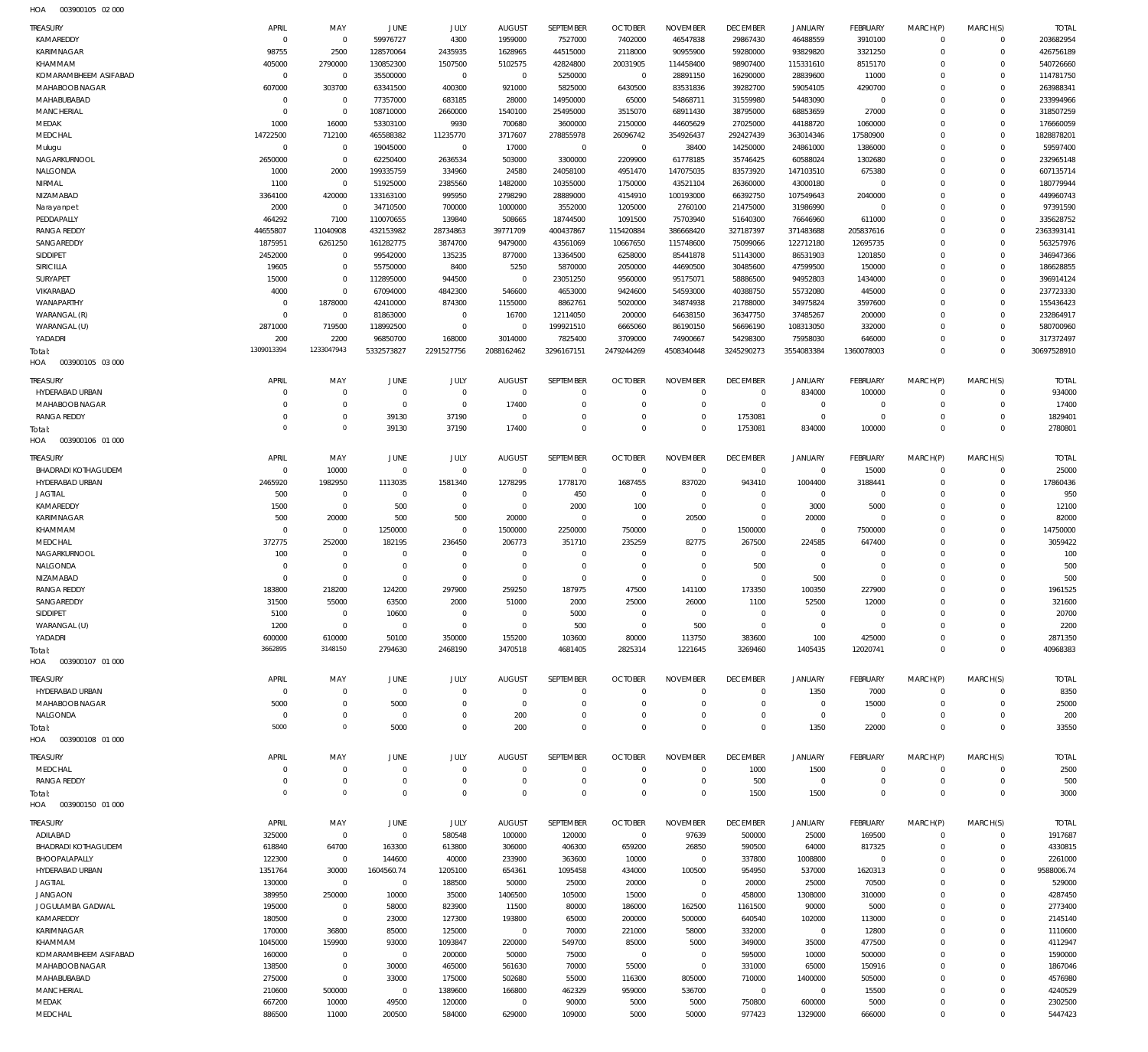| HOA | 003900150 01 000 |  |
|-----|------------------|--|

| <b>TREASURY</b>                    | APRIL                        | MAY                                | JUNE                             | JULY                       | <b>AUGUST</b>                 | SEPTEMBER            | <b>OCTOBER</b>                   | <b>NOVEMBER</b>               | <b>DECEMBER</b>                 | <b>JANUARY</b>           | <b>FEBRUARY</b>          | MARCH(P)                | MARCH(S)                   | <b>TOTAL</b>            |
|------------------------------------|------------------------------|------------------------------------|----------------------------------|----------------------------|-------------------------------|----------------------|----------------------------------|-------------------------------|---------------------------------|--------------------------|--------------------------|-------------------------|----------------------------|-------------------------|
| Mulugu                             | 640000                       | 330000                             | 135000                           | 87000                      | 228700                        | 455800               | 46200                            | $\Omega$                      | 253800                          | 2372000                  | 50000                    | $\mathbf{0}$            | 0                          | 4598500                 |
| NAGARKURNOOL                       | 867800                       | 250000                             | 35000                            | 1297187                    | 1555725                       | 1522200              | 767900                           | 165900                        | 175000                          | 1947300                  | 367500                   | $\Omega$                | $\Omega$                   | 8951512                 |
| NALGONDA<br>NIRMAL                 | 172540<br>145000             | 16000<br>$\mathbf 0$               | 336600<br>$\overline{0}$         | 205000<br>55000            | 783256<br>$\overline{0}$      | 1309500<br>65000     | 100000<br>$\overline{0}$         | 11500<br>$\overline{0}$       | 260000<br>40000                 | 800000<br>$\overline{0}$ | 192000<br>$\overline{0}$ | $\Omega$<br>$\Omega$    | $\Omega$<br>$\Omega$       | 4186396<br>305000       |
| NIZAMABAD                          | 25000                        | $\mathbf 0$                        | 43000                            | 501500                     | 24300                         | 260000               | 40517                            | 37276                         | 30000                           | 941070                   | 77700                    | $\Omega$                | $\Omega$                   | 1980363                 |
| Narayanpet                         | 20000                        | 60000                              | 476000                           | 444801                     | 10000                         | 31000                | 207265                           | 630000                        | 105000                          | 20000                    | $\Omega$                 | $\Omega$                | $\Omega$                   | 2004066                 |
| PEDDAPALLY                         | 245400                       | $\mathbf 0$                        | 121500                           | 236900                     | 65000                         | 185200               | 101700                           | 34150                         | 329900                          | 50000                    | 50000                    | $\Omega$                | $\Omega$                   | 1419750                 |
| <b>RANGA REDDY</b><br>SANGAREDDY   | 4675870<br>461500            | 299000<br>25000                    | 262000<br>55136                  | 2594350<br>135000          | 1022430<br>23800              | 1798200<br>768000    | 797190<br>$\overline{0}$         | 461000<br>238000              | 2635150<br>522500               | 307100<br>300000         | 668000<br>3500           | $\Omega$<br>$\Omega$    | $\Omega$<br>$\Omega$       | 15520290<br>2532436     |
| SIDDIPET                           | 389350                       | 40000                              | 277000                           | 498285                     | 102250                        | 1359400              | 44000                            | 20000                         | 354000                          | 590000                   | 98000                    | $\Omega$                | $\Omega$                   | 3772285                 |
| <b>SIRICILLA</b>                   | 125600                       | 7000                               | 55500                            | 61900                      | 98800                         | 100000               | 22000                            | 5000                          | 215100                          | 40000                    | 8000                     | $\Omega$                | $\Omega$                   | 738900                  |
| <b>SURYAPET</b>                    | 1843850                      | 65000                              | $-2504500$                       | 1420400                    | 222362                        | 185103               | $\overline{0}$                   | 5000                          | 415000                          | 1357842                  | 1461500                  | $\Omega$                | $\Omega$                   | 4471557                 |
| VIKARABAD                          | 95000                        | 50000                              | 105000                           | 47200                      | 30000                         | 51200                | 400000                           | $^{\circ}$                    | 164200                          | $\Omega$                 | 20000                    | $\Omega$                | $\Omega$                   | 962600                  |
| WANAPARTHY<br>WARANGAL (R)         | 221200                       | $\mathbf 0$<br>$\mathbf 0$         | 15000                            | 1425050                    | 257000                        | 262400               | 180000                           | 183000                        | 75000                           | 271500                   | 330600                   | $\Omega$<br>$\Omega$    | $\Omega$<br>$\Omega$       | 3220750                 |
| WARANGAL (U)                       | 420000<br>863672             | 5000                               | 29400<br>100                     | 255000<br>395600           | 703800<br>126421              | 285200<br>306650     | 255150<br>82661                  | 237100<br>16644               | 703000<br>628356                | 9500<br>1393468          | $\overline{0}$<br>51532  | $\Omega$                | $\Omega$                   | 2898150<br>3870104      |
| YADADRI                            | 255000                       | $\mathbf 0$                        | $\overline{0}$                   | 105000                     | 5000                          | 125000               | 15000                            | $^{\circ}$                    | 275000                          | $\Omega$                 | 105000                   | $\Omega$                | $\Omega$                   | 885000                  |
| Total:                             | 18332936                     | 2209400                            | 1936196.74                       | 17531768                   | 10345015                      | 12811240             | 6030083                          | 4391759                       | 15889519                        | 16998580                 | 8921686                  | $\Omega$                | $\Omega$                   | 115398182.74            |
| HOA<br>003900800 01 000            |                              |                                    |                                  |                            |                               |                      |                                  |                               |                                 |                          |                          |                         |                            |                         |
| <b>TREASURY</b>                    | APRIL                        | MAY                                | <b>JUNE</b>                      | JULY                       | <b>AUGUST</b>                 | SEPTEMBER            | <b>OCTOBER</b>                   | <b>NOVEMBER</b>               | <b>DECEMBER</b>                 | <b>JANUARY</b>           | FEBRUARY                 | MARCH(P)                | MARCH(S)                   | <b>TOTAL</b>            |
| HYDERABAD URBAN                    | $\Omega$                     | $\mathbf 0$                        | $\overline{0}$                   | $\mathbf 0$                | $\mathbf 0$                   | $\mathbf 0$          | $\overline{0}$                   | 500                           | $\mathbf 0$                     | $\Omega$                 | $\Omega$                 | $^{\circ}$              | $\mathbf 0$                | 500                     |
| WARANGAL (U)                       | $^{\circ}$                   | $\bf 0$                            | $\overline{0}$                   | $\mathbf 0$                | $\mathbf 0$                   | $\bf 0$              | $\overline{0}$                   | $^{\circ}$                    | 3600                            | $^{\circ}$               | $\mathbf 0$              | $^{\circ}$              | 0                          | 3600                    |
| Total:<br>HOA<br>003900800 02 001  | $\circ$                      | $\mathbf 0$                        | $\overline{0}$                   | $\Omega$                   | $\Omega$                      | $\Omega$             | $\Omega$                         | 500                           | 3600                            | $\Omega$                 | $\Omega$                 | $\Omega$                | $\mathbf 0$                | 4100                    |
|                                    |                              |                                    |                                  |                            |                               |                      |                                  |                               |                                 |                          |                          |                         |                            |                         |
| <b>TREASURY</b><br>HYDERABAD URBAN | APRIL<br>71500               | MAY<br>54700                       | <b>JUNE</b><br>50500             | JULY<br>55500              | <b>AUGUST</b><br>33000        | SEPTEMBER<br>37000   | <b>OCTOBER</b><br>46200          | <b>NOVEMBER</b><br>54500      | <b>DECEMBER</b><br>40800        | <b>JANUARY</b><br>29000  | <b>FEBRUARY</b><br>69300 | MARCH(P)<br>$\Omega$    | MARCH(S)<br>0              | <b>TOTAL</b><br>542000  |
| <b>RANGA REDDY</b>                 | $\overline{0}$               | $\mathbf 0$                        | $\overline{0}$                   | $\overline{0}$             | 200000                        | $\overline{0}$       | $\overline{0}$                   | $\overline{0}$                | $^{\circ}$                      | $\Omega$                 | $\mathbf 0$              | $\Omega$                | $\mathbf 0$                | 200000                  |
| Total:                             | 71500                        | 54700                              | 50500                            | 55500                      | 233000                        | 37000                | 46200                            | 54500                         | 40800                           | 29000                    | 69300                    | $\Omega$                | $\Omega$                   | 742000                  |
| 003900800 02 800<br>HOA            |                              |                                    |                                  |                            |                               |                      |                                  |                               |                                 |                          |                          |                         |                            |                         |
| <b>TREASURY</b>                    | APRIL                        | MAY                                | JUNE                             | JULY                       | <b>AUGUST</b>                 | SEPTEMBER            | <b>OCTOBER</b>                   | <b>NOVEMBER</b>               | <b>DECEMBER</b>                 | <b>JANUARY</b>           | <b>FEBRUARY</b>          | MARCH(P)                | MARCH(S)                   | <b>TOTAL</b>            |
| ADILABAD                           | $\overline{0}$               | $\mathbf{0}$                       | $\overline{0}$                   | $^{\circ}$                 | $\mathbf{0}$                  | $\overline{0}$       | $^{\circ}$                       | 121200000                     | 2225000                         | $\overline{0}$           | $\overline{0}$           | $\overline{0}$          | $\mathbf 0$                | 123425000               |
| BHADRADI KOTHAGUDEM                | 100000                       | 300000                             | $\overline{0}$                   | $\mathbf 0$                | $\overline{0}$                | 200000               | $\overline{0}$                   | 539420000                     | 317650000                       | 400000                   | $\mathbf 0$              | $\mathbf 0$             | $\mathbf 0$                | 858070000               |
| BHOOPALAPALLY                      | $\mathbf 0$                  | $\mathbf 0$                        | $\overline{0}$                   | $\Omega$<br>$\Omega$       | $\overline{0}$                | 300000               | $\overline{0}$                   | 202800000                     | 196675000                       | $\overline{0}$           | $\overline{0}$           | $\Omega$                | $\mathbf 0$                | 399775000               |
| HYDERABAD URBAN<br><b>JAGTIAL</b>  | 610000<br>$^{\circ}$         | 1265800<br>200000                  | 110000<br>400000                 | $\Omega$                   | 1380100<br>$\overline{0}$     | 31140034<br>2100000  | 2282400<br>100000                | 432459500<br>292200000        | 289768000<br>2150000            | 690000<br>$\Omega$       | 3510000<br>$\Omega$      | $\Omega$<br>$\Omega$    | $\mathbf 0$<br>$\mathbf 0$ | 763215834<br>297150000  |
| <b>JANGAON</b>                     | $^{\circ}$                   | $\mathbf 0$                        | $\overline{0}$                   | $\mathbf 0$                | $\overline{0}$                | $\overline{0}$       | $\overline{0}$                   | 312383520                     | 17200000                        | $\Omega$                 | $\Omega$                 | $\Omega$                | $\mathbf 0$                | 329583520               |
| JOGULAMBA GADWAL                   | 300000                       | $\mathsf{O}\xspace$                | 400000                           | 1200000                    | $\overline{0}$                | 500000               | 200000                           | 202800000                     | 5800000                         | $\Omega$                 | $\overline{0}$           | $\Omega$                | $\mathbf 0$                | 211200000               |
| KAMAREDDY                          | $^{\circ}$                   | $\mathbf 0$                        | $\overline{0}$                   | 200000                     | 400000                        | 500000               | 100000                           | 194400000                     | 1100000                         | 200000                   | 100000                   | $\Omega$                | $\mathbf 0$                | 197000000               |
| KARIMNAGAR                         | 100000                       | $\mathbf 0$                        | 400000                           | $\mathbf 0$                | $\overline{0}$                | 3100000              | $\overline{0}$                   | 282400042                     | 65000000                        | 300000                   | $\Omega$                 | $\Omega$                | $\mathbf 0$                | 351300042               |
| KHAMMAM<br>KOMARAMBHEEM ASIFABAD   | 100000<br>$^{\circ}$         | $\mathbf 0$<br>$\mathsf{O}\xspace$ | $\overline{0}$<br>$\overline{0}$ | 400000<br>$\mathbf 0$      | $\overline{0}$<br>$\mathbf 0$ | 3700000<br>300000    | $\overline{0}$<br>$\overline{0}$ | 1132400000<br>124600000       | 106075000<br>925000             | 650050<br>75000          | $\Omega$<br>$\mathbf 0$  | $\Omega$<br>$\Omega$    | $\mathbf 0$<br>$\mathbf 0$ | 1243325050<br>125900000 |
| MAHABOOB NAGAR                     | $^{\circ}$                   | 5000                               | $\overline{0}$                   | $\mathbf 0$                | 200000                        | 1000000              | 200000                           | 282200000                     | 22600000                        | $\Omega$                 | $\Omega$                 | $\Omega$                | $\mathbf 0$                | 306205000               |
| MAHABUBABAD                        | 400000                       | $\bf 0$                            | 400000                           | $\mathbf 0$                | $\overline{0}$                | 700000               | $^{\circ}$                       | 315050000                     | 425000                          | $\Omega$                 | $\Omega$                 | $\Omega$                | $\mathbf 0$                | 316975000               |
| MANCHERIAL                         | $\Omega$                     | $\mathbf 0$                        | $\overline{0}$                   | 1400000                    | 600000                        | 1800000              | $\overline{0}$                   | 238000000                     | 1650000                         | $\Omega$                 | $\Omega$                 | $\Omega$                | $\mathbf 0$                | 243450000               |
| MEDAK                              | $\Omega$                     | $\mathbf 0$                        | $\overline{0}$                   | $\mathbf 0$                | $\overline{0}$                | 400000               | $\overline{0}$                   | 165800500                     | 475000                          | 300000                   | $\overline{0}$           | $\Omega$                | $\mathbf 0$                | 166975500               |
| MEDCHAL                            | 1928000<br>$\Omega$          | 220000<br>$\Omega$                 | 2126000<br>$\Omega$              | 300000<br>$\Omega$         | 202300<br>$\Omega$            | 22009300<br>$\Omega$ | 2000<br>$\Omega$                 | 993703000<br>$\Omega$         | 268027500<br>75000              | 1080950<br>$\Omega$      | 861500<br>$\Omega$       | $\Omega$<br>$\Omega$    | $\Omega$<br>$\Omega$       | 1290460550<br>75000     |
| Mulugu<br>NAGARKURNOOL             | $\mathbf 0$                  | $\mathbf 0$                        | $\overline{0}$                   | 5000                       | 200000                        | 600000               | 180100                           | 302800000                     | 1000000                         | $\Omega$                 | $\Omega$                 | $\Omega$                | $\mathbf 0$                | 304785100               |
| NALGONDA                           | $^{\circ}$                   | $\mathbf 0$                        | 1515000                          | $\overline{0}$             | $\overline{0}$                | 2100000              | 100000                           | 812836016                     | 61800                           | 855000                   | $\mathbf 0$              | $\Omega$                | $\mathbf 0$                | 817467816               |
| NIRMAL                             | $\Omega$                     | $\mathbf 0$                        | $\overline{0}$                   | $\mathbf 0$                | 600000                        | 800000               | $\overline{0}$                   | 118610000                     | 8600000                         | $^{\circ}$               | $\Omega$                 | $\Omega$                | $\mathbf 0$                | 128610000               |
| NIZAMABAD                          | $\Omega$                     | $\mathbf 0$                        | $\overline{0}$                   | 400000                     | 700000                        | 1200000              | $\overline{0}$                   | 343400000                     | 8400000                         | 200000                   | $\mathbf 0$              | $\Omega$                | $\mathbf 0$                | 354300000               |
| Narayanpet                         | $^{\circ}$<br>$\overline{0}$ | $\mathbf 0$<br>$\mathbf 0$         | $\overline{0}$                   | $\overline{0}$             | 400000                        | 500000               | $\Omega$<br>$\overline{0}$       | 9400000                       | $\mathbf 0$                     | 200000                   | $\mathbf 0$              | $\Omega$                | $\mathbf 0$<br>$\mathbf 0$ | 10500000                |
| PEDDAPALLY<br><b>RANGA REDDY</b>   | 44542840                     | 33568185                           | 1200000<br>41407722              | 200<br>35814328            | 200000<br>39874227            | 1600000<br>75571927  | 44238092                         | 212075000<br>886436349        | 4000000<br>846560639            | 75000<br>43284145        | 200000<br>43849611       | $\Omega$<br>$\Omega$    | $\mathbf 0$                | 219350200<br>2135148065 |
| SANGAREDDY                         | $^{\circ}$                   | $\mathbf 0$                        | $\overline{0}$                   | 800000                     | 1400000                       | 3500000              | $^{\circ}$                       | 462600000                     | 625000                          | 300000                   | 1440000                  | $\Omega$                | $\mathbf 0$                | 470665000               |
| SIDDIPET                           | 1000                         | $\bf 0$                            | $\overline{0}$                   | $\overline{0}$             | 200000                        | 1400000              | $\overline{0}$                   | 329600000                     | 17825000                        | $\overline{0}$           | $\mathbf 0$              | $\Omega$                | $\mathbf 0$                | 349026000               |
| SIRICILLA                          | $\Omega$                     | $\mathbf 0$                        | $\overline{0}$                   | $\mathbf 0$                | $\overline{0}$                | 600000               | $\overline{0}$                   | 175400000                     | 12000000                        | 100000                   | $\mathbf 0$              | $\Omega$                | $\mathbf 0$                | 188100000               |
| SURYAPET                           | $^{\circ}$                   | $\mathbf 0$<br>$\mathbf 0$         | 300000                           | 200000                     | $\overline{0}$                | 8000                 | $\overline{0}$                   | 607605000                     | 2200000                         | $^{\circ}$               | $\Omega$                 | $\Omega$                | $\mathbf 0$<br>$\mathbf 0$ | 610313000               |
| VIKARABAD<br>WANAPARTHY            | 400000<br>200000             | $\mathbf 0$                        | 1000<br>400000                   | $\mathbf 0$<br>$\mathbf 0$ | 250<br>$\mathbf 0$            | 600000<br>3700000    | 600000<br>200000                 | 165400000<br>135200050        | 18825000<br>4000000             | 220000<br>$\Omega$       | 500<br>$\Omega$          | $\Omega$<br>$\Omega$    | $\mathbf 0$                | 186046750<br>143700050  |
| WARANGAL (R)                       | $^{\circ}$                   | $\mathbf 0$                        | 200000                           | $\mathbf 0$                | $\overline{0}$                | $\overline{0}$       | $^{\circ}$                       | 289600000                     | 69000000                        | $\Omega$                 | $\Omega$                 | -C                      | $\mathbf 0$                | 358800000               |
| WARANGAL (U)                       | $^{\circ}$                   | $\mathbf 0$                        | 1000                             | 250000                     | 50000                         | 300000               | $\overline{0}$                   | 527400350                     | 69400000                        | $\Omega$                 | $\Omega$                 | $\Omega$                | $\mathbf 0$                | 597401350               |
| YADADRI                            | $\overline{0}$               | $\mathbf 0$                        | 200000                           | $\mathbf 0$                | $\mathbf 0$                   | 1300000              | 100000                           | 282800000                     | $\mathbf 0$                     | $\Omega$                 | $\Omega$                 | $\Omega$                | $\mathbf 0$                | 284400000               |
| Total:                             | 48681840                     | 35558985                           | 49060722                         | 40969528                   | 46406877                      | 161529261            | 48302592                         | 11492979327                   | 2360317939                      | 48930145                 | 49961611                 | $\Omega$                | $\mathbf 0$                | 14382698827             |
| 003900800 03 000<br>HOA            |                              |                                    |                                  |                            |                               |                      |                                  |                               |                                 |                          |                          |                         |                            |                         |
| <b>TREASURY</b>                    | APRIL                        | MAY                                | JUNE                             | JULY                       | <b>AUGUST</b>                 | SEPTEMBER            | <b>OCTOBER</b>                   | <b>NOVEMBER</b>               | <b>DECEMBER</b>                 | <b>JANUARY</b>           | <b>FEBRUARY</b>          | MARCH(P)                | MARCH(S)                   | <b>TOTAL</b>            |
| HYDERABAD URBAN                    | 10000000<br>10000000         | 10000000<br>10000000               | 10000000<br>10000000             | 10000000<br>10000000       | 10000000<br>10000000          | 10000000<br>10000000 | 10000000<br>10000000             | 10000000<br>10000000          | 10000000<br>10000000            | 10000000<br>10000000     | 10000000<br>10000000     | $\Omega$<br>$\mathbf 0$ | $\mathbf 0$<br>$\mathbf 0$ | 110000000<br>110000000  |
| Total:<br>003900800 80 000<br>HOA  |                              |                                    |                                  |                            |                               |                      |                                  |                               |                                 |                          |                          |                         |                            |                         |
|                                    |                              |                                    |                                  |                            |                               |                      |                                  |                               |                                 |                          |                          |                         |                            |                         |
| <b>TREASURY</b><br>HYDERABAD URBAN | APRIL<br>184100              | MAY<br>$\mathbf 0$                 | JUNE<br>$\overline{0}$           | JULY<br>15200              | <b>AUGUST</b><br>16500        | SEPTEMBER<br>67930   | <b>OCTOBER</b><br>$\overline{0}$ | <b>NOVEMBER</b><br>$^{\circ}$ | <b>DECEMBER</b><br>$\mathbf{0}$ | <b>JANUARY</b><br>50000  | <b>FEBRUARY</b><br>4645  | MARCH(P)<br>$^{\circ}$  | MARCH(S)<br>$\mathbf 0$    | <b>TOTAL</b><br>338375  |
| KAMAREDDY                          | 30445                        | 22000                              | 105500                           | 60550                      | $\overline{0}$                | $\overline{0}$       | $\overline{0}$                   | $\Omega$                      | $\Omega$                        | $\Omega$                 | $\mathbf 0$              | $\Omega$                | $\mathbf 0$                | 218495                  |
| KOMARAMBHEEM ASIFABAD              | $^{\circ}$                   | $\mathbf 0$                        | $\overline{0}$                   | $\mathbf 0$                | $\overline{0}$                | 100                  | 100                              | $\Omega$                      | $\Omega$                        | $\Omega$                 | $\Omega$                 | $\Omega$                | $\Omega$                   | 200                     |
| MEDAK                              | $\Omega$                     | $\mathbf 0$                        | 33000                            | $\mathbf 0$                | $\overline{0}$                | $^{\circ}$           | 35000                            | $\Omega$                      | $\Omega$                        | $\Omega$                 | $\Omega$                 | $\Omega$                | $\Omega$                   | 68000                   |
| MEDCHAL                            | $\Omega$                     | $\mathbf 0$                        | $\overline{0}$                   | $\mathbf 0$                | 20120                         | 0                    | $\overline{0}$                   | $\Omega$                      | $\Omega$                        | $\Omega$                 | $\Omega$                 | $\Omega$                | $\Omega$                   | 20120                   |
| Mulugu                             | $\Omega$                     | $\mathbf 0$<br>$\mathbf 0$         | 32200                            | $\mathbf 0$<br>$\mathbf 0$ | $\overline{0}$<br>$\Omega$    | 0<br>$\Omega$        | $\overline{0}$<br>$\Omega$       | $\Omega$<br>$\Omega$          | $\Omega$<br>$\Omega$            | $\Omega$<br>$\Omega$     | $\Omega$                 | $\Omega$<br>$\Omega$    | $\Omega$<br>$\Omega$       | 32200                   |
| NIRMAL<br>NIZAMABAD                | $^{\circ}$<br>2270           | $\mathbf 0$                        | $\overline{0}$<br>$\overline{0}$ | 10000                      | $\overline{0}$                | 0                    | $\overline{0}$                   | $\Omega$                      | $\Omega$                        | $\Omega$                 | 1054700<br>$\mathbf 0$   | $\Omega$                | $\mathbf 0$                | 1054700<br>12270        |
| <b>RANGA REDDY</b>                 | $\mathbf 0$                  | $\mathsf{O}\xspace$                | 32000                            | 0                          | $\mathbf 0$                   | 0                    | $\overline{0}$                   | $^{\circ}$                    | $\mathbf{0}$                    | $\Omega$                 | 96900                    | $^{\circ}$              | $\mathbf 0$                | 128900                  |
| SURYAPET                           | $\Omega$                     | $\Omega$                           | $\overline{0}$                   | $\mathbf 0$                | $\Omega$                      | $\Omega$             | $\Omega$                         | 1800000                       | $\overline{0}$                  | $\Omega$                 | $\mathbf 0$              | $\Omega$                | $\Omega$                   | 1800000                 |
|                                    |                              |                                    |                                  |                            |                               |                      |                                  |                               |                                 |                          |                          |                         |                            |                         |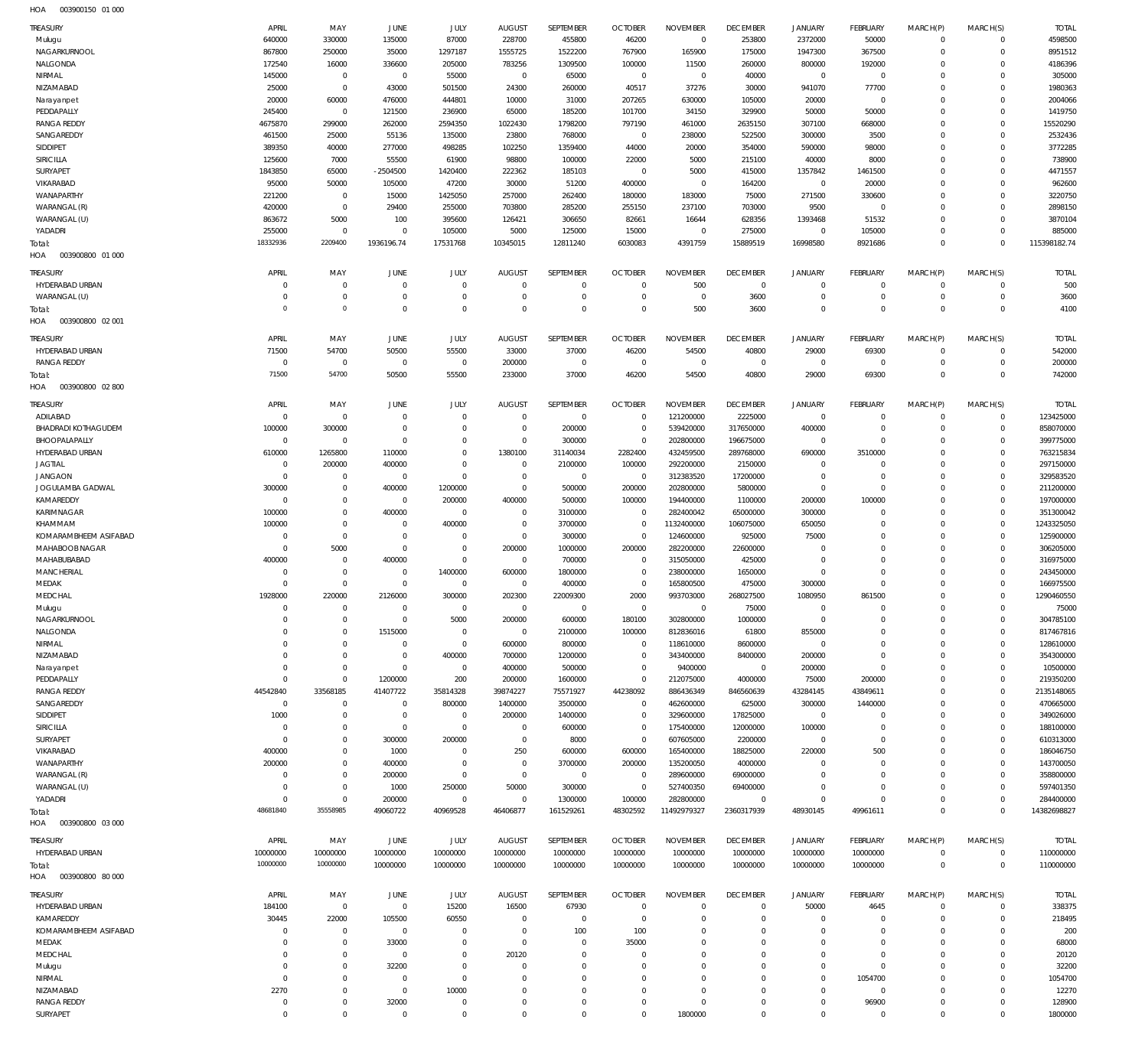003900800 80 000 HOA

| ,,,,,<br>TREASURY                                    | APRIL                | MAY                              | JUNE                          | JULY                        | <b>AUGUST</b>              | SEPTEMBER                  | <b>OCTOBER</b>                | <b>NOVEMBER</b>               | <b>DECEMBER</b>                  | <b>JANUARY</b>                | <b>FEBRUARY</b>                  | MARCH(P)               | MARCH(S)                      | <b>TOTAL</b>             |
|------------------------------------------------------|----------------------|----------------------------------|-------------------------------|-----------------------------|----------------------------|----------------------------|-------------------------------|-------------------------------|----------------------------------|-------------------------------|----------------------------------|------------------------|-------------------------------|--------------------------|
| VIKARABAD                                            | $\Omega$             | $\mathbf 0$                      | $\mathbf{0}$                  | $\mathbf 0$                 | $\mathbf 0$                | 122800                     | $\overline{0}$                | $\overline{0}$                | $\overline{0}$                   | $\overline{0}$                | 289500                           | $^{\circ}$             | $\mathbf 0$                   | 412300                   |
| Total:                                               | 216815               | 22000                            | 202700                        | 85750                       | 36620                      | 190830                     | 35100                         | 1800000                       | $\overline{0}$                   | 50000                         | 1445745                          | $\mathbf 0$            | $\mathbf 0$                   | 4085560                  |
| HOA<br>003900800 81 001                              |                      |                                  |                               |                             |                            |                            |                               |                               |                                  |                               |                                  |                        |                               |                          |
| TREASURY                                             | APRIL                | MAY                              | JUNE                          | JULY                        | <b>AUGUST</b>              | SEPTEMBER                  | <b>OCTOBER</b>                | <b>NOVEMBER</b>               | <b>DECEMBER</b>                  | <b>JANUARY</b>                | <b>FEBRUARY</b>                  | MARCH(P)               | MARCH(S)                      | <b>TOTAL</b>             |
| <b>BHADRADI KOTHAGUDEM</b><br><b>HYDERABAD URBAN</b> | 5904                 | $\overline{0}$<br>$\mathbf 0$    | 308976<br>$\mathbf 0$         | 1479936                     | $\mathbb O$                | $\overline{0}$             | $\overline{0}$                | $\mathbf 0$<br>$\overline{0}$ | $\overline{0}$                   | $\overline{0}$                | $\overline{0}$                   | $^{\circ}$<br>$\Omega$ | $\mathbf 0$<br>$\mathbf 0$    | 1794816<br>1224117       |
| KAMAREDDY                                            | 8013<br>591500       | $\overline{0}$                   | $\,0\,$                       | 24039<br>397500             | 672000<br>5000             | 16026<br>156500            | 308013<br>$\overline{0}$      | $\mathbf 0$                   | $\overline{0}$<br>221000         | 16026<br>$\overline{0}$       | 180000<br>$\mathbb O$            | $\Omega$               | $\Omega$                      | 1371500                  |
| KARIMNAGAR                                           | 500                  | $\mathbf 0$                      | 2300                          | 1950                        | 4850                       | 1800                       | 8602                          | 2800                          | 13936                            | 4968                          | 1000                             | $\Omega$               | $\Omega$                      | 42706                    |
| NAGARKURNOOL                                         | $\Omega$             | $\mathbf 0$                      | $\mathbf 0$                   | $\mathbf 0$                 | $\mathbf 0$                | $\overline{0}$             | $\overline{0}$                | $\mathbf 0$                   | $\overline{0}$                   | $\mathbf 0$                   | 8526                             | $\Omega$               | $\Omega$                      | 8526                     |
| NALGONDA                                             | - 0                  | $\mathbf 0$                      | $\mathbf{0}$                  | $\mathbf 0$                 | $^{\circ}$                 | 500                        | 2000                          | $\mathbf 0$                   | $\overline{0}$                   | $\mathbf 0$                   | 500                              | $\Omega$               | $\Omega$                      | 3000                     |
| NIRMAL<br>NIZAMABAD                                  | $\Omega$<br>520000   | $\overline{0}$<br>$\mathbf 0$    | $\mathbf 0$<br>15000          | $\mathbf 0$<br>325000       | $\mathbf 0$<br>5000        | $\overline{0}$<br>290000   | 100<br>600                    | $\mathbf 0$<br>$\mathbf 0$    | $\overline{0}$<br>260000         | $\mathbf 0$<br>$\mathbf 0$    | $\mathbb O$<br>10000             | $\Omega$<br>$\Omega$   | $\Omega$<br>$\Omega$          | 100<br>1425600           |
| Total:                                               | 1125917              | $\mathbf{0}$                     | 326276                        | 2228425                     | 686850                     | 464826                     | 319315                        | 2800                          | 494936                           | 20994                         | 200026                           | $\overline{0}$         | $\mathbf{0}$                  | 5870365                  |
| HOA<br>003900800 81800                               |                      |                                  |                               |                             |                            |                            |                               |                               |                                  |                               |                                  |                        |                               |                          |
| TREASURY                                             | APRIL                | MAY                              | JUNE                          | JULY                        | <b>AUGUST</b>              | SEPTEMBER                  | <b>OCTOBER</b>                | <b>NOVEMBER</b>               | <b>DECEMBER</b>                  | <b>JANUARY</b>                | <b>FEBRUARY</b>                  | MARCH(P)               | MARCH(S)                      | <b>TOTAL</b>             |
| ADILABAD                                             | $\Omega$             | $\mathbf 0$                      | 1000                          | $\mathbf 0$                 | $\mathbf 0$                | $\mathbf 0$                | 500                           | 3800                          | $\overline{0}$                   | $\overline{0}$                | 600                              | $\Omega$               | $\Omega$                      | 5900                     |
| NIZAMABAD                                            | 255000               | $\overline{0}$                   | $\mathbf 0$                   | 65000                       | 0                          | 35000                      | $\overline{0}$                | 15000                         | 80000                            | 600                           | $\circ$                          | $\Omega$               | $\mathbf 0$                   | 450600                   |
| SIDDIPET                                             | $\Omega$             | $\mathbf 0$                      | $\overline{0}$                | $^{\circ}$                  | $\Omega$                   | $^{\circ}$                 | $\overline{0}$                | 200000                        | $\mathbf 0$                      | $\mathbf 0$                   | $\overline{0}$                   | $\Omega$               | $\Omega$                      | 200000                   |
| VIKARABAD<br>Total:                                  | $\Omega$<br>255000   | $\mathbf 0$<br>$\mathbf 0$       | $\mathbf 0$<br>1000           | $\mathbf 0$<br>65000        | $\Omega$<br>$\Omega$       | $\mathbf 0$<br>35000       | $\mathbf{0}$<br>500           | 9200000<br>9418800            | -9200000<br>$-9120000$           | $\mathbf 0$<br>600            | $\mathbf 0$<br>600               | $\Omega$<br>$\Omega$   | $\mathbf 0$<br>$\overline{0}$ | $\overline{0}$<br>656500 |
| HOA<br>004000101 01 000                              |                      |                                  |                               |                             |                            |                            |                               |                               |                                  |                               |                                  |                        |                               |                          |
| TREASURY                                             | APRIL                | MAY                              | JUNE                          | JULY                        | <b>AUGUST</b>              | SEPTEMBER                  | <b>OCTOBER</b>                | <b>NOVEMBER</b>               | <b>DECEMBER</b>                  | <b>JANUARY</b>                | <b>FEBRUARY</b>                  | MARCH(P)               | MARCH(S)                      | <b>TOTAL</b>             |
| ADILABAD                                             | $\Omega$             | $\overline{0}$                   | $\mathbf 0$                   | $\mathbf 0$                 | $\mathbb O$                | $\mathbb O$                | $\overline{0}$                | $\overline{0}$                | 17807                            | $\overline{0}$                | $\mathbb O$                      | $^{\circ}$             | $\mathbf 0$                   | 17807                    |
| <b>BHADRADI KOTHAGUDEM</b>                           | 80292                | $\mathbf 0$                      | $^{\circ}$                    | $\mathbf 0$                 | 120637                     | $\mathbf 0$                | 203966                        | 30503                         | 88912                            | $\mathbf 0$                   | $\mathbf 0$                      | $\Omega$               | $\mathbf 0$                   | 524310                   |
| HYDERABAD URBAN                                      | 5379524              | 869774                           | 1038656                       | 2793392                     | 9805370                    | 16012019                   | 2220326                       | 12905195                      | 11047471                         | 12287875                      | 17077567                         | $\Omega$               | $\mathbf 0$                   | 91437169                 |
| <b>JAGTIAL</b>                                       | $^{\circ}$           | $\overline{0}$                   | $^{\circ}$                    | 4000                        | $\mathbf 0$                | $\mathbf 0$                | $\overline{0}$                | $\overline{0}$                | $\overline{0}$                   | $\mathbf 0$                   | $\overline{0}$                   | $\Omega$               | $\Omega$                      | 4000                     |
| <b>JANGAON</b><br>JOGULAMBA GADWAL                   | 23815<br>21042       | $\overline{0}$<br>$\overline{0}$ | $\mathbf{0}$<br>1450          | $\mathbf 0$<br>$\mathbf 0$  | $\mathbf 0$<br>18705       | 10084<br>73065             | $\overline{0}$<br>0           | $\overline{0}$<br>145         | 14606<br>77800                   | $\mathbf 0$<br>$\mathbf 0$    | $\mathbb O$<br>5819              | $\Omega$<br>$\Omega$   | $\Omega$<br>$\Omega$          | 48505<br>198026          |
| KAMAREDDY                                            | 1460                 | 4733                             | 30334                         | 92518                       | 60129                      | 250                        | $\mathbf{0}$                  | 52414                         | 6236                             | 6075                          | $\mathbf 0$                      | $\Omega$               | $\Omega$                      | 254149                   |
| KARIMNAGAR                                           | $^{\circ}$           | 1915937                          | $\mathbf{0}$                  | 22523                       | $\mathbb O$                | 17176                      | $\mathbf 0$                   | 121263                        | 33404                            | $\overline{0}$                | 6602                             | $\Omega$               | $\Omega$                      | 2116905                  |
| KHAMMAM                                              | 718410               | 113000                           | 234464                        | 449015                      | 311459                     | 636125                     | 251771                        | 614758                        | 993980                           | 983552                        | 117166                           | $\Omega$               | $\Omega$                      | 5423700                  |
| MAHABOOB NAGAR                                       | $^{\circ}$           | $\overline{0}$                   | $^{\circ}$                    | $\mathbf 0$                 | 25278                      | 113997                     | $\overline{0}$                | 2187                          | $-873426$                        | 845                           | $\circ$                          | $\Omega$               | $\Omega$                      | $-731119$                |
| MAHABUBABAD<br>MANCHERIAL                            | $\Omega$<br>98051    | 28529<br>$\overline{0}$          | $\mathbf 0$<br>$\mathbf 0$    | 22949<br>$\mathbf 0$        | 63029<br>7037              | $\mathbf 0$<br>$\mathbb O$ | $\overline{0}$<br>72257       | 18395<br>$\,0\,$              | $\overline{0}$<br>212812         | $\mathbf 0$<br>$\mathbf 0$    | $\mathbf 0$<br>236042            | $\Omega$<br>$\Omega$   | $\Omega$<br>$\Omega$          | 132902<br>626199         |
| MEDAK                                                | 109225               | $\overline{0}$                   | $\mathbf 0$                   | 400000                      | 406235                     | $\mathbf 0$                | $\overline{0}$                | 19161                         | $\overline{0}$                   | $\mathbf 0$                   | $\mathbb O$                      | $\Omega$               | $\Omega$                      | 934621                   |
| MEDCHAL                                              | 4946979              | 630609                           | 2200607                       | 1730564                     | 1739801                    | 940341                     | 974634                        | 1672927                       | 7548239                          | 1777850                       | 2919187                          | $\Omega$               | $\circ$                       | 27081738                 |
| NALGONDA                                             | 298175               | 16188                            | 16965711                      | $\mathbf 0$                 | 109980                     | $\overline{0}$             | 21712                         | $\overline{0}$                | $\overline{0}$                   | $\overline{0}$                | $\mathbb O$                      | $\Omega$               | $\Omega$                      | 17411766                 |
| NIZAMABAD                                            | 125009               | $\overline{0}$                   | $^{\circ}$                    | 97306                       | 79723                      | 10746                      | 3046                          | 238143                        | 903                              | 401307                        | 277718                           | $\Omega$               | $\Omega$                      | 1233901                  |
| PEDDAPALLY<br><b>RANGA REDDY</b>                     | $\Omega$<br>81462946 | $\,0\,$<br>54852080              | $\mathbf{0}$<br>45939294      | $\mathbf 0$<br>49902712     | $\mathbb O$<br>69027042    | $\mathbb O$<br>75387501    | $\overline{0}$<br>48106939    | 6129<br>70863381              | $\overline{0}$<br>61726390       | $\overline{0}$<br>51489583    | $\circ$<br>88036497              | $\Omega$<br>$\Omega$   | $\Omega$<br>$\mathbf 0$       | 6129<br>696794365        |
| SANGAREDDY                                           | 45302                | 155                              | 46564                         | 218162                      | 2026487                    | 602025                     | $\overline{0}$                | $\overline{0}$                | 143264                           | $\mathbf 0$                   | 952367                           | $\Omega$               | $\Omega$                      | 4034326                  |
| SIDDIPET                                             | 119069               | $\overline{0}$                   | 900                           | 31347                       | 2323                       | $\mathbf 0$                | 38250                         | $\overline{0}$                | 3420                             | $\mathbf 0$                   | $\overline{0}$                   | $\Omega$               | $\Omega$                      | 195309                   |
| SIRICILLA                                            | $^{\circ}$           | $\overline{0}$                   | $\mathbf 0$                   | 76164                       | $\mathbb O$                | $\mathbb O$                | $\overline{0}$                | $\overline{0}$                | $\overline{0}$                   | $\mathbf 0$                   | $\mathbf 0$                      | $\Omega$               | $\Omega$                      | 76164                    |
| SURYAPET                                             | 9374                 | 55906                            | 76694                         | 116446                      | 56027                      | 1018169                    | 50400                         | 50000                         | 57569                            | 91948                         | 155434                           | $\Omega$               | $\Omega$                      | 1737967                  |
| VIKARABAD<br>WARANGAL (R)                            | - 0<br>$\Omega$      | $\mathbf 0$<br>48381             | $^{\circ}$<br>$\mathbb O$     | $\mathbf{0}$<br>$\mathbf 0$ | $\mathbf 0$<br>179234      | 7706<br>75632              | $\mathbf 0$<br>$\overline{0}$ | $\mathbf 0$<br>$\mathbf 0$    | 39777<br>$\overline{0}$          | $\mathbf 0$<br>$\mathbf 0$    | 44873<br>$\mathbf 0$             | $\Omega$<br>$\Omega$   | $\Omega$<br>$\mathbf 0$       | 92356<br>303247          |
| WARANGAL (U)                                         | 224622               | 1231                             | 24120                         | 441311                      | 450735                     | 81124                      | 6139                          | 140858                        | 697792                           | 558695                        | 212823                           | $\Omega$               | $\cap$                        | 2839450                  |
| YADADRI                                              | 1018983              | 1000000                          | $^{\circ}$                    | $\mathbf{0}$                | 3896                       | 214213                     | $\mathbf 0$                   | 26486                         | 1227244                          | 2064852                       | 409859                           | $^{\circ}$             | $\mathbf 0$                   | 5965533                  |
| Total:                                               | 94682278             | 59536523                         | 66558794                      | 56398409                    | 84493127                   | 95200173                   | 51949440                      | 86761945                      | 83064200                         | 69662582                      | 110451954                        | $\mathbf 0$            | $\mathbb O$                   | 858759425                |
| HOA<br>004000101 02 000                              |                      |                                  |                               |                             |                            |                            |                               |                               |                                  |                               |                                  |                        |                               |                          |
| TREASURY                                             | APRIL                | MAY                              | JUNE                          | JULY                        | <b>AUGUST</b>              | SEPTEMBER                  | <b>OCTOBER</b>                | <b>NOVEMBER</b>               | <b>DECEMBER</b>                  | <b>JANUARY</b>                | <b>FEBRUARY</b>                  | MARCH(P)               | MARCH(S)                      | <b>TOTAL</b>             |
| <b>HYDERABAD URBAN</b><br>MEDCHAL                    | 38750<br>$\Omega$    | 91894<br>$\overline{0}$          | $\overline{0}$<br>$\mathbf 0$ | $\mathbf 0$<br>11169        | $\mathbf 0$<br>$\mathbf 0$ | 7455<br>$\mathbf 0$        | 101087<br>$\overline{0}$      | $\Omega$<br>$\mathbf 0$       | $\overline{0}$<br>$\overline{0}$ | $\overline{0}$<br>$\mathbf 0$ | 6586<br>$\mathbf 0$              | $\Omega$<br>$^{\circ}$ | $\mathbf 0$<br>$\mathbf 0$    | 245772<br>11169          |
| Total:                                               | 38750                | 91894                            | $\mathbb O$                   | 11169                       | $\mathbf{0}$               | 7455                       | 101087                        | $\mathbf 0$                   | $\mathbf 0$                      | $\mathbf 0$                   | 6586                             | $\Omega$               | $\mathbb O$                   | 256941                   |
| 004000101 03 000<br>HOA                              |                      |                                  |                               |                             |                            |                            |                               |                               |                                  |                               |                                  |                        |                               |                          |
| <b>TREASURY</b>                                      | APRIL                | MAY                              | JUNE                          | JULY                        | <b>AUGUST</b>              | SEPTEMBER                  | <b>OCTOBER</b>                | <b>NOVEMBER</b>               | <b>DECEMBER</b>                  | <b>JANUARY</b>                | FEBRUARY                         | MARCH(P)               | MARCH(S)                      | <b>TOTAL</b>             |
| NALGONDA                                             | 0                    | $\overline{0}$                   | 50000                         | $\mathbf 0$                 | $^{\circ}$                 | $\mathbf 0$                | $\overline{0}$                | $\mathbf 0$                   | $\overline{0}$                   | $\mathbf 0$                   | $\mathbb O$                      | $^{\circ}$             | $\mathbf 0$                   | 50000                    |
| Total:                                               | $\Omega$             | $\mathbf{0}$                     | 50000                         | $\mathbf 0$                 | $\mathbf 0$                | $\mathbf 0$                | $\overline{0}$                | $\overline{0}$                | $\overline{0}$                   | $\mathbf 0$                   | $\,0\,$                          | $\mathbf 0$            | $\,0\,$                       | 50000                    |
| HOA<br>004000102 01 000                              |                      |                                  |                               |                             |                            |                            |                               |                               |                                  |                               |                                  |                        |                               |                          |
| TREASURY                                             | APRIL                | MAY                              | JUNE                          | JULY                        | <b>AUGUST</b>              | SEPTEMBER                  | <b>OCTOBER</b>                | <b>NOVEMBER</b>               | <b>DECEMBER</b>                  | <b>JANUARY</b>                | <b>FEBRUARY</b>                  | MARCH(P)               | MARCH(S)                      | <b>TOTAL</b>             |
| ADILABAD                                             | $\Omega$             | $\overline{0}$                   | $\mathbf 0$                   | $\mathbf 0$                 | $\mathbf 0$                | $\mathbf 0$                | $\overline{0}$                | $\mathbf 0$<br>$\Omega$       | $\overline{0}$                   | $\mathbf 0$                   | 21                               | $\Omega$               | $\mathbf 0$                   | 21                       |
| <b>BHADRADI KOTHAGUDEM</b><br>HYDERABAD URBAN        | 32598<br>$^{\circ}$  | $\mathbf 0$<br>$\mathbf 0$       | $\mathbf 0$<br>11250          | 40644<br>1340               | $\Omega$<br>$\Omega$       | 28134<br>1000              | 80856<br>5500                 | $\mathbf 0$                   | 55890<br>$\overline{0}$          | $\mathbf 0$<br>$\mathbf 0$    | 101610<br>7773210                | $\Omega$<br>$\Omega$   | $\mathbf 0$<br>$\mathbf 0$    | 339732<br>7792300        |
| <b>JAGTIAL</b>                                       | 3600                 | 1740                             | 2030                          | 8786                        | $\Omega$                   | 3480                       | 1160                          | $\mathbf 0$                   | 1450                             | 9280                          | 8220                             | $\Omega$               | $\Omega$                      | 39746                    |
| <b>JANGAON</b>                                       | $\circ$              | $\mathbf 0$                      | $^{\circ}$                    | $\mathbf 0$                 | $\Omega$                   | $\mathbf 0$                | 12830                         | $\Omega$                      | $\mathbf 0$                      | $\mathbf 0$                   | $\circ$                          | $\Omega$               | $\Omega$                      | 12830                    |
| KAMAREDDY                                            | 960                  | $\mathbf 0$                      | $^{\circ}$                    | $^{\circ}$                  | $\Omega$                   | $\mathbf 0$                | $\mathbf 0$                   | $\mathbf 0$                   | $\mathbf 0$                      | $\mathbf 0$                   | 5929                             | $\Omega$               | $\Omega$                      | 6889                     |
| KARIMNAGAR                                           | $\Omega$             | 75                               | $\overline{0}$                | $\mathbf 0$                 | $\Omega$                   | 285                        | $\mathbf 0$                   | $\mathbf 0$                   | $\mathbf 0$                      | $\mathbf 0$                   | 489251                           | $\Omega$               | $\Omega$                      | 489611                   |
| KHAMMAM<br>MAHABOOB NAGAR                            | $\Omega$<br>$\Omega$ | 10782<br>$\overline{0}$          | 885<br>$\mathbf{0}$           | 9524<br>$\mathbf{0}$        | $\Omega$<br>0              | 36450<br>$\mathbf 0$       | $\mathbf 0$<br>$\mathbf 0$    | $\mathbf 0$<br>225            | $\mathbf 0$<br>$\mathbf 0$       | $\mathbf 0$<br>$\mathbf 0$    | 31812<br>$\circ$                 | $\Omega$<br>$\Omega$   | $\Omega$<br>$\Omega$          | 89453<br>225             |
| MANCHERIAL                                           | $\Omega$             | $\mathbf 0$                      | $^{\circ}$                    | $\mathbf 0$                 | $\mathbf 0$                | 77                         | $\overline{0}$                | $\mathbf 0$                   | $\mathbf 0$                      | $\mathbf 0$                   | $\mathbf 0$                      | $\Omega$               | $\Omega$                      | 77                       |
| MEDAK                                                | $\Omega$             | $\mathbf 0$                      | 11260                         | $\mathbf 0$                 | 15995                      | $\mathbf 0$                | 6300                          | $\overline{0}$                | $\overline{0}$                   | $\mathbf 0$                   | $\mathbf 0$                      | $\Omega$               | $\Omega$                      | 33555                    |
| MEDCHAL                                              | 234                  | $\mathbf 0$                      | $^{\circ}$                    | 1307529                     | 3630                       | $\mathbf 0$                | $\overline{0}$                | 50000                         | 460342                           | $\mathbf 0$                   | 423475                           | $\Omega$               | $\Omega$                      | 2245210                  |
| NALGONDA                                             | $\Omega$             | $\mathbf 0$                      | $\mathbf{0}$                  | $\mathbf 0$                 | $\Omega$                   | $\mathbf 0$                | 98478                         | $\overline{0}$                | $^{\circ}$                       | 0                             | $\overline{0}$                   | $\Omega$               | $\Omega$                      | 98478                    |
| NIZAMABAD<br>Narayanpet                              | $\Omega$<br>$\Omega$ | 240<br>$\overline{0}$            | $^{\circ}$<br>$\Omega$        | $\mathbf 0$<br>$\Omega$     | $\Omega$<br>$\Omega$       | $\mathbf 0$<br>$\mathbf 0$ | $^{\circ}$<br>35721           | $\mathbf 0$<br>75960          | $\mathbf 0$<br>$\mathbf 0$       | $\mathbf 0$<br>$\mathbf 0$    | $\overline{0}$<br>$\overline{0}$ | $\Omega$<br>$\Omega$   | $\Omega$<br>$\Omega$          | 240<br>111681            |
| PEDDAPALLY                                           | $\Omega$             | $\mathbf 0$                      | $\overline{0}$                | $\mathbf 0$                 | $\mathbf 0$                | $\mathbf 0$                | 247250                        | $\mathbf 0$                   | $\overline{0}$                   | $\mathbf 0$                   | $\Omega$                         | $\Omega$               | $\circ$                       | 247250                   |
| <b>RANGA REDDY</b>                                   | 47670                | $\mathbf 0$                      | 5760                          | $\mathbf 0$                 | $\mathbf 0$                | 35730                      | $\overline{0}$                | $\mathbf 0$                   | $\overline{0}$                   | 2610                          | 177631936                        | $\Omega$               | $\circ$                       | 177723706                |
| SANGAREDDY                                           | 2025                 | $\overline{0}$                   | $^{\circ}$                    | $\mathbf 0$                 | 2009                       | $\mathbf 0$                | $\overline{0}$                | $\mathbf 0$                   | 3110                             | $\mathbf 0$                   | $\overline{0}$                   | $\Omega$               | $\mathbf 0$                   | 7144                     |
| SIDDIPET                                             | 175                  | $\mathbf 0$                      | $\mathbf 0$                   | 16740                       | $\mathbf 0$                | $\mathbf 0$                | 4680                          | $\mathbf 0$                   | 3420                             | $\mathsf{O}\xspace$           | $\mathbf 0$                      | $\Omega$               | $\mathbf 0$                   | 25015                    |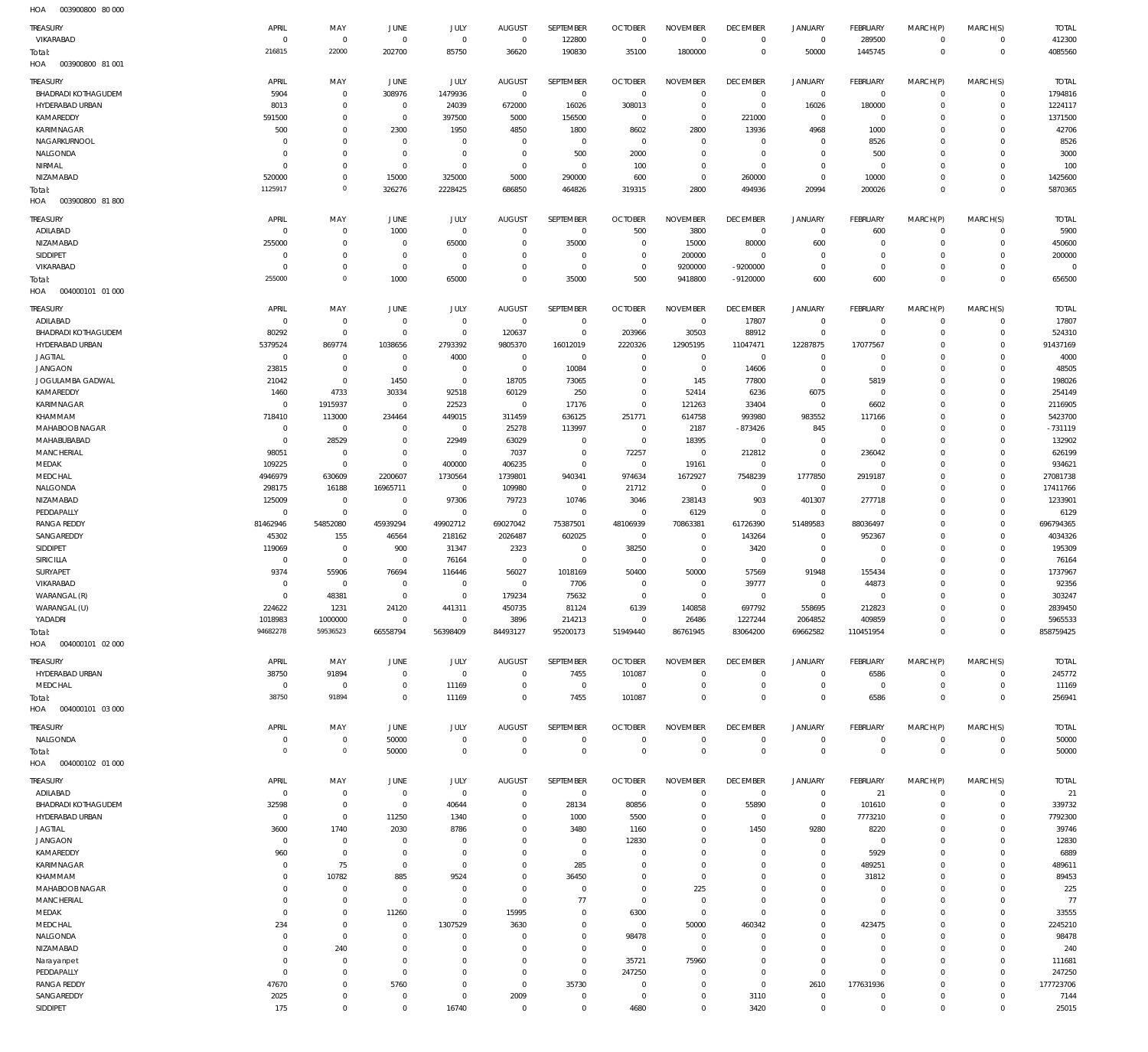| TREASURY                                      | APRIL                      | MAY                          | JUNE                             | JULY                       | <b>AUGUST</b>             | SEPTEMBER                  | <b>OCTOBER</b>                   | <b>NOVEMBER</b>               | <b>DECEMBER</b>                  | <b>JANUARY</b>             | <b>FEBRUARY</b>                  | MARCH(P)               | MARCH(S)                      | <b>TOTAL</b>             |
|-----------------------------------------------|----------------------------|------------------------------|----------------------------------|----------------------------|---------------------------|----------------------------|----------------------------------|-------------------------------|----------------------------------|----------------------------|----------------------------------|------------------------|-------------------------------|--------------------------|
| SURYAPET                                      | 1641132                    | 1805971                      | 1736375                          | 1560278                    | 1408176                   | 881858                     | 667846                           | 887037                        | 1573014                          | 1885507                    | 1499187                          | $\mathbf{0}$           | $\mathbf 0$                   | 15546381                 |
| VIKARABAD                                     | $\mathbf 0$                | $\mathbf 0$                  | 18640                            | $\mathbf 0$                | $^{\circ}$                | 22200                      | $^{\circ}$                       | $\mathbf 0$<br>$\mathbf 0$    | 14300                            | $\mathbf 0$<br>39          | 16044                            | $\Omega$<br>$\Omega$   | $\mathbf 0$<br>$\mathbf 0$    | 71184<br>39              |
| WARANGAL (R)<br>WARANGAL (U)                  | $\mathbf 0$<br>52          | $\mathbf 0$<br>75            | $\overline{0}$<br>$\overline{0}$ | $\mathbf 0$<br>$\mathbf 0$ | $\circ$<br>$\mathbf 0$    | $\mathbf{0}$<br>278        | $^{\circ}$<br>5650               | $\mathbf 0$                   | $^{\circ}$<br>$\mathbf 0$        | $\mathbf 0$                | $\overline{0}$<br>$\overline{0}$ | $\Omega$               | $\mathbf 0$                   | 6055                     |
| YADADRI                                       | 83962                      | $\mathbf 0$                  | $\overline{0}$                   | $\mathbf 0$                | 51286                     | 112350                     | $^{\circ}$                       | $\mathbf 0$                   | $\mathbf 0$                      | 343352                     | 694889                           | $\Omega$               | $\mathbf 0$                   | 1285839                  |
| Total:                                        | 1812408                    | 1818883                      | 1786200                          | 2944841                    | 1481096                   | 1121842                    | 1166271                          | 1013222                       | 2111526                          | 2240788                    | 188675584                        | $\Omega$               | $\overline{0}$                | 206172661                |
| HOA<br>004000102 02 000                       |                            |                              |                                  |                            |                           |                            |                                  |                               |                                  |                            |                                  |                        |                               |                          |
| TREASURY                                      | APRIL                      | MAY                          | JUNE                             | JULY                       | <b>AUGUST</b>             | SEPTEMBER                  | <b>OCTOBER</b>                   | <b>NOVEMBER</b>               | <b>DECEMBER</b>                  | <b>JANUARY</b>             | FEBRUARY                         | MARCH(P)               | MARCH(S)                      | <b>TOTAL</b>             |
| HYDERABAD URBAN                               | $\Omega$                   | $\mathbf 0$                  | $\overline{0}$                   | $\mathbf 0$                | $\mathbf 0$               | $\mathbf 0$                | $\mathbf 0$                      | $\mathbf 0$                   | $\overline{0}$                   | $\overline{0}$             | 160202                           | $\mathbf 0$            | $\mathbf 0$                   | 160202                   |
| MEDCHAL                                       | $\Omega$                   | $\mathbf 0$                  | 0                                | $\mathbf 0$                | 0                         | $\mathbf 0$                | $^{\circ}$                       | 300000                        | $\overline{0}$                   | $\mathbf 0$                | $^{\circ}$                       | 0                      | $\mathbf 0$                   | 300000                   |
| NAGARKURNOOL                                  | 270                        | $\mathbf 0$                  | $\mathbf 0$                      | $\mathbf 0$                | $\Omega$                  | $\mathbf 0$                | $\mathbf 0$                      | $\mathbf 0$                   | 22180                            | $\mathbf 0$                | $\overline{0}$                   | 0                      | $\mathbf 0$                   | 22450                    |
| <b>RANGA REDDY</b><br>SIDDIPET                | $\mathbf 0$<br>$\mathbf 0$ | $\mathbf 0$<br>763556        | 0<br>$\Omega$                    | $\mathbf 0$<br>$\mathbf 0$ | $\Omega$<br>$\Omega$      | $\mathbf 0$<br>$\mathbf 0$ | $^{\circ}$<br>$^{\circ}$         | $\mathbf 0$<br>$\mathbf 0$    | $\overline{0}$<br>$\overline{0}$ | 50000000<br>$\mathbf 0$    | $\overline{0}$<br>$\overline{0}$ | 0<br>$\Omega$          | $\mathbf 0$<br>$\mathbf 0$    | 50000000<br>763556       |
| Total:                                        | 270                        | 763556                       | $^{\circ}$                       | $\mathbf 0$                | $\Omega$                  | $\mathsf 0$                | $\mathbf 0$                      | 300000                        | 22180                            | 50000000                   | 160202                           | $\Omega$               | $\overline{0}$                | 51246208                 |
| HOA<br>004000102 04 000                       |                            |                              |                                  |                            |                           |                            |                                  |                               |                                  |                            |                                  |                        |                               |                          |
| TREASURY                                      | APRIL                      | MAY                          | JUNE                             | JULY                       | <b>AUGUST</b>             | SEPTEMBER                  | <b>OCTOBER</b>                   | <b>NOVEMBER</b>               | <b>DECEMBER</b>                  | <b>JANUARY</b>             | <b>FEBRUARY</b>                  | MARCH(P)               | MARCH(S)                      | <b>TOTAL</b>             |
| HYDERABAD URBAN                               | $\Omega$                   | 4500                         | $\overline{0}$                   | $\mathbf 0$                | $\mathbf 0$               | $\mathbf{0}$               | $^{\circ}$                       | $\mathbf 0$                   | $\mathbf{0}$                     | $\mathbf 0$                | $\overline{0}$                   | $^{\circ}$             | $\mathbf 0$                   | 4500                     |
| NALGONDA                                      | $\Omega$                   | 157                          | $\overline{0}$                   | $\mathbf 0$                | 0                         | $\mathbf 0$                | $^{\circ}$                       | $\overline{0}$                | $\mathbf 0$                      | $\mathbf 0$                | $\overline{0}$                   | $\mathbf 0$            | $\mathbf 0$                   | 157                      |
| Total:                                        | $\Omega$                   | 4657                         | $\Omega$                         | $\mathbf 0$                | $\Omega$                  | $\mathsf 0$                | $\mathbf 0$                      | $\mathbf 0$                   | $\mathbf 0$                      | $\mathbf 0$                | $\overline{0}$                   | $\mathbf 0$            | $\overline{0}$                | 4657                     |
| HOA<br>004000102 05 000                       |                            |                              |                                  |                            |                           |                            |                                  |                               |                                  |                            |                                  |                        |                               |                          |
| TREASURY                                      | APRIL                      | MAY                          | JUNE                             | JULY                       | <b>AUGUST</b>             | SEPTEMBER                  | <b>OCTOBER</b>                   | <b>NOVEMBER</b>               | <b>DECEMBER</b>                  | <b>JANUARY</b>             | FEBRUARY                         | MARCH(P)               | MARCH(S)                      | <b>TOTAL</b>             |
| ADILABAD                                      | $\Omega$                   | 6839                         | 6612                             | 66292                      | 8523                      | 151879                     | 11048                            | 21256                         | $\overline{0}$                   | 4150                       | 99604                            | $\mathbf{0}$           | $\mathbf 0$                   | 376203                   |
| <b>BHADRADI KOTHAGUDEM</b><br>HYDERABAD URBAN | 15382431                   | 12709<br>96757               | $\overline{0}$<br>1633562        | $\mathbf 0$<br>2085954     | $\overline{0}$<br>3403972 | $\mathbf 0$<br>9147363     | 0<br>2995254                     | $^{\circ}$<br>9027210         | $\overline{0}$<br>5855858        | $\mathbf 0$<br>64555492    | $\overline{0}$<br>14084555       | 0<br>0                 | $\mathbf 0$<br>$\mathbf 0$    | 12709<br>128268408       |
| <b>JAGTIAL</b>                                | 3600                       | $\mathbf 0$                  | 1740                             | 4610                       | $\mathbf 0$               | $\mathbf 0$                | $^{\circ}$                       | 1160                          | $\mathbf 0$                      | 290                        | 112894                           | $\Omega$               | $\mathbf 0$                   | 124294                   |
| <b>JANGAON</b>                                | 181573                     | $\mathbf 0$                  | 143600                           | $\mathbf 0$                | $^{\circ}$                | $\mathbf 0$                | 458                              | $\mathbf 0$                   | $\overline{0}$                   | $\mathbf 0$                | $\overline{0}$                   | $\Omega$               | $\mathbf 0$                   | 325631                   |
| JOGULAMBA GADWAL                              | $\mathbf 0$                | $\mathbb O$                  | 9000                             | 86882                      | 46031                     | $\mathbf 0$                | 58728                            | $\mathbf 0$                   | 1333884                          | 94423                      | $\overline{0}$                   | $\Omega$               | $\mathbf 0$                   | 1628948                  |
| KAMAREDDY                                     | 5557                       | 226016                       | 68863                            | 14416                      | 764135                    | $\mathbf 0$                | 50000                            | $\mathbf 0$                   | $^{\circ}$                       | $\mathbf 0$                | 335631                           | $\Omega$               | $\Omega$                      | 1464618                  |
| KARIMNAGAR                                    | $\mathbf 0$                | 131528                       | 44508                            | 249123                     | 202229                    | 111330                     | 3808                             | $\mathbf 0$                   | 275749                           | $\mathbf 0$                | 61732                            | $\Omega$               | $\mathbf 0$                   | 1080007                  |
| KHAMMAM<br>KOMARAMBHEEM ASIFABAD              | 81729<br>$\mathbf 0$       | $\mathbf 0$<br>$\mathbf 0$   | 46174<br>$\overline{0}$          | 161679<br>$\,0\,$          | 2096523<br>78451          | 269551<br>185619           | $-2036523$<br>$^{\circ}$         | 100916<br>$\mathbf 0$         | 62647<br>$\mathbf 0$             | 52890<br>323946            | 341668<br>$\overline{0}$         | $\Omega$<br>$\Omega$   | $\Omega$<br>$\mathbf 0$       | 1177254<br>588016        |
| MAHABOOB NAGAR                                | 34735                      | 20373                        | $\mathbb O$                      | 31857                      | 139240                    | 100500                     | $\mathbf 0$                      | 62895                         | 62170                            | 84719                      | 437898                           | $\Omega$               | $\mathbf 0$                   | 974387                   |
| MAHABUBABAD                                   | 1200                       | 10776                        | 272                              | $\mathbb O$                | $^{\circ}$                | $\mathbf 0$                | $\mathbf 0$                      | $\mathbf 0$                   | 4739                             | $\mathbf 0$                | $\overline{0}$                   | $\Omega$               | $\mathbf 0$                   | 16987                    |
| MANCHERIAL                                    | 80070                      | $\mathbf 0$                  | $\overline{0}$                   | $\mathbb O$                | $^{\circ}$                | $\mathbf 0$                | $\mathbf 0$                      | $\mathbf 0$                   | $\mathbf 0$                      | 142000                     | 52197                            | $\Omega$               | $\mathbf 0$                   | 274267                   |
| MEDAK                                         | $\Omega$                   | $\mathbf 0$                  | $\overline{0}$                   | $\mathbb O$                | 355                       | $\mathbf 0$                | $\mathbf 0$                      | $\mathbf 0$                   | $\mathbf 0$                      | 94621                      | $\overline{0}$                   | $\Omega$               | $\mathbf 0$                   | 94976                    |
| MEDCHAL                                       | 3091785                    | 254743                       | 1485242                          | 1234134                    | 2040126                   | 3279326                    | 2192049                          | 2241487                       | 1477816                          | 2480194                    | 3027469                          | $\Omega$               | $\mathbf 0$                   | 22804371                 |
| NAGARKURNOOL<br>NALGONDA                      | 141880<br>20000            | $\mathbf 0$<br>2320          | $\overline{0}$<br>4168356        | 180900<br>15001            | 226980<br>593514          | 231884<br>109080           | 92808<br>0                       | 24612<br>$^{\circ}$           | $^{\circ}$<br>250                | 222580<br>3051046          | 2700<br>569078                   | $\Omega$<br>$\Omega$   | $\mathbf 0$<br>$\mathbf 0$    | 1124344<br>8528645       |
| NIRMAL                                        | $\Omega$                   | $\mathbf 0$                  | 31240                            | 599078                     | $^{\circ}$                | $\mathbf 0$                | $^{\circ}$                       | $\mathbf 0$                   | 382                              | 39616                      | 100                              | $\Omega$               | $\mathbf 0$                   | 670416                   |
| NIZAMABAD                                     | 11861                      | 64000                        | $\overline{0}$                   | 38346                      | 6821329                   | 146907                     | 2009480                          | 16153121                      | 211467                           | 98776                      | 57470                            | $\Omega$               | $\mathbf 0$                   | 25612757                 |
| Narayanpet                                    | $\Omega$                   | $\mathbf 0$                  | 85680                            | 43860                      | $\mathbf 0$               | $\mathbf 0$                | 1120                             | 2040                          | $\mathbf 0$                      | $\mathbf 0$                | $\overline{0}$                   | $\Omega$               | $\mathbf 0$                   | 132700                   |
| PEDDAPALLY                                    | $\Omega$                   | $\mathbb O$                  | 16513                            | 13346                      | $\mathbf 0$               | 8136                       | $\overline{0}$                   | 7966                          | 22884                            | $\mathbf 0$                | $\overline{0}$                   | $\Omega$               | $\mathbf 0$                   | 68845                    |
| <b>RANGA REDDY</b>                            | 10680878864                | 9820274800<br>$\overline{0}$ | 9298765640                       | 11125296739                | 11898242496               | 11650956404                | 9984599447                       | 12191434018                   | 11583227730                      | 12701829120<br>$\mathbf 0$ | 11231318884                      | $\Omega$<br>$\Omega$   | $\mathbf 0$<br>$\Omega$       | 122166824142             |
| SANGAREDDY<br>SIDDIPET                        | 59349<br>$\Omega$          | 111400                       | 568277<br>$\overline{0}$         | 215909<br>3035             | 18652<br>0                | 88645<br>225839            | 28247<br>0                       | 9509<br>0                     | 3110<br>$\mathbf 0$              | $\mathbf 0$                | 45501<br>$^{\circ}$              | $\Omega$               | $^{\circ}$                    | 1037199<br>340274        |
| <b>SIRICILLA</b>                              | $\Omega$                   | $\mathbf 0$                  | $\overline{0}$                   | 200000                     | 5460                      | 300000                     | 1100000                          | $\mathbf 0$                   | 23778                            | 11725                      | $\overline{0}$                   | $\Omega$               | $\mathbf 0$                   | 1640963                  |
| SURYAPET                                      | 146560                     | 23543                        | 200000                           | 2125                       | $\mathbf{0}$              | 3750                       | 300500                           | $\Omega$                      | 232204                           | 200000                     | 3194379                          | $\Omega$               | $\Omega$                      | 4303061                  |
| VIKARABAD                                     | $\Omega$                   | $\mathbf 0$                  | $\mathbf 0$                      | $\mathbb O$                | $\mathbf{0}$              | $\mathbf 0$                | $\overline{0}$                   | $\mathbf 0$                   | $\mathbb O$                      | $\mathbf 0$                | 3221                             | 0                      | $^{\circ}$                    | 3221                     |
| WANAPARTHY                                    | $\Omega$                   | $\mathbf 0$                  | $\overline{0}$                   | 112190                     | 29040                     | 18880                      | 13240                            | 21780                         | 239093                           | 27090                      | 15072                            | 0                      | $^{\circ}$                    | 476385                   |
| WARANGAL (R)<br>WARANGAL (U)                  | 100000<br>44954            | $\mathbf 0$<br>$\mathbf 0$   | $\mathbf 0$<br>$\overline{0}$    | 9178<br>55880              | $^{\circ}$<br>499684      | $\mathbf 0$<br>398185      | 76554<br>26956                   | $\mathbf 0$<br>236600         | 751741<br>12303                  | $\bf 0$<br>96624           | $\overline{0}$<br>99595          | $\Omega$<br>$\Omega$   | $^{\circ}$<br>$^{\circ}$      | 937473<br>1470781        |
| YADADRI                                       | 350                        | 500                          | 500                              | 10125                      | 20250                     | 505586                     | 141125                           | 1075                          | 15439                            | 3711                       | 384599                           | 0                      | $\mathbf 0$                   | 1083260                  |
| Total:                                        | 10700266498                | 9821236304                   | 9307275779                       | 11130730659                | 11915236990               | 11666238864                | 9991664299                       | 12219345645                   | 11593813244                      | 12773413013                | 11254244247                      | $\mathbf 0$            | $\overline{0}$                | 122373465542             |
| 004000102 06 000<br>HOA                       |                            |                              |                                  |                            |                           |                            |                                  |                               |                                  |                            |                                  |                        |                               |                          |
| <b>TREASURY</b>                               | APRIL                      | MAY                          | JUNE                             | JULY                       | <b>AUGUST</b>             | SEPTEMBER                  | <b>OCTOBER</b>                   | <b>NOVEMBER</b>               | <b>DECEMBER</b>                  | <b>JANUARY</b>             | FEBRUARY                         | MARCH(P)               | MARCH(S)                      | <b>TOTAL</b>             |
| HYDERABAD URBAN                               | 8453000000                 | 9700000000                   | 10600000000                      | 12202780000                | 12000000000               | 10560000000                | 12000000000                      | 10000000000                   | 15300000000                      | 11200000000                | 10500000000                      | $\mathbf 0$            | $\mathbf 0$                   | 122515780000             |
| MEDCHAL                                       | $\mathbf 0$                | $\mathbf 0$                  | $\mathbf 0$                      | $\mathbf 0$                | $\mathbf 0$               | 834300                     | $\overline{0}$                   | 417145                        | $\mathbf{0}$                     | $\mathbf{0}$               | $\overline{0}$                   | 0                      | $\mathbf 0$                   | 1251445                  |
| <b>RANGA REDDY</b>                            | 1200<br>8453001200         | $\mathbf 0$<br>9700000000    | 1776000<br>10601776000           | 2085500<br>12204865500     | 2926313<br>12002926313    | 5438401<br>10566272701     | 1366384<br>12001366384           | 1213433<br>10001630578        | 2807867<br>15302807867           | 1939867<br>11201939867     | 7162107<br>10507162107           | 0<br>$\Omega$          | $\mathbf 0$<br>$\overline{0}$ | 26717072<br>122543748517 |
| Total:<br>HOA<br>004000102 81 000             |                            |                              |                                  |                            |                           |                            |                                  |                               |                                  |                            |                                  |                        |                               |                          |
|                                               |                            |                              |                                  |                            |                           |                            |                                  |                               |                                  |                            |                                  |                        |                               |                          |
| <b>TREASURY</b><br>ADILABAD                   | APRIL<br>0                 | MAY<br>$\mathbf 0$           | JUNE<br>$\overline{0}$           | JULY<br>$\,0\,$            | <b>AUGUST</b><br>9325     | SEPTEMBER<br>$\mathbf 0$   | <b>OCTOBER</b><br>$\overline{0}$ | <b>NOVEMBER</b><br>$^{\circ}$ | <b>DECEMBER</b><br>$^{\circ}$    | <b>JANUARY</b><br>$\,0\,$  | FEBRUARY<br>978                  | MARCH(P)<br>$^{\circ}$ | MARCH(S)<br>$\mathbf 0$       | <b>TOTAL</b><br>10303    |
| <b>BHADRADI KOTHAGUDEM</b>                    | $\Omega$                   | $\mathbf 0$                  | $\overline{0}$                   | 15590                      | 35720                     | $\mathbf 0$                | 0                                | $\mathbf 0$                   | $\mathbf 0$                      | 176974                     | $\overline{0}$                   | 0                      | $\mathbf 0$                   | 228284                   |
| HYDERABAD URBAN                               | 1000                       | 1702                         | $\overline{0}$                   | $\,0\,$                    | 30136                     | $\mathbf{0}$               | 20500                            | $\mathbf 0$                   | $^{\circ}$                       | $\overline{0}$             | $^{\circ}$                       | $\Omega$               | $^{\circ}$                    | 53338                    |
| JOGULAMBA GADWAL                              | $\Omega$                   | $\mathbf 0$                  | 20000                            | 59745                      | 4277                      | $\mathbf 0$                | $\mathbf 0$                      | 40528                         | 10223                            | 103019                     | $\mathbf 0$                      | $\Omega$               | $\mathbf 0$                   | 237792                   |
| KAMAREDDY                                     | $\Omega$                   | 1463                         | 19497                            | $\mathbf 0$                | 0                         | $\mathbf 0$                | $^{\circ}$                       | $\mathbf 0$                   | $\overline{0}$                   | $\mathbf 0$                | $^{\circ}$                       | $\Omega$               | $\mathbf 0$                   | 20960                    |
| KARIMNAGAR                                    |                            | $\mathbf 0$                  | $\overline{0}$                   | 18882                      | 0                         | 6373<br>$\mathbf 0$        | 952                              | $\mathbf 0$                   | 5635                             | 79<br>$\mathbf 0$          | $\overline{0}$                   | $\Omega$               | $^{\circ}$<br>$\mathbf 0$     | 31921                    |
| KHAMMAM<br>MAHABOOB NAGAR                     | $\Omega$<br>2946           | $\mathbf 0$<br>$\mathbf 0$   | $\mathbf 0$<br>$\overline{0}$    | 13535<br>87554             | 0<br>$\mathbf 0$          | $\mathbf 0$                | $^{\circ}$<br>$^{\circ}$         | $\mathbf 0$<br>$\mathbf 0$    | $\mathbf 0$<br>$\mathbf 0$       | $\mathbf 0$                | 12602<br>1045                    | $\Omega$<br>$\Omega$   | $^{\circ}$                    | 26137<br>91545           |
| <b>MANCHERIAL</b>                             | $\Omega$                   | $\mathbf 0$                  | $\overline{0}$                   | $\mathbf 0$                | 13994                     | 31526                      | $^{\circ}$                       | $\mathbf 0$                   | $\overline{0}$                   | $\mathbf 0$                | 5519                             | $\Omega$               | $\mathbf 0$                   | 51039                    |
| NIZAMABAD                                     |                            | 63236                        | 88753                            | $\mathbf 0$                | 1074                      | $\mathbf 0$                | $\mathbf 0$                      | $\mathbf 0$                   | $^{\circ}$                       | $\mathbf 0$                | $^{\circ}$                       | 0                      | $^{\circ}$                    | 153063                   |
| PEDDAPALLY                                    |                            | $\mathbf 0$                  | $\overline{0}$                   | $\mathbf 0$                | 0                         | $\mathbf 0$                | $\mathbf 0$                      | $\mathbf 0$                   | 25839                            | $\mathbf 0$                | $\overline{0}$                   | $\Omega$               | $\mathbf 0$                   | 25839                    |
| WARANGAL (U)                                  | $\mathbf{0}$               | $\mathbf 0$                  | $\overline{0}$                   | $\mathbf 0$                | $^{\circ}$                | $\mathbf 0$                | $^{\circ}$                       | $\mathbf 0$                   | $\mathbf 0$                      | 87904                      | $\overline{0}$                   | 0                      | $\mathbf 0$                   | 87904                    |
| Total:                                        | 3946                       | 66401                        | 128250                           | 195306                     | 94526                     | 37899                      | 21452                            | 40528                         | 41697                            | 367976                     | 20144                            | $\Omega$               | $\overline{0}$                | 1018125                  |
| 004000102 96 000<br>HOA                       |                            |                              |                                  |                            |                           |                            |                                  |                               |                                  |                            |                                  |                        |                               |                          |
| <b>TREASURY</b>                               | APRIL                      | MAY                          | JUNE                             | JULY                       | <b>AUGUST</b>             | SEPTEMBER                  | <b>OCTOBER</b>                   | <b>NOVEMBER</b>               | <b>DECEMBER</b>                  | <b>JANUARY</b>             | FEBRUARY                         | MARCH(P)               | MARCH(S)                      | <b>TOTAL</b>             |
| ADILABAD<br>HYDERABAD URBAN                   | $\mathbf{0}$               | $\overline{0}$               | $\mathbf 0$                      | $\mathbf 0$                | $-189086$                 | $\mathbf{0}$               | $^{\circ}$                       | $-433010$                     | $\overline{0}$                   | $\mathbf 0$                | $\overline{0}$                   | $^{\circ}$             | $\mathbf 0$                   | $-622096$                |
|                                               |                            |                              |                                  |                            |                           |                            |                                  |                               |                                  |                            |                                  |                        |                               |                          |
| MAHABOOB NAGAR                                | $\Omega$<br>$\mathbf 0$    | $\mathbf 0$<br>$\mathbb O$   | -54169765<br>$\mathbf 0$         | $-7274640$<br>$\mathbf 0$  | -296241041<br>$\mathbf 0$ | $-82418581$<br>$-963755$   | $-8584211$<br>$\mathbf 0$        | -703110352<br>$\mathbf 0$     | $-54225456$<br>$\mathbf 0$       | $-3421808$<br>$\mathbf 0$  | -91974057<br>$\overline{0}$      | 0<br>$\mathbf 0$       | $\mathbf 0$<br>$\mathbf 0$    | -1301419911<br>$-963755$ |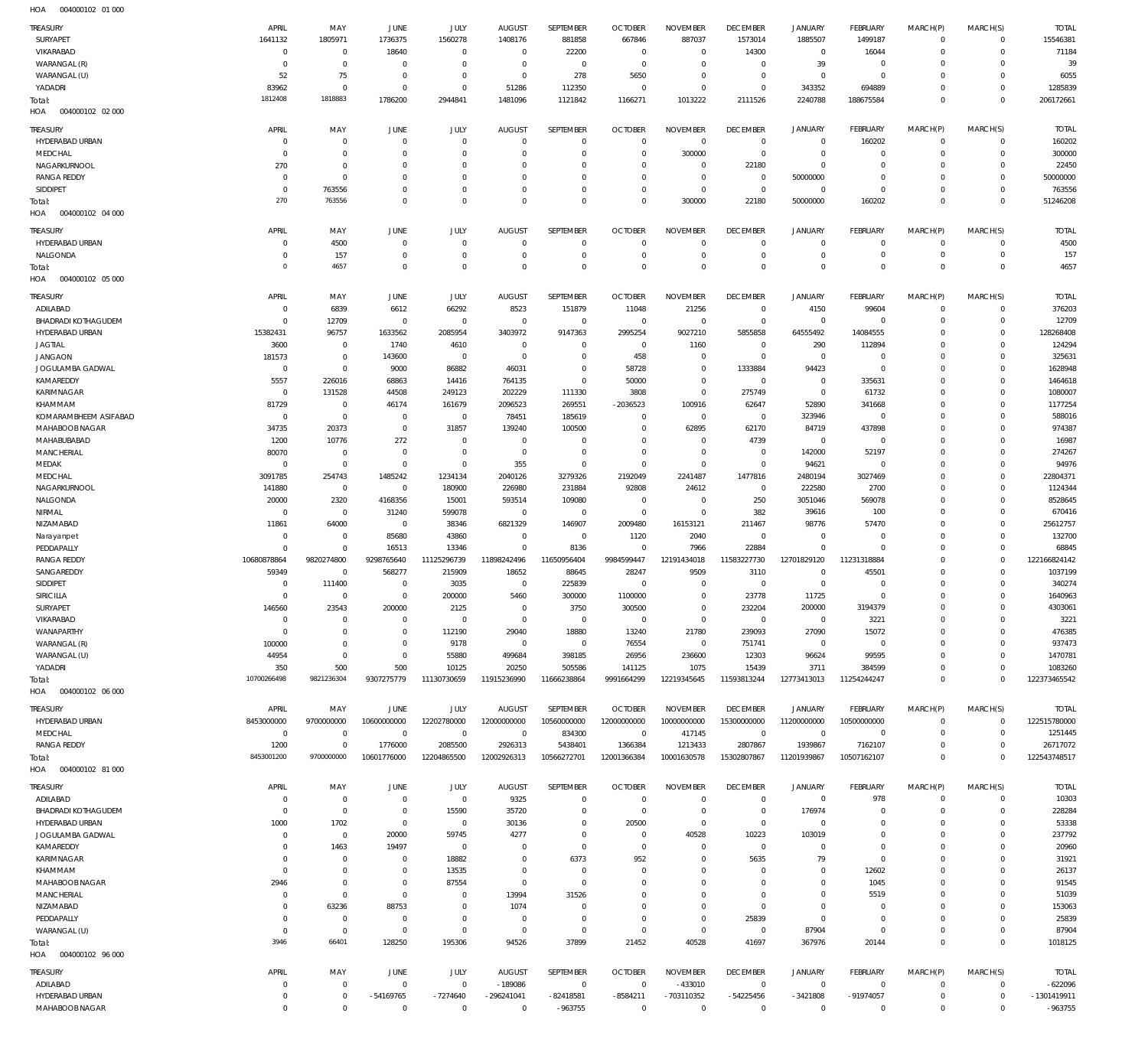004000102 96 000 HOA

| TREASURY                               | APRIL                   | MAY               | <b>JUNE</b>                   | JULY              | <b>AUGUST</b>                   | SEPTEMBER               | <b>OCTOBER</b>                   | <b>NOVEMBER</b>                   | <b>DECEMBER</b>                   | <b>JANUARY</b>                | FEBRUARY                   | MARCH(P)               | MARCH(S)                   | <b>TOTAL</b>          |
|----------------------------------------|-------------------------|-------------------|-------------------------------|-------------------|---------------------------------|-------------------------|----------------------------------|-----------------------------------|-----------------------------------|-------------------------------|----------------------------|------------------------|----------------------------|-----------------------|
| MEDAK                                  | $\overline{0}$          | $^{\circ}$        | $\overline{0}$                | $\mathbf 0$       | $\overline{0}$                  | $-987811$               | $\overline{0}$                   | $\mathbf 0$                       | $\overline{0}$                    | $\mathbf 0$                   | $\mathbf 0$                | $\mathbf{0}$           | $\mathbf{0}$               | $-987811$             |
| MEDCHAL                                | $\Omega$                | $\mathbf 0$       | $\overline{0}$                | $\mathbf{0}$      | $\overline{0}$                  | $^{\circ}$              | $\overline{0}$                   | $\overline{0}$                    | $\overline{0}$                    | $-32141$                      | $\overline{0}$             | 0                      | $\mathbf 0$                | $-32141$              |
| NALGONDA                               | $\Omega$                | $\mathbf 0$       | -367391                       | -423399           | $\overline{0}$                  | $\mathbf 0$             | $\overline{0}$                   | $\Omega$                          | $\overline{0}$                    | $^{\circ}$                    | 0                          | $\Omega$               | $\mathbf{0}$               | $-790790$             |
| NIZAMABAD                              | $\Omega$                | 0                 | $\overline{0}$                | $-366941$         | $-1590235$                      | $\mathbf{0}$            | -9330074                         | -2861508                          | $\overline{0}$                    | 0                             | $\overline{0}$             | $\Omega$               | $\mathbf{0}$               | $-14148758$           |
| <b>RANGA REDDY</b><br>SURYAPET         | $\Omega$<br>$\Omega$    | $\mathbf 0$<br>0  | -494546<br>$^{\circ}$         | 0<br>$\mathbf{0}$ | $-1257795$<br>$\overline{0}$    | $-1392133$<br>$-962284$ | $\overline{0}$<br>$\overline{0}$ | $\circ$<br>$\overline{0}$         | $-1693498$<br>$\overline{0}$      | 0<br>0                        | 0<br>$^{\circ}$            | $\Omega$<br>0          | $\mathbf 0$<br>$^{\circ}$  | -4837972<br>$-962284$ |
| WARANGAL (R)                           | $\Omega$                | $\mathbf 0$       | $\overline{0}$                | $^{\circ}$        | $\overline{0}$                  | $-749826$               | $\overline{0}$                   | $\overline{0}$                    | $\overline{0}$                    | 0                             | $\overline{0}$             | $\Omega$               | $^{\circ}$                 | $-749826$             |
| WARANGAL (U)                           | $\overline{0}$          | $\mathbf 0$       | $\overline{0}$                | $-27039$          | $-860679$                       | $\overline{0}$          | $\overline{0}$                   | $-700000$                         | $\overline{0}$                    | $\mathbf 0$                   | $\overline{0}$             | $\Omega$               | $^{\circ}$                 | $-1587718$            |
| YADADRI                                | $\overline{0}$          | $\mathbf 0$       | $\overline{0}$                | $\mathbf{0}$      | $\mathbf{0}$                    | $-256188$               | $\overline{0}$                   | $\Omega$                          | $\overline{0}$                    | $\mathbf 0$                   | $\overline{0}$             | $\Omega$               | $\mathbf{0}$               | $-256188$             |
| Total:                                 | $\Omega$                | $\mathbf 0$       | -55031702                     | -8092019          | -300138836                      | -87730578               | $-17914285$                      | -707104870                        | -55918954                         | -3453949                      | -91974057                  | $\Omega$               | $\overline{0}$             | -1327359250           |
| HOA<br>004000105 01 000                |                         |                   |                               |                   |                                 |                         |                                  |                                   |                                   |                               |                            |                        |                            |                       |
| TREASURY                               | APRIL                   | MAY               | <b>JUNE</b>                   | JULY              | <b>AUGUST</b>                   | SEPTEMBER               | <b>OCTOBER</b>                   | <b>NOVEMBER</b>                   | <b>DECEMBER</b>                   | <b>JANUARY</b>                | <b>FEBRUARY</b>            | MARCH(P)               | MARCH(S)                   | <b>TOTAL</b>          |
| JOGULAMBA GADWAL                       | $\overline{0}$          | $\mathbf 0$       | $\overline{0}$                | $^{\circ}$        | $\overline{0}$                  | $\mathbf 0$             | $\overline{0}$                   | 21360                             | $\overline{0}$                    | $\mathbf 0$                   | $\overline{0}$             | $^{\circ}$             | $\mathbf{0}$               | 21360                 |
| Total:                                 | $\Omega$                | $\mathbf 0$       | $\mathbb O$                   | $\mathbf 0$       | $\overline{0}$                  | $\mathbf 0$             | $\overline{0}$                   | 21360                             | $\overline{0}$                    | $\mathbf 0$                   | $\overline{0}$             | $\mathbf 0$            | $\overline{0}$             | 21360                 |
| HOA<br>004000107 01 000                |                         |                   |                               |                   |                                 |                         |                                  |                                   |                                   |                               |                            |                        |                            |                       |
|                                        |                         |                   |                               |                   |                                 |                         |                                  |                                   |                                   |                               |                            |                        |                            |                       |
| TREASURY<br><b>BHADRADI KOTHAGUDEM</b> | APRIL<br>$\overline{0}$ | MAY<br>$^{\circ}$ | <b>JUNE</b><br>$\overline{0}$ | JULY<br>42043     | <b>AUGUST</b><br>$\overline{0}$ | SEPTEMBER<br>23095      | <b>OCTOBER</b><br>$\overline{0}$ | <b>NOVEMBER</b><br>$\overline{0}$ | <b>DECEMBER</b><br>$\overline{0}$ | <b>JANUARY</b><br>$\mathbf 0$ | FEBRUARY<br>$\overline{0}$ | MARCH(P)<br>$^{\circ}$ | MARCH(S)<br>$^{\circ}$     | <b>TOTAL</b><br>65138 |
| NALGONDA                               | $\overline{0}$          | $\mathbf 0$       | $\mathbf 0$                   | $\overline{0}$    | 2500                            | $\mathbf 0$             | $\overline{0}$                   | $\mathbf 0$                       | $\overline{0}$                    | $\mathbf 0$                   | $\overline{0}$             | 0                      | $\mathbf{0}$               | 2500                  |
| <b>RANGA REDDY</b>                     | 6292                    | 2880              | $\mathbf 0$                   | 60904             | 2101                            | $\mathbf 0$             | 13971                            | 90646                             | $\overline{0}$                    | 9838                          | $\circ$                    | $\Omega$               | $\mathbf 0$                | 186632                |
| YADADRI                                | - 0                     | $^{\circ}$        | $\mathbf 0$                   | $\overline{0}$    | $\overline{0}$                  | $\mathbf 0$             | $\overline{0}$                   | $\overline{0}$                    | 6928                              | $\mathbf 0$                   | 70250                      | 0                      | $\mathbf{0}$               | 77178                 |
| Total:                                 | 6292                    | 2880              | $\mathbb O$                   | 102947            | 4601                            | 23095                   | 13971                            | 90646                             | 6928                              | 9838                          | 70250                      | $\Omega$               | $\mathbf 0$                | 331448                |
| HOA<br>004000800 81 001                |                         |                   |                               |                   |                                 |                         |                                  |                                   |                                   |                               |                            |                        |                            |                       |
| TREASURY                               | APRIL                   | MAY               | <b>JUNE</b>                   | JULY              | <b>AUGUST</b>                   | <b>SEPTEMBER</b>        | <b>OCTOBER</b>                   | <b>NOVEMBER</b>                   | <b>DECEMBER</b>                   | <b>JANUARY</b>                | FEBRUARY                   | MARCH(P)               | MARCH(S)                   | <b>TOTAL</b>          |
| ADILABAD                               | 0                       | $\overline{0}$    | $\overline{0}$                | $\mathbf 0$       | 900                             | $^{\circ}$              | $\overline{0}$                   | 500000                            | $\overline{0}$                    | $\mathbf 0$                   | $\circ$                    | $^{\circ}$             | $^{\circ}$                 | 500900                |
| HYDERABAD URBAN                        | $\Omega$                | 60728             | $^{\circ}$                    | 0                 | 0                               | 0                       | $\overline{0}$                   | 0                                 | $\overline{0}$                    | $\mathbf 0$                   | $\overline{0}$             | 0                      | $\overline{0}$             | 60728                 |
| <b>JAGTIAL</b>                         | $\Omega$                | 0                 | $\overline{0}$                | 0                 | $\overline{0}$                  | 0                       | $\overline{0}$                   | 0                                 | $^{\circ}$                        | $\mathbf 0$                   | 79901                      | $\Omega$               | $^{\circ}$                 | 79901                 |
| <b>JANGAON</b>                         | $\Omega$                | $\mathbf 0$       | $\overline{0}$                | 0                 | $\overline{0}$                  | $\mathbf 0$             | 458                              | 0                                 | $^{\circ}$                        | $\mathbf 0$                   | $\overline{0}$             | $\Omega$               | $^{\circ}$                 | 458                   |
| WARANGAL (U)                           | $\overline{0}$          | $^{\circ}$        | $\overline{0}$                | 0                 | 72795                           | 6761                    | $\overline{0}$                   | 4201                              | $^{\circ}$                        | 6352                          | $\mathbf 0$                | 0                      | $\mathbf{0}$               | 90109                 |
| Total:                                 | $\Omega$                | 60728             | $\overline{0}$                | $\mathbf 0$       | 73695                           | 6761                    | 458                              | 504201                            | $\overline{0}$                    | 6352                          | 79901                      | $\mathbf 0$            | $\mathbf 0$                | 732096                |
| HOA<br>004000800 81800                 |                         |                   |                               |                   |                                 |                         |                                  |                                   |                                   |                               |                            |                        |                            |                       |
| TREASURY                               | APRIL                   | MAY               | JUNE                          | JULY              | <b>AUGUST</b>                   | SEPTEMBER               | <b>OCTOBER</b>                   | <b>NOVEMBER</b>                   | <b>DECEMBER</b>                   | <b>JANUARY</b>                | FEBRUARY                   | MARCH(P)               | MARCH(S)                   | <b>TOTAL</b>          |
| HYDERABAD URBAN                        | 0                       | $^{\circ}$        | 168373                        | 242912            | 75306                           | 121456                  | 153067                           | 75661                             | 324727                            | 260728                        | $\overline{0}$             | 0                      | $^{\circ}$                 | 1422230               |
| MAHABOOB NAGAR                         | $\Omega$                | $\mathbf 0$       | 200                           | $\mathbf{0}$      | $\overline{0}$                  | $\mathbf{0}$            | $\overline{0}$                   | $\overline{0}$                    | $\overline{0}$                    | $\mathbf 0$                   | $\mathbf 0$                | 0                      | $\mathbf{0}$               | 200                   |
| WARANGAL (U)                           | $\overline{0}$          | $\mathbf 0$       | $\overline{0}$                | $\mathbf{0}$      | 5609                            | $\overline{0}$          | 2696                             | 12708                             | 2473                              | $\mathbf 0$                   | 2520                       | 0                      | $^{\circ}$                 | 26006                 |
| Total:                                 | $\Omega$                | $\mathbf 0$       | 168573                        | 242912            | 80915                           | 121456                  | 155763                           | 88369                             | 327200                            | 260728                        | 2520                       | $\mathbf 0$            | $\mathbf 0$                | 1448436               |
| HOA<br>004100101 01 000                |                         |                   |                               |                   |                                 |                         |                                  |                                   |                                   |                               |                            |                        |                            |                       |
| TREASURY                               | APRIL                   | MAY               | <b>JUNE</b>                   | JULY              | <b>AUGUST</b>                   | SEPTEMBER               | <b>OCTOBER</b>                   | <b>NOVEMBER</b>                   | <b>DECEMBER</b>                   | <b>JANUARY</b>                | FEBRUARY                   | MARCH(P)               | MARCH(S)                   | <b>TOTAL</b>          |
| ADILABAD                               | 760                     | $\mathbf 0$       | $\overline{0}$                | $^{\circ}$        | $\overline{0}$                  | $^{\circ}$              | 1723                             | $\mathbf{0}$                      | 105                               | $\mathbf 0$                   | $\mathbf 0$                | $^{\circ}$             | $^{\circ}$                 | 2588                  |
| <b>BHADRADI KOTHAGUDEM</b>             | 47                      | $\mathbf 0$       | $\overline{0}$                | 95475             | $^{\circ}$                      | $^{\circ}$              | $\overline{0}$                   | $\overline{0}$                    | 18                                | $\mathbf 0$                   | $\mathbf 0$                | 0                      | $^{\circ}$                 | 95540                 |
| HYDERABAD URBAN                        | 846877                  | 0                 | 105032                        | 87523             | 100652                          | 180000                  | 85466                            | 40000                             | 10070                             | 11147                         | 11000                      | 0                      | $^{\circ}$                 | 1477767               |
| <b>JANGAON</b>                         | 11625                   | 0                 | $\overline{0}$                | $\overline{0}$    | 1000                            | 0                       | $\overline{0}$                   | 0                                 | $^{\circ}$                        | $\mathbf 0$                   | $\overline{0}$             | $\Omega$               | $^{\circ}$                 | 12625                 |
| KARIMNAGAR                             | $\Omega$                | 0                 | $\overline{0}$                | $^{\circ}$        | $\overline{0}$                  | $^{\circ}$              | 1221                             | $^{\circ}$                        | $\overline{0}$                    | $\mathbf 0$                   | $\overline{0}$             | 0                      | $^{\circ}$                 | 1221                  |
| KHAMMAM                                | $\Omega$                | 0                 | $\overline{0}$                | 1474              | $\mathbf 0$                     | 8178                    | $\overline{0}$                   | 830                               | $\overline{0}$                    | 2062                          | 0                          | 0                      | $^{\circ}$                 | 12544                 |
| MAHABUBABAD                            | $\Omega$                | 0                 | $\overline{0}$                | 1414              | $\Omega$                        | 0                       | $\overline{0}$                   | 0                                 | 830                               | $^{\circ}$                    | 0                          | $\Omega$               | $^{\circ}$                 | 2244                  |
| NALGONDA                               | $\overline{0}$          | 0                 | $\overline{0}$                | 2670              | 0                               | $\mathbf 0$             | $\overline{0}$                   | 0                                 | 5836                              | 0                             | 0                          | 0                      | $^{\circ}$                 | 8506                  |
| PEDDAPALLY                             | $\Omega$                | 0                 | $\mathbf{0}$                  | 0                 | $\Omega$                        | 617                     | $\mathbf{0}$                     | $\Omega$                          | 3895                              | $\Omega$                      | $\Omega$                   | $\Omega$               | $\Omega$                   | 4512                  |
| RANGA REDDY<br>SANGAREDDY              | 280<br>$\overline{0}$   | 0<br>$\mathbf 0$  | $\circ$<br>$\overline{0}$     | 0<br>$\mathbf 0$  | 3641<br>$\overline{0}$          | 1520<br>$\mathbf 0$     | $\circ$<br>$\mathbf{0}$          | 500<br>$\mathbf{0}$               | 30070<br>$\overline{0}$           | 0<br>$\mathbf 0$              | 500<br>20288               | 0<br>0                 | $\circ$<br>$\mathbf{0}$    | 36511                 |
| SURYAPET                               | $\overline{0}$          | $\mathbf 0$       | $\overline{0}$                | 10909             | $\mathbf 0$                     | $\mathbf 0$             | $\mathbf{0}$                     | 229                               | $\overline{0}$                    | $\mathbf 0$                   | $\mathbf 0$                | 0                      | $\mathbf{0}$               | 20288<br>11138        |
| VIKARABAD                              | $\overline{0}$          | $\mathbf 0$       | $\mathbb O$                   | 980               | $\mathbf 0$                     | $\mathbf 0$             | $\mathbf{0}$                     | $\mathbf{0}$                      | $\overline{0}$                    | $\mathbf 0$                   | $\overline{0}$             | 0                      | $\mathbf{0}$               | 980                   |
| WARANGAL (U)                           | $\mathbf 0$             | 1064              | 31016                         | $\overline{0}$    | $\mathbf{0}$                    | $\mathbf 0$             | $\overline{0}$                   | 60                                | 1205                              | $\mathbf 0$                   | $\overline{0}$             | 0                      | $\mathbf{0}$               | 33345                 |
| YADADRI                                | 400                     | $\overline{0}$    | $\overline{0}$                | $\mathbf{0}$      | $\mathbb O$                     | 57                      | $\overline{0}$                   | $\mathbf{0}$                      | 94                                | $\mathbf 0$                   | $\mathbf 0$                | 0                      | $\mathbf{0}$               | 551                   |
| Total:                                 | 859989                  | 1064              | 136048                        | 200445            | 105293                          | 190372                  | 88410                            | 41619                             | 52123                             | 13209                         | 31788                      | $\mathbf 0$            | $\overline{0}$             | 1720360               |
| HOA<br>004100101 02 000                |                         |                   |                               |                   |                                 |                         |                                  |                                   |                                   |                               |                            |                        |                            |                       |
| <b>TREASURY</b>                        | APRIL                   | MAY               | JUNE                          | JULY              | <b>AUGUST</b>                   | SEPTEMBER               | <b>OCTOBER</b>                   | <b>NOVEMBER</b>                   | <b>DECEMBER</b>                   | <b>JANUARY</b>                | FEBRUARY                   | MARCH(P)               | MARCH(S)                   | <b>TOTAL</b>          |
| ADILABAD                               | $\overline{0}$          | 77000             | $\overline{0}$                | $\mathbf 0$       | $\overline{0}$                  | $\mathbf 0$             | $\mathbf 0$                      | $\overline{0}$                    | $\mathbf 0$                       | $\overline{0}$                | $\overline{0}$             | $\mathbf{0}$           | $\overline{0}$             | 77000                 |
| <b>BHADRADI KOTHAGUDEM</b>             | $\overline{0}$          | $\overline{0}$    | $\overline{0}$                | $\overline{0}$    | 3600                            | $\mathbf 0$             | 400                              | $\mathbf{0}$                      | 650                               | $\mathbf 0$                   | $\overline{0}$             | $^{\circ}$             | $\mathbf{0}$               | 4650                  |
| HYDERABAD URBAN                        | $\overline{0}$          | $\mathbf{0}$      | $\overline{0}$                | 20525             | $\overline{0}$                  | $\mathbf 0$             | $\overline{0}$                   | 400                               | $\overline{0}$                    | $\mathbf 0$                   | $\overline{0}$             | 0                      | $\mathbf{0}$               | 20925                 |
| SANGAREDDY                             | $\mathbf 0$             | $\overline{0}$    | $\mathbf 0$                   | $\overline{0}$    | 36120                           | $\mathbf 0$             | $\overline{0}$                   | 1050                              | $\mathbf 0$                       | $\mathbf 0$                   | $\mathbf 0$                | $\mathbf 0$            | $\circ$                    | 37170                 |
| Total:                                 | $\circ$                 | 77000             | $\mathbb O$                   | 20525             | 39720                           | $\mathbf 0$             | 400                              | 1450                              | 650                               | $\overline{0}$                | $\overline{0}$             | $\mathbf 0$            | $\overline{0}$             | 139745                |
| HOA   004100101   03   000             |                         |                   |                               |                   |                                 |                         |                                  |                                   |                                   |                               |                            |                        |                            |                       |
| TREASURY                               | APRIL                   | MAY               | JUNE                          | JULY              | <b>AUGUST</b>                   | SEPTEMBER               | <b>OCTOBER</b>                   | <b>NOVEMBER</b>                   | <b>DECEMBER</b>                   | <b>JANUARY</b>                | FEBRUARY                   | MARCH(P)               | MARCH(S)                   | <b>TOTAL</b>          |
| ADILABAD                               | 4212750                 | 2348375           | 3738550                       | 5013380           | 4348325                         | 4526550                 | 5531520                          | 5081390                           | 5295025                           | 4709715                       | 4315130                    | $\mathbf{0}$           | $\overline{0}$             | 49120710              |
| <b>BHADRADI KOTHAGUDEM</b>             | 379360                  | 217275            | 197285                        | 525820            | 250800                          | 371580                  | 481075                           | 1072470                           | 680648                            | 606118                        | 817590                     | $\mathbf 0$            | $\mathbf{0}$               | 5600021               |
| BHOOPALAPALLY                          | 55350                   | 155060            | 105150                        | 25                | 149095                          | 18075                   | 31610                            | 167500                            | 353228                            | 126810                        | 96675                      | 0                      | $\mathbf{0}$               | 1258578               |
| HYDERABAD URBAN                        | 118851343               | 207233750         | 110689170                     | 154316010         | 92797534                        | 214725065               | 221410850                        | 178617694                         | 258990480                         | 44908440                      | 313281715                  | $\Omega$               | $\circ$                    | 1915822051            |
| JAGTIAL                                | 195735                  | 206445            | 182320                        | 90980             | 112405                          | 278175                  | 167125                           | 554764                            | 772035                            | 463595                        | 660170                     | 0                      | $\mathbf{0}$               | 3683749               |
| <b>JANGAON</b>                         | 185015                  | 36239             | 124300                        | 114205            | 13150                           | 37125                   | 123220                           | 156770                            | 119385                            | 36115                         | 53700                      | 0                      | $\mathbf{0}$               | 999224                |
| JOGULAMBA GADWAL                       | 1392635                 | 1288175           | 1063160                       | 2481700           | 1867300                         | 1561060                 | 1782200                          | 4768540                           | 2535400                           | 1701850                       | 1700530                    | 0                      | $\mathbf{0}$               | 22142550              |
| KAMAREDDY                              | 1474916                 | 1177150           | 1455820                       | 1340585           | 1419965                         | 1278560                 | 1465465                          | 1479885                           | 1668520                           | 1388075                       | 1413550                    | 0                      | $\mathbf{0}$               | 15562491              |
| KARIMNAGAR                             | 126550                  | 169740            | 230640                        | 249300            | 204245                          | 96550                   | 94010                            | 213500                            | 855950                            | 268235                        | 246825                     | 0                      | $\mathbf 0$                | 2755545               |
| KHAMMAM                                | 583566                  | 206500            | 96525                         | 136715            | 230185                          | 453830                  | 614405                           | 893200                            | 778310                            | 223940                        | 428375                     | 0                      | $\mathbf{0}$               | 4645551               |
| KOMARAMBHEEM ASIFABAD                  | 1496025<br>1182910      | 802665            | 391525<br>302570              | 582365            | 566175                          | 570900                  | 573300                           | 2532270                           | 1578766                           | 666783                        | 829680<br>428250           | 0<br>0                 | $\mathbf 0$<br>$\mathbf 0$ | 10590454<br>5638842   |
| MAHABOOB NAGAR<br>MAHABUBABAD          | 82084                   | 480670<br>23560   | 24575                         | 471610<br>7965    | 1324702<br>24650                | 264020<br>50800         | 330240<br>21000                  | 118020<br>135960                  | 567310<br>165635                  | 168540<br>21900               | 68595                      | 0                      | $\mathbf 0$                | 626724                |
| <b>MANCHERIAL</b>                      | 626325                  | 3299630           | 43810                         | 188585            | 168850                          | 412630                  | 232425                           | 366081                            | 551280                            | 510280                        | 1681972                    | 0                      | $\mathbf 0$                | 8081868               |
| MEDAK                                  | 106050                  | 67085             | 126475                        | 120395            | 35870                           | 113315                  | 130050                           | 348317                            | 666445                            | 127020                        | 173470                     | 0                      | $\mathbf{0}$               | 2014492               |
| MEDCHAL                                | 32554234                | 29571050          | 20386190                      | 18877650          | 23391547                        | 40209436                | 42773115                         | 25295439                          | 30505600                          | 32845851                      | 33802370                   | 0                      | $\circ$                    | 330212482             |
| NAGARKURNOOL                           | 833120                  | 11230             | 65800                         | 144800            | 295200                          | 596080                  | 24400                            | 199510                            | 235940                            | 163910                        | 463030                     | $\mathbf 0$            | $\circ$                    | 3033020               |
|                                        |                         |                   |                               |                   |                                 |                         |                                  |                                   |                                   |                               |                            |                        |                            |                       |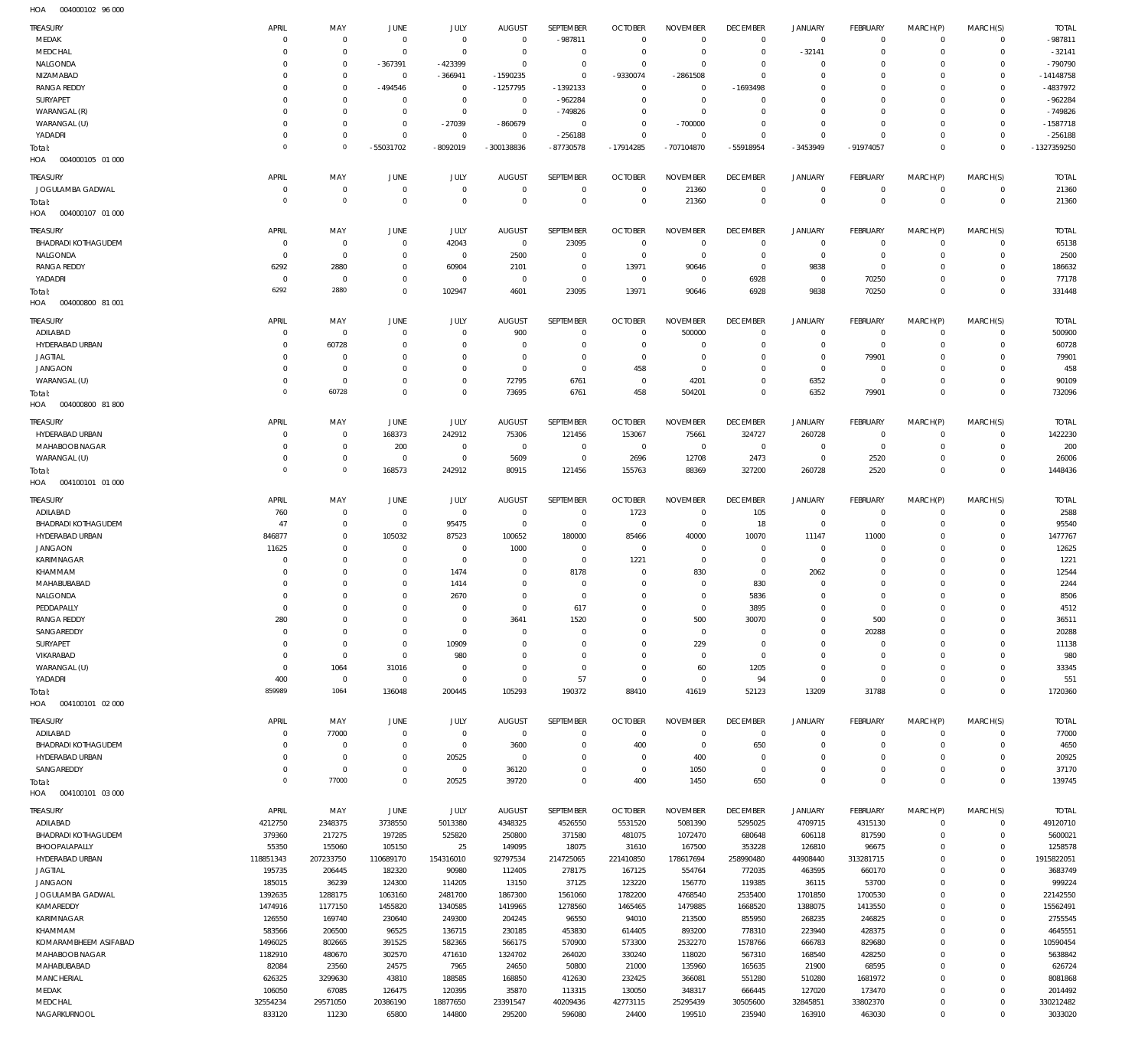| HOA | 004100101 03 000 |  |
|-----|------------------|--|

| 2202215<br>1184870<br>3100250<br>1775530<br>22355110<br>NALGONDA<br>889790<br>2208565<br>1606495<br>1790590<br>1973150<br>3348760<br>2274895<br>$\mathbf 0$<br>0<br>6731592<br>NIRMAL<br>98260<br>89525<br>139720<br>170627<br>3969105<br>326550<br>272550<br>218275<br>899310<br>411570<br>$\mathbf 0$<br>136100<br>$\mathbf 0$<br>6558090<br>NIZAMABAD<br>338820<br>151760<br>2353970<br>472405<br>541200<br>225960<br>276230<br>579385<br>819720<br>603030<br>195610<br>$\Omega$<br>$\Omega$<br>$\mathbf 0$<br>$\mathbf 0$<br>$\overline{0}$<br>$\mathbf{0}$<br>$\mathbf 0$<br>$\overline{0}$<br>105550<br>234370<br>371515<br>186080<br>409730<br>$\Omega$<br>1307245<br>Narayanpet<br>$\Omega$<br>247550<br>86570<br>582308<br>656715<br>PEDDAPALLY<br>1249276<br>290595<br>3221357<br>133420<br>3328080<br>$\mathbf 0$<br>11696491<br>1791140<br>109480<br>$\Omega$<br>191338560<br><b>RANGA REDDY</b><br>6004169<br>97834610<br>19453935<br>17522855<br>135032381<br>18651537<br>18022850<br>367372747<br>118295940<br>1231145<br>$\Omega$<br>990760729<br>$\Omega$<br>2195935<br>SANGAREDDY<br>1018000<br>586800<br>1293130<br>1283080<br>1207765<br>1027030<br>980120<br>1175005<br>$\mathbf 0$<br>12846432<br>612925<br>1466642<br>$\Omega$<br>454515<br>SIDDIPET<br>89950<br>74700<br>578670<br>100310<br>606790<br>8124145<br>65200<br>149955<br>$\Omega$<br>10350020<br>14160<br>91625<br>$\Omega$<br><b>SIRICILLA</b><br>75600<br>18340<br>164525<br>41350<br>60600<br>98345<br>48600<br>42100<br>320860<br>33750<br>107535<br>$\mathbf 0$<br>1011605<br>$\Omega$<br>7936970<br>SURYAPET<br>299155<br>76375<br>136410<br>1793300<br>1839580<br>228860<br>360090<br>1863605<br>702730<br>434445<br>$\Omega$<br>202420<br>$\Omega$<br>525535<br>5247083<br>VIKARABAD<br>378425<br>295120<br>150880<br>258240<br>659950<br>148060<br>499760<br>405441<br>$\Omega$<br>354680<br>1570992<br>$\Omega$<br>464645<br>WANAPARTHY<br>46540<br>15230<br>$\overline{0}$<br>38220<br>53390<br>41580<br>13730<br>149315<br>12860<br>60970<br>$\Omega$<br>32810<br>$\Omega$<br>80470<br>188325<br>216745<br>17050<br>23575<br>43130<br>55500<br>48675<br>196595<br>86795<br>211155<br>$\Omega$<br>1168015<br>WARANGAL (R)<br>$\Omega$<br>988640<br>160100<br>195885<br>107885<br>35225<br>23010<br>17940<br>17910<br>23275<br>85125<br>174295<br>147990<br>$\Omega$<br>WARANGAL (U)<br>$\Omega$<br>228210<br>4423895<br>268550<br>1058760<br>245470<br>171320<br>126610<br>303130<br>307730<br>742135<br>532350<br>439630<br>$\Omega$<br>YADADRI<br>$\Omega$<br>175969997<br>441658079<br>$\Omega$<br>3465634914<br>243765853<br>213378331<br>151928090<br>410623034<br>302821429<br>245794515<br>695956529<br>214846688<br>368892369<br>$\Omega$<br>Total:<br>HOA<br>004100101 04 000<br>SEPTEMBER<br><b>DECEMBER</b><br>MARCH(S)<br>APRIL<br><b>JUNE</b><br>JULY<br><b>AUGUST</b><br><b>OCTOBER</b><br><b>NOVEMBER</b><br><b>JANUARY</b><br><b>FEBRUARY</b><br>MARCH(P)<br><b>TOTAL</b><br><b>TREASURY</b><br>MAY<br>25<br>$\mathbf 0$<br>500<br>9660<br>25<br>255<br>$\mathbf{0}$<br>950<br>75<br>150<br>11640<br>ADILABAD<br>$^{\circ}$<br>$^{\circ}$<br>0<br>1900<br>530<br><b>BHADRADI KOTHAGUDEM</b><br>600<br>$\overline{0}$<br>450<br>1700<br>1000<br>15850<br>2100<br>1130<br>$\mathbf 0$<br>28860<br>3600<br>$\mathbf 0$<br>BHOOPALAPALLY<br>750<br>3475<br>150<br>300<br>450<br>9350<br>1005<br>$\mathbf 0$<br>188220<br>1000<br>$\mathbf 0$<br>205000<br>300<br>$\Omega$<br>HYDERABAD URBAN<br>60175<br>16650<br>52900<br>126830<br>42150<br>58150<br>71200<br>75750<br>50500<br>$\mathbf 0$<br>728465<br>92600<br>81560<br>$\Omega$<br>3300<br><b>JAGTIAL</b><br>800<br>350<br>200<br>150<br>150<br>450<br>$\mathbf{0}$<br>400<br>350<br>150<br>$\mathbf 0$<br>300<br>$\Omega$<br><b>JANGAON</b><br>8150<br>350<br>1800<br>5450<br>7190<br>6500<br>10150<br>21300<br>$\mathbf 0$<br>73665<br>2300<br>4375<br>6100<br>$\Omega$<br>16950<br>JOGULAMBA GADWAL<br>4600<br>500<br>2550<br>900<br>1950<br>450<br>1200<br>1400<br>1650<br>1000<br>750<br>$\mathbf 0$<br>$\Omega$<br>KAMAREDDY<br>5775<br>1025<br>300<br>300<br>150<br>400<br>$\mathbf 0$<br>$\mathbf 0$<br>400<br>2900<br>300<br>$\mathbf 0$<br>$\circ$<br>$\Omega$<br>617715<br>KARIMNAGAR<br>4100<br>300<br>4050<br>4375<br>3700<br>2900<br>3150<br>3425<br>6075<br>582240<br>3400<br>$\mathbf 0$<br>$\Omega$<br>KHAMMAM<br>500<br>150<br>750<br>5450<br>2850<br>350<br>1450<br>400<br>300<br>1550<br>3510<br>$\mathbf 0$<br>17260<br>$\Omega$<br>25<br>9865<br>KOMARAMBHEEM ASIFABAD<br>$\mathbf 0$<br>$\mathbf 0$<br>1150<br>400<br>150<br>$\mathbf{0}$<br>8140<br>$\mathbf 0$<br>$\circ$<br>$^{\circ}$<br>$\mathbf 0$<br>$\Omega$<br>MAHABOOB NAGAR<br>3900<br>17050<br>450<br>22230<br>36975<br>137420<br>4750<br>1450<br>3750<br>2400<br>$\mathbf 0$<br>243875<br>13500<br>$\Omega$<br>22190<br>MAHABUBABAD<br>750<br>150<br>1600<br>1700<br>750<br>150<br>500<br>3560<br>9730<br>1650<br>1650<br>$\mathbf 0$<br>$\Omega$<br>MANCHERIAL<br>1900<br>4745<br>13885<br>10300<br>4020<br>600<br>1850<br>525<br>1500<br>450<br>$\mathbf 0$<br>45375<br>5600<br>$\Omega$<br>975<br>MEDAK<br>450<br>150<br>600<br>7700<br>3200<br>750<br>1200<br>3100<br>300<br>675<br>$\mathbf 0$<br>19100<br>$\Omega$<br>MEDCHAL<br>12275<br>2725<br>19275<br>21300<br>19550<br>11375<br>14000<br>15900<br>43280<br>160410<br>$\mathbf 0$<br>328240<br>8150<br>$\Omega$<br>NAGARKURNOOL<br>1850<br>300<br>750<br>1125<br>450<br>750<br>450<br>750<br>1800<br>1485<br>900<br>$\mathbf 0$<br>10610<br>$\Omega$<br>NALGONDA<br>7650<br>2125<br>5275<br>22725<br>7725<br>5825<br>5425<br>6130<br>6625<br>8155<br>6925<br>$\mathbf 0$<br>84585<br>$\Omega$<br>310375<br>NIRMAL<br>28850<br>$\mathbf 0$<br>12890<br>49260<br>8225<br>37200<br>20500<br>30150<br>19050<br>97650<br>$\mathbf 0$<br>6600<br>$\Omega$<br>$\mathbf 0$<br>107830<br>NIZAMABAD<br>1350<br>57370<br>4800<br>450<br>24480<br>1050<br>1350<br>12030<br>850<br>$\mathbf 0$<br>4100<br>$\Omega$<br>$\mathbf 0$<br>$\mathbf 0$<br>$\overline{0}$<br>$\mathbf{0}$<br>$\overline{0}$<br>1025<br>750<br>475<br>450<br>300<br>$\mathbf 0$<br>3000<br>$\circ$<br>$\Omega$<br>Narayanpet<br>150<br>550<br>685<br>PEDDAPALLY<br>1350<br>2500<br>675<br>975<br>350<br>975<br>750<br>685<br>$\mathbf 0$<br>9645<br>$\Omega$<br><b>RANGA REDDY</b><br>29375<br>5150<br>21450<br>39850<br>32115<br>33635<br>27920<br>25235<br>329195<br>54450<br>39725<br>$\mathbf 0$<br>638100<br>$\Omega$<br>372370<br>SANGAREDDY<br>6010<br>4700<br>14535<br>19025<br>189850<br>32050<br>20750<br>22700<br>26250<br>19550<br>16950<br>$\mathbf 0$<br>$\Omega$<br>22950<br>SIDDIPET<br>1950<br>650<br>3800<br>2800<br>3900<br>750<br>3700<br>3850<br>550<br>$\mathbf 0$<br>$\mathbf 0$<br>1000<br>$\Omega$<br>$\mathbf 0$<br><b>SIRICILLA</b><br>350<br>200<br>$\mathbf{0}$<br>1500<br>$\overline{0}$<br>300<br>600<br>6610<br>$\mathbf 0$<br>9560<br>$^{\circ}$<br>$\circ$<br>$\Omega$<br>SURYAPET<br>1050<br>$\mathbf 0$<br>1235<br>1300<br>150<br>600<br>150<br>800<br>$\mathbf 0$<br>8885<br>2500<br>500<br>600<br>$\Omega$<br>450<br>1550<br>VIKARABAD<br>750<br>2250<br>1650<br>8950<br>1800<br>1800<br>3650<br>3300<br>2100<br>$\mathbf 0$<br>28250<br>$\Omega$<br>WANAPARTHY<br>3505<br>$\mathbf 0$<br>1825<br>5425<br>1200<br>1425<br>900<br>1475<br>1150<br>300<br>1200<br>$\Omega$<br>18405<br>$\Omega$<br>1650<br>2150<br>30290<br>WARANGAL (R)<br>$\circ$<br>$\circ$<br>300<br>1350<br>5305<br>10435<br>300<br>600<br>8200<br>$\Omega$<br>$\Omega$<br>3225<br>300<br>3775<br>3750<br>2800<br>8075<br>1750<br>2300<br>60100<br>WARANGAL (U)<br>24450<br>7275<br>2400<br>$\mathbf 0$<br>0<br>8250<br>YADADRI<br>2650<br>3450<br>104100<br>4250<br>56505<br>5950<br>13335<br>2205<br>9450<br>$\mathbf 0$<br>213145<br>3000<br>$\mathbf 0$<br>197140<br>69070<br>4305375<br>234825<br>489920<br>409510<br>249225<br>403755<br>216690<br>553450<br>1045405<br>436385<br>$\mathbf 0$<br>$\mathbf 0$<br>Total:<br>HOA   004100101   05   000<br>APRIL<br>SEPTEMBER<br><b>DECEMBER</b><br>TREASURY<br>MAY<br><b>JUNE</b><br>JULY<br><b>AUGUST</b><br><b>OCTOBER</b><br><b>NOVEMBER</b><br><b>JANUARY</b><br><b>FEBRUARY</b><br>MARCH(P)<br>MARCH(S)<br><b>TOTAL</b><br>215575<br>440575<br>784520<br>316190<br>481100<br>1202860<br>814630<br>1947365<br>883825<br>919665<br>963280<br>8969585<br>ADILABAD<br>$^{\circ}$<br>0<br>905555<br>8622110<br>BHADRADI KOTHAGUDEM<br>1632820<br>687240<br>8870<br>853735<br>573670<br>425940<br>953800<br>828385<br>831125<br>920970<br>$\mathbf 0$<br>$\mathbf 0$<br>BHOOPALAPALLY<br>28175<br>42825<br>60500<br>69300<br>39501<br>34975<br>25950<br>18925<br>22675<br>9402<br>$\mathbf 0$<br>371578<br>19350<br>$\Omega$<br>366556943<br>156361597<br>265826342<br>369646559<br>380593800<br>3619399162<br>HYDERABAD URBAN<br>315693806<br>379713685<br>333180199<br>341645914<br>385501788<br>324678529<br>$\mathbf 0$<br>$\Omega$<br>7553305<br><b>JAGTIAL</b><br>791265<br>17720<br>569785<br>415090<br>1571770<br>1060095<br>937830<br>563920<br>21075<br>892855<br>$\mathbf 0$<br>711900<br>$\Omega$<br>1623106<br><b>JANGAON</b><br>14105<br>150550<br>48000<br>199550<br>218526<br>175215<br>197830<br>137450<br>172900<br>180305<br>128675<br>$\Omega$<br>$\Omega$<br>352846<br>JOGULAMBA GADWAL<br>16900<br>12650<br>22620<br>37675<br>139910<br>25826<br>31250<br>21800<br>17075<br>2800<br>24340<br>$\Omega$<br>$\Omega$<br>KAMAREDDY<br>942820<br>606235<br>1375086<br>287095<br>348900<br>423230<br>1204986<br>667455<br>406350<br>811851<br>362111<br>$\Omega$<br>7436119<br>$\Omega$<br>12732411<br>KARIMNAGAR<br>1034168<br>49850<br>1086497<br>448330<br>2266136<br>1270475<br>1259727<br>2184186<br>1556372<br>1387645<br>$\mathbf 0$<br>189025<br>$\Omega$<br>175380<br>565582<br>556225<br>482008<br>6567796<br>KHAMMAM<br>58700<br>93510<br>2547108<br>602928<br>414150<br>596165<br>476040<br>$\Omega$<br>$\Omega$<br>KOMARAMBHEEM ASIFABAD<br>6750<br>190650<br>118050<br>65225<br>70725<br>61550<br>84676<br>5600<br>2475<br>686876<br>77150<br>4025<br>$\Omega$<br>$\Omega$<br>360855<br>MAHABOOB NAGAR<br>119985<br>1467155<br>4489190<br>135160<br>1074345<br>117110<br>2370065<br>665415<br>95640<br>115695<br>$\mathbf 0$<br>11010615<br>$\Omega$<br>MAHABUBABAD<br>660390<br>2950<br>6395<br>333560<br>164120<br>7450<br>25605<br>412980<br>10925<br>21025<br>14525<br>$\mathbf 0$<br>1659925<br>$\Omega$<br>MANCHERIAL<br>1327255<br>344755<br>382235<br>262575<br>50091<br>9978575<br>278250<br>339250<br>1124870<br>794045<br>342070<br>$\Omega$<br>15223971<br>$\Omega$<br>6443355<br>MEDAK<br>17520<br>2143055<br>711135<br>247515<br>721400<br>637205<br>679800<br>644555<br>587695<br>25750<br>27725<br>$\Omega$<br>$\Omega$<br>5907163<br>MEDCHAL<br>411847<br>188035<br>309910<br>1017030<br>409493<br>511519<br>757530<br>659915<br>747522<br>512922<br>381440<br>$\Omega$<br>$\Omega$<br>45780<br>543330<br>NAGARKURNOOL<br>8500<br>30675<br>35975<br>51025<br>49875<br>33885<br>86810<br>131605<br>28200<br>41000<br>$\Omega$<br>$\Omega$<br>NALGONDA<br>1788815<br>2030330<br>794450<br>1624615<br>1692460<br>931826<br>1756985<br>2243395<br>1628160<br>1467680<br>848885<br>$\mathbf 0$<br>16807601<br>$\Omega$<br>809375<br>1427415<br>8392508<br>NIRMAL<br>17310<br>811415<br>663100<br>57900<br>853830<br>2688878<br>205425<br>140845<br>717015<br>$\Omega$<br>$\Omega$<br>NIZAMABAD<br>2534897<br>11150<br>1781760<br>2011885<br>2055750<br>2157273<br>2627440<br>2368057<br>1866410<br>2181072<br>1721457<br>$\Omega$<br>21317151<br>$\Omega$<br>$\mathsf 0$<br>165581<br>$\mathbf 0$<br>$\overline{0}$<br>$\overline{0}$<br>$\mathbf{0}$<br>$\mathsf 0$<br>30095<br>33386<br>30225<br>35605<br>36270<br>$\Omega$<br>Narayanpet<br>$\Omega$<br>PEDDAPALLY<br>751500<br>392650<br>1223180<br>1700275<br>586121<br>770520<br>1370750<br>514630<br>541135<br>526612<br>8444673<br>67300<br>$\Omega$<br>$\Omega$<br>520363<br>6356088<br><b>RANGA REDDY</b><br>316050<br>382310<br>688073<br>729249<br>519655<br>411638<br>830793<br>821387<br>539922<br>$\Omega$<br>596648<br>$\Omega$<br>SANGAREDDY<br>95500<br>3817955<br>49595<br>5035075<br>2434510<br>71250<br>1491500<br>462685<br>51575<br>90150<br>109525<br>$\mathbf 0$<br>13709320<br>$\Omega$<br>5567355<br>3465567<br>10777228<br>SIDDIPET<br>38279<br>19500<br>92115<br>61815<br>74375<br>33125<br>35002<br>1341810<br>48285<br>$\mathbf 0$<br>$\Omega$<br>3133550<br><b>SIRICILLA</b><br>12650<br>4950<br>6600<br>1207980<br>84895<br>271895<br>6975<br>643070<br>614755<br>267720<br>12060<br>$\Omega$<br>$\Omega$<br>58075<br>42325<br>5426515<br>SURYAPET<br>5264125<br>28065<br>1603025<br>34925<br>1694750<br>3451620<br>52925<br>3959280<br>$\mathbf 0$<br>21615630<br>$\Omega$<br>VIKARABAD<br>14275<br>2400<br>17600<br>46451<br>23650<br>38855<br>31650<br>21575<br>26175<br>17525<br>$\mathbf 0$<br>264806<br>24650<br>$\mathbf 0$ | <b>TREASURY</b> | APRIL | MAY | JUNE | JULY | <b>AUGUST</b> | SEPTEMBER | <b>OCTOBER</b> | <b>NOVEMBER</b> | <b>DECEMBER</b> | <b>JANUARY</b> | <b>FEBRUARY</b> | MARCH(P) | MARCH(S) | <b>TOTAL</b> |
|------------------------------------------------------------------------------------------------------------------------------------------------------------------------------------------------------------------------------------------------------------------------------------------------------------------------------------------------------------------------------------------------------------------------------------------------------------------------------------------------------------------------------------------------------------------------------------------------------------------------------------------------------------------------------------------------------------------------------------------------------------------------------------------------------------------------------------------------------------------------------------------------------------------------------------------------------------------------------------------------------------------------------------------------------------------------------------------------------------------------------------------------------------------------------------------------------------------------------------------------------------------------------------------------------------------------------------------------------------------------------------------------------------------------------------------------------------------------------------------------------------------------------------------------------------------------------------------------------------------------------------------------------------------------------------------------------------------------------------------------------------------------------------------------------------------------------------------------------------------------------------------------------------------------------------------------------------------------------------------------------------------------------------------------------------------------------------------------------------------------------------------------------------------------------------------------------------------------------------------------------------------------------------------------------------------------------------------------------------------------------------------------------------------------------------------------------------------------------------------------------------------------------------------------------------------------------------------------------------------------------------------------------------------------------------------------------------------------------------------------------------------------------------------------------------------------------------------------------------------------------------------------------------------------------------------------------------------------------------------------------------------------------------------------------------------------------------------------------------------------------------------------------------------------------------------------------------------------------------------------------------------------------------------------------------------------------------------------------------------------------------------------------------------------------------------------------------------------------------------------------------------------------------------------------------------------------------------------------------------------------------------------------------------------------------------------------------------------------------------------------------------------------------------------------------------------------------------------------------------------------------------------------------------------------------------------------------------------------------------------------------------------------------------------------------------------------------------------------------------------------------------------------------------------------------------------------------------------------------------------------------------------------------------------------------------------------------------------------------------------------------------------------------------------------------------------------------------------------------------------------------------------------------------------------------------------------------------------------------------------------------------------------------------------------------------------------------------------------------------------------------------------------------------------------------------------------------------------------------------------------------------------------------------------------------------------------------------------------------------------------------------------------------------------------------------------------------------------------------------------------------------------------------------------------------------------------------------------------------------------------------------------------------------------------------------------------------------------------------------------------------------------------------------------------------------------------------------------------------------------------------------------------------------------------------------------------------------------------------------------------------------------------------------------------------------------------------------------------------------------------------------------------------------------------------------------------------------------------------------------------------------------------------------------------------------------------------------------------------------------------------------------------------------------------------------------------------------------------------------------------------------------------------------------------------------------------------------------------------------------------------------------------------------------------------------------------------------------------------------------------------------------------------------------------------------------------------------------------------------------------------------------------------------------------------------------------------------------------------------------------------------------------------------------------------------------------------------------------------------------------------------------------------------------------------------------------------------------------------------------------------------------------------------------------------------------------------------------------------------------------------------------------------------------------------------------------------------------------------------------------------------------------------------------------------------------------------------------------------------------------------------------------------------------------------------------------------------------------------------------------------------------------------------------------------------------------------------------------------------------------------------------------------------------------------------------------------------------------------------------------------------------------------------------------------------------------------------------------------------------------------------------------------------------------------------------------------------------------------------------------------------------------------------------------------------------------------------------------------------------------------------------------------------------------------------------------------------------------------------------------------------------------------------------------------------------------------------------------------------------------------------------------------------------------------------------------------------------------------------------------------------------------------------------------------------------------------------------------------------------------------------------------------------------------------------------------------------------------------------------------------------------------------------------------------------------------------------------------------------------------------------------------------------------------------------------------------------------------------------------------------------------------------------------------------------------------------------------------------------------------------------------------------------------------------------------------------------------------------------------------------------------------------------------------------------------------------------------------------------------------------------------------------------------------------------------------------------------------------------------------------------------------------------------------------------------------------------------------------------------------------------------------------------------------------------------------------------------------------------------------------------------------------------------------------------------------------------------------------------------------------------------------------------------------------------------------------------------------------------------------------------------------------------------------------------------------------------------------------------------------------------------------------------------------------------------------------------------------------------------------------------------------------------------------------------------------------------------------------------------------------------------------------------------------------------------------------------------------------------------------------------------------------------------------------------------------------------------------------------------------------------------------------------------------------------------------------------------------------------------------------------------------------------------------------------------------------------------------------------------------------------------------------------------------------------------------------------------------------------------------------------------------------------------------------------------------------------------------------------------------------------------------------------------------------------------------------------------------------------------------------------------------------------------------------------------------------------------------------------------------------------------------------------------------------------------------------------------------------------------------------------------------------------------------------------------------------------------------------------------------------------------------------------------------------------------------------------------------------------------------------------------------------------------------------------------------------------------------------------------------------------------------------------------------------------------------------------------------------------------------------------------------------------------------------------------------------------------------------------------------------------------------------------------------------------------------------------------------------------------------------------------------------------------------------------------------------------------------------------------------------------------------------------------------------------------------------------------------------------------------------------------------------------------------------------------------------------------------------------------------------------------------------------------------------------------------------------------------------------------------------------------------------------------------------------------------------------------------------------------------------------------------------------------------------------------------------------------------------------------------------------------------------------------------------------------------------------------------------------------------|-----------------|-------|-----|------|------|---------------|-----------|----------------|-----------------|-----------------|----------------|-----------------|----------|----------|--------------|
|                                                                                                                                                                                                                                                                                                                                                                                                                                                                                                                                                                                                                                                                                                                                                                                                                                                                                                                                                                                                                                                                                                                                                                                                                                                                                                                                                                                                                                                                                                                                                                                                                                                                                                                                                                                                                                                                                                                                                                                                                                                                                                                                                                                                                                                                                                                                                                                                                                                                                                                                                                                                                                                                                                                                                                                                                                                                                                                                                                                                                                                                                                                                                                                                                                                                                                                                                                                                                                                                                                                                                                                                                                                                                                                                                                                                                                                                                                                                                                                                                                                                                                                                                                                                                                                                                                                                                                                                                                                                                                                                                                                                                                                                                                                                                                                                                                                                                                                                                                                                                                                                                                                                                                                                                                                                                                                                                                                                                                                                                                                                                                                                                                                                                                                                                                                                                                                                                                                                                                                                                                                                                                                                                                                                                                                                                                                                                                                                                                                                                                                                                                                                                                                                                                                                                                                                                                                                                                                                                                                                                                                                                                                                                                                                                                                                                                                                                                                                                                                                                                                                                                                                                                                                                                                                                                                                                                                                                                                                                                                                                                                                                                                                                                                                                                                                                                                                                                                                                                                                                                                                                                                                                                                                                                                                                                                                                                                                                                                                                                                                                                                                                                                                                                                                                                                                                                                                                                                                                                                                                                                                                                                                                                                                                                                                                                                                                                                                                                                                                                                                                                                                                                                                                                                                                                                                                                                                                                                                                                                                                                                                                                                                                                                                                                                                                                                                                                                                                                                                                                                                                                                                                                                                                                                                                                                                                                                                                                                                                                                                                                                                                                                                                                                                                                                                                                                                                                                                                                                                                                                                                                                                                                                                                                                                                                                                                                                                                                                                                                                                                                                                                                                                                                                                                                                                                                                                                                                                                                                                                                                                      |                 |       |     |      |      |               |           |                |                 |                 |                |                 |          |          |              |
|                                                                                                                                                                                                                                                                                                                                                                                                                                                                                                                                                                                                                                                                                                                                                                                                                                                                                                                                                                                                                                                                                                                                                                                                                                                                                                                                                                                                                                                                                                                                                                                                                                                                                                                                                                                                                                                                                                                                                                                                                                                                                                                                                                                                                                                                                                                                                                                                                                                                                                                                                                                                                                                                                                                                                                                                                                                                                                                                                                                                                                                                                                                                                                                                                                                                                                                                                                                                                                                                                                                                                                                                                                                                                                                                                                                                                                                                                                                                                                                                                                                                                                                                                                                                                                                                                                                                                                                                                                                                                                                                                                                                                                                                                                                                                                                                                                                                                                                                                                                                                                                                                                                                                                                                                                                                                                                                                                                                                                                                                                                                                                                                                                                                                                                                                                                                                                                                                                                                                                                                                                                                                                                                                                                                                                                                                                                                                                                                                                                                                                                                                                                                                                                                                                                                                                                                                                                                                                                                                                                                                                                                                                                                                                                                                                                                                                                                                                                                                                                                                                                                                                                                                                                                                                                                                                                                                                                                                                                                                                                                                                                                                                                                                                                                                                                                                                                                                                                                                                                                                                                                                                                                                                                                                                                                                                                                                                                                                                                                                                                                                                                                                                                                                                                                                                                                                                                                                                                                                                                                                                                                                                                                                                                                                                                                                                                                                                                                                                                                                                                                                                                                                                                                                                                                                                                                                                                                                                                                                                                                                                                                                                                                                                                                                                                                                                                                                                                                                                                                                                                                                                                                                                                                                                                                                                                                                                                                                                                                                                                                                                                                                                                                                                                                                                                                                                                                                                                                                                                                                                                                                                                                                                                                                                                                                                                                                                                                                                                                                                                                                                                                                                                                                                                                                                                                                                                                                                                                                                                                                                                                      |                 |       |     |      |      |               |           |                |                 |                 |                |                 |          |          |              |
|                                                                                                                                                                                                                                                                                                                                                                                                                                                                                                                                                                                                                                                                                                                                                                                                                                                                                                                                                                                                                                                                                                                                                                                                                                                                                                                                                                                                                                                                                                                                                                                                                                                                                                                                                                                                                                                                                                                                                                                                                                                                                                                                                                                                                                                                                                                                                                                                                                                                                                                                                                                                                                                                                                                                                                                                                                                                                                                                                                                                                                                                                                                                                                                                                                                                                                                                                                                                                                                                                                                                                                                                                                                                                                                                                                                                                                                                                                                                                                                                                                                                                                                                                                                                                                                                                                                                                                                                                                                                                                                                                                                                                                                                                                                                                                                                                                                                                                                                                                                                                                                                                                                                                                                                                                                                                                                                                                                                                                                                                                                                                                                                                                                                                                                                                                                                                                                                                                                                                                                                                                                                                                                                                                                                                                                                                                                                                                                                                                                                                                                                                                                                                                                                                                                                                                                                                                                                                                                                                                                                                                                                                                                                                                                                                                                                                                                                                                                                                                                                                                                                                                                                                                                                                                                                                                                                                                                                                                                                                                                                                                                                                                                                                                                                                                                                                                                                                                                                                                                                                                                                                                                                                                                                                                                                                                                                                                                                                                                                                                                                                                                                                                                                                                                                                                                                                                                                                                                                                                                                                                                                                                                                                                                                                                                                                                                                                                                                                                                                                                                                                                                                                                                                                                                                                                                                                                                                                                                                                                                                                                                                                                                                                                                                                                                                                                                                                                                                                                                                                                                                                                                                                                                                                                                                                                                                                                                                                                                                                                                                                                                                                                                                                                                                                                                                                                                                                                                                                                                                                                                                                                                                                                                                                                                                                                                                                                                                                                                                                                                                                                                                                                                                                                                                                                                                                                                                                                                                                                                                                                                                      |                 |       |     |      |      |               |           |                |                 |                 |                |                 |          |          |              |
|                                                                                                                                                                                                                                                                                                                                                                                                                                                                                                                                                                                                                                                                                                                                                                                                                                                                                                                                                                                                                                                                                                                                                                                                                                                                                                                                                                                                                                                                                                                                                                                                                                                                                                                                                                                                                                                                                                                                                                                                                                                                                                                                                                                                                                                                                                                                                                                                                                                                                                                                                                                                                                                                                                                                                                                                                                                                                                                                                                                                                                                                                                                                                                                                                                                                                                                                                                                                                                                                                                                                                                                                                                                                                                                                                                                                                                                                                                                                                                                                                                                                                                                                                                                                                                                                                                                                                                                                                                                                                                                                                                                                                                                                                                                                                                                                                                                                                                                                                                                                                                                                                                                                                                                                                                                                                                                                                                                                                                                                                                                                                                                                                                                                                                                                                                                                                                                                                                                                                                                                                                                                                                                                                                                                                                                                                                                                                                                                                                                                                                                                                                                                                                                                                                                                                                                                                                                                                                                                                                                                                                                                                                                                                                                                                                                                                                                                                                                                                                                                                                                                                                                                                                                                                                                                                                                                                                                                                                                                                                                                                                                                                                                                                                                                                                                                                                                                                                                                                                                                                                                                                                                                                                                                                                                                                                                                                                                                                                                                                                                                                                                                                                                                                                                                                                                                                                                                                                                                                                                                                                                                                                                                                                                                                                                                                                                                                                                                                                                                                                                                                                                                                                                                                                                                                                                                                                                                                                                                                                                                                                                                                                                                                                                                                                                                                                                                                                                                                                                                                                                                                                                                                                                                                                                                                                                                                                                                                                                                                                                                                                                                                                                                                                                                                                                                                                                                                                                                                                                                                                                                                                                                                                                                                                                                                                                                                                                                                                                                                                                                                                                                                                                                                                                                                                                                                                                                                                                                                                                                                                                                      |                 |       |     |      |      |               |           |                |                 |                 |                |                 |          |          |              |
|                                                                                                                                                                                                                                                                                                                                                                                                                                                                                                                                                                                                                                                                                                                                                                                                                                                                                                                                                                                                                                                                                                                                                                                                                                                                                                                                                                                                                                                                                                                                                                                                                                                                                                                                                                                                                                                                                                                                                                                                                                                                                                                                                                                                                                                                                                                                                                                                                                                                                                                                                                                                                                                                                                                                                                                                                                                                                                                                                                                                                                                                                                                                                                                                                                                                                                                                                                                                                                                                                                                                                                                                                                                                                                                                                                                                                                                                                                                                                                                                                                                                                                                                                                                                                                                                                                                                                                                                                                                                                                                                                                                                                                                                                                                                                                                                                                                                                                                                                                                                                                                                                                                                                                                                                                                                                                                                                                                                                                                                                                                                                                                                                                                                                                                                                                                                                                                                                                                                                                                                                                                                                                                                                                                                                                                                                                                                                                                                                                                                                                                                                                                                                                                                                                                                                                                                                                                                                                                                                                                                                                                                                                                                                                                                                                                                                                                                                                                                                                                                                                                                                                                                                                                                                                                                                                                                                                                                                                                                                                                                                                                                                                                                                                                                                                                                                                                                                                                                                                                                                                                                                                                                                                                                                                                                                                                                                                                                                                                                                                                                                                                                                                                                                                                                                                                                                                                                                                                                                                                                                                                                                                                                                                                                                                                                                                                                                                                                                                                                                                                                                                                                                                                                                                                                                                                                                                                                                                                                                                                                                                                                                                                                                                                                                                                                                                                                                                                                                                                                                                                                                                                                                                                                                                                                                                                                                                                                                                                                                                                                                                                                                                                                                                                                                                                                                                                                                                                                                                                                                                                                                                                                                                                                                                                                                                                                                                                                                                                                                                                                                                                                                                                                                                                                                                                                                                                                                                                                                                                                                                                                      |                 |       |     |      |      |               |           |                |                 |                 |                |                 |          |          |              |
|                                                                                                                                                                                                                                                                                                                                                                                                                                                                                                                                                                                                                                                                                                                                                                                                                                                                                                                                                                                                                                                                                                                                                                                                                                                                                                                                                                                                                                                                                                                                                                                                                                                                                                                                                                                                                                                                                                                                                                                                                                                                                                                                                                                                                                                                                                                                                                                                                                                                                                                                                                                                                                                                                                                                                                                                                                                                                                                                                                                                                                                                                                                                                                                                                                                                                                                                                                                                                                                                                                                                                                                                                                                                                                                                                                                                                                                                                                                                                                                                                                                                                                                                                                                                                                                                                                                                                                                                                                                                                                                                                                                                                                                                                                                                                                                                                                                                                                                                                                                                                                                                                                                                                                                                                                                                                                                                                                                                                                                                                                                                                                                                                                                                                                                                                                                                                                                                                                                                                                                                                                                                                                                                                                                                                                                                                                                                                                                                                                                                                                                                                                                                                                                                                                                                                                                                                                                                                                                                                                                                                                                                                                                                                                                                                                                                                                                                                                                                                                                                                                                                                                                                                                                                                                                                                                                                                                                                                                                                                                                                                                                                                                                                                                                                                                                                                                                                                                                                                                                                                                                                                                                                                                                                                                                                                                                                                                                                                                                                                                                                                                                                                                                                                                                                                                                                                                                                                                                                                                                                                                                                                                                                                                                                                                                                                                                                                                                                                                                                                                                                                                                                                                                                                                                                                                                                                                                                                                                                                                                                                                                                                                                                                                                                                                                                                                                                                                                                                                                                                                                                                                                                                                                                                                                                                                                                                                                                                                                                                                                                                                                                                                                                                                                                                                                                                                                                                                                                                                                                                                                                                                                                                                                                                                                                                                                                                                                                                                                                                                                                                                                                                                                                                                                                                                                                                                                                                                                                                                                                                                                                      |                 |       |     |      |      |               |           |                |                 |                 |                |                 |          |          |              |
|                                                                                                                                                                                                                                                                                                                                                                                                                                                                                                                                                                                                                                                                                                                                                                                                                                                                                                                                                                                                                                                                                                                                                                                                                                                                                                                                                                                                                                                                                                                                                                                                                                                                                                                                                                                                                                                                                                                                                                                                                                                                                                                                                                                                                                                                                                                                                                                                                                                                                                                                                                                                                                                                                                                                                                                                                                                                                                                                                                                                                                                                                                                                                                                                                                                                                                                                                                                                                                                                                                                                                                                                                                                                                                                                                                                                                                                                                                                                                                                                                                                                                                                                                                                                                                                                                                                                                                                                                                                                                                                                                                                                                                                                                                                                                                                                                                                                                                                                                                                                                                                                                                                                                                                                                                                                                                                                                                                                                                                                                                                                                                                                                                                                                                                                                                                                                                                                                                                                                                                                                                                                                                                                                                                                                                                                                                                                                                                                                                                                                                                                                                                                                                                                                                                                                                                                                                                                                                                                                                                                                                                                                                                                                                                                                                                                                                                                                                                                                                                                                                                                                                                                                                                                                                                                                                                                                                                                                                                                                                                                                                                                                                                                                                                                                                                                                                                                                                                                                                                                                                                                                                                                                                                                                                                                                                                                                                                                                                                                                                                                                                                                                                                                                                                                                                                                                                                                                                                                                                                                                                                                                                                                                                                                                                                                                                                                                                                                                                                                                                                                                                                                                                                                                                                                                                                                                                                                                                                                                                                                                                                                                                                                                                                                                                                                                                                                                                                                                                                                                                                                                                                                                                                                                                                                                                                                                                                                                                                                                                                                                                                                                                                                                                                                                                                                                                                                                                                                                                                                                                                                                                                                                                                                                                                                                                                                                                                                                                                                                                                                                                                                                                                                                                                                                                                                                                                                                                                                                                                                                                                                      |                 |       |     |      |      |               |           |                |                 |                 |                |                 |          |          |              |
|                                                                                                                                                                                                                                                                                                                                                                                                                                                                                                                                                                                                                                                                                                                                                                                                                                                                                                                                                                                                                                                                                                                                                                                                                                                                                                                                                                                                                                                                                                                                                                                                                                                                                                                                                                                                                                                                                                                                                                                                                                                                                                                                                                                                                                                                                                                                                                                                                                                                                                                                                                                                                                                                                                                                                                                                                                                                                                                                                                                                                                                                                                                                                                                                                                                                                                                                                                                                                                                                                                                                                                                                                                                                                                                                                                                                                                                                                                                                                                                                                                                                                                                                                                                                                                                                                                                                                                                                                                                                                                                                                                                                                                                                                                                                                                                                                                                                                                                                                                                                                                                                                                                                                                                                                                                                                                                                                                                                                                                                                                                                                                                                                                                                                                                                                                                                                                                                                                                                                                                                                                                                                                                                                                                                                                                                                                                                                                                                                                                                                                                                                                                                                                                                                                                                                                                                                                                                                                                                                                                                                                                                                                                                                                                                                                                                                                                                                                                                                                                                                                                                                                                                                                                                                                                                                                                                                                                                                                                                                                                                                                                                                                                                                                                                                                                                                                                                                                                                                                                                                                                                                                                                                                                                                                                                                                                                                                                                                                                                                                                                                                                                                                                                                                                                                                                                                                                                                                                                                                                                                                                                                                                                                                                                                                                                                                                                                                                                                                                                                                                                                                                                                                                                                                                                                                                                                                                                                                                                                                                                                                                                                                                                                                                                                                                                                                                                                                                                                                                                                                                                                                                                                                                                                                                                                                                                                                                                                                                                                                                                                                                                                                                                                                                                                                                                                                                                                                                                                                                                                                                                                                                                                                                                                                                                                                                                                                                                                                                                                                                                                                                                                                                                                                                                                                                                                                                                                                                                                                                                                                                                      |                 |       |     |      |      |               |           |                |                 |                 |                |                 |          |          |              |
|                                                                                                                                                                                                                                                                                                                                                                                                                                                                                                                                                                                                                                                                                                                                                                                                                                                                                                                                                                                                                                                                                                                                                                                                                                                                                                                                                                                                                                                                                                                                                                                                                                                                                                                                                                                                                                                                                                                                                                                                                                                                                                                                                                                                                                                                                                                                                                                                                                                                                                                                                                                                                                                                                                                                                                                                                                                                                                                                                                                                                                                                                                                                                                                                                                                                                                                                                                                                                                                                                                                                                                                                                                                                                                                                                                                                                                                                                                                                                                                                                                                                                                                                                                                                                                                                                                                                                                                                                                                                                                                                                                                                                                                                                                                                                                                                                                                                                                                                                                                                                                                                                                                                                                                                                                                                                                                                                                                                                                                                                                                                                                                                                                                                                                                                                                                                                                                                                                                                                                                                                                                                                                                                                                                                                                                                                                                                                                                                                                                                                                                                                                                                                                                                                                                                                                                                                                                                                                                                                                                                                                                                                                                                                                                                                                                                                                                                                                                                                                                                                                                                                                                                                                                                                                                                                                                                                                                                                                                                                                                                                                                                                                                                                                                                                                                                                                                                                                                                                                                                                                                                                                                                                                                                                                                                                                                                                                                                                                                                                                                                                                                                                                                                                                                                                                                                                                                                                                                                                                                                                                                                                                                                                                                                                                                                                                                                                                                                                                                                                                                                                                                                                                                                                                                                                                                                                                                                                                                                                                                                                                                                                                                                                                                                                                                                                                                                                                                                                                                                                                                                                                                                                                                                                                                                                                                                                                                                                                                                                                                                                                                                                                                                                                                                                                                                                                                                                                                                                                                                                                                                                                                                                                                                                                                                                                                                                                                                                                                                                                                                                                                                                                                                                                                                                                                                                                                                                                                                                                                                                                                                      |                 |       |     |      |      |               |           |                |                 |                 |                |                 |          |          |              |
|                                                                                                                                                                                                                                                                                                                                                                                                                                                                                                                                                                                                                                                                                                                                                                                                                                                                                                                                                                                                                                                                                                                                                                                                                                                                                                                                                                                                                                                                                                                                                                                                                                                                                                                                                                                                                                                                                                                                                                                                                                                                                                                                                                                                                                                                                                                                                                                                                                                                                                                                                                                                                                                                                                                                                                                                                                                                                                                                                                                                                                                                                                                                                                                                                                                                                                                                                                                                                                                                                                                                                                                                                                                                                                                                                                                                                                                                                                                                                                                                                                                                                                                                                                                                                                                                                                                                                                                                                                                                                                                                                                                                                                                                                                                                                                                                                                                                                                                                                                                                                                                                                                                                                                                                                                                                                                                                                                                                                                                                                                                                                                                                                                                                                                                                                                                                                                                                                                                                                                                                                                                                                                                                                                                                                                                                                                                                                                                                                                                                                                                                                                                                                                                                                                                                                                                                                                                                                                                                                                                                                                                                                                                                                                                                                                                                                                                                                                                                                                                                                                                                                                                                                                                                                                                                                                                                                                                                                                                                                                                                                                                                                                                                                                                                                                                                                                                                                                                                                                                                                                                                                                                                                                                                                                                                                                                                                                                                                                                                                                                                                                                                                                                                                                                                                                                                                                                                                                                                                                                                                                                                                                                                                                                                                                                                                                                                                                                                                                                                                                                                                                                                                                                                                                                                                                                                                                                                                                                                                                                                                                                                                                                                                                                                                                                                                                                                                                                                                                                                                                                                                                                                                                                                                                                                                                                                                                                                                                                                                                                                                                                                                                                                                                                                                                                                                                                                                                                                                                                                                                                                                                                                                                                                                                                                                                                                                                                                                                                                                                                                                                                                                                                                                                                                                                                                                                                                                                                                                                                                                                                                      |                 |       |     |      |      |               |           |                |                 |                 |                |                 |          |          |              |
|                                                                                                                                                                                                                                                                                                                                                                                                                                                                                                                                                                                                                                                                                                                                                                                                                                                                                                                                                                                                                                                                                                                                                                                                                                                                                                                                                                                                                                                                                                                                                                                                                                                                                                                                                                                                                                                                                                                                                                                                                                                                                                                                                                                                                                                                                                                                                                                                                                                                                                                                                                                                                                                                                                                                                                                                                                                                                                                                                                                                                                                                                                                                                                                                                                                                                                                                                                                                                                                                                                                                                                                                                                                                                                                                                                                                                                                                                                                                                                                                                                                                                                                                                                                                                                                                                                                                                                                                                                                                                                                                                                                                                                                                                                                                                                                                                                                                                                                                                                                                                                                                                                                                                                                                                                                                                                                                                                                                                                                                                                                                                                                                                                                                                                                                                                                                                                                                                                                                                                                                                                                                                                                                                                                                                                                                                                                                                                                                                                                                                                                                                                                                                                                                                                                                                                                                                                                                                                                                                                                                                                                                                                                                                                                                                                                                                                                                                                                                                                                                                                                                                                                                                                                                                                                                                                                                                                                                                                                                                                                                                                                                                                                                                                                                                                                                                                                                                                                                                                                                                                                                                                                                                                                                                                                                                                                                                                                                                                                                                                                                                                                                                                                                                                                                                                                                                                                                                                                                                                                                                                                                                                                                                                                                                                                                                                                                                                                                                                                                                                                                                                                                                                                                                                                                                                                                                                                                                                                                                                                                                                                                                                                                                                                                                                                                                                                                                                                                                                                                                                                                                                                                                                                                                                                                                                                                                                                                                                                                                                                                                                                                                                                                                                                                                                                                                                                                                                                                                                                                                                                                                                                                                                                                                                                                                                                                                                                                                                                                                                                                                                                                                                                                                                                                                                                                                                                                                                                                                                                                                                                                      |                 |       |     |      |      |               |           |                |                 |                 |                |                 |          |          |              |
|                                                                                                                                                                                                                                                                                                                                                                                                                                                                                                                                                                                                                                                                                                                                                                                                                                                                                                                                                                                                                                                                                                                                                                                                                                                                                                                                                                                                                                                                                                                                                                                                                                                                                                                                                                                                                                                                                                                                                                                                                                                                                                                                                                                                                                                                                                                                                                                                                                                                                                                                                                                                                                                                                                                                                                                                                                                                                                                                                                                                                                                                                                                                                                                                                                                                                                                                                                                                                                                                                                                                                                                                                                                                                                                                                                                                                                                                                                                                                                                                                                                                                                                                                                                                                                                                                                                                                                                                                                                                                                                                                                                                                                                                                                                                                                                                                                                                                                                                                                                                                                                                                                                                                                                                                                                                                                                                                                                                                                                                                                                                                                                                                                                                                                                                                                                                                                                                                                                                                                                                                                                                                                                                                                                                                                                                                                                                                                                                                                                                                                                                                                                                                                                                                                                                                                                                                                                                                                                                                                                                                                                                                                                                                                                                                                                                                                                                                                                                                                                                                                                                                                                                                                                                                                                                                                                                                                                                                                                                                                                                                                                                                                                                                                                                                                                                                                                                                                                                                                                                                                                                                                                                                                                                                                                                                                                                                                                                                                                                                                                                                                                                                                                                                                                                                                                                                                                                                                                                                                                                                                                                                                                                                                                                                                                                                                                                                                                                                                                                                                                                                                                                                                                                                                                                                                                                                                                                                                                                                                                                                                                                                                                                                                                                                                                                                                                                                                                                                                                                                                                                                                                                                                                                                                                                                                                                                                                                                                                                                                                                                                                                                                                                                                                                                                                                                                                                                                                                                                                                                                                                                                                                                                                                                                                                                                                                                                                                                                                                                                                                                                                                                                                                                                                                                                                                                                                                                                                                                                                                                                                                      |                 |       |     |      |      |               |           |                |                 |                 |                |                 |          |          |              |
|                                                                                                                                                                                                                                                                                                                                                                                                                                                                                                                                                                                                                                                                                                                                                                                                                                                                                                                                                                                                                                                                                                                                                                                                                                                                                                                                                                                                                                                                                                                                                                                                                                                                                                                                                                                                                                                                                                                                                                                                                                                                                                                                                                                                                                                                                                                                                                                                                                                                                                                                                                                                                                                                                                                                                                                                                                                                                                                                                                                                                                                                                                                                                                                                                                                                                                                                                                                                                                                                                                                                                                                                                                                                                                                                                                                                                                                                                                                                                                                                                                                                                                                                                                                                                                                                                                                                                                                                                                                                                                                                                                                                                                                                                                                                                                                                                                                                                                                                                                                                                                                                                                                                                                                                                                                                                                                                                                                                                                                                                                                                                                                                                                                                                                                                                                                                                                                                                                                                                                                                                                                                                                                                                                                                                                                                                                                                                                                                                                                                                                                                                                                                                                                                                                                                                                                                                                                                                                                                                                                                                                                                                                                                                                                                                                                                                                                                                                                                                                                                                                                                                                                                                                                                                                                                                                                                                                                                                                                                                                                                                                                                                                                                                                                                                                                                                                                                                                                                                                                                                                                                                                                                                                                                                                                                                                                                                                                                                                                                                                                                                                                                                                                                                                                                                                                                                                                                                                                                                                                                                                                                                                                                                                                                                                                                                                                                                                                                                                                                                                                                                                                                                                                                                                                                                                                                                                                                                                                                                                                                                                                                                                                                                                                                                                                                                                                                                                                                                                                                                                                                                                                                                                                                                                                                                                                                                                                                                                                                                                                                                                                                                                                                                                                                                                                                                                                                                                                                                                                                                                                                                                                                                                                                                                                                                                                                                                                                                                                                                                                                                                                                                                                                                                                                                                                                                                                                                                                                                                                                                                                                      |                 |       |     |      |      |               |           |                |                 |                 |                |                 |          |          |              |
|                                                                                                                                                                                                                                                                                                                                                                                                                                                                                                                                                                                                                                                                                                                                                                                                                                                                                                                                                                                                                                                                                                                                                                                                                                                                                                                                                                                                                                                                                                                                                                                                                                                                                                                                                                                                                                                                                                                                                                                                                                                                                                                                                                                                                                                                                                                                                                                                                                                                                                                                                                                                                                                                                                                                                                                                                                                                                                                                                                                                                                                                                                                                                                                                                                                                                                                                                                                                                                                                                                                                                                                                                                                                                                                                                                                                                                                                                                                                                                                                                                                                                                                                                                                                                                                                                                                                                                                                                                                                                                                                                                                                                                                                                                                                                                                                                                                                                                                                                                                                                                                                                                                                                                                                                                                                                                                                                                                                                                                                                                                                                                                                                                                                                                                                                                                                                                                                                                                                                                                                                                                                                                                                                                                                                                                                                                                                                                                                                                                                                                                                                                                                                                                                                                                                                                                                                                                                                                                                                                                                                                                                                                                                                                                                                                                                                                                                                                                                                                                                                                                                                                                                                                                                                                                                                                                                                                                                                                                                                                                                                                                                                                                                                                                                                                                                                                                                                                                                                                                                                                                                                                                                                                                                                                                                                                                                                                                                                                                                                                                                                                                                                                                                                                                                                                                                                                                                                                                                                                                                                                                                                                                                                                                                                                                                                                                                                                                                                                                                                                                                                                                                                                                                                                                                                                                                                                                                                                                                                                                                                                                                                                                                                                                                                                                                                                                                                                                                                                                                                                                                                                                                                                                                                                                                                                                                                                                                                                                                                                                                                                                                                                                                                                                                                                                                                                                                                                                                                                                                                                                                                                                                                                                                                                                                                                                                                                                                                                                                                                                                                                                                                                                                                                                                                                                                                                                                                                                                                                                                                                                                      |                 |       |     |      |      |               |           |                |                 |                 |                |                 |          |          |              |
|                                                                                                                                                                                                                                                                                                                                                                                                                                                                                                                                                                                                                                                                                                                                                                                                                                                                                                                                                                                                                                                                                                                                                                                                                                                                                                                                                                                                                                                                                                                                                                                                                                                                                                                                                                                                                                                                                                                                                                                                                                                                                                                                                                                                                                                                                                                                                                                                                                                                                                                                                                                                                                                                                                                                                                                                                                                                                                                                                                                                                                                                                                                                                                                                                                                                                                                                                                                                                                                                                                                                                                                                                                                                                                                                                                                                                                                                                                                                                                                                                                                                                                                                                                                                                                                                                                                                                                                                                                                                                                                                                                                                                                                                                                                                                                                                                                                                                                                                                                                                                                                                                                                                                                                                                                                                                                                                                                                                                                                                                                                                                                                                                                                                                                                                                                                                                                                                                                                                                                                                                                                                                                                                                                                                                                                                                                                                                                                                                                                                                                                                                                                                                                                                                                                                                                                                                                                                                                                                                                                                                                                                                                                                                                                                                                                                                                                                                                                                                                                                                                                                                                                                                                                                                                                                                                                                                                                                                                                                                                                                                                                                                                                                                                                                                                                                                                                                                                                                                                                                                                                                                                                                                                                                                                                                                                                                                                                                                                                                                                                                                                                                                                                                                                                                                                                                                                                                                                                                                                                                                                                                                                                                                                                                                                                                                                                                                                                                                                                                                                                                                                                                                                                                                                                                                                                                                                                                                                                                                                                                                                                                                                                                                                                                                                                                                                                                                                                                                                                                                                                                                                                                                                                                                                                                                                                                                                                                                                                                                                                                                                                                                                                                                                                                                                                                                                                                                                                                                                                                                                                                                                                                                                                                                                                                                                                                                                                                                                                                                                                                                                                                                                                                                                                                                                                                                                                                                                                                                                                                                                                                      |                 |       |     |      |      |               |           |                |                 |                 |                |                 |          |          |              |
|                                                                                                                                                                                                                                                                                                                                                                                                                                                                                                                                                                                                                                                                                                                                                                                                                                                                                                                                                                                                                                                                                                                                                                                                                                                                                                                                                                                                                                                                                                                                                                                                                                                                                                                                                                                                                                                                                                                                                                                                                                                                                                                                                                                                                                                                                                                                                                                                                                                                                                                                                                                                                                                                                                                                                                                                                                                                                                                                                                                                                                                                                                                                                                                                                                                                                                                                                                                                                                                                                                                                                                                                                                                                                                                                                                                                                                                                                                                                                                                                                                                                                                                                                                                                                                                                                                                                                                                                                                                                                                                                                                                                                                                                                                                                                                                                                                                                                                                                                                                                                                                                                                                                                                                                                                                                                                                                                                                                                                                                                                                                                                                                                                                                                                                                                                                                                                                                                                                                                                                                                                                                                                                                                                                                                                                                                                                                                                                                                                                                                                                                                                                                                                                                                                                                                                                                                                                                                                                                                                                                                                                                                                                                                                                                                                                                                                                                                                                                                                                                                                                                                                                                                                                                                                                                                                                                                                                                                                                                                                                                                                                                                                                                                                                                                                                                                                                                                                                                                                                                                                                                                                                                                                                                                                                                                                                                                                                                                                                                                                                                                                                                                                                                                                                                                                                                                                                                                                                                                                                                                                                                                                                                                                                                                                                                                                                                                                                                                                                                                                                                                                                                                                                                                                                                                                                                                                                                                                                                                                                                                                                                                                                                                                                                                                                                                                                                                                                                                                                                                                                                                                                                                                                                                                                                                                                                                                                                                                                                                                                                                                                                                                                                                                                                                                                                                                                                                                                                                                                                                                                                                                                                                                                                                                                                                                                                                                                                                                                                                                                                                                                                                                                                                                                                                                                                                                                                                                                                                                                                                                                                      |                 |       |     |      |      |               |           |                |                 |                 |                |                 |          |          |              |
|                                                                                                                                                                                                                                                                                                                                                                                                                                                                                                                                                                                                                                                                                                                                                                                                                                                                                                                                                                                                                                                                                                                                                                                                                                                                                                                                                                                                                                                                                                                                                                                                                                                                                                                                                                                                                                                                                                                                                                                                                                                                                                                                                                                                                                                                                                                                                                                                                                                                                                                                                                                                                                                                                                                                                                                                                                                                                                                                                                                                                                                                                                                                                                                                                                                                                                                                                                                                                                                                                                                                                                                                                                                                                                                                                                                                                                                                                                                                                                                                                                                                                                                                                                                                                                                                                                                                                                                                                                                                                                                                                                                                                                                                                                                                                                                                                                                                                                                                                                                                                                                                                                                                                                                                                                                                                                                                                                                                                                                                                                                                                                                                                                                                                                                                                                                                                                                                                                                                                                                                                                                                                                                                                                                                                                                                                                                                                                                                                                                                                                                                                                                                                                                                                                                                                                                                                                                                                                                                                                                                                                                                                                                                                                                                                                                                                                                                                                                                                                                                                                                                                                                                                                                                                                                                                                                                                                                                                                                                                                                                                                                                                                                                                                                                                                                                                                                                                                                                                                                                                                                                                                                                                                                                                                                                                                                                                                                                                                                                                                                                                                                                                                                                                                                                                                                                                                                                                                                                                                                                                                                                                                                                                                                                                                                                                                                                                                                                                                                                                                                                                                                                                                                                                                                                                                                                                                                                                                                                                                                                                                                                                                                                                                                                                                                                                                                                                                                                                                                                                                                                                                                                                                                                                                                                                                                                                                                                                                                                                                                                                                                                                                                                                                                                                                                                                                                                                                                                                                                                                                                                                                                                                                                                                                                                                                                                                                                                                                                                                                                                                                                                                                                                                                                                                                                                                                                                                                                                                                                                                                                                      |                 |       |     |      |      |               |           |                |                 |                 |                |                 |          |          |              |
|                                                                                                                                                                                                                                                                                                                                                                                                                                                                                                                                                                                                                                                                                                                                                                                                                                                                                                                                                                                                                                                                                                                                                                                                                                                                                                                                                                                                                                                                                                                                                                                                                                                                                                                                                                                                                                                                                                                                                                                                                                                                                                                                                                                                                                                                                                                                                                                                                                                                                                                                                                                                                                                                                                                                                                                                                                                                                                                                                                                                                                                                                                                                                                                                                                                                                                                                                                                                                                                                                                                                                                                                                                                                                                                                                                                                                                                                                                                                                                                                                                                                                                                                                                                                                                                                                                                                                                                                                                                                                                                                                                                                                                                                                                                                                                                                                                                                                                                                                                                                                                                                                                                                                                                                                                                                                                                                                                                                                                                                                                                                                                                                                                                                                                                                                                                                                                                                                                                                                                                                                                                                                                                                                                                                                                                                                                                                                                                                                                                                                                                                                                                                                                                                                                                                                                                                                                                                                                                                                                                                                                                                                                                                                                                                                                                                                                                                                                                                                                                                                                                                                                                                                                                                                                                                                                                                                                                                                                                                                                                                                                                                                                                                                                                                                                                                                                                                                                                                                                                                                                                                                                                                                                                                                                                                                                                                                                                                                                                                                                                                                                                                                                                                                                                                                                                                                                                                                                                                                                                                                                                                                                                                                                                                                                                                                                                                                                                                                                                                                                                                                                                                                                                                                                                                                                                                                                                                                                                                                                                                                                                                                                                                                                                                                                                                                                                                                                                                                                                                                                                                                                                                                                                                                                                                                                                                                                                                                                                                                                                                                                                                                                                                                                                                                                                                                                                                                                                                                                                                                                                                                                                                                                                                                                                                                                                                                                                                                                                                                                                                                                                                                                                                                                                                                                                                                                                                                                                                                                                                                                                                      |                 |       |     |      |      |               |           |                |                 |                 |                |                 |          |          |              |
|                                                                                                                                                                                                                                                                                                                                                                                                                                                                                                                                                                                                                                                                                                                                                                                                                                                                                                                                                                                                                                                                                                                                                                                                                                                                                                                                                                                                                                                                                                                                                                                                                                                                                                                                                                                                                                                                                                                                                                                                                                                                                                                                                                                                                                                                                                                                                                                                                                                                                                                                                                                                                                                                                                                                                                                                                                                                                                                                                                                                                                                                                                                                                                                                                                                                                                                                                                                                                                                                                                                                                                                                                                                                                                                                                                                                                                                                                                                                                                                                                                                                                                                                                                                                                                                                                                                                                                                                                                                                                                                                                                                                                                                                                                                                                                                                                                                                                                                                                                                                                                                                                                                                                                                                                                                                                                                                                                                                                                                                                                                                                                                                                                                                                                                                                                                                                                                                                                                                                                                                                                                                                                                                                                                                                                                                                                                                                                                                                                                                                                                                                                                                                                                                                                                                                                                                                                                                                                                                                                                                                                                                                                                                                                                                                                                                                                                                                                                                                                                                                                                                                                                                                                                                                                                                                                                                                                                                                                                                                                                                                                                                                                                                                                                                                                                                                                                                                                                                                                                                                                                                                                                                                                                                                                                                                                                                                                                                                                                                                                                                                                                                                                                                                                                                                                                                                                                                                                                                                                                                                                                                                                                                                                                                                                                                                                                                                                                                                                                                                                                                                                                                                                                                                                                                                                                                                                                                                                                                                                                                                                                                                                                                                                                                                                                                                                                                                                                                                                                                                                                                                                                                                                                                                                                                                                                                                                                                                                                                                                                                                                                                                                                                                                                                                                                                                                                                                                                                                                                                                                                                                                                                                                                                                                                                                                                                                                                                                                                                                                                                                                                                                                                                                                                                                                                                                                                                                                                                                                                                                                                                      |                 |       |     |      |      |               |           |                |                 |                 |                |                 |          |          |              |
|                                                                                                                                                                                                                                                                                                                                                                                                                                                                                                                                                                                                                                                                                                                                                                                                                                                                                                                                                                                                                                                                                                                                                                                                                                                                                                                                                                                                                                                                                                                                                                                                                                                                                                                                                                                                                                                                                                                                                                                                                                                                                                                                                                                                                                                                                                                                                                                                                                                                                                                                                                                                                                                                                                                                                                                                                                                                                                                                                                                                                                                                                                                                                                                                                                                                                                                                                                                                                                                                                                                                                                                                                                                                                                                                                                                                                                                                                                                                                                                                                                                                                                                                                                                                                                                                                                                                                                                                                                                                                                                                                                                                                                                                                                                                                                                                                                                                                                                                                                                                                                                                                                                                                                                                                                                                                                                                                                                                                                                                                                                                                                                                                                                                                                                                                                                                                                                                                                                                                                                                                                                                                                                                                                                                                                                                                                                                                                                                                                                                                                                                                                                                                                                                                                                                                                                                                                                                                                                                                                                                                                                                                                                                                                                                                                                                                                                                                                                                                                                                                                                                                                                                                                                                                                                                                                                                                                                                                                                                                                                                                                                                                                                                                                                                                                                                                                                                                                                                                                                                                                                                                                                                                                                                                                                                                                                                                                                                                                                                                                                                                                                                                                                                                                                                                                                                                                                                                                                                                                                                                                                                                                                                                                                                                                                                                                                                                                                                                                                                                                                                                                                                                                                                                                                                                                                                                                                                                                                                                                                                                                                                                                                                                                                                                                                                                                                                                                                                                                                                                                                                                                                                                                                                                                                                                                                                                                                                                                                                                                                                                                                                                                                                                                                                                                                                                                                                                                                                                                                                                                                                                                                                                                                                                                                                                                                                                                                                                                                                                                                                                                                                                                                                                                                                                                                                                                                                                                                                                                                                                                                                      |                 |       |     |      |      |               |           |                |                 |                 |                |                 |          |          |              |
|                                                                                                                                                                                                                                                                                                                                                                                                                                                                                                                                                                                                                                                                                                                                                                                                                                                                                                                                                                                                                                                                                                                                                                                                                                                                                                                                                                                                                                                                                                                                                                                                                                                                                                                                                                                                                                                                                                                                                                                                                                                                                                                                                                                                                                                                                                                                                                                                                                                                                                                                                                                                                                                                                                                                                                                                                                                                                                                                                                                                                                                                                                                                                                                                                                                                                                                                                                                                                                                                                                                                                                                                                                                                                                                                                                                                                                                                                                                                                                                                                                                                                                                                                                                                                                                                                                                                                                                                                                                                                                                                                                                                                                                                                                                                                                                                                                                                                                                                                                                                                                                                                                                                                                                                                                                                                                                                                                                                                                                                                                                                                                                                                                                                                                                                                                                                                                                                                                                                                                                                                                                                                                                                                                                                                                                                                                                                                                                                                                                                                                                                                                                                                                                                                                                                                                                                                                                                                                                                                                                                                                                                                                                                                                                                                                                                                                                                                                                                                                                                                                                                                                                                                                                                                                                                                                                                                                                                                                                                                                                                                                                                                                                                                                                                                                                                                                                                                                                                                                                                                                                                                                                                                                                                                                                                                                                                                                                                                                                                                                                                                                                                                                                                                                                                                                                                                                                                                                                                                                                                                                                                                                                                                                                                                                                                                                                                                                                                                                                                                                                                                                                                                                                                                                                                                                                                                                                                                                                                                                                                                                                                                                                                                                                                                                                                                                                                                                                                                                                                                                                                                                                                                                                                                                                                                                                                                                                                                                                                                                                                                                                                                                                                                                                                                                                                                                                                                                                                                                                                                                                                                                                                                                                                                                                                                                                                                                                                                                                                                                                                                                                                                                                                                                                                                                                                                                                                                                                                                                                                                                                                      |                 |       |     |      |      |               |           |                |                 |                 |                |                 |          |          |              |
|                                                                                                                                                                                                                                                                                                                                                                                                                                                                                                                                                                                                                                                                                                                                                                                                                                                                                                                                                                                                                                                                                                                                                                                                                                                                                                                                                                                                                                                                                                                                                                                                                                                                                                                                                                                                                                                                                                                                                                                                                                                                                                                                                                                                                                                                                                                                                                                                                                                                                                                                                                                                                                                                                                                                                                                                                                                                                                                                                                                                                                                                                                                                                                                                                                                                                                                                                                                                                                                                                                                                                                                                                                                                                                                                                                                                                                                                                                                                                                                                                                                                                                                                                                                                                                                                                                                                                                                                                                                                                                                                                                                                                                                                                                                                                                                                                                                                                                                                                                                                                                                                                                                                                                                                                                                                                                                                                                                                                                                                                                                                                                                                                                                                                                                                                                                                                                                                                                                                                                                                                                                                                                                                                                                                                                                                                                                                                                                                                                                                                                                                                                                                                                                                                                                                                                                                                                                                                                                                                                                                                                                                                                                                                                                                                                                                                                                                                                                                                                                                                                                                                                                                                                                                                                                                                                                                                                                                                                                                                                                                                                                                                                                                                                                                                                                                                                                                                                                                                                                                                                                                                                                                                                                                                                                                                                                                                                                                                                                                                                                                                                                                                                                                                                                                                                                                                                                                                                                                                                                                                                                                                                                                                                                                                                                                                                                                                                                                                                                                                                                                                                                                                                                                                                                                                                                                                                                                                                                                                                                                                                                                                                                                                                                                                                                                                                                                                                                                                                                                                                                                                                                                                                                                                                                                                                                                                                                                                                                                                                                                                                                                                                                                                                                                                                                                                                                                                                                                                                                                                                                                                                                                                                                                                                                                                                                                                                                                                                                                                                                                                                                                                                                                                                                                                                                                                                                                                                                                                                                                                                                                      |                 |       |     |      |      |               |           |                |                 |                 |                |                 |          |          |              |
|                                                                                                                                                                                                                                                                                                                                                                                                                                                                                                                                                                                                                                                                                                                                                                                                                                                                                                                                                                                                                                                                                                                                                                                                                                                                                                                                                                                                                                                                                                                                                                                                                                                                                                                                                                                                                                                                                                                                                                                                                                                                                                                                                                                                                                                                                                                                                                                                                                                                                                                                                                                                                                                                                                                                                                                                                                                                                                                                                                                                                                                                                                                                                                                                                                                                                                                                                                                                                                                                                                                                                                                                                                                                                                                                                                                                                                                                                                                                                                                                                                                                                                                                                                                                                                                                                                                                                                                                                                                                                                                                                                                                                                                                                                                                                                                                                                                                                                                                                                                                                                                                                                                                                                                                                                                                                                                                                                                                                                                                                                                                                                                                                                                                                                                                                                                                                                                                                                                                                                                                                                                                                                                                                                                                                                                                                                                                                                                                                                                                                                                                                                                                                                                                                                                                                                                                                                                                                                                                                                                                                                                                                                                                                                                                                                                                                                                                                                                                                                                                                                                                                                                                                                                                                                                                                                                                                                                                                                                                                                                                                                                                                                                                                                                                                                                                                                                                                                                                                                                                                                                                                                                                                                                                                                                                                                                                                                                                                                                                                                                                                                                                                                                                                                                                                                                                                                                                                                                                                                                                                                                                                                                                                                                                                                                                                                                                                                                                                                                                                                                                                                                                                                                                                                                                                                                                                                                                                                                                                                                                                                                                                                                                                                                                                                                                                                                                                                                                                                                                                                                                                                                                                                                                                                                                                                                                                                                                                                                                                                                                                                                                                                                                                                                                                                                                                                                                                                                                                                                                                                                                                                                                                                                                                                                                                                                                                                                                                                                                                                                                                                                                                                                                                                                                                                                                                                                                                                                                                                                                                                                                      |                 |       |     |      |      |               |           |                |                 |                 |                |                 |          |          |              |
|                                                                                                                                                                                                                                                                                                                                                                                                                                                                                                                                                                                                                                                                                                                                                                                                                                                                                                                                                                                                                                                                                                                                                                                                                                                                                                                                                                                                                                                                                                                                                                                                                                                                                                                                                                                                                                                                                                                                                                                                                                                                                                                                                                                                                                                                                                                                                                                                                                                                                                                                                                                                                                                                                                                                                                                                                                                                                                                                                                                                                                                                                                                                                                                                                                                                                                                                                                                                                                                                                                                                                                                                                                                                                                                                                                                                                                                                                                                                                                                                                                                                                                                                                                                                                                                                                                                                                                                                                                                                                                                                                                                                                                                                                                                                                                                                                                                                                                                                                                                                                                                                                                                                                                                                                                                                                                                                                                                                                                                                                                                                                                                                                                                                                                                                                                                                                                                                                                                                                                                                                                                                                                                                                                                                                                                                                                                                                                                                                                                                                                                                                                                                                                                                                                                                                                                                                                                                                                                                                                                                                                                                                                                                                                                                                                                                                                                                                                                                                                                                                                                                                                                                                                                                                                                                                                                                                                                                                                                                                                                                                                                                                                                                                                                                                                                                                                                                                                                                                                                                                                                                                                                                                                                                                                                                                                                                                                                                                                                                                                                                                                                                                                                                                                                                                                                                                                                                                                                                                                                                                                                                                                                                                                                                                                                                                                                                                                                                                                                                                                                                                                                                                                                                                                                                                                                                                                                                                                                                                                                                                                                                                                                                                                                                                                                                                                                                                                                                                                                                                                                                                                                                                                                                                                                                                                                                                                                                                                                                                                                                                                                                                                                                                                                                                                                                                                                                                                                                                                                                                                                                                                                                                                                                                                                                                                                                                                                                                                                                                                                                                                                                                                                                                                                                                                                                                                                                                                                                                                                                                                                                      |                 |       |     |      |      |               |           |                |                 |                 |                |                 |          |          |              |
|                                                                                                                                                                                                                                                                                                                                                                                                                                                                                                                                                                                                                                                                                                                                                                                                                                                                                                                                                                                                                                                                                                                                                                                                                                                                                                                                                                                                                                                                                                                                                                                                                                                                                                                                                                                                                                                                                                                                                                                                                                                                                                                                                                                                                                                                                                                                                                                                                                                                                                                                                                                                                                                                                                                                                                                                                                                                                                                                                                                                                                                                                                                                                                                                                                                                                                                                                                                                                                                                                                                                                                                                                                                                                                                                                                                                                                                                                                                                                                                                                                                                                                                                                                                                                                                                                                                                                                                                                                                                                                                                                                                                                                                                                                                                                                                                                                                                                                                                                                                                                                                                                                                                                                                                                                                                                                                                                                                                                                                                                                                                                                                                                                                                                                                                                                                                                                                                                                                                                                                                                                                                                                                                                                                                                                                                                                                                                                                                                                                                                                                                                                                                                                                                                                                                                                                                                                                                                                                                                                                                                                                                                                                                                                                                                                                                                                                                                                                                                                                                                                                                                                                                                                                                                                                                                                                                                                                                                                                                                                                                                                                                                                                                                                                                                                                                                                                                                                                                                                                                                                                                                                                                                                                                                                                                                                                                                                                                                                                                                                                                                                                                                                                                                                                                                                                                                                                                                                                                                                                                                                                                                                                                                                                                                                                                                                                                                                                                                                                                                                                                                                                                                                                                                                                                                                                                                                                                                                                                                                                                                                                                                                                                                                                                                                                                                                                                                                                                                                                                                                                                                                                                                                                                                                                                                                                                                                                                                                                                                                                                                                                                                                                                                                                                                                                                                                                                                                                                                                                                                                                                                                                                                                                                                                                                                                                                                                                                                                                                                                                                                                                                                                                                                                                                                                                                                                                                                                                                                                                                                                                                      |                 |       |     |      |      |               |           |                |                 |                 |                |                 |          |          |              |
|                                                                                                                                                                                                                                                                                                                                                                                                                                                                                                                                                                                                                                                                                                                                                                                                                                                                                                                                                                                                                                                                                                                                                                                                                                                                                                                                                                                                                                                                                                                                                                                                                                                                                                                                                                                                                                                                                                                                                                                                                                                                                                                                                                                                                                                                                                                                                                                                                                                                                                                                                                                                                                                                                                                                                                                                                                                                                                                                                                                                                                                                                                                                                                                                                                                                                                                                                                                                                                                                                                                                                                                                                                                                                                                                                                                                                                                                                                                                                                                                                                                                                                                                                                                                                                                                                                                                                                                                                                                                                                                                                                                                                                                                                                                                                                                                                                                                                                                                                                                                                                                                                                                                                                                                                                                                                                                                                                                                                                                                                                                                                                                                                                                                                                                                                                                                                                                                                                                                                                                                                                                                                                                                                                                                                                                                                                                                                                                                                                                                                                                                                                                                                                                                                                                                                                                                                                                                                                                                                                                                                                                                                                                                                                                                                                                                                                                                                                                                                                                                                                                                                                                                                                                                                                                                                                                                                                                                                                                                                                                                                                                                                                                                                                                                                                                                                                                                                                                                                                                                                                                                                                                                                                                                                                                                                                                                                                                                                                                                                                                                                                                                                                                                                                                                                                                                                                                                                                                                                                                                                                                                                                                                                                                                                                                                                                                                                                                                                                                                                                                                                                                                                                                                                                                                                                                                                                                                                                                                                                                                                                                                                                                                                                                                                                                                                                                                                                                                                                                                                                                                                                                                                                                                                                                                                                                                                                                                                                                                                                                                                                                                                                                                                                                                                                                                                                                                                                                                                                                                                                                                                                                                                                                                                                                                                                                                                                                                                                                                                                                                                                                                                                                                                                                                                                                                                                                                                                                                                                                                                                                                      |                 |       |     |      |      |               |           |                |                 |                 |                |                 |          |          |              |
|                                                                                                                                                                                                                                                                                                                                                                                                                                                                                                                                                                                                                                                                                                                                                                                                                                                                                                                                                                                                                                                                                                                                                                                                                                                                                                                                                                                                                                                                                                                                                                                                                                                                                                                                                                                                                                                                                                                                                                                                                                                                                                                                                                                                                                                                                                                                                                                                                                                                                                                                                                                                                                                                                                                                                                                                                                                                                                                                                                                                                                                                                                                                                                                                                                                                                                                                                                                                                                                                                                                                                                                                                                                                                                                                                                                                                                                                                                                                                                                                                                                                                                                                                                                                                                                                                                                                                                                                                                                                                                                                                                                                                                                                                                                                                                                                                                                                                                                                                                                                                                                                                                                                                                                                                                                                                                                                                                                                                                                                                                                                                                                                                                                                                                                                                                                                                                                                                                                                                                                                                                                                                                                                                                                                                                                                                                                                                                                                                                                                                                                                                                                                                                                                                                                                                                                                                                                                                                                                                                                                                                                                                                                                                                                                                                                                                                                                                                                                                                                                                                                                                                                                                                                                                                                                                                                                                                                                                                                                                                                                                                                                                                                                                                                                                                                                                                                                                                                                                                                                                                                                                                                                                                                                                                                                                                                                                                                                                                                                                                                                                                                                                                                                                                                                                                                                                                                                                                                                                                                                                                                                                                                                                                                                                                                                                                                                                                                                                                                                                                                                                                                                                                                                                                                                                                                                                                                                                                                                                                                                                                                                                                                                                                                                                                                                                                                                                                                                                                                                                                                                                                                                                                                                                                                                                                                                                                                                                                                                                                                                                                                                                                                                                                                                                                                                                                                                                                                                                                                                                                                                                                                                                                                                                                                                                                                                                                                                                                                                                                                                                                                                                                                                                                                                                                                                                                                                                                                                                                                                                                                                      |                 |       |     |      |      |               |           |                |                 |                 |                |                 |          |          |              |
|                                                                                                                                                                                                                                                                                                                                                                                                                                                                                                                                                                                                                                                                                                                                                                                                                                                                                                                                                                                                                                                                                                                                                                                                                                                                                                                                                                                                                                                                                                                                                                                                                                                                                                                                                                                                                                                                                                                                                                                                                                                                                                                                                                                                                                                                                                                                                                                                                                                                                                                                                                                                                                                                                                                                                                                                                                                                                                                                                                                                                                                                                                                                                                                                                                                                                                                                                                                                                                                                                                                                                                                                                                                                                                                                                                                                                                                                                                                                                                                                                                                                                                                                                                                                                                                                                                                                                                                                                                                                                                                                                                                                                                                                                                                                                                                                                                                                                                                                                                                                                                                                                                                                                                                                                                                                                                                                                                                                                                                                                                                                                                                                                                                                                                                                                                                                                                                                                                                                                                                                                                                                                                                                                                                                                                                                                                                                                                                                                                                                                                                                                                                                                                                                                                                                                                                                                                                                                                                                                                                                                                                                                                                                                                                                                                                                                                                                                                                                                                                                                                                                                                                                                                                                                                                                                                                                                                                                                                                                                                                                                                                                                                                                                                                                                                                                                                                                                                                                                                                                                                                                                                                                                                                                                                                                                                                                                                                                                                                                                                                                                                                                                                                                                                                                                                                                                                                                                                                                                                                                                                                                                                                                                                                                                                                                                                                                                                                                                                                                                                                                                                                                                                                                                                                                                                                                                                                                                                                                                                                                                                                                                                                                                                                                                                                                                                                                                                                                                                                                                                                                                                                                                                                                                                                                                                                                                                                                                                                                                                                                                                                                                                                                                                                                                                                                                                                                                                                                                                                                                                                                                                                                                                                                                                                                                                                                                                                                                                                                                                                                                                                                                                                                                                                                                                                                                                                                                                                                                                                                                                                                      |                 |       |     |      |      |               |           |                |                 |                 |                |                 |          |          |              |
|                                                                                                                                                                                                                                                                                                                                                                                                                                                                                                                                                                                                                                                                                                                                                                                                                                                                                                                                                                                                                                                                                                                                                                                                                                                                                                                                                                                                                                                                                                                                                                                                                                                                                                                                                                                                                                                                                                                                                                                                                                                                                                                                                                                                                                                                                                                                                                                                                                                                                                                                                                                                                                                                                                                                                                                                                                                                                                                                                                                                                                                                                                                                                                                                                                                                                                                                                                                                                                                                                                                                                                                                                                                                                                                                                                                                                                                                                                                                                                                                                                                                                                                                                                                                                                                                                                                                                                                                                                                                                                                                                                                                                                                                                                                                                                                                                                                                                                                                                                                                                                                                                                                                                                                                                                                                                                                                                                                                                                                                                                                                                                                                                                                                                                                                                                                                                                                                                                                                                                                                                                                                                                                                                                                                                                                                                                                                                                                                                                                                                                                                                                                                                                                                                                                                                                                                                                                                                                                                                                                                                                                                                                                                                                                                                                                                                                                                                                                                                                                                                                                                                                                                                                                                                                                                                                                                                                                                                                                                                                                                                                                                                                                                                                                                                                                                                                                                                                                                                                                                                                                                                                                                                                                                                                                                                                                                                                                                                                                                                                                                                                                                                                                                                                                                                                                                                                                                                                                                                                                                                                                                                                                                                                                                                                                                                                                                                                                                                                                                                                                                                                                                                                                                                                                                                                                                                                                                                                                                                                                                                                                                                                                                                                                                                                                                                                                                                                                                                                                                                                                                                                                                                                                                                                                                                                                                                                                                                                                                                                                                                                                                                                                                                                                                                                                                                                                                                                                                                                                                                                                                                                                                                                                                                                                                                                                                                                                                                                                                                                                                                                                                                                                                                                                                                                                                                                                                                                                                                                                                                                                                      |                 |       |     |      |      |               |           |                |                 |                 |                |                 |          |          |              |
|                                                                                                                                                                                                                                                                                                                                                                                                                                                                                                                                                                                                                                                                                                                                                                                                                                                                                                                                                                                                                                                                                                                                                                                                                                                                                                                                                                                                                                                                                                                                                                                                                                                                                                                                                                                                                                                                                                                                                                                                                                                                                                                                                                                                                                                                                                                                                                                                                                                                                                                                                                                                                                                                                                                                                                                                                                                                                                                                                                                                                                                                                                                                                                                                                                                                                                                                                                                                                                                                                                                                                                                                                                                                                                                                                                                                                                                                                                                                                                                                                                                                                                                                                                                                                                                                                                                                                                                                                                                                                                                                                                                                                                                                                                                                                                                                                                                                                                                                                                                                                                                                                                                                                                                                                                                                                                                                                                                                                                                                                                                                                                                                                                                                                                                                                                                                                                                                                                                                                                                                                                                                                                                                                                                                                                                                                                                                                                                                                                                                                                                                                                                                                                                                                                                                                                                                                                                                                                                                                                                                                                                                                                                                                                                                                                                                                                                                                                                                                                                                                                                                                                                                                                                                                                                                                                                                                                                                                                                                                                                                                                                                                                                                                                                                                                                                                                                                                                                                                                                                                                                                                                                                                                                                                                                                                                                                                                                                                                                                                                                                                                                                                                                                                                                                                                                                                                                                                                                                                                                                                                                                                                                                                                                                                                                                                                                                                                                                                                                                                                                                                                                                                                                                                                                                                                                                                                                                                                                                                                                                                                                                                                                                                                                                                                                                                                                                                                                                                                                                                                                                                                                                                                                                                                                                                                                                                                                                                                                                                                                                                                                                                                                                                                                                                                                                                                                                                                                                                                                                                                                                                                                                                                                                                                                                                                                                                                                                                                                                                                                                                                                                                                                                                                                                                                                                                                                                                                                                                                                                                                                                      |                 |       |     |      |      |               |           |                |                 |                 |                |                 |          |          |              |
|                                                                                                                                                                                                                                                                                                                                                                                                                                                                                                                                                                                                                                                                                                                                                                                                                                                                                                                                                                                                                                                                                                                                                                                                                                                                                                                                                                                                                                                                                                                                                                                                                                                                                                                                                                                                                                                                                                                                                                                                                                                                                                                                                                                                                                                                                                                                                                                                                                                                                                                                                                                                                                                                                                                                                                                                                                                                                                                                                                                                                                                                                                                                                                                                                                                                                                                                                                                                                                                                                                                                                                                                                                                                                                                                                                                                                                                                                                                                                                                                                                                                                                                                                                                                                                                                                                                                                                                                                                                                                                                                                                                                                                                                                                                                                                                                                                                                                                                                                                                                                                                                                                                                                                                                                                                                                                                                                                                                                                                                                                                                                                                                                                                                                                                                                                                                                                                                                                                                                                                                                                                                                                                                                                                                                                                                                                                                                                                                                                                                                                                                                                                                                                                                                                                                                                                                                                                                                                                                                                                                                                                                                                                                                                                                                                                                                                                                                                                                                                                                                                                                                                                                                                                                                                                                                                                                                                                                                                                                                                                                                                                                                                                                                                                                                                                                                                                                                                                                                                                                                                                                                                                                                                                                                                                                                                                                                                                                                                                                                                                                                                                                                                                                                                                                                                                                                                                                                                                                                                                                                                                                                                                                                                                                                                                                                                                                                                                                                                                                                                                                                                                                                                                                                                                                                                                                                                                                                                                                                                                                                                                                                                                                                                                                                                                                                                                                                                                                                                                                                                                                                                                                                                                                                                                                                                                                                                                                                                                                                                                                                                                                                                                                                                                                                                                                                                                                                                                                                                                                                                                                                                                                                                                                                                                                                                                                                                                                                                                                                                                                                                                                                                                                                                                                                                                                                                                                                                                                                                                                                                                                      |                 |       |     |      |      |               |           |                |                 |                 |                |                 |          |          |              |
|                                                                                                                                                                                                                                                                                                                                                                                                                                                                                                                                                                                                                                                                                                                                                                                                                                                                                                                                                                                                                                                                                                                                                                                                                                                                                                                                                                                                                                                                                                                                                                                                                                                                                                                                                                                                                                                                                                                                                                                                                                                                                                                                                                                                                                                                                                                                                                                                                                                                                                                                                                                                                                                                                                                                                                                                                                                                                                                                                                                                                                                                                                                                                                                                                                                                                                                                                                                                                                                                                                                                                                                                                                                                                                                                                                                                                                                                                                                                                                                                                                                                                                                                                                                                                                                                                                                                                                                                                                                                                                                                                                                                                                                                                                                                                                                                                                                                                                                                                                                                                                                                                                                                                                                                                                                                                                                                                                                                                                                                                                                                                                                                                                                                                                                                                                                                                                                                                                                                                                                                                                                                                                                                                                                                                                                                                                                                                                                                                                                                                                                                                                                                                                                                                                                                                                                                                                                                                                                                                                                                                                                                                                                                                                                                                                                                                                                                                                                                                                                                                                                                                                                                                                                                                                                                                                                                                                                                                                                                                                                                                                                                                                                                                                                                                                                                                                                                                                                                                                                                                                                                                                                                                                                                                                                                                                                                                                                                                                                                                                                                                                                                                                                                                                                                                                                                                                                                                                                                                                                                                                                                                                                                                                                                                                                                                                                                                                                                                                                                                                                                                                                                                                                                                                                                                                                                                                                                                                                                                                                                                                                                                                                                                                                                                                                                                                                                                                                                                                                                                                                                                                                                                                                                                                                                                                                                                                                                                                                                                                                                                                                                                                                                                                                                                                                                                                                                                                                                                                                                                                                                                                                                                                                                                                                                                                                                                                                                                                                                                                                                                                                                                                                                                                                                                                                                                                                                                                                                                                                                                                                                      |                 |       |     |      |      |               |           |                |                 |                 |                |                 |          |          |              |
|                                                                                                                                                                                                                                                                                                                                                                                                                                                                                                                                                                                                                                                                                                                                                                                                                                                                                                                                                                                                                                                                                                                                                                                                                                                                                                                                                                                                                                                                                                                                                                                                                                                                                                                                                                                                                                                                                                                                                                                                                                                                                                                                                                                                                                                                                                                                                                                                                                                                                                                                                                                                                                                                                                                                                                                                                                                                                                                                                                                                                                                                                                                                                                                                                                                                                                                                                                                                                                                                                                                                                                                                                                                                                                                                                                                                                                                                                                                                                                                                                                                                                                                                                                                                                                                                                                                                                                                                                                                                                                                                                                                                                                                                                                                                                                                                                                                                                                                                                                                                                                                                                                                                                                                                                                                                                                                                                                                                                                                                                                                                                                                                                                                                                                                                                                                                                                                                                                                                                                                                                                                                                                                                                                                                                                                                                                                                                                                                                                                                                                                                                                                                                                                                                                                                                                                                                                                                                                                                                                                                                                                                                                                                                                                                                                                                                                                                                                                                                                                                                                                                                                                                                                                                                                                                                                                                                                                                                                                                                                                                                                                                                                                                                                                                                                                                                                                                                                                                                                                                                                                                                                                                                                                                                                                                                                                                                                                                                                                                                                                                                                                                                                                                                                                                                                                                                                                                                                                                                                                                                                                                                                                                                                                                                                                                                                                                                                                                                                                                                                                                                                                                                                                                                                                                                                                                                                                                                                                                                                                                                                                                                                                                                                                                                                                                                                                                                                                                                                                                                                                                                                                                                                                                                                                                                                                                                                                                                                                                                                                                                                                                                                                                                                                                                                                                                                                                                                                                                                                                                                                                                                                                                                                                                                                                                                                                                                                                                                                                                                                                                                                                                                                                                                                                                                                                                                                                                                                                                                                                                                                                      |                 |       |     |      |      |               |           |                |                 |                 |                |                 |          |          |              |
|                                                                                                                                                                                                                                                                                                                                                                                                                                                                                                                                                                                                                                                                                                                                                                                                                                                                                                                                                                                                                                                                                                                                                                                                                                                                                                                                                                                                                                                                                                                                                                                                                                                                                                                                                                                                                                                                                                                                                                                                                                                                                                                                                                                                                                                                                                                                                                                                                                                                                                                                                                                                                                                                                                                                                                                                                                                                                                                                                                                                                                                                                                                                                                                                                                                                                                                                                                                                                                                                                                                                                                                                                                                                                                                                                                                                                                                                                                                                                                                                                                                                                                                                                                                                                                                                                                                                                                                                                                                                                                                                                                                                                                                                                                                                                                                                                                                                                                                                                                                                                                                                                                                                                                                                                                                                                                                                                                                                                                                                                                                                                                                                                                                                                                                                                                                                                                                                                                                                                                                                                                                                                                                                                                                                                                                                                                                                                                                                                                                                                                                                                                                                                                                                                                                                                                                                                                                                                                                                                                                                                                                                                                                                                                                                                                                                                                                                                                                                                                                                                                                                                                                                                                                                                                                                                                                                                                                                                                                                                                                                                                                                                                                                                                                                                                                                                                                                                                                                                                                                                                                                                                                                                                                                                                                                                                                                                                                                                                                                                                                                                                                                                                                                                                                                                                                                                                                                                                                                                                                                                                                                                                                                                                                                                                                                                                                                                                                                                                                                                                                                                                                                                                                                                                                                                                                                                                                                                                                                                                                                                                                                                                                                                                                                                                                                                                                                                                                                                                                                                                                                                                                                                                                                                                                                                                                                                                                                                                                                                                                                                                                                                                                                                                                                                                                                                                                                                                                                                                                                                                                                                                                                                                                                                                                                                                                                                                                                                                                                                                                                                                                                                                                                                                                                                                                                                                                                                                                                                                                                                                                                      |                 |       |     |      |      |               |           |                |                 |                 |                |                 |          |          |              |
|                                                                                                                                                                                                                                                                                                                                                                                                                                                                                                                                                                                                                                                                                                                                                                                                                                                                                                                                                                                                                                                                                                                                                                                                                                                                                                                                                                                                                                                                                                                                                                                                                                                                                                                                                                                                                                                                                                                                                                                                                                                                                                                                                                                                                                                                                                                                                                                                                                                                                                                                                                                                                                                                                                                                                                                                                                                                                                                                                                                                                                                                                                                                                                                                                                                                                                                                                                                                                                                                                                                                                                                                                                                                                                                                                                                                                                                                                                                                                                                                                                                                                                                                                                                                                                                                                                                                                                                                                                                                                                                                                                                                                                                                                                                                                                                                                                                                                                                                                                                                                                                                                                                                                                                                                                                                                                                                                                                                                                                                                                                                                                                                                                                                                                                                                                                                                                                                                                                                                                                                                                                                                                                                                                                                                                                                                                                                                                                                                                                                                                                                                                                                                                                                                                                                                                                                                                                                                                                                                                                                                                                                                                                                                                                                                                                                                                                                                                                                                                                                                                                                                                                                                                                                                                                                                                                                                                                                                                                                                                                                                                                                                                                                                                                                                                                                                                                                                                                                                                                                                                                                                                                                                                                                                                                                                                                                                                                                                                                                                                                                                                                                                                                                                                                                                                                                                                                                                                                                                                                                                                                                                                                                                                                                                                                                                                                                                                                                                                                                                                                                                                                                                                                                                                                                                                                                                                                                                                                                                                                                                                                                                                                                                                                                                                                                                                                                                                                                                                                                                                                                                                                                                                                                                                                                                                                                                                                                                                                                                                                                                                                                                                                                                                                                                                                                                                                                                                                                                                                                                                                                                                                                                                                                                                                                                                                                                                                                                                                                                                                                                                                                                                                                                                                                                                                                                                                                                                                                                                                                                                                                      |                 |       |     |      |      |               |           |                |                 |                 |                |                 |          |          |              |
|                                                                                                                                                                                                                                                                                                                                                                                                                                                                                                                                                                                                                                                                                                                                                                                                                                                                                                                                                                                                                                                                                                                                                                                                                                                                                                                                                                                                                                                                                                                                                                                                                                                                                                                                                                                                                                                                                                                                                                                                                                                                                                                                                                                                                                                                                                                                                                                                                                                                                                                                                                                                                                                                                                                                                                                                                                                                                                                                                                                                                                                                                                                                                                                                                                                                                                                                                                                                                                                                                                                                                                                                                                                                                                                                                                                                                                                                                                                                                                                                                                                                                                                                                                                                                                                                                                                                                                                                                                                                                                                                                                                                                                                                                                                                                                                                                                                                                                                                                                                                                                                                                                                                                                                                                                                                                                                                                                                                                                                                                                                                                                                                                                                                                                                                                                                                                                                                                                                                                                                                                                                                                                                                                                                                                                                                                                                                                                                                                                                                                                                                                                                                                                                                                                                                                                                                                                                                                                                                                                                                                                                                                                                                                                                                                                                                                                                                                                                                                                                                                                                                                                                                                                                                                                                                                                                                                                                                                                                                                                                                                                                                                                                                                                                                                                                                                                                                                                                                                                                                                                                                                                                                                                                                                                                                                                                                                                                                                                                                                                                                                                                                                                                                                                                                                                                                                                                                                                                                                                                                                                                                                                                                                                                                                                                                                                                                                                                                                                                                                                                                                                                                                                                                                                                                                                                                                                                                                                                                                                                                                                                                                                                                                                                                                                                                                                                                                                                                                                                                                                                                                                                                                                                                                                                                                                                                                                                                                                                                                                                                                                                                                                                                                                                                                                                                                                                                                                                                                                                                                                                                                                                                                                                                                                                                                                                                                                                                                                                                                                                                                                                                                                                                                                                                                                                                                                                                                                                                                                                                                                                                      |                 |       |     |      |      |               |           |                |                 |                 |                |                 |          |          |              |
|                                                                                                                                                                                                                                                                                                                                                                                                                                                                                                                                                                                                                                                                                                                                                                                                                                                                                                                                                                                                                                                                                                                                                                                                                                                                                                                                                                                                                                                                                                                                                                                                                                                                                                                                                                                                                                                                                                                                                                                                                                                                                                                                                                                                                                                                                                                                                                                                                                                                                                                                                                                                                                                                                                                                                                                                                                                                                                                                                                                                                                                                                                                                                                                                                                                                                                                                                                                                                                                                                                                                                                                                                                                                                                                                                                                                                                                                                                                                                                                                                                                                                                                                                                                                                                                                                                                                                                                                                                                                                                                                                                                                                                                                                                                                                                                                                                                                                                                                                                                                                                                                                                                                                                                                                                                                                                                                                                                                                                                                                                                                                                                                                                                                                                                                                                                                                                                                                                                                                                                                                                                                                                                                                                                                                                                                                                                                                                                                                                                                                                                                                                                                                                                                                                                                                                                                                                                                                                                                                                                                                                                                                                                                                                                                                                                                                                                                                                                                                                                                                                                                                                                                                                                                                                                                                                                                                                                                                                                                                                                                                                                                                                                                                                                                                                                                                                                                                                                                                                                                                                                                                                                                                                                                                                                                                                                                                                                                                                                                                                                                                                                                                                                                                                                                                                                                                                                                                                                                                                                                                                                                                                                                                                                                                                                                                                                                                                                                                                                                                                                                                                                                                                                                                                                                                                                                                                                                                                                                                                                                                                                                                                                                                                                                                                                                                                                                                                                                                                                                                                                                                                                                                                                                                                                                                                                                                                                                                                                                                                                                                                                                                                                                                                                                                                                                                                                                                                                                                                                                                                                                                                                                                                                                                                                                                                                                                                                                                                                                                                                                                                                                                                                                                                                                                                                                                                                                                                                                                                                                                                                                      |                 |       |     |      |      |               |           |                |                 |                 |                |                 |          |          |              |
|                                                                                                                                                                                                                                                                                                                                                                                                                                                                                                                                                                                                                                                                                                                                                                                                                                                                                                                                                                                                                                                                                                                                                                                                                                                                                                                                                                                                                                                                                                                                                                                                                                                                                                                                                                                                                                                                                                                                                                                                                                                                                                                                                                                                                                                                                                                                                                                                                                                                                                                                                                                                                                                                                                                                                                                                                                                                                                                                                                                                                                                                                                                                                                                                                                                                                                                                                                                                                                                                                                                                                                                                                                                                                                                                                                                                                                                                                                                                                                                                                                                                                                                                                                                                                                                                                                                                                                                                                                                                                                                                                                                                                                                                                                                                                                                                                                                                                                                                                                                                                                                                                                                                                                                                                                                                                                                                                                                                                                                                                                                                                                                                                                                                                                                                                                                                                                                                                                                                                                                                                                                                                                                                                                                                                                                                                                                                                                                                                                                                                                                                                                                                                                                                                                                                                                                                                                                                                                                                                                                                                                                                                                                                                                                                                                                                                                                                                                                                                                                                                                                                                                                                                                                                                                                                                                                                                                                                                                                                                                                                                                                                                                                                                                                                                                                                                                                                                                                                                                                                                                                                                                                                                                                                                                                                                                                                                                                                                                                                                                                                                                                                                                                                                                                                                                                                                                                                                                                                                                                                                                                                                                                                                                                                                                                                                                                                                                                                                                                                                                                                                                                                                                                                                                                                                                                                                                                                                                                                                                                                                                                                                                                                                                                                                                                                                                                                                                                                                                                                                                                                                                                                                                                                                                                                                                                                                                                                                                                                                                                                                                                                                                                                                                                                                                                                                                                                                                                                                                                                                                                                                                                                                                                                                                                                                                                                                                                                                                                                                                                                                                                                                                                                                                                                                                                                                                                                                                                                                                                                                                                                      |                 |       |     |      |      |               |           |                |                 |                 |                |                 |          |          |              |
|                                                                                                                                                                                                                                                                                                                                                                                                                                                                                                                                                                                                                                                                                                                                                                                                                                                                                                                                                                                                                                                                                                                                                                                                                                                                                                                                                                                                                                                                                                                                                                                                                                                                                                                                                                                                                                                                                                                                                                                                                                                                                                                                                                                                                                                                                                                                                                                                                                                                                                                                                                                                                                                                                                                                                                                                                                                                                                                                                                                                                                                                                                                                                                                                                                                                                                                                                                                                                                                                                                                                                                                                                                                                                                                                                                                                                                                                                                                                                                                                                                                                                                                                                                                                                                                                                                                                                                                                                                                                                                                                                                                                                                                                                                                                                                                                                                                                                                                                                                                                                                                                                                                                                                                                                                                                                                                                                                                                                                                                                                                                                                                                                                                                                                                                                                                                                                                                                                                                                                                                                                                                                                                                                                                                                                                                                                                                                                                                                                                                                                                                                                                                                                                                                                                                                                                                                                                                                                                                                                                                                                                                                                                                                                                                                                                                                                                                                                                                                                                                                                                                                                                                                                                                                                                                                                                                                                                                                                                                                                                                                                                                                                                                                                                                                                                                                                                                                                                                                                                                                                                                                                                                                                                                                                                                                                                                                                                                                                                                                                                                                                                                                                                                                                                                                                                                                                                                                                                                                                                                                                                                                                                                                                                                                                                                                                                                                                                                                                                                                                                                                                                                                                                                                                                                                                                                                                                                                                                                                                                                                                                                                                                                                                                                                                                                                                                                                                                                                                                                                                                                                                                                                                                                                                                                                                                                                                                                                                                                                                                                                                                                                                                                                                                                                                                                                                                                                                                                                                                                                                                                                                                                                                                                                                                                                                                                                                                                                                                                                                                                                                                                                                                                                                                                                                                                                                                                                                                                                                                                                                                                      |                 |       |     |      |      |               |           |                |                 |                 |                |                 |          |          |              |
|                                                                                                                                                                                                                                                                                                                                                                                                                                                                                                                                                                                                                                                                                                                                                                                                                                                                                                                                                                                                                                                                                                                                                                                                                                                                                                                                                                                                                                                                                                                                                                                                                                                                                                                                                                                                                                                                                                                                                                                                                                                                                                                                                                                                                                                                                                                                                                                                                                                                                                                                                                                                                                                                                                                                                                                                                                                                                                                                                                                                                                                                                                                                                                                                                                                                                                                                                                                                                                                                                                                                                                                                                                                                                                                                                                                                                                                                                                                                                                                                                                                                                                                                                                                                                                                                                                                                                                                                                                                                                                                                                                                                                                                                                                                                                                                                                                                                                                                                                                                                                                                                                                                                                                                                                                                                                                                                                                                                                                                                                                                                                                                                                                                                                                                                                                                                                                                                                                                                                                                                                                                                                                                                                                                                                                                                                                                                                                                                                                                                                                                                                                                                                                                                                                                                                                                                                                                                                                                                                                                                                                                                                                                                                                                                                                                                                                                                                                                                                                                                                                                                                                                                                                                                                                                                                                                                                                                                                                                                                                                                                                                                                                                                                                                                                                                                                                                                                                                                                                                                                                                                                                                                                                                                                                                                                                                                                                                                                                                                                                                                                                                                                                                                                                                                                                                                                                                                                                                                                                                                                                                                                                                                                                                                                                                                                                                                                                                                                                                                                                                                                                                                                                                                                                                                                                                                                                                                                                                                                                                                                                                                                                                                                                                                                                                                                                                                                                                                                                                                                                                                                                                                                                                                                                                                                                                                                                                                                                                                                                                                                                                                                                                                                                                                                                                                                                                                                                                                                                                                                                                                                                                                                                                                                                                                                                                                                                                                                                                                                                                                                                                                                                                                                                                                                                                                                                                                                                                                                                                                                                                                      |                 |       |     |      |      |               |           |                |                 |                 |                |                 |          |          |              |
|                                                                                                                                                                                                                                                                                                                                                                                                                                                                                                                                                                                                                                                                                                                                                                                                                                                                                                                                                                                                                                                                                                                                                                                                                                                                                                                                                                                                                                                                                                                                                                                                                                                                                                                                                                                                                                                                                                                                                                                                                                                                                                                                                                                                                                                                                                                                                                                                                                                                                                                                                                                                                                                                                                                                                                                                                                                                                                                                                                                                                                                                                                                                                                                                                                                                                                                                                                                                                                                                                                                                                                                                                                                                                                                                                                                                                                                                                                                                                                                                                                                                                                                                                                                                                                                                                                                                                                                                                                                                                                                                                                                                                                                                                                                                                                                                                                                                                                                                                                                                                                                                                                                                                                                                                                                                                                                                                                                                                                                                                                                                                                                                                                                                                                                                                                                                                                                                                                                                                                                                                                                                                                                                                                                                                                                                                                                                                                                                                                                                                                                                                                                                                                                                                                                                                                                                                                                                                                                                                                                                                                                                                                                                                                                                                                                                                                                                                                                                                                                                                                                                                                                                                                                                                                                                                                                                                                                                                                                                                                                                                                                                                                                                                                                                                                                                                                                                                                                                                                                                                                                                                                                                                                                                                                                                                                                                                                                                                                                                                                                                                                                                                                                                                                                                                                                                                                                                                                                                                                                                                                                                                                                                                                                                                                                                                                                                                                                                                                                                                                                                                                                                                                                                                                                                                                                                                                                                                                                                                                                                                                                                                                                                                                                                                                                                                                                                                                                                                                                                                                                                                                                                                                                                                                                                                                                                                                                                                                                                                                                                                                                                                                                                                                                                                                                                                                                                                                                                                                                                                                                                                                                                                                                                                                                                                                                                                                                                                                                                                                                                                                                                                                                                                                                                                                                                                                                                                                                                                                                                                                                                      |                 |       |     |      |      |               |           |                |                 |                 |                |                 |          |          |              |
|                                                                                                                                                                                                                                                                                                                                                                                                                                                                                                                                                                                                                                                                                                                                                                                                                                                                                                                                                                                                                                                                                                                                                                                                                                                                                                                                                                                                                                                                                                                                                                                                                                                                                                                                                                                                                                                                                                                                                                                                                                                                                                                                                                                                                                                                                                                                                                                                                                                                                                                                                                                                                                                                                                                                                                                                                                                                                                                                                                                                                                                                                                                                                                                                                                                                                                                                                                                                                                                                                                                                                                                                                                                                                                                                                                                                                                                                                                                                                                                                                                                                                                                                                                                                                                                                                                                                                                                                                                                                                                                                                                                                                                                                                                                                                                                                                                                                                                                                                                                                                                                                                                                                                                                                                                                                                                                                                                                                                                                                                                                                                                                                                                                                                                                                                                                                                                                                                                                                                                                                                                                                                                                                                                                                                                                                                                                                                                                                                                                                                                                                                                                                                                                                                                                                                                                                                                                                                                                                                                                                                                                                                                                                                                                                                                                                                                                                                                                                                                                                                                                                                                                                                                                                                                                                                                                                                                                                                                                                                                                                                                                                                                                                                                                                                                                                                                                                                                                                                                                                                                                                                                                                                                                                                                                                                                                                                                                                                                                                                                                                                                                                                                                                                                                                                                                                                                                                                                                                                                                                                                                                                                                                                                                                                                                                                                                                                                                                                                                                                                                                                                                                                                                                                                                                                                                                                                                                                                                                                                                                                                                                                                                                                                                                                                                                                                                                                                                                                                                                                                                                                                                                                                                                                                                                                                                                                                                                                                                                                                                                                                                                                                                                                                                                                                                                                                                                                                                                                                                                                                                                                                                                                                                                                                                                                                                                                                                                                                                                                                                                                                                                                                                                                                                                                                                                                                                                                                                                                                                                                                                                      |                 |       |     |      |      |               |           |                |                 |                 |                |                 |          |          |              |
|                                                                                                                                                                                                                                                                                                                                                                                                                                                                                                                                                                                                                                                                                                                                                                                                                                                                                                                                                                                                                                                                                                                                                                                                                                                                                                                                                                                                                                                                                                                                                                                                                                                                                                                                                                                                                                                                                                                                                                                                                                                                                                                                                                                                                                                                                                                                                                                                                                                                                                                                                                                                                                                                                                                                                                                                                                                                                                                                                                                                                                                                                                                                                                                                                                                                                                                                                                                                                                                                                                                                                                                                                                                                                                                                                                                                                                                                                                                                                                                                                                                                                                                                                                                                                                                                                                                                                                                                                                                                                                                                                                                                                                                                                                                                                                                                                                                                                                                                                                                                                                                                                                                                                                                                                                                                                                                                                                                                                                                                                                                                                                                                                                                                                                                                                                                                                                                                                                                                                                                                                                                                                                                                                                                                                                                                                                                                                                                                                                                                                                                                                                                                                                                                                                                                                                                                                                                                                                                                                                                                                                                                                                                                                                                                                                                                                                                                                                                                                                                                                                                                                                                                                                                                                                                                                                                                                                                                                                                                                                                                                                                                                                                                                                                                                                                                                                                                                                                                                                                                                                                                                                                                                                                                                                                                                                                                                                                                                                                                                                                                                                                                                                                                                                                                                                                                                                                                                                                                                                                                                                                                                                                                                                                                                                                                                                                                                                                                                                                                                                                                                                                                                                                                                                                                                                                                                                                                                                                                                                                                                                                                                                                                                                                                                                                                                                                                                                                                                                                                                                                                                                                                                                                                                                                                                                                                                                                                                                                                                                                                                                                                                                                                                                                                                                                                                                                                                                                                                                                                                                                                                                                                                                                                                                                                                                                                                                                                                                                                                                                                                                                                                                                                                                                                                                                                                                                                                                                                                                                                                                                                      |                 |       |     |      |      |               |           |                |                 |                 |                |                 |          |          |              |
|                                                                                                                                                                                                                                                                                                                                                                                                                                                                                                                                                                                                                                                                                                                                                                                                                                                                                                                                                                                                                                                                                                                                                                                                                                                                                                                                                                                                                                                                                                                                                                                                                                                                                                                                                                                                                                                                                                                                                                                                                                                                                                                                                                                                                                                                                                                                                                                                                                                                                                                                                                                                                                                                                                                                                                                                                                                                                                                                                                                                                                                                                                                                                                                                                                                                                                                                                                                                                                                                                                                                                                                                                                                                                                                                                                                                                                                                                                                                                                                                                                                                                                                                                                                                                                                                                                                                                                                                                                                                                                                                                                                                                                                                                                                                                                                                                                                                                                                                                                                                                                                                                                                                                                                                                                                                                                                                                                                                                                                                                                                                                                                                                                                                                                                                                                                                                                                                                                                                                                                                                                                                                                                                                                                                                                                                                                                                                                                                                                                                                                                                                                                                                                                                                                                                                                                                                                                                                                                                                                                                                                                                                                                                                                                                                                                                                                                                                                                                                                                                                                                                                                                                                                                                                                                                                                                                                                                                                                                                                                                                                                                                                                                                                                                                                                                                                                                                                                                                                                                                                                                                                                                                                                                                                                                                                                                                                                                                                                                                                                                                                                                                                                                                                                                                                                                                                                                                                                                                                                                                                                                                                                                                                                                                                                                                                                                                                                                                                                                                                                                                                                                                                                                                                                                                                                                                                                                                                                                                                                                                                                                                                                                                                                                                                                                                                                                                                                                                                                                                                                                                                                                                                                                                                                                                                                                                                                                                                                                                                                                                                                                                                                                                                                                                                                                                                                                                                                                                                                                                                                                                                                                                                                                                                                                                                                                                                                                                                                                                                                                                                                                                                                                                                                                                                                                                                                                                                                                                                                                                                                                                      |                 |       |     |      |      |               |           |                |                 |                 |                |                 |          |          |              |
|                                                                                                                                                                                                                                                                                                                                                                                                                                                                                                                                                                                                                                                                                                                                                                                                                                                                                                                                                                                                                                                                                                                                                                                                                                                                                                                                                                                                                                                                                                                                                                                                                                                                                                                                                                                                                                                                                                                                                                                                                                                                                                                                                                                                                                                                                                                                                                                                                                                                                                                                                                                                                                                                                                                                                                                                                                                                                                                                                                                                                                                                                                                                                                                                                                                                                                                                                                                                                                                                                                                                                                                                                                                                                                                                                                                                                                                                                                                                                                                                                                                                                                                                                                                                                                                                                                                                                                                                                                                                                                                                                                                                                                                                                                                                                                                                                                                                                                                                                                                                                                                                                                                                                                                                                                                                                                                                                                                                                                                                                                                                                                                                                                                                                                                                                                                                                                                                                                                                                                                                                                                                                                                                                                                                                                                                                                                                                                                                                                                                                                                                                                                                                                                                                                                                                                                                                                                                                                                                                                                                                                                                                                                                                                                                                                                                                                                                                                                                                                                                                                                                                                                                                                                                                                                                                                                                                                                                                                                                                                                                                                                                                                                                                                                                                                                                                                                                                                                                                                                                                                                                                                                                                                                                                                                                                                                                                                                                                                                                                                                                                                                                                                                                                                                                                                                                                                                                                                                                                                                                                                                                                                                                                                                                                                                                                                                                                                                                                                                                                                                                                                                                                                                                                                                                                                                                                                                                                                                                                                                                                                                                                                                                                                                                                                                                                                                                                                                                                                                                                                                                                                                                                                                                                                                                                                                                                                                                                                                                                                                                                                                                                                                                                                                                                                                                                                                                                                                                                                                                                                                                                                                                                                                                                                                                                                                                                                                                                                                                                                                                                                                                                                                                                                                                                                                                                                                                                                                                                                                                                                                                      |                 |       |     |      |      |               |           |                |                 |                 |                |                 |          |          |              |
|                                                                                                                                                                                                                                                                                                                                                                                                                                                                                                                                                                                                                                                                                                                                                                                                                                                                                                                                                                                                                                                                                                                                                                                                                                                                                                                                                                                                                                                                                                                                                                                                                                                                                                                                                                                                                                                                                                                                                                                                                                                                                                                                                                                                                                                                                                                                                                                                                                                                                                                                                                                                                                                                                                                                                                                                                                                                                                                                                                                                                                                                                                                                                                                                                                                                                                                                                                                                                                                                                                                                                                                                                                                                                                                                                                                                                                                                                                                                                                                                                                                                                                                                                                                                                                                                                                                                                                                                                                                                                                                                                                                                                                                                                                                                                                                                                                                                                                                                                                                                                                                                                                                                                                                                                                                                                                                                                                                                                                                                                                                                                                                                                                                                                                                                                                                                                                                                                                                                                                                                                                                                                                                                                                                                                                                                                                                                                                                                                                                                                                                                                                                                                                                                                                                                                                                                                                                                                                                                                                                                                                                                                                                                                                                                                                                                                                                                                                                                                                                                                                                                                                                                                                                                                                                                                                                                                                                                                                                                                                                                                                                                                                                                                                                                                                                                                                                                                                                                                                                                                                                                                                                                                                                                                                                                                                                                                                                                                                                                                                                                                                                                                                                                                                                                                                                                                                                                                                                                                                                                                                                                                                                                                                                                                                                                                                                                                                                                                                                                                                                                                                                                                                                                                                                                                                                                                                                                                                                                                                                                                                                                                                                                                                                                                                                                                                                                                                                                                                                                                                                                                                                                                                                                                                                                                                                                                                                                                                                                                                                                                                                                                                                                                                                                                                                                                                                                                                                                                                                                                                                                                                                                                                                                                                                                                                                                                                                                                                                                                                                                                                                                                                                                                                                                                                                                                                                                                                                                                                                                                                                                      |                 |       |     |      |      |               |           |                |                 |                 |                |                 |          |          |              |
|                                                                                                                                                                                                                                                                                                                                                                                                                                                                                                                                                                                                                                                                                                                                                                                                                                                                                                                                                                                                                                                                                                                                                                                                                                                                                                                                                                                                                                                                                                                                                                                                                                                                                                                                                                                                                                                                                                                                                                                                                                                                                                                                                                                                                                                                                                                                                                                                                                                                                                                                                                                                                                                                                                                                                                                                                                                                                                                                                                                                                                                                                                                                                                                                                                                                                                                                                                                                                                                                                                                                                                                                                                                                                                                                                                                                                                                                                                                                                                                                                                                                                                                                                                                                                                                                                                                                                                                                                                                                                                                                                                                                                                                                                                                                                                                                                                                                                                                                                                                                                                                                                                                                                                                                                                                                                                                                                                                                                                                                                                                                                                                                                                                                                                                                                                                                                                                                                                                                                                                                                                                                                                                                                                                                                                                                                                                                                                                                                                                                                                                                                                                                                                                                                                                                                                                                                                                                                                                                                                                                                                                                                                                                                                                                                                                                                                                                                                                                                                                                                                                                                                                                                                                                                                                                                                                                                                                                                                                                                                                                                                                                                                                                                                                                                                                                                                                                                                                                                                                                                                                                                                                                                                                                                                                                                                                                                                                                                                                                                                                                                                                                                                                                                                                                                                                                                                                                                                                                                                                                                                                                                                                                                                                                                                                                                                                                                                                                                                                                                                                                                                                                                                                                                                                                                                                                                                                                                                                                                                                                                                                                                                                                                                                                                                                                                                                                                                                                                                                                                                                                                                                                                                                                                                                                                                                                                                                                                                                                                                                                                                                                                                                                                                                                                                                                                                                                                                                                                                                                                                                                                                                                                                                                                                                                                                                                                                                                                                                                                                                                                                                                                                                                                                                                                                                                                                                                                                                                                                                                                                                                      |                 |       |     |      |      |               |           |                |                 |                 |                |                 |          |          |              |
|                                                                                                                                                                                                                                                                                                                                                                                                                                                                                                                                                                                                                                                                                                                                                                                                                                                                                                                                                                                                                                                                                                                                                                                                                                                                                                                                                                                                                                                                                                                                                                                                                                                                                                                                                                                                                                                                                                                                                                                                                                                                                                                                                                                                                                                                                                                                                                                                                                                                                                                                                                                                                                                                                                                                                                                                                                                                                                                                                                                                                                                                                                                                                                                                                                                                                                                                                                                                                                                                                                                                                                                                                                                                                                                                                                                                                                                                                                                                                                                                                                                                                                                                                                                                                                                                                                                                                                                                                                                                                                                                                                                                                                                                                                                                                                                                                                                                                                                                                                                                                                                                                                                                                                                                                                                                                                                                                                                                                                                                                                                                                                                                                                                                                                                                                                                                                                                                                                                                                                                                                                                                                                                                                                                                                                                                                                                                                                                                                                                                                                                                                                                                                                                                                                                                                                                                                                                                                                                                                                                                                                                                                                                                                                                                                                                                                                                                                                                                                                                                                                                                                                                                                                                                                                                                                                                                                                                                                                                                                                                                                                                                                                                                                                                                                                                                                                                                                                                                                                                                                                                                                                                                                                                                                                                                                                                                                                                                                                                                                                                                                                                                                                                                                                                                                                                                                                                                                                                                                                                                                                                                                                                                                                                                                                                                                                                                                                                                                                                                                                                                                                                                                                                                                                                                                                                                                                                                                                                                                                                                                                                                                                                                                                                                                                                                                                                                                                                                                                                                                                                                                                                                                                                                                                                                                                                                                                                                                                                                                                                                                                                                                                                                                                                                                                                                                                                                                                                                                                                                                                                                                                                                                                                                                                                                                                                                                                                                                                                                                                                                                                                                                                                                                                                                                                                                                                                                                                                                                                                                                                                                      |                 |       |     |      |      |               |           |                |                 |                 |                |                 |          |          |              |
|                                                                                                                                                                                                                                                                                                                                                                                                                                                                                                                                                                                                                                                                                                                                                                                                                                                                                                                                                                                                                                                                                                                                                                                                                                                                                                                                                                                                                                                                                                                                                                                                                                                                                                                                                                                                                                                                                                                                                                                                                                                                                                                                                                                                                                                                                                                                                                                                                                                                                                                                                                                                                                                                                                                                                                                                                                                                                                                                                                                                                                                                                                                                                                                                                                                                                                                                                                                                                                                                                                                                                                                                                                                                                                                                                                                                                                                                                                                                                                                                                                                                                                                                                                                                                                                                                                                                                                                                                                                                                                                                                                                                                                                                                                                                                                                                                                                                                                                                                                                                                                                                                                                                                                                                                                                                                                                                                                                                                                                                                                                                                                                                                                                                                                                                                                                                                                                                                                                                                                                                                                                                                                                                                                                                                                                                                                                                                                                                                                                                                                                                                                                                                                                                                                                                                                                                                                                                                                                                                                                                                                                                                                                                                                                                                                                                                                                                                                                                                                                                                                                                                                                                                                                                                                                                                                                                                                                                                                                                                                                                                                                                                                                                                                                                                                                                                                                                                                                                                                                                                                                                                                                                                                                                                                                                                                                                                                                                                                                                                                                                                                                                                                                                                                                                                                                                                                                                                                                                                                                                                                                                                                                                                                                                                                                                                                                                                                                                                                                                                                                                                                                                                                                                                                                                                                                                                                                                                                                                                                                                                                                                                                                                                                                                                                                                                                                                                                                                                                                                                                                                                                                                                                                                                                                                                                                                                                                                                                                                                                                                                                                                                                                                                                                                                                                                                                                                                                                                                                                                                                                                                                                                                                                                                                                                                                                                                                                                                                                                                                                                                                                                                                                                                                                                                                                                                                                                                                                                                                                                                                                                      |                 |       |     |      |      |               |           |                |                 |                 |                |                 |          |          |              |
|                                                                                                                                                                                                                                                                                                                                                                                                                                                                                                                                                                                                                                                                                                                                                                                                                                                                                                                                                                                                                                                                                                                                                                                                                                                                                                                                                                                                                                                                                                                                                                                                                                                                                                                                                                                                                                                                                                                                                                                                                                                                                                                                                                                                                                                                                                                                                                                                                                                                                                                                                                                                                                                                                                                                                                                                                                                                                                                                                                                                                                                                                                                                                                                                                                                                                                                                                                                                                                                                                                                                                                                                                                                                                                                                                                                                                                                                                                                                                                                                                                                                                                                                                                                                                                                                                                                                                                                                                                                                                                                                                                                                                                                                                                                                                                                                                                                                                                                                                                                                                                                                                                                                                                                                                                                                                                                                                                                                                                                                                                                                                                                                                                                                                                                                                                                                                                                                                                                                                                                                                                                                                                                                                                                                                                                                                                                                                                                                                                                                                                                                                                                                                                                                                                                                                                                                                                                                                                                                                                                                                                                                                                                                                                                                                                                                                                                                                                                                                                                                                                                                                                                                                                                                                                                                                                                                                                                                                                                                                                                                                                                                                                                                                                                                                                                                                                                                                                                                                                                                                                                                                                                                                                                                                                                                                                                                                                                                                                                                                                                                                                                                                                                                                                                                                                                                                                                                                                                                                                                                                                                                                                                                                                                                                                                                                                                                                                                                                                                                                                                                                                                                                                                                                                                                                                                                                                                                                                                                                                                                                                                                                                                                                                                                                                                                                                                                                                                                                                                                                                                                                                                                                                                                                                                                                                                                                                                                                                                                                                                                                                                                                                                                                                                                                                                                                                                                                                                                                                                                                                                                                                                                                                                                                                                                                                                                                                                                                                                                                                                                                                                                                                                                                                                                                                                                                                                                                                                                                                                                                                                                      |                 |       |     |      |      |               |           |                |                 |                 |                |                 |          |          |              |
|                                                                                                                                                                                                                                                                                                                                                                                                                                                                                                                                                                                                                                                                                                                                                                                                                                                                                                                                                                                                                                                                                                                                                                                                                                                                                                                                                                                                                                                                                                                                                                                                                                                                                                                                                                                                                                                                                                                                                                                                                                                                                                                                                                                                                                                                                                                                                                                                                                                                                                                                                                                                                                                                                                                                                                                                                                                                                                                                                                                                                                                                                                                                                                                                                                                                                                                                                                                                                                                                                                                                                                                                                                                                                                                                                                                                                                                                                                                                                                                                                                                                                                                                                                                                                                                                                                                                                                                                                                                                                                                                                                                                                                                                                                                                                                                                                                                                                                                                                                                                                                                                                                                                                                                                                                                                                                                                                                                                                                                                                                                                                                                                                                                                                                                                                                                                                                                                                                                                                                                                                                                                                                                                                                                                                                                                                                                                                                                                                                                                                                                                                                                                                                                                                                                                                                                                                                                                                                                                                                                                                                                                                                                                                                                                                                                                                                                                                                                                                                                                                                                                                                                                                                                                                                                                                                                                                                                                                                                                                                                                                                                                                                                                                                                                                                                                                                                                                                                                                                                                                                                                                                                                                                                                                                                                                                                                                                                                                                                                                                                                                                                                                                                                                                                                                                                                                                                                                                                                                                                                                                                                                                                                                                                                                                                                                                                                                                                                                                                                                                                                                                                                                                                                                                                                                                                                                                                                                                                                                                                                                                                                                                                                                                                                                                                                                                                                                                                                                                                                                                                                                                                                                                                                                                                                                                                                                                                                                                                                                                                                                                                                                                                                                                                                                                                                                                                                                                                                                                                                                                                                                                                                                                                                                                                                                                                                                                                                                                                                                                                                                                                                                                                                                                                                                                                                                                                                                                                                                                                                                                                                      |                 |       |     |      |      |               |           |                |                 |                 |                |                 |          |          |              |
|                                                                                                                                                                                                                                                                                                                                                                                                                                                                                                                                                                                                                                                                                                                                                                                                                                                                                                                                                                                                                                                                                                                                                                                                                                                                                                                                                                                                                                                                                                                                                                                                                                                                                                                                                                                                                                                                                                                                                                                                                                                                                                                                                                                                                                                                                                                                                                                                                                                                                                                                                                                                                                                                                                                                                                                                                                                                                                                                                                                                                                                                                                                                                                                                                                                                                                                                                                                                                                                                                                                                                                                                                                                                                                                                                                                                                                                                                                                                                                                                                                                                                                                                                                                                                                                                                                                                                                                                                                                                                                                                                                                                                                                                                                                                                                                                                                                                                                                                                                                                                                                                                                                                                                                                                                                                                                                                                                                                                                                                                                                                                                                                                                                                                                                                                                                                                                                                                                                                                                                                                                                                                                                                                                                                                                                                                                                                                                                                                                                                                                                                                                                                                                                                                                                                                                                                                                                                                                                                                                                                                                                                                                                                                                                                                                                                                                                                                                                                                                                                                                                                                                                                                                                                                                                                                                                                                                                                                                                                                                                                                                                                                                                                                                                                                                                                                                                                                                                                                                                                                                                                                                                                                                                                                                                                                                                                                                                                                                                                                                                                                                                                                                                                                                                                                                                                                                                                                                                                                                                                                                                                                                                                                                                                                                                                                                                                                                                                                                                                                                                                                                                                                                                                                                                                                                                                                                                                                                                                                                                                                                                                                                                                                                                                                                                                                                                                                                                                                                                                                                                                                                                                                                                                                                                                                                                                                                                                                                                                                                                                                                                                                                                                                                                                                                                                                                                                                                                                                                                                                                                                                                                                                                                                                                                                                                                                                                                                                                                                                                                                                                                                                                                                                                                                                                                                                                                                                                                                                                                                                                                                      |                 |       |     |      |      |               |           |                |                 |                 |                |                 |          |          |              |
|                                                                                                                                                                                                                                                                                                                                                                                                                                                                                                                                                                                                                                                                                                                                                                                                                                                                                                                                                                                                                                                                                                                                                                                                                                                                                                                                                                                                                                                                                                                                                                                                                                                                                                                                                                                                                                                                                                                                                                                                                                                                                                                                                                                                                                                                                                                                                                                                                                                                                                                                                                                                                                                                                                                                                                                                                                                                                                                                                                                                                                                                                                                                                                                                                                                                                                                                                                                                                                                                                                                                                                                                                                                                                                                                                                                                                                                                                                                                                                                                                                                                                                                                                                                                                                                                                                                                                                                                                                                                                                                                                                                                                                                                                                                                                                                                                                                                                                                                                                                                                                                                                                                                                                                                                                                                                                                                                                                                                                                                                                                                                                                                                                                                                                                                                                                                                                                                                                                                                                                                                                                                                                                                                                                                                                                                                                                                                                                                                                                                                                                                                                                                                                                                                                                                                                                                                                                                                                                                                                                                                                                                                                                                                                                                                                                                                                                                                                                                                                                                                                                                                                                                                                                                                                                                                                                                                                                                                                                                                                                                                                                                                                                                                                                                                                                                                                                                                                                                                                                                                                                                                                                                                                                                                                                                                                                                                                                                                                                                                                                                                                                                                                                                                                                                                                                                                                                                                                                                                                                                                                                                                                                                                                                                                                                                                                                                                                                                                                                                                                                                                                                                                                                                                                                                                                                                                                                                                                                                                                                                                                                                                                                                                                                                                                                                                                                                                                                                                                                                                                                                                                                                                                                                                                                                                                                                                                                                                                                                                                                                                                                                                                                                                                                                                                                                                                                                                                                                                                                                                                                                                                                                                                                                                                                                                                                                                                                                                                                                                                                                                                                                                                                                                                                                                                                                                                                                                                                                                                                                                                                                      |                 |       |     |      |      |               |           |                |                 |                 |                |                 |          |          |              |
|                                                                                                                                                                                                                                                                                                                                                                                                                                                                                                                                                                                                                                                                                                                                                                                                                                                                                                                                                                                                                                                                                                                                                                                                                                                                                                                                                                                                                                                                                                                                                                                                                                                                                                                                                                                                                                                                                                                                                                                                                                                                                                                                                                                                                                                                                                                                                                                                                                                                                                                                                                                                                                                                                                                                                                                                                                                                                                                                                                                                                                                                                                                                                                                                                                                                                                                                                                                                                                                                                                                                                                                                                                                                                                                                                                                                                                                                                                                                                                                                                                                                                                                                                                                                                                                                                                                                                                                                                                                                                                                                                                                                                                                                                                                                                                                                                                                                                                                                                                                                                                                                                                                                                                                                                                                                                                                                                                                                                                                                                                                                                                                                                                                                                                                                                                                                                                                                                                                                                                                                                                                                                                                                                                                                                                                                                                                                                                                                                                                                                                                                                                                                                                                                                                                                                                                                                                                                                                                                                                                                                                                                                                                                                                                                                                                                                                                                                                                                                                                                                                                                                                                                                                                                                                                                                                                                                                                                                                                                                                                                                                                                                                                                                                                                                                                                                                                                                                                                                                                                                                                                                                                                                                                                                                                                                                                                                                                                                                                                                                                                                                                                                                                                                                                                                                                                                                                                                                                                                                                                                                                                                                                                                                                                                                                                                                                                                                                                                                                                                                                                                                                                                                                                                                                                                                                                                                                                                                                                                                                                                                                                                                                                                                                                                                                                                                                                                                                                                                                                                                                                                                                                                                                                                                                                                                                                                                                                                                                                                                                                                                                                                                                                                                                                                                                                                                                                                                                                                                                                                                                                                                                                                                                                                                                                                                                                                                                                                                                                                                                                                                                                                                                                                                                                                                                                                                                                                                                                                                                                                                                                      |                 |       |     |      |      |               |           |                |                 |                 |                |                 |          |          |              |
|                                                                                                                                                                                                                                                                                                                                                                                                                                                                                                                                                                                                                                                                                                                                                                                                                                                                                                                                                                                                                                                                                                                                                                                                                                                                                                                                                                                                                                                                                                                                                                                                                                                                                                                                                                                                                                                                                                                                                                                                                                                                                                                                                                                                                                                                                                                                                                                                                                                                                                                                                                                                                                                                                                                                                                                                                                                                                                                                                                                                                                                                                                                                                                                                                                                                                                                                                                                                                                                                                                                                                                                                                                                                                                                                                                                                                                                                                                                                                                                                                                                                                                                                                                                                                                                                                                                                                                                                                                                                                                                                                                                                                                                                                                                                                                                                                                                                                                                                                                                                                                                                                                                                                                                                                                                                                                                                                                                                                                                                                                                                                                                                                                                                                                                                                                                                                                                                                                                                                                                                                                                                                                                                                                                                                                                                                                                                                                                                                                                                                                                                                                                                                                                                                                                                                                                                                                                                                                                                                                                                                                                                                                                                                                                                                                                                                                                                                                                                                                                                                                                                                                                                                                                                                                                                                                                                                                                                                                                                                                                                                                                                                                                                                                                                                                                                                                                                                                                                                                                                                                                                                                                                                                                                                                                                                                                                                                                                                                                                                                                                                                                                                                                                                                                                                                                                                                                                                                                                                                                                                                                                                                                                                                                                                                                                                                                                                                                                                                                                                                                                                                                                                                                                                                                                                                                                                                                                                                                                                                                                                                                                                                                                                                                                                                                                                                                                                                                                                                                                                                                                                                                                                                                                                                                                                                                                                                                                                                                                                                                                                                                                                                                                                                                                                                                                                                                                                                                                                                                                                                                                                                                                                                                                                                                                                                                                                                                                                                                                                                                                                                                                                                                                                                                                                                                                                                                                                                                                                                                                                                                                      |                 |       |     |      |      |               |           |                |                 |                 |                |                 |          |          |              |
|                                                                                                                                                                                                                                                                                                                                                                                                                                                                                                                                                                                                                                                                                                                                                                                                                                                                                                                                                                                                                                                                                                                                                                                                                                                                                                                                                                                                                                                                                                                                                                                                                                                                                                                                                                                                                                                                                                                                                                                                                                                                                                                                                                                                                                                                                                                                                                                                                                                                                                                                                                                                                                                                                                                                                                                                                                                                                                                                                                                                                                                                                                                                                                                                                                                                                                                                                                                                                                                                                                                                                                                                                                                                                                                                                                                                                                                                                                                                                                                                                                                                                                                                                                                                                                                                                                                                                                                                                                                                                                                                                                                                                                                                                                                                                                                                                                                                                                                                                                                                                                                                                                                                                                                                                                                                                                                                                                                                                                                                                                                                                                                                                                                                                                                                                                                                                                                                                                                                                                                                                                                                                                                                                                                                                                                                                                                                                                                                                                                                                                                                                                                                                                                                                                                                                                                                                                                                                                                                                                                                                                                                                                                                                                                                                                                                                                                                                                                                                                                                                                                                                                                                                                                                                                                                                                                                                                                                                                                                                                                                                                                                                                                                                                                                                                                                                                                                                                                                                                                                                                                                                                                                                                                                                                                                                                                                                                                                                                                                                                                                                                                                                                                                                                                                                                                                                                                                                                                                                                                                                                                                                                                                                                                                                                                                                                                                                                                                                                                                                                                                                                                                                                                                                                                                                                                                                                                                                                                                                                                                                                                                                                                                                                                                                                                                                                                                                                                                                                                                                                                                                                                                                                                                                                                                                                                                                                                                                                                                                                                                                                                                                                                                                                                                                                                                                                                                                                                                                                                                                                                                                                                                                                                                                                                                                                                                                                                                                                                                                                                                                                                                                                                                                                                                                                                                                                                                                                                                                                                                                                                                      |                 |       |     |      |      |               |           |                |                 |                 |                |                 |          |          |              |
|                                                                                                                                                                                                                                                                                                                                                                                                                                                                                                                                                                                                                                                                                                                                                                                                                                                                                                                                                                                                                                                                                                                                                                                                                                                                                                                                                                                                                                                                                                                                                                                                                                                                                                                                                                                                                                                                                                                                                                                                                                                                                                                                                                                                                                                                                                                                                                                                                                                                                                                                                                                                                                                                                                                                                                                                                                                                                                                                                                                                                                                                                                                                                                                                                                                                                                                                                                                                                                                                                                                                                                                                                                                                                                                                                                                                                                                                                                                                                                                                                                                                                                                                                                                                                                                                                                                                                                                                                                                                                                                                                                                                                                                                                                                                                                                                                                                                                                                                                                                                                                                                                                                                                                                                                                                                                                                                                                                                                                                                                                                                                                                                                                                                                                                                                                                                                                                                                                                                                                                                                                                                                                                                                                                                                                                                                                                                                                                                                                                                                                                                                                                                                                                                                                                                                                                                                                                                                                                                                                                                                                                                                                                                                                                                                                                                                                                                                                                                                                                                                                                                                                                                                                                                                                                                                                                                                                                                                                                                                                                                                                                                                                                                                                                                                                                                                                                                                                                                                                                                                                                                                                                                                                                                                                                                                                                                                                                                                                                                                                                                                                                                                                                                                                                                                                                                                                                                                                                                                                                                                                                                                                                                                                                                                                                                                                                                                                                                                                                                                                                                                                                                                                                                                                                                                                                                                                                                                                                                                                                                                                                                                                                                                                                                                                                                                                                                                                                                                                                                                                                                                                                                                                                                                                                                                                                                                                                                                                                                                                                                                                                                                                                                                                                                                                                                                                                                                                                                                                                                                                                                                                                                                                                                                                                                                                                                                                                                                                                                                                                                                                                                                                                                                                                                                                                                                                                                                                                                                                                                                                                                      |                 |       |     |      |      |               |           |                |                 |                 |                |                 |          |          |              |
|                                                                                                                                                                                                                                                                                                                                                                                                                                                                                                                                                                                                                                                                                                                                                                                                                                                                                                                                                                                                                                                                                                                                                                                                                                                                                                                                                                                                                                                                                                                                                                                                                                                                                                                                                                                                                                                                                                                                                                                                                                                                                                                                                                                                                                                                                                                                                                                                                                                                                                                                                                                                                                                                                                                                                                                                                                                                                                                                                                                                                                                                                                                                                                                                                                                                                                                                                                                                                                                                                                                                                                                                                                                                                                                                                                                                                                                                                                                                                                                                                                                                                                                                                                                                                                                                                                                                                                                                                                                                                                                                                                                                                                                                                                                                                                                                                                                                                                                                                                                                                                                                                                                                                                                                                                                                                                                                                                                                                                                                                                                                                                                                                                                                                                                                                                                                                                                                                                                                                                                                                                                                                                                                                                                                                                                                                                                                                                                                                                                                                                                                                                                                                                                                                                                                                                                                                                                                                                                                                                                                                                                                                                                                                                                                                                                                                                                                                                                                                                                                                                                                                                                                                                                                                                                                                                                                                                                                                                                                                                                                                                                                                                                                                                                                                                                                                                                                                                                                                                                                                                                                                                                                                                                                                                                                                                                                                                                                                                                                                                                                                                                                                                                                                                                                                                                                                                                                                                                                                                                                                                                                                                                                                                                                                                                                                                                                                                                                                                                                                                                                                                                                                                                                                                                                                                                                                                                                                                                                                                                                                                                                                                                                                                                                                                                                                                                                                                                                                                                                                                                                                                                                                                                                                                                                                                                                                                                                                                                                                                                                                                                                                                                                                                                                                                                                                                                                                                                                                                                                                                                                                                                                                                                                                                                                                                                                                                                                                                                                                                                                                                                                                                                                                                                                                                                                                                                                                                                                                                                                                                                                      |                 |       |     |      |      |               |           |                |                 |                 |                |                 |          |          |              |
|                                                                                                                                                                                                                                                                                                                                                                                                                                                                                                                                                                                                                                                                                                                                                                                                                                                                                                                                                                                                                                                                                                                                                                                                                                                                                                                                                                                                                                                                                                                                                                                                                                                                                                                                                                                                                                                                                                                                                                                                                                                                                                                                                                                                                                                                                                                                                                                                                                                                                                                                                                                                                                                                                                                                                                                                                                                                                                                                                                                                                                                                                                                                                                                                                                                                                                                                                                                                                                                                                                                                                                                                                                                                                                                                                                                                                                                                                                                                                                                                                                                                                                                                                                                                                                                                                                                                                                                                                                                                                                                                                                                                                                                                                                                                                                                                                                                                                                                                                                                                                                                                                                                                                                                                                                                                                                                                                                                                                                                                                                                                                                                                                                                                                                                                                                                                                                                                                                                                                                                                                                                                                                                                                                                                                                                                                                                                                                                                                                                                                                                                                                                                                                                                                                                                                                                                                                                                                                                                                                                                                                                                                                                                                                                                                                                                                                                                                                                                                                                                                                                                                                                                                                                                                                                                                                                                                                                                                                                                                                                                                                                                                                                                                                                                                                                                                                                                                                                                                                                                                                                                                                                                                                                                                                                                                                                                                                                                                                                                                                                                                                                                                                                                                                                                                                                                                                                                                                                                                                                                                                                                                                                                                                                                                                                                                                                                                                                                                                                                                                                                                                                                                                                                                                                                                                                                                                                                                                                                                                                                                                                                                                                                                                                                                                                                                                                                                                                                                                                                                                                                                                                                                                                                                                                                                                                                                                                                                                                                                                                                                                                                                                                                                                                                                                                                                                                                                                                                                                                                                                                                                                                                                                                                                                                                                                                                                                                                                                                                                                                                                                                                                                                                                                                                                                                                                                                                                                                                                                                                                                                                      |                 |       |     |      |      |               |           |                |                 |                 |                |                 |          |          |              |
|                                                                                                                                                                                                                                                                                                                                                                                                                                                                                                                                                                                                                                                                                                                                                                                                                                                                                                                                                                                                                                                                                                                                                                                                                                                                                                                                                                                                                                                                                                                                                                                                                                                                                                                                                                                                                                                                                                                                                                                                                                                                                                                                                                                                                                                                                                                                                                                                                                                                                                                                                                                                                                                                                                                                                                                                                                                                                                                                                                                                                                                                                                                                                                                                                                                                                                                                                                                                                                                                                                                                                                                                                                                                                                                                                                                                                                                                                                                                                                                                                                                                                                                                                                                                                                                                                                                                                                                                                                                                                                                                                                                                                                                                                                                                                                                                                                                                                                                                                                                                                                                                                                                                                                                                                                                                                                                                                                                                                                                                                                                                                                                                                                                                                                                                                                                                                                                                                                                                                                                                                                                                                                                                                                                                                                                                                                                                                                                                                                                                                                                                                                                                                                                                                                                                                                                                                                                                                                                                                                                                                                                                                                                                                                                                                                                                                                                                                                                                                                                                                                                                                                                                                                                                                                                                                                                                                                                                                                                                                                                                                                                                                                                                                                                                                                                                                                                                                                                                                                                                                                                                                                                                                                                                                                                                                                                                                                                                                                                                                                                                                                                                                                                                                                                                                                                                                                                                                                                                                                                                                                                                                                                                                                                                                                                                                                                                                                                                                                                                                                                                                                                                                                                                                                                                                                                                                                                                                                                                                                                                                                                                                                                                                                                                                                                                                                                                                                                                                                                                                                                                                                                                                                                                                                                                                                                                                                                                                                                                                                                                                                                                                                                                                                                                                                                                                                                                                                                                                                                                                                                                                                                                                                                                                                                                                                                                                                                                                                                                                                                                                                                                                                                                                                                                                                                                                                                                                                                                                                                                                                                                      |                 |       |     |      |      |               |           |                |                 |                 |                |                 |          |          |              |
|                                                                                                                                                                                                                                                                                                                                                                                                                                                                                                                                                                                                                                                                                                                                                                                                                                                                                                                                                                                                                                                                                                                                                                                                                                                                                                                                                                                                                                                                                                                                                                                                                                                                                                                                                                                                                                                                                                                                                                                                                                                                                                                                                                                                                                                                                                                                                                                                                                                                                                                                                                                                                                                                                                                                                                                                                                                                                                                                                                                                                                                                                                                                                                                                                                                                                                                                                                                                                                                                                                                                                                                                                                                                                                                                                                                                                                                                                                                                                                                                                                                                                                                                                                                                                                                                                                                                                                                                                                                                                                                                                                                                                                                                                                                                                                                                                                                                                                                                                                                                                                                                                                                                                                                                                                                                                                                                                                                                                                                                                                                                                                                                                                                                                                                                                                                                                                                                                                                                                                                                                                                                                                                                                                                                                                                                                                                                                                                                                                                                                                                                                                                                                                                                                                                                                                                                                                                                                                                                                                                                                                                                                                                                                                                                                                                                                                                                                                                                                                                                                                                                                                                                                                                                                                                                                                                                                                                                                                                                                                                                                                                                                                                                                                                                                                                                                                                                                                                                                                                                                                                                                                                                                                                                                                                                                                                                                                                                                                                                                                                                                                                                                                                                                                                                                                                                                                                                                                                                                                                                                                                                                                                                                                                                                                                                                                                                                                                                                                                                                                                                                                                                                                                                                                                                                                                                                                                                                                                                                                                                                                                                                                                                                                                                                                                                                                                                                                                                                                                                                                                                                                                                                                                                                                                                                                                                                                                                                                                                                                                                                                                                                                                                                                                                                                                                                                                                                                                                                                                                                                                                                                                                                                                                                                                                                                                                                                                                                                                                                                                                                                                                                                                                                                                                                                                                                                                                                                                                                                                                                                                                      |                 |       |     |      |      |               |           |                |                 |                 |                |                 |          |          |              |
|                                                                                                                                                                                                                                                                                                                                                                                                                                                                                                                                                                                                                                                                                                                                                                                                                                                                                                                                                                                                                                                                                                                                                                                                                                                                                                                                                                                                                                                                                                                                                                                                                                                                                                                                                                                                                                                                                                                                                                                                                                                                                                                                                                                                                                                                                                                                                                                                                                                                                                                                                                                                                                                                                                                                                                                                                                                                                                                                                                                                                                                                                                                                                                                                                                                                                                                                                                                                                                                                                                                                                                                                                                                                                                                                                                                                                                                                                                                                                                                                                                                                                                                                                                                                                                                                                                                                                                                                                                                                                                                                                                                                                                                                                                                                                                                                                                                                                                                                                                                                                                                                                                                                                                                                                                                                                                                                                                                                                                                                                                                                                                                                                                                                                                                                                                                                                                                                                                                                                                                                                                                                                                                                                                                                                                                                                                                                                                                                                                                                                                                                                                                                                                                                                                                                                                                                                                                                                                                                                                                                                                                                                                                                                                                                                                                                                                                                                                                                                                                                                                                                                                                                                                                                                                                                                                                                                                                                                                                                                                                                                                                                                                                                                                                                                                                                                                                                                                                                                                                                                                                                                                                                                                                                                                                                                                                                                                                                                                                                                                                                                                                                                                                                                                                                                                                                                                                                                                                                                                                                                                                                                                                                                                                                                                                                                                                                                                                                                                                                                                                                                                                                                                                                                                                                                                                                                                                                                                                                                                                                                                                                                                                                                                                                                                                                                                                                                                                                                                                                                                                                                                                                                                                                                                                                                                                                                                                                                                                                                                                                                                                                                                                                                                                                                                                                                                                                                                                                                                                                                                                                                                                                                                                                                                                                                                                                                                                                                                                                                                                                                                                                                                                                                                                                                                                                                                                                                                                                                                                                                                                                      |                 |       |     |      |      |               |           |                |                 |                 |                |                 |          |          |              |
|                                                                                                                                                                                                                                                                                                                                                                                                                                                                                                                                                                                                                                                                                                                                                                                                                                                                                                                                                                                                                                                                                                                                                                                                                                                                                                                                                                                                                                                                                                                                                                                                                                                                                                                                                                                                                                                                                                                                                                                                                                                                                                                                                                                                                                                                                                                                                                                                                                                                                                                                                                                                                                                                                                                                                                                                                                                                                                                                                                                                                                                                                                                                                                                                                                                                                                                                                                                                                                                                                                                                                                                                                                                                                                                                                                                                                                                                                                                                                                                                                                                                                                                                                                                                                                                                                                                                                                                                                                                                                                                                                                                                                                                                                                                                                                                                                                                                                                                                                                                                                                                                                                                                                                                                                                                                                                                                                                                                                                                                                                                                                                                                                                                                                                                                                                                                                                                                                                                                                                                                                                                                                                                                                                                                                                                                                                                                                                                                                                                                                                                                                                                                                                                                                                                                                                                                                                                                                                                                                                                                                                                                                                                                                                                                                                                                                                                                                                                                                                                                                                                                                                                                                                                                                                                                                                                                                                                                                                                                                                                                                                                                                                                                                                                                                                                                                                                                                                                                                                                                                                                                                                                                                                                                                                                                                                                                                                                                                                                                                                                                                                                                                                                                                                                                                                                                                                                                                                                                                                                                                                                                                                                                                                                                                                                                                                                                                                                                                                                                                                                                                                                                                                                                                                                                                                                                                                                                                                                                                                                                                                                                                                                                                                                                                                                                                                                                                                                                                                                                                                                                                                                                                                                                                                                                                                                                                                                                                                                                                                                                                                                                                                                                                                                                                                                                                                                                                                                                                                                                                                                                                                                                                                                                                                                                                                                                                                                                                                                                                                                                                                                                                                                                                                                                                                                                                                                                                                                                                                                                                                                                      |                 |       |     |      |      |               |           |                |                 |                 |                |                 |          |          |              |
|                                                                                                                                                                                                                                                                                                                                                                                                                                                                                                                                                                                                                                                                                                                                                                                                                                                                                                                                                                                                                                                                                                                                                                                                                                                                                                                                                                                                                                                                                                                                                                                                                                                                                                                                                                                                                                                                                                                                                                                                                                                                                                                                                                                                                                                                                                                                                                                                                                                                                                                                                                                                                                                                                                                                                                                                                                                                                                                                                                                                                                                                                                                                                                                                                                                                                                                                                                                                                                                                                                                                                                                                                                                                                                                                                                                                                                                                                                                                                                                                                                                                                                                                                                                                                                                                                                                                                                                                                                                                                                                                                                                                                                                                                                                                                                                                                                                                                                                                                                                                                                                                                                                                                                                                                                                                                                                                                                                                                                                                                                                                                                                                                                                                                                                                                                                                                                                                                                                                                                                                                                                                                                                                                                                                                                                                                                                                                                                                                                                                                                                                                                                                                                                                                                                                                                                                                                                                                                                                                                                                                                                                                                                                                                                                                                                                                                                                                                                                                                                                                                                                                                                                                                                                                                                                                                                                                                                                                                                                                                                                                                                                                                                                                                                                                                                                                                                                                                                                                                                                                                                                                                                                                                                                                                                                                                                                                                                                                                                                                                                                                                                                                                                                                                                                                                                                                                                                                                                                                                                                                                                                                                                                                                                                                                                                                                                                                                                                                                                                                                                                                                                                                                                                                                                                                                                                                                                                                                                                                                                                                                                                                                                                                                                                                                                                                                                                                                                                                                                                                                                                                                                                                                                                                                                                                                                                                                                                                                                                                                                                                                                                                                                                                                                                                                                                                                                                                                                                                                                                                                                                                                                                                                                                                                                                                                                                                                                                                                                                                                                                                                                                                                                                                                                                                                                                                                                                                                                                                                                                                                                                      |                 |       |     |      |      |               |           |                |                 |                 |                |                 |          |          |              |
|                                                                                                                                                                                                                                                                                                                                                                                                                                                                                                                                                                                                                                                                                                                                                                                                                                                                                                                                                                                                                                                                                                                                                                                                                                                                                                                                                                                                                                                                                                                                                                                                                                                                                                                                                                                                                                                                                                                                                                                                                                                                                                                                                                                                                                                                                                                                                                                                                                                                                                                                                                                                                                                                                                                                                                                                                                                                                                                                                                                                                                                                                                                                                                                                                                                                                                                                                                                                                                                                                                                                                                                                                                                                                                                                                                                                                                                                                                                                                                                                                                                                                                                                                                                                                                                                                                                                                                                                                                                                                                                                                                                                                                                                                                                                                                                                                                                                                                                                                                                                                                                                                                                                                                                                                                                                                                                                                                                                                                                                                                                                                                                                                                                                                                                                                                                                                                                                                                                                                                                                                                                                                                                                                                                                                                                                                                                                                                                                                                                                                                                                                                                                                                                                                                                                                                                                                                                                                                                                                                                                                                                                                                                                                                                                                                                                                                                                                                                                                                                                                                                                                                                                                                                                                                                                                                                                                                                                                                                                                                                                                                                                                                                                                                                                                                                                                                                                                                                                                                                                                                                                                                                                                                                                                                                                                                                                                                                                                                                                                                                                                                                                                                                                                                                                                                                                                                                                                                                                                                                                                                                                                                                                                                                                                                                                                                                                                                                                                                                                                                                                                                                                                                                                                                                                                                                                                                                                                                                                                                                                                                                                                                                                                                                                                                                                                                                                                                                                                                                                                                                                                                                                                                                                                                                                                                                                                                                                                                                                                                                                                                                                                                                                                                                                                                                                                                                                                                                                                                                                                                                                                                                                                                                                                                                                                                                                                                                                                                                                                                                                                                                                                                                                                                                                                                                                                                                                                                                                                                                                                                                                      |                 |       |     |      |      |               |           |                |                 |                 |                |                 |          |          |              |
|                                                                                                                                                                                                                                                                                                                                                                                                                                                                                                                                                                                                                                                                                                                                                                                                                                                                                                                                                                                                                                                                                                                                                                                                                                                                                                                                                                                                                                                                                                                                                                                                                                                                                                                                                                                                                                                                                                                                                                                                                                                                                                                                                                                                                                                                                                                                                                                                                                                                                                                                                                                                                                                                                                                                                                                                                                                                                                                                                                                                                                                                                                                                                                                                                                                                                                                                                                                                                                                                                                                                                                                                                                                                                                                                                                                                                                                                                                                                                                                                                                                                                                                                                                                                                                                                                                                                                                                                                                                                                                                                                                                                                                                                                                                                                                                                                                                                                                                                                                                                                                                                                                                                                                                                                                                                                                                                                                                                                                                                                                                                                                                                                                                                                                                                                                                                                                                                                                                                                                                                                                                                                                                                                                                                                                                                                                                                                                                                                                                                                                                                                                                                                                                                                                                                                                                                                                                                                                                                                                                                                                                                                                                                                                                                                                                                                                                                                                                                                                                                                                                                                                                                                                                                                                                                                                                                                                                                                                                                                                                                                                                                                                                                                                                                                                                                                                                                                                                                                                                                                                                                                                                                                                                                                                                                                                                                                                                                                                                                                                                                                                                                                                                                                                                                                                                                                                                                                                                                                                                                                                                                                                                                                                                                                                                                                                                                                                                                                                                                                                                                                                                                                                                                                                                                                                                                                                                                                                                                                                                                                                                                                                                                                                                                                                                                                                                                                                                                                                                                                                                                                                                                                                                                                                                                                                                                                                                                                                                                                                                                                                                                                                                                                                                                                                                                                                                                                                                                                                                                                                                                                                                                                                                                                                                                                                                                                                                                                                                                                                                                                                                                                                                                                                                                                                                                                                                                                                                                                                                                                                                                      |                 |       |     |      |      |               |           |                |                 |                 |                |                 |          |          |              |
|                                                                                                                                                                                                                                                                                                                                                                                                                                                                                                                                                                                                                                                                                                                                                                                                                                                                                                                                                                                                                                                                                                                                                                                                                                                                                                                                                                                                                                                                                                                                                                                                                                                                                                                                                                                                                                                                                                                                                                                                                                                                                                                                                                                                                                                                                                                                                                                                                                                                                                                                                                                                                                                                                                                                                                                                                                                                                                                                                                                                                                                                                                                                                                                                                                                                                                                                                                                                                                                                                                                                                                                                                                                                                                                                                                                                                                                                                                                                                                                                                                                                                                                                                                                                                                                                                                                                                                                                                                                                                                                                                                                                                                                                                                                                                                                                                                                                                                                                                                                                                                                                                                                                                                                                                                                                                                                                                                                                                                                                                                                                                                                                                                                                                                                                                                                                                                                                                                                                                                                                                                                                                                                                                                                                                                                                                                                                                                                                                                                                                                                                                                                                                                                                                                                                                                                                                                                                                                                                                                                                                                                                                                                                                                                                                                                                                                                                                                                                                                                                                                                                                                                                                                                                                                                                                                                                                                                                                                                                                                                                                                                                                                                                                                                                                                                                                                                                                                                                                                                                                                                                                                                                                                                                                                                                                                                                                                                                                                                                                                                                                                                                                                                                                                                                                                                                                                                                                                                                                                                                                                                                                                                                                                                                                                                                                                                                                                                                                                                                                                                                                                                                                                                                                                                                                                                                                                                                                                                                                                                                                                                                                                                                                                                                                                                                                                                                                                                                                                                                                                                                                                                                                                                                                                                                                                                                                                                                                                                                                                                                                                                                                                                                                                                                                                                                                                                                                                                                                                                                                                                                                                                                                                                                                                                                                                                                                                                                                                                                                                                                                                                                                                                                                                                                                                                                                                                                                                                                                                                                                                                                      |                 |       |     |      |      |               |           |                |                 |                 |                |                 |          |          |              |
|                                                                                                                                                                                                                                                                                                                                                                                                                                                                                                                                                                                                                                                                                                                                                                                                                                                                                                                                                                                                                                                                                                                                                                                                                                                                                                                                                                                                                                                                                                                                                                                                                                                                                                                                                                                                                                                                                                                                                                                                                                                                                                                                                                                                                                                                                                                                                                                                                                                                                                                                                                                                                                                                                                                                                                                                                                                                                                                                                                                                                                                                                                                                                                                                                                                                                                                                                                                                                                                                                                                                                                                                                                                                                                                                                                                                                                                                                                                                                                                                                                                                                                                                                                                                                                                                                                                                                                                                                                                                                                                                                                                                                                                                                                                                                                                                                                                                                                                                                                                                                                                                                                                                                                                                                                                                                                                                                                                                                                                                                                                                                                                                                                                                                                                                                                                                                                                                                                                                                                                                                                                                                                                                                                                                                                                                                                                                                                                                                                                                                                                                                                                                                                                                                                                                                                                                                                                                                                                                                                                                                                                                                                                                                                                                                                                                                                                                                                                                                                                                                                                                                                                                                                                                                                                                                                                                                                                                                                                                                                                                                                                                                                                                                                                                                                                                                                                                                                                                                                                                                                                                                                                                                                                                                                                                                                                                                                                                                                                                                                                                                                                                                                                                                                                                                                                                                                                                                                                                                                                                                                                                                                                                                                                                                                                                                                                                                                                                                                                                                                                                                                                                                                                                                                                                                                                                                                                                                                                                                                                                                                                                                                                                                                                                                                                                                                                                                                                                                                                                                                                                                                                                                                                                                                                                                                                                                                                                                                                                                                                                                                                                                                                                                                                                                                                                                                                                                                                                                                                                                                                                                                                                                                                                                                                                                                                                                                                                                                                                                                                                                                                                                                                                                                                                                                                                                                                                                                                                                                                                                                                                      |                 |       |     |      |      |               |           |                |                 |                 |                |                 |          |          |              |
|                                                                                                                                                                                                                                                                                                                                                                                                                                                                                                                                                                                                                                                                                                                                                                                                                                                                                                                                                                                                                                                                                                                                                                                                                                                                                                                                                                                                                                                                                                                                                                                                                                                                                                                                                                                                                                                                                                                                                                                                                                                                                                                                                                                                                                                                                                                                                                                                                                                                                                                                                                                                                                                                                                                                                                                                                                                                                                                                                                                                                                                                                                                                                                                                                                                                                                                                                                                                                                                                                                                                                                                                                                                                                                                                                                                                                                                                                                                                                                                                                                                                                                                                                                                                                                                                                                                                                                                                                                                                                                                                                                                                                                                                                                                                                                                                                                                                                                                                                                                                                                                                                                                                                                                                                                                                                                                                                                                                                                                                                                                                                                                                                                                                                                                                                                                                                                                                                                                                                                                                                                                                                                                                                                                                                                                                                                                                                                                                                                                                                                                                                                                                                                                                                                                                                                                                                                                                                                                                                                                                                                                                                                                                                                                                                                                                                                                                                                                                                                                                                                                                                                                                                                                                                                                                                                                                                                                                                                                                                                                                                                                                                                                                                                                                                                                                                                                                                                                                                                                                                                                                                                                                                                                                                                                                                                                                                                                                                                                                                                                                                                                                                                                                                                                                                                                                                                                                                                                                                                                                                                                                                                                                                                                                                                                                                                                                                                                                                                                                                                                                                                                                                                                                                                                                                                                                                                                                                                                                                                                                                                                                                                                                                                                                                                                                                                                                                                                                                                                                                                                                                                                                                                                                                                                                                                                                                                                                                                                                                                                                                                                                                                                                                                                                                                                                                                                                                                                                                                                                                                                                                                                                                                                                                                                                                                                                                                                                                                                                                                                                                                                                                                                                                                                                                                                                                                                                                                                                                                                                                                                                      |                 |       |     |      |      |               |           |                |                 |                 |                |                 |          |          |              |
|                                                                                                                                                                                                                                                                                                                                                                                                                                                                                                                                                                                                                                                                                                                                                                                                                                                                                                                                                                                                                                                                                                                                                                                                                                                                                                                                                                                                                                                                                                                                                                                                                                                                                                                                                                                                                                                                                                                                                                                                                                                                                                                                                                                                                                                                                                                                                                                                                                                                                                                                                                                                                                                                                                                                                                                                                                                                                                                                                                                                                                                                                                                                                                                                                                                                                                                                                                                                                                                                                                                                                                                                                                                                                                                                                                                                                                                                                                                                                                                                                                                                                                                                                                                                                                                                                                                                                                                                                                                                                                                                                                                                                                                                                                                                                                                                                                                                                                                                                                                                                                                                                                                                                                                                                                                                                                                                                                                                                                                                                                                                                                                                                                                                                                                                                                                                                                                                                                                                                                                                                                                                                                                                                                                                                                                                                                                                                                                                                                                                                                                                                                                                                                                                                                                                                                                                                                                                                                                                                                                                                                                                                                                                                                                                                                                                                                                                                                                                                                                                                                                                                                                                                                                                                                                                                                                                                                                                                                                                                                                                                                                                                                                                                                                                                                                                                                                                                                                                                                                                                                                                                                                                                                                                                                                                                                                                                                                                                                                                                                                                                                                                                                                                                                                                                                                                                                                                                                                                                                                                                                                                                                                                                                                                                                                                                                                                                                                                                                                                                                                                                                                                                                                                                                                                                                                                                                                                                                                                                                                                                                                                                                                                                                                                                                                                                                                                                                                                                                                                                                                                                                                                                                                                                                                                                                                                                                                                                                                                                                                                                                                                                                                                                                                                                                                                                                                                                                                                                                                                                                                                                                                                                                                                                                                                                                                                                                                                                                                                                                                                                                                                                                                                                                                                                                                                                                                                                                                                                                                                                                                                      |                 |       |     |      |      |               |           |                |                 |                 |                |                 |          |          |              |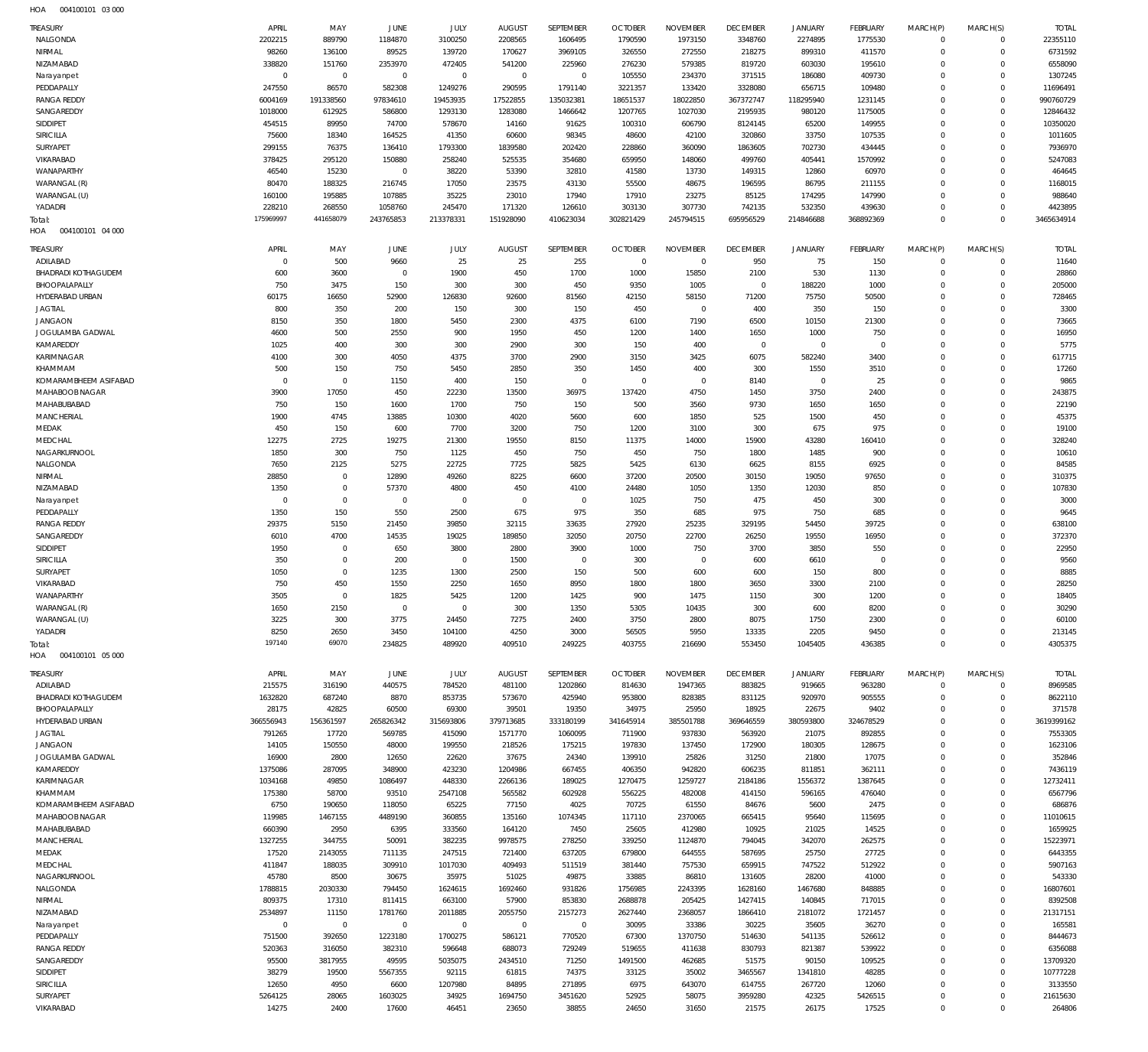004100101 05 000 HOA

| TREASURY<br>WANAPARTHY           | APRIL<br>23325           | MAY<br>5400                | JUNE<br>1429905            | JULY<br>31630              | <b>AUGUST</b><br>27975  | SEPTEMBER<br>195100        | <b>OCTOBER</b><br>22750    | <b>NOVEMBER</b><br>29950   | <b>DECEMBER</b><br>24575   | <b>JANUARY</b><br>9150     | <b>FEBRUARY</b><br>21725 | MARCH(P)<br>$^{\circ}$     | MARCH(S)<br>$\mathbf 0$    | <b>TOTAL</b><br>1821485 |
|----------------------------------|--------------------------|----------------------------|----------------------------|----------------------------|-------------------------|----------------------------|----------------------------|----------------------------|----------------------------|----------------------------|--------------------------|----------------------------|----------------------------|-------------------------|
| WARANGAL (R)                     | 64250                    | 49775                      | 59575                      | 79157                      | 55961                   | 66000                      | 74217                      | 79170                      | 64565                      | 157795                     | 170700                   | $\mathbf 0$                | $\mathbf 0$                | 921165                  |
| WARANGAL (U)<br>YADADRI          | 145950<br>911940         | 483395<br>25860            | 596735<br>916890           | 408727<br>648676           | 675045<br>878922        | 11178745<br>763725         | 1361785<br>67876           | 366470<br>968565           | 515740<br>695260           | 688445<br>716971           | 995415<br>619425         | $\mathbf 0$<br>$\mathbf 0$ | $\mathbf 0$<br>$\mathbf 0$ | 17416452<br>7214110     |
| Total:                           | 387405188                | 169524457                  | 289451470                  | 338080943                  | 409227381               | 361664339                  | 359205980                  | 406854797                  | 393997876                  | 395438750                  | 342609420                | $\mathbf 0$                | $\Omega$                   | 3853460601              |
| HOA<br>004100101 06 000          |                          |                            |                            |                            |                         |                            |                            |                            |                            |                            |                          |                            |                            |                         |
| TREASURY                         | APRIL                    | MAY                        | JUNE                       | JULY                       | <b>AUGUST</b>           | SEPTEMBER                  | <b>OCTOBER</b>             | <b>NOVEMBER</b>            | <b>DECEMBER</b>            | <b>JANUARY</b>             | <b>FEBRUARY</b>          | MARCH(P)                   | MARCH(S)                   | <b>TOTAL</b>            |
| ADILABAD                         | 1093100                  | 325100                     | 126698                     | 249175                     | 99150                   | 353025                     | 263500                     | 203600                     | 534825                     | 484750                     | 174500                   | $^{\circ}$                 | $\mathbf 0$                | 3907423                 |
| <b>BHADRADI KOTHAGUDEM</b>       | 232650                   | 130200                     | 151500                     | 172430                     | 132450                  | 128550                     | 155150                     | 169550                     | 242450                     | 213850                     | 230350                   | $\Omega$                   | 0                          | 1959130                 |
| BHOOPALAPALLY                    | $\mathbf 0$              | 150                        | 150                        | 900                        | $\mathbf 0$             | $\mathbf 0$                | $\overline{0}$             | $\mathbf 0$                | 150                        | 1000                       | 1000                     | $\Omega$                   | $\mathbf 0$                | 3350                    |
| HYDERABAD URBAN                  | 462485                   | 1513965                    | 408840                     | 860845                     | 459216                  | 441104                     | 432150                     | 278921                     | 555807                     | 384213                     | 696751                   | $\Omega$                   | 0                          | 6494297                 |
| <b>JAGTIAL</b>                   | $\mathbf 0$              | $\mathbb O$                | $\mathbf 0$                | 1000                       | $\mathbf 0$             | $\mathbf 0$                | $^{\circ}$                 | $\mathbf 0$                | $\mathbf 0$                | $\mathbf 0$                | $\overline{0}$           | $\Omega$                   | $\Omega$                   | 1000                    |
| <b>JANGAON</b>                   | $^{\circ}$               | 1000                       | $\mathbf 0$                | $\mathbf 0$                | $\mathbf 0$             | 1000                       | $\overline{0}$             | $\mathbf 0$                | $\mathbf 0$                | $\mathbf 0$                | 1000                     | $\Omega$                   | 0                          | 3000                    |
| JOGULAMBA GADWAL                 | 312400                   | 138600                     | 142600                     | 282100                     | 275200                  | 255800                     | 261700                     | 291900                     | 347100                     | 269600                     | 258700                   | $\Omega$                   | $\Omega$                   | 2835700                 |
| KAMAREDDY<br>KARIMNAGAR          | 48050<br>50              | 42000<br>$\mathbf 0$       | 70850<br>$\mathbf 0$       | 58850<br>1600              | 58600<br>1850           | 62500<br>1200              | 86050<br>700               | 82700<br>1200              | 78700<br>760               | 79400<br>$\mathbf 0$       | 74760<br>1900            | $\Omega$<br>$\Omega$       | 0<br>$\Omega$              | 742460<br>9260          |
| KHAMMAM                          | 125450                   | 67000                      | 76500                      | 109100                     | 117750                  | 118600                     | 163810                     | 176600                     | 167950                     | 134350                     | 156102                   | $\Omega$                   | $\Omega$                   | 1413212                 |
| KOMARAMBHEEM ASIFABAD            | 44000                    | 40000                      | 42400                      | 46400                      | 46600                   | 50600                      | 38600                      | 41000                      | 52800                      | 49200                      | 43600                    | $\Omega$                   | $\Omega$                   | 495200                  |
| MAHABOOB NAGAR                   | 712970                   | 33340                      | 63800                      | 216500                     | 296590                  | 308070                     | 297210                     | 80930                      | 179240                     | 89730                      | 301300                   | $\Omega$                   | $\Omega$                   | 2579680                 |
| MAHABUBABAD                      | 105                      | $\mathbf 0$                | $\mathbf 0$                | $\mathbf 0$                | 2000                    | $\mathbf 0$                | $^{\circ}$                 | $\mathbf 0$                | $\mathbf 0$                | $\mathbf 0$                | $\overline{0}$           | $\Omega$                   | $\Omega$                   | 2105                    |
| <b>MANCHERIAL</b>                | 50                       | $\mathbf 0$                | 1000                       | $\mathbf 0$                | $\mathbf 0$             | 125                        | $\overline{2}$             | $\mathbf 0$                | 4200                       | $\mathbf 0$                | 125                      | $\Omega$                   | $\Omega$                   | 5502                    |
| MEDAK                            | $\mathbf 0$              | 50                         | 250                        | 150                        | 2250                    | 150                        | 100                        | 200                        | 1000                       | $\mathbf 0$                | 402                      | $\Omega$                   | $\Omega$                   | 4552                    |
| MEDCHAL                          | 16260                    | 13050<br>$\mathbf 0$       | 12305                      | 27985                      | 26400                   | 45350                      | 49200                      | 37985                      | 28850                      | 28000                      | 46000                    | $\Omega$<br>$\Omega$       | $\Omega$<br>$\Omega$       | 331385                  |
| NAGARKURNOOL<br>NALGONDA         | $\mathbf{0}$<br>217820   | 127260                     | 200<br>134450              | 2000<br>224600             | $\mathbf 0$<br>239950   | 400<br>279190              | 600<br>399260              | 4450<br>253450             | 2450<br>275900             | 1200<br>222500             | 1200<br>264350           | $\Omega$                   | $\Omega$                   | 12500<br>2638730        |
| NIRMAL                           | 27800                    | 38400                      | 23000                      | 25000                      | 20800                   | 25000                      | 28400                      | 36200                      | 41550                      | 41400                      | 37800                    | $\Omega$                   | $\Omega$                   | 345350                  |
| NIZAMABAD                        | 962090                   | 55900                      | 329520                     | 269530                     | 106100                  | 63530                      | 201060                     | 468610                     | 405760                     | 433920                     | 208980                   | $\Omega$                   | $\Omega$                   | 3505000                 |
| Narayanpet                       | $\mathbf 0$              | $\mathbf 0$                | $\mathbf 0$                | 0                          | $\mathbf 0$             | $\mathbf 0$                | 71490                      | 65720                      | 80040                      | 65950                      | 73760                    | $\Omega$                   | $\Omega$                   | 356960                  |
| PEDDAPALLY                       | 1000                     | $\mathbf 0$                | 1000                       | 5000                       | 2400                    | 4000                       | 6600                       | 1300                       | 2000                       | 3400                       | 3800                     | $\Omega$                   | $\Omega$                   | 30500                   |
| <b>RANGA REDDY</b>               | 100030                   | 25650                      | 32201                      | 53500                      | 53700                   | 69350                      | 56400                      | 28902                      | 111370                     | 72210                      | 58160                    | $\Omega$                   | $\mathbf 0$                | 661473                  |
| SANGAREDDY                       | 242650                   | 126100                     | 161200                     | 255700                     | 296150                  | 260600                     | 295900                     | 297800                     | 322900                     | 262850                     | 261900                   | $\Omega$                   | $\Omega$                   | 2783750                 |
| SIDDIPET                         | 350                      | 50                         | 250                        | 60                         | 50                      | 450                        | 150                        | 1400                       | 350                        | 300                        | 1370                     | $\Omega$                   | $\Omega$                   | 4780                    |
| SIRICILLA<br>SURYAPET            | $\mathbf 0$<br>300150    | $\mathbf 0$<br>145200      | $\mathbf 0$<br>168400      | 100<br>297450              | 50<br>363850            | 50<br>316400               | $\overline{0}$<br>409990   | 2600<br>374850             | 50<br>361900               | $\mathbf 0$<br>288150      | $\overline{0}$<br>343150 | $\Omega$<br>$\Omega$       | $\Omega$<br>$\Omega$       | 2850<br>3369490         |
| VIKARABAD                        | 12550                    | 2730                       | 3250                       | 12100                      | 6450                    | 8000                       | 3750                       | 4200                       | 29600                      | 2850                       | 4500                     | $\Omega$                   | $\Omega$                   | 89980                   |
| WANAPARTHY                       | $^{\circ}$               | $\mathbb O$                | 800                        | $^{\circ}$                 | 2700                    | 1800                       | 4600                       | 1000                       | 2600                       | 810                        | 3900                     | $\Omega$                   | $\Omega$                   | 18210                   |
| WARANGAL (R)                     | 4000                     | 6000                       | 2000                       | $\mathbf 0$                | $^{\circ}$              | $\mathbf 0$                | 200                        | $^{\circ}$                 | $^{\circ}$                 | $\mathbf 0$                | 1710                     | $\Omega$                   | $\Omega$                   | 13910                   |
| WARANGAL (U)                     | $^{\circ}$               | 1000                       | 450                        | 3200                       | $^{\circ}$              | $\mathbf 0$                | 500                        | $\mathbf 0$                | $\mathbf 0$                | 200                        | $\overline{0}$           | $\Omega$                   | $\Omega$                   | 5350                    |
| YADADRI                          | 15400                    | 1450                       | 4150                       | 19700                      | 4950                    | 6150                       | 7400                       | 2900                       | 76935                      | 7700                       | 7700                     | $\Omega$                   | $\mathbf 0$                | 154435                  |
| Total:                           | 4931410                  | 2834195                    | 1957764                    | 3194975                    | 2615206                 | 2800994                    | 3234472                    | 2907968                    | 3907237                    | 3137533                    | 3258770                  | $\Omega$                   | $\Omega$                   | 34780524                |
|                                  |                          |                            |                            |                            |                         |                            |                            |                            |                            |                            |                          |                            |                            |                         |
| HOA<br>004100101 07 000          |                          |                            |                            |                            |                         |                            |                            |                            |                            |                            |                          |                            |                            |                         |
| TREASURY                         | APRIL                    | MAY                        | JUNE                       | JULY                       | <b>AUGUST</b>           | SEPTEMBER                  | <b>OCTOBER</b>             | <b>NOVEMBER</b>            | <b>DECEMBER</b>            | <b>JANUARY</b>             | <b>FEBRUARY</b>          | MARCH(P)                   | MARCH(S)                   | <b>TOTAL</b>            |
| ADILABAD                         | $^{\circ}$               | 662985                     | 136300                     | 302250                     | 362865                  | 112300                     | 11000                      | 440050                     | 455300                     | 405600                     | 553650                   | $^{\circ}$                 | $\mathbf 0$                | 3442300                 |
| <b>BHADRADI KOTHAGUDEM</b>       | 4000                     | 3000                       | 7200                       | 4000                       | 1000                    | $\mathbf 0$                | 3000                       | 9000                       | 3000                       | 4000                       | 2000                     | $\mathbf 0$                | $\mathbf 0$                | 40200                   |
| BHOOPALAPALLY                    | 2000                     | $\mathbb O$                | 3000                       | $\mathbb O$                | 2000                    | 1000                       | 1000                       | $\mathbf 0$                | 2000                       | $\mathbb O$                | $\mathbf 0$              | $\mathbf 0$                | 0                          | 11000                   |
| HYDERABAD URBAN                  | 1151550                  | 710310                     | 917156                     | 1317510                    | 2702000                 | 2042000                    | 3536000                    | 933900                     | 1731000                    | 1151509                    | 919500                   | $\Omega$                   | $\mathbf 0$                | 17112435                |
| <b>JAGTIAL</b><br><b>JANGAON</b> | 767645<br>10000          | $\mathbf 0$<br>20000       | 490645<br>1000             | 499550<br>1000             | $\mathbf 0$<br>2000     | 10000<br>1000              | 1000<br>2000               | 300<br>1000                | 20000<br>1000              | $\mathbf 0$<br>2000        | 566360<br>2000           | $\mathbf 0$<br>0           | $\mathbf 0$<br>0           | 2355500<br>43000        |
| JOGULAMBA GADWAL                 | $\mathbf 0$              | 15000                      | 4000                       | 13000                      | 13000                   | 1000                       | 6000                       | $\overline{0}$             | 1000                       | 2000                       | $\overline{0}$           | $\mathbf 0$                | $\mathbf 0$                | 55000                   |
| KAMAREDDY                        | 314050                   | 289850                     | 311800                     | 382450                     | 752050                  | 246750                     | 577700                     | 681005                     | 483430                     | 268600                     | 266850                   | $\mathbf 0$                | $\mathbf 0$                | 4574535                 |
| <b>KARIMNAGAR</b>                | 15000                    | 4000                       | 15070                      | 25035                      | 2000                    | 23950                      | 7035                       | 12000                      | 1000                       | 1000                       | 1000                     | $\mathbf 0$                | $\mathbf 0$                | 107090                  |
| KHAMMAM                          | 4000                     | 10000                      | 19000                      | 7300                       | 6300                    | 10000                      | 19000                      | 12000                      | 7500                       | 30000                      | 20000                    | 0                          | $\mathbf 0$                | 145100                  |
| KOMARAMBHEEM ASIFABAD            | 2000                     | $\mathbf 0$                | 2000                       | 7000                       | $\overline{0}$          | 87400                      | 1000                       | $\overline{0}$             | 1000                       | 88600                      | $\overline{0}$           | $\mathbf 0$                | $\mathbf 0$                | 189000                  |
| MAHABOOB NAGAR                   | 16950                    | 21250                      | 23200                      | 22300                      | 8000                    | 41550                      | 20300                      | 17200                      | 10100                      | 12450                      | 6875                     | $\mathbf 0$                | $\mathbf 0$                | 200175                  |
| MAHABUBABAD                      | $\mathbf 0$              | $\mathbf 0$                | $\,0\,$                    | 3000                       | 2000                    | 2000                       | 2000                       | 2000<br>$\mathbb O$        | 3000                       | 1000                       | $\overline{0}$           | $\mathbf 0$<br>$\mathbf 0$ | $\mathbf 0$<br>$\mathbf 0$ | 15000                   |
| MANCHERIAL<br>MEDAK              | 386900<br>1000           | 1066770<br>$\mathbf 0$     | 2000<br>$\mathbf 0$        | 921205<br>2000             | 4000<br>4000            | 17000<br>3000              | 3000<br>1000               | 13000                      | 218350<br>16000            | 16000<br>$\mathbf 0$       | 579430<br>7000           | $\mathbf 0$                | $\mathbf 0$                | 3214655<br>47000        |
| MEDCHAL                          | 70650                    | 7000                       | 10000                      | 110625                     | 67150                   | 81500                      | 108000                     | 24700                      | 31200                      | 25000                      | 55700                    | $\mathbf 0$                | $\mathbf 0$                | 591525                  |
| NAGARKURNOOL                     | $\mathbf 0$              | 1000                       | $\,0\,$                    | $\mathbf 0$                | 1000                    | $\overline{0}$             | 2000                       | $\overline{0}$             | 2000                       | $\mathbf 0$                | 1000                     | $\mathbf 0$                | $\mathbf 0$                | 7000                    |
| NALGONDA                         | 17000                    | 8000                       | 14000                      | 8220                       | 21500                   | 7000                       | 5000                       | 11000                      | 16000                      | 19000                      | 6000                     | 0                          | $\mathbf 0$                | 132720                  |
| NIRMAL                           | 11000                    | $\mathbf 0$                | 1000                       | 1000                       | 5100                    | $\overline{0}$             | 3000                       | 3000                       | 2000                       | 3000                       | 3000                     | $\mathbf 0$                | $\mathbf 0$                | 32100                   |
| NIZAMABAD                        | 32000                    | $\mathbf 0$                | 62710                      | 6000                       | 5000                    | 34000                      | 20000                      | 9200                       | 7200                       | 17000                      | 9750                     | $\mathbf 0$                | $\mathbf 0$                | 202860                  |
| Narayanpet                       | $\mathbf 0$              | $\mathbf 0$                | $\,0\,$                    | $\mathbf 0$                | $\mathbf 0$             | $\overline{0}$             | 150                        | 2060                       | 1900                       | 600                        | $\overline{0}$           | $\mathbf 0$<br>$\mathbf 0$ | $\mathbf 0$<br>$\mathbf 0$ | 4710                    |
| PEDDAPALLY<br>RANGA REDDY        | 9000<br>38400            | $\mathbf 0$<br>5300        | 5000<br>40000              | 3000<br>63300              | 5000<br>73000           | 100<br>53300               | 3000<br>29300              | 2000<br>37630              | $\mathbf 0$<br>34630       | 2000<br>43300              | 1000<br>17300            | $\mathbf 0$                | $\mathbf 0$                | 30100<br>435460         |
| SANGAREDDY                       | 11000                    | 2000                       | $\,0\,$                    | 68550                      | 13000                   | 226000                     | 105200                     | 103300                     | 8070                       | 15000                      | 62900                    | $\mathbf 0$                | $\mathbf 0$                | 615020                  |
| SIDDIPET                         | 4025                     | 10000                      | 3000                       | 24320                      | 13000                   | 29000                      | 13320                      | 2000                       | 16530                      | 2160                       | 1320                     | $\mathbf 0$                | $\mathbf 0$                | 118675                  |
| SIRICILLA                        | $\mathbf 0$              | $\mathbf 0$                | $\mathbb O$                | $\mathbb O$                | $\mathbb O$             | 10000                      | 1000                       | $\mathbb O$                | 4000                       | $\mathbb O$                | 1000                     | $\mathbf 0$                | $\mathbf 0$                | 16000                   |
| SURYAPET                         | $\mathbf 0$              | 10000                      | 7000                       | 15000                      | 17500                   | 11000                      | 16000                      | 4000                       | 21000                      | 2000                       | 3000                     | $\mathbf 0$                | $\mathbf 0$                | 106500                  |
| VIKARABAD                        | 2000                     | $\mathbf 0$                | 4000                       | 13000                      | $\mathbf 0$             | 3000                       | 6650                       | 2000                       | 1000                       | $\,0\,$                    | $\overline{0}$           | $\mathbf 0$                | $\mathbf 0$                | 31650                   |
| WANAPARTHY                       | $\mathbf 0$              | 1000                       | 3000                       | 5000                       | 3000                    | 5000                       | 1000                       | 5000                       | 44000                      | 2000                       | 3000                     | $\mathbf 0$<br>0           | 0<br>$\mathbf 0$           | 72000                   |
| WARANGAL (R)<br>WARANGAL (U)     | 3175<br>21000            | 1000<br>11000              | $\,0\,$<br>3000            | $\mathbf 0$<br>2000        | 1000<br>10000           | $\overline{0}$<br>3500     | 1000<br>3000               | $\mathbf 0$<br>$\mathbf 0$ | 1660<br>11000              | 2560<br>2000               | 450<br>3000              | $\mathbf 0$                | $\mathbf 0$                | 10845<br>69500          |
| YADADRI                          | $\mathbf 0$              | $\mathbf 0$                | 3000                       | 15000                      | 2000                    | 5000                       | $\overline{0}$             | 428785                     | 2000                       | 14000                      | 3000                     | $\mathbf 0$                | $\mathbf 0$                | 472785                  |
| Total:                           | 2894345                  | 2859465                    | 2088081                    | 3842615                    | 4098465                 | 3067350                    | 4508655                    | 2756130                    | 3157870                    | 2132379                    | 3096085                  | $\mathbf 0$                | $\mathbf 0$                | 34501440                |
| HOA<br>004100102 01 000          |                          |                            |                            |                            |                         |                            |                            |                            |                            |                            |                          |                            |                            |                         |
| TREASURY                         | APRIL                    | MAY                        | <b>JUNE</b>                | <b>JULY</b>                | <b>AUGUST</b>           | SEPTEMBER                  | <b>OCTOBER</b>             | <b>NOVEMBER</b>            | <b>DECEMBER</b>            | <b>JANUARY</b>             | <b>FEBRUARY</b>          | MARCH(P)                   | MARCH(S)                   | <b>TOTAL</b>            |
| HYDERABAD URBAN                  | $\mathbf 0$              | 231895                     | $\mathbf 0$                | $\mathbf 0$                | $\mathbf 0$             | $\mathbf 0$                | $^{\circ}$                 | $\Omega$                   | 2000                       | $\mathbf 0$                | $\overline{0}$           | $\Omega$                   | $\mathbf 0$                | 233895                  |
| <b>JAGTIAL</b>                   | $^{\circ}$               | $\mathbf 0$                | 290                        | $\mathbf 0$                | $^{\circ}$              | $\mathbf 0$                | $^{\circ}$                 | $\mathbf 0$                | $\mathbf 0$                | $\mathbf 0$                | $\overline{0}$           | $\mathbf 0$                | $\mathbf 0$                | 290                     |
| KHAMMAM<br>SANGAREDDY            | $\mathbf{0}$<br>$\Omega$ | $\mathbf 0$<br>$\mathbf 0$ | $\mathbb O$<br>$\mathbf 0$ | $\mathbf 0$<br>$\mathbf 0$ | $\mathbf 0$<br>$\Omega$ | $\mathbb O$<br>$\mathbf 0$ | $\mathbf 0$<br>$\mathbf 0$ | 2845<br>$\mathbf 0$        | $\mathbf 0$<br>$\mathbf 0$ | $\mathbb O$<br>$\mathbf 0$ | $\overline{0}$<br>10420  | $\mathbf 0$<br>$\mathbf 0$ | 0<br>$\mathbf 0$           | 2845<br>10420           |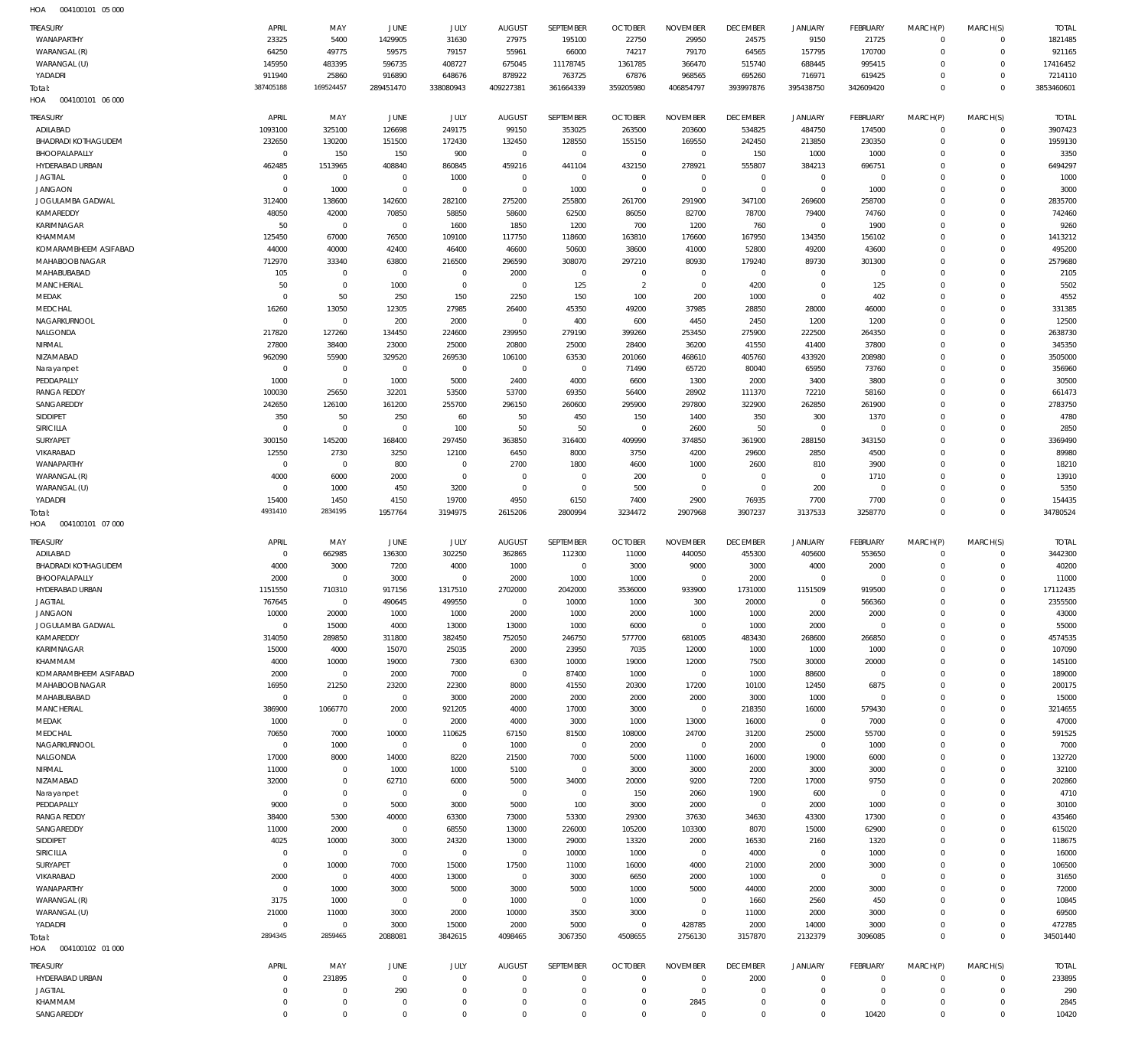| 231895<br>290<br>2845<br>2000<br>$\Omega$<br>$\overline{0}$<br>$\overline{0}$<br>$\mathbf{0}$<br>$\overline{0}$<br>$\mathbf{0}$<br>10420<br>$\overline{0}$<br>$\overline{0}$<br>247450<br>HOA<br>004100102 02 000<br><b>NOVEMBER</b><br><b>TREASURY</b><br>APRIL<br>MAY<br>JUNE<br>JULY<br><b>AUGUST</b><br>SEPTEMBER<br><b>OCTOBER</b><br><b>DECEMBER</b><br><b>JANUARY</b><br><b>FEBRUARY</b><br>MARCH(P)<br>MARCH(S)<br><b>TOTAL</b><br>4505310<br>JOGULAMBA GADWAL<br>96100<br>81620<br>131740<br>254650<br>415670<br>359040<br>851670<br>429340<br>488330<br>1002960<br>394190<br>$\overline{0}$<br>$^{\circ}$<br>MAHABUBABAD<br>43685<br>$\overline{0}$<br>$\overline{0}$<br>$\overline{0}$<br>$\overline{0}$<br>$\mathbf{0}$<br>$\overline{0}$<br>$\mathbf 0$<br>$\overline{0}$<br>$\overline{0}$<br>$\overline{0}$<br>$\overline{0}$<br>43685<br>$\mathbf 0$<br>1230<br>MEDCHAL<br>530<br>$\overline{0}$<br>$\Omega$<br>$\mathbf 0$<br>$\overline{0}$<br>$\overline{0}$<br>500<br>200<br>$\overline{0}$<br>$\overline{0}$<br>$^{\circ}$<br>$\Omega$<br>$\Omega$<br>NIRMAL<br>$\overline{0}$<br>$\Omega$<br>$\overline{0}$<br>200<br>$\overline{0}$<br>$\mathbf 0$<br>$\overline{0}$<br>$\overline{0}$<br>200<br>$\Omega$<br>$^{\circ}$<br>$^{\circ}$<br>$\mathbf 0$<br>$\Omega$<br>NIZAMABAD<br>$\overline{0}$<br>$\overline{0}$<br>$\overline{0}$<br>$\overline{0}$<br>$\overline{0}$<br>$\mathbf 0$<br>3310<br>$\mathbf 0$<br>3310<br>$^{\circ}$<br>$^{\circ}$<br>$\mathbf 0$<br>$\mathbf 0$<br>$\Omega$<br>PEDDAPALLY<br>$\overline{0}$<br>$\overline{0}$<br>$\mathbf 0$<br>$\overline{0}$<br>$\mathbf{0}$<br>600<br>$\mathbf{0}$<br>$\overline{0}$<br>$\mathbf 0$<br>$\overline{0}$<br>$\Omega$<br>$\overline{0}$<br>600<br>$^{\circ}$<br>139785<br>82150<br>$\Omega$<br>131740<br>254650<br>415670<br>359040<br>852270<br>429540<br>488830<br>1003160<br>397500<br>$\Omega$<br>4554335<br>Total:<br>HOA<br>004100102 03 000<br>APRIL<br>MAY<br><b>JUNE</b><br><b>JULY</b><br><b>AUGUST</b><br>SEPTEMBER<br><b>OCTOBER</b><br><b>NOVEMBER</b><br><b>DECEMBER</b><br><b>JANUARY</b><br><b>FEBRUARY</b><br>MARCH(P)<br>MARCH(S)<br><b>TOTAL</b><br>ADILABAD<br>3000995<br>2682159<br>1271930<br>5480770<br>11630090<br>1819065<br>4619865<br>14309850<br>2693480<br>6113145<br>11605107<br>$\mathbf 0$<br>$\overline{0}$<br>65226456<br>81166244<br><b>BHADRADI KOTHAGUDEM</b><br>4159185<br>2776739<br>1230590<br>4125680<br>16776730<br>2324150<br>3492475<br>18935420<br>5627030<br>3980650<br>17737595<br>$\Omega$<br>$\overline{0}$<br>BHOOPALAPALLY<br>225190<br>329435<br>183370<br>$\mathbf 0$<br>222650<br>93910<br>162540<br>362080<br>548905<br>535150<br>135020<br>$\overline{0}$<br>2798250<br>$\Omega$<br>186855200<br>HYDERABAD URBAN<br>110545320<br>90887075<br>38767335<br>461254088<br>95073200<br>304227196<br>550139921<br>108102185<br>363765182<br>448691813<br>$\mathbf 0$<br>2758308515<br>$\Omega$<br>28677729<br><b>JAGTIAL</b><br>1269300<br>997190<br>1191980<br>973080<br>4194240<br>1313080<br>1669255<br>6358625<br>2529500<br>563600<br>7617879<br>$\overline{0}$<br>$\Omega$<br>16230745<br>JANGAON<br>761600<br>836515<br>150840<br>104720<br>3495660<br>774860<br>855145<br>3368675<br>1182980<br>921380<br>3778370<br>$\Omega$<br>$\mathbf 0$<br>4029840<br>JOGULAMBA GADWAL<br>926570<br>932420<br>1852655<br>1675260<br>1591740<br>2809585<br>13658134<br>2178160<br>2007494<br>1954285<br>$\Omega$<br>$\Omega$<br>33616143<br>KAMAREDDY<br>2035105<br>1056565<br>1360420<br>3135970<br>6972670<br>2001890<br>2691750<br>7905635<br>2345525<br>3659195<br>1491455<br>$\Omega$<br>$\mathbf 0$<br>34656180<br>KARIMNAGAR<br>1375520<br>525040<br>2100130<br>1305710<br>21404704<br>173810<br>5945925<br>1427690<br>23638278<br>2931610<br>21716755<br>$\Omega$<br>82545172<br>$\Omega$<br>90763326<br>KHAMMAM<br>2026020<br>777045<br>797360<br>8727175<br>18925080<br>3437720<br>4042506<br>20208755<br>6927590<br>3891445<br>21002630<br>$\Omega$<br>$\mathbf 0$<br>KOMARAMBHEEM ASIFABAD<br>1064295<br>923810<br>1502930<br>1653860<br>3832020<br>1580420<br>1253130<br>3559300<br>2480830<br>3221825<br>1524840<br>$\Omega$<br>22597260<br>$\Omega$<br>MAHABOOB NAGAR<br>50573110<br>1102020<br>10741215<br>609850<br>3597275<br>837710<br>15906540<br>2477890<br>282490<br>13821910<br>296940<br>899270<br>$\Omega$<br>$\Omega$<br>MAHABUBABAD<br>1370113<br>82285<br>103410<br>1161995<br>2234055<br>218650<br>288930<br>3623620<br>524200<br>228150<br>331300<br>$\overline{0}$<br>10166708<br>$\Omega$<br>37406956<br>MANCHERIAL<br>1989220<br>1870200<br>299375<br>1168122<br>1808110<br>1660700<br>3130957<br>11417440<br>2079160<br>497447<br>11486225<br>$\Omega$<br>$\mathbf 0$<br>MEDAK<br>231890<br>1278784<br>1075350<br>405045<br>719850<br>3898885<br>1194810<br>1520155<br>4206830<br>479970<br>599715<br>$\Omega$<br>$\Omega$<br>15611284<br>60488472<br>MEDCHAL<br>1919180<br>5686820<br>679408<br>3897860<br>11165270<br>2432485<br>9375062<br>8627078<br>4695375<br>4072225<br>7937709<br>$\Omega$<br>$\mathbf 0$<br>NAGARKURNOOL<br>393750<br>203050<br>227950<br>173000<br>446770<br>411550<br>310150<br>250100<br>21704675<br>222890<br>5284601<br>$\Omega$<br>29628486<br>$\Omega$<br>NALGONDA<br>9084125<br>4222578<br>2812885<br>7666110<br>27601098<br>3789015<br>11627065<br>30075791<br>6802660<br>11064985<br>26012913<br>$\Omega$<br>$\mathbf 0$<br>140759225<br>NIRMAL<br>731760<br>487360<br>1155295<br>1118900<br>613535<br>369380<br>1453730<br>855130<br>6137415<br>3105050<br>4800325<br>$\mathbf 0$<br>20827880<br>$\Omega$<br>NIZAMABAD<br>2255150<br>494465<br>4591810<br>2800385<br>19467821<br>3333760<br>5060790<br>20661605<br>4732195<br>4364040<br>20520175<br>$\Omega$<br>$\mathbf 0$<br>88282196<br>$\mathbf 0$<br>$\mathbf 0$<br>$\Omega$<br>$\mathbf 0$<br>$\mathbf 0$<br>602392<br>526960<br>582540<br>1800630<br>936195<br>$\Omega$<br>4448717<br>$\Omega$<br>$\Omega$<br>Narayanpet<br>PEDDAPALLY<br>2161365<br>3406920<br>2615610<br>1695077<br>17150854<br>3200014<br>1887766<br>22735207<br>2521445<br>3184060<br>20697099<br>$\Omega$<br>$\mathbf 0$<br>81255417<br><b>RANGA REDDY</b><br>3229270<br>3956765<br>1368035<br>3419175<br>12353290<br>3564530<br>5115410<br>11402639<br>2343386<br>5737349<br>11519655<br>$\Omega$<br>$\Omega$<br>64009504<br>5453455<br>SANGAREDDY<br>29828995<br>2350860<br>7571415<br>11283875<br>2292967<br>21232215<br>4779140<br>2398590<br>4524735<br>5638737<br>$\mathbf 0$<br>97354984<br>$\Omega$<br>SIDDIPET<br>912870<br>660645<br>4885260<br>571060<br>1320820<br>348715<br>833105<br>736780<br>10526930<br>12314780<br>870990<br>$\Omega$<br>33981955<br>$\Omega$<br>13385300<br>SIRICILLA<br>204120<br>270480<br>225870<br>1600035<br>603785<br>451700<br>148340<br>3953680<br>4346085<br>925305<br>655900<br>$\Omega$<br>$\Omega$<br>SURYAPET<br>13163705<br>1075490<br>4232000<br>3715035<br>4941170<br>30473125<br>4083610<br>3947820<br>33229740<br>4368485<br>36070845<br>$\mathbf 0$<br>139301025<br>$\Omega$<br>3869814<br>VIKARABAD<br>398297<br>173400<br>162645<br>314670<br>281532<br>268760<br>823670<br>248020<br>265760<br>692120<br>240940<br>$\Omega$<br>$\Omega$<br>WANAPARTHY<br>124610<br>7680<br>3738535<br>223340<br>297320<br>6304287<br>338941<br>114120<br>184290<br>175530<br>320310<br>$\overline{0}$<br>11828963<br>$\Omega$<br>WARANGAL (R)<br>275450<br>135520<br>61890<br>189115<br>95435<br>99100<br>558975<br>738290<br>744845<br>452600<br>740640<br>$\mathbf 0$<br>4091860<br>O<br>WARANGAL (U)<br>826440<br>375270<br>3251375<br>515580<br>2263820<br>330840<br>3216485<br>2554460<br>6747690<br>2846710<br>8412820<br>$\Omega$<br>31341490<br>$\Omega$<br>YADADRI<br>1265025<br>318490<br>2081665<br>1202875<br>877400<br>1773750<br>607080<br>11698180<br>3183800<br>2201570<br>10416760<br>$\mathbf 0$<br>35626595<br>0<br>177584185<br>167994555<br>86018383<br>257220889<br>666746712<br>191312598<br>406136745<br>780982790<br>290033984<br>455146247<br>711648873<br>$\Omega$<br>$\Omega$<br>4190825961<br>Total:<br>HOA<br>004100102 04 000<br><b>TREASURY</b><br>APRIL<br>MAY<br>JUNE<br>JULY<br><b>AUGUST</b><br>SEPTEMBER<br><b>OCTOBER</b><br><b>NOVEMBER</b><br><b>DECEMBER</b><br><b>JANUARY</b><br>FEBRUARY<br>MARCH(P)<br>MARCH(S)<br><b>TOTAL</b><br>ADILABAD<br>1623240<br>296710<br>844025<br>1866940<br>2556990<br>1943925<br>1548275<br>6579435<br>2849845<br>2141155<br>3045845<br>$\overline{0}$<br>$\overline{0}$<br>25296385<br>$\overline{0}$<br>23507837<br><b>BHADRADI KOTHAGUDEM</b><br>3223285<br>1566120<br>1190700<br>3774827<br>2360855<br>1651735<br>2079560<br>1482490<br>1785250<br>1961365<br>2431650<br>$\mathbf 0$<br>$\overline{0}$<br>BHOOPALAPALLY<br>165300<br>680140<br>313630<br>$\mathbf 0$<br>848458<br>1878810<br>376420<br>450320<br>372460<br>959030<br>174900<br>$\Omega$<br>6219468<br>$\overline{0}$<br>HYDERABAD URBAN<br>2708843034<br>1430135013<br>1911620384<br>2207780813<br>2757819829<br>2212925794<br>2666434007<br>2643710635<br>2663237814<br>2372620777<br>2275950178<br>25851078278<br>$\mathbf 0$<br>$\Omega$<br><b>JAGTIAL</b><br>722280<br>399185<br>456470<br>1372150<br>956220<br>1021020<br>1395030<br>1172570<br>2853658<br>1178236<br>916670<br>$\Omega$<br>12443489<br><b>JANGAON</b><br>102760<br>103910<br>396990<br>184130<br>204160<br>424491<br>399330<br>377805<br>925789<br>294620<br>347690<br>$\overline{0}$<br>3761675<br>$\Omega$<br>JOGULAMBA GADWAL<br>1008180<br>460930<br>2537055<br>739210<br>873680<br>1817804<br>1458190<br>1087713<br>868791<br>1032845<br>1065073<br>$\mathbf 0$<br>$\overline{0}$<br>12949471<br>4918661<br>KAMAREDDY<br>503866<br>162810<br>161020<br>269840<br>553770<br>903840<br>608830<br>325200<br>568335<br>554720<br>306430<br>$\Omega$<br>$\overline{0}$<br>KARIMNAGAR<br>3502690<br>2525130<br>2118375<br>2997680<br>4809751<br>5252438<br>3466050<br>3320510<br>8137310<br>5276520<br>3484505<br>$\Omega$<br>$\overline{0}$<br>44890959<br>KHAMMAM<br>2243635<br>837155<br>1341683<br>3438820<br>1731441<br>2178680<br>2041070<br>3084815<br>3826145<br>3405535<br>3021980<br>$\overline{0}$<br>27150959<br>$\Omega$<br>3089929<br>KOMARAMBHEEM ASIFABAD<br>197390<br>7450<br>237940<br>392510<br>211130<br>493000<br>208669<br>91225<br>534720<br>395820<br>320075<br>$\Omega$<br>$\Omega$<br>MAHABOOB NAGAR<br>703530<br>245710<br>352390<br>456255<br>831590<br>4397170<br>704300<br>614250<br>912850<br>374340<br>1402430<br>$\mathbf 0$<br>$\overline{0}$<br>10994815<br>MAHABUBABAD<br>278770<br>100775<br>333050<br>336728<br>388930<br>326065<br>230345<br>279790<br>380800<br>187120<br>615625<br>$\Omega$<br>$\Omega$<br>3457998<br>MANCHERIAL<br>673980<br>488870<br>430475<br>958656<br>1524910<br>1635445<br>875350<br>782425<br>1322250<br>1332130<br>868740<br>$\overline{0}$<br>10893231<br>$\Omega$<br>$\overline{0}$<br>MEDAK<br>361340<br>126410<br>267018<br>209460<br>388410<br>563160<br>614970<br>951795<br>539205<br>835125<br>348400<br>$\Omega$<br>5205293<br>$\overline{0}$<br>126030753<br>MEDCHAL<br>9639572<br>8203057<br>7717330<br>10299147<br>10817837<br>16155376<br>8602598<br>17875925<br>14521410<br>9754306<br>12444195<br>$\Omega$<br>NAGARKURNOOL<br>238240<br>135640<br>294890<br>317585<br>515350<br>386910<br>240310<br>639490<br>2258990<br>228260<br>542470<br>$\mathbf 0$<br>$\overline{0}$<br>5798135<br>NALGONDA<br>1732650<br>1431000<br>1718100<br>3274529<br>3095130<br>2144930<br>1694950<br>5385320<br>3471620<br>2361840<br>2732577<br>$\Omega$<br>$\overline{0}$<br>29042646<br>NIRMAL<br>301170<br>439535<br>301060<br>655600<br>654840<br>384470<br>367310<br>1141992<br>1425330<br>905090<br>794770<br>$\Omega$<br>$\Omega$<br>7371167<br>NIZAMABAD<br>3967635<br>205620<br>2960435<br>3196173<br>2790198<br>2804412<br>2925705<br>3571450<br>4192135<br>2769405<br>3463920<br>$\mathbf 0$<br>$\overline{0}$<br>32847088<br>$\overline{0}$<br>$\overline{0}$<br>$\overline{0}$<br>$\mathbf 0$<br>$\,0\,$<br>$\,0\,$<br>320490<br>114150<br>435040<br>100426<br>507200<br>$\Omega$<br>$\Omega$<br>1477306<br>Narayanpet<br>PEDDAPALLY<br>812510<br>190190<br>578164<br>509635<br>807309<br>1696043<br>326055<br>695851<br>1209525<br>2575070<br>867135<br>$\Omega$<br>$\overline{0}$<br>10267487<br>$\overline{0}$<br><b>RANGA REDDY</b><br>17931113<br>8105172<br>4738924<br>14503196<br>16033316<br>28599473<br>20146483<br>14269710<br>29197077<br>30105889<br>32609350<br>$\Omega$<br>216239703<br>$\overline{0}$<br>SANGAREDDY<br>1705720<br>537180<br>937326<br>7058792<br>2331248<br>3105078<br>2094300<br>2174230<br>1554192<br>3142320<br>4424967<br>$\Omega$<br>29065353<br>SIDDIPET<br>285536<br>263080<br>768405<br>2732349<br>491375<br>488245<br>592930<br>240210<br>1810700<br>597137<br>1188794<br>$\mathbf 0$<br>$\overline{0}$<br>9458761<br>SIRICILLA<br>478060<br>130070<br>176930<br>1671465<br>424120<br>959855<br>300100<br>1167360<br>1513986<br>724710<br>554740<br>$\mathbf 0$<br>8101396<br>$\Omega$<br>SURYAPET<br>603951<br>224770<br>441140<br>1064920<br>2290260<br>1381340<br>677320<br>1205670<br>466390<br>1494813<br>722430<br>$\Omega$<br>$\Omega$<br>10573004<br>4148445<br>VIKARABAD<br>224000<br>6580<br>337980<br>295440<br>437610<br>404190<br>312960<br>472225<br>680804<br>470950<br>505706<br>$\mathbf 0$<br>$\overline{0}$<br>WANAPARTHY<br>306445<br>98836<br>256940<br>98670<br>203034<br>167200<br>799490<br>294300<br>465180<br>394949<br>782897<br>$\Omega$<br>$\Omega$<br>3867941<br>6302729<br>WARANGAL (R)<br>106960<br>178140<br>189010<br>180210<br>195510<br>372770<br>720140<br>377920<br>1272505<br>422920<br>2286644<br>$\Omega$<br>$\overline{0}$<br>WARANGAL (U)<br>1810858<br>1655180<br>3262450<br>2069000<br>2896380<br>1215040<br>3572995<br>2099198<br>1585090<br>3077785<br>3870871<br>$\Omega$<br>$\Omega$<br>27114847<br>YADADRI<br>358100<br>175100<br>328820<br>1836500<br>9913100<br>1724850<br>575750<br>502320<br>783330<br>885080<br>413700<br>$\mathbf 0$<br>$\overline{0}$<br>17496650<br>2764655800<br>1460115468<br>1947609109<br>2274541230<br>2829956741<br>2299403559<br>2726710282<br>2716538299<br>2755958526<br>2452560288<br>2363012557<br>$\mathbf 0$<br>$\Omega$<br>26591061859<br>Total: | 1011<br><b>TREASURY</b> | APRIL | MAY | JUNE | JULY | <b>AUGUST</b> | SEPTEMBER | <b>OCTOBER</b> | <b>NOVEMBER</b> | <b>DECEMBER</b> | <b>JANUARY</b> | <b>FEBRUARY</b> | MARCH(P) | MARCH(S) | <b>TOTAL</b> |
|----------------------------------------------------------------------------------------------------------------------------------------------------------------------------------------------------------------------------------------------------------------------------------------------------------------------------------------------------------------------------------------------------------------------------------------------------------------------------------------------------------------------------------------------------------------------------------------------------------------------------------------------------------------------------------------------------------------------------------------------------------------------------------------------------------------------------------------------------------------------------------------------------------------------------------------------------------------------------------------------------------------------------------------------------------------------------------------------------------------------------------------------------------------------------------------------------------------------------------------------------------------------------------------------------------------------------------------------------------------------------------------------------------------------------------------------------------------------------------------------------------------------------------------------------------------------------------------------------------------------------------------------------------------------------------------------------------------------------------------------------------------------------------------------------------------------------------------------------------------------------------------------------------------------------------------------------------------------------------------------------------------------------------------------------------------------------------------------------------------------------------------------------------------------------------------------------------------------------------------------------------------------------------------------------------------------------------------------------------------------------------------------------------------------------------------------------------------------------------------------------------------------------------------------------------------------------------------------------------------------------------------------------------------------------------------------------------------------------------------------------------------------------------------------------------------------------------------------------------------------------------------------------------------------------------------------------------------------------------------------------------------------------------------------------------------------------------------------------------------------------------------------------------------------------------------------------------------------------------------------------------------------------------------------------------------------------------------------------------------------------------------------------------------------------------------------------------------------------------------------------------------------------------------------------------------------------------------------------------------------------------------------------------------------------------------------------------------------------------------------------------------------------------------------------------------------------------------------------------------------------------------------------------------------------------------------------------------------------------------------------------------------------------------------------------------------------------------------------------------------------------------------------------------------------------------------------------------------------------------------------------------------------------------------------------------------------------------------------------------------------------------------------------------------------------------------------------------------------------------------------------------------------------------------------------------------------------------------------------------------------------------------------------------------------------------------------------------------------------------------------------------------------------------------------------------------------------------------------------------------------------------------------------------------------------------------------------------------------------------------------------------------------------------------------------------------------------------------------------------------------------------------------------------------------------------------------------------------------------------------------------------------------------------------------------------------------------------------------------------------------------------------------------------------------------------------------------------------------------------------------------------------------------------------------------------------------------------------------------------------------------------------------------------------------------------------------------------------------------------------------------------------------------------------------------------------------------------------------------------------------------------------------------------------------------------------------------------------------------------------------------------------------------------------------------------------------------------------------------------------------------------------------------------------------------------------------------------------------------------------------------------------------------------------------------------------------------------------------------------------------------------------------------------------------------------------------------------------------------------------------------------------------------------------------------------------------------------------------------------------------------------------------------------------------------------------------------------------------------------------------------------------------------------------------------------------------------------------------------------------------------------------------------------------------------------------------------------------------------------------------------------------------------------------------------------------------------------------------------------------------------------------------------------------------------------------------------------------------------------------------------------------------------------------------------------------------------------------------------------------------------------------------------------------------------------------------------------------------------------------------------------------------------------------------------------------------------------------------------------------------------------------------------------------------------------------------------------------------------------------------------------------------------------------------------------------------------------------------------------------------------------------------------------------------------------------------------------------------------------------------------------------------------------------------------------------------------------------------------------------------------------------------------------------------------------------------------------------------------------------------------------------------------------------------------------------------------------------------------------------------------------------------------------------------------------------------------------------------------------------------------------------------------------------------------------------------------------------------------------------------------------------------------------------------------------------------------------------------------------------------------------------------------------------------------------------------------------------------------------------------------------------------------------------------------------------------------------------------------------------------------------------------------------------------------------------------------------------------------------------------------------------------------------------------------------------------------------------------------------------------------------------------------------------------------------------------------------------------------------------------------------------------------------------------------------------------------------------------------------------------------------------------------------------------------------------------------------------------------------------------------------------------------------------------------------------------------------------------------------------------------------------------------------------------------------------------------------------------------------------------------------------------------------------------------------------------------------------------------------------------------------------------------------------------------------------------------------------------------------------------------------------------------------------------------------------------------------------------------------------------------------------------------------------------------------------------------------------------------------------------------------------------------------------------------------------------------------------------------------------------------------------------------------------------------------------------------------------------------------------------------------------------------------------------------------------------------------------------------------------------------------------------------------------------------------------------------------------------------------------------------------------------------------------------------------------------------------------------------------------------------------------------------------------------------------------------------------------------------------------------------------------------------------------------------------------------------------------------------------------------------------------------------------------------------------------------------------------------------------------------------------------------------------------------------------------------------------------------------------------------------------------------------------------------------------------------------------------------------------------------------------------------------------------------------------------------------------------------------------------------------------------------------------------------------------------------------------------------------------------------------------------------------------------------------------------------------------------------------------------------------------------------------------------------------------------------------------------------------------------------------------------------------------------------------------------------------------------------------------------------------------------------------------------------------------------------------------------------------------------------------------------------------------------------------------------------------------------------------------------------------------------------------------------------------------------------------------------------------------------------------------------------------------------------------------------------------------------------------------------------------------------------------------------------------------------------------------------------------------------------------------------------------------------------------------------------------------------------------------------------------------------------------------------------------------------------------------------------------------------------------------------------------------------------------------------------------------------------------------------------------------------------------------------------------------------------------------------------------------------------------------------------------------------------------------------------------------------------------------------------------------------------------------------------------------------------------------------------------------------------------------------------------------------------------------------------------------------------------------------------------------------------------------------------------------------------------------------------------------------------------------------------------------------------------------------------------------------------------------------------------------------------------------------------------------------------------------------------------------------------------------------------------------------------------------------------------------------------------------------------------------------------------------------------------------------------------------------------------------|-------------------------|-------|-----|------|------|---------------|-----------|----------------|-----------------|-----------------|----------------|-----------------|----------|----------|--------------|
|                                                                                                                                                                                                                                                                                                                                                                                                                                                                                                                                                                                                                                                                                                                                                                                                                                                                                                                                                                                                                                                                                                                                                                                                                                                                                                                                                                                                                                                                                                                                                                                                                                                                                                                                                                                                                                                                                                                                                                                                                                                                                                                                                                                                                                                                                                                                                                                                                                                                                                                                                                                                                                                                                                                                                                                                                                                                                                                                                                                                                                                                                                                                                                                                                                                                                                                                                                                                                                                                                                                                                                                                                                                                                                                                                                                                                                                                                                                                                                                                                                                                                                                                                                                                                                                                                                                                                                                                                                                                                                                                                                                                                                                                                                                                                                                                                                                                                                                                                                                                                                                                                                                                                                                                                                                                                                                                                                                                                                                                                                                                                                                                                                                                                                                                                                                                                                                                                                                                                                                                                                                                                                                                                                                                                                                                                                                                                                                                                                                                                                                                                                                                                                                                                                                                                                                                                                                                                                                                                                                                                                                                                                                                                                                                                                                                                                                                                                                                                                                                                                                                                                                                                                                                                                                                                                                                                                                                                                                                                                                                                                                                                                                                                                                                                                                                                                                                                                                                                                                                                                                                                                                                                                                                                                                                                                                                                                                                                                                                                                                                                                                                                                                                                                                                                                                                                                                                                                                                                                                                                                                                                                                                                                                                                                                                                                                                                                                                                                                                                                                                                                                                                                                                                                                                                                                                                                                                                                                                                                                                                                                                                                                                                                                                                                                                                                                                                                                                                                                                                                                                                                                                                                                                                                                                                                                                                                                                                                                                                                                                                                                                                                                                                                                                                                                                                                                                                                                                                                                                                                                                                                                                                                                                                                                                                                                                                                                                                                                                                                                                                                                                                                                                                                                                                                                                                                                                                                                                                                                                                                                                                                                                                                                                                                                                                                                                                                                                                                                                                                                                                                                                                                                                                                                                                                                                                                                                                                                                                                                                                                                                                                                                                                                                                                                                                                                                                                                                                                | Total:                  |       |     |      |      |               |           |                |                 |                 |                |                 |          |          |              |
|                                                                                                                                                                                                                                                                                                                                                                                                                                                                                                                                                                                                                                                                                                                                                                                                                                                                                                                                                                                                                                                                                                                                                                                                                                                                                                                                                                                                                                                                                                                                                                                                                                                                                                                                                                                                                                                                                                                                                                                                                                                                                                                                                                                                                                                                                                                                                                                                                                                                                                                                                                                                                                                                                                                                                                                                                                                                                                                                                                                                                                                                                                                                                                                                                                                                                                                                                                                                                                                                                                                                                                                                                                                                                                                                                                                                                                                                                                                                                                                                                                                                                                                                                                                                                                                                                                                                                                                                                                                                                                                                                                                                                                                                                                                                                                                                                                                                                                                                                                                                                                                                                                                                                                                                                                                                                                                                                                                                                                                                                                                                                                                                                                                                                                                                                                                                                                                                                                                                                                                                                                                                                                                                                                                                                                                                                                                                                                                                                                                                                                                                                                                                                                                                                                                                                                                                                                                                                                                                                                                                                                                                                                                                                                                                                                                                                                                                                                                                                                                                                                                                                                                                                                                                                                                                                                                                                                                                                                                                                                                                                                                                                                                                                                                                                                                                                                                                                                                                                                                                                                                                                                                                                                                                                                                                                                                                                                                                                                                                                                                                                                                                                                                                                                                                                                                                                                                                                                                                                                                                                                                                                                                                                                                                                                                                                                                                                                                                                                                                                                                                                                                                                                                                                                                                                                                                                                                                                                                                                                                                                                                                                                                                                                                                                                                                                                                                                                                                                                                                                                                                                                                                                                                                                                                                                                                                                                                                                                                                                                                                                                                                                                                                                                                                                                                                                                                                                                                                                                                                                                                                                                                                                                                                                                                                                                                                                                                                                                                                                                                                                                                                                                                                                                                                                                                                                                                                                                                                                                                                                                                                                                                                                                                                                                                                                                                                                                                                                                                                                                                                                                                                                                                                                                                                                                                                                                                                                                                                                                                                                                                                                                                                                                                                                                                                                                                                                                                                                                |                         |       |     |      |      |               |           |                |                 |                 |                |                 |          |          |              |
|                                                                                                                                                                                                                                                                                                                                                                                                                                                                                                                                                                                                                                                                                                                                                                                                                                                                                                                                                                                                                                                                                                                                                                                                                                                                                                                                                                                                                                                                                                                                                                                                                                                                                                                                                                                                                                                                                                                                                                                                                                                                                                                                                                                                                                                                                                                                                                                                                                                                                                                                                                                                                                                                                                                                                                                                                                                                                                                                                                                                                                                                                                                                                                                                                                                                                                                                                                                                                                                                                                                                                                                                                                                                                                                                                                                                                                                                                                                                                                                                                                                                                                                                                                                                                                                                                                                                                                                                                                                                                                                                                                                                                                                                                                                                                                                                                                                                                                                                                                                                                                                                                                                                                                                                                                                                                                                                                                                                                                                                                                                                                                                                                                                                                                                                                                                                                                                                                                                                                                                                                                                                                                                                                                                                                                                                                                                                                                                                                                                                                                                                                                                                                                                                                                                                                                                                                                                                                                                                                                                                                                                                                                                                                                                                                                                                                                                                                                                                                                                                                                                                                                                                                                                                                                                                                                                                                                                                                                                                                                                                                                                                                                                                                                                                                                                                                                                                                                                                                                                                                                                                                                                                                                                                                                                                                                                                                                                                                                                                                                                                                                                                                                                                                                                                                                                                                                                                                                                                                                                                                                                                                                                                                                                                                                                                                                                                                                                                                                                                                                                                                                                                                                                                                                                                                                                                                                                                                                                                                                                                                                                                                                                                                                                                                                                                                                                                                                                                                                                                                                                                                                                                                                                                                                                                                                                                                                                                                                                                                                                                                                                                                                                                                                                                                                                                                                                                                                                                                                                                                                                                                                                                                                                                                                                                                                                                                                                                                                                                                                                                                                                                                                                                                                                                                                                                                                                                                                                                                                                                                                                                                                                                                                                                                                                                                                                                                                                                                                                                                                                                                                                                                                                                                                                                                                                                                                                                                                                                                                                                                                                                                                                                                                                                                                                                                                                                                                                                                                |                         |       |     |      |      |               |           |                |                 |                 |                |                 |          |          |              |
|                                                                                                                                                                                                                                                                                                                                                                                                                                                                                                                                                                                                                                                                                                                                                                                                                                                                                                                                                                                                                                                                                                                                                                                                                                                                                                                                                                                                                                                                                                                                                                                                                                                                                                                                                                                                                                                                                                                                                                                                                                                                                                                                                                                                                                                                                                                                                                                                                                                                                                                                                                                                                                                                                                                                                                                                                                                                                                                                                                                                                                                                                                                                                                                                                                                                                                                                                                                                                                                                                                                                                                                                                                                                                                                                                                                                                                                                                                                                                                                                                                                                                                                                                                                                                                                                                                                                                                                                                                                                                                                                                                                                                                                                                                                                                                                                                                                                                                                                                                                                                                                                                                                                                                                                                                                                                                                                                                                                                                                                                                                                                                                                                                                                                                                                                                                                                                                                                                                                                                                                                                                                                                                                                                                                                                                                                                                                                                                                                                                                                                                                                                                                                                                                                                                                                                                                                                                                                                                                                                                                                                                                                                                                                                                                                                                                                                                                                                                                                                                                                                                                                                                                                                                                                                                                                                                                                                                                                                                                                                                                                                                                                                                                                                                                                                                                                                                                                                                                                                                                                                                                                                                                                                                                                                                                                                                                                                                                                                                                                                                                                                                                                                                                                                                                                                                                                                                                                                                                                                                                                                                                                                                                                                                                                                                                                                                                                                                                                                                                                                                                                                                                                                                                                                                                                                                                                                                                                                                                                                                                                                                                                                                                                                                                                                                                                                                                                                                                                                                                                                                                                                                                                                                                                                                                                                                                                                                                                                                                                                                                                                                                                                                                                                                                                                                                                                                                                                                                                                                                                                                                                                                                                                                                                                                                                                                                                                                                                                                                                                                                                                                                                                                                                                                                                                                                                                                                                                                                                                                                                                                                                                                                                                                                                                                                                                                                                                                                                                                                                                                                                                                                                                                                                                                                                                                                                                                                                                                                                                                                                                                                                                                                                                                                                                                                                                                                                                                                                                |                         |       |     |      |      |               |           |                |                 |                 |                |                 |          |          |              |
|                                                                                                                                                                                                                                                                                                                                                                                                                                                                                                                                                                                                                                                                                                                                                                                                                                                                                                                                                                                                                                                                                                                                                                                                                                                                                                                                                                                                                                                                                                                                                                                                                                                                                                                                                                                                                                                                                                                                                                                                                                                                                                                                                                                                                                                                                                                                                                                                                                                                                                                                                                                                                                                                                                                                                                                                                                                                                                                                                                                                                                                                                                                                                                                                                                                                                                                                                                                                                                                                                                                                                                                                                                                                                                                                                                                                                                                                                                                                                                                                                                                                                                                                                                                                                                                                                                                                                                                                                                                                                                                                                                                                                                                                                                                                                                                                                                                                                                                                                                                                                                                                                                                                                                                                                                                                                                                                                                                                                                                                                                                                                                                                                                                                                                                                                                                                                                                                                                                                                                                                                                                                                                                                                                                                                                                                                                                                                                                                                                                                                                                                                                                                                                                                                                                                                                                                                                                                                                                                                                                                                                                                                                                                                                                                                                                                                                                                                                                                                                                                                                                                                                                                                                                                                                                                                                                                                                                                                                                                                                                                                                                                                                                                                                                                                                                                                                                                                                                                                                                                                                                                                                                                                                                                                                                                                                                                                                                                                                                                                                                                                                                                                                                                                                                                                                                                                                                                                                                                                                                                                                                                                                                                                                                                                                                                                                                                                                                                                                                                                                                                                                                                                                                                                                                                                                                                                                                                                                                                                                                                                                                                                                                                                                                                                                                                                                                                                                                                                                                                                                                                                                                                                                                                                                                                                                                                                                                                                                                                                                                                                                                                                                                                                                                                                                                                                                                                                                                                                                                                                                                                                                                                                                                                                                                                                                                                                                                                                                                                                                                                                                                                                                                                                                                                                                                                                                                                                                                                                                                                                                                                                                                                                                                                                                                                                                                                                                                                                                                                                                                                                                                                                                                                                                                                                                                                                                                                                                                                                                                                                                                                                                                                                                                                                                                                                                                                                                                                                                |                         |       |     |      |      |               |           |                |                 |                 |                |                 |          |          |              |
|                                                                                                                                                                                                                                                                                                                                                                                                                                                                                                                                                                                                                                                                                                                                                                                                                                                                                                                                                                                                                                                                                                                                                                                                                                                                                                                                                                                                                                                                                                                                                                                                                                                                                                                                                                                                                                                                                                                                                                                                                                                                                                                                                                                                                                                                                                                                                                                                                                                                                                                                                                                                                                                                                                                                                                                                                                                                                                                                                                                                                                                                                                                                                                                                                                                                                                                                                                                                                                                                                                                                                                                                                                                                                                                                                                                                                                                                                                                                                                                                                                                                                                                                                                                                                                                                                                                                                                                                                                                                                                                                                                                                                                                                                                                                                                                                                                                                                                                                                                                                                                                                                                                                                                                                                                                                                                                                                                                                                                                                                                                                                                                                                                                                                                                                                                                                                                                                                                                                                                                                                                                                                                                                                                                                                                                                                                                                                                                                                                                                                                                                                                                                                                                                                                                                                                                                                                                                                                                                                                                                                                                                                                                                                                                                                                                                                                                                                                                                                                                                                                                                                                                                                                                                                                                                                                                                                                                                                                                                                                                                                                                                                                                                                                                                                                                                                                                                                                                                                                                                                                                                                                                                                                                                                                                                                                                                                                                                                                                                                                                                                                                                                                                                                                                                                                                                                                                                                                                                                                                                                                                                                                                                                                                                                                                                                                                                                                                                                                                                                                                                                                                                                                                                                                                                                                                                                                                                                                                                                                                                                                                                                                                                                                                                                                                                                                                                                                                                                                                                                                                                                                                                                                                                                                                                                                                                                                                                                                                                                                                                                                                                                                                                                                                                                                                                                                                                                                                                                                                                                                                                                                                                                                                                                                                                                                                                                                                                                                                                                                                                                                                                                                                                                                                                                                                                                                                                                                                                                                                                                                                                                                                                                                                                                                                                                                                                                                                                                                                                                                                                                                                                                                                                                                                                                                                                                                                                                                                                                                                                                                                                                                                                                                                                                                                                                                                                                                                                                                |                         |       |     |      |      |               |           |                |                 |                 |                |                 |          |          |              |
|                                                                                                                                                                                                                                                                                                                                                                                                                                                                                                                                                                                                                                                                                                                                                                                                                                                                                                                                                                                                                                                                                                                                                                                                                                                                                                                                                                                                                                                                                                                                                                                                                                                                                                                                                                                                                                                                                                                                                                                                                                                                                                                                                                                                                                                                                                                                                                                                                                                                                                                                                                                                                                                                                                                                                                                                                                                                                                                                                                                                                                                                                                                                                                                                                                                                                                                                                                                                                                                                                                                                                                                                                                                                                                                                                                                                                                                                                                                                                                                                                                                                                                                                                                                                                                                                                                                                                                                                                                                                                                                                                                                                                                                                                                                                                                                                                                                                                                                                                                                                                                                                                                                                                                                                                                                                                                                                                                                                                                                                                                                                                                                                                                                                                                                                                                                                                                                                                                                                                                                                                                                                                                                                                                                                                                                                                                                                                                                                                                                                                                                                                                                                                                                                                                                                                                                                                                                                                                                                                                                                                                                                                                                                                                                                                                                                                                                                                                                                                                                                                                                                                                                                                                                                                                                                                                                                                                                                                                                                                                                                                                                                                                                                                                                                                                                                                                                                                                                                                                                                                                                                                                                                                                                                                                                                                                                                                                                                                                                                                                                                                                                                                                                                                                                                                                                                                                                                                                                                                                                                                                                                                                                                                                                                                                                                                                                                                                                                                                                                                                                                                                                                                                                                                                                                                                                                                                                                                                                                                                                                                                                                                                                                                                                                                                                                                                                                                                                                                                                                                                                                                                                                                                                                                                                                                                                                                                                                                                                                                                                                                                                                                                                                                                                                                                                                                                                                                                                                                                                                                                                                                                                                                                                                                                                                                                                                                                                                                                                                                                                                                                                                                                                                                                                                                                                                                                                                                                                                                                                                                                                                                                                                                                                                                                                                                                                                                                                                                                                                                                                                                                                                                                                                                                                                                                                                                                                                                                                                                                                                                                                                                                                                                                                                                                                                                                                                                                                                                                |                         |       |     |      |      |               |           |                |                 |                 |                |                 |          |          |              |
|                                                                                                                                                                                                                                                                                                                                                                                                                                                                                                                                                                                                                                                                                                                                                                                                                                                                                                                                                                                                                                                                                                                                                                                                                                                                                                                                                                                                                                                                                                                                                                                                                                                                                                                                                                                                                                                                                                                                                                                                                                                                                                                                                                                                                                                                                                                                                                                                                                                                                                                                                                                                                                                                                                                                                                                                                                                                                                                                                                                                                                                                                                                                                                                                                                                                                                                                                                                                                                                                                                                                                                                                                                                                                                                                                                                                                                                                                                                                                                                                                                                                                                                                                                                                                                                                                                                                                                                                                                                                                                                                                                                                                                                                                                                                                                                                                                                                                                                                                                                                                                                                                                                                                                                                                                                                                                                                                                                                                                                                                                                                                                                                                                                                                                                                                                                                                                                                                                                                                                                                                                                                                                                                                                                                                                                                                                                                                                                                                                                                                                                                                                                                                                                                                                                                                                                                                                                                                                                                                                                                                                                                                                                                                                                                                                                                                                                                                                                                                                                                                                                                                                                                                                                                                                                                                                                                                                                                                                                                                                                                                                                                                                                                                                                                                                                                                                                                                                                                                                                                                                                                                                                                                                                                                                                                                                                                                                                                                                                                                                                                                                                                                                                                                                                                                                                                                                                                                                                                                                                                                                                                                                                                                                                                                                                                                                                                                                                                                                                                                                                                                                                                                                                                                                                                                                                                                                                                                                                                                                                                                                                                                                                                                                                                                                                                                                                                                                                                                                                                                                                                                                                                                                                                                                                                                                                                                                                                                                                                                                                                                                                                                                                                                                                                                                                                                                                                                                                                                                                                                                                                                                                                                                                                                                                                                                                                                                                                                                                                                                                                                                                                                                                                                                                                                                                                                                                                                                                                                                                                                                                                                                                                                                                                                                                                                                                                                                                                                                                                                                                                                                                                                                                                                                                                                                                                                                                                                                                                                                                                                                                                                                                                                                                                                                                                                                                                                                                                                                |                         |       |     |      |      |               |           |                |                 |                 |                |                 |          |          |              |
|                                                                                                                                                                                                                                                                                                                                                                                                                                                                                                                                                                                                                                                                                                                                                                                                                                                                                                                                                                                                                                                                                                                                                                                                                                                                                                                                                                                                                                                                                                                                                                                                                                                                                                                                                                                                                                                                                                                                                                                                                                                                                                                                                                                                                                                                                                                                                                                                                                                                                                                                                                                                                                                                                                                                                                                                                                                                                                                                                                                                                                                                                                                                                                                                                                                                                                                                                                                                                                                                                                                                                                                                                                                                                                                                                                                                                                                                                                                                                                                                                                                                                                                                                                                                                                                                                                                                                                                                                                                                                                                                                                                                                                                                                                                                                                                                                                                                                                                                                                                                                                                                                                                                                                                                                                                                                                                                                                                                                                                                                                                                                                                                                                                                                                                                                                                                                                                                                                                                                                                                                                                                                                                                                                                                                                                                                                                                                                                                                                                                                                                                                                                                                                                                                                                                                                                                                                                                                                                                                                                                                                                                                                                                                                                                                                                                                                                                                                                                                                                                                                                                                                                                                                                                                                                                                                                                                                                                                                                                                                                                                                                                                                                                                                                                                                                                                                                                                                                                                                                                                                                                                                                                                                                                                                                                                                                                                                                                                                                                                                                                                                                                                                                                                                                                                                                                                                                                                                                                                                                                                                                                                                                                                                                                                                                                                                                                                                                                                                                                                                                                                                                                                                                                                                                                                                                                                                                                                                                                                                                                                                                                                                                                                                                                                                                                                                                                                                                                                                                                                                                                                                                                                                                                                                                                                                                                                                                                                                                                                                                                                                                                                                                                                                                                                                                                                                                                                                                                                                                                                                                                                                                                                                                                                                                                                                                                                                                                                                                                                                                                                                                                                                                                                                                                                                                                                                                                                                                                                                                                                                                                                                                                                                                                                                                                                                                                                                                                                                                                                                                                                                                                                                                                                                                                                                                                                                                                                                                                                                                                                                                                                                                                                                                                                                                                                                                                                                                                                                |                         |       |     |      |      |               |           |                |                 |                 |                |                 |          |          |              |
|                                                                                                                                                                                                                                                                                                                                                                                                                                                                                                                                                                                                                                                                                                                                                                                                                                                                                                                                                                                                                                                                                                                                                                                                                                                                                                                                                                                                                                                                                                                                                                                                                                                                                                                                                                                                                                                                                                                                                                                                                                                                                                                                                                                                                                                                                                                                                                                                                                                                                                                                                                                                                                                                                                                                                                                                                                                                                                                                                                                                                                                                                                                                                                                                                                                                                                                                                                                                                                                                                                                                                                                                                                                                                                                                                                                                                                                                                                                                                                                                                                                                                                                                                                                                                                                                                                                                                                                                                                                                                                                                                                                                                                                                                                                                                                                                                                                                                                                                                                                                                                                                                                                                                                                                                                                                                                                                                                                                                                                                                                                                                                                                                                                                                                                                                                                                                                                                                                                                                                                                                                                                                                                                                                                                                                                                                                                                                                                                                                                                                                                                                                                                                                                                                                                                                                                                                                                                                                                                                                                                                                                                                                                                                                                                                                                                                                                                                                                                                                                                                                                                                                                                                                                                                                                                                                                                                                                                                                                                                                                                                                                                                                                                                                                                                                                                                                                                                                                                                                                                                                                                                                                                                                                                                                                                                                                                                                                                                                                                                                                                                                                                                                                                                                                                                                                                                                                                                                                                                                                                                                                                                                                                                                                                                                                                                                                                                                                                                                                                                                                                                                                                                                                                                                                                                                                                                                                                                                                                                                                                                                                                                                                                                                                                                                                                                                                                                                                                                                                                                                                                                                                                                                                                                                                                                                                                                                                                                                                                                                                                                                                                                                                                                                                                                                                                                                                                                                                                                                                                                                                                                                                                                                                                                                                                                                                                                                                                                                                                                                                                                                                                                                                                                                                                                                                                                                                                                                                                                                                                                                                                                                                                                                                                                                                                                                                                                                                                                                                                                                                                                                                                                                                                                                                                                                                                                                                                                                                                                                                                                                                                                                                                                                                                                                                                                                                                                                                                                                | <b>TREASURY</b>         |       |     |      |      |               |           |                |                 |                 |                |                 |          |          |              |
|                                                                                                                                                                                                                                                                                                                                                                                                                                                                                                                                                                                                                                                                                                                                                                                                                                                                                                                                                                                                                                                                                                                                                                                                                                                                                                                                                                                                                                                                                                                                                                                                                                                                                                                                                                                                                                                                                                                                                                                                                                                                                                                                                                                                                                                                                                                                                                                                                                                                                                                                                                                                                                                                                                                                                                                                                                                                                                                                                                                                                                                                                                                                                                                                                                                                                                                                                                                                                                                                                                                                                                                                                                                                                                                                                                                                                                                                                                                                                                                                                                                                                                                                                                                                                                                                                                                                                                                                                                                                                                                                                                                                                                                                                                                                                                                                                                                                                                                                                                                                                                                                                                                                                                                                                                                                                                                                                                                                                                                                                                                                                                                                                                                                                                                                                                                                                                                                                                                                                                                                                                                                                                                                                                                                                                                                                                                                                                                                                                                                                                                                                                                                                                                                                                                                                                                                                                                                                                                                                                                                                                                                                                                                                                                                                                                                                                                                                                                                                                                                                                                                                                                                                                                                                                                                                                                                                                                                                                                                                                                                                                                                                                                                                                                                                                                                                                                                                                                                                                                                                                                                                                                                                                                                                                                                                                                                                                                                                                                                                                                                                                                                                                                                                                                                                                                                                                                                                                                                                                                                                                                                                                                                                                                                                                                                                                                                                                                                                                                                                                                                                                                                                                                                                                                                                                                                                                                                                                                                                                                                                                                                                                                                                                                                                                                                                                                                                                                                                                                                                                                                                                                                                                                                                                                                                                                                                                                                                                                                                                                                                                                                                                                                                                                                                                                                                                                                                                                                                                                                                                                                                                                                                                                                                                                                                                                                                                                                                                                                                                                                                                                                                                                                                                                                                                                                                                                                                                                                                                                                                                                                                                                                                                                                                                                                                                                                                                                                                                                                                                                                                                                                                                                                                                                                                                                                                                                                                                                                                                                                                                                                                                                                                                                                                                                                                                                                                                                                                                |                         |       |     |      |      |               |           |                |                 |                 |                |                 |          |          |              |
|                                                                                                                                                                                                                                                                                                                                                                                                                                                                                                                                                                                                                                                                                                                                                                                                                                                                                                                                                                                                                                                                                                                                                                                                                                                                                                                                                                                                                                                                                                                                                                                                                                                                                                                                                                                                                                                                                                                                                                                                                                                                                                                                                                                                                                                                                                                                                                                                                                                                                                                                                                                                                                                                                                                                                                                                                                                                                                                                                                                                                                                                                                                                                                                                                                                                                                                                                                                                                                                                                                                                                                                                                                                                                                                                                                                                                                                                                                                                                                                                                                                                                                                                                                                                                                                                                                                                                                                                                                                                                                                                                                                                                                                                                                                                                                                                                                                                                                                                                                                                                                                                                                                                                                                                                                                                                                                                                                                                                                                                                                                                                                                                                                                                                                                                                                                                                                                                                                                                                                                                                                                                                                                                                                                                                                                                                                                                                                                                                                                                                                                                                                                                                                                                                                                                                                                                                                                                                                                                                                                                                                                                                                                                                                                                                                                                                                                                                                                                                                                                                                                                                                                                                                                                                                                                                                                                                                                                                                                                                                                                                                                                                                                                                                                                                                                                                                                                                                                                                                                                                                                                                                                                                                                                                                                                                                                                                                                                                                                                                                                                                                                                                                                                                                                                                                                                                                                                                                                                                                                                                                                                                                                                                                                                                                                                                                                                                                                                                                                                                                                                                                                                                                                                                                                                                                                                                                                                                                                                                                                                                                                                                                                                                                                                                                                                                                                                                                                                                                                                                                                                                                                                                                                                                                                                                                                                                                                                                                                                                                                                                                                                                                                                                                                                                                                                                                                                                                                                                                                                                                                                                                                                                                                                                                                                                                                                                                                                                                                                                                                                                                                                                                                                                                                                                                                                                                                                                                                                                                                                                                                                                                                                                                                                                                                                                                                                                                                                                                                                                                                                                                                                                                                                                                                                                                                                                                                                                                                                                                                                                                                                                                                                                                                                                                                                                                                                                                                                                                |                         |       |     |      |      |               |           |                |                 |                 |                |                 |          |          |              |
|                                                                                                                                                                                                                                                                                                                                                                                                                                                                                                                                                                                                                                                                                                                                                                                                                                                                                                                                                                                                                                                                                                                                                                                                                                                                                                                                                                                                                                                                                                                                                                                                                                                                                                                                                                                                                                                                                                                                                                                                                                                                                                                                                                                                                                                                                                                                                                                                                                                                                                                                                                                                                                                                                                                                                                                                                                                                                                                                                                                                                                                                                                                                                                                                                                                                                                                                                                                                                                                                                                                                                                                                                                                                                                                                                                                                                                                                                                                                                                                                                                                                                                                                                                                                                                                                                                                                                                                                                                                                                                                                                                                                                                                                                                                                                                                                                                                                                                                                                                                                                                                                                                                                                                                                                                                                                                                                                                                                                                                                                                                                                                                                                                                                                                                                                                                                                                                                                                                                                                                                                                                                                                                                                                                                                                                                                                                                                                                                                                                                                                                                                                                                                                                                                                                                                                                                                                                                                                                                                                                                                                                                                                                                                                                                                                                                                                                                                                                                                                                                                                                                                                                                                                                                                                                                                                                                                                                                                                                                                                                                                                                                                                                                                                                                                                                                                                                                                                                                                                                                                                                                                                                                                                                                                                                                                                                                                                                                                                                                                                                                                                                                                                                                                                                                                                                                                                                                                                                                                                                                                                                                                                                                                                                                                                                                                                                                                                                                                                                                                                                                                                                                                                                                                                                                                                                                                                                                                                                                                                                                                                                                                                                                                                                                                                                                                                                                                                                                                                                                                                                                                                                                                                                                                                                                                                                                                                                                                                                                                                                                                                                                                                                                                                                                                                                                                                                                                                                                                                                                                                                                                                                                                                                                                                                                                                                                                                                                                                                                                                                                                                                                                                                                                                                                                                                                                                                                                                                                                                                                                                                                                                                                                                                                                                                                                                                                                                                                                                                                                                                                                                                                                                                                                                                                                                                                                                                                                                                                                                                                                                                                                                                                                                                                                                                                                                                                                                                                                                |                         |       |     |      |      |               |           |                |                 |                 |                |                 |          |          |              |
|                                                                                                                                                                                                                                                                                                                                                                                                                                                                                                                                                                                                                                                                                                                                                                                                                                                                                                                                                                                                                                                                                                                                                                                                                                                                                                                                                                                                                                                                                                                                                                                                                                                                                                                                                                                                                                                                                                                                                                                                                                                                                                                                                                                                                                                                                                                                                                                                                                                                                                                                                                                                                                                                                                                                                                                                                                                                                                                                                                                                                                                                                                                                                                                                                                                                                                                                                                                                                                                                                                                                                                                                                                                                                                                                                                                                                                                                                                                                                                                                                                                                                                                                                                                                                                                                                                                                                                                                                                                                                                                                                                                                                                                                                                                                                                                                                                                                                                                                                                                                                                                                                                                                                                                                                                                                                                                                                                                                                                                                                                                                                                                                                                                                                                                                                                                                                                                                                                                                                                                                                                                                                                                                                                                                                                                                                                                                                                                                                                                                                                                                                                                                                                                                                                                                                                                                                                                                                                                                                                                                                                                                                                                                                                                                                                                                                                                                                                                                                                                                                                                                                                                                                                                                                                                                                                                                                                                                                                                                                                                                                                                                                                                                                                                                                                                                                                                                                                                                                                                                                                                                                                                                                                                                                                                                                                                                                                                                                                                                                                                                                                                                                                                                                                                                                                                                                                                                                                                                                                                                                                                                                                                                                                                                                                                                                                                                                                                                                                                                                                                                                                                                                                                                                                                                                                                                                                                                                                                                                                                                                                                                                                                                                                                                                                                                                                                                                                                                                                                                                                                                                                                                                                                                                                                                                                                                                                                                                                                                                                                                                                                                                                                                                                                                                                                                                                                                                                                                                                                                                                                                                                                                                                                                                                                                                                                                                                                                                                                                                                                                                                                                                                                                                                                                                                                                                                                                                                                                                                                                                                                                                                                                                                                                                                                                                                                                                                                                                                                                                                                                                                                                                                                                                                                                                                                                                                                                                                                                                                                                                                                                                                                                                                                                                                                                                                                                                                                                                                |                         |       |     |      |      |               |           |                |                 |                 |                |                 |          |          |              |
|                                                                                                                                                                                                                                                                                                                                                                                                                                                                                                                                                                                                                                                                                                                                                                                                                                                                                                                                                                                                                                                                                                                                                                                                                                                                                                                                                                                                                                                                                                                                                                                                                                                                                                                                                                                                                                                                                                                                                                                                                                                                                                                                                                                                                                                                                                                                                                                                                                                                                                                                                                                                                                                                                                                                                                                                                                                                                                                                                                                                                                                                                                                                                                                                                                                                                                                                                                                                                                                                                                                                                                                                                                                                                                                                                                                                                                                                                                                                                                                                                                                                                                                                                                                                                                                                                                                                                                                                                                                                                                                                                                                                                                                                                                                                                                                                                                                                                                                                                                                                                                                                                                                                                                                                                                                                                                                                                                                                                                                                                                                                                                                                                                                                                                                                                                                                                                                                                                                                                                                                                                                                                                                                                                                                                                                                                                                                                                                                                                                                                                                                                                                                                                                                                                                                                                                                                                                                                                                                                                                                                                                                                                                                                                                                                                                                                                                                                                                                                                                                                                                                                                                                                                                                                                                                                                                                                                                                                                                                                                                                                                                                                                                                                                                                                                                                                                                                                                                                                                                                                                                                                                                                                                                                                                                                                                                                                                                                                                                                                                                                                                                                                                                                                                                                                                                                                                                                                                                                                                                                                                                                                                                                                                                                                                                                                                                                                                                                                                                                                                                                                                                                                                                                                                                                                                                                                                                                                                                                                                                                                                                                                                                                                                                                                                                                                                                                                                                                                                                                                                                                                                                                                                                                                                                                                                                                                                                                                                                                                                                                                                                                                                                                                                                                                                                                                                                                                                                                                                                                                                                                                                                                                                                                                                                                                                                                                                                                                                                                                                                                                                                                                                                                                                                                                                                                                                                                                                                                                                                                                                                                                                                                                                                                                                                                                                                                                                                                                                                                                                                                                                                                                                                                                                                                                                                                                                                                                                                                                                                                                                                                                                                                                                                                                                                                                                                                                                                                                                |                         |       |     |      |      |               |           |                |                 |                 |                |                 |          |          |              |
|                                                                                                                                                                                                                                                                                                                                                                                                                                                                                                                                                                                                                                                                                                                                                                                                                                                                                                                                                                                                                                                                                                                                                                                                                                                                                                                                                                                                                                                                                                                                                                                                                                                                                                                                                                                                                                                                                                                                                                                                                                                                                                                                                                                                                                                                                                                                                                                                                                                                                                                                                                                                                                                                                                                                                                                                                                                                                                                                                                                                                                                                                                                                                                                                                                                                                                                                                                                                                                                                                                                                                                                                                                                                                                                                                                                                                                                                                                                                                                                                                                                                                                                                                                                                                                                                                                                                                                                                                                                                                                                                                                                                                                                                                                                                                                                                                                                                                                                                                                                                                                                                                                                                                                                                                                                                                                                                                                                                                                                                                                                                                                                                                                                                                                                                                                                                                                                                                                                                                                                                                                                                                                                                                                                                                                                                                                                                                                                                                                                                                                                                                                                                                                                                                                                                                                                                                                                                                                                                                                                                                                                                                                                                                                                                                                                                                                                                                                                                                                                                                                                                                                                                                                                                                                                                                                                                                                                                                                                                                                                                                                                                                                                                                                                                                                                                                                                                                                                                                                                                                                                                                                                                                                                                                                                                                                                                                                                                                                                                                                                                                                                                                                                                                                                                                                                                                                                                                                                                                                                                                                                                                                                                                                                                                                                                                                                                                                                                                                                                                                                                                                                                                                                                                                                                                                                                                                                                                                                                                                                                                                                                                                                                                                                                                                                                                                                                                                                                                                                                                                                                                                                                                                                                                                                                                                                                                                                                                                                                                                                                                                                                                                                                                                                                                                                                                                                                                                                                                                                                                                                                                                                                                                                                                                                                                                                                                                                                                                                                                                                                                                                                                                                                                                                                                                                                                                                                                                                                                                                                                                                                                                                                                                                                                                                                                                                                                                                                                                                                                                                                                                                                                                                                                                                                                                                                                                                                                                                                                                                                                                                                                                                                                                                                                                                                                                                                                                                                                                |                         |       |     |      |      |               |           |                |                 |                 |                |                 |          |          |              |
|                                                                                                                                                                                                                                                                                                                                                                                                                                                                                                                                                                                                                                                                                                                                                                                                                                                                                                                                                                                                                                                                                                                                                                                                                                                                                                                                                                                                                                                                                                                                                                                                                                                                                                                                                                                                                                                                                                                                                                                                                                                                                                                                                                                                                                                                                                                                                                                                                                                                                                                                                                                                                                                                                                                                                                                                                                                                                                                                                                                                                                                                                                                                                                                                                                                                                                                                                                                                                                                                                                                                                                                                                                                                                                                                                                                                                                                                                                                                                                                                                                                                                                                                                                                                                                                                                                                                                                                                                                                                                                                                                                                                                                                                                                                                                                                                                                                                                                                                                                                                                                                                                                                                                                                                                                                                                                                                                                                                                                                                                                                                                                                                                                                                                                                                                                                                                                                                                                                                                                                                                                                                                                                                                                                                                                                                                                                                                                                                                                                                                                                                                                                                                                                                                                                                                                                                                                                                                                                                                                                                                                                                                                                                                                                                                                                                                                                                                                                                                                                                                                                                                                                                                                                                                                                                                                                                                                                                                                                                                                                                                                                                                                                                                                                                                                                                                                                                                                                                                                                                                                                                                                                                                                                                                                                                                                                                                                                                                                                                                                                                                                                                                                                                                                                                                                                                                                                                                                                                                                                                                                                                                                                                                                                                                                                                                                                                                                                                                                                                                                                                                                                                                                                                                                                                                                                                                                                                                                                                                                                                                                                                                                                                                                                                                                                                                                                                                                                                                                                                                                                                                                                                                                                                                                                                                                                                                                                                                                                                                                                                                                                                                                                                                                                                                                                                                                                                                                                                                                                                                                                                                                                                                                                                                                                                                                                                                                                                                                                                                                                                                                                                                                                                                                                                                                                                                                                                                                                                                                                                                                                                                                                                                                                                                                                                                                                                                                                                                                                                                                                                                                                                                                                                                                                                                                                                                                                                                                                                                                                                                                                                                                                                                                                                                                                                                                                                                                                                                                |                         |       |     |      |      |               |           |                |                 |                 |                |                 |          |          |              |
|                                                                                                                                                                                                                                                                                                                                                                                                                                                                                                                                                                                                                                                                                                                                                                                                                                                                                                                                                                                                                                                                                                                                                                                                                                                                                                                                                                                                                                                                                                                                                                                                                                                                                                                                                                                                                                                                                                                                                                                                                                                                                                                                                                                                                                                                                                                                                                                                                                                                                                                                                                                                                                                                                                                                                                                                                                                                                                                                                                                                                                                                                                                                                                                                                                                                                                                                                                                                                                                                                                                                                                                                                                                                                                                                                                                                                                                                                                                                                                                                                                                                                                                                                                                                                                                                                                                                                                                                                                                                                                                                                                                                                                                                                                                                                                                                                                                                                                                                                                                                                                                                                                                                                                                                                                                                                                                                                                                                                                                                                                                                                                                                                                                                                                                                                                                                                                                                                                                                                                                                                                                                                                                                                                                                                                                                                                                                                                                                                                                                                                                                                                                                                                                                                                                                                                                                                                                                                                                                                                                                                                                                                                                                                                                                                                                                                                                                                                                                                                                                                                                                                                                                                                                                                                                                                                                                                                                                                                                                                                                                                                                                                                                                                                                                                                                                                                                                                                                                                                                                                                                                                                                                                                                                                                                                                                                                                                                                                                                                                                                                                                                                                                                                                                                                                                                                                                                                                                                                                                                                                                                                                                                                                                                                                                                                                                                                                                                                                                                                                                                                                                                                                                                                                                                                                                                                                                                                                                                                                                                                                                                                                                                                                                                                                                                                                                                                                                                                                                                                                                                                                                                                                                                                                                                                                                                                                                                                                                                                                                                                                                                                                                                                                                                                                                                                                                                                                                                                                                                                                                                                                                                                                                                                                                                                                                                                                                                                                                                                                                                                                                                                                                                                                                                                                                                                                                                                                                                                                                                                                                                                                                                                                                                                                                                                                                                                                                                                                                                                                                                                                                                                                                                                                                                                                                                                                                                                                                                                                                                                                                                                                                                                                                                                                                                                                                                                                                                                                                |                         |       |     |      |      |               |           |                |                 |                 |                |                 |          |          |              |
|                                                                                                                                                                                                                                                                                                                                                                                                                                                                                                                                                                                                                                                                                                                                                                                                                                                                                                                                                                                                                                                                                                                                                                                                                                                                                                                                                                                                                                                                                                                                                                                                                                                                                                                                                                                                                                                                                                                                                                                                                                                                                                                                                                                                                                                                                                                                                                                                                                                                                                                                                                                                                                                                                                                                                                                                                                                                                                                                                                                                                                                                                                                                                                                                                                                                                                                                                                                                                                                                                                                                                                                                                                                                                                                                                                                                                                                                                                                                                                                                                                                                                                                                                                                                                                                                                                                                                                                                                                                                                                                                                                                                                                                                                                                                                                                                                                                                                                                                                                                                                                                                                                                                                                                                                                                                                                                                                                                                                                                                                                                                                                                                                                                                                                                                                                                                                                                                                                                                                                                                                                                                                                                                                                                                                                                                                                                                                                                                                                                                                                                                                                                                                                                                                                                                                                                                                                                                                                                                                                                                                                                                                                                                                                                                                                                                                                                                                                                                                                                                                                                                                                                                                                                                                                                                                                                                                                                                                                                                                                                                                                                                                                                                                                                                                                                                                                                                                                                                                                                                                                                                                                                                                                                                                                                                                                                                                                                                                                                                                                                                                                                                                                                                                                                                                                                                                                                                                                                                                                                                                                                                                                                                                                                                                                                                                                                                                                                                                                                                                                                                                                                                                                                                                                                                                                                                                                                                                                                                                                                                                                                                                                                                                                                                                                                                                                                                                                                                                                                                                                                                                                                                                                                                                                                                                                                                                                                                                                                                                                                                                                                                                                                                                                                                                                                                                                                                                                                                                                                                                                                                                                                                                                                                                                                                                                                                                                                                                                                                                                                                                                                                                                                                                                                                                                                                                                                                                                                                                                                                                                                                                                                                                                                                                                                                                                                                                                                                                                                                                                                                                                                                                                                                                                                                                                                                                                                                                                                                                                                                                                                                                                                                                                                                                                                                                                                                                                                                                                |                         |       |     |      |      |               |           |                |                 |                 |                |                 |          |          |              |
|                                                                                                                                                                                                                                                                                                                                                                                                                                                                                                                                                                                                                                                                                                                                                                                                                                                                                                                                                                                                                                                                                                                                                                                                                                                                                                                                                                                                                                                                                                                                                                                                                                                                                                                                                                                                                                                                                                                                                                                                                                                                                                                                                                                                                                                                                                                                                                                                                                                                                                                                                                                                                                                                                                                                                                                                                                                                                                                                                                                                                                                                                                                                                                                                                                                                                                                                                                                                                                                                                                                                                                                                                                                                                                                                                                                                                                                                                                                                                                                                                                                                                                                                                                                                                                                                                                                                                                                                                                                                                                                                                                                                                                                                                                                                                                                                                                                                                                                                                                                                                                                                                                                                                                                                                                                                                                                                                                                                                                                                                                                                                                                                                                                                                                                                                                                                                                                                                                                                                                                                                                                                                                                                                                                                                                                                                                                                                                                                                                                                                                                                                                                                                                                                                                                                                                                                                                                                                                                                                                                                                                                                                                                                                                                                                                                                                                                                                                                                                                                                                                                                                                                                                                                                                                                                                                                                                                                                                                                                                                                                                                                                                                                                                                                                                                                                                                                                                                                                                                                                                                                                                                                                                                                                                                                                                                                                                                                                                                                                                                                                                                                                                                                                                                                                                                                                                                                                                                                                                                                                                                                                                                                                                                                                                                                                                                                                                                                                                                                                                                                                                                                                                                                                                                                                                                                                                                                                                                                                                                                                                                                                                                                                                                                                                                                                                                                                                                                                                                                                                                                                                                                                                                                                                                                                                                                                                                                                                                                                                                                                                                                                                                                                                                                                                                                                                                                                                                                                                                                                                                                                                                                                                                                                                                                                                                                                                                                                                                                                                                                                                                                                                                                                                                                                                                                                                                                                                                                                                                                                                                                                                                                                                                                                                                                                                                                                                                                                                                                                                                                                                                                                                                                                                                                                                                                                                                                                                                                                                                                                                                                                                                                                                                                                                                                                                                                                                                                                                                |                         |       |     |      |      |               |           |                |                 |                 |                |                 |          |          |              |
|                                                                                                                                                                                                                                                                                                                                                                                                                                                                                                                                                                                                                                                                                                                                                                                                                                                                                                                                                                                                                                                                                                                                                                                                                                                                                                                                                                                                                                                                                                                                                                                                                                                                                                                                                                                                                                                                                                                                                                                                                                                                                                                                                                                                                                                                                                                                                                                                                                                                                                                                                                                                                                                                                                                                                                                                                                                                                                                                                                                                                                                                                                                                                                                                                                                                                                                                                                                                                                                                                                                                                                                                                                                                                                                                                                                                                                                                                                                                                                                                                                                                                                                                                                                                                                                                                                                                                                                                                                                                                                                                                                                                                                                                                                                                                                                                                                                                                                                                                                                                                                                                                                                                                                                                                                                                                                                                                                                                                                                                                                                                                                                                                                                                                                                                                                                                                                                                                                                                                                                                                                                                                                                                                                                                                                                                                                                                                                                                                                                                                                                                                                                                                                                                                                                                                                                                                                                                                                                                                                                                                                                                                                                                                                                                                                                                                                                                                                                                                                                                                                                                                                                                                                                                                                                                                                                                                                                                                                                                                                                                                                                                                                                                                                                                                                                                                                                                                                                                                                                                                                                                                                                                                                                                                                                                                                                                                                                                                                                                                                                                                                                                                                                                                                                                                                                                                                                                                                                                                                                                                                                                                                                                                                                                                                                                                                                                                                                                                                                                                                                                                                                                                                                                                                                                                                                                                                                                                                                                                                                                                                                                                                                                                                                                                                                                                                                                                                                                                                                                                                                                                                                                                                                                                                                                                                                                                                                                                                                                                                                                                                                                                                                                                                                                                                                                                                                                                                                                                                                                                                                                                                                                                                                                                                                                                                                                                                                                                                                                                                                                                                                                                                                                                                                                                                                                                                                                                                                                                                                                                                                                                                                                                                                                                                                                                                                                                                                                                                                                                                                                                                                                                                                                                                                                                                                                                                                                                                                                                                                                                                                                                                                                                                                                                                                                                                                                                                                                                                |                         |       |     |      |      |               |           |                |                 |                 |                |                 |          |          |              |
|                                                                                                                                                                                                                                                                                                                                                                                                                                                                                                                                                                                                                                                                                                                                                                                                                                                                                                                                                                                                                                                                                                                                                                                                                                                                                                                                                                                                                                                                                                                                                                                                                                                                                                                                                                                                                                                                                                                                                                                                                                                                                                                                                                                                                                                                                                                                                                                                                                                                                                                                                                                                                                                                                                                                                                                                                                                                                                                                                                                                                                                                                                                                                                                                                                                                                                                                                                                                                                                                                                                                                                                                                                                                                                                                                                                                                                                                                                                                                                                                                                                                                                                                                                                                                                                                                                                                                                                                                                                                                                                                                                                                                                                                                                                                                                                                                                                                                                                                                                                                                                                                                                                                                                                                                                                                                                                                                                                                                                                                                                                                                                                                                                                                                                                                                                                                                                                                                                                                                                                                                                                                                                                                                                                                                                                                                                                                                                                                                                                                                                                                                                                                                                                                                                                                                                                                                                                                                                                                                                                                                                                                                                                                                                                                                                                                                                                                                                                                                                                                                                                                                                                                                                                                                                                                                                                                                                                                                                                                                                                                                                                                                                                                                                                                                                                                                                                                                                                                                                                                                                                                                                                                                                                                                                                                                                                                                                                                                                                                                                                                                                                                                                                                                                                                                                                                                                                                                                                                                                                                                                                                                                                                                                                                                                                                                                                                                                                                                                                                                                                                                                                                                                                                                                                                                                                                                                                                                                                                                                                                                                                                                                                                                                                                                                                                                                                                                                                                                                                                                                                                                                                                                                                                                                                                                                                                                                                                                                                                                                                                                                                                                                                                                                                                                                                                                                                                                                                                                                                                                                                                                                                                                                                                                                                                                                                                                                                                                                                                                                                                                                                                                                                                                                                                                                                                                                                                                                                                                                                                                                                                                                                                                                                                                                                                                                                                                                                                                                                                                                                                                                                                                                                                                                                                                                                                                                                                                                                                                                                                                                                                                                                                                                                                                                                                                                                                                                                                                                |                         |       |     |      |      |               |           |                |                 |                 |                |                 |          |          |              |
|                                                                                                                                                                                                                                                                                                                                                                                                                                                                                                                                                                                                                                                                                                                                                                                                                                                                                                                                                                                                                                                                                                                                                                                                                                                                                                                                                                                                                                                                                                                                                                                                                                                                                                                                                                                                                                                                                                                                                                                                                                                                                                                                                                                                                                                                                                                                                                                                                                                                                                                                                                                                                                                                                                                                                                                                                                                                                                                                                                                                                                                                                                                                                                                                                                                                                                                                                                                                                                                                                                                                                                                                                                                                                                                                                                                                                                                                                                                                                                                                                                                                                                                                                                                                                                                                                                                                                                                                                                                                                                                                                                                                                                                                                                                                                                                                                                                                                                                                                                                                                                                                                                                                                                                                                                                                                                                                                                                                                                                                                                                                                                                                                                                                                                                                                                                                                                                                                                                                                                                                                                                                                                                                                                                                                                                                                                                                                                                                                                                                                                                                                                                                                                                                                                                                                                                                                                                                                                                                                                                                                                                                                                                                                                                                                                                                                                                                                                                                                                                                                                                                                                                                                                                                                                                                                                                                                                                                                                                                                                                                                                                                                                                                                                                                                                                                                                                                                                                                                                                                                                                                                                                                                                                                                                                                                                                                                                                                                                                                                                                                                                                                                                                                                                                                                                                                                                                                                                                                                                                                                                                                                                                                                                                                                                                                                                                                                                                                                                                                                                                                                                                                                                                                                                                                                                                                                                                                                                                                                                                                                                                                                                                                                                                                                                                                                                                                                                                                                                                                                                                                                                                                                                                                                                                                                                                                                                                                                                                                                                                                                                                                                                                                                                                                                                                                                                                                                                                                                                                                                                                                                                                                                                                                                                                                                                                                                                                                                                                                                                                                                                                                                                                                                                                                                                                                                                                                                                                                                                                                                                                                                                                                                                                                                                                                                                                                                                                                                                                                                                                                                                                                                                                                                                                                                                                                                                                                                                                                                                                                                                                                                                                                                                                                                                                                                                                                                                                                                                |                         |       |     |      |      |               |           |                |                 |                 |                |                 |          |          |              |
|                                                                                                                                                                                                                                                                                                                                                                                                                                                                                                                                                                                                                                                                                                                                                                                                                                                                                                                                                                                                                                                                                                                                                                                                                                                                                                                                                                                                                                                                                                                                                                                                                                                                                                                                                                                                                                                                                                                                                                                                                                                                                                                                                                                                                                                                                                                                                                                                                                                                                                                                                                                                                                                                                                                                                                                                                                                                                                                                                                                                                                                                                                                                                                                                                                                                                                                                                                                                                                                                                                                                                                                                                                                                                                                                                                                                                                                                                                                                                                                                                                                                                                                                                                                                                                                                                                                                                                                                                                                                                                                                                                                                                                                                                                                                                                                                                                                                                                                                                                                                                                                                                                                                                                                                                                                                                                                                                                                                                                                                                                                                                                                                                                                                                                                                                                                                                                                                                                                                                                                                                                                                                                                                                                                                                                                                                                                                                                                                                                                                                                                                                                                                                                                                                                                                                                                                                                                                                                                                                                                                                                                                                                                                                                                                                                                                                                                                                                                                                                                                                                                                                                                                                                                                                                                                                                                                                                                                                                                                                                                                                                                                                                                                                                                                                                                                                                                                                                                                                                                                                                                                                                                                                                                                                                                                                                                                                                                                                                                                                                                                                                                                                                                                                                                                                                                                                                                                                                                                                                                                                                                                                                                                                                                                                                                                                                                                                                                                                                                                                                                                                                                                                                                                                                                                                                                                                                                                                                                                                                                                                                                                                                                                                                                                                                                                                                                                                                                                                                                                                                                                                                                                                                                                                                                                                                                                                                                                                                                                                                                                                                                                                                                                                                                                                                                                                                                                                                                                                                                                                                                                                                                                                                                                                                                                                                                                                                                                                                                                                                                                                                                                                                                                                                                                                                                                                                                                                                                                                                                                                                                                                                                                                                                                                                                                                                                                                                                                                                                                                                                                                                                                                                                                                                                                                                                                                                                                                                                                                                                                                                                                                                                                                                                                                                                                                                                                                                                                                                |                         |       |     |      |      |               |           |                |                 |                 |                |                 |          |          |              |
|                                                                                                                                                                                                                                                                                                                                                                                                                                                                                                                                                                                                                                                                                                                                                                                                                                                                                                                                                                                                                                                                                                                                                                                                                                                                                                                                                                                                                                                                                                                                                                                                                                                                                                                                                                                                                                                                                                                                                                                                                                                                                                                                                                                                                                                                                                                                                                                                                                                                                                                                                                                                                                                                                                                                                                                                                                                                                                                                                                                                                                                                                                                                                                                                                                                                                                                                                                                                                                                                                                                                                                                                                                                                                                                                                                                                                                                                                                                                                                                                                                                                                                                                                                                                                                                                                                                                                                                                                                                                                                                                                                                                                                                                                                                                                                                                                                                                                                                                                                                                                                                                                                                                                                                                                                                                                                                                                                                                                                                                                                                                                                                                                                                                                                                                                                                                                                                                                                                                                                                                                                                                                                                                                                                                                                                                                                                                                                                                                                                                                                                                                                                                                                                                                                                                                                                                                                                                                                                                                                                                                                                                                                                                                                                                                                                                                                                                                                                                                                                                                                                                                                                                                                                                                                                                                                                                                                                                                                                                                                                                                                                                                                                                                                                                                                                                                                                                                                                                                                                                                                                                                                                                                                                                                                                                                                                                                                                                                                                                                                                                                                                                                                                                                                                                                                                                                                                                                                                                                                                                                                                                                                                                                                                                                                                                                                                                                                                                                                                                                                                                                                                                                                                                                                                                                                                                                                                                                                                                                                                                                                                                                                                                                                                                                                                                                                                                                                                                                                                                                                                                                                                                                                                                                                                                                                                                                                                                                                                                                                                                                                                                                                                                                                                                                                                                                                                                                                                                                                                                                                                                                                                                                                                                                                                                                                                                                                                                                                                                                                                                                                                                                                                                                                                                                                                                                                                                                                                                                                                                                                                                                                                                                                                                                                                                                                                                                                                                                                                                                                                                                                                                                                                                                                                                                                                                                                                                                                                                                                                                                                                                                                                                                                                                                                                                                                                                                                                                                                |                         |       |     |      |      |               |           |                |                 |                 |                |                 |          |          |              |
|                                                                                                                                                                                                                                                                                                                                                                                                                                                                                                                                                                                                                                                                                                                                                                                                                                                                                                                                                                                                                                                                                                                                                                                                                                                                                                                                                                                                                                                                                                                                                                                                                                                                                                                                                                                                                                                                                                                                                                                                                                                                                                                                                                                                                                                                                                                                                                                                                                                                                                                                                                                                                                                                                                                                                                                                                                                                                                                                                                                                                                                                                                                                                                                                                                                                                                                                                                                                                                                                                                                                                                                                                                                                                                                                                                                                                                                                                                                                                                                                                                                                                                                                                                                                                                                                                                                                                                                                                                                                                                                                                                                                                                                                                                                                                                                                                                                                                                                                                                                                                                                                                                                                                                                                                                                                                                                                                                                                                                                                                                                                                                                                                                                                                                                                                                                                                                                                                                                                                                                                                                                                                                                                                                                                                                                                                                                                                                                                                                                                                                                                                                                                                                                                                                                                                                                                                                                                                                                                                                                                                                                                                                                                                                                                                                                                                                                                                                                                                                                                                                                                                                                                                                                                                                                                                                                                                                                                                                                                                                                                                                                                                                                                                                                                                                                                                                                                                                                                                                                                                                                                                                                                                                                                                                                                                                                                                                                                                                                                                                                                                                                                                                                                                                                                                                                                                                                                                                                                                                                                                                                                                                                                                                                                                                                                                                                                                                                                                                                                                                                                                                                                                                                                                                                                                                                                                                                                                                                                                                                                                                                                                                                                                                                                                                                                                                                                                                                                                                                                                                                                                                                                                                                                                                                                                                                                                                                                                                                                                                                                                                                                                                                                                                                                                                                                                                                                                                                                                                                                                                                                                                                                                                                                                                                                                                                                                                                                                                                                                                                                                                                                                                                                                                                                                                                                                                                                                                                                                                                                                                                                                                                                                                                                                                                                                                                                                                                                                                                                                                                                                                                                                                                                                                                                                                                                                                                                                                                                                                                                                                                                                                                                                                                                                                                                                                                                                                                                                                |                         |       |     |      |      |               |           |                |                 |                 |                |                 |          |          |              |
|                                                                                                                                                                                                                                                                                                                                                                                                                                                                                                                                                                                                                                                                                                                                                                                                                                                                                                                                                                                                                                                                                                                                                                                                                                                                                                                                                                                                                                                                                                                                                                                                                                                                                                                                                                                                                                                                                                                                                                                                                                                                                                                                                                                                                                                                                                                                                                                                                                                                                                                                                                                                                                                                                                                                                                                                                                                                                                                                                                                                                                                                                                                                                                                                                                                                                                                                                                                                                                                                                                                                                                                                                                                                                                                                                                                                                                                                                                                                                                                                                                                                                                                                                                                                                                                                                                                                                                                                                                                                                                                                                                                                                                                                                                                                                                                                                                                                                                                                                                                                                                                                                                                                                                                                                                                                                                                                                                                                                                                                                                                                                                                                                                                                                                                                                                                                                                                                                                                                                                                                                                                                                                                                                                                                                                                                                                                                                                                                                                                                                                                                                                                                                                                                                                                                                                                                                                                                                                                                                                                                                                                                                                                                                                                                                                                                                                                                                                                                                                                                                                                                                                                                                                                                                                                                                                                                                                                                                                                                                                                                                                                                                                                                                                                                                                                                                                                                                                                                                                                                                                                                                                                                                                                                                                                                                                                                                                                                                                                                                                                                                                                                                                                                                                                                                                                                                                                                                                                                                                                                                                                                                                                                                                                                                                                                                                                                                                                                                                                                                                                                                                                                                                                                                                                                                                                                                                                                                                                                                                                                                                                                                                                                                                                                                                                                                                                                                                                                                                                                                                                                                                                                                                                                                                                                                                                                                                                                                                                                                                                                                                                                                                                                                                                                                                                                                                                                                                                                                                                                                                                                                                                                                                                                                                                                                                                                                                                                                                                                                                                                                                                                                                                                                                                                                                                                                                                                                                                                                                                                                                                                                                                                                                                                                                                                                                                                                                                                                                                                                                                                                                                                                                                                                                                                                                                                                                                                                                                                                                                                                                                                                                                                                                                                                                                                                                                                                                                                                                |                         |       |     |      |      |               |           |                |                 |                 |                |                 |          |          |              |
|                                                                                                                                                                                                                                                                                                                                                                                                                                                                                                                                                                                                                                                                                                                                                                                                                                                                                                                                                                                                                                                                                                                                                                                                                                                                                                                                                                                                                                                                                                                                                                                                                                                                                                                                                                                                                                                                                                                                                                                                                                                                                                                                                                                                                                                                                                                                                                                                                                                                                                                                                                                                                                                                                                                                                                                                                                                                                                                                                                                                                                                                                                                                                                                                                                                                                                                                                                                                                                                                                                                                                                                                                                                                                                                                                                                                                                                                                                                                                                                                                                                                                                                                                                                                                                                                                                                                                                                                                                                                                                                                                                                                                                                                                                                                                                                                                                                                                                                                                                                                                                                                                                                                                                                                                                                                                                                                                                                                                                                                                                                                                                                                                                                                                                                                                                                                                                                                                                                                                                                                                                                                                                                                                                                                                                                                                                                                                                                                                                                                                                                                                                                                                                                                                                                                                                                                                                                                                                                                                                                                                                                                                                                                                                                                                                                                                                                                                                                                                                                                                                                                                                                                                                                                                                                                                                                                                                                                                                                                                                                                                                                                                                                                                                                                                                                                                                                                                                                                                                                                                                                                                                                                                                                                                                                                                                                                                                                                                                                                                                                                                                                                                                                                                                                                                                                                                                                                                                                                                                                                                                                                                                                                                                                                                                                                                                                                                                                                                                                                                                                                                                                                                                                                                                                                                                                                                                                                                                                                                                                                                                                                                                                                                                                                                                                                                                                                                                                                                                                                                                                                                                                                                                                                                                                                                                                                                                                                                                                                                                                                                                                                                                                                                                                                                                                                                                                                                                                                                                                                                                                                                                                                                                                                                                                                                                                                                                                                                                                                                                                                                                                                                                                                                                                                                                                                                                                                                                                                                                                                                                                                                                                                                                                                                                                                                                                                                                                                                                                                                                                                                                                                                                                                                                                                                                                                                                                                                                                                                                                                                                                                                                                                                                                                                                                                                                                                                                                                                                |                         |       |     |      |      |               |           |                |                 |                 |                |                 |          |          |              |
|                                                                                                                                                                                                                                                                                                                                                                                                                                                                                                                                                                                                                                                                                                                                                                                                                                                                                                                                                                                                                                                                                                                                                                                                                                                                                                                                                                                                                                                                                                                                                                                                                                                                                                                                                                                                                                                                                                                                                                                                                                                                                                                                                                                                                                                                                                                                                                                                                                                                                                                                                                                                                                                                                                                                                                                                                                                                                                                                                                                                                                                                                                                                                                                                                                                                                                                                                                                                                                                                                                                                                                                                                                                                                                                                                                                                                                                                                                                                                                                                                                                                                                                                                                                                                                                                                                                                                                                                                                                                                                                                                                                                                                                                                                                                                                                                                                                                                                                                                                                                                                                                                                                                                                                                                                                                                                                                                                                                                                                                                                                                                                                                                                                                                                                                                                                                                                                                                                                                                                                                                                                                                                                                                                                                                                                                                                                                                                                                                                                                                                                                                                                                                                                                                                                                                                                                                                                                                                                                                                                                                                                                                                                                                                                                                                                                                                                                                                                                                                                                                                                                                                                                                                                                                                                                                                                                                                                                                                                                                                                                                                                                                                                                                                                                                                                                                                                                                                                                                                                                                                                                                                                                                                                                                                                                                                                                                                                                                                                                                                                                                                                                                                                                                                                                                                                                                                                                                                                                                                                                                                                                                                                                                                                                                                                                                                                                                                                                                                                                                                                                                                                                                                                                                                                                                                                                                                                                                                                                                                                                                                                                                                                                                                                                                                                                                                                                                                                                                                                                                                                                                                                                                                                                                                                                                                                                                                                                                                                                                                                                                                                                                                                                                                                                                                                                                                                                                                                                                                                                                                                                                                                                                                                                                                                                                                                                                                                                                                                                                                                                                                                                                                                                                                                                                                                                                                                                                                                                                                                                                                                                                                                                                                                                                                                                                                                                                                                                                                                                                                                                                                                                                                                                                                                                                                                                                                                                                                                                                                                                                                                                                                                                                                                                                                                                                                                                                                                                                                |                         |       |     |      |      |               |           |                |                 |                 |                |                 |          |          |              |
|                                                                                                                                                                                                                                                                                                                                                                                                                                                                                                                                                                                                                                                                                                                                                                                                                                                                                                                                                                                                                                                                                                                                                                                                                                                                                                                                                                                                                                                                                                                                                                                                                                                                                                                                                                                                                                                                                                                                                                                                                                                                                                                                                                                                                                                                                                                                                                                                                                                                                                                                                                                                                                                                                                                                                                                                                                                                                                                                                                                                                                                                                                                                                                                                                                                                                                                                                                                                                                                                                                                                                                                                                                                                                                                                                                                                                                                                                                                                                                                                                                                                                                                                                                                                                                                                                                                                                                                                                                                                                                                                                                                                                                                                                                                                                                                                                                                                                                                                                                                                                                                                                                                                                                                                                                                                                                                                                                                                                                                                                                                                                                                                                                                                                                                                                                                                                                                                                                                                                                                                                                                                                                                                                                                                                                                                                                                                                                                                                                                                                                                                                                                                                                                                                                                                                                                                                                                                                                                                                                                                                                                                                                                                                                                                                                                                                                                                                                                                                                                                                                                                                                                                                                                                                                                                                                                                                                                                                                                                                                                                                                                                                                                                                                                                                                                                                                                                                                                                                                                                                                                                                                                                                                                                                                                                                                                                                                                                                                                                                                                                                                                                                                                                                                                                                                                                                                                                                                                                                                                                                                                                                                                                                                                                                                                                                                                                                                                                                                                                                                                                                                                                                                                                                                                                                                                                                                                                                                                                                                                                                                                                                                                                                                                                                                                                                                                                                                                                                                                                                                                                                                                                                                                                                                                                                                                                                                                                                                                                                                                                                                                                                                                                                                                                                                                                                                                                                                                                                                                                                                                                                                                                                                                                                                                                                                                                                                                                                                                                                                                                                                                                                                                                                                                                                                                                                                                                                                                                                                                                                                                                                                                                                                                                                                                                                                                                                                                                                                                                                                                                                                                                                                                                                                                                                                                                                                                                                                                                                                                                                                                                                                                                                                                                                                                                                                                                                                                                                                |                         |       |     |      |      |               |           |                |                 |                 |                |                 |          |          |              |
|                                                                                                                                                                                                                                                                                                                                                                                                                                                                                                                                                                                                                                                                                                                                                                                                                                                                                                                                                                                                                                                                                                                                                                                                                                                                                                                                                                                                                                                                                                                                                                                                                                                                                                                                                                                                                                                                                                                                                                                                                                                                                                                                                                                                                                                                                                                                                                                                                                                                                                                                                                                                                                                                                                                                                                                                                                                                                                                                                                                                                                                                                                                                                                                                                                                                                                                                                                                                                                                                                                                                                                                                                                                                                                                                                                                                                                                                                                                                                                                                                                                                                                                                                                                                                                                                                                                                                                                                                                                                                                                                                                                                                                                                                                                                                                                                                                                                                                                                                                                                                                                                                                                                                                                                                                                                                                                                                                                                                                                                                                                                                                                                                                                                                                                                                                                                                                                                                                                                                                                                                                                                                                                                                                                                                                                                                                                                                                                                                                                                                                                                                                                                                                                                                                                                                                                                                                                                                                                                                                                                                                                                                                                                                                                                                                                                                                                                                                                                                                                                                                                                                                                                                                                                                                                                                                                                                                                                                                                                                                                                                                                                                                                                                                                                                                                                                                                                                                                                                                                                                                                                                                                                                                                                                                                                                                                                                                                                                                                                                                                                                                                                                                                                                                                                                                                                                                                                                                                                                                                                                                                                                                                                                                                                                                                                                                                                                                                                                                                                                                                                                                                                                                                                                                                                                                                                                                                                                                                                                                                                                                                                                                                                                                                                                                                                                                                                                                                                                                                                                                                                                                                                                                                                                                                                                                                                                                                                                                                                                                                                                                                                                                                                                                                                                                                                                                                                                                                                                                                                                                                                                                                                                                                                                                                                                                                                                                                                                                                                                                                                                                                                                                                                                                                                                                                                                                                                                                                                                                                                                                                                                                                                                                                                                                                                                                                                                                                                                                                                                                                                                                                                                                                                                                                                                                                                                                                                                                                                                                                                                                                                                                                                                                                                                                                                                                                                                                                                                                |                         |       |     |      |      |               |           |                |                 |                 |                |                 |          |          |              |
|                                                                                                                                                                                                                                                                                                                                                                                                                                                                                                                                                                                                                                                                                                                                                                                                                                                                                                                                                                                                                                                                                                                                                                                                                                                                                                                                                                                                                                                                                                                                                                                                                                                                                                                                                                                                                                                                                                                                                                                                                                                                                                                                                                                                                                                                                                                                                                                                                                                                                                                                                                                                                                                                                                                                                                                                                                                                                                                                                                                                                                                                                                                                                                                                                                                                                                                                                                                                                                                                                                                                                                                                                                                                                                                                                                                                                                                                                                                                                                                                                                                                                                                                                                                                                                                                                                                                                                                                                                                                                                                                                                                                                                                                                                                                                                                                                                                                                                                                                                                                                                                                                                                                                                                                                                                                                                                                                                                                                                                                                                                                                                                                                                                                                                                                                                                                                                                                                                                                                                                                                                                                                                                                                                                                                                                                                                                                                                                                                                                                                                                                                                                                                                                                                                                                                                                                                                                                                                                                                                                                                                                                                                                                                                                                                                                                                                                                                                                                                                                                                                                                                                                                                                                                                                                                                                                                                                                                                                                                                                                                                                                                                                                                                                                                                                                                                                                                                                                                                                                                                                                                                                                                                                                                                                                                                                                                                                                                                                                                                                                                                                                                                                                                                                                                                                                                                                                                                                                                                                                                                                                                                                                                                                                                                                                                                                                                                                                                                                                                                                                                                                                                                                                                                                                                                                                                                                                                                                                                                                                                                                                                                                                                                                                                                                                                                                                                                                                                                                                                                                                                                                                                                                                                                                                                                                                                                                                                                                                                                                                                                                                                                                                                                                                                                                                                                                                                                                                                                                                                                                                                                                                                                                                                                                                                                                                                                                                                                                                                                                                                                                                                                                                                                                                                                                                                                                                                                                                                                                                                                                                                                                                                                                                                                                                                                                                                                                                                                                                                                                                                                                                                                                                                                                                                                                                                                                                                                                                                                                                                                                                                                                                                                                                                                                                                                                                                                                                                                                |                         |       |     |      |      |               |           |                |                 |                 |                |                 |          |          |              |
|                                                                                                                                                                                                                                                                                                                                                                                                                                                                                                                                                                                                                                                                                                                                                                                                                                                                                                                                                                                                                                                                                                                                                                                                                                                                                                                                                                                                                                                                                                                                                                                                                                                                                                                                                                                                                                                                                                                                                                                                                                                                                                                                                                                                                                                                                                                                                                                                                                                                                                                                                                                                                                                                                                                                                                                                                                                                                                                                                                                                                                                                                                                                                                                                                                                                                                                                                                                                                                                                                                                                                                                                                                                                                                                                                                                                                                                                                                                                                                                                                                                                                                                                                                                                                                                                                                                                                                                                                                                                                                                                                                                                                                                                                                                                                                                                                                                                                                                                                                                                                                                                                                                                                                                                                                                                                                                                                                                                                                                                                                                                                                                                                                                                                                                                                                                                                                                                                                                                                                                                                                                                                                                                                                                                                                                                                                                                                                                                                                                                                                                                                                                                                                                                                                                                                                                                                                                                                                                                                                                                                                                                                                                                                                                                                                                                                                                                                                                                                                                                                                                                                                                                                                                                                                                                                                                                                                                                                                                                                                                                                                                                                                                                                                                                                                                                                                                                                                                                                                                                                                                                                                                                                                                                                                                                                                                                                                                                                                                                                                                                                                                                                                                                                                                                                                                                                                                                                                                                                                                                                                                                                                                                                                                                                                                                                                                                                                                                                                                                                                                                                                                                                                                                                                                                                                                                                                                                                                                                                                                                                                                                                                                                                                                                                                                                                                                                                                                                                                                                                                                                                                                                                                                                                                                                                                                                                                                                                                                                                                                                                                                                                                                                                                                                                                                                                                                                                                                                                                                                                                                                                                                                                                                                                                                                                                                                                                                                                                                                                                                                                                                                                                                                                                                                                                                                                                                                                                                                                                                                                                                                                                                                                                                                                                                                                                                                                                                                                                                                                                                                                                                                                                                                                                                                                                                                                                                                                                                                                                                                                                                                                                                                                                                                                                                                                                                                                                                                                                |                         |       |     |      |      |               |           |                |                 |                 |                |                 |          |          |              |
|                                                                                                                                                                                                                                                                                                                                                                                                                                                                                                                                                                                                                                                                                                                                                                                                                                                                                                                                                                                                                                                                                                                                                                                                                                                                                                                                                                                                                                                                                                                                                                                                                                                                                                                                                                                                                                                                                                                                                                                                                                                                                                                                                                                                                                                                                                                                                                                                                                                                                                                                                                                                                                                                                                                                                                                                                                                                                                                                                                                                                                                                                                                                                                                                                                                                                                                                                                                                                                                                                                                                                                                                                                                                                                                                                                                                                                                                                                                                                                                                                                                                                                                                                                                                                                                                                                                                                                                                                                                                                                                                                                                                                                                                                                                                                                                                                                                                                                                                                                                                                                                                                                                                                                                                                                                                                                                                                                                                                                                                                                                                                                                                                                                                                                                                                                                                                                                                                                                                                                                                                                                                                                                                                                                                                                                                                                                                                                                                                                                                                                                                                                                                                                                                                                                                                                                                                                                                                                                                                                                                                                                                                                                                                                                                                                                                                                                                                                                                                                                                                                                                                                                                                                                                                                                                                                                                                                                                                                                                                                                                                                                                                                                                                                                                                                                                                                                                                                                                                                                                                                                                                                                                                                                                                                                                                                                                                                                                                                                                                                                                                                                                                                                                                                                                                                                                                                                                                                                                                                                                                                                                                                                                                                                                                                                                                                                                                                                                                                                                                                                                                                                                                                                                                                                                                                                                                                                                                                                                                                                                                                                                                                                                                                                                                                                                                                                                                                                                                                                                                                                                                                                                                                                                                                                                                                                                                                                                                                                                                                                                                                                                                                                                                                                                                                                                                                                                                                                                                                                                                                                                                                                                                                                                                                                                                                                                                                                                                                                                                                                                                                                                                                                                                                                                                                                                                                                                                                                                                                                                                                                                                                                                                                                                                                                                                                                                                                                                                                                                                                                                                                                                                                                                                                                                                                                                                                                                                                                                                                                                                                                                                                                                                                                                                                                                                                                                                                                                                                |                         |       |     |      |      |               |           |                |                 |                 |                |                 |          |          |              |
|                                                                                                                                                                                                                                                                                                                                                                                                                                                                                                                                                                                                                                                                                                                                                                                                                                                                                                                                                                                                                                                                                                                                                                                                                                                                                                                                                                                                                                                                                                                                                                                                                                                                                                                                                                                                                                                                                                                                                                                                                                                                                                                                                                                                                                                                                                                                                                                                                                                                                                                                                                                                                                                                                                                                                                                                                                                                                                                                                                                                                                                                                                                                                                                                                                                                                                                                                                                                                                                                                                                                                                                                                                                                                                                                                                                                                                                                                                                                                                                                                                                                                                                                                                                                                                                                                                                                                                                                                                                                                                                                                                                                                                                                                                                                                                                                                                                                                                                                                                                                                                                                                                                                                                                                                                                                                                                                                                                                                                                                                                                                                                                                                                                                                                                                                                                                                                                                                                                                                                                                                                                                                                                                                                                                                                                                                                                                                                                                                                                                                                                                                                                                                                                                                                                                                                                                                                                                                                                                                                                                                                                                                                                                                                                                                                                                                                                                                                                                                                                                                                                                                                                                                                                                                                                                                                                                                                                                                                                                                                                                                                                                                                                                                                                                                                                                                                                                                                                                                                                                                                                                                                                                                                                                                                                                                                                                                                                                                                                                                                                                                                                                                                                                                                                                                                                                                                                                                                                                                                                                                                                                                                                                                                                                                                                                                                                                                                                                                                                                                                                                                                                                                                                                                                                                                                                                                                                                                                                                                                                                                                                                                                                                                                                                                                                                                                                                                                                                                                                                                                                                                                                                                                                                                                                                                                                                                                                                                                                                                                                                                                                                                                                                                                                                                                                                                                                                                                                                                                                                                                                                                                                                                                                                                                                                                                                                                                                                                                                                                                                                                                                                                                                                                                                                                                                                                                                                                                                                                                                                                                                                                                                                                                                                                                                                                                                                                                                                                                                                                                                                                                                                                                                                                                                                                                                                                                                                                                                                                                                                                                                                                                                                                                                                                                                                                                                                                                                                                                |                         |       |     |      |      |               |           |                |                 |                 |                |                 |          |          |              |
|                                                                                                                                                                                                                                                                                                                                                                                                                                                                                                                                                                                                                                                                                                                                                                                                                                                                                                                                                                                                                                                                                                                                                                                                                                                                                                                                                                                                                                                                                                                                                                                                                                                                                                                                                                                                                                                                                                                                                                                                                                                                                                                                                                                                                                                                                                                                                                                                                                                                                                                                                                                                                                                                                                                                                                                                                                                                                                                                                                                                                                                                                                                                                                                                                                                                                                                                                                                                                                                                                                                                                                                                                                                                                                                                                                                                                                                                                                                                                                                                                                                                                                                                                                                                                                                                                                                                                                                                                                                                                                                                                                                                                                                                                                                                                                                                                                                                                                                                                                                                                                                                                                                                                                                                                                                                                                                                                                                                                                                                                                                                                                                                                                                                                                                                                                                                                                                                                                                                                                                                                                                                                                                                                                                                                                                                                                                                                                                                                                                                                                                                                                                                                                                                                                                                                                                                                                                                                                                                                                                                                                                                                                                                                                                                                                                                                                                                                                                                                                                                                                                                                                                                                                                                                                                                                                                                                                                                                                                                                                                                                                                                                                                                                                                                                                                                                                                                                                                                                                                                                                                                                                                                                                                                                                                                                                                                                                                                                                                                                                                                                                                                                                                                                                                                                                                                                                                                                                                                                                                                                                                                                                                                                                                                                                                                                                                                                                                                                                                                                                                                                                                                                                                                                                                                                                                                                                                                                                                                                                                                                                                                                                                                                                                                                                                                                                                                                                                                                                                                                                                                                                                                                                                                                                                                                                                                                                                                                                                                                                                                                                                                                                                                                                                                                                                                                                                                                                                                                                                                                                                                                                                                                                                                                                                                                                                                                                                                                                                                                                                                                                                                                                                                                                                                                                                                                                                                                                                                                                                                                                                                                                                                                                                                                                                                                                                                                                                                                                                                                                                                                                                                                                                                                                                                                                                                                                                                                                                                                                                                                                                                                                                                                                                                                                                                                                                                                                                                                                |                         |       |     |      |      |               |           |                |                 |                 |                |                 |          |          |              |
|                                                                                                                                                                                                                                                                                                                                                                                                                                                                                                                                                                                                                                                                                                                                                                                                                                                                                                                                                                                                                                                                                                                                                                                                                                                                                                                                                                                                                                                                                                                                                                                                                                                                                                                                                                                                                                                                                                                                                                                                                                                                                                                                                                                                                                                                                                                                                                                                                                                                                                                                                                                                                                                                                                                                                                                                                                                                                                                                                                                                                                                                                                                                                                                                                                                                                                                                                                                                                                                                                                                                                                                                                                                                                                                                                                                                                                                                                                                                                                                                                                                                                                                                                                                                                                                                                                                                                                                                                                                                                                                                                                                                                                                                                                                                                                                                                                                                                                                                                                                                                                                                                                                                                                                                                                                                                                                                                                                                                                                                                                                                                                                                                                                                                                                                                                                                                                                                                                                                                                                                                                                                                                                                                                                                                                                                                                                                                                                                                                                                                                                                                                                                                                                                                                                                                                                                                                                                                                                                                                                                                                                                                                                                                                                                                                                                                                                                                                                                                                                                                                                                                                                                                                                                                                                                                                                                                                                                                                                                                                                                                                                                                                                                                                                                                                                                                                                                                                                                                                                                                                                                                                                                                                                                                                                                                                                                                                                                                                                                                                                                                                                                                                                                                                                                                                                                                                                                                                                                                                                                                                                                                                                                                                                                                                                                                                                                                                                                                                                                                                                                                                                                                                                                                                                                                                                                                                                                                                                                                                                                                                                                                                                                                                                                                                                                                                                                                                                                                                                                                                                                                                                                                                                                                                                                                                                                                                                                                                                                                                                                                                                                                                                                                                                                                                                                                                                                                                                                                                                                                                                                                                                                                                                                                                                                                                                                                                                                                                                                                                                                                                                                                                                                                                                                                                                                                                                                                                                                                                                                                                                                                                                                                                                                                                                                                                                                                                                                                                                                                                                                                                                                                                                                                                                                                                                                                                                                                                                                                                                                                                                                                                                                                                                                                                                                                                                                                                                                                                |                         |       |     |      |      |               |           |                |                 |                 |                |                 |          |          |              |
|                                                                                                                                                                                                                                                                                                                                                                                                                                                                                                                                                                                                                                                                                                                                                                                                                                                                                                                                                                                                                                                                                                                                                                                                                                                                                                                                                                                                                                                                                                                                                                                                                                                                                                                                                                                                                                                                                                                                                                                                                                                                                                                                                                                                                                                                                                                                                                                                                                                                                                                                                                                                                                                                                                                                                                                                                                                                                                                                                                                                                                                                                                                                                                                                                                                                                                                                                                                                                                                                                                                                                                                                                                                                                                                                                                                                                                                                                                                                                                                                                                                                                                                                                                                                                                                                                                                                                                                                                                                                                                                                                                                                                                                                                                                                                                                                                                                                                                                                                                                                                                                                                                                                                                                                                                                                                                                                                                                                                                                                                                                                                                                                                                                                                                                                                                                                                                                                                                                                                                                                                                                                                                                                                                                                                                                                                                                                                                                                                                                                                                                                                                                                                                                                                                                                                                                                                                                                                                                                                                                                                                                                                                                                                                                                                                                                                                                                                                                                                                                                                                                                                                                                                                                                                                                                                                                                                                                                                                                                                                                                                                                                                                                                                                                                                                                                                                                                                                                                                                                                                                                                                                                                                                                                                                                                                                                                                                                                                                                                                                                                                                                                                                                                                                                                                                                                                                                                                                                                                                                                                                                                                                                                                                                                                                                                                                                                                                                                                                                                                                                                                                                                                                                                                                                                                                                                                                                                                                                                                                                                                                                                                                                                                                                                                                                                                                                                                                                                                                                                                                                                                                                                                                                                                                                                                                                                                                                                                                                                                                                                                                                                                                                                                                                                                                                                                                                                                                                                                                                                                                                                                                                                                                                                                                                                                                                                                                                                                                                                                                                                                                                                                                                                                                                                                                                                                                                                                                                                                                                                                                                                                                                                                                                                                                                                                                                                                                                                                                                                                                                                                                                                                                                                                                                                                                                                                                                                                                                                                                                                                                                                                                                                                                                                                                                                                                                                                                                                                                |                         |       |     |      |      |               |           |                |                 |                 |                |                 |          |          |              |
|                                                                                                                                                                                                                                                                                                                                                                                                                                                                                                                                                                                                                                                                                                                                                                                                                                                                                                                                                                                                                                                                                                                                                                                                                                                                                                                                                                                                                                                                                                                                                                                                                                                                                                                                                                                                                                                                                                                                                                                                                                                                                                                                                                                                                                                                                                                                                                                                                                                                                                                                                                                                                                                                                                                                                                                                                                                                                                                                                                                                                                                                                                                                                                                                                                                                                                                                                                                                                                                                                                                                                                                                                                                                                                                                                                                                                                                                                                                                                                                                                                                                                                                                                                                                                                                                                                                                                                                                                                                                                                                                                                                                                                                                                                                                                                                                                                                                                                                                                                                                                                                                                                                                                                                                                                                                                                                                                                                                                                                                                                                                                                                                                                                                                                                                                                                                                                                                                                                                                                                                                                                                                                                                                                                                                                                                                                                                                                                                                                                                                                                                                                                                                                                                                                                                                                                                                                                                                                                                                                                                                                                                                                                                                                                                                                                                                                                                                                                                                                                                                                                                                                                                                                                                                                                                                                                                                                                                                                                                                                                                                                                                                                                                                                                                                                                                                                                                                                                                                                                                                                                                                                                                                                                                                                                                                                                                                                                                                                                                                                                                                                                                                                                                                                                                                                                                                                                                                                                                                                                                                                                                                                                                                                                                                                                                                                                                                                                                                                                                                                                                                                                                                                                                                                                                                                                                                                                                                                                                                                                                                                                                                                                                                                                                                                                                                                                                                                                                                                                                                                                                                                                                                                                                                                                                                                                                                                                                                                                                                                                                                                                                                                                                                                                                                                                                                                                                                                                                                                                                                                                                                                                                                                                                                                                                                                                                                                                                                                                                                                                                                                                                                                                                                                                                                                                                                                                                                                                                                                                                                                                                                                                                                                                                                                                                                                                                                                                                                                                                                                                                                                                                                                                                                                                                                                                                                                                                                                                                                                                                                                                                                                                                                                                                                                                                                                                                                                                                                                |                         |       |     |      |      |               |           |                |                 |                 |                |                 |          |          |              |
|                                                                                                                                                                                                                                                                                                                                                                                                                                                                                                                                                                                                                                                                                                                                                                                                                                                                                                                                                                                                                                                                                                                                                                                                                                                                                                                                                                                                                                                                                                                                                                                                                                                                                                                                                                                                                                                                                                                                                                                                                                                                                                                                                                                                                                                                                                                                                                                                                                                                                                                                                                                                                                                                                                                                                                                                                                                                                                                                                                                                                                                                                                                                                                                                                                                                                                                                                                                                                                                                                                                                                                                                                                                                                                                                                                                                                                                                                                                                                                                                                                                                                                                                                                                                                                                                                                                                                                                                                                                                                                                                                                                                                                                                                                                                                                                                                                                                                                                                                                                                                                                                                                                                                                                                                                                                                                                                                                                                                                                                                                                                                                                                                                                                                                                                                                                                                                                                                                                                                                                                                                                                                                                                                                                                                                                                                                                                                                                                                                                                                                                                                                                                                                                                                                                                                                                                                                                                                                                                                                                                                                                                                                                                                                                                                                                                                                                                                                                                                                                                                                                                                                                                                                                                                                                                                                                                                                                                                                                                                                                                                                                                                                                                                                                                                                                                                                                                                                                                                                                                                                                                                                                                                                                                                                                                                                                                                                                                                                                                                                                                                                                                                                                                                                                                                                                                                                                                                                                                                                                                                                                                                                                                                                                                                                                                                                                                                                                                                                                                                                                                                                                                                                                                                                                                                                                                                                                                                                                                                                                                                                                                                                                                                                                                                                                                                                                                                                                                                                                                                                                                                                                                                                                                                                                                                                                                                                                                                                                                                                                                                                                                                                                                                                                                                                                                                                                                                                                                                                                                                                                                                                                                                                                                                                                                                                                                                                                                                                                                                                                                                                                                                                                                                                                                                                                                                                                                                                                                                                                                                                                                                                                                                                                                                                                                                                                                                                                                                                                                                                                                                                                                                                                                                                                                                                                                                                                                                                                                                                                                                                                                                                                                                                                                                                                                                                                                                                                                                                |                         |       |     |      |      |               |           |                |                 |                 |                |                 |          |          |              |
|                                                                                                                                                                                                                                                                                                                                                                                                                                                                                                                                                                                                                                                                                                                                                                                                                                                                                                                                                                                                                                                                                                                                                                                                                                                                                                                                                                                                                                                                                                                                                                                                                                                                                                                                                                                                                                                                                                                                                                                                                                                                                                                                                                                                                                                                                                                                                                                                                                                                                                                                                                                                                                                                                                                                                                                                                                                                                                                                                                                                                                                                                                                                                                                                                                                                                                                                                                                                                                                                                                                                                                                                                                                                                                                                                                                                                                                                                                                                                                                                                                                                                                                                                                                                                                                                                                                                                                                                                                                                                                                                                                                                                                                                                                                                                                                                                                                                                                                                                                                                                                                                                                                                                                                                                                                                                                                                                                                                                                                                                                                                                                                                                                                                                                                                                                                                                                                                                                                                                                                                                                                                                                                                                                                                                                                                                                                                                                                                                                                                                                                                                                                                                                                                                                                                                                                                                                                                                                                                                                                                                                                                                                                                                                                                                                                                                                                                                                                                                                                                                                                                                                                                                                                                                                                                                                                                                                                                                                                                                                                                                                                                                                                                                                                                                                                                                                                                                                                                                                                                                                                                                                                                                                                                                                                                                                                                                                                                                                                                                                                                                                                                                                                                                                                                                                                                                                                                                                                                                                                                                                                                                                                                                                                                                                                                                                                                                                                                                                                                                                                                                                                                                                                                                                                                                                                                                                                                                                                                                                                                                                                                                                                                                                                                                                                                                                                                                                                                                                                                                                                                                                                                                                                                                                                                                                                                                                                                                                                                                                                                                                                                                                                                                                                                                                                                                                                                                                                                                                                                                                                                                                                                                                                                                                                                                                                                                                                                                                                                                                                                                                                                                                                                                                                                                                                                                                                                                                                                                                                                                                                                                                                                                                                                                                                                                                                                                                                                                                                                                                                                                                                                                                                                                                                                                                                                                                                                                                                                                                                                                                                                                                                                                                                                                                                                                                                                                                                                                                |                         |       |     |      |      |               |           |                |                 |                 |                |                 |          |          |              |
|                                                                                                                                                                                                                                                                                                                                                                                                                                                                                                                                                                                                                                                                                                                                                                                                                                                                                                                                                                                                                                                                                                                                                                                                                                                                                                                                                                                                                                                                                                                                                                                                                                                                                                                                                                                                                                                                                                                                                                                                                                                                                                                                                                                                                                                                                                                                                                                                                                                                                                                                                                                                                                                                                                                                                                                                                                                                                                                                                                                                                                                                                                                                                                                                                                                                                                                                                                                                                                                                                                                                                                                                                                                                                                                                                                                                                                                                                                                                                                                                                                                                                                                                                                                                                                                                                                                                                                                                                                                                                                                                                                                                                                                                                                                                                                                                                                                                                                                                                                                                                                                                                                                                                                                                                                                                                                                                                                                                                                                                                                                                                                                                                                                                                                                                                                                                                                                                                                                                                                                                                                                                                                                                                                                                                                                                                                                                                                                                                                                                                                                                                                                                                                                                                                                                                                                                                                                                                                                                                                                                                                                                                                                                                                                                                                                                                                                                                                                                                                                                                                                                                                                                                                                                                                                                                                                                                                                                                                                                                                                                                                                                                                                                                                                                                                                                                                                                                                                                                                                                                                                                                                                                                                                                                                                                                                                                                                                                                                                                                                                                                                                                                                                                                                                                                                                                                                                                                                                                                                                                                                                                                                                                                                                                                                                                                                                                                                                                                                                                                                                                                                                                                                                                                                                                                                                                                                                                                                                                                                                                                                                                                                                                                                                                                                                                                                                                                                                                                                                                                                                                                                                                                                                                                                                                                                                                                                                                                                                                                                                                                                                                                                                                                                                                                                                                                                                                                                                                                                                                                                                                                                                                                                                                                                                                                                                                                                                                                                                                                                                                                                                                                                                                                                                                                                                                                                                                                                                                                                                                                                                                                                                                                                                                                                                                                                                                                                                                                                                                                                                                                                                                                                                                                                                                                                                                                                                                                                                                                                                                                                                                                                                                                                                                                                                                                                                                                                                                                                |                         |       |     |      |      |               |           |                |                 |                 |                |                 |          |          |              |
|                                                                                                                                                                                                                                                                                                                                                                                                                                                                                                                                                                                                                                                                                                                                                                                                                                                                                                                                                                                                                                                                                                                                                                                                                                                                                                                                                                                                                                                                                                                                                                                                                                                                                                                                                                                                                                                                                                                                                                                                                                                                                                                                                                                                                                                                                                                                                                                                                                                                                                                                                                                                                                                                                                                                                                                                                                                                                                                                                                                                                                                                                                                                                                                                                                                                                                                                                                                                                                                                                                                                                                                                                                                                                                                                                                                                                                                                                                                                                                                                                                                                                                                                                                                                                                                                                                                                                                                                                                                                                                                                                                                                                                                                                                                                                                                                                                                                                                                                                                                                                                                                                                                                                                                                                                                                                                                                                                                                                                                                                                                                                                                                                                                                                                                                                                                                                                                                                                                                                                                                                                                                                                                                                                                                                                                                                                                                                                                                                                                                                                                                                                                                                                                                                                                                                                                                                                                                                                                                                                                                                                                                                                                                                                                                                                                                                                                                                                                                                                                                                                                                                                                                                                                                                                                                                                                                                                                                                                                                                                                                                                                                                                                                                                                                                                                                                                                                                                                                                                                                                                                                                                                                                                                                                                                                                                                                                                                                                                                                                                                                                                                                                                                                                                                                                                                                                                                                                                                                                                                                                                                                                                                                                                                                                                                                                                                                                                                                                                                                                                                                                                                                                                                                                                                                                                                                                                                                                                                                                                                                                                                                                                                                                                                                                                                                                                                                                                                                                                                                                                                                                                                                                                                                                                                                                                                                                                                                                                                                                                                                                                                                                                                                                                                                                                                                                                                                                                                                                                                                                                                                                                                                                                                                                                                                                                                                                                                                                                                                                                                                                                                                                                                                                                                                                                                                                                                                                                                                                                                                                                                                                                                                                                                                                                                                                                                                                                                                                                                                                                                                                                                                                                                                                                                                                                                                                                                                                                                                                                                                                                                                                                                                                                                                                                                                                                                                                                                                                                |                         |       |     |      |      |               |           |                |                 |                 |                |                 |          |          |              |
|                                                                                                                                                                                                                                                                                                                                                                                                                                                                                                                                                                                                                                                                                                                                                                                                                                                                                                                                                                                                                                                                                                                                                                                                                                                                                                                                                                                                                                                                                                                                                                                                                                                                                                                                                                                                                                                                                                                                                                                                                                                                                                                                                                                                                                                                                                                                                                                                                                                                                                                                                                                                                                                                                                                                                                                                                                                                                                                                                                                                                                                                                                                                                                                                                                                                                                                                                                                                                                                                                                                                                                                                                                                                                                                                                                                                                                                                                                                                                                                                                                                                                                                                                                                                                                                                                                                                                                                                                                                                                                                                                                                                                                                                                                                                                                                                                                                                                                                                                                                                                                                                                                                                                                                                                                                                                                                                                                                                                                                                                                                                                                                                                                                                                                                                                                                                                                                                                                                                                                                                                                                                                                                                                                                                                                                                                                                                                                                                                                                                                                                                                                                                                                                                                                                                                                                                                                                                                                                                                                                                                                                                                                                                                                                                                                                                                                                                                                                                                                                                                                                                                                                                                                                                                                                                                                                                                                                                                                                                                                                                                                                                                                                                                                                                                                                                                                                                                                                                                                                                                                                                                                                                                                                                                                                                                                                                                                                                                                                                                                                                                                                                                                                                                                                                                                                                                                                                                                                                                                                                                                                                                                                                                                                                                                                                                                                                                                                                                                                                                                                                                                                                                                                                                                                                                                                                                                                                                                                                                                                                                                                                                                                                                                                                                                                                                                                                                                                                                                                                                                                                                                                                                                                                                                                                                                                                                                                                                                                                                                                                                                                                                                                                                                                                                                                                                                                                                                                                                                                                                                                                                                                                                                                                                                                                                                                                                                                                                                                                                                                                                                                                                                                                                                                                                                                                                                                                                                                                                                                                                                                                                                                                                                                                                                                                                                                                                                                                                                                                                                                                                                                                                                                                                                                                                                                                                                                                                                                                                                                                                                                                                                                                                                                                                                                                                                                                                                                                                                |                         |       |     |      |      |               |           |                |                 |                 |                |                 |          |          |              |
|                                                                                                                                                                                                                                                                                                                                                                                                                                                                                                                                                                                                                                                                                                                                                                                                                                                                                                                                                                                                                                                                                                                                                                                                                                                                                                                                                                                                                                                                                                                                                                                                                                                                                                                                                                                                                                                                                                                                                                                                                                                                                                                                                                                                                                                                                                                                                                                                                                                                                                                                                                                                                                                                                                                                                                                                                                                                                                                                                                                                                                                                                                                                                                                                                                                                                                                                                                                                                                                                                                                                                                                                                                                                                                                                                                                                                                                                                                                                                                                                                                                                                                                                                                                                                                                                                                                                                                                                                                                                                                                                                                                                                                                                                                                                                                                                                                                                                                                                                                                                                                                                                                                                                                                                                                                                                                                                                                                                                                                                                                                                                                                                                                                                                                                                                                                                                                                                                                                                                                                                                                                                                                                                                                                                                                                                                                                                                                                                                                                                                                                                                                                                                                                                                                                                                                                                                                                                                                                                                                                                                                                                                                                                                                                                                                                                                                                                                                                                                                                                                                                                                                                                                                                                                                                                                                                                                                                                                                                                                                                                                                                                                                                                                                                                                                                                                                                                                                                                                                                                                                                                                                                                                                                                                                                                                                                                                                                                                                                                                                                                                                                                                                                                                                                                                                                                                                                                                                                                                                                                                                                                                                                                                                                                                                                                                                                                                                                                                                                                                                                                                                                                                                                                                                                                                                                                                                                                                                                                                                                                                                                                                                                                                                                                                                                                                                                                                                                                                                                                                                                                                                                                                                                                                                                                                                                                                                                                                                                                                                                                                                                                                                                                                                                                                                                                                                                                                                                                                                                                                                                                                                                                                                                                                                                                                                                                                                                                                                                                                                                                                                                                                                                                                                                                                                                                                                                                                                                                                                                                                                                                                                                                                                                                                                                                                                                                                                                                                                                                                                                                                                                                                                                                                                                                                                                                                                                                                                                                                                                                                                                                                                                                                                                                                                                                                                                                                                                                                                |                         |       |     |      |      |               |           |                |                 |                 |                |                 |          |          |              |
|                                                                                                                                                                                                                                                                                                                                                                                                                                                                                                                                                                                                                                                                                                                                                                                                                                                                                                                                                                                                                                                                                                                                                                                                                                                                                                                                                                                                                                                                                                                                                                                                                                                                                                                                                                                                                                                                                                                                                                                                                                                                                                                                                                                                                                                                                                                                                                                                                                                                                                                                                                                                                                                                                                                                                                                                                                                                                                                                                                                                                                                                                                                                                                                                                                                                                                                                                                                                                                                                                                                                                                                                                                                                                                                                                                                                                                                                                                                                                                                                                                                                                                                                                                                                                                                                                                                                                                                                                                                                                                                                                                                                                                                                                                                                                                                                                                                                                                                                                                                                                                                                                                                                                                                                                                                                                                                                                                                                                                                                                                                                                                                                                                                                                                                                                                                                                                                                                                                                                                                                                                                                                                                                                                                                                                                                                                                                                                                                                                                                                                                                                                                                                                                                                                                                                                                                                                                                                                                                                                                                                                                                                                                                                                                                                                                                                                                                                                                                                                                                                                                                                                                                                                                                                                                                                                                                                                                                                                                                                                                                                                                                                                                                                                                                                                                                                                                                                                                                                                                                                                                                                                                                                                                                                                                                                                                                                                                                                                                                                                                                                                                                                                                                                                                                                                                                                                                                                                                                                                                                                                                                                                                                                                                                                                                                                                                                                                                                                                                                                                                                                                                                                                                                                                                                                                                                                                                                                                                                                                                                                                                                                                                                                                                                                                                                                                                                                                                                                                                                                                                                                                                                                                                                                                                                                                                                                                                                                                                                                                                                                                                                                                                                                                                                                                                                                                                                                                                                                                                                                                                                                                                                                                                                                                                                                                                                                                                                                                                                                                                                                                                                                                                                                                                                                                                                                                                                                                                                                                                                                                                                                                                                                                                                                                                                                                                                                                                                                                                                                                                                                                                                                                                                                                                                                                                                                                                                                                                                                                                                                                                                                                                                                                                                                                                                                                                                                                                                                                |                         |       |     |      |      |               |           |                |                 |                 |                |                 |          |          |              |
|                                                                                                                                                                                                                                                                                                                                                                                                                                                                                                                                                                                                                                                                                                                                                                                                                                                                                                                                                                                                                                                                                                                                                                                                                                                                                                                                                                                                                                                                                                                                                                                                                                                                                                                                                                                                                                                                                                                                                                                                                                                                                                                                                                                                                                                                                                                                                                                                                                                                                                                                                                                                                                                                                                                                                                                                                                                                                                                                                                                                                                                                                                                                                                                                                                                                                                                                                                                                                                                                                                                                                                                                                                                                                                                                                                                                                                                                                                                                                                                                                                                                                                                                                                                                                                                                                                                                                                                                                                                                                                                                                                                                                                                                                                                                                                                                                                                                                                                                                                                                                                                                                                                                                                                                                                                                                                                                                                                                                                                                                                                                                                                                                                                                                                                                                                                                                                                                                                                                                                                                                                                                                                                                                                                                                                                                                                                                                                                                                                                                                                                                                                                                                                                                                                                                                                                                                                                                                                                                                                                                                                                                                                                                                                                                                                                                                                                                                                                                                                                                                                                                                                                                                                                                                                                                                                                                                                                                                                                                                                                                                                                                                                                                                                                                                                                                                                                                                                                                                                                                                                                                                                                                                                                                                                                                                                                                                                                                                                                                                                                                                                                                                                                                                                                                                                                                                                                                                                                                                                                                                                                                                                                                                                                                                                                                                                                                                                                                                                                                                                                                                                                                                                                                                                                                                                                                                                                                                                                                                                                                                                                                                                                                                                                                                                                                                                                                                                                                                                                                                                                                                                                                                                                                                                                                                                                                                                                                                                                                                                                                                                                                                                                                                                                                                                                                                                                                                                                                                                                                                                                                                                                                                                                                                                                                                                                                                                                                                                                                                                                                                                                                                                                                                                                                                                                                                                                                                                                                                                                                                                                                                                                                                                                                                                                                                                                                                                                                                                                                                                                                                                                                                                                                                                                                                                                                                                                                                                                                                                                                                                                                                                                                                                                                                                                                                                                                                                                                                                |                         |       |     |      |      |               |           |                |                 |                 |                |                 |          |          |              |
|                                                                                                                                                                                                                                                                                                                                                                                                                                                                                                                                                                                                                                                                                                                                                                                                                                                                                                                                                                                                                                                                                                                                                                                                                                                                                                                                                                                                                                                                                                                                                                                                                                                                                                                                                                                                                                                                                                                                                                                                                                                                                                                                                                                                                                                                                                                                                                                                                                                                                                                                                                                                                                                                                                                                                                                                                                                                                                                                                                                                                                                                                                                                                                                                                                                                                                                                                                                                                                                                                                                                                                                                                                                                                                                                                                                                                                                                                                                                                                                                                                                                                                                                                                                                                                                                                                                                                                                                                                                                                                                                                                                                                                                                                                                                                                                                                                                                                                                                                                                                                                                                                                                                                                                                                                                                                                                                                                                                                                                                                                                                                                                                                                                                                                                                                                                                                                                                                                                                                                                                                                                                                                                                                                                                                                                                                                                                                                                                                                                                                                                                                                                                                                                                                                                                                                                                                                                                                                                                                                                                                                                                                                                                                                                                                                                                                                                                                                                                                                                                                                                                                                                                                                                                                                                                                                                                                                                                                                                                                                                                                                                                                                                                                                                                                                                                                                                                                                                                                                                                                                                                                                                                                                                                                                                                                                                                                                                                                                                                                                                                                                                                                                                                                                                                                                                                                                                                                                                                                                                                                                                                                                                                                                                                                                                                                                                                                                                                                                                                                                                                                                                                                                                                                                                                                                                                                                                                                                                                                                                                                                                                                                                                                                                                                                                                                                                                                                                                                                                                                                                                                                                                                                                                                                                                                                                                                                                                                                                                                                                                                                                                                                                                                                                                                                                                                                                                                                                                                                                                                                                                                                                                                                                                                                                                                                                                                                                                                                                                                                                                                                                                                                                                                                                                                                                                                                                                                                                                                                                                                                                                                                                                                                                                                                                                                                                                                                                                                                                                                                                                                                                                                                                                                                                                                                                                                                                                                                                                                                                                                                                                                                                                                                                                                                                                                                                                                                                                                                |                         |       |     |      |      |               |           |                |                 |                 |                |                 |          |          |              |
|                                                                                                                                                                                                                                                                                                                                                                                                                                                                                                                                                                                                                                                                                                                                                                                                                                                                                                                                                                                                                                                                                                                                                                                                                                                                                                                                                                                                                                                                                                                                                                                                                                                                                                                                                                                                                                                                                                                                                                                                                                                                                                                                                                                                                                                                                                                                                                                                                                                                                                                                                                                                                                                                                                                                                                                                                                                                                                                                                                                                                                                                                                                                                                                                                                                                                                                                                                                                                                                                                                                                                                                                                                                                                                                                                                                                                                                                                                                                                                                                                                                                                                                                                                                                                                                                                                                                                                                                                                                                                                                                                                                                                                                                                                                                                                                                                                                                                                                                                                                                                                                                                                                                                                                                                                                                                                                                                                                                                                                                                                                                                                                                                                                                                                                                                                                                                                                                                                                                                                                                                                                                                                                                                                                                                                                                                                                                                                                                                                                                                                                                                                                                                                                                                                                                                                                                                                                                                                                                                                                                                                                                                                                                                                                                                                                                                                                                                                                                                                                                                                                                                                                                                                                                                                                                                                                                                                                                                                                                                                                                                                                                                                                                                                                                                                                                                                                                                                                                                                                                                                                                                                                                                                                                                                                                                                                                                                                                                                                                                                                                                                                                                                                                                                                                                                                                                                                                                                                                                                                                                                                                                                                                                                                                                                                                                                                                                                                                                                                                                                                                                                                                                                                                                                                                                                                                                                                                                                                                                                                                                                                                                                                                                                                                                                                                                                                                                                                                                                                                                                                                                                                                                                                                                                                                                                                                                                                                                                                                                                                                                                                                                                                                                                                                                                                                                                                                                                                                                                                                                                                                                                                                                                                                                                                                                                                                                                                                                                                                                                                                                                                                                                                                                                                                                                                                                                                                                                                                                                                                                                                                                                                                                                                                                                                                                                                                                                                                                                                                                                                                                                                                                                                                                                                                                                                                                                                                                                                                                                                                                                                                                                                                                                                                                                                                                                                                                                                                                                |                         |       |     |      |      |               |           |                |                 |                 |                |                 |          |          |              |
|                                                                                                                                                                                                                                                                                                                                                                                                                                                                                                                                                                                                                                                                                                                                                                                                                                                                                                                                                                                                                                                                                                                                                                                                                                                                                                                                                                                                                                                                                                                                                                                                                                                                                                                                                                                                                                                                                                                                                                                                                                                                                                                                                                                                                                                                                                                                                                                                                                                                                                                                                                                                                                                                                                                                                                                                                                                                                                                                                                                                                                                                                                                                                                                                                                                                                                                                                                                                                                                                                                                                                                                                                                                                                                                                                                                                                                                                                                                                                                                                                                                                                                                                                                                                                                                                                                                                                                                                                                                                                                                                                                                                                                                                                                                                                                                                                                                                                                                                                                                                                                                                                                                                                                                                                                                                                                                                                                                                                                                                                                                                                                                                                                                                                                                                                                                                                                                                                                                                                                                                                                                                                                                                                                                                                                                                                                                                                                                                                                                                                                                                                                                                                                                                                                                                                                                                                                                                                                                                                                                                                                                                                                                                                                                                                                                                                                                                                                                                                                                                                                                                                                                                                                                                                                                                                                                                                                                                                                                                                                                                                                                                                                                                                                                                                                                                                                                                                                                                                                                                                                                                                                                                                                                                                                                                                                                                                                                                                                                                                                                                                                                                                                                                                                                                                                                                                                                                                                                                                                                                                                                                                                                                                                                                                                                                                                                                                                                                                                                                                                                                                                                                                                                                                                                                                                                                                                                                                                                                                                                                                                                                                                                                                                                                                                                                                                                                                                                                                                                                                                                                                                                                                                                                                                                                                                                                                                                                                                                                                                                                                                                                                                                                                                                                                                                                                                                                                                                                                                                                                                                                                                                                                                                                                                                                                                                                                                                                                                                                                                                                                                                                                                                                                                                                                                                                                                                                                                                                                                                                                                                                                                                                                                                                                                                                                                                                                                                                                                                                                                                                                                                                                                                                                                                                                                                                                                                                                                                                                                                                                                                                                                                                                                                                                                                                                                                                                                                                                                |                         |       |     |      |      |               |           |                |                 |                 |                |                 |          |          |              |
|                                                                                                                                                                                                                                                                                                                                                                                                                                                                                                                                                                                                                                                                                                                                                                                                                                                                                                                                                                                                                                                                                                                                                                                                                                                                                                                                                                                                                                                                                                                                                                                                                                                                                                                                                                                                                                                                                                                                                                                                                                                                                                                                                                                                                                                                                                                                                                                                                                                                                                                                                                                                                                                                                                                                                                                                                                                                                                                                                                                                                                                                                                                                                                                                                                                                                                                                                                                                                                                                                                                                                                                                                                                                                                                                                                                                                                                                                                                                                                                                                                                                                                                                                                                                                                                                                                                                                                                                                                                                                                                                                                                                                                                                                                                                                                                                                                                                                                                                                                                                                                                                                                                                                                                                                                                                                                                                                                                                                                                                                                                                                                                                                                                                                                                                                                                                                                                                                                                                                                                                                                                                                                                                                                                                                                                                                                                                                                                                                                                                                                                                                                                                                                                                                                                                                                                                                                                                                                                                                                                                                                                                                                                                                                                                                                                                                                                                                                                                                                                                                                                                                                                                                                                                                                                                                                                                                                                                                                                                                                                                                                                                                                                                                                                                                                                                                                                                                                                                                                                                                                                                                                                                                                                                                                                                                                                                                                                                                                                                                                                                                                                                                                                                                                                                                                                                                                                                                                                                                                                                                                                                                                                                                                                                                                                                                                                                                                                                                                                                                                                                                                                                                                                                                                                                                                                                                                                                                                                                                                                                                                                                                                                                                                                                                                                                                                                                                                                                                                                                                                                                                                                                                                                                                                                                                                                                                                                                                                                                                                                                                                                                                                                                                                                                                                                                                                                                                                                                                                                                                                                                                                                                                                                                                                                                                                                                                                                                                                                                                                                                                                                                                                                                                                                                                                                                                                                                                                                                                                                                                                                                                                                                                                                                                                                                                                                                                                                                                                                                                                                                                                                                                                                                                                                                                                                                                                                                                                                                                                                                                                                                                                                                                                                                                                                                                                                                                                                                                                |                         |       |     |      |      |               |           |                |                 |                 |                |                 |          |          |              |
|                                                                                                                                                                                                                                                                                                                                                                                                                                                                                                                                                                                                                                                                                                                                                                                                                                                                                                                                                                                                                                                                                                                                                                                                                                                                                                                                                                                                                                                                                                                                                                                                                                                                                                                                                                                                                                                                                                                                                                                                                                                                                                                                                                                                                                                                                                                                                                                                                                                                                                                                                                                                                                                                                                                                                                                                                                                                                                                                                                                                                                                                                                                                                                                                                                                                                                                                                                                                                                                                                                                                                                                                                                                                                                                                                                                                                                                                                                                                                                                                                                                                                                                                                                                                                                                                                                                                                                                                                                                                                                                                                                                                                                                                                                                                                                                                                                                                                                                                                                                                                                                                                                                                                                                                                                                                                                                                                                                                                                                                                                                                                                                                                                                                                                                                                                                                                                                                                                                                                                                                                                                                                                                                                                                                                                                                                                                                                                                                                                                                                                                                                                                                                                                                                                                                                                                                                                                                                                                                                                                                                                                                                                                                                                                                                                                                                                                                                                                                                                                                                                                                                                                                                                                                                                                                                                                                                                                                                                                                                                                                                                                                                                                                                                                                                                                                                                                                                                                                                                                                                                                                                                                                                                                                                                                                                                                                                                                                                                                                                                                                                                                                                                                                                                                                                                                                                                                                                                                                                                                                                                                                                                                                                                                                                                                                                                                                                                                                                                                                                                                                                                                                                                                                                                                                                                                                                                                                                                                                                                                                                                                                                                                                                                                                                                                                                                                                                                                                                                                                                                                                                                                                                                                                                                                                                                                                                                                                                                                                                                                                                                                                                                                                                                                                                                                                                                                                                                                                                                                                                                                                                                                                                                                                                                                                                                                                                                                                                                                                                                                                                                                                                                                                                                                                                                                                                                                                                                                                                                                                                                                                                                                                                                                                                                                                                                                                                                                                                                                                                                                                                                                                                                                                                                                                                                                                                                                                                                                                                                                                                                                                                                                                                                                                                                                                                                                                                                                                                                |                         |       |     |      |      |               |           |                |                 |                 |                |                 |          |          |              |
|                                                                                                                                                                                                                                                                                                                                                                                                                                                                                                                                                                                                                                                                                                                                                                                                                                                                                                                                                                                                                                                                                                                                                                                                                                                                                                                                                                                                                                                                                                                                                                                                                                                                                                                                                                                                                                                                                                                                                                                                                                                                                                                                                                                                                                                                                                                                                                                                                                                                                                                                                                                                                                                                                                                                                                                                                                                                                                                                                                                                                                                                                                                                                                                                                                                                                                                                                                                                                                                                                                                                                                                                                                                                                                                                                                                                                                                                                                                                                                                                                                                                                                                                                                                                                                                                                                                                                                                                                                                                                                                                                                                                                                                                                                                                                                                                                                                                                                                                                                                                                                                                                                                                                                                                                                                                                                                                                                                                                                                                                                                                                                                                                                                                                                                                                                                                                                                                                                                                                                                                                                                                                                                                                                                                                                                                                                                                                                                                                                                                                                                                                                                                                                                                                                                                                                                                                                                                                                                                                                                                                                                                                                                                                                                                                                                                                                                                                                                                                                                                                                                                                                                                                                                                                                                                                                                                                                                                                                                                                                                                                                                                                                                                                                                                                                                                                                                                                                                                                                                                                                                                                                                                                                                                                                                                                                                                                                                                                                                                                                                                                                                                                                                                                                                                                                                                                                                                                                                                                                                                                                                                                                                                                                                                                                                                                                                                                                                                                                                                                                                                                                                                                                                                                                                                                                                                                                                                                                                                                                                                                                                                                                                                                                                                                                                                                                                                                                                                                                                                                                                                                                                                                                                                                                                                                                                                                                                                                                                                                                                                                                                                                                                                                                                                                                                                                                                                                                                                                                                                                                                                                                                                                                                                                                                                                                                                                                                                                                                                                                                                                                                                                                                                                                                                                                                                                                                                                                                                                                                                                                                                                                                                                                                                                                                                                                                                                                                                                                                                                                                                                                                                                                                                                                                                                                                                                                                                                                                                                                                                                                                                                                                                                                                                                                                                                                                                                                                                                                |                         |       |     |      |      |               |           |                |                 |                 |                |                 |          |          |              |
|                                                                                                                                                                                                                                                                                                                                                                                                                                                                                                                                                                                                                                                                                                                                                                                                                                                                                                                                                                                                                                                                                                                                                                                                                                                                                                                                                                                                                                                                                                                                                                                                                                                                                                                                                                                                                                                                                                                                                                                                                                                                                                                                                                                                                                                                                                                                                                                                                                                                                                                                                                                                                                                                                                                                                                                                                                                                                                                                                                                                                                                                                                                                                                                                                                                                                                                                                                                                                                                                                                                                                                                                                                                                                                                                                                                                                                                                                                                                                                                                                                                                                                                                                                                                                                                                                                                                                                                                                                                                                                                                                                                                                                                                                                                                                                                                                                                                                                                                                                                                                                                                                                                                                                                                                                                                                                                                                                                                                                                                                                                                                                                                                                                                                                                                                                                                                                                                                                                                                                                                                                                                                                                                                                                                                                                                                                                                                                                                                                                                                                                                                                                                                                                                                                                                                                                                                                                                                                                                                                                                                                                                                                                                                                                                                                                                                                                                                                                                                                                                                                                                                                                                                                                                                                                                                                                                                                                                                                                                                                                                                                                                                                                                                                                                                                                                                                                                                                                                                                                                                                                                                                                                                                                                                                                                                                                                                                                                                                                                                                                                                                                                                                                                                                                                                                                                                                                                                                                                                                                                                                                                                                                                                                                                                                                                                                                                                                                                                                                                                                                                                                                                                                                                                                                                                                                                                                                                                                                                                                                                                                                                                                                                                                                                                                                                                                                                                                                                                                                                                                                                                                                                                                                                                                                                                                                                                                                                                                                                                                                                                                                                                                                                                                                                                                                                                                                                                                                                                                                                                                                                                                                                                                                                                                                                                                                                                                                                                                                                                                                                                                                                                                                                                                                                                                                                                                                                                                                                                                                                                                                                                                                                                                                                                                                                                                                                                                                                                                                                                                                                                                                                                                                                                                                                                                                                                                                                                                                                                                                                                                                                                                                                                                                                                                                                                                                                                                                                                                |                         |       |     |      |      |               |           |                |                 |                 |                |                 |          |          |              |
|                                                                                                                                                                                                                                                                                                                                                                                                                                                                                                                                                                                                                                                                                                                                                                                                                                                                                                                                                                                                                                                                                                                                                                                                                                                                                                                                                                                                                                                                                                                                                                                                                                                                                                                                                                                                                                                                                                                                                                                                                                                                                                                                                                                                                                                                                                                                                                                                                                                                                                                                                                                                                                                                                                                                                                                                                                                                                                                                                                                                                                                                                                                                                                                                                                                                                                                                                                                                                                                                                                                                                                                                                                                                                                                                                                                                                                                                                                                                                                                                                                                                                                                                                                                                                                                                                                                                                                                                                                                                                                                                                                                                                                                                                                                                                                                                                                                                                                                                                                                                                                                                                                                                                                                                                                                                                                                                                                                                                                                                                                                                                                                                                                                                                                                                                                                                                                                                                                                                                                                                                                                                                                                                                                                                                                                                                                                                                                                                                                                                                                                                                                                                                                                                                                                                                                                                                                                                                                                                                                                                                                                                                                                                                                                                                                                                                                                                                                                                                                                                                                                                                                                                                                                                                                                                                                                                                                                                                                                                                                                                                                                                                                                                                                                                                                                                                                                                                                                                                                                                                                                                                                                                                                                                                                                                                                                                                                                                                                                                                                                                                                                                                                                                                                                                                                                                                                                                                                                                                                                                                                                                                                                                                                                                                                                                                                                                                                                                                                                                                                                                                                                                                                                                                                                                                                                                                                                                                                                                                                                                                                                                                                                                                                                                                                                                                                                                                                                                                                                                                                                                                                                                                                                                                                                                                                                                                                                                                                                                                                                                                                                                                                                                                                                                                                                                                                                                                                                                                                                                                                                                                                                                                                                                                                                                                                                                                                                                                                                                                                                                                                                                                                                                                                                                                                                                                                                                                                                                                                                                                                                                                                                                                                                                                                                                                                                                                                                                                                                                                                                                                                                                                                                                                                                                                                                                                                                                                                                                                                                                                                                                                                                                                                                                                                                                                                                                                                                                                                |                         |       |     |      |      |               |           |                |                 |                 |                |                 |          |          |              |
|                                                                                                                                                                                                                                                                                                                                                                                                                                                                                                                                                                                                                                                                                                                                                                                                                                                                                                                                                                                                                                                                                                                                                                                                                                                                                                                                                                                                                                                                                                                                                                                                                                                                                                                                                                                                                                                                                                                                                                                                                                                                                                                                                                                                                                                                                                                                                                                                                                                                                                                                                                                                                                                                                                                                                                                                                                                                                                                                                                                                                                                                                                                                                                                                                                                                                                                                                                                                                                                                                                                                                                                                                                                                                                                                                                                                                                                                                                                                                                                                                                                                                                                                                                                                                                                                                                                                                                                                                                                                                                                                                                                                                                                                                                                                                                                                                                                                                                                                                                                                                                                                                                                                                                                                                                                                                                                                                                                                                                                                                                                                                                                                                                                                                                                                                                                                                                                                                                                                                                                                                                                                                                                                                                                                                                                                                                                                                                                                                                                                                                                                                                                                                                                                                                                                                                                                                                                                                                                                                                                                                                                                                                                                                                                                                                                                                                                                                                                                                                                                                                                                                                                                                                                                                                                                                                                                                                                                                                                                                                                                                                                                                                                                                                                                                                                                                                                                                                                                                                                                                                                                                                                                                                                                                                                                                                                                                                                                                                                                                                                                                                                                                                                                                                                                                                                                                                                                                                                                                                                                                                                                                                                                                                                                                                                                                                                                                                                                                                                                                                                                                                                                                                                                                                                                                                                                                                                                                                                                                                                                                                                                                                                                                                                                                                                                                                                                                                                                                                                                                                                                                                                                                                                                                                                                                                                                                                                                                                                                                                                                                                                                                                                                                                                                                                                                                                                                                                                                                                                                                                                                                                                                                                                                                                                                                                                                                                                                                                                                                                                                                                                                                                                                                                                                                                                                                                                                                                                                                                                                                                                                                                                                                                                                                                                                                                                                                                                                                                                                                                                                                                                                                                                                                                                                                                                                                                                                                                                                                                                                                                                                                                                                                                                                                                                                                                                                                                                                                                |                         |       |     |      |      |               |           |                |                 |                 |                |                 |          |          |              |
|                                                                                                                                                                                                                                                                                                                                                                                                                                                                                                                                                                                                                                                                                                                                                                                                                                                                                                                                                                                                                                                                                                                                                                                                                                                                                                                                                                                                                                                                                                                                                                                                                                                                                                                                                                                                                                                                                                                                                                                                                                                                                                                                                                                                                                                                                                                                                                                                                                                                                                                                                                                                                                                                                                                                                                                                                                                                                                                                                                                                                                                                                                                                                                                                                                                                                                                                                                                                                                                                                                                                                                                                                                                                                                                                                                                                                                                                                                                                                                                                                                                                                                                                                                                                                                                                                                                                                                                                                                                                                                                                                                                                                                                                                                                                                                                                                                                                                                                                                                                                                                                                                                                                                                                                                                                                                                                                                                                                                                                                                                                                                                                                                                                                                                                                                                                                                                                                                                                                                                                                                                                                                                                                                                                                                                                                                                                                                                                                                                                                                                                                                                                                                                                                                                                                                                                                                                                                                                                                                                                                                                                                                                                                                                                                                                                                                                                                                                                                                                                                                                                                                                                                                                                                                                                                                                                                                                                                                                                                                                                                                                                                                                                                                                                                                                                                                                                                                                                                                                                                                                                                                                                                                                                                                                                                                                                                                                                                                                                                                                                                                                                                                                                                                                                                                                                                                                                                                                                                                                                                                                                                                                                                                                                                                                                                                                                                                                                                                                                                                                                                                                                                                                                                                                                                                                                                                                                                                                                                                                                                                                                                                                                                                                                                                                                                                                                                                                                                                                                                                                                                                                                                                                                                                                                                                                                                                                                                                                                                                                                                                                                                                                                                                                                                                                                                                                                                                                                                                                                                                                                                                                                                                                                                                                                                                                                                                                                                                                                                                                                                                                                                                                                                                                                                                                                                                                                                                                                                                                                                                                                                                                                                                                                                                                                                                                                                                                                                                                                                                                                                                                                                                                                                                                                                                                                                                                                                                                                                                                                                                                                                                                                                                                                                                                                                                                                                                                                                                                |                         |       |     |      |      |               |           |                |                 |                 |                |                 |          |          |              |
|                                                                                                                                                                                                                                                                                                                                                                                                                                                                                                                                                                                                                                                                                                                                                                                                                                                                                                                                                                                                                                                                                                                                                                                                                                                                                                                                                                                                                                                                                                                                                                                                                                                                                                                                                                                                                                                                                                                                                                                                                                                                                                                                                                                                                                                                                                                                                                                                                                                                                                                                                                                                                                                                                                                                                                                                                                                                                                                                                                                                                                                                                                                                                                                                                                                                                                                                                                                                                                                                                                                                                                                                                                                                                                                                                                                                                                                                                                                                                                                                                                                                                                                                                                                                                                                                                                                                                                                                                                                                                                                                                                                                                                                                                                                                                                                                                                                                                                                                                                                                                                                                                                                                                                                                                                                                                                                                                                                                                                                                                                                                                                                                                                                                                                                                                                                                                                                                                                                                                                                                                                                                                                                                                                                                                                                                                                                                                                                                                                                                                                                                                                                                                                                                                                                                                                                                                                                                                                                                                                                                                                                                                                                                                                                                                                                                                                                                                                                                                                                                                                                                                                                                                                                                                                                                                                                                                                                                                                                                                                                                                                                                                                                                                                                                                                                                                                                                                                                                                                                                                                                                                                                                                                                                                                                                                                                                                                                                                                                                                                                                                                                                                                                                                                                                                                                                                                                                                                                                                                                                                                                                                                                                                                                                                                                                                                                                                                                                                                                                                                                                                                                                                                                                                                                                                                                                                                                                                                                                                                                                                                                                                                                                                                                                                                                                                                                                                                                                                                                                                                                                                                                                                                                                                                                                                                                                                                                                                                                                                                                                                                                                                                                                                                                                                                                                                                                                                                                                                                                                                                                                                                                                                                                                                                                                                                                                                                                                                                                                                                                                                                                                                                                                                                                                                                                                                                                                                                                                                                                                                                                                                                                                                                                                                                                                                                                                                                                                                                                                                                                                                                                                                                                                                                                                                                                                                                                                                                                                                                                                                                                                                                                                                                                                                                                                                                                                                                                                                                |                         |       |     |      |      |               |           |                |                 |                 |                |                 |          |          |              |
|                                                                                                                                                                                                                                                                                                                                                                                                                                                                                                                                                                                                                                                                                                                                                                                                                                                                                                                                                                                                                                                                                                                                                                                                                                                                                                                                                                                                                                                                                                                                                                                                                                                                                                                                                                                                                                                                                                                                                                                                                                                                                                                                                                                                                                                                                                                                                                                                                                                                                                                                                                                                                                                                                                                                                                                                                                                                                                                                                                                                                                                                                                                                                                                                                                                                                                                                                                                                                                                                                                                                                                                                                                                                                                                                                                                                                                                                                                                                                                                                                                                                                                                                                                                                                                                                                                                                                                                                                                                                                                                                                                                                                                                                                                                                                                                                                                                                                                                                                                                                                                                                                                                                                                                                                                                                                                                                                                                                                                                                                                                                                                                                                                                                                                                                                                                                                                                                                                                                                                                                                                                                                                                                                                                                                                                                                                                                                                                                                                                                                                                                                                                                                                                                                                                                                                                                                                                                                                                                                                                                                                                                                                                                                                                                                                                                                                                                                                                                                                                                                                                                                                                                                                                                                                                                                                                                                                                                                                                                                                                                                                                                                                                                                                                                                                                                                                                                                                                                                                                                                                                                                                                                                                                                                                                                                                                                                                                                                                                                                                                                                                                                                                                                                                                                                                                                                                                                                                                                                                                                                                                                                                                                                                                                                                                                                                                                                                                                                                                                                                                                                                                                                                                                                                                                                                                                                                                                                                                                                                                                                                                                                                                                                                                                                                                                                                                                                                                                                                                                                                                                                                                                                                                                                                                                                                                                                                                                                                                                                                                                                                                                                                                                                                                                                                                                                                                                                                                                                                                                                                                                                                                                                                                                                                                                                                                                                                                                                                                                                                                                                                                                                                                                                                                                                                                                                                                                                                                                                                                                                                                                                                                                                                                                                                                                                                                                                                                                                                                                                                                                                                                                                                                                                                                                                                                                                                                                                                                                                                                                                                                                                                                                                                                                                                                                                                                                                                                                                                |                         |       |     |      |      |               |           |                |                 |                 |                |                 |          |          |              |
|                                                                                                                                                                                                                                                                                                                                                                                                                                                                                                                                                                                                                                                                                                                                                                                                                                                                                                                                                                                                                                                                                                                                                                                                                                                                                                                                                                                                                                                                                                                                                                                                                                                                                                                                                                                                                                                                                                                                                                                                                                                                                                                                                                                                                                                                                                                                                                                                                                                                                                                                                                                                                                                                                                                                                                                                                                                                                                                                                                                                                                                                                                                                                                                                                                                                                                                                                                                                                                                                                                                                                                                                                                                                                                                                                                                                                                                                                                                                                                                                                                                                                                                                                                                                                                                                                                                                                                                                                                                                                                                                                                                                                                                                                                                                                                                                                                                                                                                                                                                                                                                                                                                                                                                                                                                                                                                                                                                                                                                                                                                                                                                                                                                                                                                                                                                                                                                                                                                                                                                                                                                                                                                                                                                                                                                                                                                                                                                                                                                                                                                                                                                                                                                                                                                                                                                                                                                                                                                                                                                                                                                                                                                                                                                                                                                                                                                                                                                                                                                                                                                                                                                                                                                                                                                                                                                                                                                                                                                                                                                                                                                                                                                                                                                                                                                                                                                                                                                                                                                                                                                                                                                                                                                                                                                                                                                                                                                                                                                                                                                                                                                                                                                                                                                                                                                                                                                                                                                                                                                                                                                                                                                                                                                                                                                                                                                                                                                                                                                                                                                                                                                                                                                                                                                                                                                                                                                                                                                                                                                                                                                                                                                                                                                                                                                                                                                                                                                                                                                                                                                                                                                                                                                                                                                                                                                                                                                                                                                                                                                                                                                                                                                                                                                                                                                                                                                                                                                                                                                                                                                                                                                                                                                                                                                                                                                                                                                                                                                                                                                                                                                                                                                                                                                                                                                                                                                                                                                                                                                                                                                                                                                                                                                                                                                                                                                                                                                                                                                                                                                                                                                                                                                                                                                                                                                                                                                                                                                                                                                                                                                                                                                                                                                                                                                                                                                                                                                                                                |                         |       |     |      |      |               |           |                |                 |                 |                |                 |          |          |              |
|                                                                                                                                                                                                                                                                                                                                                                                                                                                                                                                                                                                                                                                                                                                                                                                                                                                                                                                                                                                                                                                                                                                                                                                                                                                                                                                                                                                                                                                                                                                                                                                                                                                                                                                                                                                                                                                                                                                                                                                                                                                                                                                                                                                                                                                                                                                                                                                                                                                                                                                                                                                                                                                                                                                                                                                                                                                                                                                                                                                                                                                                                                                                                                                                                                                                                                                                                                                                                                                                                                                                                                                                                                                                                                                                                                                                                                                                                                                                                                                                                                                                                                                                                                                                                                                                                                                                                                                                                                                                                                                                                                                                                                                                                                                                                                                                                                                                                                                                                                                                                                                                                                                                                                                                                                                                                                                                                                                                                                                                                                                                                                                                                                                                                                                                                                                                                                                                                                                                                                                                                                                                                                                                                                                                                                                                                                                                                                                                                                                                                                                                                                                                                                                                                                                                                                                                                                                                                                                                                                                                                                                                                                                                                                                                                                                                                                                                                                                                                                                                                                                                                                                                                                                                                                                                                                                                                                                                                                                                                                                                                                                                                                                                                                                                                                                                                                                                                                                                                                                                                                                                                                                                                                                                                                                                                                                                                                                                                                                                                                                                                                                                                                                                                                                                                                                                                                                                                                                                                                                                                                                                                                                                                                                                                                                                                                                                                                                                                                                                                                                                                                                                                                                                                                                                                                                                                                                                                                                                                                                                                                                                                                                                                                                                                                                                                                                                                                                                                                                                                                                                                                                                                                                                                                                                                                                                                                                                                                                                                                                                                                                                                                                                                                                                                                                                                                                                                                                                                                                                                                                                                                                                                                                                                                                                                                                                                                                                                                                                                                                                                                                                                                                                                                                                                                                                                                                                                                                                                                                                                                                                                                                                                                                                                                                                                                                                                                                                                                                                                                                                                                                                                                                                                                                                                                                                                                                                                                                                                                                                                                                                                                                                                                                                                                                                                                                                                                                                                                |                         |       |     |      |      |               |           |                |                 |                 |                |                 |          |          |              |
|                                                                                                                                                                                                                                                                                                                                                                                                                                                                                                                                                                                                                                                                                                                                                                                                                                                                                                                                                                                                                                                                                                                                                                                                                                                                                                                                                                                                                                                                                                                                                                                                                                                                                                                                                                                                                                                                                                                                                                                                                                                                                                                                                                                                                                                                                                                                                                                                                                                                                                                                                                                                                                                                                                                                                                                                                                                                                                                                                                                                                                                                                                                                                                                                                                                                                                                                                                                                                                                                                                                                                                                                                                                                                                                                                                                                                                                                                                                                                                                                                                                                                                                                                                                                                                                                                                                                                                                                                                                                                                                                                                                                                                                                                                                                                                                                                                                                                                                                                                                                                                                                                                                                                                                                                                                                                                                                                                                                                                                                                                                                                                                                                                                                                                                                                                                                                                                                                                                                                                                                                                                                                                                                                                                                                                                                                                                                                                                                                                                                                                                                                                                                                                                                                                                                                                                                                                                                                                                                                                                                                                                                                                                                                                                                                                                                                                                                                                                                                                                                                                                                                                                                                                                                                                                                                                                                                                                                                                                                                                                                                                                                                                                                                                                                                                                                                                                                                                                                                                                                                                                                                                                                                                                                                                                                                                                                                                                                                                                                                                                                                                                                                                                                                                                                                                                                                                                                                                                                                                                                                                                                                                                                                                                                                                                                                                                                                                                                                                                                                                                                                                                                                                                                                                                                                                                                                                                                                                                                                                                                                                                                                                                                                                                                                                                                                                                                                                                                                                                                                                                                                                                                                                                                                                                                                                                                                                                                                                                                                                                                                                                                                                                                                                                                                                                                                                                                                                                                                                                                                                                                                                                                                                                                                                                                                                                                                                                                                                                                                                                                                                                                                                                                                                                                                                                                                                                                                                                                                                                                                                                                                                                                                                                                                                                                                                                                                                                                                                                                                                                                                                                                                                                                                                                                                                                                                                                                                                                                                                                                                                                                                                                                                                                                                                                                                                                                                                                                                                |                         |       |     |      |      |               |           |                |                 |                 |                |                 |          |          |              |
|                                                                                                                                                                                                                                                                                                                                                                                                                                                                                                                                                                                                                                                                                                                                                                                                                                                                                                                                                                                                                                                                                                                                                                                                                                                                                                                                                                                                                                                                                                                                                                                                                                                                                                                                                                                                                                                                                                                                                                                                                                                                                                                                                                                                                                                                                                                                                                                                                                                                                                                                                                                                                                                                                                                                                                                                                                                                                                                                                                                                                                                                                                                                                                                                                                                                                                                                                                                                                                                                                                                                                                                                                                                                                                                                                                                                                                                                                                                                                                                                                                                                                                                                                                                                                                                                                                                                                                                                                                                                                                                                                                                                                                                                                                                                                                                                                                                                                                                                                                                                                                                                                                                                                                                                                                                                                                                                                                                                                                                                                                                                                                                                                                                                                                                                                                                                                                                                                                                                                                                                                                                                                                                                                                                                                                                                                                                                                                                                                                                                                                                                                                                                                                                                                                                                                                                                                                                                                                                                                                                                                                                                                                                                                                                                                                                                                                                                                                                                                                                                                                                                                                                                                                                                                                                                                                                                                                                                                                                                                                                                                                                                                                                                                                                                                                                                                                                                                                                                                                                                                                                                                                                                                                                                                                                                                                                                                                                                                                                                                                                                                                                                                                                                                                                                                                                                                                                                                                                                                                                                                                                                                                                                                                                                                                                                                                                                                                                                                                                                                                                                                                                                                                                                                                                                                                                                                                                                                                                                                                                                                                                                                                                                                                                                                                                                                                                                                                                                                                                                                                                                                                                                                                                                                                                                                                                                                                                                                                                                                                                                                                                                                                                                                                                                                                                                                                                                                                                                                                                                                                                                                                                                                                                                                                                                                                                                                                                                                                                                                                                                                                                                                                                                                                                                                                                                                                                                                                                                                                                                                                                                                                                                                                                                                                                                                                                                                                                                                                                                                                                                                                                                                                                                                                                                                                                                                                                                                                                                                                                                                                                                                                                                                                                                                                                                                                                                                                                                                                |                         |       |     |      |      |               |           |                |                 |                 |                |                 |          |          |              |
|                                                                                                                                                                                                                                                                                                                                                                                                                                                                                                                                                                                                                                                                                                                                                                                                                                                                                                                                                                                                                                                                                                                                                                                                                                                                                                                                                                                                                                                                                                                                                                                                                                                                                                                                                                                                                                                                                                                                                                                                                                                                                                                                                                                                                                                                                                                                                                                                                                                                                                                                                                                                                                                                                                                                                                                                                                                                                                                                                                                                                                                                                                                                                                                                                                                                                                                                                                                                                                                                                                                                                                                                                                                                                                                                                                                                                                                                                                                                                                                                                                                                                                                                                                                                                                                                                                                                                                                                                                                                                                                                                                                                                                                                                                                                                                                                                                                                                                                                                                                                                                                                                                                                                                                                                                                                                                                                                                                                                                                                                                                                                                                                                                                                                                                                                                                                                                                                                                                                                                                                                                                                                                                                                                                                                                                                                                                                                                                                                                                                                                                                                                                                                                                                                                                                                                                                                                                                                                                                                                                                                                                                                                                                                                                                                                                                                                                                                                                                                                                                                                                                                                                                                                                                                                                                                                                                                                                                                                                                                                                                                                                                                                                                                                                                                                                                                                                                                                                                                                                                                                                                                                                                                                                                                                                                                                                                                                                                                                                                                                                                                                                                                                                                                                                                                                                                                                                                                                                                                                                                                                                                                                                                                                                                                                                                                                                                                                                                                                                                                                                                                                                                                                                                                                                                                                                                                                                                                                                                                                                                                                                                                                                                                                                                                                                                                                                                                                                                                                                                                                                                                                                                                                                                                                                                                                                                                                                                                                                                                                                                                                                                                                                                                                                                                                                                                                                                                                                                                                                                                                                                                                                                                                                                                                                                                                                                                                                                                                                                                                                                                                                                                                                                                                                                                                                                                                                                                                                                                                                                                                                                                                                                                                                                                                                                                                                                                                                                                                                                                                                                                                                                                                                                                                                                                                                                                                                                                                                                                                                                                                                                                                                                                                                                                                                                                                                                                                                                                                |                         |       |     |      |      |               |           |                |                 |                 |                |                 |          |          |              |
|                                                                                                                                                                                                                                                                                                                                                                                                                                                                                                                                                                                                                                                                                                                                                                                                                                                                                                                                                                                                                                                                                                                                                                                                                                                                                                                                                                                                                                                                                                                                                                                                                                                                                                                                                                                                                                                                                                                                                                                                                                                                                                                                                                                                                                                                                                                                                                                                                                                                                                                                                                                                                                                                                                                                                                                                                                                                                                                                                                                                                                                                                                                                                                                                                                                                                                                                                                                                                                                                                                                                                                                                                                                                                                                                                                                                                                                                                                                                                                                                                                                                                                                                                                                                                                                                                                                                                                                                                                                                                                                                                                                                                                                                                                                                                                                                                                                                                                                                                                                                                                                                                                                                                                                                                                                                                                                                                                                                                                                                                                                                                                                                                                                                                                                                                                                                                                                                                                                                                                                                                                                                                                                                                                                                                                                                                                                                                                                                                                                                                                                                                                                                                                                                                                                                                                                                                                                                                                                                                                                                                                                                                                                                                                                                                                                                                                                                                                                                                                                                                                                                                                                                                                                                                                                                                                                                                                                                                                                                                                                                                                                                                                                                                                                                                                                                                                                                                                                                                                                                                                                                                                                                                                                                                                                                                                                                                                                                                                                                                                                                                                                                                                                                                                                                                                                                                                                                                                                                                                                                                                                                                                                                                                                                                                                                                                                                                                                                                                                                                                                                                                                                                                                                                                                                                                                                                                                                                                                                                                                                                                                                                                                                                                                                                                                                                                                                                                                                                                                                                                                                                                                                                                                                                                                                                                                                                                                                                                                                                                                                                                                                                                                                                                                                                                                                                                                                                                                                                                                                                                                                                                                                                                                                                                                                                                                                                                                                                                                                                                                                                                                                                                                                                                                                                                                                                                                                                                                                                                                                                                                                                                                                                                                                                                                                                                                                                                                                                                                                                                                                                                                                                                                                                                                                                                                                                                                                                                                                                                                                                                                                                                                                                                                                                                                                                                                                                                                                                                |                         |       |     |      |      |               |           |                |                 |                 |                |                 |          |          |              |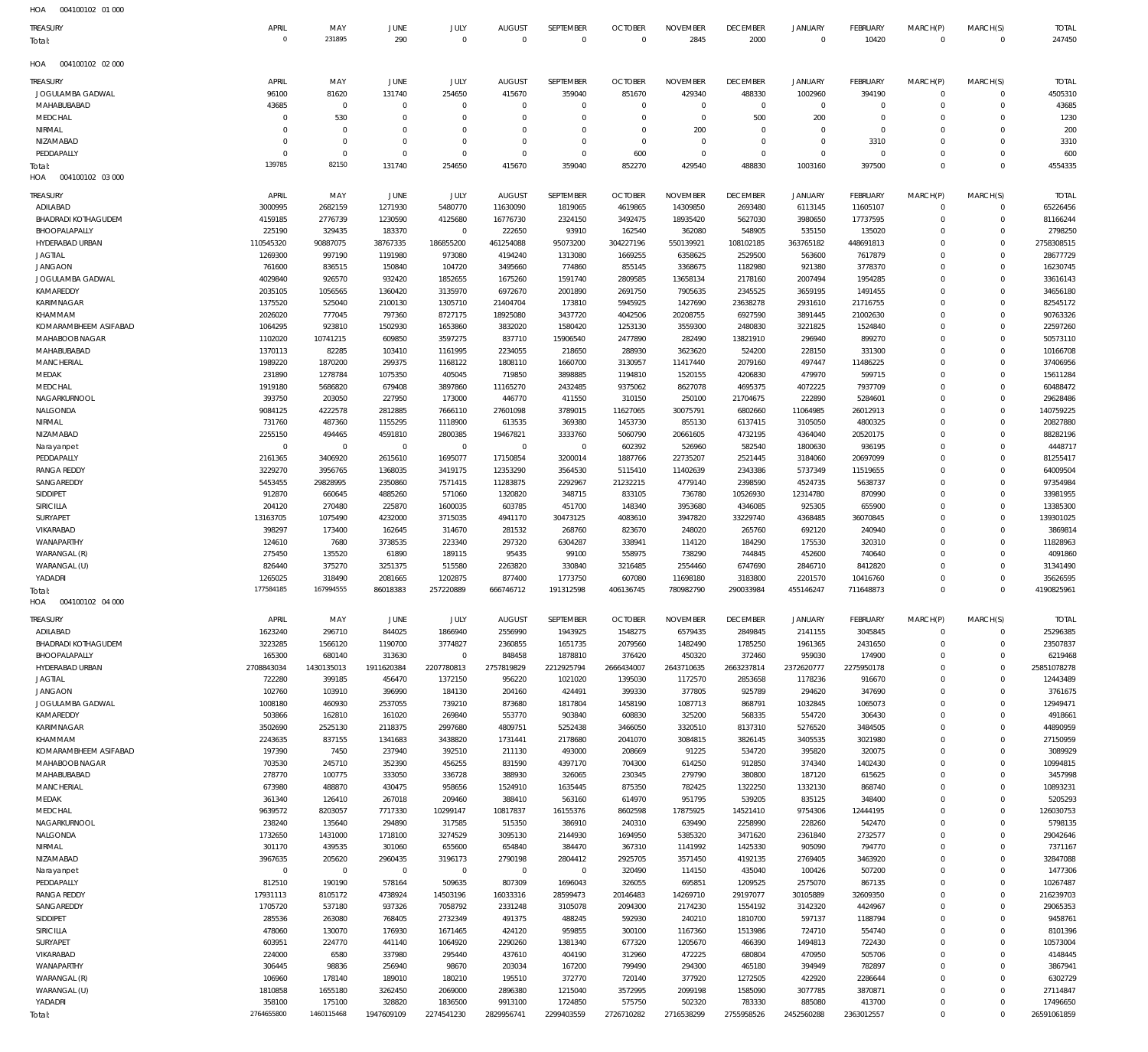004100102 05 000 HOA

| <b>TREASURY</b><br>ADILABAD             | APRIL<br>250                     | MAY<br>$\mathbf 0$           | <b>JUNE</b><br>750         | JULY<br>1250         | <b>AUGUST</b><br>400    | SEPTEMBER                    | <b>OCTOBER</b><br>1200  | <b>NOVEMBER</b><br>400 | <b>DECEMBER</b><br>2000 | JANUARY<br>$\overline{0}$ | <b>FEBRUARY</b><br>650 | MARCH(P)<br>$\Omega$ | MARCH(S)<br>$\Omega$ | <b>TOTAL</b><br>8200 |
|-----------------------------------------|----------------------------------|------------------------------|----------------------------|----------------------|-------------------------|------------------------------|-------------------------|------------------------|-------------------------|---------------------------|------------------------|----------------------|----------------------|----------------------|
| <b>BHADRADI KOTHAGUDEM</b>              | 27200                            | 5900                         | $\overline{0}$             | 21500                | 12800                   | 1300<br>6500                 | 16500                   | 18600                  | 16150                   | 21400                     | 15650                  | $\Omega$             | $\Omega$             | 162200               |
| <b>HYDERABAD URBAN</b>                  | 3827940                          | 1216450                      | 2884750                    | 3873180              | 4960060                 | 4648400                      | 4854280                 | 5962260                | 5083750                 | 5554600                   | 4836850                | $\Omega$             | $\Omega$             | 47702520             |
| <b>JAGTIAL</b>                          | 21600                            | $\overline{0}$               | 11900                      | 12500                | 16150                   | 13850                        | 18200                   | 11750                  | 10650                   | $^{\circ}$                | 23900                  | $\Omega$             | $\Omega$             | 140500               |
| <b>JANGAON</b>                          | 600                              | 800                          | 200                        | 3700                 | 4525                    | 3150                         | 4600                    | 3900                   | 3100                    | 4450                      | 5250                   | $\Omega$             | $\Omega$             | 34275                |
| <b>JOGULAMBA GADWAL</b>                 | $\overline{0}$                   | $\mathbf 0$                  | $\overline{0}$             | $\mathbf 0$          | $\mathbf 0$             | $\overline{0}$               | 14150                   | $^{\circ}$             | $\overline{0}$          | $^{\circ}$                | $^{\circ}$             | $\Omega$             | $\Omega$             | 14150                |
| KAMAREDDY                               | 11900                            | 9300                         | 15500                      | 14075                | 29700                   | 14950                        | 10700                   | 24700                  | 13750                   | 16850                     | 99490                  |                      | $\Omega$             | 260915               |
| KARIMNAGAR                              | 21700                            | $^{\circ}$                   | 8050                       | 14700                | 46200                   | 700                          | 2300                    | 2050                   | 54400                   | 52440                     | 21700                  | $\Omega$             | $\Omega$             | 224240               |
| KHAMMAM                                 | $\overline{0}$                   | $\mathbf{0}$<br>$\mathbf{0}$ | $\overline{0}$             | 84550                | 15050<br>$\overline{0}$ | 7000                         | 10000                   | 10935                  | 10850<br>$\Omega$       | 10450<br>$\Omega$         | 14100                  | $\Omega$             | $\Omega$<br>$\Omega$ | 162935               |
| KOMARAMBHEEM ASIFABAD<br>MAHABOOB NAGAR | 1400<br>250                      | 6500                         | $\overline{0}$<br>83660    | $^{\circ}$<br>3775   | $\overline{0}$          | $\overline{0}$<br>$^{\circ}$ | 900<br>500              | $^{\circ}$<br>74215    | $\overline{0}$          | $\Omega$                  | 2800<br>$^{\circ}$     |                      | $\Omega$             | 5100<br>168900       |
| MAHABUBABAD                             | 5900                             | $^{\circ}$                   | $\overline{0}$             | 1500                 | 1650                    | $^{\circ}$                   | $\overline{0}$          | 4200                   | $\overline{0}$          | $^{\circ}$                | $\mathbf 0$            | $\Omega$             | $\Omega$             | 13250                |
| <b>MANCHERIAL</b>                       | 450                              | 250                          | 2050                       | 600                  | 200                     | 850                          | 500                     | 675                    | 400                     | 1722570                   | 250                    |                      | $\Omega$             | 1728795              |
| MEDAK                                   | $\overline{0}$                   | 30550                        | 8150                       | 4400                 | 7850                    | 12100                        | 8300                    | 15600                  | 8300                    | $^{\circ}$                | $^{\circ}$             |                      | $\Omega$             | 95250                |
| MEDCHAL                                 | 1675                             | 400                          | 2200                       | 3500                 | 2600                    | 500                          | 625                     | 1150                   | 200                     | 2250                      | 1100                   |                      | $\Omega$             | 16200                |
| NAGARKURNOOL                            | $\overline{0}$                   | $^{\circ}$                   | $\overline{0}$             | $\mathbf 0$          | $\mathbf 0$             | $\overline{0}$               | $\overline{0}$          | 200                    | 8450                    | $^{\circ}$                | 325                    |                      | $\Omega$             | 8975                 |
| NALGONDA                                | 23300                            | 18700                        | 13450                      | 20650                | 22400                   | 6200                         | 27300                   | 26950                  | 20150                   | 15700                     | 8550                   |                      | $\Omega$             | 203350               |
| NIRMAL                                  | $\overline{0}$                   | $\mathbf 0$                  | 4750                       | 125                  | 400                     | $\overline{0}$               | $\overline{0}$          | $^{\circ}$             | $\overline{0}$          | $^{\circ}$                | $^{\circ}$             | $\Omega$             | $\Omega$             | 5275                 |
| NIZAMABAD                               | 48100                            | $\mathbf 0$                  | 16850                      | 31350                | 44730                   | 44300                        | 68200                   | 65900                  | 51750                   | $\Omega$                  | $\mathbf{0}$           |                      | $\Omega$             | 371180               |
| PEDDAPALLY                              | 114950                           | 26000                        | 44650                      | 9750                 | 8450                    | 5900                         | $\mathbf 0$             | 17350                  | 8350                    | 27850                     | $\mathbf{0}$           | $\Omega$             | $\Omega$             | 263250               |
| <b>RANGA REDDY</b><br>SANGAREDDY        | $\overline{0}$<br>$\overline{0}$ | $\overline{0}$<br>76100      | $\overline{0}$<br>750      | 5050<br>75850        | 200<br>34750            | 1000<br>$\overline{0}$       | $\overline{0}$<br>19850 | $^{\circ}$<br>5300     | 200<br>$\overline{0}$   | $^{\circ}$<br>$\Omega$    | 200<br>$^{\circ}$      | $\Omega$             | $\Omega$<br>$\Omega$ | 6650<br>212600       |
| SIDDIPET                                | 250                              | 200                          | 100100                     | 500                  | 1400                    | 600                          | 500                     | 200                    | 195450                  | 28700                     | 17750                  |                      | $\Omega$             | 345650               |
| <b>SIRICILLA</b>                        | $\Omega$                         | $\mathbf{0}$                 | $\overline{0}$             | 67150                | 900                     | 1000                         | $\overline{0}$          | 10100                  | 8150                    | 2900                      | $^{\circ}$             | $\Omega$             | $\Omega$             | 90200                |
| SURYAPET                                | 54050                            | $\mathbf 0$                  | 8300                       | 200                  | 14950                   | 41300                        | $\overline{0}$          | $^{\circ}$             | 61800                   | $^{\circ}$                | 72250                  | $\Omega$             | $\Omega$             | 252850               |
| VIKARABAD                               | 25                               | $\mathbf 0$                  | $\overline{0}$             | $^{\circ}$           | $\mathbf 0$             | $\mathbf 0$                  | $\overline{0}$          | $\overline{0}$         | $\overline{0}$          | $\Omega$                  | $^{\circ}$             |                      | $\Omega$             | 25                   |
| WANAPARTHY                              | $\Omega$                         | $\mathbf 0$                  | 13400                      | 1000                 | 200                     | $\overline{0}$               | $\overline{0}$          | 400                    | 600                     | $^{\circ}$                | $\mathbf 0$            | $\Omega$             | $\Omega$             | 15600                |
| WARANGAL (R)                            | $\overline{0}$                   | $\mathbf 0$                  | 14525                      | $^{\circ}$           | $\mathbf 0$             | 111160                       | 9730                    | 2250                   | $^{\circ}$              | 2000                      | 1000                   |                      | $\Omega$             | 140665               |
| WARANGAL (U)                            | 2050                             | 6600                         | 15650                      | 6350                 | 6500                    | 5900                         | 15300                   | 1900                   | 7650                    | 10050                     | 8300                   |                      | $\Omega$             | 86250                |
| YADADRI                                 | 22450                            | $\mathbf 0$                  | 18000                      | 18250                | 27250                   | 22100                        | 1400                    | 35550                  | 17400                   | 19250                     | 18850                  | $\Omega$             | $\Omega$             | 200500               |
| Total:                                  | 4186040                          | 1397750                      | 3267635                    | 4275455              | 5259315                 | 4948760                      | 5085035                 | 6296535                | 5583500                 | 7491460                   | 5148965                | $\Omega$             | $\Omega$             | 52940450             |
| 004100800 81 001<br>HOA                 |                                  |                              |                            |                      |                         |                              |                         |                        |                         |                           |                        |                      |                      |                      |
| <b>TREASURY</b>                         | APRIL                            | MAY                          | <b>JUNE</b>                | JULY                 | <b>AUGUST</b>           | SEPTEMBER                    | <b>OCTOBER</b>          | <b>NOVEMBER</b>        | <b>DECEMBER</b>         | <b>JANUARY</b>            | <b>FEBRUARY</b>        | MARCH(P)             | MARCH(S)             | <b>TOTAL</b>         |
| HYDERABAD URBAN                         | $\Omega$                         | $\mathbf{0}$                 | $\overline{0}$             | $\mathbf 0$          | $\overline{0}$          | 105742                       | 400                     | $\Omega$               | $^{\circ}$              | $^{\circ}$                | $^{\circ}$             | $\Omega$             | $\Omega$             | 106142               |
| KAMAREDDY                               | $\Omega$                         | $\mathbf 0$                  | $\mathbf{0}$               | $\Omega$             | $\Omega$                | $\Omega$                     | 8983                    | $\Omega$               | 462                     | $^{\circ}$                | $^{\circ}$             | $\Omega$             | $\Omega$             | 9445                 |
| MEDAK                                   | $\Omega$                         | $\Omega$                     | $\mathbf{0}$               | $\Omega$             | $\Omega$                | $\Omega$                     | $\Omega$                | $\Omega$               | $\Omega$                | 10000                     | $\Omega$               | $\Omega$             | $\Omega$             | 10000                |
| MEDCHAL                                 | 87520                            | $\mathbf 0$                  | $\overline{0}$             | $\Omega$             | $\Omega$                | $\Omega$                     | $\Omega$                | $\Omega$               | $\overline{0}$          | $\Omega$                  | $\Omega$               |                      | $\Omega$             | 87520                |
| NAGARKURNOOL                            | $\Omega$<br>$\Omega$             | $\Omega$<br>$\mathbf 0$      | $\Omega$<br>$\overline{0}$ | $\Omega$<br>$\Omega$ | $\Omega$<br>$\Omega$    | $\Omega$<br>$\Omega$         | $\Omega$<br>4500        | $\Omega$<br>2575       | 14000<br>1850           | $\Omega$                  | $\Omega$<br>2550       | $\Omega$             | $\Omega$<br>$\Omega$ | 14000<br>15600       |
| Narayanpet<br>SANGAREDDY                | 4692                             | $\Omega$                     | $\Omega$                   | $\Omega$             | $\Omega$                | $\Omega$                     | $\Omega$                | $\Omega$               | $\Omega$                | 4125<br>$\Omega$          | $\Omega$               | $\Omega$             | $\Omega$             | 4692                 |
| SIDDIPET                                | 23425                            | 5200                         | 1708400                    | 20150                | 18250                   | 19425                        | 20900                   | 15425                  | 1721600                 | 2400975                   | 15175                  |                      | $\Omega$             | 5968925              |
| VIKARABAD                               | 600                              | 100                          | 400                        | 700                  | 800                     | 100                          | 100                     | 100                    | 300                     | 300                       | 600                    |                      | $\Omega$             | 4100                 |
| WANAPARTHY                              | $\Omega$                         | $\overline{0}$               | $\mathbf{0}$               | $^{\circ}$           | $\overline{0}$          | $\overline{0}$               | $^{\circ}$              | $\Omega$               | 14910                   | $^{\circ}$                | $^{\circ}$             | $\Omega$             | $\Omega$             | 14910                |
| Total:                                  | 116237                           | 5300                         | 1708800                    | 20850                | 19050                   | 125267                       | 34883                   | 18100                  | 1753122                 | 2415400                   | 18325                  | $\Omega$             | $\Omega$             | 6235334              |
| HOA<br>004100800 81800                  |                                  |                              |                            |                      |                         |                              |                         |                        |                         |                           |                        |                      |                      |                      |
| <b>TREASURY</b>                         | APRIL                            | MAY                          | <b>JUNE</b>                | JULY                 | <b>AUGUST</b>           | <b>SEPTEMBER</b>             | <b>OCTOBER</b>          | <b>NOVEMBER</b>        | <b>DECEMBER</b>         | <b>JANUARY</b>            | <b>FEBRUARY</b>        | MARCH(P)             | MARCH(S)             | <b>TOTAL</b>         |
| ADILABAD                                | 124485                           | 125585                       | 95090                      | 107180               | 358300                  | 193445                       | 543490                  | 569975                 | 222315                  | 212910                    | 340530                 | $\Omega$             | $\Omega$             | 2893305              |
| <b>BHADRADI KOTHAGUDEM</b>              | 768575                           | 375545                       | 170625                     | 492935               | 438075                  | 257965                       | 481265                  | 575785                 | 554630                  | 503975                    | 650545                 | -0                   | $\Omega$             | 5269920              |
| BHOOPALAPALLY                           | 5100                             | 1875                         | 3250                       | 4725                 | 3175                    | 3600                         | 3725                    | 3500                   | 3350                    | 4550                      | 4110                   | $\Omega$             | $\Omega$             | 40960                |
| HYDERABAD URBAN                         | 104685540                        | 43158990                     | 80398006                   | 91328580             | 111618685               | 93320120                     | 99740585                | 108883725              | 98684210                | 108260995                 | 91696105               | $\Omega$             | $\Omega$             | 1031775541           |
| <b>JAGTIAL</b>                          | 517820                           | 3300                         | 374120                     | 303495               | 415680                  | 380210                       | 378240                  | 30370                  | 619360                  | 27205                     | 667190                 | $\Omega$             | $\Omega$             | 3716990              |
| <b>JANGAON</b>                          | 98570                            | 63405                        | 19535                      | 12895                | 101240                  | 72915                        | 77700                   | 100395                 | 73525                   | 72525                     | 116595                 | $\Omega$             | $\Omega$             | 809300               |
| JOGULAMBA GADWAL                        | 406940                           | 185665                       | 215585                     | 397825               | 404735                  | 390580                       | 632275                  | 412690                 | 480670                  | 434670                    | 385760                 | $\Omega$             | $\Omega$             | 4347395              |
| KAMAREDDY                               | 638255                           | 249145                       | 325370                     | 357575               | 776345                  | 322185                       | 527650                  | 706210                 | 448740                  | 465230                    | 336405                 | $\Omega$             | $\Omega$<br>$\Omega$ | 5153110              |
| KARIMNAGAR<br>KHAMMAM                   | 358325<br>185425                 | 8100<br>87550                | 493655<br>107285           | 168950<br>810205     | 925020<br>434860        | 20100<br>302270              | 812850<br>334390        | 23960<br>494260        | 924945<br>312055        | 478890<br>282495          | 649590<br>468085       | $\Omega$<br>$\Omega$ | $\Omega$             | 4864385<br>3818880   |
| KOMARAMBHEEM ASIFABAD                   | 55125                            | 105030                       | 94095                      | 79260                | 111270                  | 89250                        | 71095                   | 109170                 | 93305                   | 94770                     | 54415                  | $\Omega$             | $\Omega$             | 956785               |
| MAHABOOB NAGAR                          | 74365                            | 474915                       | 1129455                    | 182220               | 80765                   | 528840                       | 44230                   | 573910                 | 298585                  | 12875                     | 21900                  | $\Omega$             | $\Omega$             | 3422060              |
| MAHABUBABAD                             | 191620                           | 4275                         | 10525                      | 109365               | 69225                   | 16825                        | 16475                   | 139195                 | 13025                   | 12685                     | 16000                  | $\Omega$             | $\Omega$             | 599215               |
| MANCHERIAL                              | 131670                           | 113040                       | 9570                       | 108445               | 14860                   | 889135                       | 112175                  | 204215                 | 92290                   | 842755                    | 208850                 | $\Omega$             | $\Omega$             | 2727005              |
| MEDAK                                   | 15375                            | 686550                       | 251360                     | 83315                | 227900                  | 264055                       | 211960                  | 230050                 | 236930                  | 13925                     | 13750                  | $\Omega$             | $\Omega$             | 2235170              |
| MEDCHAL                                 | 55365                            | 14485                        | 29730                      | 88515                | 51425                   | 54390                        | 76425                   | 49015                  | 45670                   | 59915                     | 45360                  | $\Omega$             | $\Omega$             | 570295               |
| NAGARKURNOOL                            | 66175                            | 6600                         | 20100                      | 26675                | 25450                   | 23100                        | 20650                   | 18750                  | 303715                  | 24900                     | 72200                  | $\Omega$             | $\Omega$             | 608315               |
| NALGONDA                                | 910705                           | 721590                       | 416780                     | 827105               | 975750                  | 556945                       | 987565                  | 1175755                | 975110                  | 690605                    | 785960                 | $\Omega$<br>$\Omega$ | $\Omega$<br>$\Omega$ | 9023870              |
| NIRMAL<br>NIZAMABAD                     | 124220<br>830055                 | 53600<br>39720               | 49895<br>636840            | 151005<br>656170     | 41335<br>889310         | 36690<br>730130              | 169115<br>815415        | 78615<br>958135        | 238920<br>687310        | 51125<br>723545           | 222745<br>804310       | $\Omega$             | $\Omega$             | 1217265<br>7770940   |
| Narayanpet                              | $\mathbf 0$                      | $\overline{0}$               | $\overline{0}$             | $\overline{0}$       | $\,0\,$                 | $\,0\,$                      | 75150                   | 75490                  | 82700                   | 77900                     | 83730                  | $\Omega$             | $\Omega$             | 394970               |
| PEDDAPALLY                              | 156505                           | 37190                        | 771910                     | 236325               | 345220                  | 35495                        | 20600                   | 769520                 | 182515                  | 158050                    | 318520                 | $\Omega$             | $\Omega$             | 3031850              |
| <b>RANGA REDDY</b>                      | 68430                            | 24160                        | 52840                      | 93720                | 82130                   | 76295                        | 92250                   | 93335                  | 82160                   | 97520                     | 85980                  | $\Omega$             | $\Omega$             | 848820               |
| SANGAREDDY                              | 305575                           | 1483110                      | 209025                     | 1763930              | 1074065                 | 320770                       | 982930                  | 491680                 | 395170                  | 331590                    | 310190                 | $\Omega$             | $\Omega$             | 7668035              |
| SIDDIPET                                | 35                               | $\overline{0}$               | 13020                      | 105                  | 35                      | 70                           | $\overline{0}$          | $\overline{0}$         | 112070                  | 180145                    | $\overline{0}$         | $\Omega$             | $\Omega$             | 305480               |
| SIRICILLA                               | 7650                             | 5425                         | 4075                       | 348325               | 29750                   | 101230                       | 9350                    | 258905                 | 265045                  | 102455                    | 8875                   | $\Omega$             | $\Omega$             | 1141085              |
| SURYAPET                                | 1753870                          | 180990                       | 715930                     | 380295               | 953620                  | 1638690                      | 504345                  | 459350                 | 1717815                 | 390645                    | 2209120                | $\Omega$             | $\Omega$             | 10904670             |
| VIKARABAD                               | 6375                             | 975                          | 6225                       | 18425                | 5575                    | 8685                         | 12725                   | 5675                   | 6675                    | 10925                     | 6675                   | $\Omega$             | $\Omega$             | 88935                |
| WANAPARTHY                              | 11860                            | 1875                         | 353845                     | 16310                | 9125                    | 132695                       | 13225                   | 10425                  | 10200                   | 5450                      | 12900                  | $\Omega$             | $\Omega$             | 577910               |
| WARANGAL (R)                            | 14635                            | 9620                         | 19630                      | 10400                | 8150                    | 12300                        | 12975                   | 13385                  | 8900                    | 54205                     | 10525                  | $\Omega$             | $\Omega$             | 174725               |
| WARANGAL (U)<br>YADADRI                 | 14095<br>323035                  | 3775<br>4150                 | 329550<br>15520            | 120180<br>237610     | 251055<br>409690        | 252730<br>278660             | 540945<br>29470         | 137485<br>578945       | 254330<br>253735        | 205915<br>34305           | 466905<br>527180       | $\Omega$<br>$\Omega$ | $\Omega$<br>$\Omega$ | 2576965<br>2692300   |
| Total:                                  | 112905775                        | 48230235                     | 87342441                   | 99522065             | 121131820               | 101310370                    | 108351240               | 118231875              | 108679975               | 114919650                 | 101601005              | $\mathbf 0$          | $\mathbb O$          | 1122226451           |
|                                         |                                  |                              |                            |                      |                         |                              |                         |                        |                         |                           |                        |                      |                      |                      |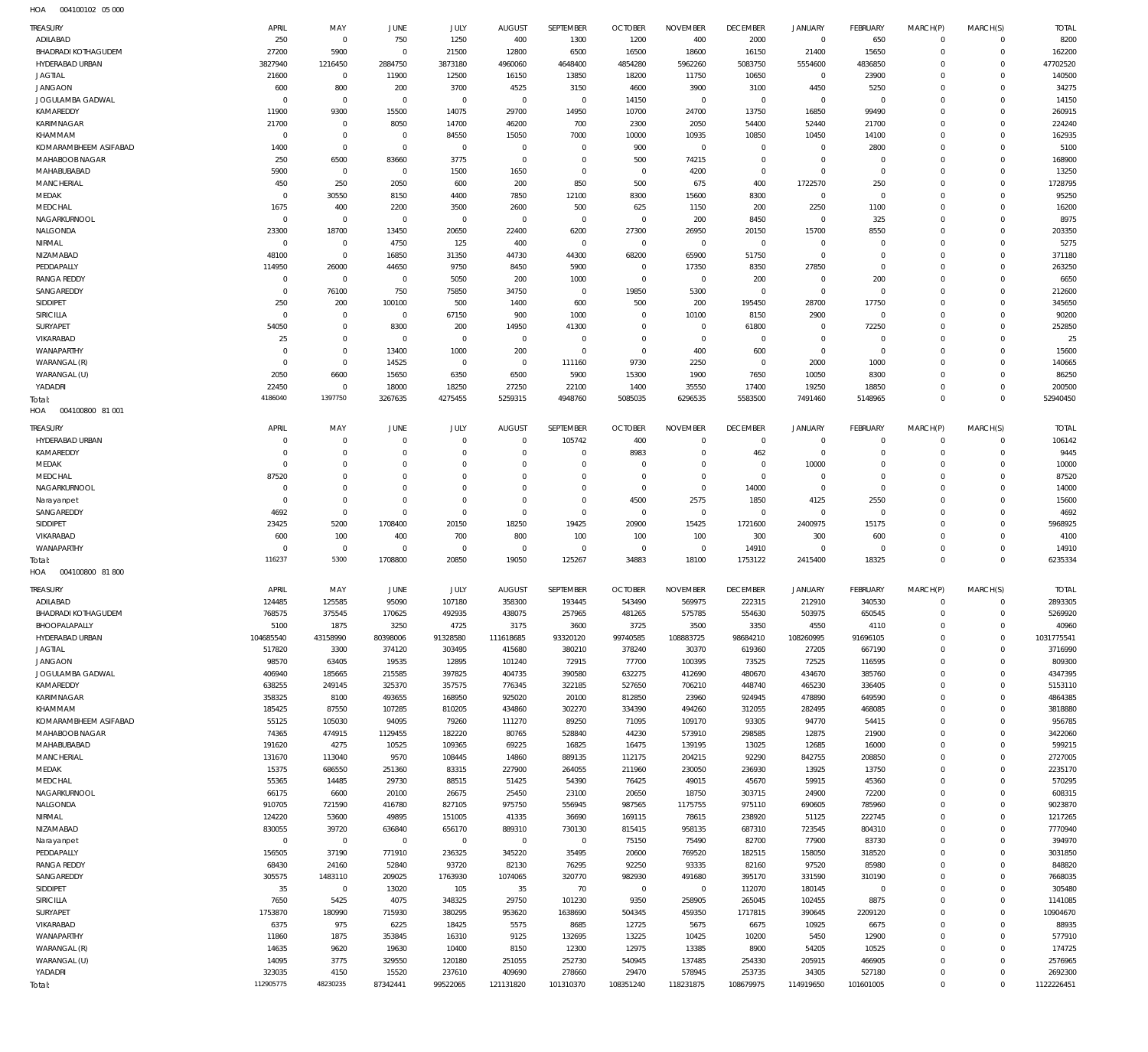| .                          |                |                     |                |             |                |                |                |                 |                 |                     |                 |             |                |              |
|----------------------------|----------------|---------------------|----------------|-------------|----------------|----------------|----------------|-----------------|-----------------|---------------------|-----------------|-------------|----------------|--------------|
| TREASURY                   | APRIL          | MAY                 | JUNE           | JULY        | <b>AUGUST</b>  | SEPTEMBER      | <b>OCTOBER</b> | <b>NOVEMBER</b> | <b>DECEMBER</b> | <b>JANUARY</b>      | FEBRUARY        | MARCH(P)    | MARCH(S)       | <b>TOTAL</b> |
| HYDERABAD URBAN            | $\Omega$       | $\mathbf 0$         | $^{\circ}$     | $\mathbf 0$ | $\Omega$       | $\mathbf 0$    | $\Omega$       | $\mathbf 0$     | 1000            | 6250                | $\overline{0}$  | $\Omega$    | $\mathbf{0}$   | 7250         |
|                            |                |                     |                |             |                |                |                |                 |                 |                     |                 |             |                |              |
| Total:                     | $\circ$        | $\mathsf{O}\xspace$ | $^{\circ}$     | $\mathbf 0$ | $\Omega$       | $\mathbf 0$    | $\overline{0}$ | $\mathbf 0$     | 1000            | 6250                | $\overline{0}$  | $\mathbf 0$ | $\overline{0}$ | 7250         |
| HOA<br>004200106 01 000    |                |                     |                |             |                |                |                |                 |                 |                     |                 |             |                |              |
|                            |                |                     |                |             |                |                |                |                 | <b>DECEMBER</b> |                     |                 |             |                |              |
| TREASURY                   | APRIL          | MAY                 | JUNE           | JULY        | <b>AUGUST</b>  | SEPTEMBER      | <b>OCTOBER</b> | <b>NOVEMBER</b> |                 | <b>JANUARY</b>      | <b>FEBRUARY</b> | MARCH(P)    | MARCH(S)       | <b>TOTAL</b> |
| <b>BHADRADI KOTHAGUDEM</b> | $^{\circ}$     | $\mathbf 0$         | 0              | $\mathbf 0$ | $\mathbf 0$    | $\mathbf 0$    | 178176         | 150000          | $\overline{0}$  | $\bf 0$             | $\overline{0}$  | $\Omega$    | $\mathbf{0}$   | 328176       |
| HYDERABAD URBAN            | $\Omega$       | 29835470            | $\overline{0}$ | $\mathbf 0$ | 63468          | $\mathbf 0$    | 15640          | 461182          | 859726          | $\mathbf 0$         | $\overline{0}$  | $\mathbf 0$ | $\overline{0}$ | 31235486     |
| KHAMMAM                    | $\overline{0}$ | $\mathbf 0$         | $\Omega$       | $\mathbf 0$ | 50000          | $\mathbf 0$    | 81500          | $\mathbf 0$     | $\mathbf 0$     | $\bf 0$             | 50000           | $\Omega$    | $\mathbf{0}$   | 181500       |
| MEDCHAL                    | $^{\circ}$     | $\mathbf 0$         | $\Omega$       | $\mathbf 0$ | $\mathbf 0$    | $\mathbf 0$    | $\overline{0}$ | $\mathbf 0$     | 70462           | $\mathbf 0$         | $\overline{0}$  | $\Omega$    | $\mathbf{0}$   | 70462        |
| NIZAMABAD                  | 378845         | $\mathbf 0$         | $\overline{0}$ | $\mathbf 0$ | $\mathbf 0$    | $\mathbf 0$    | $\overline{0}$ | $\mathbb O$     | $\overline{0}$  | $\mathbf 0$         | $\overline{0}$  | $\Omega$    | $\mathbf{0}$   | 378845       |
|                            |                |                     |                |             |                |                |                |                 |                 |                     |                 |             |                |              |
| <b>RANGA REDDY</b>         | 2530278        | 13442087            | 847265         | 402846      | 612266         | 1964349        | 1691686        | 2977762         | 3049716         | 142083              | 3169223         | $\Omega$    | $\Omega$       | 30829561     |
| SANGAREDDY                 | $\mathbf 0$    | $\mathbf 0$         | $\overline{0}$ | $\mathbf 0$ | $\overline{0}$ | 297436         | $^{\circ}$     | $\mathbf 0$     | $\mathbf 0$     | $\mathbf 0$         | $^{\circ}$      | $\Omega$    | $\mathbf{0}$   | 297436       |
| YADADRI                    | $\overline{0}$ | $\mathbf 0$         | 0              | $\mathbf 0$ | $^{\circ}$     | $\overline{0}$ | $\overline{0}$ | $\mathbf 0$     | 52534           | $\bf 0$             | $\overline{0}$  | $\Omega$    | $\mathbf{0}$   | 52534        |
| Total:                     | 2909123        | 43277557            | 847265         | 402846      | 725734         | 2261785        | 1967002        | 3588944         | 4032438         | 142083              | 3219223         | $\Omega$    | $\Omega$       | 63374000     |
| 004300101 01 000           |                |                     |                |             |                |                |                |                 |                 |                     |                 |             |                |              |
| HOA                        |                |                     |                |             |                |                |                |                 |                 |                     |                 |             |                |              |
| TREASURY                   | APRIL          | MAY                 | JUNE           | <b>JULY</b> | <b>AUGUST</b>  | SEPTEMBER      | <b>OCTOBER</b> | <b>NOVEMBER</b> | <b>DECEMBER</b> | <b>JANUARY</b>      | FEBRUARY        | MARCH(P)    | MARCH(S)       | <b>TOTAL</b> |
|                            |                |                     |                |             |                |                |                |                 |                 |                     |                 | $\Omega$    |                |              |
| BHADRADI KOTHAGUDEM        | 833393         | 949601              | 842295         | 1447334     | 595596         | 1176859        | 608972         | 891259          | 906588          | 819183              | 831639          |             | $\mathbf 0$    | 9902719      |
| BHOOPALAPALLY              | 214644         | 249138              | 228816         | 220896      | 228864         | 225402         | 263202         | 292134          | 240024          | 236346              | 263922          | $\Omega$    | $\mathbf 0$    | 2663388      |
| HYDERABAD URBAN            | 982            | 1111                | 60543          | 921         | 5022           | 1841           | 11499          | 70302           | $\,0\,$         | 13468               | 13299           | $\Omega$    | $\mathbf 0$    | 178988       |
| MANCHERIAL                 | 862449         | 898962              | 892604         | 907734      | 863771         | 964721         | 1001505        | 918777          | 836524          | 720160              | 791883          | $\Omega$    | $\Omega$       | 9659090      |
| PEDDAPALLY                 | 1407318        | 1420313             | 1409772        | 1467675     | 1329744        | 1388491        | 1280994        | 1436943         | 1562290         | 1290511             | 1631524         | $\Omega$    | $\Omega$       | 15625575     |
|                            |                |                     |                |             |                |                |                |                 |                 |                     |                 |             |                |              |
| SIRICILLA                  | $\overline{0}$ | $^{\circ}$          | 10951556       | $\mathbf 0$ | $^{\circ}$     | $^{\circ}$     | $\overline{0}$ | 3354059         | 3793871         | 7367882             | $\overline{0}$  | $\Omega$    | $\Omega$       | 25467368     |
| SURYAPET                   | $\Omega$       | $\mathbf 0$         | $\overline{0}$ | 1346145     | $^{\circ}$     | $\mathbf 0$    | $\overline{0}$ | $^{\circ}$      | $\mathbf{0}$    | $\mathbf 0$         | $\overline{0}$  | $\Omega$    | $\Omega$       | 1346145      |
| VIKARABAD                  | $\Omega$       | $\mathbf{0}$        | $\overline{0}$ | $\mathbf 0$ | $^{\circ}$     | $\mathbf 0$    | 6816           | $\mathbf 0$     | $\mathbf 0$     | $\mathbf 0$         | $\overline{0}$  | $\Omega$    | $\mathbf 0$    | 6816         |
| Total:                     | 3318786        | 3519125             | 14385586       | 5390705     | 3022997        | 3757314        | 3172988        | 6963474         | 7339297         | 10447550            | 3532267         | $\Omega$    | $\Omega$       | 64850089     |
|                            |                |                     |                |             |                |                |                |                 |                 |                     |                 |             |                |              |
| HOA<br>004300102 01 000    |                |                     |                |             |                |                |                |                 |                 |                     |                 |             |                |              |
| TREASURY                   | APRIL          | MAY                 | JUNE           | JULY        | <b>AUGUST</b>  | SEPTEMBER      | <b>OCTOBER</b> | <b>NOVEMBER</b> | <b>DECEMBER</b> | <b>JANUARY</b>      | <b>FEBRUARY</b> | MARCH(P)    | MARCH(S)       | <b>TOTAL</b> |
|                            |                |                     |                |             |                |                |                |                 |                 |                     |                 |             |                |              |
| ADILABAD                   | $\overline{0}$ | $\mathbf 0$         | $\overline{0}$ | $\mathbf 0$ | 3600           | $\overline{0}$ | $\overline{0}$ | $\mathbf 0$     | $\overline{0}$  | $\overline{0}$      | $\overline{0}$  | $\circ$     | $\circ$        | 3600         |
| BHADRADI KOTHAGUDEM        | 1500           | 2500                | 11200          | 11150       | 5600           | 2950           | 106000         | 154800          | 10500           | 10500               | 92600           | $\Omega$    | $\mathbf{0}$   | 409300       |
| HYDERABAD URBAN            | 2711148        | 6317555             | 5166794        | 6545413     | 8352234        | 7572031        | 8650979        | 6357653         | 7685040         | 10176815            | 8068214         | $\Omega$    | $\mathbf{0}$   | 77603876     |
| <b>JANGAON</b>             | $\mathbf 0$    | $\mathbf 0$         | $\overline{0}$ | $\mathbb O$ | $\mathbb O$    | $\mathbf 0$    | $\overline{0}$ | $\mathbf 0$     | $\mathbf 0$     | 3400                | $\overline{0}$  | $\Omega$    | $\mathbf{0}$   | 3400         |
| KARIMNAGAR                 | 17900          | 3200                | 500            | $\mathbf 0$ | 5400           | $\mathbf 0$    | $\overline{0}$ | $\mathbf 0$     | 15900           | 17900               | $\overline{0}$  | $\Omega$    | $\Omega$       | 60800        |
|                            |                |                     | $\overline{0}$ |             |                | $\mathbf 0$    | $\overline{0}$ | $\mathbf 0$     |                 |                     | $\overline{0}$  | $\Omega$    | $\mathbf 0$    |              |
| KHAMMAM                    | $\overline{0}$ | $\mathbf 0$         |                | 3000        | 21300          |                |                |                 | 4000            | $\mathbf 0$         |                 |             |                | 28300        |
| MAHABOOB NAGAR             | 142500         | 547800              | 472100         | 401820      | 487100         | 407900         | 803200         | 333443          | 400700          | 466200              | 688500          | $\Omega$    | $\Omega$       | 5151263      |
| MANCHERIAL                 | 2000           | $\mathbf 0$         | $\overline{0}$ | $\mathbf 0$ | $^{\circ}$     | 3000           | $^{\circ}$     | 14100           | 0               | $\mathbf 0$         | 80000           | $\Omega$    | $\mathbf 0$    | 99100        |
| MEDAK                      | $\Omega$       | $\mathbf 0$         | $\overline{0}$ | $\mathbf 0$ | $^{\circ}$     | 80000          | $\overline{0}$ | $\mathbf 0$     | $\overline{0}$  | $\mathbf 0$         | $\overline{0}$  | $\Omega$    | $\Omega$       | 80000        |
| MEDCHAL                    | C              | $\mathbf 0$         | $\overline{0}$ | $\mathbf 0$ | 500            | $\mathbf 0$    | 1250           | $\mathbb O$     | $\overline{0}$  | $\mathbf 0$         | $\overline{0}$  | $\Omega$    | $\mathbf 0$    | 1750         |
|                            |                |                     |                |             |                |                |                |                 |                 |                     |                 |             |                |              |
| NALGONDA                   | 0              | 573900              | 403800         | 225700      | 255200         | 402700         | 791700         | 518600          | 473920          | 536550              | 353700          | $\Omega$    | $\Omega$       | 4535770      |
| NIRMAL                     | $\Omega$       | 5400                | $^{\circ}$     | $\mathbf 0$ | $\mathbf 0$    | $\overline{0}$ | 6700           | 11400           | $\mathbf 0$     | $\mathbb O$         | $\overline{0}$  | $\Omega$    | $\mathbf 0$    | 23500        |
| NIZAMABAD                  | 145020         | 458700              | 325400         | 797100      | 676611         | 1136850        | 425990         | 437800          | 648990          | 792750              | 169700          | $\Omega$    | $\mathbf 0$    | 6014911      |
| PEDDAPALLY                 | $\overline{0}$ | 150000              | $^{\circ}$     | 1500        | $\mathbf 0$    | $\overline{0}$ | 1000           | 1510            | $\mathbf 0$     | $\mathbf 0$         | 82000           | $\Omega$    | $\mathbf 0$    | 236010       |
| <b>RANGA REDDY</b>         | -C             | $\mathbf 0$         | 46200          | $\mathbf 0$ | $\Omega$       | 5400           | $\overline{0}$ | $\mathbf 0$     | $^{\circ}$      | $\mathbf 0$         | 19800           | $\Omega$    | $\mathbf 0$    | 71400        |
|                            |                |                     |                |             |                |                |                |                 |                 |                     |                 |             |                |              |
| SANGAREDDY                 | $\Omega$       | $\mathbf 0$         | 5200           | $\mathbf 0$ | $\Omega$       | $\mathbf 0$    | $\overline{0}$ | 21600           | 2000            | 60000               | $\overline{0}$  | $\Omega$    | $\mathbf 0$    | 88800        |
| SIRICILLA                  | 10800          | $\mathbf 0$         | $\overline{0}$ | $\mathbf 0$ | $\Omega$       | $\mathbf 0$    | $^{\circ}$     | $\mathbf{0}$    | $\mathbf 0$     | $\mathbf 0$         | $\overline{0}$  | $\Omega$    | $\mathbf{0}$   | 10800        |
| SURYAPET                   | $\overline{0}$ | 8100                | $\overline{0}$ | $\mathbf 0$ | $\mathbf 0$    | $\mathbf 0$    | $^{\circ}$     | $\mathbf{0}$    | $\mathbf 0$     | $\mathbf 0$         | $\overline{0}$  | $\Omega$    | $\mathbf 0$    | 8100         |
| WARANGAL (R)               | $\Omega$       | $\mathbf{0}$        | $\Omega$       | $\mathbf 0$ | 500            | $\Omega$       | $\overline{0}$ | $\mathbf 0$     | $\mathbf 0$     | $\mathbf 0$         | $\Omega$        | $\Omega$    | $\Omega$       | 500          |
| WARANGAL (U)               | 9100           | 353600              | 218600         | 217600      | 500100         | 442500         | 377080         | 352330          | 320700          | 528600              | 354950          | $\Omega$    | $\circ$        | 3675160      |
|                            |                |                     |                |             |                |                |                |                 |                 |                     |                 |             |                |              |
| YADADRI                    | $\sqrt{2}$     | $\Omega$            | 26400          | 5000        | $\Omega$       | 350            | $\Omega$       | $\Omega$        | 8100            | $\Omega$            | 3200            | $\Omega$    | $\Omega$       | 43050        |
| Total:                     | 3039968        | 8420755             | 6676194        | 8208283     | 10308145       | 10053681       | 11163899       | 8203236         | 9569850         | 12592715            | 9912664         | $\mathbf 0$ | $\mathbf 0$    | 98149390     |
| 004300103 01 000<br>HOA    |                |                     |                |             |                |                |                |                 |                 |                     |                 |             |                |              |
|                            |                |                     |                |             |                |                |                |                 |                 |                     |                 |             |                |              |
| TREASURY                   | APRIL          | MAY                 | JUNE           | <b>JULY</b> | <b>AUGUST</b>  | SEPTEMBER      | <b>OCTOBER</b> | <b>NOVEMBER</b> | <b>DECEMBER</b> | <b>JANUARY</b>      | <b>FEBRUARY</b> | MARCH(P)    | MARCH(S)       | <b>TOTAL</b> |
| <b>BHADRADI KOTHAGUDEM</b> | $^{\circ}$     | $\mathbf{0}$        | $^{\circ}$     | $\mathbf 0$ | $\mathbf 0$    | $\overline{0}$ | 7500           | $\mathbf 0$     | $\mathbb O$     | 7500                | $\overline{0}$  | $\Omega$    | $\mathbf 0$    | 15000        |
| HYDERABAD URBAN            | 1550           | 500                 | $^{\circ}$     | 13250       | 5500           | 1000           | 300            | 53000           | 189050          | 29800               | 22300           | $\Omega$    | $\mathbf 0$    | 316250       |
| <b>JANGAON</b>             | C              | $^{\circ}$          | $\overline{0}$ | $\Omega$    | $\Omega$       | $\mathbf 0$    | $^{\circ}$     | $^{\circ}$      | $\mathbf 0$     | $\mathbf 0$         | 3000            | 0           | $\Omega$       | 3000         |
|                            |                |                     |                |             |                |                |                |                 |                 |                     |                 |             |                |              |
| JOGULAMBA GADWAL           | $\Omega$       | $\mathbf 0$         | 7500           | $\Omega$    | $\Omega$       | $\mathbf 0$    | $^{\circ}$     | $\Omega$        | $\Omega$        | $\mathbf 0$         | $^{\circ}$      | $\Omega$    | $\Omega$       | 7500         |
| KAMAREDDY                  | $\Omega$       | $\mathbf 0$         | - 0            | $\Omega$    | $\Omega$       | $\mathbf 0$    | $^{\circ}$     | 4500            | $\mathbf 0$     | $\mathbf 0$         | 7500            | 0           | $\circ$        | 12000        |
| KARIMNAGAR                 | 800            | $\Omega$            | $\Omega$       | $\Omega$    | $\Omega$       | 300            | 600            | $\Omega$        | 300             | $\Omega$            | $^{\circ}$      | 0           | $\Omega$       | 2000         |
| KHAMMAM                    | $^{\circ}$     | $\mathbf 0$         | $\Omega$       | $\Omega$    | $\Omega$       | $\mathbf 0$    | $^{\circ}$     | $\Omega$        | $\mathbf 0$     | $\mathbf 0$         | 7500            | $\Omega$    | $\Omega$       | 7500         |
| MAHABOOB NAGAR             | 300            | $\mathbf 0$         | $\Omega$       | 8500        | 7500           | 12500          | $^{\circ}$     | 14000           | 6200            | $\Omega$            | 4500            | O           | $\Omega$       | 53500        |
| <b>MANCHERIAL</b>          | $\Omega$       | 7500                | $\Omega$       | $\Omega$    | $\Omega$       | $^{\circ}$     | $^{\circ}$     | $^{\circ}$      | $\mathbf 0$     | $\Omega$            | $^{\circ}$      | $\Omega$    | $\Omega$       | 7500         |
|                            |                |                     |                |             |                |                |                |                 |                 |                     |                 |             |                |              |
| MEDAK                      | C              | $^{\circ}$          | $\Omega$       | $\Omega$    | $\Omega$       | $^{\circ}$     | $\mathbf 0$    | 3000            | $\mathbf 0$     | $\mathbf 0$         | $\overline{0}$  | O           | $\Omega$       | 3000         |
| NALGONDA                   | 3700           | $\mathbf 0$         | $\Omega$       | $\Omega$    | $\Omega$       | $\Omega$       | 8750           | 9650            | $\Omega$        | 9050                | 800             | $\Omega$    | $\Omega$       | 31950        |
| NIZAMABAD                  | 7500           | 250                 | $\Omega$       | $\Omega$    | 7500           | 9000           | $^{\circ}$     | 200             | 33000           | 12500               | $\mathbf 0$     | 0           | $\mathbf 0$    | 69950        |
| SANGAREDDY                 | C              | $^{\circ}$          | $\Omega$       | $\Omega$    | $\Omega$       | $^{\circ}$     | $^{\circ}$     | $\Omega$        | $\mathbf 0$     | 7500                | $\Omega$        | $\Omega$    | $\Omega$       | 7500         |
| SIRICILLA                  | -C             | $\mathbf 0$         | $\Omega$       | $\Omega$    | $\Omega$       | $\Omega$       | $\Omega$       | $\Omega$        | 9000            | $\mathbf 0$         | $\overline{0}$  | 0           | $\Omega$       | 9000         |
|                            |                |                     |                |             |                |                |                |                 |                 |                     |                 |             |                |              |
| SURYAPET                   | $\Omega$       | 5000                | $\overline{0}$ | 5000        | $\Omega$       | $\Omega$       | $^{\circ}$     | $\Omega$        | $\mathbf 0$     | $\mathbf 0$         | $\overline{0}$  | $\Omega$    | $\Omega$       | 10000        |
| VIKARABAD                  | $\Omega$       | $^{\circ}$          | $^{\circ}$     | $\mathbf 0$ | $\Omega$       | $\Omega$       | $\Omega$       | $\Omega$        | $\mathbf 0$     | $\mathbf 0$         | 7500            | $\Omega$    | $\Omega$       | 7500         |
| WARANGAL (U)               | 52300          | $\mathbf 0$         | 7750           | 7500        | $\Omega$       | $\mathbf 0$    | $^{\circ}$     | $\Omega$        | $\mathbf 0$     | 900                 | $\overline{0}$  | $\Omega$    | $\mathbf 0$    | 68450        |
|                            | 66150          | 13250               | 15250          | 34250       | 20500          | 22800          | 17150          | 84350           | 237550          | 67250               | 53100           | $\Omega$    | $\mathbf 0$    | 631600       |
| Total:                     |                |                     |                |             |                |                |                |                 |                 |                     |                 |             |                |              |
| HOA   004500101   01   000 |                |                     |                |             |                |                |                |                 |                 |                     |                 |             |                |              |
| TREASURY                   | APRIL          | MAY                 | JUNE           | JULY        | <b>AUGUST</b>  | SEPTEMBER      | <b>OCTOBER</b> | <b>NOVEMBER</b> | <b>DECEMBER</b> | <b>JANUARY</b>      | <b>FEBRUARY</b> | MARCH(P)    | MARCH(S)       | <b>TOTAL</b> |
|                            |                |                     |                |             |                |                |                |                 |                 |                     |                 |             |                |              |
| HYDERABAD URBAN            | C              | $\mathbf 0$         | $\overline{0}$ | $\mathbf 0$ | $^{\circ}$     | $\mathbf 0$    | 1691128        | $\mathbf 0$     | $\mathbf 0$     | 0                   | $\overline{0}$  | $\Omega$    | $^{\circ}$     | 1691128      |
| <b>JANGAON</b>             | C              | $\mathbf 0$         | $\overline{0}$ | $\mathbf 0$ | $\mathbf 0$    | $\mathbf 0$    | $\overline{0}$ | 1335            | 0               | $\mathbf 0$         | $\overline{0}$  | $\Omega$    | $\mathbf{0}$   | 1335         |
| VIKARABAD                  | $\Omega$       | $\mathbf 0$         | $\overline{0}$ | $\mathbf 0$ | 5160           | $\mathbf 0$    | 5160           | $\mathbf{0}$    | 40000           | $\mathbf 0$         | 40000           | $\Omega$    | $\mathbf{0}$   | 90320        |
| WARANGAL (U)               | $\Omega$       | $\mathbf 0$         | $^{\circ}$     | 84593       | $\mathbf 0$    | $\mathbf 0$    | $\overline{0}$ | $\mathbf 0$     | 0               | $\mathsf{O}\xspace$ | $\overline{0}$  | $\Omega$    | $\mathbf{0}$   | 84593        |
|                            | $\circ$        | $\circ$             | $\Omega$       | 84593       | 5160           | $\Omega$       | 1696288        | 1335            | 40000           | $\mathbf 0$         | 40000           | $\Omega$    | $\Omega$       | 1867376      |
| Total:                     |                |                     |                |             |                |                |                |                 |                 |                     |                 |             |                |              |
| 004500102 01 000<br>HOA    |                |                     |                |             |                |                |                |                 |                 |                     |                 |             |                |              |
| TREASURY                   | APRIL          | MAY                 | JUNE           | <b>JULY</b> | <b>AUGUST</b>  | SEPTEMBER      | <b>OCTOBER</b> | <b>NOVEMBER</b> | <b>DECEMBER</b> | <b>JANUARY</b>      | <b>FEBRUARY</b> | MARCH(P)    | MARCH(S)       | <b>TOTAL</b> |
|                            |                |                     |                |             |                |                |                |                 |                 |                     |                 |             |                |              |
| <b>RANGA REDDY</b>         | 0              | $\mathbf 0$         | $\overline{0}$ | $\mathbf 0$ | $\mathbf 0$    | $\mathbf 0$    | $^{\circ}$     | $^{\circ}$      | 0               | $\mathbf 0$         | 5097313         | $\mathbf 0$ | $^{\circ}$     | 5097313      |
| Total:                     | $\mathbf 0$    | $\mathsf{O}\xspace$ | $\mathbf 0$    | $\mathbf 0$ | $\mathbf 0$    | $\mathbf 0$    | $\mathbf 0$    | $\Omega$        | $\mathbf 0$     | $\mathbf 0$         | 5097313         | $\mathbf 0$ | $\mathbf 0$    | 5097313      |
|                            |                |                     |                |             |                |                |                |                 |                 |                     |                 |             |                |              |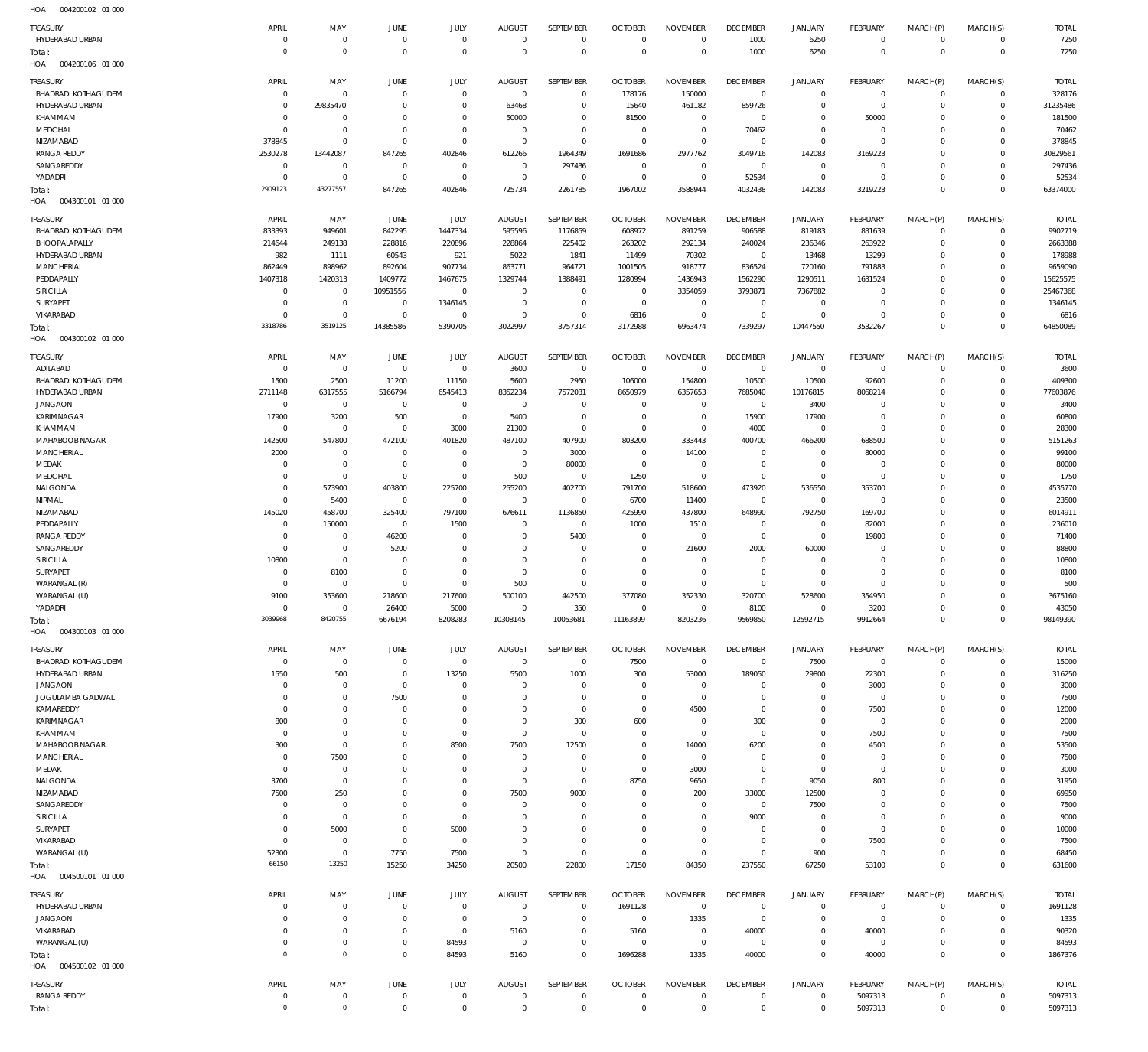| HOA<br>004500107 01 000                     |                      |                                  |                                  |                            |                            |                            |                      |                            |                          |                         |                              |                              |                                            |                    |
|---------------------------------------------|----------------------|----------------------------------|----------------------------------|----------------------------|----------------------------|----------------------------|----------------------|----------------------------|--------------------------|-------------------------|------------------------------|------------------------------|--------------------------------------------|--------------------|
| TREASURY                                    | APRIL                | MAY                              | JUNE                             | JULY                       | <b>AUGUST</b>              | SEPTEMBER                  | <b>OCTOBER</b>       | <b>NOVEMBER</b>            | <b>DECEMBER</b>          | <b>JANUARY</b>          | <b>FEBRUARY</b>              | MARCH(P)                     | MARCH(S)                                   | <b>TOTAL</b>       |
| WARANGAL (U)                                | 10891                | 54933                            | $\overline{0}$                   | $\overline{0}$             | $\mathbf 0$                | $\mathbf 0$                | $\overline{0}$       | $\mathbf 0$                | $^{\circ}$               | $\mathbf{0}$            | $\mathbf 0$                  | $\mathbf{0}$                 | 0                                          | 65824              |
| Total:<br>004500114 01 000<br>HOA           | 10891                | 54933                            | $\overline{0}$                   | $\overline{0}$             | $\Omega$                   | $\mathbf 0$                | $\overline{0}$       | $\overline{0}$             | $\overline{0}$           | $\mathbb O$             | $\mathbf 0$                  | $\overline{0}$               | $\mathbf 0$                                | 65824              |
| TREASURY                                    | APRIL                | MAY                              | JUNE                             | JULY                       | <b>AUGUST</b>              | <b>SEPTEMBER</b>           | <b>OCTOBER</b>       | <b>NOVEMBER</b>            | <b>DECEMBER</b>          | <b>JANUARY</b>          | <b>FEBRUARY</b>              | MARCH(P)                     | MARCH(S)                                   | <b>TOTAL</b>       |
| SANGAREDDY                                  | $\Omega$             | $\overline{0}$                   | $\overline{0}$                   | $\overline{0}$             | $\overline{0}$             | $\mathbb O$                | $\mathbf 0$          | $\mathbf 0$                | 2713000                  | 1950000                 | 3180000                      | $\mathbf{0}$                 | $\mathsf{O}\xspace$                        | 7843000            |
| rotal:                                      | $\mathbf 0$          | $\overline{0}$                   | $\mathbb O$                      | $\overline{0}$             | $\overline{0}$             | $\mathbf 0$                | $\mathbf 0$          | $\mathbf 0$                | 2713000                  | 1950000                 | 3180000                      | $\overline{0}$               | $\mathsf{O}\xspace$                        | 7843000            |
| 004500800 02 000<br>HOA                     |                      |                                  |                                  |                            |                            |                            |                      |                            |                          |                         |                              |                              |                                            |                    |
| TREASURY                                    | APRIL                | MAY                              | JUNE                             | JULY                       | <b>AUGUST</b>              | SEPTEMBER                  | <b>OCTOBER</b>       | <b>NOVEMBER</b>            | <b>DECEMBER</b>          | <b>JANUARY</b>          | FEBRUARY                     | MARCH(P)                     | MARCH(S)                                   | <b>TOTAL</b>       |
| KHAMMAM                                     | 401000               | 61500                            | 496000                           | 854000                     | 498500                     | 478000                     | 531500               | 758000                     | 502500                   | 467500                  | 733500                       | $\mathbf{0}$                 | 0                                          | 5782000            |
| Total:                                      | 401000               | 61500                            | 496000                           | 854000                     | 498500                     | 478000                     | 531500               | 758000                     | 502500                   | 467500                  | 733500                       | $\mathbf 0$                  | $\mathsf{O}\xspace$                        | 5782000            |
| 004904195 01 000<br>HOA                     |                      |                                  |                                  |                            |                            |                            |                      |                            |                          |                         |                              |                              |                                            |                    |
| TREASURY                                    | APRIL                | MAY                              | JUNE                             | JULY                       | <b>AUGUST</b>              | SEPTEMBER                  | <b>OCTOBER</b>       | <b>NOVEMBER</b>            | <b>DECEMBER</b>          | JANUARY                 | <b>FEBRUARY</b>              | MARCH(P)                     | MARCH(S)                                   | <b>TOTAL</b>       |
| KARIMNAGAR                                  | $\Omega$             | $\overline{0}$                   | $\overline{0}$                   | $\mathbf 0$                | $\overline{0}$             | $\overline{0}$             | C                    | $\mathbf 0$                | $\circ$                  | $\mathbf 0$             | 766090                       | $\overline{0}$               | 0                                          | 766090             |
| MAHABOOB NAGAR                              | $\Omega$             | $^{\circ}$                       | $\overline{0}$                   | $\mathbf 0$                | $\overline{0}$             | 284878                     | $^{\circ}$           | $\Omega$                   | $^{\circ}$               | $\mathbf{0}$            | $\mathbf 0$                  | $\mathbf{0}$                 | $\mathbf 0$                                | 284878             |
| NIZAMABAD<br>WANAPARTHY                     | $\Omega$<br>29208    | $\overline{0}$<br>$\overline{0}$ | $\overline{0}$<br>$\overline{0}$ | $\mathbf 0$<br>$\mathbf 0$ | $\mathbf 0$<br>$\mathbf 0$ | $\mathbf 0$<br>$\mathbb O$ | 870<br>$^{\circ}$    | $\mathbf 0$<br>$\mathbf 0$ | $^{\circ}$<br>$^{\circ}$ | $\mathbf{0}$<br>$\circ$ | $\mathbf 0$<br>$\mathbf 0$   | $\mathbf{0}$<br>$\mathbf{0}$ | $\mathsf{O}\xspace$<br>$\mathsf{O}\xspace$ | 870<br>29208       |
| rotal:                                      | 29208                | $\overline{0}$                   | $\mathbb O$                      | $\mathbf 0$                | $\Omega$                   | 284878                     | 870                  | $\mathbf 0$                | $\mathbf 0$              | $\mathbb O$             | 766090                       | $\overline{0}$               | $\mathsf{O}\xspace$                        | 1081046            |
| 004904800 01 001<br>HOA                     |                      |                                  |                                  |                            |                            |                            |                      |                            |                          |                         |                              |                              |                                            |                    |
| <b>TREASURY</b>                             | APRIL                | MAY                              | JUNE                             | JULY                       | <b>AUGUST</b>              | SEPTEMBER                  | <b>OCTOBER</b>       | <b>NOVEMBER</b>            | <b>DECEMBER</b>          | <b>JANUARY</b>          | FEBRUARY                     | MARCH(P)                     | MARCH(S)                                   | <b>TOTAL</b>       |
| ADILABAD                                    | 79931                | 43274                            | 43274                            | 55424                      | 52074                      | 52074                      | 42074                | 228373                     | 42074                    | 42212                   | 39577                        | $\mathbf{0}$                 | $\mathbf 0$                                | 720361             |
| <b>BHADRADI KOTHAGUDEM</b>                  | 6147                 | 175548                           | 6147                             | 6147                       | 6147                       | 3936                       | 253535               | $\overline{0}$             | 3450                     | 8415                    | 15496                        | $\mathbf{0}$                 | $\mathbf 0$                                | 484968             |
| BHOOPALAPALLY                               | 9594                 | 4842                             | 4842                             | 78946                      | 4842                       | 4842                       | 4842                 | 4842                       | 4842                     | 4842                    | 4500                         | $\mathbf 0$<br>$\Omega$      | $\mathbf 0$<br>$\mathbf 0$                 | 131776             |
| HYDERABAD URBAN<br><b>JAGTIAL</b>           | 643147<br>11950      | 493308<br>11950                  | 619692<br>11950                  | 1078768<br>78033           | 270351<br>66735            | 1569383<br>11735           | 402893<br>17464      | 1034226<br>1735            | 1527735<br>208230        | 1702256<br>1735         | 1055269<br>173574            | $\Omega$                     | $\mathbf 0$                                | 10397028<br>595091 |
| <b>JANGAON</b>                              | 158917               | 8917                             | 8917                             | 8917                       | 8917                       | 76417                      | 59213                | 63442                      | 32917                    | 32917                   | 30667                        | $\mathbf 0$                  | $\mathbf 0$                                | 490158             |
| JOGULAMBA GADWAL                            | 8993                 | 8993                             | 8993                             | 8993                       | 8993                       | 8993                       | $^{\circ}$           | $\mathbf 0$                | 130625                   | 55951                   | 6618                         | $\Omega$                     | $\mathbf 0$                                | 247152             |
| KAMAREDDY                                   | 5811                 | 5811                             | 11449                            | 11449                      | 5811                       | 5811                       | 5811                 | 11449                      | 11449                    | 18189                   | 19416                        | $\Omega$                     | $\mathbf 0$                                | 112456             |
| KARIMNAGAR                                  | 37758                | 37758                            | 37758                            | 31624                      | 23558                      | 23558                      | 133482               | 23558                      | 55044                    | 56644                   | 42149                        | $\Omega$                     | $\mathbf 0$                                | 502891             |
| KHAMMAM                                     | 31346                | 29346                            | 33346                            | 37001                      | 36379                      | 33394                      | 50594                | 38394                      | 40994                    | 91001                   | 115209                       | 0                            | $\mathbf 0$                                | 537004             |
| KOMARAMBHEEM ASIFABAD                       | 15742                | 15742                            | 15742                            | 26484                      | 15742                      | 15742                      | 15742                | 15742                      | 15742                    | 15742                   | 15742                        | $\Omega$                     | $\mathbf 0$                                | 183904             |
| MAHABOOB NAGAR<br>MAHABUBABAD               | 119977<br>8200       | 171486<br>42694                  | 39677<br>5200                    | 25571<br>32884             | 31690<br>14371             | 1577<br>12323              | 28002<br>34582       | 20402<br>45562             | 160564<br>57562          | 22486<br>64162          | 20035<br>59412               | $\Omega$<br>$\mathbf 0$      | $\mathbf 0$<br>$\mathbf 0$                 | 641467<br>376952   |
| <b>MANCHERIAL</b>                           | 8021                 | 8021                             | 8021                             | 8021                       | 8021                       | 8021                       | 8021                 | 8021                       | 8021                     | 8021                    | 8021                         | 0                            | $\mathbf 0$                                | 88231              |
| MEDAK                                       | $\Omega$             | 10120                            | 10120                            | 10120                      | 10120                      | 10120                      | 10120                | 10120                      | 10537                    | 10537                   | 12594                        | $\Omega$                     | $\mathbf 0$                                | 104508             |
| MEDCHAL                                     | 28900                | 13900                            | 8000                             | 20656                      | 16900                      | 16900                      | 17106                | 17106                      | 17106                    | 18606                   | 18606                        | $\mathbf 0$                  | $\mathbf 0$                                | 193786             |
| Mulugu                                      | $\Omega$             | $\mathbf 0$                      | $\overline{0}$                   | $\overline{0}$             | $\overline{0}$             | 11448                      | 11448                | 11448                      | 11448                    | 11448                   | 11448                        | $\Omega$                     | $\mathbf 0$                                | 68688              |
| NAGARKURNOOL                                | 10094                | 10094                            | 10094                            | 10094                      | 7094                       | 7094                       | 7094                 | 7094                       | 17094                    | 17094                   | 22502                        | $\Omega$                     | $\mathbf 0$                                | 125442             |
| NALGONDA                                    | 33641                | 44742                            | 57977                            | 50477                      | 57727                      | 79352                      | 84241                | 71071                      | 11400                    | 76262                   | 68415                        | $\Omega$                     | $\mathbf 0$                                | 635305             |
| NIRMAL<br>NIZAMABAD                         | 5931<br>75034        | 5931<br>35470                    | 45671<br>90821                   | 5931<br>88230              | 5931<br>78689              | 5931<br>210776             | 5931<br>61234        | 3406<br>51529              | 3406<br>57799            | 3406<br>153626          | 1667<br>62366                | $\mathbf 0$<br>$\Omega$      | 0<br>$\mathbf 0$                           | 93142<br>965574    |
| PAO - TELANGANA HYDERABAD                   | 1457744              | 1395780                          | 1342627                          | 1259702                    | 1229235                    | 1319620                    | 1424484              | 1398939                    | 1388184                  | 1416027                 | 1432406                      | $\mathbf 0$                  | $\mathbf 0$                                | 15064748           |
| PEDDAPALLY                                  | 7012                 | 7012                             | 9190                             | 29834                      | 12012                      | 5000                       | 7484                 | 28873                      | 7484                     | 7484                    | 7484                         | $\mathbf 0$                  | $\mathbf 0$                                | 128869             |
| PPO - MOTIGALLY (TELANGANA)                 | $\Omega$             | 149141                           | $\overline{0}$                   | $\mathbf 0$                | 89476                      | $\mathbf 0$                | $^{\circ}$           | $\mathbf 0$                | 210100                   | $\mathbf 0$             | 776256                       | $\Omega$                     | $\mathbf 0$                                | 1224973            |
| <b>RANGA REDDY</b>                          | 12617                | 12617                            | 12617                            | 25588                      | 25584                      | 34242                      | 35236                | 23023                      | 24166                    | 24717                   | 24717                        | $\Omega$                     | $\mathbf 0$                                | 255124             |
| SANGAREDDY                                  | 28007                | 28007                            | 30961                            | 36708                      | 14368                      | 9925                       | 39837                | 44999                      | 44999                    | 30337                   | 260225                       | $\Omega$                     | $\mathbf 0$                                | 568373             |
| SIDDIPET                                    | 28750<br>$\Omega$    | 27500                            | 28750                            | 31250                      | 18000                      | 38466                      | 18000                | 19250                      | 10500                    | 8000                    | $\mathbf 0$                  | 0                            | 0                                          | 228466             |
| SIRICILLA<br>SURYAPET                       | 13749                | $\mathbf 0$<br>22484             | $\overline{0}$<br>23749          | $\overline{0}$<br>13749    | $\mathbf 0$<br>13749       | $\mathbf 0$<br>13749       | $\mathbb O$<br>13749 | 2083<br>10659              | 2083<br>61363            | 2083<br>20564           | 2083<br>$\mathbf 0$          | $\mathbf 0$<br>$\mathbf{0}$  | $\mathbf 0$<br>$\mathbf 0$                 | 8332<br>207564     |
| VIKARABAD                                   | 5000                 | 7663                             | 12620                            | 7620                       | 5000                       | 7620                       | 7620                 | 7620                       | 20916                    | 18296                   | 5000                         | $\mathbf 0$                  | $\mathbf 0$                                | 104975             |
| WANAPARTHY                                  | 9177                 | 4167                             | 13344                            | 14328                      | 9177                       | 9177                       | 9177                 | 9177                       | 9177                     | 9177                    | 5010                         | $\Omega$                     | $\mathbf 0$                                | 101088             |
| WARANGAL (R)                                | 10448                | 23948                            | 4948                             | 4948                       | 3948                       | 7073                       | 30598                | 30598                      | 30366                    | 38278                   | 38278                        | $\mathbf 0$                  | $\mathbf 0$                                | 223431             |
| WARANGAL (U)                                | 89025                | 52921                            | 52921                            | 48754                      | 48088                      | 45768                      | 45168                | 45168                      | 78102                    | 27625                   | 23792                        | $\Omega$                     | $\mathbf 0$                                | 557332             |
| YADADRI                                     | 15419                | 24419                            | 24497                            | 15419                      | 12250                      | 81603                      | 11919                | 15419                      | 10743                    | 10743                   | 8280                         | $\mathbf 0$                  | $\mathsf{O}\xspace$                        | 230711             |
| rotal:<br>004904800 01 002<br>HOA           | 2976082              | 2933606                          | 2633915                          | 3161670                    | 2210979                    | 3741670                    | 2896701              | 3303328                    | 4326222                  | 4028883                 | 4386814                      | $\Omega$                     | $\mathbf 0$                                | 36599870           |
| TREASURY                                    | APRIL                | MAY                              | JUNE                             | JULY                       | <b>AUGUST</b>              | SEPTEMBER                  | <b>OCTOBER</b>       | <b>NOVEMBER</b>            | <b>DECEMBER</b>          | <b>JANUARY</b>          | <b>FEBRUARY</b>              | MARCH(P)                     | MARCH(S)                                   | <b>TOTAL</b>       |
| ADILABAD                                    | $\mathbf{0}$         | $\overline{0}$                   | $\overline{0}$                   | $\overline{0}$             | $\overline{0}$             | 5000                       | 8355                 | 8355                       | 8355                     | 8355                    | 8355                         | $\overline{0}$               | $\mathsf{O}\xspace$                        | 46775              |
| <b>BHADRADI KOTHAGUDEM</b><br>BHOOPALAPALLY | 4200<br>$^{\circ}$   | 4200<br>$\overline{0}$           | 4200<br>$\overline{0}$           | 4200<br>$\mathbf 0$        | 4200<br>$\mathbf 0$        | 4200<br>$\overline{0}$     | 4200<br>$\mathbf 0$  | 4200<br>$\mathbf 0$        | 4200<br>$^{\circ}$       | 4200<br>$\circ$         | $\overline{0}$<br>5185       | $\mathbf{0}$<br>$\mathbf 0$  | $\mathsf{O}\xspace$<br>$\mathsf{O}\xspace$ | 42000<br>5185      |
| HYDERABAD URBAN                             | 1896                 | 23983                            | 59411                            | 164516                     | 169908                     | 874097                     | 33300                | 223281                     | 32227                    | 4050                    | 171448                       | $\mathbf 0$                  | 0                                          | 1758117            |
| <b>JAGTIAL</b>                              | $^{\circ}$           | $\overline{0}$                   | $\overline{0}$                   | $\overline{0}$             | $\overline{0}$             | $\overline{0}$             | $\mathbb O$          | 8388                       | 8388                     | 8388                    | 8388                         | $\mathbf 0$                  | $\mathbf 0$                                | 33552              |
| <b>JANGAON</b>                              | 10000                | 10000                            | 10000                            | 10000                      | 10000                      | 4000                       | $^{\circ}$           | $\mathbf 0$                | $^{\circ}$               | $\overline{0}$          | $^{\circ}$                   | $\mathbf 0$                  | $\mathsf{O}\xspace$                        | 54000              |
| KARIMNAGAR                                  | $^{\circ}$           | $\overline{0}$                   | 5185                             | 5185                       | 13577                      | 24055                      | 24055                | 24055                      | 24055                    | 5185                    | $\mathbf 0$                  | $\mathbf 0$                  | $\mathbf 0$                                | 125352             |
| KHAMMAM                                     | 538                  | 538                              | 538                              | $\overline{0}$             | $^{\circ}$                 | $\overline{0}$             | $^{\circ}$           | $\mathbf 0$                | $^{\circ}$               | $\circ$                 | $\mathbf 0$                  | $\mathbf{0}$                 | $\mathsf{O}\xspace$                        | 1614               |
| KOMARAMBHEEM ASIFABAD                       | $^{\circ}$           | $\overline{0}$                   | $\overline{0}$                   | $\overline{0}$             | $\overline{0}$             | $\overline{0}$             | $\mathbf 0$          | $\mathbf 0$                | 7013                     | 7013                    | 7013                         | $\mathbf 0$                  | $\mathbf 0$                                | 21039              |
| MAHABOOB NAGAR<br>MANCHERIAL                | $\Omega$<br>16775    | $\mathbf 0$<br>16775             | $\overline{0}$<br>$\overline{0}$ | 12645<br>$\overline{0}$    | $\mathbf 0$<br>$^{\circ}$  | 20000<br>$\overline{0}$    | 20000<br>$\mathbb O$ | 20000<br>$\mathbf 0$       | 20000<br>$\mathbf{0}$    | 16826<br>$\circ$        | $^{\circ}$<br>$\overline{0}$ | $\mathbf 0$<br>$\mathbf{0}$  | $\mathsf{O}\xspace$<br>$\mathbf 0$         | 109471<br>33550    |
| MEDCHAL                                     | $^{\circ}$           | $\mathbf 0$                      | $\overline{0}$                   | $\overline{0}$             | $\overline{0}$             | 9814                       | $^{\circ}$           | $\mathbf 0$                | $\mathbf 0$              | $\circ$                 | 8000                         | $\mathbf 0$                  | 0                                          | 17814              |
| NAGARKURNOOL                                | $\mathbf 0$          | $\mathbf 0$                      | $\mathbf 0$                      | 7550                       | 30200                      | 7550                       | 7550                 | 7550                       | 7550                     | 7550                    | 7550                         | $\mathbf 0$                  | $\mathbf 0$                                | 83050              |
| PAO - TELANGANA HYDERABAD                   | 250583               | 219431                           | 249942                           | 297389                     | 373343                     | 417402                     | 479162               | 941182                     | 500687                   | 291739                  | 701332                       | $\mathbf 0$                  | 0                                          | 4722192            |
| PAO -LEGISLATURE (TELANGANA)                | $\Omega$             | $^{\circ}$                       | $\overline{0}$                   | $\overline{0}$             | $\overline{0}$             | $\overline{0}$             | $\mathbf 0$          | $\mathbf 0$                | 5875                     | 42700                   | 42700                        | $\mathbf{0}$                 | $\mathbf 0$                                | 91275              |
| PPO - MOTIGALLY (TELANGANA)                 | $\Omega$             | $\overline{0}$                   | $\overline{0}$                   | 8063                       | 58163                      | $\overline{0}$             | $\mathbf 0$          | $\overline{0}$             | 79220                    | $\overline{0}$          | $\overline{0}$               | $\mathbf 0$                  | $\mathsf{O}\xspace$                        | 145446             |
| RANGA REDDY                                 | $\Omega$             | $\mathbf 0$                      | $\overline{0}$                   | $\overline{0}$             | $\overline{0}$             | 2330                       | 2330                 | 2330                       | 2330                     | 5830                    | 5830                         | $\mathbf 0$                  | $\mathbf 0$                                | 20980              |
| SANGAREDDY<br>SIDDIPET                      | $\Omega$<br>$\Omega$ | $\overline{0}$<br>$\mathbf 0$    | $\overline{0}$<br>10000          | $\overline{0}$<br>8000     | $\overline{0}$<br>8000     | 5592<br>8000               | 5592<br>8000         | 21000<br>8000              | 32184<br>8000            | 26592<br>8000           | 26592<br>$\circ$             | $\mathbf 0$<br>$\mathbf{0}$  | 0<br>$\mathbf 0$                           | 117552<br>66000    |
| SIRICILLA                                   | 8676                 | $\overline{0}$                   | $\overline{0}$                   | $\overline{0}$             | $\overline{0}$             | $\overline{0}$             | $\mathbf 0$          | $\mathbf 0$                | $^{\circ}$               | $\circ$                 | $\overline{0}$               | $\mathbf{0}$                 | $\mathsf{O}\xspace$                        | 8676               |
| WARANGAL (U)                                | $^{\circ}$           | $\overline{0}$                   | 8717                             | 20412                      | 20412                      | 20412                      | 20412                | 20412                      | 23937                    | 12312                   | 12312                        | $\circ$                      | 0                                          | 159338             |
| Total:                                      | 292668               | 274927                           | 347993                           | 537960                     | 687803                     | 1402452                    | 612956               | 1288753                    | 764021                   | 448740                  | 1004705                      | $\mathbb O$                  | $\mathbf 0$                                | 7662978            |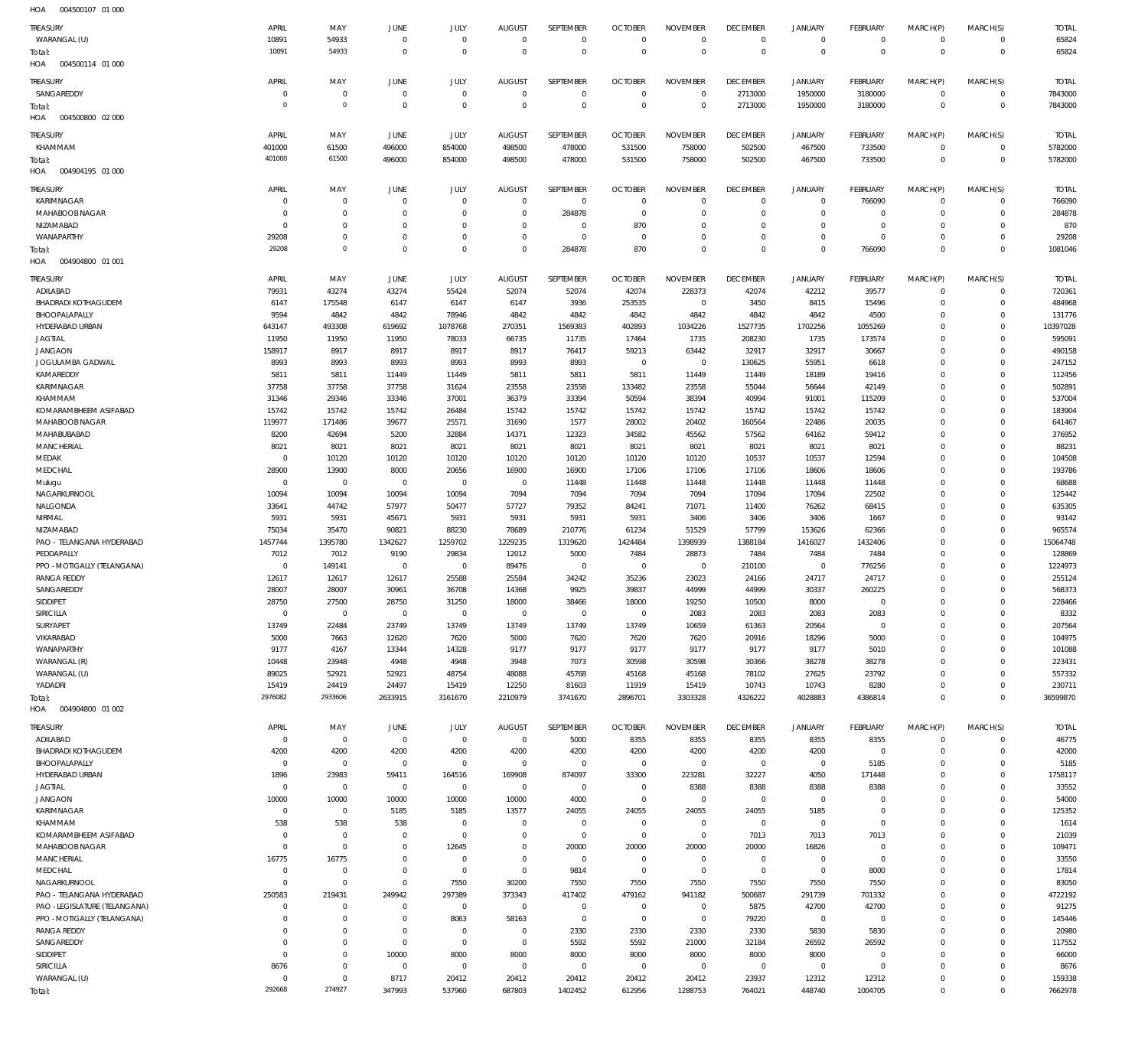004904800 01 003 HOA

| TREASURY                                      | APRIL              | MAY                    | <b>JUNE</b>                   | JULY                    | <b>AUGUST</b>                    | SEPTEMBER                  | <b>OCTOBER</b>                   | <b>NOVEMBER</b>                | <b>DECEMBER</b>                   | <b>JANUARY</b>                   | FEBRUARY                         | MARCH(P)                | MARCH(S)                     | <b>TOTAL</b>              |
|-----------------------------------------------|--------------------|------------------------|-------------------------------|-------------------------|----------------------------------|----------------------------|----------------------------------|--------------------------------|-----------------------------------|----------------------------------|----------------------------------|-------------------------|------------------------------|---------------------------|
| ADILABAD                                      | $\mathbf 0$        | $\overline{0}$         | $\overline{0}$                | $\mathbf 0$             | $\overline{0}$                   | 10180                      | 48855                            | 138240                         | 427                               | 302443                           | 427                              | $^{\circ}$              | $\overline{0}$               | 500572                    |
| <b>BHADRADI KOTHAGUDEM</b><br>BHOOPALAPALLY   | 375<br>$\mathbf 0$ | 375<br>$\overline{0}$  | 375<br>$\overline{0}$         | 375<br>$\mathbf 0$      | 375<br>$\overline{0}$            | 375<br>$\overline{0}$      | 375<br>$\overline{0}$            | 375<br>$\mathbf 0$             | 375<br>$\overline{0}$             | 375<br>$\overline{0}$            | 375<br>1708                      | $\Omega$<br>$\Omega$    | $\mathbf{0}$<br>$\mathbf{0}$ | 4125<br>1708              |
| HYDERABAD URBAN                               | $\mathbf 0$        | 3312                   | 458                           | 124840                  | $\overline{0}$                   | 22229                      | 57392                            | 998                            | 5919                              | $\overline{0}$                   | $\overline{0}$                   | $\Omega$                | $\mathbf{0}$                 | 215148                    |
| <b>JAGTIAL</b>                                | 1000               | 1000                   | 1000                          | 1000                    | 1000                             | 1000                       | 1000                             | 788                            | 6483                              | 1788                             | 1788                             | $\Omega$                | $\mathbf{0}$                 | 17847                     |
| KAMAREDDY                                     | $\overline{0}$     | $\overline{0}$         | $\overline{0}$                | $\mathbf 0$             | $\overline{0}$                   | $\overline{0}$             | $\overline{0}$                   | $\mathbf 0$                    | $\overline{0}$                    | 3711                             | $\overline{0}$                   | $\Omega$                | $\mathbf{0}$                 | 3711                      |
| KARIMNAGAR                                    | 529                | 529                    | 529                           | 529                     | 529                              | 1212                       | 2097                             | 2097                           | 2794                              | 2097                             | 2097                             | $\Omega$                | $\Omega$                     | 15039                     |
| KHAMMAM                                       | 1696               | $\overline{0}$         | $\overline{0}$                | $\mathbf 0$             | 2000                             | $^{\circ}$                 | $\overline{0}$                   | $^{\circ}$                     | $\overline{0}$                    | $\overline{0}$                   | $\overline{0}$                   | $\Omega$                | $\mathbf{0}$                 | 3696                      |
| KOMARAMBHEEM ASIFABAD                         | 5643               | 3693                   | 3694                          | 0                       | $\overline{0}$                   | $\mathbf{0}$               | $\overline{0}$                   | $\mathbf{0}$                   | $\overline{0}$                    | $\mathbf 0$                      | $\overline{0}$                   | $\Omega$                | $\mathbf 0$                  | 13030                     |
| MAHABOOB NAGAR<br>MEDAK                       | $\Omega$<br>1007   | $\overline{0}$<br>1007 | $\overline{0}$<br>1007        | $\Omega$<br>0           | 1000<br>$\mathbf{0}$             | 1000<br>$\mathbf 0$        | 6845<br>$\overline{0}$           | 1000<br>$^{\circ}$             | 1000<br>$\overline{0}$            | 1000<br>$\mathbf 0$              | $\overline{0}$<br>$\overline{0}$ | $\Omega$<br>$\Omega$    | $\mathbf{0}$<br>$\mathbf{0}$ | 11845<br>3021             |
| MEDCHAL                                       | 380                | 380                    | 380                           | $\Omega$                | $\mathbf{0}$                     | $\mathbf 0$                | $\overline{0}$                   | $\mathbf{0}$                   | $\overline{0}$                    | $\mathbf 0$                      | $\overline{0}$                   | $\Omega$                | $\mathbf{0}$                 | 1140                      |
| NAGARKURNOOL                                  | $\mathbf 0$        | $\overline{0}$         | $\overline{0}$                | $^{\circ}$              | $\overline{0}$                   | $^{\circ}$                 | $\overline{0}$                   | $\mathbf{0}$                   | $\overline{0}$                    | $\overline{0}$                   | 652                              | $\Omega$                | $\mathbf{0}$                 | 652                       |
| NALGONDA                                      | 6638               | 6496                   | 19042                         | 7193                    | 5496                             | 5496                       | 7496                             | 7496                           | 10149                             | 8402                             | 8402                             | $\Omega$                | $\mathbf 0$                  | 92306                     |
| NIZAMABAD                                     | 1000               | 1000                   | 21697                         | 1000                    | 1000                             | 1000                       | 1000                             | 1000                           | 1000                              | 1000                             | 4711                             | $\Omega$                | $\Omega$                     | 35408                     |
| PAO - TELANGANA HYDERABAD                     | 84593              | 90467                  | 90407                         | 77192                   | 75713                            | 94804                      | 159968                           | 115748                         | 167087                            | 127140                           | 89562                            | $\Omega$                | $\mathbf{0}$                 | 1172681                   |
| PEDDAPALLY                                    | 538                | 538                    | 538                           | 538                     | 538                              | 538                        | 538                              | 538                            | 538                               | 538                              | 538                              | $\Omega$                | $\mathbf{0}$                 | 5918                      |
| PPO - MOTIGALLY (TELANGANA)                   | $\Omega$           | $\overline{0}$         | $\overline{0}$                | $\Omega$                | $\overline{0}$                   | 1884                       | $\overline{0}$                   | $^{\circ}$                     | $\overline{0}$                    | $\overline{0}$                   | $\overline{0}$                   | $\Omega$                | $\mathbf{0}$                 | 1884                      |
| <b>RANGA REDDY</b>                            | 2114               | 2114                   | 2114                          | $\mathbf 0$             | 750                              | 750                        | 750                              | 750                            | 4683                              | 1183                             | 1183                             | $\Omega$                | $\mathbf{0}$                 | 16391                     |
| SANGAREDDY<br><b>SIRICILLA</b>                | 925<br>$\mathbf 0$ | 6187<br>$\overline{0}$ | $\overline{0}$<br>5977        | $\Omega$<br>$\mathbf 0$ | $\overline{0}$<br>$\overline{0}$ | $\mathbf 0$<br>$\mathbf 0$ | $\overline{0}$<br>$\overline{0}$ | $^{\circ}$<br>$\mathbf 0$      | $\overline{0}$<br>$\overline{0}$  | $\overline{0}$<br>$^{\circ}$     | 7150<br>$\overline{0}$           | $\Omega$<br>$\Omega$    | $\mathbf{0}$<br>$\mathbf{0}$ | 14262<br>5977             |
| SURYAPET                                      | 876                | 876                    | 1752                          | 876                     | 876                              | 876                        | 876                              | $\mathbf 0$                    | $\overline{0}$                    | $\mathbf 0$                      | $\overline{0}$                   | $\Omega$                | $\mathbf{0}$                 | 7008                      |
| WARANGAL (U)                                  | 14632              | 1864                   | 8116                          | 2781                    | 2506                             | 2506                       | 642                              | 642                            | 1067                              | 11565                            | 700                              | $\Omega$                | $\mathbf{0}$                 | 47021                     |
| Total:                                        | 121946             | 119838                 | 157086                        | 216324                  | 91783                            | 143850                     | 287834                           | 269672                         | 201522                            | 461242                           | 119293                           | $\Omega$                | $\Omega$                     | 2190390                   |
| 004904800 01 004<br>HOA                       |                    |                        |                               |                         |                                  |                            |                                  |                                |                                   |                                  |                                  |                         |                              |                           |
| TREASURY                                      | APRIL              | MAY                    | JUNE                          | JULY                    | <b>AUGUST</b>                    | SEPTEMBER                  | <b>OCTOBER</b>                   | <b>NOVEMBER</b>                | <b>DECEMBER</b>                   | <b>JANUARY</b>                   | FEBRUARY                         | MARCH(P)                | MARCH(S)                     | <b>TOTAL</b>              |
| ADILABAD                                      | $\Omega$           | $\mathbf 0$            | $\overline{0}$                | $^{\circ}$              | $\overline{0}$                   | $\overline{0}$             | $\overline{0}$                   | 6146                           | $\overline{0}$                    | 2848                             | 2848                             | $\mathbf 0$             | $^{\circ}$                   | 11842                     |
| <b>BHADRADI KOTHAGUDEM</b>                    | $\Omega$           | $\mathbf 0$            | 3760                          | 3760                    | 3760                             | 3760                       | 3760                             | 3760                           | 3760                              | 3760                             | 3760                             | $\Omega$                | $\mathbf{0}$                 | 33840                     |
| <b>HYDERABAD URBAN</b>                        | $\overline{0}$     | $\mathbf 0$            | $\overline{0}$                | $\mathbf 0$             | $^{\circ}$                       | $\mathbf 0$                | $\overline{0}$                   | $^{\circ}$                     | $\overline{0}$                    | 21469                            | 7400                             | $\Omega$                | $\mathbf{0}$                 | 28869                     |
| KAMAREDDY                                     | $\Omega$           | $\mathbf 0$            | $\overline{0}$                | $\Omega$                | $\overline{0}$                   | $^{\circ}$                 | $\overline{0}$                   | $\mathbf 0$                    | $\overline{0}$                    | 4182                             | $\overline{0}$                   | $\Omega$                | $\mathbf 0$                  | 4182                      |
| NALGONDA                                      | 4132               | 7264                   | 4132                          | 4132                    | 4132                             | 1000                       | 1000                             | 1000                           | 1000                              | 1000                             | $\overline{0}$                   | $\Omega$                | $\mathbf 0$                  | 28792                     |
| NIZAMABAD                                     | $\mathbf 0$        | $^{\circ}$             | $\overline{0}$                | $\mathbf 0$             | $\mathbf 0$                      | $^{\circ}$                 | $\overline{0}$                   | $\mathbf 0$                    | $\overline{0}$                    | $\overline{0}$                   | 4182                             | $\Omega$                | $\mathbf 0$                  | 4182                      |
| PAO - TELANGANA HYDERABAD                     | 34830              | 40535                  | 38508                         | 30399                   | 32428                            | 58333                      | 59611                            | 55602                          | 70977                             | 65661                            | 59121                            | $\Omega$                | $\Omega$                     | 546005                    |
| PPO - MOTIGALLY (TELANGANA)                   | $\overline{0}$     | $\mathbf 0$            | $\overline{0}$                | $\mathbf 0$             | $\overline{0}$                   | $\mathbf 0$<br>$\Omega$    | $\overline{0}$<br>$\overline{0}$ | $\mathbf 0$<br>$\mathbf 0$     | 10266<br>$\overline{0}$           | $\mathbf 0$<br>$\Omega$          | $\overline{0}$<br>$\overline{0}$ | $\Omega$<br>$\Omega$    | $\mathbf 0$<br>$\Omega$      | 10266<br>5540             |
| <b>RANGA REDDY</b><br>SANGAREDDY              | 1108<br>$\Omega$   | 1108<br>$^{\circ}$     | 1108<br>$\overline{0}$        | 1108<br>$\mathbf 0$     | 1108<br>$^{\circ}$               | $\mathbf 0$                | 500                              | 500                            | 500                               | $\mathbf 0$                      | $\overline{0}$                   | $\Omega$                | $\Omega$                     | 1500                      |
| SURYAPET                                      | $\Omega$           | $\mathbf{0}$           | $\overline{0}$                | $^{\circ}$              | $\overline{0}$                   | 5346                       | $\overline{0}$                   | $\mathbf{0}$                   | $\overline{0}$                    | $\mathbf 0$                      | $\overline{0}$                   | $\Omega$                | $\mathbf 0$                  | 5346                      |
| WARANGAL (U)                                  | 1540               | 1540                   | 1540                          | 1540                    | 1540                             | 1540                       | 1540                             | 1540                           | 11126                             | 3723                             | 3723                             | $\Omega$                | $\mathbf 0$                  | 30892                     |
| Total:                                        | 41610              | 50447                  | 49048                         | 40939                   | 42968                            | 69979                      | 66411                            | 68548                          | 97629                             | 102643                           | 81034                            | $\Omega$                | $\overline{0}$               | 711256                    |
|                                               |                    |                        |                               |                         |                                  |                            |                                  |                                |                                   |                                  |                                  |                         |                              |                           |
| HOA<br>004904800 01 005                       |                    |                        |                               |                         |                                  |                            |                                  |                                |                                   |                                  |                                  |                         |                              |                           |
|                                               | APRIL              |                        |                               |                         | <b>AUGUST</b>                    | SEPTEMBER                  |                                  |                                | <b>DECEMBER</b>                   |                                  |                                  |                         |                              | <b>TOTAL</b>              |
| <b>TREASURY</b><br><b>BHADRADI KOTHAGUDEM</b> | 1937               | MAY<br>1937            | JUNE<br>1937                  | JULY<br>1937            | $^{\circ}$                       | $^{\circ}$                 | <b>OCTOBER</b><br>$\overline{0}$ | <b>NOVEMBER</b><br>$\mathbf 0$ | $\overline{0}$                    | <b>JANUARY</b><br>$\overline{0}$ | FEBRUARY<br>$\overline{0}$       | MARCH(P)<br>$\mathbf 0$ | MARCH(S)<br>$\mathbf{0}$     | 7748                      |
| HYDERABAD URBAN                               | $\Omega$           | $\overline{0}$         | 12970                         | $^{\circ}$              | $\overline{0}$                   | $^{\circ}$                 | $\overline{0}$                   | 228                            | $\overline{0}$                    | $\overline{0}$                   | $\overline{0}$                   | $\Omega$                | $\mathbf{0}$                 | 13198                     |
| MAHABOOB NAGAR                                | 1646               | 1646                   | 1646                          | 1646                    | 1646                             | 1646                       | 1646                             | 1646                           | 1646                              | 1646                             | $\overline{0}$                   | $\Omega$                | $\mathbf{0}$                 | 16460                     |
| PAO - TELANGANA HYDERABAD                     | 30998              | 16232                  | 13639                         | 12951                   | 12801                            | 18912                      | 19858                            | 38611                          | 25957                             | 21888                            | 26400                            | $\Omega$                | $\mathbf{0}$                 | 238247                    |
| SANGAREDDY                                    | $\Omega$           | $\mathbf 0$            | $\overline{0}$                | $\Omega$                | $^{\circ}$                       | $\mathbf 0$                | $\overline{0}$                   | $^{\circ}$                     | 2922                              | 2922                             | $\overline{0}$                   | $\Omega$                | $\mathbf{0}$                 | 5844                      |
| WARANGAL (U)                                  | 1806               | $\mathbf 0$            | 5418                          | $\mathbf 0$             | $\mathbf 0$                      | $\mathbf 0$                | $\overline{0}$                   | $\mathbf 0$                    | $\overline{0}$                    | $\mathbf 0$                      | $\overline{0}$                   | $\Omega$                | $\circ$                      | 7224                      |
| YADADRI                                       | $\Omega$           | $\Omega$               | $\Omega$                      | $\Omega$                | $\Omega$                         | 1566                       | 783                              | 783                            | 783                               | 783                              | $\Omega$                         | $\Omega$                | $\Omega$                     | 4698                      |
| Total:                                        | 36387              | 19815                  | 35610                         | 16534                   | 14447                            | 22124                      | 22287                            | 41268                          | 31308                             | 27239                            | 26400                            | $\mathbf 0$             | $\overline{0}$               | 293419                    |
| HOA<br>004904800 21 000                       |                    |                        |                               |                         |                                  |                            |                                  |                                |                                   |                                  |                                  |                         |                              |                           |
| TREASURY                                      | APRIL              | MAY                    | <b>JUNE</b>                   | JULY                    | <b>AUGUST</b>                    | SEPTEMBER                  | <b>OCTOBER</b>                   | <b>NOVEMBER</b>                | <b>DECEMBER</b>                   | <b>JANUARY</b>                   | FEBRUARY                         | MARCH(P)                | MARCH(S)                     | <b>TOTAL</b>              |
| ADILABAD                                      | 0<br>$\Omega$      | 0                      | $\overline{0}$                | $\mathbf 0$             | $\mathbf 0$                      | 3563                       | $\overline{0}$                   | $^{\circ}$                     | $\overline{0}$                    | $\overline{0}$                   | $\overline{0}$                   | $\mathbf 0$<br>$\Omega$ | $\mathbf 0$                  | 3563                      |
| BHOOPALAPALLY                                 | $\Omega$           | 0<br>0                 | $\overline{0}$                | 2556<br>0               | $\overline{0}$                   | $\overline{0}$             | $\overline{0}$                   | $\mathbf 0$                    | $\overline{0}$                    | $\overline{0}$                   | $\overline{0}$                   | $\Omega$                | $\mathbf 0$<br>$\mathbf 0$   | 2556                      |
| HYDERABAD URBAN<br>KHAMMAM                    | $\Omega$           | 0                      | 2500<br>$\overline{0}$        | $\Omega$                | 1049<br>$^{\circ}$               | 15464<br>12255             | 12592<br>$^{\circ}$              | 10726<br>4951                  | 21177<br>11532                    | 995<br>3451                      | 30162<br>7602                    | 0                       | 0                            | 94665<br>39791            |
| MAHABOOB NAGAR                                | $\overline{0}$     | 0                      | 9595                          | $\Omega$                | 32946                            | 41545                      | $\overline{0}$                   | 4300                           | $\overline{0}$                    | 10310                            | $\overline{0}$                   | $\Omega$                | $\mathbf 0$                  | 98696                     |
| MAHABUBABAD                                   | 2285               | 0                      | $\mathbf 0$                   | O                       | $\mathbf 0$                      | $\mathbf 0$                | $\overline{0}$                   | $\Omega$                       | $\overline{0}$                    | $\overline{0}$                   | $\overline{0}$                   | 0                       | 0                            | 2285                      |
| MEDCHAL                                       | $\overline{0}$     | $\Omega$               | $^{\circ}$                    | $\Omega$                | $^{\circ}$                       | $\Omega$                   | 5053                             | $\Omega$                       | 3000                              | 20877                            | $\overline{0}$                   | $\Omega$                | $\Omega$                     | 28930                     |
| NAGARKURNOOL                                  | $\Omega$           | $\Omega$               | $\overline{0}$                | O                       | $^{\circ}$                       | 0                          | $\overline{0}$                   | $\Omega$                       | $\mathbf 0$                       | $\overline{0}$                   | 3200                             | 0                       | $\mathbf 0$                  | 3200                      |
| NALGONDA                                      | $\Omega$           | 0                      | $\mathbf 0$                   | O                       | 9708                             | $\Omega$                   | 67923                            | $\Omega$                       | $\mathbf 0$                       | 62500                            | $^{\circ}$                       | 0                       | $\mathbf 0$                  | 140131                    |
| NIRMAL                                        | $\Omega$           | $\Omega$               | $\mathbf 0$                   | O                       | $\mathbf 0$                      | $\Omega$                   | $\overline{0}$                   | $\Omega$                       | $\Omega$                          | 4692                             | $^{\circ}$                       | $\Omega$                | $\Omega$                     | 4692                      |
| NIZAMABAD                                     | $\overline{0}$     | 0<br>$\Omega$          | $^{\circ}$<br>$\Omega$        | O<br>$\Omega$           | $^{\circ}$                       | $\mathbf 0$<br>$\Omega$    | 14000                            | $\Omega$<br>$\Omega$           | $\overline{0}$                    | $^{\circ}$<br>$\Omega$           | $^{\circ}$<br>$\Omega$           | $\Omega$<br>0           | $\mathbf 0$<br>$\Omega$      | 14000                     |
| Narayanpet                                    | 7799<br>0          | 0                      | $\mathbf 0$                   | $\Omega$                | 225<br>$\Omega$                  | $\mathbf 0$                | $^{\circ}$<br>$^{\circ}$         | $\Omega$                       | $\mathbf 0$                       | $\mathbf 0$                      | $^{\circ}$                       | $\Omega$                | $\Omega$                     | 8024                      |
| PEDDAPALLY<br>SANGAREDDY                      | $\Omega$           | $\Omega$               | $\mathbf 0$                   | $\Omega$                | $\Omega$                         | $\Omega$                   | $\mathbf 0$                      | 5115                           | 127021<br>$^{\circ}$              | $\Omega$                         | $^{\circ}$                       | 0                       | 0                            | 127021<br>5115            |
| SIDDIPET                                      | $\Omega$           | $\Omega$               | $^{\circ}$                    | 1266                    | $\Omega$                         | $\Omega$                   | $^{\circ}$                       | $\Omega$                       | $\Omega$                          | $\Omega$                         | $\Omega$                         | $\Omega$                | $\Omega$                     | 1266                      |
| <b>SIRICILLA</b>                              | $\overline{0}$     | $\mathbf 0$            | $^{\circ}$                    | $\mathbf 0$             | 654                              | $\Omega$                   | $^{\circ}$                       | $^{\circ}$                     | $\overline{0}$                    | $\Omega$                         | $^{\circ}$                       | $\Omega$                | $\mathbf 0$                  | 654                       |
| WARANGAL (U)                                  | 14408              | 981                    | $^{\circ}$                    | $\Omega$                | $\mathbf 0$                      | $\Omega$                   | $^{\circ}$                       | 6652                           | $^{\circ}$                        | $\mathbf 0$                      | $^{\circ}$                       | $\Omega$                | $\mathbf 0$                  | 22041                     |
| YADADRI                                       | $^{\circ}$         | $\mathbf{0}$           | $\overline{0}$                | $\mathbf 0$             | $\mathbf{0}$                     | $\mathbf 0$                | $\overline{0}$                   | 11113                          | $\overline{0}$                    | $\mathbf 0$                      | $\overline{0}$                   | $\Omega$                | $\mathbf 0$                  | 11113                     |
| Total:<br>HOA<br>004904800 22 000             | 24492              | 981                    | 12095                         | 3822                    | 44582                            | 72827                      | 99568                            | 42857                          | 162730                            | 102825                           | 40964                            | $\Omega$                | $\mathbf 0$                  | 607743                    |
| TREASURY                                      | APRIL              | MAY                    | JUNE                          | JULY                    | <b>AUGUST</b>                    | SEPTEMBER                  | <b>OCTOBER</b>                   | <b>NOVEMBER</b>                | <b>DECEMBER</b>                   | <b>JANUARY</b>                   | FEBRUARY                         | MARCH(P)                | MARCH(S)                     | <b>TOTAL</b>              |
| HYDERABAD URBAN                               | $\overline{0}$     | $\mathbf 0$            | $\overline{0}$                | $\mathbf 0$             | $\mathbf{0}$                     | 231714                     | $\overline{0}$                   | $^{\circ}$                     | $\overline{0}$                    | $\overline{0}$                   | $\overline{0}$                   | $\mathbf 0$             | $\mathbf{0}$                 | 231714                    |
| <b>MANCHERIAL</b>                             | $\Omega$           | $\overline{0}$         | $\overline{0}$                | $\Omega$                | $^{\circ}$                       | $\overline{0}$             | 9240                             | $^{\circ}$                     | $\overline{0}$                    | $\mathbf 0$                      | 155940                           | $\Omega$                | $^{\circ}$                   | 165180                    |
| <b>RANGA REDDY</b>                            | $\overline{0}$     | 3406                   | 235878                        | $\mathbf 0$             | $\mathbf{0}$                     | $\overline{0}$             | $\overline{0}$                   | 1212                           | $\overline{0}$                    | $\mathbf 0$                      | $\overline{0}$                   | $\mathbf 0$             | $\circ$                      | 240496                    |
| Total:<br>005000101 01 000<br>HOA             | $\overline{0}$     | 3406                   | 235878                        | $\mathbf 0$             | $\Omega$                         | 231714                     | 9240                             | 1212                           | $\overline{0}$                    | $\mathbf 0$                      | 155940                           | $\Omega$                | $\overline{0}$               | 637390                    |
|                                               | APRIL              |                        |                               |                         |                                  | SEPTEMBER                  |                                  | <b>NOVEMBER</b>                |                                   |                                  |                                  |                         |                              |                           |
| TREASURY<br>HYDERABAD URBAN                   | $\overline{0}$     | MAY<br>0               | <b>JUNE</b><br>$\overline{0}$ | JULY<br>0               | <b>AUGUST</b><br>$\mathbf 0$     | $\mathbf 0$                | <b>OCTOBER</b><br>$\overline{0}$ | $^{\circ}$                     | <b>DECEMBER</b><br>$\overline{0}$ | <b>JANUARY</b><br>442799574      | FEBRUARY<br>$\overline{0}$       | MARCH(P)<br>$\mathbf 0$ | MARCH(S)<br>$\overline{0}$   | <b>TOTAL</b><br>442799574 |
| Total:                                        | $\mathbb O$        | $\mathbf 0$            | $\overline{0}$                | $\mathbf 0$             | $\mathbf 0$                      | $\mathbf 0$                | $\mathbf{0}$                     | $\mathbf 0$                    | $\mathbf 0$                       | 442799574                        | $\overline{0}$                   | $\mathbf 0$             | $\mathbf 0$                  | 442799574                 |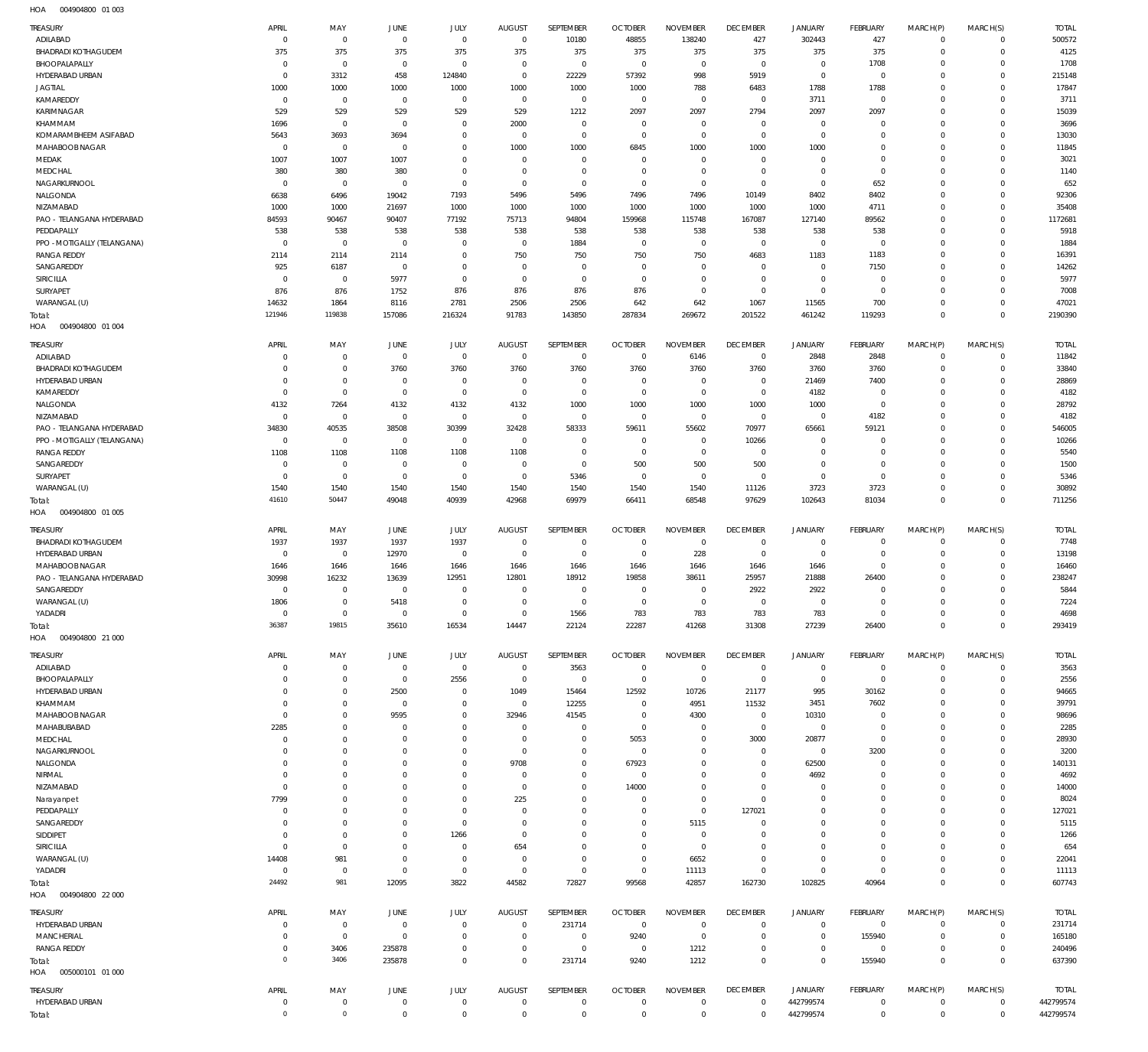| $\cdots$                   |                |                     |                |                     |                |                     |                |                 |                 |                |                 |             |                |              |
|----------------------------|----------------|---------------------|----------------|---------------------|----------------|---------------------|----------------|-----------------|-----------------|----------------|-----------------|-------------|----------------|--------------|
| TREASURY                   | APRIL          | MAY                 | <b>JUNE</b>    | JULY                | <b>AUGUST</b>  | SEPTEMBER           | <b>OCTOBER</b> | <b>NOVEMBER</b> | <b>DECEMBER</b> | <b>JANUARY</b> | <b>FEBRUARY</b> | MARCH(P)    | MARCH(S)       | <b>TOTAL</b> |
| HYDERABAD URBAN            | $\mathbf 0$    | $\mathbf 0$         | $\mathbf{0}$   | $\mathbf 0$         | 536900         | $\mathbf 0$         | $\overline{0}$ | $\mathbf 0$     | 1497600         | $\mathbf 0$    | $\mathbf{0}$    | $\mathbf 0$ | $\mathbf{0}$   | 2034500      |
| Total:                     | $\overline{0}$ | $\mathsf{O}\xspace$ | $\overline{0}$ | $\mathbf 0$         | 536900         | $\mathbf 0$         | $\overline{0}$ | $\mathbf 0$     | 1497600         | $\mathbf 0$    | $\overline{0}$  | $\mathbf 0$ | $\mathbf 0$    | 2034500      |
| 005100105 81 001<br>HOA    |                |                     |                |                     |                |                     |                |                 |                 |                |                 |             |                |              |
|                            |                |                     |                |                     |                |                     |                |                 |                 |                |                 |             |                |              |
| TREASURY                   | APRIL          | MAY                 | <b>JUNE</b>    | JULY                | <b>AUGUST</b>  | SEPTEMBER           | <b>OCTOBER</b> | <b>NOVEMBER</b> | <b>DECEMBER</b> | <b>JANUARY</b> | <b>FEBRUARY</b> | MARCH(P)    | MARCH(S)       | <b>TOTAL</b> |
| HYDERABAD URBAN            | 0              | 600                 | 3020           | 1800                | 600            | 8400                | 4540           | 3690            | 7244            | $\mathbf 0$    | 50              | $\mathbf 0$ | $\mathbf 0$    | 29944        |
| Total:                     | $\overline{0}$ | 600                 | 3020           | 1800                | 600            | 8400                | 4540           | 3690            | 7244            | $\mathbf 0$    | 50              | $\mathbf 0$ | $\overline{0}$ | 29944        |
| 005500102 81 001<br>HOA    |                |                     |                |                     |                |                     |                |                 |                 |                |                 |             |                |              |
|                            |                |                     |                |                     |                |                     |                |                 |                 |                |                 |             |                |              |
| TREASURY                   | APRIL          | MAY                 | <b>JUNE</b>    | JULY                | <b>AUGUST</b>  | SEPTEMBER           | <b>OCTOBER</b> | <b>NOVEMBER</b> | <b>DECEMBER</b> | <b>JANUARY</b> | FEBRUARY        | MARCH(P)    | MARCH(S)       | <b>TOTAL</b> |
| HYDERABAD URBAN            | 66755995       | 89530277            | 85116293       | 86538896            | 76829978       | 41109756            | 88875772       | 235387084       | 126481466       | 109893892      | 116958305       | $\mathbf 0$ | $\circ$        | 1123477714   |
| KAMAREDDY                  | $\overline{0}$ | $\mathbf 0$         | $\overline{0}$ | $\mathbf 0$         | $\mathbf 0$    | $^{\circ}$          | 828000         | $\overline{0}$  | $\overline{0}$  | $^{\circ}$     | $^{\circ}$      | $\Omega$    | $\mathbf{0}$   | 828000       |
| MEDAK                      | 19216          | $\mathbf 0$         | 19216          | $\mathbf 0$         | $\mathbf 0$    | 19216               | $\overline{0}$ | $\mathbf 0$     | 19216           | 39035          | $^{\circ}$      | $\Omega$    | $\mathbf 0$    | 115899       |
| NALGONDA                   | 15939          | $\mathbf 0$         | 6575           | 110020              | $\Omega$       | $\mathbf 0$         | 74617          | 20272           | 29158           | 40030          | $\Omega$        | $\Omega$    | $\Omega$       | 296611       |
| NIZAMABAD                  | $\Omega$       | $\Omega$            | 84000          | $\Omega$            | $\Omega$       | 52500               | $\overline{0}$ | $\mathbf 0$     | $\overline{0}$  | 73500          | $\Omega$        | $\Omega$    | $\Omega$       | 210000       |
| PEDDAPALLY                 | $\Omega$       | $\mathbf 0$         | $\overline{0}$ | $\Omega$            | $\mathbf 0$    | $\mathbf 0$         | $\overline{0}$ | 5904642         | $\overline{0}$  | $\mathbf 0$    | $\Omega$        | $\Omega$    | $\mathbf 0$    | 5904642      |
| SURYAPET                   | $\Omega$       | $\mathbf 0$         | $\overline{0}$ | $\Omega$            | $\Omega$       | 27473               | 301230         | 14482           | 398500          | 26234          | $\Omega$        | $\Omega$    | $\Omega$       | 767919       |
| VIKARABAD                  | $\Omega$       | $\mathbf 0$         | $\mathbf 0$    | $\Omega$            | $\mathbf 0$    | $\mathbf 0$         | $\overline{0}$ | 68517           | $^{\circ}$      | $\mathbf 0$    | 35424           | $\Omega$    | $\mathbf{0}$   | 103941       |
|                            | 66791150       | 89530277            | 85226084       | 86648916            | 76829978       | 41208945            | 90079619       | 241394997       | 126928340       | 110072691      | 116993729       | $\Omega$    | $\mathbf 0$    | 1131704726   |
| Total:                     |                |                     |                |                     |                |                     |                |                 |                 |                |                 |             |                |              |
| 005500103 01 001<br>HOA    |                |                     |                |                     |                |                     |                |                 |                 |                |                 |             |                |              |
| TREASURY                   | APRIL          | MAY                 | <b>JUNE</b>    | JULY                | <b>AUGUST</b>  | SEPTEMBER           | <b>OCTOBER</b> | <b>NOVEMBER</b> | <b>DECEMBER</b> | <b>JANUARY</b> | FEBRUARY        | MARCH(P)    | MARCH(S)       | <b>TOTAL</b> |
| ADILABAD                   | $\Omega$       | $\mathbf 0$         | $\overline{0}$ | $\mathbf 0$         | $\overline{0}$ | $\mathbf 0$         | $\overline{0}$ | 100             | $\overline{0}$  | $^{\circ}$     | $\overline{0}$  | $\Omega$    | $^{\circ}$     | 100          |
| <b>BHADRADI KOTHAGUDEM</b> | $\Omega$       | $\mathbf 0$         | $\overline{0}$ | $\mathbf 0$         | 1000           | $\mathbf 0$         | 10500          | $\mathbf 0$     | $\overline{0}$  | $\mathbf 0$    | $\overline{0}$  | $\mathbf 0$ | $\mathbf{0}$   | 11500        |
|                            | $\Omega$       | $\mathbf 0$         |                | $\Omega$            | $\Omega$       |                     |                |                 |                 |                |                 |             | $\mathbf 0$    |              |
| KOMARAMBHEEM ASIFABAD      |                |                     | $\mathbf 0$    |                     |                | $\mathbf 0$         | 3000           | 3000            | $\overline{0}$  | $\mathbf 0$    | $\overline{0}$  | $\Omega$    |                | 6000         |
| MAHABUBABAD                | $\Omega$       | $\mathbf 0$         | $\mathbf 0$    | $\Omega$            | $\Omega$       | $\mathbf 0$         | 10400          | $\mathbf 0$     | $\overline{0}$  | $\mathbf 0$    | 4100            | $\Omega$    | $^{\circ}$     | 14500        |
| <b>MANCHERIAL</b>          | $\mathbf 0$    | $\mathbf 0$         | $\mathbf 0$    | $\Omega$            | $\mathbf 0$    | $\mathbf 0$         | 2500           | $\mathbf 0$     | $\overline{0}$  | $\mathbf 0$    | $\overline{0}$  | $\Omega$    | $\mathbf 0$    | 2500         |
| NALGONDA                   | 8200           | $\mathbf 0$         | $\mathbf 0$    | $\Omega$            | $\Omega$       | $\Omega$            | $\overline{0}$ | $\Omega$        | $\overline{0}$  | $\Omega$       | $\mathbf{0}$    | $\Omega$    | $\Omega$       | 8200         |
| NIRMAL                     | $\mathbf 0$    | $\mathbf 0$         | $\mathbf 0$    | $\mathbf 0$         | 100            | $\mathbf 0$         | 200            | $\mathbf 0$     | 100             | $\mathbf 0$    | $\mathbf{0}$    | $\Omega$    | $\mathbf 0$    | 400          |
| <b>RANGA REDDY</b>         | $\Omega$       | $\mathbf 0$         | $\mathbf 0$    | 25000               | $\overline{0}$ | $\mathbf 0$         | 500            | 1000            | $\overline{0}$  | 50800          | $^{\circ}$      | $\Omega$    | $\Omega$       | 77300        |
| SANGAREDDY                 | $\Omega$       | $\mathbf 0$         | $\mathbf 0$    | 500                 | $\overline{0}$ | $\mathbf 0$         | $\overline{0}$ | $\overline{0}$  | $\overline{0}$  | $\mathbf 0$    | $\overline{0}$  | $\Omega$    | $\mathbf{0}$   | 500          |
|                            |                | $\mathbf 0$         |                |                     | $\overline{0}$ |                     |                |                 | $\overline{0}$  | $\mathbf 0$    |                 | $\Omega$    | $\mathbf{0}$   |              |
| SURYAPET                   | $\mathbf 0$    |                     | $\mathbf 0$    | $\mathbf 0$         |                | 72000               | $\overline{0}$ | 200             |                 |                | $\overline{0}$  |             |                | 72200        |
| Total:                     | 8200           | $\mathsf{O}\xspace$ | $\mathbf 0$    | 25500               | 1100           | 72000               | 27100          | 4300            | 100             | 50800          | 4100            | $\Omega$    | $\Omega$       | 193200       |
| 005500104 01 000<br>HOA    |                |                     |                |                     |                |                     |                |                 |                 |                |                 |             |                |              |
| TREASURY                   | APRIL          | MAY                 | <b>JUNE</b>    | JULY                | <b>AUGUST</b>  | SEPTEMBER           | <b>OCTOBER</b> | <b>NOVEMBER</b> | <b>DECEMBER</b> | <b>JANUARY</b> | FEBRUARY        | MARCH(P)    | MARCH(S)       | <b>TOTAL</b> |
| <b>BHADRADI KOTHAGUDEM</b> | $\mathbf 0$    | $\mathbf 0$         | $\mathbf 0$    | 0                   | $\mathbf 0$    | $\overline{0}$      | 2500           | 1000            | $\overline{0}$  | $\mathbf 0$    | $\overline{0}$  | 0           | $\mathbf 0$    | 3500         |
|                            |                |                     |                |                     |                |                     |                |                 |                 |                |                 |             |                |              |
| MEDAK                      | $\Omega$       | $\mathbf 0$         | $\mathbf{0}$   | 1500                | 750            | 1500                | $\overline{0}$ | $\Omega$        | $\overline{0}$  | 750            | 3000            | $\Omega$    | $\mathbf 0$    | 7500         |
| NIZAMABAD                  | $\Omega$       | 2000                | 1500           | 2000                | 6000           | 2000                | 5000           | 9100            | 35000           | 15000          | 3500            | $\Omega$    | $\mathbf 0$    | 81100        |
| SANGAREDDY                 | 1500           | 750                 | 2250           | 750                 | 3000           | 3000                | 750            | 1500            | 2250            | 3000           | 750             | $\Omega$    | $\mathbf 0$    | 19500        |
| SIDDIPET                   | 2500           | 1000                | 7500           | $\mathbf 0$         | 3000           | $\overline{0}$      | 5000           | $\mathbf 0$     | 5500            | $\mathbf 0$    | $\overline{0}$  | $\Omega$    | $\mathbf{0}$   | 24500        |
| Total:                     | 4000           | 3750                | 11250          | 4250                | 12750          | 6500                | 13250          | 11600           | 42750           | 18750          | 7250            | $\Omega$    | $\mathbf 0$    | 136100       |
| HOA   005500105   04   001 |                |                     |                |                     |                |                     |                |                 |                 |                |                 |             |                |              |
|                            |                |                     |                |                     |                |                     |                |                 |                 |                |                 |             |                |              |
| TREASURY                   | APRIL          | MAY                 | <b>JUNE</b>    | JULY                | <b>AUGUST</b>  | SEPTEMBER           | <b>OCTOBER</b> | <b>NOVEMBER</b> | <b>DECEMBER</b> | <b>JANUARY</b> | <b>FEBRUARY</b> | MARCH(P)    | MARCH(S)       | <b>TOTAL</b> |
| HYDERABAD URBAN            | $\mathbf 0$    | $\bf 0$             | $\overline{0}$ | $\mathbf 0$         | $\overline{0}$ | $\mathbf 0$         | $\overline{0}$ | $\mathbf 0$     | $\overline{0}$  | 2000           | $\overline{0}$  | $\mathbf 0$ | $\circ$        | 2000         |
| Total:                     | $\overline{0}$ | $\mathsf{O}\xspace$ | $\overline{0}$ | $\mathsf{O}\xspace$ | $\overline{0}$ | $\mathbf 0$         | $\overline{0}$ | $\overline{0}$  | $\overline{0}$  | 2000           | $\overline{0}$  | $\mathbf 0$ | $\overline{0}$ | 2000         |
| 005500105 04 800<br>HOA    |                |                     |                |                     |                |                     |                |                 |                 |                |                 |             |                |              |
|                            |                |                     |                |                     |                |                     |                |                 |                 |                |                 |             |                |              |
| <b>TREASURY</b>            | APRIL          | MAY                 | JUNE           | JULY                | <b>AUGUST</b>  | SEPTEMBER           | <b>OCTOBER</b> | <b>NOVEMBER</b> | <b>DECEMBER</b> | <b>JANUARY</b> | FEBRUARY        | MARCH(P)    | MARCH(S)       | <b>TOTAL</b> |
| HYDERABAD URBAN            | 1171906        | 615472              | 979208         | 1604412             | 1185758        | 1179708             | 4075741        | 2816647         | 1888766         | 1146742        | 1907255         | $\mathbf 0$ | $\mathbf{0}$   | 18571615     |
| Total:                     | 1171906        | 615472              | 979208         | 1604412             | 1185758        | 1179708             | 4075741        | 2816647         | 1888766         | 1146742        | 1907255         | $\mathbf 0$ | $\,0\,$        | 18571615     |
| HOA<br>005500800 01 000    |                |                     |                |                     |                |                     |                |                 |                 |                |                 |             |                |              |
|                            |                |                     |                |                     |                |                     |                |                 |                 |                |                 |             |                |              |
| <b>TREASURY</b>            | APRIL          | MAY                 | <b>JUNE</b>    | JULY                | <b>AUGUST</b>  | SEPTEMBER           | <b>OCTOBER</b> | <b>NOVEMBER</b> | <b>DECEMBER</b> | <b>JANUARY</b> | FEBRUARY        | MARCH(P)    | MARCH(S)       | <b>TOTAL</b> |
| ADILABAD                   | $\mathbf 0$    | $\bf 0$             | $\overline{0}$ | $\mathsf{O}\xspace$ | 300            | $\overline{0}$      | $\overline{0}$ | $\mathbf 0$     | $\overline{0}$  | 0              | $\overline{0}$  | $\mathbf 0$ | $\circ$        | 300          |
| MEDCHAL                    | $\Omega$       | $\mathbf 0$         | $\overline{0}$ | 12000               | $\overline{0}$ | 12000               | $\overline{0}$ | $\Omega$        | $\mathbf 0$     | $\circ$        | $\mathbf{0}$    | $\circ$     | $\circ$        | 24000        |
| NIZAMABAD                  | $\mathbf 0$    | $\mathbf 0$         | $\mathbf 0$    | $\mathbf 0$         | $\overline{0}$ | $\overline{0}$      | 4500           | $\mathbf 0$     | $\overline{0}$  | $\circ$        | $^{\circ}$      | $\circ$     | $\mathbf{0}$   | 4500         |
| <b>RANGA REDDY</b>         | $\mathbf 0$    | $\mathbf 0$         | $\mathbf 0$    | $\mathbf 0$         | $\overline{0}$ | 3500                | 70600          | $\mathbf 0$     | $\overline{0}$  | $\circ$        | $\mathbf{0}$    | $\Omega$    | $\mathbf{0}$   | 74100        |
| SANGAREDDY                 | $\mathbf 0$    | $\mathbf 0$         | $\mathbf 0$    | $\mathbf 0$         | $\mathbf{0}$   | $^{\circ}$          | 600            | $\mathbf 0$     | $\overline{0}$  | $\mathbf 0$    | $\mathbf{0}$    | $\circ$     | $\mathbf{0}$   | 600          |
|                            | $\mathbf 0$    | $\mathsf{O}\xspace$ | $\mathbf 0$    | 12000               | 300            | 15500               | 75700          | $\mathbf 0$     | $\overline{0}$  | $\mathbf 0$    | $\overline{0}$  | $\mathbf 0$ | $\overline{0}$ | 103500       |
| Total:<br>005500800 05 001 |                |                     |                |                     |                |                     |                |                 |                 |                |                 |             |                |              |
| HOA                        |                |                     |                |                     |                |                     |                |                 |                 |                |                 |             |                |              |
| <b>TREASURY</b>            | APRIL          | MAY                 | JUNE           | <b>JULY</b>         | <b>AUGUST</b>  | <b>SEPTEMBER</b>    | <b>OCTOBER</b> | <b>NOVEMBER</b> | <b>DECEMBER</b> | <b>JANUARY</b> | FEBRUARY        | MARCH(P)    | MARCH(S)       | <b>TOTAL</b> |
| <b>BHADRADI KOTHAGUDEM</b> | 3000           | 5000                | 2000           | 3000                | 1000           | 11500               | 30000          | 5145            | $\,0\,$         | $\circ$        | 200             | $\mathbf 0$ | $^{\circ}$     | 60845        |
| HYDERABAD URBAN            | $\overline{0}$ | 3442600             | 3550218        | 1880688             | 2674064        | 167300              | 2778405        | 5104221         | 3349130         | 3011714        | 3501220         | $\Omega$    | $\mathbf{0}$   | 29459560     |
| JOGULAMBA GADWAL           | 3362           | 26804               | $\overline{0}$ | 6160                | 17237          | 20152               | 21243          | 47417           | 12275           | 1543           | 18617           | $\Omega$    | $\mathbf 0$    | 174810       |
|                            |                |                     |                | $\Omega$            |                | $\mathbf 0$         |                |                 |                 |                |                 | $\Omega$    |                |              |
| KARIMNAGAR                 |                | $\mathbf 0$         | 8000           |                     | $\mathbf 0$    |                     | $\overline{0}$ | $\mathbf 0$     | $\overline{0}$  | $^{\circ}$     | 2000            |             | $^{\circ}$     | 10000        |
| NAGARKURNOOL               | $\mathbf 0$    |                     |                |                     | $\mathbf 0$    | 61500               | $\overline{0}$ | $\mathbf 0$     | $\mathbf 0$     | $\mathbf 0$    | $^{\circ}$      | 0           | $^{\circ}$     | 61500        |
|                            | $\mathbf 0$    | $\mathbf 0$         | 0              | $\mathbf 0$         |                |                     |                |                 |                 |                |                 |             |                |              |
| NALGONDA                   | $\Omega$       | 1000                | $\overline{0}$ | $\Omega$            | $\mathbf 0$    | $\mathbf 0$         | 243500         | $\Omega$        | $\overline{0}$  | $\circ$        | $^{\circ}$      | $\Omega$    | $^{\circ}$     | 244500       |
| PEDDAPALLY                 | $\mathbf 0$    | 0                   | $\overline{0}$ | $\mathbf 0$         | $\mathbf 0$    | 500                 | $\overline{0}$ | $\Omega$        | 3000            | $\circ$        | $^{\circ}$      | $\Omega$    | $^{\circ}$     | 3500         |
| <b>RANGA REDDY</b>         | $\mathbf 0$    | $\mathbf 0$         | $\overline{0}$ | $\Omega$            | 3097634        | $\mathbf 0$         | $\mathbf 0$    | $\Omega$        | $\mathbf 0$     | $\circ$        | $^{\circ}$      | $\Omega$    | 0              | 3097634      |
| SANGAREDDY                 | $\mathbf 0$    | $\mathbf 0$         | 5000           | $\Omega$            | $^{\circ}$     | 32877               | $\overline{0}$ | $\Omega$        | $\overline{0}$  | $\mathbf 0$    | $^{\circ}$      | $\Omega$    | $\Omega$       | 37877        |
|                            |                | $\mathbf 0$         | $\mathbf 0$    | $\mathbf 0$         | $\mathbf 0$    | $\mathbf 0$         | $\overline{0}$ | $\Omega$        | $\overline{0}$  | $\mathbf 0$    | $^{\circ}$      | 0           | $^{\circ}$     |              |
| SIRICILLA                  | 4000           |                     |                |                     |                |                     |                | $\Omega$        |                 |                |                 | $\Omega$    | $\Omega$       | 4000         |
| SURYAPET                   | $\mathbf 0$    | $\mathbf 0$         | $\overline{0}$ | $\mathbf 0$         | $\mathbf 0$    | $\mathbf 0$         | 1000           |                 | $\overline{0}$  | $\mathbf 0$    | $^{\circ}$      |             |                | 1000         |
| WARANGAL (U)               | $\overline{0}$ | $\mathbf 0$         | $\mathbf 0$    | 13050               | 2610           | $\mathbf 0$         | $\overline{0}$ | $\mathbf 0$     | 12494           | $\mathbf 0$    | 4247            | $\Omega$    | $\mathbf{0}$   | 32401        |
| Total:                     | 10362          | 3475404             | 3565218        | 1902898             | 5792545        | 293829              | 3074148        | 5156783         | 3376899         | 3013257        | 3526284         | $\mathbf 0$ | $\mathbf 0$    | 33187627     |
| 005500800 05 800<br>HOA    |                |                     |                |                     |                |                     |                |                 |                 |                |                 |             |                |              |
|                            |                |                     |                |                     |                |                     |                |                 |                 |                |                 |             |                |              |
| TREASURY                   | APRIL          | MAY                 | JUNE           | <b>JULY</b>         | <b>AUGUST</b>  | SEPTEMBER           | <b>OCTOBER</b> | <b>NOVEMBER</b> | <b>DECEMBER</b> | <b>JANUARY</b> | FEBRUARY        | MARCH(P)    | MARCH(S)       | <b>TOTAL</b> |
| ADILABAD                   | $\overline{0}$ | 1000                | 3000           | 176200              | 3500           | 10700               | 30000          | 5400            | 7750            | 600            | 3800            | $\mathbf 0$ | $\mathbf{0}$   | 241950       |
| BHADRADI KOTHAGUDEM        | 2900           | 2000                | 500            | 5509                | 4576           | 35286               | 26500          | 5200            | 300             | 1800           | 7700            | $\mathbf 0$ | $\circ$        | 92271        |
| BHOOPALAPALLY              | $\mathbf 0$    | $\bf 0$             | 2700           | 33450               | $\overline{0}$ | $\mathbf 0$         | $\overline{0}$ | $\overline{0}$  | 3500            | $\mathbf 0$    | 7800            | $\Omega$    | $\mathbf{0}$   | 47450        |
| HYDERABAD URBAN            | $\mathbf 0$    | $\mathsf{O}\xspace$ | 1500           | 202200              | 1500           | $\mathbf 0$         | $\overline{0}$ | 3000            | 51000           | 33000          | $\overline{0}$  | $\Omega$    | $\mathbf{0}$   | 292200       |
| <b>JAGTIAL</b>             | 8660           | 5000                | $\overline{0}$ | 5200                | 14500          | 23900               | 54500          | 42500           | 43566           | 12500          | 7500            | $\Omega$    | $\mathbf{0}$   | 217826       |
| <b>JANGAON</b>             | 0              | $\mathsf{O}\xspace$ | $\overline{0}$ | 0                   | $\overline{0}$ | 2500                | 3000           | 2600            | 12000           | 500            | $\overline{0}$  | $\mathbf 0$ | $\circ$        | 20600        |
| JOGULAMBA GADWAL           | $\mathbf 0$    | $\mathbf 0$         | $\bf 0$        | $\mathsf{O}\xspace$ | 11970          | $\mathsf{O}\xspace$ | $\overline{0}$ | $\mathbf 0$     | $\overline{0}$  | $\circ$        | $\overline{0}$  | $\mathbf 0$ | $\mathbf{0}$   | 11970        |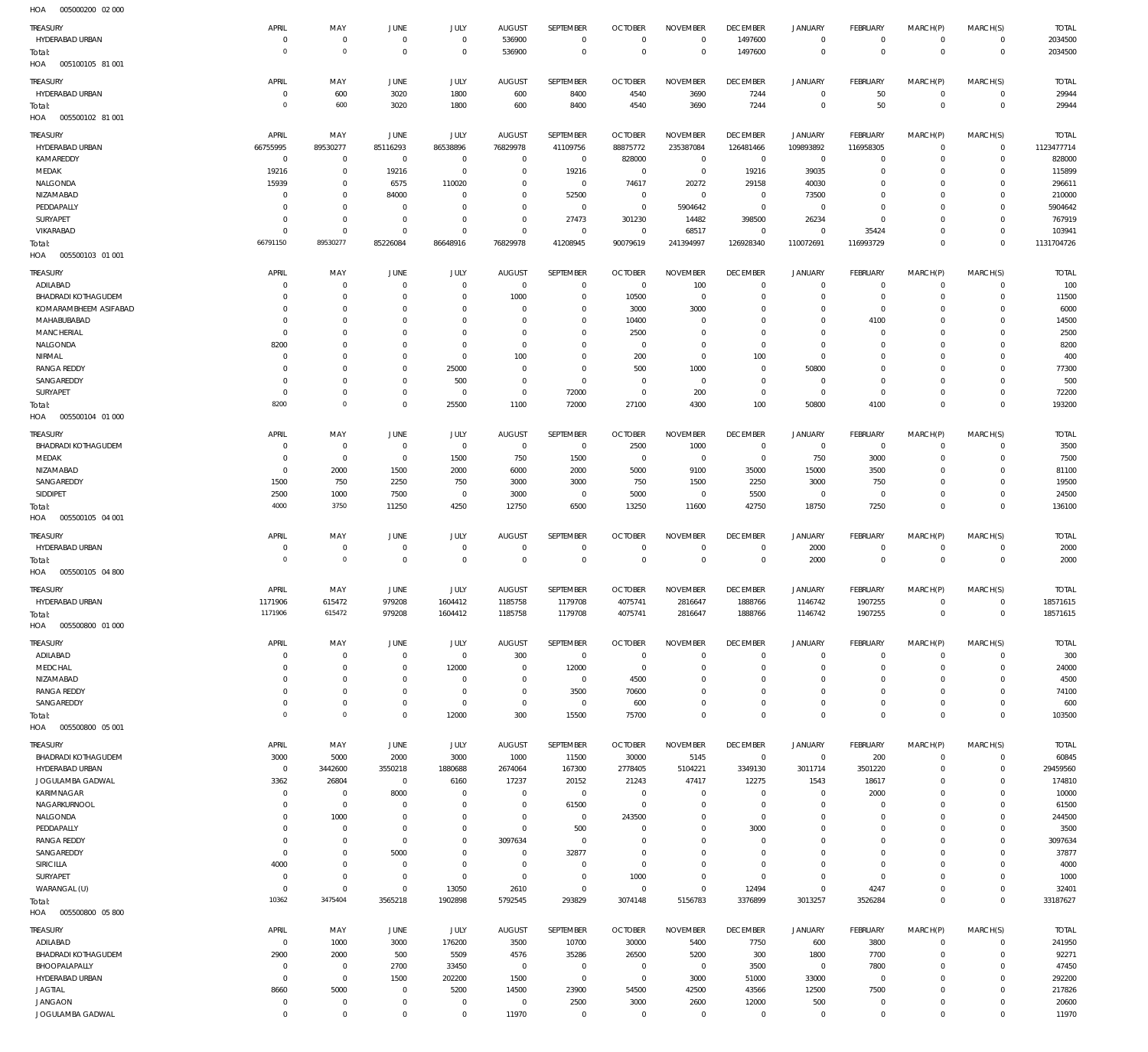| TREASURY                         | APRIL                  | MAY                  | JUNE                    | JULY         | <b>AUGUST</b>          | SEPTEMBER      | <b>OCTOBER</b>         | <b>NOVEMBER</b> | <b>DECEMBER</b> | <b>JANUARY</b>       | FEBRUARY       | MARCH(P)             | MARCH(S)                   | <b>TOTAL</b>    |
|----------------------------------|------------------------|----------------------|-------------------------|--------------|------------------------|----------------|------------------------|-----------------|-----------------|----------------------|----------------|----------------------|----------------------------|-----------------|
| KAMAREDDY                        | $\overline{0}$<br>9800 | 1000                 | $\overline{0}$          | 33000        | $\overline{0}$         | 2000           | 1000                   | 6000<br>19770   | 7000            | 4000                 | 7000           | $\mathbf 0$          | $\mathbf 0$<br>$\mathbf 0$ | 61000           |
| KARIMNAGAR                       |                        | 3000                 | 7925                    | 10700        | 4500                   | 1155219        | 125400                 |                 | 56400           | 14700                | 11750          | $\Omega$             | $\Omega$                   | 1419164         |
| KHAMMAM<br>KOMARAMBHEEM ASIFABAD | 14500                  | 16500<br>$\mathbf 0$ | 36500<br>$\overline{0}$ | 11000        | 10000                  | 94452          | 271000                 | 11750           | 43500           | 27000<br>$\mathbf 0$ | 14000<br>6250  | $\Omega$<br>$\Omega$ | $\Omega$                   | 550202<br>28300 |
| MAHABOOB NAGAR                   | 3100<br>10500          | $\mathbf 0$          | $\overline{0}$          | 100<br>21000 | 1800<br>$\overline{0}$ | 700<br>10500   | 9200<br>$\overline{0}$ | 100<br>10500    | 7050<br>10500   | $\mathbf 0$          | $\overline{0}$ | $\Omega$             | $\Omega$                   | 63000           |
| MAHABUBABAD                      | 50247                  | $\mathbf 0$          | $\overline{0}$          | 26199        | 63394                  | 16000          | $\overline{0}$         | 25394           | 34620           | 85852                | 77895          | $\Omega$             | $\Omega$                   | 379601          |
| MANCHERIAL                       | 7000                   | 5000                 | $\overline{0}$          | 7300         | 15700                  | 35384          | 68645                  | 2600            | 30900           | 4300                 | 1000           | $\Omega$             | $\Omega$                   | 177829          |
| MEDAK                            | 5000                   | 5000                 | 5000                    | 10000        | $\overline{0}$         | 1500           | 48244                  | 5000            | 5000            | $\mathbf 0$          | 10000          | $\Omega$             | $\Omega$                   | 94744           |
| MEDCHAL                          | $\mathbf 0$            | $\mathbf 0$          | $\overline{0}$          | $\mathbf 0$  | $^{\circ}$             | $\overline{0}$ | $\overline{0}$         | $^{\circ}$      | 1500            | $\mathbf 0$          | $\overline{0}$ | $\Omega$             | $\Omega$                   | 1500            |
| Mulugu                           | $\mathbf 0$            | 4084                 | 16300                   | 24800        | $\mathbf 0$            | 2042           | $\overline{0}$         | $\mathbf 0$     | $\overline{0}$  | $\mathbf 0$          | 12400          | $\Omega$             | $\Omega$                   | 59626           |
| NAGARKURNOOL                     | $\mathbf 0$            | $\mathbf 0$          | $\overline{0}$          | $\mathbf 0$  | $\overline{0}$         | $\overline{0}$ | $\mathbb O$            | $\mathbf{0}$    | $\mathbf 0$     | 10500                | $\overline{0}$ | $\Omega$             | $\Omega$                   | 10500           |
| NALGONDA                         | 9500                   | 100                  | $\overline{0}$          | 3400         | 4800                   | 6750           | 2800                   | 11100           | 6200            | 1500                 | 12200          | $\Omega$             | $\Omega$                   | 58350           |
| NIRMAL                           | $\mathbf 0$            | $\mathbf{0}$         | $\overline{0}$          | 6900         | 100                    | $\overline{0}$ | 26500                  | 9600            | 5700            | $\mathbf 0$          | 750            | $\Omega$             | $\Omega$                   | 49550           |
| NIZAMABAD                        | 15590                  | 6000                 | 25980                   | 32000        | 17298                  | 90000          | 128800                 | 47500           | 50432           | 26000                | 39000          | $\Omega$             | $\Omega$                   | 478600          |
| Narayanpet                       | $\overline{0}$         | $\mathbf 0$          | $\overline{0}$          | $\mathbf 0$  | $\overline{0}$         | $\overline{0}$ | $\mathbf 0$            | $\overline{0}$  | $\mathbf 0$     | 10500                | $\overline{0}$ | $\Omega$             | $\Omega$                   | 10500           |
| PEDDAPALLY                       | 7100                   | $\mathbf 0$          | 7000                    | 4500         | 2000                   | 3500           | 33500                  | 16000           | 11000           | 5500                 | 5500           | $\Omega$             | $\Omega$                   | 95600           |
| <b>RANGA REDDY</b>               | 1500                   | $\mathbf 0$          | $\overline{0}$          | $\mathbf 0$  | $\overline{0}$         | $\overline{0}$ | $\overline{0}$         | $\overline{0}$  | $\,0\,$         | $\mathbf 0$          | $\overline{0}$ |                      | $\Omega$                   | 1500            |
| SANGAREDDY                       | 10000                  | 20000                | 10500                   | 10000        | 19216                  | 39389          | 15500                  | 68251           | 83220           | 10000                | 40000          | $\Omega$             | $\Omega$                   | 326076          |
| SIDDIPET                         | 20000                  | $\bf 0$              | 16000                   | 5000         | 5000                   | 46500          | 8500                   | 15050           | 45000           | 10000                | $\overline{0}$ |                      | $\Omega$                   | 171050          |
| SIRICILLA                        | 3500                   | 1500                 | 8000                    | 300          | 141830                 | 1000           | 56000                  | 51000           | 800             | 1600                 | 500            | $\Omega$             | $\Omega$                   | 266030          |
| SURYAPET                         | 700                    | $\bf 0$              | $\overline{0}$          | $\mathbf 0$  | 2000                   | 1000           | 1000                   | $\overline{0}$  | $\mathbf 0$     | $\mathbf 0$          | $\overline{0}$ |                      | $\Omega$                   | 4700            |
| VIKARABAD                        | 61530                  | $\mathbf 0$          | 1000                    | 223290       | 50605                  | 29015          | 18625                  | 6130            | 27840           | $\mathbf 0$          | 13030          | $\Omega$             | $\Omega$                   | 431065          |
| WANAPARTHY                       | $\mathbf 0$            | $\mathbf 0$          | $\overline{0}$          | $\mathbf 0$  | 8000                   | $\overline{0}$ | $\overline{0}$         | $\mathbf 0$     | 42000           | $\mathbf 0$          | $\overline{0}$ | $\Omega$             | $\Omega$                   | 50000           |
| WARANGAL (R)                     | 200                    | $\mathbf 0$          | $\overline{0}$          | $\mathbf 0$  | $\overline{0}$         | 2500           | 3500                   | 35500           | 39144           | 44620                | 13460          | $\Omega$             | $\Omega$                   | 138924          |
| WARANGAL (U)                     | 38538                  | 48190                | 133741                  | 103651       | 104910                 | 169993         | 244760                 | 154132          | 265000          | 160006               | 91640          | $\Omega$             | $\Omega$                   | 1514561         |
| YADADRI                          | $\mathbf 0$            | $\bf 0$              | $\overline{0}$          | 5000         | $\overline{0}$         | 600            | 10800                  | $\mathbf 0$     | 300             | $\mathbf 0$          | 3000           | $\Omega$             | $\mathbf 0$                | 19700           |
| Total:                           | 279865                 | 118374               | 275646                  | 960699       | 487199                 | 1780430        | 1187774                | 554077          | 891222          | 464478               | 386175         | $\Omega$             | $\mathbf 0$                | 7385939         |
| HOA<br>005500800 06 001          |                        |                      |                         |              |                        |                |                        |                 |                 |                      |                |                      |                            |                 |
| <b>TREASURY</b>                  | APRIL                  | MAY                  | JUNE                    | JULY         | <b>AUGUST</b>          | SEPTEMBER      | <b>OCTOBER</b>         | <b>NOVEMBER</b> | <b>DECEMBER</b> | <b>JANUARY</b>       | FEBRUARY       | MARCH(P)             | MARCH(S)                   | <b>TOTAL</b>    |
| <b>BHADRADI KOTHAGUDEM</b>       | 90200                  | 39000                | 48000                   | 76000        | 85100                  | 66350          | 46000                  | 127000          | 74600           | 119000               | 78000          | $\Omega$             | $\mathbf 0$                | 849250          |
| HYDERABAD URBAN                  | 21000                  | 10500                | 50000                   | 49000        | 29000                  | 39000          | 43000                  | 41000           | 22000           | 48000                | 210000         | $\Omega$             | $\mathbf 0$                | 562500          |
| <b>JAGTIAL</b>                   | 6000                   | $\mathbf 0$          | 1000                    | 8000         | 6000                   | 15000          | 19000                  | 16000           | 24000           | 10000                | 18000          | $\Omega$             | $\mathbf 0$                | 123000          |
| KAMAREDDY                        | 1000                   | $\mathbb O$          | $\overline{0}$          | $\mathbf 0$  | $\overline{0}$         | 1000           | 2000                   | 1000            | 4000            | $\mathbf 0$          | $\overline{0}$ | $\Omega$             | $\Omega$                   | 9000            |
| KARIMNAGAR                       | 48330                  | 1000                 | 32050                   | 62000        | 48000                  | 52500          | 32000                  | 59400           | 77500           | 66000                | 68300          | $\Omega$             | $\mathbf 0$                | 547080          |
| KHAMMAM                          | $\mathbf 0$            | 1000                 | $\overline{0}$          | $\mathbf 0$  | $\overline{0}$         | $\overline{0}$ | $\overline{0}$         | $\mathbf{0}$    | $\mathbf 0$     | $\mathbf 0$          | $^{\circ}$     | $\Omega$             | $\Omega$                   | 1000            |
| <b>MANCHERIAL</b>                | 2000                   | $\mathbf 0$          | $\overline{0}$          | $\mathbf 0$  | $\overline{0}$         | 2000           | 1000                   | $\mathbf{0}$    | $\mathbf 0$     | 1000                 | $\overline{0}$ | $\Omega$             | $\mathbf 0$                | 6000            |
| MEDCHAL                          | $\mathbf 0$            | $\mathbf 0$          | $\overline{0}$          | $\mathbf 0$  | $\overline{0}$         | $\overline{0}$ | 3000                   | $\mathbf{0}$    | $\mathbf 0$     | $\mathbf 0$          | $\overline{0}$ | $\Omega$             | $\Omega$                   | 3000            |
| PEDDAPALLY                       | 163000                 | 9500                 | 9000                    | 17000        | 8000                   | 5000           | 9000                   | 5000            | 5000            | 13000                | 11000          | $\Omega$             | $\Omega$                   | 254500          |
| <b>RANGA REDDY</b>               | 46160                  | 86000                | 309007                  | 535006       | 543020                 | 620009         | 513017                 | 583000          | 1043000         | 778000               | 769000         | $\Omega$             | $\Omega$                   | 5825219         |
| SANGAREDDY                       | $\mathbf 0$            | $\mathbf 0$          | $\overline{0}$          | $\mathbf 0$  | $\overline{0}$         | $\overline{0}$ | $\overline{0}$         | 1000            | $\mathbf 0$     | $\mathbf 0$          | $\overline{0}$ | $\Omega$             | $\Omega$                   | 1000            |
| SIRICILLA                        | 25000                  | 2000                 | 12000                   | 11000        | 14000                  | 15000          | 18000                  | 19000           | 23000           | 16000                | 23500          | $\Omega$             | $\mathbf 0$                | 178500          |
| SURYAPET                         | $\mathbf 0$            | $\mathbf 0$          | $\overline{0}$          | $\mathbf 0$  | $\overline{0}$         | 1000           | $\overline{0}$         | $\overline{0}$  | $\mathbf 0$     | $\mathbf 0$          | $\overline{0}$ | $\Omega$             | $\mathbf 0$                | 1000            |
| Total:                           | 402690                 | 149000               | 461057                  | 758006       | 733120                 | 816859         | 686017                 | 852400          | 1273100         | 1051000              | 1177800        | $\Omega$             | $\mathbf 0$                | 8361049         |
| HOA<br>005500800 06 800          |                        |                      |                         |              |                        |                |                        |                 |                 |                      |                |                      |                            |                 |
| TREASURY                         | APRIL                  | MAY                  | JUNE                    | JULY         | <b>AUGUST</b>          | SEPTEMBER      | <b>OCTOBER</b>         | <b>NOVEMBER</b> | <b>DECEMBER</b> | <b>JANUARY</b>       | FEBRUARY       | MARCH(P)             | MARCH(S)                   | <b>TOTAL</b>    |
| HYDERABAD URBAN                  | 1000                   | $\mathbf 0$          | $\overline{0}$          | $\mathbf 0$  | $\overline{0}$         | $\overline{0}$ | 1000                   | $\mathbf 0$     | 1000            | $^{\circ}$           | $^{\circ}$     | $\mathbf 0$          | $\Omega$                   | 3000            |
| KARIMNAGAR                       | $\mathbf 0$            | $\mathbf 0$          | $\overline{0}$          | $\mathbf 0$  | $\overline{0}$         | 1000           | $\overline{0}$         | 1000            | $^{\circ}$      | $\mathbf 0$          | 1000           | $\mathbf 0$          | $\mathbf 0$                | 3000            |
| MANCHERIAL                       | $\Omega$               | $\Omega$             | $\cap$                  | 100          | $\Omega$               |                | $\cap$                 |                 |                 |                      |                |                      | $\cap$                     | 100             |
| <b>RANGA REDDY</b>               | 13267                  | $\mathsf{O}\xspace$  | $\overline{0}$          | $\mathbf 0$  | $\overline{0}$         | $\overline{0}$ | $\overline{0}$         | $\mathbf{0}$    | $\mathbf 0$     | $\,0\,$              | $\mathbf 0$    | $\mathbf 0$          | $\mathbf 0$                | 13267           |
| Total:                           | 14267                  | $\mathsf{O}\xspace$  | $\,0\,$                 | 100          | $\overline{0}$         | 1000           | 1000                   | 1000            | 1000            | $\mathbf 0$          | 1000           | $\mathbb O$          | $\mathbf{0}$               | 19367           |
| HOA   005500800   08   001       |                        |                      |                         |              |                        |                |                        |                 |                 |                      |                |                      |                            |                 |
|                                  |                        |                      |                         |              |                        |                |                        |                 |                 |                      |                |                      |                            |                 |
| TREASURY                         | APRIL                  | MAY                  | JUNE                    | JULY         | <b>AUGUST</b>          | SEPTEMBER      | <b>OCTOBER</b>         | <b>NOVEMBER</b> | <b>DECEMBER</b> | <b>JANUARY</b>       | FEBRUARY       | MARCH(P)             | MARCH(S)                   | <b>TOTAL</b>    |
| HYDERABAD URBAN                  | $\overline{0}$         | $\mathbf 0$          | $\overline{0}$          | $\,0\,$      | 5750                   | $\overline{0}$ | 1200                   | $\mathbf{0}$    | $\mathbf 0$     | $\mathbf 0$          | $\mathbf 0$    | $\mathbf 0$          | $\mathbf 0$                | 6950            |
| Total:                           | $\overline{0}$         | $\mathbf 0$          | $\overline{0}$          | $\mathbf 0$  | 5750                   | $\mathbf 0$    | 1200                   | $\mathbb O$     | $\mathbb O$     | $\mathbb O$          | $\mathbb O$    | $\mathbb O$          | $\mathbf{0}$               | 6950            |
| HOA   005500800   08   800       |                        |                      |                         |              |                        |                |                        |                 |                 |                      |                |                      |                            |                 |
| TREASURY                         | APRIL                  | MAY                  | JUNE                    | JULY         | <b>AUGUST</b>          | SEPTEMBER      | <b>OCTOBER</b>         | <b>NOVEMBER</b> | <b>DECEMBER</b> | <b>JANUARY</b>       | FEBRUARY       | MARCH(P)             | MARCH(S)                   | <b>TOTAL</b>    |
| HYDERABAD URBAN                  | 43600                  | $\mathsf{O}\xspace$  | $\overline{0}$          | 48300        | $\overline{0}$         | $\overline{0}$ | 43600                  | 43600           | 48300           | 43600                | 48300          | $\mathbf 0$          | $\mathbf 0$                | 319300          |
| Total:                           | 43600                  | $\mathbf 0$          | $\overline{0}$          | 48300        | $\overline{0}$         | $\overline{0}$ | 43600                  | 43600           | 48300           | 43600                | 48300          | $\mathbf{0}$         | $\mathbf{0}$               | 319300          |
| HOA<br>005500800 09 001          |                        |                      |                         |              |                        |                |                        |                 |                 |                      |                |                      |                            |                 |
| TREASURY                         | APRIL                  | MAY                  | JUNE                    | JULY         | <b>AUGUST</b>          | SEPTEMBER      | <b>OCTOBER</b>         | <b>NOVEMBER</b> | <b>DECEMBER</b> | <b>JANUARY</b>       | FEBRUARY       | MARCH(P)             | MARCH(S)                   | <b>TOTAL</b>    |
| <b>BHADRADI KOTHAGUDEM</b>       | 0                      | $\mathbf 0$          | $\mathbf 0$             | $\mathbf 0$  | $\overline{0}$         | $\overline{0}$ | $\mathbb O$            | $\overline{0}$  | $\mathbf 0$     | 1000                 | $\overline{0}$ | $\mathbf 0$          | $\mathbf 0$                | 1000            |
| MEDCHAL                          | 0                      | $\bf 0$              | $\overline{0}$          | $\mathbf 0$  | $\mathbf 0$            | $\mathbf 0$    | 5600                   | $\overline{0}$  | 2000            | $\,0\,$              | 1000           | $\circ$              | $\mathbf 0$                | 8600            |
| <b>RANGA REDDY</b>               | 0                      | $\mathbf 0$          | $\overline{0}$          | $\mathbf 0$  | $\mathbf 0$            | $\mathbf 0$    | 298362                 | 154600          | 428378          | 265168               | 256658         | $\Omega$             | $\Omega$                   | 1403166         |
| SANGAREDDY                       | $\mathbf 0$            | $\mathsf{O}\xspace$  | $\overline{0}$          | $\mathbf 0$  | $\mathbf 0$            | $\mathbf 0$    | 1000                   | $\overline{0}$  | $\,0\,$         | $\overline{0}$       | $\overline{0}$ | $\Omega$             | $\mathbf 0$                | 1000            |
| Total:                           | $\Omega$               | $\mathbf 0$          | $\overline{0}$          | $\mathbf 0$  | $\Omega$               | $\mathbf 0$    | 304962                 | 154600          | 430378          | 266168               | 257658         | $\overline{0}$       | $\mathbf{0}$               | 1413766         |
| HOA<br>005500800 09 800          |                        |                      |                         |              |                        |                |                        |                 |                 |                      |                |                      |                            |                 |
|                                  |                        |                      |                         |              |                        |                |                        |                 |                 |                      |                |                      |                            |                 |
| TREASURY                         | APRIL                  | MAY                  | JUNE                    | JULY         | <b>AUGUST</b>          | SEPTEMBER      | <b>OCTOBER</b>         | <b>NOVEMBER</b> | <b>DECEMBER</b> | <b>JANUARY</b>       | FEBRUARY       | MARCH(P)             | MARCH(S)                   | <b>TOTAL</b>    |
| <b>RANGA REDDY</b>               | $\mathbf 0$            | $\bf 0$              | $\overline{0}$          | $\mathbf 0$  | $\overline{0}$         | $\overline{0}$ | $\mathbf 0$            | $\overline{0}$  | $\,0\,$         | 500                  | 3500           | $\mathbf 0$          | $\mathbf 0$                | 4000            |
| Total:                           | $\overline{0}$         | $\,0\,$              | $\overline{0}$          | $\mathbf 0$  | $\overline{0}$         | $\mathbf 0$    | $\mathbb O$            | $\overline{0}$  | $\,0\,$         | 500                  | 3500           | $\mathbf{0}$         | $\mathbf{0}$               | 4000            |
| HOA<br>005500800 10 001          |                        |                      |                         |              |                        |                |                        |                 |                 |                      |                |                      |                            |                 |
| TREASURY                         | APRIL                  | MAY                  | JUNE                    | JULY         | <b>AUGUST</b>          | SEPTEMBER      | <b>OCTOBER</b>         | <b>NOVEMBER</b> | <b>DECEMBER</b> | <b>JANUARY</b>       | FEBRUARY       | MARCH(P)             | MARCH(S)                   | <b>TOTAL</b>    |
| HYDERABAD URBAN                  | $^{\circ}$             | $\mathbf{0}$         | $\overline{0}$          | $\,0\,$      | $\overline{0}$         | $\overline{0}$ | 600                    | $\overline{0}$  | $\,0\,$         | $\mathbf 0$          | 500            | $\mathbf 0$          | $\mathbf 0$                | 1100            |
| MEDCHAL                          | 546300                 | 1271769              | 531775                  | 1278228      | 487454                 | 398901         | 799750                 | 987367          | 367319          | 1663464              | 1140063        | $\mathbf 0$          | $\mathbf 0$                | 9472390         |
| <b>RANGA REDDY</b>               | 369720                 | 127500               | 211700                  | 770701       | 603054                 | 544601         | 922369                 | 103180          | 27300           | 12000                | 7500           | $\Omega$             | $\Omega$                   | 3699625         |
| YADADRI                          | $\mathbf 0$            | $\mathbf 0$          | $\overline{0}$          | $\,0\,$      | $\overline{0}$         | $\overline{0}$ | 4600                   | 3600            | $\,0\,$         | $\,0\,$              | $^{\circ}$     | $\Omega$             | $\mathbf 0$                | 8200            |
| Total:                           | 916020                 | 1399269              | 743475                  | 2048929      | 1090508                | 943502         | 1727319                | 1094147         | 394619          | 1675464              | 1148063        | $\mathbb O$          | $\mathbb O$                | 13181315        |
|                                  |                        |                      |                         |              |                        |                |                        |                 |                 |                      |                |                      |                            |                 |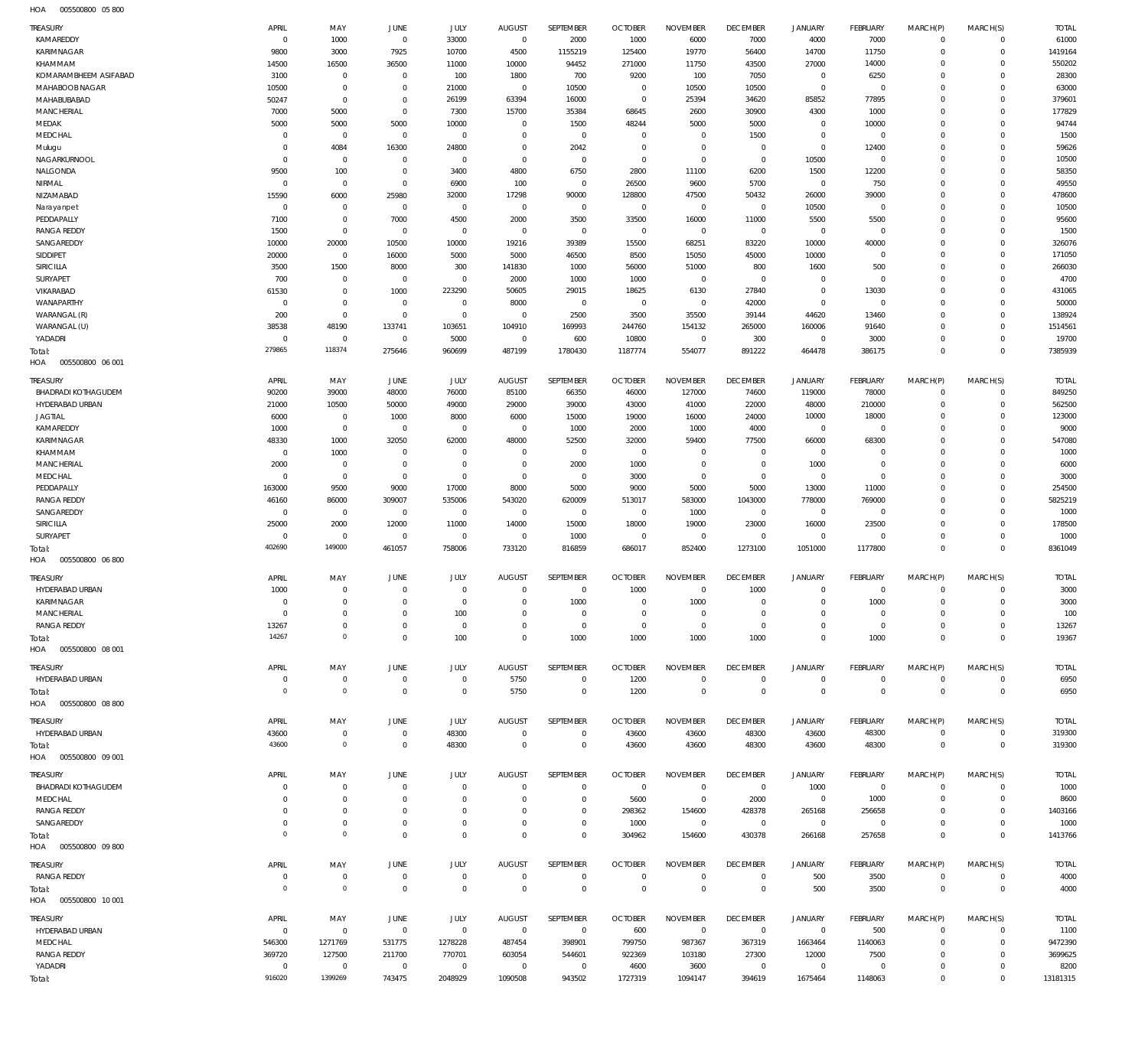005500800 80 000 HOA

| <b>TREASURY</b>                         | APRIL          | MAY                   | JUNE                       | JULY                       | <b>AUGUST</b>                    | SEPTEMBER             | <b>OCTOBER</b>                   | <b>NOVEMBER</b>       | <b>DECEMBER</b>               | <b>JANUARY</b> | <b>FEBRUARY</b>         | MARCH(P)             | MARCH(S)             | <b>TOTAL</b>    |
|-----------------------------------------|----------------|-----------------------|----------------------------|----------------------------|----------------------------------|-----------------------|----------------------------------|-----------------------|-------------------------------|----------------|-------------------------|----------------------|----------------------|-----------------|
| BHADRADI KOTHAGUDEM                     | $\mathbf 0$    | $\mathbf 0$           | 319100                     | $\mathbf 0$                | $\overline{0}$                   | 56500                 | $\overline{0}$                   | $\overline{0}$        | $\mathbf 0$                   | $\mathbf 0$    | $\circ$                 | $\Omega$             | $\mathbf 0$          | 375600          |
| HYDERABAD URBAN                         | $\mathbf 0$    | 711000                | 61757                      | 9394                       | 6371                             | 2558                  | $\overline{0}$                   | 415319                | 1870230                       | 11134398       | 9620529                 | $^{\circ}$           | $\mathsf{O}\xspace$  | 23831556        |
| JOGULAMBA GADWAL                        | 6500           | $\mathbf 0$           | $\mathbf 0$                | 195370                     | $\overline{0}$                   | 362150                | $\overline{0}$                   | $\mathbf{0}$          | $\overline{0}$                | $\circ$        | $^{\circ}$              | $\Omega$             | $\mathbf 0$          | 564020          |
| KARIMNAGAR                              | $\mathbf 0$    | $\mathsf{O}\xspace$   | $\mathbf 0$                | $\mathbf 0$                | $\overline{0}$                   | $\overline{0}$        | $\overline{0}$<br>$\overline{0}$ | $\mathbf{0}$          | $\mathbb O$<br>$\overline{0}$ | $\mathbb O$    | 11200                   | $\Omega$             | $\Omega$<br>$\Omega$ | 11200<br>459798 |
| KHAMMAM                                 | 17000          | 128200<br>$\mathbf 0$ | $\mathbf 0$<br>$\mathbf 0$ | 34098                      | $\overline{0}$<br>$\overline{0}$ | $\mathbf 0$           | $\overline{0}$                   | 280500<br>$\mathbf 0$ | $\mathbb O$                   | $\mathbf 0$    | $\mathbf{0}$<br>$\circ$ | $\Omega$<br>$\Omega$ | $\Omega$             | 235500          |
| KOMARAMBHEEM ASIFABAD<br>MAHABOOB NAGAR | $\mathbf 0$    | $\mathbf 0$           | $\mathbf 0$                | 60300                      | $\mathbf 0$                      | 175200<br>$\mathbf 0$ | $\overline{0}$                   | $\mathbf 0$           | $\overline{0}$                | $\mathbf 0$    | $\mathbf{0}$            | $\Omega$             | $\mathbf 0$          | 501747          |
| MAHABUBABAD                             | 370500         |                       | $\overline{0}$             | $\mathbf 0$<br>$\mathbf 0$ | $\overline{0}$                   | $\mathbf 0$           | $\overline{0}$                   | $\mathbf 0$           | $\overline{0}$                | 131247         | $\mathbf{0}$            | $\Omega$             | $\Omega$             |                 |
|                                         | 10500          | $\mathbf 0$           |                            |                            |                                  |                       | $\overline{0}$                   |                       | $\overline{0}$                | $\mathbf 0$    | $\circ$                 |                      |                      | 10500           |
| MANCHERIAL                              | $\mathbf 0$    | $\mathbf 0$           | 25200                      | $\mathbf 0$                | $\overline{0}$                   | $\mathbf 0$           |                                  | $\mathbf 0$           |                               | $\mathbf 0$    |                         | $\Omega$             | $\mathbf 0$          | 25200           |
| MEDAK                                   | 54350          | $\mathbf 0$           | 33200                      | $\mathbf 0$                | $\overline{0}$                   | 34750                 | $\overline{0}$                   | $\mathbf 0$           | $\overline{0}$                | $\mathbf 0$    | $\circ$                 | $\Omega$             | $\Omega$             | 122300          |
| MEDCHAL                                 | $^{\circ}$     | 310000                | $\mathbf 0$                | $\mathbf 0$                | $\overline{0}$                   | $\mathbf 0$           | $\overline{0}$                   | $\mathbf 0$           | $\overline{0}$                | $\mathbf 0$    | $\circ$                 | $\Omega$             | $\mathbf 0$          | 310000          |
| Mulugu                                  | $^{\circ}$     | $\mathbf 0$           | $\mathbf 0$                | $\mathbf 0$                | 46500                            | $\mathbf 0$           | $\overline{0}$                   | $\mathbf 0$           | $\overline{0}$                | $\mathbf 0$    | $\circ$                 | $\Omega$             | $\Omega$             | 46500           |
| NALGONDA                                | $^{\circ}$     | $\mathbf 0$           | $\mathbf 0$                | 54600                      | $\overline{0}$                   | $\mathbf 0$           | $\overline{0}$                   | $\mathbf 0$           | $\overline{0}$                | $\mathbf 0$    | $\circ$                 | $\Omega$             | $\Omega$             | 54600           |
| NIZAMABAD                               | $^{\circ}$     | $\mathbf 0$           | $\mathbf 0$                | 92700                      | $\overline{0}$                   | $\mathbf 0$           | $\overline{0}$                   | $\mathbf 0$           | $\overline{0}$                | $\mathbf 0$    | $\mathbf{0}$            | $\Omega$             | $\Omega$             | 92700           |
| Narayanpet                              | $\mathbf 0$    | $\mathbf 0$           | $\mathbf 0$                | 78200                      | $\overline{0}$                   | $\overline{0}$        | $\overline{0}$                   | $\mathbf 0$           | $\mathbb O$                   | $\mathbf 0$    | $\mathbb O$             | $\Omega$             | $\Omega$             | 78200           |
| <b>RANGA REDDY</b>                      | $\mathbf 0$    | $\mathbf 0$           | $\overline{0}$             | 375000                     | $\overline{0}$                   | 3127500               | 85200                            | 272000                | 4290                          | $\mathbf 0$    | 870458                  | $\Omega$             | $\Omega$             | 4734448         |
| SANGAREDDY                              | $\mathbf 0$    | $\mathbf 0$           | 5000                       | 2100                       | $\overline{0}$                   | $\mathbf 0$           | $\overline{0}$                   | $\mathbf{0}$          | $\overline{0}$                | $\mathbf 0$    | $\mathbf{0}$            | $\Omega$             | $\Omega$             | 7100            |
| SIDDIPET                                | $\mathbf 0$    | $\mathbf 0$           | 22500                      | $\mathbf 0$                | $\overline{0}$                   | $\mathbf 0$           | $\overline{0}$                   | $\mathbf{0}$          | $\overline{0}$                | $\mathbf 0$    | $\mathbf{0}$            | $\Omega$             | $\Omega$             | 22500           |
| SIRICILLA                               | $^{\circ}$     | 54700                 | $\mathbf 0$                | 29500                      | $\mathbf 0$                      | $\mathbf 0$           | $\overline{0}$                   | 11000                 | 14650                         | $\mathbf 0$    | $\mathbf{0}$            | $\Omega$             | $\Omega$             | 109850          |
| SURYAPET                                | $\mathbf 0$    | $\mathbf 0$           | $\overline{0}$             | 6800                       | $\overline{0}$                   | $\mathbf 0$           | $\overline{0}$                   | $\mathbf 0$           | $\overline{0}$                | $\mathbf 0$    | $\mathbf{0}$            | $\Omega$             | $\Omega$             | 6800            |
| VIKARABAD                               | $\mathbf 0$    | 115000                | $\mathbf 0$                | $\mathbf 0$                | $\overline{0}$                   | $\mathbf 0$           | $\overline{0}$                   | $\overline{0}$        | $\mathbb O$                   | $\mathbf 0$    | $\circ$                 | $\Omega$             | $\mathbf 0$          | 115000          |
| WANAPARTHY                              | 6500           | $\mathbf 0$           | $\mathbf 0$                | $\mathbf 0$                | $\overline{0}$                   | $\mathbf 0$           | $\overline{0}$                   | $\mathbf 0$           | $\mathbb O$                   | $\mathbf 0$    | $\circ$                 | $\Omega$             | $\Omega$             | 6500            |
| WARANGAL (U)                            | $\mathbf 0$    | $\mathbf 0$           | $\mathbf 0$                | $\mathbf 0$                | $\overline{0}$                   | $\mathbf 0$           | $\overline{0}$                   | $\overline{0}$        | $\mathbb O$                   | 2070500        | $\mathbf{0}$            | $\Omega$             | $\mathbf 0$          | 2070500         |
| Total:                                  | 465350         | 1318900               | 466757                     | 938062                     | 52871                            | 3758658               | 85200                            | 978819                | 1889170                       | 13336145       | 10502187                | $\overline{0}$       | $\mathbf{0}$         | 33792119        |
| HOA<br>005500800 81 001                 |                |                       |                            |                            |                                  |                       |                                  |                       |                               |                |                         |                      |                      |                 |
| <b>TREASURY</b>                         | APRIL          | MAY                   | JUNE                       | JULY                       | <b>AUGUST</b>                    | SEPTEMBER             | <b>OCTOBER</b>                   | <b>NOVEMBER</b>       | <b>DECEMBER</b>               | <b>JANUARY</b> | <b>FEBRUARY</b>         | MARCH(P)             | MARCH(S)             | <b>TOTAL</b>    |
| ADILABAD                                | $\mathbf 0$    | 188208                | 293582                     | 27381                      | 26886                            | 13465                 | 10122                            | $\overline{0}$        | 420997                        | 29778          | 2378                    | $^{\circ}$           | $\mathbf 0$          | 1012797         |
| BHADRADI KOTHAGUDEM                     | 4430           | 2856                  | 2773                       | 5000                       | 21086                            | 5000                  | 48975                            | $\mathbf 0$           | 9876                          | $\mathbf{0}$   | 3656                    | $\Omega$             | $\mathbf 0$          | 103652          |
| HYDERABAD URBAN                         | 3376145        | 8233332               | 2900670                    | 20702559                   | 3202966                          | 4567553               | 5515647                          | 4570346               | 10748530                      | 1541681        | 13597370                | $\Omega$             | $\mathbf 0$          | 78956799        |
| <b>JAGTIAL</b>                          | 288000         | $\mathbf 0$           | $\overline{0}$             | 14676                      | $\mathbf 0$                      | 8600                  | $\overline{0}$                   | $\mathbf 0$           | $\overline{0}$                | $\mathbf 0$    | 9210                    | $\Omega$             | $\Omega$             | 320486          |
| JOGULAMBA GADWAL                        | 2500           | 47500                 | 23000                      | 4000                       | 27300                            | 23000                 | 22500                            | 1000                  | 7500                          | 46500          | $\mathbf{0}$            | $\Omega$             | $\Omega$             | 204800          |
| KARIMNAGAR                              | 1866000        | $\mathbf 0$           | $\overline{0}$             | $\mathbf 0$                | $\overline{0}$                   | $\overline{0}$        | $\overline{0}$                   | $\mathbf 0$           | $\mathbf 0$                   | $\mathbf 0$    | $\mathbf{0}$            | $\Omega$             | $\Omega$             | 1866000         |
| KHAMMAM                                 | 20000          | 30074                 | 22030                      | 2291                       | 46715                            | 27912                 | 22960                            | 18900                 | $\mathbb O$                   | 50522          | 18900                   | $\Omega$             | $\Omega$             | 260304          |
| MAHABOOB NAGAR                          | 6000           | $^{\circ}$            | 2000                       | 4500                       | $\mathbf 0$                      | 8500                  | $\overline{0}$                   | 4000                  | 4000                          | $\circ$        | 4500                    |                      | $\Omega$             | 33500           |
| MANCHERIAL                              | $^{\circ}$     | $\mathbf 0$           | 4444                       | 1971                       | $\mathbf 0$                      | 12613                 | 40746                            | 11524                 | 30107                         | $\mathbf 0$    | 20206                   | $\Omega$             | $\Omega$             | 121611          |
| MEDAK                                   | 8718           | $\mathbf 0$           | 10885                      | $\mathbf 0$                | $\overline{0}$                   | 13633                 | 3855                             | $\mathbf 0$           | 9210                          | 4747           | 800                     | $\Omega$             | $\Omega$             | 51848           |
| MEDCHAL                                 | $^{\circ}$     | $\mathbf 0$           | $\overline{0}$             | $\mathbf 0$                | $\overline{0}$                   | $\overline{0}$        | $\overline{0}$                   | 5720500               | 8000                          | 2500           | $\mathbf{0}$            | $\Omega$             | $\Omega$             | 5731000         |
| NAGARKURNOOL                            | 2500           | $\mathbf 0$           | 8500                       | 2500                       | 2500                             | 1000                  | 3500                             | 231000                | 5000                          | 2500           | 5000                    | $\Omega$             | $\Omega$             | 264000          |
| NALGONDA                                | 29400          | 21000                 | 31282                      | 32561                      | 22029                            | 24000                 | 13800                            | 29891                 | 58283                         | 8908           | 50427                   | $\Omega$             | $\Omega$             | 321581          |
| NIRMAL                                  | $^{\circ}$     | 149624                | $\mathbf 0$                | 95100                      | $\overline{0}$                   | $\mathbf 0$           | $\overline{0}$                   | $\mathbf 0$           | $\overline{0}$                | $\mathbf 0$    | 30153                   | $\Omega$             | $\Omega$             | 274877          |
| Narayanpet                              | $^{\circ}$     | $^{\circ}$            | $\overline{0}$             | 2000                       | 4500                             | $\mathbf 0$           | 200                              | $\overline{0}$        | 3000                          | 4500           | 1000                    | $\Omega$             | $\Omega$             | 15200           |
| PEDDAPALLY                              | $\mathbf 0$    | $\mathbf 0$           | 56000                      | $\mathbf 0$                | $\overline{0}$                   | $\mathbf 0$           | $\overline{0}$                   | $\mathbf 0$           | $\overline{0}$                | $\mathbf 0$    | 568000                  | $\Omega$             | $\Omega$             | 624000          |
| <b>RANGA REDDY</b>                      | 104767         | 4663684               | 2332200                    | 135185                     | 385578                           | 3259270               | 442190                           | 367553                | 8136768                       | 2885062        | 110457                  | $\Omega$             | $\Omega$             | 22822714        |
| SANGAREDDY                              | 9500           | $\mathbf 0$           | $\mathbf 0$                | 16500                      | $\overline{0}$                   | $^{\circ}$            | 3500                             | 65753                 | 3696                          | 34443          | 91820                   | $\Omega$             | $\Omega$             | 225212          |
| SIDDIPET                                | 4484           | 3830                  | 3830                       | 3830                       | 3830                             | 3830                  | 3830                             | 3830                  | 3830                          | 3830           | 3830                    | $\Omega$             | $\Omega$             | 42784           |
| <b>SIRICILLA</b>                        | $^{\circ}$     | $\mathbf 0$           | $\mathbf 0$                | 0                          | $\overline{0}$                   | 2021                  | $\overline{0}$                   | 98603                 | $\mathbf 0$                   | 6547           | $\mathbf{0}$            |                      | $\Omega$             | 107171          |
| SURYAPET                                |                | $\mathbf 0$           | $\mathbf 0$                | $\mathbf 0$                |                                  |                       |                                  | 600                   |                               |                |                         | $\Omega$             | $\mathbf 0$          | 11500           |
| WANAPARTHY                              | 200<br>2500    | $\mathbf{0}$          | 2600                       | 4200                       | 500<br>1200                      | 2000<br>2900          | 4200<br>4500                     | 900                   | 2300<br>7300                  | 100<br>3000    | 1600<br>2600            | $\Omega$             | $\mathbf 0$          | 31700           |
|                                         | $\mathbf 0$    | $\mathbf 0$           | $\mathbf 0$                | $\mathbf 0$                | $\overline{0}$                   | $\overline{0}$        |                                  | $\mathbf 0$           |                               |                |                         | $\Omega$             | $\Omega$             |                 |
| WARANGAL (R)                            |                |                       |                            |                            |                                  |                       | $\overline{0}$                   |                       | $\overline{0}$                | 35676          | 26361                   |                      |                      | 62037           |
| WARANGAL (U)                            | 7315           | 23208                 | 5460                       | 20538                      | 3899                             | 27719                 | 23171                            | 4499                  | 3821                          | $\mathbf 0$    | $^{\circ}$              | $\mathbf 0$          | $\mathbf 0$          | 119630          |
| Total:                                  | 5732459        | 13363316              | 5699256                    | 21074792                   | 3748989                          | 8003016               | 6163696                          | 11128899              | 19462218                      | 4660294        | 14548268                | $^{\circ}$           | $\mathbf 0$          | 113585203       |
| HOA   005500800   81   800              |                |                       |                            |                            |                                  |                       |                                  |                       |                               |                |                         |                      |                      |                 |
| TREASURY                                | APRIL          | MAY                   | <b>JUNE</b>                | JULY                       | <b>AUGUST</b>                    | SEPTEMBER             | <b>OCTOBER</b>                   | <b>NOVEMBER</b>       | <b>DECEMBER</b>               | <b>JANUARY</b> | <b>FEBRUARY</b>         | MARCH(P)             | MARCH(S)             | <b>TOTAL</b>    |
| BHOOPALAPALLY                           | $^{\circ}$     | 30000                 | $\overline{0}$             | $\mathbf 0$                | 10000                            | $\mathbf 0$           | $\overline{0}$                   | $\mathbf 0$           | $\mathbf 0$                   | 30000          | $^{\circ}$              | $\Omega$             | $\mathbf 0$          | 70000           |
| <b>JAGTIAL</b>                          | 0              | $\mathbf 0$           | $\mathbf 0$                | $\mathbf 0$                | $\overline{0}$                   | $\mathbf 0$           | $\overline{0}$                   | $\mathbf 0$           | $\mathbf 0$                   | 2000           | $\mathbf{0}$            | $\Omega$             | $\mathbf 0$          | 2000            |
| KARIMNAGAR                              | 0              | $\mathbf 0$           | $\mathbf 0$                | $\mathbf 0$                | $\overline{0}$                   | $\mathbf 0$           | 1000                             | 0                     | $\mathbf 0$                   | 2500           | $^{\circ}$              | $\Omega$             | $\mathbf 0$          | 3500            |
| KHAMMAM                                 | $^{\circ}$     | $\mathbf 0$           | $\mathbf 0$                | $\mathbf 0$                | 5000                             | $\mathbf 0$           | $\overline{0}$                   | $\mathbf 0$           | $\overline{0}$                | $\circ$        | $\mathbf{0}$            | $\Omega$             | $\Omega$             | 5000            |
| NALGONDA                                | 0              | $\mathbf 0$           | $\mathbf 0$                | $\mathbf 0$                | 100                              | $\mathbf 0$           | 200                              | $\mathbf 0$           | $\mathbf{0}$                  | $\circ$        | $\mathbf{0}$            |                      | $\mathbf 0$          | 300             |
| NIRMAL                                  | 0              | $\mathbf 0$           | $\mathbf 0$                | $\mathbf 0$                | $\overline{0}$                   | 645                   | 2500                             | $\mathbf 0$           | $\overline{0}$                | $\mathbf 0$    | $^{\circ}$              |                      | $\Omega$             | 3145            |
| PEDDAPALLY                              | $^{\circ}$     | $\mathbf 0$           | $\mathbf 0$                | 278784                     | $\overline{0}$                   | $^{\circ}$            | $\overline{0}$                   | 88337                 | $\mathbf{0}$                  | $\mathbf 0$    | 173863                  |                      | $\mathbf 0$          | 540984          |
| <b>RANGA REDDY</b>                      | 0              | $\mathbf 0$           | $\mathbf 0$                | $\mathbf 0$                | $\overline{0}$                   | $\mathbf 0$           | $\overline{0}$                   | $\mathbf 0$           | $\mathbb O$                   | 5000           | $\mathbf{0}$            | $\Omega$             | $\Omega$             | 5000            |
| SIDDIPET                                | 0              | $\mathbf 0$           | 19216                      | $\mathbf 0$                | 19216                            | 34036                 | $\overline{0}$                   | $\mathbf 0$           | 32575                         | 32575          | 36465                   |                      | $\Omega$             | 174083          |
| SIRICILLA                               | 0              | $\mathbf 0$           | $\mathbf 0$                | $\mathbf 0$                | $\overline{0}$                   | $\mathbf 0$           | 9000                             | $\mathbf 0$           | $\mathbf 0$                   | $\mathbf 0$    | $^{\circ}$              |                      | $\Omega$             | 9000            |
| SURYAPET                                | $^{\circ}$     | $\mathbf 0$           | $\overline{0}$             | $\mathbf 0$                | 700                              | 500                   | $\overline{0}$                   | $\mathbf 0$           | $\overline{0}$                | $\circ$        | 200                     |                      | $\Omega$             | 1400            |
| WARANGAL (R)                            | $^{\circ}$     | $\mathbf 0$           | $\overline{0}$             | $\mathbf 0$                | $\overline{0}$                   | $^{\circ}$            | $\overline{0}$                   | $\mathbf 0$           | $\mathbf{0}$                  | $\mathbf 0$    | 92094                   | $\Omega$             | $\mathbf 0$          | 92094           |
| WARANGAL (U)                            | 6361           | 2911                  | 2911                       | 3450                       | 5822                             | 6900                  | $\overline{0}$                   | 1235645               | $\overline{0}$                | 3450           | $^{\circ}$              |                      | $\mathbf 0$          | 1267450         |
| YADADRI                                 | 2200           | $\mathbf 0$           | $\overline{0}$             | 2200                       | 5600                             | 6800                  | 300                              | 200                   | 200                           | 300            | 2400                    | $\Omega$             | $\mathbf 0$          | 20200           |
| Total:                                  | 8561           | 32911                 | 22127                      | 284434                     | 46438                            | 48881                 | 13000                            | 1324182               | 32775                         | 75825          | 305022                  | $\overline{0}$       | $\mathbf{0}$         | 2194156         |
| HOA<br>005600800 01 000                 |                |                       |                            |                            |                                  |                       |                                  |                       |                               |                |                         |                      |                      |                 |
|                                         |                |                       |                            |                            |                                  |                       |                                  |                       |                               |                |                         |                      |                      |                 |
| <b>TREASURY</b>                         | APRIL          | MAY                   | <b>JUNE</b>                | JULY                       | <b>AUGUST</b>                    | SEPTEMBER             | <b>OCTOBER</b>                   | <b>NOVEMBER</b>       | <b>DECEMBER</b>               | <b>JANUARY</b> | <b>FEBRUARY</b>         | MARCH(P)             | MARCH(S)             | <b>TOTAL</b>    |
| KARIMNAGAR                              | $^{\circ}$     | $\mathbf 0$           | 130                        | $\mathbf 0$                | $\mathbf 0$                      | $\mathbf 0$           | $\overline{0}$                   | $\mathbf 0$           | $^{\circ}$                    | $\circ$        | $\overline{0}$          | $\circ$              | $\circ$              | 130             |
| VIKARABAD                               | 0              | $\mathbf 0$           | $\overline{0}$             | $\mathbf 0$                | $\mathbf 0$                      | $\mathbf 0$           | $\overline{0}$                   | $\mathbf 0$           | $\mathbf{0}$                  | $\mathbf 0$    | 308                     | 0                    | $\mathbf 0$          | 308             |
| WARANGAL (U)                            | $\mathbf 0$    | 625                   | $\overline{0}$             | $\mathbf 0$                | $\mathbf 0$                      | $\mathbf 0$           | $\overline{0}$                   | $\mathbf 0$           | $\mathbf{0}$                  | $\mathbf 0$    | $\mathbf 0$             | $\circ$              | $\mathbf 0$          | 625             |
| Total:                                  | $\overline{0}$ | 625                   | 130                        | $\mathbf 0$                | $\overline{0}$                   | $\mathbf 0$           | $\overline{0}$                   | $\mathbf 0$           | $\overline{0}$                | $\mathbf 0$    | 308                     | $\mathbf 0$          | $\mathbf{0}$         | 1063            |
| HOA   005600800   81   001              |                |                       |                            |                            |                                  |                       |                                  |                       |                               |                |                         |                      |                      |                 |
| TREASURY                                | APRIL          | MAY                   | <b>JUNE</b>                | JULY                       | <b>AUGUST</b>                    | SEPTEMBER             | <b>OCTOBER</b>                   | <b>NOVEMBER</b>       | <b>DECEMBER</b>               | JANUARY        | <b>FEBRUARY</b>         | MARCH(P)             | MARCH(S)             | <b>TOTAL</b>    |
| ADILABAD                                | $^{\circ}$     | $\mathbf 0$           | 400                        | $\mathbf 0$                | $\overline{0}$                   | 4101                  | $\overline{0}$                   | $\mathbf 0$           | $\overline{0}$                | $\circ$        | 175                     | $\Omega$             | $\mathbf 0$          | 4676            |
| BHADRADI KOTHAGUDEM                     | 0              | $\mathbf 0$           | $\overline{0}$             | $\mathbf 0$                | $\overline{0}$                   | $\mathbf 0$           | $\overline{0}$                   | $\mathbf 0$           | 2555                          | $\mathbf 0$    | $^{\circ}$              | $^{\circ}$           | $\mathbf 0$          | 2555            |
| HYDERABAD URBAN                         | $\mathbf 0$    | $\mathbf 0$           | 750                        | 26815                      | $\overline{0}$                   | $\mathbf 0$           | 1000                             | $\mathbf 0$           | $\mathbf{0}$                  | $\circ$        | $\mathbf 0$             | $\circ$              | $\mathbf 0$          | 28565           |
| <b>JAGTIAL</b>                          | $\mathbf 0$    | $\mathsf{O}\xspace$   | $\mathbf 0$                | 1764                       | $\mathbf{0}$                     | $\mathbf 0$           | $\overline{0}$                   | $\mathbf 0$           | $\overline{0}$                | $\mathbb O$    | $\circ$                 | $\mathbf 0$          | $\mathsf{O}\xspace$  |                 |
|                                         |                |                       |                            |                            |                                  |                       |                                  |                       |                               |                |                         |                      |                      | 1764            |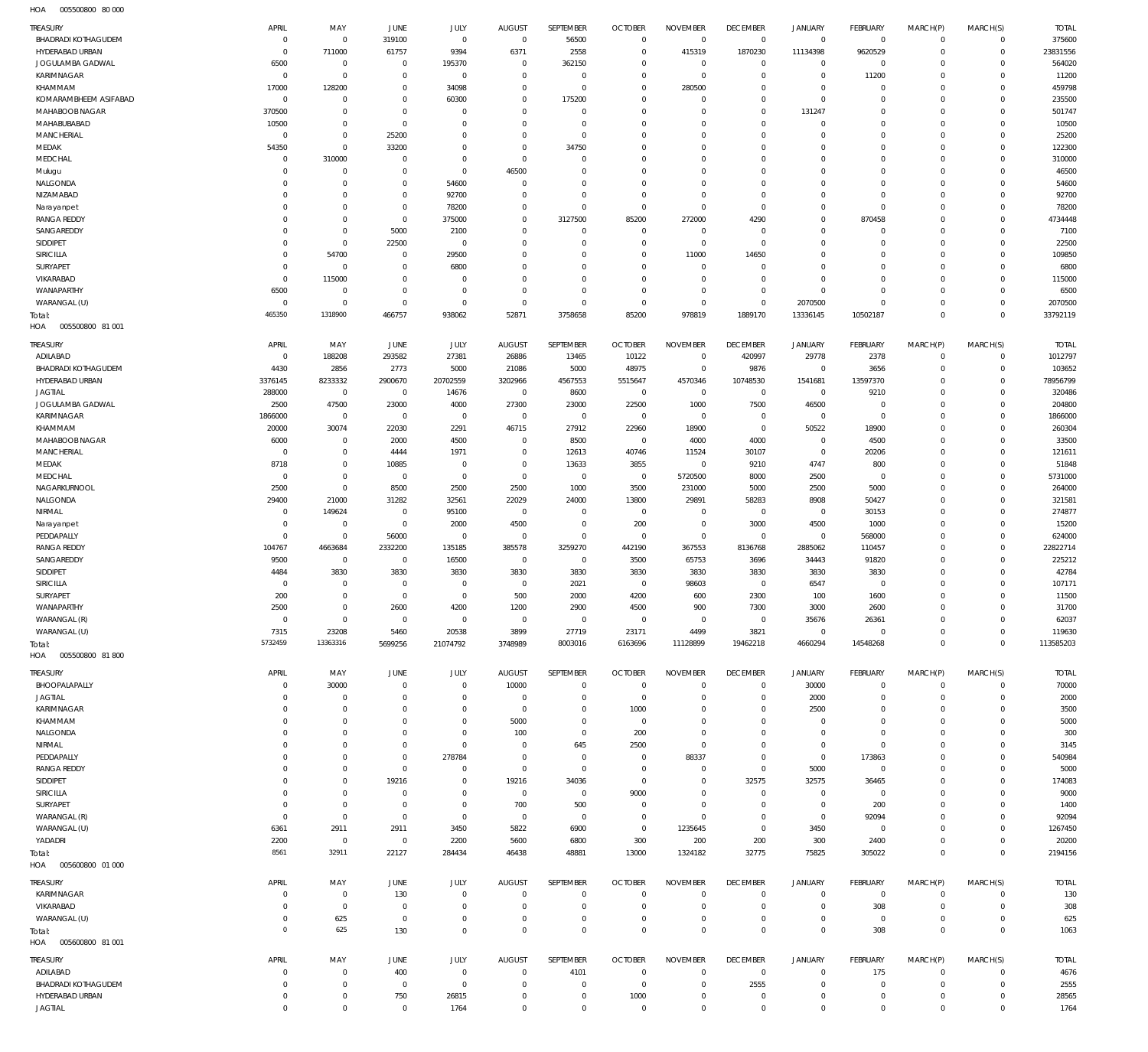005600800 81 001 HOA

| KARIMNAGAR<br>795<br>130<br>5780<br>80<br>80<br>70<br>795<br>30<br>110<br>$^{\circ}$<br>110<br>$\Omega$<br>$\Omega$<br>KHAMMAM<br>8850<br>900<br>8040<br>$\mathbf 0$<br>$\Omega$<br>$\Omega$<br>$\Omega$<br>$\Omega$<br>$\Omega$<br>0<br>$\Omega$<br>C<br>$\Omega$<br>MAHABOOB NAGAR<br>26848<br>4500<br>$\Omega$<br>$^{\circ}$<br>$\Omega$<br>$\Omega$<br>$\Omega$<br>$\Omega$<br>$\Omega$<br>$\Omega$<br>$\Omega$<br>$\Omega$<br>$\Omega$<br><b>MANCHERIAL</b><br>1531<br>600<br>$\mathbf 0$<br>$\Omega$<br>$\overline{0}$<br>$\mathbf 0$<br>0<br>$\Omega$<br>$\Omega$<br>$\Omega$<br>$\Omega$<br>$\Omega$<br>$\Omega$<br>MEDAK<br>$\Omega$<br>$\Omega$<br>2524<br>$\Omega$<br>$\Omega$<br>$\Omega$<br>$\Omega$<br>$\Omega$<br>$\Omega$<br>$\Omega$<br>$\Omega$<br>$\Omega$<br>$\Omega$<br>MEDCHAL<br>447078<br>32000<br>28400<br>40400<br>232142<br>132460<br>108500<br>58400<br>31000<br>41750<br>17685<br>$\Omega$<br>$\Omega$<br>NALGONDA<br>1475<br>3771<br>4026<br>$\Omega$<br>$\Omega$<br>$\Omega$<br>$\Omega$<br>$\Omega$<br>$\Omega$<br>C<br>$\Omega$<br>$\sqrt{ }$<br>$\Omega$<br>NIRMAL<br>1443<br>$\Omega$<br>$\Omega$<br>$\mathbf 0$<br>$\Omega$<br>$\Omega$<br>$\Omega$<br>$\Omega$<br>$\Omega$<br>$\Omega$<br>$\Omega$<br>$\Omega$<br>-C<br>SANGAREDDY<br>1397<br>383<br>11150<br>$\mathbf 0$<br>$\Omega$<br>$\Omega$<br>C<br>C<br>$\Omega$<br>$\Omega$<br>$\Omega$<br>$\Omega$<br>$\Omega$<br><b>SURYAPET</b><br>887<br>3300<br>510<br>$\overline{0}$<br>$\Omega$<br>$\Omega$<br>$\Omega$<br>$\Omega$<br>$\Omega$<br>$\Omega$<br>$\Omega$<br>$\Omega$<br>$\Omega$<br>WANAPARTHY<br>500<br>500<br>$\overline{0}$<br>$\Omega$<br>$\Omega$<br>$\Omega$<br>$\Omega$<br>$\Omega$<br>$\Omega$<br>$\Omega$<br>$\Omega$<br>$\Omega$<br>$\Omega$<br>WARANGAL (R)<br>$\overline{0}$<br>325<br>$\Omega$<br>$\mathbf 0$<br>$\Omega$<br>$\Omega$<br>$\Omega$<br>$\Omega$<br>C<br>C<br>$\Omega$<br>$\Omega$<br>$\Omega$<br>WARANGAL (U)<br>55500<br>5778<br>1171000<br>56500<br>$\Omega$<br>$\Omega$<br>$\Omega$<br>$\circ$<br>$\Omega$<br>$\Omega$<br>$\Omega$<br>$\Omega$<br>$\Omega$<br>YADADRI<br>$\mathbf{0}$<br>$\mathbf 0$<br>4620<br>$\Omega$<br>$\Omega$<br>$\Omega$<br>$\Omega$<br>$\Omega$<br>$\Omega$<br>$\Omega$<br>$\Omega$<br>$\Omega$<br>$\Omega$<br>503198<br>41445<br>1211448<br>70009<br>236259<br>173460<br>166080<br>65310<br>48801<br>42870<br>33850<br>$\Omega$<br>$\Omega$<br>Total:<br>005800102 01 000<br>HOA<br>TREASURY<br>APRIL<br><b>JUNE</b><br>JULY<br><b>AUGUST</b><br>SEPTEMBER<br><b>OCTOBER</b><br><b>NOVEMBER</b><br><b>DECEMBER</b><br><b>JANUARY</b><br><b>FEBRUARY</b><br>MARCH(P)<br>MARCH(S)<br>MAY<br>HYDERABAD URBAN<br>38250<br>32201<br>54044<br>86875<br>114994<br>223550<br>121208<br>169066<br>138275<br>108848<br>208865<br>$\mathbf 0$<br>0<br>MEDCHAL<br>550<br>$\mathbb O$<br>1100<br>$\mathbb O$<br>2750<br>$\mathbb O$<br>1100<br>550<br>550<br>1650<br>$^{\circ}$<br>$\Omega$<br>$\Omega$<br><b>RANGA REDDY</b><br>4400<br>$\mathbb O$<br>4950<br>3300<br>5550<br>6050<br>2750<br>3850<br>3300<br>1650<br>$^{\circ}$<br>$\Omega$<br>$\Omega$<br>43200<br>32201<br>60094<br>90175<br>118294<br>231850<br>121208<br>175116<br>212715<br>142675<br>112698<br>$\Omega$<br>$\Omega$<br>Total:<br>005800200 01 000<br>HOA<br>TREASURY<br>APRIL<br>MAY<br>JUNE<br>JULY<br><b>AUGUST</b><br>SEPTEMBER<br><b>OCTOBER</b><br><b>NOVEMBER</b><br><b>DECEMBER</b><br><b>JANUARY</b><br><b>FEBRUARY</b><br>MARCH(P)<br>MARCH(S)<br>MEDAK<br>50<br>$^{\circ}$<br>$^{\circ}$<br>$\mathbf 0$<br>$\mathbf 0$<br>$\Omega$<br>$\Omega$<br>$^{\circ}$<br>$\mathbf 0$<br>$\Omega$<br>$\Omega$<br>$\mathbf 0$<br>C<br>SANGAREDDY<br>50<br>$\mathbb O$<br>$\mathbf 0$<br>50<br>$\mathbf 0$<br>$^{\circ}$<br>$\mathbf 0$<br>$\overline{0}$<br>$\mathbf 0$<br>$\mathbf 0$<br>$\mathbf 0$<br>$\mathbf 0$<br>$\mathbf 0$<br>50<br>$\circ$<br>50<br>50<br>$\Omega$<br>$\Omega$<br>$\Omega$<br>$\mathbf 0$<br>$\Omega$<br>$\Omega$<br>$\Omega$<br>$\Omega$<br>$\Omega$<br>Total:<br>005800800 01 000<br>HOA<br>APRIL<br>MAY<br><b>JUNE</b><br>JULY<br><b>AUGUST</b><br>SEPTEMBER<br><b>OCTOBER</b><br><b>NOVEMBER</b><br><b>DECEMBER</b><br><b>JANUARY</b><br><b>FEBRUARY</b><br>MARCH(P)<br>MARCH(S)<br><b>TREASURY</b><br>HYDERABAD URBAN<br>4900<br>8985<br>388<br>110972<br>771330<br>1599349<br>$\mathbf 0$<br>$\mathbf 0$<br>$\mathbf 0$<br>8563<br>97240<br>$\mathbf 0$<br>$\mathbf 0$<br>4900<br>$\mathbb O$<br>8985<br>$\mathbf 0$<br>388<br>110972<br>8563<br>97240<br>771330<br>1599349<br>$\mathbf 0$<br>$\mathbf 0$<br>$\overline{0}$<br>Total:<br>005980011 01 000<br>HOA<br>TREASURY<br>APRIL<br>MAY<br>JUNE<br>JULY<br><b>AUGUST</b><br>SEPTEMBER<br><b>OCTOBER</b><br><b>NOVEMBER</b><br><b>DECEMBER</b><br><b>JANUARY</b><br><b>FEBRUARY</b><br>MARCH(P)<br>MARCH(S)<br>HYDERABAD URBAN<br>300000<br>300000<br>300000<br>300000<br>$\overline{0}$<br>$\Omega$<br>$\mathbf 0$<br>$\mathbf 0$<br>$\overline{0}$<br>$\Omega$<br>$\mathbf 0$<br>$\Omega$<br>$\Omega$<br>$\mathbb O$<br>$\circ$<br>300000<br>300000<br>$\mathbf 0$<br>300000<br>$\mathbf 0$<br>300000<br>$\Omega$<br>$\Omega$<br>$^{\circ}$<br>$\Omega$<br>$\overline{0}$<br>Total:<br>005980011 02 000<br>HOA<br>APRIL<br>MAY<br>JUNE<br>JULY<br><b>AUGUST</b><br>SEPTEMBER<br><b>OCTOBER</b><br><b>NOVEMBER</b><br><b>DECEMBER</b><br><b>FEBRUARY</b><br>MARCH(P)<br>MARCH(S)<br>TREASURY<br>JANUARY<br>HYDERABAD URBAN<br>118000<br>162000<br>57300<br>1046313<br>740000<br>355800<br>128916<br>1029200<br>215000<br>288200<br>276350<br>$\mathbf 0$<br>$\mathbf 0$<br>PAO -LEGISLATURE (TELANGANA)<br>793000<br>863000<br>1223597<br>888000<br>964300<br>859300<br>1324300<br>1340967<br>1032335<br>618968<br>1003000<br>$\mathbf 0$<br>$\mathbf 0$<br>736968<br>955000<br>920300<br>2269910<br>1628000<br>1358800<br>1888500<br>1539300<br>1617317<br>1320535<br>$\mathbf 0$<br>1093216<br>$\Omega$<br>Total:<br>005980800 81 000<br>HOA<br>TREASURY<br>APRIL<br>MAY<br>JUNE<br>JULY<br><b>AUGUST</b><br>SEPTEMBER<br><b>OCTOBER</b><br><b>NOVEMBER</b><br><b>DECEMBER</b><br>JANUARY<br>FEBRUARY<br>MARCH(P)<br>MARCH(S)<br><b>BHADRADI KOTHAGUDEM</b><br>$\Omega$<br>$\overline{0}$<br>$\Omega$<br>$\overline{0}$<br>$\overline{0}$<br>$\overline{0}$<br>$\Omega$<br>$\mathbf 0$<br>4000<br>$\circ$<br>$\Omega$<br>$\Omega$<br>$\Omega$<br>HYDERABAD URBAN<br>41075<br>40525<br>386965<br>373058<br>130525<br>660525<br>31225<br>314370<br>552723<br>214934<br>354475<br>$\Omega$<br>$\Omega$<br>41075<br>40525<br>386965<br>373058<br>130525<br>660525<br>31225<br>314370<br>556723<br>214934<br>354475<br>$\Omega$<br>$\Omega$<br>Total:<br>HOA<br>007001102 01 000<br><b>TREASURY</b><br>APRIL<br>MAY<br>JUNE<br>JULY<br><b>AUGUST</b><br>SEPTEMBER<br><b>OCTOBER</b><br><b>NOVEMBER</b><br><b>DECEMBER</b><br><b>JANUARY</b><br>FEBRUARY<br>MARCH(P)<br>MARCH(S)<br>ADILABAD<br>781082<br>13000<br>25200<br>914570<br>48005<br>24750<br>110630<br>2171240<br>34900<br>26650<br>$\mathbf 0$<br>612170<br>$\mathbf 0$<br><b>BHADRADI KOTHAGUDEM</b><br>2367870<br>17012<br>6900<br>1828700<br>89300<br>1762060<br>190136<br>228700<br>2974160<br>356980<br>354400<br>$\mathbf 0$<br>$\mathbf 0$<br>HYDERABAD URBAN<br>4578405<br>58118785<br>13834133<br>24558359<br>11262310<br>21663585<br>12179422<br>18227797<br>21564077<br>9247820<br>23404702<br>$\mathbf 0$<br>$\mathbf 0$<br><b>JAGTIAL</b><br>411700<br>11500<br>19880<br>1048090<br>672130<br>982840<br>846320<br>1217590<br>1338570<br>333320<br>672020<br>$\mathbf 0$<br>$\Omega$<br><b>JANGAON</b><br>104160<br>$\,0\,$<br>$\,0\,$<br>778410<br>229280<br>3786869<br>81250<br>51800<br>2158135<br>131310<br>250<br>$\mathbf 0$<br>$\Omega$<br>JOGULAMBA GADWAL<br>141800<br>$\,0\,$<br>100<br>436220<br>357490<br>2468469<br>451740<br>500280<br>1888170<br>958606<br>965070<br>$\mathbf 0$<br>$\Omega$<br>KAMAREDDY<br>487440<br>8300<br>3300<br>1440460<br>113560<br>342900<br>65390<br>1828020<br>72860<br>68930<br>$\mathbf 0$<br>321640<br>$\Omega$<br>KARIMNAGAR<br>385310<br>81900<br>348520<br>4055775<br>805565<br>3290320<br>356186<br>535220<br>3625210<br>155510<br>373260<br>$\Omega$<br>$\Omega$<br>KHAMMAM<br>3004350<br>2500<br>200<br>2485150<br>728666<br>3381210<br>470370<br>515250<br>4554160<br>751812<br>502510<br>$\mathbf 0$<br>$\Omega$<br>KOMARAMBHEEM ASIFABAD<br>1566460<br>415314<br>70000<br>1421833<br>292330<br>660126<br>215340<br>293001<br>1106930<br>95300<br>249767<br>$\mathbf 0$<br>$\Omega$<br>MAHABOOB NAGAR<br>319710<br>13800<br>56410<br>721440<br>847280<br>811100<br>768830<br>1551090<br>602650<br>795280<br>$\mathbf 0$<br>1276930<br>$\Omega$<br>MAHABUBABAD<br>10050<br>$\boldsymbol{0}$<br>280<br>1264300<br>19300<br>1706110<br>72500<br>58105<br>237670<br>56160<br>$-529900$<br>$\mathbf 0$<br>$\Omega$<br><b>MANCHERIAL</b><br>1908990<br>2500<br>21470<br>1449480<br>77658<br>1680600<br>159750<br>205650<br>3287610<br>72210<br>500<br>$\Omega$<br>$\Omega$<br>MEDAK<br>597550<br>115780<br>61310<br>1530940<br>150430<br>381560<br>219800<br>142330<br>1217630<br>72280<br>24840<br>$\mathbf 0$<br>$\Omega$<br>MEDCHAL<br>3985914<br>161250<br>1117808<br>9925015<br>5984773<br>7808692<br>3052692<br>5699760<br>10851803<br>4141135<br>9608434<br>$\mathbf 0$<br>$\Omega$<br>102000<br>$\,0\,$<br>$\,0\,$<br>212200<br>$\,0\,$<br>658375<br>200000<br>264260<br>314070<br>8300<br>13500<br>$\mathbf 0$<br>Mulugu<br>$\Omega$<br>NAGARKURNOOL<br>303490<br>3000<br>42200<br>602173<br>969420<br>2461800<br>277890<br>73940<br>1355990<br>30320<br>704720<br>$\mathbf 0$<br>$\Omega$<br>NALGONDA<br>1285800<br>91354<br>1296960<br>3112370<br>992863<br>2028068<br>1222322<br>1267580<br>6217770<br>731052<br>1354054<br>$\Omega$<br>$\Omega$<br>NIRMAL<br>1286790<br>2000<br>30200<br>1402840<br>1127100<br>1704440<br>59880<br>31500<br>939150<br>24600<br>15000<br>$\mathbf 0$<br>$\Omega$<br>NIZAMABAD<br>2893100<br>166150<br>167800<br>2450750<br>1623000<br>2377450<br>1485500<br>2341250<br>2515100<br>818300<br>1071950<br>$\Omega$<br>$\Omega$<br>41200<br>$\,0\,$<br>$\mathbf 0$<br>$\,0\,$<br>3400<br>74500<br>45900<br>93000<br>193550<br>66750<br>288790<br>$\mathbf 0$<br>Narayanpet<br>$\Omega$<br>PEDDAPALLY<br>299070<br>26440<br>65400<br>1172890<br>473820<br>1843390<br>411540<br>470730<br>1707020<br>506800<br>558360<br>$\mathbf 0$<br>$\Omega$<br><b>RANGA REDDY</b><br>9309722<br>1473170<br>2685206<br>18610019<br>9596818<br>7287190<br>3523876<br>2074326<br>10223390<br>2666657<br>6574375<br>$\mathbf 0$<br>$\Omega$<br>SANGAREDDY<br>2160620<br>1500<br>5300<br>4079265<br>564710<br>1821520<br>709390<br>652740<br>2394230<br>655920<br>238630<br>$\mathbf 0$<br>$\Omega$<br>SIDDIPET<br>1436560<br>350<br>1200<br>2158170<br>473100<br>2714750<br>663190<br>536040<br>2018540<br>506650<br>504510<br>$\mathbf 0$<br>$\Omega$<br><b>SIRICILLA</b><br>155450<br>$\,0\,$<br>1200<br>837690<br>64210<br>749210<br>25300<br>1000<br>1175650<br>19000<br>268290<br>$\mathbf 0$<br>$\Omega$<br>SURYAPET<br>18700<br>$\,0\,$<br>158600<br>434950<br>159270<br>257010<br>666480<br>649340<br>4873270<br>303510<br>545320<br>$\mathbf 0$<br>$\Omega$<br>VIKARABAD<br>736620<br>147600<br>555190<br>2950480<br>342774<br>594470<br>270720<br>450645<br>704540<br>263400<br>137200<br>$\Omega$<br>$\Omega$ | <b>TREASURY</b> | APRIL    | MAY            | JUNE   | JULY           | <b>AUGUST</b>  | SEPTEMBER          | <b>OCTOBER</b>    | <b>NOVEMBER</b> | <b>DECEMBER</b> | <b>JANUARY</b> | <b>FEBRUARY</b> | MARCH(P)    | MARCH(S) | <b>TOTAL</b>         |
|-------------------------------------------------------------------------------------------------------------------------------------------------------------------------------------------------------------------------------------------------------------------------------------------------------------------------------------------------------------------------------------------------------------------------------------------------------------------------------------------------------------------------------------------------------------------------------------------------------------------------------------------------------------------------------------------------------------------------------------------------------------------------------------------------------------------------------------------------------------------------------------------------------------------------------------------------------------------------------------------------------------------------------------------------------------------------------------------------------------------------------------------------------------------------------------------------------------------------------------------------------------------------------------------------------------------------------------------------------------------------------------------------------------------------------------------------------------------------------------------------------------------------------------------------------------------------------------------------------------------------------------------------------------------------------------------------------------------------------------------------------------------------------------------------------------------------------------------------------------------------------------------------------------------------------------------------------------------------------------------------------------------------------------------------------------------------------------------------------------------------------------------------------------------------------------------------------------------------------------------------------------------------------------------------------------------------------------------------------------------------------------------------------------------------------------------------------------------------------------------------------------------------------------------------------------------------------------------------------------------------------------------------------------------------------------------------------------------------------------------------------------------------------------------------------------------------------------------------------------------------------------------------------------------------------------------------------------------------------------------------------------------------------------------------------------------------------------------------------------------------------------------------------------------------------------------------------------------------------------------------------------------------------------------------------------------------------------------------------------------------------------------------------------------------------------------------------------------------------------------------------------------------------------------------------------------------------------------------------------------------------------------------------------------------------------------------------------------------------------------------------------------------------------------------------------------------------------------------------------------------------------------------------------------------------------------------------------------------------------------------------------------------------------------------------------------------------------------------------------------------------------------------------------------------------------------------------------------------------------------------------------------------------------------------------------------------------------------------------------------------------------------------------------------------------------------------------------------------------------------------------------------------------------------------------------------------------------------------------------------------------------------------------------------------------------------------------------------------------------------------------------------------------------------------------------------------------------------------------------------------------------------------------------------------------------------------------------------------------------------------------------------------------------------------------------------------------------------------------------------------------------------------------------------------------------------------------------------------------------------------------------------------------------------------------------------------------------------------------------------------------------------------------------------------------------------------------------------------------------------------------------------------------------------------------------------------------------------------------------------------------------------------------------------------------------------------------------------------------------------------------------------------------------------------------------------------------------------------------------------------------------------------------------------------------------------------------------------------------------------------------------------------------------------------------------------------------------------------------------------------------------------------------------------------------------------------------------------------------------------------------------------------------------------------------------------------------------------------------------------------------------------------------------------------------------------------------------------------------------------------------------------------------------------------------------------------------------------------------------------------------------------------------------------------------------------------------------------------------------------------------------------------------------------------------------------------------------------------------------------------------------------------------------------------------------------------------------------------------------------------------------------------------------------------------------------------------------------------------------------------------------------------------------------------------------------------------------------------------------------------------------------------------------------------------------------------------------------------------------------------------------------------------------------------------------------------------------------------------------------------------------------------------------------------------------------------------------------------------------------------------------------------------------------------------------------------------------------------------------------------------------------------------------------------------------------------------------------------------------------------------------------------------------------------------------------------------------------------------------------------------------------------------------------------------------------------------------------------------------------------------------------------------------------------------------------------------------------------------------------------------------------------------------------------------------------------------------------------------------------------------------------------------------------------------------------------------------------------------------------------------------------------------------------------------------------------------------------------------------------------------------------------------------------------------------------------------------------------------------------------------------------------------------------------------------------------------------------------------------------------------------------------------------------------------------------------------------------------------------------------------------------------------------------------------------------------------------------------------------------------------------------------------------------------------------------------------------------------------------------------------------------------------------------------------------------------------------------------------------------------------------------------------------------------------------------------------------------------------------------------------------------------------------------------------------------------------------------------------------------------------------------------------------------------------------------------------------------------------------------------------------------------------------------------------------------------------------------------------------------------------------------------------------------------------------------------------------------------------------------------------------------------------------------------------------------------------------------------------------------------------------------------------------------------------------------------------------------------------------------------------------------------------------------------------------------------------------------------------------------------------------------------------------------------------------------------------------------------------------------------------------------------------------------------------------------------------------------------------------------------------------------------------------------------------------------------------------------------------------------------------------------------------------------------------------------------------------------------------------------------------------------------------------------------------------------------------------------------------------------------------------------------------------------------------------------------------------------------------------------------------------------------------------------------------------------------------------------------------------------------------------------------------------------------------------------------------------------------------------------------------|-----------------|----------|----------------|--------|----------------|----------------|--------------------|-------------------|-----------------|-----------------|----------------|-----------------|-------------|----------|----------------------|
|                                                                                                                                                                                                                                                                                                                                                                                                                                                                                                                                                                                                                                                                                                                                                                                                                                                                                                                                                                                                                                                                                                                                                                                                                                                                                                                                                                                                                                                                                                                                                                                                                                                                                                                                                                                                                                                                                                                                                                                                                                                                                                                                                                                                                                                                                                                                                                                                                                                                                                                                                                                                                                                                                                                                                                                                                                                                                                                                                                                                                                                                                                                                                                                                                                                                                                                                                                                                                                                                                                                                                                                                                                                                                                                                                                                                                                                                                                                                                                                                                                                                                                                                                                                                                                                                                                                                                                                                                                                                                                                                                                                                                                                                                                                                                                                                                                                                                                                                                                                                                                                                                                                                                                                                                                                                                                                                                                                                                                                                                                                                                                                                                                                                                                                                                                                                                                                                                                                                                                                                                                                                                                                                                                                                                                                                                                                                                                                                                                                                                                                                                                                                                                                                                                                                                                                                                                                                                                                                                                                                                                                                                                                                                                                                                                                                                                                                                                                                                                                                                                                                                                                                                                                                                                                                                                                                                                                                                                                                                                                                                                                                                                                                                                                                                                                                                                                                                                                                                                                                                                                                                                                                                                                                                                                                                                                                                                                                                                                                                                                                                                                                                                                                                                                                                                                                                                                                                                                                                                                                                                                                                                                                                                                                                                                                                                                                                                                                                                                                                                                                                                                                                                                                                                                                                                                                                                                                                                                                                                                                                                                                                                                                                                                                                                                                                                                                                                                                                                                                                                                                                                                                                                                                                                                                                                                                                                                                                                               | <b>JANGAON</b>  | $\Omega$ | $\overline{0}$ | 517    | $\overline{0}$ | $\overline{0}$ | $\mathbb O$        | $\Omega$          | $\mathbf 0$     | $\overline{0}$  | $\circ$        | $\mathbf 0$     | $\Omega$    | $\Omega$ | 517                  |
|                                                                                                                                                                                                                                                                                                                                                                                                                                                                                                                                                                                                                                                                                                                                                                                                                                                                                                                                                                                                                                                                                                                                                                                                                                                                                                                                                                                                                                                                                                                                                                                                                                                                                                                                                                                                                                                                                                                                                                                                                                                                                                                                                                                                                                                                                                                                                                                                                                                                                                                                                                                                                                                                                                                                                                                                                                                                                                                                                                                                                                                                                                                                                                                                                                                                                                                                                                                                                                                                                                                                                                                                                                                                                                                                                                                                                                                                                                                                                                                                                                                                                                                                                                                                                                                                                                                                                                                                                                                                                                                                                                                                                                                                                                                                                                                                                                                                                                                                                                                                                                                                                                                                                                                                                                                                                                                                                                                                                                                                                                                                                                                                                                                                                                                                                                                                                                                                                                                                                                                                                                                                                                                                                                                                                                                                                                                                                                                                                                                                                                                                                                                                                                                                                                                                                                                                                                                                                                                                                                                                                                                                                                                                                                                                                                                                                                                                                                                                                                                                                                                                                                                                                                                                                                                                                                                                                                                                                                                                                                                                                                                                                                                                                                                                                                                                                                                                                                                                                                                                                                                                                                                                                                                                                                                                                                                                                                                                                                                                                                                                                                                                                                                                                                                                                                                                                                                                                                                                                                                                                                                                                                                                                                                                                                                                                                                                                                                                                                                                                                                                                                                                                                                                                                                                                                                                                                                                                                                                                                                                                                                                                                                                                                                                                                                                                                                                                                                                                                                                                                                                                                                                                                                                                                                                                                                                                                                                                                               |                 |          |                |        |                |                |                    |                   |                 |                 |                |                 |             |          | 7980<br>17790        |
|                                                                                                                                                                                                                                                                                                                                                                                                                                                                                                                                                                                                                                                                                                                                                                                                                                                                                                                                                                                                                                                                                                                                                                                                                                                                                                                                                                                                                                                                                                                                                                                                                                                                                                                                                                                                                                                                                                                                                                                                                                                                                                                                                                                                                                                                                                                                                                                                                                                                                                                                                                                                                                                                                                                                                                                                                                                                                                                                                                                                                                                                                                                                                                                                                                                                                                                                                                                                                                                                                                                                                                                                                                                                                                                                                                                                                                                                                                                                                                                                                                                                                                                                                                                                                                                                                                                                                                                                                                                                                                                                                                                                                                                                                                                                                                                                                                                                                                                                                                                                                                                                                                                                                                                                                                                                                                                                                                                                                                                                                                                                                                                                                                                                                                                                                                                                                                                                                                                                                                                                                                                                                                                                                                                                                                                                                                                                                                                                                                                                                                                                                                                                                                                                                                                                                                                                                                                                                                                                                                                                                                                                                                                                                                                                                                                                                                                                                                                                                                                                                                                                                                                                                                                                                                                                                                                                                                                                                                                                                                                                                                                                                                                                                                                                                                                                                                                                                                                                                                                                                                                                                                                                                                                                                                                                                                                                                                                                                                                                                                                                                                                                                                                                                                                                                                                                                                                                                                                                                                                                                                                                                                                                                                                                                                                                                                                                                                                                                                                                                                                                                                                                                                                                                                                                                                                                                                                                                                                                                                                                                                                                                                                                                                                                                                                                                                                                                                                                                                                                                                                                                                                                                                                                                                                                                                                                                                                                                                               |                 |          |                |        |                |                |                    |                   |                 |                 |                |                 |             |          | 31348                |
|                                                                                                                                                                                                                                                                                                                                                                                                                                                                                                                                                                                                                                                                                                                                                                                                                                                                                                                                                                                                                                                                                                                                                                                                                                                                                                                                                                                                                                                                                                                                                                                                                                                                                                                                                                                                                                                                                                                                                                                                                                                                                                                                                                                                                                                                                                                                                                                                                                                                                                                                                                                                                                                                                                                                                                                                                                                                                                                                                                                                                                                                                                                                                                                                                                                                                                                                                                                                                                                                                                                                                                                                                                                                                                                                                                                                                                                                                                                                                                                                                                                                                                                                                                                                                                                                                                                                                                                                                                                                                                                                                                                                                                                                                                                                                                                                                                                                                                                                                                                                                                                                                                                                                                                                                                                                                                                                                                                                                                                                                                                                                                                                                                                                                                                                                                                                                                                                                                                                                                                                                                                                                                                                                                                                                                                                                                                                                                                                                                                                                                                                                                                                                                                                                                                                                                                                                                                                                                                                                                                                                                                                                                                                                                                                                                                                                                                                                                                                                                                                                                                                                                                                                                                                                                                                                                                                                                                                                                                                                                                                                                                                                                                                                                                                                                                                                                                                                                                                                                                                                                                                                                                                                                                                                                                                                                                                                                                                                                                                                                                                                                                                                                                                                                                                                                                                                                                                                                                                                                                                                                                                                                                                                                                                                                                                                                                                                                                                                                                                                                                                                                                                                                                                                                                                                                                                                                                                                                                                                                                                                                                                                                                                                                                                                                                                                                                                                                                                                                                                                                                                                                                                                                                                                                                                                                                                                                                                                                               |                 |          |                |        |                |                |                    |                   |                 |                 |                |                 |             |          | 2131                 |
|                                                                                                                                                                                                                                                                                                                                                                                                                                                                                                                                                                                                                                                                                                                                                                                                                                                                                                                                                                                                                                                                                                                                                                                                                                                                                                                                                                                                                                                                                                                                                                                                                                                                                                                                                                                                                                                                                                                                                                                                                                                                                                                                                                                                                                                                                                                                                                                                                                                                                                                                                                                                                                                                                                                                                                                                                                                                                                                                                                                                                                                                                                                                                                                                                                                                                                                                                                                                                                                                                                                                                                                                                                                                                                                                                                                                                                                                                                                                                                                                                                                                                                                                                                                                                                                                                                                                                                                                                                                                                                                                                                                                                                                                                                                                                                                                                                                                                                                                                                                                                                                                                                                                                                                                                                                                                                                                                                                                                                                                                                                                                                                                                                                                                                                                                                                                                                                                                                                                                                                                                                                                                                                                                                                                                                                                                                                                                                                                                                                                                                                                                                                                                                                                                                                                                                                                                                                                                                                                                                                                                                                                                                                                                                                                                                                                                                                                                                                                                                                                                                                                                                                                                                                                                                                                                                                                                                                                                                                                                                                                                                                                                                                                                                                                                                                                                                                                                                                                                                                                                                                                                                                                                                                                                                                                                                                                                                                                                                                                                                                                                                                                                                                                                                                                                                                                                                                                                                                                                                                                                                                                                                                                                                                                                                                                                                                                                                                                                                                                                                                                                                                                                                                                                                                                                                                                                                                                                                                                                                                                                                                                                                                                                                                                                                                                                                                                                                                                                                                                                                                                                                                                                                                                                                                                                                                                                                                                                                               |                 |          |                |        |                |                |                    |                   |                 |                 |                |                 |             |          | 2524                 |
|                                                                                                                                                                                                                                                                                                                                                                                                                                                                                                                                                                                                                                                                                                                                                                                                                                                                                                                                                                                                                                                                                                                                                                                                                                                                                                                                                                                                                                                                                                                                                                                                                                                                                                                                                                                                                                                                                                                                                                                                                                                                                                                                                                                                                                                                                                                                                                                                                                                                                                                                                                                                                                                                                                                                                                                                                                                                                                                                                                                                                                                                                                                                                                                                                                                                                                                                                                                                                                                                                                                                                                                                                                                                                                                                                                                                                                                                                                                                                                                                                                                                                                                                                                                                                                                                                                                                                                                                                                                                                                                                                                                                                                                                                                                                                                                                                                                                                                                                                                                                                                                                                                                                                                                                                                                                                                                                                                                                                                                                                                                                                                                                                                                                                                                                                                                                                                                                                                                                                                                                                                                                                                                                                                                                                                                                                                                                                                                                                                                                                                                                                                                                                                                                                                                                                                                                                                                                                                                                                                                                                                                                                                                                                                                                                                                                                                                                                                                                                                                                                                                                                                                                                                                                                                                                                                                                                                                                                                                                                                                                                                                                                                                                                                                                                                                                                                                                                                                                                                                                                                                                                                                                                                                                                                                                                                                                                                                                                                                                                                                                                                                                                                                                                                                                                                                                                                                                                                                                                                                                                                                                                                                                                                                                                                                                                                                                                                                                                                                                                                                                                                                                                                                                                                                                                                                                                                                                                                                                                                                                                                                                                                                                                                                                                                                                                                                                                                                                                                                                                                                                                                                                                                                                                                                                                                                                                                                                                                               |                 |          |                |        |                |                |                    |                   |                 |                 |                |                 |             |          | 1169815<br>9272      |
|                                                                                                                                                                                                                                                                                                                                                                                                                                                                                                                                                                                                                                                                                                                                                                                                                                                                                                                                                                                                                                                                                                                                                                                                                                                                                                                                                                                                                                                                                                                                                                                                                                                                                                                                                                                                                                                                                                                                                                                                                                                                                                                                                                                                                                                                                                                                                                                                                                                                                                                                                                                                                                                                                                                                                                                                                                                                                                                                                                                                                                                                                                                                                                                                                                                                                                                                                                                                                                                                                                                                                                                                                                                                                                                                                                                                                                                                                                                                                                                                                                                                                                                                                                                                                                                                                                                                                                                                                                                                                                                                                                                                                                                                                                                                                                                                                                                                                                                                                                                                                                                                                                                                                                                                                                                                                                                                                                                                                                                                                                                                                                                                                                                                                                                                                                                                                                                                                                                                                                                                                                                                                                                                                                                                                                                                                                                                                                                                                                                                                                                                                                                                                                                                                                                                                                                                                                                                                                                                                                                                                                                                                                                                                                                                                                                                                                                                                                                                                                                                                                                                                                                                                                                                                                                                                                                                                                                                                                                                                                                                                                                                                                                                                                                                                                                                                                                                                                                                                                                                                                                                                                                                                                                                                                                                                                                                                                                                                                                                                                                                                                                                                                                                                                                                                                                                                                                                                                                                                                                                                                                                                                                                                                                                                                                                                                                                                                                                                                                                                                                                                                                                                                                                                                                                                                                                                                                                                                                                                                                                                                                                                                                                                                                                                                                                                                                                                                                                                                                                                                                                                                                                                                                                                                                                                                                                                                                                                                               |                 |          |                |        |                |                |                    |                   |                 |                 |                |                 |             |          | 1443                 |
|                                                                                                                                                                                                                                                                                                                                                                                                                                                                                                                                                                                                                                                                                                                                                                                                                                                                                                                                                                                                                                                                                                                                                                                                                                                                                                                                                                                                                                                                                                                                                                                                                                                                                                                                                                                                                                                                                                                                                                                                                                                                                                                                                                                                                                                                                                                                                                                                                                                                                                                                                                                                                                                                                                                                                                                                                                                                                                                                                                                                                                                                                                                                                                                                                                                                                                                                                                                                                                                                                                                                                                                                                                                                                                                                                                                                                                                                                                                                                                                                                                                                                                                                                                                                                                                                                                                                                                                                                                                                                                                                                                                                                                                                                                                                                                                                                                                                                                                                                                                                                                                                                                                                                                                                                                                                                                                                                                                                                                                                                                                                                                                                                                                                                                                                                                                                                                                                                                                                                                                                                                                                                                                                                                                                                                                                                                                                                                                                                                                                                                                                                                                                                                                                                                                                                                                                                                                                                                                                                                                                                                                                                                                                                                                                                                                                                                                                                                                                                                                                                                                                                                                                                                                                                                                                                                                                                                                                                                                                                                                                                                                                                                                                                                                                                                                                                                                                                                                                                                                                                                                                                                                                                                                                                                                                                                                                                                                                                                                                                                                                                                                                                                                                                                                                                                                                                                                                                                                                                                                                                                                                                                                                                                                                                                                                                                                                                                                                                                                                                                                                                                                                                                                                                                                                                                                                                                                                                                                                                                                                                                                                                                                                                                                                                                                                                                                                                                                                                                                                                                                                                                                                                                                                                                                                                                                                                                                                                                               |                 |          |                |        |                |                |                    |                   |                 |                 |                |                 |             |          | 12930                |
|                                                                                                                                                                                                                                                                                                                                                                                                                                                                                                                                                                                                                                                                                                                                                                                                                                                                                                                                                                                                                                                                                                                                                                                                                                                                                                                                                                                                                                                                                                                                                                                                                                                                                                                                                                                                                                                                                                                                                                                                                                                                                                                                                                                                                                                                                                                                                                                                                                                                                                                                                                                                                                                                                                                                                                                                                                                                                                                                                                                                                                                                                                                                                                                                                                                                                                                                                                                                                                                                                                                                                                                                                                                                                                                                                                                                                                                                                                                                                                                                                                                                                                                                                                                                                                                                                                                                                                                                                                                                                                                                                                                                                                                                                                                                                                                                                                                                                                                                                                                                                                                                                                                                                                                                                                                                                                                                                                                                                                                                                                                                                                                                                                                                                                                                                                                                                                                                                                                                                                                                                                                                                                                                                                                                                                                                                                                                                                                                                                                                                                                                                                                                                                                                                                                                                                                                                                                                                                                                                                                                                                                                                                                                                                                                                                                                                                                                                                                                                                                                                                                                                                                                                                                                                                                                                                                                                                                                                                                                                                                                                                                                                                                                                                                                                                                                                                                                                                                                                                                                                                                                                                                                                                                                                                                                                                                                                                                                                                                                                                                                                                                                                                                                                                                                                                                                                                                                                                                                                                                                                                                                                                                                                                                                                                                                                                                                                                                                                                                                                                                                                                                                                                                                                                                                                                                                                                                                                                                                                                                                                                                                                                                                                                                                                                                                                                                                                                                                                                                                                                                                                                                                                                                                                                                                                                                                                                                                                                               |                 |          |                |        |                |                |                    |                   |                 |                 |                |                 |             |          | 4697                 |
|                                                                                                                                                                                                                                                                                                                                                                                                                                                                                                                                                                                                                                                                                                                                                                                                                                                                                                                                                                                                                                                                                                                                                                                                                                                                                                                                                                                                                                                                                                                                                                                                                                                                                                                                                                                                                                                                                                                                                                                                                                                                                                                                                                                                                                                                                                                                                                                                                                                                                                                                                                                                                                                                                                                                                                                                                                                                                                                                                                                                                                                                                                                                                                                                                                                                                                                                                                                                                                                                                                                                                                                                                                                                                                                                                                                                                                                                                                                                                                                                                                                                                                                                                                                                                                                                                                                                                                                                                                                                                                                                                                                                                                                                                                                                                                                                                                                                                                                                                                                                                                                                                                                                                                                                                                                                                                                                                                                                                                                                                                                                                                                                                                                                                                                                                                                                                                                                                                                                                                                                                                                                                                                                                                                                                                                                                                                                                                                                                                                                                                                                                                                                                                                                                                                                                                                                                                                                                                                                                                                                                                                                                                                                                                                                                                                                                                                                                                                                                                                                                                                                                                                                                                                                                                                                                                                                                                                                                                                                                                                                                                                                                                                                                                                                                                                                                                                                                                                                                                                                                                                                                                                                                                                                                                                                                                                                                                                                                                                                                                                                                                                                                                                                                                                                                                                                                                                                                                                                                                                                                                                                                                                                                                                                                                                                                                                                                                                                                                                                                                                                                                                                                                                                                                                                                                                                                                                                                                                                                                                                                                                                                                                                                                                                                                                                                                                                                                                                                                                                                                                                                                                                                                                                                                                                                                                                                                                                                                               |                 |          |                |        |                |                |                    |                   |                 |                 |                |                 |             |          | 1000                 |
|                                                                                                                                                                                                                                                                                                                                                                                                                                                                                                                                                                                                                                                                                                                                                                                                                                                                                                                                                                                                                                                                                                                                                                                                                                                                                                                                                                                                                                                                                                                                                                                                                                                                                                                                                                                                                                                                                                                                                                                                                                                                                                                                                                                                                                                                                                                                                                                                                                                                                                                                                                                                                                                                                                                                                                                                                                                                                                                                                                                                                                                                                                                                                                                                                                                                                                                                                                                                                                                                                                                                                                                                                                                                                                                                                                                                                                                                                                                                                                                                                                                                                                                                                                                                                                                                                                                                                                                                                                                                                                                                                                                                                                                                                                                                                                                                                                                                                                                                                                                                                                                                                                                                                                                                                                                                                                                                                                                                                                                                                                                                                                                                                                                                                                                                                                                                                                                                                                                                                                                                                                                                                                                                                                                                                                                                                                                                                                                                                                                                                                                                                                                                                                                                                                                                                                                                                                                                                                                                                                                                                                                                                                                                                                                                                                                                                                                                                                                                                                                                                                                                                                                                                                                                                                                                                                                                                                                                                                                                                                                                                                                                                                                                                                                                                                                                                                                                                                                                                                                                                                                                                                                                                                                                                                                                                                                                                                                                                                                                                                                                                                                                                                                                                                                                                                                                                                                                                                                                                                                                                                                                                                                                                                                                                                                                                                                                                                                                                                                                                                                                                                                                                                                                                                                                                                                                                                                                                                                                                                                                                                                                                                                                                                                                                                                                                                                                                                                                                                                                                                                                                                                                                                                                                                                                                                                                                                                                                                               |                 |          |                |        |                |                |                    |                   |                 |                 |                |                 |             |          | 325                  |
|                                                                                                                                                                                                                                                                                                                                                                                                                                                                                                                                                                                                                                                                                                                                                                                                                                                                                                                                                                                                                                                                                                                                                                                                                                                                                                                                                                                                                                                                                                                                                                                                                                                                                                                                                                                                                                                                                                                                                                                                                                                                                                                                                                                                                                                                                                                                                                                                                                                                                                                                                                                                                                                                                                                                                                                                                                                                                                                                                                                                                                                                                                                                                                                                                                                                                                                                                                                                                                                                                                                                                                                                                                                                                                                                                                                                                                                                                                                                                                                                                                                                                                                                                                                                                                                                                                                                                                                                                                                                                                                                                                                                                                                                                                                                                                                                                                                                                                                                                                                                                                                                                                                                                                                                                                                                                                                                                                                                                                                                                                                                                                                                                                                                                                                                                                                                                                                                                                                                                                                                                                                                                                                                                                                                                                                                                                                                                                                                                                                                                                                                                                                                                                                                                                                                                                                                                                                                                                                                                                                                                                                                                                                                                                                                                                                                                                                                                                                                                                                                                                                                                                                                                                                                                                                                                                                                                                                                                                                                                                                                                                                                                                                                                                                                                                                                                                                                                                                                                                                                                                                                                                                                                                                                                                                                                                                                                                                                                                                                                                                                                                                                                                                                                                                                                                                                                                                                                                                                                                                                                                                                                                                                                                                                                                                                                                                                                                                                                                                                                                                                                                                                                                                                                                                                                                                                                                                                                                                                                                                                                                                                                                                                                                                                                                                                                                                                                                                                                                                                                                                                                                                                                                                                                                                                                                                                                                                                                                               |                 |          |                |        |                |                |                    |                   |                 |                 |                |                 |             |          | 1288778<br>4620      |
|                                                                                                                                                                                                                                                                                                                                                                                                                                                                                                                                                                                                                                                                                                                                                                                                                                                                                                                                                                                                                                                                                                                                                                                                                                                                                                                                                                                                                                                                                                                                                                                                                                                                                                                                                                                                                                                                                                                                                                                                                                                                                                                                                                                                                                                                                                                                                                                                                                                                                                                                                                                                                                                                                                                                                                                                                                                                                                                                                                                                                                                                                                                                                                                                                                                                                                                                                                                                                                                                                                                                                                                                                                                                                                                                                                                                                                                                                                                                                                                                                                                                                                                                                                                                                                                                                                                                                                                                                                                                                                                                                                                                                                                                                                                                                                                                                                                                                                                                                                                                                                                                                                                                                                                                                                                                                                                                                                                                                                                                                                                                                                                                                                                                                                                                                                                                                                                                                                                                                                                                                                                                                                                                                                                                                                                                                                                                                                                                                                                                                                                                                                                                                                                                                                                                                                                                                                                                                                                                                                                                                                                                                                                                                                                                                                                                                                                                                                                                                                                                                                                                                                                                                                                                                                                                                                                                                                                                                                                                                                                                                                                                                                                                                                                                                                                                                                                                                                                                                                                                                                                                                                                                                                                                                                                                                                                                                                                                                                                                                                                                                                                                                                                                                                                                                                                                                                                                                                                                                                                                                                                                                                                                                                                                                                                                                                                                                                                                                                                                                                                                                                                                                                                                                                                                                                                                                                                                                                                                                                                                                                                                                                                                                                                                                                                                                                                                                                                                                                                                                                                                                                                                                                                                                                                                                                                                                                                                                                               |                 |          |                |        |                |                |                    |                   |                 |                 |                |                 |             |          | 2592730              |
|                                                                                                                                                                                                                                                                                                                                                                                                                                                                                                                                                                                                                                                                                                                                                                                                                                                                                                                                                                                                                                                                                                                                                                                                                                                                                                                                                                                                                                                                                                                                                                                                                                                                                                                                                                                                                                                                                                                                                                                                                                                                                                                                                                                                                                                                                                                                                                                                                                                                                                                                                                                                                                                                                                                                                                                                                                                                                                                                                                                                                                                                                                                                                                                                                                                                                                                                                                                                                                                                                                                                                                                                                                                                                                                                                                                                                                                                                                                                                                                                                                                                                                                                                                                                                                                                                                                                                                                                                                                                                                                                                                                                                                                                                                                                                                                                                                                                                                                                                                                                                                                                                                                                                                                                                                                                                                                                                                                                                                                                                                                                                                                                                                                                                                                                                                                                                                                                                                                                                                                                                                                                                                                                                                                                                                                                                                                                                                                                                                                                                                                                                                                                                                                                                                                                                                                                                                                                                                                                                                                                                                                                                                                                                                                                                                                                                                                                                                                                                                                                                                                                                                                                                                                                                                                                                                                                                                                                                                                                                                                                                                                                                                                                                                                                                                                                                                                                                                                                                                                                                                                                                                                                                                                                                                                                                                                                                                                                                                                                                                                                                                                                                                                                                                                                                                                                                                                                                                                                                                                                                                                                                                                                                                                                                                                                                                                                                                                                                                                                                                                                                                                                                                                                                                                                                                                                                                                                                                                                                                                                                                                                                                                                                                                                                                                                                                                                                                                                                                                                                                                                                                                                                                                                                                                                                                                                                                                                                                               |                 |          |                |        |                |                |                    |                   |                 |                 |                |                 |             |          |                      |
|                                                                                                                                                                                                                                                                                                                                                                                                                                                                                                                                                                                                                                                                                                                                                                                                                                                                                                                                                                                                                                                                                                                                                                                                                                                                                                                                                                                                                                                                                                                                                                                                                                                                                                                                                                                                                                                                                                                                                                                                                                                                                                                                                                                                                                                                                                                                                                                                                                                                                                                                                                                                                                                                                                                                                                                                                                                                                                                                                                                                                                                                                                                                                                                                                                                                                                                                                                                                                                                                                                                                                                                                                                                                                                                                                                                                                                                                                                                                                                                                                                                                                                                                                                                                                                                                                                                                                                                                                                                                                                                                                                                                                                                                                                                                                                                                                                                                                                                                                                                                                                                                                                                                                                                                                                                                                                                                                                                                                                                                                                                                                                                                                                                                                                                                                                                                                                                                                                                                                                                                                                                                                                                                                                                                                                                                                                                                                                                                                                                                                                                                                                                                                                                                                                                                                                                                                                                                                                                                                                                                                                                                                                                                                                                                                                                                                                                                                                                                                                                                                                                                                                                                                                                                                                                                                                                                                                                                                                                                                                                                                                                                                                                                                                                                                                                                                                                                                                                                                                                                                                                                                                                                                                                                                                                                                                                                                                                                                                                                                                                                                                                                                                                                                                                                                                                                                                                                                                                                                                                                                                                                                                                                                                                                                                                                                                                                                                                                                                                                                                                                                                                                                                                                                                                                                                                                                                                                                                                                                                                                                                                                                                                                                                                                                                                                                                                                                                                                                                                                                                                                                                                                                                                                                                                                                                                                                                                                                                               |                 |          |                |        |                |                |                    |                   |                 |                 |                |                 |             |          | <b>TOTAL</b>         |
|                                                                                                                                                                                                                                                                                                                                                                                                                                                                                                                                                                                                                                                                                                                                                                                                                                                                                                                                                                                                                                                                                                                                                                                                                                                                                                                                                                                                                                                                                                                                                                                                                                                                                                                                                                                                                                                                                                                                                                                                                                                                                                                                                                                                                                                                                                                                                                                                                                                                                                                                                                                                                                                                                                                                                                                                                                                                                                                                                                                                                                                                                                                                                                                                                                                                                                                                                                                                                                                                                                                                                                                                                                                                                                                                                                                                                                                                                                                                                                                                                                                                                                                                                                                                                                                                                                                                                                                                                                                                                                                                                                                                                                                                                                                                                                                                                                                                                                                                                                                                                                                                                                                                                                                                                                                                                                                                                                                                                                                                                                                                                                                                                                                                                                                                                                                                                                                                                                                                                                                                                                                                                                                                                                                                                                                                                                                                                                                                                                                                                                                                                                                                                                                                                                                                                                                                                                                                                                                                                                                                                                                                                                                                                                                                                                                                                                                                                                                                                                                                                                                                                                                                                                                                                                                                                                                                                                                                                                                                                                                                                                                                                                                                                                                                                                                                                                                                                                                                                                                                                                                                                                                                                                                                                                                                                                                                                                                                                                                                                                                                                                                                                                                                                                                                                                                                                                                                                                                                                                                                                                                                                                                                                                                                                                                                                                                                                                                                                                                                                                                                                                                                                                                                                                                                                                                                                                                                                                                                                                                                                                                                                                                                                                                                                                                                                                                                                                                                                                                                                                                                                                                                                                                                                                                                                                                                                                                                                                               |                 |          |                |        |                |                |                    |                   |                 |                 |                |                 |             |          | 1296176              |
|                                                                                                                                                                                                                                                                                                                                                                                                                                                                                                                                                                                                                                                                                                                                                                                                                                                                                                                                                                                                                                                                                                                                                                                                                                                                                                                                                                                                                                                                                                                                                                                                                                                                                                                                                                                                                                                                                                                                                                                                                                                                                                                                                                                                                                                                                                                                                                                                                                                                                                                                                                                                                                                                                                                                                                                                                                                                                                                                                                                                                                                                                                                                                                                                                                                                                                                                                                                                                                                                                                                                                                                                                                                                                                                                                                                                                                                                                                                                                                                                                                                                                                                                                                                                                                                                                                                                                                                                                                                                                                                                                                                                                                                                                                                                                                                                                                                                                                                                                                                                                                                                                                                                                                                                                                                                                                                                                                                                                                                                                                                                                                                                                                                                                                                                                                                                                                                                                                                                                                                                                                                                                                                                                                                                                                                                                                                                                                                                                                                                                                                                                                                                                                                                                                                                                                                                                                                                                                                                                                                                                                                                                                                                                                                                                                                                                                                                                                                                                                                                                                                                                                                                                                                                                                                                                                                                                                                                                                                                                                                                                                                                                                                                                                                                                                                                                                                                                                                                                                                                                                                                                                                                                                                                                                                                                                                                                                                                                                                                                                                                                                                                                                                                                                                                                                                                                                                                                                                                                                                                                                                                                                                                                                                                                                                                                                                                                                                                                                                                                                                                                                                                                                                                                                                                                                                                                                                                                                                                                                                                                                                                                                                                                                                                                                                                                                                                                                                                                                                                                                                                                                                                                                                                                                                                                                                                                                                                                                               |                 |          |                |        |                |                |                    |                   |                 |                 |                |                 |             |          | 8250                 |
|                                                                                                                                                                                                                                                                                                                                                                                                                                                                                                                                                                                                                                                                                                                                                                                                                                                                                                                                                                                                                                                                                                                                                                                                                                                                                                                                                                                                                                                                                                                                                                                                                                                                                                                                                                                                                                                                                                                                                                                                                                                                                                                                                                                                                                                                                                                                                                                                                                                                                                                                                                                                                                                                                                                                                                                                                                                                                                                                                                                                                                                                                                                                                                                                                                                                                                                                                                                                                                                                                                                                                                                                                                                                                                                                                                                                                                                                                                                                                                                                                                                                                                                                                                                                                                                                                                                                                                                                                                                                                                                                                                                                                                                                                                                                                                                                                                                                                                                                                                                                                                                                                                                                                                                                                                                                                                                                                                                                                                                                                                                                                                                                                                                                                                                                                                                                                                                                                                                                                                                                                                                                                                                                                                                                                                                                                                                                                                                                                                                                                                                                                                                                                                                                                                                                                                                                                                                                                                                                                                                                                                                                                                                                                                                                                                                                                                                                                                                                                                                                                                                                                                                                                                                                                                                                                                                                                                                                                                                                                                                                                                                                                                                                                                                                                                                                                                                                                                                                                                                                                                                                                                                                                                                                                                                                                                                                                                                                                                                                                                                                                                                                                                                                                                                                                                                                                                                                                                                                                                                                                                                                                                                                                                                                                                                                                                                                                                                                                                                                                                                                                                                                                                                                                                                                                                                                                                                                                                                                                                                                                                                                                                                                                                                                                                                                                                                                                                                                                                                                                                                                                                                                                                                                                                                                                                                                                                                                                                               |                 |          |                |        |                |                |                    |                   |                 |                 |                |                 |             |          | 35800                |
|                                                                                                                                                                                                                                                                                                                                                                                                                                                                                                                                                                                                                                                                                                                                                                                                                                                                                                                                                                                                                                                                                                                                                                                                                                                                                                                                                                                                                                                                                                                                                                                                                                                                                                                                                                                                                                                                                                                                                                                                                                                                                                                                                                                                                                                                                                                                                                                                                                                                                                                                                                                                                                                                                                                                                                                                                                                                                                                                                                                                                                                                                                                                                                                                                                                                                                                                                                                                                                                                                                                                                                                                                                                                                                                                                                                                                                                                                                                                                                                                                                                                                                                                                                                                                                                                                                                                                                                                                                                                                                                                                                                                                                                                                                                                                                                                                                                                                                                                                                                                                                                                                                                                                                                                                                                                                                                                                                                                                                                                                                                                                                                                                                                                                                                                                                                                                                                                                                                                                                                                                                                                                                                                                                                                                                                                                                                                                                                                                                                                                                                                                                                                                                                                                                                                                                                                                                                                                                                                                                                                                                                                                                                                                                                                                                                                                                                                                                                                                                                                                                                                                                                                                                                                                                                                                                                                                                                                                                                                                                                                                                                                                                                                                                                                                                                                                                                                                                                                                                                                                                                                                                                                                                                                                                                                                                                                                                                                                                                                                                                                                                                                                                                                                                                                                                                                                                                                                                                                                                                                                                                                                                                                                                                                                                                                                                                                                                                                                                                                                                                                                                                                                                                                                                                                                                                                                                                                                                                                                                                                                                                                                                                                                                                                                                                                                                                                                                                                                                                                                                                                                                                                                                                                                                                                                                                                                                                                                                               |                 |          |                |        |                |                |                    |                   |                 |                 |                |                 |             |          | 1340226              |
|                                                                                                                                                                                                                                                                                                                                                                                                                                                                                                                                                                                                                                                                                                                                                                                                                                                                                                                                                                                                                                                                                                                                                                                                                                                                                                                                                                                                                                                                                                                                                                                                                                                                                                                                                                                                                                                                                                                                                                                                                                                                                                                                                                                                                                                                                                                                                                                                                                                                                                                                                                                                                                                                                                                                                                                                                                                                                                                                                                                                                                                                                                                                                                                                                                                                                                                                                                                                                                                                                                                                                                                                                                                                                                                                                                                                                                                                                                                                                                                                                                                                                                                                                                                                                                                                                                                                                                                                                                                                                                                                                                                                                                                                                                                                                                                                                                                                                                                                                                                                                                                                                                                                                                                                                                                                                                                                                                                                                                                                                                                                                                                                                                                                                                                                                                                                                                                                                                                                                                                                                                                                                                                                                                                                                                                                                                                                                                                                                                                                                                                                                                                                                                                                                                                                                                                                                                                                                                                                                                                                                                                                                                                                                                                                                                                                                                                                                                                                                                                                                                                                                                                                                                                                                                                                                                                                                                                                                                                                                                                                                                                                                                                                                                                                                                                                                                                                                                                                                                                                                                                                                                                                                                                                                                                                                                                                                                                                                                                                                                                                                                                                                                                                                                                                                                                                                                                                                                                                                                                                                                                                                                                                                                                                                                                                                                                                                                                                                                                                                                                                                                                                                                                                                                                                                                                                                                                                                                                                                                                                                                                                                                                                                                                                                                                                                                                                                                                                                                                                                                                                                                                                                                                                                                                                                                                                                                                                                                               |                 |          |                |        |                |                |                    |                   |                 |                 |                |                 |             |          |                      |
|                                                                                                                                                                                                                                                                                                                                                                                                                                                                                                                                                                                                                                                                                                                                                                                                                                                                                                                                                                                                                                                                                                                                                                                                                                                                                                                                                                                                                                                                                                                                                                                                                                                                                                                                                                                                                                                                                                                                                                                                                                                                                                                                                                                                                                                                                                                                                                                                                                                                                                                                                                                                                                                                                                                                                                                                                                                                                                                                                                                                                                                                                                                                                                                                                                                                                                                                                                                                                                                                                                                                                                                                                                                                                                                                                                                                                                                                                                                                                                                                                                                                                                                                                                                                                                                                                                                                                                                                                                                                                                                                                                                                                                                                                                                                                                                                                                                                                                                                                                                                                                                                                                                                                                                                                                                                                                                                                                                                                                                                                                                                                                                                                                                                                                                                                                                                                                                                                                                                                                                                                                                                                                                                                                                                                                                                                                                                                                                                                                                                                                                                                                                                                                                                                                                                                                                                                                                                                                                                                                                                                                                                                                                                                                                                                                                                                                                                                                                                                                                                                                                                                                                                                                                                                                                                                                                                                                                                                                                                                                                                                                                                                                                                                                                                                                                                                                                                                                                                                                                                                                                                                                                                                                                                                                                                                                                                                                                                                                                                                                                                                                                                                                                                                                                                                                                                                                                                                                                                                                                                                                                                                                                                                                                                                                                                                                                                                                                                                                                                                                                                                                                                                                                                                                                                                                                                                                                                                                                                                                                                                                                                                                                                                                                                                                                                                                                                                                                                                                                                                                                                                                                                                                                                                                                                                                                                                                                                                                               |                 |          |                |        |                |                |                    |                   |                 |                 |                |                 |             |          | <b>TOTAL</b>         |
|                                                                                                                                                                                                                                                                                                                                                                                                                                                                                                                                                                                                                                                                                                                                                                                                                                                                                                                                                                                                                                                                                                                                                                                                                                                                                                                                                                                                                                                                                                                                                                                                                                                                                                                                                                                                                                                                                                                                                                                                                                                                                                                                                                                                                                                                                                                                                                                                                                                                                                                                                                                                                                                                                                                                                                                                                                                                                                                                                                                                                                                                                                                                                                                                                                                                                                                                                                                                                                                                                                                                                                                                                                                                                                                                                                                                                                                                                                                                                                                                                                                                                                                                                                                                                                                                                                                                                                                                                                                                                                                                                                                                                                                                                                                                                                                                                                                                                                                                                                                                                                                                                                                                                                                                                                                                                                                                                                                                                                                                                                                                                                                                                                                                                                                                                                                                                                                                                                                                                                                                                                                                                                                                                                                                                                                                                                                                                                                                                                                                                                                                                                                                                                                                                                                                                                                                                                                                                                                                                                                                                                                                                                                                                                                                                                                                                                                                                                                                                                                                                                                                                                                                                                                                                                                                                                                                                                                                                                                                                                                                                                                                                                                                                                                                                                                                                                                                                                                                                                                                                                                                                                                                                                                                                                                                                                                                                                                                                                                                                                                                                                                                                                                                                                                                                                                                                                                                                                                                                                                                                                                                                                                                                                                                                                                                                                                                                                                                                                                                                                                                                                                                                                                                                                                                                                                                                                                                                                                                                                                                                                                                                                                                                                                                                                                                                                                                                                                                                                                                                                                                                                                                                                                                                                                                                                                                                                                                                                               |                 |          |                |        |                |                |                    |                   |                 |                 |                |                 |             |          | 50<br>100            |
|                                                                                                                                                                                                                                                                                                                                                                                                                                                                                                                                                                                                                                                                                                                                                                                                                                                                                                                                                                                                                                                                                                                                                                                                                                                                                                                                                                                                                                                                                                                                                                                                                                                                                                                                                                                                                                                                                                                                                                                                                                                                                                                                                                                                                                                                                                                                                                                                                                                                                                                                                                                                                                                                                                                                                                                                                                                                                                                                                                                                                                                                                                                                                                                                                                                                                                                                                                                                                                                                                                                                                                                                                                                                                                                                                                                                                                                                                                                                                                                                                                                                                                                                                                                                                                                                                                                                                                                                                                                                                                                                                                                                                                                                                                                                                                                                                                                                                                                                                                                                                                                                                                                                                                                                                                                                                                                                                                                                                                                                                                                                                                                                                                                                                                                                                                                                                                                                                                                                                                                                                                                                                                                                                                                                                                                                                                                                                                                                                                                                                                                                                                                                                                                                                                                                                                                                                                                                                                                                                                                                                                                                                                                                                                                                                                                                                                                                                                                                                                                                                                                                                                                                                                                                                                                                                                                                                                                                                                                                                                                                                                                                                                                                                                                                                                                                                                                                                                                                                                                                                                                                                                                                                                                                                                                                                                                                                                                                                                                                                                                                                                                                                                                                                                                                                                                                                                                                                                                                                                                                                                                                                                                                                                                                                                                                                                                                                                                                                                                                                                                                                                                                                                                                                                                                                                                                                                                                                                                                                                                                                                                                                                                                                                                                                                                                                                                                                                                                                                                                                                                                                                                                                                                                                                                                                                                                                                                                                                               |                 |          |                |        |                |                |                    |                   |                 |                 |                |                 |             |          | 150                  |
|                                                                                                                                                                                                                                                                                                                                                                                                                                                                                                                                                                                                                                                                                                                                                                                                                                                                                                                                                                                                                                                                                                                                                                                                                                                                                                                                                                                                                                                                                                                                                                                                                                                                                                                                                                                                                                                                                                                                                                                                                                                                                                                                                                                                                                                                                                                                                                                                                                                                                                                                                                                                                                                                                                                                                                                                                                                                                                                                                                                                                                                                                                                                                                                                                                                                                                                                                                                                                                                                                                                                                                                                                                                                                                                                                                                                                                                                                                                                                                                                                                                                                                                                                                                                                                                                                                                                                                                                                                                                                                                                                                                                                                                                                                                                                                                                                                                                                                                                                                                                                                                                                                                                                                                                                                                                                                                                                                                                                                                                                                                                                                                                                                                                                                                                                                                                                                                                                                                                                                                                                                                                                                                                                                                                                                                                                                                                                                                                                                                                                                                                                                                                                                                                                                                                                                                                                                                                                                                                                                                                                                                                                                                                                                                                                                                                                                                                                                                                                                                                                                                                                                                                                                                                                                                                                                                                                                                                                                                                                                                                                                                                                                                                                                                                                                                                                                                                                                                                                                                                                                                                                                                                                                                                                                                                                                                                                                                                                                                                                                                                                                                                                                                                                                                                                                                                                                                                                                                                                                                                                                                                                                                                                                                                                                                                                                                                                                                                                                                                                                                                                                                                                                                                                                                                                                                                                                                                                                                                                                                                                                                                                                                                                                                                                                                                                                                                                                                                                                                                                                                                                                                                                                                                                                                                                                                                                                                                                                               |                 |          |                |        |                |                |                    |                   |                 |                 |                |                 |             |          |                      |
|                                                                                                                                                                                                                                                                                                                                                                                                                                                                                                                                                                                                                                                                                                                                                                                                                                                                                                                                                                                                                                                                                                                                                                                                                                                                                                                                                                                                                                                                                                                                                                                                                                                                                                                                                                                                                                                                                                                                                                                                                                                                                                                                                                                                                                                                                                                                                                                                                                                                                                                                                                                                                                                                                                                                                                                                                                                                                                                                                                                                                                                                                                                                                                                                                                                                                                                                                                                                                                                                                                                                                                                                                                                                                                                                                                                                                                                                                                                                                                                                                                                                                                                                                                                                                                                                                                                                                                                                                                                                                                                                                                                                                                                                                                                                                                                                                                                                                                                                                                                                                                                                                                                                                                                                                                                                                                                                                                                                                                                                                                                                                                                                                                                                                                                                                                                                                                                                                                                                                                                                                                                                                                                                                                                                                                                                                                                                                                                                                                                                                                                                                                                                                                                                                                                                                                                                                                                                                                                                                                                                                                                                                                                                                                                                                                                                                                                                                                                                                                                                                                                                                                                                                                                                                                                                                                                                                                                                                                                                                                                                                                                                                                                                                                                                                                                                                                                                                                                                                                                                                                                                                                                                                                                                                                                                                                                                                                                                                                                                                                                                                                                                                                                                                                                                                                                                                                                                                                                                                                                                                                                                                                                                                                                                                                                                                                                                                                                                                                                                                                                                                                                                                                                                                                                                                                                                                                                                                                                                                                                                                                                                                                                                                                                                                                                                                                                                                                                                                                                                                                                                                                                                                                                                                                                                                                                                                                                                                                               |                 |          |                |        |                |                |                    |                   |                 |                 |                |                 |             |          | <b>TOTAL</b>         |
|                                                                                                                                                                                                                                                                                                                                                                                                                                                                                                                                                                                                                                                                                                                                                                                                                                                                                                                                                                                                                                                                                                                                                                                                                                                                                                                                                                                                                                                                                                                                                                                                                                                                                                                                                                                                                                                                                                                                                                                                                                                                                                                                                                                                                                                                                                                                                                                                                                                                                                                                                                                                                                                                                                                                                                                                                                                                                                                                                                                                                                                                                                                                                                                                                                                                                                                                                                                                                                                                                                                                                                                                                                                                                                                                                                                                                                                                                                                                                                                                                                                                                                                                                                                                                                                                                                                                                                                                                                                                                                                                                                                                                                                                                                                                                                                                                                                                                                                                                                                                                                                                                                                                                                                                                                                                                                                                                                                                                                                                                                                                                                                                                                                                                                                                                                                                                                                                                                                                                                                                                                                                                                                                                                                                                                                                                                                                                                                                                                                                                                                                                                                                                                                                                                                                                                                                                                                                                                                                                                                                                                                                                                                                                                                                                                                                                                                                                                                                                                                                                                                                                                                                                                                                                                                                                                                                                                                                                                                                                                                                                                                                                                                                                                                                                                                                                                                                                                                                                                                                                                                                                                                                                                                                                                                                                                                                                                                                                                                                                                                                                                                                                                                                                                                                                                                                                                                                                                                                                                                                                                                                                                                                                                                                                                                                                                                                                                                                                                                                                                                                                                                                                                                                                                                                                                                                                                                                                                                                                                                                                                                                                                                                                                                                                                                                                                                                                                                                                                                                                                                                                                                                                                                                                                                                                                                                                                                                                                               |                 |          |                |        |                |                |                    |                   |                 |                 |                |                 |             |          | 2601727              |
|                                                                                                                                                                                                                                                                                                                                                                                                                                                                                                                                                                                                                                                                                                                                                                                                                                                                                                                                                                                                                                                                                                                                                                                                                                                                                                                                                                                                                                                                                                                                                                                                                                                                                                                                                                                                                                                                                                                                                                                                                                                                                                                                                                                                                                                                                                                                                                                                                                                                                                                                                                                                                                                                                                                                                                                                                                                                                                                                                                                                                                                                                                                                                                                                                                                                                                                                                                                                                                                                                                                                                                                                                                                                                                                                                                                                                                                                                                                                                                                                                                                                                                                                                                                                                                                                                                                                                                                                                                                                                                                                                                                                                                                                                                                                                                                                                                                                                                                                                                                                                                                                                                                                                                                                                                                                                                                                                                                                                                                                                                                                                                                                                                                                                                                                                                                                                                                                                                                                                                                                                                                                                                                                                                                                                                                                                                                                                                                                                                                                                                                                                                                                                                                                                                                                                                                                                                                                                                                                                                                                                                                                                                                                                                                                                                                                                                                                                                                                                                                                                                                                                                                                                                                                                                                                                                                                                                                                                                                                                                                                                                                                                                                                                                                                                                                                                                                                                                                                                                                                                                                                                                                                                                                                                                                                                                                                                                                                                                                                                                                                                                                                                                                                                                                                                                                                                                                                                                                                                                                                                                                                                                                                                                                                                                                                                                                                                                                                                                                                                                                                                                                                                                                                                                                                                                                                                                                                                                                                                                                                                                                                                                                                                                                                                                                                                                                                                                                                                                                                                                                                                                                                                                                                                                                                                                                                                                                                                                               |                 |          |                |        |                |                |                    |                   |                 |                 |                |                 |             |          | 2601727              |
|                                                                                                                                                                                                                                                                                                                                                                                                                                                                                                                                                                                                                                                                                                                                                                                                                                                                                                                                                                                                                                                                                                                                                                                                                                                                                                                                                                                                                                                                                                                                                                                                                                                                                                                                                                                                                                                                                                                                                                                                                                                                                                                                                                                                                                                                                                                                                                                                                                                                                                                                                                                                                                                                                                                                                                                                                                                                                                                                                                                                                                                                                                                                                                                                                                                                                                                                                                                                                                                                                                                                                                                                                                                                                                                                                                                                                                                                                                                                                                                                                                                                                                                                                                                                                                                                                                                                                                                                                                                                                                                                                                                                                                                                                                                                                                                                                                                                                                                                                                                                                                                                                                                                                                                                                                                                                                                                                                                                                                                                                                                                                                                                                                                                                                                                                                                                                                                                                                                                                                                                                                                                                                                                                                                                                                                                                                                                                                                                                                                                                                                                                                                                                                                                                                                                                                                                                                                                                                                                                                                                                                                                                                                                                                                                                                                                                                                                                                                                                                                                                                                                                                                                                                                                                                                                                                                                                                                                                                                                                                                                                                                                                                                                                                                                                                                                                                                                                                                                                                                                                                                                                                                                                                                                                                                                                                                                                                                                                                                                                                                                                                                                                                                                                                                                                                                                                                                                                                                                                                                                                                                                                                                                                                                                                                                                                                                                                                                                                                                                                                                                                                                                                                                                                                                                                                                                                                                                                                                                                                                                                                                                                                                                                                                                                                                                                                                                                                                                                                                                                                                                                                                                                                                                                                                                                                                                                                                                                                               |                 |          |                |        |                |                |                    |                   |                 |                 |                |                 |             |          |                      |
|                                                                                                                                                                                                                                                                                                                                                                                                                                                                                                                                                                                                                                                                                                                                                                                                                                                                                                                                                                                                                                                                                                                                                                                                                                                                                                                                                                                                                                                                                                                                                                                                                                                                                                                                                                                                                                                                                                                                                                                                                                                                                                                                                                                                                                                                                                                                                                                                                                                                                                                                                                                                                                                                                                                                                                                                                                                                                                                                                                                                                                                                                                                                                                                                                                                                                                                                                                                                                                                                                                                                                                                                                                                                                                                                                                                                                                                                                                                                                                                                                                                                                                                                                                                                                                                                                                                                                                                                                                                                                                                                                                                                                                                                                                                                                                                                                                                                                                                                                                                                                                                                                                                                                                                                                                                                                                                                                                                                                                                                                                                                                                                                                                                                                                                                                                                                                                                                                                                                                                                                                                                                                                                                                                                                                                                                                                                                                                                                                                                                                                                                                                                                                                                                                                                                                                                                                                                                                                                                                                                                                                                                                                                                                                                                                                                                                                                                                                                                                                                                                                                                                                                                                                                                                                                                                                                                                                                                                                                                                                                                                                                                                                                                                                                                                                                                                                                                                                                                                                                                                                                                                                                                                                                                                                                                                                                                                                                                                                                                                                                                                                                                                                                                                                                                                                                                                                                                                                                                                                                                                                                                                                                                                                                                                                                                                                                                                                                                                                                                                                                                                                                                                                                                                                                                                                                                                                                                                                                                                                                                                                                                                                                                                                                                                                                                                                                                                                                                                                                                                                                                                                                                                                                                                                                                                                                                                                                                                                               |                 |          |                |        |                |                |                    |                   |                 |                 |                |                 |             |          | <b>TOTAL</b>         |
|                                                                                                                                                                                                                                                                                                                                                                                                                                                                                                                                                                                                                                                                                                                                                                                                                                                                                                                                                                                                                                                                                                                                                                                                                                                                                                                                                                                                                                                                                                                                                                                                                                                                                                                                                                                                                                                                                                                                                                                                                                                                                                                                                                                                                                                                                                                                                                                                                                                                                                                                                                                                                                                                                                                                                                                                                                                                                                                                                                                                                                                                                                                                                                                                                                                                                                                                                                                                                                                                                                                                                                                                                                                                                                                                                                                                                                                                                                                                                                                                                                                                                                                                                                                                                                                                                                                                                                                                                                                                                                                                                                                                                                                                                                                                                                                                                                                                                                                                                                                                                                                                                                                                                                                                                                                                                                                                                                                                                                                                                                                                                                                                                                                                                                                                                                                                                                                                                                                                                                                                                                                                                                                                                                                                                                                                                                                                                                                                                                                                                                                                                                                                                                                                                                                                                                                                                                                                                                                                                                                                                                                                                                                                                                                                                                                                                                                                                                                                                                                                                                                                                                                                                                                                                                                                                                                                                                                                                                                                                                                                                                                                                                                                                                                                                                                                                                                                                                                                                                                                                                                                                                                                                                                                                                                                                                                                                                                                                                                                                                                                                                                                                                                                                                                                                                                                                                                                                                                                                                                                                                                                                                                                                                                                                                                                                                                                                                                                                                                                                                                                                                                                                                                                                                                                                                                                                                                                                                                                                                                                                                                                                                                                                                                                                                                                                                                                                                                                                                                                                                                                                                                                                                                                                                                                                                                                                                                                                                               |                 |          |                |        |                |                |                    |                   |                 |                 |                |                 |             |          | 1200000              |
|                                                                                                                                                                                                                                                                                                                                                                                                                                                                                                                                                                                                                                                                                                                                                                                                                                                                                                                                                                                                                                                                                                                                                                                                                                                                                                                                                                                                                                                                                                                                                                                                                                                                                                                                                                                                                                                                                                                                                                                                                                                                                                                                                                                                                                                                                                                                                                                                                                                                                                                                                                                                                                                                                                                                                                                                                                                                                                                                                                                                                                                                                                                                                                                                                                                                                                                                                                                                                                                                                                                                                                                                                                                                                                                                                                                                                                                                                                                                                                                                                                                                                                                                                                                                                                                                                                                                                                                                                                                                                                                                                                                                                                                                                                                                                                                                                                                                                                                                                                                                                                                                                                                                                                                                                                                                                                                                                                                                                                                                                                                                                                                                                                                                                                                                                                                                                                                                                                                                                                                                                                                                                                                                                                                                                                                                                                                                                                                                                                                                                                                                                                                                                                                                                                                                                                                                                                                                                                                                                                                                                                                                                                                                                                                                                                                                                                                                                                                                                                                                                                                                                                                                                                                                                                                                                                                                                                                                                                                                                                                                                                                                                                                                                                                                                                                                                                                                                                                                                                                                                                                                                                                                                                                                                                                                                                                                                                                                                                                                                                                                                                                                                                                                                                                                                                                                                                                                                                                                                                                                                                                                                                                                                                                                                                                                                                                                                                                                                                                                                                                                                                                                                                                                                                                                                                                                                                                                                                                                                                                                                                                                                                                                                                                                                                                                                                                                                                                                                                                                                                                                                                                                                                                                                                                                                                                                                                                                                                               |                 |          |                |        |                |                |                    |                   |                 |                 |                |                 |             |          | 1200000              |
|                                                                                                                                                                                                                                                                                                                                                                                                                                                                                                                                                                                                                                                                                                                                                                                                                                                                                                                                                                                                                                                                                                                                                                                                                                                                                                                                                                                                                                                                                                                                                                                                                                                                                                                                                                                                                                                                                                                                                                                                                                                                                                                                                                                                                                                                                                                                                                                                                                                                                                                                                                                                                                                                                                                                                                                                                                                                                                                                                                                                                                                                                                                                                                                                                                                                                                                                                                                                                                                                                                                                                                                                                                                                                                                                                                                                                                                                                                                                                                                                                                                                                                                                                                                                                                                                                                                                                                                                                                                                                                                                                                                                                                                                                                                                                                                                                                                                                                                                                                                                                                                                                                                                                                                                                                                                                                                                                                                                                                                                                                                                                                                                                                                                                                                                                                                                                                                                                                                                                                                                                                                                                                                                                                                                                                                                                                                                                                                                                                                                                                                                                                                                                                                                                                                                                                                                                                                                                                                                                                                                                                                                                                                                                                                                                                                                                                                                                                                                                                                                                                                                                                                                                                                                                                                                                                                                                                                                                                                                                                                                                                                                                                                                                                                                                                                                                                                                                                                                                                                                                                                                                                                                                                                                                                                                                                                                                                                                                                                                                                                                                                                                                                                                                                                                                                                                                                                                                                                                                                                                                                                                                                                                                                                                                                                                                                                                                                                                                                                                                                                                                                                                                                                                                                                                                                                                                                                                                                                                                                                                                                                                                                                                                                                                                                                                                                                                                                                                                                                                                                                                                                                                                                                                                                                                                                                                                                                                                                               |                 |          |                |        |                |                |                    |                   |                 |                 |                |                 |             |          |                      |
|                                                                                                                                                                                                                                                                                                                                                                                                                                                                                                                                                                                                                                                                                                                                                                                                                                                                                                                                                                                                                                                                                                                                                                                                                                                                                                                                                                                                                                                                                                                                                                                                                                                                                                                                                                                                                                                                                                                                                                                                                                                                                                                                                                                                                                                                                                                                                                                                                                                                                                                                                                                                                                                                                                                                                                                                                                                                                                                                                                                                                                                                                                                                                                                                                                                                                                                                                                                                                                                                                                                                                                                                                                                                                                                                                                                                                                                                                                                                                                                                                                                                                                                                                                                                                                                                                                                                                                                                                                                                                                                                                                                                                                                                                                                                                                                                                                                                                                                                                                                                                                                                                                                                                                                                                                                                                                                                                                                                                                                                                                                                                                                                                                                                                                                                                                                                                                                                                                                                                                                                                                                                                                                                                                                                                                                                                                                                                                                                                                                                                                                                                                                                                                                                                                                                                                                                                                                                                                                                                                                                                                                                                                                                                                                                                                                                                                                                                                                                                                                                                                                                                                                                                                                                                                                                                                                                                                                                                                                                                                                                                                                                                                                                                                                                                                                                                                                                                                                                                                                                                                                                                                                                                                                                                                                                                                                                                                                                                                                                                                                                                                                                                                                                                                                                                                                                                                                                                                                                                                                                                                                                                                                                                                                                                                                                                                                                                                                                                                                                                                                                                                                                                                                                                                                                                                                                                                                                                                                                                                                                                                                                                                                                                                                                                                                                                                                                                                                                                                                                                                                                                                                                                                                                                                                                                                                                                                                                                                               |                 |          |                |        |                |                |                    |                   |                 |                 |                |                 |             |          | <b>TOTAL</b>         |
|                                                                                                                                                                                                                                                                                                                                                                                                                                                                                                                                                                                                                                                                                                                                                                                                                                                                                                                                                                                                                                                                                                                                                                                                                                                                                                                                                                                                                                                                                                                                                                                                                                                                                                                                                                                                                                                                                                                                                                                                                                                                                                                                                                                                                                                                                                                                                                                                                                                                                                                                                                                                                                                                                                                                                                                                                                                                                                                                                                                                                                                                                                                                                                                                                                                                                                                                                                                                                                                                                                                                                                                                                                                                                                                                                                                                                                                                                                                                                                                                                                                                                                                                                                                                                                                                                                                                                                                                                                                                                                                                                                                                                                                                                                                                                                                                                                                                                                                                                                                                                                                                                                                                                                                                                                                                                                                                                                                                                                                                                                                                                                                                                                                                                                                                                                                                                                                                                                                                                                                                                                                                                                                                                                                                                                                                                                                                                                                                                                                                                                                                                                                                                                                                                                                                                                                                                                                                                                                                                                                                                                                                                                                                                                                                                                                                                                                                                                                                                                                                                                                                                                                                                                                                                                                                                                                                                                                                                                                                                                                                                                                                                                                                                                                                                                                                                                                                                                                                                                                                                                                                                                                                                                                                                                                                                                                                                                                                                                                                                                                                                                                                                                                                                                                                                                                                                                                                                                                                                                                                                                                                                                                                                                                                                                                                                                                                                                                                                                                                                                                                                                                                                                                                                                                                                                                                                                                                                                                                                                                                                                                                                                                                                                                                                                                                                                                                                                                                                                                                                                                                                                                                                                                                                                                                                                                                                                                                                                               |                 |          |                |        |                |                |                    |                   |                 |                 |                |                 |             |          | 4417079              |
|                                                                                                                                                                                                                                                                                                                                                                                                                                                                                                                                                                                                                                                                                                                                                                                                                                                                                                                                                                                                                                                                                                                                                                                                                                                                                                                                                                                                                                                                                                                                                                                                                                                                                                                                                                                                                                                                                                                                                                                                                                                                                                                                                                                                                                                                                                                                                                                                                                                                                                                                                                                                                                                                                                                                                                                                                                                                                                                                                                                                                                                                                                                                                                                                                                                                                                                                                                                                                                                                                                                                                                                                                                                                                                                                                                                                                                                                                                                                                                                                                                                                                                                                                                                                                                                                                                                                                                                                                                                                                                                                                                                                                                                                                                                                                                                                                                                                                                                                                                                                                                                                                                                                                                                                                                                                                                                                                                                                                                                                                                                                                                                                                                                                                                                                                                                                                                                                                                                                                                                                                                                                                                                                                                                                                                                                                                                                                                                                                                                                                                                                                                                                                                                                                                                                                                                                                                                                                                                                                                                                                                                                                                                                                                                                                                                                                                                                                                                                                                                                                                                                                                                                                                                                                                                                                                                                                                                                                                                                                                                                                                                                                                                                                                                                                                                                                                                                                                                                                                                                                                                                                                                                                                                                                                                                                                                                                                                                                                                                                                                                                                                                                                                                                                                                                                                                                                                                                                                                                                                                                                                                                                                                                                                                                                                                                                                                                                                                                                                                                                                                                                                                                                                                                                                                                                                                                                                                                                                                                                                                                                                                                                                                                                                                                                                                                                                                                                                                                                                                                                                                                                                                                                                                                                                                                                                                                                                                                                               |                 |          |                |        |                |                |                    |                   |                 |                 |                |                 |             |          | 10910767             |
|                                                                                                                                                                                                                                                                                                                                                                                                                                                                                                                                                                                                                                                                                                                                                                                                                                                                                                                                                                                                                                                                                                                                                                                                                                                                                                                                                                                                                                                                                                                                                                                                                                                                                                                                                                                                                                                                                                                                                                                                                                                                                                                                                                                                                                                                                                                                                                                                                                                                                                                                                                                                                                                                                                                                                                                                                                                                                                                                                                                                                                                                                                                                                                                                                                                                                                                                                                                                                                                                                                                                                                                                                                                                                                                                                                                                                                                                                                                                                                                                                                                                                                                                                                                                                                                                                                                                                                                                                                                                                                                                                                                                                                                                                                                                                                                                                                                                                                                                                                                                                                                                                                                                                                                                                                                                                                                                                                                                                                                                                                                                                                                                                                                                                                                                                                                                                                                                                                                                                                                                                                                                                                                                                                                                                                                                                                                                                                                                                                                                                                                                                                                                                                                                                                                                                                                                                                                                                                                                                                                                                                                                                                                                                                                                                                                                                                                                                                                                                                                                                                                                                                                                                                                                                                                                                                                                                                                                                                                                                                                                                                                                                                                                                                                                                                                                                                                                                                                                                                                                                                                                                                                                                                                                                                                                                                                                                                                                                                                                                                                                                                                                                                                                                                                                                                                                                                                                                                                                                                                                                                                                                                                                                                                                                                                                                                                                                                                                                                                                                                                                                                                                                                                                                                                                                                                                                                                                                                                                                                                                                                                                                                                                                                                                                                                                                                                                                                                                                                                                                                                                                                                                                                                                                                                                                                                                                                                                                                               |                 |          |                |        |                |                |                    |                   |                 |                 |                |                 |             |          | 15327846             |
|                                                                                                                                                                                                                                                                                                                                                                                                                                                                                                                                                                                                                                                                                                                                                                                                                                                                                                                                                                                                                                                                                                                                                                                                                                                                                                                                                                                                                                                                                                                                                                                                                                                                                                                                                                                                                                                                                                                                                                                                                                                                                                                                                                                                                                                                                                                                                                                                                                                                                                                                                                                                                                                                                                                                                                                                                                                                                                                                                                                                                                                                                                                                                                                                                                                                                                                                                                                                                                                                                                                                                                                                                                                                                                                                                                                                                                                                                                                                                                                                                                                                                                                                                                                                                                                                                                                                                                                                                                                                                                                                                                                                                                                                                                                                                                                                                                                                                                                                                                                                                                                                                                                                                                                                                                                                                                                                                                                                                                                                                                                                                                                                                                                                                                                                                                                                                                                                                                                                                                                                                                                                                                                                                                                                                                                                                                                                                                                                                                                                                                                                                                                                                                                                                                                                                                                                                                                                                                                                                                                                                                                                                                                                                                                                                                                                                                                                                                                                                                                                                                                                                                                                                                                                                                                                                                                                                                                                                                                                                                                                                                                                                                                                                                                                                                                                                                                                                                                                                                                                                                                                                                                                                                                                                                                                                                                                                                                                                                                                                                                                                                                                                                                                                                                                                                                                                                                                                                                                                                                                                                                                                                                                                                                                                                                                                                                                                                                                                                                                                                                                                                                                                                                                                                                                                                                                                                                                                                                                                                                                                                                                                                                                                                                                                                                                                                                                                                                                                                                                                                                                                                                                                                                                                                                                                                                                                                                                                                               |                 |          |                |        |                |                |                    |                   |                 |                 |                |                 |             |          |                      |
|                                                                                                                                                                                                                                                                                                                                                                                                                                                                                                                                                                                                                                                                                                                                                                                                                                                                                                                                                                                                                                                                                                                                                                                                                                                                                                                                                                                                                                                                                                                                                                                                                                                                                                                                                                                                                                                                                                                                                                                                                                                                                                                                                                                                                                                                                                                                                                                                                                                                                                                                                                                                                                                                                                                                                                                                                                                                                                                                                                                                                                                                                                                                                                                                                                                                                                                                                                                                                                                                                                                                                                                                                                                                                                                                                                                                                                                                                                                                                                                                                                                                                                                                                                                                                                                                                                                                                                                                                                                                                                                                                                                                                                                                                                                                                                                                                                                                                                                                                                                                                                                                                                                                                                                                                                                                                                                                                                                                                                                                                                                                                                                                                                                                                                                                                                                                                                                                                                                                                                                                                                                                                                                                                                                                                                                                                                                                                                                                                                                                                                                                                                                                                                                                                                                                                                                                                                                                                                                                                                                                                                                                                                                                                                                                                                                                                                                                                                                                                                                                                                                                                                                                                                                                                                                                                                                                                                                                                                                                                                                                                                                                                                                                                                                                                                                                                                                                                                                                                                                                                                                                                                                                                                                                                                                                                                                                                                                                                                                                                                                                                                                                                                                                                                                                                                                                                                                                                                                                                                                                                                                                                                                                                                                                                                                                                                                                                                                                                                                                                                                                                                                                                                                                                                                                                                                                                                                                                                                                                                                                                                                                                                                                                                                                                                                                                                                                                                                                                                                                                                                                                                                                                                                                                                                                                                                                                                                                                                               |                 |          |                |        |                |                |                    |                   |                 |                 |                |                 |             |          | <b>TOTAL</b><br>4000 |
|                                                                                                                                                                                                                                                                                                                                                                                                                                                                                                                                                                                                                                                                                                                                                                                                                                                                                                                                                                                                                                                                                                                                                                                                                                                                                                                                                                                                                                                                                                                                                                                                                                                                                                                                                                                                                                                                                                                                                                                                                                                                                                                                                                                                                                                                                                                                                                                                                                                                                                                                                                                                                                                                                                                                                                                                                                                                                                                                                                                                                                                                                                                                                                                                                                                                                                                                                                                                                                                                                                                                                                                                                                                                                                                                                                                                                                                                                                                                                                                                                                                                                                                                                                                                                                                                                                                                                                                                                                                                                                                                                                                                                                                                                                                                                                                                                                                                                                                                                                                                                                                                                                                                                                                                                                                                                                                                                                                                                                                                                                                                                                                                                                                                                                                                                                                                                                                                                                                                                                                                                                                                                                                                                                                                                                                                                                                                                                                                                                                                                                                                                                                                                                                                                                                                                                                                                                                                                                                                                                                                                                                                                                                                                                                                                                                                                                                                                                                                                                                                                                                                                                                                                                                                                                                                                                                                                                                                                                                                                                                                                                                                                                                                                                                                                                                                                                                                                                                                                                                                                                                                                                                                                                                                                                                                                                                                                                                                                                                                                                                                                                                                                                                                                                                                                                                                                                                                                                                                                                                                                                                                                                                                                                                                                                                                                                                                                                                                                                                                                                                                                                                                                                                                                                                                                                                                                                                                                                                                                                                                                                                                                                                                                                                                                                                                                                                                                                                                                                                                                                                                                                                                                                                                                                                                                                                                                                                                                                               |                 |          |                |        |                |                |                    |                   |                 |                 |                |                 |             |          | 3100400              |
|                                                                                                                                                                                                                                                                                                                                                                                                                                                                                                                                                                                                                                                                                                                                                                                                                                                                                                                                                                                                                                                                                                                                                                                                                                                                                                                                                                                                                                                                                                                                                                                                                                                                                                                                                                                                                                                                                                                                                                                                                                                                                                                                                                                                                                                                                                                                                                                                                                                                                                                                                                                                                                                                                                                                                                                                                                                                                                                                                                                                                                                                                                                                                                                                                                                                                                                                                                                                                                                                                                                                                                                                                                                                                                                                                                                                                                                                                                                                                                                                                                                                                                                                                                                                                                                                                                                                                                                                                                                                                                                                                                                                                                                                                                                                                                                                                                                                                                                                                                                                                                                                                                                                                                                                                                                                                                                                                                                                                                                                                                                                                                                                                                                                                                                                                                                                                                                                                                                                                                                                                                                                                                                                                                                                                                                                                                                                                                                                                                                                                                                                                                                                                                                                                                                                                                                                                                                                                                                                                                                                                                                                                                                                                                                                                                                                                                                                                                                                                                                                                                                                                                                                                                                                                                                                                                                                                                                                                                                                                                                                                                                                                                                                                                                                                                                                                                                                                                                                                                                                                                                                                                                                                                                                                                                                                                                                                                                                                                                                                                                                                                                                                                                                                                                                                                                                                                                                                                                                                                                                                                                                                                                                                                                                                                                                                                                                                                                                                                                                                                                                                                                                                                                                                                                                                                                                                                                                                                                                                                                                                                                                                                                                                                                                                                                                                                                                                                                                                                                                                                                                                                                                                                                                                                                                                                                                                                                                                                               |                 |          |                |        |                |                |                    |                   |                 |                 |                |                 |             |          | 3104400              |
|                                                                                                                                                                                                                                                                                                                                                                                                                                                                                                                                                                                                                                                                                                                                                                                                                                                                                                                                                                                                                                                                                                                                                                                                                                                                                                                                                                                                                                                                                                                                                                                                                                                                                                                                                                                                                                                                                                                                                                                                                                                                                                                                                                                                                                                                                                                                                                                                                                                                                                                                                                                                                                                                                                                                                                                                                                                                                                                                                                                                                                                                                                                                                                                                                                                                                                                                                                                                                                                                                                                                                                                                                                                                                                                                                                                                                                                                                                                                                                                                                                                                                                                                                                                                                                                                                                                                                                                                                                                                                                                                                                                                                                                                                                                                                                                                                                                                                                                                                                                                                                                                                                                                                                                                                                                                                                                                                                                                                                                                                                                                                                                                                                                                                                                                                                                                                                                                                                                                                                                                                                                                                                                                                                                                                                                                                                                                                                                                                                                                                                                                                                                                                                                                                                                                                                                                                                                                                                                                                                                                                                                                                                                                                                                                                                                                                                                                                                                                                                                                                                                                                                                                                                                                                                                                                                                                                                                                                                                                                                                                                                                                                                                                                                                                                                                                                                                                                                                                                                                                                                                                                                                                                                                                                                                                                                                                                                                                                                                                                                                                                                                                                                                                                                                                                                                                                                                                                                                                                                                                                                                                                                                                                                                                                                                                                                                                                                                                                                                                                                                                                                                                                                                                                                                                                                                                                                                                                                                                                                                                                                                                                                                                                                                                                                                                                                                                                                                                                                                                                                                                                                                                                                                                                                                                                                                                                                                                                                               |                 |          |                |        |                |                |                    |                   |                 |                 |                |                 |             |          |                      |
|                                                                                                                                                                                                                                                                                                                                                                                                                                                                                                                                                                                                                                                                                                                                                                                                                                                                                                                                                                                                                                                                                                                                                                                                                                                                                                                                                                                                                                                                                                                                                                                                                                                                                                                                                                                                                                                                                                                                                                                                                                                                                                                                                                                                                                                                                                                                                                                                                                                                                                                                                                                                                                                                                                                                                                                                                                                                                                                                                                                                                                                                                                                                                                                                                                                                                                                                                                                                                                                                                                                                                                                                                                                                                                                                                                                                                                                                                                                                                                                                                                                                                                                                                                                                                                                                                                                                                                                                                                                                                                                                                                                                                                                                                                                                                                                                                                                                                                                                                                                                                                                                                                                                                                                                                                                                                                                                                                                                                                                                                                                                                                                                                                                                                                                                                                                                                                                                                                                                                                                                                                                                                                                                                                                                                                                                                                                                                                                                                                                                                                                                                                                                                                                                                                                                                                                                                                                                                                                                                                                                                                                                                                                                                                                                                                                                                                                                                                                                                                                                                                                                                                                                                                                                                                                                                                                                                                                                                                                                                                                                                                                                                                                                                                                                                                                                                                                                                                                                                                                                                                                                                                                                                                                                                                                                                                                                                                                                                                                                                                                                                                                                                                                                                                                                                                                                                                                                                                                                                                                                                                                                                                                                                                                                                                                                                                                                                                                                                                                                                                                                                                                                                                                                                                                                                                                                                                                                                                                                                                                                                                                                                                                                                                                                                                                                                                                                                                                                                                                                                                                                                                                                                                                                                                                                                                                                                                                                                                               |                 |          |                |        |                |                |                    |                   |                 |                 |                |                 |             |          | <b>TOTAL</b>         |
|                                                                                                                                                                                                                                                                                                                                                                                                                                                                                                                                                                                                                                                                                                                                                                                                                                                                                                                                                                                                                                                                                                                                                                                                                                                                                                                                                                                                                                                                                                                                                                                                                                                                                                                                                                                                                                                                                                                                                                                                                                                                                                                                                                                                                                                                                                                                                                                                                                                                                                                                                                                                                                                                                                                                                                                                                                                                                                                                                                                                                                                                                                                                                                                                                                                                                                                                                                                                                                                                                                                                                                                                                                                                                                                                                                                                                                                                                                                                                                                                                                                                                                                                                                                                                                                                                                                                                                                                                                                                                                                                                                                                                                                                                                                                                                                                                                                                                                                                                                                                                                                                                                                                                                                                                                                                                                                                                                                                                                                                                                                                                                                                                                                                                                                                                                                                                                                                                                                                                                                                                                                                                                                                                                                                                                                                                                                                                                                                                                                                                                                                                                                                                                                                                                                                                                                                                                                                                                                                                                                                                                                                                                                                                                                                                                                                                                                                                                                                                                                                                                                                                                                                                                                                                                                                                                                                                                                                                                                                                                                                                                                                                                                                                                                                                                                                                                                                                                                                                                                                                                                                                                                                                                                                                                                                                                                                                                                                                                                                                                                                                                                                                                                                                                                                                                                                                                                                                                                                                                                                                                                                                                                                                                                                                                                                                                                                                                                                                                                                                                                                                                                                                                                                                                                                                                                                                                                                                                                                                                                                                                                                                                                                                                                                                                                                                                                                                                                                                                                                                                                                                                                                                                                                                                                                                                                                                                                                                                               |                 |          |                |        |                |                |                    |                   |                 |                 |                |                 |             |          | 4762197              |
|                                                                                                                                                                                                                                                                                                                                                                                                                                                                                                                                                                                                                                                                                                                                                                                                                                                                                                                                                                                                                                                                                                                                                                                                                                                                                                                                                                                                                                                                                                                                                                                                                                                                                                                                                                                                                                                                                                                                                                                                                                                                                                                                                                                                                                                                                                                                                                                                                                                                                                                                                                                                                                                                                                                                                                                                                                                                                                                                                                                                                                                                                                                                                                                                                                                                                                                                                                                                                                                                                                                                                                                                                                                                                                                                                                                                                                                                                                                                                                                                                                                                                                                                                                                                                                                                                                                                                                                                                                                                                                                                                                                                                                                                                                                                                                                                                                                                                                                                                                                                                                                                                                                                                                                                                                                                                                                                                                                                                                                                                                                                                                                                                                                                                                                                                                                                                                                                                                                                                                                                                                                                                                                                                                                                                                                                                                                                                                                                                                                                                                                                                                                                                                                                                                                                                                                                                                                                                                                                                                                                                                                                                                                                                                                                                                                                                                                                                                                                                                                                                                                                                                                                                                                                                                                                                                                                                                                                                                                                                                                                                                                                                                                                                                                                                                                                                                                                                                                                                                                                                                                                                                                                                                                                                                                                                                                                                                                                                                                                                                                                                                                                                                                                                                                                                                                                                                                                                                                                                                                                                                                                                                                                                                                                                                                                                                                                                                                                                                                                                                                                                                                                                                                                                                                                                                                                                                                                                                                                                                                                                                                                                                                                                                                                                                                                                                                                                                                                                                                                                                                                                                                                                                                                                                                                                                                                                                                                                                               |                 |          |                |        |                |                |                    |                   |                 |                 |                |                 |             |          | 10176218             |
|                                                                                                                                                                                                                                                                                                                                                                                                                                                                                                                                                                                                                                                                                                                                                                                                                                                                                                                                                                                                                                                                                                                                                                                                                                                                                                                                                                                                                                                                                                                                                                                                                                                                                                                                                                                                                                                                                                                                                                                                                                                                                                                                                                                                                                                                                                                                                                                                                                                                                                                                                                                                                                                                                                                                                                                                                                                                                                                                                                                                                                                                                                                                                                                                                                                                                                                                                                                                                                                                                                                                                                                                                                                                                                                                                                                                                                                                                                                                                                                                                                                                                                                                                                                                                                                                                                                                                                                                                                                                                                                                                                                                                                                                                                                                                                                                                                                                                                                                                                                                                                                                                                                                                                                                                                                                                                                                                                                                                                                                                                                                                                                                                                                                                                                                                                                                                                                                                                                                                                                                                                                                                                                                                                                                                                                                                                                                                                                                                                                                                                                                                                                                                                                                                                                                                                                                                                                                                                                                                                                                                                                                                                                                                                                                                                                                                                                                                                                                                                                                                                                                                                                                                                                                                                                                                                                                                                                                                                                                                                                                                                                                                                                                                                                                                                                                                                                                                                                                                                                                                                                                                                                                                                                                                                                                                                                                                                                                                                                                                                                                                                                                                                                                                                                                                                                                                                                                                                                                                                                                                                                                                                                                                                                                                                                                                                                                                                                                                                                                                                                                                                                                                                                                                                                                                                                                                                                                                                                                                                                                                                                                                                                                                                                                                                                                                                                                                                                                                                                                                                                                                                                                                                                                                                                                                                                                                                                                                                               |                 |          |                |        |                |                |                    |                   |                 |                 |                |                 |             |          | 218639395            |
|                                                                                                                                                                                                                                                                                                                                                                                                                                                                                                                                                                                                                                                                                                                                                                                                                                                                                                                                                                                                                                                                                                                                                                                                                                                                                                                                                                                                                                                                                                                                                                                                                                                                                                                                                                                                                                                                                                                                                                                                                                                                                                                                                                                                                                                                                                                                                                                                                                                                                                                                                                                                                                                                                                                                                                                                                                                                                                                                                                                                                                                                                                                                                                                                                                                                                                                                                                                                                                                                                                                                                                                                                                                                                                                                                                                                                                                                                                                                                                                                                                                                                                                                                                                                                                                                                                                                                                                                                                                                                                                                                                                                                                                                                                                                                                                                                                                                                                                                                                                                                                                                                                                                                                                                                                                                                                                                                                                                                                                                                                                                                                                                                                                                                                                                                                                                                                                                                                                                                                                                                                                                                                                                                                                                                                                                                                                                                                                                                                                                                                                                                                                                                                                                                                                                                                                                                                                                                                                                                                                                                                                                                                                                                                                                                                                                                                                                                                                                                                                                                                                                                                                                                                                                                                                                                                                                                                                                                                                                                                                                                                                                                                                                                                                                                                                                                                                                                                                                                                                                                                                                                                                                                                                                                                                                                                                                                                                                                                                                                                                                                                                                                                                                                                                                                                                                                                                                                                                                                                                                                                                                                                                                                                                                                                                                                                                                                                                                                                                                                                                                                                                                                                                                                                                                                                                                                                                                                                                                                                                                                                                                                                                                                                                                                                                                                                                                                                                                                                                                                                                                                                                                                                                                                                                                                                                                                                                                                                               |                 |          |                |        |                |                |                    |                   |                 |                 |                |                 |             |          | 7553960<br>7321464   |
|                                                                                                                                                                                                                                                                                                                                                                                                                                                                                                                                                                                                                                                                                                                                                                                                                                                                                                                                                                                                                                                                                                                                                                                                                                                                                                                                                                                                                                                                                                                                                                                                                                                                                                                                                                                                                                                                                                                                                                                                                                                                                                                                                                                                                                                                                                                                                                                                                                                                                                                                                                                                                                                                                                                                                                                                                                                                                                                                                                                                                                                                                                                                                                                                                                                                                                                                                                                                                                                                                                                                                                                                                                                                                                                                                                                                                                                                                                                                                                                                                                                                                                                                                                                                                                                                                                                                                                                                                                                                                                                                                                                                                                                                                                                                                                                                                                                                                                                                                                                                                                                                                                                                                                                                                                                                                                                                                                                                                                                                                                                                                                                                                                                                                                                                                                                                                                                                                                                                                                                                                                                                                                                                                                                                                                                                                                                                                                                                                                                                                                                                                                                                                                                                                                                                                                                                                                                                                                                                                                                                                                                                                                                                                                                                                                                                                                                                                                                                                                                                                                                                                                                                                                                                                                                                                                                                                                                                                                                                                                                                                                                                                                                                                                                                                                                                                                                                                                                                                                                                                                                                                                                                                                                                                                                                                                                                                                                                                                                                                                                                                                                                                                                                                                                                                                                                                                                                                                                                                                                                                                                                                                                                                                                                                                                                                                                                                                                                                                                                                                                                                                                                                                                                                                                                                                                                                                                                                                                                                                                                                                                                                                                                                                                                                                                                                                                                                                                                                                                                                                                                                                                                                                                                                                                                                                                                                                                                                                               |                 |          |                |        |                |                |                    |                   |                 |                 |                |                 |             |          | 8167945              |
|                                                                                                                                                                                                                                                                                                                                                                                                                                                                                                                                                                                                                                                                                                                                                                                                                                                                                                                                                                                                                                                                                                                                                                                                                                                                                                                                                                                                                                                                                                                                                                                                                                                                                                                                                                                                                                                                                                                                                                                                                                                                                                                                                                                                                                                                                                                                                                                                                                                                                                                                                                                                                                                                                                                                                                                                                                                                                                                                                                                                                                                                                                                                                                                                                                                                                                                                                                                                                                                                                                                                                                                                                                                                                                                                                                                                                                                                                                                                                                                                                                                                                                                                                                                                                                                                                                                                                                                                                                                                                                                                                                                                                                                                                                                                                                                                                                                                                                                                                                                                                                                                                                                                                                                                                                                                                                                                                                                                                                                                                                                                                                                                                                                                                                                                                                                                                                                                                                                                                                                                                                                                                                                                                                                                                                                                                                                                                                                                                                                                                                                                                                                                                                                                                                                                                                                                                                                                                                                                                                                                                                                                                                                                                                                                                                                                                                                                                                                                                                                                                                                                                                                                                                                                                                                                                                                                                                                                                                                                                                                                                                                                                                                                                                                                                                                                                                                                                                                                                                                                                                                                                                                                                                                                                                                                                                                                                                                                                                                                                                                                                                                                                                                                                                                                                                                                                                                                                                                                                                                                                                                                                                                                                                                                                                                                                                                                                                                                                                                                                                                                                                                                                                                                                                                                                                                                                                                                                                                                                                                                                                                                                                                                                                                                                                                                                                                                                                                                                                                                                                                                                                                                                                                                                                                                                                                                                                                                                                               |                 |          |                |        |                |                |                    |                   |                 |                 |                |                 |             |          | 4752800              |
|                                                                                                                                                                                                                                                                                                                                                                                                                                                                                                                                                                                                                                                                                                                                                                                                                                                                                                                                                                                                                                                                                                                                                                                                                                                                                                                                                                                                                                                                                                                                                                                                                                                                                                                                                                                                                                                                                                                                                                                                                                                                                                                                                                                                                                                                                                                                                                                                                                                                                                                                                                                                                                                                                                                                                                                                                                                                                                                                                                                                                                                                                                                                                                                                                                                                                                                                                                                                                                                                                                                                                                                                                                                                                                                                                                                                                                                                                                                                                                                                                                                                                                                                                                                                                                                                                                                                                                                                                                                                                                                                                                                                                                                                                                                                                                                                                                                                                                                                                                                                                                                                                                                                                                                                                                                                                                                                                                                                                                                                                                                                                                                                                                                                                                                                                                                                                                                                                                                                                                                                                                                                                                                                                                                                                                                                                                                                                                                                                                                                                                                                                                                                                                                                                                                                                                                                                                                                                                                                                                                                                                                                                                                                                                                                                                                                                                                                                                                                                                                                                                                                                                                                                                                                                                                                                                                                                                                                                                                                                                                                                                                                                                                                                                                                                                                                                                                                                                                                                                                                                                                                                                                                                                                                                                                                                                                                                                                                                                                                                                                                                                                                                                                                                                                                                                                                                                                                                                                                                                                                                                                                                                                                                                                                                                                                                                                                                                                                                                                                                                                                                                                                                                                                                                                                                                                                                                                                                                                                                                                                                                                                                                                                                                                                                                                                                                                                                                                                                                                                                                                                                                                                                                                                                                                                                                                                                                                                                                               |                 |          |                |        |                |                |                    |                   |                 |                 |                |                 |             |          | 14012776             |
|                                                                                                                                                                                                                                                                                                                                                                                                                                                                                                                                                                                                                                                                                                                                                                                                                                                                                                                                                                                                                                                                                                                                                                                                                                                                                                                                                                                                                                                                                                                                                                                                                                                                                                                                                                                                                                                                                                                                                                                                                                                                                                                                                                                                                                                                                                                                                                                                                                                                                                                                                                                                                                                                                                                                                                                                                                                                                                                                                                                                                                                                                                                                                                                                                                                                                                                                                                                                                                                                                                                                                                                                                                                                                                                                                                                                                                                                                                                                                                                                                                                                                                                                                                                                                                                                                                                                                                                                                                                                                                                                                                                                                                                                                                                                                                                                                                                                                                                                                                                                                                                                                                                                                                                                                                                                                                                                                                                                                                                                                                                                                                                                                                                                                                                                                                                                                                                                                                                                                                                                                                                                                                                                                                                                                                                                                                                                                                                                                                                                                                                                                                                                                                                                                                                                                                                                                                                                                                                                                                                                                                                                                                                                                                                                                                                                                                                                                                                                                                                                                                                                                                                                                                                                                                                                                                                                                                                                                                                                                                                                                                                                                                                                                                                                                                                                                                                                                                                                                                                                                                                                                                                                                                                                                                                                                                                                                                                                                                                                                                                                                                                                                                                                                                                                                                                                                                                                                                                                                                                                                                                                                                                                                                                                                                                                                                                                                                                                                                                                                                                                                                                                                                                                                                                                                                                                                                                                                                                                                                                                                                                                                                                                                                                                                                                                                                                                                                                                                                                                                                                                                                                                                                                                                                                                                                                                                                                                                                               |                 |          |                |        |                |                |                    |                   |                 |                 |                |                 |             |          | 16396178             |
|                                                                                                                                                                                                                                                                                                                                                                                                                                                                                                                                                                                                                                                                                                                                                                                                                                                                                                                                                                                                                                                                                                                                                                                                                                                                                                                                                                                                                                                                                                                                                                                                                                                                                                                                                                                                                                                                                                                                                                                                                                                                                                                                                                                                                                                                                                                                                                                                                                                                                                                                                                                                                                                                                                                                                                                                                                                                                                                                                                                                                                                                                                                                                                                                                                                                                                                                                                                                                                                                                                                                                                                                                                                                                                                                                                                                                                                                                                                                                                                                                                                                                                                                                                                                                                                                                                                                                                                                                                                                                                                                                                                                                                                                                                                                                                                                                                                                                                                                                                                                                                                                                                                                                                                                                                                                                                                                                                                                                                                                                                                                                                                                                                                                                                                                                                                                                                                                                                                                                                                                                                                                                                                                                                                                                                                                                                                                                                                                                                                                                                                                                                                                                                                                                                                                                                                                                                                                                                                                                                                                                                                                                                                                                                                                                                                                                                                                                                                                                                                                                                                                                                                                                                                                                                                                                                                                                                                                                                                                                                                                                                                                                                                                                                                                                                                                                                                                                                                                                                                                                                                                                                                                                                                                                                                                                                                                                                                                                                                                                                                                                                                                                                                                                                                                                                                                                                                                                                                                                                                                                                                                                                                                                                                                                                                                                                                                                                                                                                                                                                                                                                                                                                                                                                                                                                                                                                                                                                                                                                                                                                                                                                                                                                                                                                                                                                                                                                                                                                                                                                                                                                                                                                                                                                                                                                                                                                                                                                               |                 |          |                |        |                |                |                    |                   |                 |                 |                |                 |             |          | 6386401<br>7764520   |
|                                                                                                                                                                                                                                                                                                                                                                                                                                                                                                                                                                                                                                                                                                                                                                                                                                                                                                                                                                                                                                                                                                                                                                                                                                                                                                                                                                                                                                                                                                                                                                                                                                                                                                                                                                                                                                                                                                                                                                                                                                                                                                                                                                                                                                                                                                                                                                                                                                                                                                                                                                                                                                                                                                                                                                                                                                                                                                                                                                                                                                                                                                                                                                                                                                                                                                                                                                                                                                                                                                                                                                                                                                                                                                                                                                                                                                                                                                                                                                                                                                                                                                                                                                                                                                                                                                                                                                                                                                                                                                                                                                                                                                                                                                                                                                                                                                                                                                                                                                                                                                                                                                                                                                                                                                                                                                                                                                                                                                                                                                                                                                                                                                                                                                                                                                                                                                                                                                                                                                                                                                                                                                                                                                                                                                                                                                                                                                                                                                                                                                                                                                                                                                                                                                                                                                                                                                                                                                                                                                                                                                                                                                                                                                                                                                                                                                                                                                                                                                                                                                                                                                                                                                                                                                                                                                                                                                                                                                                                                                                                                                                                                                                                                                                                                                                                                                                                                                                                                                                                                                                                                                                                                                                                                                                                                                                                                                                                                                                                                                                                                                                                                                                                                                                                                                                                                                                                                                                                                                                                                                                                                                                                                                                                                                                                                                                                                                                                                                                                                                                                                                                                                                                                                                                                                                                                                                                                                                                                                                                                                                                                                                                                                                                                                                                                                                                                                                                                                                                                                                                                                                                                                                                                                                                                                                                                                                                                                                               |                 |          |                |        |                |                |                    |                   |                 |                 |                |                 |             |          | 2894575              |
|                                                                                                                                                                                                                                                                                                                                                                                                                                                                                                                                                                                                                                                                                                                                                                                                                                                                                                                                                                                                                                                                                                                                                                                                                                                                                                                                                                                                                                                                                                                                                                                                                                                                                                                                                                                                                                                                                                                                                                                                                                                                                                                                                                                                                                                                                                                                                                                                                                                                                                                                                                                                                                                                                                                                                                                                                                                                                                                                                                                                                                                                                                                                                                                                                                                                                                                                                                                                                                                                                                                                                                                                                                                                                                                                                                                                                                                                                                                                                                                                                                                                                                                                                                                                                                                                                                                                                                                                                                                                                                                                                                                                                                                                                                                                                                                                                                                                                                                                                                                                                                                                                                                                                                                                                                                                                                                                                                                                                                                                                                                                                                                                                                                                                                                                                                                                                                                                                                                                                                                                                                                                                                                                                                                                                                                                                                                                                                                                                                                                                                                                                                                                                                                                                                                                                                                                                                                                                                                                                                                                                                                                                                                                                                                                                                                                                                                                                                                                                                                                                                                                                                                                                                                                                                                                                                                                                                                                                                                                                                                                                                                                                                                                                                                                                                                                                                                                                                                                                                                                                                                                                                                                                                                                                                                                                                                                                                                                                                                                                                                                                                                                                                                                                                                                                                                                                                                                                                                                                                                                                                                                                                                                                                                                                                                                                                                                                                                                                                                                                                                                                                                                                                                                                                                                                                                                                                                                                                                                                                                                                                                                                                                                                                                                                                                                                                                                                                                                                                                                                                                                                                                                                                                                                                                                                                                                                                                                                                               |                 |          |                |        |                |                |                    |                   |                 |                 |                |                 |             |          | 8866418              |
|                                                                                                                                                                                                                                                                                                                                                                                                                                                                                                                                                                                                                                                                                                                                                                                                                                                                                                                                                                                                                                                                                                                                                                                                                                                                                                                                                                                                                                                                                                                                                                                                                                                                                                                                                                                                                                                                                                                                                                                                                                                                                                                                                                                                                                                                                                                                                                                                                                                                                                                                                                                                                                                                                                                                                                                                                                                                                                                                                                                                                                                                                                                                                                                                                                                                                                                                                                                                                                                                                                                                                                                                                                                                                                                                                                                                                                                                                                                                                                                                                                                                                                                                                                                                                                                                                                                                                                                                                                                                                                                                                                                                                                                                                                                                                                                                                                                                                                                                                                                                                                                                                                                                                                                                                                                                                                                                                                                                                                                                                                                                                                                                                                                                                                                                                                                                                                                                                                                                                                                                                                                                                                                                                                                                                                                                                                                                                                                                                                                                                                                                                                                                                                                                                                                                                                                                                                                                                                                                                                                                                                                                                                                                                                                                                                                                                                                                                                                                                                                                                                                                                                                                                                                                                                                                                                                                                                                                                                                                                                                                                                                                                                                                                                                                                                                                                                                                                                                                                                                                                                                                                                                                                                                                                                                                                                                                                                                                                                                                                                                                                                                                                                                                                                                                                                                                                                                                                                                                                                                                                                                                                                                                                                                                                                                                                                                                                                                                                                                                                                                                                                                                                                                                                                                                                                                                                                                                                                                                                                                                                                                                                                                                                                                                                                                                                                                                                                                                                                                                                                                                                                                                                                                                                                                                                                                                                                                                                                               |                 |          |                |        |                |                |                    |                   |                 |                 |                |                 |             |          | 4514450              |
|                                                                                                                                                                                                                                                                                                                                                                                                                                                                                                                                                                                                                                                                                                                                                                                                                                                                                                                                                                                                                                                                                                                                                                                                                                                                                                                                                                                                                                                                                                                                                                                                                                                                                                                                                                                                                                                                                                                                                                                                                                                                                                                                                                                                                                                                                                                                                                                                                                                                                                                                                                                                                                                                                                                                                                                                                                                                                                                                                                                                                                                                                                                                                                                                                                                                                                                                                                                                                                                                                                                                                                                                                                                                                                                                                                                                                                                                                                                                                                                                                                                                                                                                                                                                                                                                                                                                                                                                                                                                                                                                                                                                                                                                                                                                                                                                                                                                                                                                                                                                                                                                                                                                                                                                                                                                                                                                                                                                                                                                                                                                                                                                                                                                                                                                                                                                                                                                                                                                                                                                                                                                                                                                                                                                                                                                                                                                                                                                                                                                                                                                                                                                                                                                                                                                                                                                                                                                                                                                                                                                                                                                                                                                                                                                                                                                                                                                                                                                                                                                                                                                                                                                                                                                                                                                                                                                                                                                                                                                                                                                                                                                                                                                                                                                                                                                                                                                                                                                                                                                                                                                                                                                                                                                                                                                                                                                                                                                                                                                                                                                                                                                                                                                                                                                                                                                                                                                                                                                                                                                                                                                                                                                                                                                                                                                                                                                                                                                                                                                                                                                                                                                                                                                                                                                                                                                                                                                                                                                                                                                                                                                                                                                                                                                                                                                                                                                                                                                                                                                                                                                                                                                                                                                                                                                                                                                                                                                                                               |                 |          |                |        |                |                |                    |                   |                 |                 |                |                 |             |          | 62337276             |
|                                                                                                                                                                                                                                                                                                                                                                                                                                                                                                                                                                                                                                                                                                                                                                                                                                                                                                                                                                                                                                                                                                                                                                                                                                                                                                                                                                                                                                                                                                                                                                                                                                                                                                                                                                                                                                                                                                                                                                                                                                                                                                                                                                                                                                                                                                                                                                                                                                                                                                                                                                                                                                                                                                                                                                                                                                                                                                                                                                                                                                                                                                                                                                                                                                                                                                                                                                                                                                                                                                                                                                                                                                                                                                                                                                                                                                                                                                                                                                                                                                                                                                                                                                                                                                                                                                                                                                                                                                                                                                                                                                                                                                                                                                                                                                                                                                                                                                                                                                                                                                                                                                                                                                                                                                                                                                                                                                                                                                                                                                                                                                                                                                                                                                                                                                                                                                                                                                                                                                                                                                                                                                                                                                                                                                                                                                                                                                                                                                                                                                                                                                                                                                                                                                                                                                                                                                                                                                                                                                                                                                                                                                                                                                                                                                                                                                                                                                                                                                                                                                                                                                                                                                                                                                                                                                                                                                                                                                                                                                                                                                                                                                                                                                                                                                                                                                                                                                                                                                                                                                                                                                                                                                                                                                                                                                                                                                                                                                                                                                                                                                                                                                                                                                                                                                                                                                                                                                                                                                                                                                                                                                                                                                                                                                                                                                                                                                                                                                                                                                                                                                                                                                                                                                                                                                                                                                                                                                                                                                                                                                                                                                                                                                                                                                                                                                                                                                                                                                                                                                                                                                                                                                                                                                                                                                                                                                                                                                               |                 |          |                |        |                |                |                    |                   |                 |                 |                |                 |             |          | 1772705<br>6824943   |
|                                                                                                                                                                                                                                                                                                                                                                                                                                                                                                                                                                                                                                                                                                                                                                                                                                                                                                                                                                                                                                                                                                                                                                                                                                                                                                                                                                                                                                                                                                                                                                                                                                                                                                                                                                                                                                                                                                                                                                                                                                                                                                                                                                                                                                                                                                                                                                                                                                                                                                                                                                                                                                                                                                                                                                                                                                                                                                                                                                                                                                                                                                                                                                                                                                                                                                                                                                                                                                                                                                                                                                                                                                                                                                                                                                                                                                                                                                                                                                                                                                                                                                                                                                                                                                                                                                                                                                                                                                                                                                                                                                                                                                                                                                                                                                                                                                                                                                                                                                                                                                                                                                                                                                                                                                                                                                                                                                                                                                                                                                                                                                                                                                                                                                                                                                                                                                                                                                                                                                                                                                                                                                                                                                                                                                                                                                                                                                                                                                                                                                                                                                                                                                                                                                                                                                                                                                                                                                                                                                                                                                                                                                                                                                                                                                                                                                                                                                                                                                                                                                                                                                                                                                                                                                                                                                                                                                                                                                                                                                                                                                                                                                                                                                                                                                                                                                                                                                                                                                                                                                                                                                                                                                                                                                                                                                                                                                                                                                                                                                                                                                                                                                                                                                                                                                                                                                                                                                                                                                                                                                                                                                                                                                                                                                                                                                                                                                                                                                                                                                                                                                                                                                                                                                                                                                                                                                                                                                                                                                                                                                                                                                                                                                                                                                                                                                                                                                                                                                                                                                                                                                                                                                                                                                                                                                                                                                                                                                               |                 |          |                |        |                |                |                    |                   |                 |                 |                |                 |             |          | 19600193             |
|                                                                                                                                                                                                                                                                                                                                                                                                                                                                                                                                                                                                                                                                                                                                                                                                                                                                                                                                                                                                                                                                                                                                                                                                                                                                                                                                                                                                                                                                                                                                                                                                                                                                                                                                                                                                                                                                                                                                                                                                                                                                                                                                                                                                                                                                                                                                                                                                                                                                                                                                                                                                                                                                                                                                                                                                                                                                                                                                                                                                                                                                                                                                                                                                                                                                                                                                                                                                                                                                                                                                                                                                                                                                                                                                                                                                                                                                                                                                                                                                                                                                                                                                                                                                                                                                                                                                                                                                                                                                                                                                                                                                                                                                                                                                                                                                                                                                                                                                                                                                                                                                                                                                                                                                                                                                                                                                                                                                                                                                                                                                                                                                                                                                                                                                                                                                                                                                                                                                                                                                                                                                                                                                                                                                                                                                                                                                                                                                                                                                                                                                                                                                                                                                                                                                                                                                                                                                                                                                                                                                                                                                                                                                                                                                                                                                                                                                                                                                                                                                                                                                                                                                                                                                                                                                                                                                                                                                                                                                                                                                                                                                                                                                                                                                                                                                                                                                                                                                                                                                                                                                                                                                                                                                                                                                                                                                                                                                                                                                                                                                                                                                                                                                                                                                                                                                                                                                                                                                                                                                                                                                                                                                                                                                                                                                                                                                                                                                                                                                                                                                                                                                                                                                                                                                                                                                                                                                                                                                                                                                                                                                                                                                                                                                                                                                                                                                                                                                                                                                                                                                                                                                                                                                                                                                                                                                                                                                                                               |                 |          |                |        |                |                |                    |                   |                 |                 |                |                 |             |          | 6623500              |
|                                                                                                                                                                                                                                                                                                                                                                                                                                                                                                                                                                                                                                                                                                                                                                                                                                                                                                                                                                                                                                                                                                                                                                                                                                                                                                                                                                                                                                                                                                                                                                                                                                                                                                                                                                                                                                                                                                                                                                                                                                                                                                                                                                                                                                                                                                                                                                                                                                                                                                                                                                                                                                                                                                                                                                                                                                                                                                                                                                                                                                                                                                                                                                                                                                                                                                                                                                                                                                                                                                                                                                                                                                                                                                                                                                                                                                                                                                                                                                                                                                                                                                                                                                                                                                                                                                                                                                                                                                                                                                                                                                                                                                                                                                                                                                                                                                                                                                                                                                                                                                                                                                                                                                                                                                                                                                                                                                                                                                                                                                                                                                                                                                                                                                                                                                                                                                                                                                                                                                                                                                                                                                                                                                                                                                                                                                                                                                                                                                                                                                                                                                                                                                                                                                                                                                                                                                                                                                                                                                                                                                                                                                                                                                                                                                                                                                                                                                                                                                                                                                                                                                                                                                                                                                                                                                                                                                                                                                                                                                                                                                                                                                                                                                                                                                                                                                                                                                                                                                                                                                                                                                                                                                                                                                                                                                                                                                                                                                                                                                                                                                                                                                                                                                                                                                                                                                                                                                                                                                                                                                                                                                                                                                                                                                                                                                                                                                                                                                                                                                                                                                                                                                                                                                                                                                                                                                                                                                                                                                                                                                                                                                                                                                                                                                                                                                                                                                                                                                                                                                                                                                                                                                                                                                                                                                                                                                                                                                               |                 |          |                |        |                |                |                    |                   |                 |                 |                |                 |             |          | 17910350             |
|                                                                                                                                                                                                                                                                                                                                                                                                                                                                                                                                                                                                                                                                                                                                                                                                                                                                                                                                                                                                                                                                                                                                                                                                                                                                                                                                                                                                                                                                                                                                                                                                                                                                                                                                                                                                                                                                                                                                                                                                                                                                                                                                                                                                                                                                                                                                                                                                                                                                                                                                                                                                                                                                                                                                                                                                                                                                                                                                                                                                                                                                                                                                                                                                                                                                                                                                                                                                                                                                                                                                                                                                                                                                                                                                                                                                                                                                                                                                                                                                                                                                                                                                                                                                                                                                                                                                                                                                                                                                                                                                                                                                                                                                                                                                                                                                                                                                                                                                                                                                                                                                                                                                                                                                                                                                                                                                                                                                                                                                                                                                                                                                                                                                                                                                                                                                                                                                                                                                                                                                                                                                                                                                                                                                                                                                                                                                                                                                                                                                                                                                                                                                                                                                                                                                                                                                                                                                                                                                                                                                                                                                                                                                                                                                                                                                                                                                                                                                                                                                                                                                                                                                                                                                                                                                                                                                                                                                                                                                                                                                                                                                                                                                                                                                                                                                                                                                                                                                                                                                                                                                                                                                                                                                                                                                                                                                                                                                                                                                                                                                                                                                                                                                                                                                                                                                                                                                                                                                                                                                                                                                                                                                                                                                                                                                                                                                                                                                                                                                                                                                                                                                                                                                                                                                                                                                                                                                                                                                                                                                                                                                                                                                                                                                                                                                                                                                                                                                                                                                                                                                                                                                                                                                                                                                                                                                                                                                                                               |                 |          |                |        |                |                |                    |                   |                 |                 |                |                 |             |          | 807090               |
|                                                                                                                                                                                                                                                                                                                                                                                                                                                                                                                                                                                                                                                                                                                                                                                                                                                                                                                                                                                                                                                                                                                                                                                                                                                                                                                                                                                                                                                                                                                                                                                                                                                                                                                                                                                                                                                                                                                                                                                                                                                                                                                                                                                                                                                                                                                                                                                                                                                                                                                                                                                                                                                                                                                                                                                                                                                                                                                                                                                                                                                                                                                                                                                                                                                                                                                                                                                                                                                                                                                                                                                                                                                                                                                                                                                                                                                                                                                                                                                                                                                                                                                                                                                                                                                                                                                                                                                                                                                                                                                                                                                                                                                                                                                                                                                                                                                                                                                                                                                                                                                                                                                                                                                                                                                                                                                                                                                                                                                                                                                                                                                                                                                                                                                                                                                                                                                                                                                                                                                                                                                                                                                                                                                                                                                                                                                                                                                                                                                                                                                                                                                                                                                                                                                                                                                                                                                                                                                                                                                                                                                                                                                                                                                                                                                                                                                                                                                                                                                                                                                                                                                                                                                                                                                                                                                                                                                                                                                                                                                                                                                                                                                                                                                                                                                                                                                                                                                                                                                                                                                                                                                                                                                                                                                                                                                                                                                                                                                                                                                                                                                                                                                                                                                                                                                                                                                                                                                                                                                                                                                                                                                                                                                                                                                                                                                                                                                                                                                                                                                                                                                                                                                                                                                                                                                                                                                                                                                                                                                                                                                                                                                                                                                                                                                                                                                                                                                                                                                                                                                                                                                                                                                                                                                                                                                                                                                                                                               |                 |          |                |        |                |                |                    |                   |                 |                 |                |                 |             |          | 7535460              |
|                                                                                                                                                                                                                                                                                                                                                                                                                                                                                                                                                                                                                                                                                                                                                                                                                                                                                                                                                                                                                                                                                                                                                                                                                                                                                                                                                                                                                                                                                                                                                                                                                                                                                                                                                                                                                                                                                                                                                                                                                                                                                                                                                                                                                                                                                                                                                                                                                                                                                                                                                                                                                                                                                                                                                                                                                                                                                                                                                                                                                                                                                                                                                                                                                                                                                                                                                                                                                                                                                                                                                                                                                                                                                                                                                                                                                                                                                                                                                                                                                                                                                                                                                                                                                                                                                                                                                                                                                                                                                                                                                                                                                                                                                                                                                                                                                                                                                                                                                                                                                                                                                                                                                                                                                                                                                                                                                                                                                                                                                                                                                                                                                                                                                                                                                                                                                                                                                                                                                                                                                                                                                                                                                                                                                                                                                                                                                                                                                                                                                                                                                                                                                                                                                                                                                                                                                                                                                                                                                                                                                                                                                                                                                                                                                                                                                                                                                                                                                                                                                                                                                                                                                                                                                                                                                                                                                                                                                                                                                                                                                                                                                                                                                                                                                                                                                                                                                                                                                                                                                                                                                                                                                                                                                                                                                                                                                                                                                                                                                                                                                                                                                                                                                                                                                                                                                                                                                                                                                                                                                                                                                                                                                                                                                                                                                                                                                                                                                                                                                                                                                                                                                                                                                                                                                                                                                                                                                                                                                                                                                                                                                                                                                                                                                                                                                                                                                                                                                                                                                                                                                                                                                                                                                                                                                                                                                                                                                                               |                 |          |                |        |                |                |                    |                   |                 |                 |                |                 |             |          | 74024749<br>13283825 |
|                                                                                                                                                                                                                                                                                                                                                                                                                                                                                                                                                                                                                                                                                                                                                                                                                                                                                                                                                                                                                                                                                                                                                                                                                                                                                                                                                                                                                                                                                                                                                                                                                                                                                                                                                                                                                                                                                                                                                                                                                                                                                                                                                                                                                                                                                                                                                                                                                                                                                                                                                                                                                                                                                                                                                                                                                                                                                                                                                                                                                                                                                                                                                                                                                                                                                                                                                                                                                                                                                                                                                                                                                                                                                                                                                                                                                                                                                                                                                                                                                                                                                                                                                                                                                                                                                                                                                                                                                                                                                                                                                                                                                                                                                                                                                                                                                                                                                                                                                                                                                                                                                                                                                                                                                                                                                                                                                                                                                                                                                                                                                                                                                                                                                                                                                                                                                                                                                                                                                                                                                                                                                                                                                                                                                                                                                                                                                                                                                                                                                                                                                                                                                                                                                                                                                                                                                                                                                                                                                                                                                                                                                                                                                                                                                                                                                                                                                                                                                                                                                                                                                                                                                                                                                                                                                                                                                                                                                                                                                                                                                                                                                                                                                                                                                                                                                                                                                                                                                                                                                                                                                                                                                                                                                                                                                                                                                                                                                                                                                                                                                                                                                                                                                                                                                                                                                                                                                                                                                                                                                                                                                                                                                                                                                                                                                                                                                                                                                                                                                                                                                                                                                                                                                                                                                                                                                                                                                                                                                                                                                                                                                                                                                                                                                                                                                                                                                                                                                                                                                                                                                                                                                                                                                                                                                                                                                                                                                                               |                 |          |                |        |                |                |                    |                   |                 |                 |                |                 |             |          | 11013060             |
|                                                                                                                                                                                                                                                                                                                                                                                                                                                                                                                                                                                                                                                                                                                                                                                                                                                                                                                                                                                                                                                                                                                                                                                                                                                                                                                                                                                                                                                                                                                                                                                                                                                                                                                                                                                                                                                                                                                                                                                                                                                                                                                                                                                                                                                                                                                                                                                                                                                                                                                                                                                                                                                                                                                                                                                                                                                                                                                                                                                                                                                                                                                                                                                                                                                                                                                                                                                                                                                                                                                                                                                                                                                                                                                                                                                                                                                                                                                                                                                                                                                                                                                                                                                                                                                                                                                                                                                                                                                                                                                                                                                                                                                                                                                                                                                                                                                                                                                                                                                                                                                                                                                                                                                                                                                                                                                                                                                                                                                                                                                                                                                                                                                                                                                                                                                                                                                                                                                                                                                                                                                                                                                                                                                                                                                                                                                                                                                                                                                                                                                                                                                                                                                                                                                                                                                                                                                                                                                                                                                                                                                                                                                                                                                                                                                                                                                                                                                                                                                                                                                                                                                                                                                                                                                                                                                                                                                                                                                                                                                                                                                                                                                                                                                                                                                                                                                                                                                                                                                                                                                                                                                                                                                                                                                                                                                                                                                                                                                                                                                                                                                                                                                                                                                                                                                                                                                                                                                                                                                                                                                                                                                                                                                                                                                                                                                                                                                                                                                                                                                                                                                                                                                                                                                                                                                                                                                                                                                                                                                                                                                                                                                                                                                                                                                                                                                                                                                                                                                                                                                                                                                                                                                                                                                                                                                                                                                                                                               |                 |          |                |        |                |                |                    |                   |                 |                 |                |                 |             |          | 3297000              |
|                                                                                                                                                                                                                                                                                                                                                                                                                                                                                                                                                                                                                                                                                                                                                                                                                                                                                                                                                                                                                                                                                                                                                                                                                                                                                                                                                                                                                                                                                                                                                                                                                                                                                                                                                                                                                                                                                                                                                                                                                                                                                                                                                                                                                                                                                                                                                                                                                                                                                                                                                                                                                                                                                                                                                                                                                                                                                                                                                                                                                                                                                                                                                                                                                                                                                                                                                                                                                                                                                                                                                                                                                                                                                                                                                                                                                                                                                                                                                                                                                                                                                                                                                                                                                                                                                                                                                                                                                                                                                                                                                                                                                                                                                                                                                                                                                                                                                                                                                                                                                                                                                                                                                                                                                                                                                                                                                                                                                                                                                                                                                                                                                                                                                                                                                                                                                                                                                                                                                                                                                                                                                                                                                                                                                                                                                                                                                                                                                                                                                                                                                                                                                                                                                                                                                                                                                                                                                                                                                                                                                                                                                                                                                                                                                                                                                                                                                                                                                                                                                                                                                                                                                                                                                                                                                                                                                                                                                                                                                                                                                                                                                                                                                                                                                                                                                                                                                                                                                                                                                                                                                                                                                                                                                                                                                                                                                                                                                                                                                                                                                                                                                                                                                                                                                                                                                                                                                                                                                                                                                                                                                                                                                                                                                                                                                                                                                                                                                                                                                                                                                                                                                                                                                                                                                                                                                                                                                                                                                                                                                                                                                                                                                                                                                                                                                                                                                                                                                                                                                                                                                                                                                                                                                                                                                                                                                                                                                                               |                 |          |                |        |                |                |                    |                   |                 |                 |                |                 |             |          | 8066450              |
|                                                                                                                                                                                                                                                                                                                                                                                                                                                                                                                                                                                                                                                                                                                                                                                                                                                                                                                                                                                                                                                                                                                                                                                                                                                                                                                                                                                                                                                                                                                                                                                                                                                                                                                                                                                                                                                                                                                                                                                                                                                                                                                                                                                                                                                                                                                                                                                                                                                                                                                                                                                                                                                                                                                                                                                                                                                                                                                                                                                                                                                                                                                                                                                                                                                                                                                                                                                                                                                                                                                                                                                                                                                                                                                                                                                                                                                                                                                                                                                                                                                                                                                                                                                                                                                                                                                                                                                                                                                                                                                                                                                                                                                                                                                                                                                                                                                                                                                                                                                                                                                                                                                                                                                                                                                                                                                                                                                                                                                                                                                                                                                                                                                                                                                                                                                                                                                                                                                                                                                                                                                                                                                                                                                                                                                                                                                                                                                                                                                                                                                                                                                                                                                                                                                                                                                                                                                                                                                                                                                                                                                                                                                                                                                                                                                                                                                                                                                                                                                                                                                                                                                                                                                                                                                                                                                                                                                                                                                                                                                                                                                                                                                                                                                                                                                                                                                                                                                                                                                                                                                                                                                                                                                                                                                                                                                                                                                                                                                                                                                                                                                                                                                                                                                                                                                                                                                                                                                                                                                                                                                                                                                                                                                                                                                                                                                                                                                                                                                                                                                                                                                                                                                                                                                                                                                                                                                                                                                                                                                                                                                                                                                                                                                                                                                                                                                                                                                                                                                                                                                                                                                                                                                                                                                                                                                                                                                                                                               |                 |          |                |        |                |                |                    |                   |                 |                 |                |                 |             |          | 7153639              |
| WARANGAL (R)<br>587490<br>$\,0\,$<br>11000<br>867230<br>89000<br>877760<br>1128520<br>119715<br>142350<br>$\mathbf 0$<br>$\Omega$                                                                                                                                                                                                                                                                                                                                                                                                                                                                                                                                                                                                                                                                                                                                                                                                                                                                                                                                                                                                                                                                                                                                                                                                                                                                                                                                                                                                                                                                                                                                                                                                                                                                                                                                                                                                                                                                                                                                                                                                                                                                                                                                                                                                                                                                                                                                                                                                                                                                                                                                                                                                                                                                                                                                                                                                                                                                                                                                                                                                                                                                                                                                                                                                                                                                                                                                                                                                                                                                                                                                                                                                                                                                                                                                                                                                                                                                                                                                                                                                                                                                                                                                                                                                                                                                                                                                                                                                                                                                                                                                                                                                                                                                                                                                                                                                                                                                                                                                                                                                                                                                                                                                                                                                                                                                                                                                                                                                                                                                                                                                                                                                                                                                                                                                                                                                                                                                                                                                                                                                                                                                                                                                                                                                                                                                                                                                                                                                                                                                                                                                                                                                                                                                                                                                                                                                                                                                                                                                                                                                                                                                                                                                                                                                                                                                                                                                                                                                                                                                                                                                                                                                                                                                                                                                                                                                                                                                                                                                                                                                                                                                                                                                                                                                                                                                                                                                                                                                                                                                                                                                                                                                                                                                                                                                                                                                                                                                                                                                                                                                                                                                                                                                                                                                                                                                                                                                                                                                                                                                                                                                                                                                                                                                                                                                                                                                                                                                                                                                                                                                                                                                                                                                                                                                                                                                                                                                                                                                                                                                                                                                                                                                                                                                                                                                                                                                                                                                                                                                                                                                                                                                                                                                                                                                                                             | WANAPARTHY      | 582106   | 530            | 500    | 678024         | 349992         | 368922             | 334               | 4412            | 209216          | 806            | 254136          | $\mathbf 0$ | $\Omega$ | 2448978              |
| $\mathbf 0$<br>$\mathbf 0$                                                                                                                                                                                                                                                                                                                                                                                                                                                                                                                                                                                                                                                                                                                                                                                                                                                                                                                                                                                                                                                                                                                                                                                                                                                                                                                                                                                                                                                                                                                                                                                                                                                                                                                                                                                                                                                                                                                                                                                                                                                                                                                                                                                                                                                                                                                                                                                                                                                                                                                                                                                                                                                                                                                                                                                                                                                                                                                                                                                                                                                                                                                                                                                                                                                                                                                                                                                                                                                                                                                                                                                                                                                                                                                                                                                                                                                                                                                                                                                                                                                                                                                                                                                                                                                                                                                                                                                                                                                                                                                                                                                                                                                                                                                                                                                                                                                                                                                                                                                                                                                                                                                                                                                                                                                                                                                                                                                                                                                                                                                                                                                                                                                                                                                                                                                                                                                                                                                                                                                                                                                                                                                                                                                                                                                                                                                                                                                                                                                                                                                                                                                                                                                                                                                                                                                                                                                                                                                                                                                                                                                                                                                                                                                                                                                                                                                                                                                                                                                                                                                                                                                                                                                                                                                                                                                                                                                                                                                                                                                                                                                                                                                                                                                                                                                                                                                                                                                                                                                                                                                                                                                                                                                                                                                                                                                                                                                                                                                                                                                                                                                                                                                                                                                                                                                                                                                                                                                                                                                                                                                                                                                                                                                                                                                                                                                                                                                                                                                                                                                                                                                                                                                                                                                                                                                                                                                                                                                                                                                                                                                                                                                                                                                                                                                                                                                                                                                                                                                                                                                                                                                                                                                                                                                                                                                                                                                                                    |                 |          |                |        |                |                |                    |                   |                 |                 |                |                 |             |          |                      |
|                                                                                                                                                                                                                                                                                                                                                                                                                                                                                                                                                                                                                                                                                                                                                                                                                                                                                                                                                                                                                                                                                                                                                                                                                                                                                                                                                                                                                                                                                                                                                                                                                                                                                                                                                                                                                                                                                                                                                                                                                                                                                                                                                                                                                                                                                                                                                                                                                                                                                                                                                                                                                                                                                                                                                                                                                                                                                                                                                                                                                                                                                                                                                                                                                                                                                                                                                                                                                                                                                                                                                                                                                                                                                                                                                                                                                                                                                                                                                                                                                                                                                                                                                                                                                                                                                                                                                                                                                                                                                                                                                                                                                                                                                                                                                                                                                                                                                                                                                                                                                                                                                                                                                                                                                                                                                                                                                                                                                                                                                                                                                                                                                                                                                                                                                                                                                                                                                                                                                                                                                                                                                                                                                                                                                                                                                                                                                                                                                                                                                                                                                                                                                                                                                                                                                                                                                                                                                                                                                                                                                                                                                                                                                                                                                                                                                                                                                                                                                                                                                                                                                                                                                                                                                                                                                                                                                                                                                                                                                                                                                                                                                                                                                                                                                                                                                                                                                                                                                                                                                                                                                                                                                                                                                                                                                                                                                                                                                                                                                                                                                                                                                                                                                                                                                                                                                                                                                                                                                                                                                                                                                                                                                                                                                                                                                                                                                                                                                                                                                                                                                                                                                                                                                                                                                                                                                                                                                                                                                                                                                                                                                                                                                                                                                                                                                                                                                                                                                                                                                                                                                                                                                                                                                                                                                                                                                                                                                                               | WARANGAL (U)    | 1084640  | 1100           | 20765  | 3193058        | 250000         | 1210030<br>5331390 | 653720<br>2738015 | 3441920         | 3153348         | 1261580        | 1745580         |             |          | 5686815<br>22221396  |
|                                                                                                                                                                                                                                                                                                                                                                                                                                                                                                                                                                                                                                                                                                                                                                                                                                                                                                                                                                                                                                                                                                                                                                                                                                                                                                                                                                                                                                                                                                                                                                                                                                                                                                                                                                                                                                                                                                                                                                                                                                                                                                                                                                                                                                                                                                                                                                                                                                                                                                                                                                                                                                                                                                                                                                                                                                                                                                                                                                                                                                                                                                                                                                                                                                                                                                                                                                                                                                                                                                                                                                                                                                                                                                                                                                                                                                                                                                                                                                                                                                                                                                                                                                                                                                                                                                                                                                                                                                                                                                                                                                                                                                                                                                                                                                                                                                                                                                                                                                                                                                                                                                                                                                                                                                                                                                                                                                                                                                                                                                                                                                                                                                                                                                                                                                                                                                                                                                                                                                                                                                                                                                                                                                                                                                                                                                                                                                                                                                                                                                                                                                                                                                                                                                                                                                                                                                                                                                                                                                                                                                                                                                                                                                                                                                                                                                                                                                                                                                                                                                                                                                                                                                                                                                                                                                                                                                                                                                                                                                                                                                                                                                                                                                                                                                                                                                                                                                                                                                                                                                                                                                                                                                                                                                                                                                                                                                                                                                                                                                                                                                                                                                                                                                                                                                                                                                                                                                                                                                                                                                                                                                                                                                                                                                                                                                                                                                                                                                                                                                                                                                                                                                                                                                                                                                                                                                                                                                                                                                                                                                                                                                                                                                                                                                                                                                                                                                                                                                                                                                                                                                                                                                                                                                                                                                                                                                                                                                               | YADADRI         | 1505039  | 117300         | 272900 | 1223758        | 945550         | 1295760            | 545250            | 578960          | 3095660         | 328400         | 735600          | $\mathbf 0$ | $\Omega$ | 10644177             |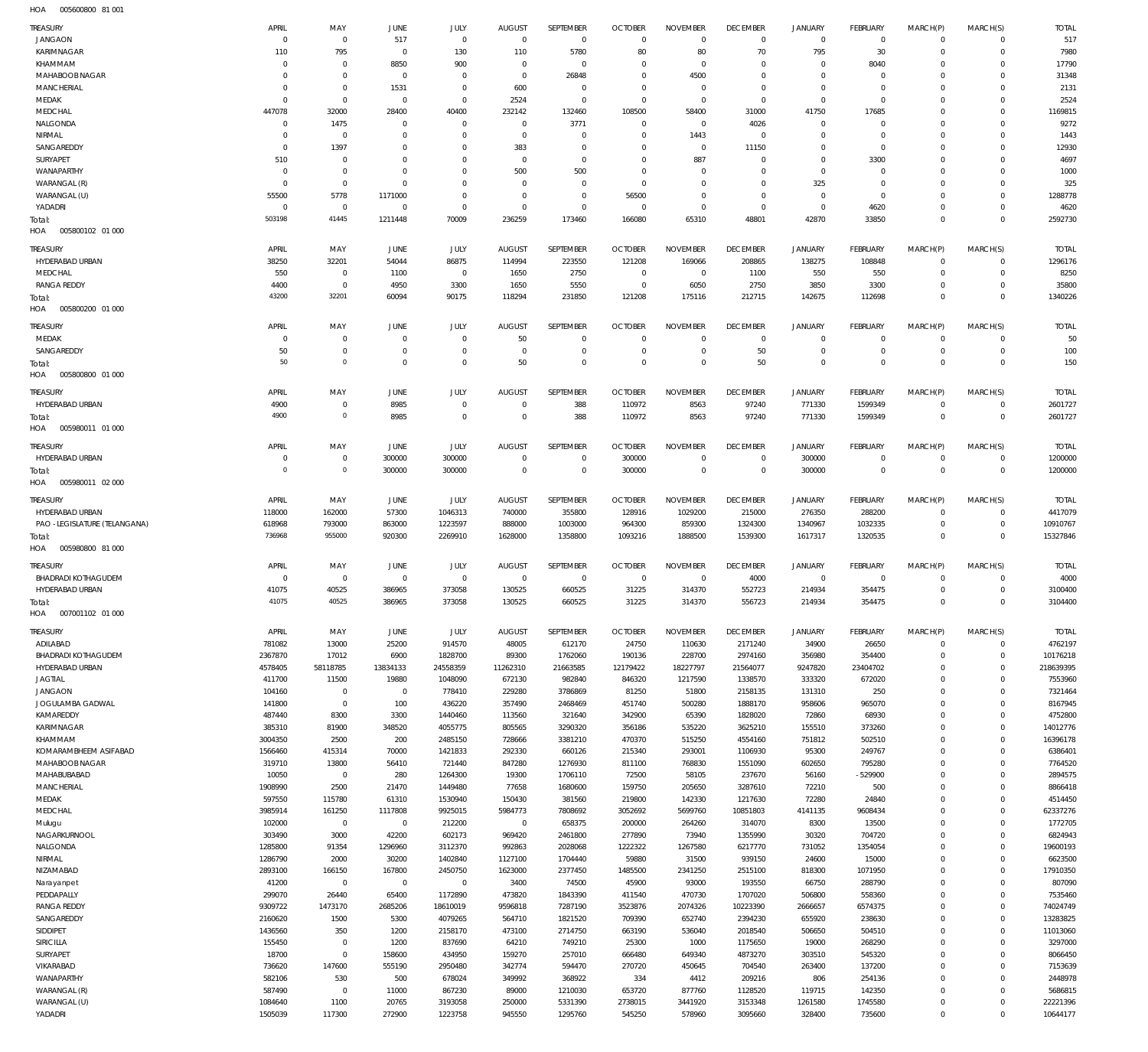| <b>TREASURY</b><br>Total:                            | APRIL<br>44439188          | MAY<br>60992135                  | <b>JUNE</b><br>20879932    | JULY<br>97844609         | <b>AUGUST</b><br>39703104    | SEPTEMBER<br>84561456            | <b>OCTOBER</b><br>32973563 | <b>NOVEMBER</b><br>42429736    | <b>DECEMBER</b><br>102573489  | <b>JANUARY</b><br>25394613       | <b>FEBRUARY</b><br>51669078 | MARCH(P)<br>$\mathbf{0}$ | MARCH(S)<br>$\Omega$     | <b>TOTAL</b><br>603460903 |
|------------------------------------------------------|----------------------------|----------------------------------|----------------------------|--------------------------|------------------------------|----------------------------------|----------------------------|--------------------------------|-------------------------------|----------------------------------|-----------------------------|--------------------------|--------------------------|---------------------------|
| 007001501 01 000<br>HOA                              |                            |                                  |                            |                          |                              |                                  |                            |                                |                               |                                  |                             |                          |                          |                           |
| TREASURY                                             | APRIL                      | MAY                              | <b>JUNE</b>                | JULY                     | <b>AUGUST</b>                | SEPTEMBER                        | <b>OCTOBER</b>             | <b>NOVEMBER</b>                | <b>DECEMBER</b>               | <b>JANUARY</b>                   | FEBRUARY                    | MARCH(P)                 | MARCH(S)                 | <b>TOTAL</b>              |
| HYDERABAD URBAN                                      | 29465                      | $\overline{0}$                   | 44923                      | 18750                    | 7832                         | 66512                            | 47446                      | 91734                          | 108056                        | 208804                           | 46922                       | $\Omega$                 | $\Omega$                 | 670444                    |
| <b>KARIMNAGAR</b>                                    | 500                        | $\mathbf 0$                      | $^{\circ}$                 | $^{\circ}$               | $\mathbf 0$                  | $\overline{0}$                   | $^{\circ}$<br>$\Omega$     | 1000                           | $\mathbf 0$                   | $\mathbf 0$                      | $\Omega$                    | $\Omega$                 | $\Omega$                 | 1500                      |
| NALGONDA<br>PEDDAPALLY                               | $\Omega$<br>1000           | $\overline{0}$<br>$\overline{0}$ | $\Omega$<br>$\mathbf 0$    | $\Omega$<br>$^{\circ}$   | $\Omega$<br>$\Omega$         | $\overline{0}$<br>$\overline{0}$ | $^{\circ}$                 | 2000<br>$\Omega$               | 4000<br>$\mathbf 0$           | $\mathbf 0$<br>$\mathbf 0$       | $\Omega$<br>$\Omega$        | $\Omega$<br>$\Omega$     | $\Omega$<br>$\Omega$     | 6000<br>1000              |
| <b>RANGA REDDY</b>                                   | 1000                       | $\mathbf 0$                      | 6000                       | $\mathbf{0}$             | $\Omega$                     | 5000                             | 2000                       | 3000                           | $\mathbf 0$                   | $\overline{0}$                   | $\Omega$                    | $\Omega$                 | $\Omega$                 | 17000                     |
| SANGAREDDY                                           | 1000                       | $\overline{0}$                   | 8000                       | 1000                     | $\Omega$                     | $\overline{0}$                   | 3000                       | 4000                           | 2000                          | $\mathbf 0$                      | 1000                        | $\Omega$                 | $\Omega$                 | 20000                     |
| SIDDIPET                                             | $\mathbf 0$                | 1000                             | $\mathbf 0$                | 1000                     | 1000                         | $\overline{0}$                   | $\Omega$                   | $^{\circ}$                     | 2000                          | $\mathbf 0$                      | 1000                        | $\Omega$                 | $\Omega$                 | 6000                      |
| WARANGAL (U)<br>Total:                               | $\Omega$<br>32965          | $\overline{0}$<br>1000           | $\mathbf 0$<br>58923       | 1000<br>21750            | $\mathbf{0}$<br>8832         | $\overline{0}$<br>71512          | $\overline{0}$<br>52446    | $\mathbf 0$<br>101734          | $^{\circ}$<br>116056          | $\overline{0}$<br>208804         | $\Omega$<br>48922           | $\Omega$<br>$\Omega$     | $\Omega$<br>$\mathbf{0}$ | 1000<br>722944            |
| 007001501 02 000<br>HOA                              |                            |                                  |                            |                          |                              |                                  |                            |                                |                               |                                  |                             |                          |                          |                           |
| TREASURY                                             | APRIL                      | MAY                              | JUNE                       | JULY                     | <b>AUGUST</b>                | SEPTEMBER                        | <b>OCTOBER</b>             | <b>NOVEMBER</b>                | <b>DECEMBER</b>               | <b>JANUARY</b>                   | FEBRUARY                    | MARCH(P)                 | MARCH(S)                 | <b>TOTAL</b>              |
| WARANGAL (U)                                         | 4613                       | $\overline{0}$                   | $\mathbf 0$                | 28800                    | 9226                         | 4613                             | 448                        | 4613                           | 38970                         | 4613                             | 7385                        | $\Omega$                 | $\Omega$                 | 103281                    |
| Total:                                               | 4613                       | $\overline{0}$                   | $\mathbf 0$                | 28800                    | 9226                         | 4613                             | 448                        | 4613                           | 38970                         | 4613                             | 7385                        | $\Omega$                 | $\overline{0}$           | 103281                    |
| 007001501 81 000<br>HOA                              |                            |                                  |                            |                          |                              |                                  |                            |                                |                               |                                  |                             |                          |                          |                           |
| TREASURY                                             | APRIL                      | MAY                              | <b>JUNE</b>                | JULY                     | <b>AUGUST</b>                | SEPTEMBER                        | <b>OCTOBER</b>             | <b>NOVEMBER</b>                | <b>DECEMBER</b>               | JANUARY                          | FEBRUARY                    | MARCH(P)                 | MARCH(S)                 | <b>TOTAL</b>              |
| ADILABAD                                             | $\Omega$                   | $\overline{0}$                   | 2000                       | 1000                     | $\mathbf{0}$                 | $\overline{0}$                   | 6000                       | 4000                           | 8000                          | 2000                             | 9000                        | $\Omega$                 | $\Omega$                 | 32000                     |
| <b>BHADRADI KOTHAGUDEM</b><br>HYDERABAD URBAN        | $\mathbf 0$<br>60288       | $\overline{0}$<br>73081          | $^{\circ}$<br>88448        | $\overline{0}$<br>112872 | $\overline{0}$<br>95821      | $\overline{0}$<br>91276          | $\overline{0}$<br>64287    | 1000<br>177899                 | $\overline{0}$<br>156440      | 1000<br>106401                   | $\Omega$<br>94764           | $\Omega$<br>$\Omega$     | $\Omega$<br>$\Omega$     | 2000<br>1121577           |
| <b>JAGTIAL</b>                                       | 3000                       | 1000                             | 2000                       | 2000                     | 5500                         | 1000                             | 9000                       | 4500                           | 15000                         | $\overline{0}$                   | $\Omega$                    | $\Omega$                 | $\Omega$                 | 43000                     |
| KAMAREDDY                                            | $\mathbf 0$                | $\overline{0}$                   | $\mathbf 0$                | $\overline{0}$           | $\mathbf 0$                  | $\overline{0}$                   | $^{\circ}$                 | 13000                          | 6000                          | $\overline{0}$                   | 1000                        | $\Omega$                 | $\Omega$                 | 20000                     |
| KARIMNAGAR                                           | 2000                       | 1000                             | 7300                       | 2000                     | $\Omega$                     | 2000                             | 1000                       | 8000                           | 8000                          | 1000                             | 1000                        | $\Omega$                 | $\Omega$                 | 33300                     |
| KHAMMAM                                              | $\mathbf 0$                | $\overline{0}$                   | $\mathbf 0$                | $\overline{0}$           | $\Omega$                     | $\overline{0}$                   | $\Omega$                   | 500                            | 2000                          | 2500                             | 1000                        | $\Omega$                 | $\Omega$                 | 6000                      |
| KOMARAMBHEEM ASIFABAD<br>MAHABOOB NAGAR              | $\Omega$<br>1000           | $\overline{0}$<br>$\overline{0}$ | $\Omega$<br>$\Omega$       | 2705<br>$\Omega$         | $\Omega$<br>$\Omega$         | $\overline{0}$<br>1000           | $\Omega$<br>$\Omega$       | $\Omega$<br>$\overline{0}$     | $\mathbf 0$<br>$\overline{0}$ | $\overline{0}$<br>$\overline{0}$ | $\Omega$<br>$\Omega$        | $\Omega$<br>$\Omega$     | $\Omega$<br>$\Omega$     | 2705<br>2000              |
| <b>MANCHERIAL</b>                                    | 1000                       | $\mathbf 0$                      | $\Omega$                   | $\Omega$                 | $\Omega$                     | $\overline{0}$                   | $\Omega$                   | $\mathbf 0$                    | 2000                          | 1000                             | $\Omega$                    | $\Omega$                 | $\Omega$                 | 4000                      |
| MEDAK                                                | $\mathbf 0$                | $\mathbf 0$                      | $\Omega$                   | $\Omega$                 | $\Omega$                     | $\overline{0}$                   | $\Omega$                   | $\mathbf 0$                    | $\overline{0}$                | 2000                             | 1000                        | $\Omega$                 | $\Omega$                 | 3000                      |
| MEDCHAL                                              | $\mathbf 0$                | $\mathbf 0$                      | $\Omega$                   | $\mathbf{0}$             | $\Omega$                     | $\overline{0}$                   | $\Omega$                   | 1000                           | 6000                          | 2000                             | $\Omega$                    | $\Omega$                 | $\Omega$                 | 9000                      |
| NAGARKURNOOL                                         | $\mathbf 0$                | $\mathbf 0$                      | $\Omega$                   | $\Omega$                 | $\Omega$                     | $\overline{0}$                   | 1000                       | $\mathbf 0$                    | $\overline{0}$                | $\overline{0}$                   | $\Omega$                    | $\Omega$                 | $\Omega$                 | 1000                      |
| NALGONDA<br>NIRMAL                                   | 3000<br>$\mathbf 0$        | $\overline{0}$<br>2000           | 3000<br>1000               | 7500<br>1000             | $\mathbf 0$<br>$\Omega$      | 3000<br>1000                     | 1000<br>1000               | 3000<br>$\overline{0}$         | 10000<br>2000                 | 1000<br>1000                     | 2500<br>$\Omega$            | $\Omega$<br>$\Omega$     | $\Omega$<br>$\Omega$     | 34000<br>9000             |
| NIZAMABAD                                            | 1000                       | 1000                             | 2000                       | 3000                     | 500                          | $\overline{0}$                   | 4000                       | 5500                           | 15000                         | 5500                             | 7000                        | $\Omega$                 | $\Omega$                 | 44500                     |
| PEDDAPALLY                                           | $\mathbf 0$                | 1000                             | 9000                       | 8000                     | 1000                         | 7000                             | 4000                       | 4000                           | 3000                          | 3000                             | $\Omega$                    | $\Omega$                 | $\Omega$                 | 40000                     |
| <b>RANGA REDDY</b>                                   | 5500                       | $\overline{0}$                   | 5000                       | 9000                     | 2000                         | 3000                             | 8000                       | 16000                          | 20000                         | 9000                             | 8000                        | $\Omega$                 | $\Omega$                 | 85500                     |
| SANGAREDDY                                           | $\mathbf 0$                | $\overline{0}$                   | 2000                       | $\overline{0}$           | $\mathbf 0$                  | $\overline{0}$                   | 1000                       | $\overline{0}$                 | $\overline{0}$                | $\overline{0}$                   | 5000                        | $\Omega$                 | $\Omega$                 | 8000                      |
| SIDDIPET                                             | 500                        | $\mathbf 0$<br>$\mathbf 0$       | 1000<br>$\Omega$           | 2500                     | $\Omega$<br>$\Omega$         | $^{\circ}$<br>$\mathbf{0}$       | $^{\circ}$                 | 2000                           | 3000                          | 1000                             | $\Omega$<br>$\Omega$        | $\Omega$<br>$\Omega$     | $\Omega$<br>$\Omega$     | 10000                     |
| <b>SIRICILLA</b><br>SURYAPET                         | $\mathbf 0$<br>$\mathbf 0$ | $\mathbf 0$                      | $\mathbf 0$                | 5000<br>$\mathbf{0}$     | $\Omega$                     | $\mathbf{0}$                     | 1000<br>$^{\circ}$         | 1000<br>$^{\circ}$             | 1000<br>1000                  | 2000<br>$\overline{0}$           | $\Omega$                    | $\Omega$                 | $\Omega$                 | 10000<br>1000             |
| VIKARABAD                                            | $\Omega$                   | $\overline{0}$                   | $\Omega$                   | 1000                     | $\Omega$                     | $\overline{0}$                   | $\Omega$                   | $\mathbf 0$                    | $\overline{0}$                | $\mathbf 0$                      | 1000                        | $\Omega$                 | $\Omega$                 | 2000                      |
| WARANGAL (U)                                         | $\mathbf 0$                | 1000                             | $\mathbf 0$                | $^{\circ}$               | $\mathbf 0$                  | 1000                             | 1000                       | 2000                           | $\overline{0}$                | $\overline{0}$                   | $\Omega$                    | $\Omega$                 | $\Omega$                 | 5000                      |
| YADADRI                                              | $\Omega$                   | $^{\circ}$                       | $\Omega$                   | $\mathbf{0}$             | $\Omega$                     | 1000                             | $^{\circ}$                 | 2000                           | 5000                          | $\mathbf 0$                      | $\Omega$                    | $\Omega$                 | $\Omega$                 | 8000                      |
| Total:<br>007001800 01 000                           | 77288                      | 80081                            | 122748                     | 157577                   | 104821                       | 111276                           | 102287                     | 245399                         | 263440                        | 140401                           | 131264                      | $\Omega$                 | $\Omega$                 | 1536582                   |
| HOA                                                  |                            |                                  |                            |                          |                              |                                  |                            |                                |                               |                                  |                             |                          |                          |                           |
| <b>TREASURY</b>                                      | APRIL                      | MAY                              | JUNE                       | JULY                     | <b>AUGUST</b>                | SEPTEMBER                        | <b>OCTOBER</b>             | <b>NOVEMBER</b>                | <b>DECEMBER</b>               | <b>JANUARY</b>                   | FEBRUARY                    | MARCH(P)                 | MARCH(S)                 | <b>TOTAL</b>              |
| <b>BHADRADI KOTHAGUDEM</b><br><b>HYDERABAD URBAN</b> | $\mathbf 0$<br>$\mathbf 0$ | $\overline{0}$<br>$\overline{0}$ | $\mathbf 0$<br>$\mathbf 0$ | 2000<br>$\overline{0}$   | $\overline{0}$<br>35749      | $\overline{0}$<br>1475732        | $^{\circ}$<br>$\mathbf 0$  | $\Omega$<br>112243             | $\overline{0}$<br>$\mathbf 0$ | $\mathbf 0$<br>$\overline{0}$    | $\overline{0}$<br>57136     | $\Omega$<br>$\Omega$     | $\Omega$<br>$\Omega$     | 2000<br>1680860           |
| <b>JAGTIAL</b>                                       | $\mathbf 0$                | $\overline{0}$                   | $\mathbf 0$                | $\overline{0}$           | 300                          | 150                              | $\mathbf 0$                | 50                             | 100                           | $\overline{0}$                   | $\mathbf 0$                 | $\Omega$                 | $\Omega$                 | 600                       |
| KARIMNAGAR                                           | 30                         | $\overline{0}$                   | $\mathbf 0$                | $\overline{0}$           | $\overline{0}$               | 15                               | 15                         | 30                             | 1740                          | 3000                             | 3295                        | $\Omega$                 | $\Omega$                 | 8125                      |
| KHAMMAM                                              | 134920                     | 128100                           | $\mathbf 0$                | 45450                    | 31320                        | 191030                           | 239700                     | 100590                         | 108630                        | 63740                            | 10100                       | $\Omega$                 | $\Omega$                 | 1053580                   |
| MAHABOOB NAGAR                                       | 768                        | $\overline{0}$                   | 116                        | $\overline{0}$           | $\mathbf 0$                  | $\overline{0}$                   | $\mathbf 0$                | $\mathbf 0$                    | $\overline{0}$                | $\overline{0}$                   | $\overline{0}$              | $\Omega$                 | $\Omega$                 | 884                       |
| MEDCHAL<br>NAGARKURNOOL                              | $\overline{0}$<br>978      | $\overline{0}$<br>1430           | $\overline{0}$<br>20028    | $\overline{0}$<br>29178  | $\overline{0}$<br>1348       | $\overline{0}$<br>998            | $\,0\,$<br>602             | $\mathbf 0$<br>3374            | $\overline{0}$<br>1347        | 10575<br>762                     | $\overline{0}$<br>1146      | $\Omega$<br>$\Omega$     | $\Omega$<br>$\Omega$     | 10575<br>61191            |
| NALGONDA                                             | $\mathbf 0$                | $\overline{0}$                   | $\overline{0}$             | $\overline{0}$           | 10800                        | $\overline{0}$                   | $\mathbf 0$                | $\mathbf 0$                    | 14760                         | $\overline{0}$                   | $\overline{0}$              | $\Omega$                 | $\Omega$                 | 25560                     |
| NIZAMABAD                                            | 54380                      | 33975                            | 326048                     | 116260                   | 375685                       | 116226                           | 98830                      | 986925                         | 130570                        | 119820                           | 68730                       | $\Omega$                 | $\Omega$                 | 2427449                   |
| Narayanpet                                           | $\mathbf 0$                | $\overline{0}$                   | 2330                       | $\overline{0}$           | $\mathbf{0}$                 | $\overline{0}$                   | $^{\circ}$                 | $\mathbf 0$                    | $\overline{0}$                | $\mathbf 0$                      | $\overline{0}$              | $\Omega$                 | $\Omega$                 | 2330                      |
| PEDDAPALLY                                           | $\mathbf 0$<br>$\Omega$    | $\overline{0}$<br>$\overline{0}$ | $\mathbf 0$<br>$\mathbf 0$ | $\overline{0}$           | $\mathbf 0$<br>$\mathbf 0$   | $\overline{0}$                   | $\mathbf 0$                | 465                            | $\overline{0}$                | $\mathbf 0$                      | $\overline{0}$              | $\Omega$<br>$\Omega$     | $\Omega$<br>$\Omega$     | 465                       |
| <b>RANGA REDDY</b><br>SANGAREDDY                     | $\mathbf 0$                | $\overline{0}$                   | $\mathbf 0$                | $\overline{0}$<br>81380  | $\mathbf 0$                  | 1000<br>5000                     | $\mathbf 0$<br>$\mathbf 0$ | $\mathbf 0$<br>$\mathbf 0$     | 13200<br>$\mathbf 0$          | $\mathbf 0$<br>$\overline{0}$    | 1340<br>$\Omega$            | $\Omega$                 | $\Omega$                 | 15540<br>86380            |
| SIDDIPET                                             | $\mathbf 0$                | $\overline{0}$                   | $\mathbf 0$                | $\overline{0}$           | $\mathbf 0$                  | $\overline{0}$                   | $\mathbf 0$                | $\,0\,$                        | $\mathbf 0$                   | 10750                            | $\overline{0}$              | $\Omega$                 | $\Omega$                 | 10750                     |
| <b>SIRICILLA</b>                                     | $\mathbf 0$                | $\overline{0}$                   | $\mathbf 0$                | 3100                     | $\mathbf{0}$                 | $\overline{0}$                   | $\mathbf{0}$               | 100                            | $\mathbf 0$                   | $\overline{0}$                   | $\Omega$                    | $\Omega$                 | $\Omega$                 | 3200                      |
| VIKARABAD                                            | 3258                       | 734                              | $\mathbf 0$                | 776                      | 1615                         | 584                              | 1794                       | 716                            | 1888                          | 1632                             | 1500                        | $\Omega$                 | $\Omega$                 | 14497                     |
| WANAPARTHY                                           | 656                        | 378                              | 110                        | 49988                    | 16444                        | 1060                             | 648                        | 448                            | 570                           | 696                              | 6078                        | $\Omega$<br>$\Omega$     | $\Omega$<br>$\Omega$     | 77076                     |
| YADADRI<br>Total:                                    | 66006<br>260996            | $\overline{0}$<br>164617         | 5000<br>353632             | 19960<br>348092          | 131508<br>604769             | $\overline{0}$<br>1791795        | 7710<br>349299             | 1000<br>1205941                | 35150<br>307955               | 8450<br>219425                   | 57780<br>207105             | $\mathbf{0}$             | $\mathbf 0$              | 332564<br>5813626         |
| 007001800 04 000<br>HOA                              |                            |                                  |                            |                          |                              |                                  |                            |                                |                               |                                  |                             |                          |                          |                           |
| <b>TREASURY</b>                                      | APRIL                      | MAY                              | JUNE                       | JULY                     | <b>AUGUST</b>                | SEPTEMBER                        | <b>OCTOBER</b>             | <b>NOVEMBER</b>                | <b>DECEMBER</b>               | <b>JANUARY</b>                   | FEBRUARY                    | MARCH(P)                 | MARCH(S)                 | <b>TOTAL</b>              |
| <b>BHADRADI KOTHAGUDEM</b>                           | 60500                      | $\overline{0}$                   | $\overline{0}$             | 405434                   | 41390                        | 106300                           | 54000                      | 104500                         | 22830                         | $\overline{0}$                   | $\overline{0}$              | $\Omega$                 | $\Omega$                 | 794954                    |
| KHAMMAM                                              | $\mathbf 0$                | 165025                           | $\overline{0}$             | 185000                   | 170401                       | 85350                            | $\overline{0}$             | 184700                         | 10765                         | $\overline{0}$                   | 78336                       | $\Omega$                 | $\Omega$                 | 879577                    |
| NALGONDA                                             | 24334                      | 2200                             | 23116                      | 17200                    | 207100                       | 89201                            | $\mathbf 0$                | $\mathbf 0$                    | $\mathbf 0$                   | 7950                             | $\Omega$                    | $\Omega$                 | $\Omega$                 | 371101                    |
| SANGAREDDY                                           | 117560                     | $\overline{0}$                   | 500                        | 30600                    | 19210                        | 57780                            | 22320                      | 273190                         | 563708                        | 108722                           | 186700                      | $\Omega$                 | $\Omega$                 | 1380290                   |
| SURYAPET<br>Total:                                   | $\mathbf 0$<br>202394      | $\overline{0}$<br>167225         | 30580<br>54196             | 46948<br>685182          | 27619<br>465720              | $\overline{0}$<br>338631         | $\mathbf 0$<br>76320       | $\mathbf 0$<br>562390          | $\mathbf 0$<br>597303         | $\overline{0}$<br>116672         | $\Omega$<br>265036          | $\Omega$<br>$\Omega$     | $\circ$<br>$\mathbf 0$   | 105147<br>3531069         |
| 007001800 80 000<br>HOA                              |                            |                                  |                            |                          |                              |                                  |                            |                                |                               |                                  |                             |                          |                          |                           |
|                                                      |                            |                                  |                            |                          |                              |                                  |                            |                                |                               |                                  |                             |                          |                          |                           |
| TREASURY<br>ADILABAD                                 | APRIL<br>$\mathbf 0$       | MAY<br>$\overline{0}$            | JUNE<br>$\mathbf 0$        | JULY<br>$\overline{0}$   | <b>AUGUST</b><br>$\mathbf 0$ | SEPTEMBER<br>$\overline{0}$      | <b>OCTOBER</b><br>0        | <b>NOVEMBER</b><br>$\mathbf 0$ | <b>DECEMBER</b><br>113000     | <b>JANUARY</b><br>$\mathbf 0$    | FEBRUARY<br>$\overline{0}$  | MARCH(P)<br>$\mathbf 0$  | MARCH(S)<br>$\Omega$     | <b>TOTAL</b><br>113000    |
| <b>BHADRADI KOTHAGUDEM</b>                           | 65760                      | $\overline{0}$                   | $\mathbf 0$                | 41410                    | $\mathbf 0$                  | 72350                            | $\mathbf 0$                | $\,0\,$                        | 3050                          | $\,0\,$                          | $\mathbf 0$                 | $\mathbf 0$              | $\mathbf 0$              | 182570                    |
|                                                      |                            |                                  |                            |                          |                              |                                  |                            |                                |                               |                                  |                             |                          |                          |                           |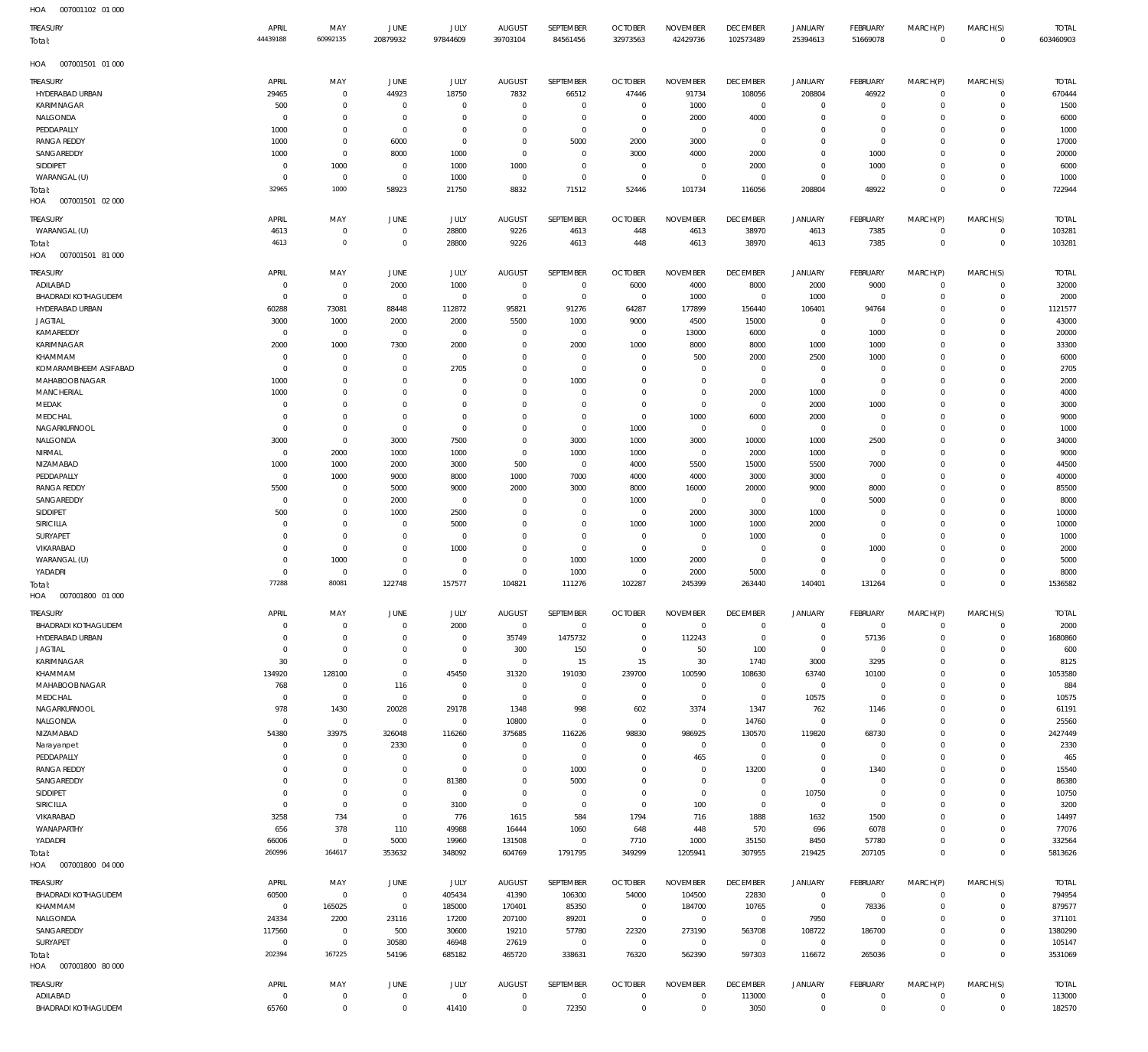007001800 80 000 HOA

| TREASURY                                      | APRIL                    | MAY                              | JUNE                       | <b>JULY</b>              | <b>AUGUST</b>             | SEPTEMBER                     | <b>OCTOBER</b>                   | <b>NOVEMBER</b>                   | <b>DECEMBER</b>           | JANUARY                     | FEBRUARY                   | MARCH(P)                   | MARCH(S)                   | <b>TOTAL</b>           |
|-----------------------------------------------|--------------------------|----------------------------------|----------------------------|--------------------------|---------------------------|-------------------------------|----------------------------------|-----------------------------------|---------------------------|-----------------------------|----------------------------|----------------------------|----------------------------|------------------------|
| HYDERABAD URBAN                               | $^{\circ}$               | 7500                             | $\mathbf 0$                | 61000                    | $\overline{0}$            | $\mathbf 0$                   | $\mathbf 0$                      | $\,0\,$                           | 30772                     | 70900                       | 50000                      | $\mathsf{O}$               | $\circ$                    | 220172                 |
| <b>JAGTIAL</b><br>KAMAREDDY                   | $^{\circ}$<br>$^{\circ}$ | $\overline{0}$<br>$\overline{0}$ | $\Omega$<br>$\Omega$       | $\Omega$<br>$\Omega$     | $\Omega$<br>$\Omega$      | $\mathbf 0$<br>2140           | $\overline{0}$<br>$\overline{0}$ | 2200<br>$\mathbf 0$               | $\mathbf 0$<br>$^{\circ}$ | $\mathbf 0$<br>$\mathbf 0$  | $\mathbf 0$<br>$\mathbf 0$ | $\mathbf 0$<br>$\mathbf 0$ | $\mathbf 0$<br>$\mathbf 0$ | 2200<br>2140           |
| KOMARAMBHEEM ASIFABAD                         | 50                       | $\,0\,$                          | $\Omega$                   | $\Omega$                 | $\Omega$                  | $\overline{0}$                | 425                              | $\mathbf 0$                       | $^{\circ}$                | $\mathbf 0$                 | $\mathbf 0$                | $\mathbf 0$                | $\mathbf 0$                | 475                    |
| MANCHERIAL                                    | $^{\circ}$               | $\mathbf 0$                      | $\Omega$                   | $\Omega$                 | $\Omega$                  | $\mathbf 0$                   | $\overline{0}$                   | $\mathbf 0$                       | 20000                     | $\mathbf 0$                 | 15000                      | $\Omega$                   | $\mathbf 0$                | 35000                  |
| NAGARKURNOOL                                  | $^{\circ}$               | $\mathbf 0$                      | $\Omega$                   | $\Omega$                 | $\Omega$                  | $\mathbf 0$                   | 160                              | $\mathbb O$                       | $\mathbb O$               | $\mathbf 0$                 | $\mathbf 0$                | $\mathbf 0$                | $\mathbf 0$                | 160                    |
| NIZAMABAD                                     | $^{\circ}$               | $\mathbb O$                      | 730                        | $\overline{0}$           | 132                       | 2625                          | $\overline{0}$                   | $\mathbb O$                       | 49722                     | 1500                        | $\mathbf 0$                | $\mathbf 0$                | $\mathbf 0$                | 54709                  |
| Narayanpet                                    | $\overline{0}$           | $\overline{0}$                   | $\overline{0}$             | 1176                     | $\overline{0}$            | $\overline{0}$                | $\mathbf 0$                      | $\,0\,$                           | $\mathbb O$               | $\mathbf 0$                 | $\mathbf 0$                | $\mathbf 0$                | $\mathbf 0$                | 1176                   |
| Total:<br>HOA<br>007001800 81 000             | 65810                    | 7500                             | 730                        | 103586                   | 132                       | 77115                         | 585                              | 2200                              | 216544                    | 72400                       | 65000                      | $\mathbf 0$                | $\mathbf 0$                | 611602                 |
|                                               |                          |                                  |                            |                          |                           |                               |                                  |                                   |                           |                             |                            |                            |                            |                        |
| TREASURY<br>ADILABAD                          | APRIL<br>77500           | MAY<br>$\overline{0}$            | JUNE<br>32049              | JULY<br>54470            | <b>AUGUST</b><br>3343     | SEPTEMBER<br>21785            | <b>OCTOBER</b><br>4288           | <b>NOVEMBER</b><br>3705           | <b>DECEMBER</b><br>12000  | JANUARY<br>$\mathbf 0$      | FEBRUARY<br>14700          | MARCH(P)<br>$\mathbf 0$    | MARCH(S)<br>$\mathbf 0$    | <b>TOTAL</b><br>223840 |
| <b>BHADRADI KOTHAGUDEM</b>                    | 898900                   | 11780                            | 7950                       | 1015950                  | 21700                     | 791130                        | 640400                           | 637806                            | 1201467                   | 116400                      | 485084                     | $\mathbf 0$                | $\mathbf 0$                | 5828567                |
| HYDERABAD URBAN                               | 17864                    | 150851                           | 24304                      | 57448                    | 3245554                   | 921103                        | 1133573                          | 121161                            | 67884                     | 402609                      | 49344                      | $\Omega$                   | $\mathbf 0$                | 6191695                |
| <b>JAGTIAL</b>                                | 73362                    | $\overline{0}$                   | 33200                      | 340740                   | 150141                    | 171840                        | 72860                            | 91210                             | 322620                    | 6600                        | 85010                      | $\Omega$                   | $\mathbf 0$                | 1347583                |
| JOGULAMBA GADWAL                              | $\mathbf 0$              | $\overline{0}$                   | $\overline{0}$             | $\overline{0}$           | $\overline{0}$            | $\mathbf 0$                   | $\mathbf 0$                      | 400                               | $\mathbb O$               | $\mathbf 0$                 | $\overline{0}$             | $\Omega$                   | $\mathbf 0$                | 400                    |
| KAMAREDDY<br>KARIMNAGAR                       | 40130<br>31318           | $\overline{0}$<br>2773           | 180<br>300508              | 106422<br>264679         | 61780<br>95452            | 199298<br>47438               | $\mathbf 0$<br>3713              | $\mathbb O$<br>2773               | 255630<br>174638          | 38290<br>2788               | $\overline{0}$<br>8668     | $\Omega$<br>$\Omega$       | $\mathbf 0$<br>$\Omega$    | 701730<br>934748       |
| KHAMMAM                                       | $^{\circ}$               | $\overline{0}$                   | 50                         | $\overline{0}$           | $\mathbf{0}$              | $\overline{0}$                | $^{\circ}$                       | $\mathbb O$                       | 5600                      | 50                          | $^{\circ}$                 | $\Omega$                   | $\mathbf 0$                | 5700                   |
| MAHABOOB NAGAR                                | 15078                    | 5202                             | 12045                      | 12878                    | 12109858                  | 19282                         | 14626449                         | 2076681                           | 14168391                  | 23326                       | 23570                      | $\Omega$                   | $\mathbf 0$                | 43092760               |
| MANCHERIAL                                    | 42140                    | $\overline{0}$                   | 4960                       | 17770                    | $\overline{0}$            | $\mathbf 0$                   | $\mathbf 0$                      | $\mathbb O$                       | 8450                      | 26340                       | $\mathbf 0$                | $\Omega$                   | $\mathbf 0$                | 99660                  |
| MEDAK                                         | 1780                     | $\mathbb O$                      | $\mathbf{0}$               | 142394                   | 201936                    | 13580                         | 2610                             | 57670                             | 71780                     | 14080                       | 17280                      | $\Omega$                   | $\mathbf 0$                | 523110                 |
| MEDCHAL                                       | $^{\circ}$               | $\overline{0}$                   | $\mathbb O$                | 11300                    | $\overline{0}$            | $\overline{0}$                | $\mathbf 0$                      | $\mathbb O$                       | $\mathbb O$               | $\mathbf 0$                 | $\mathbf 0$                | $\Omega$<br>$\Omega$       | $\Omega$                   | 11300                  |
| NAGARKURNOOL<br>NALGONDA                      | 6848<br>$\overline{0}$   | 3450<br>$\overline{0}$           | 37809<br>$\Omega$          | 6840<br>30400            | 8408<br>15000             | 10948<br>19800                | 6490<br>9000                     | 9248<br>$\mathbb O$               | 10074<br>$\mathbb O$      | 19172<br>$\mathbf 0$        | 5972<br>$\mathbf 0$        | $\Omega$                   | $\mathbf 0$<br>$\Omega$    | 125259<br>74200        |
| NIRMAL                                        | $\mathbf 0$              | 50                               | 50                         | $^{\circ}$               | $\overline{0}$            | $\overline{0}$                | $\mathbf 0$                      | $\mathbb O$                       | 2664                      | $\mathbf 0$                 | $\overline{0}$             | $\Omega$                   | $\mathbf 0$                | 2764                   |
| NIZAMABAD                                     | 43850                    | $\mathbf 0$                      | $\Omega$                   | 46470                    | 37630                     | 14650                         | 6420                             | 138840                            | 228130                    | 600                         | 60150                      | $\Omega$                   | $\Omega$                   | 576740                 |
| Narayanpet                                    | $^{\circ}$               | $\overline{0}$                   | $^{\circ}$                 | $\Omega$                 | $\overline{0}$            | 2696                          | 568                              | 978                               | 648                       | 6374                        | 1090                       | $\Omega$                   | $\mathbf 0$                | 12354                  |
| PEDDAPALLY                                    | 104901                   | 23420                            | 7130                       | 95440                    | 13065                     | 226006                        | 11510                            | 37310                             | 75170                     | 5830                        | 41420                      | $\Omega$                   | $\mathbf 0$                | 641202                 |
| <b>RANGA REDDY</b><br>SIDDIPET                | 302000<br>23958          | $\mathbf 0$<br>$\mathbf 0$       | 68000<br>8810              | $\overline{0}$<br>144529 | 3000<br>395678            | $\overline{0}$<br>92618       | $\mathbf 0$<br>229398            | $\mathbf 0$<br>2500               | $\mathbf 0$<br>269230     | $\mathbf 0$<br>1054480      | $\mathbf 0$<br>84430       | $\Omega$<br>$\Omega$       | $\mathbf 0$<br>$\mathbf 0$ | 373000<br>2305631      |
| SIRICILLA                                     | 41820                    | $\mathbf 0$                      | $\Omega$                   | 72580                    | 4870                      | 3200                          | $\Omega$                         | 50                                | 9100                      | 500                         | 71470                      | $\Omega$                   | $\mathbf 0$                | 203590                 |
| VIKARABAD                                     | 21240                    | $\mathbf 0$                      | $^{\circ}$                 | $\Omega$                 | $\Omega$                  | $\overline{0}$                | $^{\circ}$                       | $\mathbf 0$                       | $\overline{0}$            | $\mathbf 0$                 | $\mathbf 0$                | $\Omega$                   | $\mathbf 0$                | 21240                  |
| WANAPARTHY                                    | $^{\circ}$               | $\mathbf 0$                      | $\Omega$                   | $\Omega$                 | $\Omega$                  | $\mathbf 0$                   | $\overline{0}$                   | $\mathbf 0$                       | $\overline{0}$            | $\mathbf 0$                 | 966                        | $\Omega$                   | $\mathbf 0$                | 966                    |
| YADADRI                                       | $\Omega$                 | $\mathbf 0$                      | $\Omega$                   | $\Omega$                 | $\Omega$                  | 250                           | $^{\circ}$                       | $\mathbf 0$                       | $\overline{0}$            | $\mathbf 0$                 | $^{\circ}$                 | $\mathbf 0$                | $\mathbf 0$                | 250                    |
| Total:                                        | 1742689                  | 197526                           | 537045                     | 2420310                  | 16367415                  | 2555624                       | 16747279                         | 3180332                           | 16883476                  | 1717439                     | 949154                     | $\mathbf 0$                | $\mathbf 0$                | 63298289               |
| HOA<br>007001900 01 000                       |                          |                                  |                            |                          |                           |                               |                                  |                                   |                           |                             |                            |                            |                            |                        |
| TREASURY                                      | APRIL                    | MAY                              | <b>JUNE</b>                | <b>JULY</b>              | <b>AUGUST</b>             | SEPTEMBER                     | <b>OCTOBER</b>                   | <b>NOVEMBER</b>                   | <b>DECEMBER</b>           | JANUARY                     | FEBRUARY                   | MARCH(P)                   | MARCH(S)                   | <b>TOTAL</b>           |
| SURYAPET                                      | -48900<br>$-48900$       | $\overline{0}$<br>$\circ$        | $^{\circ}$<br>$\mathbf{0}$ | $-39676$<br>$-39676$     | $-70578$<br>$-70578$      | $-22004$<br>$-22004$          | 21826<br>21826                   | $-98210$<br>$-98210$              | $-71216$<br>$-71216$      | $-106052$<br>$-106052$      | $-51052$<br>$-51052$       | $^{\circ}$<br>$\mathbf 0$  | 0<br>$\mathbf 0$           | $-485862$<br>$-485862$ |
| Total:<br>007002104 01 000<br>HOA             |                          |                                  |                            |                          |                           |                               |                                  |                                   |                           |                             |                            |                            |                            |                        |
|                                               |                          |                                  |                            |                          |                           |                               |                                  |                                   |                           |                             |                            |                            |                            |                        |
| TREASURY<br>KARIMNAGAR                        | APRIL<br>$^{\circ}$      | MAY<br>$\overline{0}$            | JUNE<br>$^{\circ}$         | JULY<br>$\Omega$         | <b>AUGUST</b><br>$\Omega$ | SEPTEMBER<br>$\overline{0}$   | <b>OCTOBER</b><br>$^{\circ}$     | <b>NOVEMBER</b><br>$\overline{0}$ | <b>DECEMBER</b><br>260000 | JANUARY<br>$\mathbf 0$      | FEBRUARY<br>70000          | MARCH(P)<br>$^{\circ}$     | MARCH(S)<br>$\mathbf 0$    | <b>TOTAL</b><br>330000 |
| NALGONDA                                      | $^{\circ}$               | 555000                           | 270000                     | $\Omega$                 | $\Omega$                  | $\mathbf 0$                   | $\Omega$                         | $\mathbf 0$                       | $\overline{0}$            | 30000                       | $^{\circ}$                 | $\mathbf 0$                | $\mathbf 0$                | 855000                 |
| Total:                                        | $\Omega$                 | 555000                           | 270000                     | $\Omega$                 | $\Omega$                  | $\Omega$                      | $\Omega$                         | $\Omega$                          | 260000                    | 30000                       | 70000                      | $\Omega$                   | $\mathbf 0$                | 1185000                |
| 007002800 81 000<br>HOA                       |                          |                                  |                            |                          |                           |                               |                                  |                                   |                           |                             |                            |                            |                            |                        |
| TREASURY                                      | APRIL                    | MAY                              | JUNE                       | <b>JULY</b>              | <b>AUGUST</b>             | SEPTEMBER                     | OCTORER                          | <b>NOVEMBER</b>                   | <b>DECEMBER</b>           | <b>JANIJARY</b>             | <b>FEBRUARY</b>            | MARCH(P)                   | MARCH(S)                   | <b>TOTAL</b>           |
| HYDERABAD URBAN                               | 0                        | $\mathbf 0$                      | $\Omega$                   | $\Omega$                 | $\Omega$                  | 100                           | $\Omega$                         | $\overline{0}$                    | 0                         | $\mathbf 0$                 | 0                          | 0                          | $^{\circ}$                 | 100                    |
| KARIMNAGAR                                    | $\overline{0}$           | $\,0\,$                          | $\circ$                    |                          |                           |                               |                                  |                                   |                           |                             |                            |                            |                            |                        |
| <b>RANGA REDDY</b>                            |                          |                                  |                            | $\Omega$                 | $\Omega$                  | $\mathbf 0$                   | $\overline{0}$                   | 100                               | $\overline{0}$            | $\mathbf 0$                 | $^{\circ}$                 | $\mathbf 0$                | 0                          | 100                    |
|                                               | $\overline{0}$           | $\,0\,$                          | $\Omega$                   | $^{\circ}$               | $\Omega$                  | 2000                          | $\Omega$                         | $\,0\,$                           | $^{\circ}$                | $\mathbf 0$                 | $^{\circ}$                 | $\mathbf 0$                | 0                          | 2000                   |
| Total:                                        | $\overline{0}$           | $\mathbf 0$                      | $^{\circ}$                 | $\Omega$                 | $\Omega$                  | 2100                          | $\mathbf 0$                      | 100                               | $\mathbf 0$               | $\mathbf 0$                 | $\mathbf 0$                | $\mathbf 0$                | $\mathbf 0$                | 2200                   |
| HOA<br>007060101 01 000                       |                          |                                  |                            |                          |                           |                               |                                  |                                   |                           |                             |                            |                            |                            |                        |
| TREASURY                                      | APRIL                    | MAY                              | JUNE                       | JULY                     | <b>AUGUST</b>             | SEPTEMBER                     | <b>OCTOBER</b>                   | <b>NOVEMBER</b>                   | <b>DECEMBER</b>           | JANUARY                     | FEBRUARY                   | MARCH(P)                   | MARCH(S)                   | <b>TOTAL</b>           |
| ADILABAD                                      | $^{\circ}$<br>$\Omega$   | $\mathbf 0$                      | $\Omega$<br>$\Omega$       | $\Omega$<br>$\Omega$     | $\Omega$<br>$\Omega$      | $\overline{0}$                | 26000                            | $\Omega$                          | $\mathbf 0$               | $\mathbf 0$                 | $^{\circ}$<br>$^{\circ}$   | $\mathbf 0$<br>$\mathbf 0$ | $\mathbf 0$<br>$\mathbf 0$ | 26000                  |
| <b>BHADRADI KOTHAGUDEM</b><br>HYDERABAD URBAN | 0                        | $\mathbf 0$<br>$\mathbf{0}$      | $\Omega$                   | $\Omega$                 | $\Omega$                  | $\mathbf 0$<br>$\mathbf 0$    | 63000<br>$\overline{0}$          | $\mathbf 0$<br>$\mathbf 0$        | $\overline{0}$<br>400     | $\mathbf 0$<br>$\mathbf 0$  | 0                          | 0                          | $\mathbf 0$                | 63000<br>400           |
| <b>JAGTIAL</b>                                | $^{\circ}$               | $\mathbf 0$                      | $\Omega$                   | $\Omega$                 | $\Omega$                  | $\mathbf 0$                   | 21800                            | $\overline{0}$                    | $\overline{0}$            | $\mathbf 0$                 | $\Omega$                   | $\Omega$                   | $\mathbf 0$                | 21800                  |
| JOGULAMBA GADWAL                              | 0                        | $\mathbf{0}$                     | $\Omega$                   | $\Omega$                 | $\Omega$                  | $\mathbf 0$                   | 6000                             | $\mathbf 0$                       | 0                         | $^{\circ}$                  | 0                          | $\Omega$                   | $\mathbf 0$                | 6000                   |
| KAMAREDDY                                     | $\Omega$                 | $\mathbf{0}$                     | $\Omega$                   | $\Omega$                 | 400                       | 600                           | 28000                            | $\Omega$                          | $\mathbf{0}$              | $\mathbf{0}$                | $\Omega$                   | $\Omega$                   | $\mathbf 0$                | 29000                  |
| KARIMNAGAR                                    | 0<br>$\Omega$            | $\mathbf{0}$                     | $\Omega$<br>$\Omega$       | $\Omega$<br>$\Omega$     | $\mathbf{0}$<br>$\Omega$  | 500                           | 63900                            | $\mathbf 0$                       | 0<br>$\mathbf{0}$         | $\mathbf{0}$                | 0<br>$^{\circ}$            | $\Omega$<br>$\Omega$       | $\mathbf 0$<br>$\mathbf 0$ | 64400                  |
| KOMARAMBHEEM ASIFABAD<br>MAHABOOB NAGAR       | $^{\circ}$               | $\mathbf 0$<br>$\,0\,$           | 1500                       | 3000                     | 3000                      | $\overline{0}$<br>$\mathbf 0$ | 1500<br>2500                     | $\mathbf 0$<br>$\mathbf 0$        | $\mathbf{0}$              | $\mathbf 0$<br>$\mathbf{0}$ | 1000                       | $\Omega$                   | $\mathbf 0$                | 1500<br>11000          |
| MAHABUBABAD                                   | $^{\circ}$               | $\mathbf 0$                      | $^{\circ}$                 | $\Omega$                 | $\Omega$                  | $\overline{0}$                | 18600                            | 5400                              | $\circ$                   | $\mathbf 0$                 | 0                          | $\Omega$                   | $\mathbf 0$                | 24000                  |
| NAGARKURNOOL                                  | $\overline{0}$           | $\overline{0}$                   | $\Omega$                   | $\Omega$                 | $\Omega$                  | $\mathbf 0$                   | 3500                             | $\overline{0}$                    | $\overline{0}$            | $\mathbf{0}$                | 0                          | $\Omega$                   | $\mathbf 0$                | 3500                   |
| NALGONDA                                      | 1000                     | 2500                             | 1000                       | $\Omega$                 | $\Omega$                  | 16500                         | 15500                            | $\mathbf 0$                       | 1500                      | $\mathbf{0}$                | 0                          | $\Omega$                   | $\mathbf 0$                | 38000                  |
| NIRMAL                                        | $^{\circ}$               | $\overline{0}$                   | $\Omega$                   | $\Omega$                 | $\Omega$                  | $\overline{0}$                | 34000                            | 500                               | $\overline{0}$            | $\mathbf 0$                 | 0                          | $\Omega$                   | $\mathbf 0$                | 34500                  |
| Narayanpet<br>SIDDIPET                        | $^{\circ}$<br>- 0        | $\mathbf 0$<br>$\mathbf{0}$      | 500<br>$\Omega$            | $\Omega$<br>$\Omega$     | $\Omega$<br>$\Omega$      | $\overline{0}$<br>$\mathbf 0$ | $^{\circ}$<br>1000               | $\overline{0}$<br>$\mathbf 0$     | $\mathbf{0}$<br>0         | $\mathbf{0}$<br>$^{\circ}$  | 0<br>$\Omega$              | $\Omega$<br>$\Omega$       | $\mathbf 0$<br>$\mathbf 0$ | 500<br>1000            |
| SIRICILLA                                     | $\overline{0}$           | $\mathbf 0$                      | $\Omega$                   | $\Omega$                 | $\Omega$                  | $\overline{0}$                | 43000                            | 2500                              | $\overline{0}$            | $\mathbf 0$                 | 0                          | $\mathbf 0$                | $\mathbf 0$                | 45500                  |
| SURYAPET                                      | $^{\circ}$               | $\mathbf 0$                      | $\Omega$                   | $\Omega$                 | $\Omega$                  | $\mathbf 0$                   | 40500                            | $\overline{0}$                    | $\mathbf{0}$              | $\mathbf 0$                 | $\Omega$                   | $\Omega$                   | $\mathbf 0$                | 40500                  |
| VIKARABAD                                     | $\mathbf 0$              | $\mathbb O$                      | $\Omega$                   | $\Omega$                 | $\Omega$                  | $\mathbf 0$                   | 15500                            | 800                               | $\overline{0}$            | 2500                        | 0                          | $\Omega$                   | $\mathbf 0$                | 18800                  |
| YADADRI                                       | 222842                   | $\overline{0}$                   | $^{\circ}$                 | $^{\circ}$               | $\mathbf{0}$              | $\mathbf 0$                   | $\overline{0}$                   | 47434                             | $^{\circ}$                | $\mathbf 0$                 | $\mathbf 0$                | $\mathbf 0$                | 0                          | 270276                 |
| Total:<br>HOA<br>007060101 03 000             | 223842                   | 2500                             | 3000                       | 3000                     | 3400                      | 17600                         | 384300                           | 56634                             | 1900                      | 2500                        | 1000                       | $\mathbf 0$                | $\mathbf 0$                | 699676                 |
|                                               |                          |                                  |                            |                          |                           |                               |                                  |                                   |                           |                             |                            |                            |                            |                        |
| TREASURY                                      | APRIL                    | MAY                              | JUNE                       | <b>JULY</b>              | <b>AUGUST</b>             | SEPTEMBER                     | <b>OCTOBER</b>                   | <b>NOVEMBER</b>                   | <b>DECEMBER</b>           | JANUARY                     | FEBRUARY                   | MARCH(P)                   | MARCH(S)                   | <b>TOTAL</b>           |
| ADILABAD<br><b>BHADRADI KOTHAGUDEM</b>        | $\overline{0}$<br>1500   | 3500<br>1650                     | 1500<br>1650               | 500<br>1000              | 500<br>1000               | $\overline{0}$<br>1000        | 500<br>500                       | 2000<br>2000                      | $\,0\,$<br>1500           | $\mathbf 0$<br>2000         | 500<br>500                 | 0<br>$\mathbf 0$           | 0<br>0                     | 9000<br>14300          |
| BHOOPALAPALLY                                 | $\overline{0}$           | $\overline{0}$                   | 1000                       | $\mathbf 0$              | $\overline{0}$            | $\overline{0}$                | $^{\circ}$                       | $\,0\,$                           | 2500                      | $\mathbf 0$                 | 0                          | 0                          | 0                          | 3500                   |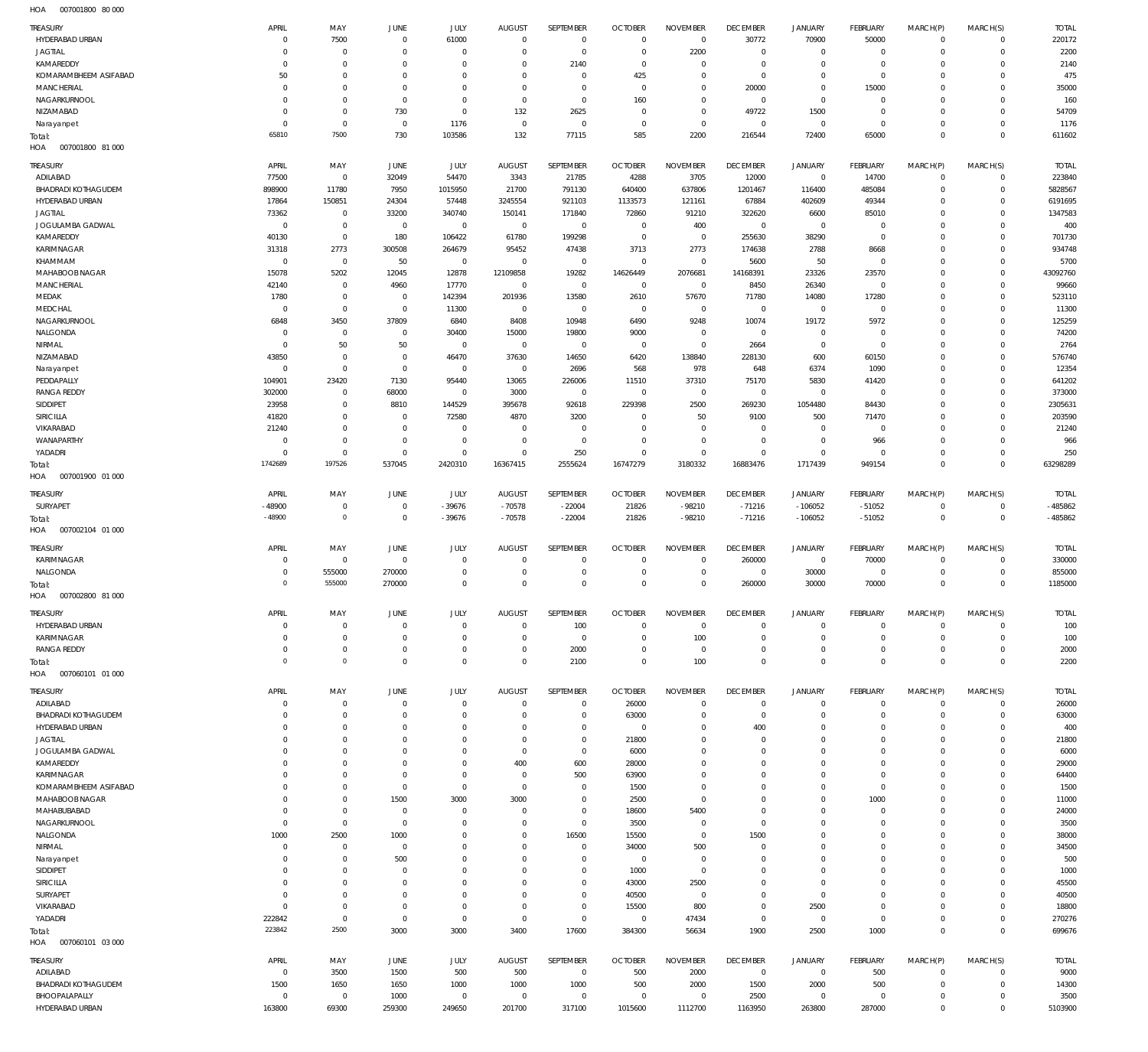| TREASURY                          | APRIL                      | MAY                           | JUNE                             | JULY                          | <b>AUGUST</b>                    | SEPTEMBER                     | <b>OCTOBER</b>         | <b>NOVEMBER</b>       | <b>DECEMBER</b>                  | <b>JANUARY</b>         | FEBRUARY                         | MARCH(P)                | MARCH(S)                   | <b>TOTAL</b>      |
|-----------------------------------|----------------------------|-------------------------------|----------------------------------|-------------------------------|----------------------------------|-------------------------------|------------------------|-----------------------|----------------------------------|------------------------|----------------------------------|-------------------------|----------------------------|-------------------|
| <b>JAGTIAL</b>                    | 5000                       | $^{\circ}$                    | $\overline{0}$                   | $\mathbf 0$                   | $\overline{0}$                   | 1500                          | 3000                   | 3150                  | 500                              | 2500                   | 2500                             | $^{\circ}$              | $\mathbf 0$                | 18150             |
| JOGULAMBA GADWAL                  | 1000                       | $\mathbf 0$                   | $\overline{0}$                   | $\mathbf 0$                   | 1500                             | $\mathbf 0$                   | $\overline{0}$         | 1000                  | 2000                             | $\mathbf 0$            | $\overline{0}$                   | $\Omega$                | $\Omega$                   | 5500              |
| KAMAREDDY                         | $^{\circ}$                 | 1500                          | 1000                             | 3500                          | 2500                             | 1500                          | $\overline{0}$         | $\Omega$              | 1500                             | 1500                   | 1000                             | $\Omega$                | $\Omega$                   | 14000             |
| KARIMNAGAR                        | 3500                       | 13000                         | 26500                            | 8500                          | 18500                            | 17300                         | 17500                  | 12500                 | 11100                            | 103200                 | 17500                            | $\Omega$                | $\Omega$                   | 249100            |
| KHAMMAM                           | $^{\circ}$                 | $\mathbf{0}$                  | $\overline{0}$                   | $\Omega$                      | $^{\circ}$                       | $\mathbf 0$                   | 2500                   | $\mathbf 0$           | 1000                             | $\mathbf 0$            | $\overline{0}$                   | $\Omega$                | $\Omega$                   | 3500              |
| KOMARAMBHEEM ASIFABAD             | $\Omega$                   | $\Omega$                      | 1500                             | $\mathbf 0$                   | 3000                             | 1500                          | $\overline{0}$         | 1500                  | $\mathbf 0$                      | $\mathbf 0$            | $\overline{0}$                   | $\Omega$                | $\Omega$                   | 7500              |
| MAHABOOB NAGAR<br>MAHABUBABAD     | 1500<br>$^{\circ}$         | $\mathbf 0$<br>$\mathbf 0$    | $\overline{0}$                   | $\mathbf 0$                   | 1500<br>$^{\circ}$               | 3000<br>4000                  | 1000<br>$\overline{0}$ | 4500<br>3000          | 2000                             | 5000<br>$\mathbf 0$    | 3500<br>$\overline{0}$           | $\Omega$<br>$\Omega$    | $\Omega$<br>$\Omega$       | 22000             |
| <b>MANCHERIAL</b>                 | 500                        | $\mathbf 0$                   | 2000<br>$\overline{0}$           | 4000<br>2600                  | $\mathbf 0$                      | $\mathbf 0$                   | $\overline{0}$         | 3500                  | 1000<br>500                      | $\mathbf 0$            | 4500                             | $\Omega$                | $\Omega$                   | 14000<br>11600    |
| MEDAK                             | $\Omega$                   | $\mathbf 0$                   | 300                              | $\Omega$                      | 600                              | $\Omega$                      | $\overline{0}$         | 900                   | 300                              | 3000                   | 18250                            | $\Omega$                | $\Omega$                   | 23350             |
| MEDCHAL                           | $\Omega$                   | $\mathbf 0$                   | $\overline{0}$                   | $\mathbf 0$                   | $^{\circ}$                       | $\mathbf 0$                   | $\overline{0}$         | 1000                  | $\mathbf 0$                      | $\mathbf 0$            | 1000                             | $\Omega$                | $\Omega$                   | 2000              |
| NAGARKURNOOL                      | 2500                       | 500                           | $\overline{0}$                   | $\mathbf 0$                   | 3500                             | 2500                          | 500                    | $\mathbf 0$           | 1000                             | $\mathbf 0$            | $\overline{0}$                   | $\Omega$                | $\Omega$                   | 10500             |
| NALGONDA                          | 7500                       | $\mathbf{0}$                  | 6500                             | 6000                          | 10400                            | 44500                         | 98000                  | 10000                 | 19600                            | 7000                   | 9500                             | $\Omega$                | $\Omega$                   | 219000            |
| NIRMAL                            | $\mathbf 0$                | $\mathbf 0$                   | 1000                             | $\mathbf 0$                   | 500                              | $\mathbf 0$                   | $\overline{0}$         | $\mathbf 0$           | $\mathbf 0$                      | 500                    | 3000                             | $\Omega$                | $\Omega$                   | 5000              |
| Narayanpet                        | $\Omega$                   | $\mathbf 0$                   | $\overline{0}$                   | $\mathbf 0$                   | $^{\circ}$                       | 1000                          | $\overline{0}$         | 7500                  | 12500                            | 2500                   | $\overline{0}$                   | $\Omega$                | $\Omega$                   | 23500             |
| PEDDAPALLY                        | 4500                       | 7500                          | 6100                             | 2500                          | 3600                             | 2500                          | 2500                   | 2500                  | 17000                            | 3500                   | 4000                             | $\Omega$                | $\Omega$                   | 56200             |
| <b>RANGA REDDY</b>                | $^{\circ}$                 | $\mathbf{0}$                  | $\overline{0}$                   | $\mathbf 0$                   | $^{\circ}$                       | $\mathbf 0$                   | $\overline{0}$         | $\mathbf 0$           | 2500                             | $\mathbf 0$            | $\overline{0}$                   | $\Omega$                | $\Omega$                   | 2500              |
| SANGAREDDY                        | 2500                       | $\Omega$                      | 1500                             | 1500                          | 5500                             | 3150                          | 1000                   | 3000                  | 15500                            | 1700                   | 7000                             | $\Omega$                | $\Omega$                   | 42350             |
| <b>SIRICILLA</b>                  | $^{\circ}$                 | $\mathbf{0}$                  | $\overline{0}$                   | $\mathbf 0$                   | 7000                             | 3500                          | 2650                   | 2500                  | $\mathbf 0$                      | 5000                   | 1000                             | $\Omega$                | $\Omega$                   | 21650             |
| SURYAPET                          | 2500                       | 10000                         | 2500                             | 11500                         | 1000                             | 5500                          | 10000                  | 16000                 | 10500                            | 1000                   | $\overline{0}$                   | $\Omega$                | $\Omega$                   | 70500             |
| VIKARABAD                         | 18500                      | 5000                          | 19000                            | 14500                         | 27500                            | $\mathbf 0$                   | 17000                  | 1000                  | 16650                            | 8000                   | 7500                             | $\Omega$                | $\Omega$                   | 134650            |
| WANAPARTHY                        | 2000                       | $\mathbf{0}$                  | 500                              | $\mathbf 0$                   | $^{\circ}$                       | $\mathbf 0$                   | 1800                   | 9500                  | 1500                             | $\mathbf 0$            | 500                              | $\Omega$                | $\Omega$                   | 15800             |
| WARANGAL (U)                      | $\Omega$<br>216800         | $\mathbf 0$<br>111950         | $\overline{0}$                   | $\mathbf 0$                   | $\mathbf 0$                      | $\mathbf 0$                   | $\overline{0}$         | $\mathbf 0$           | 4000                             | $\mathbf 0$            | $^{\circ}$                       | $\Omega$<br>$\Omega$    | $\Omega$<br>$\Omega$       | 4000              |
| Total:<br>HOA<br>007060101 05 000 |                            |                               | 331850                           | 305750                        | 289800                           | 409550                        | 1174050                | 1199750               | 1288600                          | 410200                 | 368750                           |                         |                            | 6107050           |
| TREASURY                          | APRIL                      | MAY                           | JUNE                             | JULY                          | <b>AUGUST</b>                    | SEPTEMBER                     | <b>OCTOBER</b>         | <b>NOVEMBER</b>       | <b>DECEMBER</b>                  | <b>JANUARY</b>         | <b>FEBRUARY</b>                  | MARCH(P)                | MARCH(S)                   | <b>TOTAL</b>      |
| <b>BHADRADI KOTHAGUDEM</b>        | $\overline{0}$             | $\mathbf 0$                   | 1000                             | 4100                          | 3000                             | 2000                          | 1000                   | 2000                  | $\mathbf 0$                      | 4000                   | 2000                             | $^{\circ}$              | $^{\circ}$                 | 19100             |
| KAMAREDDY                         | $\Omega$                   | $\mathbf 0$                   | $\overline{0}$                   | $\mathbf 0$                   | 1000                             | $\mathbf 0$                   | 26500                  | $\mathbf 0$           | 500                              | 1000                   | $\overline{0}$                   | $\Omega$                | $^{\circ}$                 | 29000             |
| KOMARAMBHEEM ASIFABAD             | $\overline{0}$             | $\mathbf 0$                   | $\overline{0}$                   | $\mathbf 0$                   | $^{\circ}$                       | $\mathbf 0$                   | $\overline{0}$         | $\mathbf 0$           | $\overline{0}$                   | 2000                   | 1500                             | $\Omega$                | $\Omega$                   | 3500              |
| MAHABOOB NAGAR                    | 1000                       | $\mathbf 0$                   | $\overline{0}$                   | $\Omega$                      | $\Omega$                         | $\mathbf 0$                   | $\overline{0}$         | 1000                  | 1000                             | 0                      | $\overline{0}$                   | $\Omega$                | $^{\circ}$                 | 3000              |
| MEDAK                             | $^{\circ}$                 | $\Omega$                      | $\overline{0}$                   | $\Omega$                      | $\Omega$                         | $\Omega$                      | 1000                   | $\mathbf 0$           | 2000                             | $\mathbf 0$            | 2000                             | $\Omega$                | $\Omega$                   | 5000              |
| NAGARKURNOOL                      | 1000                       | $\mathbf 0$                   | $\overline{0}$                   | $\Omega$                      | $\Omega$                         | $\mathbf 0$                   | $\overline{0}$         | $\mathbf 0$           | 1000                             | $\mathbf 0$            | $\overline{0}$                   | $\Omega$                | $\Omega$                   | 2000              |
| NALGONDA                          | $\overline{0}$             | $\mathbf 0$                   | $\mathbf 0$                      | $\Omega$                      | $\Omega$                         | $\Omega$                      | 5000                   | $\mathbf 0$           | $\mathbf 0$                      | $\mathbf 0$            | $^{\circ}$                       | $\Omega$                | $\Omega$                   | 5000              |
| NIRMAL                            | $^{\circ}$                 | 230                           | $^{\circ}$                       | $\Omega$                      | $\Omega$                         | $\Omega$                      | $\overline{0}$         | $\Omega$              | 674                              | $\mathbf 0$            | $\Omega$                         | $\Omega$                | $\Omega$                   | 904               |
| Narayanpet                        | 2000                       | $\mathbf{0}$                  | $^{\circ}$                       | $\Omega$                      | $\Omega$                         | $\mathbf 0$                   | 800                    | $\mathbf 0$           | 4000                             | 6000                   | $^{\circ}$                       | $\Omega$                | $\Omega$                   | 12800             |
| SANGAREDDY                        | $\mathbf 0$                | $\mathbf{0}$                  | $\overline{0}$                   | $\Omega$                      | $\Omega$                         | $\mathbf 0$                   | 2500                   | 12000                 | $\mathbf 0$                      | $\bf 0$                | $\Omega$                         | $\Omega$                | $\Omega$                   | 14500             |
| SURYAPET                          | $\overline{0}$             | $\mathbf 0$                   | $\overline{0}$                   | $\Omega$                      | $\Omega$                         | $\mathbf 0$                   | $\overline{0}$         | $\mathbf 0$           | $\Omega$                         | 10000                  | $\Omega$                         | $\Omega$                | $\Omega$                   | 10000             |
| VIKARABAD                         | $\mathbf 0$                | $\mathbf 0$                   | $\overline{0}$                   | $\Omega$                      | $\mathbf 0$                      | 5000                          | $\overline{0}$         | $\mathbf 0$           | $\mathbf 0$                      | 0                      | $^{\circ}$                       | $\Omega$                | $^{\circ}$                 | 5000              |
| WANAPARTHY                        | $\overline{0}$             | $\mathbf{0}$                  | $\overline{0}$                   | $^{\circ}$                    | $\overline{0}$                   | $^{\circ}$                    | $\overline{0}$         | $\mathbf 0$           | $\overline{0}$                   | $\mathbf 0$            | 105                              | $\mathbf 0$             | $^{\circ}$                 | 105               |
| Total:                            | 4000                       | 230                           | 1000                             | 4100                          | 4000                             | 7000                          | 36800                  | 15000                 | 9174                             | 23000                  | 5605                             | $\mathbf 0$             | $\mathbf 0$                | 109909            |
| 007060101 07 000<br>HOA           |                            |                               |                                  |                               |                                  |                               |                        |                       |                                  |                        |                                  |                         |                            |                   |
| <b>TREASURY</b>                   | <b>APRIL</b>               | MAY                           | <b>JUNE</b>                      | JULY                          | <b>AUGUST</b>                    | SEPTEMBER                     | <b>OCTOBER</b>         | <b>NOVEMBER</b>       | <b>DECEMBER</b>                  | <b>JANUARY</b>         | FEBRUARY                         | MARCH(P)                | MARCH(S)                   | <b>TOTAL</b>      |
| HYDERABAD URBAN                   | 10000                      | $\mathbf 0$                   | $\mathbf 0$                      | 25000                         | $\mathbf 0$                      | 3635000                       | $\overline{0}$         | 685500                | $\mathbf 0$                      | $\mathbf 0$            | 1265006                          | $\Omega$                | $\mathbf 0$                | 5620506           |
| Total:                            | 10000                      | $\mathbf 0$                   | $\overline{0}$                   | 25000                         | $^{\circ}$                       | 3635000                       | $\overline{0}$         | 685500                | $\mathbf 0$                      | $\mathbf 0$            | 1265006                          | $\mathbf 0$             | $\mathbf 0$                | 5620506           |
| HOA<br>007060103 00 000           |                            |                               |                                  |                               |                                  |                               |                        |                       |                                  |                        |                                  |                         |                            |                   |
| <b>TREASURY</b>                   | APRIL                      | MAY                           | <b>JUNE</b>                      | JULY                          | <b>AUGUST</b>                    | SEPTEMBER                     | <b>OCTOBER</b>         | <b>NOVEMBER</b>       | <b>DECEMBER</b>                  | <b>JANUARY</b>         | <b>FEBRUARY</b>                  | MARCH(P)                | MARCH(S)                   | <b>TOTAL</b>      |
| SANGAREDDY                        | $\Omega$                   | $\Omega$                      | $\Omega$                         | $\Omega$                      | $\Omega$                         | 1000                          | $\Omega$               | $\Omega$              | $\Omega$                         | 1500                   | $\Omega$                         | $\Omega$                | $\Omega$                   | 2500              |
| Total:                            | $\mathbb O$                | $\mathbf 0$                   | $\overline{0}$                   | $\overline{0}$                | $\overline{0}$                   | 1000                          | $\overline{0}$         | $\mathsf{O}\xspace$   | $\,0\,$                          | 1500                   | $\,0\,$                          | $\mathbf 0$             | $\mathbb O$                | 2500              |
| HOA<br>007060109 01 800           |                            |                               |                                  |                               |                                  |                               |                        |                       |                                  |                        |                                  |                         |                            |                   |
| TREASURY                          | APRIL                      | MAY                           | JUNE                             | JULY                          | <b>AUGUST</b>                    | SEPTEMBER                     | <b>OCTOBER</b>         | <b>NOVEMBER</b>       | <b>DECEMBER</b>                  | <b>JANUARY</b>         | <b>FEBRUARY</b>                  | MARCH(P)                | MARCH(S)                   | <b>TOTAL</b>      |
| HYDERABAD URBAN                   | 45000                      | $\mathbf{0}$                  | 92510                            | $\overline{0}$                | $\overline{0}$                   | 43320                         | $\overline{0}$         | $\Omega$              | 1090220                          | $^{\circ}$             | $\overline{0}$                   | $\mathbf 0$             | $\mathbf 0$                | 1271050           |
| MEDCHAL                           | 2500                       | $\mathbf 0$                   | 2500                             | $\overline{0}$                | $\overline{0}$                   | $\mathbf 0$                   | $\overline{0}$         | $\mathbf 0$           | $\overline{0}$                   | $\bf 0$                | $\overline{0}$                   | $^{\circ}$              | $\mathbf 0$                | 5000              |
| NIRMAL                            | $\mathbf 0$                | $\mathbf 0$                   | $\overline{0}$                   | 283000                        | $\overline{0}$                   | $\mathbf 0$                   | $\overline{0}$         | $\mathbf 0$           | $\mathbf 0$                      | $\mathbf 0$            | $\overline{0}$                   | $\Omega$                | $\Omega$                   | 283000            |
| <b>RANGA REDDY</b>                | 94880                      | 13120                         | 184400                           | 83440                         | 170240                           | 51140                         | 664540                 | 357910                | 1652560                          | 286120                 | 694030                           | $\Omega$                | $\mathbf 0$                | 4252380           |
| Total:                            | 142380                     | 13120                         | 279410                           | 366440                        | 170240                           | 94460                         | 664540                 | 357910                | 2742780                          | 286120                 | 694030                           | $\mathbf 0$             | $\mathbf 0$                | 5811430           |
| HOA   007060109   02   001        |                            |                               |                                  |                               |                                  |                               |                        |                       |                                  |                        |                                  |                         |                            |                   |
| TREASURY                          | APRIL                      | MAY                           | JUNE                             | JULY                          | <b>AUGUST</b>                    | SEPTEMBER                     | <b>OCTOBER</b>         | <b>NOVEMBER</b>       | <b>DECEMBER</b>                  | <b>JANUARY</b>         | <b>FEBRUARY</b>                  | MARCH(P)                | MARCH(S)                   | <b>TOTAL</b>      |
| HYDERABAD URBAN                   | $^{\circ}$                 | $\mathbf 0$                   | $\overline{0}$                   | $\overline{0}$                | 10000                            | $\overline{0}$                | $\overline{0}$         | $\mathbf 0$           | 12500                            | $\mathbf 0$            | $\overline{0}$                   | $^{\circ}$              | $\mathbf 0$                | 22500             |
| KHAMMAM                           | $^{\circ}$                 | $\mathbf 0$                   | 10000                            | $\overline{0}$                | $\overline{0}$                   | $\mathbf 0$                   | 2000                   | $\mathbf 0$           | $\overline{0}$                   | $\mathbb O$            | $\overline{0}$                   | $\mathbf 0$             | $\mathbf 0$                | 12000             |
| NALGONDA                          | $\mathbf 0$                | $\mathbf 0$                   | $\overline{0}$                   | $\mathbf 0$                   | $\overline{0}$                   | $\mathbf 0$                   | 1000                   | $\mathbf 0$           | $\overline{0}$                   | 11230                  | $^{\circ}$                       | $\Omega$                | $\mathbf 0$                | 12230             |
| <b>RANGA REDDY</b>                | 30008534                   | 28404134                      | 18100639                         | 38458434                      | 24288173                         | 23982731                      | 18495457               | 17957500              | 22886216                         | 31306477               | 18381541                         | $\Omega$                | $\mathbf 0$                | 272269836         |
| SANGAREDDY<br>SURYAPET            | $\mathbf 0$<br>$\mathbf 0$ | $\overline{0}$<br>$\mathbf 0$ | $\overline{0}$<br>$\overline{0}$ | $\overline{0}$<br>$\mathbf 0$ | $\overline{0}$<br>$\overline{0}$ | $\overline{0}$<br>$\mathbf 0$ | 2850<br>5500           | $\overline{0}$<br>500 | $\overline{0}$<br>$\overline{0}$ | $\,0\,$<br>$\mathbb O$ | $\overline{0}$<br>$\overline{0}$ | $\Omega$<br>$\mathbf 0$ | $\mathbf 0$<br>$\mathbf 0$ | 2850              |
| Total:                            | 30008534                   | 28404134                      | 18110639                         | 38458434                      | 24298173                         | 23982731                      | 18506807               | 17958000              | 22898716                         | 31317707               | 18381541                         | $\mathbf 0$             | $\Omega$                   | 6000<br>272325416 |
| HOA   007060109   81   000        |                            |                               |                                  |                               |                                  |                               |                        |                       |                                  |                        |                                  |                         |                            |                   |
| TREASURY                          | APRIL                      | MAY                           | JUNE                             | JULY                          | <b>AUGUST</b>                    | SEPTEMBER                     | <b>OCTOBER</b>         | <b>NOVEMBER</b>       | <b>DECEMBER</b>                  | <b>JANUARY</b>         | <b>FEBRUARY</b>                  | MARCH(P)                |                            | <b>TOTAL</b>      |
| KOMARAMBHEEM ASIFABAD             | $^{\circ}$                 | $\mathbf 0$                   | $\overline{0}$                   | $\overline{0}$                | $\overline{0}$                   | $\overline{0}$                | 8500                   | 3500                  | $\mathbf 0$                      | 0                      | $\overline{0}$                   | $^{\circ}$              | MARCH(S)<br>$\mathbf 0$    | 12000             |
| NIRMAL                            | $\overline{0}$             | $\overline{0}$                | $\overline{0}$                   | $\overline{0}$                | $\overline{0}$                   | $\mathbf 0$                   | $\overline{0}$         | 1000                  | $^{\circ}$                       | $\mathbf 0$            | $\overline{0}$                   | $\Omega$                | $\mathbf 0$                | 1000              |
| <b>RANGA REDDY</b>                | 5000                       | 10000                         | 12500                            | 2500                          | 11000                            | 44500                         | 2563508                | 134500                | 15000                            | 60000                  | 5000                             | $\Omega$                | $\mathbf 0$                | 2863508           |
| SURYAPET                          | $^{\circ}$                 | $\mathbf 0$                   | $\overline{0}$                   | $\mathbf 0$                   | $\overline{0}$                   | $\overline{0}$                | 1500                   | $\mathbf 0$           | $\mathbf 0$                      | $\mathbf 0$            | $\overline{0}$                   | $\Omega$                | $\Omega$                   | 1500              |
| YADADRI                           | $\overline{0}$             | $\overline{0}$                | $\overline{0}$                   | 100                           | 100                              | 400                           | 500                    | 100                   | $^{\circ}$                       | 400                    | $\overline{0}$                   | $\Omega$                | $\mathbf 0$                | 1600              |
| Total:                            | 5000                       | 10000                         | 12500                            | 2600                          | 11100                            | 44900                         | 2574008                | 139100                | 15000                            | 60400                  | 5000                             | $\mathbf 0$             | $\mathbf 0$                | 2879608           |
| HOA   007060110   01   000        |                            |                               |                                  |                               |                                  |                               |                        |                       |                                  |                        |                                  |                         |                            |                   |
| TREASURY                          | APRIL                      | MAY                           | JUNE                             | JULY                          | <b>AUGUST</b>                    | SEPTEMBER                     | <b>OCTOBER</b>         | <b>NOVEMBER</b>       | <b>DECEMBER</b>                  | <b>JANUARY</b>         | <b>FEBRUARY</b>                  | MARCH(P)                | MARCH(S)                   | TOTAL             |
| ADILABAD                          | 487523                     | 75000                         | 136168                           | $\overline{0}$                | $\overline{0}$                   | 587368                        | 9155                   | $\mathbf 0$           | 99744                            | 24802                  | 59476                            | $^{\circ}$              | $\mathbf 0$                | 1479236           |
| <b>BHADRADI KOTHAGUDEM</b>        | 298800                     | $\overline{0}$                | $\overline{0}$                   | 53259                         | $\overline{0}$                   | $\overline{0}$                | $\overline{0}$         | $\mathbf{0}$          | $\overline{0}$                   | $\mathbf 0$            | $\overline{0}$                   | $\mathbf 0$             | $^{\circ}$                 | 352059            |
| HYDERABAD URBAN                   | $\overline{0}$             | 538505                        | 49209                            | $\overline{0}$                | 2038018                          | 421763                        | 969736                 | 849651                | 1245374                          | 1895887                | 3062225                          | $^{\circ}$              | $\mathbf 0$                | 11070368          |
| <b>JAGTIAL</b>                    | 54342                      | 77180                         | 73517                            | $\mathbf 0$                   | $\overline{0}$                   | $\mathbf 0$                   | $\overline{0}$         | 210638                | $\overline{0}$                   | $\mathbb O$            | 68619                            | $\mathbf 0$             | $\mathbf 0$                | 484296            |
| <b>JANGAON</b>                    | $\mathbf 0$                | 45331                         | $\overline{0}$                   | $\mathbf 0$                   | $\overline{0}$                   | $\mathbf 0$                   | $\overline{0}$         | $\bf 0$               | $\mathbf 0$                      | $\mathbf 0$            | $\overline{0}$                   | $\mathbf 0$             | $\mathbf 0$                | 45331             |
|                                   |                            |                               |                                  |                               |                                  |                               |                        |                       |                                  |                        |                                  |                         |                            |                   |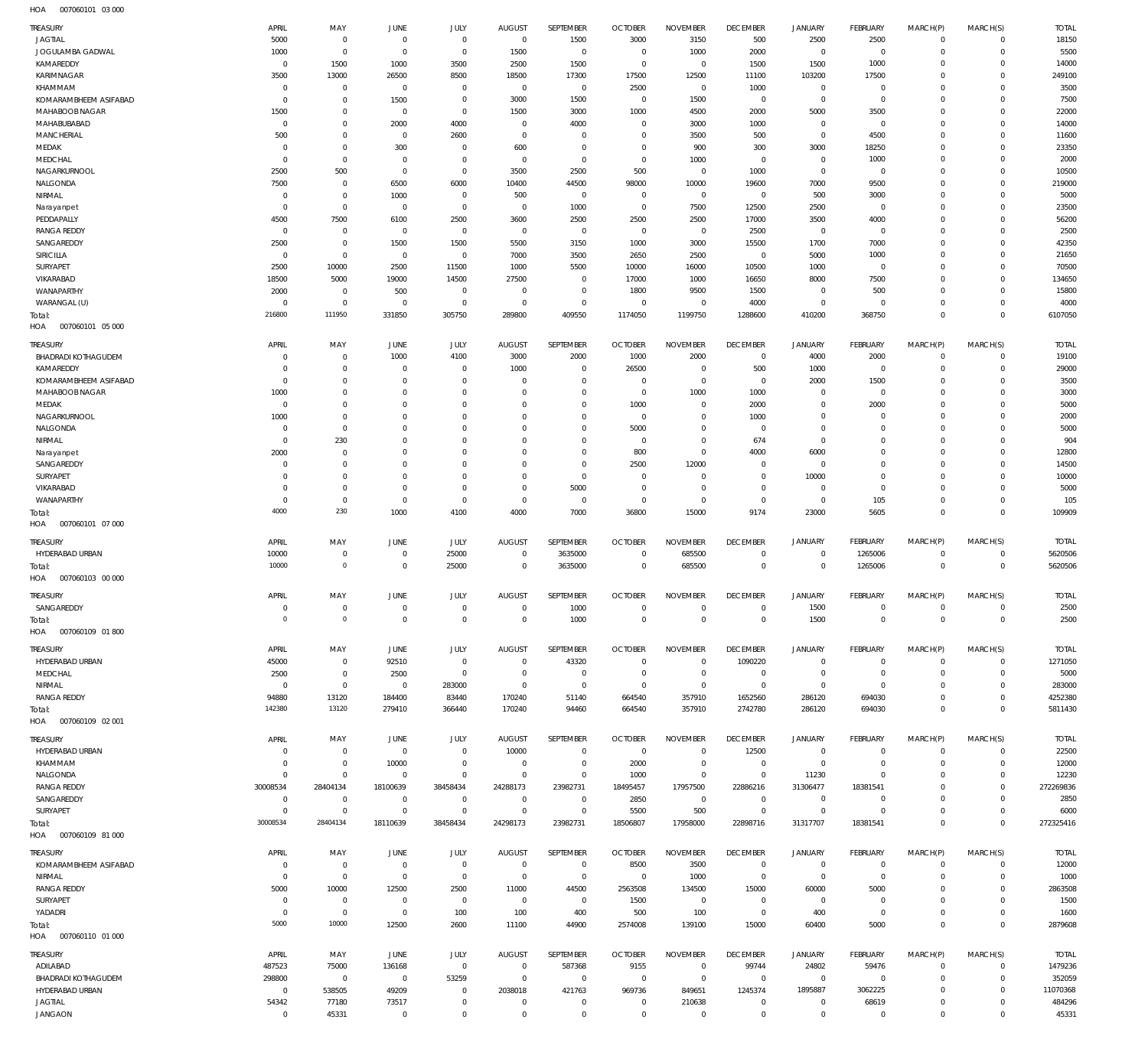| <b>TREASURY</b>                         | APRIL                      | MAY                        | <b>JUNE</b>                | JULY                       | <b>AUGUST</b>                    | SEPTEMBER                     | <b>OCTOBER</b>                   | <b>NOVEMBER</b>                  | <b>DECEMBER</b>                  | JANUARY                          | <b>FEBRUARY</b>             | MARCH(P)                 | MARCH(S)                | <b>TOTAL</b>            |
|-----------------------------------------|----------------------------|----------------------------|----------------------------|----------------------------|----------------------------------|-------------------------------|----------------------------------|----------------------------------|----------------------------------|----------------------------------|-----------------------------|--------------------------|-------------------------|-------------------------|
| JOGULAMBA GADWAL<br>KAMAREDDY           | $^{\circ}$<br>183277       | 362949<br>$\mathbf 0$      | $\circ$<br>$\circ$         | $\mathbf 0$<br>$\mathbf 0$ | $\overline{0}$<br>$\overline{0}$ | $\overline{0}$<br>132676      | $\overline{0}$<br>$\overline{0}$ | $\overline{0}$<br>26544          | $\overline{0}$<br>$\overline{0}$ | $\mathsf 0$<br>53653             | $\overline{0}$<br>55707     | $\Omega$<br>$\Omega$     | $\Omega$<br>$\circ$     | 362949<br>451857        |
| KARIMNAGAR                              | 805755                     | 29660                      | 109872                     | 216486                     | 101914                           | 44799                         | 131988                           | 17859                            | 944345                           | $\overline{0}$                   | 96199                       | $\Omega$                 | $\Omega$                | 2498877                 |
| KHAMMAM                                 | 116846                     | 47344                      | 74026                      | 152443                     | 246093                           | 1107371                       | 47450                            | 78142                            | 529943                           | 2881                             | 6072                        | $\Omega$                 | $\Omega$                | 2408611                 |
| KOMARAMBHEEM ASIFABAD<br>MAHABOOB NAGAR | 25345<br>$\overline{0}$    | $\mathbf 0$<br>19511       | $^{\circ}$<br>$^{\circ}$   | $\mathbf 0$<br>$\mathbf 0$ | $\mathbf{0}$<br>$\mathbf 0$      | $\mathbf{0}$<br>$\mathbf 0$   | $\overline{0}$<br>$\overline{0}$ | $\overline{0}$<br>94229          | $\mathbf{0}$<br>$\mathbf{0}$     | $\overline{0}$<br>9803           | $\circ$<br>826853           | $\Omega$<br>$\Omega$     | $\Omega$<br>$\Omega$    | 25345<br>950396         |
| <b>MANCHERIAL</b>                       | 110570                     | 118851                     | $^{\circ}$                 | $\mathbf 0$                | $\Omega$                         | $\mathbf 0$                   | $\overline{0}$                   | $^{\circ}$                       | $\mathbf{0}$                     | 28795                            | $^{\circ}$                  | $\Omega$                 | $\Omega$                | 258216                  |
| MEDAK                                   | 116816                     | $\mathbf 0$                | $^{\circ}$                 | $\mathbf 0$                | $\Omega$                         | 60202                         | $\overline{0}$                   | $\overline{0}$                   | $\overline{0}$                   | $\mathsf 0$                      | $\mathbf 0$                 | $\Omega$                 | $\Omega$                | 177018                  |
| NAGARKURNOOL                            | $\mathbf 0$                | 44625                      | $\mathbf 0$                | $\mathbf 0$                | $\Omega$                         | $\mathbf 0$                   | $\overline{0}$                   | 281106                           | 655143                           | 51492                            | $\mathbf 0$                 | $\Omega$                 | $\Omega$                | 1032366                 |
| NALGONDA<br>NIRMAL                      | 326816<br>$^{\circ}$       | 618675<br>148160           | 73550<br>$\overline{0}$    | 48572<br>$\mathbb O$       | $\mathbf 0$<br>$\overline{0}$    | $\mathbf 0$<br>$\mathbf 0$    | 158744<br>$\overline{0}$         | $\overline{0}$<br>$\overline{0}$ | 146394<br>159776                 | 450706<br>100000                 | 7004659<br>19449            | $\Omega$<br>$\Omega$     | $\Omega$<br>$\Omega$    | 8828116<br>427385       |
| NIZAMABAD                               | 211064                     | 235467                     | 20999                      | 127092                     | 708053                           | $\mathbf 0$                   | 172329                           | 172147                           | 129911                           | 570685                           | $\circ$                     | $\Omega$                 | $\Omega$                | 2347747                 |
| PEDDAPALLY                              | $^{\circ}$                 | $\mathbf 0$                | $\overline{0}$             | $\mathbb O$                | 10193                            | $\mathbf 0$                   | $\overline{0}$                   | 129141                           | $\overline{0}$                   | $\mathsf 0$                      | $\overline{0}$              | $\Omega$                 | $\Omega$                | 139334                  |
| <b>RANGA REDDY</b><br>SANGAREDDY        | 652763<br>540105           | 364985<br>148596           | 51863                      | 282373<br>$\mathbf 0$      | 79141<br>$\overline{0}$          | 619830                        | 62755<br>$\overline{0}$          | 872389<br>310499                 | 339392<br>563181                 | 311509<br>51535                  | 162544<br>136514            | $\Omega$<br>$\Omega$     | $\Omega$<br>$\Omega$    | 3799544<br>2059617      |
| SIDDIPET                                | $\mathbf 0$                | 874959                     | 89557<br>$\circ$           | $\mathbf 0$                | $\overline{0}$                   | 219630<br>$\overline{0}$      | 126451                           | $\overline{0}$                   | 170373                           | $\overline{0}$                   | $\mathbf 0$                 | $\Omega$                 | $\Omega$                | 1171783                 |
| SIRICILLA                               | 105006                     | $\mathbf 0$                | $^{\circ}$                 | $\mathbf 0$                | 88000                            | $\mathbf 0$                   | $\overline{0}$                   | $\overline{0}$                   | 47273                            | 56790                            | 38743                       | $\Omega$                 | $\Omega$                | 335812                  |
| SURYAPET                                | 59701                      | $\mathbf 0$                | $^{\circ}$                 | $\mathbf 0$                | $\mathbf 0$                      | $\mathbf 0$                   | $\overline{0}$                   | $\overline{0}$                   | $\mathbf 0$                      | $\overline{0}$                   | $\mathbf 0$                 | $\Omega$                 | $\Omega$                | 59701                   |
| VIKARABAD<br>WANAPARTHY                 | 62981<br>216557            | 200066<br>$\mathbf 0$      | $\Omega$<br>$^{\circ}$     | $\Omega$<br>$\mathbf 0$    | $\mathbf 0$<br>$\mathbf 0$       | $\mathbf{0}$<br>183198        | $\overline{0}$<br>13643          | $\overline{0}$<br>79649          | 25927<br>$\overline{0}$          | $\overline{0}$<br>$\mathbf 0$    | $\mathbf 0$<br>$\mathbf{0}$ | $\Omega$<br>$\Omega$     | $\Omega$<br>$\Omega$    | 288974<br>493047        |
| WARANGAL (R)                            | $^{\circ}$                 | $\mathbf 0$                | 132878                     | $\mathbf 0$                | $\mathbf{0}$                     | $\mathbf 0$                   | $\overline{0}$                   | $\overline{0}$                   | $\overline{0}$                   | $\overline{0}$                   | $\mathbf 0$                 | $\Omega$                 | $\Omega$                | 132878                  |
| WARANGAL (U)                            | 2907                       | 66369                      | $\mathbf 0$                | 128721                     | 820833                           | 610894                        | 347091                           | 44050                            | 27009                            | 353477                           | 11043                       | $\Omega$                 | $\Omega$                | 2412394                 |
| YADADRI                                 | $\Omega$                   | $\mathbf{0}$               | $\circ$                    | $\mathbf 0$                | $\overline{0}$                   | $\overline{0}$                | $\overline{0}$                   | $^{\circ}$                       | $\overline{0}$                   | $\overline{0}$                   | 300000                      | $\Omega$                 | $\circ$                 | 300000                  |
| Total:<br>HOA<br>007060115 01 800       | 4377174                    | 4016233                    | 811639                     | 1008946                    | 4092245                          | 3987731                       | 2039342                          | 3166044                          | 5083785                          | 3962015                          | 11848103                    | $\Omega$                 | $\mathbb O$             | 44393257                |
|                                         |                            |                            |                            |                            |                                  |                               |                                  |                                  |                                  |                                  |                             |                          |                         |                         |
| TREASURY<br>PAO - TS NEW DELHI          | APRIL<br>82000             | MAY<br>15900               | JUNE<br>821312             | <b>JULY</b><br>244041      | <b>AUGUST</b><br>412489          | SEPTEMBER<br>233700           | <b>OCTOBER</b><br>182300         | <b>NOVEMBER</b><br>215800        | <b>DECEMBER</b><br>150500        | <b>JANUARY</b><br>293644         | <b>FEBRUARY</b><br>184200   | MARCH(P)<br>$^{\circ}$   | MARCH(S)<br>$\mathbf 0$ | <b>TOTAL</b><br>2835886 |
| Total:                                  | 82000                      | 15900                      | 821312                     | 244041                     | 412489                           | 233700                        | 182300                           | 215800                           | 150500                           | 293644                           | 184200                      | $\Omega$                 | $\mathbb O$             | 2835886                 |
| HOA<br>007060115 02 001                 |                            |                            |                            |                            |                                  |                               |                                  |                                  |                                  |                                  |                             |                          |                         |                         |
| TREASURY                                | APRIL                      | MAY                        | JUNE                       | <b>JULY</b>                | <b>AUGUST</b>                    | SEPTEMBER                     | <b>OCTOBER</b>                   | <b>NOVEMBER</b>                  | <b>DECEMBER</b>                  | <b>JANUARY</b>                   | <b>FEBRUARY</b>             | MARCH(P)                 | MARCH(S)                | <b>TOTAL</b>            |
| HYDERABAD URBAN                         | $\mathsf{C}$               | $\mathbf 0$                | $\mathbf 0$                | $\mathbf 0$                | $\mathbf 0$                      | $\mathbf 0$                   | 11400                            | $\overline{0}$                   | $\overline{0}$                   | 701839                           | 8700                        | $\Omega$                 | $\mathbf 0$             | 721939                  |
| Total:<br>HOA<br>007060117 01 000       | $^{\circ}$                 | $\mathsf{O}\xspace$        | $\overline{0}$             | $\mathbf 0$                | $\mathbf 0$                      | $\mathbf 0$                   | 11400                            | $\overline{0}$                   | $\mathbf 0$                      | 701839                           | 8700                        | $\overline{0}$           | $\mathbb O$             | 721939                  |
|                                         |                            |                            |                            |                            |                                  |                               |                                  |                                  |                                  |                                  |                             |                          |                         |                         |
| <b>TREASURY</b><br>HYDERABAD URBAN      | APRIL<br>500               | MAY<br>600                 | JUNE<br>300                | <b>JULY</b><br>200         | <b>AUGUST</b><br>100             | SEPTEMBER<br>300              | <b>OCTOBER</b><br>$^{\circ}$     | <b>NOVEMBER</b><br>200           | <b>DECEMBER</b><br>200           | JANUARY<br>1000                  | <b>FEBRUARY</b><br>200      | MARCH(P)<br>$\Omega$     | MARCH(S)<br>$\mathbf 0$ | <b>TOTAL</b><br>3600    |
| KHAMMAM                                 | C                          | $^{\circ}$                 | $^{\circ}$                 | $^{\circ}$                 | $\mathbf 0$                      | $\overline{0}$                | $\overline{0}$                   | $^{\circ}$                       | $\mathbf 0$                      | 1000                             | $\overline{0}$              | $\Omega$                 | $\Omega$                | 1000                    |
| <b>RANGA REDDY</b>                      | $\Omega$                   | $\mathbf 0$                | $\mathbf 0$                | $\mathbf 0$                | $\mathbf 0$                      | 50                            | $\mathbf 0$                      | $\Omega$                         | $\mathbf 0$                      | $\overline{0}$                   | 300                         | $\Omega$                 | $\Omega$                | 350                     |
| Total:<br>HOA<br>007060117 01 001       | 500                        | 600                        | 300                        | 200                        | 100                              | 350                           | $\overline{0}$                   | 200                              | 200                              | 2000                             | 500                         | $\Omega$                 | $\mathbb O$             | 4950                    |
|                                         |                            |                            |                            |                            |                                  |                               |                                  |                                  |                                  |                                  |                             |                          |                         |                         |
| TREASURY<br>HYDERABAD URBAN             | APRIL<br>12700             | MAY<br>400                 | <b>JUNE</b><br>2100        | JULY<br>1500               | <b>AUGUST</b><br>3800            | SEPTEMBER<br>2900             | <b>OCTOBER</b><br>2900           | <b>NOVEMBER</b><br>4700          | <b>DECEMBER</b><br>1600          | <b>JANUARY</b><br>2100           | <b>FEBRUARY</b><br>2100     | MARCH(P)<br>$\Omega$     | MARCH(S)<br>$\mathbf 0$ | <b>TOTAL</b><br>36800   |
| <b>RANGA REDDY</b>                      | $\overline{0}$             | $\mathbf 0$                | $\circ$                    | 1500                       | $\overline{0}$                   | 1000                          | 500                              | $^{\circ}$                       | $\overline{0}$                   | $\overline{0}$                   | $\overline{0}$              | $\Omega$                 | $\mathbf 0$             | 3000                    |
| Total:                                  | 12700                      | 400                        | 2100                       | 3000                       | 3800                             | 3900                          | 3400                             | 4700                             | 1600                             | 2100                             | 2100                        | $\overline{0}$           | $\mathbf 0$             | 39800                   |
| HOA<br>007060117 01 800                 |                            |                            |                            |                            |                                  |                               |                                  |                                  |                                  |                                  |                             |                          |                         |                         |
| TREASURY                                | APRIL                      | MAY                        | JUNE                       | <b>JULY</b>                | <b>AUGUST</b>                    | SEPTEMBER                     | <b>OCTOBER</b>                   | <b>NOVEMBER</b>                  | <b>DECEMBER</b>                  | <b>JANUARY</b>                   | <b>FEBRUARY</b>             | MARCH(P)                 | MARCH(S)                | <b>TOTAL</b>            |
| HYDERABAD URBAN                         | 5000                       | 1000<br>$\overline{0}$     | 2000<br>$^{\circ}$         | 1500<br>$^{\circ}$         | 1500<br>$\mathbf 0$              | $\Omega$<br>$\mathbf 0$       | 1000<br>$\mathbf 0$              | 300<br>$\mathbf 0$               | 5000<br>$\mathbf 0$              | 11200<br>$\mathbf 0$             | 1200<br>$^{\circ}$          | $\mathbf{0}$<br>$\Omega$ | $\circ$<br>$\Omega$     | 29700                   |
| <b>JAGTIAL</b><br>KAMAREDDY             | 3500<br>500                | $\mathbf 0$                | $\mathbf 0$                | $\mathbf 0$                | $\mathbf 0$                      | $\mathbf 0$                   | $\overline{0}$                   | $\Omega$                         | $\mathbf 0$                      | $\mathbf 0$                      | $\mathbf 0$                 | $\Omega$                 | $\Omega$                | 3500<br>500             |
| KARIMNAGAR                              | 500                        | $\mathbf{0}$               | $\mathbf 0$                | $\mathbf 0$                | 500                              | $\mathbf 0$                   | $\overline{0}$                   | $\overline{0}$                   | $\mathbf{0}$                     | $\overline{0}$                   | $\mathbf 0$                 | $\Omega$                 | $\Omega$                | 1000                    |
| KHAMMAM                                 | 7000                       | $\mathbf 0$                | 7000                       | 20000                      | 24100                            | 44000                         | 20000                            | 42000                            | 30000                            | 42000                            | 21000                       | $\Omega$                 | $\Omega$                | 257100                  |
| MEDCHAL<br>NAGARKURNOOL                 | $\overline{0}$<br>$\Omega$ | $^{\circ}$<br>$\mathbf{0}$ | $\mathbf 0$<br>$^{\circ}$  | $\mathbf 0$<br>$\mathbf 0$ | 500<br>1000                      | 200<br>$\mathbf 0$            | 500<br>$\overline{0}$            | $\mathbf 0$<br>$\Omega$          | $^{\circ}$<br>$\mathbf{0}$       | $\mathbf 0$<br>$\Omega$          | $^{\circ}$<br>$^{\circ}$    | $\Omega$<br>$\Omega$     | $\Omega$<br>$\Omega$    | 1200<br>1000            |
| NIZAMABAD                               | 5500                       | $\mathbf{0}$               | $^{\circ}$                 | 500                        | $^{\circ}$                       | $\mathbf 0$                   | $\overline{0}$                   | $\Omega$                         | $\mathbf{0}$                     | $\mathbf 0$                      | $\circ$                     | $\Omega$                 | $\Omega$                | 6000                    |
| PEDDAPALLY                              | 1500                       | 500                        | $^{\circ}$                 | $\mathbf 0$                | $\mathbf 0$                      | $\mathbf 0$                   | $\overline{0}$                   | $\Omega$                         | $\mathbf{0}$                     | $\mathbf 0$                      | $\mathbf{0}$                | $\Omega$                 | $\Omega$                | 2000                    |
| <b>RANGA REDDY</b>                      | 27500                      | 54500                      | 43502                      | 39506                      | 58507                            | 68509                         | 61257                            | 69101                            | 147000                           | 167500                           | 149500                      | $\Omega$                 | $\Omega$                | 886382                  |
| SIDDIPET<br>SIRICILLA                   | 500<br>500                 | $\mathbf 0$<br>2000        | $\mathbf 0$<br>$\mathbf 0$ | $^{\circ}$<br>500          | $\mathbf 0$<br>1000              | $\mathbf 0$<br>$\mathbf 0$    | $\overline{0}$<br>$\overline{0}$ | $^{\circ}$<br>$\overline{0}$     | 50<br>$\overline{0}$             | $\overline{0}$<br>$\overline{0}$ | $\circ$<br>$\mathbf 0$      | $\Omega$<br>$\Omega$     | $\Omega$<br>$\Omega$    | 550<br>4000             |
| Total:                                  | 52000                      | 58000                      | 52502                      | 62006                      | 87107                            | 112709                        | 82757                            | 111401                           | 182050                           | 220700                           | 171700                      | $\Omega$                 | $\overline{0}$          | 1192932                 |
| HOA<br>007060118 01 000                 |                            |                            |                            |                            |                                  |                               |                                  |                                  |                                  |                                  |                             |                          |                         |                         |
| TREASURY                                | APRIL                      | MAY                        | <b>JUNE</b>                | JULY                       | <b>AUGUST</b>                    | SEPTEMBER                     | <b>OCTOBER</b>                   | <b>NOVEMBER</b>                  | <b>DECEMBER</b>                  | <b>JANUARY</b>                   | FEBRUARY                    | MARCH(P)                 | MARCH(S)                | <b>TOTAL</b>            |
| HYDERABAD URBAN                         | 22290                      | 14275                      | 65301                      | 55457                      | 11268                            | 12791                         | 117408                           | 16633                            | 12353                            | 30089                            | 73267                       | $^{\circ}$               | $\mathbf 0$             | 431132                  |
| KAMAREDDY<br>KHAMMAM                    | C<br>C                     | $\mathbf 0$<br>$\mathbf 0$ | $^{\circ}$<br>$^{\circ}$   | $^{\circ}$<br>$\mathbf 0$  | $\mathbf 0$<br>$\mathbf 0$       | $\overline{0}$<br>$\mathbf 0$ | $\overline{0}$<br>$\overline{0}$ | 2000<br>$\overline{0}$           | $\mathbf 0$<br>$\mathbf{0}$      | $\overline{0}$<br>$\overline{0}$ | $\overline{0}$<br>546       | $\Omega$<br>$\Omega$     | $\mathbf 0$<br>$\Omega$ | 2000<br>546             |
| <b>MANCHERIAL</b>                       | 0                          | $\mathbf 0$                | $^{\circ}$                 | $\mathbf 0$                | $\Omega$                         | $\mathbf 0$                   | $\overline{0}$                   | 2000                             | $\mathbf 0$                      | 2000                             | $\mathbb O$                 | $\Omega$                 | $\Omega$                | 4000                    |
| MEDCHAL                                 | $^{\circ}$                 | $\mathbf 0$                | $^{\circ}$                 | 60                         | $\mathbf 0$                      | $\mathbf 0$                   | $\overline{0}$                   | $^{\circ}$                       | $\mathbf{0}$                     | $\mathbf 0$                      | $\mathbf 0$                 | $\Omega$                 | $\Omega$                | 60                      |
| NAGARKURNOOL                            | 1500                       | $\mathbf 0$                | $^{\circ}$                 | $\Omega$                   | $\mathbf{0}$                     | $\Omega$                      | $\overline{0}$                   | $\mathbf 0$                      | $\mathbf{0}$                     | $\mathbf 0$                      | $\mathbf 0$                 | $\Omega$                 | $\Omega$                | 1500                    |
| NALGONDA<br>NIZAMABAD                   | $\overline{0}$<br>$\Omega$ | $\mathbf 0$<br>$\mathbf 0$ | $^{\circ}$<br>$^{\circ}$   | $\mathbf 0$<br>$\Omega$    | 1000<br>$\overline{0}$           | $\mathbf 0$<br>$\Omega$       | $\overline{0}$<br>$\overline{0}$ | $\mathbf 0$<br>8000              | $\mathbf{0}$<br>$\mathbf{0}$     | $\mathbf 0$<br>$\mathbf 0$       | $\mathbf 0$<br>5000         | $\Omega$<br>$\Omega$     | $\Omega$<br>$\Omega$    | 1000<br>13000           |
| <b>RANGA REDDY</b>                      | $\Omega$                   | $\mathbf 0$                | $^{\circ}$                 | $\mathbf 0$                | 190                              | $\mathbf 0$                   | $\overline{0}$                   | $\overline{0}$                   | $\mathbf{0}$                     | $\mathbf 0$                      | $\mathbf 0$                 | $\Omega$                 | $\Omega$                | 190                     |
| SANGAREDDY                              | $\Omega$                   | $\mathbf 0$                | $\Omega$                   | $\Omega$                   | $\Omega$                         | $\Omega$                      | $\overline{0}$                   | 2000                             | $\mathbf 0$                      | $\mathbf 0$                      | $\mathbf 0$                 | $\Omega$                 | $\Omega$                | 2000                    |
| SIDDIPET                                | $\Omega$                   | 2060                       | $\circ$                    | $\mathbf 0$                | $\Omega$                         | 50                            | $\overline{0}$                   | $\mathbf 0$                      | $\mathbf{0}$                     | $\circ$                          | $\mathbf 0$                 | $\Omega$                 | $\Omega$                | 2110                    |
| SURYAPET<br>WARANGAL (R)                | $\Omega$<br>$\Omega$       | $\mathbf 0$<br>$\mathbf 0$ | 1000<br>$^{\circ}$         | $\mathbf 0$<br>$\mathbf 0$ | $\Omega$<br>$\mathbf 0$          | $\mathbf 0$<br>$\mathbf 0$    | $\overline{0}$<br>$\overline{0}$ | $\mathbf 0$<br>$\mathbf 0$       | $\mathbf 0$<br>$\mathbf{0}$      | 2000<br>2000                     | $\mathbf 0$<br>$\mathbb O$  | $\Omega$<br>$\Omega$     | $\Omega$<br>$\Omega$    | 3000<br>2000            |
| WARANGAL (U)                            | $\Omega$                   | $\mathbf 0$                | $^{\circ}$                 | $\mathbf 0$                | $\mathbf 0$                      | $\mathbf 0$                   | $\overline{0}$                   | $\mathbf 0$                      | $\mathbf{0}$                     | $\mathsf 0$                      | 3000                        | $\Omega$                 | $\Omega$                | 3000                    |
| YADADRI                                 | $\overline{0}$             | $\mathbf 0$                | $^{\circ}$                 | $\mathbf 0$                | $\mathbf{0}$                     | $\mathbf 0$                   | $\overline{0}$                   | $\mathbf 0$                      | $\overline{0}$                   | 1000                             | $\overline{0}$              | $\Omega$                 | $\Omega$                | 1000                    |
| Total:                                  | 23790                      | 16335                      | 66301                      | 55517                      | 12458                            | 12841                         | 117408                           | 30633                            | 12353                            | 37089                            | 81813                       | $\mathbf 0$              | $\mathbb O$             | 466538                  |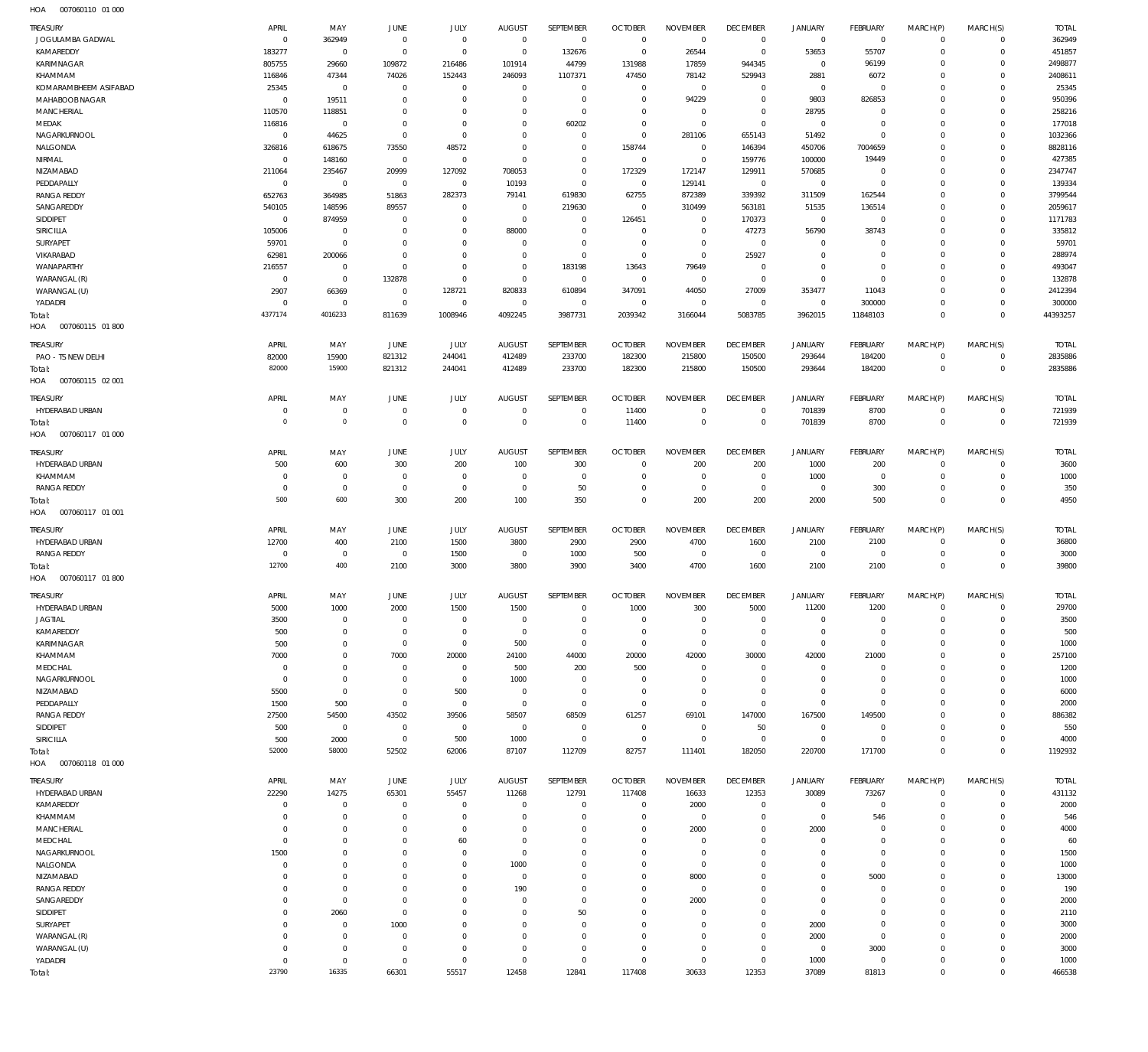007060118 25 000 HOA

| TREASURY                                          | APRIL                            | MAY                         | <b>JUNE</b>                      | JULY                       | AUGUST                     | SEPTEMBER                  | <b>OCTOBER</b>                   | <b>NOVEMBER</b>               | <b>DECEMBER</b>              | <b>JANUARY</b>                   | FEBRUARY                   | MARCH(P)             | MARCH(S)                | <b>TOTAL</b>            |
|---------------------------------------------------|----------------------------------|-----------------------------|----------------------------------|----------------------------|----------------------------|----------------------------|----------------------------------|-------------------------------|------------------------------|----------------------------------|----------------------------|----------------------|-------------------------|-------------------------|
| HYDERABAD URBAN                                   | 850                              | 8096                        | 2478                             | 545                        | 3398                       | 1872                       | 570                              | 4156                          | 420                          | 2366                             | 2376                       | $\circ$              | $\Omega$                | 27127                   |
| KARIMNAGAR                                        | $\overline{0}$                   | $^{\circ}$                  | $\overline{0}$                   | $\mathbf 0$                | $\overline{0}$             | $^{\circ}$                 | $\overline{0}$                   | $^{\circ}$                    | $\overline{0}$               | 1371                             | $^{\circ}$                 | $\Omega$             | $\mathbf 0$             | 1371                    |
| KHAMMAM                                           | $^{\circ}$                       | $\mathbf 0$                 | $\overline{0}$                   | 0                          | $\overline{0}$             | $\mathbf 0$                | $\overline{0}$                   | $^{\circ}$                    | 170                          | $^{\circ}$                       | $^{\circ}$                 |                      | $\Omega$                | 170                     |
| KOMARAMBHEEM ASIFABAD                             | $^{\circ}$                       | $\mathbf 0$                 | $\overline{0}$                   | 0                          | $\Omega$                   | $\mathbf 0$                | $\overline{0}$                   | 13000                         | $^{\circ}$                   | - 0                              | $^{\circ}$                 |                      | $\Omega$                | 13000                   |
| MAHABOOB NAGAR                                    | $^{\circ}$                       | $\mathbf 0$                 | 448                              | O                          | $\Omega$<br>$\Omega$       | $\mathbf 0$                | $\overline{0}$                   | $^{\circ}$                    | $\overline{0}$               | - 0                              | $^{\circ}$                 |                      | $\Omega$<br>$\Omega$    | 448                     |
| MANCHERIAL<br>MEDCHAL                             | $^{\circ}$<br>$^{\circ}$         | $\mathbf 0$<br>$\mathbf 0$  | $\overline{0}$<br>$\overline{0}$ | 0<br>0                     | $\overline{0}$             | $^{\circ}$<br>500          | $\mathbf 0$<br>5500              | 536<br>10500                  | $\mathbf 0$<br>500           | - 0<br>0                         | $^{\circ}$<br>$^{\circ}$   |                      | $\Omega$                | 536<br>17000            |
| NIRMAL                                            | $^{\circ}$                       | $\mathbf 0$                 | $\mathbf{0}$                     | $\mathbf 0$                | $\mathbf 0$                | $^{\circ}$                 | $\overline{0}$                   | $^{\circ}$                    | 176                          | 0                                | $^{\circ}$                 |                      | $\Omega$                | 176                     |
| NIZAMABAD                                         | $\overline{0}$                   | $\mathbf 0$                 | $\mathbf 0$                      | 500                        | 550                        | $^{\circ}$                 | $\overline{0}$                   | $^{\circ}$                    | 9654                         | 0                                | $^{\circ}$                 |                      | $\Omega$                | 10704                   |
| Narayanpet                                        | $\overline{0}$                   | $\mathbf 0$                 | $\mathbf 0$                      | $^{\circ}$                 | $\overline{0}$             | 12                         | $\overline{0}$                   | $^{\circ}$                    | - 0                          | 0                                | $^{\circ}$                 |                      | $\Omega$                | 12                      |
| <b>RANGA REDDY</b>                                | 180                              | $\mathbf 0$                 | $\overline{0}$                   | $^{\circ}$                 | $\overline{0}$             | $^{\circ}$                 | $\overline{0}$                   | $\overline{0}$                | $^{\circ}$                   | 0                                | $^{\circ}$                 |                      | $\Omega$                | 180                     |
| SANGAREDDY                                        | $\overline{0}$                   | $\mathbf 0$                 | $\mathbb O$                      | 1676                       | $\mathbf 0$                | $^{\circ}$                 | 60                               | 5000                          | $^{\circ}$                   | $\mathbf 0$                      | $\mathbf 0$                |                      | $\Omega$                | 6736                    |
| <b>SIRICILLA</b><br>WARANGAL (U)                  | 868<br>$\overline{0}$            | $\mathbf{0}$<br>$\mathbf 0$ | 788<br>122                       | 788<br>$^{\circ}$          | 6274<br>$\mathbf 0$        | 4121<br>732                | 412<br>120                       | 1640<br>60                    | $\mathbf 0$<br>532           | $\overline{0}$<br>$\overline{0}$ | 772<br>$\overline{0}$      |                      | $\Omega$<br>$\Omega$    | 15663<br>1566           |
| Total:                                            | 1898                             | 8096                        | 3836                             | 3509                       | 10222                      | 7237                       | 6662                             | 34892                         | 11452                        | 3737                             | 3148                       | $\Omega$             | $\Omega$                | 94689                   |
| 007060800 01 000<br>HOA                           |                                  |                             |                                  |                            |                            |                            |                                  |                               |                              |                                  |                            |                      |                         |                         |
| <b>TREASURY</b>                                   | APRIL                            | MAY                         | JUNE                             | JULY                       | <b>AUGUST</b>              | SEPTEMBER                  | <b>OCTOBER</b>                   | <b>NOVEMBER</b>               | <b>DECEMBER</b>              | <b>JANUARY</b>                   | FEBRUARY                   | MARCH(P)             | MARCH(S)                | <b>TOTAL</b>            |
| HYDERABAD URBAN                                   | 70754                            | 105008                      | 20702                            | 34576                      | 726502                     | 43729                      | 36326                            | 66140                         | 135895                       | 43729                            | 50061                      | $\circ$              | $\mathbf 0$             | 1333422                 |
| JOGULAMBA GADWAL                                  | $\overline{0}$                   | $\mathbf{0}$                | $\overline{0}$                   | $\mathbf 0$                | $\overline{0}$             | $\overline{0}$             | $^{\circ}$                       | $^{\circ}$                    | 3000                         | $^{\circ}$                       | $^{\circ}$                 | $\Omega$             | $\mathbf 0$             | 3000                    |
| MAHABOOB NAGAR                                    | 550                              | $\mathbf 0$                 | $\overline{0}$                   | $\mathbf 0$                | $\overline{0}$             | $\mathbf 0$                | $\overline{0}$                   | $^{\circ}$                    | $\overline{0}$               | $\overline{0}$                   | $^{\circ}$                 | $\Omega$             | $\Omega$                | 550                     |
| MEDCHAL                                           | $\overline{0}$                   | $\mathbf 0$                 | $\overline{0}$                   | 0                          | $\overline{0}$             | 600                        | $\overline{0}$                   | $\mathbf 0$                   | $\overline{0}$               | $^{\circ}$                       | $^{\circ}$                 |                      | $\Omega$                | 600                     |
| NALGONDA                                          | 2475                             | $\mathbf 0$                 | $\overline{0}$                   | $\mathbf 0$                | $\Omega$                   | $^{\circ}$                 | $\overline{0}$                   | $\mathbf 0$                   | $\mathbf 0$                  | $\overline{0}$                   | $^{\circ}$                 | $\Omega$             | $\Omega$                | 2475                    |
| NIZAMABAD                                         | $\overline{0}$                   | $\mathbf 0$                 | $\mathbf{0}$                     | 0                          | $\overline{0}$             | $\mathbf 0$                | $^{\circ}$                       | $\mathbf 0$                   | $\mathbf 0$                  | 302586                           | $^{\circ}$                 |                      | $\Omega$                | 302586                  |
| PAO - TS NEW DELHI<br>PPO - MOTIGALLY (TELANGANA) | $\overline{0}$<br>$\overline{0}$ | $\mathbf 0$<br>1282753      | $\mathbf 0$<br>$\overline{0}$    | $\mathbf 0$<br>$\mathbf 0$ | $\Omega$<br>$\overline{0}$ | $\mathbf 0$<br>$\mathbf 0$ | $\overline{0}$<br>$\overline{0}$ | $^{\circ}$<br>$\mathbf 0$     | $\mathbf 0$<br>$\mathbb O$   | $\overline{0}$<br>239979         | $^{\circ}$<br>$\mathbf 0$  | $\Omega$             | $\Omega$<br>$\Omega$    | $\mathbf{0}$<br>1522732 |
| <b>RANGA REDDY</b>                                | $\overline{0}$                   | $\mathbf 0$                 | $\mathbb O$                      | $\mathbf 0$                | $\mathbf 0$                | $\mathbf 0$                | $\overline{0}$                   | $\overline{0}$                | 3954                         | 7030                             | 4966                       | $\Omega$             | $\Omega$                | 15950                   |
| SIDDIPET                                          | 150                              | 100                         | 350                              | 150                        | 250                        | 350                        | 150                              | 750                           | 900                          | 400                              | 550                        | $\Omega$             | $\mathbf 0$             | 4100                    |
| WANAPARTHY                                        | $\overline{0}$                   | $\mathbf 0$                 | $\overline{0}$                   | 50                         | $\mathbf 0$                | 50                         | 50                               | $^{\circ}$                    | $\overline{0}$               | $^{\circ}$                       | $^{\circ}$                 | $\Omega$             | $\mathbf 0$             | 150                     |
| Total:                                            | 73929                            | 1387861                     | 21052                            | 34776                      | 726752                     | 44729                      | 36526                            | 66890                         | 143749                       | 593724                           | 55577                      | $\Omega$             | $\mathbf 0$             | 3185565                 |
| HOA<br>007060800 02 000                           |                                  |                             |                                  |                            |                            |                            |                                  |                               |                              |                                  |                            |                      |                         |                         |
| TREASURY                                          | APRIL                            | MAY                         | <b>JUNE</b>                      | JULY                       | AUGUST                     | SEPTEMBER                  | <b>OCTOBER</b>                   | <b>NOVEMBER</b>               | <b>DECEMBER</b>              | <b>JANUARY</b>                   | FEBRUARY                   | MARCH(P)             | MARCH(S)                | <b>TOTAL</b>            |
| HYDERABAD URBAN                                   | $^{\circ}$                       | 0                           | $\overline{0}$                   | 5000                       | $\overline{0}$             | $^{\circ}$                 | $\overline{0}$                   | $^{\circ}$                    | $^{\circ}$                   | - 0                              | $\circ$                    |                      | $\Omega$                | 5000                    |
| MEDAK                                             | $\overline{0}$                   | $\mathbf 0$                 | $\overline{0}$                   | $^{\circ}$                 | $\overline{0}$             | $^{\circ}$                 | 2000                             | 500                           | $\overline{0}$               | $^{\circ}$                       | $^{\circ}$                 | $\Omega$             | $\Omega$                | 2500                    |
| MEDCHAL<br><b>RANGA REDDY</b>                     | $^{\circ}$<br>$\overline{0}$     | 0<br>$\mathbf 0$            | $\overline{0}$<br>$\mathbf 0$    | 5100<br>5000               | $\overline{0}$<br>$\Omega$ | $\mathbf 0$<br>$\mathbf 0$ | 1200<br>$\overline{0}$           | - 0<br>$\Omega$               | $^{\circ}$<br>$\overline{0}$ | $^{\circ}$<br>12000              | $^{\circ}$<br>$\mathbf{0}$ | $\Omega$             | $\Omega$<br>$\Omega$    | 6300<br>17000           |
| Total:                                            | $\mathbf{0}$                     | $\mathbf 0$                 | $\mathbb O$                      | 15100                      | $\mathbf{0}$               | $\mathbf{0}$               | 3200                             | 500                           | $\mathbf 0$                  | 12000                            | $\mathbf{0}$               | $\Omega$             | $\mathbf{0}$            | 30800                   |
| 007060800 08 000<br>HOA                           |                                  |                             |                                  |                            |                            |                            |                                  |                               |                              |                                  |                            |                      |                         |                         |
| TREASURY                                          | APRIL                            | MAY                         | JUNE                             | JULY                       | <b>AUGUST</b>              | SEPTEMBER                  | <b>OCTOBER</b>                   | <b>NOVEMBER</b>               | <b>DECEMBER</b>              | <b>JANUARY</b>                   | FEBRUARY                   | MARCH(P)             | MARCH(S)                | <b>TOTAL</b>            |
| HYDERABAD URBAN                                   | $\overline{0}$                   | $\mathbf{0}$                | $\overline{0}$                   | $\mathbf 0$                | $\overline{0}$             | $\overline{0}$             | $^{\circ}$                       | 174800000                     | $\overline{0}$               | $^{\circ}$                       | $^{\circ}$                 | $\Omega$             | $\mathbf 0$             | 174800000               |
| SIDDIPET                                          | $\overline{0}$                   | $\mathbf 0$                 | $\overline{0}$                   | $\mathbf{0}$               | $\overline{0}$             | 100                        | $\overline{0}$                   | $^{\circ}$                    | $\overline{0}$               | $^{\circ}$                       | 50                         | $\circ$              | $\mathbf 0$             | 150                     |
| Total:                                            | $\mathbf{0}$                     | $\mathbf 0$                 | $\mathbb O$                      | $\mathbf{0}$               | $\,0\,$                    | 100                        | $\overline{0}$                   | 174800000                     | $\mathbb O$                  | $\mathbf 0$                      | 50                         | $^{\circ}$           | $\mathbb O$             | 174800150               |
| 007060800 14 000<br>HOA                           |                                  |                             |                                  |                            |                            |                            |                                  |                               |                              |                                  |                            |                      |                         |                         |
| TREASURY                                          | APRIL                            | MAY                         | <b>JUNE</b>                      | JULY                       | <b>AUGUST</b>              | SEPTEMBER                  | <b>OCTOBER</b>                   | <b>NOVEMBER</b>               | <b>DECEMBER</b>              | <b>JANUARY</b>                   | FEBRUARY                   | MARCH(P)             | MARCH(S)                | <b>TOTAL</b>            |
| HYDERABAD URBAN                                   | 12750                            | 4500                        | 10212                            | 20710                      | 10500                      | 17550                      | 23400                            | 10200                         | 22075                        | 30658                            | 21750                      | $\circ$              | $\mathbf 0$             | 184305                  |
| Total:                                            | 12750                            | 4500                        | 10212                            | 20710                      | 10500                      | 17550                      | 23400                            | 10200                         | 22075                        | 30658                            | 21750                      | $\circ$              | $^{\circ}$              | 184305                  |
| HOA<br>007060800 16 000                           |                                  |                             |                                  |                            |                            |                            |                                  |                               |                              |                                  |                            |                      |                         |                         |
| TREASURY                                          | APRIL                            | MAY                         | JUNE                             | JULY                       | AUGUST                     | SEPTEMBER                  | <b>OCTOBER</b>                   | <b>NOVEMBER</b>               | <b>DECEMBER</b>              | <b>JANUARY</b>                   | FEBRUARY                   | MARCH(P)             | MARCH(S)                | <b>TOTAL</b>            |
| ADILABAD                                          | $\overline{0}$                   | $\overline{0}$              | $\mathbf 0$                      | 991                        | $\mathbf 0$                | $\,0\,$                    | $\overline{0}$                   | $\mathbf 0$                   | $\overline{0}$               | $\overline{0}$                   | $\overline{0}$             | $\mathbf 0$          | $\mathbf 0$             | 991                     |
| HYDERABAD URBAN                                   | 29577                            | 1265822                     | 25792                            | 1812375                    | 194649                     | 112106                     | 113365                           | 127834                        | 1100756                      | 49164                            | 156423                     | $\Omega$             | $\mathbf 0$             | 4987863                 |
| KARIMNAGAR                                        | $\overline{0}$                   | $\mathbf 0$                 | $\overline{0}$                   | $\mathbf 0$                | 810                        | $\overline{0}$             | 1080                             | 1890                          | $\mathbf 0$                  | $\mathbf 0$                      | $^{\circ}$                 | $\Omega$             | $\Omega$<br>$\Omega$    | 3780                    |
| MAHABOOB NAGAR<br>NIRMAL                          | 250<br>250                       | $\overline{0}$<br>250       | 250<br>250                       | $\mathbf 0$<br>250         | $\mathbf 0$<br>250         | 250<br>250                 | $\overline{0}$<br>250            | $\mathbf 0$<br>250            | $\mathbb O$<br>250           | $\mathbf 0$<br>250               | $\overline{0}$<br>250      | $\Omega$<br>$\Omega$ | $\Omega$                | 750<br>2750             |
| Narayanpet                                        | 250                              | 250                         | 250                              | 250                        | 250                        | 250                        | 250                              | 250                           | 250                          | 250                              | 250                        | $\Omega$             | $\Omega$                | 2750                    |
| PAO - TELANGANA HYDERABAD                         | 10865                            | 11091                       | 10615                            | 10865                      | 10615                      | 10615                      | 10115                            | 10365                         | 10115                        | 10115                            | 9865                       | $\Omega$             | $\mathbf 0$             | 115241                  |
| Total:                                            | 41192                            | 1277413                     | 37157                            | 1824731                    | 206574                     | 123471                     | 125060                           | 140589                        | 1111371                      | 59779                            | 166788                     | $\Omega$             | $\mathbf 0$             | 5114125                 |
| 007060800 20 000<br>HOA                           |                                  |                             |                                  |                            |                            |                            |                                  |                               |                              |                                  |                            |                      |                         |                         |
| TREASURY                                          | APRIL                            | MAY                         | JUNE                             | JULY                       | AUGUST                     | SEPTEMBER                  | <b>OCTOBER</b>                   | <b>NOVEMBER</b>               | <b>DECEMBER</b>              | <b>JANUARY</b>                   | FEBRUARY                   | MARCH(P)             | MARCH(S)                | <b>TOTAL</b>            |
| ADILABAD                                          | $\overline{0}$                   | $\mathbf 0$                 | $\overline{0}$                   | $\mathbf 0$                | $\overline{0}$             | $\overline{0}$             | 5100                             | $^{\circ}$                    | $\overline{0}$               | $\mathbf 0$                      | $\overline{0}$             | $\circ$              | $\mathbf 0$             | 5100                    |
| BHADRADI KOTHAGUDEM                               | $\overline{0}$                   | $\mathbf 0$                 | $\mathbf 0$                      | $\mathbf 0$                | $\mathbf 0$                | $\mathbf 0$                | $\mathbf 0$                      | $\mathbf 0$                   | $\,0\,$                      | $\mathbf 0$                      | 10200                      | $\Omega$             | $\mathbf 0$             | 10200                   |
| BHOOPALAPALLY                                     | $\overline{0}$                   | $\mathbf 0$                 | $\overline{0}$                   | $\mathbf 0$                | $\mathbf 0$                | $^{\circ}$                 | $\mathbf 0$                      | $\mathbf 0$                   | 5000                         | $\mathbf 0$                      | $\overline{0}$             | $\Omega$             | $\Omega$                | 5000                    |
| HYDERABAD URBAN<br>KARIMNAGAR                     | $\overline{0}$<br>$\overline{0}$ | $\mathbf 0$<br>$\mathbf 0$  | $\mathbf 0$<br>$\overline{0}$    | 5000<br>0                  | 11200<br>$\mathbf 0$       | $^{\circ}$<br>18000        | $\overline{0}$<br>$\mathbf 0$    | 3250<br>$\mathbf 0$           | 15350<br>5100                | 2750<br>10200                    | 13000<br>4600              | $\Omega$             | $\Omega$<br>$\Omega$    | 50550<br>37900          |
| KHAMMAM                                           | $^{\circ}$                       | $\mathbf 0$                 | $\mathbf 0$                      | 0                          | $\overline{0}$             | $\overline{0}$             | 10200                            | $\mathbf 0$                   | $\mathbf 0$                  | $\mathbf 0$                      | 10200                      |                      | $\Omega$                | 20400                   |
| MAHABOOB NAGAR                                    | $\mathbf 0$                      | $\mathbf 0$                 | $\mathbf 0$                      | $\Omega$                   | $\overline{0}$             | $\mathbf 0$                | $\mathbf 0$                      | $\mathbf 0$                   | 5100                         | $\mathbf 0$                      | 10200                      |                      | $\Omega$                | 15300                   |
| MANCHERIAL                                        | $\mathbf 0$                      | 1000                        | $\mathbf 0$                      | 0                          | $\mathbf 0$                | $\mathbf 0$                | $\mathbf 0$                      | $\mathbf 0$                   | $\mathbf 0$                  | $\mathbf 0$                      | $\overline{0}$             |                      | $\Omega$                | 1000                    |
| MEDCHAL                                           | $\mathbf 0$                      | $\mathbf 0$                 | $\mathbf 0$                      | 0                          | $\,0\,$                    | 7100                       | $\mathbf 0$                      | 1000                          | 15300                        | 10000                            | $\overline{0}$             |                      | $\Omega$                | 33400                   |
| NALGONDA                                          | $\mathbf 0$                      | $\mathbf 0$                 | $\overline{0}$                   | 0                          | 4000                       | $\mathbf 0$                | $\mathbf 0$                      | 5000                          | 10000                        | 10200                            | $\overline{0}$             | $\Omega$             | $\Omega$                | 29200                   |
| NIRMAL                                            | $\overline{0}$                   | $\mathbf 0$                 | $\mathbb O$                      | 0                          | $\mathbf 0$                | $\mathbf 0$                | 5100                             | $^{\circ}$                    | $\mathbf 0$                  | $\overline{0}$                   | 10200                      |                      | $\Omega$                | 15300                   |
| NIZAMABAD<br>PEDDAPALLY                           | $\overline{0}$<br>$\overline{0}$ | $\mathbf 0$<br>$\mathbf 0$  | 2000<br>$\overline{0}$           | 0<br>0                     | 3320<br>$\mathbf 0$        | 3000<br>3500               | 11800<br>5100                    | $\overline{0}$<br>$\mathbf 0$ | $\mathbf 0$<br>$\mathbf 0$   | 5000<br>$\overline{0}$           | 10200<br>13700             |                      | $\Omega$<br>$\Omega$    | 35320<br>22300          |
| <b>RANGA REDDY</b>                                | 3000                             | $\mathbf 0$                 | $\overline{0}$                   | 0                          | 13000                      | $^{\circ}$                 | $\mathbf 0$                      | $\mathbf 0$                   | 10200                        | $\mathbf 0$                      | $\mathbf 0$                |                      | $\Omega$                | 26200                   |
|                                                   |                                  |                             |                                  | 0                          | $\overline{0}$             | $\mathbf 0$                | $\overline{0}$                   | $\overline{0}$                | 15300                        | $\overline{0}$                   | $\mathbf 0$                | $\Omega$             | $\Omega$                | 15300                   |
| SANGAREDDY                                        | $\overline{0}$                   | $\mathbf 0$                 | $\overline{0}$                   |                            |                            |                            |                                  |                               |                              |                                  |                            |                      |                         |                         |
| SIDDIPET                                          | $\overline{0}$                   | $\mathbf 0$                 | $\mathbf 0$                      | 0                          | $\overline{0}$             | $\mathbf 0$                | 10200                            | $\mathbf 0$                   | $\mathbf 0$                  | $\mathbf 0$                      | $\mathbf 0$                |                      | $\Omega$                | 10200                   |
| SURYAPET                                          | $\overline{0}$                   | $\mathbf 0$                 | $\overline{0}$                   | $\mathbf 0$                | $\mathbf 0$                | $\mathbf 0$                | $\mathbf 0$                      | $\mathbf 0$                   | 10000                        | $\overline{0}$                   | $\overline{0}$             | $\Omega$             | $\Omega$                | 10000                   |
| WARANGAL (U)<br>Total:                            | $\overline{0}$<br>3000           | $\mathbf 0$<br>1000         | $\overline{0}$<br>2000           | $\mathbf 0$<br>5000        | $\mathbf 0$<br>31520       | $\mathbf 0$<br>31600       | $\overline{0}$<br>47500          | $\mathbf 0$<br>9250           | $\mathbf 0$<br>91350         | $\overline{0}$<br>38150          | 10200<br>92500             | $\mathbf 0$          | $\Omega$<br>$\mathbb O$ | 10200<br>352870         |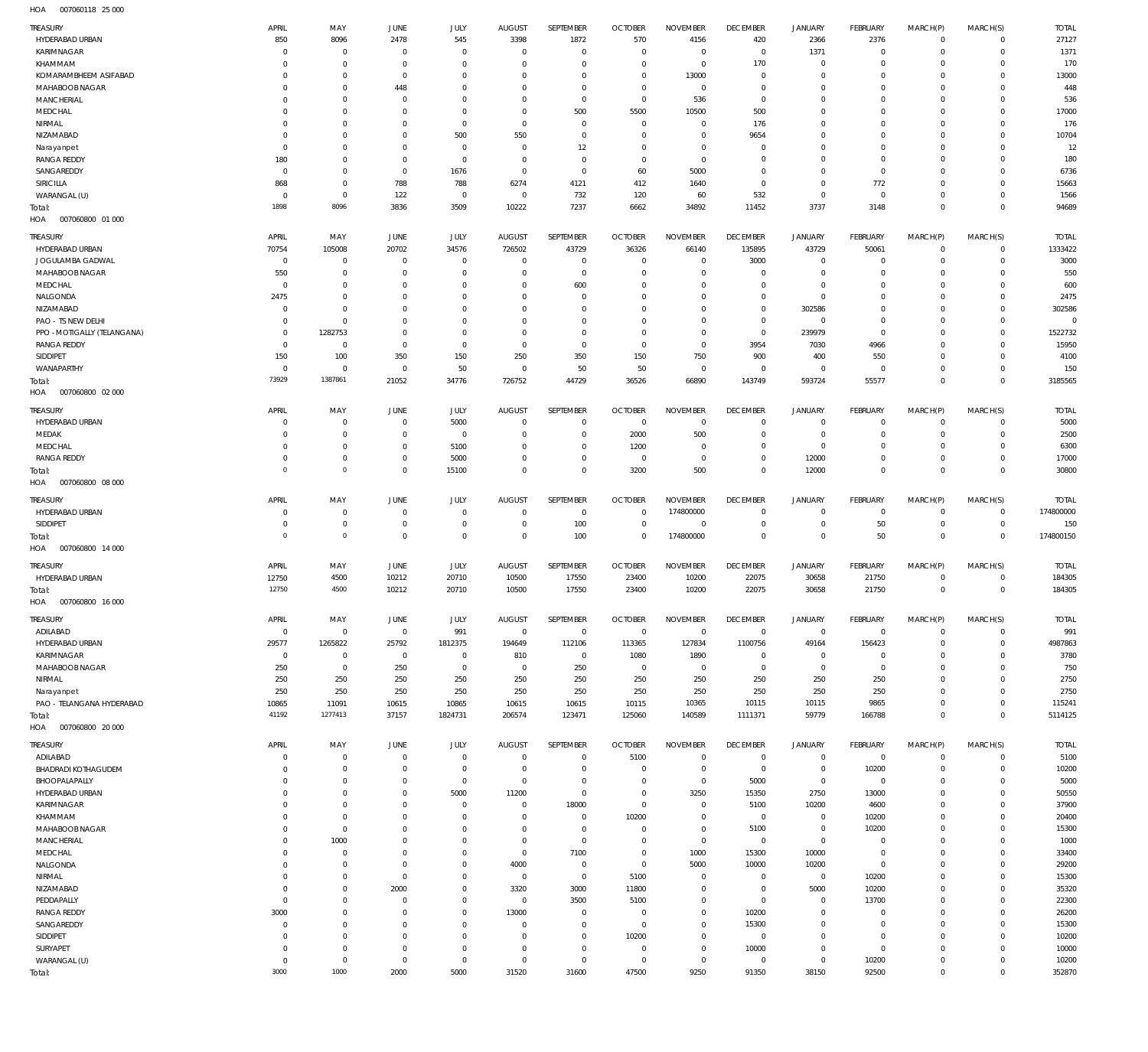007060800 21 000 HOA

| <b>TREASURY</b>                             | APRIL                      | MAY                              | <b>JUNE</b>                  | JULY                             | <b>AUGUST</b>                    | SEPTEMBER                        | <b>OCTOBER</b>                   | <b>NOVEMBER</b>               | <b>DECEMBER</b>                  | <b>JANUARY</b>                | FEBRUARY                   | MARCH(P)                           | MARCH(S)                   | <b>TOTAL</b>          |
|---------------------------------------------|----------------------------|----------------------------------|------------------------------|----------------------------------|----------------------------------|----------------------------------|----------------------------------|-------------------------------|----------------------------------|-------------------------------|----------------------------|------------------------------------|----------------------------|-----------------------|
| KAMAREDDY                                   | $\mathbf 0$                | $\overline{0}$                   | $\bf 0$                      | $\mathbf 0$                      | $\overline{0}$                   | $\overline{0}$                   | $^{\circ}$                       | $^{\circ}$                    | $^{\circ}$                       | $\mathbf 0$                   | 50                         | $\mathsf{O}\xspace$                | $\mathbf 0$                | 50                    |
| Total:<br>HOA<br>007060800 25 000           | $\mathbf 0$                | $\mathbb O$                      | $\mathbf{0}$                 | $\mathbf 0$                      | $\mathbf 0$                      | $\mathbf 0$                      | $^{\circ}$                       | $\Omega$                      | $\Omega$                         | $\mathbf 0$                   | 50                         | $\mathbb O$                        | $\mathbf 0$                | 50                    |
|                                             |                            |                                  |                              |                                  |                                  |                                  |                                  |                               |                                  |                               |                            |                                    |                            |                       |
| TREASURY<br>ADILABAD                        | APRIL<br>$\mathbf 0$       | MAY<br>$\overline{0}$            | <b>JUNE</b><br>$\mathbf 0$   | JULY<br>$\overline{0}$           | <b>AUGUST</b><br>$\overline{0}$  | SEPTEMBER<br>$^{\circ}$          | <b>OCTOBER</b><br>$\Omega$       | <b>NOVEMBER</b><br>$\Omega$   | <b>DECEMBER</b><br>300           | <b>JANUARY</b><br>$\mathbf 0$ | FEBRUARY<br>$\Omega$       | MARCH(P)<br>$\mathbf 0$            | MARCH(S)<br>$\mathbf 0$    | <b>TOTAL</b><br>300   |
| KARIMNAGAR                                  | $\mathbf 0$                | $\overline{0}$                   | $^{\circ}$                   | $\overline{0}$                   | $\overline{0}$                   | $\mathbf 0$                      | $\Omega$                         | $\Omega$                      | $\overline{0}$                   | 20                            | $^{\circ}$                 | $\mathbf 0$                        | $\circ$                    | 20                    |
| KHAMMAM                                     | 0                          | $\mathbf 0$                      | $\Omega$                     | $\overline{0}$                   | 0                                | $^{\circ}$                       | $\Omega$                         | $^{\circ}$                    | 53                               | $\mathbf 0$                   | $\Omega$                   | $\Omega$                           | $\Omega$                   | 53                    |
| MAHABUBABAD<br>NALGONDA                     | $\Omega$<br>$\mathbf 0$    | $\overline{0}$<br>$\mathbf 0$    | $\Omega$<br>$\Omega$         | $\overline{0}$<br>$\overline{0}$ | 50<br>2106                       | 100<br>$^{\circ}$                | $\Omega$<br>$\Omega$             | $\Omega$<br>250               | $\Omega$<br>$^{\circ}$           | $\mathbf 0$<br>$\mathbf 0$    | $\Omega$<br>$\Omega$       | $\Omega$<br>$\Omega$               | $\Omega$<br>$\Omega$       | 150<br>2356           |
| WARANGAL (U)                                | $\mathbf 0$                | $\mathbf 0$                      | $\Omega$                     | $\mathbf 0$                      | $\overline{0}$                   | 74                               | $\Omega$                         | $\Omega$                      | 866                              | $\mathbf 0$                   | $\Omega$                   | $\Omega$                           | $\Omega$                   | 940                   |
| YADADRI                                     | $\mathbf 0$                | $\overline{0}$                   | $\mathbf 0$                  | 320                              | $\overline{0}$                   | $\overline{0}$                   | $\circ$                          | $^{\circ}$                    | $\overline{0}$                   | $\mathbf 0$                   | $\circ$                    | $\circ$                            | 0                          | 320                   |
| Total:                                      | $\mathbf 0$                | $\overline{0}$                   | $\mathbf 0$                  | 320                              | 2156                             | 174                              | $\Omega$                         | 250                           | 1219                             | 20                            | $\Omega$                   | $\overline{0}$                     | $\Omega$                   | 4139                  |
| 007060800 25 001<br>HOA                     |                            |                                  |                              |                                  |                                  |                                  |                                  |                               |                                  |                               |                            |                                    |                            |                       |
| TREASURY                                    | APRIL                      | MAY                              | <b>JUNE</b><br>$\mathbf 0$   | JULY<br>$\mathbf 0$              | <b>AUGUST</b>                    | SEPTEMBER                        | <b>OCTOBER</b>                   | <b>NOVEMBER</b>               | <b>DECEMBER</b>                  | <b>JANUARY</b>                | FEBRUARY                   | MARCH(P)                           | MARCH(S)                   | <b>TOTAL</b><br>19910 |
| ADILABAD<br>BHOOPALAPALLY                   | $\mathbf 0$<br>80          | $\overline{0}$<br>$\overline{0}$ | $^{\circ}$                   | $\mathbf 0$                      | $\overline{0}$<br>$\overline{0}$ | $\overline{0}$<br>100            | 11232<br>60                      | 160<br>220                    | 8388<br>$\overline{0}$           | 10<br>$\mathbf 0$             | 120<br>$\overline{0}$      | $\circ$<br>$\mathbf 0$             | $\mathbf 0$<br>$\mathbf 0$ | 460                   |
| HYDERABAD URBAN                             | 1120                       | $\overline{0}$                   | 1370                         | 2820                             | $\mathbf{0}$                     | 80                               | 130                              | $\Omega$                      | 840                              | 280                           | 380                        | $\mathbf 0$                        | 0                          | 7020                  |
| <b>JAGTIAL</b>                              | $\mathbf 0$                | $\mathbf 0$                      | 20                           | $\Omega$                         | 10                               | $\mathbf 0$                      | $\Omega$                         | $\Omega$                      | $\Omega$                         | 10                            | $\overline{0}$             | $\Omega$                           | $\Omega$                   | 40                    |
| KARIMNAGAR<br>KHAMMAM                       | $\mathbf 0$<br>0           | $\overline{0}$<br>$\overline{0}$ | $^{\circ}$<br>$\Omega$       | $\overline{0}$<br>$^{\circ}$     | $\overline{0}$<br>$\mathbf 0$    | 27<br>$\overline{2}$             | $\Omega$<br>$\Omega$             | $\Omega$<br>$\Omega$          | $\Omega$<br>$\Omega$             | 110<br>$\mathbf 0$            | $^{\circ}$<br>$\Omega$     | $\circ$<br>$\mathbf 0$             | 0<br>0                     | 137<br>- 1            |
| MAHABOOB NAGAR                              | $\mathbf 0$                | 3060                             | $\mathbf 0$                  | $\Omega$                         | $\mathbf 0$                      | $\mathbf 0$                      | $^{\circ}$                       | $\Omega$                      | $\Omega$                         | 3600                          | $\Omega$                   | $\Omega$                           | $\Omega$                   | 6660                  |
| MAHABUBABAD                                 | $\mathbf 0$                | $\overline{0}$                   | 0                            | $\mathbf 0$                      | $\overline{0}$                   | $\mathbf 0$                      | 772                              | $\Omega$                      | $\Omega$                         | $\mathbf 0$                   | $^{\circ}$                 | $\mathbf 0$                        | 0                          | 772                   |
| <b>MANCHERIAL</b><br>MEDCHAL                | $\mathbf 0$<br>10          | 50<br>$\overline{0}$             | $\Omega$<br>$\mathbf 0$      | $\overline{0}$<br>10             | 10<br>$\overline{0}$             | $\overline{0}$<br>$\overline{0}$ | $\Omega$<br>$\circ$              | $\Omega$<br>20                | 168<br>10                        | 74<br>20                      | 10880<br>$\overline{0}$    | $\Omega$<br>$\Omega$               | $\Omega$<br>0              | 11182<br>70           |
| NAGARKURNOOL                                | $\mathbf 0$                | 102                              | $\mathbf 0$                  | $\mathbf 0$                      | $\overline{0}$                   | $\mathbf 0$                      | $^{\circ}$                       | $\Omega$                      | $\overline{0}$                   | $\mathbf 0$                   | $^{\circ}$                 | $\Omega$                           | $\Omega$                   | 102                   |
| NALGONDA                                    | 460                        | 758                              | 3950                         | 7662                             | 1700                             | 3050                             | 970                              | 2102                          | 9435                             | 2300                          | 2270                       | $\mathbf 0$                        | 0                          | 34657                 |
| NIRMAL                                      | $\mathbf 0$                | $\overline{0}$                   | $\Omega$                     | 600                              | $^{\circ}$                       | $^{\circ}$                       | 46                               | $\Omega$                      | 68                               | $\mathbf 0$                   | $\overline{0}$             | $\Omega$                           | $\Omega$                   | 714                   |
| NIZAMABAD<br>PEDDAPALLY                     | $\mathbf 0$<br>65          | 320<br>$\overline{0}$            | $\mathbf 0$<br>$\mathbf 0$   | 30<br>$\Omega$                   | $\overline{0}$<br>0              | 110<br>$^{\circ}$                | 355<br>$\circ$                   | 30<br>$\Omega$                | $\overline{0}$<br>$\Omega$       | 120<br>$\mathbf 0$            | 140<br>$\overline{0}$      | $\circ$<br>$\Omega$                | 0<br>0                     | 1105<br>65            |
| <b>RANGA REDDY</b>                          | $\mathbf 0$                | $\overline{0}$                   | 370                          | $\Omega$                         | $\mathbf 0$                      | $\mathbf 0$                      | $\Omega$                         | $\Omega$                      | 790                              | 450                           | 280                        | $\Omega$                           | $\Omega$                   | 1890                  |
| SANGAREDDY                                  | $\mathbf 0$                | $\overline{0}$                   | $\mathbf 0$                  | $\Omega$                         | $\mathbf 0$                      | $\overline{0}$                   | 10                               | $\Omega$                      | 10                               | $\mathbf 0$                   | $\Omega$                   | $\mathbf 0$                        | 0                          | 20                    |
| SIRICILLA                                   | 1200                       | $\mathbf 0$                      | $\mathbf 0$                  | $\Omega$                         | $\mathbf 0$                      | 3100                             | $\Omega$                         | 118<br>$\Omega$               | $\overline{0}$                   | 872                           | $\Omega$                   | $\Omega$                           | $\Omega$                   | 5290                  |
| SURYAPET<br>VIKARABAD                       | 700<br>492                 | $\mathbf 0$<br>$\mathbf{0}$      | 1050<br>$\Omega$             | $^{\circ}$<br>$\Omega$           | $\mathbf 0$<br>$\mathbf 0$       | $\overline{0}$<br>130            | 50<br>$\Omega$                   | $\Omega$                      | 116<br>$\Omega$                  | $\mathbf 0$<br>$\mathbf 0$    | $^{\circ}$<br>$\Omega$     | $\mathbf 0$<br>$\Omega$            | 0<br>$\Omega$              | 1916<br>622           |
| WANAPARTHY                                  | $\mathbf 0$                | $\mathbf{0}$                     | $^{\circ}$                   | $\overline{0}$                   | $\mathbf 0$                      | 350                              | 1250                             | $\Omega$                      | $\Omega$                         | 208                           | 1200                       | $\Omega$                           | $\Omega$                   | 3008                  |
| WARANGAL (R)                                | $\mathbf 0$                | $\overline{0}$                   | $\mathbf 0$                  | $\mathbf 0$                      | $\mathbf 0$                      | $^{\circ}$                       | $\Omega$                         | $\Omega$                      | $\Omega$                         | 20                            | 10                         | $\mathbf 0$                        | 0                          | 30                    |
| WARANGAL (U)                                | $\mathbf 0$<br>4127        | $\overline{0}$<br>4290           | $\mathbf 0$<br>6760          | $\mathbf 0$<br>11122             | $\overline{0}$<br>1720           | $\overline{0}$<br>6949           | 10<br>14885                      | $\overline{0}$<br>2650        | 88<br>19913                      | $\mathbf 0$<br>8074           | $\mathbf{0}$<br>15280      | $\circ$<br>$\mathbf 0$             | $\mathbf 0$<br>$^{\circ}$  | 98<br>95770           |
| Total:<br>007060800 80 000<br>HOA           |                            |                                  |                              |                                  |                                  |                                  |                                  |                               |                                  |                               |                            |                                    |                            |                       |
|                                             |                            |                                  |                              |                                  |                                  | SEPTEMBER                        |                                  |                               | <b>DECEMBER</b>                  |                               |                            |                                    |                            |                       |
|                                             |                            |                                  |                              |                                  |                                  |                                  |                                  |                               |                                  |                               |                            |                                    |                            |                       |
| TREASURY<br><b>BHADRADI KOTHAGUDEM</b>      | APRIL<br>$\mathbf 0$       | MAY<br>$\overline{0}$            | <b>JUNE</b><br>$\mathbf 0$   | JULY<br>3640                     | <b>AUGUST</b><br>$\overline{0}$  | $\Omega$                         | <b>OCTOBER</b><br>$\overline{0}$ | <b>NOVEMBER</b><br>$\Omega$   | $\overline{0}$                   | <b>JANUARY</b><br>$\mathbf 0$ | FEBRUARY<br>2300           | MARCH(P)<br>$\Omega$               | MARCH(S)<br>$\mathbf 0$    | <b>TOTAL</b><br>5940  |
| HYDERABAD URBAN                             | 18382                      | $\overline{0}$                   | 200                          | 6750                             | $\mathbf{0}$                     | 405                              | 1125                             | 1215                          | 800                              | 800                           | 190797                     | $\mathbf 0$                        | $\circ$                    | 220474                |
| KARIMNAGAR                                  | $\mathbf 0$                | $\mathbf 0$                      | $\mathbf 0$                  | $\overline{0}$                   | $\mathbf 0$                      | $^{\circ}$                       | 31100                            | 126440                        | $\Omega$                         | $\mathbf 0$                   | $^{\circ}$                 | $\Omega$                           | $\Omega$                   | 157540                |
| KHAMMAM<br>MAHABOOB NAGAR                   | 60060<br>$\Omega$          | $\mathbf 0$<br>$\mathbf 0$       | $\mathbf 0$<br>2724          | $\overline{0}$<br>$\overline{0}$ | $\overline{0}$<br>26840          | $\overline{0}$<br>$^{\circ}$     | $\Omega$<br>$\Omega$             | $\circ$<br>$\Omega$           | 208350<br>$\Omega$               | 28200<br>$\mathbf 0$          | 34080<br>$\Omega$          | $\Omega$<br>$\Omega$               | 0<br>$\Omega$              | 330690<br>29564       |
| NALGONDA                                    | 2834013                    | $\mathbf 0$                      | $\mathbf 0$                  | $\mathbf 0$                      | $\overline{0}$                   | $\mathbf 0$                      | $\overline{0}$                   | 266275                        | $\Omega$                         | $\mathbf 0$                   | $\mathbf{0}$               | $\circ$                            | $\mathbf 0$                | 3100288               |
| PEDDAPALLY                                  | $\Omega$                   | $\mathbf 0$                      | 36400                        | $\,0\,$                          | $\,0\,$                          | $\Omega$                         | $\,0\,$                          | $\Omega$                      | 32000                            | $\Omega$                      | $\Omega$                   | $\Omega$                           | $\Omega$                   | 68400                 |
| <b>RANGA REDDY</b><br>SANGAREDDY            | $\mathbf 0$                | $\overline{0}$                   | $\mathbf 0$<br>$\mathbf 0$   | 6370                             | $\mathbf 0$<br>$\mathbf 0$       | $\mathbf 0$<br>$\overline{0}$    | $\Omega$<br>$\mathbf 0$          | $\mathbf 0$<br>$\overline{0}$ | $\overline{0}$<br>$\mathbf 0$    | 10500                         | $\mathbf 0$<br>$\mathbf 0$ | $\mathbf 0$<br>$\mathbf 0$         | $\mathbf 0$<br>$\circ$     | 16870                 |
| SIDDIPET                                    | 490<br>$\overline{0}$      | $\overline{0}$<br>$\mathbf 0$    | $\mathbf 0$                  | $\,0\,$<br>$\,0\,$               | $\mathbf 0$                      | 100                              | $\mathbf 0$                      | $\overline{0}$                | 7000                             | $\mathbf 0$<br>$\mathbf 0$    | 50                         | $\mathbf 0$                        | $\circ$                    | 490<br>7150           |
| Total:                                      | 2912945                    | $\overline{0}$                   | 39324                        | 16760                            | 26840                            | 505                              | 32225                            | 393930                        | 248150                           | 39500                         | 227227                     | $\mathbf 0$                        | $\mathbf{0}$               | 3937406               |
| 007060800 81 000<br>HOA                     |                            |                                  |                              |                                  |                                  |                                  |                                  |                               |                                  |                               |                            |                                    |                            |                       |
| TREASURY                                    | APRIL                      | MAY                              | JUNE                         | <b>JULY</b>                      | AUGUST                           | SEPTEMBER                        | <b>OCTOBER</b>                   | <b>NOVEMBER</b>               | <b>DECEMBER</b>                  | JANUARY                       | FEBRUARY                   | MARCH(P)                           | MARCH(S)                   | <b>TOTAL</b>          |
| ADILABAD                                    | 6000                       | 50                               | $\overline{0}$               | 26375                            | 6930                             | $\overline{0}$                   | $\overline{0}$                   | $\overline{0}$                | 50                               | $\mathbf 0$                   | $\mathbf 0$                | $\mathsf{O}\xspace$                | $\mathbf 0$<br>$\mathbf 0$ | 39405                 |
| <b>BHADRADI KOTHAGUDEM</b><br>BHOOPALAPALLY | 50<br>$\overline{0}$       | $\mathbf 0$<br>$\mathbf 0$       | 300<br>$\mathbf 0$           | 900<br>$\,0\,$                   | 100<br>$\,0\,$                   | 2290<br>$\overline{0}$           | 50<br>$\overline{0}$             | 100<br>$\overline{0}$         | 300<br>$\mathbf 0$               | 300<br>50                     | 100<br>$\mathbf{0}$        | $\mathsf{O}\xspace$<br>$\mathbf 0$ | $\mathbf 0$                | 4490<br>50            |
| HYDERABAD URBAN                             | 852100                     | 100150                           | 44300                        | 156049                           | 2531660                          | 35930                            | 133589                           | 960                           | 110550                           | 76450                         | 1635200                    | $\mathbf 0$                        | $\mathbf 0$                | 5676938               |
| <b>JAGTIAL</b>                              | $\overline{0}$             | $\overline{0}$                   | $\mathbf 0$                  | $\,0\,$                          | 50                               | $\,0\,$                          | 2500                             | 50                            | 20615                            | 3750                          | $\mathbf 0$                | $\mathbf 0$                        | $\mathbf 0$                | 26965                 |
| <b>JANGAON</b><br>JOGULAMBA GADWAL          | $\mathbf 0$<br>$\mathbf 0$ | $\mathbf 0$<br>$\mathbf 0$       | $\mathbf{0}$<br>$\mathbf{0}$ | $\,0\,$<br>102                   | $\,0\,$<br>10                    | 140<br>$\overline{0}$            | $^{\circ}$<br>$\mathbb O$        | $\overline{0}$<br>50          | $\overline{0}$<br>$\overline{0}$ | $\mathbf 0$<br>$\mathbf 0$    | $\mathbf{0}$<br>50         | $\mathbf 0$<br>$\mathbf 0$         | $\mathbf 0$<br>$\mathbf 0$ | 140<br>212            |
| KAMAREDDY                                   | $\mathbf 0$                | 14259                            | $\mathbf 0$                  | $\mathbf 0$                      | 100                              | 50                               | 50                               | $\overline{0}$                | $\overline{0}$                   | $\mathbf 0$                   | 90                         | $\mathbf 0$                        | $\mathbf 0$                | 14549                 |
| KARIMNAGAR                                  | $\mathbf 0$                | 50                               | 365700                       | 100                              | $\,0\,$                          | $\,0\,$                          | 1560                             | 1500                          | 4000                             | $\mathbf 0$                   | $\mathbf 0$                | $\mathbf 0$                        | $\mathbf 0$                | 372910                |
| KHAMMAM<br>KOMARAMBHEEM ASIFABAD            | 50<br>50                   | $\mathbf 0$<br>$\mathbf 0$       | 150<br>$\overline{0}$        | 200<br>$\mathbf 0$               | 50<br>14687                      | 250<br>$\mathbf 0$               | 50<br>$^{\circ}$                 | 100<br>$\overline{0}$         | 150<br>$\overline{0}$            | 200<br>$\mathbf 0$            | 150<br>50                  | $\mathbf 0$<br>$\mathbf 0$         | $\mathbf 0$<br>$\mathbf 0$ | 1350<br>14787         |
| MAHABOOB NAGAR                              | $\overline{0}$             | $\mathbf 0$                      | $\mathbf 0$                  | $\mathbf 0$                      | $\,0\,$                          | $\overline{0}$                   | $^{\circ}$                       | $\overline{0}$                | $\overline{0}$                   | $\mathsf 0$                   | 550                        | $\mathbf 0$                        | $\mathbf 0$                | 550                   |
| MAHABUBABAD                                 | 2000                       | $\mathbf 0$                      | 50                           | $\,0\,$                          | 113581                           | $\overline{0}$                   | $\overline{0}$                   | 5000                          | 3000                             | 712934                        | 1000                       | $\mathbf 0$                        | $\mathbf 0$                | 837565                |
| MANCHERIAL                                  | 47178                      | 40061                            | 21976                        | $\,0\,$                          | 50                               | $\,0\,$<br>19780                 | $\mathbf 0$                      | $\overline{0}$                | $\overline{0}$                   | 208123                        | 63939                      | $\mathbf 0$<br>$\mathbf 0$         | $\mathbf 0$<br>$\mathbf 0$ | 381327                |
| MEDCHAL<br>NAGARKURNOOL                     | 11719<br>100               | 4356<br>$\overline{0}$           | 10526<br>305                 | 19710<br>204                     | 16614<br>$\,0\,$                 | $\overline{0}$                   | 18549<br>51                      | 17142<br>254                  | 26752<br>255                     | 22524<br>$\mathbf 0$          | 20086<br>2550              | $\mathbf 0$                        | $\mathbf 0$                | 187758<br>3719        |
| NALGONDA                                    | 50                         | $\mathbf 0$                      | $\overline{0}$               | 50                               | 50                               | 1768                             | 100                              | $\overline{0}$                | 50                               | 100                           | 100                        | $\mathbf 0$                        | $\mathbf 0$                | 2268                  |
| NIRMAL                                      | 12550                      | $\mathbf 0$                      | 22050                        | $\,0\,$                          | 100                              | 50                               | 1550                             | 3000                          | 50                               | $\circ$                       | 17550                      | $\mathbf 0$                        | $\mathbf 0$                | 56900                 |
| NIZAMABAD<br>Narayanpet                     | 776<br>$\overline{0}$      | 771<br>$\mathbf 0$               | 9424<br>100                  | 3675<br>100                      | 36929<br>106612                  | 17905<br>50                      | 36350<br>100                     | 24685<br>$\overline{0}$       | 25100<br>$\overline{0}$          | 44513<br>$\mathbf 0$          | 41988<br>$\mathbf 0$       | $\mathbf 0$<br>$\mathbf 0$         | $\mathbf 0$<br>$\mathbf 0$ | 242116<br>106962      |
| PEDDAPALLY                                  | 150                        | $\mathbf 0$                      | $\overline{0}$               | 50                               | $\,0\,$                          | 827                              | $\overline{0}$                   | 20                            | 430                              | 50                            | $\mathbf 0$                | $\mathbf 0$                        | $\mathbf 0$                | 1527                  |
| <b>RANGA REDDY</b>                          | 4956                       | 1934                             | 41338                        | 53067                            | 38074                            | 126625                           | 26690                            | 19970                         | 15638                            | 930                           | 26912                      | $\mathbf 0$                        | $\mathbf 0$                | 356134                |
| SANGAREDDY<br>SIDDIPET                      | 922900<br>1300             | $\mathbf 0$<br>400               | $\overline{0}$<br>2200       | $\,0\,$<br>194050                | $\,0\,$<br>69000                 | $\overline{0}$<br>3200           | $\overline{0}$<br>4999           | $\overline{0}$<br>9400        | 50<br>2750                       | $\mathbf 0$<br>2100           | $\mathbf 0$<br>2600        | $\mathbf 0$<br>$\mathbf 0$         | $\mathbf 0$<br>$\circ$     | 922950<br>291999      |
| SIRICILLA                                   | $\overline{0}$             | $\mathbf 0$                      | $\mathbf 0$                  | $\,0\,$                          | $\,0\,$                          | 50                               | $\mathbf 0$                      | $\overline{0}$                | 1000                             | 2750                          | 100                        | $\mathbf 0$                        | $\mathbf 0$                | 3900                  |
| SURYAPET<br>VIKARABAD                       | 50<br>$\overline{0}$       | 50<br>$\mathbf 0$                | 410<br>$\mathbf 0$           | 300<br>$\,0\,$                   | 100<br>$\,0\,$                   | 75670<br>$\,0\,$                 | 50<br>50                         | 150<br>$\overline{0}$         | 100<br>$\overline{0}$            | 50<br>$\mathsf 0$             | 200<br>50                  | $\mathsf{O}\xspace$<br>$\mathbf 0$ | 0<br>$\mathsf{O}$          | 77130<br>100          |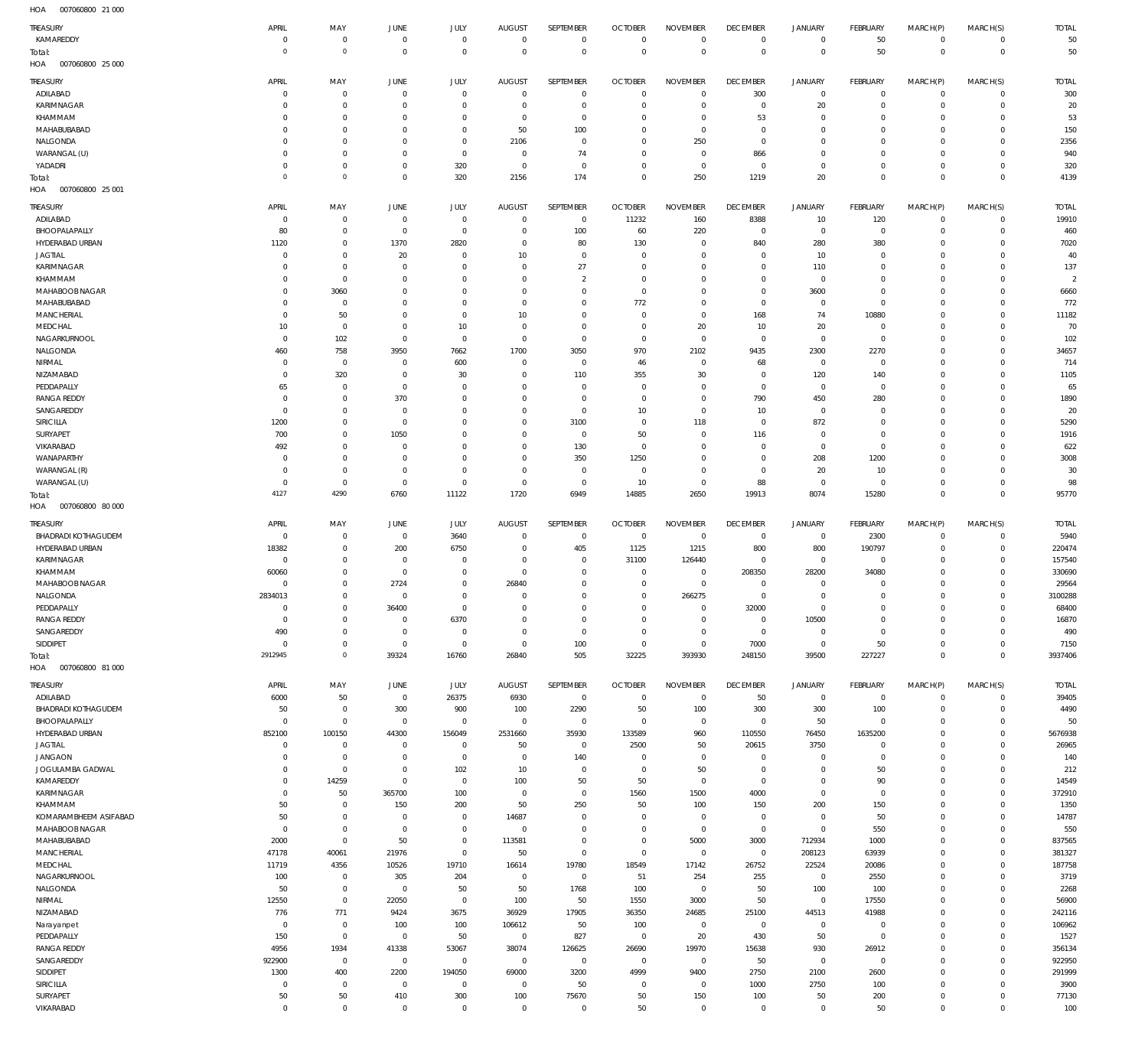| TREASURY<br>WARANGAL (R)                      | APRIL<br>$\mathbf 0$     | MAY<br>$\mathbf 0$               | JUNE<br>$\mathbf 0$              | JULY<br>$\mathbf 0$          | <b>AUGUST</b><br>$\mathbf 0$ | SEPTEMBER<br>$\mathbf{0}$   | <b>OCTOBER</b><br>$\overline{0}$ | <b>NOVEMBER</b><br>$\mathbf 0$ | <b>DECEMBER</b><br>$\overline{0}$ | JANUARY<br>100                | FEBRUARY<br>$\overline{0}$       | MARCH(P)<br>$\mathbf 0$    | MARCH(S)<br>$\mathbf 0$       | <b>TOTAL</b><br>100     |
|-----------------------------------------------|--------------------------|----------------------------------|----------------------------------|------------------------------|------------------------------|-----------------------------|----------------------------------|--------------------------------|-----------------------------------|-------------------------------|----------------------------------|----------------------------|-------------------------------|-------------------------|
| WARANGAL (U)                                  | 777757                   | $\mathbf 0$                      | 700                              | 100                          | 400                          | 900                         | 500                              | 300                            | 600                               | 300                           | 100                              | $\mathbf 0$                | $\mathbf 0$                   | 781657                  |
| YADADRI                                       | 0<br>2639736             | $\mathbf 0$<br>162081            | 150<br>519679                    | 50<br>455082                 | 0<br>2935097                 | 56100<br>341585             | 0<br>226788                      | $\mathbf 0$<br>82681           | 310<br>211750                     | $\overline{0}$<br>1075224     | $\overline{0}$<br>1813365        | 0<br>$\mathbf 0$           | $\mathbf 0$<br>$\mathbf 0$    | 56610<br>10463068       |
| Total:<br>007101101 01 000<br>HOA             |                          |                                  |                                  |                              |                              |                             |                                  |                                |                                   |                               |                                  |                            |                               |                         |
| TREASURY                                      | APRIL                    | MAY                              | <b>JUNE</b>                      | JULY                         | <b>AUGUST</b>                | SEPTEMBER                   | <b>OCTOBER</b>                   | <b>NOVEMBER</b>                | <b>DECEMBER</b>                   | <b>JANUARY</b>                | FEBRUARY                         | MARCH(P)                   | MARCH(S)                      | <b>TOTAL</b>            |
| HYDERABAD URBAN                               | 353621                   | 284439                           | 1556018                          | 348762                       | 1691987                      | 4640306                     | 127126                           | 364606                         | 1103115<br>$\mathbf 0$            | 981089<br>$\mathbf 0$         | 199216                           | $\mathbf{0}$               | $\mathbf 0$<br>$\mathbf 0$    | 11650285                |
| <b>KARIMNAGAR</b><br>KHAMMAM                  | 0<br>$\Omega$            | 153636<br>236256                 | $\overline{0}$<br>$\mathbf 0$    | $\,0\,$<br>$\mathbf 0$       | $^{\circ}$<br>0              | 381384<br>149088            | $^{\circ}$<br>$^{\circ}$         | $\mathbf 0$<br>$\mathbf 0$     | $\mathbf 0$                       | $\mathbf 0$                   | $\overline{0}$<br>514314         | $^{\circ}$<br>$\Omega$     | $\mathbf 0$                   | 535020<br>899658        |
| NALGONDA                                      | $\Omega$                 | $\overline{0}$                   | 0                                | $\mathbf 0$                  | 0                            | $\mathbf 0$                 | $^{\circ}$                       | $\mathbf 0$                    | $\mathbf 0$                       | $\mathbf 0$                   | 636005                           | $\Omega$                   | $\mathbf 0$                   | 636005                  |
| NIZAMABAD                                     | $\Omega$                 | 68219                            | $\mathbf 0$                      | 84970                        | $\Omega$                     | $\mathbf 0$                 | 63842                            | 8223                           | $\mathbf 0$                       | $\mathbf 0$                   | 319000                           | $\Omega$                   | $\mathbf 0$                   | 544254                  |
| <b>RANGA REDDY</b>                            | $\Omega$                 | $\overline{0}$                   | $\overline{0}$                   | $^{\circ}$                   | 0                            | $\mathbf 0$                 | $^{\circ}$                       | $^{\circ}$                     | $\mathbf 0$                       | $\mathbf 0$                   | 316000                           | $\Omega$                   | $\mathbf 0$                   | 316000                  |
| SANGAREDDY                                    | $\Omega$                 | 208512                           | $\overline{0}$                   | $\mathbf 0$                  | 0                            | $\mathbf 0$                 | 134613                           | $\mathbf 0$                    | $\mathbf 0$                       | $\mathbf 0$                   | $^{\circ}$                       | $\Omega$                   | $\mathbf 0$                   | 343125                  |
| <b>SIRICILLA</b><br>WARANGAL (R)              | $\Omega$<br>$\mathbf{0}$ | $\overline{0}$<br>$\mathbf 0$    | 329594<br>$\overline{0}$         | $\mathbf 0$<br>$\mathbf 0$   | $\mathbf 0$<br>$^{\circ}$    | $\mathbf 0$<br>$\mathbf 0$  | $^{\circ}$<br>$^{\circ}$         | $\mathbf 0$<br>346488          | $\mathbf 0$<br>$\mathbf 0$        | $\mathbf 0$<br>$\mathbf 0$    | $\overline{0}$<br>$\overline{0}$ | 0<br>0                     | $\mathbf 0$<br>$\mathbf 0$    | 329594<br>346488        |
| Total:                                        | 353621                   | 951062                           | 1885612                          | 433732                       | 1691987                      | 5170778                     | 325581                           | 719317                         | 1103115                           | 981089                        | 1984535                          | $\Omega$                   | $\overline{0}$                | 15600429                |
| HOA<br>007101101 81 000                       |                          |                                  |                                  |                              |                              |                             |                                  |                                |                                   |                               |                                  |                            |                               |                         |
| <b>TREASURY</b>                               | APRIL                    | MAY                              | JUNE                             | JULY                         | <b>AUGUST</b>                | SEPTEMBER                   | <b>OCTOBER</b>                   | <b>NOVEMBER</b>                | <b>DECEMBER</b>                   | <b>JANUARY</b>                | FEBRUARY                         | MARCH(P)                   | MARCH(S)                      | <b>TOTAL</b>            |
| ADILABAD                                      | $\Omega$<br>$\Omega$     | $\overline{0}$<br>$\mathbf 0$    | $\overline{0}$                   | $^{\circ}$<br>$^{\circ}$     | $^{\circ}$                   | 138231<br>$\mathbf 0$       | $^{\circ}$<br>$^{\circ}$         | $^{\circ}$<br>$^{\circ}$       | $\mathbf 0$<br>$\mathbf 0$        | $\mathbf 0$<br>$\overline{0}$ | $\overline{0}$<br>177544         | $\mathbf 0$<br>$\mathbf 0$ | $\mathbf 0$<br>$\mathbf 0$    | 138231<br>177544        |
| NALGONDA<br>NIRMAL                            |                          | 50838                            | 0<br>$\overline{0}$              | $\mathbf 0$                  | 0<br>0                       | $\mathbb O$                 | $^{\circ}$                       | $\mathbf 0$                    | $\mathbf 0$                       | $\mathbf 0$                   | $\overline{0}$                   | 0                          | $\mathbf 0$                   | 50838                   |
| Total:                                        | $\Omega$                 | 50838                            | $\Omega$                         | $\mathbf 0$                  | $\Omega$                     | 138231                      | $\mathbf 0$                      | $\mathbf 0$                    | $\mathbf 0$                       | $\mathbf 0$                   | 177544                           | $\mathbf 0$                | $\overline{0}$                | 366613                  |
| HOA<br>007500101 01 000                       |                          |                                  |                                  |                              |                              |                             |                                  |                                |                                   |                               |                                  |                            |                               |                         |
| <b>TREASURY</b>                               | APRIL                    | MAY                              | <b>JUNE</b>                      | JULY                         | <b>AUGUST</b>                | SEPTEMBER                   | <b>OCTOBER</b>                   | <b>NOVEMBER</b>                | <b>DECEMBER</b>                   | <b>JANUARY</b>                | FEBRUARY                         | MARCH(P)                   | MARCH(S)                      | <b>TOTAL</b>            |
| KARIMNAGAR                                    | $\Omega$                 | $\overline{0}$                   | $\overline{0}$                   | $-26116$                     | $-657392$                    | -589704                     | $\overline{0}$                   | $\mathbf 0$                    | $\overline{0}$                    | $\mathbf 0$                   | $\overline{0}$                   | $^{\circ}$                 | $\mathbf 0$                   | $-1273212$              |
| KOMARAMBHEEM ASIFABAD<br>NIRMAL               | $\Omega$<br>$\Omega$     | $\overline{0}$<br>$\overline{0}$ | $\overline{0}$<br>30349          | $\overline{0}$<br>$^{\circ}$ | $\circ$<br>$\circ$           | $\mathbf 0$<br>78570        | $\overline{0}$<br>308016         | $\mathbf 0$<br>1471289         | $\mathbf 0$<br>31183              | $\mathbf 0$<br>23846          | 334482<br>33517                  | 0<br>$\Omega$              | $\mathbf 0$<br>$\mathbf 0$    | 334482<br>1976770       |
| PEDDAPALLY                                    | $\Omega$                 | $\mathbf 0$                      | $\overline{0}$                   | $\mathbf 0$                  | 0                            | -559198                     | $-12326$                         | $-18489$                       | $\mathbf 0$                       | $\mathbf 0$                   | $\overline{0}$                   | $\Omega$                   | $^{\circ}$                    | $-590013$               |
| SIDDIPET                                      | $\Omega$                 | $\mathbf 0$                      | $\overline{0}$                   | $\mathbf 0$                  | $^{\circ}$                   | $\mathbf 0$                 | $\overline{0}$                   | $\mathbf 0$                    | $^{\circ}$                        | $\mathbf 0$                   | $-28344$                         | $\Omega$                   | $\mathbf 0$                   | $-28344$                |
| SIRICILLA                                     | $\Omega$                 | $\mathbf 0$                      | $\overline{0}$                   | $\mathbf 0$                  | $^{\circ}$                   | $-89250$                    | $\overline{0}$                   | $-360311$                      | $^{\circ}$                        | $\mathbf 0$                   | $\overline{0}$                   | 0                          | $\mathbf 0$                   | $-449561$               |
| Total:<br>HOA<br>007500105 01 000             | $\Omega$                 | $\mathbf{0}$                     | 30349                            | $-26116$                     | $-657392$                    | $-1159582$                  | 295690                           | 1092489                        | 31183                             | 23846                         | 339655                           | $\Omega$                   | $\mathbf 0$                   | $-29878$                |
| TREASURY                                      | APRIL                    | MAY                              | <b>JUNE</b>                      | JULY                         | <b>AUGUST</b>                | SEPTEMBER                   | <b>OCTOBER</b>                   | <b>NOVEMBER</b>                | <b>DECEMBER</b>                   | <b>JANUARY</b>                | FEBRUARY                         | MARCH(P)                   | MARCH(S)                      | <b>TOTAL</b>            |
| <b>BHADRADI KOTHAGUDEM</b>                    | 12873                    | 46882                            | $\overline{0}$                   | 1478                         | 31512                        | 165125                      | $\overline{0}$                   | $\overline{0}$                 | $\overline{0}$                    | $\circ$                       | $\overline{0}$                   | $^{\circ}$                 | $\mathbf 0$                   | 257870                  |
| HYDERABAD URBAN<br>MEDCHAL                    | 478458<br>0              | $\mathbf 0$<br>$\mathbf 0$       | $\overline{0}$<br>39000          | 8083122000<br>391450         | $^{\circ}$<br>12569250       | 1820368370<br>241000        | 1459376632<br>303250             | 6168622189<br>6075             | 2133062000<br>$\overline{0}$      | 127923160<br>$\overline{0}$   | 1010942380<br>$^{\circ}$         | 0<br>$\Omega$              | $\mathbf 0$<br>$^{\circ}$     | 20803895189<br>13550025 |
| NIZAMABAD                                     | $\Omega$                 | $\mathbf 0$                      | 67500                            | $\overline{0}$               | 0                            | $\mathbf 0$                 | 0                                | 2439074                        | $\overline{0}$                    | 1200000                       | $^{\circ}$                       | $\Omega$                   | $\mathbf 0$                   | 3706574                 |
| <b>RANGA REDDY</b>                            | 484000                   | 1100000                          | $\overline{0}$                   | $\mathbf 0$                  | $\circ$                      | $\mathbf 0$                 | $^{\circ}$                       | $^{\circ}$                     | 64                                | $\mathbf 0$                   | $\overline{2}$                   | 0                          | $^{\circ}$                    | 1584066                 |
| SURYAPET                                      | $\mathbf 0$              | $\mathbf 0$                      | $\overline{0}$                   | $\mathbf 0$                  | $\Omega$                     | $\mathbf 0$                 | $^{\circ}$                       | $\mathbf 0$                    | 1800000                           | $\mathbf 0$                   | $\Omega$                         | 0                          | $\mathbf 0$                   | 1800000                 |
|                                               |                          |                                  |                                  |                              |                              |                             |                                  |                                |                                   |                               |                                  |                            |                               |                         |
| Total:<br>HOA<br>007500105 01 001             | 975331                   | 1146882                          | 106500                           | 8083514928                   | 12600762                     | 1820774495                  | 1459679882                       | 6171067338                     | 2134862064                        | 129123160                     | 1010942382                       | $\mathbf 0$                | $\overline{0}$                | 20824793724             |
|                                               | APRIL                    |                                  |                                  |                              |                              |                             |                                  |                                |                                   |                               |                                  |                            |                               |                         |
| <b>TREASURY</b><br><b>BHADRADI KOTHAGUDEM</b> | 30552                    | MAY<br>241581                    | JUNE<br>85603                    | JULY<br>44409                | <b>AUGUST</b><br>106919      | SEPTEMBER<br>137608         | <b>OCTOBER</b><br>$\overline{0}$ | <b>NOVEMBER</b><br>$^{\circ}$  | <b>DECEMBER</b><br>0              | JANUARY<br>1493               | FEBRUARY<br>20370                | MARCH(P)<br>$^{\circ}$     | MARCH(S)<br>$\mathbf 0$       | <b>TOTAL</b><br>668535  |
| HYDERABAD URBAN                               | 42817907                 | $\overline{0}$                   | 5000                             | 3000                         | 12000                        | 4000                        | 2000                             | 6000                           | 7000                              | 9000                          | 2000                             | $\mathbf 0$                | $\mathbf 0$                   | 42867907                |
| MANCHERIAL                                    | $\Omega$                 | $\mathbf 0$                      | $\mathbf 0$                      | $\mathbf 0$                  | 6525                         | $\mathbf 0$                 | $^{\circ}$                       | $\mathbf 0$                    | $\mathbf 0$                       | $\mathbf 0$                   | 9945                             | $\Omega$                   | $\mathbf 0$                   | 16470                   |
| MEDCHAL                                       | 2364630                  | $\mathbf 0$                      | 295937                           | 12029913                     | 11354640                     | 1989069                     | 4553265                          | 2242622                        | 3159904                           | 3691431                       | 181405                           | $\mathbf 0$                | $\mathbf 0$                   | 41862816                |
| <b>RANGA REDDY</b>                            | 1224262<br>46437351      | $\mathbf 0$<br>241581            | 14676832                         | 780000                       | 1237500                      | $\mathbf{0}$                | 250902500                        | 2695000                        | 5936700                           | 10890                         | $\overline{0}$                   | $\mathbf 0$<br>$\mathbf 0$ | $\mathbf 0$<br>$\overline{0}$ | 277463684               |
| Total:<br>HOA<br>007500800 10 000             |                          |                                  | 15063372                         | 12857322                     | 12717584                     | 2130677                     | 255457765                        | 4943622                        | 9103604                           | 3712814                       | 213720                           |                            |                               | 362879412               |
| TREASURY                                      | APRIL                    | MAY                              | <b>JUNE</b>                      | JULY                         | <b>AUGUST</b>                | SEPTEMBER                   | <b>OCTOBER</b>                   | <b>NOVEMBER</b>                | <b>DECEMBER</b>                   | <b>JANUARY</b>                | FEBRUARY                         | MARCH(P)                   | MARCH(S)                      | <b>TOTAL</b>            |
| HYDERABAD URBAN                               | 0                        | $\overline{0}$                   | $\overline{0}$                   | $\,0\,$                      | $^{\circ}$                   | $\mathbf 0$                 | 0                                | 238520000                      | $\overline{0}$                    | $\overline{0}$                | $\overline{0}$                   | $\circ$                    | $\overline{0}$                | 238520000               |
| Total:                                        | $\Omega$                 | $\mathbb O$                      | $\mathbf 0$                      | $\mathbf 0$                  | $^{\circ}$                   | $\mathbf 0$                 | 0                                | 238520000                      | $\mathbf 0$                       | $\overline{0}$                | $\overline{0}$                   | $\mathbf 0$                | $\overline{0}$                | 238520000               |
| 007500800 14 000<br>HOA                       |                          |                                  |                                  |                              |                              |                             |                                  |                                |                                   |                               |                                  |                            |                               |                         |
| <b>TREASURY</b>                               | APRIL                    | MAY                              | JUNE                             | JULY                         | <b>AUGUST</b>                | SEPTEMBER                   | <b>OCTOBER</b>                   | <b>NOVEMBER</b>                | <b>DECEMBER</b>                   | <b>JANUARY</b>                | FEBRUARY                         | MARCH(P)                   | MARCH(S)                      | <b>TOTAL</b>            |
| HYDERABAD URBAN                               | $\mathbf 0$              | $\mathbf 0$                      | 425000                           | $\,0\,$                      | 4168125                      | 0                           | $^{\circ}$                       | $\mathbf 0$                    | $\mathbf 0$                       | $\mathbf 0$                   | $\overline{0}$                   | $\mathbf 0$                | $\mathbf 0$                   | 4593125                 |
| MEDCHAL<br><b>RANGA REDDY</b>                 | 3180838<br>1099250       | $\mathbf 0$<br>7411500           | $\mathbf 0$<br>31500             | $\mathbb O$<br>11542000      | $\mathbf{0}$<br>450000       | 708750<br>$\mathbf 0$       | $^{\circ}$<br>$^{\circ}$         | 240010<br>942000               | $\mathbf 0$<br>$\mathbf 0$        | $\mathbf 0$<br>$\mathbf 0$    | 3300000<br>3028125               | $\mathbf 0$<br>$\mathbf 0$ | $\mathbf 0$<br>$\mathbf 0$    | 7429598<br>24504375     |
| Total:                                        | 4280088                  | 7411500                          | 456500                           | 11542000                     | 4618125                      | 708750                      | $\mathbf 0$                      | 1182010                        | $\mathbf 0$                       | $\mathbf 0$                   | 6328125                          | $\mathbf 0$                | $\overline{0}$                | 36527098                |
| HOA   007500800  79 000                       |                          |                                  |                                  |                              |                              |                             |                                  |                                |                                   |                               |                                  |                            |                               |                         |
| TREASURY                                      | APRIL                    | MAY                              | JUNE                             | JULY                         | <b>AUGUST</b>                | SEPTEMBER                   | <b>OCTOBER</b>                   | <b>NOVEMBER</b>                | <b>DECEMBER</b>                   | JANUARY                       | FEBRUARY                         | MARCH(P)                   | MARCH(S)                      | <b>TOTAL</b>            |
| KAMAREDDY                                     | 0                        | $\mathbf 0$                      | $\overline{0}$                   | $\,0\,$                      | $\overline{0}$               | $\mathbf 0$                 | $^{\circ}$                       | $^{\circ}$                     | 0                                 | $\overline{0}$                | 307989                           | $^{\circ}$                 | $\mathbf 0$                   | 307989                  |
| NALGONDA                                      | $\Omega$                 | $\mathbf 0$                      | $\mathbf 0$                      | 109848                       | 0                            | $\mathbf 0$                 | $\mathbf 0$                      | $\mathbf 0$                    | $\mathbf 0$                       | $\mathbf 0$                   | $\overline{0}$                   | $\mathbf 0$                | $\mathbf 0$                   | 109848                  |
| Total:<br>007500800 81 000<br>HOA             | $\Omega$                 | $\mathbb O$                      | $\mathbf 0$                      | 109848                       | $\mathbf 0$                  | $\mathsf 0$                 | $\overline{0}$                   | $\mathbf 0$                    | $\mathbf 0$                       | $\mathbf 0$                   | 307989                           | $\mathbf 0$                | $\mathbf{0}$                  | 417837                  |
| TREASURY                                      | APRIL                    | MAY                              | JUNE                             | JULY                         | <b>AUGUST</b>                | SEPTEMBER                   | <b>OCTOBER</b>                   | <b>NOVEMBER</b>                | <b>DECEMBER</b>                   | JANUARY                       | FEBRUARY                         | MARCH(P)                   | MARCH(S)                      | <b>TOTAL</b>            |
| <b>BHADRADI KOTHAGUDEM</b>                    | 0                        | $\overline{0}$                   | $\mathbf 0$                      | 10657                        | $\overline{0}$               | $\mathbf 0$                 | $^{\circ}$                       | $\mathbf 0$                    | $\mathbf 0$                       | 3300                          | $\overline{0}$                   | $\mathbf 0$                | $\mathbf 0$                   | 13957                   |
| BHOOPALAPALLY                                 | $\mathbf{0}$             | $\mathbf 0$                      | 596625                           | $\mathbf 0$                  | $^{\circ}$                   | $\mathbf{0}$                | $^{\circ}$                       | $\mathbf 0$                    | $\mathbf 0$                       | $\mathbf 0$                   | $\overline{0}$                   | $^{\circ}$                 | $\mathbf 0$                   | 596625                  |
| HYDERABAD URBAN                               | $\Omega$                 | 15552000                         | 2700                             | 6064                         | 23696                        | $\mathbf 0$                 | $^{\circ}$                       | 6599500000                     | 3104201                           | $\mathbf 0$                   | 30140                            | 0                          | $\mathbf 0$                   | 6618218801              |
| <b>JAGTIAL</b>                                | $\Omega$<br>$\Omega$     | $\overline{0}$                   | $\overline{0}$<br>$\overline{0}$ | 11856                        | 0<br>0                       | $\mathbf{0}$<br>$\mathbf 0$ | $^{\circ}$<br>$^{\circ}$         | $\mathbf 0$<br>$\mathbf 0$     | $\mathbf 0$<br>$\mathbf 0$        | 113<br>$\mathbf 0$            | 9655                             | $\Omega$<br>$\Omega$       | $\mathbf 0$<br>$\mathbf 0$    | 21624                   |
| KAMAREDDY<br>KARIMNAGAR                       | $\Omega$                 | $\mathbf 0$<br>$\mathbf 0$       | $\mathbf 0$                      | $\overline{0}$<br>8157       | $\Omega$                     | $\mathbf 0$                 | $^{\circ}$                       | $\mathbf 0$                    | $\mathbf 0$                       | $\mathbf 0$                   | 46500<br>$\overline{0}$          | $\Omega$                   | $\mathbf 0$                   | 46500<br>8157           |
| MAHABOOB NAGAR                                | $\Omega$                 | $\mathbf 0$                      | $\mathbf 0$                      | $\overline{0}$               | 0                            | $\mathbf 0$                 | $^{\circ}$                       | $\mathbf 0$                    | 31450                             | $\mathbf 0$                   | $\overline{0}$                   | 0                          | $\mathbf 0$                   | 31450                   |
| MAHABUBABAD                                   | $\Omega$                 | $\mathbf 0$                      | $\Omega$                         | $\mathbf 0$                  | $\Omega$                     | $\mathbf 0$                 | $^{\circ}$                       | $\mathbf 0$                    | $\mathbf 0$                       | $\mathbf 0$                   | 7579                             | $\Omega$                   | $\mathbf 0$                   | 7579                    |
| MEDAK                                         | $\Omega$                 | $\overline{0}$                   | 0                                | $\mathbf 0$                  | 0                            | 1047                        | $\mathbf 0$                      | $\mathbf 0$                    | $\mathbf 0$                       | $\mathbf 0$                   | 45020                            | $\Omega$                   | $\mathbf 0$                   | 46067                   |
| NAGARKURNOOL                                  | $\Omega$                 | $\mathbf 0$                      | $\Omega$                         | $\mathbf 0$                  | 0                            | $\mathbf 0$                 | $^{\circ}$                       | $\mathbf 0$                    | $\mathbf 0$                       | $\mathbf 0$                   | 42032.95                         | $\Omega$                   | $\mathbf 0$                   | 42032.95                |
| NALGONDA                                      | $\Omega$<br>$\Omega$     | $\mathbf 0$<br>$\mathbf 0$       | $\overline{0}$<br>$^{\circ}$     | 140                          | $\Omega$<br>0                | $\mathbf 0$<br>$\mathbf 0$  | $^{\circ}$<br>$^{\circ}$         | $\mathbf 0$<br>$\mathbf 0$     | $\mathbf 0$<br>$\mathbf 0$        | $\mathbf 0$<br>$\mathbf 0$    | $^{\circ}$<br>$^{\circ}$         | $\Omega$<br>0              | $\mathbf 0$<br>$\mathbf 0$    | 140                     |
| NIRMAL<br>NIZAMABAD                           | $\Omega$                 | $\mathbb O$                      | $\mathbf 0$                      | 195688<br>$\mathbf 0$        | $\Omega$                     | 21972                       | $^{\circ}$                       | 1327282                        | $\mathbf 0$                       | $\mathbf 0$                   | $\mathbf{0}$                     | $\mathbf 0$                | $\mathbf 0$                   | 195688<br>1349254       |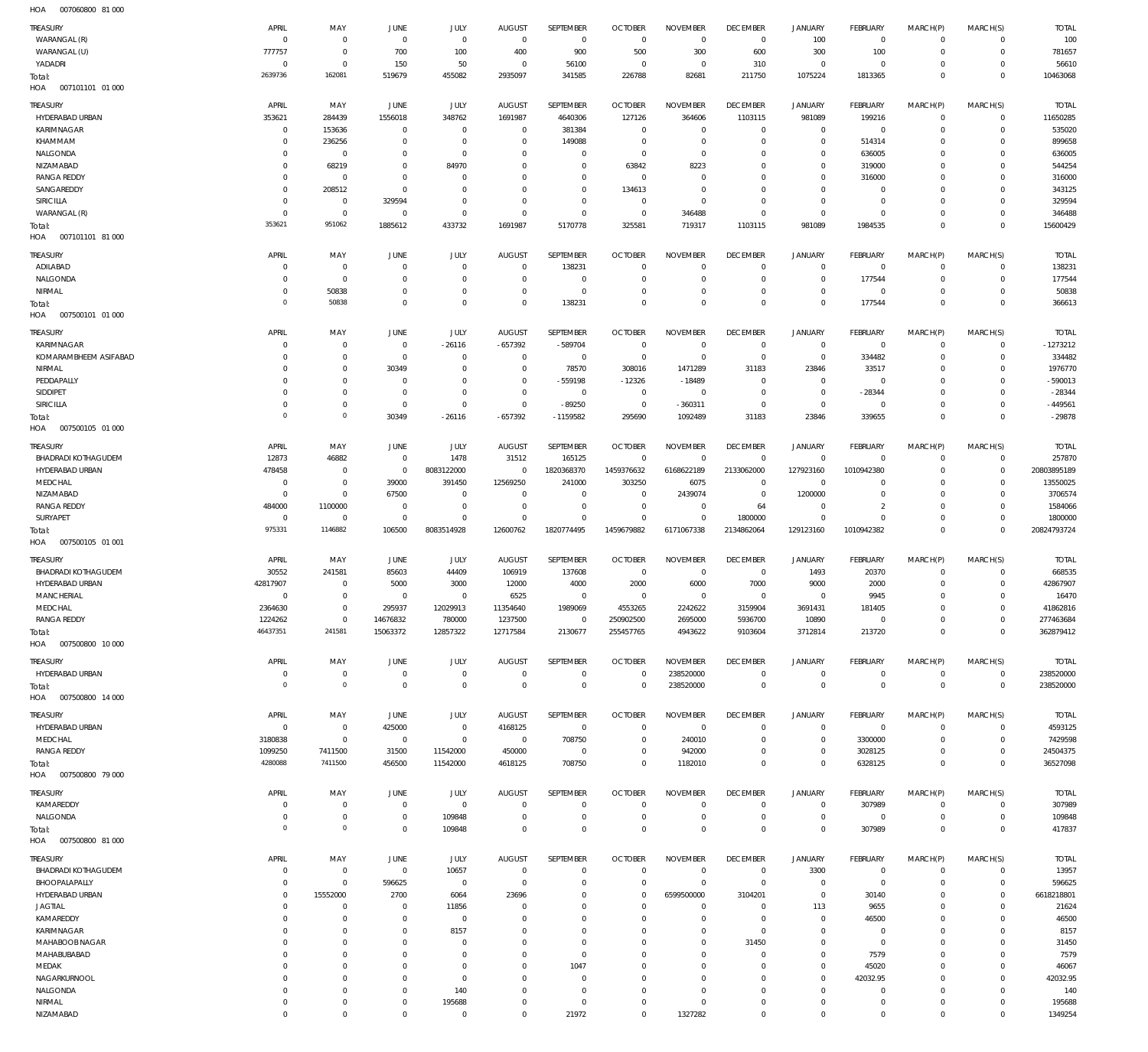007500800 81 000 HOA

| TREASURY                                      | APRIL                      | MAY                           | <b>JUNE</b>                | JULY                             | <b>AUGUST</b>               | SEPTEMBER                    | <b>OCTOBER</b>                | <b>NOVEMBER</b>                | <b>DECEMBER</b>                  | <b>JANUARY</b>                | <b>FEBRUARY</b>          | MARCH(P)                  | MARCH(S)                   | <b>TOTAL</b>            |
|-----------------------------------------------|----------------------------|-------------------------------|----------------------------|----------------------------------|-----------------------------|------------------------------|-------------------------------|--------------------------------|----------------------------------|-------------------------------|--------------------------|---------------------------|----------------------------|-------------------------|
| PEDDAPALLY                                    | $\mathbf 0$                | $\mathbf 0$                   | $\overline{0}$             | 365                              | $^{\circ}$                  | $^{\circ}$                   | $\Omega$                      | $\overline{0}$                 | $\overline{0}$                   | $\mathbf 0$                   | $\overline{0}$           | $\mathbf 0$               | $\mathbf 0$                | 365                     |
| <b>RANGA REDDY</b>                            | $\mathbf 0$                | $\,0\,$                       | 17                         | 1963055                          | $\Omega$                    | $\mathbf{0}$                 | $^{\circ}$                    | $\mathbf 0$                    | $\overline{0}$                   | $\mathbf 0$                   | $^{\circ}$               | $^{\circ}$                | $\mathbf 0$                | 1963072                 |
| SANGAREDDY                                    | $\mathbf 0$                | $\mathbf 0$                   | $^{\circ}$                 | 2501                             | $\Omega$                    | $^{\circ}$                   | $\Omega$                      | $\mathbf 0$                    | $\overline{0}$                   | $\mathbf 0$                   | 25440                    | $\Omega$                  | $\mathbf 0$                | 27941                   |
| SURYAPET                                      | $\mathbf 0$                | $\mathbf 0$                   | $\mathbf 0$                | $^{\circ}$                       | $\Omega$                    | $\overline{0}$               | $\Omega$                      | $\mathbf 0$                    | $^{\circ}$                       | $\mathbf 0$                   | 256404                   | $\mathbf 0$               | $\mathbf 0$                | 256404                  |
| Total:                                        | $\mathbf 0$                | 15552000                      | 599342                     | 2198483                          | 23696                       | 23019                        | $\Omega$                      | 6600827282                     | 3135651                          | 3413                          | 462770.95                | $\mathbf 0$               | $\mathbf 0$                | 6622825656.95           |
| 020201101 01 000<br>HOA                       |                            |                               |                            |                                  |                             |                              |                               |                                |                                  |                               |                          |                           |                            |                         |
| TREASURY                                      | APRIL                      | MAY                           | JUNE                       | JULY                             | <b>AUGUST</b>               | SEPTEMBER                    | <b>OCTOBER</b>                | <b>NOVEMBER</b>                | <b>DECEMBER</b>                  | <b>JANUARY</b>                | <b>FEBRUARY</b>          | MARCH(P)                  | MARCH(S)                   | <b>TOTAL</b>            |
| HYDERABAD URBAN                               | $\mathbf 0$                | $\overline{0}$                | $\mathbf 0$                | $^{\circ}$                       | $\circ$                     | $^{\circ}$                   | $^{\circ}$                    | $^{\circ}$                     | 8520                             | $\mathbf 0$                   | $^{\circ}$               | $^{\circ}$                | $\mathbf 0$                | 8520                    |
| MAHABUBABAD                                   | 0                          | $\mathbf 0$                   | $\mathbf 0$                | $\Omega$                         | $\Omega$                    | $\mathbf 0$                  | 2500                          | $\mathbf 0$                    | $\overline{0}$                   | $\mathbf 0$                   | $^{\circ}$               | 0                         | $\mathbf 0$                | 2500                    |
| SANGAREDDY                                    | 0                          | $\mathbf 0$                   | $\mathbf 0$                | $^{\circ}$                       | $\Omega$                    | $^{\circ}$                   | 2500                          | $^{\circ}$                     | 0                                | $\mathbf 0$                   | $^{\circ}$               | 0                         | $\mathbf 0$                | 2500                    |
| WANAPARTHY                                    | $\mathbf 0$                | $\mathbf 0$                   | $\Omega$                   | $\Omega$                         | $\Omega$                    | $\Omega$                     | 66200                         | $\mathbf 0$                    | $\overline{0}$                   | $\mathbf 0$                   | $^{\circ}$               | $\Omega$                  | $\mathbf 0$                | 66200                   |
| WARANGAL (R)                                  | 300<br>300                 | $\mathbf 0$<br>$\,0\,$        | $\mathbf 0$                | $^{\circ}$                       | $\mathbf 0$                 | $\mathbf 0$                  | $^{\circ}$                    | $\overline{0}$                 | 300                              | $\mathbf 0$                   | 300                      | $^{\circ}$                | $\mathbf 0$                | 900                     |
| Total:<br>020201101 02 000<br>HOA             |                            |                               | $\mathbf 0$                | $\overline{0}$                   | $\Omega$                    | $\mathbf 0$                  | 71200                         | $\mathbf 0$                    | 8820                             | $\mathbf 0$                   | 300                      | $\mathbf 0$               | $\mathbf 0$                | 80620                   |
|                                               |                            |                               |                            |                                  |                             |                              |                               |                                |                                  |                               |                          |                           |                            |                         |
| <b>TREASURY</b>                               | APRIL                      | MAY                           | JUNE                       | <b>JULY</b>                      | <b>AUGUST</b>               | SEPTEMBER                    | <b>OCTOBER</b>                | <b>NOVEMBER</b>                | <b>DECEMBER</b>                  | <b>JANUARY</b>                | <b>FEBRUARY</b>          | MARCH(P)                  | MARCH(S)                   | <b>TOTAL</b>            |
| KHAMMAM                                       | $\mathbf 0$                | $\mathbf 0$                   | $\mathbf 0$                | $^{\circ}$<br>$\overline{0}$     | $^{\circ}$<br>$\Omega$      | $^{\circ}$                   | 10000                         | $\mathbf{0}$<br>$\mathbf 0$    | $^{\circ}$                       | $\mathbf 0$<br>$\mathbf 0$    | $\overline{0}$           | $^{\circ}$                | $\mathbf 0$<br>$\mathbf 0$ | 10000                   |
| MEDAK<br>SANGAREDDY                           | $\mathbf 0$<br>$\mathbf 0$ | $\mathbf 0$<br>$\mathbf 0$    | $\mathbf 0$<br>$\mathbf 0$ | $\overline{0}$                   | $\Omega$                    | $^{\circ}$<br>$^{\circ}$     | 0<br>10000                    | $\mathbf 0$                    | $\overline{0}$<br>$\overline{0}$ | $\mathbf 0$                   | 487420<br>$^{\circ}$     | $^{\circ}$<br>$\mathbf 0$ | $\mathbf 0$                | 487420<br>10000         |
| Total:                                        | $\mathbf 0$                | $\mathbb O$                   | $\mathbf 0$                | $\overline{0}$                   | $\Omega$                    | $\mathbf 0$                  | 20000                         | $\mathbf 0$                    | $\mathbf 0$                      | $\mathsf 0$                   | 487420                   | $\mathbf 0$               | $\mathbf 0$                | 507420                  |
| 020201101 81 001<br>HOA                       |                            |                               |                            |                                  |                             |                              |                               |                                |                                  |                               |                          |                           |                            |                         |
|                                               |                            |                               |                            |                                  |                             |                              |                               |                                |                                  |                               |                          |                           |                            |                         |
| <b>TREASURY</b><br>ADILABAD                   | APRIL<br>$\mathbf 0$       | MAY<br>$\mathbf 0$            | JUNE<br>$\overline{0}$     | JULY<br>$^{\circ}$               | <b>AUGUST</b><br>$^{\circ}$ | SEPTEMBER<br>1500000         | <b>OCTOBER</b><br>$^{\circ}$  | <b>NOVEMBER</b><br>$\mathbf 0$ | <b>DECEMBER</b><br>$^{\circ}$    | <b>JANUARY</b><br>$\mathbf 0$ | FEBRUARY<br>$^{\circ}$   | MARCH(P)<br>$^{\circ}$    | MARCH(S)<br>$\mathbf 0$    | <b>TOTAL</b><br>1500000 |
| <b>BHADRADI KOTHAGUDEM</b>                    | $\Omega$                   | $\mathbf 0$                   | $^{\circ}$                 | $^{\circ}$                       | $\circ$                     | $^{\circ}$                   | $\Omega$                      | 200                            | 605220                           | $\mathbf 0$                   | $^{\circ}$               | 0                         | $\mathbf 0$                | 605420                  |
| BHOOPALAPALLY                                 | 5000                       | $\mathbf 0$                   | 5000                       | $^{\circ}$                       | $^{\circ}$                  | $\mathbf 0$                  | $\mathbf 0$                   | $\mathbf 0$                    | $\overline{0}$                   | $\mathbf 0$                   | $^{\circ}$               | $\Omega$                  | $\mathbf 0$                | 10000                   |
| HYDERABAD URBAN                               | $^{\circ}$                 | $\mathbf 0$                   | $^{\circ}$                 | $\overline{0}$                   | $^{\circ}$                  | 199811                       | $\Omega$                      | $\mathbf 0$                    | 1228490000                       | $\mathbf 0$                   | 1236820428               | $\Omega$                  | $\overline{0}$             | 2465510239              |
| <b>JAGTIAL</b>                                | 300                        | $\mathbf 0$                   | 300                        | 600                              | $^{\circ}$                  | 600                          | 900                           | $\mathbf 0$                    | 300                              | $\mathbf 0$                   | 1731240                  | $\Omega$                  | $\mathbf 0$                | 1734240                 |
| <b>JANGAON</b>                                | 900                        | $\mathbf 0$                   | 1200                       | 900                              | 2000                        | 3800                         | 1366994                       | 1200                           | 300                              | 900                           | $^{\circ}$               | $\Omega$                  | $\mathbf 0$                | 1378194                 |
| <b>JOGULAMBA GADWAL</b>                       | $\mathbf 0$                | $\overline{0}$                | 1548670                    | 233053                           | 7500                        | $^{\circ}$                   | $^{\circ}$                    | $\mathbf{0}$                   | $\overline{0}$                   | $\mathbf 0$                   | $^{\circ}$               | $\Omega$                  | $\mathbf 0$                | 1789223                 |
| KAMAREDDY                                     | $\mathbf 0$                | $\mathbf 0$                   | $\mathbf 0$                | 3046470                          | $^{\circ}$                  | $^{\circ}$                   | 0                             | $^{\circ}$                     | $\overline{0}$                   | $\mathbf 0$                   | $^{\circ}$               | $\Omega$                  | $\mathbf 0$                | 3046470                 |
| KARIMNAGAR                                    | 100                        | $\mathbf 0$                   | $\mathbf 0$                | 600                              | 900                         | $^{\circ}$                   | 10000                         | $\mathbf{0}$                   | 20000                            | $\mathbf 0$                   | 1500                     | $\Omega$                  | $\Omega$                   | 33100                   |
| KHAMMAM                                       | $\mathbf 0$                | $\mathbf 0$                   | $\mathbf 0$                | $^{\circ}$                       | $\circ$                     | $^{\circ}$                   | 0                             | $\overline{0}$                 | $^{\circ}$                       | 2150670                       | $^{\circ}$               | $\Omega$                  | $\mathbf 0$                | 2150670                 |
| KOMARAMBHEEM ASIFABAD<br>MAHABOOB NAGAR       | $\mathbf 0$<br>$\mathbf 0$ | $\mathbf 0$<br>$\mathbb O$    | $\mathbf 0$<br>1232844     | 649092<br>$^{\circ}$             | $\Omega$<br>$^{\circ}$      | $\mathbf{0}$<br>$\mathbf 0$  | $^{\circ}$<br>1774105         | $\mathbf{0}$<br>$\mathbb O$    | $\mathbf 0$<br>$\overline{0}$    | $\mathbf 0$<br>$\mathbf 0$    | $^{\circ}$<br>$^{\circ}$ | $\Omega$<br>$\Omega$      | $\Omega$<br>$\mathbf 0$    | 649092<br>3006949       |
| MAHABUBABAD                                   | $\mathbf 0$                | 300                           | $\mathbf 0$                | 1500                             | 900                         | 1200                         | 3400                          | 600                            | 1800                             | $\mathbf 0$                   | 900                      | $\Omega$                  | $\Omega$                   | 10600                   |
| MANCHERIAL                                    | $\mathbf 0$                | $\mathbf 0$                   | $^{\circ}$                 | $^{\circ}$                       | $\circ$                     | $\overline{0}$               | $^{\circ}$                    | $\mathbf{0}$                   | $^{\circ}$                       | $\mathbf 0$                   | 4488030                  | $\Omega$                  | $\mathbf 0$                | 4488030                 |
| MEDAK                                         | 890571                     | 2500                          | 2500                       | $^{\circ}$                       | $\Omega$                    | 2650                         | 10000                         | 2500                           | 2500                             | $\mathbf 0$                   | $^{\circ}$               | $\Omega$                  | $\Omega$                   | 913221                  |
| MEDCHAL                                       | $\mathbf 0$                | $\mathbf 0$                   | 1924594                    | $\overline{0}$                   | $\Omega$                    | $\overline{0}$               | 10000                         | $^{\circ}$                     | $^{\circ}$                       | $\mathbf 0$                   | $^{\circ}$               | $\Omega$                  | $\mathbf 0$                | 1934594                 |
| Mulugu                                        | $\mathbf 0$                | $\mathbb O$                   | $\mathbf 0$                | 10000                            | 2500                        | $\overline{0}$               | 22500                         | 100                            | $^{\circ}$                       | $\mathbf 0$                   | $^{\circ}$               | $\Omega$                  | $\Omega$                   | 35100                   |
| NAGARKURNOOL                                  | 258438                     | 2000                          | 6000                       | 4000                             | 4000                        | 34121                        | 4300                          | 4000                           | 1502000                          | 6000                          | 4000                     | $\Omega$                  | $\mathbf 0$                | 1828859                 |
| NALGONDA                                      | 0                          | $^{\circ}$                    | $\mathbf 0$                | $^{\circ}$                       | 2696032                     | $\overline{0}$               | 0                             | $^{\circ}$                     | $\overline{0}$                   | 1984751                       | $^{\circ}$               | $\Omega$                  | $\Omega$                   | 4680783                 |
| NIRMAL                                        | 0                          | $\overline{0}$                | $\mathbf 0$                | $\overline{0}$                   | 350000                      | 400000                       | 300000                        | $\mathbf 0$                    | $\overline{0}$                   | $\mathbf 0$                   | 112265                   | $\Omega$                  | $\mathbf 0$                | 1162265                 |
| NIZAMABAD                                     | 35000                      | $\mathbf 0$                   | $\mathbf 0$                | $^{\circ}$                       | $\overline{0}$              | 54959                        | $\mathbf 0$                   | $\mathbf 0$                    | 10000                            | $\mathbf 0$                   | 513664                   | $\Omega$                  | $\mathbf 0$                | 613623                  |
| Narayanpet<br>PEDDAPALLY                      | 492000<br>$\mathbf 0$      | $\overline{0}$<br>$\mathbf 0$ | $\Omega$<br>$\mathbf 0$    | $\overline{0}$<br>$\overline{0}$ | $^{\circ}$<br>15900         | $\overline{0}$<br>500        | $\mathbf 0$<br>$\overline{0}$ | 122793<br>$\overline{0}$       | $\overline{0}$<br>0              | $\mathbf 0$<br>$\mathbf 0$    | $^{\circ}$<br>$^{\circ}$ | $\Omega$<br>$\Omega$      | $\mathbf 0$<br>$\mathbf 0$ | 614793<br>16400         |
| <b>RANGA REDDY</b>                            | $\mathbf 0$                | $\overline{0}$                | $\Omega$                   | $\overline{0}$                   | 3520398                     | $\overline{0}$               | $\Omega$                      | $\mathbf 0$                    | $\Omega$                         | $\mathbf 0$                   | $^{\circ}$               | $\Omega$                  | $\mathbf 0$                | 3520398                 |
| SANGAREDDY                                    | 2500                       | 12500                         | 10000                      | $\overline{0}$                   | 7500                        | 25000                        | 244822                        | 379700                         | 72500                            | 354920                        | 5000                     | $\Omega$                  | $\mathbf 0$                | 1114442                 |
| SIDDIPET                                      | 2500                       | $\Omega$                      | 5000                       | $\Omega$                         | 2500                        | 15000                        | 27500                         | 60000                          | 10000                            | $\Omega$                      | 2500                     | $\Omega$                  | $\Omega$                   | 125000                  |
| <b>SIRICILLA</b>                              | 300                        | $\mathbf 0$                   | $\mathbf 0$                | 300                              | $^{\circ}$                  | 400                          | 900                           | $\overline{0}$                 | 422567                           | $\mathbf 0$                   | $\mathbf 0$              | $^{\circ}$                | $\mathbf 0$                | 424467                  |
| SURYAPET                                      | $\mathbf 0$                | $\,0\,$                       | 1373984                    | $^{\circ}$                       | $\mathbf 0$                 | $^{\circ}$                   | $^{\circ}$                    | $\mathbf 0$                    | $\overline{0}$                   | $\mathbf 0$                   | $^{\circ}$               | $^{\circ}$                | $\mathbf 0$                | 1373984                 |
| VIKARABAD                                     | 3269250                    | $\,0\,$                       | $\overline{0}$             | $^{\circ}$                       | $\Omega$                    | $^{\circ}$                   | $\overline{0}$                | $\mathbf 0$                    | $^{\circ}$                       | $\mathbf 0$                   | $^{\circ}$               | 0                         | $\mathbf 0$                | 3269250                 |
| WANAPARTHY                                    | 1280000                    | $\mathbf 0$                   | 156120                     | $\overline{0}$                   | $^{\circ}$                  | $\mathbf 0$                  | $^{\circ}$                    | $\mathbf 0$                    | $^{\circ}$                       | $\mathbf 0$                   | $^{\circ}$               | 0                         | $\mathbf 0$                | 1436120                 |
| WARANGAL (R)                                  | $^{\circ}$                 | 2500                          | 600                        | 600                              | 700                         | 5000                         | 24000                         | 30300                          | 300                              | 12500                         | 12500                    | $\Omega$                  | $\mathbf 0$                | 89000                   |
| WARANGAL (U)<br>YADADRI                       | 7100<br>$\mathbf 0$        | 300<br>$\,0\,$                | 5300<br>1640368            | 5000<br>$\mathbf 0$              | 1259714<br>$^{\circ}$       | 5000<br>$\overline{0}$       | 8100<br>1282082               | 20300<br>$\mathbf 0$           | 60300<br>$^{\circ}$              | 2500<br>$\mathbf 0$           | 4300<br>$^{\circ}$       | 0<br>0                    | $\mathbf 0$<br>$\mathbf 0$ | 1377914<br>2922450      |
| Total:                                        | 6243959                    | 20100                         | 7912480                    | 3952115                          | 7870544                     | 2248041                      | 5089603                       | 621693                         | 1231197787                       | 4512241                       | 1243696327               | $\mathbf 0$               | $\mathbf 0$                | 2513364890              |
| 020201102 01 000<br>HOA                       |                            |                               |                            |                                  |                             |                              |                               |                                |                                  |                               |                          |                           |                            |                         |
|                                               |                            |                               |                            |                                  |                             |                              |                               |                                |                                  |                               |                          |                           |                            |                         |
| <b>TREASURY</b><br><b>BHADRADI KOTHAGUDEM</b> | APRIL<br>$\mathbf 0$       | MAY<br>$\,0\,$                | <b>JUNE</b><br>2500        | JULY<br>2800                     | <b>AUGUST</b><br>300        | SEPTEMBER<br>7500            | <b>OCTOBER</b><br>25200       | <b>NOVEMBER</b><br>22500       | <b>DECEMBER</b><br>2000          | <b>JANUARY</b><br>5000        | <b>FEBRUARY</b><br>2500  | MARCH(P)<br>$\mathbf 0$   | MARCH(S)<br>$\overline{0}$ | <b>TOTAL</b><br>70300   |
| <b>JAGTIAL</b>                                | $\mathbf 0$                | $\,0\,$                       | $\overline{0}$             | $\overline{0}$                   | $^{\circ}$                  | $\mathbf 0$                  | $^{\circ}$                    | $^{\circ}$                     | $^{\circ}$                       | 25375                         | $^{\circ}$               | $\mathbf 0$               | $\mathbf 0$                | 25375                   |
| <b>JANGAON</b>                                | $\mathbf 0$                | $\mathbf 0$                   | $\mathbf 0$                | $\mathbf 0$                      | $^{\circ}$                  | 7500                         | $^{\circ}$                    | $\mathbf 0$                    | $\overline{0}$                   | $\mathbf 0$                   | $^{\circ}$               | $\mathbf 0$               | $\mathbf 0$                | 7500                    |
| KHAMMAM                                       | 2100                       | $\,0\,$                       | 300                        | 300                              | $\overline{0}$              | 300                          | $^{\circ}$                    | $\mathbf 0$                    | $^{\circ}$                       | $\mathbf 0$                   | $^{\circ}$               | $\mathbf 0$               | $\mathbf 0$                | 3000                    |
| MAHABOOB NAGAR                                | $\mathbf 0$                | $\mathbf 0$                   | $\mathbf 0$                | $\overline{0}$                   | $\Omega$                    | $\overline{0}$               | $^{\circ}$                    | $\mathbf 0$                    | $^{\circ}$                       | $\mathbf 0$                   | 6000                     | 0                         | $\mathbf 0$                | 6000                    |
| MAHABUBABAD                                   | $\mathbf 0$                | $\mathbf 0$                   | $\mathbf 0$                | $\overline{0}$                   | $^{\circ}$                  | $\mathbf 0$                  | 5000                          | $\overline{0}$                 | $^{\circ}$                       | $\mathbf 0$                   | $^{\circ}$               | $\mathbf 0$               | $\mathbf 0$                | 5000                    |
| MEDAK                                         | $\mathbf 0$                | $\mathbf 0$                   | $\mathbf 0$                | $\overline{0}$                   | $\Omega$                    | 300                          | $^{\circ}$                    | $\mathbf 0$                    | $^{\circ}$                       | $\mathbf 0$                   | $\overline{0}$           | $\mathbf 0$               | $\mathbf 0$                | 300                     |
| <b>MEDCHAL</b>                                | $\mathbf 0$                | $\mathbf 0$                   | $\mathbf 0$                | $\overline{0}$                   | $^{\circ}$                  | $\overline{0}$               | $^{\circ}$                    | $\overline{0}$                 | $^{\circ}$                       | 36025                         | 2625                     | 0                         | $\mathbf 0$                | 38650                   |
| Mulugu                                        | $\mathbf 0$                | $\,0\,$                       | 2500                       | $\overline{0}$                   | $\Omega$                    | $\mathbf{0}$                 | $^{\circ}$                    | $\mathbf 0$                    | $\mathbf 0$                      | $\mathbf 0$                   | $^{\circ}$               | 0                         | $\mathbf 0$                | 2500                    |
| NAGARKURNOOL                                  | $\mathbf 0$                | 8000                          | $\mathbf 0$                | 8000<br>$\overline{0}$           | $\mathbf 0$<br>$\Omega$     | $\mathbf{0}$<br>$\mathbf{0}$ | $\overline{0}$                | 8000                           | $^{\circ}$                       | $\mathbf 0$                   | $^{\circ}$               | 0                         | $\mathbf 0$<br>$\mathbf 0$ | 24000                   |
| NIRMAL<br>Narayanpet                          | $\mathbf 0$<br>$\mathbf 0$ | $\mathbf 0$<br>$\mathbf 0$    | $\mathbf 0$<br>$\mathbf 0$ | $^{\circ}$                       | $\mathbf 0$                 | $\mathbf 0$                  | $\overline{0}$<br>5000        | $\overline{0}$<br>$\mathbf 0$  | $^{\circ}$<br>$^{\circ}$         | 10600<br>$\mathbf 0$          | $^{\circ}$<br>$^{\circ}$ | $\mathbf 0$<br>0          | $\mathbf 0$                | 10600<br>5000           |
| PEDDAPALLY                                    | $\mathbf 0$                | $\mathbf 0$                   | $\mathbf 0$                | $^{\circ}$                       | $\Omega$                    | $\mathbf 0$                  | $^{\circ}$                    | 7500                           | $^{\circ}$                       | $\mathbf 0$                   | $^{\circ}$               | $\mathbf 0$               | $\mathbf 0$                | 7500                    |
| <b>RANGA REDDY</b>                            | $\mathbf 0$                | $\mathbf 0$                   | $\Omega$                   | $\overline{0}$                   | $\Omega$                    | $\mathbf 0$                  | $\mathbf 0$                   | 3700                           | $^{\circ}$                       | 9750                          | $^{\circ}$               | $\mathbf 0$               | $\mathbf 0$                | 13450                   |
| SANGAREDDY                                    | 10000                      | $\mathbf 0$                   | $\mathbf 0$                | $\overline{0}$                   | $^{\circ}$                  | 300                          | $^{\circ}$                    | $\overline{0}$                 | $^{\circ}$                       | $\mathbf 0$                   | $^{\circ}$               | $\mathbf 0$               | $\mathbf 0$                | 10300                   |
| SIDDIPET                                      | $\mathbf 0$                | $\mathbf 0$                   | $\mathbf 0$                | $\overline{0}$                   | $^{\circ}$                  | 5000                         | $^{\circ}$                    | 250                            | $^{\circ}$                       | 11125                         | $^{\circ}$               | $\mathbf 0$               | $\mathbf 0$                | 16375                   |
| VIKARABAD                                     | $\mathbf 0$                | $\,0\,$                       | $\overline{0}$             | $\mathbf 0$                      | $^{\circ}$                  | $\overline{0}$               | $\overline{0}$                | $\overline{0}$                 | $^{\circ}$                       | 10000                         | $^{\circ}$               | $\mathbf 0$               | $\mathbf 0$                | 10000                   |
| Total:                                        | 12100                      | 8000                          | 5300                       | 11100                            | 300                         | 20900                        | 35200                         | 41950                          | 2000                             | 107875                        | 11125                    | $\mathbf 0$               | $\mathbf 0$                | 255850                  |
| 020201102 02 000<br>HOA                       |                            |                               |                            |                                  |                             |                              |                               |                                |                                  |                               |                          |                           |                            |                         |
| <b>TREASURY</b>                               | APRIL                      | MAY                           | <b>JUNE</b>                | <b>JULY</b>                      | <b>AUGUST</b>               | SEPTEMBER                    | <b>OCTOBER</b>                | <b>NOVEMBER</b>                | <b>DECEMBER</b>                  | <b>JANUARY</b>                | <b>FEBRUARY</b>          | MARCH(P)                  | MARCH(S)                   | <b>TOTAL</b>            |
| HYDERABAD URBAN                               | $\mathbf 0$                | $\mathbf 0$                   | $\mathbf 0$                | $\mathbf 0$                      | $^{\circ}$                  | 500                          | $^{\circ}$                    | $^{\circ}$                     | $^{\circ}$                       | $\mathbf 0$                   | $^{\circ}$               | $^{\circ}$                | $\mathbf 0$                | 500                     |
| KAMAREDDY                                     | $\mathbf 0$                | $\,0\,$                       | $\mathbf 0$                | 300                              | $\circ$                     | $\overline{0}$               | $\mathbf 0$                   | 300                            | $^{\circ}$                       | $\mathbf 0$                   | $\mathbf 0$              | $\mathbf 0$               | $\overline{0}$             | 600                     |
| NALGONDA                                      | $\mathbf 0$                | $\,0\,$                       | $\mathbf 0$                | $\overline{0}$                   | $\mathbf 0$                 | 346000                       | $\mathbf 0$                   | $\mathbf 0$                    | $\mathbf 0$                      | $\mathbf 0$                   | $\mathbf 0$              | $\mathbf 0$               | $\mathbf 0$                | 346000                  |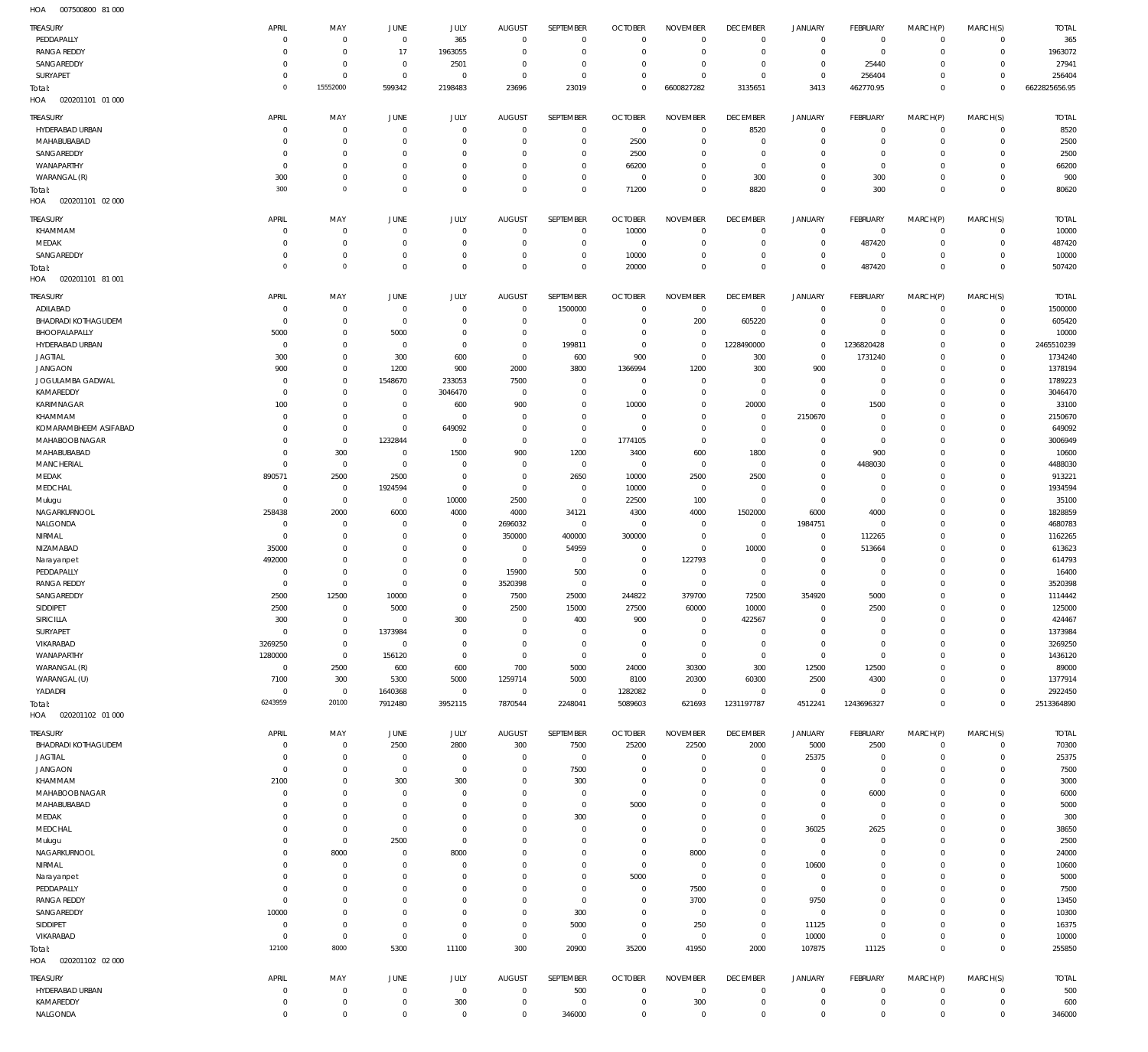020201102 02 000 HOA

| <b>TREASURY</b>                        | APRIL                      | MAY                                | JUNE                          | JULY                       | <b>AUGUST</b>              | SEPTEMBER                  | <b>OCTOBER</b>                | <b>NOVEMBER</b>            | <b>DECEMBER</b>            | <b>JANUARY</b>                | <b>FEBRUARY</b>          | MARCH(P)                   | MARCH(S)                    | <b>TOTAL</b>           |
|----------------------------------------|----------------------------|------------------------------------|-------------------------------|----------------------------|----------------------------|----------------------------|-------------------------------|----------------------------|----------------------------|-------------------------------|--------------------------|----------------------------|-----------------------------|------------------------|
| SANGAREDDY                             | 0                          | $\mathbf 0$                        | $\mathbf 0$                   | $\mathbf 0$                | $\mathbf 0$                | $^{\circ}$                 | $\mathbf 0$                   | $\mathbf 0$                | $\mathbf 0$                | $\mathbf 0$                   | 300                      | $\mathbf 0$                | $\mathbf 0$                 | 300                    |
| Total:                                 | $\circ$                    | $\mathbb O$                        | $\mathbf 0$                   | 300                        | $^{\circ}$                 | 346500                     | $\overline{0}$                | 300                        | $\mathbf 0$                | $\mathbf 0$                   | 300                      | $\mathbf 0$                | $\mathbf 0$                 | 347400                 |
| HOA<br>020201102 05 800                |                            |                                    |                               |                            |                            |                            |                               |                            |                            |                               |                          |                            |                             |                        |
| <b>TREASURY</b>                        | APRIL                      | MAY                                | JUNE                          | JULY                       | <b>AUGUST</b>              | SEPTEMBER                  | <b>OCTOBER</b>                | <b>NOVEMBER</b>            | <b>DECEMBER</b>            | <b>JANUARY</b>                | FEBRUARY                 | MARCH(P)                   | MARCH(S)                    | <b>TOTAL</b>           |
| ADILABAD                               | 0                          | $\mathbf 0$                        | $^{\circ}$                    | $^{\circ}$                 | $^{\circ}$                 | $\mathbf 0$                | $\overline{0}$                | 150                        | $\mathbf 0$                | $\overline{0}$                | $^{\circ}$               | $\mathbf 0$                | $^{\circ}$                  | 150                    |
| <b>BHADRADI KOTHAGUDEM</b>             | 0                          | $^{\circ}$                         | 0                             | $\mathbf 0$                | $^{\circ}$                 | $\mathbf 0$                | $\overline{0}$                | $\mathbf 0$                | $\overline{0}$             | 1500                          | $\overline{0}$           | $\Omega$                   | $^{\circ}$                  | 1500                   |
| HYDERABAD URBAN                        | 245000                     | 46000                              | 299886                        | 860271                     | 299252                     | 12844115                   | 1786880                       | 2077602                    | 3325003                    | 2342697                       | 295000                   | 0                          | $\mathbf 0$                 | 24421706               |
| <b>JAGTIAL</b><br>JOGULAMBA GADWAL     | 5000<br>0                  | $^{\circ}$<br>$^{\circ}$           | $^{\circ}$<br>$^{\circ}$      | $^{\circ}$<br>$\mathbf 0$  | $^{\circ}$<br>$^{\circ}$   | $\mathbf 0$<br>250         | $\mathbf 0$<br>$\mathbf 0$    | $\mathbf 0$<br>$\mathbf 0$ | $\mathbf 0$<br>$\mathbf 0$ | $\mathbf 0$<br>$\mathbf 0$    | $\circ$<br>$^{\circ}$    | 0                          | $\mathbf 0$<br>$^{\circ}$   | 5000<br>250            |
| KAMAREDDY                              | $\Omega$                   | $^{\circ}$                         | 0                             | 0                          | 0                          | $\mathbf 0$                | $\mathbf 0$                   | 250                        | $\mathbf 0$                | $\mathbf 0$                   | $\circ$                  | 0                          | $^{\circ}$                  | 250                    |
| KHAMMAM                                | $\Omega$                   | $^{\circ}$                         | 0                             | $\Omega$                   | $\Omega$                   | $\mathbf 0$                | $\mathbf 0$                   | 150                        | $\mathbf 0$                | 600                           | $^{\circ}$               |                            | $\mathbf 0$                 | 750                    |
| MAHABOOB NAGAR                         | $\Omega$                   | $^{\circ}$                         | 0                             | $\mathbf 0$                | 0                          | $\mathbf 0$                | $\mathbf 0$                   | $\mathbf 0$                | $\mathbf 0$                | $^{\circ}$                    | 300                      | 0                          | $\mathbf 0$                 | 300                    |
| NALGONDA                               | $\Omega$                   | $\mathbf 0$                        | 0                             | 0                          | $\Omega$                   | $\mathbf 0$                | $\mathbf 0$                   | $\Omega$                   | $\mathbf 0$                | 375                           | $^{\circ}$               |                            | $\mathbf 0$                 | 375                    |
| NIRMAL                                 | $\Omega$                   | $\mathbf 0$                        | $^{\circ}$                    | $\mathbf 0$                | $\Omega$                   | $\mathbf 0$                | $\mathbf 0$                   | $\mathbf 0$                | $\mathbf 0$                | 4375                          | $^{\circ}$               | 0                          | $^{\circ}$                  | 4375                   |
| <b>RANGA REDDY</b>                     | $\Omega$                   | $\mathbf 0$                        | 0                             | 0                          | 0<br>$\Omega$              | $\mathbf{0}$               | $\mathbf 0$                   | $\mathbf 0$                | $\mathbf 0$                | 4275                          | 60                       |                            | $\mathbf 0$                 | 4335                   |
| SIRICILLA<br>SURYAPET                  | $\Omega$<br>0              | $\mathbf 0$<br>$\mathbf 0$         | $^{\circ}$<br>$^{\circ}$      | $\mathbf 0$<br>$\mathbf 0$ | $^{\circ}$                 | $\mathbf 0$<br>$\mathbf 0$ | $\mathbf 0$<br>$\mathbf 0$    | 550<br>50                  | $\mathbf 0$<br>$\mathbf 0$ | $\mathbf 0$<br>$\mathbf 0$    | $^{\circ}$<br>$^{\circ}$ | 0                          | $\mathbf 0$<br>$\mathbf 0$  | 550<br>50              |
| YADADRI                                | $\Omega$                   | $\mathbf 0$                        | $^{\circ}$                    | $\mathbf 0$                | $^{\circ}$                 | $\mathbf 0$                | $\mathbf 0$                   | $\Omega$                   | $\mathbf 0$                | 10075                         | 32600                    | $\Omega$                   | $\mathbf 0$                 | 42675                  |
| Total:                                 | 250000                     | 46000                              | 299886                        | 860271                     | 299252                     | 12844365                   | 1786880                       | 2078752                    | 3325003                    | 2363897                       | 327960                   | $\Omega$                   | $\Omega$                    | 24482266               |
| 020201102 06 001<br>HOA                |                            |                                    |                               |                            |                            |                            |                               |                            |                            |                               |                          |                            |                             |                        |
| TREASURY                               | APRIL                      | MAY                                | <b>JUNE</b>                   | JULY                       | <b>AUGUST</b>              | SEPTEMBER                  | <b>OCTOBER</b>                | <b>NOVEMBER</b>            | <b>DECEMBER</b>            | JANUARY                       | FEBRUARY                 | MARCH(P)                   | MARCH(S)                    | <b>TOTAL</b>           |
| <b>BHADRADI KOTHAGUDEM</b>             | 600                        | $^{\circ}$                         | $^{\circ}$                    | $^{\circ}$                 | $^{\circ}$                 | $\mathbf 0$                | $\mathbf 0$                   | $\mathbf 0$                | $\mathbf 0$                | $\mathbf 0$                   | $\circ$                  | 0                          | $\mathbf 0$                 | 600                    |
| HYDERABAD URBAN                        | $\Omega$                   | $\mathbf 0$                        | 0                             | $^{\circ}$                 | 0                          | $\mathbf 0$                | $\mathbf 0$                   | $\mathbf 0$                | 250                        | $\mathbf 0$                   | $\circ$                  | 0                          | $\mathbf 0$                 | 250                    |
| <b>JANGAON</b>                         | $\Omega$                   | $\mathbf 0$                        | 0                             | 0                          | 0                          | $\mathbf 0$                | 250                           | $\mathbf 0$                | $\mathbf 0$                | $\mathbf 0$                   | $\Omega$                 |                            | $\mathbf 0$                 | 250                    |
| JOGULAMBA GADWAL                       | 0                          | $\mathbf 0$                        | 0                             | $\Omega$                   | $\Omega$                   | 0                          | $\mathbf 0$                   | 1300                       | $\mathbf 0$                | $\mathbf 0$                   | $\Omega$                 |                            | $\Omega$                    | 1300                   |
| KAMAREDDY                              | 0                          | $\mathbf 0$                        | 0                             | 0                          | 0                          | $\mathbf 0$                | $\mathbf 0$                   | 550                        | 250                        | 250                           | $\Omega$                 | 0                          | $\mathbf 0$                 | 1050                   |
| KARIMNAGAR                             | 250                        | $\mathbf 0$                        | 0                             | $\Omega$                   | $\Omega$                   | 0                          | 100                           | $\mathbf 0$                | $\mathbf 0$                | $\mathbf 0$                   | $\Omega$                 |                            | $\Omega$                    | 350                    |
| MAHABOOB NAGAR<br>MAHABUBABAD          | 0<br>$\Omega$              | $\mathbf 0$<br>$\mathbf 0$         | 0<br>0                        | 0<br>$\Omega$              | 0<br>0                     | $\mathbf 0$<br>0           | $\overline{0}$<br>400         | 750<br>5950                | $\mathbf 0$<br>725         | $\mathbf 0$<br>$\mathbf 0$    | 0<br>$\Omega$            | 0                          | $\mathbf 0$<br>$\Omega$     | 750<br>7075            |
| MANCHERIAL                             | 0                          | $\mathbf 0$                        | 0                             | 0                          | $^{\circ}$                 | $\mathbf 0$                | $\mathbf 0$                   | 300                        | $\mathbf 0$                | $\mathbf 0$                   | $\mathbf 0$              | 0                          | $\Omega$                    | 300                    |
| NALGONDA                               | $\Omega$                   | $\overline{0}$                     | 0                             | 0                          | 7625                       | 0                          | $\mathbf 0$                   | 1000                       | 700                        | 4370                          | 100                      |                            | $\Omega$                    | 13795                  |
| NIRMAL                                 | $\Omega$                   | $\mathbf 0$                        | 0                             | $\mathbf{0}$               | $^{\circ}$                 | $\mathbf 0$                | $\mathbf 0$                   | 3575                       | 75                         | $\mathbf 0$                   | 250                      |                            | $\Omega$                    | 3900                   |
| PEDDAPALLY                             | 0                          | $\mathbf 0$                        | $^{\circ}$                    | $\mathbf 0$                | 0                          | $\mathbf 0$                | $\mathbf 0$                   | $\mathbf 0$                | 175                        | $\mathbf 0$                   | $^{\circ}$               |                            | $\Omega$                    | 175                    |
| <b>RANGA REDDY</b>                     | 0                          | $\mathbf 0$                        | 250                           | 330                        | 80                         | $\mathbf 0$                | 250                           | $\mathbf 0$                | $\mathbf 0$                | $\mathbf 0$                   | $^{\circ}$               |                            | $\Omega$                    | 910                    |
| SANGAREDDY                             | 8150                       | 6450                               | 6300                          | 6300                       | 4800                       | 6550                       | 6800                          | 11000                      | 8000                       | 6250                          | 5750                     |                            | $\mathbf 0$                 | 76350                  |
| SIRICILLA                              | 0                          | $^{\circ}$                         | $^{\circ}$                    | 0                          | 0                          | $\mathbf 0$                | $\overline{0}$                | $\mathbf 0$                | 225                        | 1625                          | $\mathbf 0$              |                            | $\mathbf 0$                 | 1850                   |
| WARANGAL (R)<br>YADADRI                | 0<br>0                     | $\mathbf 0$<br>$\mathbf 0$         | $^{\circ}$<br>$^{\circ}$      | $^{\circ}$<br>$\mathbf 0$  | 0<br>0                     | $\mathbf 0$<br>$\mathbf 0$ | $\overline{0}$<br>200         | 300<br>$\mathbf 0$         | $\mathbf 0$<br>$\mathbf 0$ | $\mathbf 0$<br>$\mathbf 0$    | $^{\circ}$<br>1750       | 0<br>0                     | $\mathbf 0$<br>$\mathbf 0$  | 300<br>1950            |
| Total:                                 | 9000                       | 6450                               | 6550                          | 6630                       | 12505                      | 6550                       | 8000                          | 24725                      | 10400                      | 12495                         | 7850                     | $\Omega$                   | $\mathbf 0$                 | 111155                 |
|                                        |                            |                                    |                               |                            |                            |                            |                               |                            |                            |                               |                          |                            |                             |                        |
| HOA<br>020201102 06 800                |                            |                                    |                               |                            |                            |                            |                               |                            |                            |                               |                          |                            |                             |                        |
|                                        |                            |                                    |                               |                            |                            |                            |                               |                            |                            |                               |                          |                            |                             |                        |
| <b>TREASURY</b>                        | APRIL                      | MAY                                | JUNE                          | JULY                       | <b>AUGUST</b>              | SEPTEMBER                  | <b>OCTOBER</b>                | <b>NOVEMBER</b>            | <b>DECEMBER</b>            | <b>JANUARY</b>                | FEBRUARY                 | MARCH(P)                   | MARCH(S)                    | <b>TOTAL</b>           |
| ADILABAD<br><b>BHADRADI KOTHAGUDEM</b> | 8100<br>10300              | 200                                | 1000<br>8500                  | 62150<br>30400             | 18780                      | 3150                       | 5050                          | 89675<br>105335            | 19575                      | 921510                        | 658015                   | $\Omega$<br>$\Omega$       | $\mathbf 0$<br>$\mathbf 0$  | 1787205                |
| BHOOPALAPALLY                          | 5500                       | 8700<br>250                        | 250                           | 550                        | 35780<br>19400             | 15630<br>6150              | 34580<br>23800                | 32200                      | 12400<br>4075              | 936990<br>174750              | 769510<br>200960         |                            | $\mathbf 0$                 | 1968125<br>467885      |
| HYDERABAD URBAN                        | 165714                     | 434819                             | 49450                         | 182930                     | 91565                      | 139950                     | 159265                        | 789935                     | 2541935                    | 8131744                       | 2825305                  |                            | $\mathbf 0$                 | 15512612               |
| <b>JAGTIAL</b>                         | 2260                       | 1500                               | 1700                          | 7175                       | 8900                       | 4075                       | 4725                          | 100525                     | 15825                      | 992890                        | 510115                   | $\Omega$                   | $\mathbf 0$                 | 1649690                |
| <b>JANGAON</b>                         | 3050                       | 400                                | 5300                          | 2300                       | 14100                      | 1300                       | 16750                         | 28150                      | 9325                       | 493205                        | 292335                   | $\Omega$                   | $\Omega$                    | 866215                 |
| JOGULAMBA GADWAL                       | 2850                       | $\mathbf 0$                        | 250                           | 5250                       | 8560                       | 580                        | 2920                          | 99370                      | 20150                      | 502225                        | 431150                   | $\mathbf 0$                | $\mathbf 0$                 | 1073305                |
| KAMAREDDY                              | 12250                      | $\overline{0}$                     | 19400                         | 28825                      | 2875                       | 5600                       | 33560                         | 82825                      | 14825                      | 859935                        | 733005                   | $\mathbf 0$                | $\mathbf 0$                 | 1793100                |
| KARIMNAGAR<br>KHAMMAM                  | 21243<br>11275             | 3375<br>24000                      | 4925<br>24630                 | 41900<br>56100             | 99277<br>74492             | 14580<br>17980             | 18100<br>132780               | 222975<br>273550           | 26900<br>184275            | 1339635<br>1575480            | 704052<br>944960         | $\Omega$<br>$\mathbf 0$    | $\mathbf 0$<br>$\mathbf 0$  | 2496962<br>3319522     |
| KOMARAMBHEEM ASIFABAD                  | 4875                       | $\overline{0}$                     | 2500                          | 1150                       | 12050                      | 12600                      | 82050                         | 50675                      | 7150                       | 517130                        | 380690                   | $\Omega$                   | $\mathbf 0$                 | 1070870                |
| MAHABOOB NAGAR                         | 2830                       | $\mathbf 0$                        | 700                           | 38850                      | 49125                      | 4110                       | 7525                          | 136010                     | 13075                      | 993985                        | 750490                   | $\Omega$                   | $\mathbf 0$                 | 1996700                |
| MAHABUBABAD                            | 3650                       | $\mathbf 0$                        | 1600                          | 10160                      | 11250                      | 22750                      | 16700                         | 102220                     | 59450                      | 649000                        | 490060                   | $\Omega$                   | $\mathbf 0$                 | 1366840                |
| <b>MANCHERIAL</b>                      | 9850                       | 9327                               | 4425                          | 21935                      | 15800                      | 6050                       | 51750                         | 168220                     | 18450                      | 734525                        | 607850                   | $\Omega$                   | $\mathbf 0$                 | 1648182                |
| MEDAK                                  | 1000                       | $\overline{0}$                     | 1000                          | 39150                      | 2325                       | 1250                       | 8450                          | 39650                      | 7850                       | 726560                        | 616390                   | $\Omega$                   | $\mathbf 0$                 | 1443625                |
| MEDCHAL                                | 5380                       | 350                                | 5500                          | 51475                      | 114580                     | 4180                       | 42760                         | 406675                     | 217650                     | 3976695                       | 1538560                  | $\Omega$                   | $\mathbf 0$                 | 6363805                |
| Mulugu<br>NAGARKURNOOL                 | 750<br>4750                | $\overline{0}$<br>4250             | 5100<br>3450                  | 1150<br>9350               | 1450<br>16635              | 650<br>3680                | 40500<br>5150                 | 17400<br>131100            | 6875<br>12000              | 258775<br>574075              | 126255<br>640175         | $\Omega$<br>$\mathbf 0$    | $\mathbf 0$<br>$\mathbf 0$  | 458905<br>1404615      |
| NALGONDA                               | 7475                       | 2900                               | 1780                          | 29655                      | 16000                      | 8050                       | 8550                          | 266527                     | 31400                      | 1517970                       | 1062840                  | $\Omega$                   | $\mathbf 0$                 | 2953147                |
| NIRMAL                                 | 2250                       | 250                                | 1800                          | 20125                      | 2000                       | 1000                       | 3750                          | 89100                      | 11650                      | 876685                        | 386600                   | $\mathbf 0$                | $\mathbf 0$                 | 1395210                |
| NIZAMABAD                              | 6900                       | 1000                               | 26900                         | 82085                      | 16275                      | 9680                       | 11450                         | 187290                     | 27840                      | 1992690                       | 988510                   | $\Omega$                   | $\mathbf 0$                 | 3350620                |
| Narayanpet                             | 1200                       | $\overline{0}$                     | $\overline{0}$                | 13525                      | 5125                       | 500                        | 950                           | 69625                      | 11925                      | 490305                        | 463835                   | $\mathbf 0$                | $\mathbf 0$                 | 1056990                |
| PEDDAPALLY                             | 2050                       | 1050                               | 3600                          | 21475                      | 15275                      | 22075                      | 29100                         | 64250                      | 10300                      | 729410                        | 394870                   | $\Omega$                   | $\mathbf 0$                 | 1293455                |
| <b>RANGA REDDY</b>                     | 17275                      | 11350                              | 350                           | 41575                      | 10770                      | 7080                       | 11330                         | 476670                     | 107680                     | 4712440                       | 1670906                  | $\Omega$                   | $\mathbf 0$                 | 7067426                |
| SANGAREDDY<br>SIDDIPET                 | 3680<br>4600               | 7750<br>3100                       | $\overline{0}$<br>2950        | 34375<br>22200             | 4100<br>4750               | 4650<br>4225               | 3380<br>31800                 | 113575<br>151225           | 48250<br>12750             | 1738260<br>1238760            | 1329240<br>709300        | $\Omega$<br>$\Omega$       | $\mathbf 0$<br>$\mathbf 0$  | 3287260<br>2185660     |
| <b>SIRICILLA</b>                       | 3800                       | $\overline{0}$                     | 3500                          | 18475                      | 680                        | 3785                       | 7180                          | 73405                      | 20625                      | 688330                        | 214420                   | $\Omega$                   | $\mathbf 0$                 | 1034200                |
| <b>SURYAPET</b>                        | 18130                      | 17100                              | 3100                          | 13230                      | 12800                      | 3700                       | 40050                         | 233775                     | 44405                      | 1044025                       | 611515                   | $\Omega$                   | $\mathbf 0$                 | 2041830                |
| VIKARABAD                              | 23225                      | 2600                               | 2850                          | 80450                      | 13500                      | 4350                       | 10575                         | 48040                      | 55575                      | 1090385                       | 775804                   | $\Omega$                   | $\mathbf 0$                 | 2107354                |
| WANAPARTHY                             | 18700                      | $\overline{0}$                     | 650                           | 36975                      | 5525                       | 4350                       | 2950                          | 72125                      | 6775                       | 464730                        | 363280                   | $\mathbf 0$                | $\mathbf 0$                 | 976060                 |
| WARANGAL (R)                           | 3600                       | 5500                               | 14650                         | 22475                      | 18625                      | 10500                      | 109990                        | 178180                     | 47230                      | 845260                        | 480495                   | $\Omega$                   | $\mathbf 0$                 | 1736505                |
| WARANGAL (U)                           | 17650                      | 5800                               | 28050                         | 56980                      | 40075                      | 37330                      | 114880                        | 273635                     | 72875                      | 1343580                       | 668935                   | $\mathbf 0$                | $\mathbf 0$                 | 2659790                |
| YADADRI                                | 1450                       | 250                                | 100                           | 580                        | 16225                      | 250                        | 700                           | 54050                      | 8300                       | 711535                        | 560310                   | $\Omega$                   | $\mathbf{0}$                | 1353750                |
| Total:<br>HOA  020201102  07  000      | 407612                     | 545821                             | 229960                        | 1084980                    | 778669                     | 385790                     | 1073050                       | 5227962                    | 3709365                    | 43843474                      | 23900737                 | $\mathbf 0$                | $\mathbb O$                 | 81187420               |
|                                        |                            |                                    |                               |                            |                            |                            |                               |                            |                            |                               |                          |                            |                             |                        |
| <b>TREASURY</b>                        | APRIL                      | MAY                                | JUNE                          | JULY                       | <b>AUGUST</b>              | SEPTEMBER                  | <b>OCTOBER</b>                | <b>NOVEMBER</b>            | <b>DECEMBER</b>            | <b>JANUARY</b>                | FEBRUARY                 | MARCH(P)                   | MARCH(S)                    | <b>TOTAL</b>           |
| HYDERABAD URBAN<br>Total:              | $\mathbf 0$<br>$\mathbf 0$ | $\mathbb O$<br>$\mathsf{O}\xspace$ | $\overline{0}$<br>$\mathbf 0$ | $\mathbf 0$<br>$\mathbf 0$ | $\mathbf 0$<br>$\mathbf 0$ | $\mathbf 0$<br>$\mathbf 0$ | $\mathbf 0$<br>$\overline{0}$ | $\mathbf 0$<br>$\mathbf 0$ | 347157000<br>347157000     | $\overline{0}$<br>$\mathbf 0$ | 409957000<br>409957000   | $\mathbf 0$<br>$\mathbf 0$ | $\mathbf{0}$<br>$\mathbb O$ | 757114000<br>757114000 |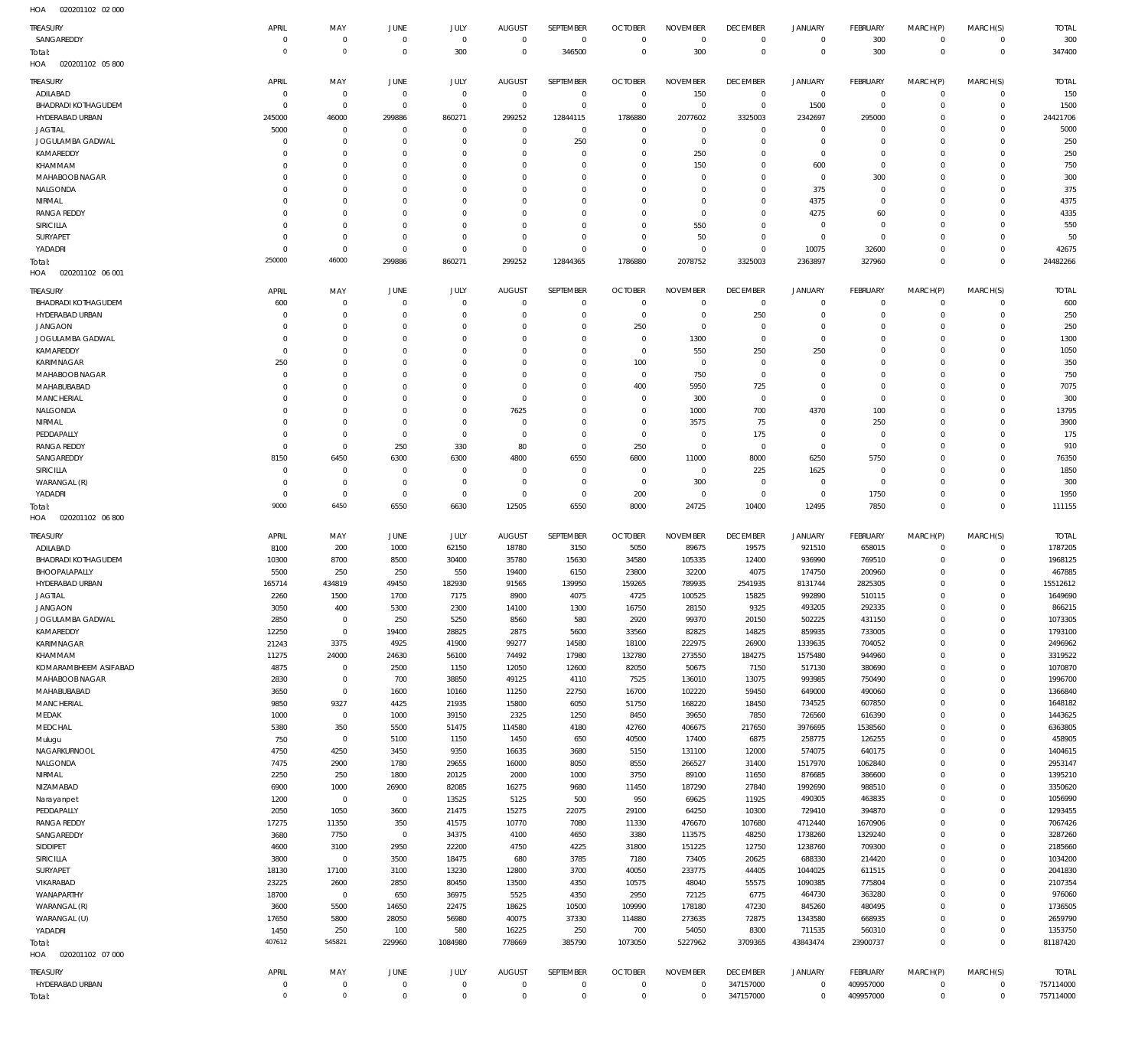020201102 81 000 HOA

| TREASURY                          | APRIL          | MAY                  | JUNE                | <b>JULY</b>          | <b>AUGUST</b>       | SEPTEMBER            | <b>OCTOBER</b>            | <b>NOVEMBER</b> | <b>DECEMBER</b> | <b>JANUARY</b>      | <b>FEBRUARY</b> | MARCH(P)               | MARCH(S)                      | <b>TOTAL</b>     |
|-----------------------------------|----------------|----------------------|---------------------|----------------------|---------------------|----------------------|---------------------------|-----------------|-----------------|---------------------|-----------------|------------------------|-------------------------------|------------------|
| <b>BHADRADI KOTHAGUDEM</b>        | C              | $^{\circ}$           | 5000                | $\mathbf 0$          | $\mathbf 0$         | $\overline{0}$       | $\overline{0}$            | $\overline{0}$  | 20000           | $\overline{0}$      | $\mathbf 0$     | $^{\circ}$             | $\mathbf 0$                   | 25000            |
| BHOOPALAPALLY                     | C              | $\mathbf 0$          | $^{\circ}$          | $\mathbf 0$          | $\mathbf 0$         | 600                  | $\mathbf 0$               | $\mathbf 0$     | $\mathbf 0$     | $\mathbf 0$         | $\mathbf 0$     | $\Omega$               | $\mathbf 0$                   | 600              |
| HYDERABAD URBAN                   | C              | $\mathbf 0$          | 3885                | $\mathbf 0$          | $\mathbf 0$         | $\mathbf 0$          | $\mathbf 0$               | $\mathbf 0$     | $^{\circ}$      | 0                   | 12610           | $\Omega$               | $\Omega$                      | 16495            |
|                                   |                |                      |                     |                      |                     |                      |                           |                 |                 |                     |                 |                        |                               |                  |
| KAMAREDDY                         | $\overline{0}$ | $\mathbf 0$          | 18000               | $\mathbf 0$          | 8970                | $\mathbf 0$          | $\mathbf 0$               | $\mathbf 0$     | $\overline{0}$  | $\mathbf 0$         | $\mathbf 0$     | $\Omega$               | $\Omega$                      | 26970            |
| KHAMMAM                           | 3600           | 600                  | 1800                | 3000                 | 600                 | 8700                 | $\mathbf 0$               | 300             | 1200            | 0                   | 300             |                        | $\Omega$                      | 20100            |
| KOMARAMBHEEM ASIFABAD             | $^{\circ}$     | $^{\circ}$           | $^{\circ}$          | 2500                 | $\mathbf 0$         | $\mathbf 0$          | $\mathbf 0$               | $\mathbf 0$     | $\overline{0}$  | $\mathbf 0$         | $^{\circ}$      | $\Omega$               | $\Omega$                      | 2500             |
| MAHABOOB NAGAR                    | C              | $\mathbf{0}$         | $^{\circ}$          | $^{\circ}$           | $\mathbf 0$         | $\mathbf 0$          | $\overline{0}$            | $\mathbf 0$     | 12000           | 6000                | $\mathbf{0}$    |                        | $\Omega$                      | 18000            |
| MEDAK                             | 0              | $\mathbf{0}$         | $^{\circ}$          | $\mathbf 0$          | 4800                | 1500                 | 1200                      | 300             | 40000           | $\circ$             | $^{\circ}$      | $\Omega$               | $\Omega$                      | 47800            |
| MEDCHAL                           | 0              | $\mathbf 0$          | $\mathbf 0$         | $\mathbf 0$          | $\mathbf 0$         | $\mathbf 0$          | $\overline{0}$            | 32500           | $\mathbf{0}$    | 38075               | $\mathbf 0$     |                        | $\Omega$                      | 70575            |
|                                   |                |                      |                     |                      |                     |                      |                           |                 |                 |                     |                 |                        |                               |                  |
| NAGARKURNOOL                      | 1000           | 1000                 | 1000                | 1000                 | 1000                | 1000                 | 1000                      | 1000            | 1000            | 1000                | 1000            | $\Omega$               | $\Omega$                      | 11000            |
| NALGONDA                          | C              | $^{\circ}$           | $^{\circ}$          | $\mathbf 0$          | $\mathbf 0$         | $\mathbf 0$          | $\overline{0}$            | $\overline{0}$  | $\overline{0}$  | 1125                | $\mathbf 0$     |                        | $\Omega$                      | 1125             |
| NIZAMABAD                         | 74000          | $\mathbf{0}$         | 41000               | 60000                | 55000               | 161000               | 30000                     | 66000           | 30000           | 50000               | 22000           |                        | $\Omega$                      | 589000           |
| <b>RANGA REDDY</b>                | $\overline{0}$ | $^{\circ}$           | $\mathbf 0$         | 2500                 | $^{\circ}$          | $\overline{0}$       | $\overline{0}$            | $\overline{0}$  | $\overline{0}$  | 7500                | 5000            |                        | $\Omega$                      | 15000            |
| SANGAREDDY                        | 900            | $\mathbf{0}$         | 5300                | 8300                 | 16900               | 67500                | 155400                    | 80000           | 45000           | 30000               | $^{\circ}$      |                        | $\Omega$                      | 409300           |
|                                   |                | $\mathbf{0}$         |                     |                      |                     |                      |                           |                 |                 |                     |                 |                        | $\Omega$                      | 285300           |
| <b>SIDDIPET</b>                   | 20000          |                      | $^{\circ}$          | 7500                 | $\mathbf 0$         | 20300                | 77500                     | 65000           | 92500           | 2500                | $^{\circ}$      |                        |                               |                  |
| SIRICILLA                         | $\overline{0}$ | $\mathbf{0}$         | $^{\circ}$          | $^{\circ}$           | $\mathbf 0$         | $\mathbf 0$          | $\overline{0}$            | $\overline{0}$  | 300             | $\mathbf 0$         | $^{\circ}$      |                        | $\Omega$                      | 300              |
| <b>SURYAPET</b>                   | $\overline{0}$ | 10000                | $^{\circ}$          | $\mathbf 0$          | $\mathbf 0$         | $\mathbf 0$          | $\overline{0}$            | 2500            | $\overline{0}$  | $\circ$             | $^{\circ}$      | $\Omega$               | $\Omega$                      | 12500            |
| VIKARABAD                         | 5000           | 2500                 | $^{\circ}$          | 5000                 | 12500               | $\mathbf 0$          | 92500                     | $\mathbf 0$     | 62500           | 7500                | $\mathbf{0}$    |                        | $\Omega$                      | 187500           |
| WARANGAL (U)                      | $\overline{0}$ | $\overline{0}$       | $\mathbf 0$         | 900                  | $\mathbf 0$         | $\mathbf 0$          | $\overline{0}$            | $\overline{0}$  | $\overline{0}$  | $\mathbf 0$         | $\mathbf 0$     | $\Omega$               | $\Omega$                      | 900              |
|                                   | 104500         | 14100                | 75985               | 90700                | 99770               | 260600               | 357600                    | 247600          | 304500          | 143700              | 40910           | $\Omega$               | $\mathbb O$                   | 1739965          |
| Total:                            |                |                      |                     |                      |                     |                      |                           |                 |                 |                     |                 |                        |                               |                  |
| 020201103 01 000<br>HOA           |                |                      |                     |                      |                     |                      |                           |                 |                 |                     |                 |                        |                               |                  |
| TREASURY                          | APRIL          | MAY                  | JUNE                | JULY                 | <b>AUGUST</b>       | SEPTEMBER            | <b>OCTOBER</b>            | <b>NOVEMBER</b> | <b>DECEMBER</b> | <b>JANUARY</b>      | <b>FEBRUARY</b> | MARCH(P)               | MARCH(S)                      | <b>TOTAL</b>     |
|                                   |                |                      |                     |                      |                     |                      |                           |                 |                 |                     |                 |                        |                               |                  |
| <b>BHADRADI KOTHAGUDEM</b>        | $\overline{0}$ | 10000                | $^{\circ}$          | $\mathbf 0$          | $\mathbf 0$         | $\mathbf 0$          | $\overline{0}$            | $\overline{0}$  | 142000          | $\circ$             | $^{\circ}$      | $^{\circ}$             | $\mathbf 0$                   | 152000           |
| KHAMMAM                           | C              | $^{\circ}$           | 10000               | $^{\circ}$           | $\mathbf 0$         | $\mathbf 0$          | $\overline{0}$            | 1500            | $\mathbf{0}$    | 10000               | $\mathbf{0}$    | $\Omega$               | $\mathbf 0$                   | 21500            |
| NALGONDA                          | $\Omega$       | $\mathbf 0$          | $^{\circ}$          | $^{\circ}$           | $\mathbf 0$         | $\mathbf 0$          | $\overline{0}$            | 2694000         | $\mathbb O$     | $\mathbf 0$         | $\mathbf{0}$    | $\Omega$               | $\Omega$                      | 2694000          |
| SANGAREDDY                        | 0              | $\mathbf 0$          | $^{\circ}$          | $^{\circ}$           | $\mathbf 0$         | $\mathbf 0$          | 100                       | $^{\circ}$      | $\overline{0}$  | $\mathbf 0$         | $\mathbf{0}$    | $\Omega$               | $\mathbf 0$                   | 100              |
| SIDDIPET                          | $\mathbf 0$    | $\mathbf 0$          | 10000               | $^{\circ}$           | $\mathbf 0$         | $\mathbf 0$          | $\overline{0}$            | $\mathbf 0$     | 10000           | $\mathbf 0$         | $\mathbf{0}$    | $\Omega$               | $\Omega$                      | 20000            |
|                                   |                |                      |                     |                      |                     | $\mathbf 0$          |                           |                 |                 |                     | $\mathbf{0}$    | $\Omega$               | $\mathbf 0$                   |                  |
| <b>SURYAPET</b>                   | 0              | $\mathbf 0$          | 10000               | $^{\circ}$           | $\mathbf 0$         |                      | $\overline{0}$            | $\mathbf 0$     | 30000           | $\overline{0}$      |                 |                        |                               | 40000            |
| Total:                            | $\circ$        | 10000                | 30000               | $\mathbf 0$          | $\mathbf 0$         | $\mathbf 0$          | 100                       | 2695500         | 182000          | 10000               | $\overline{0}$  | $\overline{0}$         | $\mathbb O$                   | 2927600          |
| 020201103 02 000<br>HOA           |                |                      |                     |                      |                     |                      |                           |                 |                 |                     |                 |                        |                               |                  |
|                                   |                |                      |                     |                      |                     |                      |                           |                 |                 |                     |                 |                        |                               |                  |
| TREASURY                          | APRIL          | MAY                  | JUNE                | <b>JULY</b>          | <b>AUGUST</b>       | SEPTEMBER            | <b>OCTOBER</b>            | <b>NOVEMBER</b> | <b>DECEMBER</b> | <b>JANUARY</b>      | <b>FEBRUARY</b> | MARCH(P)               | MARCH(S)                      | <b>TOTAL</b>     |
| <b>BHADRADI KOTHAGUDEM</b>        | 0              | $^{\circ}$           | $\mathbf 0$         | 500                  | 22500               | $\mathbf 0$          | $\overline{0}$            | $\overline{0}$  | $\overline{0}$  | $\overline{0}$      | $^{\circ}$      | $^{\circ}$             | $\mathbf 0$                   | 23000            |
| HYDERABAD URBAN                   | C              | $\mathbf{0}$         | $\mathbf 0$         | 622000               | $\mathbf 0$         | $\mathbf 0$          | $\overline{0}$            | 121500          | 2935000         | 839000              | $^{\circ}$      | $\Omega$               | $\mathbf 0$                   | 4517500          |
| <b>JANGAON</b>                    | C              | $\mathbf{0}$         | 594000              | $^{\circ}$           | $\mathbf 0$         | $\mathbf 0$          | $\overline{0}$            | $\overline{0}$  | $\overline{0}$  | $\overline{0}$      | $\mathbf{0}$    | $\Omega$               | $\Omega$                      | 594000           |
| KAMAREDDY                         |                | $\mathbf 0$          |                     | $\mathbf 0$          | $\mathbf 0$         |                      | 37500                     |                 |                 | $\overline{0}$      | $\mathbf{0}$    | $\Omega$               | $\Omega$                      | 400000           |
|                                   | C              |                      | 237500              |                      |                     | 76500                |                           | 23000           | 25500           |                     |                 |                        |                               |                  |
| KHAMMAM                           | 145780         | $\mathbf{0}$         | 254570              | 4500                 | 2500                | 259570               | 286800                    | 40850           | 8500            | 2500                | 7000            |                        | $\Omega$                      | 1012570          |
| MAHABOOB NAGAR                    | $\overline{0}$ | $\mathbf 0$          | $^{\circ}$          | 2000                 | $\mathbf 0$         | 50                   | $\overline{0}$            | 50              | $\mathbf{0}$    | $\mathbf 0$         | $^{\circ}$      | $\Omega$               | $\Omega$                      | 2100             |
| MAHABUBABAD                       | 1070           | $\mathbf 0$          | $^{\circ}$          | $^{\circ}$           | $\mathbf 0$         | 500                  | $\overline{0}$            | $\overline{0}$  | 132000          | 0                   | $\mathbf{0}$    |                        | $\Omega$                      | 133570           |
| <b>MANCHERIAL</b>                 | $\overline{0}$ | $\mathbf 0$          | 125000              | $\mathbf 0$          | $\mathbf 0$         | $\mathbf 0$          | 86500                     | 25500           | $\overline{0}$  | $\mathbf 0$         | $^{\circ}$      | $\Omega$               | $\Omega$                      | 237000           |
|                                   |                |                      |                     |                      |                     | $\mathbf 0$          | $\overline{0}$            | $\mathbf 0$     |                 |                     | $\mathbf{0}$    |                        | $\Omega$                      |                  |
| MEDCHAL                           | C              | $\mathbf 0$          | $^{\circ}$          | $\mathbf 0$          | $\mathbf 0$         |                      |                           |                 | $\overline{0}$  | 154000              |                 | $\Omega$               |                               | 154000           |
| NIZAMABAD                         | 802410         | $\mathbf 0$          | $^{\circ}$          | $\mathbf 0$          | $\mathbf 0$         | $\mathbf 0$          | 350500                    | $^{\circ}$      | 35000           | 31000               | $\mathbf 0$     | $\Omega$               | $\mathbf 0$                   | 1218910          |
| Total:                            | 949260         | $\mathsf{O}\xspace$  | 1211070             | 629000               | 25000               | 336620               | 761300                    | 210900          | 3136000         | 1026500             | 7000            | $\Omega$               | $\mathbf{0}$                  | 8292650          |
|                                   |                |                      |                     |                      |                     |                      |                           |                 |                 |                     |                 |                        |                               |                  |
| HOA<br>020201103 05 800           |                |                      |                     |                      |                     |                      |                           |                 |                 |                     |                 |                        |                               |                  |
|                                   |                |                      |                     |                      |                     |                      |                           |                 |                 |                     |                 |                        |                               |                  |
| TREASURY                          | APRIL          | MAY                  | <b>JUNE</b>         | JULY                 | <b>AUGUST</b>       | SEPTEMBER            | <b>OCTOBER</b>            | <b>NOVEMBER</b> | <b>DECEMBER</b> | <b>JANUARY</b>      | <b>FEBRUARY</b> | MARCH(P)               | MARCH(S)                      | <b>TOTAL</b>     |
| <b>JAGTIAL</b>                    | 2860           | $^{\circ}$           | $^{\circ}$          | $^{\circ}$           | $\mathbf 0$         | $\mathbf 0$          | $\overline{0}$            | $^{\circ}$      | $^{\circ}$      | $\overline{0}$      | $^{\circ}$      | $\Omega$               | $\mathbf 0$                   | 2860             |
|                                   |                |                      |                     |                      |                     |                      |                           |                 |                 |                     |                 |                        |                               |                  |
| PEDDAPALLY                        | C              | $\mathbf 0$          | $^{\circ}$          | $\mathbf 0$          | $\mathbf 0$         | $\mathbf 0$          | 7500                      | 2500            | $\mathbf{0}$    | $\mathbf 0$         | $\mathbf{0}$    | $^{\circ}$             | $\mathbf 0$                   | 10000            |
| Total:                            | 2860           | $\circ$              | $\Omega$            | $\mathbf{0}$         | $\Omega$            | $\mathbf 0$          | 7500                      | 2500            | $\Omega$        | $\Omega$            | $\mathbf{0}$    | $\overline{0}$         | $\mathbf{0}$                  | 12860            |
| HOA<br>020201103 06 800           |                |                      |                     |                      |                     |                      |                           |                 |                 |                     |                 |                        |                               |                  |
|                                   |                |                      |                     |                      |                     |                      |                           |                 |                 |                     |                 |                        |                               |                  |
| <b>TREASURY</b>                   | APRIL          | MAY                  | <b>JUNE</b>         | <b>JULY</b>          | <b>AUGUST</b>       | SEPTEMBER            | <b>OCTOBER</b>            | <b>NOVEMBER</b> | <b>DECEMBER</b> | <b>JANUARY</b>      | FEBRUARY        | MARCH(P)               | MARCH(S)                      | <b>TOTAL</b>     |
| <b>BHADRADI KOTHAGUDEM</b>        | 7000           | $\overline{0}$       | $^{\circ}$          | $\mathbf 0$          | $\mathbf 0$         | $\mathbf 0$          | 1500                      | $^{\circ}$      | $\mathbf 0$     | $\overline{0}$      | $\circ$         | $\circ$                | $\mathbf 0$                   | 8500             |
| HYDERABAD URBAN                   | $\overline{0}$ | $^{\circ}$           | $^{\circ}$          | 250                  | $\mathbf 0$         | $\mathbf 0$          | $\overline{0}$            | $\mathbf 0$     | $\mathbf{0}$    | $\mathbf 0$         | $\mathbf 0$     | $^{\circ}$             | $\mathbf 0$                   | 250              |
| <b>JANGAON</b>                    | C              | $^{\circ}$           | $^{\circ}$          | 300                  | $\mathbf 0$         | $\mathbf 0$          | $^{\circ}$                | $\mathbf 0$     | $\mathbf 0$     | 0                   | $^{\circ}$      | $\Omega$               | $\mathbf 0$                   | 300              |
| KARIMNAGAR                        |                | $^{\circ}$           | $^{\circ}$          | $\mathbf 0$          | 341970              | $\mathbf 0$          | $\mathbf 0$               | 175500          | $\mathbf 0$     | $\mathbf 0$         | $\circ$         | $\Omega$               | $\Omega$                      | 517595           |
|                                   | 125            | $^{\circ}$           | $^{\circ}$          | $\mathbf 0$          | $\mathbf 0$         | $\mathbf 0$          | $\mathbf 0$               | $\mathbf 0$     | $^{\circ}$      |                     |                 | $\Omega$               | $\mathbf 0$                   |                  |
| KHAMMAM                           | 2500           |                      |                     |                      |                     |                      |                           |                 |                 | $\overline{0}$      | 11000           |                        |                               | 13500            |
| KOMARAMBHEEM ASIFABAD             | C              | $^{\circ}$           | $^{\circ}$          | $\mathbf 0$          | $\mathbf 0$         | $\mathbf 0$          | $\mathbf 0$               | $\mathbf 0$     | $\mathbf 0$     | 1250                | $^{\circ}$      |                        | $\Omega$                      | 1250             |
| MAHABOOB NAGAR                    | 0              | $^{\circ}$           | $^{\circ}$          | $\mathbf 0$          | $\mathbf 0$         | $\mathbf 0$          | $\mathbf 0$               | $\mathbf 0$     | $\mathbf 0$     | 5500                | $\circ$         | $\Omega$               | $\Omega$                      | 5500             |
| MAHABUBABAD                       | 0              | $^{\circ}$           | $^{\circ}$          | $^{\circ}$           | $\mathbf 0$         | $\mathbf 0$          | $\mathbf 0$               | 2500            | $\mathbf 0$     | $\overline{0}$      | $\mathbf 0$     |                        | $\Omega$                      | 2500             |
| MEDAK                             | 0              | $^{\circ}$           | $^{\circ}$          | $^{\circ}$           | $\mathbf 0$         | $\mathbf 0$          | $^{\circ}$                | $^{\circ}$      | $\mathbf 0$     | 300                 | 300             | $\Omega$               | $\Omega$                      | 600              |
| MEDCHAL                           | $\Omega$       | $^{\circ}$           | $^{\circ}$          | $^{\circ}$           | $\mathbf 0$         | $\mathbf 0$          | $\mathbf 0$               | 450             | $\mathbf 0$     | $\mathbf 0$         | $^{\circ}$      | $\Omega$               | $\Omega$                      | 450              |
|                                   | 0              | $^{\circ}$           | $^{\circ}$          | $^{\circ}$           | $\mathbf 0$         | $\mathbf 0$          | $^{\circ}$                |                 | $\mathbf 0$     | $\mathbf 0$         | $^{\circ}$      | $\Omega$               | $\Omega$                      |                  |
| NALGONDA                          |                |                      |                     |                      |                     |                      |                           | 250             |                 |                     |                 |                        |                               | 250              |
| Narayanpet                        | 0              | $^{\circ}$           | $^{\circ}$          | $^{\circ}$           | $\mathbf 0$         | $\mathbf 0$          | $\mathbf 0$               | $^{\circ}$      | $\mathbf 0$     | 900                 | $^{\circ}$      | $\Omega$               | $\Omega$                      | 900              |
| SIRICILLA                         | 0              | $^{\circ}$           | $^{\circ}$          | $^{\circ}$           | $\mathbf 0$         | $\mathbf 0$          | $^{\circ}$                | 250             | $\mathbf 0$     | $\mathbf 0$         | $^{\circ}$      | $\Omega$               | $\Omega$                      | 250              |
| WARANGAL (R)                      | 0              | $\mathbf 0$          | $^{\circ}$          | $\mathbf 0$          | $\mathbf 0$         | $\mathbf 0$          | $\overline{0}$            | 350             | $\mathbf{0}$    | $\overline{0}$      | $\mathbf 0$     | $\Omega$               | $\mathbf 0$                   | 350              |
|                                   | 9625           | $\mathsf{O}\xspace$  | $\mathbf 0$         | 550                  | 341970              | $\mathbf 0$          | 1500                      | 179300          | $\overline{0}$  | 7950                | 11300           | $\Omega$               | $\mathbf 0$                   | 552195           |
| Total:<br>HOA<br>020201103 81 000 |                |                      |                     |                      |                     |                      |                           |                 |                 |                     |                 |                        |                               |                  |
|                                   |                |                      |                     |                      |                     |                      |                           |                 |                 |                     |                 |                        |                               |                  |
| <b>TREASURY</b>                   | APRIL          | MAY                  | JUNE                | JULY                 | <b>AUGUST</b>       | SEPTEMBER            | <b>OCTOBER</b>            | <b>NOVEMBER</b> | <b>DECEMBER</b> | <b>JANUARY</b>      | <b>FEBRUARY</b> | MARCH(P)               | MARCH(S)                      | <b>TOTAL</b>     |
| <b>BHADRADI KOTHAGUDEM</b>        | $^{\circ}$     | $\mathbf{0}$         | $^{\circ}$          | $\mathbf 0$          | $\mathbf 0$         | $\mathbf 0$          | $\overline{0}$            | 10000           | $\overline{0}$  | $\mathsf 0$         | $\overline{0}$  | $^{\circ}$             | $\mathbf 0$                   | 10000            |
|                                   |                |                      |                     |                      |                     |                      |                           |                 |                 |                     |                 |                        |                               |                  |
| HYDERABAD URBAN                   | 5550           | 17800                | $\mathbf 0$         | 250                  | $\mathbf 0$         | 13250                | 2842396                   | 10000           | 51000           | 2650                | 1050            | $\Omega$               | $\mathbf 0$                   | 2943946          |
| <b>JAGTIAL</b>                    | $\overline{0}$ | $\mathbf{0}$         | 10000               | $\mathbf 0$          | $\mathbf 0$         | $\mathbf 0$          | $^{\circ}$                | $\overline{0}$  | $^{\circ}$      | $\mathbf 0$         | $^{\circ}$      | $\Omega$               | $\mathbf 0$                   | 10000            |
| KAMAREDDY                         | 0              | $\mathbf 0$          | $^{\circ}$          | $\mathbf 0$          | $\mathbf 0$         | $\mathbf 0$          | $\overline{0}$            | 20000           | $^{\circ}$      | $\mathbf 0$         | $^{\circ}$      | $\Omega$               | $\mathbf 0$                   | 20000            |
| KARIMNAGAR                        | 0              | $\mathbf 0$          | $^{\circ}$          | $\mathbf 0$          | $\mathbf 0$         | $\mathbf 0$          | $\overline{0}$            | 10000           | $^{\circ}$      | $\mathbf 0$         | $^{\circ}$      | $\Omega$               | $\Omega$                      | 10000            |
|                                   | 0              | $\mathbf{0}$         | $^{\circ}$          | $\mathbf 0$          | $\mathbf 0$         | $\mathbf 0$          | $\overline{0}$            |                 | $\mathbf 0$     | $\mathbf 0$         | $\mathbf{0}$    | $\Omega$               | $\mathbf 0$                   |                  |
| <b>MANCHERIAL</b>                 |                |                      |                     |                      |                     |                      |                           | 10000           |                 |                     |                 |                        |                               | 10000            |
| MEDCHAL                           | 0              | $\mathbf 0$          | 10000               | $\mathbf 0$          | $\mathbf 0$         | $\mathbf 0$          | 10000                     | 10000           | $\mathbf{0}$    | 0                   | $\mathbf{0}$    | $\Omega$               | $\Omega$                      | 30000            |
| NALGONDA                          | 0              | $\mathbf{0}$         | 0                   | $\mathbf 0$          | 1000                | $\mathbf 0$          | $\overline{0}$            | 10000           | $\overline{0}$  | $\mathbf 0$         | $\mathbf{0}$    | $\Omega$               | $\mathbf 0$                   | 11000            |
| PEDDAPALLY                        | $\overline{0}$ | $\mathbf 0$          | 0                   | $\mathbf 0$          | $\mathbf 0$         | $\mathbf 0$          | $\overline{0}$            | $\overline{0}$  | 20000           | 0                   | $^{\circ}$      | $\Omega$               | $\mathbf 0$                   | 20000            |
| <b>RANGA REDDY</b>                | 10000          | $\mathbf{0}$         | 10000               | $\mathbf 0$          | $\mathbf 0$         | $\mathbf 0$          | 20000                     | 20000           | 10000           | $\mathbf 0$         | $\mathbf{0}$    | $\Omega$               | $\mathbf 0$                   | 70000            |
| SANGAREDDY                        |                | $\mathbf 0$          |                     |                      | 600                 |                      |                           |                 | $\overline{0}$  | 0                   | $^{\circ}$      | $\Omega$               | $\mathbf 0$                   |                  |
|                                   | 300            |                      | 600                 | 1400                 |                     | 100                  | $\overline{0}$            | 10600           |                 |                     |                 |                        |                               | 13600            |
| SIRICILLA                         | $\overline{0}$ | $\mathbf 0$          | $^{\circ}$          | 10000                | $\mathbf 0$         | $^{\circ}$           | 10000                     | $\overline{0}$  | 10000           | $\mathbf 0$         | $^{\circ}$      | $\Omega$               | $\mathbf 0$                   | 30000            |
| YADADRI<br>Total:                 | 0<br>15850     | $\mathbf 0$<br>17800 | $^{\circ}$<br>30600 | $\mathbf 0$<br>11650 | $\mathbf 0$<br>1600 | $\mathbf 0$<br>13350 | $\overline{0}$<br>2882396 | 10000<br>120600 | 10000<br>101000 | $\mathbf 0$<br>2650 | $\circ$<br>1050 | $\circ$<br>$\mathbf 0$ | $\mathbf 0$<br>$\overline{0}$ | 20000<br>3198546 |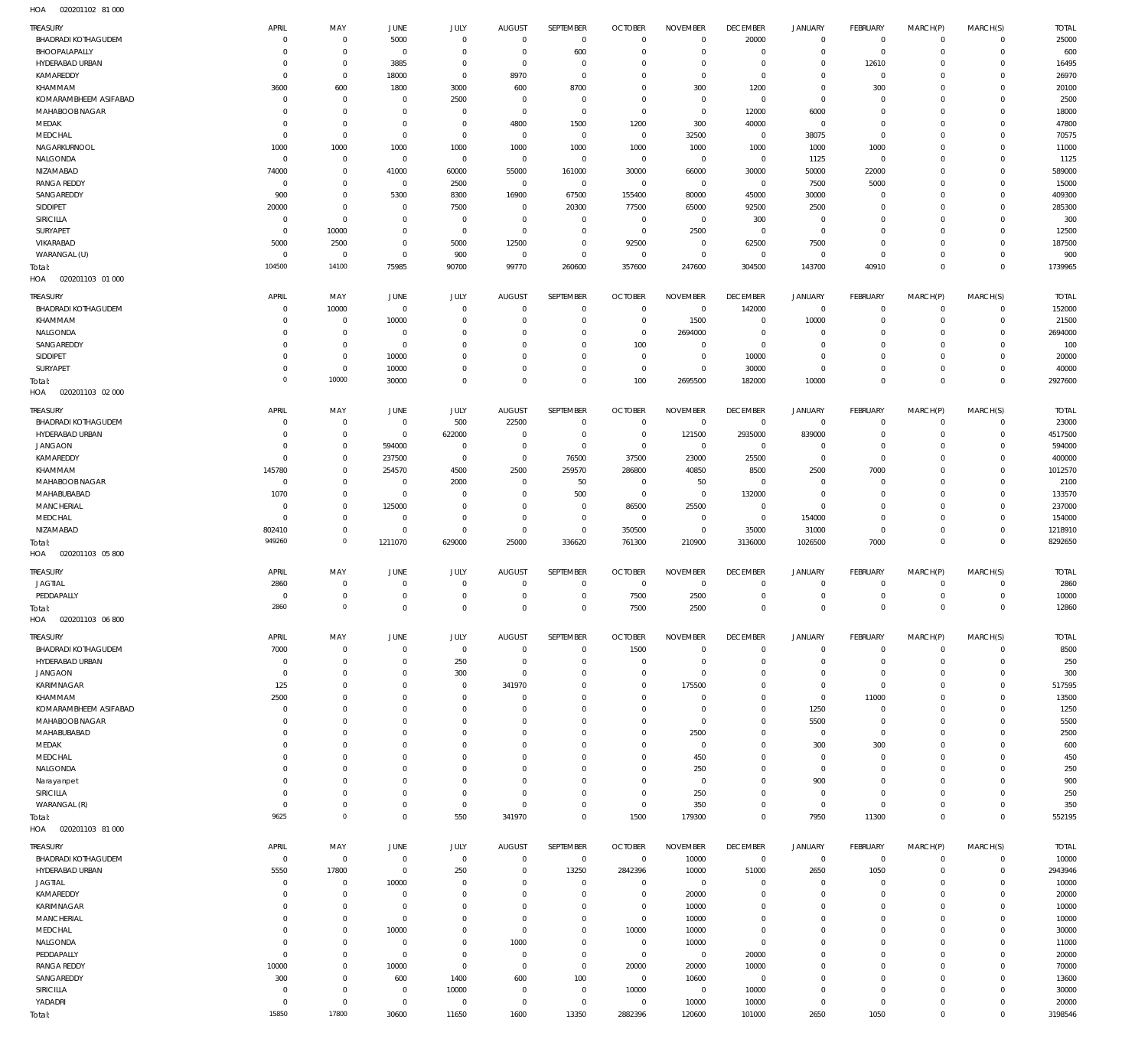020201600 04 800 HOA

| TREASURY                               | APRIL                      | MAY                            | <b>JUNE</b>                | JULY                       | <b>AUGUST</b>               | SEPTEMBER                        | <b>OCTOBER</b>                   | <b>NOVEMBER</b>                | <b>DECEMBER</b>                  | JANUARY                     | FEBRUARY                  | MARCH(P)                   | MARCH(S)                         | <b>TOTAL</b>           |
|----------------------------------------|----------------------------|--------------------------------|----------------------------|----------------------------|-----------------------------|----------------------------------|----------------------------------|--------------------------------|----------------------------------|-----------------------------|---------------------------|----------------------------|----------------------------------|------------------------|
| ADILABAD                               | $\mathbf 0$                | $\overline{0}$                 | $\overline{0}$             | $\mathbf 0$                | $\mathbf 0$                 | $\mathbf{0}$                     | $\mathbf 0$                      | $\overline{0}$                 | 2500                             | $\mathbf 0$                 | $\mathbf{0}$              | $\mathbf 0$                | $\overline{0}$                   | 2500                   |
| HYDERABAD URBAN                        | 0<br>$\mathbf 0$           | $\overline{0}$<br>$\mathbf{0}$ | $\mathbf{0}$               | 7150<br>$\overline{0}$     | $^{\circ}$<br>$\Omega$      | $\mathbf{0}$<br>$\mathbf{0}$     | $\Omega$<br>$\Omega$             | 2330<br>$\mathbf 0$            | 6940                             | $\mathbf 0$                 | $\mathbf 0$<br>$^{\circ}$ | $\mathbf 0$<br>$\mathbf 0$ | $\mathbf 0$<br>$\mathbf 0$       | 16420<br>6800          |
| JOGULAMBA GADWAL<br>KHAMMAM            | $\mathbf 0$                | $\mathbf 0$                    | 4050<br>$\mathbf{0}$       | $\Omega$                   | $\Omega$                    | $\mathbf{0}$                     | $\Omega$                         | $\mathbf 0$                    | $\,0\,$<br>3940                  | 2750<br>$\mathbf 0$         | $^{\circ}$                | $\mathbf 0$                | $\mathbf 0$                      | 3940                   |
| NALGONDA                               | $\mathbf 0$                | $\mathbf 0$                    | $\mathbf{0}$               | $\Omega$                   | $\Omega$                    | $\mathbf{0}$                     | 1600                             | $\mathbf 0$                    | 13150                            | $\mathbf 0$                 | $\mathbf 0$               | $\mathbf 0$                | $\mathbf 0$                      | 14750                  |
| NIZAMABAD                              | 0                          | $\mathbf 0$                    | 1000                       | $\overline{0}$             | $^{\circ}$                  | $\mathbf{0}$                     | 1300                             | $\mathbf 0$                    | $\,0\,$                          | $\mathbf 0$                 | 400                       | $\mathbf 0$                | $\mathbf 0$                      | 2700                   |
| WANAPARTHY                             | $\mathbf 0$                | $\mathbf 0$                    | $\mathbf{0}$               | $\mathbf 0$                | $\Omega$                    | $\mathbf{0}$                     | $\overline{0}$                   | $\mathbf 0$                    | 18100                            | $\mathbf 0$                 | $^{\circ}$                | $\mathbf 0$                | $\mathbf 0$                      | 18100                  |
| WARANGAL (U)                           | $\mathbf 0$                | $\mathbf 0$                    | $\mathbf 0$                | 150                        | $^{\circ}$                  | $\mathbf{0}$                     | $\overline{0}$                   | $\mathbf 0$                    | $\,0\,$                          | $\mathbf 0$                 | $\overline{0}$            | $\mathbf 0$                | $\mathbf 0$                      | 150                    |
| Total:<br>HOA<br>020201600 81 001      | $\mathbf 0$                | $\mathbf{0}$                   | 5050                       | 7300                       | $\Omega$                    | $\mathbf{0}$                     | 2900                             | 2330                           | 44630                            | 2750                        | 400                       | $\mathbf 0$                | $\mathbf 0$                      | 65360                  |
|                                        |                            |                                |                            |                            |                             |                                  |                                  |                                |                                  |                             |                           |                            |                                  |                        |
| TREASURY                               | APRIL                      | MAY                            | JUNE                       | JULY                       | <b>AUGUST</b>               | SEPTEMBER                        | <b>OCTOBER</b>                   | <b>NOVEMBER</b>                | <b>DECEMBER</b>                  | JANUARY                     | <b>FEBRUARY</b>           | MARCH(P)                   | MARCH(S)                         | <b>TOTAL</b>           |
| ADILABAD<br><b>BHADRADI KOTHAGUDEM</b> | $\mathbf 0$<br>600         | 10000<br>2500                  | 10000<br>$\overline{0}$    | 7500<br>900                | 7500<br>177250              | 17500<br>$\overline{0}$          | 62500<br>5300                    | 58100<br>3100                  | 67800<br>600                     | 10000<br>$\mathbf 0$        | 3500<br>2800              | $\mathbf 0$<br>$\mathbf 0$ | $^{\circ}$<br>$\mathbf 0$        | 254400<br>193050       |
| BHOOPALAPALLY                          | $\mathbf 0$                | $\overline{0}$                 | $\mathbf 0$                | $\,0\,$                    | $\overline{0}$              | $\mathbf{0}$                     | 2500                             | 2500                           | 30000                            | 5000                        | $^{\circ}$                | $\Omega$                   | $\mathbf 0$                      | 40000                  |
| HYDERABAD URBAN                        | 21000                      | 43060                          | 95560                      | 96940                      | 258390                      | 207500                           | 573710                           | 227500                         | 483500                           | 88620                       | 207500                    | $\Omega$                   | $\mathbf 0$                      | 2303280                |
| <b>JAGTIAL</b>                         | 6200                       | 22800                          | 17050                      | 14400                      | 52800                       | 122100                           | 144600                           | 61600                          | 177400                           | 3200                        | 26800                     | $\Omega$                   | $\mathbf 0$                      | 648950                 |
| JOGULAMBA GADWAL                       | $\mathbf 0$                | $\overline{0}$                 | 2800                       | $\mathbf 0$                | 600                         | 10000                            | 65000                            | 2500                           | 5000                             | 5000                        | 18125                     | $\Omega$                   | $\Omega$                         | 109025                 |
| KAMAREDDY                              | 3300                       | 300                            | 37900                      | 8700                       | 5800                        | 7700                             | 123700                           | 35600                          | 42500                            | 5000                        | 1800                      | $\Omega$                   | $\mathbf 0$                      | 272300                 |
| KARIMNAGAR<br>KHAMMAM                  | 6700<br>$\mathbf 0$        | $\overline{0}$<br>300          | 22500<br>$\mathbf{0}$      | 16500<br>$\overline{0}$    | 13100<br>$\overline{0}$     | 16500<br>$\overline{0}$          | 76600<br>$\overline{0}$          | 37800<br>$\overline{0}$        | 80900<br>$\overline{0}$          | $\mathbf 0$<br>$\mathbf 0$  | 12800<br>$\overline{0}$   | $\Omega$<br>$\Omega$       | $\Omega$<br>$\mathbf 0$          | 283400<br>300          |
| KOMARAMBHEEM ASIFABAD                  | $\mathbf 0$                | $\overline{0}$                 | $\mathbf{0}$               | $\mathbf 0$                | 2500                        | 5300                             | 15000                            | $\mathbf 0$                    | 40000                            | 2000                        | 2500                      | $\Omega$                   | $\Omega$                         | 67300                  |
| MAHABOOB NAGAR                         | $\mathbf 0$                | $\overline{0}$                 | 12500                      | 7500                       | 100000                      | $\overline{0}$                   | 87500                            | 64500                          | 90000                            | 9125                        | 47500                     | $\Omega$                   | $\mathbf 0$                      | 418625                 |
| MAHABUBABAD                            | $\mathbf 0$                | $\mathbf{0}$                   | 300                        | $\mathbf 0$                | $^{\circ}$                  | 300                              | $\overline{0}$                   | $\mathbf 0$                    | $^{\circ}$                       | $\mathbf 0$                 | $^{\circ}$                | $\Omega$                   | $\Omega$                         | 600                    |
| <b>MANCHERIAL</b>                      | 9075                       | $\mathbf{0}$                   | 5075                       | 2500                       | 2500                        | 5075                             | 50000                            | 40000                          | $^{\circ}$                       | 75                          | $^{\circ}$                | $\Omega$                   | $\Omega$                         | 114300                 |
| MEDAK                                  | $\mathbf 0$                | $\overline{0}$                 | $\mathbf{0}$               | 5000                       | $\overline{0}$              | $\overline{0}$                   | $\overline{0}$                   | $\overline{0}$                 | $\overline{0}$                   | $\mathbf 0$                 | $^{\circ}$                | $\Omega$                   | $\Omega$                         | 5000                   |
| MEDCHAL<br>NAGARKURNOOL                | 27500<br>2500              | 30000<br>$\overline{0}$        | 27500<br>10000             | 52500<br>22500             | 30000<br>2500               | 160000<br>7500                   | 472500<br>17500                  | 254100<br>17700                | 540000<br>187500                 | 20125<br>$\mathbf 0$        | 35300<br>2500             | $\Omega$<br>$\Omega$       | $\Omega$<br>$\mathbf 0$          | 1649525<br>270200      |
| NALGONDA                               | 9600                       | 22800                          | 8500                       | 25200                      | 29400                       | 39400                            | 127800                           | 69900                          | 233600                           | 15600                       | 6200                      | $\Omega$                   | $\mathbf 0$                      | 588000                 |
| NIRMAL                                 | 300                        | $\overline{0}$                 | 3400                       | 5000                       | 20000                       | 10000                            | 57500                            | 24150                          | 45299                            | 12500                       | 12500                     | $\Omega$                   | $\mathbf 0$                      | 190649                 |
| NIZAMABAD                              | 6500                       | $\overline{0}$                 | 63900                      | 27400                      | 31700                       | 74100                            | 111200                           | 116500                         | 94600                            | 52800                       | 23500                     | $\Omega$                   | $\mathbf 0$                      | 602200                 |
| Narayanpet                             | 5000                       | 10000                          | 5000                       | 2500                       | 10000                       | $\overline{0}$                   | 17500                            | 87500                          | 2500                             | $\mathbf 0$                 | 2500                      | $\Omega$                   | $\mathbf 0$                      | 142500                 |
| PEDDAPALLY                             | 3200                       | 900                            | $\mathbf 0$                | 4900                       | 400                         | 2950                             | 68100                            | 12600                          | 63400                            | 7500                        | 300                       | $\Omega$                   | $\mathbf 0$                      | 164250                 |
| <b>RANGA REDDY</b>                     | 15000                      | 12500                          | 65000                      | 75300                      | 70000                       | 162580                           | 748500                           | 240000                         | 1268940                          | 90825                       | 69100                     | $\Omega$                   | $\Omega$                         | 2817745                |
| SANGAREDDY<br>SIDDIPET                 | $\mathbf 0$<br>1500        | $\overline{0}$<br>900          | $\mathbf{0}$<br>4200       | $\,0\,$<br>4500            | $\overline{0}$<br>10800     | $^{\circ}$<br>11000              | 30000<br>4200                    | $\overline{0}$<br>1200         | 80000<br>2100                    | $\mathbf 0$<br>900          | $\mathbf{0}$<br>1500      | $\Omega$<br>$\Omega$       | $\mathbf 0$<br>$\mathbf 0$       | 110000<br>42800        |
| SIRICILLA                              | 1200                       | $\overline{0}$                 | $\mathbf 0$                | 7500                       | 8100                        | 2800                             | 35300                            | 11000                          | 8400                             | 2800                        | 600                       | $\Omega$                   | $\mathbf 0$                      | 77700                  |
| SURYAPET                               | $\mathbf 0$                | $\overline{0}$                 | 2500                       | 3100                       | 5600                        | 53400                            | 67500                            | 46200                          | 49100                            | 5200                        | $^{\circ}$                | $\Omega$                   | $\mathbf 0$                      | 232600                 |
| VIKARABAD                              | $\mathbf 0$                | $\mathbf 0$                    | $\mathbf 0$                | 9600                       | 900                         | 300                              | 20000                            | 3100                           | 40300                            | $\mathbf 0$                 | $\mathbf{0}$              | $\Omega$                   | $\mathbf 0$                      | 74200                  |
| WANAPARTHY                             | 2500                       | $\mathbf 0$                    | 5000                       | 7500                       | 10300                       | 10000                            | 17500                            | 22500                          | 30000                            | 5000                        | 40000                     | $\Omega$                   | $\Omega$                         | 150300                 |
| WARANGAL (R)                           | $\mathbf 0$                | $\mathbf 0$                    | $\mathbf 0$                | $^{\circ}$                 | $^{\circ}$                  | $^{\circ}$                       | $\overline{0}$                   | 5000                           | $^{\circ}$                       | $\mathbf 0$                 | $^{\circ}$                | $\Omega$                   | $\mathbf 0$                      | 5000                   |
|                                        |                            |                                |                            |                            |                             |                                  |                                  |                                |                                  |                             |                           |                            |                                  |                        |
| WARANGAL (U)                           | $\mathbf 0$                | $\mathbf 0$                    | $\mathbf 0$                | $\mathbf 0$                | $\mathbf 0$                 | $\overline{0}$                   | $\overline{0}$                   | $\overline{0}$                 | 300                              | $\mathsf{O}$                | $^{\circ}$                | $\Omega$                   | $\mathbf 0$                      | 300                    |
| YADADRI                                | 2500<br>124175             | $\overline{0}$<br>156060       | $\mathbf 0$                | 2500<br>409940             | 10000                       | 7500                             | 87500                            | 17500                          | 37500                            | 10000                       | 7500                      | $\mathbf 0$<br>$\Omega$    | $\mathbf 0$<br>$\Omega$          | 182500                 |
| Total:<br>HOA<br>020201800 79 000      |                            |                                | 398685                     |                            | 860140                      | 933505                           | 3089010                          | 1462150                        | 3701239                          | 351270                      | 524825                    |                            |                                  | 12010999               |
|                                        |                            |                                |                            |                            |                             |                                  |                                  |                                |                                  |                             |                           |                            |                                  |                        |
| TREASURY<br><b>BHADRADI KOTHAGUDEM</b> | APRIL<br>0                 | MAY<br>$\mathbf 0$             | <b>JUNE</b><br>$^{\circ}$  | JULY<br>$\mathbf 0$        | <b>AUGUST</b><br>$^{\circ}$ | SEPTEMBER<br>$^{\circ}$          | <b>OCTOBER</b><br>$^{\circ}$     | <b>NOVEMBER</b><br>$\mathbf 0$ | <b>DECEMBER</b><br>$^{\circ}$    | JANUARY<br>381286           | FEBRUARY<br>0             | MARCH(P)<br>$\mathbf 0$    | MARCH(S)<br>$\overline{0}$       | <b>TOTAL</b><br>381286 |
| PEDDAPALLY                             | $\mathbf 0$                | $\overline{0}$                 | $\mathbf 0$                | $\mathbf 0$                | $\mathbf 0$                 | $\mathbf 0$                      | $\Omega$                         | $\mathbf 0$                    | $\mathbf 0$                      | 756                         | $\mathbf{0}$              | $\mathbf 0$                | $\overline{0}$                   | 756                    |
| Total:                                 | $\Omega$                   | $\Omega$                       | $\Omega$                   | $\cap$                     |                             | $\cap$                           | $\cap$                           | $\cap$                         | $\cap$                           | 382042                      | $\cap$                    | $\cap$                     | $\cap$                           | 382042                 |
| HOA<br>020202101 01 000                |                            |                                |                            |                            |                             |                                  |                                  |                                |                                  |                             |                           |                            |                                  |                        |
| TREASURY                               | APRIL                      | MAY                            | <b>JUNE</b>                | JULY                       | <b>AUGUST</b>               | SEPTEMBER                        | <b>OCTOBER</b>                   | <b>NOVEMBER</b>                | <b>DECEMBER</b>                  | JANUARY                     | FEBRUARY                  | MARCH(P)                   | MARCH(S)                         | <b>TOTAL</b>           |
| ADILABAD                               | 372100                     | $\overline{0}$                 | $\mathbf{0}$               | $\mathbf 0$                | 2000                        | 176000                           | 46000                            | 18800                          | $\,0\,$                          | $\mathbf 0$                 | $\circ$                   | $\mathbf 0$                | $\overline{0}$                   | 614900                 |
| <b>BHADRADI KOTHAGUDEM</b>             | $\mathbf 0$                | $\overline{0}$                 | $\mathbf{0}$               | $\mathbf 0$                | $\overline{0}$              | $\overline{0}$                   | $\overline{0}$                   | 867000                         | $\mathbf 0$                      | $\mathbf 0$                 | $^{\circ}$                | $\Omega$                   | $\mathbf 0$                      | 867000                 |
| HYDERABAD URBAN                        | $\mathbf 0$                | 1407500                        | $\mathbf 0$                | 114                        | 124000                      | 28300                            | 194100                           | 298504                         | 15981214                         | 1203600                     | 1858100                   | $\Omega$                   | $\mathbf 0$                      | 21095432               |
| <b>JAGTIAL</b>                         | 8000                       | $\overline{0}$                 | 4000                       | $\mathbf 0$                | 180000                      | 94000                            | 14000                            | 2000                           | 4000                             | 14000                       | $^{\circ}$                | $\Omega$<br>$\Omega$       | $\mathbf 0$                      | 320000                 |
| <b>JANGAON</b><br>JOGULAMBA GADWAL     | 66000<br>6000              | $\mathbf 0$<br>$\mathbf 0$     | $\mathbf 0$<br>$\mathbf 0$ | $\mathbf 0$<br>$\mathbf 0$ | $\overline{0}$<br>34100     | $\overline{0}$<br>$\overline{0}$ | $\overline{0}$<br>$\overline{0}$ | $\overline{0}$<br>40900        | $\overline{0}$<br>$\mathbf 0$    | $\mathbf 0$<br>$\mathbf 0$  | $^{\circ}$<br>$^{\circ}$  | $\Omega$                   | $\mathbf 0$<br>$\mathbf 0$       | 66000<br>81000         |
| KARIMNAGAR                             | $\overline{0}$             | $\mathbf 0$                    | 14000                      | $\mathbf 0$                | 8000                        | 22000                            | 58800                            | 6000                           | 10000                            | 6000                        | 6000                      | $\Omega$                   | $\mathbf 0$                      | 130800                 |
| KHAMMAM                                | 38000                      | $\mathbf 0$                    | $^{\circ}$                 | $\mathbf 0$                | $\overline{0}$              | $\overline{0}$                   | 20000                            | $\overline{0}$                 | 40000                            | $\mathbf 0$                 | $^{\circ}$                | $\Omega$                   | $\mathbf 0$                      | 98000                  |
| MANCHERIAL                             | $\mathbf 0$                | $\mathbf 0$                    | $\mathbf 0$                | 29176                      | 20000                       | 3670                             | $\overline{0}$                   | $\mathbf 0$                    | $\,0\,$                          | $\mathbf 0$                 | $^{\circ}$                | $\Omega$                   | $\mathbf 0$                      | 52846                  |
| MEDAK                                  | $\mathbf 0$                | $\mathbf 0$                    | $\mathbf 0$                | $\mathbf 0$                | $\overline{0}$              | $\overline{0}$                   | 20000                            | 70000                          | 772000                           | $\mathbf 0$                 | 82000                     | $\Omega$                   | $\mathbf 0$                      | 944000                 |
| MEDCHAL                                | $\mathbf 0$                | $\mathbf 0$                    | $\mathbf 0$                | $\,0\,$                    | 214000                      | $\overline{0}$                   | 138300                           | $\overline{0}$                 | $\overline{0}$                   | $\mathbf 0$                 | $^{\circ}$                | $\Omega$                   | $\mathbf 0$                      | 352300                 |
| NALGONDA<br>NIRMAL                     | $\mathbf 0$<br>2100        | $\mathbf 0$<br>$\mathbf 0$     | $\mathbf 0$<br>$\mathbf 0$ | 20000<br>5000              | $\overline{0}$<br>10000     | 4000<br>15000                    | $\overline{0}$<br>67500          | $\mathbf 0$<br>7500            | $\overline{0}$<br>128200         | $\mathsf{O}$<br>$\mathbf 0$ | $\overline{0}$<br>2500    | $\Omega$<br>$\Omega$       | $\Omega$<br>$\mathbf 0$          | 24000<br>237800        |
| NIZAMABAD                              | 944900                     | $\mathbf 0$                    | 2000                       | $\overline{0}$             | $\overline{0}$              | $\overline{0}$                   | 1220000                          | $\overline{0}$                 | $\overline{0}$                   | 421968                      | $^{\circ}$                | $\Omega$                   | $\mathbf 0$                      | 2588868                |
| Narayanpet                             | 146000                     | $\mathbf 0$                    | $\mathbf 0$                | $\mathbf 0$                | $^{\circ}$                  | $\mathbf 0$                      | $\overline{0}$                   | $\mathbf 0$                    | $\overline{0}$                   | $\mathbf 0$                 | $^{\circ}$                | $\Omega$                   | $\mathbf 0$                      | 146000                 |
| SANGAREDDY                             | 415900                     | $\mathbf 0$                    | 161500                     | $\overline{0}$             | $\overline{0}$              | $\mathbf{0}$                     | 993100                           | 384400                         | $\overline{0}$                   | $\mathsf{O}$                | $\mathbf 0$               | $\Omega$                   | $\mathbf 0$                      | 1954900                |
| SIDDIPET                               | 61000                      | $\mathbf 0$                    | $^{\circ}$                 | $\mathbf 0$                | $\overline{0}$              | 752000                           | 32200                            | 720700                         | 2000                             | $\mathsf{O}$                | 575000                    | $\Omega$                   | $\mathbf 0$                      | 2142900                |
| SIRICILLA                              | $\mathbf 0$<br>$\mathbf 0$ | $\mathbf 0$<br>$\mathbf{0}$    | $\mathbf{0}$               | 21708                      | $\Omega$                    | $^{\circ}$                       | $\overline{0}$                   | 40000                          | $\overline{0}$                   | $\mathbf 0$<br>$\mathbf 0$  | $\mathbf 0$<br>$^{\circ}$ | $\Omega$<br>$\Omega$       | $\Omega$<br>$\mathbf 0$          | 61708                  |
| SURYAPET<br>WANAPARTHY                 | 292600                     | $\mathbf{0}$                   | 154000<br>$\mathbf{0}$     | $\mathbf 0$<br>$\mathbf 0$ | $\mathbf 0$<br>30200        | $\overline{0}$<br>36100          | $\overline{0}$<br>28400          | $\mathbf 0$<br>10100           | $\overline{0}$<br>$\overline{0}$ | $\mathbf 0$                 | $^{\circ}$                | $\Omega$                   | $\Omega$                         | 154000<br>397400       |
| WARANGAL (R)                           | $\overline{0}$             | 26400                          | $\overline{0}$             | $\mathbf 0$                | $\overline{0}$              | 106000                           | 2000                             | 28100                          | $\mathbf 0$                      | 160200                      | $\mathbf 0$               | $\Omega$                   | $\mathbf 0$                      | 322700                 |
| WARANGAL (U)                           | 8000                       | 264600                         | 2000                       | 344000                     | 946000                      | $\overline{0}$                   | 14000                            | $\overline{0}$                 | 132000                           | $\mathbf 0$                 | $\mathbf 0$               | $\Omega$                   | $\mathbf 0$                      | 1710600                |
| YADADRI                                | $\mathbf 0$                | $\overline{0}$                 | $\mathbf 0$                | $\,0\,$                    | $\overline{0}$              | $\overline{0}$                   | $\overline{0}$                   | $\mathbf 0$                    | $\mathbf 0$                      | $\mathbf 0$                 | 14100                     | $\Omega$                   | $\mathbf 0$                      | 14100                  |
| Total:                                 | 2360600                    | 1698500                        | 337500                     | 419998                     | 1568300                     | 1237070                          | 2848400                          | 2494004                        | 17069414                         | 1805768                     | 2537700                   | $\mathbf 0$                | $\mathbf 0$                      | 34377254               |
| HOA<br>020202800 01 000                |                            |                                |                            |                            |                             |                                  |                                  |                                |                                  |                             |                           |                            |                                  |                        |
| TREASURY                               | APRIL                      | MAY                            | JUNE                       | JULY                       | <b>AUGUST</b>               | SEPTEMBER                        | <b>OCTOBER</b>                   | <b>NOVEMBER</b>                | <b>DECEMBER</b>                  | JANUARY                     | FEBRUARY                  | MARCH(P)                   | MARCH(S)                         | <b>TOTAL</b>           |
| <b>BHADRADI KOTHAGUDEM</b>             | $\mathbf 0$                | $\overline{0}$                 | $\overline{0}$             | 5000                       | $^{\circ}$                  | $\mathbf 0$                      | $\mathbf 0$                      | 30000                          | $\,0\,$                          | $\mathbf 0$                 | $\mathbf{0}$              | 0                          | $\overline{0}$                   | 35000                  |
| WARANGAL (R)                           | $\mathbf 0$                | $\overline{0}$                 | $\mathbf 0$                | $\overline{0}$             | $^{\circ}$<br>$^{\circ}$    | 32<br>$\mathbf{0}$               | $\Omega$<br>$\Omega$             | $\mathbf 0$                    | $\mathbf 0$                      | $\mathbf 0$                 | 0<br>$\mathbf 0$          | 0<br>$\mathbf 0$           | $\overline{0}$<br>$\overline{0}$ | 32                     |
| WARANGAL (U)<br>Total:                 | 0<br>$\mathbf 0$           | 3595<br>3595                   | 7690<br>7690               | $\,0\,$<br>5000            | $\mathbf 0$                 | 32                               | $^{\circ}$                       | $\mathbf 0$<br>30000           | 4271<br>4271                     | $\mathbf 0$<br>$\mathbf 0$  | $\mathbf 0$               | $\mathbf 0$                | $\mathbb O$                      | 15556<br>50588         |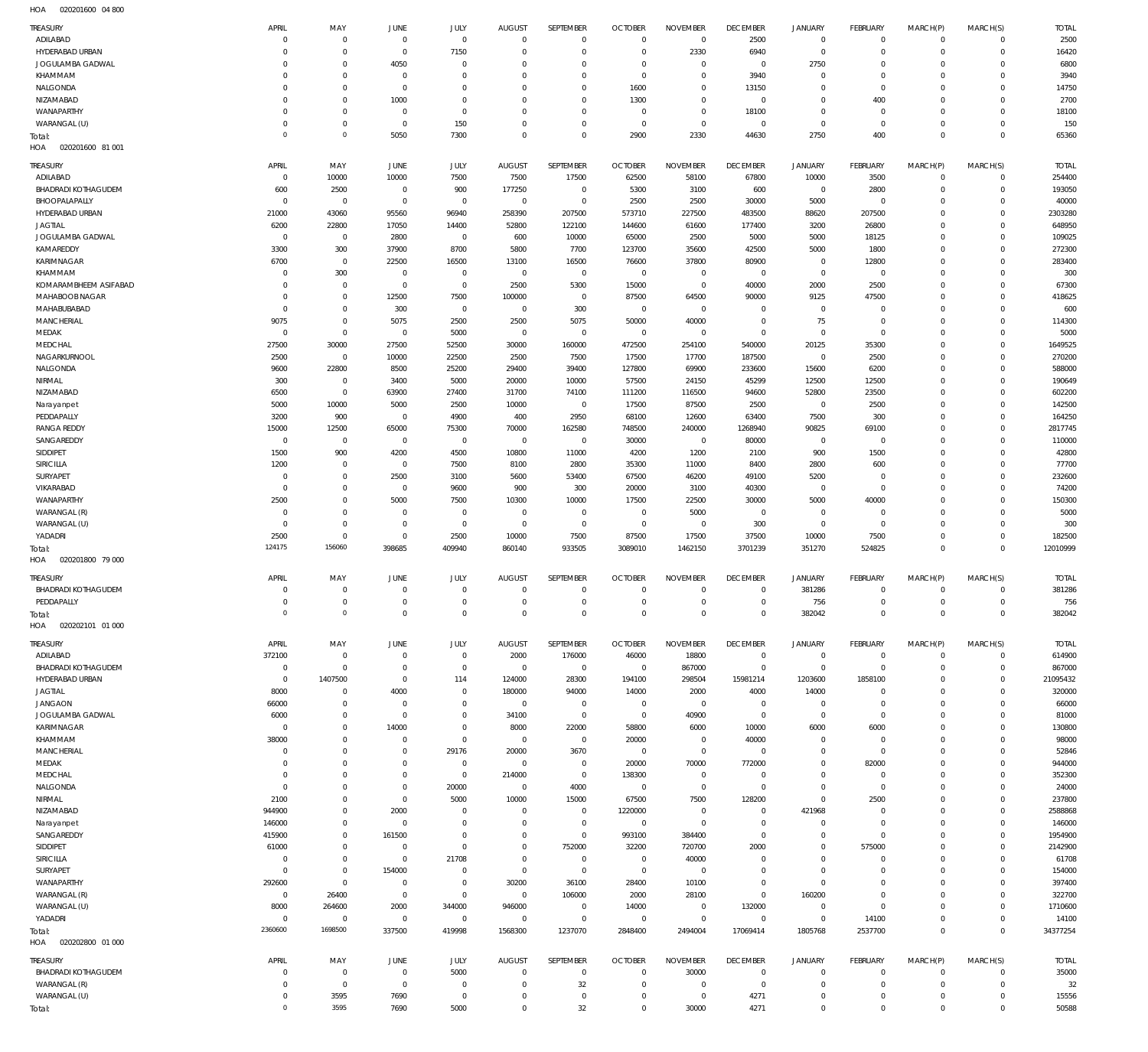HOA 020202800 81 001

| TREASURY                            | APRIL                     | MAY                                | <b>JUNE</b>               | <b>JULY</b>          | <b>AUGUST</b>             | SEPTEMBER                  | <b>OCTOBER</b>                | <b>NOVEMBER</b>            | <b>DECEMBER</b>            | <b>JANUARY</b>                     | FEBRUARY                   | MARCH(P)                    | MARCH(S)                    | <b>TOTAL</b>     |
|-------------------------------------|---------------------------|------------------------------------|---------------------------|----------------------|---------------------------|----------------------------|-------------------------------|----------------------------|----------------------------|------------------------------------|----------------------------|-----------------------------|-----------------------------|------------------|
| ADILABAD                            | $\Omega$                  | $\mathbf 0$                        | $\mathbf 0$               | $\mathbf 0$          | $\mathbf 0$               | $\mathbf 0$                | $\mathbf 0$                   | 4000                       | $\mathbf 0$                | $\mathbf 0$                        | $^{\circ}$                 | $\mathbf 0$                 | $\mathbf 0$                 | 4000             |
| <b>BHADRADI KOTHAGUDEM</b>          | $\Omega$                  | $\mathbf 0$                        | $\mathbf 0$               | $\mathbf 0$          | $\Omega$                  | $\mathbf 0$                | $^{\circ}$                    | 1500                       | $\mathbf 0$                | $\mathbf 0$                        | $^{\circ}$                 | $\Omega$                    | $\mathbf 0$                 | 1500             |
| HYDERABAD URBAN                     | $\Omega$                  | 3000                               | 1000                      | 4150<br>$\Omega$     | $\Omega$                  | 31192                      | $^{\circ}$<br>$\Omega$        | 74000                      | $\Omega$                   | $\Omega$<br>$\Omega$               | $\Omega$<br>$\Omega$       | $\Omega$<br>$\Omega$        | $\Omega$<br>$\Omega$        | 113342           |
| <b>JAGTIAL</b><br><b>JANGAON</b>    | $\Omega$<br>$\Omega$      | $\mathbf 0$<br>$\mathbf 0$         | $^{\circ}$<br>$^{\circ}$  | $\Omega$             | $\Omega$<br>$\Omega$      | $\mathbf 0$<br>$\Omega$    | $^{\circ}$                    | 1000<br>$^{\circ}$         | $\mathbf 0$<br>3250        | $\Omega$                           | $\Omega$                   | $\Omega$                    | $\Omega$                    | 1000<br>3250     |
| JOGULAMBA GADWAL                    | $\Omega$                  | $\Omega$                           | $\Omega$                  | $\Omega$             | $\Omega$                  | $\Omega$                   | $\Omega$                      | 500                        | $\Omega$                   | $\Omega$                           | $\Omega$                   | $\Omega$                    | $\Omega$                    | 500              |
| KAMAREDDY                           | $\Omega$                  | $\mathbf 0$                        | $^{\circ}$                | $\Omega$             | $\Omega$                  | $\Omega$                   | $^{\circ}$                    | 1500                       | $\Omega$                   | $\mathbf 0$                        | $\Omega$                   | $\Omega$                    | $\Omega$                    | 1500             |
| KARIMNAGAR                          | 2730                      | $\mathbf 0$                        | 5460                      | $\Omega$             | 5960                      | 1050                       | $\Omega$                      | 5800                       | 53028                      | 180                                | 830                        | $\Omega$                    | $\Omega$                    | 75038            |
| KHAMMAM                             | $\Omega$                  | $\mathbf 0$                        | $^{\circ}$                | $\Omega$             | $\Omega$                  | $\mathbf 0$                | $\mathbf 0$                   | 14000                      | $\Omega$                   | $\mathbf 0$                        | $\Omega$                   | $\Omega$                    | $\Omega$                    | 14000            |
| KOMARAMBHEEM ASIFABAD               | $\Omega$                  | $\Omega$                           | $^{\circ}$                | $\Omega$             | $\Omega$                  | $\Omega$                   | $\Omega$                      | 1000                       | $\Omega$                   | $\mathbf 0$                        | $\Omega$                   | $\Omega$                    | $\Omega$                    | 1000             |
| MAHABOOB NAGAR                      | $\Omega$                  | $\Omega$                           | $\Omega$                  | $\Omega$             | $\Omega$                  | $\Omega$                   | $^{\circ}$                    | 5500                       | $\Omega$                   | $\Omega$                           | $\Omega$                   | $\Omega$                    | $\Omega$                    | 5500             |
| MANCHERIAL                          | $\Omega$                  | $^{\circ}$                         | $\Omega$                  | $\Omega$             | $\Omega$                  | $\Omega$                   | $^{\circ}$                    | 6500                       | $^{\circ}$                 | $\Omega$                           | $\Omega$                   | $\Omega$                    | $\Omega$                    | 6500             |
| MEDAK<br>MEDCHAL                    | $\Omega$<br>$\Omega$      | $\Omega$<br>$\Omega$               | $\Omega$<br>$\Omega$      | $\Omega$<br>$\Omega$ | $\Omega$<br>$\Omega$      | $\Omega$<br>$\Omega$       | $^{\circ}$<br>$\Omega$        | 1850<br>1500               | 38800<br>$\Omega$          | $\Omega$<br>$\Omega$               | $\Omega$<br>$\Omega$       | $\Omega$<br>$\Omega$        | $\Omega$<br>$\Omega$        | 40650<br>1500    |
| NAGARKURNOOL                        | $\Omega$                  | $\mathbf 0$                        | $^{\circ}$                | $\Omega$             | $\Omega$                  | $\Omega$                   | $^{\circ}$                    | 1000                       | $\Omega$                   | $\Omega$                           | $\Omega$                   | $\Omega$                    | $\Omega$                    | 1000             |
| NALGONDA                            | $\Omega$                  | $\Omega$                           | $\Omega$                  | 1340                 | $\Omega$                  | 5508                       | $\Omega$                      | 6000                       | 1510                       | $\Omega$                           | $\Omega$                   | $\Omega$                    | $\Omega$                    | 14358            |
| NIRMAL                              | $\Omega$                  | $\mathbf 0$                        | $^{\circ}$                | $\Omega$             | $\Omega$                  | $\mathbf 0$                | $^{\circ}$                    | 500                        | $\mathbf 0$                | $\mathbf 0$                        | $\Omega$                   | $\Omega$                    | $\Omega$                    | 500              |
| NIZAMABAD                           | $\Omega$                  | $\Omega$                           | $\Omega$                  | $\Omega$             | $\Omega$                  | $\Omega$                   | $\Omega$                      | 4800                       | $\Omega$                   | $\Omega$                           | 237                        | $\Omega$                    | $\Omega$                    | 5037             |
| Narayanpet                          | $\Omega$                  | $\mathbf 0$                        | $^{\circ}$                | $\Omega$             | $\Omega$                  | $\Omega$                   | $\Omega$                      | 1000                       | $\Omega$                   | $\Omega$                           | $\Omega$                   | $\Omega$                    | $\Omega$                    | 1000             |
| PEDDAPALLY                          | $\Omega$                  | $\mathbf 0$                        | 2500                      | $\Omega$             | $\Omega$                  | $\mathbf 0$                | 5000                          | $^{\circ}$                 | $^{\circ}$                 | $\Omega$                           | $\Omega$                   | $\Omega$                    | $\Omega$                    | 7500             |
| <b>RANGA REDDY</b>                  | $\Omega$                  | $\mathbf 0$                        | $\Omega$                  | $\Omega$             | $\Omega$                  | 2022                       | $^{\circ}$                    | 8500                       | 270                        | $\Omega$                           | $\Omega$                   | $\Omega$                    | $\Omega$                    | 10792            |
| SANGAREDDY<br>SIDDIPET              | $\Omega$<br>$\Omega$      | $\mathbf 0$<br>3730                | $\Omega$<br>$\Omega$      | $\Omega$<br>$\Omega$ | $\Omega$<br>$\Omega$      | $^{\circ}$<br>$\Omega$     | $\Omega$<br>$\Omega$          | 2000<br>$^{\circ}$         | $\Omega$<br>$\Omega$       | $\Omega$<br>$\Omega$               | $\Omega$<br>$\Omega$       | $\Omega$<br>$\Omega$        | $\Omega$<br>$\Omega$        | 2000<br>3730     |
| <b>SIRICILLA</b>                    | 19608                     | $^{\circ}$                         | $\Omega$                  | 50875                | $\Omega$                  | $\Omega$                   | $\Omega$                      | 4360                       | $\Omega$                   | $\Omega$                           | $\Omega$                   | $\Omega$                    | $\Omega$                    | 74843            |
| SURYAPET                            | $^{\circ}$                | $\circ$                            | $^{\circ}$                | $\Omega$             | $\Omega$                  | $\Omega$                   | $^{\circ}$                    | 4000                       | $\Omega$                   | $\Omega$                           | $\Omega$                   | $\Omega$                    | $\Omega$                    | 400C             |
| VIKARABAD                           | 222200                    | $\Omega$                           | $\Omega$                  | $\Omega$             | $\Omega$                  | $\Omega$                   | $\Omega$                      | $^{\circ}$                 | 374600                     | $\Omega$                           | $\Omega$                   | $\Omega$                    | $\Omega$                    | 596800           |
| WANAPARTHY                          | 4169                      | $\mathbf 0$                        | $^{\circ}$                | $\Omega$             | $\Omega$                  | 672                        | 90                            | 1230                       | $\mathbf 0$                | $\mathbf 0$                        | $\Omega$                   | $\Omega$                    | $\Omega$                    | 6161             |
| WARANGAL (U)                        | $^{\circ}$                | $\mathbf 0$                        | $\circ$                   | $\mathbf 0$          | $\mathbf 0$               | $\mathbf 0$                | $\mathbf 0$                   | 8000                       | $^{\circ}$                 | $\mathbf 0$                        | $^{\circ}$                 | $\Omega$                    | $\Omega$                    | 8000             |
| Total:                              | 248707                    | 6730                               | 8960                      | 56365                | 5960                      | 40444                      | 5090                          | 160040                     | 471458                     | 180                                | 1067                       | $\Omega$                    | $\Omega$                    | 1005001          |
| 020202800 81 800<br>HOA             |                           |                                    |                           |                      |                           |                            |                               |                            |                            |                                    |                            |                             |                             |                  |
| <b>TREASURY</b>                     | <b>APRIL</b>              | MAY                                | <b>JUNE</b>               | JULY                 | <b>AUGUST</b>             | SEPTEMBER                  | <b>OCTOBER</b>                | <b>NOVEMBER</b>            | <b>DECEMBER</b>            | <b>JANUARY</b>                     | <b>FEBRUARY</b>            | MARCH(P)                    | MARCH(S)                    | <b>TOTAL</b>     |
| BHADRADI KOTHAGUDEM                 | $^{\circ}$                | 5000                               | $^{\circ}$                | $\mathbf 0$          | $^{\circ}$                | $\mathbf 0$                | 5000                          | 40000                      | $\mathbf 0$                | 0                                  | $\circ$                    | $^{\circ}$                  | $\mathbf 0$                 | 50000            |
| KHAMMAM                             | $\Omega$                  | $\mathbf 0$                        | $^{\circ}$                | $\mathbf 0$          | $^{\circ}$                | 2500                       | 5000                          | $\mathbf 0$                | 5000                       | $\mathsf{O}$                       | 7500                       | $\mathbf 0$                 | $\mathbf 0$                 | 20000            |
| MEDAK                               | $^{\circ}$                | $\mathbb O$                        | $^{\circ}$                | $\mathbf 0$          | $^{\circ}$                | $\mathbf 0$                | $\overline{\phantom{0}}$      | 1000                       | 0                          | $\mathbf 0$                        | $\overline{0}$             | $\mathbf 0$                 | $\mathbf 0$                 | 1000             |
| Total:<br>020203101 02 000          | $\circ$                   | 5000                               | $\mathbf 0$               | $\mathbf 0$          | $\Omega$                  | 2500                       | 10000                         | 41000                      | 5000                       | $\mathbf 0$                        | 7500                       | $\mathbf 0$                 | $\mathbf 0$                 | 71000            |
| HOA                                 |                           |                                    |                           |                      |                           |                            |                               |                            |                            |                                    |                            |                             |                             |                  |
| <b>TREASURY</b>                     | <b>APRIL</b>              | MAY                                | <b>JUNE</b>               | <b>JULY</b>          | <b>AUGUST</b>             | SEPTEMBER                  | <b>OCTOBER</b>                | <b>NOVEMBER</b>            | <b>DECEMBER</b>            | <b>JANUARY</b>                     | <b>FEBRUARY</b>            | MARCH(P)                    | MARCH(S)                    | <b>TOTAL</b>     |
| HYDERABAD URBAN                     | 38771                     | $\mathbf 0$                        | $\mathbf 0$               | 301823               | $\mathbf 0$               | 9623                       | $^{\circ}$                    | 16652                      | $\mathbf 0$                | $\mathbf 0$                        | 228                        | $^{\circ}$                  | $\mathbf 0$                 | 367097           |
| Total:                              | 38771                     | $\mathsf{O}$                       | $\mathbf 0$               | 301823               | $\mathbf 0$               | 9623                       | $\mathbf 0$                   | 16652                      | $\mathbf 0$                | $\mathbb O$                        | 228                        | $\mathbf 0$                 | $\mathbf 0$                 | 367097           |
| 020204101 01 001<br>HOA             |                           |                                    |                           |                      |                           |                            |                               |                            |                            |                                    |                            |                             |                             |                  |
| TREASURY                            | APRIL                     | MAY                                | <b>JUNE</b>               | <b>JULY</b>          | <b>AUGUST</b>             | SEPTEMBER                  | <b>OCTOBER</b>                | <b>NOVEMBER</b>            | <b>DECEMBER</b>            | <b>JANUARY</b>                     | <b>FEBRUARY</b>            | MARCH(P)                    | MARCH(S)                    | <b>TOTAL</b>     |
| HYDERABAD URBAN                     | 19496                     | $\mathbf 0$                        | $^{\circ}$                | 6202                 | 21466                     | 6853                       | 36924                         | 9830                       | 21026                      | 53814                              | 7111                       | $^{\circ}$                  | $\mathbf 0$                 | 182722           |
| Total:                              | 19496                     | $\bf 0$                            | $\circ$                   | 6202                 | 21466                     | 6853                       | 36924                         | 9830                       | 21026                      | 53814                              | 7111                       | $\mathbf 0$                 | $\mathbf 0$                 | 182722           |
| 020204101 81 000<br>HOA             |                           |                                    |                           |                      |                           |                            |                               |                            |                            |                                    |                            |                             |                             |                  |
| TREASURY                            | APRIL                     | MAY                                | <b>JUNE</b>               | <b>JULY</b>          | <b>AUGUST</b>             | SEPTEMBER                  | <b>OCTOBER</b>                | <b>NOVEMBER</b>            | <b>DECEMBER</b>            | <b>JANUARY</b>                     | FEBRUARY                   | MARCH(P)                    | MARCH(S)                    | <b>TOTAL</b>     |
| HYDERABAD URBAN                     | $\Omega$                  | $\Omega$                           | $\Omega$                  | $\mathbf 0$          | $\mathbf 0$               | 167950                     | 126100                        | $\mathbf 0$                | $\mathbf 0$                | $\mathbf 0$                        | $\mathbf 0$                | $\mathbf 0$                 | $\mathbf 0$                 | 294050           |
| Total:                              | $\Omega$                  | $\mathbf 0$                        | $\Omega$                  | $\Omega$             | $\Omega$                  | 167950                     | 126100                        | $\Omega$                   | $\mathbf{0}$               | $\mathbf{0}$                       | $\Omega$                   | $\mathbf{0}$                | $\mathbf{0}$                | 294050           |
| 020204102 01 000<br>HOA             |                           |                                    |                           |                      |                           |                            |                               |                            |                            |                                    |                            |                             |                             |                  |
| TREASURY                            | APRIL                     | MAY                                | <b>JUNE</b>               | <b>JULY</b>          | <b>AUGUST</b>             | SEPTEMBER                  | <b>OCTOBER</b>                | <b>NOVEMBER</b>            | <b>DECEMBER</b>            | <b>JANUARY</b>                     | FEBRUARY                   | MARCH(P)                    | MARCH(S)                    | <b>TOTAL</b>     |
| HYDERABAD URBAN                     | 1777                      | 113                                | $\overline{0}$            | 313                  | $\overline{0}$            | 1256                       | 569                           | $\mathbb O$                | 1131                       | 478                                | $\circ$                    | $\mathsf{O}$                | $\circ$                     | 5637             |
| Total:                              | 1777                      | 113                                | $\circ$                   | 313                  | $\mathbf 0$               | 1256                       | 569                           | $\mathbb O$                | 1131                       | 478                                | $\mathbf 0$                | $\mathbf 0$                 | $\mathbb O$                 | 5637             |
| 020204800 01 001<br>HOA             |                           |                                    |                           |                      |                           |                            |                               |                            |                            |                                    |                            |                             |                             |                  |
| TREASURY                            | APRIL                     | MAY                                | JUNE                      | JULY                 | <b>AUGUST</b>             | SEPTEMBER                  | <b>OCTOBER</b>                | <b>NOVEMBER</b>            | <b>DECEMBER</b>            | <b>JANUARY</b>                     | <b>FEBRUARY</b>            | MARCH(P)                    | MARCH(S)                    | <b>TOTAL</b>     |
| HYDERABAD URBAN                     | 37581                     | $\mathbb O$                        | $\overline{0}$            | 25401                | 11088                     | $\mathbf 0$                | 10581                         | 12873                      | $\mathbf 0$                | 5019                               | 12008                      | $\mathbf 0$                 | $\mathbf 0$                 | 114551           |
| JOGULAMBA GADWAL                    | $^{\circ}$                | $\mathbb O$                        | 250                       | 671                  | 510                       | $\mathbf 0$                | $^{\circ}$                    | $^{\circ}$                 | $^{\circ}$                 | $\mathbf 0$                        | $^{\circ}$                 | $^{\circ}$                  | $\mathbf 0$                 | 1431             |
| KARIMNAGAR                          | $^{\circ}$                | $\mathbb O$                        | $\overline{0}$            | 37000                | $\mathbf 0$               | $\mathbf 0$                | $^{\circ}$                    | $\mathbf 0$                | $\mathbf 0$                | $\mathbf 0$                        | $^{\circ}$                 | $\mathbf 0$                 | $\mathbf 0$                 | 37000            |
| MAHABOOB NAGAR                      | $^{\circ}$<br>37581       | $\mathbf 0$<br>$\mathsf{O}\xspace$ | $\overline{0}$<br>250     | 976<br>64048         | $\mathbf 0$<br>11598      | $\mathbf 0$<br>$\mathbf 0$ | $^{\circ}$<br>10581           | $\mathbf 0$<br>12873       | 9969<br>9969               | $\mathbf 0$<br>5019                | $^{\circ}$<br>12008        | $^{\circ}$<br>$\mathbf 0$   | $\mathbf 0$<br>$\mathbf 0$  | 10945<br>163927  |
| Total:<br>HOA<br>020204800 01800    |                           |                                    |                           |                      |                           |                            |                               |                            |                            |                                    |                            |                             |                             |                  |
|                                     |                           |                                    |                           |                      |                           |                            |                               |                            |                            |                                    |                            |                             |                             |                  |
| TREASURY                            | APRIL                     | MAY                                | JUNE                      | JULY                 | <b>AUGUST</b>             | SEPTEMBER                  | <b>OCTOBER</b>                | <b>NOVEMBER</b>            | <b>DECEMBER</b>            | <b>JANUARY</b>                     | <b>FEBRUARY</b>            | MARCH(P)                    | MARCH(S)                    | <b>TOTAL</b>     |
| HYDERABAD URBAN<br>JOGULAMBA GADWAL | 132315<br>7635            | 10190<br>1745                      | 36515<br>210              | 138920<br>6985       | 221815<br>4315            | 189356<br>7505             | 204740<br>6505                | 233650<br>3860             | 302615<br>8830             | 290535<br>12705                    | 289185<br>3515             | $\mathbf 0$<br>$\mathbf 0$  | 0<br>$\mathbf 0$            | 2049836<br>63810 |
| KARIMNAGAR                          | 10280                     | 3075                               | 290                       | 15550                | 23095                     | 15090                      | 14310                         | 17960                      | 18500                      | 26225                              | 19080                      | $\mathbf 0$                 | $\mathbf 0$                 | 163455           |
| MAHABOOB NAGAR                      | $\circ$                   | $\overline{0}$                     | $\overline{0}$            | $\mathbb O$          | $\overline{0}$            | $\overline{0}$             | $\overline{0}$                | $\mathbb O$                | 5351                       | 7044                               | $\overline{0}$             | $\mathbf 0$                 | $\mathbf 0$                 | 12395            |
| NALGONDA                            | 4985                      | 1150                               | 160                       | 520                  | 2900                      | 1810                       | 1545                          | 2350                       | 5200                       | 4105                               | 3275                       | $\mathbf 0$                 | $\Omega$                    | 28000            |
| WARANGAL (U)                        | 265                       | $\overline{0}$                     | $\overline{0}$            | $\mathbb O$          | 615                       | 610                        | $\overline{0}$                | 715                        | 710                        | 775                                | 450                        | $\mathbf 0$                 | $\mathbf 0$                 | 4140             |
| YADADRI                             | 22280                     | 5860                               | 2675                      | 48395                | 62930                     | 51535                      | 50805                         | 43965                      | 55250                      | 75065                              | 43490                      | $\mathbf 0$                 | $\mathbf 0$                 | 462250           |
| Total:                              | 177760                    | 22020                              | 39850                     | 210370               | 315670                    | 265906                     | 277905                        | 302500                     | 396456                     | 416454                             | 358995                     | $\mathbf 0$                 | $\mathbf 0$                 | 2783886          |
| 020204800 81 000<br>HOA             |                           |                                    |                           |                      |                           |                            |                               |                            |                            |                                    |                            |                             |                             |                  |
| TREASURY                            | APRIL                     | MAY                                | JUNE                      | JULY                 | <b>AUGUST</b>             | SEPTEMBER                  | <b>OCTOBER</b>                | <b>NOVEMBER</b>            | <b>DECEMBER</b>            | <b>JANUARY</b>                     | FEBRUARY                   | MARCH(P)                    | MARCH(S)                    | <b>TOTAL</b>     |
| NIZAMABAD                           | $^{\circ}$                | $\mathbf 0$                        | $\mathbf 0$               | $\mathbb O$          | $\overline{0}$            | 42000                      | 19000                         | $^{\circ}$                 | $\mathbb O$                | 14000                              | $\mathbf 0$                | $^{\circ}$                  | $\mathbf 0$                 | 75000            |
| WARANGAL (U)                        | $^{\circ}$                | $\mathbf 0$                        | $\overline{0}$            | $\mathbf 0$          | 34500                     | 12820                      | 24550                         | $\circ$                    | $\mathbf 0$                | 14300                              | $\mathbf 0$                | $\mathbf 0$                 | $\mathbf 0$                 | 86170            |
| Total:                              | $\circ$                   | $\mathsf 0$                        | $\mathbf{0}$              | $\mathbf 0$          | 34500                     | 54820                      | 43550                         | $\mathbf 0$                | $\mathbf 0$                | 28300                              | $\mathbf 0$                | $\mathbf 0$                 | $\mathbf 0$                 | 161170           |
| HOA  021001101  01  000             |                           |                                    |                           |                      |                           |                            |                               |                            |                            |                                    |                            |                             |                             |                  |
| TREASURY                            | APRIL                     | MAY                                | JUNE                      | JULY                 | <b>AUGUST</b>             | SEPTEMBER                  | <b>OCTOBER</b>                | <b>NOVEMBER</b>            | <b>DECEMBER</b>            | <b>JANUARY</b>                     | FEBRUARY                   | MARCH(P)                    | MARCH(S)                    | <b>TOTAL</b>     |
| HYDERABAD URBAN                     | 0                         | $\mathbf 0$                        | 1625645565                | $\mathbb O$          | $\mathbf 0$               | $\mathbb O$                | $\mathbf 0$                   | $\mathbb O$                | 1057361126                 | $\mathsf{O}$                       | $\mathbf 0$                | $\mathbf 0$                 | $\mathbb O$                 | 2683006691       |
| KOMARAMBHEEM ASIFABAD<br>SANGAREDDY | $^{\circ}$<br>$\mathbf 0$ | 3550<br>$\mathbf 0$                | $^{\circ}$<br>$\mathbf 0$ | $\mathbb O$<br>12500 | $^{\circ}$<br>$\mathbf 0$ | $\mathbf 0$<br>$\mathbf 0$ | $\overline{0}$<br>$\mathbf 0$ | $\mathbb O$<br>$\mathbf 0$ | $\mathbf 0$<br>$\mathbb O$ | $\mathbf 0$<br>$\mathsf{O}\xspace$ | $\mathbf 0$<br>$\mathbf 0$ | $\mathsf{O}$<br>$\mathbf 0$ | $\mathbb O$<br>$\mathsf{O}$ | 3550<br>12500    |
|                                     |                           |                                    |                           |                      |                           |                            |                               |                            |                            |                                    |                            |                             |                             |                  |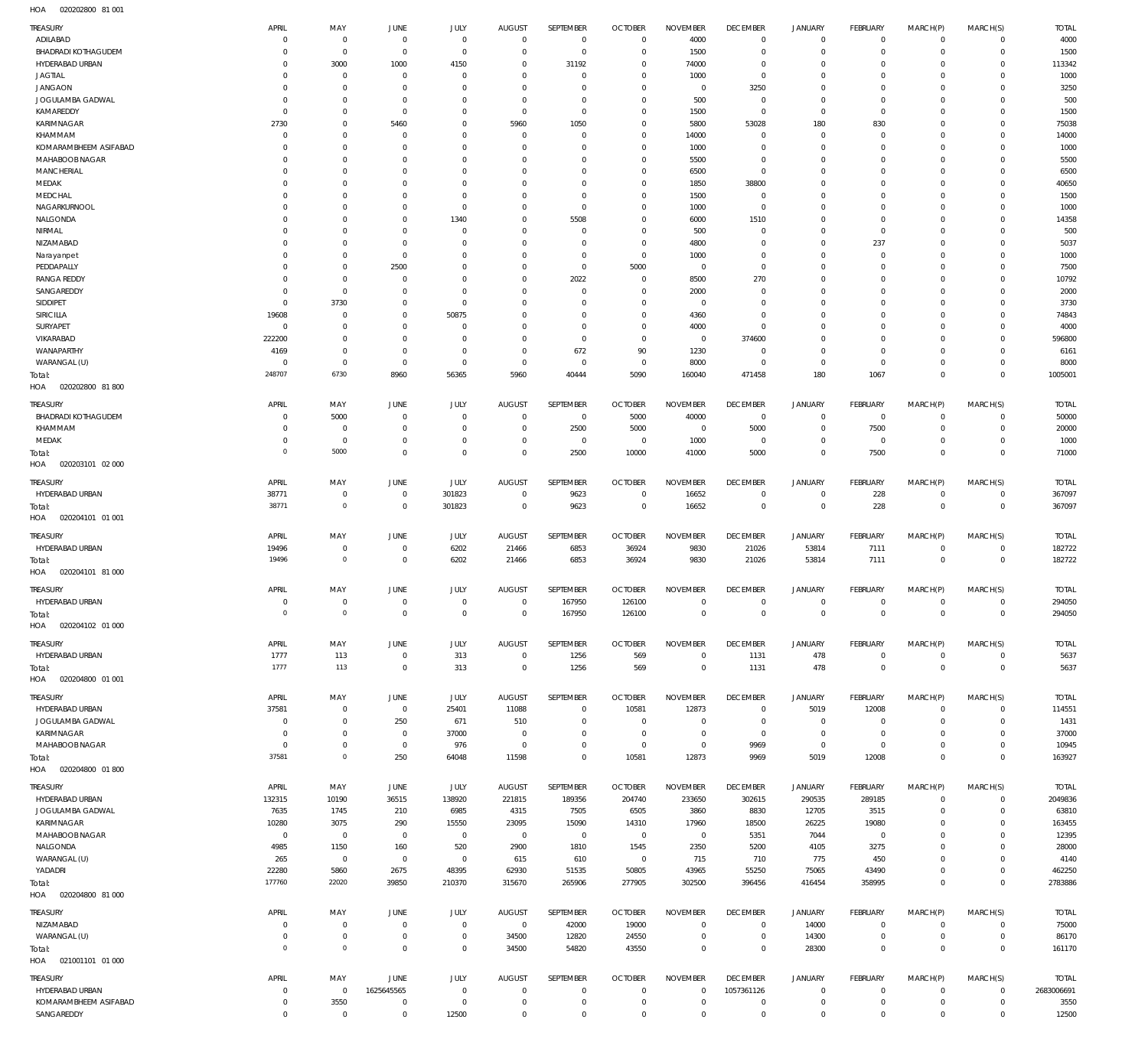| $\cdot$ .<br>021001101 01000<br>TREASURY | APRIL                    | MAY                        | <b>JUNE</b>                   | JULY                       | AUGUST                          | SEPTEMBER                  | <b>OCTOBER</b>                   | <b>NOVEMBER</b>                | <b>DECEMBER</b>                   | JANUARY                          | FEBRUARY                       | MARCH(P)                   | MARCH(S)                     | <b>TOTAL</b>           |
|------------------------------------------|--------------------------|----------------------------|-------------------------------|----------------------------|---------------------------------|----------------------------|----------------------------------|--------------------------------|-----------------------------------|----------------------------------|--------------------------------|----------------------------|------------------------------|------------------------|
| Total:                                   | $\circ$                  | 3550                       | 1625645565                    | 12500                      | $\Omega$                        | $\mathbf 0$                | $\overline{0}$                   | $\mathbf 0$                    | 1057361126                        | $\mathbf 0$                      | $\overline{0}$                 | $\mathbf 0$                | $\overline{0}$               | 2683022741             |
| 021003101 01 000<br>HOA                  |                          |                            |                               |                            |                                 |                            |                                  |                                |                                   |                                  |                                |                            |                              |                        |
| TREASURY                                 | APRIL                    | MAY                        | JUNE                          | JULY                       | <b>AUGUST</b>                   | SEPTEMBER                  | <b>OCTOBER</b>                   | <b>NOVEMBER</b>                | <b>DECEMBER</b>                   | <b>JANUARY</b>                   | FEBRUARY                       | MARCH(P)                   | MARCH(S)                     | <b>TOTAL</b>           |
| HYDERABAD URBAN<br>WARANGAL (U)          | $^{\circ}$<br>$\Omega$   | $\mathbf 0$<br>$\mathbf 0$ | 179191<br>176841              | $\mathbf 0$<br>$^{\circ}$  | $^{\circ}$<br>$^{\circ}$        | $\mathbf 0$<br>$\mathbf 0$ | $\overline{0}$<br>$\overline{0}$ | $\mathbf 0$<br>$\mathbf 0$     | $\mathbf 0$<br>$\overline{0}$     | $\mathbf 0$<br>$\mathbf 0$       | $\mathbf{0}$<br>$\overline{0}$ | $\circ$<br>$\mathbf 0$     | $^{\circ}$<br>$\overline{0}$ | 179191<br>176841       |
| Total:<br>021003103 01 000<br>HOA        | $\circ$                  | $\mathbb O$                | 356032                        | $\mathbf 0$                | $\Omega$                        | $\mathbf 0$                | $\mathbf 0$                      | $\mathbf 0$                    | $\mathbf 0$                       | $\mathbf 0$                      | $\overline{0}$                 | $\Omega$                   | $\mathbf 0$                  | 356032                 |
| TREASURY                                 | APRIL                    | MAY                        | <b>JUNE</b>                   | JULY                       | <b>AUGUST</b>                   | SEPTEMBER                  | <b>OCTOBER</b>                   | <b>NOVEMBER</b>                | <b>DECEMBER</b>                   | <b>JANUARY</b>                   | FEBRUARY                       | MARCH(P)                   | MARCH(S)                     | <b>TOTAL</b>           |
| HYDERABAD URBAN<br>Total:                | 0<br>$\circ$             | $\mathbf 0$<br>$\mathbb O$ | $\mathbf 0$<br>$\overline{0}$ | $^{\circ}$<br>$\mathbf 0$  | $^{\circ}$<br>$^{\circ}$        | $\mathbf 0$<br>$\mathbf 0$ | $\mathbf 0$<br>$\overline{0}$    | $\mathbf 0$<br>$\mathbf 0$     | 14000<br>14000                    | $\mathbf 0$<br>$\mathbf 0$       | $^{\circ}$<br>$\overline{0}$   | $\mathbf 0$<br>$\mathbf 0$ | $^{\circ}$<br>$\overline{0}$ | 14000<br>14000         |
| HOA<br>021003103 81 000                  |                          |                            |                               |                            |                                 |                            |                                  |                                |                                   |                                  |                                |                            |                              |                        |
| TREASURY<br>HYDERABAD URBAN              | APRIL<br>10              | MAY<br>$\mathbb O$         | <b>JUNE</b><br>$\circ$        | <b>JULY</b><br>$\mathbb O$ | <b>AUGUST</b><br>100000         | SEPTEMBER<br>20            | <b>OCTOBER</b><br>$\overline{0}$ | <b>NOVEMBER</b><br>$\mathbf 0$ | <b>DECEMBER</b><br>$\overline{0}$ | <b>JANUARY</b><br>$\mathbf 0$    | FEBRUARY<br>16100              | MARCH(P)<br>$\mathbf 0$    | MARCH(S)<br>$\mathbf{0}$     | <b>TOTAL</b><br>116130 |
| Total:<br>021003105 01 000<br>HOA        | 10                       | $\mathbb O$                | $\circ$                       | $\mathbb O$                | 100000                          | 20                         | $\overline{0}$                   | $\mathbf 0$                    | $\overline{0}$                    | $\bf 0$                          | 16100                          | $\mathbf 0$                | $\overline{0}$               | 116130                 |
| TREASURY                                 | APRIL                    | MAY                        | JUNE                          | <b>JULY</b>                | <b>AUGUST</b>                   | SEPTEMBER                  | <b>OCTOBER</b>                   | <b>NOVEMBER</b>                | <b>DECEMBER</b>                   | <b>JANUARY</b>                   | FEBRUARY                       | MARCH(P)                   | MARCH(S)                     | <b>TOTAL</b>           |
| HYDERABAD URBAN<br><b>JANGAON</b>        | 356052<br>$\mathbf 0$    | 352533<br>$\mathbf 0$      | 743556<br>$^{\circ}$          | 344761<br>$\mathbf 0$      | 52786<br>7000                   | 84461<br>$\mathbf 0$       | 267751<br>$\overline{0}$         | 699050<br>$\mathbf 0$          | 1591980<br>$\mathbf 0$            | 1142532<br>$\mathbf 0$           | 780816<br>$^{\circ}$           | $\Omega$<br>$\circ$        | $\mathbf 0$<br>$\mathbf 0$   | 6416278<br>7000        |
| JOGULAMBA GADWAL                         | $\Omega$                 | $\mathbf 0$                | $^{\circ}$                    | $\Omega$                   | $^{\circ}$                      | $\mathbf 0$                | $\mathbf 0$                      | $\Omega$                       | 200                               | $\mathbf 0$                      | $\mathbf 0$                    | 0                          | $\Omega$                     | 200                    |
| KARIMNAGAR                               | $\Omega$                 | $\mathbf 0$                | $\mathbf 0$                   | $\mathbf 0$                | $\Omega$                        | 7000                       | 0                                | $\Omega$                       | $\overline{0}$                    | $\mathbf 0$                      | $^{\circ}$                     | $\Omega$                   | $\mathbf 0$                  | 7000                   |
| KOMARAMBHEEM ASIFABAD<br>MAHABUBABAD     | $\Omega$<br>$\Omega$     | $^{\circ}$<br>$\mathbf 0$  | $^{\circ}$<br>$^{\circ}$      | $\Omega$<br>$\Omega$       | $^{\circ}$<br>$\mathbf{0}$      | $\mathbf 0$<br>$\Omega$    | $\mathbf 0$<br>$\overline{0}$    | $\Omega$<br>$\Omega$           | 400<br>2400                       | $\mathbf 0$<br>$\mathbf 0$       | $\mathbf 0$<br>$^{\circ}$      | 0<br>$\Omega$              | $\mathbf 0$<br>$\Omega$      | 400<br>2400            |
| NIZAMABAD                                | 91000                    | $^{\circ}$                 | 7000                          | 77000                      | 178500                          | 521500                     | 45500                            | 56000                          | 35000                             | 126000                           | 29000                          | 0                          | $\mathbf 0$                  | 1166500                |
| SANGAREDDY<br>SIRICILLA                  | $^{\circ}$<br>$\Omega$   | $^{\circ}$<br>$^{\circ}$   | $^{\circ}$<br>$^{\circ}$      | $^{\circ}$<br>$\mathbf 0$  | $\mathbf{0}$<br>$^{\circ}$      | $\mathbf 0$<br>7000        | $\overline{0}$<br>$^{\circ}$     | $\mathbf 0$<br>$\mathbf 0$     | $\mathbf 0$<br>$\overline{0}$     | $\mathbf 0$<br>$\mathbf 0$       | 911<br>$\overline{0}$          | 0<br>$\Omega$              | $\Omega$<br>$\mathbf 0$      | 911<br>7000            |
| WARANGAL (U)                             | 21000                    | $\mathbf 0$                | $^{\circ}$                    | 1582250                    | 826500                          | 182000                     | 7000                             | 14000                          | 7000                              | 42000                            | 56000                          | $\Omega$                   | $\mathbf 0$                  | 2737750                |
| Total:                                   | 468052                   | 352533                     | 750556                        | 2004011                    | 1064786                         | 801961                     | 320251                           | 769050                         | 1636980                           | 1310532                          | 866727                         | $\Omega$                   | $\mathbf 0$                  | 10345439               |
| HOA<br>021003105 81 001                  |                          |                            |                               |                            |                                 |                            |                                  |                                |                                   |                                  |                                |                            |                              |                        |
| TREASURY<br>ADILABAD                     | APRIL<br>$^{\circ}$      | MAY<br>$\mathbf 0$         | <b>JUNE</b><br>$\circ$        | JULY<br>$\mathbf 0$        | <b>AUGUST</b><br>$\mathbf 0$    | SEPTEMBER<br>$\mathbf 0$   | <b>OCTOBER</b><br>$\mathbf 0$    | <b>NOVEMBER</b><br>0           | <b>DECEMBER</b><br>10200          | <b>JANUARY</b><br>$\mathbf 0$    | FEBRUARY<br>$\mathbf 0$        | MARCH(P)<br>0              | MARCH(S)<br>$\mathbf 0$      | <b>TOTAL</b><br>10200  |
| <b>BHADRADI KOTHAGUDEM</b>               | $\Omega$                 | $\mathbf 0$                | 0                             | $\mathbf 0$                | 8400                            | 3000                       | $\overline{0}$                   | 129050                         | 49200                             | $\mathbf 0$                      | $\overline{0}$                 | $\Omega$                   | $\mathbf{0}$                 | 189650                 |
| BHOOPALAPALLY<br>HYDERABAD URBAN         | $^{\circ}$<br>29600      | $\mathbf 0$<br>21000       | $^{\circ}$<br>59600           | $\mathbb O$<br>84750       | $\mathbf{0}$<br>354050          | $\mathbf 0$<br>92400       | $\overline{0}$<br>42000          | 0<br>3019350                   | 1800<br>881500                    | $\mathbf 0$<br>54400             | $\overline{0}$<br>54600        | $\Omega$<br>$\Omega$       | $^{\circ}$<br>$\mathbf 0$    | 1800<br>4693250        |
| JAGTIAL                                  | $^{\circ}$               | $\mathbf 0$                | $^{\circ}$                    | $^{\circ}$                 | $^{\circ}$                      | $\mathbf 0$                | $\overline{0}$                   | $\mathbf 0$                    | 1200                              | $\mathbf 0$                      | $\overline{0}$                 | $\Omega$                   | $^{\circ}$                   | 1200                   |
| <b>JANGAON</b>                           | $\Omega$<br>$\Omega$     | $\mathbf 0$<br>$\mathbf 0$ | $^{\circ}$<br>$^{\circ}$      | $\mathbf 0$<br>$\mathbf 0$ | $^{\circ}$<br>$^{\circ}$        | $\mathbf 0$<br>$\mathbf 0$ | $\overline{0}$<br>$\mathbf 0$    | $\mathbf 0$<br>$\mathbf 0$     | 20000                             | $\mathbf 0$<br>$\mathbf 0$       | $^{\circ}$<br>$^{\circ}$       | $\Omega$<br>$\Omega$       | $\mathbf 0$<br>$^{\circ}$    | 20000                  |
| JOGULAMBA GADWAL<br>KAMAREDDY            | $\Omega$                 | $\mathbf 0$                | $^{\circ}$                    | $\mathbb O$                | $^{\circ}$                      | 200                        | $\mathbf 0$                      | $\bf 0$                        | 800<br>13800                      | $\mathbf 0$                      | $\mathbf 0$                    | $\Omega$                   | $^{\circ}$                   | 800<br>14000           |
| <b>KARIMNAGAR</b>                        | $\Omega$                 | $\mathbf 0$                | $^{\circ}$                    | 1450                       | 14000                           | 2000                       | $\mathbf 0$                      | 254600                         | 74200                             | $\mathbf 0$                      | $\mathbf{0}$                   | $\Omega$                   | $\mathbf 0$                  | 346250                 |
| KHAMMAM<br>KOMARAMBHEEM ASIFABAD         | $\Omega$<br>$\Omega$     | $\mathbf 0$<br>$\mathbf 0$ | $^{\circ}$<br>$^{\circ}$      | $\mathbf 0$<br>$\mathbf 0$ | 23600<br>$^{\circ}$             | $\mathbf 0$<br>$\mathbf 0$ | $\mathbf 0$<br>$\mathbf 0$       | 171400<br>$\mathbf 0$          | 59800<br>2000                     | $\Omega$<br>$\mathbf 0$          | $\mathbf 0$<br>$\mathbf 0$     | $\Omega$<br>$\Omega$       | $^{\circ}$<br>$^{\circ}$     | 254800<br>2000         |
| MAHABOOB NAGAR                           | $\Omega$                 | $\mathbf 0$                | $^{\circ}$                    | 500                        | 58450                           | $\mathbf 0$                | $\mathbf 0$                      | 355700                         | 71000                             | $\Omega$                         | $^{\circ}$                     | $\Omega$                   | $^{\circ}$                   | 485650                 |
| MAHABUBABAD<br>MANCHERIAL                | $\Omega$<br>$\Omega$     | $\mathbf 0$<br>$\mathbf 0$ | $^{\circ}$<br>$\Omega$        | $\mathbf 0$<br>$\mathbf 0$ | $\overline{0}$<br>1400          | $\mathbf 0$<br>$\mathbf 0$ | $\mathbf 0$<br>$\mathbf 0$       | 0<br>26050                     | 3800<br>11600                     | $\mathbf 0$<br>$\Omega$          | $\mathbf 0$<br>$\Omega$        | $\Omega$<br>$\Omega$       | $\mathbf 0$<br>$\Omega$      | 3800<br>39050          |
| MEDAK                                    | $\Omega$                 | $\mathbf 0$                | $\Omega$                      | $\mathbf 0$                | $^{\circ}$                      | $\mathbf 0$                | $\mathbf 0$                      | $\mathbf 0$                    | 10400                             | 200                              | $\Omega$                       | $\Omega$                   | $\mathbf{0}$                 | 10600                  |
| MEDCHAL                                  | $\Omega$                 | $\Omega$                   | $\Omega$                      | $\Omega$                   | $\Omega$                        | $\Omega$                   | $\Omega$                         | $\Omega$                       | 1800                              | $\Omega$                         | $\Omega$                       | $\Omega$                   | $\Omega$                     | 1800                   |
| Mulugu<br>NAGARKURNOOL                   | $^{\circ}$<br>$^{\circ}$ | $\mathbf 0$<br>$\mathbb O$ | $^{\circ}$<br>$^{\circ}$      | $\mathbf 0$<br>$\mathbf 0$ | $\overline{0}$<br>5250          | $\mathbf 0$<br>$\mathbf 0$ | $\mathbf 0$<br>$\mathbf 0$       | $\mathbf 0$<br>72300           | 4000<br>37800                     | 0<br>$\mathbf 0$                 | $\circ$<br>$\mathbf 0$         | $\mathbf 0$<br>$\mathbf 0$ | $\mathbf 0$<br>$\mathbf 0$   | 4000<br>115350         |
| NALGONDA                                 | $\Omega$                 | $\mathbf 0$                | $^{\circ}$                    | $\mathbf 0$                | 22400                           | $\mathbf 0$                | $\mathbf 0$                      | 604750                         | 157000                            | $\mathbf 0$                      | $\mathbf{0}$                   | $\Omega$                   | $\mathbf{0}$                 | 784150                 |
| NIRMAL<br>NIZAMABAD                      | $\Omega$<br>$\Omega$     | $\mathbf 0$<br>$\mathbf 0$ | $^{\circ}$<br>$^{\circ}$      | $\mathbf 0$<br>$\mathbf 0$ | 6650<br>23100                   | $\mathbf 0$<br>$\mathbf 0$ | $\mathbf 0$<br>$\mathbf 0$       | 46200<br>194200                | 17800<br>114400                   | $\mathbf 0$<br>$\mathbf 0$       | $\mathbf 0$<br>$\mathbf 0$     | $\Omega$<br>$\Omega$       | $\mathbf 0$<br>$\mathbf{0}$  | 70650<br>331700        |
| Narayanpet                               | $^{\circ}$               | $\mathbf 0$                | $^{\circ}$                    | $\mathbf 0$                | $\mathbf 0$                     | $\mathbf 0$                | $\mathbf 0$                      | $\,0\,$                        | 3400                              | $\mathbf 0$                      | $\mathbf 0$                    | $\Omega$                   | $\mathbf 0$                  | 3400                   |
| PEDDAPALLY                               | $\Omega$                 | $\mathbf 0$                | $^{\circ}$                    | $\mathbf 0$                | 1750                            | $\mathbf 0$                | $\mathbf 0$                      | 38250                          | 14400                             | $\mathbf 0$                      | $\mathbf 0$                    | $\Omega$                   | $\mathbf 0$                  | 54400                  |
| <b>RANGA REDDY</b><br>SANGAREDDY         | $^{\circ}$<br>$^{\circ}$ | $\mathbf 0$<br>$\mathbb O$ | $^{\circ}$<br>$^{\circ}$      | $\mathbf 0$<br>$\mathbf 0$ | $\mathbf 0$<br>10500            | $\mathbf 0$<br>$\bf 0$     | $\mathbf 0$<br>0                 | 3500<br>78800                  | 11600<br>40400                    | $\mathbf 0$<br>$\mathbf 0$       | $\mathbf 0$<br>$\mathbf 0$     | $\Omega$<br>$\Omega$       | $\mathbf{0}$<br>$\mathbf 0$  | 15100<br>129700        |
| SIDDIPET                                 | $^{\circ}$               | $\mathbf 0$                | $^{\circ}$                    | $\mathbf 0$                | 2800                            | $\mathbf 0$                | $\mathbf 0$                      | 58950                          | 45200                             | $\mathbf 0$                      | $\mathbf 0$                    | $\Omega$                   | $\mathbf 0$                  | 106950                 |
| SIRICILLA                                | $^{\circ}$               | $\mathbb O$                | $^{\circ}$                    | $\mathbb O$                | $\mathbf 0$                     | $\mathbf 0$                | $\mathbf 0$                      | $\bf 0$                        | 1000                              | $\mathbf 0$                      | $\mathbf 0$                    | 0                          | $\mathbf 0$                  | 1000                   |
| SURYAPET<br>VIKARABAD                    | 1900<br>$^{\circ}$       | $\mathbf 0$<br>$\mathbf 0$ | $^{\circ}$<br>$^{\circ}$      | 4100<br>$\mathbb O$        | 15750<br>$\mathbf 0$            | $\mathbf 0$<br>$\mathbf 0$ | $\mathbf 0$<br>$\mathbf 0$       | 311950<br>$\,0\,$              | 98000<br>1200                     | $\mathbf 0$<br>$\mathbf 0$       | $\mathbf 0$<br>$\mathbf{0}$    | $\Omega$<br>$\Omega$       | $\mathbf 0$<br>$\mathbf{0}$  | 431700<br>1200         |
| WANAPARTHY                               | $\Omega$                 | $\mathbf 0$                | $^{\circ}$                    | $\mathbb O$                | 15750                           | $\mathbf 0$                | $\mathbf 0$                      | 43550                          | 11600                             | $\mathbf 0$                      | $\mathbf 0$                    | $\Omega$                   | $\mathbf 0$                  | 70900                  |
| WARANGAL (R)                             | $^{\circ}$               | $\mathbf 0$                | $^{\circ}$<br>$\circ$         | $\mathbf 0$                | $\mathbf 0$                     | $\mathbf 0$<br>$\mathbf 0$ | $\overline{0}$                   | $\,0\,$                        | 31000                             | $\mathbf 0$<br>$\mathbf 0$       | $\mathbf{0}$<br>$\mathbf{0}$   | $\Omega$<br>$\Omega$       | $\mathbf{0}$<br>$\mathbf{0}$ | 31000                  |
| WARANGAL (U)<br>YADADRI                  | $^{\circ}$<br>$^{\circ}$ | $\mathbb O$<br>$\mathbf 0$ | $\mathbf 0$                   | 100<br>$\mathbb O$         | 22950<br>700                    | $\mathbf 0$                | $\overline{0}$<br>$\mathbf 0$    | 346600<br>26450                | 139350<br>17200                   | $\mathbf 0$                      | $\overline{0}$                 | $\Omega$                   | $\mathbf{0}$                 | 509000<br>44350        |
| Total:                                   | 31500                    | 21000                      | 59600                         | 90900                      | 587500                          | 97600                      | 42000                            | 5781650                        | 1958450                           | 54600                            | 54600                          | $\mathbf 0$                | $\overline{0}$               | 8779400                |
| HOA<br>021003200 81 001                  |                          |                            |                               |                            |                                 |                            |                                  |                                |                                   |                                  |                                |                            |                              |                        |
| TREASURY<br>HYDERABAD URBAN              | APRIL<br>11400           | MAY<br>4750                | <b>JUNE</b><br>29200          | JULY<br>12250              | <b>AUGUST</b><br>27800          | SEPTEMBER<br>8550          | <b>OCTOBER</b><br>11000          | <b>NOVEMBER</b><br>8050        | <b>DECEMBER</b><br>26200          | <b>JANUARY</b><br>17150          | FEBRUARY<br>17750              | MARCH(P)<br>$\mathbf 0$    | MARCH(S)<br>$^{\circ}$       | <b>TOTAL</b><br>174100 |
| KHAMMAM                                  | $^{\circ}$               | $\mathbf 0$                | $\mathbf 0$                   | $\mathbf 0$                | 250                             | $\mathbf 0$                | $\overline{0}$                   | $\mathbf 0$                    | $\overline{0}$                    | 0                                | $\overline{0}$                 | $\mathbf 0$                | $\mathbf{0}$                 | 250                    |
| MEDCHAL                                  | $\Omega$                 | $\mathbf 0$                | $^{\circ}$                    | 1000                       | $^{\circ}$                      | $\mathbf 0$                | $\overline{0}$                   | $\mathbf 0$                    | $\mathbf 0$                       | $\mathbf 0$                      | $\circ$                        | $\Omega$                   | $\mathbf 0$                  | 1000                   |
| NALGONDA<br><b>RANGA REDDY</b>           | 0<br>$\Omega$            | $\mathbf 0$<br>$\mathbf 0$ | $^{\circ}$<br>$^{\circ}$      | $^{\circ}$<br>$^{\circ}$   | $\mathbf{0}$<br>$^{\circ}$      | $\mathbf 0$<br>$\mathbf 0$ | $\overline{0}$<br>12600          | $\mathbf 0$<br>14600           | $\overline{0}$<br>34400           | $\mathbf 0$<br>$\mathbf 0$       | 350<br>20600                   | $\Omega$<br>$\Omega$       | $\mathbf 0$<br>$\mathbf 0$   | 350<br>82200           |
| SIDDIPET                                 | $^{\circ}$               | $\mathbf 0$                | $^{\circ}$                    | $\mathbf 0$                | $\mathbf{0}$                    | $\mathbf 0$                | $\overline{0}$                   | $\mathbf 0$                    | $\overline{0}$                    | 250                              | $\overline{0}$                 | $\Omega$                   | $\mathbf{0}$                 | 250                    |
| Total:                                   | 11400                    | 4750                       | 29200                         | 13250                      | 28050                           | 8550                       | 23600                            | 22650                          | 60600                             | 17400                            | 38700                          | $\mathbf 0$                | $\mathbf 0$                  | 258150                 |
| HOA<br>021004104 01 000                  |                          |                            |                               |                            |                                 |                            |                                  |                                |                                   |                                  |                                |                            |                              |                        |
| TREASURY<br>ADILABAD                     | APRIL<br>$^{\circ}$      | MAY<br>$\mathbb O$         | JUNE<br>7500                  | JULY<br>$\mathbb O$        | <b>AUGUST</b><br>$\overline{0}$ | SEPTEMBER<br>0             | <b>OCTOBER</b><br>$\overline{0}$ | <b>NOVEMBER</b><br>$\mathbf 0$ | <b>DECEMBER</b><br>$\overline{0}$ | <b>JANUARY</b><br>$\overline{0}$ | FEBRUARY<br>$\overline{0}$     | MARCH(P)<br>$\mathbf 0$    | MARCH(S)<br>$^{\circ}$       | <b>TOTAL</b><br>7500   |
| BHADRADI KOTHAGUDEM                      | $^{\circ}$               | $\overline{0}$             | $\circ$                       | 6600                       | $\mathbf 0$                     | $\mathbb O$                | 3360                             | $\bf 0$                        | 7800                              | 300                              | $\overline{0}$                 | $\mathbf 0$                | $\overline{0}$               | 18060                  |
| BHOOPALAPALLY                            | $^{\circ}$               | 7500                       | $\circ$                       | $\mathbb O$                | $\mathbf 0$                     | $\mathbf 0$                | $\overline{0}$                   | $\bf 0$                        | $\overline{0}$                    | $\circ$                          | $\overline{0}$                 | $\mathbf 0$                | $\circ$                      | 7500                   |
| HYDERABAD URBAN                          | 112300                   | 64700                      | 114300                        | 104900                     | 243000                          | 145900                     | 111500                           | 35800                          | 169900                            | 121300                           | 94450                          | $\mathbf 0$                | $\mathbf{0}$                 | 1318050                |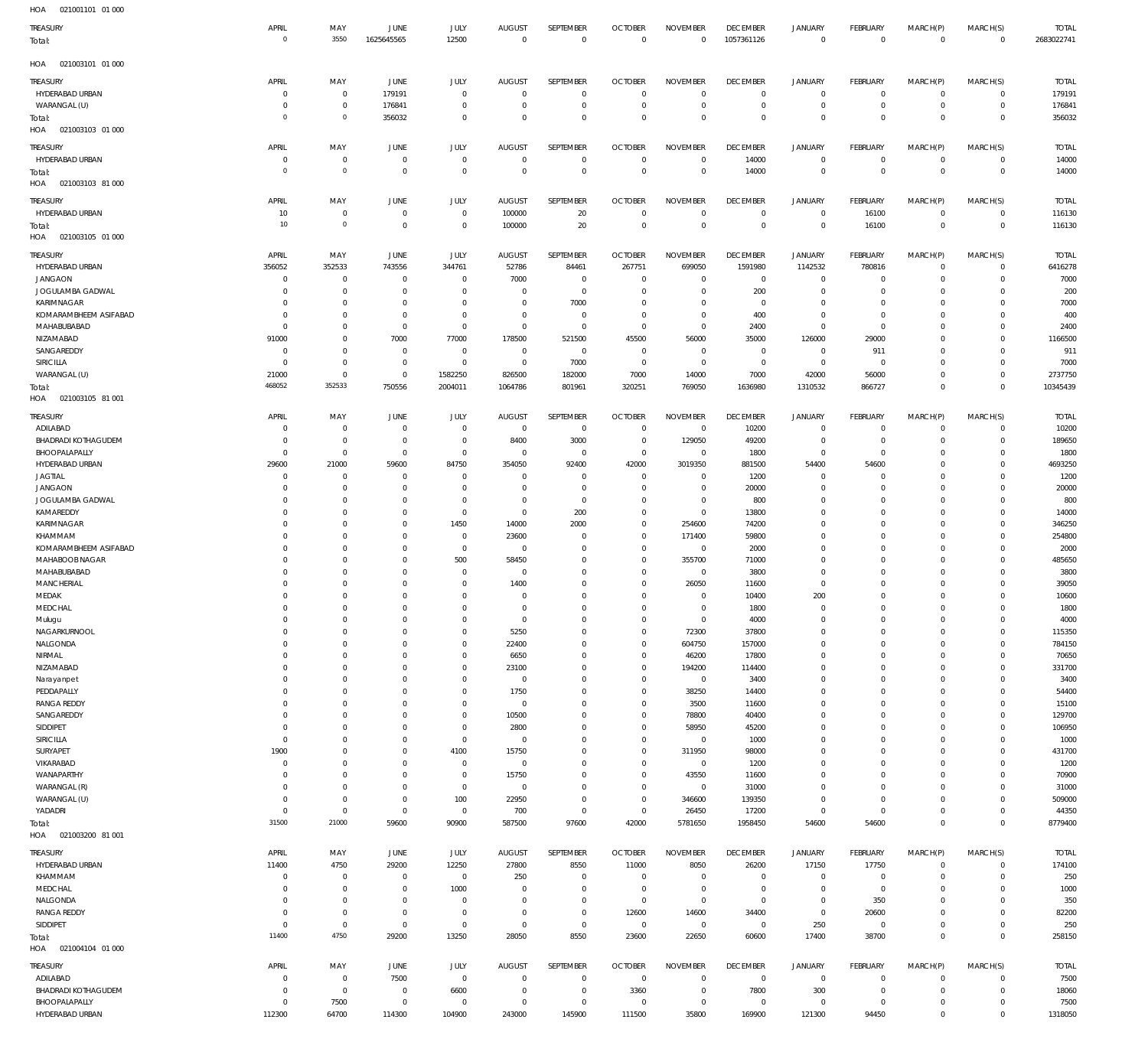| TREASURY                          | APRIL                         | MAY                        | <b>JUNE</b>                | JULY                       | <b>AUGUST</b>                    | SEPTEMBER                    | <b>OCTOBER</b>                   | <b>NOVEMBER</b>        | <b>DECEMBER</b>                  | <b>JANUARY</b>     | <b>FEBRUARY</b>            | MARCH(P)             | MARCH(S)             | <b>TOTAL</b>   |
|-----------------------------------|-------------------------------|----------------------------|----------------------------|----------------------------|----------------------------------|------------------------------|----------------------------------|------------------------|----------------------------------|--------------------|----------------------------|----------------------|----------------------|----------------|
| <b>JAGTIAL</b><br>KAMAREDDY       | 10560<br>6780                 | $\mathbf 0$                | $\overline{0}$             | 7800<br>3760               | $\overline{0}$<br>6920           | 450<br>$\overline{0}$        | $\overline{0}$<br>10960          | $\overline{0}$<br>3460 | $\overline{0}$<br>$\overline{0}$ | 300<br>3460        | 2000<br>$\overline{0}$     | $\Omega$<br>$\Omega$ | $\Omega$<br>$\Omega$ | 21110          |
| KARIMNAGAR                        | 300                           | 50<br>3000                 | 230<br>0                   | 7500                       | $^{\circ}$                       | 7500                         | $\overline{0}$                   | $^{\circ}$             | 8000                             | 8500               | $\circ$                    | $\Omega$             | $\Omega$             | 35620<br>34800 |
| KHAMMAM                           | $^{\circ}$                    | $\mathbf 0$                | 0                          | 6720                       | 14220                            | 13620                        | 10080                            | 15940                  | 27300                            | 3060               | 17100                      | $\Omega$             | $\Omega$             | 108040         |
| MAHABOOB NAGAR                    | $\Omega$                      | 8500                       | $\mathbf 0$                | $\mathbf 0$                | $\overline{0}$                   | $^{\circ}$                   | $\overline{0}$                   | 2000                   | $^{\circ}$                       | 0                  | $\overline{0}$             | $\Omega$             | $\Omega$             | 10500          |
| MANCHERIAL                        | $^{\circ}$                    | 8000                       | $\mathbf 0$                | $\mathbf 0$                | 3060                             | $\mathbf 0$                  | $\overline{0}$                   | $\mathbf 0$            | $\overline{0}$                   | 7500               | 600                        | $\Omega$             | $\Omega$             | 19160          |
| MEDAK                             | $\Omega$                      | $\overline{0}$             | $\mathbf 0$                | $\mathbf 0$                | $\overline{0}$                   | $\mathbf 0$                  | $\overline{0}$                   | $^{\circ}$             | $\mathbf 0$                      | 0                  | 3500                       | $\Omega$             | $\Omega$             | 3500           |
| MEDCHAL                           | 600                           | 1800                       | 8000                       | 1000                       | 500                              | 10500                        | 3500                             | 2000                   | 3150                             | 2000               | 1000                       | $\Omega$             | $\Omega$             | 34050          |
| NALGONDA                          | 500                           | 4100                       | 1500                       | $\mathbf 0$                | $\overline{0}$                   | 2500                         | $\overline{0}$                   | 5000                   | 10500                            | 1000               | $\circ$                    | $\Omega$             | $\Omega$             | 25100          |
| NIRMAL                            | $^{\circ}$                    | 980                        | 300                        | $\mathbf 0$                | $^{\circ}$                       | 240                          | $\overline{0}$                   | $^{\circ}$             | 360                              | 0                  | $\mathbf 0$                | $\Omega$             | $\Omega$             | 1880           |
| NIZAMABAD                         | 3660                          | 600                        | 10180                      | 150                        | $\overline{0}$                   | 3460                         | $\overline{0}$                   | 3460                   | 300                              | 150                | $\mathbf 0$                | $\Omega$             | $\Omega$             | 21960          |
| PEDDAPALLY                        | $^{\circ}$                    | $\mathbf 0$                | $\mathbf 0$                | $\mathbf 0$                | $\overline{0}$                   | $\overline{0}$               | $\overline{0}$                   | 2700                   | 100                              | $\circ$            | $\mathbf 0$                | $\Omega$             | $\Omega$             | 2800           |
| <b>RANGA REDDY</b>                | 4188986                       | 3517954                    | 4416558                    | 4675751                    | 4421870                          | 4368060                      | 4120294                          | 6496018                | 7532199                          | 4365017            | 4621642                    | $\Omega$             | $\circ$              | 52724349       |
| SANGAREDDY                        | $^{\circ}$<br>3500            | $\mathbf 0$<br>7800        | 7800<br>0                  | $\mathbf 0$<br>7500        | $\overline{0}$<br>$\overline{0}$ | $^{\circ}$<br>$\mathbf 0$    | $\overline{0}$<br>$\overline{0}$ | 600<br>$^{\circ}$      | $^{\circ}$<br>$^{\circ}$         | $\circ$<br>$\circ$ | $^{\circ}$<br>$\mathbf 0$  | $\Omega$<br>$\Omega$ | $\Omega$<br>$\Omega$ | 8400<br>18800  |
| SIDDIPET<br>SIRICILLA             | $^{\circ}$                    | $\mathbf 0$                | $\mathbf 0$                | $\mathbf 0$                | $\Omega$                         | 7500                         | $\overline{0}$                   | $\mathbf 0$            | $^{\circ}$                       | $\Omega$           | $\mathbf{0}$               | $\Omega$             | $\Omega$             | 7500           |
| <b>SURYAPET</b>                   | $\Omega$                      | $\mathbf 0$                | $\mathbf 0$                | 3240                       | $\overline{0}$                   | $^{\circ}$                   | $\overline{0}$                   | 7500                   | $^{\circ}$                       | $\circ$            | $\mathbf 0$                | $\Omega$             | $\Omega$             | 10740          |
| VIKARABAD                         | $^{\circ}$                    | $\mathbf 0$                | $\mathbf 0$                | $\mathbf 0$                | $\overline{0}$                   | $\mathbf 0$                  | 7500                             | $\mathbf 0$            | $\mathbf{0}$                     | $\circ$            | $\mathbf 0$                | $\Omega$             | $\Omega$             | 7500           |
| WARANGAL (R)                      | $\Omega$                      | $\mathbf 0$                | $\mathbf 0$                | $\mathbf 0$                | $\overline{0}$                   | 1600                         | $\overline{0}$                   | $\mathbf 0$            | $\overline{0}$                   | $\circ$            | 7500                       | $\Omega$             | $\Omega$             | 9100           |
| WARANGAL (U)                      | 1000                          | 3300                       | $\mathbf 0$                | $\mathbf 0$                | 600                              | $\overline{0}$               | $\overline{0}$                   | $^{\circ}$             | $\mathbf{0}$                     | 9000               | $\mathbf 0$                | $\Omega$             | $\Omega$             | 13900          |
| Total:                            | 4328186                       | 3628284                    | 4566368                    | 4824921                    | 4690170                          | 4561330                      | 4267194                          | 6574478                | 7759609                          | 4521587            | 4747792                    | $\Omega$             | $\overline{0}$       | 54469919       |
| HOA<br>021004105 01 000           |                               |                            |                            |                            |                                  |                              |                                  |                        |                                  |                    |                            |                      |                      |                |
| TREASURY                          | APRIL                         | MAY                        | <b>JUNE</b>                | JULY                       | <b>AUGUST</b>                    | SEPTEMBER                    | <b>OCTOBER</b>                   | <b>NOVEMBER</b>        | <b>DECEMBER</b>                  | <b>JANUARY</b>     | <b>FEBRUARY</b>            | MARCH(P)             | MARCH(S)             | <b>TOTAL</b>   |
| <b>BHADRADI KOTHAGUDEM</b>        | 2000                          | $\overline{0}$             | 0                          | 0                          | $\overline{0}$                   | $\overline{0}$               | $\overline{0}$                   | $\mathbf 0$            | 4000                             | 2000               | $^{\circ}$                 | $\Omega$             | $\mathbf 0$          | 8000           |
| HYDERABAD URBAN                   | 12200                         | $\mathbf 0$                | $\mathbf{0}$               | 14080                      | 2100                             | 2000                         | 10000                            | $\Omega$               | 95005000                         | $\circ$            | 20000000                   | $\Omega$             | $\circ$              | 115045380      |
| <b>JAGTIAL</b>                    | $^{\circ}$                    | $\mathbf 0$                | 36000                      | $\mathbf 0$                | $\mathbf 0$                      | $\mathbf 0$                  | $^{\circ}$                       | $\mathbf 0$            | $\mathbf 0$                      | $\circ$            | $\circ$                    | $\Omega$             | $\Omega$             | 36000          |
| <b>JANGAON</b>                    | 3400                          | $\mathbf 0$                | $\mathbf 0$                | 2000                       | $\mathbf 0$                      | $\mathbf 0$                  | $^{\circ}$                       | $\Omega$               | $\Omega$                         | $\circ$            | $^{\circ}$                 | $\Omega$             | $\Omega$             | 5400           |
| JOGULAMBA GADWAL                  | 0                             | $\mathbf 0$                | $\mathbf 0$                | 2000                       | $\overline{0}$                   | $\mathbf 0$                  | $\overline{0}$                   | $\Omega$               | $^{\circ}$                       | $\circ$            | $^{\circ}$                 | $\Omega$             | $\Omega$             | 2000           |
| KAMAREDDY                         | $\Omega$                      | $\Omega$                   | $\mathbf 0$                | $\Omega$                   | 2000                             | 2000                         | 2000                             | $\Omega$               | $\Omega$                         | $\Omega$           | $\Omega$                   | $\Omega$             | $\Omega$             | 6000           |
| KARIMNAGAR<br>KHAMMAM             | $\Omega$<br>2100              | $\mathbf 0$<br>$^{\circ}$  | $\mathbf 0$<br>$\mathbf 0$ | $\mathbf 0$<br>$\mathbf 0$ | 2000<br>$\Omega$                 | $\mathbf 0$<br>$\mathbf 0$   | $\overline{0}$<br>$^{\circ}$     | $\Omega$<br>100        | $^{\circ}$<br>$\mathbf 0$        | $\circ$<br>$\circ$ | $\mathbf 0$<br>$\mathbf 0$ | $\Omega$<br>$\Omega$ | $\Omega$<br>$\Omega$ | 2000<br>2200   |
| MAHABOOB NAGAR                    | $^{\circ}$                    | $\mathbf 0$                | $\mathbf 0$                | $\mathbf 0$                | $\Omega$                         | $\mathbf 0$                  | $\overline{0}$                   | 1800                   | $^{\circ}$                       | 77000              | 15000                      | $\Omega$             | $\Omega$             | 93800          |
| MANCHERIAL                        | $^{\circ}$                    | $^{\circ}$                 | $\mathbf 0$                | 2000                       | $\Omega$                         | $\mathbf 0$                  | 31000                            | 8000                   | $\mathbf 0$                      | 265600             | 49060                      |                      | $\Omega$             | 355660         |
| MEDCHAL                           | 500                           | $\mathbf 0$                | $\mathbf 0$                | 2000                       | $\Omega$                         | 2000                         | $\overline{0}$                   | $\Omega$               | $^{\circ}$                       | 50000              | 27000                      | $\Omega$             | $\Omega$             | 81500          |
| NALGONDA                          | $\Omega$                      | $\mathbf 0$                | 100000                     | $\Omega$                   | $\Omega$                         | 31080                        | 145500                           | $\Omega$               | $^{\circ}$                       | $\circ$            | $^{\circ}$                 | $\Omega$             | $\Omega$             | 276580         |
| NIRMAL                            | $\Omega$                      | 200                        | $\mathbf 0$                | $\Omega$                   | $\Omega$                         | $\mathbf 0$                  | $^{\circ}$                       | $\Omega$               | $\mathbf 0$                      | 71000              | $\Omega$                   | $\Omega$             | $\Omega$             | 71200          |
| NIZAMABAD                         | $\Omega$                      | $^{\circ}$                 | $\mathbf 0$                | $\Omega$                   | $\Omega$                         | $\mathbf 0$                  | $^{\circ}$                       | $\Omega$               | 2000                             | $\circ$            | $^{\circ}$                 | $\Omega$             | $\Omega$             | 2000           |
| PEDDAPALLY                        | $\Omega$                      | $\mathbf 0$                | $\mathbf 0$                | $\Omega$                   | $\Omega$                         | 4000                         | $\mathbf 0$                      | $\Omega$               | $^{\circ}$                       | $\Omega$           | $\Omega$                   | $\Omega$             | $\Omega$             | 4000           |
| <b>RANGA REDDY</b>                | $\Omega$                      | $\mathbf 0$                | $\mathbf 0$                | $\Omega$                   | $\Omega$                         | $\mathbf 0$                  | $^{\circ}$                       | 2000                   | 6500                             | $\Omega$           | $^{\circ}$                 | $\Omega$             | $\Omega$             | 8500           |
| SANGAREDDY                        | $\Omega$<br>$\Omega$          | $\mathbf 0$<br>$\Omega$    | $\mathbf 0$                | $\Omega$<br>$\Omega$       | $\Omega$<br>$\Omega$             | $\Omega$<br>$\Omega$         | $\mathbf 0$<br>$\mathbf 0$       | 48000<br>$^{\circ}$    | $^{\circ}$<br>$^{\circ}$         | $\Omega$           | $\Omega$<br>$\Omega$       | $\circ$<br>$\Omega$  | $\Omega$<br>$\Omega$ | 48000          |
| SURYAPET<br>VIKARABAD             | $\Omega$                      | $\mathbf 0$                | 4000<br>$\mathbf 0$        | $\Omega$                   | $\mathbf 0$                      | $\mathbf 0$                  | $^{\circ}$                       | $^{\circ}$             | $\mathbf{0}$                     | $\circ$<br>89500   | $^{\circ}$                 | $\circ$              | $\Omega$             | 4000<br>89500  |
| WARANGAL (R)                      | $\Omega$                      | $\mathbf 0$                | $\mathbf 0$                | $\Omega$                   | $\overline{0}$                   | $\mathbf 0$                  | $\overline{0}$                   | 2000                   | $\mathbf{0}$                     | $\circ$            | $^{\circ}$                 | $\Omega$             | $\Omega$             | 2000           |
| WARANGAL (U)                      | 2000                          | 3490                       | 7540                       | $\mathbf 0$                | 11210                            | 32910                        | 16040                            | 10950                  | 17710                            | 18330              | 16730                      | $\Omega$             | $\Omega$             | 136910         |
| Total:                            | 22200                         | 3690                       | 147540                     | 22080                      | 17310                            | 73990                        | 204540                           | 72850                  | 95035210                         | 573430             | 20107790                   | $\Omega$             | $\mathbf 0$          | 116280630      |
| HOA  021004800  01  000           |                               |                            |                            |                            |                                  |                              |                                  |                        |                                  |                    |                            |                      |                      |                |
| TREASURY                          | APRIL                         | MAY                        | <b>JUNE</b>                | JULY                       | <b>AUGUST</b>                    | SEPTEMBER                    | <b>OCTOBER</b>                   | <b>NOVEMBER</b>        | <b>DECEMBER</b>                  | <b>JANUARY</b>     | <b>FEBRUARY</b>            | MARCH(P)             | MARCH(S)             | <b>TOTAL</b>   |
| HYDERABAD URBAN                   | 500                           | $\mathbf 0$                | $\Omega$                   | $\Omega$                   | $\Omega$                         | $^{\circ}$                   | $^{\circ}$                       | 8000                   | 0                                | $\mathbf 0$        | $^{\circ}$                 |                      | $\Omega$             | 8500           |
| <b>RANGA REDDY</b>                | $^{\circ}$                    | $\mathbb O$                | $\mathbf 0$                | $\mathbf 0$                | $\overline{0}$                   | 2000                         | $\overline{0}$                   | $\mathbf{0}$           | $\mathbf{0}$                     | $\mathbf 0$        | $\mathbf 0$                | $^{\circ}$           | $\Omega$             | 2000           |
| WARANGAL (U)                      | $\overline{0}$                | $\mathbf 0$                | $\mathbf 0$                | $\mathbf 0$                | $\overline{0}$                   | $\overline{0}$               | $\overline{0}$                   | 1000                   | $\overline{0}$                   | $\mathbb O$        | $\mathbf 0$                | $\mathbf 0$          | $\mathbf 0$          | 1000           |
| Total:                            | 500                           | $\mathbb O$                | $\mathbf 0$                | $\bf 0$                    | $\overline{0}$                   | 2000                         | $\overline{0}$                   | 9000                   | $\overline{0}$                   | $\mathbf 0$        | $\mathbf 0$                | $\overline{0}$       | $\mathbf 0$          | 11500          |
| HOA  021004800  80  000           |                               |                            |                            |                            |                                  |                              |                                  |                        |                                  |                    |                            |                      |                      |                |
| TREASURY                          | APRIL                         | MAY                        | <b>JUNE</b>                | JULY                       | <b>AUGUST</b>                    | SEPTEMBER                    | <b>OCTOBER</b>                   | <b>NOVEMBER</b>        | <b>DECEMBER</b>                  | <b>JANUARY</b>     | FEBRUARY                   | MARCH(P)             | MARCH(S)             | <b>TOTAL</b>   |
| HYDERABAD URBAN                   | $^{\circ}$                    | $\mathbb O$                | $\overline{0}$             | $\bf 0$                    | $\overline{0}$                   | $\overline{0}$               | $\overline{0}$                   | $\mathbf{0}$           | $\overline{0}$                   | 0                  | 9100                       | $\mathbf 0$          | $\mathbf 0$          | 9100           |
| Total:                            | $\circ$                       | $\mathbb O$                | $\mathbf 0$                | $\mathbf 0$                | $\overline{0}$                   | $\overline{0}$               | $\overline{0}$                   | $\mathbf{0}$           | $\mathbb O$                      | $\,0\,$            | 9100                       | $\mathbf 0$          | $\mathbb O$          | 9100           |
| HOA  021004800  81  001           |                               |                            |                            |                            |                                  |                              |                                  |                        |                                  |                    |                            |                      |                      |                |
| TREASURY                          | APRIL                         | MAY                        | JUNE                       | <b>JULY</b>                | <b>AUGUST</b>                    | SEPTEMBER                    | <b>OCTOBER</b>                   | <b>NOVEMBER</b>        | <b>DECEMBER</b>                  | <b>JANUARY</b>     | <b>FEBRUARY</b>            | MARCH(P)             | MARCH(S)             | <b>TOTAL</b>   |
| ADILABAD                          | 0                             | $\overline{0}$             | $\overline{0}$             | 500                        | $\overline{0}$                   | $\overline{0}$               | $\overline{0}$                   | $\overline{0}$         | $\overline{0}$                   | $\mathbb O$        | $\overline{0}$             | $^{\circ}$           | $\mathbf 0$          | 500            |
| <b>BHADRADI KOTHAGUDEM</b>        | $^{\circ}$                    | 1000                       | $\overline{0}$             | $\mathbf 0$                | $\overline{0}$                   | $\overline{0}$               | $\overline{0}$                   | $\mathbf 0$            | 500                              | $\mathbb O$        | $\overline{0}$             | $\Omega$             | $\mathbf 0$          | 1500           |
| HYDERABAD URBAN                   | 81800                         | 18200                      | 26700                      | 30100                      | 63900                            | 38200                        | 49200                            | 75100                  | 105900                           | 39800              | 22200                      | $\Omega$             | $\Omega$             | 551100         |
| <b>JAGTIAL</b>                    | $\mathbf 0$                   | $\mathbb O$                | $\mathbf 0$                | $\mathbf 0$                | $\overline{0}$                   | $\overline{0}$               | $\overline{0}$                   | $\overline{0}$         | $\overline{0}$                   | $\mathsf{O}$       | 500                        | $\Omega$             | $\Omega$             | 500            |
| MAHABOOB NAGAR<br>MANCHERIAL      | $^{\circ}$<br>$^{\circ}$      | $\mathbf 0$<br>$\mathbb O$ | $\mathbf 0$<br>$\mathbf 0$ | 53000<br>$\mathbf 0$       | $\overline{0}$<br>50             | $^{\circ}$<br>$\overline{0}$ | $\overline{0}$<br>$\overline{0}$ | 60000                  | $\overline{0}$<br>3000           | 12000              | $\circ$<br>$\overline{0}$  | $\Omega$<br>$\Omega$ | $\Omega$<br>$\Omega$ | 125000<br>3050 |
| MEDCHAL                           | $^{\circ}$                    | $\mathbb O$                | 200                        | 11700                      | 34800                            | 14500                        | 6500                             | $\overline{0}$<br>200  | 500                              | 0<br>$\mathbf 0$   | 400                        | $\Omega$             | $\Omega$             | 68800          |
| NAGARKURNOOL                      | $^{\circ}$                    | 3500                       | $\overline{0}$             | $\mathbf 0$                | $\overline{0}$                   | $\mathbf 0$                  | $\overline{0}$                   | $^{\circ}$             | $\overline{0}$                   | 0                  | $\overline{0}$             | $\Omega$             | $\mathbf 0$          | 3500           |
| NALGONDA                          | $\Omega$                      | $\mathbb O$                | $\overline{0}$             | $\mathbf 0$                | $\overline{0}$                   | $\mathbf 0$                  | $\overline{0}$                   | $\mathbf 0$            | 50                               | $\mathbf 0$        | $\overline{0}$             | $\Omega$             | $\Omega$             | 50             |
| NIZAMABAD                         | $\mathbf 0$                   | $\overline{0}$             | $\overline{0}$             | $\mathbf 0$                | $\overline{0}$                   | $\mathbf 0$                  | $\overline{0}$                   | $^{\circ}$             | $\overline{0}$                   | $\mathbf 0$        | 3000                       | $\Omega$             | $\Omega$             | 3000           |
| PEDDAPALLY                        | $\mathbf 0$                   | $\mathbb O$                | $\overline{0}$             | $\mathsf{O}\xspace$        | $\overline{0}$                   | $\mathbf 0$                  | $\overline{0}$                   | 500                    | $\overline{0}$                   | $\mathbf 0$        | $\overline{0}$             | $\Omega$             | $\Omega$             | 500            |
| <b>RANGA REDDY</b>                | 468500                        | 748510                     | 1054800                    | 1476650                    | 1379650                          | 606903                       | 1175650                          | 891600                 | 1346750                          | 1909200            | 1139871                    | $\Omega$             | $\circ$              | 12198084       |
| SANGAREDDY                        | $\mathbf 0$                   | $\boldsymbol{0}$           | $\overline{0}$             | $\mathsf{O}\xspace$        | $\overline{0}$                   | $\overline{0}$               | 300                              | $\overline{0}$         | $\overline{0}$                   | $\mathbb O$        | $\overline{0}$             | $\Omega$             | $\circ$              | 300            |
| WARANGAL (U)                      | 500                           | $\mathbb O$                | $\overline{0}$             | $\mathsf{O}\xspace$        | $\overline{0}$                   | $\overline{0}$               | 300                              | $\mathbf{0}$           | $\overline{0}$                   | $\mathbb O$        | $\mathbf 0$                | $\Omega$             | $\circ$              | 800            |
| Total:<br>HOA  021080800  01  000 | 550800                        | 771210                     | 1081700                    | 1571950                    | 1478400                          | 659603                       | 1231950                          | 1027400                | 1456700                          | 1961000            | 1165971                    | $\overline{0}$       | $\mathbf 0$          | 12956684       |
|                                   |                               |                            |                            |                            |                                  |                              |                                  |                        |                                  |                    |                            |                      |                      |                |
| TREASURY                          | APRIL                         | MAY                        | JUNE                       | <b>JULY</b>                | AUGUST                           | SEPTEMBER                    | <b>OCTOBER</b>                   | <b>NOVEMBER</b>        | <b>DECEMBER</b>                  | JANUARY            | <b>FEBRUARY</b>            | MARCH(P)             | MARCH(S)             | <b>TOTAL</b>   |
| HYDERABAD URBAN                   | $\mathbf 0$<br>$\overline{0}$ | $\mathbb O$<br>$\mathbb O$ | 43950                      | $\mathbf 0$                | $\overline{0}$                   | 2733                         | $\overline{0}$                   | $\mathbf{0}$           | $\overline{0}$                   | 232387             | $\overline{0}$             | $\mathbf 0$          | $\mathbf 0$          | 279070         |
| Total:                            |                               |                            | 43950                      | $\mathbf 0$                | $\overline{0}$                   | 2733                         | $\overline{0}$                   | $\mathbf 0$            | $\mathbf 0$                      | 232387             | $\mathbf 0$                | $\mathbf 0$          | $\,0\,$              | 279070         |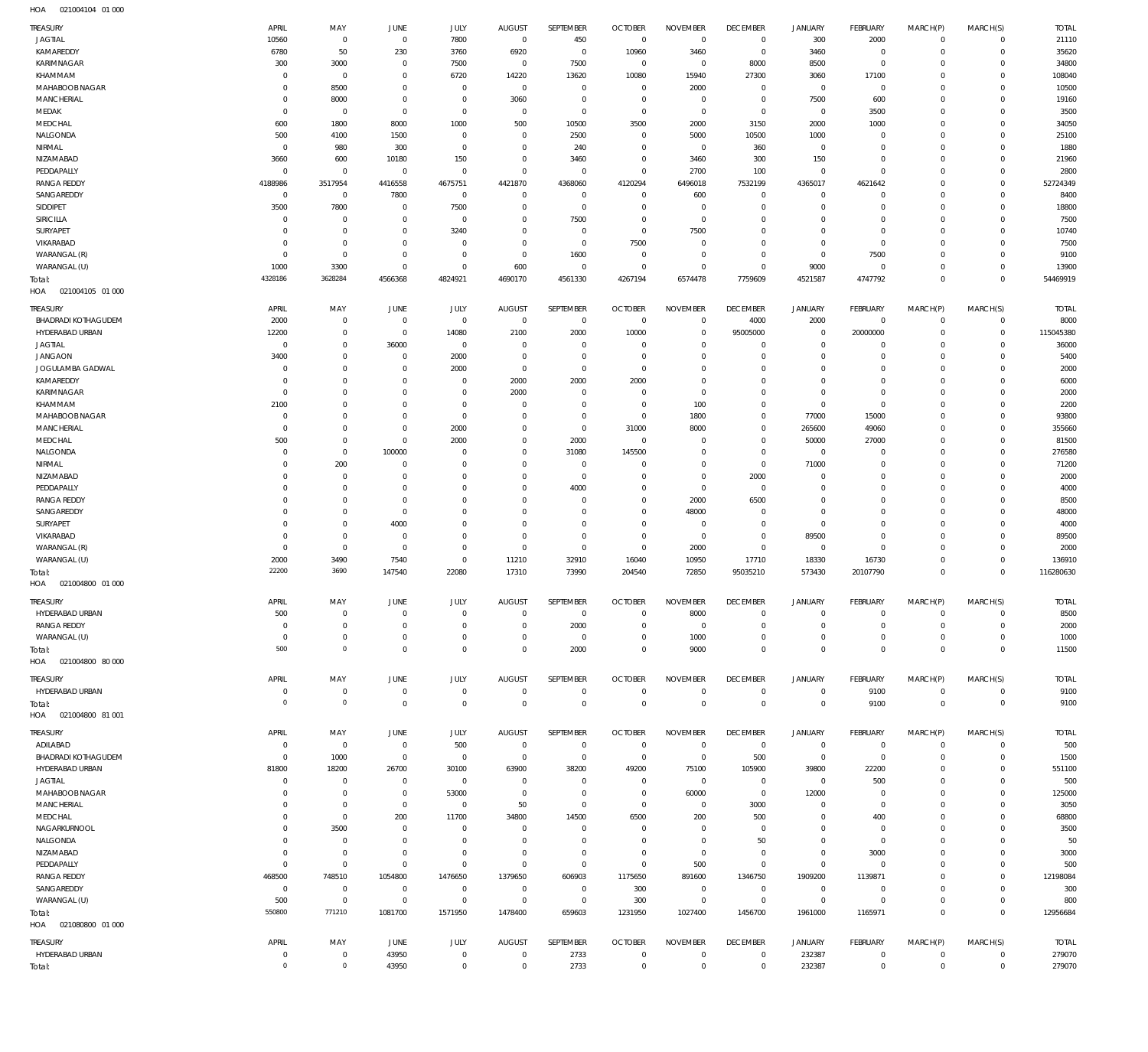HOA 021080800 80 000

| TREASURY                           | APRIL                          | MAY                     | <b>JUNE</b>                      | JULY                    | <b>AUGUST</b>           | SEPTEMBER                  | <b>OCTOBER</b>         | <b>NOVEMBER</b>         | <b>DECEMBER</b>            | <b>JANUARY</b>       | FEBRUARY                     | MARCH(P)             | MARCH(S)                     | <b>TOTAL</b>   |
|------------------------------------|--------------------------------|-------------------------|----------------------------------|-------------------------|-------------------------|----------------------------|------------------------|-------------------------|----------------------------|----------------------|------------------------------|----------------------|------------------------------|----------------|
| HYDERABAD URBAN                    | $\overline{0}$                 | $\mathbf 0$             | 4436                             | $\overline{0}$          | $\overline{0}$          | $\overline{0}$             | $\overline{0}$         | $\mathbf 0$             | 15526                      | $\circ$              | $\overline{0}$               | $\circ$              | $\circ$                      | 19962          |
| Total:                             | $\overline{0}$                 | $\mathbf 0$             | 4436                             | $\overline{0}$          | $\overline{0}$          | $\mathbf 0$                | $\overline{0}$         | $\mathbf 0$             | 15526                      | $\mathbf 0$          | $\overline{0}$               | $\mathbf 0$          | $\overline{0}$               | 19962          |
| HOA<br>021080800 81 000            |                                |                         |                                  |                         |                         |                            |                        |                         |                            |                      |                              |                      |                              |                |
| TREASURY                           | APRIL                          | MAY                     | JUNE                             | JULY                    | <b>AUGUST</b>           | SEPTEMBER                  | <b>OCTOBER</b>         | <b>NOVEMBER</b>         | <b>DECEMBER</b>            | <b>JANUARY</b>       | FEBRUARY                     | MARCH(P)             | MARCH(S)                     | <b>TOTAL</b>   |
| HYDERABAD URBAN                    | 13835                          | 10736                   | 90761                            | 13193                   | 1372                    | 34969                      | 79848                  | 535949                  | 28533                      | 32272                | 36429                        | $\mathbf 0$          | $\circ$                      | 877897         |
| NALGONDA                           | $\overline{0}$                 | 900                     | 450                              | 1200                    | 150                     | $\overline{0}$             | 300                    | $\overline{0}$          | 300                        | $\mathbf{0}$         | 150                          | $\mathbf 0$          | $\mathbf{0}$                 | 3450           |
| PPO - MOTIGALLY (TELANGANA)        | $\overline{0}$                 | $\overline{0}$          | $\overline{0}$                   | $\overline{0}$          | $\overline{0}$          | $\overline{0}$             | 800000                 | $\overline{0}$          | $\overline{0}$             | $\circ$              | $\overline{0}$               | $\Omega$             | $^{\circ}$                   | 800000         |
| WARANGAL (U)                       | $\overline{0}$                 | $\overline{0}$          | 312                              | 400                     | 340                     | $^{\circ}$                 | 290                    | 280                     | $\overline{0}$             | $\mathbf{0}$         | $\overline{0}$               | $\Omega$             | $\mathbf{0}$                 | 1622           |
| Total:                             | 13835                          | 11636                   | 91523                            | 14793                   | 1862                    | 34969                      | 880438                 | 536229                  | 28833                      | 32272                | 36579                        | $\Omega$             | $\overline{0}$               | 1682969        |
| HOA  021100800  01  000            |                                |                         |                                  |                         |                         |                            |                        |                         |                            |                      |                              |                      |                              |                |
| TREASURY                           | APRIL                          | MAY                     | <b>JUNE</b>                      | JULY                    | <b>AUGUST</b>           | <b>SEPTEMBER</b>           | <b>OCTOBER</b>         | <b>NOVEMBER</b>         | <b>DECEMBER</b>            | <b>JANUARY</b>       | FEBRUARY                     | MARCH(P)             | MARCH(S)                     | <b>TOTAL</b>   |
| HYDERABAD URBAN                    | $\overline{0}$                 | $\overline{0}$          | 126294                           | $\overline{0}$          | $\overline{0}$          | 54796                      | $\overline{0}$         | $\overline{0}$          | $\overline{0}$             | $\circ$              | $\overline{0}$               | $\mathbf 0$          | $\circ$                      | 181090         |
| Total:                             | $\circ$                        | $\mathbf 0$             | 126294                           | $\overline{0}$          | $\overline{0}$          | 54796                      | $\overline{0}$         | $\mathbf 0$             | $\overline{0}$             | $\mathbf 0$          | $\overline{0}$               | $\mathbf 0$          | $\overline{0}$               | 181090         |
| HOA<br>021100800 81 000            |                                |                         |                                  |                         |                         |                            |                        |                         |                            |                      |                              |                      |                              |                |
| TREASURY                           | APRIL                          | MAY                     | <b>JUNE</b>                      | JULY                    | <b>AUGUST</b>           | SEPTEMBER                  | <b>OCTOBER</b>         | <b>NOVEMBER</b>         | <b>DECEMBER</b>            | <b>JANUARY</b>       | FEBRUARY                     | MARCH(P)             | MARCH(S)                     | <b>TOTAL</b>   |
| ADILABAD                           | $\overline{0}$                 | $\overline{0}$          | $\overline{0}$                   | $\overline{0}$          | $\overline{0}$          | 64120                      | $\overline{0}$         | $\mathbf 0$             | $\overline{0}$             | $\circ$              | $\overline{0}$               | $\mathbf 0$          | $\circ$                      | 64120          |
| HYDERABAD URBAN                    | $\mathbf 0$                    | 1160                    | $\overline{0}$                   | $\mathbf 0$             | $\overline{0}$          | $\overline{0}$             | $\overline{0}$         | $\mathbf 0$             | $\overline{0}$             | $\mathbf 0$          | $\overline{0}$               | $\mathbf 0$          | $\circ$                      | 1160           |
| Total:                             | $\mathbf 0$                    | 1160                    | $\overline{0}$                   | $\mathbf 0$             | $\overline{0}$          | 64120                      | $\overline{0}$         | $\Omega$                | $\overline{0}$             | $\mathbf 0$          | $\overline{0}$               | $\mathbf 0$          | $\overline{0}$               | 65280          |
| HOA<br>021501102 01 000            |                                |                         |                                  |                         |                         |                            |                        |                         |                            |                      |                              |                      |                              |                |
| <b>TREASURY</b>                    | APRIL                          | MAY                     | <b>JUNE</b>                      | JULY                    | <b>AUGUST</b>           | <b>SEPTEMBER</b>           | <b>OCTOBER</b>         | <b>NOVEMBER</b>         | <b>DECEMBER</b>            | <b>JANUARY</b>       | FEBRUARY                     | MARCH(P)             | MARCH(S)                     | <b>TOTAL</b>   |
| PEDDAPALLY                         | 10000                          | $\mathbf 0$             | $\overline{0}$                   | $\overline{0}$          | $\overline{0}$          | $\mathbf 0$                | $\overline{0}$         | 0                       | $\overline{0}$             | $\circ$              | $\overline{0}$               | 0                    | $\circ$                      | 10000          |
| Total:                             | 10000                          | $\mathbf 0$             | $\mathbf 0$                      | $\overline{0}$          | $\overline{0}$          | $\overline{0}$             | $\overline{0}$         | $\overline{0}$          | $\mathbf 0$                | $\overline{0}$       | $\overline{0}$               | $\overline{0}$       | $\overline{0}$               | 10000          |
| HOA<br>021601106 01 000            |                                |                         |                                  |                         |                         |                            |                        |                         |                            |                      |                              |                      |                              |                |
| TREASURY                           | APRIL                          | MAY                     | <b>JUNE</b>                      | JULY                    | <b>AUGUST</b>           | SEPTEMBER                  | <b>OCTOBER</b>         | <b>NOVEMBER</b>         | <b>DECEMBER</b>            | <b>JANUARY</b>       | FEBRUARY                     | MARCH(P)             | MARCH(S)                     | <b>TOTAL</b>   |
| ADILABAD                           | 541                            | 541                     | 639                              | 1750                    | 1995                    | 1670                       | 1670                   | 1670                    | 3098                       | 30613                | 40198                        | $\mathbf 0$          | $\mathbf{0}$                 | 84385          |
| <b>BHADRADI KOTHAGUDEM</b>         | 581                            | 581                     | 581                              | 528                     | 634                     | 581                        | 581                    | 581                     | 581                        | 581                  | 486                          | $\Omega$             | $\mathbf{0}$                 | 6296           |
| HYDERABAD URBAN                    | 341050                         | 1130459                 | 895790                           | 959176                  | 354246                  | 1177012                    | 1412364                | 1750116                 | 436299                     | 416372               | 741415                       | $\Omega$<br>$\Omega$ | $\mathbf{0}$<br>$\mathbf 0$  | 9614299        |
| <b>JAGTIAL</b><br>JOGULAMBA GADWAL | 352<br>13205                   | 352<br>13473            | 352<br>13545                     | 352<br>13545            | 352<br>13493            | 352<br>17317               | 352<br>17421           | 352<br>21419            | 352<br>17691               | 352<br>17738         | 352<br>31191                 | $\Omega$             | $\mathbf 0$                  | 3872<br>190038 |
| KAMAREDDY                          | 529                            | 652                     | 529                              | 529                     | 529                     | 529                        | 529                    | 529                     | 529                        | 529                  | 123                          | $\Omega$             | $\mathbf 0$                  | 5536           |
| KARIMNAGAR                         | 90                             | 90                      | 90                               | 90                      | 2276                    | 2276                       | 2276                   | 2276                    | 2276                       | 2276                 | 2276                         | $\Omega$             | $\mathbf 0$                  | 16292          |
| KHAMMAM                            | 21109                          | 10239                   | 14335                            | 16631                   | 12745                   | 1039                       | 1039                   | 11039                   | 764                        | 10764                | 18808                        | $\Omega$             | $\mathbf{0}$                 | 118512         |
| KOMARAMBHEEM ASIFABAD              | 1107                           | 1107                    | 1107                             | 1050                    | 4599                    | 8091                       | 8124                   | 8124                    | 8124                       | 8067                 | 969                          | $\Omega$             | $\mathbf 0$                  | 50469          |
| MAHABOOB NAGAR                     | 1859                           | 1829                    | 1811                             | 1705                    | 1705                    | 1855                       | 1855                   | 1900                    | 2053                       | 1849                 | 1858                         | $\Omega$             | $\mathbf 0$                  | 20279          |
| MAHABUBABAD                        | 355                            | 320                     | 320                              | 320                     | 320                     | 320                        | 410                    | 410                     | 410                        | 410                  | 90                           | $\Omega$             | $\mathbf 0$                  | 3685           |
| <b>MANCHERIAL</b>                  | 8430                           | 8773                    | 8015                             | 11979                   | 12962                   | 13119                      | 13830                  | 13830                   | 16504                      | 15490                | 13830                        | $\Omega$             | $\mathbf 0$                  | 136762         |
| MEDCHAL                            | 989                            | 895                     | 895                              | 1655                    | 1229                    | 1113                       | 1166                   | 1166                    | 1166                       | 1166                 | 1913                         | $\Omega$<br>$\Omega$ | $\mathbf 0$<br>$\mathbf 0$   | 13353          |
| Mulugu<br>NAGARKURNOOL             | 887<br>50                      | 887<br>50               | 887<br>50                        | 887<br>50               | 887<br>50               | 887<br>50                  | 887<br>50              | $^{\circ}$<br>50        | $^{\circ}$<br>50           | 1774<br>50           | 887<br>50                    | $\Omega$             | $\mathbf 0$                  | 8870<br>550    |
| NALGONDA                           | 3950                           | 10255                   | 13000                            | 12654                   | 8506                    | 3017                       | 2842                   | 6002                    | 3632                       | 3632                 | 2900                         | $\Omega$             | $\mathbf 0$                  | 70390          |
| NIRMAL                             | 15258                          | 7629                    | 7629                             | 7629                    | 7629                    | 7629                       | 7629                   | 7629                    | 7629                       | 7629                 | 7629                         | $\Omega$             | 0                            | 91548          |
| NIZAMABAD                          | 1163                           | 1091                    | 1091                             | 1091                    | 427811                  | 1091                       | 1091                   | 94325                   | 16521                      | 6091                 | 6142                         | $\Omega$             | $\mathbf 0$                  | 557508         |
| Narayanpet                         | 45                             | 45                      | 45                               | 45                      | $\overline{0}$          | $\overline{0}$             | $\overline{0}$         | $\overline{0}$          | $\overline{0}$             | $\circ$              | 106                          | $\Omega$             | $\mathbf 0$                  | 286            |
| PAO - TELANGANA HYDERABAD          | 97492                          | 97972                   | 96940                            | 93218                   | 100540                  | 102397                     | 117848                 | 136905                  | 133295                     | 123307               | 114750                       | $\Omega$             | $\Omega$                     | 1214664        |
| PPO - MOTIGALLY (TELANGANA)        | 10000                          | 10000                   | 10000                            | 10000                   | 10000                   | 10000                      | 10000                  | 10000                   | 10000                      | 10000                | 10000                        | $\Omega$             | $\mathbf 0$                  | 110000         |
| RANGA REDDY                        | 15189                          | 14972                   | 8831                             | 4132                    | 3982                    | 3642                       | 3950                   | 4697                    | 14294                      | 4294                 | 14594                        | $\Omega$             | $\mathbf 0$                  | 92577          |
| SANGAREDDY<br>SIDDIPET             | 10687<br>380                   | 472<br>380              | 472<br>380                       | 10472<br>380            | 472<br>380              | 472<br>320                 | 472<br>380             | 472<br>380              | 5472<br>440                | 5339<br>380          | 5263<br>60                   | $\Omega$<br>$\Omega$ | $\mathbf 0$<br>$\mathbf{0}$  | 40065<br>3860  |
| SURYAPET                           | 150                            | 493                     | 493                              | 493                     | 493                     | 493                        | 493                    | 493                     | 5493                       | 5493                 | 493                          | $\Omega$             | $\mathbf 0$                  | 15080          |
| VIKARABAD                          | 62                             | 62                      | 62                               | 62                      | 62                      | 62                         | 62                     | 62                      | 62                         | 62                   | 444                          | $\Omega$             | $\mathbf{0}$                 | 1064           |
| WANAPARTHY                         | 452                            | 452                     | 452                              | 109                     | 109                     | 109                        | 109                    | 109                     | 109                        | 109                  | 474                          | $\Omega$             | $\mathbf 0$                  | 2593           |
| WARANGAL (R)                       | $\overline{0}$                 | $\overline{0}$          | $\overline{0}$                   | $\overline{0}$          | $\overline{0}$          | $\overline{0}$             | $\overline{0}$         | $\overline{0}$          | $\overline{0}$             | 2358                 | 2998                         | $\Omega$             | $\Omega$                     | 5356           |
| WARANGAL (U)                       | 3364                           | 49252                   | 3514                             | 4842                    | 4014                    | 3816                       | 4266                   | 3816                    | 3816                       | 1458                 | 1458                         | $\Omega$             | $\mathbf 0$                  | 83616          |
| YADADRI                            | 6329                           | 679                     | 10679                            | 4243                    | 6323                    | 16323                      | 22208                  | 17208                   | 22930                      | 17179                | 17179                        | $\Omega$             | $\mathbf{0}$                 | 141280         |
| Total:                             | 555655                         | 1364002                 | 1092534                          | 1159617                 | 978343                  | 1375582                    | 1633904                | 2095560                 | 713590                     | 695362               | 1038936                      | $\Omega$             | $\overline{0}$               | 12703085       |
| HOA  021601106  81  000            |                                |                         |                                  |                         |                         |                            |                        |                         |                            |                      |                              |                      |                              |                |
| TREASURY                           | APRIL                          | MAY                     | JUNE                             | JULY                    | <b>AUGUST</b>           | SEPTEMBER                  | <b>OCTOBER</b>         | <b>NOVEMBER</b>         | <b>DECEMBER</b>            | <b>JANUARY</b>       | FEBRUARY                     | MARCH(P)             | MARCH(S)                     | <b>TOTAL</b>   |
| HYDERABAD URBAN                    | 17395                          | 8139                    | 18631                            | 62965                   | 2674                    | 9770                       | 1636                   | 1672                    | $\overline{0}$             | $\circ$              | 529                          | 0                    | $\circ$                      | 123411         |
| Total:                             | 17395                          | 8139                    | 18631                            | 62965                   | 2674                    | 9770                       | 1636                   | 1672                    | $\mathbf 0$                | $\overline{0}$       | 529                          | $\overline{0}$       | $\overline{0}$               | 123411         |
| HOA  021760800  01  000            |                                |                         |                                  |                         |                         |                            |                        |                         |                            |                      |                              |                      |                              |                |
| TREASURY                           | APRIL                          | MAY                     | JUNE                             | JULY                    | <b>AUGUST</b>           | SEPTEMBER                  | <b>OCTOBER</b>         | <b>NOVEMBER</b>         | <b>DECEMBER</b>            | <b>JANUARY</b>       | FEBRUARY                     | MARCH(P)             | MARCH(S)                     | <b>TOTAL</b>   |
| ADILABAD                           | $\overline{0}$                 | 6000                    | $\overline{0}$                   | $\mathbf 0$             | $\overline{0}$          | $\overline{0}$             | $\overline{0}$         | $\Omega$                | $\overline{0}$             | $\overline{0}$       | $\overline{0}$               | $\mathbf 0$          | $\mathbf{0}$                 | 6000           |
| <b>BHADRADI KOTHAGUDEM</b>         | $\overline{0}$                 | $\mathbf 0$             | 20000                            | $\mathbf 0$             | $\overline{0}$          | $\mathbf 0$                | $\overline{0}$         | $\Omega$                | $\mathbf 0$                | $\mathbf 0$          | $\mathbf{0}$                 | $\Omega$             | $\mathbf{0}$                 | 20000          |
| <b>JAGTIAL</b>                     | 10000<br>$\overline{0}$        | $\overline{0}$          | $\overline{0}$<br>$\overline{0}$ | $\Omega$<br>$\mathbf 0$ | $\overline{0}$          | $\mathbf 0$<br>$\mathbf 0$ | $\overline{0}$         | $\Omega$<br>$\mathbf 0$ | $\mathbf 0$<br>$\mathbf 0$ | 10000<br>$\mathbf 0$ | $\mathbf{0}$<br>$\mathbf{0}$ | $\Omega$<br>$\Omega$ | $\mathbf{0}$<br>$\mathbf{0}$ | 20000          |
| KAMAREDDY<br>KARIMNAGAR            | $\overline{0}$                 | 18000<br>$\overline{0}$ | $\overline{0}$                   | $\Omega$                | 18000<br>$\overline{0}$ | 10000                      | 6000<br>$\overline{0}$ | 20000                   | $\mathbf 0$                | $\mathbf 0$          | $\mathbf{0}$                 | $\Omega$             | $\mathbf 0$                  | 42000<br>30000 |
| MAHABUBABAD                        | 20000                          | $\overline{0}$          | $\overline{0}$                   | $\Omega$                | $\mathbf 0$             | $\mathbf 0$                | $\overline{0}$         | $\mathbf 0$             | $\overline{0}$             | $\mathbf 0$          | $\mathbf{0}$                 | $\Omega$             | $\mathbf 0$                  | 20000          |
| MANCHERIAL                         | $\overline{0}$                 | 6000                    | $\overline{0}$                   | $\Omega$                | $\mathbf 0$             | $\mathbf 0$                | $\overline{0}$         | $\overline{0}$          | $\overline{0}$             | $\mathbf 0$          | $\mathbf{0}$                 | $\Omega$             | $\mathbf 0$                  | 6000           |
| NALGONDA                           | $\overline{0}$                 | $\overline{0}$          | $\overline{0}$                   | $\Omega$                | $\overline{0}$          | $\overline{0}$             | $\overline{0}$         | $\overline{0}$          | 6000                       | $\mathbf 0$          | $\overline{0}$               | $\Omega$             | $\mathbf{0}$                 | 6000           |
| NIRMAL                             | $\overline{0}$                 | $\overline{0}$          | 6000                             | $\mathbf 0$             | $\overline{0}$          | 12000                      | 6000                   | 6000                    | $\overline{0}$             | $\mathbf 0$          | $\overline{0}$               | $\Omega$             | $\mathbf 0$                  | 30000          |
| NIZAMABAD                          | 12000                          | 10000                   | $\overline{0}$                   | $\mathbf 0$             | $\overline{0}$          | $\overline{0}$             | 24000                  | 12000                   | 6000                       | $\mathbf{0}$         | 6000                         | $\Omega$             | $\mathbf{0}$                 | 70000          |
| PEDDAPALLY                         | 7000                           | $\overline{0}$          | $\overline{0}$                   | 1400                    | 5900                    | 18000                      | $\overline{0}$         | 24000                   | 18000                      | 6400                 | 13000                        | $\Omega$             | $\mathbf 0$                  | 93700          |
| SIRICILLA                          | $\overline{0}$<br>49000        | $\overline{0}$<br>40000 | 10000                            | $\overline{0}$          | $\overline{0}$          | $\overline{0}$             | $\overline{0}$         | $\overline{0}$          | $\overline{0}$             | $\circ$              | $\overline{0}$               | $\Omega$<br>$\Omega$ | $\mathbf{0}$                 | 10000          |
| Total:<br>HOA  021760800  79 000   |                                |                         | 36000                            | 1400                    | 23900                   | 40000                      | 36000                  | 62000                   | 30000                      | 16400                | 19000                        |                      | $\overline{0}$               | 353700         |
|                                    |                                |                         |                                  |                         |                         |                            |                        |                         |                            |                      |                              |                      |                              |                |
| TREASURY                           | APRIL                          | MAY                     | JUNE                             | JULY                    | <b>AUGUST</b>           | SEPTEMBER                  | <b>OCTOBER</b>         | <b>NOVEMBER</b>         | <b>DECEMBER</b>            | <b>JANUARY</b>       | FEBRUARY                     | MARCH(P)             | MARCH(S)                     | <b>TOTAL</b>   |
| KHAMMAM                            | $\overline{0}$<br>$\mathbf{0}$ | $\mathbf 0$<br>$\circ$  | $\overline{0}$                   | 3413866                 | $\overline{0}$          | $\mathbf 0$                | $\overline{0}$         | $\mathbf 0$             | $\overline{0}$             | $\mathbf 0$          | $\overline{0}$               | 0                    | $\circ$                      | 3413866        |
| Total:                             |                                |                         | $\mathbf 0$                      | 3413866                 | $\overline{0}$          | $\overline{0}$             | $\overline{0}$         | $\mathbf 0$             | $\mathbf 0$                | $\overline{0}$       | $\overline{0}$               | $\mathbf 0$          | $\overline{0}$               | 3413866        |
|                                    |                                |                         |                                  |                         |                         |                            |                        |                         |                            |                      |                              |                      |                              |                |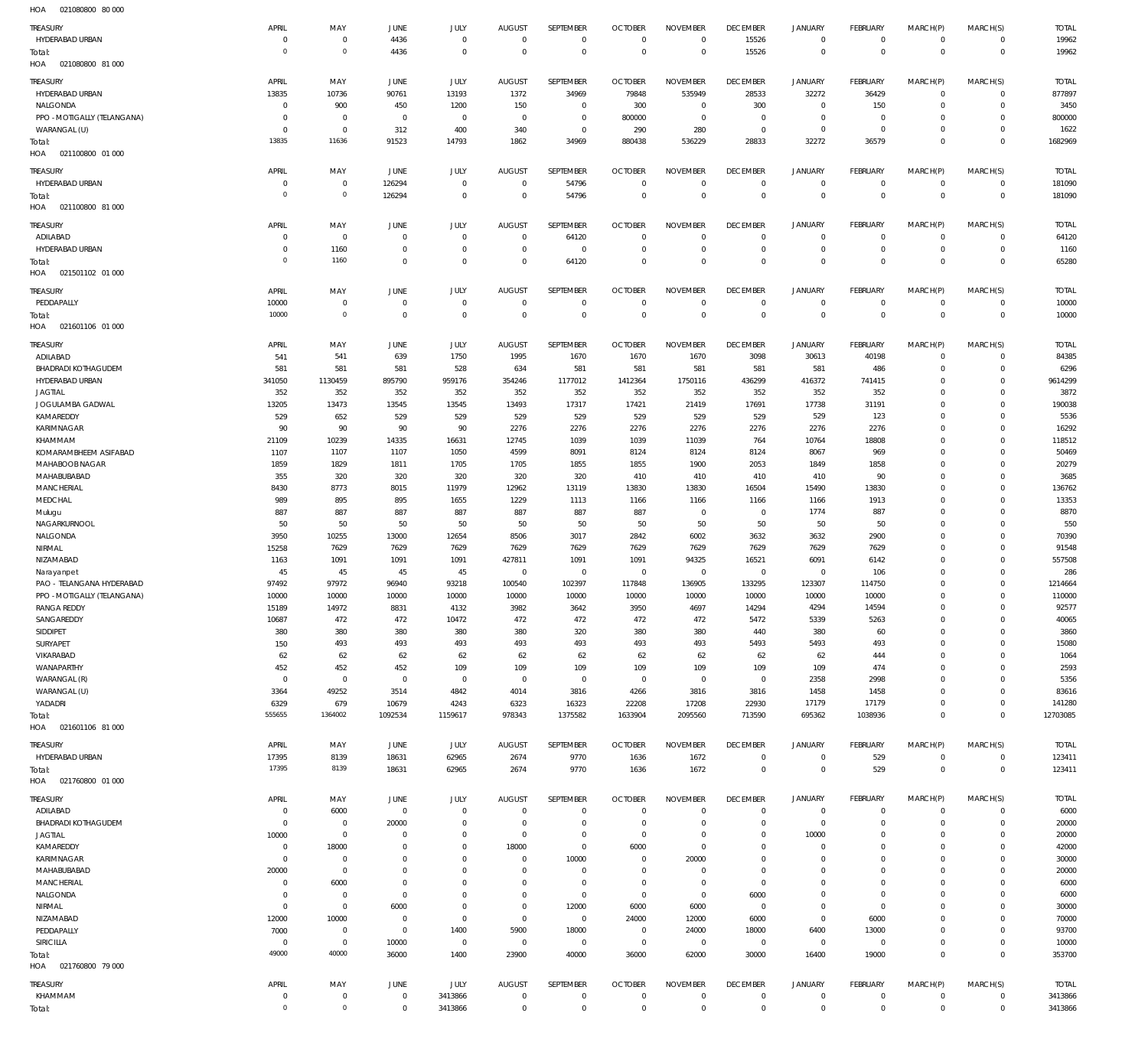021760800 81 000 HOA

| <b>TREASURY</b><br>ADILABAD        | APRIL<br>52000                | MAY<br>16000               | <b>JUNE</b><br>73000             | JULY<br>18000              | <b>AUGUST</b><br>12000          | SEPTEMBER<br>36000            | <b>OCTOBER</b><br>24000      | <b>NOVEMBER</b><br>12000      | <b>DECEMBER</b><br>18000      | <b>JANUARY</b><br>30130        | <b>FEBRUARY</b><br>30900      | MARCH(P)<br>$\mathbf 0$    | MARCH(S)<br>0              | <b>TOTAL</b><br>322030 |
|------------------------------------|-------------------------------|----------------------------|----------------------------------|----------------------------|---------------------------------|-------------------------------|------------------------------|-------------------------------|-------------------------------|--------------------------------|-------------------------------|----------------------------|----------------------------|------------------------|
| BHADRADI KOTHAGUDEM                | 38000                         | 46000                      | 60000                            | 18000                      | 34000                           | 36000                         | 18000                        | 24000                         | 18000                         | 30000                          | 18000                         | $\mathbf 0$                | $\mathbf 0$                | 340000                 |
| BHOOPALAPALLY                      | 10000                         | $\overline{0}$             | $\overline{0}$                   | $\mathbf{0}$               | $\overline{0}$                  | $\mathbf 0$                   | $\overline{0}$               | 10000                         | 6000                          | $^{\circ}$                     | 6000                          | $\Omega$                   | $\mathbf 0$                | 32000                  |
| HYDERABAD URBAN<br><b>JAGTIAL</b>  | 349000<br>63335               | 246500<br>52000            | 306540<br>83000                  | 304400<br>100776           | 253919<br>49000                 | 403752<br>42649               | 227900<br>67830              | 358499<br>17000               | 245600<br>22000               | 229300<br>49000                | 281310<br>50900               | $\Omega$<br>$\Omega$       | $\mathbf 0$<br>$\mathbf 0$ | 3206720<br>597490      |
| <b>JANGAON</b>                     | $\overline{0}$                | $\overline{0}$             | $\overline{0}$                   | 12000                      | 6000                            | 7200                          | 6000                         | 24000                         | 13000                         | 30500                          | $\overline{0}$                | $\Omega$                   | $\mathbf 0$                | 98700                  |
| JOGULAMBA GADWAL                   | 98000                         | 60000                      | 52000                            | 54000                      | 36000                           | 36000                         | 12000                        | 18000                         | 12000                         | 18000                          | 6186                          | $\Omega$                   | $\mathbf 0$                | 402186                 |
| KAMAREDDY                          | 130000                        | 61000                      | 12100                            | 35000                      | 37400                           | 26100                         | 14050                        | 18700                         | 51000                         | 18400                          | 29600                         | $\Omega$                   | $\mathbf 0$                | 433350                 |
| KARIMNAGAR                         | 165865                        | 42000                      | 60000                            | 106000                     | 50000                           | 20000                         | 10000                        | 20000                         | 34000                         | 18000                          | 10000                         | $\Omega$                   | $\mathbf 0$                | 535865                 |
| KHAMMAM                            | 112000                        | 90000                      | 70000                            | 36000                      | 11000                           | 36000                         | 107000                       | 72000                         | 122000                        | 53000                          | 78000                         | $\Omega$                   | $\mathbf 0$                | 787000                 |
| KOMARAMBHEEM ASIFABAD              | 12000                         | $\overline{0}$             | 18000                            | $\overline{0}$             | 5000                            | 12400                         | 6000                         | 18700                         | 18500                         | 24000                          | 6000                          | $\Omega$                   | $\mathbf 0$                | 120600                 |
| MAHABOOB NAGAR                     | 62010                         | 54000                      | 106000                           | 84000                      | 94200                           | 98500                         | 84000                        | 70000                         | 130000                        | 96000                          | 102700                        | $\Omega$                   | $\mathbf 0$                | 981410                 |
| MAHABUBABAD<br><b>MANCHERIAL</b>   | 32000<br>48582                | 6000<br>22000              | 32000<br>30000                   | 24000<br>$\mathbf{0}$      | 12100<br>18000                  | 12000<br>22000                | 6000<br>18000                | 18000<br>25700                | 30000<br>44600                | 6000<br>24000                  | 6000<br>13000                 | $\Omega$<br>$\Omega$       | $\mathbf 0$<br>$\mathbf 0$ | 184100<br>265882       |
| MEDAK                              | 44811                         | 12000                      | 22000                            | 31000                      | 12000                           | 36000                         | 12000                        | 6000                          | 25419                         | 6000                           | 19000                         | $\Omega$                   | $\mathbf 0$                | 226230                 |
| Mulugu                             | $\overline{0}$                | $\overline{0}$             | 12000                            | $\mathbf{0}$               | $\mathbb O$                     | $\mathbf 0$                   | $\mathbf 0$                  | $\overline{0}$                | $\mathbf{0}$                  | $\overline{0}$                 | $\overline{0}$                | $\Omega$                   | $\mathbf 0$                | 12000                  |
| NAGARKURNOOL                       | 12000                         | 59044                      | 54000                            | 12000                      | 54000                           | 44800                         | $\overline{0}$               | 42000                         | 84500                         | 30000                          | 84000                         | $\Omega$                   | $\mathbf 0$                | 476344                 |
| NALGONDA                           | 114800                        | 69600                      | 38000                            | 46800                      | 42700                           | 155300                        | 72000                        | 42500                         | 96400                         | 66223                          | 78901                         | $^{\circ}$                 | $\mathbf 0$                | 823224                 |
| NIRMAL                             | 84000                         | 44841                      | 24122                            | 36000                      | 24000                           | 24741                         | 40798                        | 28371                         | 42191                         | 78000                          | 70032                         | $\Omega$                   | $\mathbf 0$                | 497096                 |
| NIZAMABAD                          | 181000                        | 110000                     | 62000                            | 154000                     | 42000                           | 60000                         | 62000                        | 84000                         | 87000                         | 93900                          | 115000                        | $\Omega$                   | $\mathbf 0$                | 1050900                |
| Narayanpet                         | $\overline{0}$                | $\overline{0}$             | $\mathbf 0$                      | $\mathbf{0}$               | $\overline{0}$                  | $\mathbf 0$                   | $\overline{0}$               | 6000                          | $\mathbf{0}$                  | $\overline{0}$                 | 6000                          | $\Omega$<br>$\Omega$       | $\mathbf 0$<br>$\mathbf 0$ | 12000                  |
| PEDDAPALLY<br><b>RANGA REDDY</b>   | 63000<br>18638                | 26000<br>$\overline{0}$    | 32339<br>$\overline{0}$          | 24000<br>7000              | 6000<br>7000                    | 21000<br>14000                | 22000<br>$^{\circ}$          | 15600<br>27100                | 18000<br>45000                | 7000<br>$^{\circ}$             | 16800<br>20000                | $\Omega$                   | $\mathbf 0$                | 251739<br>138738       |
| SANGAREDDY                         | 73940                         | 16000                      | 93000                            | 18000                      | 24500                           | 66000                         | 44100                        | 35600                         | 38500                         | 31000                          | 24000                         | $\Omega$                   | $\mathbf 0$                | 464640                 |
| <b>SIDDIPET</b>                    | 71200                         | 42000                      | 38000                            | 46000                      | 32000                           | 48000                         | 42000                        | 82100                         | 124000                        | 36100                          | 86100                         | $\Omega$                   | $\mathbf 0$                | 647500                 |
| <b>SIRICILLA</b>                   | 12000                         | 6000                       | 20000                            | 18000                      | 10000                           | 24000                         | 28000                        | 30000                         | 6000                          | 18000                          | 75300                         | $\Omega$                   | $\mathbf 0$                | 247300                 |
| SURYAPET                           | 68000                         | 34000                      | 46000                            | 26000                      | 14000                           | 30000                         | 12000                        | 18000                         | 24000                         | 12000                          | 12000                         | $\Omega$                   | $\mathbf 0$                | 296000                 |
| VIKARABAD                          | 12800                         | 6000                       | 36417                            | 12000                      | 24000                           | 12000                         | $\overline{0}$               | 6000                          | 13710                         | $^{\circ}$                     | 6378                          | $\Omega$                   | $\mathbf 0$                | 129305                 |
| WANAPARTHY                         | 42000                         | 18000                      | 18000                            | 72100                      | 60000                           | 36000                         | 36000                        | 18000                         | 48000                         | 42000                          | 24100                         | $\Omega$                   | $\mathbf 0$                | 414200                 |
| WARANGAL (R)<br>WARANGAL (U)       | 16000<br>6000                 | 22000<br>$\overline{0}$    | 68000<br>10000                   | 24000<br>16000             | 26000<br>6000                   | 16000<br>$\overline{0}$       | 34000<br>6000                | 36000<br>12000                | 18000<br>10000                | 19200<br>6000                  | 36000<br>6000                 | $\Omega$<br>$\Omega$       | $\mathbf 0$<br>$\mathbf 0$ | 315200<br>78000        |
| YADADRI                            | 62000                         | 30000                      | 12000                            | 36000                      | 18000                           | 7510                          | 24000                        | 54000                         | 36000                         | 89500                          | 54700                         | $\Omega$                   | $\mathbf 0$                | 423710                 |
| Total:                             | 2054981                       | 1190985                    | 1488518                          | 1371076                    | 1020819                         | 1383952                       | 1035678                      | 1249870                       | 1481420                       | 1161253                        | 1372907                       | $\Omega$                   | $\Omega$                   | 14811459               |
| HOA<br>022060105 01 000            |                               |                            |                                  |                            |                                 |                               |                              |                               |                               |                                |                               |                            |                            |                        |
| <b>TREASURY</b><br>HYDERABAD URBAN | APRIL<br>$\mathbf 0$          | MAY<br>$\mathbf 0$         | <b>JUNE</b><br>$\overline{0}$    | JULY<br>$\mathbf 0$        | <b>AUGUST</b><br>$\overline{0}$ | SEPTEMBER<br>$\mathbf 0$      | <b>OCTOBER</b><br>$^{\circ}$ | <b>NOVEMBER</b><br>$^{\circ}$ | <b>DECEMBER</b><br>$^{\circ}$ | <b>JANUARY</b>                 | <b>FEBRUARY</b>               | MARCH(P)<br>$\mathbf 0$    | MARCH(S)<br>0              | <b>TOTAL</b>           |
| Total:                             | $\overline{0}$                | $\mathbf 0$                | $\overline{0}$                   | $\overline{0}$             | $\overline{0}$                  | $\mathbf 0$                   | $\overline{0}$               | $\mathbf{0}$                  | $\mathbf{0}$                  | $\overline{0}$<br>$\mathbf{0}$ | 1000<br>1000                  | $\overline{0}$             | $\mathbf 0$                | 1000<br>1000           |
| HOA<br>022060113 02 000            |                               |                            |                                  |                            |                                 |                               |                              |                               |                               |                                |                               |                            |                            |                        |
| <b>TREASURY</b>                    | APRIL                         | MAY                        | <b>JUNE</b>                      | JULY                       | <b>AUGUST</b>                   | SEPTEMBER                     | <b>OCTOBER</b>               | <b>NOVEMBER</b>               | <b>DECEMBER</b>               | <b>JANUARY</b>                 | <b>FEBRUARY</b>               | MARCH(P)                   | MARCH(S)                   | <b>TOTAL</b>           |
| HYDERABAD URBAN                    | 880                           | $\mathbf 0$                | $\overline{0}$                   | $\mathbf{0}$               | $\overline{0}$                  | $\mathbf 0$                   | 3080                         | 550                           | 2200                          | 2580                           | $\overline{0}$                | $\mathbf 0$                | 0                          | 9290                   |
| Total:<br>022060800 81 000<br>HOA  | 880                           | $\mathbf 0$                | $\overline{0}$                   | $\overline{0}$             | $\overline{0}$                  | $\mathbf 0$                   | 3080                         | 550                           | 2200                          | 2580                           | $\mathbb O$                   | $\overline{0}$             | $\mathbf 0$                | 9290                   |
| <b>TREASURY</b>                    | APRIL                         | MAY                        | <b>JUNE</b>                      | JULY                       | <b>AUGUST</b>                   | SEPTEMBER                     | <b>OCTOBER</b>               | <b>NOVEMBER</b>               | <b>DECEMBER</b>               | <b>JANUARY</b>                 | <b>FEBRUARY</b>               | MARCH(P)                   | MARCH(S)                   | <b>TOTAL</b>           |
| HYDERABAD URBAN                    | 1000                          | $\mathbf 0$                | $\overline{0}$                   | $\mathbf 0$                | $\overline{0}$                  | $\mathbf 0$                   | 10800                        | $^{\circ}$                    | $^{\circ}$                    | 1200                           | 172783                        | $\mathbf 0$                | 0                          | 185783                 |
| NIZAMABAD                          | $\Omega$                      | $\mathbf 0$                | $\overline{0}$                   | $\Omega$                   | $\overline{0}$                  | $\mathbf 0$                   | $^{\circ}$                   | $\Omega$                      | $^{\circ}$                    | $\Omega$                       | 6000                          | $\Omega$                   | 0                          | 6000                   |
| <b>RANGA REDDY</b>                 | $\Omega$                      | $\Omega$                   | $\Omega$                         | $\Omega$                   | $\Omega$                        | $\Omega$                      | $\overline{0}$               | $\Omega$                      | 1600                          | $\Omega$                       | $\mathbf 0$                   | $\Omega$                   | $\Omega$                   | 1600                   |
| VIKARABAD                          | $\Omega$<br>1000              | $\Omega$<br>$\mathbf 0$    | $\Omega$<br>$\overline{0}$       | $\Omega$<br>$\mathbf 0$    | 1240<br>1240                    | $\Omega$<br>$\mathbf 0$       | $\Omega$<br>10800            | $\circ$<br>$^{\circ}$         | $\Omega$<br>1600              | $\Omega$<br>1200               | $\Omega$<br>178783            | $\Omega$<br>$\overline{0}$ | $\Omega$<br>$\mathbf 0$    | 1240<br>194623         |
| Total:<br>HOA<br>023000101 01 001  |                               |                            |                                  |                            |                                 |                               |                              |                               |                               |                                |                               |                            |                            |                        |
| <b>TREASURY</b>                    | APRIL                         | MAY                        | <b>JUNE</b>                      | JULY                       | <b>AUGUST</b>                   | SEPTEMBER                     | <b>OCTOBER</b>               | <b>NOVEMBER</b>               | <b>DECEMBER</b>               | <b>JANUARY</b>                 | <b>FEBRUARY</b>               | MARCH(P)                   | MARCH(S)                   | <b>TOTAL</b>           |
| ADILABAD                           | 600                           | 505                        | $\mathbf 0$                      | 150                        | 4500                            | 100                           | $^{\circ}$                   | 50                            | $^{\circ}$                    | $\overline{0}$                 | 100                           | $^{\circ}$                 | 0                          | 6005                   |
| BHADRADI KOTHAGUDEM                | $\overline{0}$                | 8466                       | 3579                             | 8600                       | 300                             | $\mathbf 0$                   | $\overline{0}$               | $^{\circ}$                    | $\mathbf{0}$                  | $\overline{0}$                 | $\overline{0}$                | $\mathbf 0$                | $\mathbf 0$                | 20945                  |
| HYDERABAD URBAN<br>JAGTIAL         | 1714<br>36345                 | 41177845<br>67213          | 550<br>11400                     | 22100400<br>21534          | $\overline{0}$<br>12390         | 20108640<br>31838             | 210<br>14700                 | 12376150<br>23208             | 143651050<br>13500            | 25538650<br>1250               | 26641400<br>122083            | 0<br>$\Omega$              | $\mathbf 0$<br>0           | 291596609<br>355461    |
| <b>JANGAON</b>                     | $\overline{0}$                | $\overline{0}$             | 600                              | $\mathbf 0$                | $\overline{0}$                  | $\mathbf 0$                   | $^{\circ}$                   | $^{\circ}$                    | $^{\circ}$                    | $^{\circ}$                     | $\overline{0}$                | -C                         | 0                          | 600                    |
| JOGULAMBA GADWAL                   | $\overline{0}$                | 100                        | $\overline{0}$                   | $\mathbf{0}$               | $\overline{0}$                  | $\mathbf 0$                   | $\overline{0}$               | $^{\circ}$                    | 100                           | $^{\circ}$                     | 100                           | $\Omega$                   | 0                          | 300                    |
| KAMAREDDY                          | 3300                          | 2100                       | $\overline{0}$                   | 1200                       | $\mathbf{0}$                    | $\overline{0}$                | $\overline{0}$               | $^{\circ}$                    | $^{\circ}$                    | $^{\circ}$                     | 13200                         | -C                         | 0                          | 19800                  |
| KARIMNAGAR                         | 500                           | 7200                       | $\overline{0}$                   | $\mathbf 0$                | 250                             | 150                           | $\overline{0}$               | 350                           | 7200                          | 200                            | $\overline{0}$                | -C                         | 0                          | 15850                  |
| KHAMMAM                            | 100                           | 200                        | 200                              | $\mathbf 0$                | 200                             | 300                           | 5000                         | 100                           | 1000                          | 100                            | 200                           | -C                         | 0                          | 7400                   |
| MAHABOOB NAGAR<br>MEDAK            | 500<br>$\overline{0}$         | 2700<br>$\mathbf 0$        | 600<br>$\overline{0}$            | 350<br>$\mathbf 0$         | 2050<br>$\overline{0}$          | 1700<br>$\overline{0}$        | 500<br>$\overline{0}$        | 1200<br>$\Omega$              | 300<br>$\Omega$               | 600<br>$^{\circ}$              | 8175<br>600                   | -C<br>-C                   | 0<br>0                     | 18675<br>600           |
| MEDCHAL                            | 10000                         | $\mathbf 0$                | $\overline{0}$                   | $\mathbf 0$                | 10000                           | $\mathbf 0$                   | 2500                         | $^{\circ}$                    | $^{\circ}$                    | $\Omega$                       | $\overline{0}$                | -C                         | 0                          | 22500                  |
| NAGARKURNOOL                       | $\overline{0}$                | $\mathbf 0$                | $\overline{0}$                   | $\mathbf 0$                | 100                             | $\overline{0}$                | $^{\circ}$                   | $\Omega$                      | $\mathbf{0}$                  | $^{\circ}$                     | $\mathbf 0$                   | -C                         | 0                          | 100                    |
| NALGONDA                           | 250                           | $\mathbf 0$                | 50                               | 450                        | 550                             | 100                           | 250                          | 200                           | 500                           | 250                            | 150                           | $\Omega$                   | 0                          | 2750                   |
| NIRMAL                             | 2150                          | 3600                       | 6850                             | 3050                       | 1800                            | 1500                          | $\overline{0}$               | 1300                          | 50                            | $\overline{0}$                 | $\overline{0}$                | -C                         | 0                          | 20300                  |
| NIZAMABAD                          | 40650                         | 5100                       | 9000                             | $\mathbf 0$                | 1200                            | 1250                          | 3350                         | $\circ$                       | $\mathbf{0}$                  | 1200                           | 1800                          | $\Omega$                   | 0                          | 63550                  |
| <b>RANGA REDDY</b>                 | 388747<br>1000                | 83935                      | 525001                           | 320121                     | 1193839                         | 1490135                       | 1350654                      | 31941858                      | 5172317                       | 2230345                        | 756088                        | -C                         | $\mathbf 0$                | 45453040               |
| SANGAREDDY<br>SIDDIPET             |                               | 100                        | 15100                            | 200                        | 700                             | 100<br>$\overline{0}$         | 400<br>$^{\circ}$            | 400<br>$\Omega$               | 200<br>$\Omega$               | 200<br>$^{\circ}$              | 200<br>$\overline{0}$         | $\Omega$<br>$\Omega$       | $\mathbf 0$<br>0           | 18600<br>1800          |
|                                    |                               |                            |                                  |                            |                                 |                               |                              |                               |                               |                                |                               |                            |                            |                        |
| <b>SIRICILLA</b>                   | $\overline{0}$<br>1200        | $\mathbf 0$<br>$\mathbf 0$ | $\overline{0}$                   | 1200<br>$\mathbf 0$        | 600<br>$\overline{0}$           | $\mathbf 0$                   | 600                          | $^{\circ}$                    | $\Omega$                      | $\Omega$                       |                               | $\Omega$                   | 0                          | 3600                   |
| VIKARABAD                          | $\overline{0}$                | $\mathbf 0$                | 600<br>$\overline{0}$            | $^{\circ}$                 | $\overline{0}$                  | $\mathbf 0$                   | 40738                        | $\Omega$                      | $^{\circ}$                    | $^{\circ}$                     | 1200<br>$\overline{0}$        | $\Omega$                   | 0                          | 40738                  |
| WANAPARTHY                         | $\overline{0}$                | $\mathbf 0$                | $\overline{0}$                   | 36000                      | $\overline{0}$                  | $\mathbf 0$                   | $\overline{0}$               | $\Omega$                      | $\Omega$                      | $^{\circ}$                     | 1500                          | $\Omega$                   | 0                          | 37500                  |
| WARANGAL (U)                       | 1500                          | $\mathbf 0$                | 1528                             | 200                        | 200                             | 357                           | 150                          | 6661                          | $\mathbf{0}$                  | 350                            | 250                           | $^{\circ}$                 | $\mathbf 0$                | 11196                  |
| Total:<br>HOA<br>023000101 01800   | 488556                        | 41359064                   | 575058                           | 22493455                   | 1228679                         | 21636170                      | 1419052                      | 44351477                      | 148846217                     | 27773145                       | 27547046                      | $\Omega$                   | $\mathbf 0$                | 337717919              |
| <b>TREASURY</b>                    | APRIL                         | MAY                        | <b>JUNE</b>                      | JULY                       | <b>AUGUST</b>                   | SEPTEMBER                     | <b>OCTOBER</b>               | <b>NOVEMBER</b>               | <b>DECEMBER</b>               | <b>JANUARY</b>                 | <b>FEBRUARY</b>               | MARCH(P)                   | MARCH(S)                   | <b>TOTAL</b>           |
| HYDERABAD URBAN<br>Total:          | $\mathbf 0$<br>$\overline{0}$ | $\mathbf 0$<br>$\mathbf 0$ | $\overline{0}$<br>$\overline{0}$ | $\mathbf 0$<br>$\mathbf 0$ | $^{\circ}$<br>$\mathbf{0}$      | $\overline{0}$<br>$\mathbf 0$ | $^{\circ}$<br>$\overline{0}$ | 8811275<br>8811275            | $^{\circ}$<br>$\mathbf{0}$    | $^{\circ}$<br>$\Omega$         | $\overline{0}$<br>$\mathbf 0$ | $\circ$<br>$\mathbf 0$     | 0<br>$\mathbf 0$           | 8811275<br>8811275     |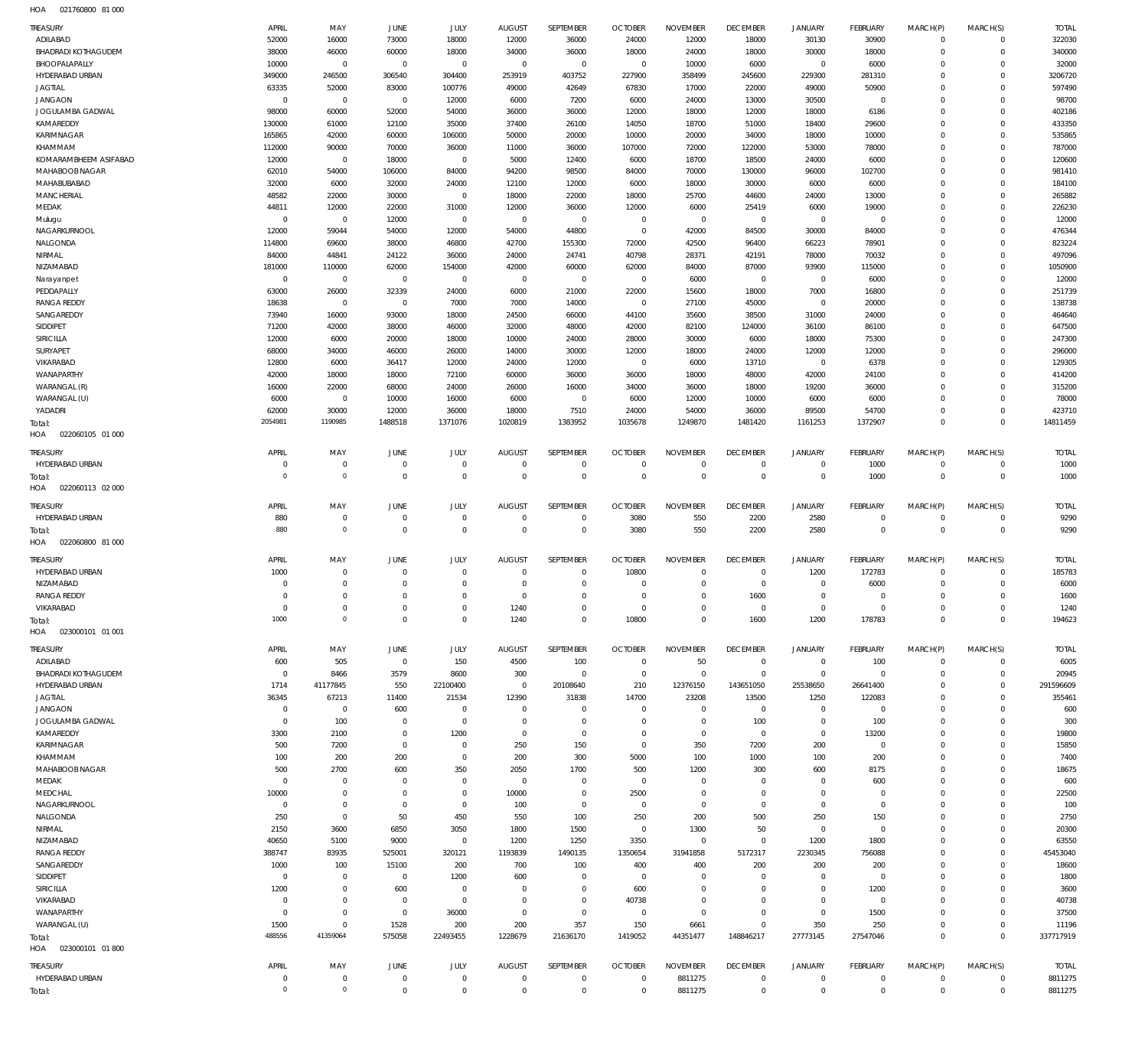HOA 023000103 01 000

| <b>TREASURY</b>            | APRIL          | MAY                 | JUNE           | JULY        | <b>AUGUST</b>  | SEPTEMBER        | <b>OCTOBER</b>  | <b>NOVEMBER</b> | <b>DECEMBER</b> | <b>JANUARY</b>        | <b>FEBRUARY</b> | MARCH(P)     | MARCH(S)     | <b>TOTAL</b>       |
|----------------------------|----------------|---------------------|----------------|-------------|----------------|------------------|-----------------|-----------------|-----------------|-----------------------|-----------------|--------------|--------------|--------------------|
| HYDERABAD URBAN            | $^{\circ}$     | $^{\circ}$          | $\overline{0}$ | 17945270    | $\mathbf{0}$   | $\overline{0}$   | $\overline{0}$  | $\overline{0}$  | $\overline{0}$  | $\mathsf 0$           | $\circ$         | $^{\circ}$   | $\mathbf 0$  | 17945270           |
| MAHABOOB NAGAR             | $\overline{0}$ | $\mathbf 0$         | $^{\circ}$     | $\mathbf 0$ | 1000           | $\mathbf 0$      | $\overline{0}$  | $\overline{0}$  | $\mathbb O$     | $\overline{0}$        | $\mathbf{0}$    | $\Omega$     | $\mathbf 0$  | 1000               |
| <b>RANGA REDDY</b>         | 680088         | 656206              | 1273611        | 1750487     | 921281         | 659758           | 614194          | 1166479         | 1015276         | 911172                | 938066          | $\Omega$     | $\mathbf 0$  | 10586618           |
|                            | 680088         | 656206              | 1273611        | 19695757    | 922281         | 659758           | 614194          | 1166479         | 1015276         | 911172                | 938066          | $\Omega$     | $\mathbf 0$  | 28532888           |
| Total:                     |                |                     |                |             |                |                  |                 |                 |                 |                       |                 |              |              |                    |
| HOA<br>023000104 01 000    |                |                     |                |             |                |                  |                 |                 |                 |                       |                 |              |              |                    |
| <b>TREASURY</b>            | APRIL          | MAY                 | <b>JUNE</b>    | JULY        | <b>AUGUST</b>  | SEPTEMBER        | <b>OCTOBER</b>  | <b>NOVEMBER</b> | <b>DECEMBER</b> | <b>JANUARY</b>        | <b>FEBRUARY</b> | MARCH(P)     | MARCH(S)     | <b>TOTAL</b>       |
| HYDERABAD URBAN            | 8937337        | 44508               | 70000          | 138904      | 141750         |                  | 117398          | 65220           | 82240           | 19826316              | 80798           | $^{\circ}$   | $\mathbf 0$  | 29566947           |
|                            |                |                     |                |             |                | 62476            |                 |                 |                 |                       |                 |              |              |                    |
| KARIMNAGAR                 | $\overline{0}$ | $^{\circ}$          | $\mathbf 0$    | $\mathbf 0$ | $^{\circ}$     | $\mathbf 0$      | $\overline{0}$  | 22043           | $\overline{0}$  | $\overline{0}$        | $^{\circ}$      | $\Omega$     | $\mathbf 0$  | 22043              |
| MAHABOOB NAGAR             | $\mathbf 0$    | $\mathbf{0}$        | 0              | $\mathbf 0$ | 1000           | $\mathbf 0$      | $\overline{0}$  | $\overline{0}$  | $\mathbb O$     | $\overline{0}$        | $\mathbf{0}$    | $\Omega$     | $\mathbf 0$  | 1000               |
| NALGONDA                   | 0              | $\mathbf 0$         | $^{\circ}$     | $\mathbf 0$ | $\overline{0}$ | $\mathbf 0$      | $\overline{0}$  | $\overline{0}$  | 750             | $\mathbf 0$           | $^{\circ}$      | $\Omega$     | $\Omega$     | 750                |
| NIZAMABAD                  | $^{\circ}$     | 2000                | 1000           | $\mathbf 0$ | 1000           | $\mathbf 0$      | $\overline{0}$  | 1000            | 3100            | $\overline{0}$        | $\mathbf{0}$    | $\Omega$     | $\mathbf 0$  | 8100               |
| <b>RANGA REDDY</b>         | 2951514        | 2444298             | 3550248        | 4280081     | 4140224        | 4720709          | 7438312         | 12080291        | 168047381       | 25006515              | 15343779        | $\Omega$     | $\mathbf 0$  | 250003352          |
| SANGAREDDY                 | $^{\circ}$     | $\mathbf{0}$        | $\mathbf 0$    | $\mathbf 0$ | $\overline{0}$ | $\overline{0}$   | $\overline{0}$  | $\overline{0}$  | $\overline{0}$  | 2700                  | $^{\circ}$      | $\Omega$     | $\mathbf 0$  | 2700               |
|                            | 11888851       | 2490806             | 3621248        | 4418985     | 4283974        | 4783185          | 7555710         | 12168554        | 168133471       | 44835531              | 15424577        | $\Omega$     | $\mathbb O$  | 279604892          |
| Total:                     |                |                     |                |             |                |                  |                 |                 |                 |                       |                 |              |              |                    |
| 023000800 02 000<br>HOA    |                |                     |                |             |                |                  |                 |                 |                 |                       |                 |              |              |                    |
| TREASURY                   | APRIL          | MAY                 | <b>JUNE</b>    | <b>JULY</b> | <b>AUGUST</b>  | SEPTEMBER        | <b>OCTOBER</b>  | <b>NOVEMBER</b> | <b>DECEMBER</b> | JANUARY               | <b>FEBRUARY</b> | MARCH(P)     | MARCH(S)     | <b>TOTAL</b>       |
| HYDERABAD URBAN            | C              | $^{\circ}$          | 3100           | $\mathbf 0$ | 144            | 3016             | $\overline{0}$  | $\overline{0}$  | 1296            | 855                   | 1000            | $^{\circ}$   | $\mathbf 0$  | 9411               |
|                            |                |                     |                |             |                |                  |                 |                 |                 |                       |                 |              |              |                    |
| Total:                     | $\circ$        | $\mathsf{O}\xspace$ | 3100           | $\mathbf 0$ | 144            | 3016             | $\overline{0}$  | $\mathbf 0$     | 1296            | 855                   | 1000            | $^{\circ}$   | $\mathbf{0}$ | 9411               |
| HOA<br>023000800 04 000    |                |                     |                |             |                |                  |                 |                 |                 |                       |                 |              |              |                    |
| TREASURY                   | APRIL          | MAY                 | JUNE           | JULY        | <b>AUGUST</b>  | SEPTEMBER        | <b>OCTOBER</b>  | <b>NOVEMBER</b> | <b>DECEMBER</b> | <b>JANUARY</b>        | <b>FEBRUARY</b> | MARCH(P)     | MARCH(S)     | <b>TOTAL</b>       |
|                            |                |                     |                |             |                |                  |                 |                 |                 |                       |                 |              |              |                    |
| <b>BHADRADI KOTHAGUDEM</b> | 45128          | $\mathbf{0}$        | $\mathbf 0$    | $\mathbf 0$ | $\mathbf 0$    | $^{\circ}$       | $^{\circ}$      | $\overline{0}$  | $\overline{0}$  | $\circ$               | $\mathbf{0}$    | $^{\circ}$   | $\mathbf 0$  | 45128              |
| HYDERABAD URBAN            | C              | $\mathbf{0}$        | $^{\circ}$     | $\mathbf 0$ | $\mathbf 0$    | 9350             | $^{\circ}$      | 50              | 7588            | $\mathbf 0$           | 720             | $\Omega$     | $\mathbf 0$  | 17708              |
| KHAMMAM                    | C              | $\mathbf{0}$        | $^{\circ}$     | $\mathbf 0$ | $\mathbf 0$    | $\mathbf 0$      | $\mathbf 0$     | $\mathbf 0$     | $^{\circ}$      | $\mathbf 0$           | 50              | $\Omega$     | $\Omega$     | 50                 |
| MAHABUBABAD                | 0              | $\mathbf{0}$        | $^{\circ}$     | $\mathbf 0$ | $\mathbf 0$    | $\mathbf 0$      | $\mathbf 0$     | $\mathbf 0$     | 12100           | $\mathbf 0$           | $\mathbf 0$     | $\Omega$     | $\mathbf 0$  | 12100              |
| MEDCHAL                    | 100            | $\mathbf 0$         | $^{\circ}$     | $\mathbf 0$ | $\Omega$       | $\mathbf 0$      | $\mathbf 0$     | $\mathbf 0$     | $\mathbf{0}$    | $\mathbf 0$           | 47000           | $\Omega$     | $\Omega$     | 47100              |
| Mulugu                     | $\overline{0}$ | $\mathbf{0}$        | $^{\circ}$     | 101796      | $\mathbf 0$    | $\mathbf 0$      | $\overline{0}$  | $\overline{0}$  | $\overline{0}$  | $\mathbf 0$           | $^{\circ}$      | $\Omega$     | $\mathbf 0$  | 101796             |
| NALGONDA                   | C              | $\mathbf 0$         | $^{\circ}$     | $\mathbf 0$ | $\mathbf 0$    | $\mathbf 0$      | $\overline{0}$  | 24466           | $\mathbf{0}$    | $\mathbf 0$           | $^{\circ}$      | $\Omega$     | $\Omega$     | 24466              |
|                            |                |                     |                |             |                |                  |                 |                 |                 |                       |                 |              |              |                    |
| NIZAMABAD                  | 6000           | 6000                | 6000           | 6000        | 6000           | 6050             | 14580           | 16000           | 12159           | 61400                 | $\mathbf{0}$    | $\Omega$     | $\mathbf 0$  | 140189             |
| PEDDAPALLY                 | 50             | $^{\circ}$          | $^{\circ}$     | $\mathbf 0$ | $\mathbf 0$    | $\mathbf 0$      | $^{\circ}$      | $\mathbf 0$     | $^{\circ}$      | $\mathbf 0$           | $^{\circ}$      | $\Omega$     | $\Omega$     | 50                 |
| <b>RANGA REDDY</b>         | $\mathbf 0$    | $\mathbf{0}$        | $^{\circ}$     | $\mathbf 0$ | 15500          | $\mathbf{0}$     | $\overline{0}$  | $\mathbf 0$     | 10000           | $\mathbf 0$           | $\mathbf{0}$    | $\Omega$     | $\Omega$     | 25500              |
| SANGAREDDY                 | $\Omega$       | $^{\circ}$          | $^{\circ}$     | $\mathbf 0$ | $\mathbf 0$    | 124833           | $\mathbf 0$     | $\mathbf 0$     | $\mathbf{0}$    | 0                     | $^{\circ}$      | $\Omega$     | $\Omega$     | 124833             |
| <b>SIDDIPET</b>            | C              | $\mathbf{0}$        | $^{\circ}$     | $\mathbf 0$ | $\mathbf 0$    | $\mathbf 0$      | $\overline{0}$  | 600             | $\overline{0}$  | $\mathbf 0$           | $\mathbf{0}$    |              | $\Omega$     | 600                |
| WANAPARTHY                 | C              | $\mathbf 0$         | $^{\circ}$     | $\mathbf 0$ | $\overline{0}$ | $\mathbf 0$      | $^{\circ}$      | $^{\circ}$      | 1740            | $\mathbf 0$           | $\mathbf{0}$    | $\Omega$     | $\Omega$     | 1740               |
|                            |                |                     |                |             |                |                  |                 |                 |                 |                       |                 |              |              |                    |
| WARANGAL (U)               | $\overline{0}$ | $\mathbf 0$         | 50             | $\mathbf 0$ | 110            | $\mathbf 0$      | $\overline{0}$  | $\mathbf 0$     | $\overline{0}$  | $\overline{0}$        | $\mathbf{0}$    | $\Omega$     | $\mathbf 0$  | 160                |
| Total:                     | 51278          | 6000                | 6050           | 107796      | 21610          | 140233           | 14580           | 41116           | 43587           | 61400                 | 47770           | $\Omega$     | $\mathbf 0$  | 541420             |
| HOA<br>023000800 81 000    |                |                     |                |             |                |                  |                 |                 |                 |                       |                 |              |              |                    |
|                            |                |                     |                |             |                | SEPTEMBER        |                 |                 |                 |                       |                 |              |              |                    |
| TREASURY                   | APRIL          | MAY                 | JUNE           | JULY        | <b>AUGUST</b>  |                  | <b>OCTOBER</b>  | <b>NOVEMBER</b> | <b>DECEMBER</b> | JANUARY               | <b>FEBRUARY</b> | MARCH(P)     | MARCH(S)     | <b>TOTAL</b>       |
| HYDERABAD URBAN            | 1321           | 1664                | 3448           | 3648        | 289            | 3504             | 2289            | 972             | 2424            | 2956                  | 264             | $^{\circ}$   | $\mathbf 0$  | 22779              |
| MEDCHAL                    | $\overline{0}$ | $^{\circ}$          | $\mathbf 0$    | $\mathbf 0$ | $\overline{0}$ | $\overline{0}$   | $\overline{0}$  | $\overline{0}$  | $\overline{0}$  | $\overline{0}$        | 24007           | $^{\circ}$   | $\mathbf 0$  | 24007              |
| Total:                     | 1321           | 1664                | 3448           | 3648        | 289            | 3504             | 2289            | 972             | 2424            | 2956                  | 24271           | $\mathbf 0$  | $\mathbf{0}$ | 46786              |
| 023560800 01 000<br>HOA    |                |                     |                |             |                |                  |                 |                 |                 |                       |                 |              |              |                    |
|                            |                |                     |                |             |                |                  |                 |                 |                 |                       |                 |              |              |                    |
| TREASURY                   | APRIL          | MAY                 | <b>JUNE</b>    | JULY        | <b>AUGUST</b>  | <b>SEPTEMBER</b> | <b>OCTOBER</b>  | <b>NOVEMBER</b> | <b>DECEMBER</b> | JANUARY               | <b>FEBRUARY</b> | MARCH(P)     | MARCH(S)     | <b>TOTAL</b>       |
| ADILABAD                   | C              | $\mathbf{0}$        | $^{\circ}$     | 20702       | $\overline{0}$ | $^{\circ}$       | $^{\circ}$      | $^{\circ}$      | 1250270         | $\circ$               | $^{\circ}$      | $\Omega$     | $\mathbf 0$  | 1270972            |
| <b>BHADRADI KOTHAGUDEM</b> | C              | $\mathbf 0$         | 0              | $\mathbf 0$ | 451736         | 114838           | $\overline{0}$  | $\mathbf 0$     | 131481          | $\mathbf 0$           | $\mathbf{0}$    | $\circ$      | $\mathbf 0$  | 698055             |
| BHOOPALAPALLY              | $\Omega$       | 3251                | 1976           | $\mathbf 0$ | $^{\circ}$     | $\mathbf 0$      | $\overline{0}$  | $\mathbf 0$     | $\mathbb O$     | $\mathbf 0$           | $\mathbf 0$     | $\Omega$     | $\mathbf 0$  | 5227               |
| HYDERABAD URBAN            | 559951         | $\mathbf{0}$        | 76419          | 41720       | 77942          | 49951            | $\Omega$        | 17500           | 11170           | 14000                 | $\circ$         | $\mathbf{0}$ | $\circ$      | 848653             |
| <b>JAGTIAL</b>             | $\overline{0}$ | $\mathbf{0}$        | $^{\circ}$     | $^{\circ}$  | $\mathbf 0$    | $\mathbf 0$      | $\overline{0}$  | 21879           | $\mathbf 0$     | $\mathbf 0$           | $\mathbf{0}$    | $\Omega$     | $\mathbf 0$  | 21879              |
|                            |                |                     |                |             |                |                  |                 |                 |                 |                       |                 |              |              |                    |
| KARIMNAGAR                 | $\overline{0}$ | $\mathbf 0$         | $^{\circ}$     | $^{\circ}$  | $\mathbf 0$    | $\mathbf 0$      | $\overline{0}$  | $\overline{0}$  | 13000           | $\mathbf 0$           | $^{\circ}$      | $\mathbf 0$  | $\mathbf 0$  | 13000              |
| KOMARAMBHEEM ASIFABAD      | 14200          | $\mathbf 0$         | 9000           | $^{\circ}$  | $\mathbf 0$    | $\mathbf 0$      | $\overline{0}$  | $\overline{0}$  | $\mathbf{0}$    | 0                     | $\mathbf{0}$    | $\Omega$     | $\mathbf 0$  | 23200              |
| MAHABOOB NAGAR             | 3500           | $\mathbf 0$         | $^{\circ}$     | $\mathbf 0$ | $\mathbf 0$    | $\mathbf 0$      | 281616          | 13627           | $\mathbf 0$     | 0                     | $\mathbf{0}$    | $\Omega$     | $\mathbf 0$  | 298743             |
| MANCHERIAL                 | $\overline{0}$ | 15650               | 0              | $\mathbf 0$ | $\mathbf 0$    | $\mathbf 0$      | $\overline{0}$  | $^{\circ}$      | $\mathbf 0$     | 0                     | $\mathbf{0}$    |              | $\mathbf 0$  | 15650              |
| NALGONDA                   | $\Omega$       | $\mathbf{0}$        | $^{\circ}$     | 8500        | $\mathbf 0$    | $\mathbf 0$      | $\overline{0}$  | $^{\circ}$      | $\mathbf{0}$    | 0                     | $\mathbf{0}$    | $\Omega$     | $\Omega$     | 8500               |
| NIRMAL                     | 0              | $^{\circ}$          | 44000          | $^{\circ}$  | $\mathbf 0$    | $\mathbf 0$      | $\mathbf 0$     | $\mathbf 0$     | $\mathbf{0}$    | 0                     | $\mathbf{0}$    | $\Omega$     | $\mathbf 0$  | 44000              |
| Narayanpet                 | 0              | $\mathbf{0}$        | 6000           | $\mathbf 0$ | $\mathbf 0$    | $\mathbf 0$      | $\mathbf 0$     | $\mathbf 0$     | $\mathbf{0}$    | $\mathbf 0$           | $\mathbf{0}$    | $\Omega$     | $\Omega$     | 6000               |
|                            |                |                     | $^{\circ}$     | $\mathbf 0$ | $\mathbf 0$    | $\mathbf 0$      | $\overline{0}$  | $\overline{0}$  | 1038164         | 0                     | 717             | $\Omega$     | $\mathbf 0$  |                    |
| <b>RANGA REDDY</b>         | 0              | $\mathbf{0}$        |                |             |                |                  |                 |                 |                 |                       |                 |              |              | 1038881            |
| SANGAREDDY                 | $\Omega$       | $\mathbf 0$         | $\mathbf 0$    | 57053       | 6216           | $\mathbf 0$      | $\overline{0}$  | 2702372         | $\mathbf{0}$    | 0                     | $\mathbf{0}$    | $\Omega$     | $\Omega$     | 2765641            |
| SIDDIPET                   | $\Omega$       | $\mathbf{0}$        | $\mathbf 0$    | 287380      | $\mathbf 0$    | $\mathbf 0$      | $\overline{0}$  | $\mathbf 0$     | $\mathbf 0$     | 0                     | $\mathbf{0}$    | $\Omega$     | $\mathbf 0$  | 287380             |
| VIKARABAD                  | $\Omega$       | $\mathbf 0$         | $^{\circ}$     | $\mathbf 0$ | $\overline{0}$ | $\mathbf 0$      | 55000           | $\overline{0}$  | $\mathbf 0$     | $\mathbf 0$           | $\mathbf{0}$    | $\Omega$     | $\Omega$     | 55000              |
| WARANGAL (R)               | 0              | $\mathbf{0}$        | $^{\circ}$     | $\mathbf 0$ | 12000          | $\mathbf 0$      | $\overline{0}$  | $\overline{0}$  | $\mathbf{0}$    | $\mathbf 0$           | $\mathbf{0}$    | $\Omega$     | $\mathbf 0$  | 12000              |
| WARANGAL (U)               | 0              | $\mathbf 0$         | $^{\circ}$     | $\mathbf 0$ | 325            | $\mathbf 0$      | 8000            | 188557          | $\mathbf{0}$    | $\mathbf 0$           | 245             | $\Omega$     | $\Omega$     | 197127             |
| YADADRI                    | $\overline{0}$ | $\mathbf 0$         | $^{\circ}$     | $\mathbf 0$ | $\overline{0}$ | $\mathbf 0$      | $\overline{0}$  | 325248          | $\overline{0}$  | $\mathbf 0$           | $\mathbf 0$     | $\Omega$     | $\mathbf 0$  | 325248             |
|                            | 577651         | 18901               | 137395         | 415355      | 548219         | 164789           |                 | 3269183         | 2444085         | 14000                 | 962             | $^{\circ}$   | $\mathbf 0$  | 7935156            |
| Total:                     |                |                     |                |             |                |                  | 344616          |                 |                 |                       |                 |              |              |                    |
| 025000102 01 000<br>HOA    |                |                     |                |             |                |                  |                 |                 |                 |                       |                 |              |              |                    |
| TREASURY                   | APRIL          | MAY                 | JUNE           | <b>JULY</b> | <b>AUGUST</b>  | SEPTEMBER        | <b>OCTOBER</b>  | <b>NOVEMBER</b> | <b>DECEMBER</b> | <b>JANUARY</b>        | FEBRUARY        | MARCH(P)     | MARCH(S)     | <b>TOTAL</b>       |
| HYDERABAD URBAN            | $\overline{0}$ | $^{\circ}$          | 18592174       | $\mathbf 0$ | $\mathbf 0$    | $\mathbf 0$      | $\overline{0}$  | $\overline{0}$  | 20502836        | $\overline{0}$        | $\circ$         | $^{\circ}$   | $\mathbf 0$  | 39095010           |
|                            |                |                     |                |             |                |                  |                 |                 |                 |                       |                 |              |              |                    |
| <b>RANGA REDDY</b>         | C              | $\mathbf 0$         | $^{\circ}$     | 12700       | $\mathbf 0$    | $\mathbf 0$      | $\overline{0}$  | $\mathbf 0$     | $^{\circ}$      | $\mathbf 0$           | $\mathbf 0$     | $^{\circ}$   | $\mathbf 0$  | 12700              |
| Total:                     | $\mathbf 0$    | $\mathbf 0$         | 18592174       | 12700       | $\mathbf 0$    | $\mathbf 0$      | $\overline{0}$  | $^{\circ}$      | 20502836        | $\mathbf 0$           | $\mathbf 0$     | $^{\circ}$   | $\mathbf 0$  | 39107710           |
| HOA<br>025000102 01 001    |                |                     |                |             |                |                  |                 |                 |                 |                       |                 |              |              |                    |
| TREASURY                   | APRIL          | MAY                 | <b>JUNE</b>    | JULY        | <b>AUGUST</b>  | SEPTEMBER        | <b>OCTOBER</b>  | <b>NOVEMBER</b> | <b>DECEMBER</b> | JANUARY               | <b>FEBRUARY</b> |              | MARCH(S)     | <b>TOTAL</b>       |
|                            |                |                     |                |             |                |                  |                 |                 |                 |                       |                 | MARCH(P)     |              |                    |
| HYDERABAD URBAN            | 45126564       | $\mathbf 0$         | $\mathbf 0$    | 228500      | 33000          | 18754306         | 28100           | $\overline{0}$  | 24551           | 8700                  | 278000          | $^{\circ}$   | $\mathbf 0$  | 64481721           |
| KAMAREDDY                  | $\mathbf 0$    | $\mathbf 0$         | $\mathbf 0$    | $\mathbf 0$ | $^{\circ}$     | $\mathbf 0$      | $\overline{0}$  | $\overline{0}$  | $\mathbf 0$     | $\mathsf 0$           | 47820           | $\Omega$     | $\mathbf 0$  | 47820              |
| NIZAMABAD                  | C              | $\mathbf{0}$        | $\mathbf 0$    | $\mathbf 0$ | 21110          | $\mathbf 0$      | $\overline{0}$  | $\overline{0}$  | $\mathbb O$     | $\overline{0}$        | 5319            | $\Omega$     | $\mathbf 0$  | 26429              |
| <b>RANGA REDDY</b>         |                |                     |                |             |                |                  |                 |                 |                 |                       |                 |              |              |                    |
|                            | 0              | $\mathbf 0$         | $\mathbf 0$    | 13140       | $\mathbf 0$    | 51000            | $\overline{0}$  | 4760            | 6500            | 107000                | $^{\circ}$      | $\Omega$     | $\Omega$     | 182400             |
| SANGAREDDY                 | $^{\circ}$     | $\mathbf 0$         | $\mathbf 0$    | $\mathbf 0$ | $\overline{0}$ | $\mathbf{0}$     |                 | $\overline{0}$  |                 |                       | $\mathbf 0$     | $\Omega$     | $\mathbf 0$  |                    |
| Total:                     | 45126564       | $\mathsf{O}\xspace$ | $\mathbf 0$    | 241640      | 54110          | 18805306         | 85410<br>113510 | 4760            | 55696<br>86747  | $\mathsf 0$<br>115700 | 331139          | $\mathbf 0$  | $\mathbb O$  | 141106<br>64879476 |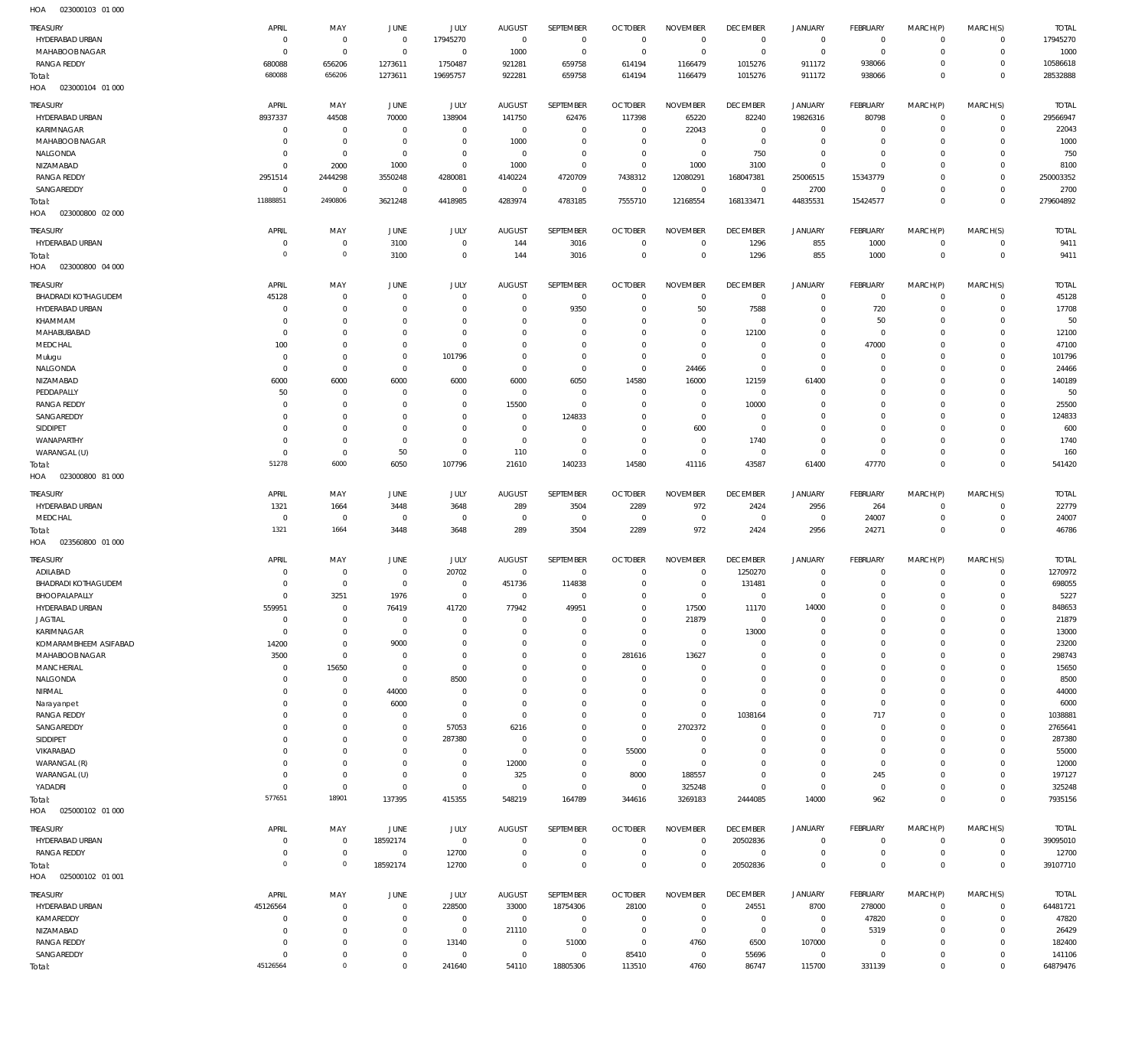025000102 02 001 HOA

| TREASURY                          | APRIL        | MAY            | <b>JUNE</b>    | JULY         | <b>AUGUST</b> | SEPTEMBER      | <b>OCTOBER</b> | <b>NOVEMBER</b> | <b>DECEMBER</b> | <b>JANUARY</b> | <b>FEBRUARY</b> | MARCH(P)       | MARCH(S)            | <b>TOTAL</b> |
|-----------------------------------|--------------|----------------|----------------|--------------|---------------|----------------|----------------|-----------------|-----------------|----------------|-----------------|----------------|---------------------|--------------|
| KAMAREDDY                         | $\Omega$     | $\mathbf 0$    | $\mathbf{0}$   | $\mathbf 0$  | $\mathbf 0$   | $\mathbf 0$    | $\overline{0}$ | $\mathbf 0$     | $\overline{0}$  | 7100           | 11269           | $\mathbf{0}$   | $\mathbf 0$         | 18369        |
| Mulugu                            | $\Omega$     | $\mathbf 0$    | $^{\circ}$     | $\mathbf 0$  | $\mathbf 0$   | $\mathbf 0$    | 290698         | $\mathbf 0$     | $\overline{0}$  | $\mathbf{0}$   | $\mathbf 0$     | $^{\circ}$     | $\mathbf 0$         | 290698       |
| NIZAMABAD                         | $\Omega$     | $\mathbf 0$    | $^{\circ}$     | $\mathbf 0$  | 7570          | $\mathbf 0$    | $^{\circ}$     | $\mathbf 0$     | $\overline{0}$  | $\mathbf{0}$   | 3545            | $^{\circ}$     | $\mathbf 0$         | 11115        |
| Total:                            | $\Omega$     | $\mathbf{0}$   | $\Omega$       | $\mathbf 0$  | 7570          | $\mathbf 0$    | 290698         | $\mathbf 0$     | $\overline{0}$  | 7100           | 14814           | $\overline{0}$ | $\mathbb O$         | 320182       |
| HOA<br>025000102 03 001           |              |                |                |              |               |                |                |                 |                 |                |                 |                |                     |              |
| TREASURY                          | APRIL        | MAY            | JUNE           | JULY         | <b>AUGUST</b> | SEPTEMBER      | <b>OCTOBER</b> | <b>NOVEMBER</b> | <b>DECEMBER</b> | <b>JANUARY</b> | <b>FEBRUARY</b> | MARCH(P)       | MARCH(S)            | <b>TOTAL</b> |
| HYDERABAD URBAN                   | 0            | $\mathbf 0$    | $\mathbf{0}$   | $\mathbf 0$  | $\mathbf 0$   | $\mathbb O$    | $\overline{0}$ | $\overline{0}$  | $\overline{0}$  | $\overline{0}$ | 812000          | $\mathbf{0}$   | $\mathbf 0$         | 812000       |
| KAMAREDDY                         | 1000         | $\mathbf 0$    | $^{\circ}$     | $\mathbf 0$  | $\mathbf 0$   | $\mathbf 0$    | $\overline{0}$ | $\mathbf 0$     | $\overline{0}$  | $\mathbf{0}$   | 172247          | $^{\circ}$     | $\mathbf 0$         | 173247       |
| NIZAMABAD                         | 0            | $\mathbf 0$    | $^{\circ}$     | $\mathbb O$  | 71920         | $\mathbf 0$    | $^{\circ}$     | $\mathbf 0$     | $\overline{0}$  | $\mathbf{0}$   | 8865            | $\mathbf 0$    | $\mathbf 0$         | 80785        |
| <b>RANGA REDDY</b>                | 15450        | $\mathbf 0$    | 60340          | 11000        | $\mathbf 0$   | 95600          | 91800          | 76500           | 83134           | 5000           | 35000           | $\Omega$       | $\Omega$            | 473824       |
| SANGAREDDY                        |              | $\mathbf 0$    | $\mathbf{0}$   | $\mathbf 0$  |               | $\mathbf 0$    | $\overline{0}$ | $\overline{0}$  |                 |                | $\mathbf 0$     | $\Omega$       | $\mathbf 0$         |              |
|                                   | $\circ$      |                |                |              | 0             |                |                |                 | 76668           | $\overline{0}$ |                 |                |                     | 76668        |
| WARANGAL (U)                      | $\Omega$     | $\mathbf 0$    | $^{\circ}$     | 4996         | $\mathbf 0$   | $\mathbf 0$    | $\overline{0}$ | $\overline{0}$  | $\overline{0}$  | $\mathbf{0}$   | $\overline{0}$  | $\Omega$       | $\mathbf 0$         | 4996         |
| Total:                            | 16450        | $\mathbf 0$    | 60340          | 15996        | 71920         | 95600          | 91800          | 76500           | 159802          | 5000           | 1028112         | $\mathbf 0$    | $\mathbb O$         | 1621520      |
| HOA<br>025000800 81 001           |              |                |                |              |               |                |                |                 |                 |                |                 |                |                     |              |
| <b>TREASURY</b>                   | APRIL        | MAY            | JUNE           | JULY         | AUGUST        | SEPTEMBER      | <b>OCTOBER</b> | <b>NOVEMBER</b> | <b>DECEMBER</b> | <b>JANUARY</b> | <b>FEBRUARY</b> | MARCH(P)       | MARCH(S)            | <b>TOTAL</b> |
| JOGULAMBA GADWAL                  | 2000         | $\mathbf 0$    | $\mathbb O$    | $\mathbf 0$  | $\mathbf 0$   | $\mathbf 0$    | $\overline{0}$ | $\overline{0}$  | 8000            | $\overline{0}$ | $\mathbf 0$     | $\Omega$       | $\mathbf 0$         | 10000        |
| KAMAREDDY                         | 2000         | 1000           | 1000           | $\mathbf 0$  | $\mathbf 0$   | $\mathbf 0$    | 4000           | 1000            | 1000            | $\overline{0}$ | 1000            | $^{\circ}$     | $\mathbf 0$         | 11000        |
| MAHABOOB NAGAR                    | 1000         | 1000           | 1000           | 1000         | 1000          | 1000           | 1000           | 1000            | $\overline{0}$  | 2000           | 1000            | $\Omega$       | $\mathbf 0$         | 11000        |
| NAGARKURNOOL                      | $^{\circ}$   | 6000           | $\overline{0}$ | $\mathbf 0$  | $\mathbf 0$   | 8000           | $\overline{0}$ | $\overline{0}$  | $\overline{0}$  | $\mathbf{0}$   | $\mathbf 0$     | $\Omega$       | $\mathbf 0$         | 14000        |
| WANAPARTHY                        | 1000         | 1000           | 1000           | 1000         | 1000          | 1000           | 1000           | 1000            | 1000            | $\mathbf 0$    | 2000            | $\Omega$       | $\mathbf 0$         | 11000        |
|                                   | 6000         | 9000           | 3000           | 2000         | 2000          | 10000          | 6000           | 3000            | 10000           | 2000           | 4000            | $\overline{0}$ | $\overline{0}$      | 57000        |
| Total:<br>HOA<br>040100104 01 000 |              |                |                |              |               |                |                |                 |                 |                |                 |                |                     |              |
|                                   |              |                |                |              |               |                |                |                 |                 |                |                 |                |                     |              |
| TREASURY                          | APRIL        | MAY            | JUNE           | JULY         | <b>AUGUST</b> | SEPTEMBER      | <b>OCTOBER</b> | <b>NOVEMBER</b> | <b>DECEMBER</b> | <b>JANUARY</b> | <b>FEBRUARY</b> | MARCH(P)       | MARCH(S)            | <b>TOTAL</b> |
| <b>BHADRADI KOTHAGUDEM</b>        | $^{\circ}$   | 1000           | 500            | $\mathbf 0$  | $\mathbf 0$   | $\mathbf 0$    | $\overline{0}$ | $\overline{0}$  | $\overline{0}$  | $\overline{0}$ | $\overline{0}$  | $^{\circ}$     | $\mathbf 0$         | 1500         |
| MEDAK                             | 7500         | 500            | 2300           | 2500         | 4600          | 3000           | 1500           | 2500            | 11000           | 8200           | $\overline{0}$  | $^{\circ}$     | $\mathbf 0$         | 43600        |
| WARANGAL (R)                      | $^{\circ}$   | $\mathbf 0$    | $\mathbf 0$    | $\mathbf 0$  | $\mathbf 0$   | $\mathbf 0$    | $\overline{0}$ | $\mathbf 0$     | 1500            | $\mathbf 0$    | $\overline{0}$  | $^{\circ}$     | $\mathbf 0$         | 1500         |
| Total:                            | 7500         | 1500           | 2800           | 2500         | 4600          | 3000           | 1500           | 2500            | 12500           | 8200           | $\mathbb O$     | $\overline{0}$ | $\overline{0}$      | 46600        |
| HOA<br>040100107 01 000           |              |                |                |              |               |                |                |                 |                 |                |                 |                |                     |              |
|                                   |              |                |                |              |               |                |                |                 |                 |                |                 |                |                     |              |
| TREASURY                          | APRIL        | MAY            | JUNE           | JULY         | <b>AUGUST</b> | SEPTEMBER      | <b>OCTOBER</b> | <b>NOVEMBER</b> | <b>DECEMBER</b> | <b>JANUARY</b> | <b>FEBRUARY</b> | MARCH(P)       | MARCH(S)            | <b>TOTAL</b> |
| ADILABAD                          | 51700        | 82500          | 162300         | 126900       | 43500         | 41000          | 11000          | 22600           | 18000           | 1500           | 10500           | $\mathbf{0}$   | $\mathbf 0$         | 571500       |
| <b>BHADRADI KOTHAGUDEM</b>        | 36500        | 22500          | 50500          | 67500        | 92500         | 202500         | 34500          | 11500           | 8500            | 14000          | 5000            | $^{\circ}$     | $\mathbf 0$         | 545500       |
| BHOOPALAPALLY                     | 14000        | 29500          | 21000          | 22050        | 13900         | 10300          | 8400           | 13500           | 5600            | 1500           | 800             | $\Omega$       | $\mathbf 0$         | 140550       |
| <b>HYDERABAD URBAN</b>            | 45000        | 100000         | $\mathbb O$    | 27000        | 20000         | $\overline{0}$ | 1000           | $\overline{0}$  | 1000            | 20000          | 20000           | $\Omega$       | $\mathbf 0$         | 234000       |
| <b>JAGTIAL</b>                    | 11000        | 24000          | 46500          | 30000        | 6500          | 20000          | 7500           | 24000           | 3000            | 1500           | 3500            | $\Omega$       | $\mathbf 0$         | 177500       |
| <b>JANGAON</b>                    | 5700         | 6500           | 19700          | 11600        | 22000         | 14400          | 3000           | 2000            | 2500            | 1500           | 19200           | $\Omega$       | $\mathbf 0$         | 108100       |
| JOGULAMBA GADWAL                  | 22500        | 45500          | 142800         | 113409       | 106100        | 48700          | 71500          | 33400           | 32100           | 26000          | 23000           | $\Omega$       | $\mathbf 0$         | 665009       |
| KARIMNAGAR                        | 19000        | 37000          | 113500         | 34000        | 28000         | 21000          | 20000          | 23000           | 14500           | 40000          | 10500           | $\Omega$       | $\mathbf 0$         | 360500       |
| KHAMMAM                           | 47750        | 43500          | 140600         | 148000       | 147000        | 96000          | 45000          | 58000           | 57500           | 27500          | 25500           | $\Omega$       | $\mathbf 0$         | 836350       |
| KOMARAMBHEEM ASIFABAD             | 37320        | 47000          | 95480          | 57240        | 39500         | 12600          | 11000          | 2000            | 3000            | $\overline{0}$ | $\mathbf 0$     | $\Omega$       | $\mathbf 0$         | 305140       |
| MAHABOOB NAGAR                    | 3500         | 23400          | 24000          | 15000        | 9800          | 4500           | 12000          | 9500            | 9000            | 6500           | 18000           | $\Omega$       | $\mathbf 0$         | 135200       |
| MAHABUBABAD                       | 55100        | 77500          | 77100          | 87500        | 92600         | 65000          | 60300          | 43400           | 20300           | 13000          | 13500           | $\Omega$       | $\mathbf 0$         | 605300       |
| MANCHERIAL                        |              |                |                |              |               |                |                |                 |                 |                |                 | $\Omega$       | $\mathbf 0$         |              |
|                                   | 17000        | 14000          | 37200          | 72500        | 15000         | 34000          | 2900           | 7700            | 15300           | 11700          | 35200           |                |                     | 262500       |
| MEDAK                             | 12000        | 15700          | 19500          | 13100        | 5100          | 2800           | 2000           | 3700            | 2600            | 6100           | 5500            | $\Omega$       | $\mathbf 0$         | 88100        |
| MEDCHAL                           | $^{\circ}$   | $\mathbf 0$    | 22000          | 12000        | 17500         | 23500          | 16000          | 23000           | 37500           | 49500          | 19500           | $\Omega$       | $\Omega$            | 220500       |
| Mulugu                            | 4500         | 4500           | 18800          | 13500        | 11500         | 4900           | 8300           | 8500            | 27100           | 3000           | 1500            | $\Omega$       | $\mathbf 0$         | 106100       |
| NAGARKURNOOL                      | 40000        | 42850          | 126500         | 80500        | 73500         | 68000          | 19000          | 13000           | 26000           | 31500          | 10500           | $\Omega$       | $\circ$             | 531350       |
| NALGONDA                          | 58150        | 59050          | 127700         | 79800        | 55000         | 212000         | 20000          | 21500           | 44500           | 30500          | 37500           |                |                     | 745700       |
| NIRMAL                            | 28000        | 29500          | 77600          | 29000        | 35500         | 9700           | 14500          | 7500            | 6500            | 16500          | 8000            | $^{\circ}$     | $\mathbf 0$         | 262300       |
| Narayanpet                        | 2500         | 12500          | 9300           | 16250        | 45000         | 8000           | 7500           | $\mathbf{0}$    | 1500            | 6500           | 500             | $\mathbf{0}$   | $\mathbf 0$         | 109550       |
| PEDDAPALLY                        | 16000        | 14000          | 43000          | 27000        | 40000         | 62200          | 16500          | 3000            | 15500           | 4500           | 18000           | $\Omega$       | $\Omega$            | 259700       |
| <b>RANGA REDDY</b>                | 47500        | 5500           | 54502          | 136602       | 34000         | 62000          | 92500          | 106000          | 14000           | 30000          | 109000          | $\Omega$       | $\mathbf 0$         | 691604       |
| SANGAREDDY                        | 49500        | 27700          | 70900          | 84500        | 65200         | 38400          | 12500          | 32000           | 7500            | 6700           | 10900           | $\Omega$       | $\Omega$            | 405800       |
| SIDDIPET                          | 78200        | 34200          | 211550         | 124600       | 19300         | 20200          | 26700          | 28900           | 44200           | 29300          | 44000           | $\Omega$       | $\mathbf 0$         | 661150       |
| SIRICILLA                         | 12000        | 14000          | 24450          | 29000        | 10800         | 5500           | 1500           | 13000           | 7500            | 1000           | 1500            | $\Omega$       | $\Omega$            | 120250       |
| SURYAPET                          | 27150        | 47050          | 69300          | 80850        | 133150        | 63600          | 53600          | 15500           | 18000           | 23100          | 29850           | $\Omega$       | $\mathbf 0$         | 561150       |
| VIKARABAD                         | 2500         | 1500           | 3500           | 4000         | 8500          | 5000           | 2000           | $\overline{0}$  | 9500            | 6000           | 500             | $\Omega$       | $\Omega$            | 43000        |
| WANAPARTHY                        | 17500        | 8500           | 23500          | 29000        | 24000         | 11500          | 8000           | 2000            | 6000            | 8000           | 500             | $\Omega$       | $\mathbf 0$         | 138500       |
| WARANGAL (R)                      | 26100        | 22700          | 69500          | 75300        | 29000         | 54500          | 28700          | 19500           | 46100           | 13500          | 7600            | $\Omega$       | $\mathbf 0$         | 392500       |
| WARANGAL (U)                      | 46700        | 23000          | 45600          | 66100        | 24000         | 27600          | 33000          | 22250           | 13500           | 18500          | 15000           | $\Omega$       | $\mathbf 0$         | 335250       |
| YADADRI                           | 14000        | 9500           | 66000          | 43000        | 25500         | 10500          | 22500          | 10500           | 1500            | 7500           | 1000            | $^{\circ}$     | $\mathbf 0$         | 211500       |
| Total:                            | 848370       | 924650         | 2013882        | 1756801      | 1292950       | 1259900        | 672900         | 580450          | 519300          | 456400         | 505550          | $\overline{0}$ | $\mathbb O$         | 10831153     |
| 040100800 01 000<br>HOA           |              |                |                |              |               |                |                |                 |                 |                |                 |                |                     |              |
|                                   |              |                |                |              |               |                |                |                 |                 |                |                 |                |                     |              |
| TREASURY                          | APRIL        | MAY            | JUNE           | JULY         | AUGUST        | SEPTEMBER      | <b>OCTOBER</b> | <b>NOVEMBER</b> | <b>DECEMBER</b> | <b>JANUARY</b> | FEBRUARY        | MARCH(P)       | MARCH(S)            | <b>TOTAL</b> |
| ADILABAD                          | $^{\circ}$   | $\overline{0}$ | 2500           | $\mathbf 0$  | $\mathbb O$   | 1000           | $\overline{0}$ | $\mathbf 0$     | $\overline{0}$  | $\mathbf 0$    | $\,0\,$         | $^{\circ}$     | $\mathbf 0$         | 3500         |
| <b>BHADRADI KOTHAGUDEM</b>        | 17000        | 24000          | 15000          | 20500        | 9500          | 1000           | 500            | $\mathbf 0$     | 2500            | $\mathbf{0}$   | 1000            | $^{\circ}$     | $\mathbf 0$         | 91000        |
| BHOOPALAPALLY                     | $^{\circ}$   | 2500           | $\mathbb O$    | 3000         | $\mathbf 0$   | $\mathbb O$    | $\overline{0}$ | $\mathbf 0$     | $\overline{0}$  | 0              | $\overline{0}$  | 0              | $\mathbf 0$         | 5500         |
| HYDERABAD URBAN                   | 3000         | $\mathbf 0$    | 4000           | $\mathbf{0}$ | $\mathbf 0$   | $\mathbf 0$    | $\overline{0}$ | $\mathbf 0$     | $\overline{0}$  | $\mathbf 0$    | $\mathbf 0$     | $\Omega$       | $\Omega$            | 7000         |
| <b>JAGTIAL</b>                    | $^{\circ}$   | $\mathbf 0$    | 2500           | $\mathbf 0$  | $\mathbf 0$   | $\mathbf 0$    | $\overline{0}$ | $\mathbf 0$     | $\overline{0}$  | $\mathbf{0}$   | $\mathbf 0$     | $\Omega$       | $\mathbf 0$         | 2500         |
| <b>JANGAON</b>                    | $\mathbf{0}$ | $\mathbf 0$    | 2500           | $\mathbb O$  | $\mathbf 0$   | $\mathbf 0$    | 1000           | $\mathbf 0$     | 1000            | 500            | 500             | $\Omega$       | $\Omega$            | 5500         |
| JOGULAMBA GADWAL                  | 500          | 2250           | 3500           | 2500         | $\mathbf 0$   | 500            | $\overline{0}$ | $\mathbf 0$     | $\overline{0}$  | 3000           | $\mathbf 0$     | $\Omega$       | $\mathbf 0$         | 12250        |
| KAMAREDDY                         | $^{\circ}$   | 1100           | 100            | 700          | 1500          | $\mathbf 0$    | $\mathbf 0$    | $\mathbf 0$     | $\overline{0}$  | $\mathbf 0$    | $\overline{0}$  | $\Omega$       | $\Omega$            | 3400         |
| KARIMNAGAR                        | $\mathbf 0$  | 1500           | $\mathbf 0$    | $\mathbf 0$  | $\mathbf 0$   | $\mathbf 0$    | $\mathbf 0$    | $\mathbf 0$     | 4500            | $\mathbf 0$    | $\mathbf 0$     | $\Omega$       | $\mathbf 0$         | 6000         |
| KHAMMAM                           | 2000         | 8000           | 10000          | $\mathbf 0$  | $\mathbf 0$   | $\mathbf 0$    | $\mathbf 0$    | $\mathbf 0$     | 944             | $\mathbf 0$    | 472             | $\Omega$       | $\Omega$            | 21416        |
| KOMARAMBHEEM ASIFABAD             | 1500         | 13500          | 17000          | $\mathbf 0$  | 4500          | 5000           | $\mathbf 0$    | $\mathbf 0$     | $\overline{0}$  | 1000           | $\mathbf 0$     | $\Omega$       | $\Omega$            | 42500        |
| MAHABOOB NAGAR                    | $^{\circ}$   | $\mathbf 0$    | 500            | $\mathbf 0$  | 500           | $\mathbf 0$    | $\mathbf 0$    | $\mathbf 0$     | 11000           | $\mathbf 0$    | $\overline{0}$  | $\Omega$       | $\Omega$            | 12000        |
| MAHABUBABAD                       | 1000         | $\mathbf 0$    | $^{\circ}$     | $\mathbf 0$  | $\mathbf 0$   | $\mathbf 0$    | $\overline{0}$ | $\mathbf 0$     | $\overline{0}$  | $\mathbf 0$    | $\overline{0}$  | $\Omega$       | $\mathbf 0$         | 1000         |
| MEDAK                             | $\Omega$     | $\mathbf 0$    | $^{\circ}$     | $\mathbb O$  | $\mathbf 0$   | $\mathbf 0$    | $\overline{0}$ | $\mathbf 0$     | 50              | $\mathbf 0$    | $\overline{0}$  | $\Omega$       | $\Omega$            | 50           |
| Mulugu                            | $\Omega$     | $\mathbf 0$    | 2500           | 2500         | $\mathbf 0$   | $\mathbf 0$    | 2500           | $\mathbf 0$     | $\overline{0}$  | $\mathbf 0$    | $\overline{0}$  | $\Omega$       | $\Omega$            | 7500         |
| NAGARKURNOOL                      | $^{\circ}$   | $\mathbf 0$    | 3000           | $\mathbf 0$  | $\mathbf 0$   | $\mathbb O$    | $\mathbf 0$    | $\mathbf 0$     | $\overline{0}$  | $\bf 0$        | $\overline{0}$  | $^{\circ}$     | $\mathbf 0$         | 3000         |
| NALGONDA                          | $\Omega$     | $\mathbf 0$    | 500            | 2500         | $\mathbf 0$   | 4785           | $\mathbf{0}$   | 5000            | 4000            | $\mathbf 0$    | $\Omega$        | $\mathbf 0$    | $\mathsf{O}\xspace$ | 16785        |
|                                   |              |                |                |              |               |                |                |                 |                 |                |                 |                |                     |              |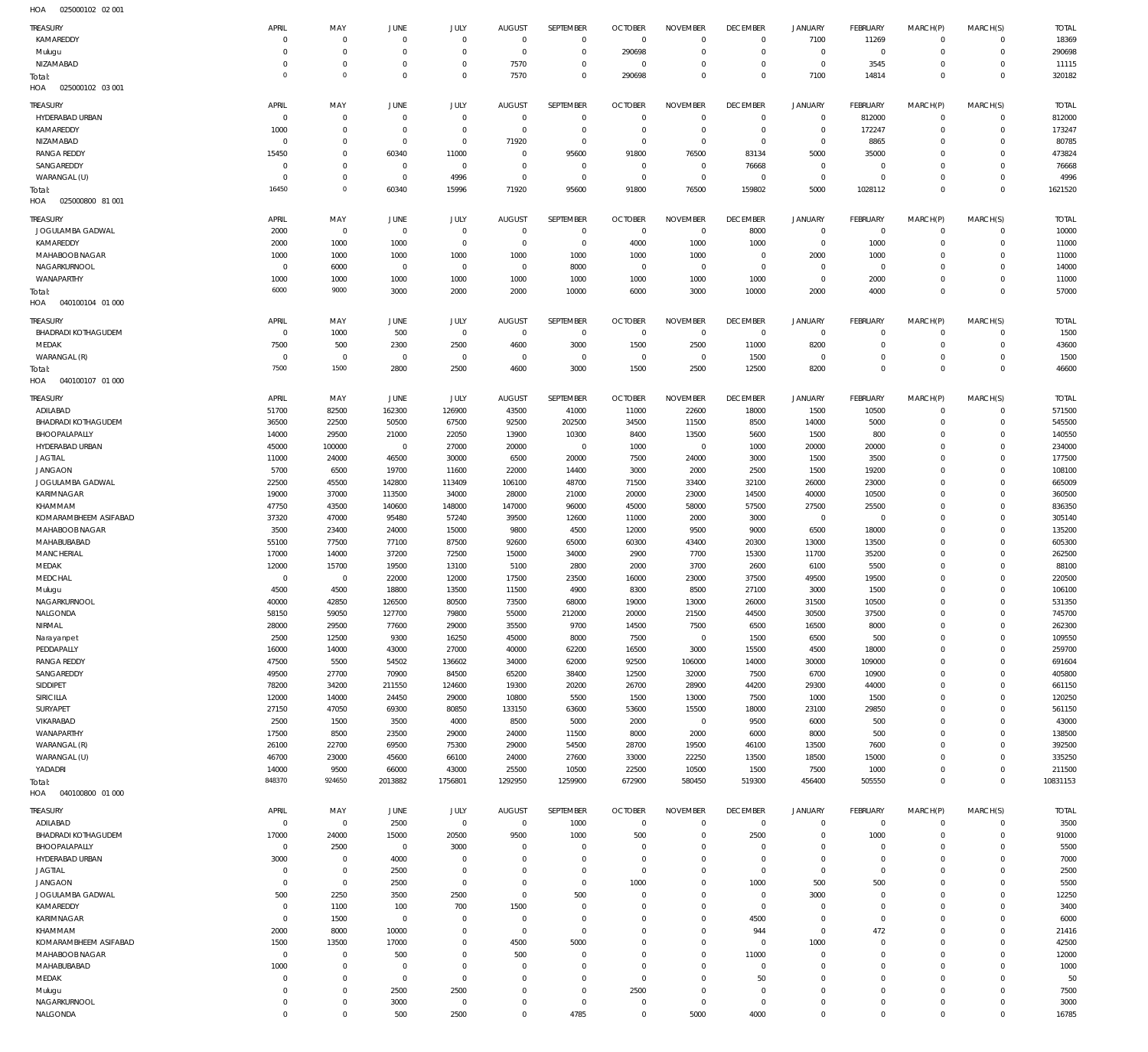| TREASURY                          | APRIL                    | MAY                      | <b>JUNE</b>              | JULY                       | <b>AUGUST</b>                | SEPTEMBER         | <b>OCTOBER</b>         | <b>NOVEMBER</b>               | <b>DECEMBER</b>        | <b>JANUARY</b>       | <b>FEBRUARY</b>             | MARCH(P)                    | MARCH(S)                    | <b>TOTAL</b>     |
|-----------------------------------|--------------------------|--------------------------|--------------------------|----------------------------|------------------------------|-------------------|------------------------|-------------------------------|------------------------|----------------------|-----------------------------|-----------------------------|-----------------------------|------------------|
| NIRMAL                            | 1000                     | $\mathbf{0}$             | $\overline{0}$           | $\mathbf{0}$               | $\mathbf 0$                  | $\overline{0}$    | $\Omega$               | $\Omega$                      | $\overline{0}$         | $^{\circ}$           | $\mathbf 0$                 | $\Omega$                    | $\Omega$                    | 1000             |
| NIZAMABAD                         | $\Omega$                 | $\Omega$                 | $\overline{0}$           | 4000                       | $\overline{0}$               | 1050              | 6000                   | 3500                          | 1000                   | 5000                 | $\Omega$                    | $\Omega$                    | $\Omega$                    | 20550            |
| Narayanpet                        | 4000                     | $\mathbf 0$              | 13000                    | 2500                       | 500                          | 3000              | 1500                   | $\Omega$                      | $\Omega$               | $\Omega$             | $\Omega$                    | $\Omega$                    | $\Omega$                    | 24500            |
| PPO - MOTIGALLY (TELANGANA)       | $\Omega$                 | $\Omega$                 | $\mathbf 0$              | $\mathbf 0$                | $\Omega$                     | $^{\circ}$        | $^{\circ}$             | $\Omega$                      | $\Omega$               | $\Omega$             | 7908                        | $\Omega$                    | $\Omega$                    | 7908             |
| <b>RANGA REDDY</b>                | 50                       | 1550                     | 19500                    | 8500                       | 2000                         | $\overline{0}$    | 1500                   | $\Omega$                      | $\Omega$               | $\Omega$             | 551                         | $\Omega$                    | $\Omega$                    | 33651            |
| SANGAREDDY                        | $\Omega$                 | 5500                     | $\overline{0}$           | 6000<br>$\Omega$           | $^{\circ}$                   | 2500              | $^{\circ}$<br>$\Omega$ | $\Omega$<br>$\Omega$          | $\Omega$<br>$\Omega$   | $\Omega$<br>$\Omega$ | $\Omega$<br>$\Omega$        | $\Omega$<br>$\Omega$        | $\Omega$<br>$\Omega$        | 14000            |
| SIDDIPET<br>SIRICILLA             | 7500<br>6000             | 3500<br>2500             | 2850<br>4000             | 500                        | 1550<br>500                  | 1000<br>$\Omega$  | $\Omega$               | $\Omega$                      | $\Omega$               | $\Omega$             | $\Omega$                    | $\Omega$                    | $\Omega$                    | 16400<br>13500   |
| SURYAPET                          | $\Omega$                 | 1000                     | $\overline{0}$           | 2000                       | $\overline{0}$               | $\Omega$          | $\Omega$               | $\Omega$                      | $\Omega$               | $\Omega$             | $\Omega$                    |                             | $\Omega$                    | 3000             |
| VIKARABAD                         | $\Omega$                 | 1000                     | $\overline{0}$           | $\mathbf 0$                | 4000                         | $\Omega$          | $\Omega$               | $\Omega$                      | $\Omega$               | $\Omega$             | 1500                        | $\Omega$                    | $\Omega$                    | 6500             |
| WANAPARTHY                        | $\Omega$                 | $\mathbf 0$              | 5500                     | $\mathbf 0$                | $\Omega$                     | $\Omega$          | $\overline{0}$         | $\Omega$                      | $\Omega$               | $\Omega$             | $\Omega$                    |                             | $\Omega$                    | 5500             |
| YADADRI                           | 500                      | 11000                    | 2000                     | 1500                       | $\Omega$                     | $\Omega$          | 1000                   | $-6500$                       | $\Omega$               | $\Omega$             | 2500                        | $\Omega$                    | $\Omega$                    | 12000            |
| Total:                            | 44050                    | 78900                    | 110450                   | 56700                      | 24550                        | 19835             | 14000                  | 2000                          | 24994                  | 9500                 | 14431                       | $\Omega$                    | $\Omega$                    | 399410           |
| 040100800 02 001<br>HOA           |                          |                          |                          |                            |                              |                   |                        |                               |                        |                      |                             |                             |                             |                  |
| TREASURY                          | APRIL                    | MAY                      | <b>JUNE</b>              | JULY                       | <b>AUGUST</b>                | SEPTEMBER         | <b>OCTOBER</b>         | <b>NOVEMBER</b>               | <b>DECEMBER</b>        | <b>JANUARY</b>       | <b>FEBRUARY</b>             | MARCH(P)                    | MARCH(S)                    | <b>TOTAL</b>     |
| <b>BHADRADI KOTHAGUDEM</b>        | 225                      | $\mathbf{0}$             | $\overline{0}$           | $\mathbf 0$                | $\overline{0}$               | $\overline{0}$    | $\overline{0}$         | $\Omega$                      | $^{\circ}$             | $^{\circ}$           | $\mathbf 0$                 | $\Omega$                    | $\Omega$                    | 225              |
| KHAMMAM                           | 1555                     | $\mathbf 0$              | $\overline{0}$           | 4970                       | $\overline{0}$               | $^{\circ}$        | 2555                   | $^{\circ}$                    | $\overline{0}$         | 560                  | $\mathbf 0$                 | $\Omega$                    | $\Omega$                    | 9640             |
| Total:                            | 1780                     | $\mathbf 0$              | $\mathbb O$              | 4970                       | $\Omega$                     | $\Omega$          | 2555                   | $\Omega$                      | $\overline{0}$         | 560                  | $\Omega$                    | $\Omega$                    | $\Omega$                    | 9865             |
| 040100800 02 800<br>HOA           |                          |                          |                          |                            |                              |                   |                        |                               |                        |                      |                             |                             |                             |                  |
| <b>TREASURY</b>                   | APRIL                    | MAY                      | <b>JUNE</b>              | JULY                       | <b>AUGUST</b>                | SEPTEMBER         | <b>OCTOBER</b>         | <b>NOVEMBER</b>               | <b>DECEMBER</b>        | <b>JANUARY</b>       | <b>FEBRUARY</b>             | MARCH(P)                    | MARCH(S)                    | <b>TOTAL</b>     |
| <b>BHADRADI KOTHAGUDEM</b>        | 40000                    | 42500                    | 42150                    | 26500                      | 16000                        | 34500             | 11000                  | 11500                         | 3000                   | 4500                 | 7500                        | $\Omega$                    | $\Omega$                    | 239150           |
| KARIMNAGAR                        | 9100                     | $\mathbf 0$              | $\overline{0}$           | 1555                       | $\mathbf 0$                  | $\mathbf 0$       | $\overline{0}$         | $\Omega$                      | 750                    | $^{\circ}$           | $\mathbf 0$                 | $\Omega$                    | $\Omega$                    | 11405            |
| KHAMMAM                           | 34100                    | 76300                    | 56600                    | 21100                      | 15600                        | 8550              | 9800                   | 13550                         | 8500                   | 4200                 | 13700                       | $\Omega$                    | $\Omega$                    | 262000           |
| MAHABOOB NAGAR                    | 575                      | $^{\circ}$               | 615                      | $^{\circ}$                 | 2100                         | $^{\circ}$        | 750                    | 190                           | $^{\circ}$             | 895                  | $\mathbf 0$                 |                             | $\Omega$                    | 5125             |
| NIZAMABAD                         | 200                      | $\Omega$                 | 3200                     | $\Omega$                   | $\overline{0}$               | $\Omega$          | $\overline{0}$         | 100                           | 50                     | $\Omega$             | 1150                        | $\Omega$                    | $\Omega$                    | 4700             |
| <b>RANGA REDDY</b>                | 7150                     | 3405                     | 480                      | 6250                       | 11220                        | 5215              | 1515                   | 2160                          | 1380                   | 2280                 | 3270                        |                             | $\Omega$                    | 44325            |
| SANGAREDDY                        | 590                      | $\mathbf{0}$             | $\overline{0}$           | $\Omega$                   | $\Omega$                     | 1813              | $\overline{7}$         | $\Omega$                      | $\overline{0}$         | $\Omega$             | 2265                        | $\Omega$                    | $\Omega$                    | 4675             |
| WARANGAL (R)                      | $\overline{0}$           | $\mathbf{0}$             | 2280                     | $\mathbf{0}$               | 540                          | 190               | $\mathbf 0$            | 800                           | 2835                   | $^{\circ}$           | 1040                        | $\Omega$                    | $\Omega$                    | 7685             |
| Total:                            | 91715                    | 122205                   | 105325                   | 55405                      | 45460                        | 50268             | 23072                  | 28300                         | 16515                  | 11875                | 28925                       | $\Omega$                    | $\Omega$                    | 579065           |
| 040100800 81 000<br>HOA           |                          |                          |                          |                            |                              |                   |                        |                               |                        |                      |                             |                             |                             |                  |
| <b>TREASURY</b>                   | APRIL                    | MAY                      | JUNE                     | JULY                       | <b>AUGUST</b>                | SEPTEMBER         | <b>OCTOBER</b>         | <b>NOVEMBER</b>               | <b>DECEMBER</b>        | <b>JANUARY</b>       | FEBRUARY                    | MARCH(P)                    | MARCH(S)                    | <b>TOTAL</b>     |
| ADILABAD                          | 125000                   | 203050                   | 154400                   | 46500                      | 31500                        | 31500             | 19000                  | 6500                          | 30350                  | 10500                | 23500                       | $\Omega$                    | $\Omega$                    | 681800           |
| <b>BHADRADI KOTHAGUDEM</b>        | 64550                    | 147300                   | 132850                   | 121800                     | 122500                       | 105500            | 26600                  | 18200                         | 21600                  | 34000                | 17500                       | $\Omega$                    | $\Omega$                    | 812400           |
| BHOOPALAPALLY                     | 41100                    | 68850                    | 105550                   | 77700                      | 46500                        | 25200             | 34250                  | 17200                         | 24200                  | 10000                | 15500                       | $\Omega$                    | $\Omega$                    | 466050           |
| HYDERABAD URBAN                   | 125700                   | 54350                    | 132100                   | 77300                      | 65850                        | 93800             | 66700                  | 65200                         | 59800                  | 94900                | 121250                      | $\Omega$                    | $\Omega$                    | 956950           |
| <b>JAGTIAL</b>                    | 48000                    | 83500                    | 166500                   | 76000                      | 21000                        | 43500             | 43500                  | 19500                         | 24000                  | 5500                 | 23500                       | $\Omega$                    | $\Omega$                    | 554500           |
| <b>JANGAON</b>                    | 19300                    | 56500                    | 121600                   | 37693                      | 30000                        | 31000             | 19000                  | 12000                         | 12512                  | 3500                 | 20700                       | $\Omega$                    | $\Omega$                    | 363805           |
| JOGULAMBA GADWAL                  | 71100                    | 132000                   | 179000                   | 108550                     | 59600                        | 318380            | 41500                  | 29700                         | 43200                  | 23550                | 40050                       | $\Omega$                    | $\Omega$                    | 1046630          |
| KAMAREDDY                         | 87000                    | 117200                   | 165400                   | 82800                      | 56000                        | 54600             | 33500                  | 25400                         | 39100                  | 49100                | 28250                       | $\Omega$                    | $\Omega$                    | 738350           |
| KARIMNAGAR                        | 91000                    | 117100                   | 153250                   | 81950                      | 40000                        | 40100             | 44900                  | 46550                         | 568510                 | 67550                | 50100                       | $\Omega$                    | $\Omega$                    | 1301010          |
| KHAMMAM                           | 61050                    | 127150                   | 384700                   | 236800                     | 86500                        | 76000             | 44000                  | 25000                         | 47246                  | 16000                | 29000                       | $\Omega$                    | $\Omega$                    | 1133446          |
| KOMARAMBHEEM ASIFABAD             | 147000                   | 144000                   | 225500                   | 69450                      | 22050                        | 20000             | 18000                  | 18500                         | 23000                  | 6500                 | 1000                        | $\Omega$                    | $\Omega$                    | 695000           |
| MAHABOOB NAGAR                    | 42200                    | 63550                    | 83200                    | 34500                      | 21715294                     | 16700             | 27000                  | 40000                         | 38360                  | 34600                | 26000                       |                             | $\Omega$                    | 22121404         |
| MAHABUBABAD                       | 128500                   | 112000                   | 329000                   | 147000                     | 71000                        | 47000             | 40500                  | 41500                         | 45000                  | 33500                | 28000                       | $\Omega$                    | $\Omega$                    | 1023000          |
| <b>MANCHERIAL</b>                 | 35500                    | 72500                    | 106050                   | 87200                      | 41600                        | 35200             | 15000                  | 21500                         | 19250                  | 22750                | 44100                       |                             | $\Omega$                    | 500650           |
| MEDAK                             | 46000                    | 32500                    | 68050                    | 49100                      | 34300                        | 17650             | 25250                  | 21550                         | 26081                  | 5650                 | 21850                       | $\Omega$                    | $\Omega$                    | 347981           |
| MEDCHAL                           | 33750                    | 29050                    | 51200                    | 65350                      | 31350                        | 15500             | 30650                  | 14450                         | 41650                  | 509050               | 26150                       | $\Omega$                    | $\Omega$                    | 848150           |
| Mulugu                            | 13500                    | 43250                    | 74950                    | 59100                      | 27500                        | 21000             | 18500                  | 9500                          | 25200                  | 7500                 | 9050                        | $\Omega$                    | $\Omega$                    | 309050           |
| NAGARKURNOOL                      | 72200                    | 107500                   | 211650                   | 86250                      | 35750                        | 30650             | 27650                  | 8200                          | 33500                  | 20400                | 36100                       | $\Omega$                    | $\Omega$                    | 669850           |
| NALGONDA                          | 174150                   | 251500                   | 316800                   | 226450                     | 120600                       | 91000             | 39100                  | 69450                         | 65737                  | 56207                | 81650                       | $\Omega$<br>$\Omega$        | $\Omega$<br>$\Omega$        | 1492644          |
| NIRMAL<br>NIZAMABAD               | 64500<br>77600           | 96100<br>131800          | 149800                   | 52200<br>145500            | 48200<br>54600               | 27600<br>59100    | 48000<br>54240         | 53200<br>63700                | 32000<br>61550         | 35500<br>101300      | 39800<br>51000              | $\Omega$                    | $\Omega$                    | 646900<br>966590 |
| Narayanpet                        | 31500                    | 38600                    | 166200<br>62000          | 45000                      | 23500                        | 35150             | 8000                   | 11500                         | 8500                   | 3500                 | 16500                       | $\Omega$                    | $\Omega$                    | 283750           |
| PEDDAPALLY                        | 38800                    | 29700                    | 82500                    | 88600                      | 33500                        | 31000             | 26000                  | 30000                         | 39900                  | 37100                | 42000                       | $\Omega$                    | $\Omega$                    | 479100           |
| <b>RANGA REDDY</b>                | 274750                   | 172900                   | 572900                   | 213749                     | 437591                       | 93150             | 105000                 | 89800                         | 124300                 | 99650                | 156400                      | $\Omega$                    | $\Omega$                    | 2340190          |
| SANGAREDDY                        | 123500                   | 132600                   | 164600                   | 55600                      | 37500                        | 45100             | 21000                  | 28000                         | 19100                  | 18000                | 41700                       | $\Omega$                    | $\Omega$                    | 686700           |
| SIDDIPET                          | 69250                    | 99200                    | 189500                   | 66300                      | 18250                        | 40150             | 35400                  | 44250                         | 33100                  | 25650                | 15050                       | $\Omega$                    | $\Omega$                    | 636100           |
| SIRICILLA                         | 39500                    | 65000                    | 73000                    | 29000                      | 19000                        | 27000             | 14500                  | 14000                         | 26750                  | 8000                 | 19750                       | $\Omega$                    | $\Omega$                    | 335500           |
| SURYAPET                          |                          |                          |                          | 139650                     | 75100                        | 77900             | 43360                  | 44500                         | 54221                  | 35550                | 55900                       | $\Omega$                    | $\Omega$                    | 975781           |
| VIKARABAD                         | 50950                    | 136850                   | 261800                   |                            |                              |                   |                        |                               |                        |                      |                             | $\Omega$                    | $\Omega$                    | 702179           |
|                                   | 122500                   | 135650                   | 192100                   | 71029                      | 62200                        | 21000             | 17100                  | 7600                          | 29500                  | 23500                | 20000                       |                             |                             |                  |
| WANAPARTHY                        | 70500                    | 44000                    | 98500                    | 93600                      | 59000                        | 21000             | 49000                  | 11550                         | 24500                  | 17000                | 6500                        | $\Omega$                    | $\Omega$                    | 495150           |
| WARANGAL (R)                      | 102200                   | 84800                    | 144950                   | 126950                     | 38200                        | 57200             | 49310                  | 33200                         | 45223                  | 21100                | 44350                       | $\Omega$                    | $\Omega$                    | 747483           |
| WARANGAL (U)                      | 51700                    | 30400                    | 116400                   | 61300                      | 18500                        | 27300             | 18500                  | 17500                         | 30173                  | 22820                | 31000                       | $\Omega$                    | $\Omega$                    | 425593           |
| YADADRI                           | 38550                    | 42000                    | 102550                   | 36000                      | 25750                        | 12500             | 27400                  | 14500                         | 41479                  | 8500                 | 10500                       | $\Omega$                    | $\Omega$                    | 359729           |
| Total:                            | 2582400                  | 3202450                  | 5538550                  | 2995971                    | 23609785                     | 1689430           | 1131410                | 973200                        | 1758592                | 1467927              | 1193700                     | $\Omega$                    | $\Omega$                    | 46143415         |
| HOA  040300106  01  000           |                          |                          |                          |                            |                              |                   |                        |                               |                        |                      |                             |                             |                             |                  |
| <b>TREASURY</b>                   | APRIL                    | MAY                      | <b>JUNE</b>              | JULY                       | <b>AUGUST</b>                | SEPTEMBER         | <b>OCTOBER</b>         | <b>NOVEMBER</b>               | <b>DECEMBER</b>        | <b>JANUARY</b>       | <b>FEBRUARY</b>             | MARCH(P)                    | MARCH(S)                    | <b>TOTAL</b>     |
| KAMAREDDY                         | $\overline{0}$           | $\mathbf 0$              | $\overline{0}$           | $\mathbf 0$                | $\,0\,$                      | $\,0\,$           | $\mathbf 0$            | $\overline{0}$                | $\overline{0}$         | 16788                | $\mathbf 0$                 | $\Omega$                    | $\mathbf 0$                 | 16788            |
| Total:                            | $\overline{0}$           | $\mathbf{0}$             | $\mathbb O$              | $\mathbf 0$                | $\mathbf 0$                  | $\mathbf 0$       | $\mathbb O$            | $\mathbf 0$                   | $\mathbf 0$            | 16788                | $\mathbf 0$                 | $\mathbf 0$                 | $\mathbf 0$                 | 16788            |
| HOA  040300501  01 800            |                          |                          |                          |                            |                              |                   |                        |                               |                        |                      |                             |                             |                             |                  |
|                                   |                          |                          |                          |                            |                              |                   |                        |                               |                        |                      |                             |                             |                             |                  |
| TREASURY                          | APRIL                    | MAY                      | JUNE                     | JULY                       | <b>AUGUST</b>                | SEPTEMBER         | <b>OCTOBER</b>         | <b>NOVEMBER</b>               | <b>DECEMBER</b>        | <b>JANUARY</b>       | FEBRUARY                    | MARCH(P)<br>$\Omega$        | MARCH(S)<br>$\Omega$        | <b>TOTAL</b>     |
| HYDERABAD URBAN                   | 244899                   | 201372                   | 149498                   | $\mathbf 0$                | 586154                       | 226440            | 324548                 | 289614<br>$\overline{0}$      | $\overline{0}$         | 649177               | 294840                      | $\Omega$                    | $\mathbf 0$                 | 2966542          |
| KAMAREDDY                         | $\overline{0}$<br>244899 | $\overline{0}$<br>201372 | $\overline{0}$<br>149498 | $\mathbf 0$<br>$\mathbf 0$ | $\,0\,$<br>586154            | $\,0\,$<br>226440 | $\,0\,$<br>324548      | 289614                        | $\,0\,$<br>$\mathbf 0$ | 29610<br>678787      | $\overline{0}$<br>294840    | $\Omega$                    | $\mathbf{0}$                | 29610<br>2996152 |
| Total:<br>HOA  040300800  01  000 |                          |                          |                          |                            |                              |                   |                        |                               |                        |                      |                             |                             |                             |                  |
|                                   |                          |                          |                          |                            |                              |                   |                        |                               |                        |                      |                             |                             |                             |                  |
| TREASURY                          | APRIL                    | MAY                      | JUNE                     | JULY                       | <b>AUGUST</b>                | SEPTEMBER         | <b>OCTOBER</b>         | <b>NOVEMBER</b>               | <b>DECEMBER</b>        | <b>JANUARY</b>       | <b>FEBRUARY</b>             | MARCH(P)                    | MARCH(S)                    | <b>TOTAL</b>     |
| HYDERABAD URBAN                   | 13580                    | $\mathbf 0$              | 340730                   | $\mathbf 0$                | $\mathbf{0}$                 | $\,0\,$           | $^{\circ}$             | $^{\circ}$                    | 143055                 | $\circ$              | $\mathbf 0$                 | $\Omega$                    | $\Omega$                    | 497365           |
| <b>RANGA REDDY</b><br>Total:      | $\overline{0}$<br>13580  | 11200<br>11200           | $\overline{0}$<br>340730 | $\mathbf 0$<br>$\mathbf 0$ | $\mathbf{0}$<br>$\mathbf{0}$ | 9100<br>9100      | 14000<br>14000         | $\overline{0}$<br>$\mathbf 0$ | 7000<br>150055         | 7000<br>7000         | $\mathbf 0$<br>$\mathbf{0}$ | $\mathbf 0$<br>$\mathbf{0}$ | $\mathbf 0$<br>$\mathbf{0}$ | 48300<br>545665  |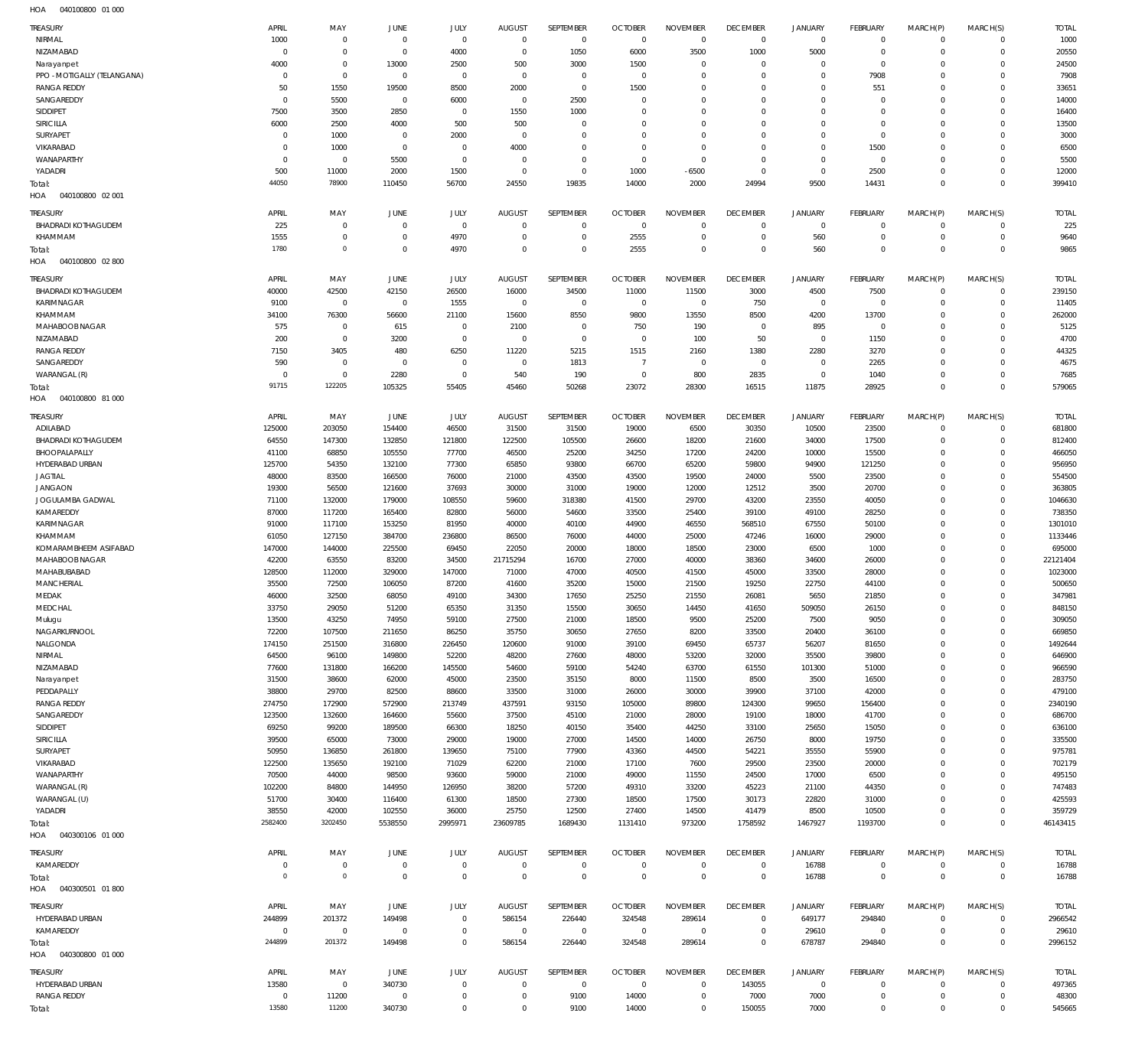040300800 81 001 HOA

| ,,,,,<br><b>DEL DEL POPOPOLITO</b> |                |                |                |                |                |                |                            |                 |                 |                     |                         |             |                |                 |
|------------------------------------|----------------|----------------|----------------|----------------|----------------|----------------|----------------------------|-----------------|-----------------|---------------------|-------------------------|-------------|----------------|-----------------|
| <b>TREASURY</b>                    | APRIL          | MAY            | <b>JUNE</b>    | JULY           | <b>AUGUST</b>  | SEPTEMBER      | <b>OCTOBER</b>             | <b>NOVEMBER</b> | <b>DECEMBER</b> | <b>JANUARY</b>      | <b>FEBRUARY</b>         | MARCH(P)    | MARCH(S)       | <b>TOTAL</b>    |
| KARIMNAGAR                         | $\mathbf{0}$   | $\,0\,$        | $\mathbf 0$    | 21735          | $\Omega$       | $\mathbf 0$    | 14500                      | $^{\circ}$      | $\mathbf 0$     | $\mathbf 0$         | $\overline{0}$          | $\mathbf 0$ | $\mathbf 0$    | 36235           |
| KHAMMAM                            | 166            | 170            | $\mathbf 0$    | $\mathbf 0$    | $\Omega$       | 425            | $\mathbf 0$                | $\mathbf{0}$    | $\mathbf 0$     | $\mathbf 0$         | $\overline{0}$          | $\mathbf 0$ | $\overline{0}$ | 761             |
| Total:                             | 166            | 170            | $\mathbf 0$    | 21735          | $\Omega$       | 425            | 14500                      | $\mathbf 0$     | $\mathbf 0$     | $\mathbf 0$         | $\Omega$                | $\Omega$    | $\overline{0}$ | 36996           |
| HOA<br>040300800 81 002            |                |                |                |                |                |                |                            |                 |                 |                     |                         |             |                |                 |
| TREASURY                           | APRIL          | MAY            | <b>JUNE</b>    | JULY           | <b>AUGUST</b>  | SEPTEMBER      | <b>OCTOBER</b>             | <b>NOVEMBER</b> | <b>DECEMBER</b> | <b>JANUARY</b>      | FEBRUARY                | MARCH(P)    | MARCH(S)       | <b>TOTAL</b>    |
| HYDERABAD URBAN                    | $\mathbf 0$    | $\,0\,$        | $\overline{0}$ | $\Omega$       | $\Omega$       | $\mathbf 0$    | $\mathbf{0}$               | $\mathbf 0$     | 1000            | $\mathsf{O}$        | $\overline{0}$          | $\mathbf 0$ | $\mathbf 0$    | 1000            |
| NIRMAL                             | $\bf 0$        | $\,0\,$        | $^{\circ}$     | $\mathbf{0}$   | $\Omega$       | $\mathbf 0$    | $\overline{0}$             | $\mathbf{0}$    | $\mathbf 0$     | $\mathsf{O}$        | 30100                   | $\mathbf 0$ | $\circ$        | 30100           |
| VIKARABAD                          | $\bf 0$        | 850            | $^{\circ}$     | $\Omega$       | $\Omega$       | $\mathbf 0$    | $\mathbf{0}$               | $\mathbf 0$     | $\mathbf 0$     | $\mathbf 0$         | $\overline{0}$          | $\mathbf 0$ | $\mathbf{0}$   | 850             |
| Total:                             | 0              | 850            | $\overline{0}$ | $\Omega$       | $\Omega$       | $\mathbb O$    | $\Omega$                   | $\mathbf 0$     | 1000            | $\mathbf 0$         | 30100                   | $\mathbf 0$ | $\overline{0}$ | 31950           |
| HOA<br>040300800 81 003            |                |                |                |                |                |                |                            |                 |                 |                     |                         |             |                |                 |
|                                    |                |                |                |                |                |                |                            |                 |                 |                     |                         |             |                |                 |
| TREASURY                           | APRIL          | MAY            | <b>JUNE</b>    | JULY           | <b>AUGUST</b>  | SEPTEMBER      | <b>OCTOBER</b>             | <b>NOVEMBER</b> | <b>DECEMBER</b> | <b>JANUARY</b>      | FEBRUARY                | MARCH(P)    | MARCH(S)       | <b>TOTAL</b>    |
| BHOOPALAPALLY                      | $\mathbf 0$    | $\mathbf 0$    | $\mathbf 0$    | $\Omega$       | $\Omega$       | $\overline{0}$ | $\Omega$                   | 200             | $\mathbf 0$     | $\mathbf 0$         | $\overline{0}$          | $\mathbf 0$ | $\mathbf 0$    | 200             |
| HYDERABAD URBAN                    | 945            | $\,0\,$        | $\Omega$       | $\Omega$       | $\Omega$       | $\mathbf 0$    | $^{\circ}$                 | $\Omega$        | $\mathbf 0$     | $\mathbf 0$         | $\mathbf 0$             | $\mathbf 0$ | $\circ$        | 945             |
| <b>JAGTIAL</b>                     | $\mathbf 0$    | $\mathbf 0$    | $\Omega$       | $\Omega$       | $\Omega$       | $\mathbf 0$    | $\overline{0}$             | $\mathbf 0$     | $\mathbf 0$     | 3900                | $\mathbf 0$             | $\Omega$    | $\mathbf{0}$   | 3900            |
| KAMAREDDY                          | $\mathbf 0$    | $\mathbf 0$    | $\Omega$       | $\Omega$       | $\Omega$       | $\mathbf 0$    | $\mathbb O$                | $\mathbf 0$     | $\mathbf 0$     | 2210                | $\mathbf 0$             | $\Omega$    | $\mathbf{0}$   | 2210            |
| PEDDAPALLY                         | $\mathbf 0$    | $\mathbf 0$    | $\Omega$       | $\Omega$       | $\Omega$       | $\Omega$       | $\mathbb O$                | 20150           | $\mathbf 0$     | $\mathbf 0$         | $\Omega$                | $\Omega$    | $\mathbf{0}$   | 20150           |
| WARANGAL (R)                       | $\mathbf{0}$   | $\mathbf 0$    | $\Omega$       | $\Omega$       | $\Omega$       | $\mathbf 0$    | 334                        | $\mathbf 0$     | $\mathbf 0$     | $\mathbf 0$         | $\mathbf 0$             | $\mathbf 0$ | $\mathbf{0}$   | 334             |
| Total:                             | 945            | $\mathbb O$    | $\Omega$       | $\Omega$       | $\Omega$       | $\Omega$       | 334                        | 20350           | $\mathbf 0$     | 6110                | $\Omega$                | $\Omega$    | $\Omega$       | 27739           |
| 040500011 01 000<br>HOA            |                |                |                |                |                |                |                            |                 |                 |                     |                         |             |                |                 |
| TREASURY                           | APRIL          | MAY            | JUNE           | <b>JULY</b>    | <b>AUGUST</b>  | SEPTEMBER      | <b>OCTOBER</b>             | <b>NOVEMBER</b> | <b>DECEMBER</b> | <b>JANUARY</b>      | FEBRUARY                | MARCH(P)    | MARCH(S)       | <b>TOTAL</b>    |
| ADILABAD                           | 18892          | $\,0\,$        | 69866          | 31727          | 46347          | 8438           | 2574                       | 12515           | $\mathbb O$     | $\mathsf{O}\xspace$ | 27003                   | $\mathbf 0$ | $\mathbf 0$    | 217362          |
| <b>BHADRADI KOTHAGUDEM</b>         | 6824           | $\,0\,$        | 17093          | $\overline{0}$ | $\overline{0}$ | 7529           | 6013                       | 9818            | 29634           | 35510               | 15927                   | $\mathbf 0$ | $\mathbf{0}$   | 128348          |
| BHOOPALAPALLY                      | 5200           | $\,0\,$        | 14845          | 15080          | 1323           | 6588           | 4377                       | $\mathbf 0$     | $\mathbb O$     | $\mathsf{O}$        | $\overline{0}$          | $\mathbf 0$ | $\mathbf{0}$   | 47413           |
| HYDERABAD URBAN                    | $\overline{0}$ | $\,0\,$        | 28550          | $^{\circ}$     | $\overline{0}$ | $\overline{0}$ | $\mathbf 0$                | $\mathbf 0$     | $\mathbf 0$     | 14275               | $\overline{0}$          | $\Omega$    | $\mathbf{0}$   | 42825           |
| <b>JAGTIAL</b>                     | 39011          | $\mathbf 0$    | 199883         | 12734          | 7380           | $\overline{0}$ | 7551                       | $\mathbf 0$     | $\mathbb O$     | 77440               | 124906                  | $\Omega$    | $\mathbf{0}$   | 468905          |
| <b>JANGAON</b>                     | $\mathbf 0$    | $\,0\,$        | 236101         | 52622          | 19258          | 40093          | 14777                      | 22647           | 232988          | 39457               | 41908                   | $\Omega$    | $\mathbf 0$    | 699851          |
| JOGULAMBA GADWAL                   | $\overline{0}$ | 4072           | 12714          | 92121          | $\Omega$       | $\overline{0}$ | $\mathbf 0$                | $\mathbf 0$     | 110479          | $\mathsf{O}$        | 1130                    | $\Omega$    | $\mathbf{0}$   | 220516          |
| KARIMNAGAR                         | 40702          | $\,0\,$        | 43658          | 54323          | $\Omega$       | 3850           | $\mathbf{0}$               | $\mathbf 0$     | $\mathbf 0$     | $\mathsf{O}$        | $\overline{0}$          | $\Omega$    | $\mathbf{0}$   | 142533          |
| KHAMMAM                            | 57672          | 108517         | 110123         | 7022           | $\Omega$       | 2684           | 31932                      | 24330           | 29508           | 37587               | 30422                   | $\Omega$    | $\mathbf{0}$   | 439797          |
| KOMARAMBHEEM ASIFABAD              | 30514          | $\,0\,$        | 115773         | $^{\circ}$     | $\Omega$       | 33072          | $^{\circ}$                 | $\mathbf 0$     | $\mathbb O$     | $\mathsf{O}$        | $\overline{0}$          | $\Omega$    | $\mathbf{0}$   | 179359          |
| MAHABOOB NAGAR                     | $\overline{0}$ | $\overline{0}$ | 6405           | 6805           | 795            | $\overline{0}$ | $^{\circ}$                 | $\mathbf 0$     | 44368           | 44067               | 51317                   | $\Omega$    | $\mathbf{0}$   | 153757          |
| MAHABUBABAD                        | 77566          | 36512          | 11672          | $^{\circ}$     | $\overline{0}$ | $\overline{0}$ | $\mathbf{0}$               | $\mathbf 0$     | $\mathbb O$     | $\mathsf{O}$        | 8313                    | $\Omega$    | $\mathbf{0}$   | 134063          |
|                                    | 41098          |                | 277796         |                |                | 43961          |                            | 68236           | 93407           |                     |                         | $\Omega$    | $\Omega$       | 813052          |
| <b>MANCHERIAL</b><br>MEDAK         |                | 14303          |                | 68796          | 9244           |                | 116288                     |                 |                 | 34211               | 45712                   | $\Omega$    | $\mathbf{0}$   | 171496          |
|                                    | 31903          | 3801           | 75966          | 27457          | 9824           | $\overline{0}$ | 1407<br>$\mathbf{0}$       | $\mathbf 0$     | 11701           | 3361                | 6076                    | $\Omega$    | $\mathbf{0}$   |                 |
| MEDCHAL                            | 1148           | 482            | 22111          | 9630           | $\overline{0}$ | $\mathbf 0$    |                            | $\mathbf 0$     | 7595            | 25983               | 20231                   |             |                | 87180           |
| Mulugu                             | $\overline{0}$ | $\,0\,$        | 30603          | 6085           | 1982           | $\mathbf 0$    | $\mathbf{0}$               | $\mathbf 0$     | 4791            | 15426               | $\overline{0}$          | $\Omega$    | $\mathbf{0}$   | 58887           |
| NAGARKURNOOL                       | 23284          | 66885          | 247909         | $\mathbf{0}$   | $\overline{0}$ | $\mathbf 0$    | $\mathbf 0$                | $\mathbf 0$     | 17682           | 173632              | 156443                  | $\Omega$    | $\mathbf{0}$   | 685835          |
| NALGONDA                           | 405264         | 92503          | 136217         | 118950         | 795369         | 3988           | 21606                      | 16010           | 32009           | 23307               | 9570                    | $\Omega$    | $\mathbf{0}$   | 1654793         |
| NIRMAL                             | 71700          | 92020          | 54406          | 115032         | 79281          | 90492          | 31910                      | 15988           | 20072           | 47683               | 123463                  | $\Omega$    | $\Omega$       | 742047          |
| NIZAMABAD                          | 55418          | 49260          | 140572         | 655            | $\overline{0}$ | 20286          | 17286                      | 958             | 7184            | 13612               | 39869                   | $\Omega$    | $\mathbf{0}$   | 345100          |
| Narayanpet                         | 31659          | $\overline{0}$ | 25610          | 3528           | 4083           | $\overline{0}$ | $\mathbf 0$                | 19462           | $\mathbf 0$     | $\mathsf{O}$        | 3144                    | $\Omega$    | $\mathbf{0}$   | 87486           |
| PEDDAPALLY                         | $\mathbf{0}$   | 5945           | 296263         | 288566         | 331542         | 65177          | $\mathbf 0$                | 27421           | $\mathbb O$     | 31746               | 43813                   | $\Omega$    | $\mathbf{0}$   | 1090473         |
| <b>RANGA REDDY</b>                 | 9040           | 3079           | 42020          | 57603          | 20635          | 25812          | 70425                      | 25223           | 5650            | 36187               | 4000                    | $\Omega$    | $\mathbf{0}$   | 299674          |
| SANGAREDDY                         | 8232           | $\,0\,$        | 72304          | 1410           | 1670           | $\overline{0}$ | 2664                       | $\mathbf 0$     | $\mathbb O$     | 67240               | 23370                   | $\Omega$    | $\mathbf{0}$   | 176890          |
| SIDDIPET                           | $\mathbf{0}$   | $\,0\,$        | $^{\circ}$     | $^{\circ}$     | 31056          | $\mathbf 0$    | $\mathbf{0}$               | 24588           | $\mathbf 0$     | $\mathbf 0$         | 56935                   | $\Omega$    | $\mathbf{0}$   | 112579          |
| SIRICILLA                          | $\mathbf{0}$   | $\,0\,$        | 26589          | 85294          | $\Omega$       | 1497           | $\mathbf 0$                | $\mathbf 0$     | 492             | 13160               | 71774                   | $\Omega$    | $\circ$        | 198806          |
| SURYAPET                           | 35828          | 128703         | 119424         | 39048          | 83881          | 36240          | $\cap$                     | 164333          | 63594           | 64980               | 31910                   | $\cap$      | $\cap$         | 767941          |
| VIKARABAD                          | 23254          | 6965           | 91526          | 57670          | $\Omega$       | $\mathbf 0$    | 9417                       | 370             | 18580           | 16568               | 43113                   | $\mathbf 0$ | $\mathbf 0$    | 267463          |
| WANAPARTHY                         | 26693          | $\,0\,$        | 76580          | 17460          | 1200           | 36238          | $\mathbf 0$                | $\mathbf 0$     | $\,0\,$         | 87398               | 456                     | $\mathbf 0$ | $\mathbf{0}$   | 246025          |
| WARANGAL (R)                       | 10632          | $\,0\,$        | 26724          | 121606         | 15402          | $\overline{0}$ | 19172                      | 14260           | 16389           | 3354                | 14722                   | $\Omega$    | $\mathbf{0}$   | 242261          |
| WARANGAL (U)                       | 2335           | $\,0\,$        | 88791          | 271686         | $\overline{0}$ | 27900          | 500                        | 2809            | 4366            | $\mathsf{O}\xspace$ | $\overline{0}$          | $\mathbf 0$ | $\mathbf{0}$   | 398387          |
| YADADRI                            | 101410         | 41675          | 137585         | 117387         | 69344          | 51283          | 8586                       | 85431           | 98206           | 15623               | 28621                   | $\mathbf 0$ | $\mathbf{0}$   | 755151          |
| Total:                             | 1155279        | 654722         | 2855679        | 1680297        | 1529616        | 505128         | 366485                     | 534399          | 848695          | 921807              | 1024148                 | $\mathbf 0$ | $\overline{0}$ | 12076255        |
| HOA<br>040500102 01 000            |                |                |                |                |                |                |                            |                 |                 |                     |                         |             |                |                 |
| TREASURY                           | APRIL          | MAY            | JUNE           | JULY           | AUGUST         | SEPTEMBER      | <b>OCTOBER</b>             | <b>NOVEMBER</b> | <b>DECEMBER</b> | <b>JANUARY</b>      | FEBRUARY                | MARCH(P)    | MARCH(S)       | <b>TOTAL</b>    |
| ADILABAD                           | 21165          | $\,0\,$        | $\mathbf 0$    | $\mathbf{0}$   | $\Omega$       | $\overline{0}$ | 17085                      | 33394           | 116535          | 70125               | 11730                   | $\mathbf 0$ | $\circ$        | 270034          |
| <b>BHADRADI KOTHAGUDEM</b>         | 27700          | 46600          | 19000          | $\Omega$       | $\Omega$       | 800            | 33600                      | 30005           | 28490           | 31515               | 66235                   | $\mathbf 0$ | $\mathbf 0$    | 283945          |
| BHOOPALAPALLY                      | 1275           | $\,0\,$        | $\overline{0}$ | $\Omega$       | $\Omega$       | 9690           | $\mathbf 0$                | 21930           | $\mathbb O$     | $\mathsf{O}$        | 8000                    | $\Omega$    | $\mathbf 0$    | 40895           |
| HYDERABAD URBAN                    | $\mathbf{0}$   | $\mathbf 0$    | $\mathbf 0$    | $\overline{0}$ | $\Omega$       | $\mathbf 0$    | 1734200                    | $\mathbf 0$     | $\mathbf 0$     | $\mathbf 0$         | $\overline{0}$          | $\Omega$    | $\mathbf{0}$   | 1734200         |
| <b>JAGTIAL</b>                     | 9700           | $\,0\,$        | 29955          | 500            | $\Omega$       | 6745           | $\mathbb O$                | 11360           | 83425           | 91945               | 25560                   | $\Omega$    | $\mathbf 0$    | 259190          |
| <b>JANGAON</b>                     | $\overline{0}$ | $\mathbf 0$    | 2800           | $\Omega$       | $\Omega$       | $\mathbf 0$    | $\mathbb O$                | $\mathbf 0$     | $\mathbf 0$     | $\mathsf{O}$        | $\overline{0}$          | $\Omega$    | $\mathbf{0}$   | 2800            |
| JOGULAMBA GADWAL                   | $\mathbf{0}$   | 69130          | 12710          | $\mathbf{0}$   | $\Omega$       | 541570         | 105400                     | 73780           | 31310           | $\mathsf{O}$        | $\overline{0}$          | $\Omega$    | $\mathbf 0$    | 833900          |
| KAMAREDDY                          | 7790           | $\mathbf 0$    | 9430           | 14555          | $\Omega$       | $\overline{0}$ | $\mathbb O$                | $\mathbf 0$     | 20500           | 11480               | 23780                   | $\Omega$    | $\mathbf{0}$   | 87535           |
| KARIMNAGAR                         | 28670          | $\,0\,$        | $^{\circ}$     | $\mathbf{0}$   | $\Omega$       | $\mathbf 0$    | 53680                      | 99735           | 76555           | 14335               | $\overline{0}$          | $\Omega$    | $\mathbf 0$    | 272975          |
| KHAMMAM                            | 76500          | $\mathbf 0$    | $\mathbf 0$    | $\mathbf{0}$   | $\Omega$       | $\mathbf 0$    | $\mathbb O$                | $\mathbf 0$     | $\mathbf 0$     | $\mathbf 0$         | $\overline{0}$          | $\Omega$    | $\Omega$       | 76500           |
| KOMARAMBHEEM ASIFABAD              | 3740           | $\mathbf 0$    | 500            | 1500           | $\Omega$       | 21410          | 82015                      | 59350           | 11530           | 21015               | 4350                    | $\Omega$    | $\mathbf 0$    | 205410          |
| MAHABOOB NAGAR                     | 600            | $\mathbf 0$    | $^{\circ}$     | 2400           | $\Omega$       | $\mathbf 0$    | $\mathbb O$                | 600             | 1600            | 1200                | $\overline{0}$          | $\Omega$    | $\mathbf 0$    | 6400            |
| MANCHERIAL                         | $\mathbf{0}$   | 6375           | $\mathbf 0$    | $\Omega$       | $\Omega$       | $\mathbf 0$    | 3060                       | 71145           | 106590          | 86955               | 29325                   | $\Omega$    | $\mathbf 0$    | 303450          |
| MEDAK                              | 12095          | $\,0\,$        | 15785          | $\Omega$       | $\Omega$       | 7790           | 19065                      | 24190           | 5740            | 19885               | 10250                   | $\Omega$    | $\mathbf 0$    | 114800          |
| Mulugu                             | 500            | 2800           | $\mathbf 0$    | 4800           | $\Omega$       | $\mathbf 0$    | $\mathbb O$                | 5100            | $\mathbf 0$     | $\mathsf{O}$        | $\overline{0}$          | $\Omega$    | $\mathbf 0$    | 13200           |
| NAGARKURNOOL                       | $\mathbf 0$    | 6200           | $\overline{0}$ | $\Omega$       | $\Omega$       | $\mathbf 0$    | 93000                      | 15500           | 137650          | 49290               | $\overline{0}$          | $\Omega$    | $\mathbf 0$    | 301640          |
| NALGONDA                           | 51260          | $\mathbf 0$    | 29480          | $\Omega$       | $\Omega$       | $\mathbf 0$    | $\mathbb O$                | $\mathbf 0$     | 38060           | 15620               | 39160                   | $\Omega$    | $\mathbf 0$    | 173580          |
| NIRMAL                             | $\mathbf 0$    | $\overline{0}$ | 310            | $\Omega$       | $\Omega$       | $\mathbf 0$    | 7650                       | 92565           | 164370          | 43860               | 28560                   | $\Omega$    | $\mathbf 0$    | 337315          |
| NIZAMABAD                          | 6865           | 7085           | 12385          | $\Omega$       | $\Omega$       | $\mathbf 0$    | $\mathbf 0$                | 2500            | 600             | 76565               | 259403                  | $\Omega$    | $\mathbf 0$    | 365403          |
|                                    | $\bf 0$        | $\,0\,$        | $\mathbf 0$    | $\Omega$       | $\Omega$       | 51150          | $\mathbf 0$                | 13330           | $\mathbf 0$     | $\mathsf{O}$        | $\overline{0}$          | $\Omega$    | $\mathbf 0$    | 64480           |
| Narayanpet<br>PEDDAPALLY           | $\mathbf 0$    | $\mathbf 0$    | 20590          | $\Omega$       | $\Omega$       | $\mathbf 0$    | 33321                      |                 | 48280           | 86265               |                         | $\Omega$    | $\mathbf 0$    |                 |
|                                    | $\mathbf 0$    |                |                | $\Omega$       | $\Omega$       | $\mathbf 0$    | $\mathbf 0$                | 20590           |                 | $\mathbf 0$         | 25560<br>$\overline{0}$ | $\Omega$    | $\mathbf{0}$   | 234606<br>91430 |
| SANGAREDDY                         | $\mathbf 0$    | $\,0\,$        | 77695          | $\Omega$       | $\Omega$       |                |                            | $\mathbf{0}$    | 13735           |                     |                         | $\Omega$    | $\mathbf 0$    |                 |
| SIDDIPET                           |                | 6355           | 10250          | $\mathbf{0}$   | $\Omega$       | $\mathbf 0$    | $\overline{0}$             | $\mathbf 0$     | $\mathbf 0$     | $\mathsf{O}$        | $\overline{0}$          | $\mathbf 0$ | $\mathbf{0}$   | 16605           |
| SIRICILLA                          | 74195<br>1100  | $\,0\,$        | $^{\circ}$     |                | $\Omega$       | $\mathbf 0$    | $\overline{0}$<br>$\Omega$ | $\mathbf 0$     | 179630          | 45070               | 123010                  | $\mathbf 0$ | $\mathbf{0}$   | 421905          |
| SURYAPET                           |                | $\,0\,$        | $\mathbf 0$    | $\mathbf 0$    |                | 64460          |                            | $\mathbf 0$     | $\mathbf 0$     | $\mathsf{O}$        | 7700                    |             |                | 73260           |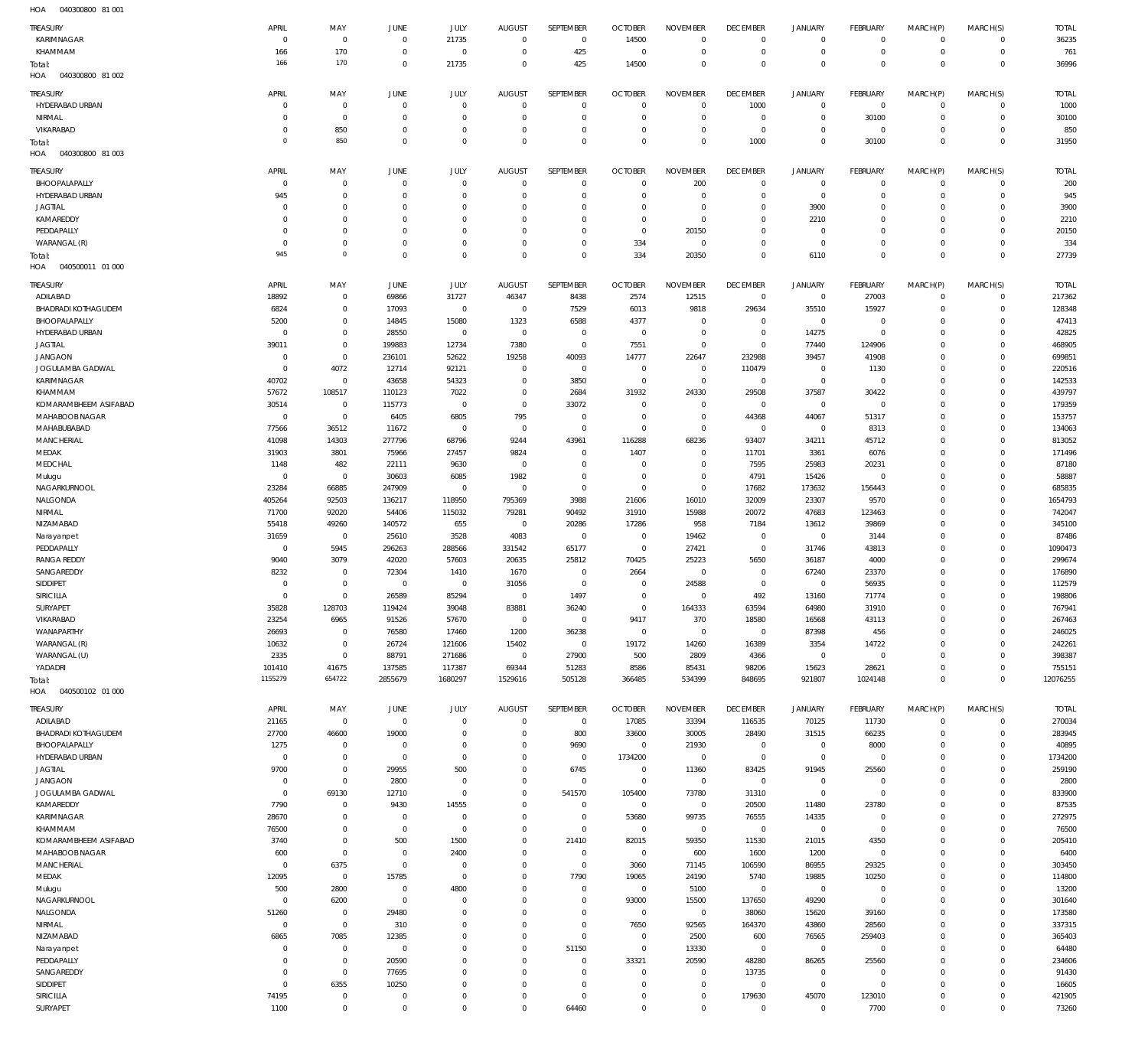| HOA<br>040500102 01 000    |                |             |                |             |                |                |                |                 |                 |                |                 |                |                |              |
|----------------------------|----------------|-------------|----------------|-------------|----------------|----------------|----------------|-----------------|-----------------|----------------|-----------------|----------------|----------------|--------------|
| TREASURY                   | APRIL          | MAY         | JUNE           | <b>JULY</b> | <b>AUGUST</b>  | SEPTEMBER      | <b>OCTOBER</b> | <b>NOVEMBER</b> | <b>DECEMBER</b> | <b>JANUARY</b> | <b>FEBRUARY</b> | MARCH(P)       | MARCH(S)       | <b>TOTAL</b> |
| VIKARABAD                  | 4450           | $\mathbf 0$ | $\mathbf 0$    | 4200        | $^{\circ}$     | $\overline{0}$ | $\overline{0}$ | $\overline{0}$  | $\overline{0}$  | $\mathsf 0$    | $\overline{0}$  | $\Omega$       | $\mathbf 0$    | 8650         |
|                            |                |             |                |             |                |                |                |                 |                 |                |                 |                |                |              |
| WANAPARTHY                 | $\circ$        | $\mathbf 0$ | 310            | $\mathbf 0$ | $^{\circ}$     | 51150          | $\overline{0}$ | 40300           | 36580           | 16120          | 4030            | $\circ$        | $\mathbf 0$    | 148490       |
| WARANGAL (U)               | $\Omega$       | $\mathbf 0$ | $\mathbf 0$    | 1000        | 500            | $\overline{0}$ | $^{\circ}$     | $\overline{0}$  | $\overline{0}$  | 500            | 2000            | $\Omega$       | $\mathbf 0$    | 4000         |
| Total:                     | 327605         | 144545      | 241200         | 28955       | 500            | 754765         | 2182076        | 615374          | 1101180         | 681745         | 668653          | $\Omega$       | $\mathbf 0$    | 6746598      |
| HOA<br>040500800 01800     |                |             |                |             |                |                |                |                 |                 |                |                 |                |                |              |
| TREASURY                   | APRIL          | MAY         | JUNE           | JULY        | <b>AUGUST</b>  | SEPTEMBER      | <b>OCTOBER</b> | <b>NOVEMBER</b> | <b>DECEMBER</b> | JANUARY        | <b>FEBRUARY</b> |                | MARCH(S)       | <b>TOTAL</b> |
|                            |                |             |                |             |                |                |                |                 |                 |                |                 | MARCH(P)       |                |              |
| KAMAREDDY                  | 8996           | $\mathbf 0$ | 72737          | 19986       | $\mathbf 0$    | 2212           | 5488           | 2175            | 79474           | 80383          | 37049           | $^{\circ}$     | $\mathbf 0$    | 308500       |
| Total:                     | 8996           | $\mathbf 0$ | 72737          | 19986       | $\mathbf 0$    | 2212           | 5488           | 2175            | 79474           | 80383          | 37049           | $^{\circ}$     | $\mathbf{0}$   | 308500       |
| HOA<br>040500800 81800     |                |             |                |             |                |                |                |                 |                 |                |                 |                |                |              |
|                            | APRIL          | MAY         |                |             |                | SEPTEMBER      |                | <b>NOVEMBER</b> | <b>DECEMBER</b> |                |                 |                |                |              |
| TREASURY                   |                |             | JUNE           | <b>JULY</b> | <b>AUGUST</b>  |                | <b>OCTOBER</b> |                 |                 | JANUARY        | <b>FEBRUARY</b> | MARCH(P)       | MARCH(S)       | <b>TOTAL</b> |
| KHAMMAM                    | 0              | $\mathbf 0$ | $\mathbf 0$    | 100         | $\mathbf 0$    | $\mathbf 0$    | $^{\circ}$     | $\mathbf 0$     | $\mathbf 0$     | $\overline{0}$ | $^{\circ}$      | $\Omega$       | $\mathbf 0$    | 100          |
| NAGARKURNOOL               | 0              | $\mathbf 0$ | $\mathbf 0$    | $\mathbf 0$ | $\mathbf 0$    | $\mathbf 0$    | $\overline{0}$ | $\Omega$        | $\mathbf{0}$    | $\overline{0}$ | 35000           | $\Omega$       | $\mathbf 0$    | 35000        |
| SANGAREDDY                 | 0              | $\mathbf 0$ | $\mathbf 0$    | $\mathbf 0$ | $\mathbf 0$    | $\mathbf 0$    | 500            | $\mathbf 0$     | $\mathbf{0}$    | $\mathbf 0$    | $^{\circ}$      | $\Omega$       | $\Omega$       | 500          |
| Total:                     | $\circ$        | $\circ$     | $\mathbf 0$    | 100         | $\mathbf 0$    | $\mathbf 0$    | 500            | $\Omega$        | $\mathbf{0}$    | $\mathbf{0}$   | 35000           | $\Omega$       | $\mathbb O$    | 35600        |
| HOA<br>042500101 01 000    |                |             |                |             |                |                |                |                 |                 |                |                 |                |                |              |
|                            |                |             |                |             |                |                |                |                 |                 |                |                 |                |                |              |
| TREASURY                   | APRIL          | MAY         | JUNE           | <b>JULY</b> | <b>AUGUST</b>  | SEPTEMBER      | <b>OCTOBER</b> | <b>NOVEMBER</b> | <b>DECEMBER</b> | <b>JANUARY</b> | FEBRUARY        | MARCH(P)       | MARCH(S)       | <b>TOTAL</b> |
| ADILABAD                   | 214600         | 1200        | 1600           | $\mathbb O$ | $\mathbf 0$    | 29105          | 4600           | 7275            | 1382            | 5300           | 50000           | $\circ$        | $\mathbf 0$    | 315062       |
| BHADRADI KOTHAGUDEM        | 2800           | $\mathbf 0$ | 200            | 1316        | 800            | 500            | 2200           | 1600            | 600             | 1200           | $\overline{0}$  | $\Omega$       | $\mathbf 0$    | 11216        |
| HYDERABAD URBAN            | 81963          | 2100        | 4700           | 5700        | 7100           | 22061          | 21411          | 15300           | 35266           | 53107          | 39569           | $\Omega$       | $\mathbf 0$    | 288277       |
| <b>JAGTIAL</b>             | 7200           | $\mathbf 0$ | 3600           | 1600        | $\overline{0}$ | $\overline{0}$ | 8000           | 3000            | 1000            | $\mathsf 0$    | $\mathbf 0$     | $\Omega$       | $\Omega$       | 24400        |
| JOGULAMBA GADWAL           | C              | $\mathbf 0$ | $\circ$        | $\mathbf 0$ | $\mathbf 0$    | $\mathbf 0$    | $\overline{0}$ | 130000          | $\overline{0}$  | $\mathsf 0$    | $\overline{0}$  | $\Omega$       | $\Omega$       | 130000       |
|                            |                |             |                |             |                |                |                |                 |                 |                |                 |                |                |              |
| KAMAREDDY                  | 4800           | 400         | 3800           | 3000        | 800            | 3600           | 2000           | 2800            | 1200            | 4400           | 2000            | $\Omega$       | $\Omega$       | 28800        |
| KARIMNAGAR                 | 18350          | 800         | 600            | $\mathbf 0$ | $\mathbf 0$    | 800            | 13400          | 1200            | 3200            | $\overline{0}$ | $\mathbf 0$     | $\Omega$       | $\Omega$       | 38350        |
| KHAMMAM                    | 16800          | 2000        | 1600           | 4600        | 200            | 500            | 17400          | 2900            | 1000            | $\mathbf 0$    | $^{\circ}$      | $\Omega$       | $\Omega$       | 47000        |
| KOMARAMBHEEM ASIFABAD      | C              | $\mathbf 0$ | 1900           | $\mathbf 0$ | $\mathbf 0$    | $\mathbf 0$    | $\overline{0}$ | $\mathbf 0$     | $^{\circ}$      | $\mathbf 0$    | $\mathbf 0$     | $\Omega$       | $\Omega$       | 1900         |
| <b>MANCHERIAL</b>          | 2600           | $\mathbf 0$ | 400            | 200         | 0              | $\bf 0$        | 1000           | $\overline{0}$  | $\mathbf{0}$    | $\mathbf 0$    | $\mathbf{0}$    | $\Omega$       | $\Omega$       | 4200         |
| NALGONDA                   | 6200           | 400         | 2800           | 200         | 600            | $\mathbf 0$    | 7600           | 1600            | $\mathbf 0$     | $\mathbf 0$    | 600             | $\Omega$       | $\Omega$       | 20000        |
|                            |                |             |                |             |                |                |                |                 |                 |                |                 |                | $\Omega$       |              |
| NIRMAL                     | 49870          | 257524      | 404199         | 400         | $\mathbf 0$    | 1000           | 1400           | 3200            | $\overline{0}$  | $\overline{0}$ | 5000            | $\Omega$       |                | 722593       |
| NIZAMABAD                  | 400            | $\mathbf 0$ | 6800           | 3200        | 400            | 400            | 1400           | 400             | 1400            | 1200           | 1000            | $\Omega$       | $\Omega$       | 16600        |
| PEDDAPALLY                 | 5800           | 2600        | 253587         | $\mathbf 0$ | $\mathbf 0$    | $\mathbf 0$    | 7800           | 800             | 200             | $\circ$        | $^{\circ}$      | $\Omega$       | $\Omega$       | 270787       |
| SANGAREDDY                 | C              | $\mathbf 0$ | 0              | $\mathbf 0$ | 1150           | $\mathbf 0$    | $\overline{0}$ | $^{\circ}$      | 2500            | $\mathsf 0$    | $\mathbf 0$     | $\Omega$       | $\Omega$       | 3650         |
| SIDDIPET                   | 0              | $\mathbf 0$ | 400            | $\mathbf 0$ | $\mathbf 0$    | $\bf 0$        | 600            | $\overline{0}$  | $\overline{0}$  | 400            | $^{\circ}$      | $\Omega$       | $\Omega$       | 1400         |
| SIRICILLA                  | 6400           | 200         | 200            | $\mathbb O$ | 50000          | 114395         | 22798          | 1000            | 400             | $\overline{0}$ | $\mathbf 0$     | $\Omega$       | $\Omega$       | 195393       |
|                            |                |             |                |             | $\overline{0}$ |                |                |                 |                 | $\overline{0}$ |                 | $\Omega$       | $\Omega$       |              |
| SURYAPET                   | 5050           | 2400        | 800            | 100         |                | 200            | 8200           | 1000            | 200             |                | 200             |                |                | 18150        |
| WANAPARTHY                 | 600            | $\mathbf 0$ | 600            | $\mathbf 0$ | $\mathbf 0$    | $\overline{0}$ | 1000           | 200             | $\overline{0}$  | $\overline{0}$ | $\overline{0}$  | $\Omega$       | $\Omega$       | 2400         |
| YADADRI                    | 5400           | $\mathbf 0$ | 400            | $\mathbb O$ | 500            | $\mathbf 0$    | 4800           | 900             | 800             | $\overline{0}$ | $\overline{0}$  | $\Omega$       | $\Omega$       | 12800        |
| Total:                     | 428833         | 269624      | 688186         | 20316       | 61550          | 172561         | 125609         | 173175          | 49148           | 65607          | 98369           | $^{\circ}$     | $\mathbb O$    | 2152978      |
| HOA<br>042500800 01 000    |                |             |                |             |                |                |                |                 |                 |                |                 |                |                |              |
|                            |                |             |                |             |                |                |                |                 |                 |                |                 |                |                |              |
|                            |                |             |                |             |                |                |                |                 |                 |                |                 |                |                |              |
| TREASURY                   | APRIL          | MAY         | JUNE           | JULY        | <b>AUGUST</b>  | SEPTEMBER      | <b>OCTOBER</b> | <b>NOVEMBER</b> | <b>DECEMBER</b> | <b>JANUARY</b> | FEBRUARY        | MARCH(P)       | MARCH(S)       | <b>TOTAL</b> |
| ADILABAD                   | $^{\circ}$     | 4300        | 15250          | 14550       | 800            | 77082          | $^{\circ}$     | $\overline{0}$  | $\overline{0}$  | 60280          | 250             | $\Omega$       | $\mathbf 0$    | 172512       |
| HYDERABAD URBAN            | 163727         | 96041       | 139468         | 176921      | 254725         | 606054         | $\overline{0}$ | 4502            | 268562          | 286875         | 36324           | $\Omega$       | $\mathbf 0$    | 2033199      |
| KARIMNAGAR                 | 0              | $^{\circ}$  | 0              | $\mathbf 0$ | $\mathbf 0$    | 1843091        | $\mathbf 0$    | $\Omega$        | $\mathbf{0}$    | $\mathbf 0$    | $^{\circ}$      | $\Omega$       | $\Omega$       | 1843091      |
|                            |                |             |                | $^{\circ}$  | $\mathbf 0$    | $\mathbf 0$    | $^{\circ}$     | $\Omega$        | $^{\circ}$      | $\mathbf 0$    | $^{\circ}$      | $\Omega$       | $\mathbf 0$    |              |
| KHAMMAM                    | 2000           | $\mathbf 0$ | 1000           |             |                |                |                |                 |                 |                |                 |                |                | 3000         |
| KOMARAMBHEEM ASIFABAD      | $\Omega$       | $\mathbf 0$ | 0              | $\Omega$    | $\mathbf 0$    | $\mathbf 0$    | 50             | $\mathbf 0$     | $\mathbf{0}$    | 0              | $\Omega$        | $\Omega$       | $\Omega$       | 50           |
| MAHABOOB NAGAR             | $\Omega$       | $\mathbf 0$ | $\mathbf 0$    | 200         | $\Omega$       | $\Omega$       | $\overline{0}$ | $\Omega$        | $\mathbf{0}$    | $\mathbf 0$    | $\circ$         | $\Omega$       | $\Omega$       | 200          |
| MEDAK                      | 400            | $\Omega$    | $\Omega$       | $\Omega$    | 0              | $\mathbf 0$    | 400            | $\Omega$        | $\Omega$        | $\mathbf 0$    | $\Omega$        | $\mathbf 0$    | $\mathbf 0$    | 800          |
| Mulugu                     | $\mathbf 0$    | $\mathbf 0$ | $\mathbf 0$    | $\mathbf 0$ | 2850           | $\mathbf 0$    | $\overline{0}$ | $\overline{0}$  | $\overline{0}$  | $\overline{0}$ | $\mathbf 0$     | $\Omega$       | $\Omega$       | 2850         |
| NALGONDA                   | $^{\circ}$     | $\mathbf 0$ | 200            | 1000        | $\mathbf 0$    | $\mathbf 0$    | 1100           | 500             | 500             | $\mathbf 0$    | $\mathbf 0$     | $\Omega$       | $\Omega$       | 3300         |
| NIRMAL                     | $\Omega$       | 54612       | $\mathbf 0$    | $\mathbf 0$ | $\mathbf 0$    | $\mathbf 0$    | 1968           | $\overline{0}$  | $\overline{0}$  | $\mathbf 0$    | $\mathbf 0$     | $\Omega$       | $\Omega$       | 56580        |
|                            | $^{\circ}$     |             |                |             | $\mathbf 0$    | $\mathbf 0$    |                |                 |                 | $\mathbf 0$    |                 | $\Omega$       | $\circ$        |              |
| NIZAMABAD                  |                | 47109       | 1000           | 56938       |                |                | 26333          | 6010            | 500             |                | 500             |                |                | 138390       |
| PEDDAPALLY                 | 200            | $\mathbf 0$ | $\mathbf 0$    | $\mathbf 0$ | $\mathbf 0$    | $\mathbf 0$    | $\overline{0}$ | $\overline{0}$  | $\overline{0}$  | $\mathbf 0$    | $\mathbf 0$     | $\Omega$       | $\Omega$       | 200          |
| <b>RANGA REDDY</b>         | 20600          | $\mathbf 0$ | 100            | 1900        | 6700           | 6750           | 1500           | 1300            | $\overline{0}$  | $\overline{0}$ | $\mathbf 0$     | $\Omega$       | $\circ$        | 38850        |
| SANGAREDDY                 | 11600          | 149184      | 5100           | 400         | 800            | 200            | 50999          | 850             | 400             | 400            | $\mathbf{0}$    | $\Omega$       | $\Omega$       | 219933       |
| SIDDIPET                   | 400            | 1800        | 200            | $\mathbf 0$ | 200            | $\mathbf{0}$   | 600            | $\overline{0}$  | $\overline{0}$  | 200            | $\mathbf 0$     | $\Omega$       | $\Omega$       | 3400         |
| SURYAPET                   | $\overline{0}$ | $\mathbf 0$ | 1000           | $\mathbf 0$ | $\mathbf 0$    | $\bf 0$        | 1000           | $\overline{0}$  | $\mathbf{0}$    | $\overline{0}$ | $\mathbf{0}$    | $\Omega$       | $\Omega$       | 2000         |
| WARANGAL (R)               | $^{\circ}$     | $\mathbf 0$ | $\overline{0}$ | $\mathbf 0$ | $\mathbf 0$    | $\mathbf 0$    | $\overline{0}$ | 187365          | $\overline{0}$  | $\overline{0}$ | $\mathbf 0$     | $\Omega$       | $\Omega$       | 187365       |
| WARANGAL (U)               | $^{\circ}$     | $\mathbf 0$ | 1000           | 1000        | $\bf 0$        | $\bf 0$        | $\overline{0}$ | $\overline{0}$  | $\mathbf 0$     | $\mathsf 0$    | $\overline{0}$  | $\Omega$       | $\mathbf 0$    | 2000         |
|                            | 198927         | 353046      |                |             |                |                |                |                 |                 |                |                 | $\overline{0}$ | $\overline{0}$ |              |
| Total:                     |                |             | 164318         | 252909      | 266075         | 2533177        | 83950          | 200527          | 269962          | 347755         | 37074           |                |                | 4707720      |
| HOA<br>042500800 02 000    |                |             |                |             |                |                |                |                 |                 |                |                 |                |                |              |
| TREASURY                   | APRIL          | MAY         | <b>JUNE</b>    | JULY        | <b>AUGUST</b>  | SEPTEMBER      | <b>OCTOBER</b> | <b>NOVEMBER</b> | <b>DECEMBER</b> | JANUARY        | FEBRUARY        | MARCH(P)       | MARCH(S)       | <b>TOTAL</b> |
| <b>BHADRADI KOTHAGUDEM</b> | $\mathbf 0$    | $\mathbf 0$ | 16270          | $\mathbf 0$ | 12950          | 2200           | 31350          | 91900           | 15900           | 9150           | 22800           | $^{\circ}$     | $\mathbf 0$    | 202520       |
|                            |                |             |                |             |                |                |                |                 |                 |                |                 | $\circ$        | $\mathbf 0$    |              |
| HYDERABAD URBAN            | 11900          | $\mathbf 0$ | 4200           | 1000        | 3500           | 3750           | 500            | 9000            | 6650            | 8050           | 21850           |                |                | 70400        |
| JOGULAMBA GADWAL           | $\mathbf 0$    | $\mathbf 0$ | $\mathbf 0$    | $\mathbf 0$ | $\mathbf 0$    | $\mathbf 0$    | $\overline{0}$ | $\overline{0}$  | $\overline{0}$  | $\mathsf 0$    | 9100            | $\circ$        | $\mathbf 0$    | 9100         |
| KAMAREDDY                  | 400            | $\mathbf 0$ | $\mathbf 0$    | 7000        | $\mathbf 0$    | $\mathbf 0$    | 1100           | 1100            | 3300            | 3300           | 13000           | $\Omega$       | $\Omega$       | 29200        |
| KARIMNAGAR                 | $\mathbf 0$    | $\mathbf 0$ | $\mathbb O$    | 16650       | 24950          | $\mathbf 0$    | $\overline{0}$ | 14500           | 5000            | 3600           | 5250            | $\Omega$       | $\Omega$       | 69950        |
| KHAMMAM                    | 47300          | $\mathbf 0$ | $\mathbf 0$    | 1400        | 54805          | 31400          | 423050         | 161800          | 421710          | 243850         | 120250          | $\Omega$       | $\Omega$       | 1505565      |
| MAHABOOB NAGAR             | $^{\circ}$     | $\mathbf 0$ | $\mathbf 0$    | 6050        | 64300          | 2200           | 16850          | 20100           | 66150           | 17350          | 22550           | $\Omega$       | $\Omega$       | 215550       |
|                            | 0              |             | $\mathbf 0$    | $\mathbf 0$ | 0              |                |                |                 |                 |                |                 | $\Omega$       | $\Omega$       |              |
| MEDCHAL                    |                | $\mathbf 0$ |                |             |                | 26000          | $\overline{0}$ | $\overline{0}$  | $\overline{0}$  | $\mathsf 0$    | $\overline{0}$  |                |                | 26000        |
| NALGONDA                   | $\circ$        | 1100        | 2750           | $\mathbb O$ | $\mathbf 0$    | 9427           | 4050           | 32909           | 15400           | 25850          | 3300            | $\Omega$       | $\Omega$       | 94786        |
| NIZAMABAD                  | $^{\circ}$     | $\mathbf 0$ | $\circ$        | 550         | 0              | 1100           | 1100           | 1650            | 550             | 9350           | 9900            | $\Omega$       | $\mathbf 0$    | 24200        |
| <b>RANGA REDDY</b>         | 4000           | $\mathbf 0$ | $\mathbf 0$    | $\mathbf 0$ | $\mathbf 0$    | 3000           | 100            | $\overline{0}$  | $\overline{0}$  | $\mathsf 0$    | $\overline{0}$  | $\Omega$       | $\Omega$       | 7100         |
| SANGAREDDY                 | $\mathbf 0$    | $\mathbf 0$ | $\mathbf 0$    | $\mathbb O$ | $\bf 0$        | $\mathbf 0$    | $\overline{0}$ | $\overline{0}$  | 500             | 200            | 7500            | $\Omega$       | $\Omega$       | 8200         |
| SIDDIPET                   | 0              | $\mathbf 0$ | $\mathbf 0$    | $\mathbb O$ | $\bf 0$        | $\bf 0$        | $\overline{0}$ | $\overline{0}$  | $\overline{0}$  | $\mathsf 0$    | 4500            | $\Omega$       | $\Omega$       | 4500         |
|                            | $^{\circ}$     |             |                |             |                | $\bf 0$        |                |                 |                 |                |                 | $\Omega$       | $\Omega$       |              |
| SURYAPET                   |                | $\mathbf 0$ | 1000           | 6600        | 18123          |                | 8750           | 3300            | 4729            | 12100          | 2750            |                |                | 57352        |
| VIKARABAD                  | 39500          | $\mathbf 0$ | $\mathbf 0$    | $\mathbb O$ | $\mathbf 0$    | $\mathbf 0$    | $\overline{0}$ | $\overline{0}$  | $\overline{0}$  | $\mathsf 0$    | $\overline{0}$  | $\Omega$       | $\Omega$       | 39500        |
| WARANGAL (U)               | $\mathbf 0$    | $\mathbf 0$ | $\mathbf 0$    | $\mathbf 0$ | $\mathbf 0$    | $\mathbf 0$    | $\overline{0}$ | $\overline{0}$  | $\overline{0}$  | $\mathsf 0$    | 10038           | $\Omega$       | $\Omega$       | 10038        |
| YADADRI                    | $\mathbf 0$    | $\mathbf 0$ | $\overline{0}$ | 13750       | $\mathbf 0$    | 2200           | $\overline{0}$ | 550             | $\mathbf 0$     | 14900          | 4950            | $^{\circ}$     | $\mathbf 0$    | 36350        |
| Total:                     | 103100         | 1100        | 24220          | 53000       | 178628         | 81277          | 486850         | 336809          | 539889          | 347700         | 257738          | $\mathbf 0$    | $\mathbb O$    | 2410311      |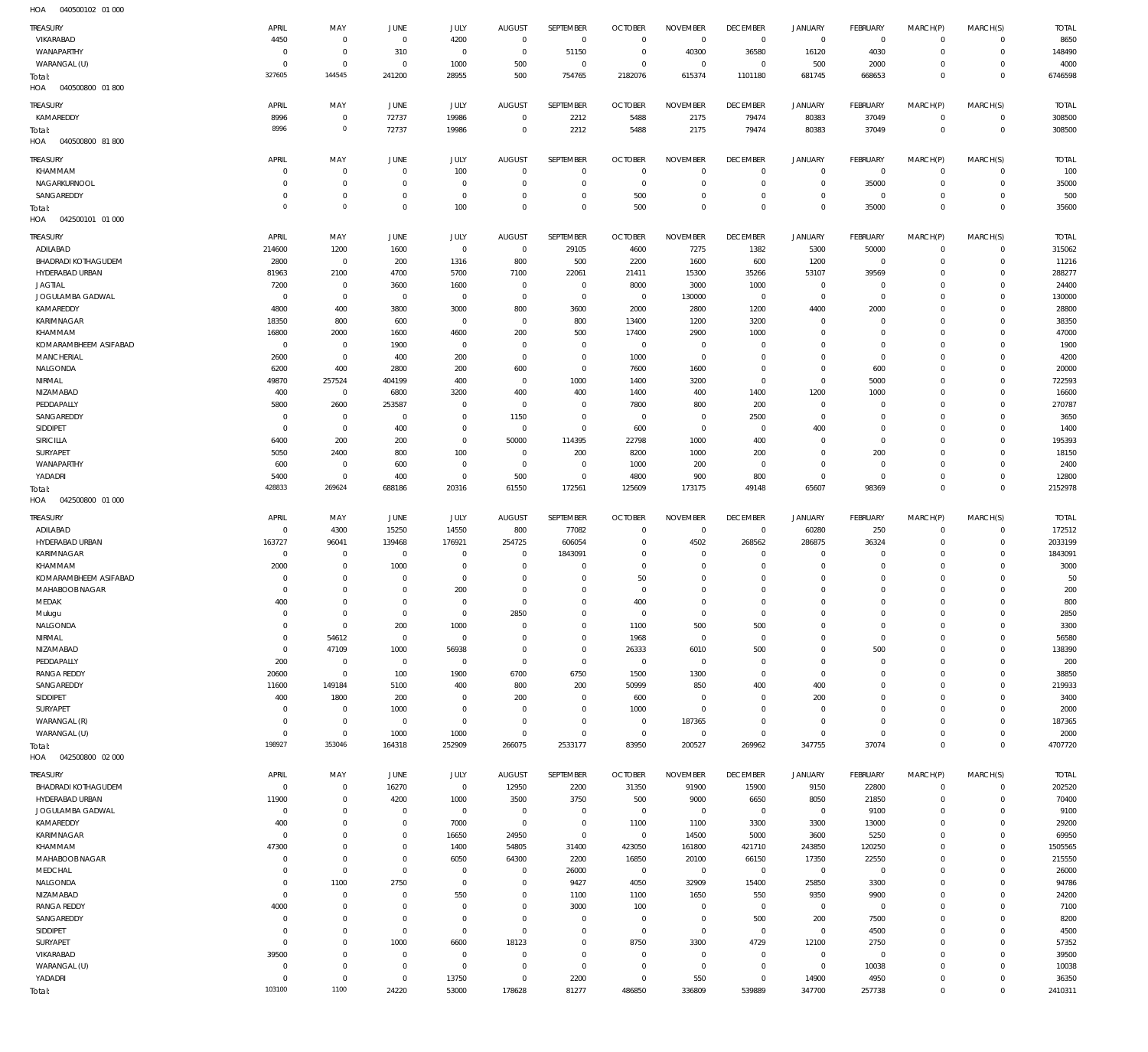042500800 03 000 HOA

| <b>TREASURY</b>                        | APRIL                      | MAY                           | JUNE                       | <b>JULY</b>           | <b>AUGUST</b>                    | SEPTEMBER              | <b>OCTOBER</b>         | <b>NOVEMBER</b>                | <b>DECEMBER</b>          | <b>JANUARY</b>             | FEBRUARY                         | MARCH(P)                | MARCH(S)                   | <b>TOTAL</b>           |
|----------------------------------------|----------------------------|-------------------------------|----------------------------|-----------------------|----------------------------------|------------------------|------------------------|--------------------------------|--------------------------|----------------------------|----------------------------------|-------------------------|----------------------------|------------------------|
| KHAMMAM                                | $\Omega$                   | $\Omega$                      | $\mathbf{0}$               | $\overline{0}$        | $\overline{0}$                   | 5200                   | $\overline{0}$         | $\mathbf{0}$                   | $\overline{0}$           | $\mathbf 0$                | $\mathbf 0$                      | $\mathbf 0$             | $\mathbf{0}$               | 5200                   |
| Total:<br>HOA<br>042500800 04 000      | $\Omega$                   | $\Omega$                      | $\overline{0}$             | $\overline{0}$        | $\overline{0}$                   | 5200                   | $\overline{0}$         | $\mathbf 0$                    | $\overline{0}$           | $\mathbf 0$                | $\overline{0}$                   | $\mathbf 0$             | $\overline{0}$             | 5200                   |
|                                        |                            |                               |                            |                       |                                  |                        |                        |                                |                          |                            |                                  |                         |                            |                        |
| TREASURY<br><b>BHADRADI KOTHAGUDEM</b> | APRIL<br>94583             | MAY<br>$^{\circ}$             | JUNE<br>$\mathbf 0$        | JULY<br>22894         | <b>AUGUST</b><br>93587           | SEPTEMBER<br>20185     | <b>OCTOBER</b><br>1100 | <b>NOVEMBER</b><br>107451      | <b>DECEMBER</b><br>24299 | <b>JANUARY</b><br>17900    | <b>FEBRUARY</b><br>550           | MARCH(P)<br>$\mathbf 0$ | MARCH(S)<br>$\mathbf{0}$   | <b>TOTAL</b><br>382549 |
| HYDERABAD URBAN                        | 4200                       | 1000                          | 32440                      | 8800                  | 8000                             | 11900                  | 5500                   | 18000                          | 10600                    | 16450                      | 78560                            | 0                       | $\mathbf{0}$               | 195450                 |
| JOGULAMBA GADWAL                       | $\Omega$                   | $^{\circ}$                    | $^{\circ}$                 | $^{\circ}$            | $^{\circ}$                       | $\overline{0}$         | $\overline{0}$         | $\mathbf 0$                    | 3500                     | $\mathbf 0$                | 4000                             | $\Omega$                | $\mathbf 0$                | 7500                   |
| KAMAREDDY                              | $\Omega$                   | $^{\circ}$                    | $\mathbf 0$                | 57000                 | $\overline{0}$                   | 7000                   | 58500                  | 22410                          | 36833                    | $\mathbf 0$                | 13000                            | 0                       | $\mathbf 0$                | 194743                 |
| KARIMNAGAR                             | $\Omega$                   | $^{\circ}$                    | $\mathbf 0$                | $^{\circ}$            | $\mathbf 0$                      | 8800                   | $\overline{0}$         | $\mathbf 0$                    | $\overline{0}$           | 6400                       | $\overline{0}$                   | $\Omega$                | $\mathbf 0$                | 15200                  |
| KHAMMAM                                | 86410                      | 7995                          | 91550                      | 320965                | 527962                           | 249073                 | 814682                 | 571550                         | 125125                   | 255661                     | 97407                            | 0                       | $\mathbf 0$                | 3148380                |
| MAHABOOB NAGAR                         | $\Omega$                   | $\Omega$                      | 5000                       | 113583                | 348915                           | 157865                 | 191440                 | 98120                          | 233615                   | 181620                     | 217000                           | $\Omega$                | $\mathbf 0$                | 1547158                |
| MEDCHAL                                | $\Omega$<br>$\Omega$       | $\circ$<br>$\Omega$           | $^{\circ}$<br>$\mathbf{0}$ | 44610<br>$^{\circ}$   | $\overline{0}$<br>$\overline{0}$ | 90450<br>$^{\circ}$    | 1000<br>$\overline{0}$ | $\overline{0}$<br>$\mathbf{0}$ | 1000                     | $\mathbf 0$<br>$\mathbf 0$ | $\overline{0}$<br>$\overline{0}$ | 0<br>$\Omega$           | $\mathbf 0$<br>$\mathbf 0$ | 137060                 |
| Mulugu<br>NAGARKURNOOL                 | $\Omega$                   | $^{\circ}$                    | $\overline{0}$             | $^{\circ}$            | 52840                            | $\overline{0}$         | $\overline{0}$         | $\mathbf{0}$                   | 7290<br>$\overline{0}$   | $\mathbf 0$                | $\mathbf 0$                      | $\Omega$                | $\mathbf 0$                | 7290<br>52840          |
| NALGONDA                               | 800                        | 200                           | 8780                       | 1836                  | 911                              | $^{\circ}$             | 21635                  | 66584                          | 1283                     | 10208                      | 2000                             | $\Omega$                | $\mathbf 0$                | 114237                 |
| NIZAMABAD                              | 15000                      | $\Omega$                      | $^{\circ}$                 | $^{\circ}$            | 10485                            | 6000                   | 31000                  | 17800                          | 40834                    | 22000                      | 15930                            | 0                       | $\mathbf 0$                | 159049                 |
| <b>RANGA REDDY</b>                     | 221130                     | $^{\circ}$                    | $\mathbf{0}$               | 261462                | $\mathbf 0$                      | 329614                 | $\overline{0}$         | $\mathbf 0$                    | $\overline{0}$           | 500                        | $\mathbf 0$                      | $\Omega$                | $\mathbf 0$                | 812706                 |
| SURYAPET                               | 1000                       | $^{\circ}$                    | $\mathbf{0}$               | 1000                  | 1000                             | 6530                   | $\overline{0}$         | 7844                           | $\overline{0}$           | 20304                      | 8400                             | 0                       | $\mathbf 0$                | 46078                  |
| VIKARABAD                              | 143440                     | 200                           | $\mathbf{0}$               | 46390                 | $\mathbf 0$                      | 119130                 | $\overline{0}$         | $\overline{0}$                 | 35360                    | $\mathbf 0$                | $\overline{0}$                   | $\Omega$                | $\mathbf 0$                | 344520                 |
| YADADRI                                | 1992                       | 1709                          | $\mathbf{0}$               | 4400                  | 1000                             | 3613                   | 38969                  | 12533                          | 2000                     | $\mathbf 0$                | 2400                             | $\Omega$                | $\mathbf{0}$               | 68616                  |
| lotal:                                 | 568555                     | 11104                         | 137770                     | 882940                | 1044700                          | 1010160                | 1163826                | 922292                         | 521739                   | 531043                     | 439247                           | $\mathbf 0$             | $\overline{0}$             | 7233376                |
| HOA<br>042500800 05 000                |                            |                               |                            |                       |                                  |                        |                        |                                |                          |                            |                                  |                         |                            |                        |
| <b>TREASURY</b>                        | APRIL                      | MAY                           | JUNE                       | <b>JULY</b>           | <b>AUGUST</b>                    | SEPTEMBER              | <b>OCTOBER</b>         | <b>NOVEMBER</b>                | <b>DECEMBER</b>          | <b>JANUARY</b>             | <b>FEBRUARY</b>                  | MARCH(P)                | MARCH(S)                   | <b>TOTAL</b>           |
| ADILABAD                               | $^{\circ}$                 | $^{\circ}$                    | $^{\circ}$                 | $^{\circ}$            | $\mathbf 0$                      | 624155                 | $\overline{0}$         | $\mathbf 0$                    | $\overline{0}$           | $\overline{0}$             | $\mathbf 0$                      | $^{\circ}$              | $^{\circ}$                 | 624155                 |
| HYDERABAD URBAN<br>KARIMNAGAR          | 1323348<br>$^{\circ}$      | 873103<br>1545202             | 1200428<br>$^{\circ}$      | 1549822<br>$^{\circ}$ | 2321662<br>$^{\circ}$            | 5287848<br>$\mathbf 0$ | 523926<br>$^{\circ}$   | 112891<br>$\overline{0}$       | 279725<br>$\mathbf 0$    | 2739119<br>0               | 199066<br>$\mathbf 0$            | $\Omega$<br>0           | $\mathbf{0}$<br>$^{\circ}$ | 16410938<br>1545202    |
| NIRMAL                                 | $\Omega$                   | 498474                        | $\mathbf 0$                | $^{\circ}$            | $^{\circ}$                       | $\mathbf 0$            | 17874                  | $^{\circ}$                     | $\overline{0}$           | 0                          | $\mathbf 0$                      | $\Omega$                | $\mathbf 0$                | 516348                 |
| NIZAMABAD                              | $\Omega$                   | 428264                        | $\mathbf 0$                | 517620                | $\Omega$                         | $\mathbf 0$            | 230281                 | 50092                          | $\mathbf 0$              | 0                          | $\mathbf 0$                      | 0                       | 0                          | 1226257                |
| SIRICILLA                              | $\Omega$                   | $^{\circ}$                    | 2564979                    | $^{\circ}$            | $\overline{0}$                   | $\mathbf 0$            | $^{\circ}$             | $\overline{0}$                 | $\overline{0}$           | 0                          | $\mathbf 0$                      | $\Omega$                | $\mathbf 0$                | 2564979                |
| WARANGAL (R)                           | $\Omega$                   | $^{\circ}$                    | $^{\circ}$                 | $^{\circ}$            | $\mathbb O$                      | $\mathbf 0$            | $\overline{0}$         | 1703362                        | $\mathbf{0}$             | $\mathbf 0$                | $\overline{0}$                   | $\Omega$                | $\mathbf 0$                | 1703362                |
| Total:                                 | 1323348                    | 3345043                       | 3765407                    | 2067442               | 2321662                          | 5912003                | 772081                 | 1866345                        | 279725                   | 2739119                    | 199066                           | $\Omega$                | $\overline{0}$             | 24591241               |
| HOA<br>042500800 06 001                |                            |                               |                            |                       |                                  |                        |                        |                                |                          |                            |                                  |                         |                            |                        |
| Treasury                               | APRIL                      | MAY                           | <b>JUNE</b>                | <b>JULY</b>           | <b>AUGUST</b>                    | SEPTEMBER              | <b>OCTOBER</b>         | <b>NOVEMBER</b>                | <b>DECEMBER</b>          | <b>JANUARY</b>             | <b>FEBRUARY</b>                  | MARCH(P)                | MARCH(S)                   | <b>TOTAL</b>           |
| KHAMMAM                                | 4000000                    | $\circ$                       | $^{\circ}$                 | $^{\circ}$            | $^{\circ}$                       | $\overline{0}$         | $^{\circ}$             | 397875                         | $\overline{0}$           | $\overline{0}$             | 1149805                          | $\mathbf 0$             | $\mathbf{0}$               | 5547680                |
| MAHABOOB NAGAR                         | $\circ$                    | $^{\circ}$                    | $\mathbf{0}$               | $^{\circ}$            | $\overline{0}$                   | 1768750                | $\overline{0}$         | $\overline{0}$                 | $\overline{0}$           | $\mathbf 0$                | $\overline{0}$                   | 0                       | $\mathbf{0}$               | 1768750                |
| lotal:                                 | 4000000                    | $\Omega$                      | $\overline{0}$             | $\overline{0}$        | $\overline{0}$                   | 1768750                | $\overline{0}$         | 397875                         | $\overline{0}$           | $\mathbf 0$                | 1149805                          | $\mathbf 0$             | $\overline{0}$             | 7316430                |
| HOA<br>042500800 81 001                |                            |                               |                            |                       |                                  |                        |                        |                                |                          |                            |                                  |                         |                            |                        |
| TREASURY                               | APRIL                      | MAY                           | JUNE                       | JULY                  | <b>AUGUST</b>                    | SEPTEMBER              | <b>OCTOBER</b>         | <b>NOVEMBER</b>                | <b>DECEMBER</b>          | <b>JANUARY</b>             | <b>FEBRUARY</b>                  | MARCH(P)                | MARCH(S)                   | <b>TOTAL</b>           |
| ADILABAD                               | $\Omega$                   | 4300                          | 2100                       | 2050                  | 50                               | $\overline{0}$         | 50                     | 50                             | 2550                     | 1000                       | $\mathbf 0$                      | 0                       | $^{\circ}$                 | 12150                  |
| <b>BHADRADI KOTHAGUDEM</b>             | 3750                       | 3450                          | 5000                       | 14350                 | 16050                            | 3950                   | 5550                   | 1100                           | 600                      | 1050                       | 500                              | $\Omega$                | $\mathbf 0$                | 55350                  |
| BHOOPALAPALLY                          | $\Omega$                   | $^{\circ}$                    | $^{\circ}$                 | 6450                  | 8100                             | 4650                   | 500                    | 500                            | $\overline{0}$           | $\mathbf 0$                | $\mathbf 0$                      | 0                       | $\mathbf 0$                | 20200                  |
| HYDERABAD URBAN<br><b>JAGTIAL</b>      | 23250<br>3200              | 5800<br>$\circ$               | 5400<br>$^{\circ}$         | 14841<br>19000        | 21750<br>10950                   | 28250<br>1100          | 18800<br>700           | 21850<br>500                   | 6300<br>$\overline{0}$   | 8150<br>0                  | 15650<br>500                     | 0                       | $\mathbf 0$<br>$^{\circ}$  | 170041<br>35950        |
| <b>JANGAON</b>                         | 1000                       | $\Omega$                      | $^{\circ}$                 | $^{\circ}$            | 1700                             | 700                    | $\overline{0}$         | 100                            | $^{\circ}$               | $\mathbf 0$                | $^{\circ}$                       | 0                       | $^{\circ}$                 | 3500                   |
| JOGULAMBA GADWAL                       | 2850                       | $\Omega$                      | 750                        | 1900                  | 1750                             | 500                    | 2200                   | 4350                           | 700                      | 2000                       | $\mathbf 0$                      |                         | 0                          | 17000                  |
| KAMAREDDY                              | $\Omega$                   | $\Omega$                      | 2450                       | 19100                 | 21900                            | 4900                   | 100                    | $\overline{0}$                 | $\mathbf 0$              | 2100                       | 50                               | $\Omega$                | $\mathbf 0$                | 50600                  |
| KARIMNAGAR                             | 6250                       | 50                            | 450                        | 7600                  | 16750                            | 3750                   | 1400                   | 300                            | 450                      | 250                        |                                  |                         | $\Omega$                   | 37250                  |
| KHAMMAM                                | 1000                       | $^{\circ}$                    | $\overline{0}$             | 22400                 | 5400                             | 600                    | 12200                  | 2300                           | 5000                     | 1000                       | 1000                             | 0                       | $\mathbf 0$                | 50900                  |
| KOMARAMBHEEM ASIFABAD                  | 1000                       | $^{\circ}$                    | $\mathbb O$                | 6250                  | 5800                             | 15950                  | 1500                   | 400                            | $\overline{0}$           | $\mathsf 0$                | 800                              | 0                       | $\mathbf 0$                | 31700                  |
| MAHABOOB NAGAR<br>MAHABUBABAD          | 5100<br>1400               | 150<br>2000                   | 2150<br>$\mathbf 0$        | 7850<br>10550         | 7650<br>17750                    | 3950<br>8250           | 3300<br>400            | 6000<br>550                    | 4740<br>1500             | 2250<br>0                  | 950<br>50                        | 0<br>0                  | $\mathbf 0$<br>$\mathbf 0$ | 44090<br>42450         |
| MANCHERIAL                             | 1000                       | 1100                          | 2500                       | 4650                  | 13500                            | 1200                   | 2450                   | 1500                           | 100                      | $\mathbf 0$                | $\mathbf 0$                      | $\Omega$                | $\mathbf 0$                | 28000                  |
| MEDAK                                  | 3300                       | $^{\circ}$                    | 500                        | 4350                  | 22150                            | 27750                  | 24150                  | $\mathbf 0$                    | 1750                     | $\mathbf 0$                | 500                              | 0                       | $\mathbf 0$                | 84450                  |
| MEDCHAL                                | 18300                      | 7600                          | 11300                      | 26350                 | 53050                            | 9300                   | 2650                   | 5500                           | 102400                   | 5750                       | 1100                             | 0                       | $\mathbf 0$                | 243300                 |
| Mulugu                                 | 23100                      | 3100                          | 400                        | 4700                  | 14650                            | 4350                   | $\mathbf 0$            | 150                            | 3300                     | 100                        | 100                              | 0                       | $\mathbf 0$                | 53950                  |
| NAGARKURNOOL                           | 4000                       | 1000                          | 10850                      | 14150                 | 15400                            | 2100                   | 15400                  | 2700                           | 2450                     | 2650                       | 500                              | 0                       | $\mathbf 0$                | 71200                  |
| NALGONDA                               | 16100                      | 1000                          | 1100                       | 24200                 | 15550                            | 60200                  | $\mathbf 0$            | 1000                           | 4200                     | 50                         | 1250                             | 0                       | $\mathbf 0$                | 124650                 |
| NIRMAL<br>NIZAMABAD                    | $^{\circ}$<br>$\mathbf{0}$ | $^{\circ}$<br>$^{\circ}$      | $\overline{0}$<br>3700     | 6200<br>7150          | 2100<br>42100                    | 50<br>26050            | 1500<br>1400           | 2000<br>3700                   | $\mathbf 0$<br>6700      | 500<br>525                 | $\mathbf 0$<br>475               | 0<br>0                  | $\mathbf 0$<br>$\mathbf 0$ | 12350<br>91800         |
| Narayanpet                             | 1200                       | 1000                          | 1500                       | 3750                  | 1000                             | 8900                   | 6700                   | 6550                           | 11450                    | 6500                       | $\mathbf 0$                      | $\Omega$                | $\mathbf 0$                | 48550                  |
| PEDDAPALLY                             | $^{\circ}$                 | 1400                          | 500                        | 1500                  | 4105                             | 20900                  | 2600                   | 2000                           | 1600                     | 6600                       | 3600                             | 0                       | $\mathbf 0$                | 44805                  |
| <b>RANGA REDDY</b>                     | 10750                      | 8600                          | 14312                      | 16251                 | 91934                            | 76450                  | 2555655                | 132950                         | 100000                   | 93051                      | 104780                           | 0                       | $\mathbf 0$                | 3204733                |
| SANGAREDDY                             | 9950                       | 1032314                       | 6200                       | 14200                 | 9400                             | 12250                  | $\mathbf 0$            | 500                            | 5250                     | 1450                       | 1350                             | 0                       | $\mathbf 0$                | 1092864                |
| SIDDIPET                               | 4500                       | 100                           | 4150                       | 34100                 | 2550                             | 1250                   | 1400                   | 2750                           | 2700                     | 1200                       | 600                              | 0                       | $\mathbf 0$                | 55300                  |
| SIRICILLA                              | 3800                       | 400                           | 100                        | 7700                  | 11000                            | $\overline{0}$         | $\mathbf 0$            | $\overline{0}$                 | $\overline{0}$           | 8000                       | 150                              | 0                       | $\mathbf 0$                | 31150                  |
| SURYAPET                               | 50                         | $^{\circ}$                    | $\mathbf 0$                | 1800                  | $\overline{0}$                   | 49750                  | 900                    | 850                            | $\overline{0}$           | $\mathbf 0$                | $\mathbf 0$                      | 0                       | $\mathbf 0$                | 53350                  |
| VIKARABAD<br>WANAPARTHY                | 4050<br>1200               | $^{\circ}$<br>$\overline{0}$  | $\mathbf 0$<br>2450        | 25800<br>7350         | 23350<br>11100                   | 5750<br>2200           | 4300<br>5750           | 450<br>500                     | 50<br>$\overline{0}$     | $\mathbf 0$<br>1500        | 300<br>400                       | 0<br>$\Omega$           | $\mathbf 0$<br>$\mathbf 0$ | 64050<br>32450         |
| WARANGAL (R)                           | 3550                       | 400                           | 2000                       | 3650                  | 10650                            | 14500                  | 4200                   | 600                            | 7150                     | 800                        | 550                              | 0                       | $\mathbf 0$                | 48050                  |
| WARANGAL (U)                           | 23400                      | 2000                          | 16171                      | 17644                 | 66291                            | 10250                  | 16050                  | 3550                           | 53050                    | 23279                      | 83700                            | 0                       | $\mathbf 0$                | 315385                 |
| YADADRI                                | 1000                       | $^{\circ}$                    | 3950                       | 18850                 | 24350                            | 1300                   | $\mathbf 0$            | 2000                           | $\overline{0}$           | 100                        | $\mathbf 0$                      | 0                       | $\mathbf 0$                | 51550                  |
| Total:                                 | 178050                     | 1075764                       | 99983                      | 376686                | 569830                           | 411050                 | 2691805                | 207250                         | 323990                   | 169855                     | 218855                           | $\Omega$                | $\overline{0}$             | 6323118                |
| HOA<br>042500800 81800                 |                            |                               |                            |                       |                                  |                        |                        |                                |                          |                            |                                  |                         |                            |                        |
| TREASURY                               | APRIL                      | MAY                           | JUNE                       | JULY                  | <b>AUGUST</b>                    | SEPTEMBER              | <b>OCTOBER</b>         | <b>NOVEMBER</b>                | <b>DECEMBER</b>          | <b>JANUARY</b>             | FEBRUARY                         | MARCH(P)                | MARCH(S)                   | <b>TOTAL</b>           |
| ADILABAD                               | $^{\circ}$                 | $^{\circ}$                    | $\mathbf{0}$               | 2200                  | $\overline{0}$                   | 7800                   | $\overline{0}$         | $\mathbf 0$                    | $\overline{0}$           | $\mathsf 0$                | $\mathbf 0$                      | $\mathbf 0$             | $\mathbf{0}$               | 10000                  |
| <b>BHADRADI KOTHAGUDEM</b>             | $\mathbf{0}$               | $^{\circ}$                    | $\mathbf{0}$               | 3265                  | 6300                             | 1600                   | $\overline{0}$         | $\overline{0}$                 | 1050                     | 1000                       | $\overline{0}$                   | 0                       | $\mathbf{0}$               | 13215                  |
| BHOOPALAPALLY                          | 1000                       | $^{\circ}$                    | $\mathbf{0}$               | 2100                  | 3000                             | 21600                  | 3000                   | $\mathbf{0}$                   | $\overline{0}$           | $\mathbf 0$                | $\mathbf 0$                      | 0                       | $\mathbf{0}$               | 30700                  |
| <b>JAGTIAL</b>                         | $\mathbf{0}$               | $\overline{0}$                | $\mathbf{0}$               | 100                   | $^{\circ}$                       | 100                    | $\overline{0}$         | $\mathbf{0}$                   | $\mathbb O$              | $\overline{0}$             | $\overline{0}$                   | $\Omega$                | $\mathbf{0}$               | 200                    |
| <b>JANGAON</b><br>JOGULAMBA GADWAL     | 300<br>10500               | $\overline{0}$<br>$\mathbf 0$ | $\,0\,$<br>5300            | 7250<br>4300          | 15150<br>3550                    | 4100<br>1600           | 1400<br>1150           | 400<br>1000                    | 1400<br>$\mathbb O$      | 400<br>$\overline{0}$      | 300<br>$\mathbf 0$               | 0<br>$\mathbf 0$        | $\mathbf{0}$<br>$\circ$    | 30700<br>27400         |
|                                        |                            |                               |                            |                       |                                  |                        |                        |                                |                          |                            |                                  |                         |                            |                        |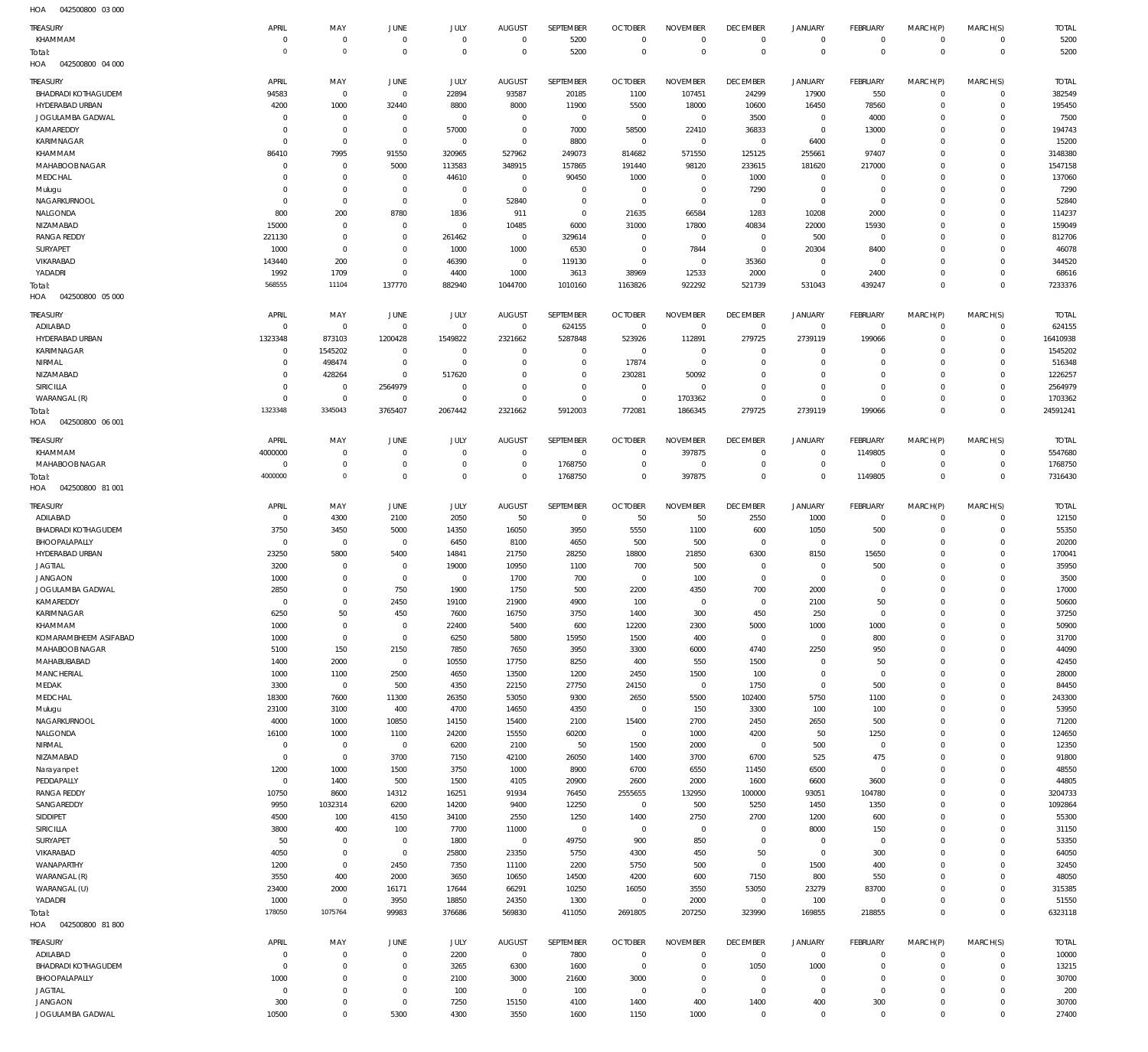042500800 81 800 HOA

| TREASURY                                      | APRIL                      | MAY                        | <b>JUNE</b>                | JULY                         | <b>AUGUST</b>          | SEPTEMBER            | <b>OCTOBER</b>                   | <b>NOVEMBER</b>                | <b>DECEMBER</b>                   | <b>JANUARY</b>             | FEBRUARY                   | MARCH(P)                   | MARCH(S)                     | <b>TOTAL</b>          |
|-----------------------------------------------|----------------------------|----------------------------|----------------------------|------------------------------|------------------------|----------------------|----------------------------------|--------------------------------|-----------------------------------|----------------------------|----------------------------|----------------------------|------------------------------|-----------------------|
| KARIMNAGAR                                    | $\mathbf 0$                | $\mathbf 0$                | $\mathbf{0}$               | 1950                         | 1650                   | 50                   | $\overline{0}$                   | $\mathbf{0}$                   | $\overline{0}$                    | $\mathbf{0}$               | $\overline{0}$             | $\mathbf 0$                | $\mathbf{0}$                 | 3650                  |
| KHAMMAM                                       | 0                          | $\mathbf 0$                | $\mathbf 0$                | 23809                        | 21100                  | 16100                | $\overline{0}$                   | 200                            | 3250                              | $\mathbf 0$                | 500                        | $\mathbf 0$                | $\mathbf{0}$                 | 64959                 |
| MAHABOOB NAGAR                                | 0                          | $\mathbf 0$                | $\mathbf 0$                | $\mathbf 0$                  | $\mathbf{0}$           | $\mathbf 0$          | $\overline{0}$                   | $\mathbf 0$                    | 1200                              | $\mathbf 0$                | $\overline{0}$             | $\Omega$                   | $\mathbf 0$                  | 1200                  |
| MAHABUBABAD                                   | $\mathbf 0$                | 600                        | $\mathbf 0$                | 1000                         | $\overline{0}$         | $\mathbf 0$          | 4000                             | 1200                           | 600                               | 1000                       | 1000                       | $\Omega$                   | $\mathbf 0$                  | 9400                  |
| MANCHERIAL                                    | 50                         | $\mathbf 0$                | $\mathbf 0$                | 1150                         | 3750                   | $\mathbf 0$          | $\overline{0}$                   | $\mathbf 0$                    | $\overline{0}$                    | $\mathbf 0$                | $^{\circ}$                 | $\Omega$                   | $\mathbf 0$                  | 4950                  |
| MEDCHAL                                       | $\mathbf 0$<br>$\mathbf 0$ | $\mathbf 0$<br>$\mathbf 0$ | $\mathbf 0$<br>$\mathbf 0$ | 4500<br>$\mathbf 0$          | 4550                   | $\mathbf 0$<br>2100  | $\overline{0}$<br>$\overline{0}$ | $\mathbf 0$<br>$\mathbf 0$     | $\mathbf 0$<br>$\overline{0}$     | $\mathbf 0$<br>$\mathbf 0$ | $\mathbf{0}$<br>$^{\circ}$ | $\Omega$<br>$\Omega$       | $\mathbf 0$<br>$\mathbf 0$   | 9050                  |
| Mulugu<br>NAGARKURNOOL                        | 0                          | $\mathbf 0$                | $\mathbf 0$                | 1800                         | 2150<br>1750           | 2555                 | $\overline{0}$                   | $\mathbf 0$                    | $\mathbf 0$                       | 1800                       | $^{\circ}$                 | $\Omega$                   | $\mathbf 0$                  | 4250<br>7905          |
| NALGONDA                                      | 0                          | $\mathbf 0$                | $\overline{0}$             | $\mathbf 0$                  | $^{\circ}$             | 5800                 | 100                              | $\mathbf 0$                    | $\mathbf 0$                       | $\mathbf 0$                | $^{\circ}$                 | $\Omega$                   | $\mathbf 0$                  | 5900                  |
| NIRMAL                                        | 0                          | $\mathbf 0$                | 4350                       | 14650                        | 4550                   | 700                  | $\overline{0}$                   | 50                             | $\mathbf 0$                       | $\mathbf 0$                | $\mathbf{0}$               | $\Omega$                   | $\mathbf 0$                  | 24300                 |
| <b>RANGA REDDY</b>                            | $\mathbf 0$                | $\mathbf 0$                | $\overline{0}$             | $\mathbf 0$                  | $\mathbf 0$            | $\mathbf 0$          | $\overline{0}$                   | $\mathbf 0$                    | $\overline{0}$                    | $\mathbf 0$                | 50                         | $\Omega$                   | $\mathbf 0$                  | 50                    |
| SANGAREDDY                                    | 0                          | $\mathbf 0$                | $\overline{0}$             | 1550                         | 2050                   | $\mathbf 0$          | 1100                             | 1000                           | 500                               | $\mathbf 0$                | $\mathbf{0}$               | $\Omega$                   | $\mathbf 0$                  | 6200                  |
| SIDDIPET                                      | 50                         | $\mathbf 0$                | 700                        | $\mathbf 0$                  | $\overline{0}$         | $\mathbf 0$          | 50                               | $\mathbf 0$                    | $\overline{0}$                    | $\mathbf 0$                | $\mathbf{0}$               | $\Omega$                   | $\mathbf 0$                  | 800                   |
| SIRICILLA                                     | 50                         | $\mathbf 0$                | $\overline{0}$             | 800                          | 2350                   | $\mathbf 0$          | 500                              | $\mathbf 0$                    | 500                               | 500                        | 500                        | $\Omega$                   | $\mathbf 0$                  | 5200                  |
| SURYAPET                                      | $\mathbf 0$                | $\mathbf 0$                | $\overline{0}$             | $\mathbf 0$                  | 2300                   | 4500                 | 2000                             | 50                             | $\overline{0}$                    | $\mathbf 0$                | $\overline{0}$             | $\Omega$                   | $\mathbf 0$                  | 8850                  |
| WARANGAL (R)                                  | 12400                      | 1200                       | 1400                       | 700                          | 3150                   | 4300                 | 8650                             | 3500                           | 3000                              | $\mathbf 0$                | 100                        | $\Omega$                   | $\mathbf 0$                  | 38400                 |
| WARANGAL (U)                                  | 3300                       | 600                        | 500                        | $\mathbf 0$                  | $\overline{0}$         | 50                   | 300                              | 600                            | 11981                             | $\mathbf 0$                | $\overline{0}$             | $\Omega$                   | $\mathbf 0$                  | 17331                 |
| YADADRI                                       | $\mathbf 0$                | $\mathbf 0$                | $\overline{0}$             | $\mathbf 0$                  | $\overline{0}$         | 100                  | $\overline{0}$                   | $\mathbf 0$                    | $\overline{0}$                    | $\mathbf 0$                | $\overline{0}$             | $\Omega$                   | $\mathbf 0$                  | 100                   |
| Total:                                        | 27650                      | 2400                       | 12250                      | 71124                        | 77350                  | 73055                | 22250                            | 8000                           | 23481                             | 4700                       | 2450                       | $\mathbf 0$                | $\overline{0}$               | 324710                |
| HOA<br>050600800 81 001                       |                            |                            |                            |                              |                        |                      |                                  |                                |                                   |                            |                            |                            |                              |                       |
| TREASURY                                      | APRIL                      | MAY                        | <b>JUNE</b>                | JULY                         | <b>AUGUST</b>          | SEPTEMBER            | <b>OCTOBER</b>                   | <b>NOVEMBER</b>                | <b>DECEMBER</b>                   | <b>JANUARY</b>             | FEBRUARY                   | MARCH(P)                   | MARCH(S)                     | <b>TOTAL</b>          |
| ADILABAD                                      | 5980                       | 1460                       | 6252                       | 5910                         | 9760                   | 9482                 | 15930                            | 6735                           | 1450                              | 760                        | 3750                       | $\mathbf 0$                | $\mathbf{0}$                 | 67469                 |
| BHADRADI KOTHAGUDEM                           | 1050                       | $\bf 0$                    | 410                        | 1400                         | $\overline{0}$         | $^{\circ}$           | $\overline{0}$                   | $\mathbf 0$                    | $\overline{0}$                    | $\circ$                    | 350                        | $\mathbf 0$                | $\mathbf{0}$                 | 3210                  |
| BHOOPALAPALLY                                 | 7085                       | 3000                       | 6300                       | 6325                         | 16000                  | 8675                 | 9250                             | 11325                          | 7700                              | 5150                       | 9500                       | $\mathbf 0$                | $\mathbf 0$                  | 90310                 |
| HYDERABAD URBAN                               | 750                        | $\bf 0$                    | $\overline{0}$             | $\mathbf 0$                  | $\mathbf 0$            | 300                  | $\overline{0}$                   | $\mathbf 0$                    | $\overline{0}$                    | 500                        | $\overline{0}$             | 0                          | $\mathbf 0$                  | 1550                  |
| <b>JANGAON</b>                                | 20475                      | 6150                       | 18200                      | 22250                        | 13275                  | 9550                 | 10875                            | 8210                           | 10150                             | 5205                       | 6285                       | $\Omega$                   | $\mathbf 0$                  | 130625                |
| KHAMMAM                                       | $\mathbf 0$                | $\bf 0$                    | $\overline{0}$             | $\mathbf 0$                  | $\overline{0}$         | $\mathbf 0$          | $\overline{0}$                   | $\mathbf 0$                    | $\overline{0}$                    | 1310                       | $\overline{0}$             | 0                          | $\mathbf 0$                  | 1310                  |
| KOMARAMBHEEM ASIFABAD                         | 360                        | $\mathbf 0$                | 1080                       | $\mathbf 0$                  | $\overline{0}$         | 800                  | $\overline{0}$                   | $\mathbf{0}$                   | $\overline{0}$                    | $\circ$                    | $\overline{0}$             | $\Omega$                   | $\mathbf 0$                  | 2240                  |
| MANCHERIAL                                    | 35575                      | 14530                      | 19400                      | 27430                        | 19565                  | 10290                | 8580                             | 14740                          | 29870                             | 16430                      | 25080                      | $\Omega$                   | $\mathbf 0$                  | 221490                |
| MEDAK                                         | 5600                       | 3500                       | 11550                      | 6650                         | 4200                   | 2800                 | 3150                             | 3150                           | 7350                              | 8050                       | 5950                       | $\Omega$                   | $\mathbf 0$                  | 61950                 |
| Mulugu                                        | 750                        | $\mathbf 0$                | 2675                       | 1125                         | 1175                   | 2591                 | 325                              | 975                            | 1625                              | 2750                       | 325                        | $\Omega$                   | $\mathbf 0$                  | 14316                 |
| NAGARKURNOOL                                  | 19600                      | 4350                       | 23000                      | 9750                         | 3700                   | 1850                 | 1450                             | 3400                           | 3250                              | 4450                       | 3550                       | $\Omega$                   | $\mathbf 0$                  | 78350                 |
| NALGONDA                                      | 375                        | 550                        | 275                        | $\mathbf 0$                  | 300                    | $\mathbf 0$          | 150                              | $\mathbf 0$                    | $\overline{0}$                    | $\mathbf 0$                | $\overline{0}$             | $\Omega$                   | $\mathbf 0$                  | 1650                  |
| NIRMAL                                        | 17040                      | 6460                       | 31170                      | 23490                        | 21830                  | 12680                | 17330                            | 16560                          | 22990                             | 7490                       | 20580                      | $\Omega$                   | $\mathbf 0$                  | 197620                |
| <b>RANGA REDDY</b>                            | $\mathbf 0$                | $\bf 0$                    | $\overline{0}$             | 700                          | $\mathbf 0$            | 0                    | $\overline{0}$                   | $\mathbf 0$                    | $\mathbf 0$                       | $\mathbf 0$                | $\overline{0}$             | 0                          | $\mathbf 0$                  | 700                   |
| SANGAREDDY                                    | $\overline{0}$             | $\mathbf 0$                | $\overline{0}$             | 100                          | $\overline{0}$         | $\mathbf 0$          | $\overline{0}$                   | $\mathbf 0$                    | $\overline{0}$                    | $\mathbf{0}$               | 900                        | $\Omega$                   | $\mathbf 0$                  | 1000                  |
| SIDDIPET                                      | 2700                       | 1000                       | 4200                       | 1500                         | 4200                   | 2500                 | 2400                             | 2250                           | 2100                              | 3900                       | 4600                       | 0                          | $\mathbf 0$                  | 31350                 |
| SIRICILLA                                     | 3290                       | 1800                       | 770                        | 5040                         | 1440                   | 1440                 | 820                              | 3060                           | 4320                              | 1440                       | 2210                       | $\Omega$                   | $\mathbf 0$                  | 25630                 |
| SURYAPET                                      | 750                        | $\bf 0$                    | $\overline{0}$             | $\mathbf 0$                  | $\overline{0}$         | $\mathbf 0$          | $\overline{0}$                   | $\mathbf 0$                    | $\overline{0}$                    | $\mathbf 0$                | $\overline{0}$             | $\Omega$                   | $\mathbf 0$                  | 750                   |
| WARANGAL (R)                                  | 4725                       | 2175                       | 13450                      | 12950                        | 5325                   | 5725                 | 8750                             | 8200                           | 7775                              | 11400                      | 7310                       | $\Omega$<br>$\Omega$       | $\mathbf 0$<br>$\mathbf 0$   | 87785                 |
| WARANGAL (U)<br>YADADRI                       | 24220<br>250               | 6750<br>$\bf 0$            | 25500<br>$\mathbf 0$       | 30810<br>$\bf 0$             | 38824<br>$\mathbf 0$   | 25380<br>375         | 21400<br>$\overline{0}$          | 16290<br>$\overline{0}$        | 33375<br>$\overline{0}$           | 24525<br>$\circ$           | 21750<br>$\overline{0}$    | $\mathbf 0$                | $\mathbf 0$                  | 268824<br>625         |
| Total:                                        | 150575                     | 51725                      | 164232                     | 155430                       | 139594                 | 94438                | 100410                           | 94895                          | 131955                            | 93360                      | 112140                     | $\mathbf 0$                | $\mathbf 0$                  | 1288754               |
| 050600800 81800<br>HOA                        |                            |                            |                            |                              |                        |                      |                                  |                                |                                   |                            |                            |                            |                              |                       |
|                                               |                            |                            |                            |                              |                        |                      |                                  |                                |                                   |                            |                            |                            |                              |                       |
| <b>TREASURY</b>                               | APRIL                      | MAY                        | JUNE                       | JULY                         | <b>AUGUST</b>          | SEPTEMBER            | <b>OCTOBER</b>                   | <b>NOVEMBER</b>                | <b>DECEMBER</b>                   | <b>JANUARY</b>             | FEBRUARY                   | MARCH(P)                   | MARCH(S)                     | <b>TOTAL</b>          |
| ADILABAD<br><b>BHADRADI KOTHAGUDEM</b>        | $\mathbf 0$<br>16950       | 360<br>4550                | $\mathbf 0$<br>11450       | $\mathbf 0$<br>7360          | $\overline{0}$<br>3800 | $\mathbf 0$<br>4500  | $\overline{0}$<br>6330           | 910<br>3550                    | 2370<br>9400                      | 5000<br>6275               | 3520<br>6750               | $\mathbf 0$<br>$\mathbf 0$ | $\mathbf{0}$<br>$\mathbf{0}$ | 12160<br>80915        |
| BHOOPALAPALLY                                 | $\mathbf 0$                | $\mathbf 0$                | 740                        | $\mathbf 0$                  | $\mathbf 0$            | $\mathbf 0$          | $\mathbf 0$                      | $\overline{0}$                 | $\overline{0}$                    | $\mathbf 0$                | $\overline{0}$             | $\mathbf 0$                | $\mathbf 0$                  | 740                   |
| HYDERABAD URBAN                               | 8350                       | 61950                      | 15400                      | 32750                        | 22850                  | 33500                | 31700                            | 34250                          | 30300                             | 2100                       | 44950                      | $\mathbf 0$                | $\mathbf 0$                  | 318100                |
| <b>JAGTIAL</b>                                | 2975                       | 5755                       | 14125                      | 29335                        | 10300                  | 17825                | 6950                             | 6150                           | 9250                              | 7425                       | 7325                       | $\mathbf 0$                | $\mathbf 0$                  | 117415                |
| <b>JANGAON</b>                                | $\overline{0}$             | $\mathbf 0$                | $\overline{0}$             | $\mathbf 0$                  | 375                    | 375                  | $\overline{0}$                   | $\mathbf 0$                    | 375                               | 375                        | $\overline{0}$             | $\mathbf 0$                | $\mathbf 0$                  | 1500                  |
| JOGULAMBA GADWAL                              | $\mathbf 0$                | $\mathbf 0$                | $\overline{0}$             | $\mathbb O$                  | $\overline{0}$         | $\mathbf 0$          | $\overline{0}$                   | 200                            | 210                               | 6900                       | 4270                       | $\mathbf 0$                | $\mathbf 0$                  | 11580                 |
| KAMAREDDY                                     | 42550                      | 24150                      | 29800                      | 44500                        | 24350                  | 27050                | 27050                            | 24600                          | 32650                             | 47800                      | 52150                      | $\Omega$                   | $\mathbf 0$                  | 376650                |
| KARIMNAGAR                                    | 52763                      | 10899                      | 30975                      | 29435                        | 15350                  | 12125                | 16560                            | 22175                          | 18950                             | 21211                      | 20585                      | $\mathbf 0$                | $\mathbf 0$                  | 251028                |
| KHAMMAM                                       | 9730                       | 4602                       | 10850                      | 17853                        | 21698                  | 14972                | 10900                            | 15715                          | 11900                             | 12354                      | 20114                      | $\Omega$                   | $\mathbf 0$                  | 150688                |
| KOMARAMBHEEM ASIFABAD                         | 18820                      | 1570                       | 12250                      | 9890                         | 6290                   | 2960                 | 2880                             | 2640                           | 7660                              | 3190                       | 13990                      | $\mathbf 0$                | $\mathbf 0$                  | 82140                 |
| MAHABOOB NAGAR                                | $\overline{0}$             | $\mathbb O$                | 300                        | $\bf 0$                      | 5000                   | $\mathbf 0$          | $\overline{0}$                   | $\overline{0}$                 | $\overline{0}$                    | 1610                       | 32189                      | $\Omega$                   | $\mathbf 0$                  | 39099                 |
| MAHABUBABAD                                   | 3900                       | 6470                       | 10875                      | 11295                        | 11045                  | 5220                 | 13200                            | 10345                          | 3675                              | 2850                       | 4750                       | $\mathbf 0$                | $\mathbf 0$                  | 83625                 |
| MANCHERIAL                                    | 2250                       | 4530                       | 2770                       | 2390                         | 3540                   | 1700                 | 3710                             | 5430                           | 6150                              | 2990                       | 12470                      | $\mathbf 0$                | $\mathbf 0$                  | 47930                 |
| MEDAK                                         | 18800                      | 4750                       | 18000                      | 21800                        | 22500                  | 43000                | 17300                            | 23300                          | 23450                             | 14870                      | 21850                      | $\mathbf 0$                | $\mathbf 0$                  | 229620                |
| MEDCHAL                                       | $\overline{0}$             | $\mathbb O$                | $\overline{0}$             | $\mathbf 0$                  | 1410                   | $\overline{0}$       | $\overline{0}$                   | $\mathbf 0$                    | $\mathbf 0$                       | $\overline{0}$             | $\overline{0}$             | $\mathbf 0$                | $\mathbf 0$                  | 1410                  |
| NAGARKURNOOL                                  | 53695                      | 22315                      | 61085                      | 44178                        | 29571                  | 48320                | 28141                            | 29570                          | 32730                             | 31345                      | 24910                      | $\mathbf 0$                | $\mathbf 0$                  | 405860                |
| NALGONDA                                      | 20825                      | 2700                       | 29270                      | 32325                        | 34060                  | 25045                | 26050                            | 41802                          | 20750                             | 45275                      | 30425                      | $\mathbf 0$                | $\mathbf 0$                  | 308527                |
| NIRMAL                                        | 3410                       | 310                        | 930                        | 930                          | 930                    | 1240                 | $\overline{0}$                   | $\mathbf{0}$                   | $\mathbf 0$                       | $\overline{0}$             | 310                        | $\mathbf 0$                | $\mathbf 0$                  | 8060                  |
| NIZAMABAD                                     | 27075<br>$\mathbf{0}$      | 20825                      | 75575                      | 36450                        | 34200                  | 38100                | 39350                            | 46150                          | 53100<br>$\overline{0}$           | 52275                      | 39498                      | $\Omega$                   | $\mathbf 0$<br>$\mathbf 0$   | 462598                |
| Narayanpet<br>PEDDAPALLY                      | 28350                      | $\mathbb O$<br>6175        | $\overline{0}$<br>11900    | $\mathsf{O}\xspace$<br>10150 | $\overline{0}$<br>7150 | $\mathbf 0$<br>15760 | $\overline{0}$<br>8198           | 100<br>6800                    | 9050                              | $\mathbb O$<br>9965        | $\overline{0}$<br>14725    | $\mathbf 0$<br>$\Omega$    | $\mathbf 0$                  | 100<br>128223         |
| <b>RANGA REDDY</b>                            | $\mathbf{0}$               | $\mathbb O$                | $\overline{0}$             | $\mathbf 0$                  | $\overline{0}$         | $\mathbf{0}$         | $\overline{0}$                   | $\mathbf{0}$                   | $\overline{0}$                    | $\mathbf 0$                | 1650                       | $\mathbf 0$                | $\mathbf 0$                  | 1650                  |
| SANGAREDDY                                    | 61500                      | 18600                      | 53900                      | 55650                        | 43300                  | 44400                | 34986                            | 37700                          | 63250                             | 54200                      | 75650                      | $\mathbf 0$                | $\mathbf 0$                  | 543136                |
| SIDDIPET                                      | 33500                      | 14600                      | 30150                      | 40550                        | 37495                  | 21300                | 24900                            | 33250                          | 27200                             | 29540                      | 21700                      | $\Omega$                   | $\mathbf 0$                  | 314185                |
| SIRICILLA                                     | 18345                      | 11860                      | 34380                      | 26900                        | 18660                  | 21055                | 12360                            | 17135                          | 34065                             | 24600                      | 31515                      | $\mathbf 0$                | $\mathbf 0$                  | 250875                |
| SURYAPET                                      | 20265                      | 13650                      | 30541                      | 52375                        | 37470                  | 23980                | 29200                            | 16740                          | 22150                             | 22960                      | 36053                      | $\mathbf 0$                | $\mathbf 0$                  | 305384                |
| WANAPARTHY                                    |                            | 1250                       | 2050                       | 4850                         | 4400                   | 3850                 | 3700                             | 1200                           | 1850                              | 6050                       | 17850                      | $\Omega$                   | $\mathbf 0$                  | 50800                 |
|                                               | 3750                       |                            |                            |                              |                        | 6600                 | 8400                             | 6000                           | 4800                              | 5400                       | 3000                       | $\mathbf 0$                | $\mathbf 0$                  | 60600                 |
| WARANGAL (R)                                  | 3600                       | 1200                       | 6000                       | 6000                         | 9600                   |                      |                                  |                                |                                   |                            |                            |                            |                              |                       |
| WARANGAL (U)                                  | 300                        | $\mathbb O$                | $\overline{0}$             | $\mathbf 0$                  | 475                    | 475                  | $\overline{0}$                   | $\mathbf{0}$                   | $\mathbf 0$                       | $\circ$                    | $\overline{0}$             | $\Omega$                   | $\mathbf 0$                  | 1250                  |
| YADADRI                                       | 20014                      | 7888                       | 21965                      | 52565                        | 23260                  | 26882                | 26995                            | 41845                          | 40750                             | 34976                      | 6220                       | $\mathbf 0$                | $\mathbf{0}$                 | 303360                |
| Total:                                        | 471717                     | 250959                     | 515281                     | 569531                       | 429079                 | 440234               | 378860                           | 427557                         | 466035                            | 451536                     | 548419                     | $\mathbf 0$                | $\overline{0}$               | 4949208               |
| 051500800 01 000<br>HOA                       |                            |                            |                            |                              |                        |                      |                                  |                                |                                   |                            |                            |                            |                              |                       |
|                                               |                            |                            |                            |                              |                        |                      |                                  |                                |                                   |                            |                            |                            |                              |                       |
| <b>TREASURY</b><br><b>BHADRADI KOTHAGUDEM</b> | APRIL<br>0                 | MAY<br>30000               | JUNE<br>$\overline{0}$     | JULY<br>0                    | AUGUST<br>$\mathbf 0$  | SEPTEMBER<br>100     | <b>OCTOBER</b><br>1000           | <b>NOVEMBER</b><br>$\mathbf 0$ | <b>DECEMBER</b><br>$\overline{0}$ | <b>JANUARY</b><br>0        | FEBRUARY<br>$\circ$        | MARCH(P)<br>$\mathbf 0$    | MARCH(S)<br>$\mathbf{0}$     | <b>TOTAL</b><br>31100 |
| KHAMMAM                                       | $\bf 0$                    | 25000                      | $\overline{0}$             | $\mathsf{O}\xspace$          | $\mathbf{0}$           | $\mathbf 0$          | $\overline{0}$                   | $\bf 0$                        | $\,0\,$                           | $\mathsf{O}\xspace$        | $\overline{0}$             | $\mathbf 0$                | $\mathbf{0}$                 | 25000                 |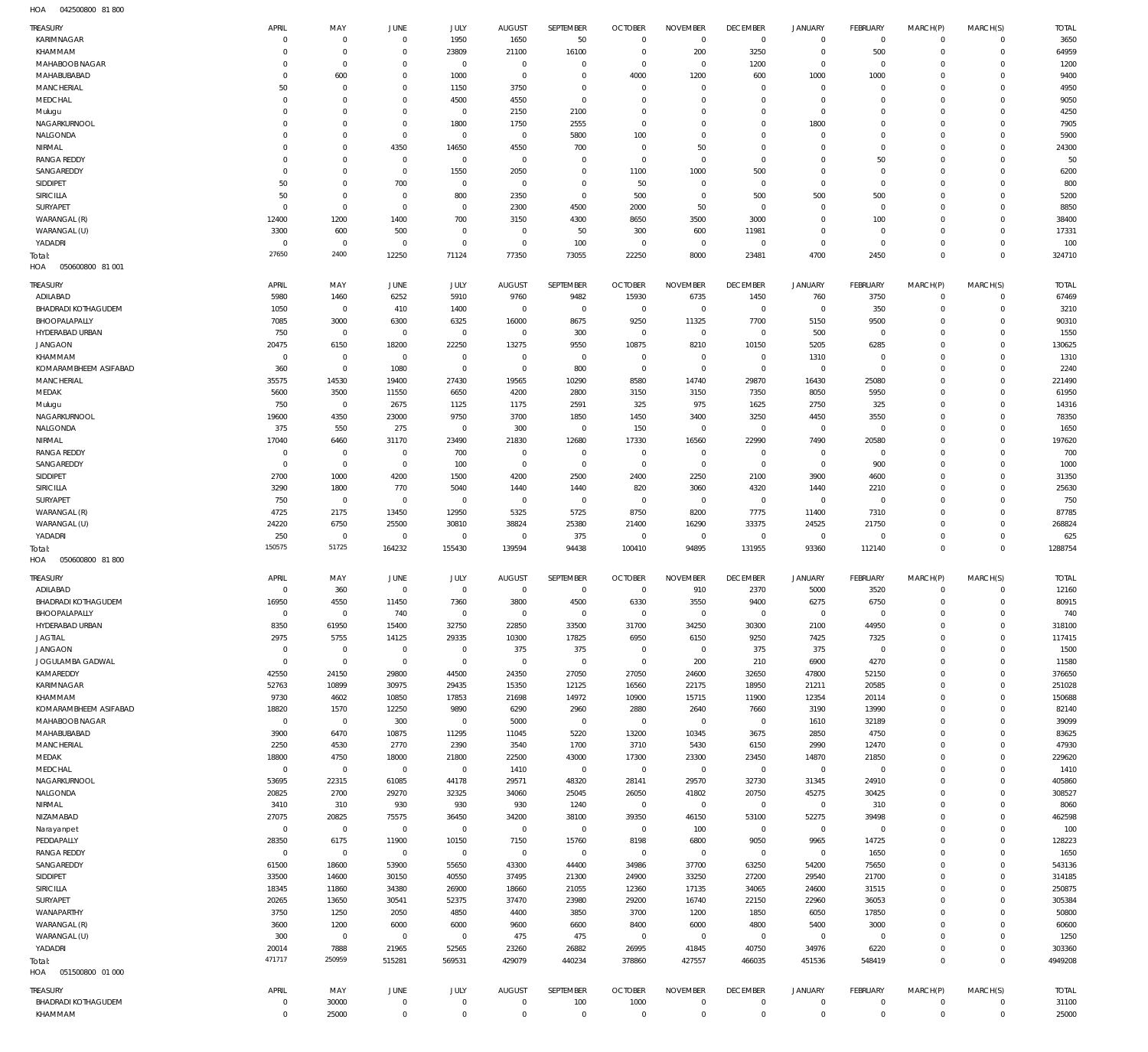| <b>TREASURY</b>            | APRIL              | MAY             | JUNE           | JULY           | AUGUST         | SEPTEMBER      | <b>OCTOBER</b> | <b>NOVEMBER</b> | <b>DECEMBER</b> | <b>JANUARY</b> | <b>FEBRUARY</b> | MARCH(P)    | MARCH(S)     | <b>TOTAL</b> |
|----------------------------|--------------------|-----------------|----------------|----------------|----------------|----------------|----------------|-----------------|-----------------|----------------|-----------------|-------------|--------------|--------------|
| <b>RANGA REDDY</b>         | $\Omega$           | $^{\circ}$      | $\mathbf 0$    | $\mathbf 0$    | $\mathbf 0$    | $\overline{0}$ | $\overline{0}$ | $\overline{0}$  | 2000            | $\overline{0}$ | $\circ$         | $\Omega$    | $\Omega$     | 2000         |
| Total:                     | $\circ$            | 55000           | $\mathbf 0$    | $\mathbf 0$    | $\mathbf 0$    | 100            | 1000           | $\mathbf 0$     | 2000            | $\mathbf{0}$   | $\overline{0}$  | $\Omega$    | $\mathbf 0$  | 58100        |
| HOA<br>051500800 79 000    |                    |                 |                |                |                |                |                |                 |                 |                |                 |             |              |              |
|                            |                    |                 |                |                |                |                |                |                 |                 |                |                 |             |              |              |
| TREASURY                   | APRIL              | MAY             | JUNE           | JULY           | <b>AUGUST</b>  | SEPTEMBER      | <b>OCTOBER</b> | <b>NOVEMBER</b> | <b>DECEMBER</b> | JANUARY        | <b>FEBRUARY</b> | MARCH(P)    | MARCH(S)     | <b>TOTAL</b> |
| <b>BHADRADI KOTHAGUDEM</b> | C                  | $\mathbf 0$     | $^{\circ}$     | $\mathbf 0$    | 64634          | $\overline{0}$ | $\overline{0}$ | $\Omega$        | $^{\circ}$      | $\overline{0}$ | $^{\circ}$      | $\Omega$    | $\Omega$     | 64634        |
| BHOOPALAPALLY              | -C                 | $\mathbf 0$     | 2877656        | $\mathbf 0$    | $\mathbf 0$    | $\overline{0}$ | $\overline{0}$ | 0               | $\mathbf{0}$    | $\mathbf 0$    | $^{\circ}$      | $\Omega$    | $\mathbf 0$  | 2877656      |
| KAMAREDDY                  | $\Omega$           | $\mathbf 0$     | $\mathbf 0$    | $\mathbf 0$    | $\mathbf 0$    | 87851          | $\mathbf 0$    | $\Omega$        | $\mathbf 0$     | $\mathbf 0$    | $^{\circ}$      | $\Omega$    | $\Omega$     | 87851        |
| KHAMMAM                    | $\Omega$           | $\mathbf 0$     | 67102          | $^{\circ}$     | $\mathbf 0$    | $\mathbf 0$    | $^{\circ}$     | $\mathbf 0$     | $^{\circ}$      | $\mathbf 0$    | $^{\circ}$      | - 0         | $\Omega$     | 67102        |
| NALGONDA                   | $\Omega$           | $\mathbf 0$     | $^{\circ}$     | 8977           | $\mathbf 0$    | $\mathbf 0$    | $\mathbf 0$    | $\Omega$        | $\mathbf 0$     | $\mathbf 0$    | $^{\circ}$      | $\Omega$    | $\Omega$     | 8977         |
| YADADRI                    | $\Omega$           | 1436027         | $^{\circ}$     | $^{\circ}$     | $\overline{0}$ | $\mathbf 0$    | $\mathbf 0$    | $\mathbf 0$     | $\mathbf 0$     | $\mathbf 0$    | $\mathbf{0}$    | $\Omega$    | $\Omega$     | 1436027      |
| Total:                     | 0                  | 1436027         | 2944758        | 8977           | 64634          | 87851          | $\mathbf 0$    | $\Omega$        | $\mathbf 0$     | $\mathbf 0$    | $\Omega$        | $\Omega$    | $\Omega$     | 4542247      |
| HOA<br>051500800 81 000    |                    |                 |                |                |                |                |                |                 |                 |                |                 |             |              |              |
|                            |                    |                 |                |                |                |                |                |                 |                 |                |                 |             |              |              |
| <b>TREASURY</b>            | APRIL              | MAY             | JUNE           | JULY           | <b>AUGUST</b>  | SEPTEMBER      | <b>OCTOBER</b> | <b>NOVEMBER</b> | <b>DECEMBER</b> | JANUARY        | <b>FEBRUARY</b> | MARCH(P)    | MARCH(S)     | <b>TOTAL</b> |
| <b>BHADRADI KOTHAGUDEM</b> | 145920             | 74850           | 20700          | 14800          | 25900          | 49200          | 28400          | 124300          | 24200           | 32100          | 187750          | $\Omega$    | $\circ$      | 728120       |
| BHOOPALAPALLY              | $^{\circ}$         | $\overline{0}$  | 285654         | $\mathbf 0$    | 0              | $\overline{0}$ | $\overline{0}$ | 2000            | $\mathbf{0}$    | $\overline{0}$ | $\circ$         | $\Omega$    | $\Omega$     | 287654       |
| HYDERABAD URBAN            | 38000              | 103000          | 142000         | 72000          | 96500          | 21860          | 87000          | 15000           | 24736654        | 7500           | 12000           | $\Omega$    | $\Omega$     | 25331514     |
| <b>JANGAON</b>             | $\Omega$           | $\overline{0}$  | $^{\circ}$     | $^{\circ}$     | $\mathbf 0$    | 1000           | $\overline{0}$ | 1000            | $^{\circ}$      | $\overline{0}$ | $^{\circ}$      | $\Omega$    | $\Omega$     | 2000         |
|                            |                    | $\overline{0}$  |                |                |                |                |                |                 |                 |                |                 | $\Omega$    | $\Omega$     |              |
| KAMAREDDY                  | C                  |                 | $^{\circ}$     | $\mathbf 0$    | $\mathbf 0$    | $\mathbf 0$    | 1250           | 200             | $\mathbf 0$     | 2800           | $\overline{0}$  |             |              | 4250         |
| KARIMNAGAR                 | 800                | 1200            | 153210         | 1600           | 100            | 800            | $\overline{0}$ | 200             | 1100            | 450            | 300             | $\Omega$    | $\Omega$     | 159760       |
| KHAMMAM                    | 56933              | 125600          | 76400          | 30300          | 20200          | 25000          | 45200          | 25200           | 25200           | 30100          | 54200           | $\Omega$    | $\Omega$     | 514333       |
| MAHABOOB NAGAR             | C                  | $\overline{0}$  | $^{\circ}$     | $^{\circ}$     | $\Omega$       | $\mathbf 0$    | $^{\circ}$     | $\Omega$        | 1000            | 2000           | $\circ$         | $\Omega$    | $\Omega$     | 3000         |
| MAHABUBABAD                | C                  | $\overline{0}$  | $^{\circ}$     | 2000           | $\mathbf 0$    | $\Omega$       | $\mathbf 0$    | $\mathbf 0$     | $^{\circ}$      | $\mathbf 0$    | $\Omega$        | $\Omega$    | $\Omega$     | 2000         |
| <b>MANCHERIAL</b>          | 300                | $^{\circ}$      | 300            | $\Omega$       | $\mathbf 0$    | $\Omega$       | $\mathbf 0$    | $\Omega$        | 1000            | $\overline{0}$ | $\Omega$        | $\Omega$    | $\Omega$     | 1600         |
| MEDAK                      | $\Omega$           | $\overline{0}$  | 35000          | $^{\circ}$     | 5000           | $\Omega$       | $\mathbf 0$    | 5000            | $^{\circ}$      | 20100          | $\Omega$        | $\Omega$    | $\Omega$     | 65100        |
| Mulugu                     | $\Omega$           | 35000           | 25000          | 16000          | 10000          | $\Omega$       | $\Omega$       | 35000           | 52000           | 18000          | $\Omega$        | $\Omega$    | $\Omega$     | 191000       |
| NAGARKURNOOL               | 1000               | 0               | $^{\circ}$     | $\Omega$       | $\Omega$       | $\Omega$       | $\mathbf 0$    | $^{\circ}$      | $^{\circ}$      | 0              | $\Omega$        | $\Omega$    | $\Omega$     | 1000         |
| NALGONDA                   | 3000               | $^{\circ}$      | $^{\circ}$     | $\Omega$       | $\Omega$       | $\Omega$       | $\Omega$       | 1000            | 2000            | $\Omega$       | $\Omega$        | $\Omega$    | $\Omega$     | 6000         |
|                            | $\Omega$           |                 |                | $\Omega$       | $\Omega$       | $\Omega$       |                |                 |                 |                |                 |             |              |              |
| NIRMAL                     |                    | 2000            | 7000           |                |                |                | $^{\circ}$     | $^{\circ}$      | $^{\circ}$      | $\mathbf 0$    | $^{\circ}$      | $\Omega$    | $\Omega$     | 9000         |
| NIZAMABAD                  | 3000               | $\overline{0}$  | $^{\circ}$     | $\Omega$       | $\mathbf 0$    | 3000           | $\mathbf 0$    | $\mathbf 0$     | $\mathbf 0$     | $\mathbf 0$    | $\Omega$        |             | $\Omega$     | 6000         |
| PEDDAPALLY                 | 1700               | 2100            | 1100           | 300            | 600            | 300            | 500            | 10500           | 20500           | 300            | 100             | $\Omega$    | $\Omega$     | 38000        |
| <b>RANGA REDDY</b>         | 15000              | 12000           | $^{\circ}$     | 3050           | 1550           | 10850          | 2550           | $\Omega$        | 6550            | $\mathbf 0$    | 10100           |             | $\Omega$     | 61650        |
| SANGAREDDY                 | $\Omega$           | $\overline{0}$  | $^{\circ}$     | $\Omega$       | $\Omega$       | $\Omega$       | $\overline{0}$ | $\Omega$        | 100             | $\Omega$       | $\circ$         | $\Omega$    | $\Omega$     | 100          |
| SIDDIPET                   | 100                | $\overline{0}$  | $^{\circ}$     | $\Omega$       | $\mathbf 0$    | $\Omega$       | $^{\circ}$     | $\Omega$        | $^{\circ}$      | $\Omega$       | $^{\circ}$      | $\Omega$    | $\Omega$     | 100          |
| SIRICILLA                  | 700                | 500             | 700            | 100            | $\Omega$       | $\Omega$       | 100            | $\Omega$        | 300             | $\Omega$       | $\Omega$        | $\Omega$    | $\Omega$     | 2400         |
| VIKARABAD                  | $\Omega$           | 25000           | 200            | $\Omega$       | 5000           | $\Omega$       | 200            | $\mathbf 0$     | 35000           | $\mathbf 0$    | 20000           | $\Omega$    | $\Omega$     | 85400        |
| WARANGAL (R)               | 6000               | $\overline{0}$  | $\Omega$       | $\Omega$       | $\Omega$       | $\Omega$       | $^{\circ}$     | 3000            | 3000            | 11000          | 5000            | $\Omega$    | $\Omega$     | 28000        |
| WARANGAL (U)               | 100                | $\mathbf{0}$    | $\mathbf 0$    | $\mathbf 0$    | $\mathbf 0$    | $\mathbf 0$    | $\overline{0}$ | $\overline{0}$  | 1000            | $\overline{0}$ | $\overline{0}$  | $\Omega$    | $\Omega$     | 1100         |
| Total:                     | 272553             | 381250          | 747264         | 140150         | 164850         | 112010         | 165200         | 222400          | 24909604        | 124350         | 289450          | $\Omega$    | $\Omega$     | 27529081     |
| HOA<br>070080800 03 000    |                    |                 |                |                |                |                |                |                 |                 |                |                 |             |              |              |
|                            |                    |                 |                |                |                |                |                |                 |                 |                |                 |             |              |              |
| TREASURY                   | APRIL              | MAY             | JUNE           | JULY           | <b>AUGUST</b>  | SEPTEMBER      | <b>OCTOBER</b> | <b>NOVEMBER</b> | <b>DECEMBER</b> | <b>JANUARY</b> | <b>FEBRUARY</b> | MARCH(P)    | MARCH(S)     | <b>TOTAL</b> |
| PEDDAPALLY                 | C                  | $\mathbf 0$     | $^{\circ}$     | $\mathbf 0$    | $\mathbf 0$    | $\mathbf 0$    | $^{\circ}$     | $^{\circ}$      | $^{\circ}$      | $\overline{0}$ | 1690            | $\Omega$    | $\mathbf 0$  | 1690         |
| Total:                     | $^{\circ}$         | $\mathbf 0$     | $\overline{0}$ | $\mathbf 0$    | $\mathbf 0$    | $\bf 0$        | $\overline{0}$ | $\overline{0}$  | $\mathbf 0$     | $\mathbf 0$    | 1690            | $^{\circ}$  | $\mathbf{0}$ | 1690         |
| 070202800 02 000<br>HOA    |                    |                 |                |                |                |                |                |                 |                 |                |                 |             |              |              |
|                            |                    |                 |                |                |                |                |                |                 |                 |                |                 |             |              |              |
| TREASURY                   | APRIL              | MAY             | JUNE           | JULY           | <b>AUGUST</b>  | SEPTEMBER      | <b>OCTOBER</b> | <b>NOVEMBER</b> | <b>DECEMBER</b> | <b>JANUARY</b> | <b>FEBRUARY</b> | MARCH(P)    | MARCH(S)     | <b>TOTAL</b> |
| ADILABAD                   | 1000               | 3000            | $\mathbf 0$    | $\Omega$       | $\Omega$       | $\mathbf 0$    | $\overline{0}$ | $\Omega$        | $^{\circ}$      | $\overline{0}$ | $^{\circ}$      | $\Omega$    | $\Omega$     | 4000         |
| HYDERABAD URBAN            | 17300              | 65259           | 15270          | $\Omega$       | 6900           | 7278248        | 2300           | 600             | 5000            | 600            | 600             | $\Omega$    | $\Omega$     | 7392077      |
| JAGTIAL                    | 0                  | $^{\circ}$      | 3678           | $\mathbf 0$    | $\mathbf 0$    | $\mathbf 0$    | $\mathbf 0$    | $\mathbf 0$     | $\mathbf 0$     | $\mathbf 0$    | $\circ$         | $^{\circ}$  | $\mathbf 0$  | 3678         |
| KAMAREDDY                  |                    |                 |                |                |                |                |                |                 | $\mathbf 0$     | $\mathbf 0$    |                 |             |              | 2000         |
|                            | $\Omega$           |                 | 1000           | $^{\circ}$     | $\mathbf 0$    | $\mathbf 0$    | $\mathbf 0$    | $\mathbf 0$     |                 |                | $\mathbf{0}$    | $\Omega$    | $\Omega$     |              |
| <b>MAHABOOB NAGAR</b>      | $\Omega$           | 1000            |                | $\mathbf 0$    | $\mathbf 0$    | 2900           | $\mathbf 0$    | $\mathbf 0$     |                 | $\mathbf 0$    | $\mathbf 0$     | $\Omega$    | $\Omega$     |              |
|                            |                    | $\mathbf 0$     | 2927           |                |                |                |                |                 | 1785            |                |                 | $\Omega$    | $\Omega$     | 7612         |
| MEDAK                      | 3000               | $\mathbf 0$     | $\overline{0}$ | $\mathbf 0$    | $\mathbf 0$    | $\mathbf 0$    | $\mathbf 0$    | $\mathbf 0$     | $\mathbf 0$     | $\mathsf 0$    | $\mathbf{0}$    |             |              | 3000         |
| MEDCHAL                    | 24200              | 28000           | 7000           | 24000          | 5000           | $\Omega$       | $\mathbf 0$    | 2000            | $\mathbf 0$     | 7000           | $\mathbf{0}$    | $\Omega$    | $\Omega$     | 97200        |
| Mulugu                     | $\overline{0}$     | $^{\circ}$      | $\mathbf 0$    | $\mathbf 0$    | 4000           | $\mathbf 0$    | $\mathbf 0$    | $\mathbf 0$     | $\mathbf 0$     | $\overline{0}$ | $^{\circ}$      | $\Omega$    | $\Omega$     | 4000         |
| NAGARKURNOOL               | C                  | $\mathbf{0}$    | $\mathbf 0$    | 500            | $\mathbf 0$    | $\mathbf 0$    | $\mathbf 0$    | $\mathbf 0$     | $\mathbf 0$     | $\mathbf 0$    | $\mathbf{0}$    | $\Omega$    | $\Omega$     | 500          |
| NIRMAL                     | $\Omega$           | $\mathbf{0}$    | 2000           | $^{\circ}$     | $\mathbf 0$    | $\mathbf 0$    | $\overline{0}$ | $\mathbf 0$     | $\mathbf 0$     | $\mathbf 0$    | $\mathbf{0}$    | $\Omega$    | $\Omega$     | 2000         |
| NIZAMABAD                  | $\Omega$           | $\mathbf{0}$    | 13543          | $\mathbf 0$    | 8547           | $\mathbf 0$    | 1925           | $\mathbf 0$     | $\mathbf{0}$    | $\mathbf 0$    | $\mathbf{0}$    | $\Omega$    | $\Omega$     | 24015        |
| PEDDAPALLY                 | 2500               | 8000            | $\overline{0}$ | 16000          | $\Omega$       | $\Omega$       | $\overline{0}$ | $\mathbf 0$     | $\mathbf{0}$    | $\mathbf 0$    | $\mathbf{0}$    | $\Omega$    | $\Omega$     | 26500        |
| <b>RANGA REDDY</b>         | 46600              | 25000           | 21000          | $^{\circ}$     | $\mathbf 0$    | $\mathbf 0$    | $\mathbf 0$    | $\mathbf 0$     | $\mathbf{0}$    | $\overline{0}$ | $\mathbf{0}$    | $\Omega$    | $\Omega$     | 92600        |
| SANGAREDDY                 | $\Omega$           | 3000            | 2000           | $^{\circ}$     | $\mathbf 0$    | $\Omega$       | $\mathbf 0$    | $\mathbf 0$     | 26613           | 8752           | 344954          | $\Omega$    | $\Omega$     | 385319       |
| SIDDIPET                   | C                  | $\overline{0}$  | 2000           | $\mathbf 0$    | 1000           | $\mathbf 0$    | $\mathbf 0$    | $\mathbf 0$     | $\mathbf 0$     | $\overline{0}$ | $\circ$         | $\Omega$    | $\Omega$     | 3000         |
| SIRICILLA                  | C                  | $^{\circ}$      | 3678           | $\mathbf 0$    | $\Omega$       | $\Omega$       | $\mathbf 0$    | $\Omega$        | $\Omega$        | $\mathbf 0$    | $\mathbf 0$     | $\Omega$    | $\Omega$     | 3678         |
| SURYAPET                   | $\Omega$           | $\mathbf 0$     | 500            | 2346           | $\Omega$       | $\mathbf 0$    | $\mathbf 0$    | $\mathbf 0$     | $^{\circ}$      | $\mathbf 0$    | 2916            | $\Omega$    | $\Omega$     | 5762         |
| VIKARABAD                  | 0                  | $\mathbf 0$     | 3000           | $^{\circ}$     | $\Omega$       | $\Omega$       | $\mathbf 0$    | $\mathbf 0$     | $\mathbf 0$     | $\overline{0}$ | $\mathbf 0$     | $\Omega$    | $\Omega$     | 3000         |
| WARANGAL (R)               | $^{\circ}$         | $\mathbf 0$     | 4000           | $^{\circ}$     | $\mathbf 0$    | $\mathbf 0$    | $\overline{0}$ | $\mathbf 0$     | $\mathbf 0$     | 4000           | $\circ$         | $\Omega$    | $\Omega$     | 8000         |
|                            |                    | $\mathbf 0$     |                | $\overline{0}$ | $\mathbf 0$    | $\mathbf 0$    |                | $\mathbf 0$     | $\mathbf 0$     |                | $\mathbf 0$     | $\Omega$    | $\Omega$     |              |
| WARANGAL (U)               | 3150<br>$^{\circ}$ |                 | 9000           | $\mathbf 0$    |                | $\mathbf 0$    | 1113           | $\overline{0}$  |                 | $\mathsf 0$    |                 | $\Omega$    | $\circ$      | 13263        |
| YADADRI                    | 97750              | 12005<br>145264 | 1000           |                | 1000           |                | $\overline{0}$ |                 | $\overline{0}$  | 20000          | 3500            | $\mathbf 0$ | $\mathbf 0$  | 37505        |
| Total:                     |                    |                 | 91596          | 42846          | 26447          | 7281148        | 5338           | 2600            | 33398           | 40352          | 351970          |             |              | 8118709      |
| HOA<br>080105800 81 000    |                    |                 |                |                |                |                |                |                 |                 |                |                 |             |              |              |
| <b>TREASURY</b>            | APRIL              | MAY             | JUNE           | <b>JULY</b>    | <b>AUGUST</b>  | SEPTEMBER      | <b>OCTOBER</b> | <b>NOVEMBER</b> | <b>DECEMBER</b> | <b>JANUARY</b> | <b>FEBRUARY</b> | MARCH(P)    | MARCH(S)     | <b>TOTAL</b> |
| ADILABAD                   | 391000             | 270000          | 366500         | 359500         | 698000         | 642500         | 578000         | 824000          | 740000          | 639000         | 568000          | $^{\circ}$  | $\mathbf 0$  | 6076500      |
| HYDERABAD URBAN            | 712000             | 295500          | 869500         | 886500         | 916000         | 1335000        | 934000         | 1342000         | 1096500         | 934000         | 1310000         | $^{\circ}$  | $\mathbf 0$  | 10631000     |
| KARIMNAGAR                 | 638000             | 439500          | 563500         | 514000         | 501000         | 492500         | 483000         | 642000          | 655500          | 770000         | 812000          | $\Omega$    | $\circ$      | 6511000      |
|                            |                    |                 |                |                |                |                |                |                 |                 |                |                 | $\Omega$    | $\circ$      |              |
| MAHABOOB NAGAR             | 1088500            | 967500          | 1070500        | 1388000        | 1027000        | 1065000        | 1066000        | 1005500         | 1316000         | 1143500        | 1566500         | $\Omega$    |              | 12704000     |
| MEDCHAL                    | 281500             | 165500          | 212000         | 441000         | 303000         | 431000         | 383500         | 369500          | 384500          | 313500         | 505500          |             | $\circ$      | 3790500      |
| NALGONDA                   | 1146500            | 267000          | 523500         | 1566000        | 1530000        | 1435500        | 1718000        | 1652500         | 1427500         | 1100000        | 1755500         | $\Omega$    | $\circ$      | 14122000     |
| NIZAMABAD                  | 321000             | 180000          | 302000         | 878000         | 474500         | 286000         | 468000         | 367000          | 431500          | 473500         | 577500          | $\Omega$    | $\circ$      | 4759000      |
| <b>RANGA REDDY</b>         | 1233500            | 762000          | 1077500        | 1681000        | 965000         | 1559500        | 979000         | 809500          | 1486000         | 1119500        | 1498000         | $\Omega$    | $\circ$      | 13170500     |
| SANGAREDDY                 | 778500             | 507000          | 656000         | 661500         | 691500         | 593500         | 706500         | 1025500         | 1032000         | 985500         | 852000          | $\Omega$    | $\circ$      | 8489500      |
| SIDDIPET                   | 356500             | 110500          | 335000         | 301500         | 233500         | 311000         | 326500         | 307000          | 340500          | 303500         | 284500          | $\Omega$    | $\circ$      | 3210000      |
| VIKARABAD                  | 262000             | 200000          | 219500         | 224000         | 164000         | 302500         | 158000         | 164500          | 190000          | 144500         | 125000          | $^{\circ}$  | $\mathbf 0$  | 2154000      |
| WARANGAL (U)               | 830000             | 871500          | 798500         | 1000500        | 889000         | 966000         | 789500         | 965500          | 1166000         | 1267000        | 1081000         | $\mathbf 0$ | $\mathbf 0$  | 10624500     |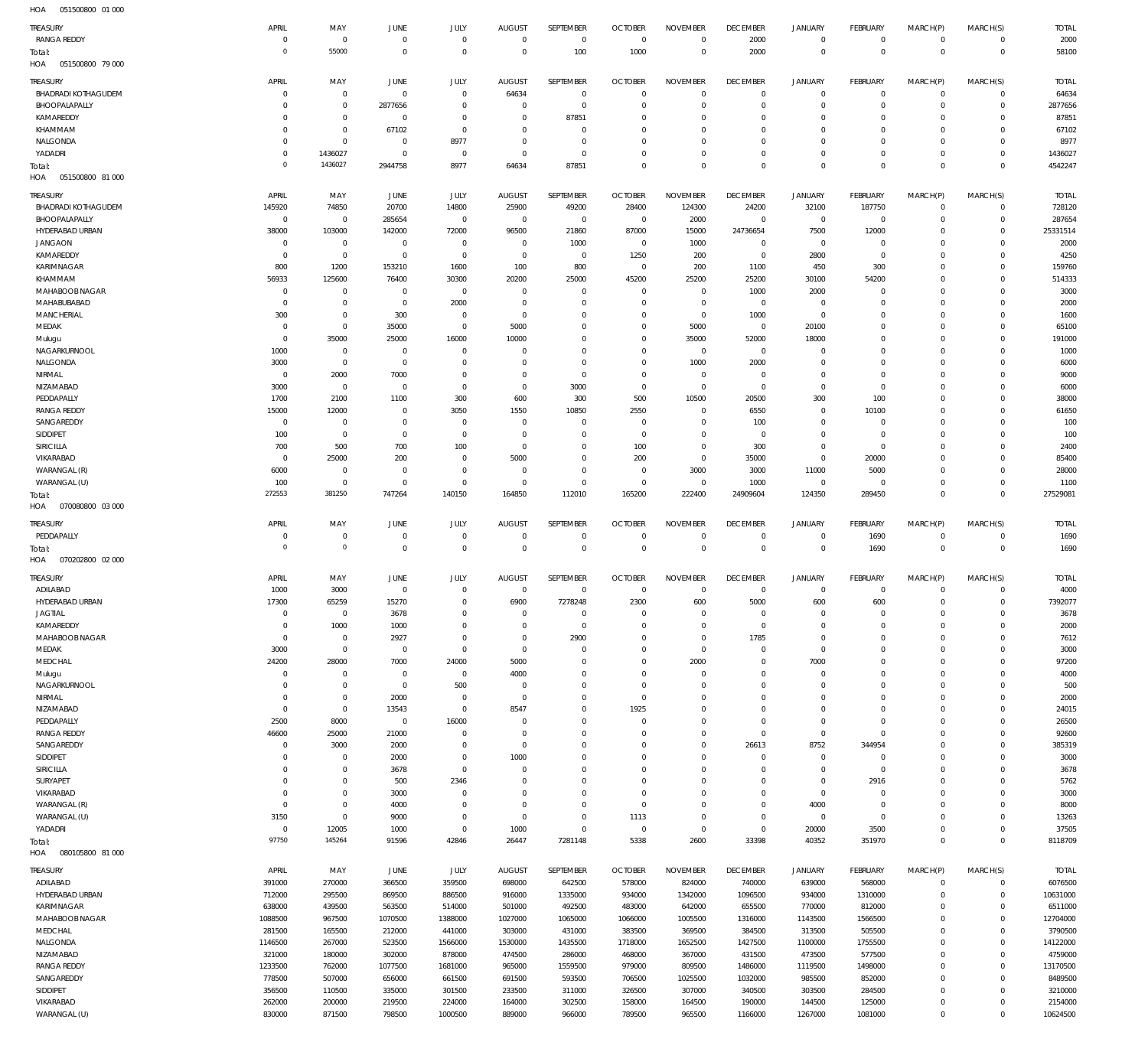| HOA | 080105800 81 000 |  |
|-----|------------------|--|
|     |                  |  |

| TREASURY<br>Total:                            | APRIL<br>8039000                 | MAY<br>5036000             | <b>JUNE</b><br>6994000           | JULY<br>9901500            | <b>AUGUST</b><br>8392500         | SEPTEMBER<br>9420000       | <b>OCTOBER</b><br>8590000        | <b>NOVEMBER</b><br>9474500 | <b>DECEMBER</b><br>10266000  | <b>JANUARY</b><br>9193500  | <b>FEBRUARY</b><br>10935500 | MARCH(P)<br>$\mathbb O$    | MARCH(S)<br>$\overline{0}$ | <b>TOTAL</b><br>96242500 |
|-----------------------------------------------|----------------------------------|----------------------------|----------------------------------|----------------------------|----------------------------------|----------------------------|----------------------------------|----------------------------|------------------------------|----------------------------|-----------------------------|----------------------------|----------------------------|--------------------------|
| HOA<br>085100102 81 800                       |                                  |                            |                                  |                            |                                  |                            |                                  |                            |                              |                            |                             |                            |                            |                          |
| <b>TREASURY</b>                               | APRIL                            | MAY                        | JUNE                             | JULY                       | <b>AUGUST</b>                    | SEPTEMBER                  | <b>OCTOBER</b>                   | <b>NOVEMBER</b>            | <b>DECEMBER</b>              | <b>JANUARY</b>             | FEBRUARY                    | MARCH(P)                   | MARCH(S)                   | <b>TOTAL</b>             |
| NALGONDA<br>Total:<br>HOA<br>085100103 81 000 | 5171<br>5171                     | $\mathbf 0$<br>$\mathbf 0$ | $\overline{0}$<br>$\overline{0}$ | $\mathbf 0$<br>$\mathbf 0$ | $\overline{0}$<br>$\overline{0}$ | $\mathbf 0$<br>$\mathbf 0$ | $\overline{0}$<br>$\overline{0}$ | $\mathbf 0$<br>$\mathbf 0$ | $\mathbf{0}$<br>$\mathbf 0$  | $\mathbf 0$<br>$\mathbb O$ | $\mathbf 0$<br>$\mathbb O$  | $\mathbf 0$<br>$\mathbf 0$ | $\mathbf 0$<br>$\mathbf 0$ | 5171<br>5171             |
| TREASURY                                      | APRIL                            | MAY                        | JUNE                             | JULY                       | <b>AUGUST</b>                    | SEPTEMBER                  | <b>OCTOBER</b>                   | <b>NOVEMBER</b>            | <b>DECEMBER</b>              | <b>JANUARY</b>             | FEBRUARY                    | MARCH(P)                   | MARCH(S)                   | <b>TOTAL</b>             |
| HYDERABAD URBAN                               | 0                                | $\mathbf 0$                | $\overline{0}$                   | 217036                     | $\overline{0}$                   | $\mathbf 0$                | $\overline{0}$                   | $\mathbf 0$                | $\mathbf{0}$                 | 941282                     | $\mathbf 0$                 | $\mathbf 0$                | $^{\circ}$                 | 1158318                  |
| SIRICILLA                                     | $\overline{0}$                   | $\mathbf 0$                | $\overline{0}$                   | $\mathbf 0$                | $\mathbf 0$                      | $\mathbf 0$                | $^{\circ}$                       | 500                        | $\mathbf{0}$                 | $\mathbf 0$                | 0                           | $\mathbf 0$                | $^{\circ}$                 | 500                      |
| Total:<br>HOA<br>085100107 02 000             | $\overline{0}$                   | $\mathbf 0$                | $\overline{0}$                   | 217036                     | $\overline{0}$                   | $\mathbf 0$                | $^{\circ}$                       | 500                        | $\mathbf{0}$                 | 941282                     | $\mathbf 0$                 | $\mathbf 0$                | $\mathbf 0$                | 1158818                  |
| TREASURY                                      | APRIL                            | MAY                        | JUNE                             | JULY                       | <b>AUGUST</b>                    | SEPTEMBER                  | <b>OCTOBER</b>                   | <b>NOVEMBER</b>            | <b>DECEMBER</b>              | <b>JANUARY</b>             | FEBRUARY                    | MARCH(P)                   | MARCH(S)                   | <b>TOTAL</b>             |
| <b>JANGAON</b>                                | 166255                           | 82755                      | 7875                             | 59575                      | 98860                            | 154244                     | 111141                           | 164004                     | 104840                       | 151123                     | 151933                      | $\mathbf 0$                | $\mathbf 0$                | 1252605                  |
| <b>RANGA REDDY</b>                            | 154094                           | 39830                      | $\overline{0}$                   | $\mathbf 0$                | 79506                            | $^{\circ}$                 | $\overline{0}$                   | $\mathbf 0$                | 75192                        | 16068                      | $\mathbf 0$                 | $\mathbf 0$                | $\mathbf 0$                | 364690                   |
| Total:<br>HOA   085100107   04   000          | 320349                           | 122585                     | 7875                             | 59575                      | 178366                           | 154244                     | 111141                           | 164004                     | 180032                       | 167191                     | 151933                      | $\Omega$                   | $\mathbf 0$                | 1617295                  |
| TREASURY                                      | APRIL                            | MAY                        | JUNE                             | <b>JULY</b>                | <b>AUGUST</b>                    | SEPTEMBER                  | <b>OCTOBER</b>                   | <b>NOVEMBER</b>            | <b>DECEMBER</b>              | <b>JANUARY</b>             | FEBRUARY                    | MARCH(P)                   | MARCH(S)                   | <b>TOTAL</b>             |
| MANCHERIAL                                    | $\overline{0}$<br>$\overline{0}$ | 100588                     | $\overline{0}$                   | $\mathbf 0$                | $\overline{0}$                   | $\mathbf 0$                | $\overline{0}$                   | $\mathbf 0$                | $\mathbf 0$                  | $\mathbf 0$                | $\mathbf 0$                 | $\mathbf 0$                | $\mathbf 0$                | 100588                   |
| Total:<br>HOA<br>085100107 81 001             |                                  | 100588                     | $\overline{0}$                   | $\mathbf 0$                | $\overline{0}$                   | $\mathbf 0$                | $\overline{0}$                   | $\mathbf 0$                | $\mathbf 0$                  | $\mathbb O$                | $^{\circ}$                  | $\mathbf 0$                | $\mathbf 0$                | 100588                   |
| TREASURY                                      | APRIL                            | MAY                        | <b>JUNE</b>                      | <b>JULY</b>                | <b>AUGUST</b>                    | SEPTEMBER                  | <b>OCTOBER</b>                   | <b>NOVEMBER</b>            | <b>DECEMBER</b>              | <b>JANUARY</b>             | FEBRUARY                    | MARCH(P)                   | MARCH(S)                   | <b>TOTAL</b>             |
| <b>JANGAON</b>                                | $\overline{0}$<br>$\overline{0}$ | $^{\circ}$<br>$\mathbf 0$  | $\overline{0}$<br>$\overline{0}$ | $\mathbf 0$<br>$\mathbf 0$ | 500                              | 3750<br>3750               | $^{\circ}$                       | $\mathbf 0$<br>$\mathbf 0$ | $\mathbf 0$<br>$\mathbf 0$   | $\mathbf 0$<br>$\mathbb O$ | $\mathbf 0$<br>$\mathbf{0}$ | $\mathbf 0$<br>$\mathbf 0$ | $\mathbf 0$                | 4250                     |
| Total:<br>HOA<br>085100800 81 000             |                                  |                            |                                  |                            | 500                              |                            | $\overline{0}$                   |                            |                              |                            |                             |                            | $\mathbf 0$                | 4250                     |
| TREASURY                                      | APRIL                            | MAY                        | JUNE                             | <b>JULY</b>                | <b>AUGUST</b>                    | SEPTEMBER                  | <b>OCTOBER</b>                   | <b>NOVEMBER</b>            | <b>DECEMBER</b>              | <b>JANUARY</b>             | FEBRUARY                    | MARCH(P)                   | MARCH(S)                   | <b>TOTAL</b>             |
| HYDERABAD URBAN                               | $\overline{0}$                   | 0                          | $\overline{0}$                   | $\mathbf 0$                | $\overline{0}$                   | 0                          | $\overline{0}$                   | $\mathbf 0$                | $\mathbf 0$                  | 50                         | $\mathbf 0$                 | $\mathbf 0$                | $^{\circ}$                 | 50                       |
| Total:<br>HOA<br>085300102 01 000             | $\overline{0}$                   | $\mathbf 0$                | $\overline{0}$                   | $\mathbf 0$                | $\overline{0}$                   | $\mathbf 0$                | $\overline{0}$                   | $\mathbf 0$                | $\mathbf 0$                  | 50                         | $^{\circ}$                  | $\mathbf 0$                | $\mathbf 0$                | 50                       |
| TREASURY                                      | APRIL                            | MAY                        | <b>JUNE</b>                      | JULY                       | <b>AUGUST</b>                    | SEPTEMBER                  | <b>OCTOBER</b>                   | <b>NOVEMBER</b>            | <b>DECEMBER</b>              | <b>JANUARY</b>             | FEBRUARY                    | MARCH(P)                   | MARCH(S)                   | <b>TOTAL</b>             |
| ADILABAD                                      | 5000                             | 8000                       | 5000                             | 2000                       | 15000                            | $^{\circ}$                 | 5000                             | 17000                      | 47000                        | 10000                      | 31000                       | $\mathbf 0$                | $\mathbf 0$                | 145000                   |
| <b>BHADRADI KOTHAGUDEM</b><br>BHOOPALAPALLY   | 43600<br>215106                  | 87600<br>$\mathbf{0}$      | 23100<br>271815                  | 118100<br>182320           | 47000<br>$\overline{0}$          | 120100<br>30245            | 70200<br>5647                    | 55300<br>4027              | 150000<br>$\mathbf{0}$       | 230053<br>$\mathbf 0$      | 32400<br>$\mathbf 0$        | $\mathbf 0$<br>$\Omega$    | 0<br>$\mathbf 0$           | 977453<br>709160         |
| HYDERABAD URBAN                               | $\overline{0}$                   | 1000                       | 900000000                        | $^{\circ}$                 | $\overline{0}$                   | $\mathbf 0$                | $\overline{0}$                   | $\mathbf 0$                | $\mathbf{0}$                 | 1200000000                 | 1000                        | $\Omega$                   | $\mathbf 0$                | 2100002000               |
| <b>JAGTIAL</b>                                | $^{\circ}$                       | $^{\circ}$                 | $\overline{0}$                   | 30000                      | $\overline{0}$                   | $\mathbf 0$                | 0                                | $\mathbf 0$                | 10000                        | $\mathbf 0$                | $\circ$                     | $\mathbf 0$                | $\mathbf 0$                | 40000                    |
| <b>JANGAON</b>                                | 6500<br>$^{\circ}$               | $\mathbf 0$<br>$\mathbf 0$ | 14000<br>$\overline{0}$          | 11500<br>$^{\circ}$        | $\overline{0}$<br>5000           | $\mathbf 0$<br>$\mathbf 0$ | 0                                | $^{\circ}$<br>$\mathbf 0$  | $\mathbf{0}$<br>$\mathbf{0}$ | $\mathbf 0$                | $\mathbf 0$<br>$\mathbf 0$  | $\Omega$<br>$\mathbf 0$    | $\Omega$<br>$\mathbf 0$    | 32000                    |
| KARIMNAGAR<br>KHAMMAM                         | 8000                             | 6000                       | $\overline{0}$                   | $\mathbf 0$                | 10000                            | $\mathbf 0$                | 0<br>$^{\circ}$                  | $^{\circ}$                 | 0                            | 25000<br>3000              | 14200                       | $\mathbf 0$                | 0                          | 30000<br>41200           |
| KOMARAMBHEEM ASIFABAD                         | 50000                            | $\mathbf 0$                | 30000                            | $\mathbf 0$                | $\overline{0}$                   | $\mathbf 0$                | $\overline{0}$                   | $\mathbf 0$                | $\mathbf{0}$                 | $\circ$                    | $\mathbf 0$                 | $\Omega$                   | $\Omega$                   | 80000                    |
| MAHABOOB NAGAR                                | $^{\circ}$                       | $\mathbf 0$                | 18000                            | $\mathbf 0$                | $\overline{0}$                   | $\mathbf 0$                | 27000                            | $\mathbf 0$                | $\mathbf{0}$                 | $\mathbf 0$                | $\mathbf 0$                 | $\mathbf 0$                | 0                          | 45000                    |
| MAHABUBABAD<br>MANCHERIAL                     | $\overline{0}$<br>61262          | 10000<br>145306            | $\overline{0}$<br>133779         | 10000<br>132510            | 28000<br>99228                   | $\mathbf 0$<br>57821       | 5000<br>17443                    | 27000<br>14204             | $\mathbf{0}$<br>35319        | 5000<br>71572              | $\mathbf 0$<br>87649        | $\Omega$<br>$\Omega$       | $\Omega$<br>$\Omega$       | 85000<br>856093          |
| Mulugu                                        | $\overline{0}$                   | 31000                      | 67000                            | $\mathbf 0$                | $\overline{0}$                   | $\mathbf 0$                | 15000                            | 5500                       | 1232760                      | $\circ$                    | $\circ$                     | $\mathbf 0$                | $\Omega$                   | 1351260                  |
| NALGONDA                                      | 5000                             | 5000                       | $\overline{0}$                   | $\mathbf 0$                | $\overline{0}$                   | 10000                      | $\overline{0}$                   | $\mathbf 0$                | $\mathbf{0}$                 | $\mathbf 0$                | 5000                        | $\Omega$                   | $\Omega$                   | 25000                    |
| NIRMAL                                        | 15000                            | $^{\circ}$<br>5000         | 8000<br>10000                    | 0<br>25000                 | $^{\circ}$<br>$\overline{0}$     | $\mathbf 0$<br>$\mathbf 0$ | $\overline{0}$<br>10000          | $\mathbf 0$<br>$\mathbf 0$ | $\mathbf{0}$<br>165000       | $\circ$<br>15000           | $\mathbf 0$<br>$\mathbf 0$  | $\mathbf 0$<br>$\mathbf 0$ | $\mathbf 0$<br>$\mathbf 0$ | 23000                    |
| PEDDAPALLY<br><b>RANGA REDDY</b>              | 45000<br>187335008               | 201470998                  | 186419903                        | 179911575                  | 201185000                        | 156962809                  | 78325000                         | 170636093                  | 294277654                    | 171521500                  | 135510050                   | $\mathbf 0$                | $\mathbf 0$                | 275000<br>1963555590     |
| SURYAPET                                      | 1800                             | $\overline{0}$             | 5000                             | $\mathbf 0$                | 1048570                          | $\mathbf 0$                | $\overline{0}$                   | $\mathbf 0$                | $\mathbf 0$                  | $\circ$                    | $\mathbf 0$                 | $\mathbf 0$                | $\mathbf 0$                | 1055370                  |
| VIKARABAD                                     | $\overline{0}$                   | $\mathbf 0$                | $\overline{0}$                   | $\mathbf 0$                | $\mathbf 0$                      | $\mathbf 0$                | 2000                             | $\mathbf 0$                | $\mathbf 0$                  | $\mathbf 0$                | $\mathbf 0$                 | $\mathbf 0$                | $\mathbf 0$                | 2000                     |
| WARANGAL (R)<br>WARANGAL (U)                  | $\overline{0}$<br>$\overline{0}$ | $\mathbf 0$<br>$\mathbf 0$ | $\overline{0}$<br>$\overline{0}$ | $\mathbf 0$<br>2000        | 11000<br>$\overline{0}$          | $\mathbf 0$<br>$\mathbf 0$ | 10000<br>$\overline{0}$          | 10000<br>$\mathbf 0$       | 32000<br>$\mathbf 0$         | 44000<br>$\mathbf 0$       | 10000<br>$\mathbf 0$        | $\Omega$<br>$\mathbf 0$    | $\mathbf 0$<br>$\mathbf 0$ | 117000<br>2000           |
| YADADRI                                       | $\overline{0}$                   | $\mathbf 0$                | $\overline{0}$                   | $\mathbf 0$                | $\mathbf 0$                      | 24500                      | 3200                             | $\mathbf 0$                | $\mathbf 0$                  | $\mathbf 0$                | 0                           | $\mathbf 0$                | $\mathbf 0$                | 27700                    |
| Total:<br>085300102 02 000<br>HOA             | 187791276                        | 201769904                  | 1087005597                       | 180425005                  | 202448798                        | 157205475                  | 78495490                         | 170769124                  | 295949733                    | 1371925125                 | 135691299                   | $\Omega$                   | $\Omega$                   | 4069476826               |
| TREASURY                                      | APRIL                            | MAY                        | JUNE                             | JULY                       | <b>AUGUST</b>                    | SEPTEMBER                  | <b>OCTOBER</b>                   | <b>NOVEMBER</b>            | <b>DECEMBER</b>              | <b>JANUARY</b>             | FEBRUARY                    | MARCH(P)                   | MARCH(S)                   | <b>TOTAL</b>             |
| ADILABAD                                      | 527075                           | 6494645                    | 3372806                          | 1173373                    | 920161                           | 5535462                    | 712372                           | 4878520                    | 5416930                      | 2540585                    | 3553696                     | $\mathbf 0$                | $\mathbf 0$                | 35125625                 |
| <b>BHADRADI KOTHAGUDEM</b>                    | 20610040                         | 13500383                   | 23361032                         | 32959815                   | 46486390                         | 1826379                    | 27428194                         | 5425224                    | 8057477                      | 17131315                   | 8554592                     | $\mathbf 0$                | $\mathbf 0$                | 205340841                |
| BHOOPALAPALLY                                 | 2680505                          | 8698357                    | 8932564                          | 449060                     | 11642240                         | 10516243                   | 8300721                          | 940462                     | 629038                       | 1918763                    | 58294                       | $\mathbf 0$                | $\Omega$                   | 54766247                 |
| HYDERABAD URBAN<br><b>JAGTIAL</b>             | $\overline{0}$<br>1212275        | 33459<br>4188463           | 64152<br>3574837                 | 69987<br>1780296           | $\,0\,$<br>2222029               | 83399<br>937603            | $\overline{0}$<br>1199277        | $\overline{0}$<br>3247123  | $\mathbf 0$<br>1190057       | $\mathbf 0$<br>2482408     | 20297<br>8653624            | $\mathbf 0$<br>$\mathbf 0$ | $\mathbf 0$<br>$\Omega$    | 271294<br>30687992       |
| <b>JANGAON</b>                                | 200000                           | 577170                     | 451434                           | 756716                     | 1951930                          | 205358                     | 1189224                          | 428734                     | 262042                       | 1071869                    | 127200                      | $\mathbf 0$                | $^{\circ}$                 | 7221677                  |
| JOGULAMBA GADWAL                              | 101700                           | 108475                     | 123855                           | 50489                      | 630498                           | 31200                      | 511807                           | 152005                     | 1236727                      | 236017                     | 31500                       | $\mathbf 0$                | $^{\circ}$                 | 3214273                  |
| KAMAREDDY<br>KARIMNAGAR                       | 2859750<br>11217457              | 3600772<br>11142013        | 9248321<br>17441992              | 1346943<br>12948464        | 7338983<br>12200183              | 2073814<br>22320401        | 115786<br>24686565               | 3452886<br>14917724        | 380208<br>22916855           | 827820<br>25437130         | 158967<br>18717206          | $\mathbf 0$<br>$\mathbf 0$ | $^{\circ}$<br>$\Omega$     | 31404250<br>193945990    |
| KHAMMAM                                       | 22017545                         | 28369347                   | 20710936                         | 28617523                   | 22617310                         | 26927591                   | 23044264                         | 23035448                   | 24816276                     | 21895685                   | 20710376                    | $\mathbf 0$                | $^{\circ}$                 | 262762301                |
| KOMARAMBHEEM ASIFABAD                         | 1271778                          | 3396708                    | 15214353                         | 1678987                    | 801475                           | 5857811                    | 82197                            | 418240                     | 7340759                      | 2775031                    | 2662029                     | $\mathbf 0$                | $\Omega$                   | 41499368                 |
| MAHABOOB NAGAR                                | 8689964                          | 4616210                    | 9190566                          | 1783036                    | 2030614                          | 5401486                    | 5014710                          | 140258                     | 2830758                      | 5202473                    | 5172189                     | $\mathbf 0$                | $^{\circ}$                 | 50072264                 |
| MAHABUBABAD<br>MANCHERIAL                     | 1551250<br>7012415               | 3044212<br>5377910         | 2807965<br>2196801               | 969302<br>3002844          | 176369<br>1637108                | 393073<br>4059858          | 4385040<br>5373358               | 2012209<br>343933          | 7524385<br>2759721           | 4817496<br>3100048         | 487200<br>1944983           | $\mathbf 0$<br>$\mathbf 0$ | $\Omega$<br>$^{\circ}$     | 28168501<br>36808979     |
| MEDAK                                         | 466767                           | 2627392                    | 1749419                          | 5396136                    | 167469                           | 338665                     | 292167                           | 106976                     | 316212                       | 2108327                    | 1012732                     | $\mathbf 0$                | $^{\circ}$                 | 14582262                 |
| MEDCHAL                                       | 4867799                          | 2315618                    | 17071871                         | 17871612                   | 1639026                          | 4397310                    | 11078563                         | 5131989                    | 22913513                     | 7138819                    | 18996441                    | $\mathbf 0$                | $^{\circ}$                 | 113422561                |
| Mulugu                                        | 3314                             | 806842                     | 6315224                          | 192242                     | 5253                             | 573587                     | 5189966                          | 368728                     | 3075531                      | 50841                      | 653593                      | $\mathbf 0$                | $\Omega$                   | 17235121                 |
| NAGARKURNOOL<br>NALGONDA                      | 183145<br>5097452                | 4348761<br>10282280        | 6029194<br>668729                | 3385660<br>767514          | 515062<br>6009984                | 716505<br>8170189          | 9964287<br>863094                | 965479<br>1673540          | 4116271<br>2762655           | 1397975<br>15251446        | 5127294<br>2803007          | $\mathbf 0$<br>$\mathbf 0$ | $^{\circ}$<br>$\Omega$     | 36749633<br>54349890     |
| NIRMAL                                        | 9532608                          | 4755468                    | 3086037                          | 1796087                    | 1086621                          | 2488130                    | 914589                           | 315702                     | 795919                       | 3707587                    | 5649681                     | $\mathbf 0$                | $^{\circ}$                 | 34128429                 |
| NIZAMABAD                                     | 9174800                          | 1927178                    | 6417804                          | 5879432                    | 12281578                         | 3107047                    | 4428823                          | 2672749                    | 2789901                      | 2952351                    | 3335077                     | $\mathbf 0$                | 0                          | 54966740                 |
| Narayanpet                                    | 42000                            | 1395233                    | 122864                           | 155070                     | 29591                            | $^{\circ}$                 | 1596093                          | 4286119                    | 18000                        | 132925                     | 3286401                     | $\mathbf 0$                | 0                          | 11064296                 |
| PEDDAPALLY                                    | 39498084                         | 8817380                    | 5087404                          | 20779066                   | 2544665                          | 2250094                    | 2850264                          | 8793405                    | 3506508                      | 6623988                    | 3191846                     | $\mathbf 0$                | $\Omega$                   | 103942704                |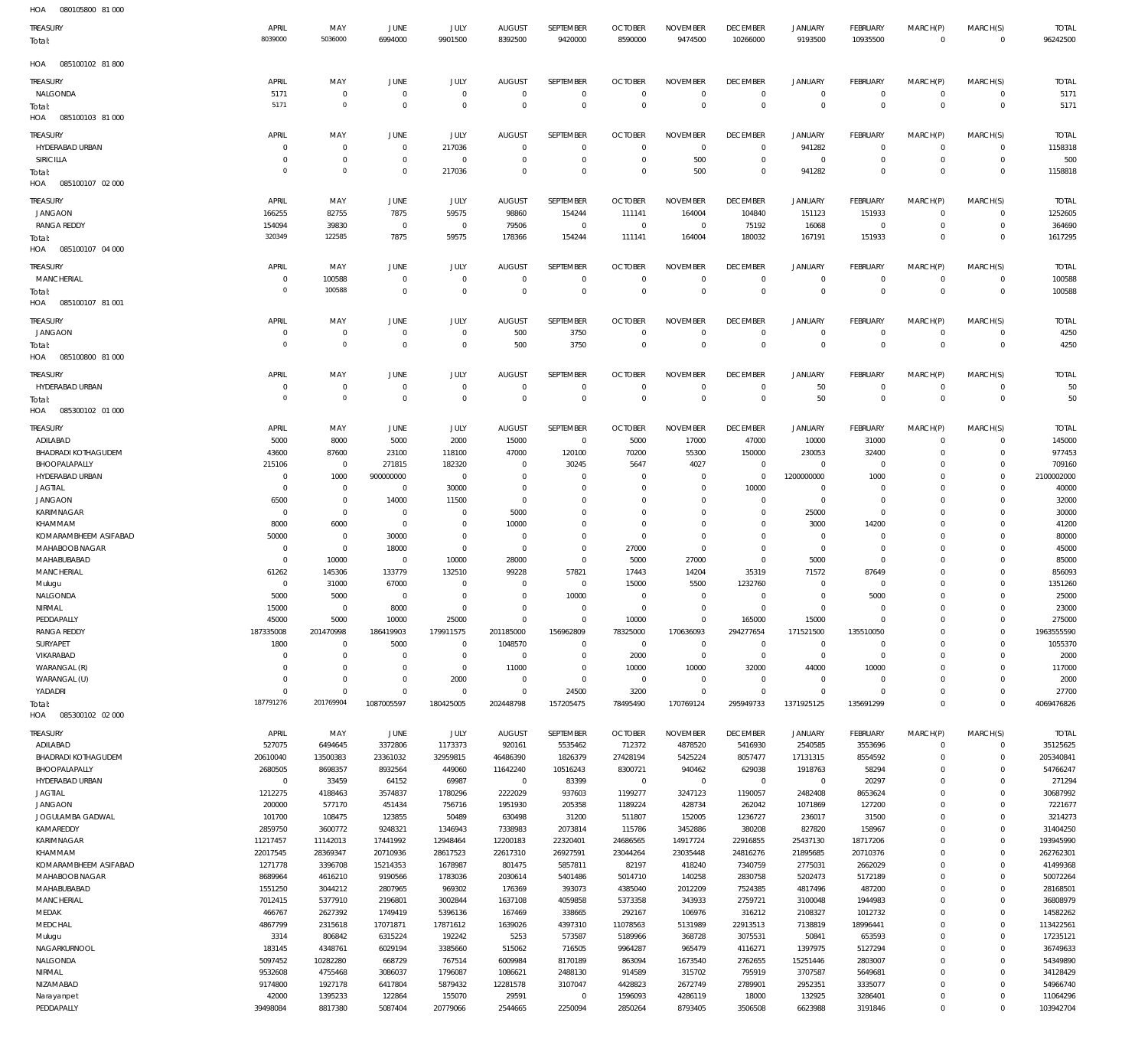085300102 02 000 HOA

| <b>TREASURY</b>                               | APRIL                | MAY                        | JUNE                        | JULY                       | <b>AUGUST</b>                | SEPTEMBER                          | <b>OCTOBER</b>                 | <b>NOVEMBER</b>               | <b>DECEMBER</b>            | <b>JANUARY</b>                | <b>FEBRUARY</b>                  | MARCH(P)                   | MARCH(S)                     | <b>TOTAL</b>            |
|-----------------------------------------------|----------------------|----------------------------|-----------------------------|----------------------------|------------------------------|------------------------------------|--------------------------------|-------------------------------|----------------------------|-------------------------------|----------------------------------|----------------------------|------------------------------|-------------------------|
| <b>RANGA REDDY</b>                            | 379236460            | 349071679                  | 436520660                   | 326786362                  | 377768079                    | 298912752                          | 171119781                      | 243233760                     | 532908094                  | 298125998                     | 251754023                        | $\Omega$                   | $\mathbf{0}$                 | 3665437648              |
| SANGAREDDY                                    | 3747565              | 5568825                    | 8226419                     | 3727756                    | 6652440                      | 4493169                            | 14202079                       | 17384751                      | 3911833                    | 2361755                       | 8809176                          | $\Omega$<br>$\Omega$       | $\mathbf{0}$<br>$\mathbf{0}$ | 79085768                |
| SIDDIPET<br><b>SIRICILLA</b>                  | 16801952<br>66000    | 33411065<br>7044734        | 19084156<br>326965          | 32182751<br>1323986        | 7105086<br>337399            | 1236424<br>1373561                 | 1037083217<br>6832289          | 11355593<br>6168383           | 20323857<br>138684         | 858086<br>1151772             | 46314318<br>2077826              | $\Omega$                   | $\Omega$                     | 1225756505<br>26841599  |
| <b>SURYAPET</b>                               | 2858678              | 4263219                    | 116973                      | 3117188                    | 4453208                      | 2521375                            | 949263                         | 230466                        | 6796879                    | 2629865                       | 1011991                          | $\Omega$                   | $\Omega$                     | 28949105                |
| VIKARABAD                                     | 137982               | 3189931                    | 2189190                     | 258570                     | 6702358                      | 468109                             | 776621                         | 721517                        | 1347933                    | 1506046                       | 316618                           | $\Omega$                   | $\Omega$                     | 17614875                |
| WANAPARTHY                                    | 18000                | 2050603                    | 525231                      | 977199                     | 37500                        | $\mathbf 0$                        | 1817601                        | 13830                         | 1368627                    | 593578                        | 1128316                          | $\Omega$                   | $\Omega$                     | 8530485                 |
| WARANGAL (R)                                  | 502880               | 3506756                    | 266301                      | 1409798                    | 7992275                      | 96447                              | 880181                         | 260663                        | 2801967                    | 554005                        | 4538991                          | $\Omega$                   | $\Omega$                     | 22810264                |
| WARANGAL (U)                                  | 14274458             | 11499212                   | 13460416                    | 12253509                   | 24635942                     | 24983684                           | 11780229                       | 13899605                      | 11285358                   | 8779124                       | 8601168                          | $\Omega$                   | $\Omega$                     | 155452705               |
| YADADRI                                       | 640285<br>567101983  | 1293817<br>551324117       | 484874<br>644441345         | 4491101<br>530337874       | 1871787<br>572490613         | 1113039<br>443409765               | 1351304<br>1386013926          | 378981937<br>755957958        | 4844648<br>711383623       | 1712456<br>447073584          | 30615251<br>470075903            | $\Omega$<br>0              | $\Omega$<br>$\Omega$         | 427400499<br>7079610691 |
| Total:<br>085300102 03 000<br>HOA             |                      |                            |                             |                            |                              |                                    |                                |                               |                            |                               |                                  |                            |                              |                         |
| Treasury                                      | APRIL                | MAY                        | JUNE                        | JULY                       | <b>AUGUST</b>                | SEPTEMBER                          | <b>OCTOBER</b>                 | <b>NOVEMBER</b>               | <b>DECEMBER</b>            | <b>JANUARY</b>                | <b>FEBRUARY</b>                  | MARCH(P)                   | MARCH(S)                     | <b>TOTAL</b>            |
| <b>BHADRADI KOTHAGUDEM</b><br>HYDERABAD URBAN | $\Omega$<br>$\Omega$ | 115958<br>$\overline{0}$   | $\Omega$<br>52738           | $\mathbf 0$<br>$\Omega$    | $\Omega$<br>$\Omega$         | $\mathbf 0$<br>$\mathbf 0$         | $\Omega$<br>$\Omega$           | $\mathbf 0$<br>$\overline{0}$ | $\mathbf 0$<br>$^{\circ}$  | $\mathbf 0$<br>$\mathbf 0$    | $\overline{0}$<br>$\overline{0}$ | $\Omega$<br>$\Omega$       | $^{\circ}$<br>$\mathbf 0$    | 115958<br>52738         |
| <b>JANGAON</b>                                | 89807                | $\overline{0}$             | $\Omega$                    | 111474                     | $\Omega$                     | $\Omega$                           | $\Omega$                       | $\Omega$                      | $^{\circ}$                 | $\Omega$                      | $\Omega$                         | $\Omega$                   | $\Omega$                     | 201281                  |
| KARIMNAGAR                                    | 394751               | 247590                     | 140955                      | $\mathbf 0$                | 226835                       | 172227                             | 65840                          | 123820                        | 272295                     | $\Omega$                      | 143814                           | $\Omega$                   | $\Omega$                     | 1788127                 |
| KHAMMAM                                       | 40536                | 311255                     | 90042                       | $\Omega$                   | $\Omega$                     | $\Omega$                           | $\Omega$                       | $\mathbf 0$                   | 172616                     | $\Omega$                      | 59676                            | $\Omega$                   | $\Omega$                     | 674125                  |
| MAHABOOB NAGAR                                | $\Omega$             | $\Omega$                   | $\Omega$                    | 561070                     | 267143                       | $\mathbf 0$                        | $\Omega$                       | 1303199                       | $\Omega$                   | $\Omega$                      | $\Omega$                         | $\Omega$                   | $\Omega$                     | 2131412                 |
| MEDAK                                         | $\Omega$             | $\Omega$                   | $\Omega$                    | $\mathbf 0$                | $\Omega$                     | $\Omega$                           | 160313                         | $^{\circ}$                    | $^{\circ}$                 | $\Omega$                      | $\Omega$                         | $\Omega$                   | $\Omega$                     | 160313                  |
| MEDCHAL<br>NAGARKURNOOL                       | $\Omega$<br>106790   | $\Omega$<br>1692           | $\Omega$<br>42120           | $\Omega$<br>13760          | $\Omega$<br>$\Omega$         | 2027315<br>1200                    | 8159503<br>$\Omega$            | 9167251<br>$\mathbf 0$        | 606504<br>1200             | $\Omega$<br>$\Omega$          | 9382899<br>$\Omega$              | $\Omega$<br>$\Omega$       | $\Omega$<br>$\Omega$         | 29343472<br>166762      |
| NALGONDA                                      | 143766               | $\overline{0}$             | $\Omega$                    | $\Omega$                   | $\Omega$                     | $\Omega$                           | $\Omega$                       | $\Omega$                      | 2100                       | 240922                        | 7100                             | $\Omega$                   | $\Omega$                     | 393888                  |
| NIRMAL                                        | $\Omega$             | 46188                      | $\Omega$                    | $\Omega$                   | $\Omega$                     | $\mathbf 0$                        | $\Omega$                       | $\mathbf 0$                   | $^{\circ}$                 | $^{\circ}$                    | $\mathbf 0$                      | $\Omega$                   | $\Omega$                     | 46188                   |
| PEDDAPALLY                                    | $\Omega$             | 101518                     | $\Omega$                    | $\Omega$                   | $\Omega$                     | $\Omega$                           | 1286026                        | $\Omega$                      | $\mathbf 0$                | $\Omega$                      | $\Omega$                         | $\Omega$                   | $\Omega$                     | 1387544                 |
| <b>RANGA REDDY</b>                            | 7653560              | 6531532                    | 29543200                    | 53739825                   | 4172347                      | 562039                             | 59034291                       | 14454364                      | 53036628                   | 31699965                      | 4460221                          | $\Omega$                   | $\Omega$                     | 264887972               |
| SANGAREDDY                                    | $\Omega$             | $\Omega$                   | $\Omega$                    | $\Omega$                   | $\overline{0}$               | 26419196                           | 288700                         | $\Omega$                      | 11707307                   | $\mathbf 0$                   | $\Omega$                         | $\Omega$                   | $\Omega$                     | 38415203                |
| SIDDIPET<br><b>SIRICILLA</b>                  | $\Omega$<br>140568   | $\Omega$<br>$\Omega$       | $\Omega$<br>81660           | 407838<br>$\Omega$         | $\Omega$<br>48858            | $\mathbf 0$<br>$\Omega$            | $\overline{0}$<br>62742        | $\mathbf 0$<br>$\Omega$       | $\mathbf 0$<br>79881       | $\mathbf 0$<br>46761          | $\overline{0}$<br>87718          | $\Omega$<br>$\Omega$       | $\Omega$<br>$\Omega$         | 407838<br>548188        |
| SURYAPET                                      | $\Omega$             | $\Omega$                   | $\Omega$                    | $\Omega$                   | $\Omega$                     | $\mathbf 0$                        | $\Omega$                       | $\mathbf 0$                   | $\mathbf 0$                | $\mathbf 0$                   | 160506                           | $\Omega$                   | $\Omega$                     | 160506                  |
| WARANGAL (R)                                  | $\Omega$             | $\Omega$                   | $\Omega$                    | $\Omega$                   | $\Omega$                     | $\Omega$                           | 1123700                        | $\Omega$                      | $\mathbf 0$                | $\mathbf 0$                   | $\overline{0}$                   | $\Omega$                   | $\Omega$                     | 1123700                 |
| Total:                                        | 8569778              | 7355733                    | 29950715                    | 54833967                   | 4715183                      | 29181977                           | 70181115                       | 25048634                      | 65878531                   | 31987648                      | 14301934                         | $\Omega$                   | $\Omega$                     | 342005215               |
| 085300102 81 000<br>HOA                       |                      |                            |                             |                            |                              |                                    |                                |                               |                            |                               |                                  |                            |                              |                         |
| <b>TREASURY</b>                               | APRIL                | MAY                        | JUNE                        | <b>JULY</b>                | <b>AUGUST</b>                | SEPTEMBER                          | <b>OCTOBER</b>                 | <b>NOVEMBER</b>               | <b>DECEMBER</b>            | <b>JANUARY</b>                | FEBRUARY                         | MARCH(P)                   | MARCH(S)                     | <b>TOTAL</b>            |
| ADILABAD                                      | 24450                | 269025                     | 251610                      | 262200                     | 27000                        | 7700                               | 25200                          | 50830                         | 183940                     | 373000                        | 126000                           | $\mathbf 0$<br>$\Omega$    | $\mathbf{0}$<br>$\mathbf{0}$ | 1600955                 |
| <b>BHADRADI KOTHAGUDEM</b><br>BHOOPALAPALLY   | 309600<br>1018160    | 121450<br>298900           | 439270<br>369920            | 478350<br>238920           | 241990<br>204180             | 397050<br>206140                   | 202228<br>97920                | 418030<br>944020              | 474200<br>463540           | 127720<br>248050              | 347515<br>472200                 | $\Omega$                   | $\Omega$                     | 3557403<br>4561950      |
| HYDERABAD URBAN                               | 3000                 | $\overline{0}$             | 2500                        | 6500                       | 5500                         | 3000                               | 13000                          | 14500                         | 23000                      | 6000                          | 12000                            | $\Omega$                   | $\Omega$                     | 89000                   |
| <b>JAGTIAL</b>                                | 1148700              | 188750                     | 109600                      | 658400                     | 164900                       | 374050                             | 248378                         | 143400                        | 969850                     | 91250                         | 100042                           | $\Omega$                   | $\Omega$                     | 4197320                 |
| <b>JANGAON</b>                                | 157100               | 195260                     | 142500                      | 360580                     | 146135                       | 45620                              | 119240                         | 434600                        | 60500                      | 99200                         | 55480                            | $\Omega$                   | $\Omega$                     | 1816215                 |
| JOGULAMBA GADWAL                              | $\Omega$             | 544400                     | 295100                      | 239500                     | 341000                       | 80000                              | 103000                         | 180000                        | 99500                      | 47000                         | 123500                           | $\Omega$                   | $\Omega$                     | 2053000                 |
| KAMAREDDY                                     | 282400               | $\overline{0}$             | 391650                      | 660500                     | 31000                        | 53000                              | 217300                         | 404000                        | 217550                     | 150000                        | 530840                           | $\Omega$                   | $\Omega$                     | 2938240                 |
| <b>KARIMNAGAR</b><br>KHAMMAM                  | 270196<br>1930636    | 602447<br>108640           | 2504421<br>346480           | 1209601<br>946534          | 2117149<br>222980            | 854432<br>405272                   | 817481<br>586310               | 983661<br>1038381             | 3900167<br>214200          | 863450<br>146740              | 1078608<br>1188340               | $\Omega$<br>$\Omega$       | $\Omega$<br>$\Omega$         | 15201613<br>7134513     |
| KOMARAMBHEEM ASIFABAD                         | 49480                | 5000                       | 110000                      | 84500                      | 35000                        | 20000                              | 20000                          | 96000                         | 84400                      | 109240                        | 25000                            | $\Omega$                   | $\Omega$                     | 638620                  |
| MAHABOOB NAGAR                                | 85300                | 80000                      | 191580                      | 184372                     | 51400                        | 17500                              | 76500                          | 32260                         | 180000                     | 363091                        | 294340                           | $\Omega$                   | $\Omega$                     | 1556343                 |
| MAHABUBABAD                                   | 234800               | 173600                     | 211460                      | 68500                      | 49986                        | 339800                             | 135400                         | 122480                        | 146000                     | 93540                         | 155100                           | $\Omega$                   | $\Omega$                     | 1730666                 |
| MANCHERIAL                                    | 765030               | 393030                     | 506251                      | 124410                     | 182250                       | 266683                             | 272385                         | 303500                        | 471260                     | 245720                        | 405000                           | $\Omega$                   | $\Omega$                     | 3935519                 |
| MEDAK                                         | 245500               | 244372                     | 160000                      | 29000                      | $\mathbf 0$                  | 60000                              | 75000                          | 75000                         | 5000                       | 53000                         | 160000                           | $\mathbf 0$                | $\mathbf 0$                  | 1106872                 |
| MEDCHAL                                       | 544350               | 117150                     | 57050                       | 136300                     | 426725                       | 6200                               | 100384                         | 476960                        | 41400                      | 246360                        | 693218                           | $\Omega$<br>$\Omega$       | $\mathbf 0$<br>$\Omega$      | 2846097                 |
| Mulugu<br>NAGARKURNOOL                        | 30000<br>155000      | 25000<br>65000             | $\overline{0}$<br>98920     | 15000<br>11960             | 20000<br>8880                | 35000<br>42600                     | 89000<br>97000                 | 20000<br>42000                | 345966<br>24740            | 16366<br>33000                | 20000<br>134800                  | $\Omega$                   | $\mathbf 0$                  | 616332<br>713900        |
| NALGONDA                                      | 347783               | 95240                      | 255000                      | 526280                     | 260210                       | 374220                             | 617901                         | 417800                        | 676290                     | 196550                        | 300090                           | $\Omega$                   | $\mathbf 0$                  | 4067364                 |
| NIRMAL                                        | 177430               | 189320                     | 248179                      | 28600                      | 185260                       | 41000                              | 191400                         | 151380                        | 149780                     | 237060                        | 354785                           | $\Omega$                   | $\Omega$                     | 1954194                 |
| NIZAMABAD                                     | 144140               | 63220                      | 131580                      | 57920                      | 104800                       | 123898                             | 203820                         | 182080                        | 187090                     | 255400                        | 1031884                          | $\Omega$                   | $\mathbf 0$                  | 2485832                 |
| Narayanpet                                    | 5000                 | 70000                      | 126000                      | 55000                      | 150000                       | 25000                              | 26000                          | 10000                         | 5000                       | 29400                         | 64150                            | $\Omega$                   | $\mathbf 0$                  | 565550                  |
| PEDDAPALLY                                    | 1662250              | 97000                      | 284870                      | 472890                     | 143464                       | 522686                             | 187000                         | 399038                        | 234960                     | 181000                        | 229000                           | $\Omega$                   | $\mathbf 0$                  | 4414158                 |
| <b>RANGA REDDY</b><br>SANGAREDDY              | 2856268<br>500       | 903330<br>145000           | 1892794<br>51500            | 2551371<br>3929970         | 2835696<br>25000             | 1382695<br>1500                    | 1836407<br>59700               | 3752150<br>58200              | 9478121<br>262280          | 1215552<br>946976             | 1970986<br>138070                | $\Omega$<br>$\Omega$       | $\mathbf 0$<br>$\Omega$      | 30675370<br>5618696     |
| SIDDIPET                                      | 25050                | 71160                      | 242120                      | 199932                     | 236095                       | 667280                             | 586458                         | 897757                        | 336358                     | 115200                        | 112000                           | $\Omega$                   | $\mathbf 0$                  | 3489410                 |
| <b>SIRICILLA</b>                              | 544600               | 1201200                    | 446500                      | 287600                     | 294700                       | 199990                             | 339500                         | 409230                        | 550189                     | 263973                        | 246690                           | $\Omega$                   | $\Omega$                     | 4784172                 |
| SURYAPET                                      | 87700                | 207920                     | 283470                      | 246530                     | 562034                       | 99120                              | 242880                         | 252690                        | 275140                     | 261420                        | 186856030                        | $\Omega$                   | $\circ$                      | 189374934               |
| VIKARABAD                                     | 488150               | 160000                     | 465980                      | 422200                     | 147500                       | 310552                             | 308100                         | 88077                         | 243900                     | 274880                        | 404100                           | $\Omega$                   | $\Omega$                     | 3313439                 |
| WANAPARTHY                                    | 40000                | 10000                      | 65000                       | 20000                      | 852945                       | 10000                              | 65000                          | 160000                        | 124122                     | 41000                         | 130000                           | $\Omega$                   | $\mathbf 0$                  | 1518067                 |
| WARANGAL (R)                                  | 292200               | 178000                     | 95810                       | 166320                     | 255450                       | 75660                              | 136400                         | 277810                        | 199540<br>314980           | 267040                        | 455500<br>430500                 | $\Omega$<br>$\Omega$       | $\Omega$<br>$\mathbf 0$      | 2399730                 |
| WARANGAL (U)<br>YADADRI                       | 728010<br>588320     | 216250<br>864990           | 159320<br>838704            | 222650<br>454311           | 180609<br>29870              | 211000<br>1093127                  | 621141<br>567800               | 241370<br>1156360             | 2546163                    | 336760<br>1756136             | 1147315                          | $\Omega$                   | $\mathbf 0$                  | 3662590<br>11043096     |
| Total:                                        | 15241103             | 7904654                    | 11775139                    | 15356701                   | 10539708                     | 8351775                            | 9285233                        | 14233564                      | 23489126                   | 9691074                       | 199793083                        | $\mathbf 0$                | $\Omega$                     | 325661160               |
| 085300102 81 800<br>HOA                       |                      |                            |                             |                            |                              |                                    |                                |                               |                            |                               |                                  |                            |                              |                         |
| <b>TREASURY</b>                               | APRIL                | MAY                        | <b>JUNE</b><br>$\Omega$     | <b>JULY</b><br>$\mathbf 0$ | <b>AUGUST</b><br>$\mathbf 0$ | SEPTEMBER<br>$\mathbf 0$           | <b>OCTOBER</b>                 | <b>NOVEMBER</b>               | <b>DECEMBER</b>            | <b>JANUARY</b><br>$\mathbf 0$ | FEBRUARY<br>$\mathbf 0$          | MARCH(P)                   | MARCH(S)<br>$\mathbf 0$      | <b>TOTAL</b>            |
| JOGULAMBA GADWAL<br>Total:                    | $\Omega$<br>$\Omega$ | $\mathbf 0$<br>$\mathbf 0$ | $\overline{0}$              | $\Omega$                   | $\Omega$                     | $\mathbf 0$                        | $\overline{0}$<br>$\mathbf{0}$ | 6000<br>6000                  | $\mathbb O$<br>$\mathbf 0$ | $\mathbf 0$                   | $\mathbf{0}$                     | $\mathbf 0$<br>$\mathbf 0$ | $\mathbf 0$                  | 6000<br>6000            |
| 085300103 01 000<br>HOA                       |                      |                            |                             |                            |                              |                                    |                                |                               |                            |                               |                                  |                            |                              |                         |
| <b>TREASURY</b>                               | APRIL                | MAY                        | JUNE                        | JULY                       | <b>AUGUST</b>                | SEPTEMBER                          | <b>OCTOBER</b>                 | <b>NOVEMBER</b>               | <b>DECEMBER</b>            | <b>JANUARY</b>                | <b>FEBRUARY</b>                  | MARCH(P)                   | MARCH(S)                     | <b>TOTAL</b>            |
| RANGA REDDY                                   | $\Omega$<br>$\circ$  | 5500<br>5500               | $\mathbf 0$<br>$\mathbf 0$  | $\mathbb O$<br>$\mathbf 0$ | $\mathbf 0$<br>$\mathbf 0$   | $\mathsf{O}\xspace$<br>$\mathbb O$ | 0<br>$\mathbf 0$               | $\mathbf 0$<br>$\mathsf 0$    | $\circ$<br>$\mathbf 0$     | $\mathbf 0$<br>$\mathbf 0$    | $\mathbf 0$<br>$\overline{0}$    | $\mathbf 0$<br>$\mathbf 0$ | $\circ$<br>$\overline{0}$    | 5500<br>5500            |
| Total:<br>HOA<br>085300800 03 000             |                      |                            |                             |                            |                              |                                    |                                |                               |                            |                               |                                  |                            |                              |                         |
| <b>TREASURY</b>                               | APRIL                | MAY                        | JUNE                        | JULY                       | <b>AUGUST</b>                | SEPTEMBER                          | <b>OCTOBER</b>                 | <b>NOVEMBER</b>               | <b>DECEMBER</b>            | <b>JANUARY</b>                | FEBRUARY                         | MARCH(P)                   | MARCH(S)                     | <b>TOTAL</b>            |
| <b>BHADRADI KOTHAGUDEM</b><br>HYDERABAD URBAN | 4000<br>512893200    | $\mathbf 0$<br>923193500   | $\overline{0}$<br>863042800 | $\mathbf 0$<br>668478000   | 11600<br>269959800           | $\mathbf 0$<br>432607800           | 118800<br>335331200            | 15420<br>502625300            | 272976<br>543001400        | 4500<br>467788800             | 3000<br>502329000                | $\mathbf 0$<br>$\mathbf 0$ | $\mathbf 0$<br>$\mathbf 0$   | 430296<br>6021250800    |
|                                               |                      |                            |                             |                            |                              |                                    |                                |                               |                            |                               |                                  |                            |                              |                         |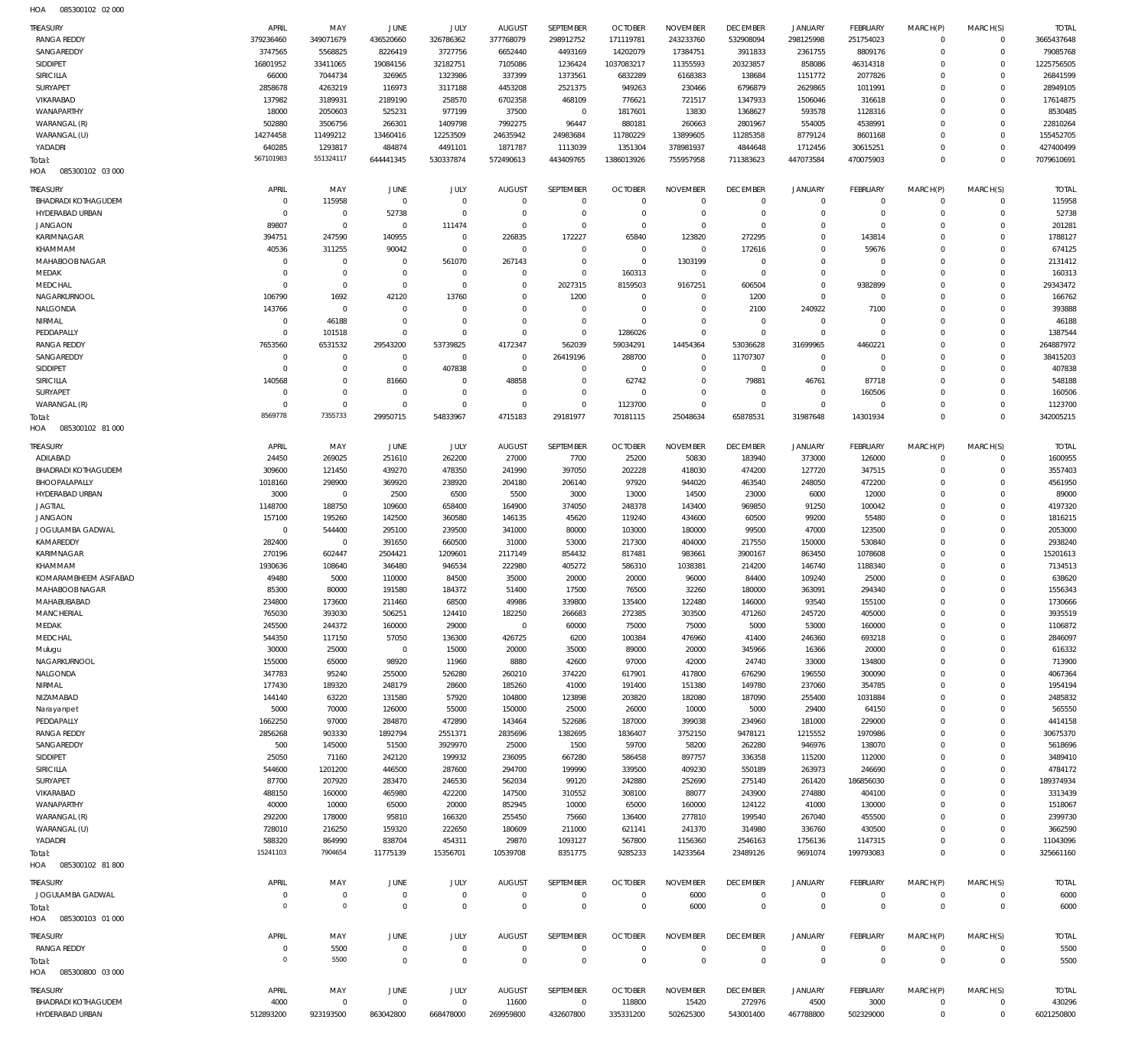HOA 085300800 03 000

| TREASURY<br>KHAMMAM               | APRIL<br>2024066 | MAY<br>20000                  | JUNE<br>35000      | <b>JULY</b><br>11720 | <b>AUGUST</b><br>346048 | SEPTEMBER<br>20000 | <b>OCTOBER</b><br>788040 | <b>NOVEMBER</b><br>48000 | <b>DECEMBER</b><br>25000 | <b>JANUARY</b><br>42608 | <b>FEBRUARY</b><br>48500 | MARCH(P)<br>$\Omega$ | MARCH(S)<br>$\overline{0}$ | <b>TOTAL</b><br>3408982 |
|-----------------------------------|------------------|-------------------------------|--------------------|----------------------|-------------------------|--------------------|--------------------------|--------------------------|--------------------------|-------------------------|--------------------------|----------------------|----------------------------|-------------------------|
| MAHABUBABAD                       | $^{\circ}$       | $\overline{0}$                | $^{\circ}$         | $\mathbf 0$          | $\overline{0}$          | $\mathbf 0$        | $\overline{0}$           | $^{\circ}$               | $\overline{0}$           | 175500                  | $^{\circ}$               | $\Omega$             | $\mathbf 0$                | 175500                  |
| MEDAK                             | $\Omega$         | $\overline{0}$                | $\Omega$           | $\Omega$             | 222378                  | $\overline{0}$     | $\overline{0}$           | $\overline{0}$           | 87551                    | $\mathbf 0$             | $\overline{0}$           | $\Omega$             | $\overline{0}$             | 309929                  |
| Narayanpet                        | $\Omega$         | 5000                          | 20000              | $\Omega$             | $\Omega$                | $\Omega$           | $\Omega$                 | $\mathbf 0$              | $\overline{0}$           | $\mathbf 0$             | $^{\circ}$               | $\Omega$             | $\overline{0}$             | 25000                   |
| Total:<br>085300800 04 000        | 514921266        | 923218500                     | 863097800          | 668489720            | 270539826               | 432627800          | 336238040                | 502688720                | 543386927                | 468011408               | 502380500                | $\Omega$             | $\Omega$                   | 6025600507              |
| HOA                               |                  |                               |                    |                      |                         |                    |                          |                          |                          |                         |                          |                      |                            |                         |
| <b>TREASURY</b>                   | APRIL            | MAY                           | <b>JUNE</b>        | JULY                 | <b>AUGUST</b>           | SEPTEMBER          | <b>OCTOBER</b>           | <b>NOVEMBER</b>          | <b>DECEMBER</b>          | <b>JANUARY</b>          | FEBRUARY                 | MARCH(P)             | MARCH(S)                   | <b>TOTAL</b>            |
| HYDERABAD URBAN                   | $^{\circ}$       | $^{\circ}$                    | 100000000          | $^{\circ}$           | $\overline{0}$          | $\overline{0}$     | $\overline{0}$           | $^{\circ}$               | $^{\circ}$               | 300000000               | $\overline{0}$           | $\Omega$             | $\mathbf 0$                | 400000000               |
| <b>JANGAON</b><br>KARIMNAGAR      | 5200<br>247680   | 5200<br>169000                | 5200<br>283400     | 5200<br>324790       | 5200<br>256600          | 5200<br>581560     | 5200<br>578660           | 5200<br>343700           | 5200<br>491740           | 5200<br>401340          | 5200<br>473006           | $\Omega$<br>$\Omega$ | $\mathbf 0$<br>$\mathbf 0$ | 57200<br>4151476        |
| KHAMMAM                           | 531062           | 250290                        | 489868             | 557191               | 567546                  | 647752             | 506136                   | 568028                   | 553794                   | 545863                  | 599228                   | $\Omega$             | $\Omega$                   | 5816758                 |
| MAHABUBABAD                       | 2210             | 1530                          | 2890               | 2890                 | 2210                    | 2890               | 2890                     | 2210                     | 12210                    | 1870                    | 1416                     | $\Omega$             | $\Omega$                   | 35216                   |
| <b>MANCHERIAL</b>                 | $^{\circ}$       | $^{\circ}$                    | $\Omega$           | $\Omega$             | $\Omega$                | $^{\circ}$         | 800                      | $^{\circ}$               | $^{\circ}$               | $\mathbf 0$             | $\overline{0}$           | $\Omega$             | $\Omega$                   | 800                     |
| MEDCHAL                           | 9600             | 4400                          | 7600               | 4400                 | 7600                    | 4400               | 6000                     | 6000                     | 6000                     | 6000                    | 9200                     | $\Omega$             | $\Omega$                   | 71200                   |
| NAGARKURNOOL                      | $^{\circ}$       | $^{\circ}$                    | $\Omega$           | $\Omega$             | $\Omega$                | $^{\circ}$         | $\overline{0}$           | $^{\circ}$               | 500                      | $^{\circ}$              | $^{\circ}$               | $\Omega$             | $\Omega$                   | 500                     |
| <b>RANGA REDDY</b>                | 2658998          | 3410061                       | 3316130            | 2119117              | 3060375                 | 2816853            | 818914                   | 1831788                  | 4468119                  | 2276005                 | 2506989                  | $\Omega$             | $\Omega$                   | 29283349                |
| SANGAREDDY                        | 1200             | $^{\circ}$                    | 2400               | $\Omega$             | $\Omega$                | $\Omega$           | $\overline{0}$           | $^{\circ}$               | $^{\circ}$               | $^{\circ}$              | $^{\circ}$               | $\Omega$             | $\Omega$                   | 3600                    |
| <b>SIRICILLA</b>                  | $^{\circ}$       | $\overline{0}$                | $\Omega$           | $\Omega$             | $\Omega$                | $^{\circ}$         | 5200                     | 1600                     | 1600                     | 3200                    | 11200                    | $\Omega$             | $\Omega$                   | 22800                   |
| SURYAPET<br>WARANGAL (R)          | $\Omega$<br>2400 | $\mathbf 0$<br>$\overline{0}$ | $^{\circ}$<br>4000 | 25<br>2400           | $\Omega$<br>1600        | $^{\circ}$<br>1600 | $\Omega$<br>1600         | $^{\circ}$<br>1600       | $^{\circ}$<br>3200       | $^{\circ}$<br>3200      | $\overline{0}$<br>3200   | $\Omega$<br>$\Omega$ | $\Omega$<br>$\Omega$       | 25<br>24800             |
| WARANGAL (U)                      | 123600           | 120000                        | 128800             | 204700               | 108600                  | 222400             | 184000                   | 140000                   | 234800                   | 136400                  | 280800                   | $\Omega$             | $\Omega$                   | 1884100                 |
| YADADRI                           | 4000             | 4000                          | 4000               | 4000                 | 4000                    | 4000               | 4000                     | 4000                     | 4000                     | 4000                    | 4000                     | $\Omega$             | $\mathbf 0$                | 44000                   |
| Total:                            | 3585950          | 3964481                       | 104244288          | 3224713              | 4013731                 | 4286655            | 2113400                  | 2904126                  | 5781163                  | 303383078               | 3894239                  | $\Omega$             | $\Omega$                   | 441395824               |
| HOA<br>085300800 81 000           |                  |                               |                    |                      |                         |                    |                          |                          |                          |                         |                          |                      |                            |                         |
| TREASURY                          | APRIL            | MAY                           | JUNE               | JULY                 | <b>AUGUST</b>           | SEPTEMBER          | <b>OCTOBER</b>           | <b>NOVEMBER</b>          | <b>DECEMBER</b>          | <b>JANUARY</b>          | FEBRUARY                 | MARCH(P)             | MARCH(S)                   | <b>TOTAL</b>            |
| MAHABUBABAD                       | 12000            | 20000                         | 5000               | $\Omega$             | $\Omega$                | $\mathbf 0$        | $\overline{0}$           | 5000                     | $\mathbf 0$              | 4000                    | $\overline{0}$           | $\Omega$             | $^{\circ}$                 | 46000                   |
| <b>MANCHERIAL</b>                 | 13100            | $\overline{0}$                | $\Omega$           | $\Omega$             | $\Omega$                | $\mathbf 0$        | 110000                   | $\overline{0}$           | 500                      | 18050                   | 10000                    | $\mathbf 0$          | $\overline{0}$             | 151650                  |
| WARANGAL (U)                      | $\overline{0}$   | $\overline{0}$                | $^{\circ}$         | $\Omega$             | $\Omega$                | $\mathbf 0$        | $\overline{0}$           | $\mathbf 0$              | 1000                     | $\mathbb O$             | $\overline{0}$           | $\mathbf 0$          | $\overline{0}$             | 1000                    |
| Total:                            | 25100            | 20000                         | 5000               | $\Omega$             | $\Omega$                | $\mathbf 0$        | 110000                   | 5000                     | 1500                     | 22050                   | 10000                    | $\mathbf 0$          | $\overline{0}$             | 198650                  |
| HOA<br>087502800 04 000           |                  |                               |                    |                      |                         |                    |                          |                          |                          |                         |                          |                      |                            |                         |
| TREASURY                          | APRIL            | MAY                           | JUNE               | JULY                 | <b>AUGUST</b>           | SEPTEMBER          | <b>OCTOBER</b>           | <b>NOVEMBER</b>          | <b>DECEMBER</b>          | <b>JANUARY</b>          | FEBRUARY                 | MARCH(P)             | MARCH(S)                   | <b>TOTAL</b>            |
| KAMAREDDY                         | $\Omega$         | $\overline{0}$                | $^{\circ}$         | $^{\circ}$           | 15000                   | $\Omega$           | $\Omega$                 | $\Omega$                 | $\Omega$                 | $^{\circ}$              | $^{\circ}$               | $\Omega$             | $^{\circ}$                 | 15000                   |
| <b>RANGA REDDY</b>                | $^{\circ}$       | $\mathbf 0$                   | $\Omega$           | $\Omega$             | 15000                   | $\Omega$           | $\Omega$                 | $\Omega$                 | $^{\circ}$               | $\mathbf 0$             | $^{\circ}$               | $\Omega$             | $^{\circ}$                 | 15000                   |
| SANGAREDDY                        | 0                | $\overline{0}$                | 15000              | $\Omega$             | $\overline{0}$          | $\mathbf 0$        | $^{\circ}$               | $\mathbf 0$              | 0                        | $\mathbf 0$             | $^{\circ}$               | $\mathbf 0$          | $^{\circ}$                 | 15000                   |
| Total:                            | $^{\circ}$       | $\overline{0}$                | 15000              | $\Omega$             | 30000                   | $\Omega$           | $\Omega$                 | $\Omega$                 | $\Omega$                 | $\Omega$                | $\Omega$                 | $\Omega$             | $\mathbf 0$                | 45000                   |
| 105300800 81 000<br>HOA           |                  |                               |                    |                      |                         |                    |                          |                          |                          |                         |                          |                      |                            |                         |
| TREASURY                          | APRIL            | MAY                           | <b>JUNE</b>        | JULY                 | <b>AUGUST</b>           | SEPTEMBER          | <b>OCTOBER</b>           | <b>NOVEMBER</b>          | <b>DECEMBER</b>          | <b>JANUARY</b>          | <b>FEBRUARY</b>          | MARCH(P)             | MARCH(S)                   | <b>TOTAL</b>            |
| HYDERABAD URBAN                   | $^{\circ}$       | $\mathbf 0$                   | $^{\circ}$         | $^{\circ}$           | 46686380                | $\mathbf 0$        | $\overline{0}$           | $^{\circ}$               | 0                        | $^{\circ}$              | $^{\circ}$               | $\mathbf 0$          | $\circ$                    | 46686380                |
| Total:                            | $\mathbf 0$      | $\overline{0}$                | $\Omega$           | $\Omega$             | 46686380                | $\mathbf 0$        | $\overline{0}$           | $\mathbb O$              | $\mathbf{0}$             | $\mathbb O$             | $\overline{0}$           | $\mathbf 0$          | $\overline{0}$             | 46686380                |
| 105400101 81 000<br>HOA           |                  |                               |                    |                      |                         |                    |                          |                          |                          |                         |                          |                      |                            |                         |
| TREASURY                          | APRIL            | MAY                           | <b>JUNE</b>        | JULY                 | <b>AUGUST</b>           | SEPTEMBER          | <b>OCTOBER</b>           | <b>NOVEMBER</b>          | <b>DECEMBER</b>          | <b>JANUARY</b>          | <b>FEBRUARY</b>          | MARCH(P)             | MARCH(S)                   | <b>TOTAL</b>            |
| PEDDAPALLY                        | 9600             | $\overline{0}$                | $^{\circ}$         | $\circ$              | 6400                    | $\overline{0}$     | $\overline{0}$           | 0                        | $\mathbf 0$              | $^{\circ}$              | 3500                     | $\mathbf 0$          | $\overline{0}$             | 19500                   |
| Total:                            | 9600             | $\overline{0}$                | $\Omega$           | $\Omega$             | 6400                    | $\mathbf 0$        | $\Omega$                 | $\mathbb O$              | $^{\circ}$               | $\mathbf 0$             | 3500                     | $\mathbf 0$          | $\overline{0}$             | 19500                   |
| 145200800 01800<br>HOA            |                  |                               |                    |                      |                         |                    |                          |                          |                          |                         |                          |                      |                            |                         |
| TREASURY                          | APRIL            | MAY                           | <b>JUNE</b>        | <b>JULY</b>          | <b>AUGUST</b>           | SEPTEMBER          | <b>OCTOBER</b>           | <b>NOVEMBER</b>          | <b>DECEMBER</b>          | <b>JANUARY</b>          | <b>FEBRUARY</b>          | MARCH(P)             | MARCH(S)                   | <b>TOTAL</b>            |
| HYDERABAD URBAN                   | 1194790          | 1194790                       | $\overline{0}$     | $\Omega$             | $\Omega$                | 1194790            | 1194790                  | 1944412                  | 1419377                  | 7554510                 | 5784079                  | $\mathbf 0$          | $^{\circ}$                 | 21481538                |
| Total:                            | 1194790          | 1194790                       | $\mathbf 0$        | $\Omega$             | $\Omega$                | 1194790            | 1194790                  | 1944412                  | 1419377                  | 7554510                 | 5784079                  | $\mathbf 0$          | $\overline{0}$             | 21481538                |
| HOA<br>145600800 02 000           |                  |                               |                    |                      |                         |                    |                          |                          |                          |                         |                          |                      |                            |                         |
| TREASURY                          | APRIL            | MAY                           | JUNE               | JULY                 | <b>AUGUST</b>           | SEPTEMBER          | <b>OCTOBER</b>           | <b>NOVEMBER</b>          | <b>DECEMBER</b>          | <b>JANUARY</b>          | FEBRUARY                 | MARCH(P)             | MARCH(S)                   | <b>TOTAL</b>            |
| SIDDIPET                          | $\overline{0}$   | $\mathbf 0$                   | $\overline{0}$     | $^{\circ}$           | 50                      | $\mathbf 0$        | $\mathbb O$              | $\,0\,$                  | $\mathbf 0$              | $\mathbb O$             | 1250                     | $\mathbf 0$          | $\circ$                    | 1300                    |
| Total:                            | $\mathbf 0$      | $\overline{0}$                | $\Omega$           | $\Omega$             | 50                      | $\mathbb O$        | $\overline{0}$           | $\mathbb O$              | $\mathbf 0$              | $\mathbf 0$             | 1250                     | $\mathbf 0$          | $\overline{0}$             | 1300                    |
| 145600800 05800<br>HOA            |                  |                               |                    |                      |                         |                    |                          |                          |                          |                         |                          |                      |                            |                         |
| TREASURY                          | APRIL            | MAY                           | JUNE               | JULY                 | <b>AUGUST</b>           | SEPTEMBER          | <b>OCTOBER</b>           | <b>NOVEMBER</b>          | <b>DECEMBER</b>          | <b>JANUARY</b>          | <b>FEBRUARY</b>          | MARCH(P)             | MARCH(S)                   | <b>TOTAL</b>            |
| <b>JANGAON</b>                    | $\overline{0}$   | $\overline{0}$                | $\overline{0}$     | $\overline{0}$       | 250                     | $\mathbf 0$        | $\overline{0}$           | $\,0\,$                  | $\overline{0}$           | $\mathbb O$             | $\overline{0}$           | $\mathbf 0$          | $\circ$                    | 250                     |
| Total:                            | $\mathbf 0$      | $\overline{0}$                | $\mathbf 0$        | $\mathbf 0$          | 250                     | $\mathbf 0$        | $\overline{0}$           | $\mathbb O$              | $\overline{0}$           | $\mathbb O$             | $\overline{0}$           | $\mathbf 0$          | $\overline{0}$             | 250                     |
| 145600800 06 000<br>HOA           |                  |                               |                    |                      |                         |                    |                          |                          |                          |                         |                          |                      |                            |                         |
| <b>TREASURY</b>                   | APRIL            | MAY                           | JUNE               | JULY                 | <b>AUGUST</b>           | SEPTEMBER          | <b>OCTOBER</b>           | <b>NOVEMBER</b>          | <b>DECEMBER</b>          | <b>JANUARY</b>          | FEBRUARY                 | MARCH(P)             | MARCH(S)                   | <b>TOTAL</b>            |
| KOMARAMBHEEM ASIFABAD             | $^{\circ}$       | $\overline{0}$                | $^{\circ}$         | $^{\circ}$           | 1000                    | $\overline{0}$     | $\overline{0}$           | $\mathbf 0$              | $^{\circ}$               | $^{\circ}$              | $^{\circ}$               | $\Omega$             | $^{\circ}$                 | 1000                    |
| WARANGAL (R)                      | 1000             | 1000                          | $^{\circ}$         | $\Omega$             | $\Omega$                | $\mathbf 0$        | $\Omega$                 | $\Omega$                 | $\Omega$                 | $\mathbf 0$             | $^{\circ}$               | $\Omega$             | $\mathbf 0$                | 2000                    |
| WARANGAL (U)                      | 2000             | $\overline{0}$                | 2000               | $\Omega$             | 2000                    | $\mathbf 0$        | $\overline{0}$           | $\overline{0}$           | $^{\circ}$               | $\mathbf 0$             | $^{\circ}$               | $\mathbf 0$          | $\mathbf 0$                | 6000                    |
| Total:                            | 3000             | 1000                          | 2000               | $\Omega$             | 3000                    | $\mathbf 0$        | $\Omega$                 | $\mathbf 0$              | $\mathbf 0$              | $\mathbf 0$             | $\mathbf 0$              | $\Omega$             | $\mathbf 0$                | 9000                    |
| HOA  145600800  81 000            |                  |                               |                    |                      |                         |                    |                          |                          |                          |                         |                          |                      |                            |                         |
| <b>TREASURY</b>                   | APRIL            | MAY                           | JUNE               | JULY                 | <b>AUGUST</b>           | SEPTEMBER          | <b>OCTOBER</b>           | <b>NOVEMBER</b>          | <b>DECEMBER</b>          | <b>JANUARY</b>          | FEBRUARY                 | MARCH(P)             | MARCH(S)                   | <b>TOTAL</b>            |
| ADILABAD                          | 6106             | 23807                         | 31584              | 9563                 | 5880                    | 8904               | 4648                     | 4545                     | 11270                    | 23436                   | 63384                    | $\mathbf 0$          | $\overline{0}$             | 193127                  |
| <b>BHADRADI KOTHAGUDEM</b>        | 399750           | 18000                         | 604590             | 34000                | 3500                    | 212200             | 384000                   | 49000                    | 302384                   | 78700                   | 240300                   | $\mathbf 0$          | $\circ$                    | 2326424                 |
| BHOOPALAPALLY                     | 1630206          | 14250                         | 99010              | 32615                | 114080                  | 633600             | 239584                   | 206800                   | 29604                    | 5000                    | 44500                    | $\Omega$             | $\mathbf 0$                | 3049249                 |
| HYDERABAD URBAN<br><b>JAGTIAL</b> | 123932<br>163450 | 228925<br>11727               | 5766524<br>11500   | 6107974<br>54840     | 937684<br>34048         | 250869<br>7228904  | 952810<br>94510          | 295723<br>389000         | 690345<br>148325         | 177790<br>1000          | 544338<br>23000          | $\Omega$<br>$\Omega$ | $\mathbf 0$<br>$\mathbf 0$ | 16076914<br>8160304     |
| <b>JANGAON</b>                    | 1500             | 239500                        | 5000               | 1000                 | 412500                  | 341000             | 120000                   | $\mathbb O$              | 6500                     | 77500                   | 338000                   | $\Omega$             | $\mathbf 0$                | 1542500                 |
| JOGULAMBA GADWAL                  | 80715            | $\overline{0}$                | 374963             | 278500               | 155395                  | 1068875            | 132060                   | 215000                   | 60000                    | 40000                   | 1428060                  | $\Omega$             | $\Omega$                   | 3833568                 |
| KAMAREDDY                         | 92000            | 3500                          | 6350               | 3800                 | 2500                    | 9200               | 3550                     | 1500                     | 16380                    | 5750                    | 24000                    | $\Omega$             | $\mathbf 0$                | 168530                  |
| KARIMNAGAR                        | 217527           | 189680                        | 58430              | 40700                | 60680                   | 130802             | 216680                   | 81810                    | 102790                   | 25680                   | 6600                     | $\Omega$             | $\mathbf 0$                | 1131379                 |
| KHAMMAM                           | 106501           | 4200                          | 166200             | 1021934              | 149370                  | 18892              | 904666                   | -428928                  | 250887                   | 926654                  | 619180                   | $\Omega$             | $\Omega$                   | 3739556                 |
| KOMARAMBHEEM ASIFABAD             | $\,0\,$          | 3500                          | 6000               | 29000                | 14000                   | 11000              | 52000                    | 75000                    | 46000                    | 124000                  | 48000                    | $\Omega$             | $\mathbf 0$                | 408500                  |
| MAHABOOB NAGAR                    | 36400            | 2000                          | 6400               | 5849                 | 11814                   | 86000              | 8289                     | 26000                    | 4740                     | 4500                    | 1548068                  | $\Omega$             | $\overline{0}$             | 1740060                 |
| MAHABUBABAD                       | 36069            | 7500                          | 1000               | 201516               | 534500                  | 138142             | 304363                   | 201580                   | 85974                    | 110833                  | 66074                    | 0                    | $\overline{0}$             | 1687551                 |
| <b>MANCHERIAL</b>                 | 340810           | 12000                         | 478431             | 38000                | 487250                  | 1180066            | 682136                   | 3930738                  | 637383                   | 157000                  | 250350                   | $\mathbf 0$          | $\overline{0}$             | 8194164                 |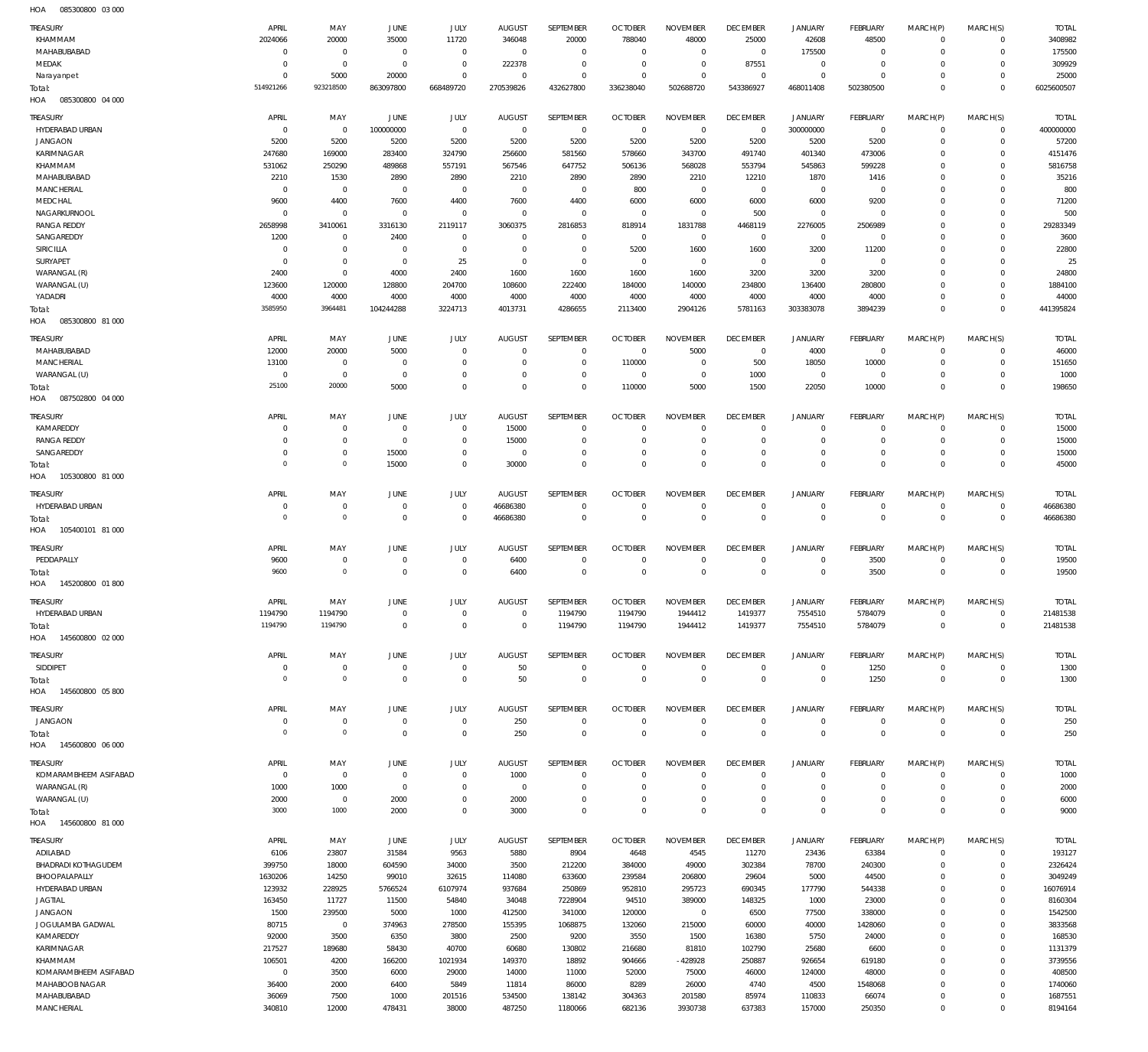| HOA | 145600800 81 000 |  |
|-----|------------------|--|

| TREASURY<br>MEDAK          | APRIL<br>268750 | MAY<br>1000         | JUNE<br>44300  | JULY<br>92000        | <b>AUGUST</b><br>18500 | SEPTEMBER<br>40000 | <b>OCTOBER</b><br>43500 | <b>NOVEMBER</b><br>137000 | <b>DECEMBER</b><br>702000 | <b>JANUARY</b><br>2000 | <b>FEBRUARY</b><br>11685 | MARCH(P)<br>$^{\circ}$     | MARCH(S)<br>$^{\circ}$ | <b>TOTAL</b><br>1360735 |
|----------------------------|-----------------|---------------------|----------------|----------------------|------------------------|--------------------|-------------------------|---------------------------|---------------------------|------------------------|--------------------------|----------------------------|------------------------|-------------------------|
| MEDCHAL                    | 251000          | 16500               | 28200          | 216500               | 233320                 | 251875             | 216350                  | 100672                    | 63100                     | 129050                 | 758000                   | $\mathbf 0$                | $\mathbf 0$            | 2264567                 |
| Mulugu                     | 2000            | 33000               | 27000          | 4000                 | 1000                   | 1000               | $\overline{0}$          | $\overline{0}$            | 3000                      | $\mathbf 0$            | 871410                   | $^{\circ}$                 | $\Omega$               | 942410                  |
| NAGARKURNOOL               | 22000           | 14100               | 13470          | 44000                | 103300                 | 36615              | 89000                   | 8077                      | 59900                     | 16100                  | 18999                    | $\Omega$                   | $\Omega$               | 425561                  |
| NALGONDA                   | 72731           | 40620               | 9800           | 34804                | 337634                 | 2065280            | 322013                  | 182321                    | 109140                    | 38153                  | 7320                     | $\Omega$                   | $\Omega$               | 3219816                 |
| NIRMAL                     | 1733655         | 252580              | 56300          | 121440               |                        | 217885             | 187010                  | 49500                     | 600665                    | 283210                 | 189655                   | $\Omega$                   | $\Omega$               | 3731060                 |
|                            |                 |                     |                |                      | 39160                  |                    |                         |                           |                           |                        |                          | $\Omega$                   | $\Omega$               | 3388812                 |
| NIZAMABAD                  | 131410          | 6000                | 316416         | 191758               | 285017                 | 663508             | 162322                  | 27736                     | 28970                     | 1083220                | 492455                   |                            | $\Omega$               |                         |
| Narayanpet                 | 396430          | 1750                | 12640          | 96000                | 9500                   | 154000             | 207350                  | 7000                      | 52000                     | 51000                  | 359568                   | $\Omega$                   |                        | 1347238                 |
| PEDDAPALLY                 | 304895          | 5000                | 1812456        | 5000                 | 32000                  | 633650             | 98326                   | 31214                     | 81681                     | 45596                  | 333814                   | $\Omega$                   | $\Omega$               | 3383632                 |
| <b>RANGA REDDY</b>         | 214625          | 176249              | 160617         | 135723               | 1955634                | 453360             | 474656                  | 197669                    | 105571                    | 406454                 | 372875                   | $\Omega$                   | $\Omega$               | 4653433                 |
| SANGAREDDY                 | 130950          | 26330               | 640251         | 19700                | 290025                 | 32750              | 54499                   | 8150                      | 51317                     | 11750                  | 12605                    | $^{\circ}$                 | $\Omega$               | 1278327                 |
| SIDDIPET                   | 3000            | 3250                | 17440          | 605419               | 48550                  | 355929             | 80900                   | 1583351                   | 1368573                   | 101589                 | 76590                    | $\Omega$                   | $\Omega$               | 4244591                 |
| <b>SIRICILLA</b>           | 4000            | 2250                | 36250          | 95500                | 462000                 | 50000              | 96000                   | 127360                    | 174250                    | 121000                 | 99000                    | $\Omega$                   | $\Omega$               | 1267610                 |
| SURYAPET                   | 640727          | 98500               | 126350         | 679427               | 370301                 | 1165937            | 755875                  | 636700                    | 272750                    | 59000                  | 1314525                  | $\Omega$                   | $\Omega$               | 6120092                 |
| VIKARABAD                  | 25409           | 7000                | 10500          | 216450               | 107170                 | 403000             | 40000                   | 95500                     | 27300                     | 2838549                | 23250                    | $\Omega$                   | $\Omega$               | 3794128                 |
| WANAPARTHY                 | 21500           | 13000               | 113000         | $\mathbf 0$          | $\overline{0}$         | 60000              | 75000                   | 105000                    | 8000                      | 10000                  | 28000                    | $\Omega$                   | $\Omega$               | 433500                  |
| WARANGAL (R)               | $-116800$       | 1000                | 18000          | $\mathbf 0$          | 2500                   | 20000              | 63400                   | 25000                     | 324911                    | 101300                 | 10500                    | $\Omega$                   | $\Omega$               | 449811                  |
| WARANGAL (U)               | 29009           | 3500                | 59580          | 63700                | 9540                   | 7079               | 116100                  | 1997275                   | 1731552                   | 17410                  | 175900                   | $\Omega$                   | $\Omega$               | 4210645                 |
| YADADRI                    | 139840          | 23860               | 1971870        | 21113                | 5500                   | 155350             | 30383                   | 57000                     | 60300                     | 37650                  | 57650                    | $\Omega$                   | $\mathbf 0$            | 2560516                 |
| Total:                     | 7510097         | 1484078             | 13090422       | 10501825             | 7233852                | 18085672           | 7211980                 | 10424293                  | 8217562                   | 7110874                | 10457655                 | $\Omega$                   | $\mathbf 0$            | 101328310               |
| HOA<br>145600900 96 000    |                 |                     |                |                      |                        |                    |                         |                           |                           |                        |                          |                            |                        |                         |
| <b>TREASURY</b>            | APRIL           | MAY                 | <b>JUNE</b>    | JULY                 | <b>AUGUST</b>          | SEPTEMBER          | <b>OCTOBER</b>          | <b>NOVEMBER</b>           | <b>DECEMBER</b>           | <b>JANUARY</b>         | <b>FEBRUARY</b>          | MARCH(P)                   | MARCH(S)               | <b>TOTAL</b>            |
| WARANGAL (U)               | $^{\circ}$      | $\mathbf 0$         | $\overline{0}$ | $\mathbf 0$          | $\overline{0}$         | $-152703$          | $\overline{0}$          | $^{\circ}$                | $^{\circ}$                | $^{\circ}$             | $\overline{0}$           | $\mathbf{0}$               | $\mathbf 0$            | $-152703$               |
| Total:                     | $\Omega$        | $\circ$             | $\overline{0}$ | $\mathbf 0$          | $\overline{0}$         | $-152703$          | $\Omega$                | $\Omega$                  | $\Omega$                  | $\Omega$               | $\mathbf 0$              | $\Omega$                   | $\mathbf 0$            | $-152703$               |
| HOA<br>147500105 01 000    |                 |                     |                |                      |                        |                    |                         |                           |                           |                        |                          |                            |                        |                         |
|                            |                 |                     |                |                      |                        |                    |                         |                           |                           |                        |                          |                            |                        |                         |
| <b>TREASURY</b>            | APRIL           | MAY                 | <b>JUNE</b>    | JULY                 | <b>AUGUST</b>          | SEPTEMBER          | <b>OCTOBER</b>          | <b>NOVEMBER</b>           | <b>DECEMBER</b>           | <b>JANUARY</b>         | <b>FEBRUARY</b>          | MARCH(P)                   | MARCH(S)               | <b>TOTAL</b>            |
| KARIMNAGAR                 | 74137           | $\mathbf{0}$        | $^{\circ}$     | $\mathbf 0$          | $\circ$                | $\overline{0}$     | $\overline{0}$          | $\overline{0}$            | $\Omega$                  | $^{\circ}$             | $\mathbf 0$              | $\mathbf 0$                | $\mathbf 0$            | 74137                   |
| Total:                     | 74137           | $\mathsf{O}\xspace$ | $\mathbf 0$    | $\Omega$             | $\Omega$               | $\overline{0}$     | $\overline{0}$          | $\Omega$                  | $\Omega$                  | $\Omega$               | $\mathbb O$              | $\mathbf 0$                | $\mathbf 0$            | 74137                   |
| 147500106 01 000<br>HOA    |                 |                     |                |                      |                        |                    |                         |                           |                           |                        |                          |                            |                        |                         |
| <b>TREASURY</b>            | APRIL           | MAY                 | <b>JUNE</b>    | JULY                 | <b>AUGUST</b>          | SEPTEMBER          | <b>OCTOBER</b>          | <b>NOVEMBER</b>           | <b>DECEMBER</b>           | <b>JANUARY</b>         | <b>FEBRUARY</b>          | MARCH(P)                   | MARCH(S)               | <b>TOTAL</b>            |
| ADILABAD                   | 125593          | 135945              | 470886         | 360628               | 413974                 | 137372             | 702263                  | 70575                     | 285302                    | 257923                 | 289262                   | $^{\circ}$                 | $\mathbf 0$            | 3249723                 |
| <b>BHADRADI KOTHAGUDEM</b> | $\mathbf 0$     | 56770               | 33440          | 40350                | 153131                 | 58300              | 111685                  | 257325                    | 398584                    | 409815                 | 280563                   | $^{\circ}$                 | $\mathbf 0$            | 1799963                 |
| BHOOPALAPALLY              | 7200            | $\mathbf 0$         | $\overline{0}$ | 28000                | 10000                  | $\overline{0}$     | 28000                   | 100000                    | 170000                    | 260000                 | $\mathbb O$              | $^{\circ}$                 | $\mathbf 0$            | 603200                  |
| HYDERABAD URBAN            | 460667          | 558860              | 640508         | 1212697              | 1809242                | 1590320            | 928130                  | 1683521                   | 1832951                   | 2699337                | 1727691                  | $\Omega$                   | $\mathbf 0$            | 15143924                |
| <b>JAGTIAL</b>             | 21927           | $\mathbf 0$         | 5500           | 40985                | 70750                  |                    | 50125                   | 89897                     | 128566                    | 262289                 | 148440                   | $\Omega$                   | $\Omega$               | 888804                  |
|                            |                 |                     |                |                      |                        | 70325              |                         |                           |                           |                        |                          | $\Omega$                   | $\Omega$               | 723732                  |
| <b>JANGAON</b>             | 37550           | 21000               | 20700          | 58000                | 38120                  | 45600              | 35000                   | 101400                    | 289000                    | 15132                  | 62230                    |                            |                        |                         |
| JOGULAMBA GADWAL           | 76622           | $\mathbf 0$         | 42975          | 49880                | 63575                  | 28232              | 178442                  | 152895                    | 195088                    | 101025                 | $\overline{0}$           | $\Omega$                   | $\mathbf 0$            | 888734                  |
| KAMAREDDY                  | $\Omega$        | 42650               | 20605          | 94485                | 96460                  | 53717              | 168043                  | 410984                    | 553230                    | 168814                 | 229454                   | $\Omega$                   | $\Omega$               | 1838442                 |
| KARIMNAGAR                 | 814529          | 371349              | 873337         | 779078               | 485656                 | 1101758            | 521225                  | 357308                    | 405370                    | 333519                 | 243288                   | $^{\circ}$                 | $\mathbf 0$            | 6286417                 |
| KHAMMAM                    | 319427          | 358683              | 456252         | 668179               | 586762                 | 362089             | 338438                  | 632430                    | 638958                    | 353336                 | 342775                   | $\Omega$                   | $\Omega$               | 5057329                 |
| KOMARAMBHEEM ASIFABAD      | $\mathbf 0$     | 15850               | $^{\circ}$     | 2000                 | 24070                  | 38785              | 30840                   | 41101                     | 197740                    | 172194                 | 147502                   | $\Omega$                   | $\Omega$               | 670082                  |
| MAHABOOB NAGAR             | 138732          | 437220              | 192448         | 1153402              | 398418                 | 1010889            | 126750                  | 197183                    | 239933                    | 265088                 | 487371                   | $\Omega$                   | $\Omega$               | 4647434                 |
| MAHABUBABAD                | 22950           | 13300               | 35150          | 41850                | 41850                  | 42510              | 26629                   | 96520                     | 139175                    | 281000                 | 35000                    | $\Omega$                   | $\mathbf 0$            | 775934                  |
| <b>MANCHERIAL</b>          | $\mathbf 0$     | 79913               | 33375          | 50653                | 100354                 | 69875              | 70988                   | 175590                    | 241118                    | 289035                 | 149755                   | $\Omega$                   | $\Omega$               | 1260656                 |
| MEDAK                      | 27000           | 77498               | 23700          | 63215                | 27600                  | 58990              | 176500                  | 235620                    | 489500                    | $\mathbf 0$            | 569720                   | $\Omega$                   | $\Omega$               | 1749343                 |
| MEDCHAL                    | 996593          | 541477              | 1915267        | 2348071              | 2369983                | 1886659            | 1504510                 | 2385966                   | 2773896                   | 2278725                | 2916637                  | $\Omega$                   | $\Omega$               | 21917784                |
| Mulugu                     | 27700           | $\mathbf{0}$        | $^{\circ}$     | 20000                | 12000                  | $\Omega$           | 9000                    | 35000                     | $\Omega$                  | 130000                 | 80000                    | $\Omega$                   | $\circ$                | 313700                  |
| NAGARKURNOOL               | 54200           | 19250               | 45800          | $\mathbf 0$          | 64300                  | 134450             | 89430                   | 151237                    | 130700                    | 120855                 | 194787                   | $^{\circ}$                 | 0                      | 1005009                 |
| NALGONDA                   | 414156          | 1404339             | 1598764        | 1186343              | 1126071                | 974086             | 615192                  | 647002                    | 746583                    | 656324                 | 536422                   | $\mathbf 0$                | $\mathbf 0$            | 9905282                 |
| NIZAMABAD                  | 391934          | 97570               | 600582         | 898836               | 205402                 | 561643             | 309810                  | 669617                    | 694463                    | 417122                 | 728896                   | $^{\circ}$                 | $\Omega$               | 5575875                 |
| Narayanpet                 | 101719          | $\mathbf 0$         | $\overline{0}$ | 45970                | 38935                  | 3500               | 79263                   | 148800                    | $\overline{0}$            | 188109                 | 137061                   | $^{\circ}$                 | $\mathbf 0$            | 743357                  |
| PEDDAPALLY                 | $\mathbf 0$     | 30205               | 38655          | 155261               | $\overline{0}$         | 56815              | 183667                  | 133660                    | 739430                    | 189830                 | 309800                   | $^{\circ}$                 | $\mathbf 0$            | 1837323                 |
| <b>RANGA REDDY</b>         | 590637          | 946648              | 1203045        | 1808890              | 2036284                | 1532145            | 1680665                 | 2021874                   | 2226365                   | 1190443                | 2669898                  | $^{\circ}$                 | $\mathbf 0$            | 17906894                |
| SANGAREDDY                 | 904176          | 1240887             | 1472026        | 1431032              | 1252502                | 1149483            | 1167584                 | 834378                    | 1584831                   | 1070786                | 1058852                  | $^{\circ}$                 | $\mathbf 0$            | 13166537                |
| SIDDIPET                   | 14800           | 37615               | 157509         | 99602                | 55030                  | 58951              | 129909                  | 548235                    | 638645                    | 232485                 | 426430                   | $\mathbf 0$                | $\mathbf 0$            | 2399211                 |
| <b>SIRICILLA</b>           | $\overline{0}$  | $\mathbf 0$         | $\mathbf 0$    | $\mathbf 0$          | $\overline{0}$         | $\overline{0}$     | 135176                  | 97051                     | 163254                    | 147901                 | 236000                   | $^{\circ}$                 | $\mathbf 0$            | 779382                  |
| SURYAPET                   | $\mathbf 0$     | 43725               | 61675          | 136100               | $\overline{0}$         | 201530             | $\overline{0}$          | 409000                    | 460000                    | 514150                 | 456718                   | $\mathbf 0$                | $\mathbf 0$            | 2282898                 |
| VIKARABAD                  | 136766          | 25024               | 107818         | 303589               | 180648                 | 38650              | 149563                  | 110818                    | 505734                    | 90671                  | 651069                   | $^{\circ}$                 | $\mathbf 0$            | 2300350                 |
| <b>WANAPARTHY</b>          | 31050           | 5110                | 14200          | 116225               | $\overline{0}$         | 108217             | 146080                  | 231297                    | 151825                    | 124748                 | 323733                   | $\mathbf 0$                | $\mathbf 0$            | 1252485                 |
| WARANGAL (R)               | 114423          | 301041              | 370039         | 287163               | 223780                 | 522767             | 192446                  | 615080                    | 528857                    | 243360                 | 237796                   | $\mathbf 0$                | $\mathbf 0$            | 3636752                 |
| WARANGAL (U)               | $\overline{0}$  | 358084              | 644742         | 633058               | 664965                 | 494592             | $\overline{0}$          | 752728                    | $\overline{0}$            | 763251                 | $\mathbb O$              | $^{\circ}$                 | $\mathbf 0$            | 4311420                 |
| YADADRI                    | 27699           | 25450               | 29650          | 11150                | 130839                 | 26850              | 290275                  | 303924                    | 538230                    | 260710                 | 329608                   | $^{\circ}$                 | $\mathbf 0$            | 1974385                 |
| Total:                     | 5858050         | 7245463             | 11108648       | 14124692             | 12680701               | 12419100           | 10175628                | 14698016                  | 18087328                  | 14487977               | 16006758                 | $\mathbf 0$                | $\mathbf 0$            | 136892361               |
| HOA<br>147500106 02 800    |                 |                     |                |                      |                        |                    |                         |                           |                           |                        |                          |                            |                        |                         |
| TREASURY                   | APRIL           | MAY                 | JUNE           | JULY                 | <b>AUGUST</b>          | SEPTEMBER          | <b>OCTOBER</b>          | <b>NOVEMBER</b>           | <b>DECEMBER</b>           | <b>JANUARY</b>         | FEBRUARY                 | MARCH(P)                   | MARCH(S)               | <b>TOTAL</b>            |
| ADILABAD                   | 70000           | 10000               | 153000         | 95000                | 117000                 | $\overline{0}$     | 120000                  | $\overline{0}$            | 49000                     | 22000                  | 32000                    | $\mathbf{0}$               | $\mathbf 0$            | 668000                  |
| <b>BHADRADI KOTHAGUDEM</b> | $\overline{0}$  | 50000               | 126000         | 50000                | 56000                  | 144000             | 140000                  | 258000                    | 185000                    | 50000                  | 145000                   | $^{\circ}$                 | 0                      | 1204000                 |
| BHOOPALAPALLY              | 6000            | $\mathbf 0$         | 31000          | 17000                | 15000                  | $\mathbf{0}$       | 71500                   | 45500                     | 75000                     | 24000                  | $\mathbf{0}$             | $\mathbf 0$                | $\mathbf 0$            | 285000                  |
| HYDERABAD URBAN            | 282000          | 1072000             | 1354500        | 1119000              | 697500                 | 881500             | 1213884                 | 1332000                   | 1060000                   | 759000                 | 1114000                  | $\mathbf 0$                | 0                      | 10885384                |
| <b>JAGTIAL</b>             | 15000           | $\mathbf 0$         | 31000          | 20000                | 11000                  | 30000              | 188500                  | 97000                     | 52000                     | 60000                  | $\mathbf{0}$             | $\mathbf 0$                | $\Omega$               | 504500                  |
| <b>JANGAON</b>             | 15000           | 104500              | 24000          | 46000                | 20000                  | 68000              | 137500                  | 103000                    | 77000                     | 339700                 | 40000                    | $\mathbf 0$                | $\Omega$               | 974700                  |
| JOGULAMBA GADWAL           | $\Omega$        | 23000               | 24000          | 28000                | 37000                  | 20000              | 187000                  | 44000                     | 29000                     | 39000                  | 46500                    | $\mathbf 0$                | $\Omega$               | 477500                  |
| KAMAREDDY                  | $\mathbf 0$     | 42500               | 67500          | 5000                 | 32000                  | 41000              | 66000                   | 78000                     | 82000                     | 134700                 | 45500                    | $\mathbf 0$                | $\Omega$               | 594200                  |
| KARIMNAGAR                 | $\mathbf 0$     | 27000               | 108500         | 30000                | 25000                  | 15000              | 120000                  | 70000                     | 90000                     | 47000                  | 10000                    | $\mathbf 0$                | $\Omega$               | 542500                  |
|                            |                 |                     |                |                      |                        |                    | 255000                  |                           |                           | 125000                 | 75000                    | $\mathbf 0$                | $\Omega$               | 1949000                 |
|                            |                 |                     |                |                      |                        |                    |                         |                           |                           |                        |                          |                            |                        |                         |
| KHAMMAM                    | 5000            | 220000              | 142000         | 283000               | 200000                 | 86000              |                         | 222000                    | 336000                    |                        |                          |                            |                        |                         |
| KOMARAMBHEEM ASIFABAD      | $\overline{0}$  | $\mathbf 0$         | $^{\circ}$     | $\mathbf 0$          | $\overline{0}$         | $\overline{0}$     | 33000                   | 83000                     | $\mathbf{0}$              | 45000                  | $\mathbf{0}$             | $\mathbf 0$                | $\Omega$               | 161000                  |
| MAHABOOB NAGAR             | 65000           | 84000               | 46000          | 181000               | 52000                  | 34000              | 68000                   | 93000                     | 121000                    | 23000                  | 133000                   | $\mathbf 0$                | $\Omega$               | 900000                  |
| MAHABUBABAD                | 53500           | 51000               | 22000          | $\mathbf 0$          | $\overline{0}$         | 123500             | 92000                   | 60000                     | 120000                    | $\overline{0}$         | 39000                    | $\mathbf 0$                | 0                      | 561000                  |
| <b>MANCHERIAL</b><br>MEDAK | 6000<br>22000   | 5000<br>45000       | 56000<br>34000 | $\mathbf 0$<br>52000 | 27500<br>25000         | 24000<br>33000     | 181000<br>54000         | 116000<br>106000          | 70000<br>117000           | 3000<br>28000          | 13000<br>96000           | $\mathbf 0$<br>$\mathbf 0$ | 0<br>$\mathbf 0$       | 501500<br>612000        |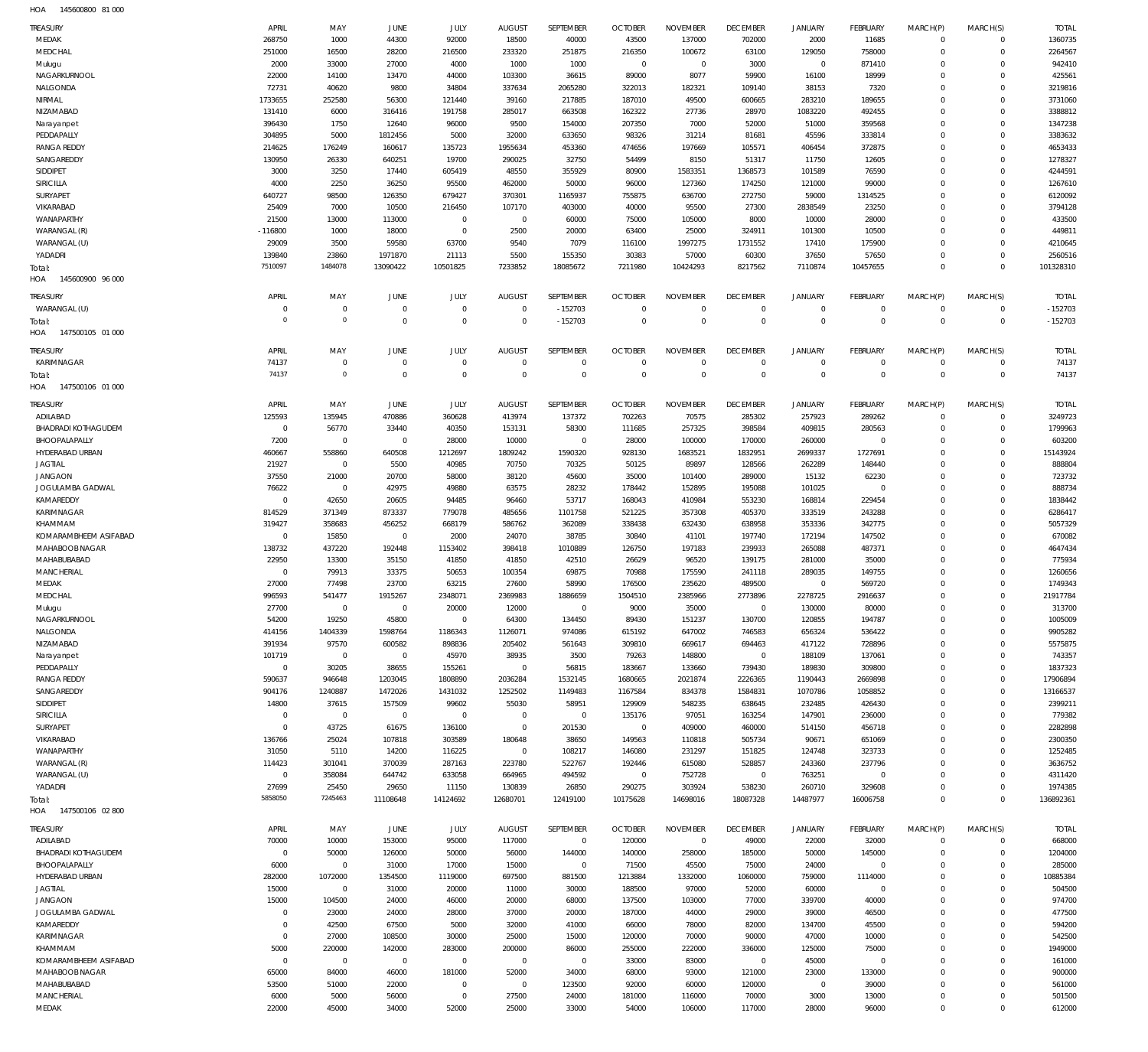147500106 02 800 HOA

| <b>TREASURY</b>                             | APRIL               | MAY                        | JUNE                       | <b>JULY</b>                | <b>AUGUST</b>               | SEPTEMBER                  | <b>OCTOBER</b>                   | <b>NOVEMBER</b>                   | <b>DECEMBER</b>             | <b>JANUARY</b>                 | <b>FEBRUARY</b>                   | MARCH(P)               | MARCH(S)                   | <b>TOTAL</b>             |
|---------------------------------------------|---------------------|----------------------------|----------------------------|----------------------------|-----------------------------|----------------------------|----------------------------------|-----------------------------------|-----------------------------|--------------------------------|-----------------------------------|------------------------|----------------------------|--------------------------|
| MEDCHAL                                     | 337000              | 202000                     | 962000                     | 771000                     | 569000                      | 898000                     | 663000                           | 993500                            | 770000                      | 1144500                        | 1284000                           | $^{\circ}$             | $\mathbf 0$                | 8594000                  |
| Mulugu                                      | 10000               | 27500                      | $\mathbf 0$                | 14500                      | 6000                        | $\,0\,$                    | 31000                            | 151852                            | 13000                       | 20000                          | 239900                            | $\Omega$               | $\mathbf 0$                | 513752                   |
| NAGARKURNOOL<br>NALGONDA                    | 20000<br>165000     | 10000<br>510000            | 27000<br>537000            | $\mathbb O$<br>285000      | 61500<br>175000             | 39500<br>395000            | 70000<br>365000                  | 15000<br>329000                   | 93000<br>358000             | 24000<br>203500                | 214000<br>64000                   | $\Omega$<br>$\Omega$   | $\Omega$<br>$\Omega$       | 574000<br>3386500        |
| NIRMAL                                      | $\mathbf 0$         | $\mathbf 0$                | 20000                      | $\mathbf 0$                | $\overline{0}$              | $\overline{0}$             | 15000                            | $\overline{0}$                    | $\overline{0}$              | $\overline{0}$                 | $\overline{0}$                    | $\Omega$               | $\Omega$                   | 35000                    |
| NIZAMABAD                                   | 47500               | 62500                      | 436000                     | 220164                     | 111842                      | 192000                     | 67000                            | 457500                            | 223994                      | 118500                         | 350000                            | $\Omega$               | $\Omega$                   | 2287000                  |
| Narayanpet                                  | 15000               | $\mathbf 0$                | 11000                      | 25000                      | 18500                       | 25000                      | 124000                           | 26000                             | 23000                       | 35000                          | 20000                             | $\Omega$               | $\Omega$                   | 322500                   |
| PEDDAPALLY                                  | 25000               | 62000                      | 104500                     | 39000                      | 29500                       | 59000                      | 52000                            | 281000                            | 119500                      | 44500                          | 61000                             | $\Omega$               | $\Omega$                   | 877000                   |
| <b>RANGA REDDY</b>                          | 403000              | 668000                     | 672600                     | 404000                     | 840025                      | 630000                     | 452000                           | 998000                            | 765000                      | 432000                         | 755000                            | $\Omega$               | $\Omega$                   | 7019625                  |
| SANGAREDDY                                  | 47000               | 65000                      | 277000                     | 2000                       | $\overline{0}$              | 177000                     | 59000                            | 90000                             | 461685                      | 79500                          | 40000                             | $\Omega$               | $\Omega$                   | 1298185                  |
| SIDDIPET                                    | 26000<br>$^{\circ}$ | 13500                      | 52500                      | 36000                      | 29000                       | 32000                      | 89000                            | 194000                            | 216000                      | 45000                          | 102000                            | $\Omega$<br>$\Omega$   | $\Omega$<br>$\Omega$       | 835000                   |
| SIRICILLA<br>SURYAPET                       | 31000               | $\mathbf 0$<br>90000       | 15000<br>134000            | 23000<br>206000            | $\mathbb O$<br>93000        | $\,0\,$<br>131000          | 47000<br>153500                  | $\overline{0}$<br>251500          | $\overline{0}$<br>398500    | $\overline{0}$<br>173000       | $\,0\,$<br>34000                  | $\Omega$               | $\Omega$                   | 85000<br>1695500         |
| VIKARABAD                                   | 1000                | 27000                      | 43000                      | 2000                       | 52000                       | 3000                       | 41000                            | 116000                            | 221000                      | 55000                          | 50000                             | $\Omega$               | $\Omega$                   | 611000                   |
| WANAPARTHY                                  | 49500               | 38500                      | 22000                      | 58000                      | 39000                       | 35500                      | 250000                           | 81000                             | 92000                       | 80000                          | 63000                             | $\Omega$               | $\Omega$                   | 808500                   |
| WARANGAL (R)                                | 16000               | 84000                      | 119000                     | 53000                      | 21000                       | 130000                     | 151000                           | 160000                            | 52000                       | 35000                          | 80000                             | $\Omega$               | $\Omega$                   | 901000                   |
| WARANGAL (U)                                | $\overline{0}$      | 10000                      | 212500                     | $\mathbf 0$                | $\mathbf 0$                 | 80000                      | $\overline{0}$                   | 131000                            | $\overline{0}$              | 244000                         | $^{\circ}$                        | $\Omega$               | $\Omega$                   | 677500                   |
| YADADRI                                     | $^{\circ}$          | 7000                       | 10500                      | $\mathbf 0$                | 2000                        | 18000                      | 65000                            | 58000                             | 190000                      | 141500                         | 45000                             | $\Omega$               | $\Omega$                   | 537000                   |
| Total:                                      | 1732500             | 3611000                    | 5875100                    | 4064664                    | 3362367                     | 4345000                    | 5621884                          | 7040852                           | 6459679                     | 4574400                        | 5190900                           | $\Omega$               | $\overline{0}$             | 51878346                 |
| HOA<br>147500107 01 000                     |                     |                            |                            |                            |                             |                            |                                  |                                   |                             |                                |                                   |                        |                            |                          |
| TREASURY                                    | APRIL               | MAY                        | JUNE                       | <b>JULY</b>                | <b>AUGUST</b>               | SEPTEMBER                  | <b>OCTOBER</b>                   | <b>NOVEMBER</b>                   | <b>DECEMBER</b>             | <b>JANUARY</b>                 | <b>FEBRUARY</b>                   | MARCH(P)               | MARCH(S)                   | <b>TOTAL</b>             |
| KARIMNAGAR                                  | $\mathbf 0$         | $\mathbf 0$                | $\mathbf 0$                | 50                         | $\overline{0}$              | $\overline{0}$             | $\overline{0}$                   | $\overline{0}$                    | $\overline{0}$              | $\overline{0}$                 | $\,0\,$                           | $^{\circ}$             | $\mathbf 0$                | 50                       |
| Total:                                      | $\circ$             | $\mathsf{O}\xspace$        | $\mathbf 0$                | 50                         | $\mathbf 0$                 | $\bf 0$                    | $\overline{0}$                   | $\overline{0}$                    | $\mathbf 0$                 | $\mathbf 0$                    | $\mathbb O$                       | $\overline{0}$         | $\mathbf 0$                | 50                       |
| HOA<br>147500200 01 000                     |                     |                            |                            |                            |                             |                            |                                  |                                   |                             |                                |                                   |                        |                            |                          |
| TREASURY                                    | APRIL               | MAY                        | JUNE                       | JULY                       | <b>AUGUST</b>               | SEPTEMBER                  | <b>OCTOBER</b>                   | <b>NOVEMBER</b>                   | <b>DECEMBER</b>             | <b>JANUARY</b>                 | <b>FEBRUARY</b>                   | MARCH(P)               | MARCH(S)                   | <b>TOTAL</b>             |
| HYDERABAD URBAN                             | 7400                | 1139500                    | 168400                     | 419000                     | $\mathbf 0$                 | 1048000                    | 16000                            | 520300                            | 974200                      | 4200                           | 509800                            | $\Omega$               | $\Omega$                   | 4806800                  |
| KARIMNAGAR                                  | $^{\circ}$          | $\mathbf 0$                | 100                        | $\mathbf 0$                | $\mathbf 0$                 | 250                        | $\overline{0}$                   | $\overline{0}$                    | $\overline{0}$              | $\mathbf 0$                    | $\mathbf 0$                       | $\Omega$               | $\mathbf 0$                | 350                      |
| MAHABOOB NAGAR                              | 0                   | $\mathbf 0$                | $^{\circ}$                 | $\mathbf 0$                | $\mathbf 0$                 | $\mathbf 0$                | $\overline{0}$                   | $\mathbf 0$                       | 700                         | $\mathbf 0$                    | 100                               | $\Omega$               | $\Omega$                   | 800                      |
| MEDCHAL                                     | 1000                | $\mathbf 0$                | $\mathbf 0$                | $\mathbf 0$                | $\mathbf 0$                 | $\mathbf 0$                | $\overline{0}$                   | $\mathbf 0$                       | 1500                        | $\mathbf 0$                    | $\mathbf 0$                       | $\Omega$               | $\Omega$                   | 2500                     |
| NAGARKURNOOL<br>SIDDIPET                    | 0<br>$\Omega$       | $\mathbf 0$<br>$\mathbf 0$ | $^{\circ}$<br>$^{\circ}$   | 500<br>$\Omega$            | 500<br>800                  | 500<br>$\mathbf 0$         | $\overline{0}$<br>500            | $\mathbf 0$<br>$\Omega$           | 1050                        | $\mathbf 0$                    | $\overline{0}$<br>$\overline{0}$  | $\Omega$<br>$\Omega$   | $\Omega$<br>$\Omega$       | 2550<br>3100             |
| SURYAPET                                    | 0                   | $\mathbf 0$                | $^{\circ}$                 | $\mathbf 0$                | $\mathbf 0$                 | $\mathbf 0$                | $\overline{0}$                   | $\mathbf 0$                       | 1000<br>$\mathbf{0}$        | 800<br>50                      | $\overline{0}$                    | $\Omega$               | $\Omega$                   | 50                       |
| WARANGAL (U)                                | 0                   | $\mathbf 0$                | $^{\circ}$                 | $\mathbf 0$                | $\mathbf{0}$                | 100                        | $\overline{0}$                   | $\Omega$                          | $\overline{0}$              | $\overline{0}$                 | $\overline{0}$                    | $\Omega$               | $\Omega$                   | 100                      |
| YADADRI                                     | $\mathbf{0}$        | $\mathbf 0$                | $\mathbf 0$                | $\mathbf 0$                | 250                         | $\overline{0}$             | $\overline{0}$                   | $\overline{0}$                    | $\overline{0}$              | $\overline{0}$                 | $\overline{0}$                    | $\Omega$               | $\Omega$                   | 250                      |
| Total:                                      | 8400                | 1139500                    | 168500                     | 419500                     | 1550                        | 1048850                    | 16500                            | 520300                            | 978450                      | 5050                           | 509900                            | $\Omega$               | $\overline{0}$             | 4816500                  |
| HOA<br>147500200 03 000                     |                     |                            |                            |                            |                             |                            |                                  |                                   |                             |                                |                                   |                        |                            |                          |
| TREASURY                                    | APRIL               | MAY                        | JUNE                       | <b>JULY</b>                | <b>AUGUST</b>               | SEPTEMBER                  | <b>OCTOBER</b>                   | <b>NOVEMBER</b>                   | <b>DECEMBER</b>             | <b>JANUARY</b>                 | <b>FEBRUARY</b>                   | MARCH(P)               | MARCH(S)                   | <b>TOTAL</b>             |
| HYDERABAD URBAN                             | 135600              | 56000                      | $\mathbf 0$                | $\mathbf 0$                | 0                           | 1000                       | 252300                           | 273000                            | 203000                      | 296500                         | 157000                            | $\circ$                | $\mathbf 0$                | 1374400                  |
| Total:                                      | 135600              | 56000                      | $\overline{0}$             | $\mathbb O$                | $\overline{0}$              | 1000                       | 252300                           | 273000                            | 203000                      | 296500                         | 157000                            | $\overline{0}$         | $\mathbb O$                | 1374400                  |
|                                             |                     |                            |                            |                            |                             |                            |                                  |                                   |                             |                                |                                   |                        |                            |                          |
| HOA<br>147500200 04 000                     |                     |                            |                            |                            |                             |                            |                                  |                                   |                             |                                |                                   |                        |                            |                          |
|                                             |                     |                            |                            |                            |                             |                            |                                  |                                   |                             |                                |                                   |                        |                            |                          |
| TREASURY                                    | APRIL               | MAY                        | <b>JUNE</b>                | JULY                       | <b>AUGUST</b>               | SEPTEMBER                  | <b>OCTOBER</b>                   | <b>NOVEMBER</b>                   | <b>DECEMBER</b>             | <b>JANUARY</b>                 | <b>FEBRUARY</b>                   | MARCH(P)               | MARCH(S)                   | <b>TOTAL</b>             |
| ADILABAD                                    | $\mathbf 0$         | $\mathbf 0$                | 1000                       | 750<br>$^{\circ}$          | $\mathbf{0}$<br>$\mathbf 0$ | $\overline{0}$             | $\overline{0}$                   | $\overline{0}$<br>$\overline{0}$  | $\overline{0}$              | $\overline{0}$                 | 500                               | $\Omega$<br>$\Omega$   | $\mathbf 0$<br>$\Omega$    | 2250                     |
| <b>BHADRADI KOTHAGUDEM</b><br>BHOOPALAPALLY | 1350<br>$^{\circ}$  | $\mathbf 0$<br>$\mathbf 0$ | $\mathbf 0$<br>$\mathbf 0$ | $\mathbf 0$                | $^{\circ}$                  | 250<br>$^{\circ}$          | 100<br>$\overline{0}$            | $\overline{0}$                    | 300<br>100                  | $\mathbf 0$<br>$\overline{0}$  | 400<br>$\mathbf 0$                | $\Omega$               | $\mathbf 0$                | 2400<br>100              |
| HYDERABAD URBAN                             | 5500                | 2250                       | 10500                      | 5750                       | 11750                       | 8750                       | 8250                             | 19500                             | 90000                       | 44750                          | 13500                             | $\Omega$               | $\Omega$                   | 220500                   |
| <b>JAGTIAL</b>                              | $^{\circ}$          | $\mathbf 0$                | 200000                     | $\Omega$                   | $\mathbb O$                 | 50050                      | $\overline{0}$                   | 450000                            | 400000                      | $\mathbf{0}$                   | $\overline{0}$                    | $\Omega$               | $\circ$                    | 1100050                  |
| <b>JANGAON</b>                              | 6000                | $\mathbf 0$                | 750                        | 150                        | 350                         | 1000                       | $\overline{0}$                   | 1000                              | 3700                        | 0                              | 5400                              | 0                      | 0                          | 18350                    |
| JOGULAMBA GADWAL                            | 250                 | $\mathbf 0$                | $^{\circ}$                 | $\mathbf 0$                | $\mathbf 0$                 | $\mathbf 0$                | $\overline{0}$                   | $\mathbf 0$                       | $\mathbf 0$                 | $\mathbf 0$                    | $\mathbf 0$                       | $\Omega$               | $\Omega$                   | 250                      |
| KAMAREDDY                                   | 100                 | 1000                       | $^{\circ}$                 | 3000                       | $\mathbf 0$                 | $\mathbf 0$                | 1000                             | $\mathbf 0$                       | 1000                        | 1000                           | $\mathbf 0$                       | $\Omega$               | $\Omega$                   | 7100                     |
| KARIMNAGAR                                  | $^{\circ}$          | $\mathbf 0$                | 650                        | $\Omega$                   | $\Omega$                    | $\mathbf 0$                | $\overline{0}$                   | 200                               | 1000                        | 250                            | 200                               | $\Omega$               | $\Omega$                   | 2300                     |
| KHAMMAM                                     | 100<br>$^{\circ}$   | $\mathbf 0$                | $\mathbf 0$<br>$^{\circ}$  | $\mathbf 0$<br>$\mathbf 0$ | $\mathbf 0$<br>$\mathbf 0$  | $\mathbf 0$<br>$\mathbf 0$ | 150<br>$\overline{0}$            | 550<br>$\mathbf 0$                | 200                         | $\overline{0}$                 | 600                               | $\Omega$<br>$\Omega$   | $\Omega$<br>$\Omega$       | 1600                     |
| KOMARAMBHEEM ASIFABAD<br>MAHABOOB NAGAR     | $^{\circ}$          | $\mathbf 0$<br>$\mathbf 0$ | $\mathbf 0$                | $\mathbf 0$                | $\mathbf 0$                 | 750                        | $\overline{0}$                   | $\overline{0}$                    | 500<br>14770                | 4800<br>2555                   | $\overline{0}$<br>785             | $\Omega$               | $\Omega$                   | 5300<br>18860            |
| <b>MANCHERIAL</b>                           | 900                 | $\mathbf 0$                | 300                        | 350                        | 2300                        | 1500                       | 600                              | $\mathbf 0$                       | 400                         | $\overline{0}$                 | $\mathbf 0$                       | $\Omega$               | $\Omega$                   | 6350                     |
| MEDAK                                       | 2250                | 1500                       | $\mathbf 0$                | $\mathbf 0$                | $\mathbf 0$                 | 250                        | $\overline{0}$                   | 150                               | 2250                        | 1900                           | 500                               | $\Omega$               | $\Omega$                   | 8800                     |
| MEDCHAL                                     | 3000                | 7000                       | 6750                       | 9000                       | 12750                       | 8000                       | 8000                             | 6750                              | 84500                       | 33500                          | 13750                             | $\Omega$               | $\Omega$                   | 193000                   |
| Mulugu                                      | $\overline{0}$      | $\mathbf 0$                | $\mathbf 0$                | $\mathbf 0$                | $\mathbf 0$                 | 50                         | $\overline{0}$                   | $\overline{0}$                    | $\mathbf{0}$                | $\mathbf{0}$                   | $\overline{0}$                    | $\Omega$               | $\Omega$                   | 50                       |
| NAGARKURNOOL                                | 2000                | $\mathbf 0$                | $\mathbf 0$                | 50                         | 500                         | $\mathbf 0$                | 700                              | $\overline{0}$                    | 251                         | $\overline{0}$                 | $\mathbf 0$                       | $\Omega$               | $\Omega$                   | 3501                     |
| NALGONDA                                    | 150                 | 500                        | 1350                       | 300                        | 250                         | 100                        | 1200                             | 2300                              | 1550                        | 250                            | 150                               | $\Omega$               | $\Omega$                   | 8100                     |
| NIRMAL                                      | $^{\circ}$          | $\mathbf 0$                | $\mathbf 0$                | $\mathbf 0$                | $^{\circ}$                  | $^{\circ}$                 | $\overline{0}$                   | $\overline{0}$                    | $\overline{0}$              | 50                             | $\,0\,$                           | $\Omega$               | $\Omega$                   | 50                       |
| NIZAMABAD                                   | 5450<br>0           | 2250                       | 2750<br>$\mathbf 0$        | 2850<br>$\mathbf 0$        | 2800<br>$\mathbf 0$         | 600<br>$^{\circ}$          | 900                              | 650<br>$^{\circ}$                 | 1050                        | 400                            | 1400                              | $\Omega$<br>$\Omega$   | $\Omega$<br>$\Omega$       | 21100                    |
| Narayanpet<br>PEDDAPALLY                    | 0                   | $\mathbf 0$<br>$\mathbf 0$ | $\mathbf 0$                | 100                        | $\mathbf 0$                 | $\mathbf 0$                | $\overline{0}$<br>$\overline{0}$ | $\mathbf 0$                       | 100<br>$\overline{0}$       | $\overline{0}$<br>$\mathbf{0}$ | $\overline{0}$<br>100             | $\Omega$               | $\Omega$                   | 100<br>200               |
| <b>RANGA REDDY</b>                          | 250                 | 750                        | 1070                       | 1100                       | 2200                        | 701                        | $\overline{0}$                   | $\overline{0}$                    | 9050                        | 750                            | 750                               | $\Omega$               | $\Omega$                   | 16621                    |
| SANGAREDDY                                  | 5000                | $\mathbf 0$                | $\mathbf 0$                | 4250                       | 1750                        | 1000                       | 1000                             | 1000                              | 17000                       | 12000                          | 1000                              | $\Omega$               | $\Omega$                   | 44000                    |
| SIDDIPET                                    | 16850               | 100                        | 600                        | 950                        | $\mathbf 0$                 | 2000                       | 3000                             | $\overline{0}$                    | 2000                        | $\mathbf 0$                    | $\overline{0}$                    | $\Omega$               | $\Omega$                   | 25500                    |
| SURYAPET                                    | $^{\circ}$          | $\mathbf 0$                | 250                        | 250                        | $\mathbf 0$                 | $\mathbf 0$                | $\overline{0}$                   | 350                               | 50                          | $\mathbf{0}$                   | 150                               | $\Omega$               | $\Omega$                   | 1050                     |
| VIKARABAD                                   | 900                 | 400                        | $^{\circ}$                 | $^{\circ}$                 | $\mathbf 0$                 | $\mathbf 0$                | 1000                             | $\overline{0}$                    | 2700                        | 0                              | $\overline{0}$                    | $\Omega$               | $\Omega$                   | 5000                     |
| WANAPARTHY                                  | 0                   | $\mathbf 0$                | $\mathbf 0$                | 100                        | $\mathbf 0$                 | $\mathbf 0$                | $\overline{0}$                   | $\overline{0}$                    | $\mathbf 0$                 | $\mathbf{0}$                   | $\mathbf 0$                       | $\Omega$               | $\Omega$                   | 100                      |
| WARANGAL (R)                                | 0                   | $\mathbf 0$                | $\mathbf 0$                | $\mathbf 0$                | 1000                        | $\mathbf 0$                | 1000                             | 1000                              | $\overline{0}$              | $\mathbf 0$                    | $\mathbf 0$                       | $\Omega$               | $\Omega$                   | 3000                     |
| WARANGAL (U)                                | 900                 | 1000<br>$\mathbf 0$        | 1400<br>$\mathbf 0$        | 2200<br>$\mathbf 0$        | 700                         | 2800                       | 1400                             | 1200                              | 1900                        | 2500<br>$\mathbf 0$            | 1400                              | $\Omega$<br>$\Omega$   | $\Omega$<br>$\mathbf 0$    | 17400                    |
| YADADRI<br>Total:                           | 300<br>51250        | 16750                      | 227370                     | 31150                      | 2000<br>38350               | 100<br>77901               | $\overline{0}$<br>28300          | 200<br>484850                     | $\overline{0}$<br>634371    | 104705                         | 100<br>40685                      | $\Omega$               | $\overline{0}$             | 2700<br>1735682          |
| HOA<br>147500200 05 000                     |                     |                            |                            |                            |                             |                            |                                  |                                   |                             |                                |                                   |                        |                            |                          |
|                                             |                     |                            |                            |                            |                             |                            |                                  |                                   |                             |                                |                                   |                        |                            |                          |
| TREASURY<br>HYDERABAD URBAN                 | APRIL<br>C          | MAY<br>$\mathbf 0$         | JUNE<br>$\mathbf 0$        | <b>JULY</b><br>$\mathbb O$ | <b>AUGUST</b><br>0          | SEPTEMBER<br>$\mathbf 0$   | <b>OCTOBER</b><br>$\overline{0}$ | <b>NOVEMBER</b><br>$\overline{0}$ | <b>DECEMBER</b><br>51789294 | <b>JANUARY</b><br>5873422      | <b>FEBRUARY</b><br>$\overline{0}$ | MARCH(P)<br>$^{\circ}$ | MARCH(S)<br>$\mathbf 0$    | <b>TOTAL</b><br>57662716 |
| MAHABOOB NAGAR                              | 0                   | $\mathbf 0$                | $\mathbf 0$                | $\mathbf 0$                | $\mathbf 0$                 | $\mathbf 0$                | $\overline{0}$                   | $\mathbf 0$                       | 4710                        | $\overline{0}$                 | $\,0\,$                           | $\circ$                | $\mathbf 0$                | 4710                     |
| MAHABUBABAD                                 | 150                 | $\mathbf 0$                | $\overline{0}$             | $\mathbb O$                | $\mathbf 0$                 | $\mathbf 0$                | 50                               | $\mathbf 0$                       | $\overline{0}$              | $\mathbf 0$                    | $\overline{0}$                    | $\circ$                | $\Omega$                   | 200                      |
| <b>RANGA REDDY</b>                          | $\mathbf 0$<br>150  | $\mathbf 0$<br>$\circ$     | 3000<br>3000               | 1000<br>1000               | $\mathbf 0$<br>$\mathbf 0$  | $\mathbf 0$<br>$\mathbf 0$ | $\overline{0}$<br>50             | $\mathbf 0$                       | $\mathbf{0}$<br>51794004    | $\mathbf 0$<br>5873422         | $\overline{0}$<br>$\mathbf 0$     | $\Omega$               | $\mathbf 0$<br>$\mathbb O$ | 4000<br>57671626         |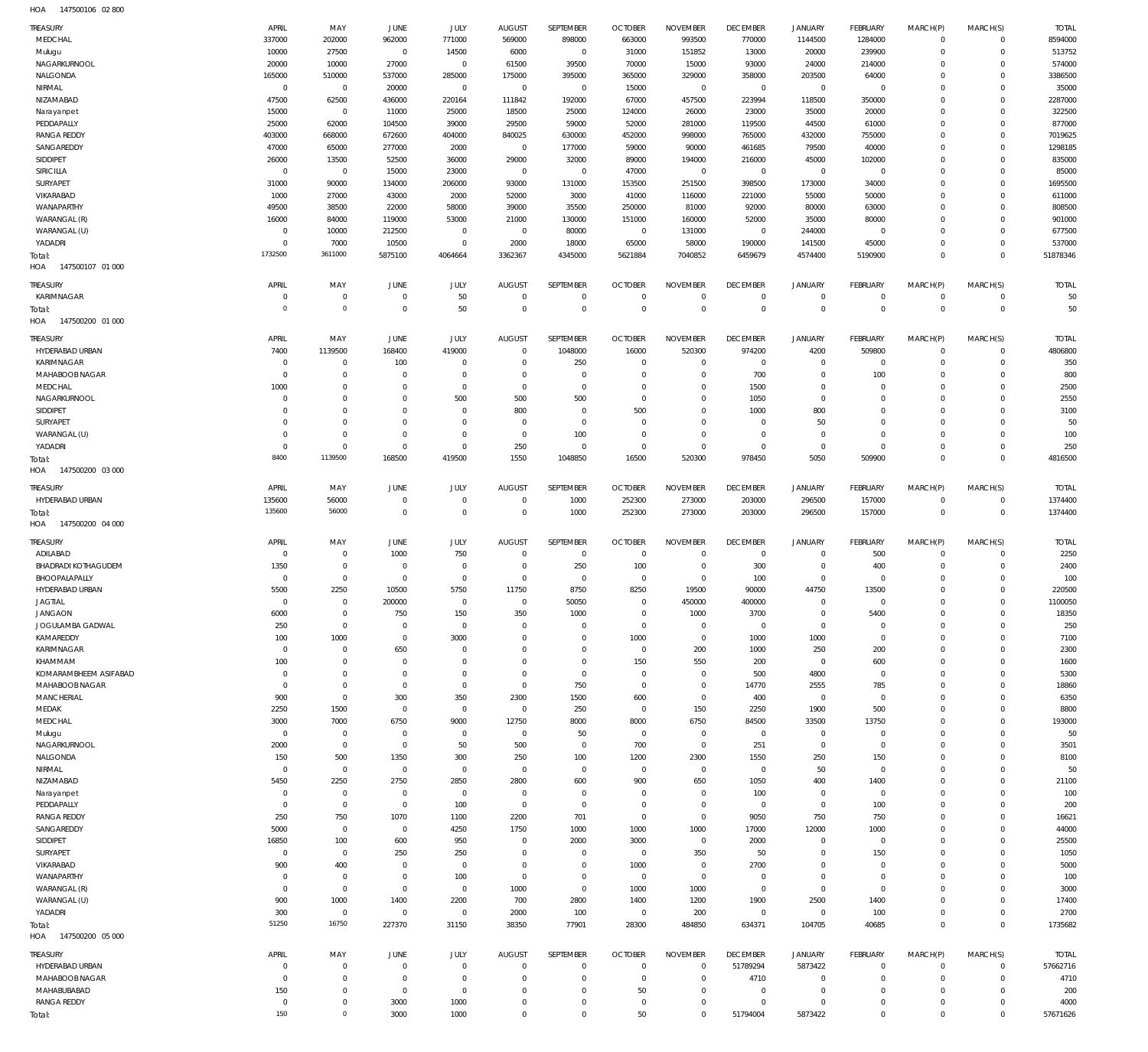HOA 147500200 06 000

| TREASURY<br>HYDERABAD URBAN<br>NIZAMABAD<br>Total: | APRIL<br>$\overline{0}$<br>100<br>100 | MAY<br>1288900<br>$^{\circ}$<br>1288900 | JUNE<br>154000<br>$^{\circ}$<br>154000 | JULY<br>370000<br>500<br>370500 | <b>AUGUST</b><br>$\mathbf 0$<br>$\mathbf 0$<br>$\mathbf 0$ | SEPTEMBER<br>1160900<br>100<br>1161000 | <b>OCTOBER</b><br>$\mathbf 0$<br>$\overline{0}$<br>$^{\circ}$ | <b>NOVEMBER</b><br>2030300<br>300<br>2030600 | <b>DECEMBER</b><br>3961000<br>100<br>3961100 | <b>JANUARY</b><br>$\mathbf 0$<br>$\mathbf 0$<br>$\mathbf 0$ | <b>FEBRUARY</b><br>2465000<br>$^{\circ}$<br>2465000 | MARCH(P)<br>$\mathbf 0$<br>$\mathbf 0$<br>$\mathbf 0$ | MARCH(S)<br>$\mathbf{0}$<br>$\mathbf{0}$<br>$\mathbf 0$ | <b>TOTAL</b><br>11430100<br>1100<br>11431200 |
|----------------------------------------------------|---------------------------------------|-----------------------------------------|----------------------------------------|---------------------------------|------------------------------------------------------------|----------------------------------------|---------------------------------------------------------------|----------------------------------------------|----------------------------------------------|-------------------------------------------------------------|-----------------------------------------------------|-------------------------------------------------------|---------------------------------------------------------|----------------------------------------------|
| HOA<br>147500800 01 000                            |                                       |                                         |                                        |                                 |                                                            |                                        |                                                               |                                              |                                              |                                                             |                                                     |                                                       |                                                         |                                              |
| TREASURY<br><b>BHADRADI KOTHAGUDEM</b>             | APRIL<br>$\circ$                      | MAY<br>$^{\circ}$                       | JUNE<br>50                             | JULY<br>300                     | AUGUST<br>450                                              | <b>SEPTEMBER</b><br>600                | <b>OCTOBER</b><br>300                                         | <b>NOVEMBER</b><br>300                       | <b>DECEMBER</b><br>650                       | <b>JANUARY</b><br>450                                       | FEBRUARY<br>400                                     | MARCH(P)<br>$\mathbf 0$                               | MARCH(S)<br>$\mathbf 0$                                 | <b>TOTAL</b><br>3500                         |
| KARIMNAGAR                                         | $\circ$                               | $\mathbb O$                             | $^{\circ}$                             | 50                              | 50                                                         | $\mathbb O$                            | $\overline{0}$                                                | $\mathbf{0}$                                 | 50                                           | 0                                                           | $^{\circ}$                                          | $\mathbf 0$                                           | $\mathbf 0$                                             | 150                                          |
| KHAMMAM                                            | $\circ$                               | $\overline{0}$                          | $^{\circ}$                             | $\overline{0}$                  | $^{\circ}$                                                 | 50                                     | 50                                                            | 100                                          | $\mathbf 0$                                  | 50                                                          | $\overline{0}$                                      | $\Omega$                                              | $\mathbf 0$                                             | 250                                          |
| KOMARAMBHEEM ASIFABAD                              | 1000                                  | 1000                                    | 1000                                   | 1000                            | 1000                                                       | 1000                                   | 1000                                                          | 1000                                         | 1000                                         | 1000                                                        | 1000                                                | $\Omega$                                              | $\mathbf 0$                                             | 11000                                        |
| MANCHERIAL                                         | 1000                                  | 1000                                    | 1000                                   | 1000                            | 1000                                                       | 1000                                   | 1000                                                          | 1000                                         | 1000                                         | 1000                                                        | 1000                                                | $\Omega$                                              | $\mathbf 0$                                             | 11000                                        |
| SIDDIPET<br>WARANGAL (U)                           | 50<br>$\circ$                         | $\overline{0}$<br>$\overline{0}$        | 200<br>120                             | 400<br>$\overline{0}$           | 200<br>240                                                 | 200<br>$\mathbb O$                     | 250<br>120                                                    | 200<br>360                                   | 50<br>480                                    | 50<br>100                                                   | 50<br>120                                           | $\Omega$<br>$\mathbf 0$                               | $\mathbf 0$<br>$\mathbf 0$                              | 1650<br>1540                                 |
| Total:                                             | 2050                                  | 2000                                    | 2370                                   | 2750                            | 2940                                                       | 2850                                   | 2720                                                          | 2960                                         | 3230                                         | 2650                                                        | 2570                                                | $\mathbf 0$                                           | $\overline{0}$                                          | 29090                                        |
| HOA<br>147500800 02 000                            |                                       |                                         |                                        |                                 |                                                            |                                        |                                                               |                                              |                                              |                                                             |                                                     |                                                       |                                                         |                                              |
| TREASURY                                           | APRIL                                 | MAY                                     | JUNE                                   | JULY                            | <b>AUGUST</b>                                              | SEPTEMBER                              | <b>OCTOBER</b>                                                | <b>NOVEMBER</b>                              | <b>DECEMBER</b>                              | <b>JANUARY</b>                                              | FEBRUARY                                            | MARCH(P)                                              | MARCH(S)                                                | <b>TOTAL</b>                                 |
| KHAMMAM                                            | $\circ$                               | $^{\circ}$                              | 200                                    | $\mathbf 0$                     | $\mathbf 0$                                                | $\overline{0}$                         | $\overline{0}$                                                | $^{\circ}$                                   | 200                                          | 0                                                           | 2000                                                | $\mathbf 0$                                           | $\mathbf{0}$                                            | 2400                                         |
| SANGAREDDY                                         | $\circ$<br>$\Omega$                   | $\mathbf{0}$<br>$\circ$                 | $\overline{0}$                         | $\mathbf 0$                     | $^{\circ}$                                                 | 800                                    | $^{\circ}$                                                    | $\mathbf{0}$                                 | $^{\circ}$                                   | $\mathbf 0$                                                 | $\overline{0}$                                      | $\mathbf 0$                                           | $\mathbf{0}$                                            | 800                                          |
| Total:<br>HOA<br>147500800 05 000                  |                                       |                                         | 200                                    | $\mathbf 0$                     | $\mathbf 0$                                                | 800                                    | $^{\circ}$                                                    | $\mathbf 0$                                  | 200                                          | $\mathbf 0$                                                 | 2000                                                | $\mathbf 0$                                           | $\overline{0}$                                          | 3200                                         |
|                                                    | APRIL                                 |                                         |                                        | JULY                            | <b>AUGUST</b>                                              | <b>SEPTEMBER</b>                       | <b>OCTOBER</b>                                                | <b>NOVEMBER</b>                              | <b>DECEMBER</b>                              | <b>JANUARY</b>                                              | FEBRUARY                                            | MARCH(P)                                              | MARCH(S)                                                | <b>TOTAL</b>                                 |
| TREASURY<br>SIDDIPET                               | $\circ$                               | MAY<br>$\overline{0}$                   | JUNE<br>50                             | $\mathbf 0$                     | $\mathbf 0$                                                | $\mathbb O$                            | $\overline{0}$                                                | $\mathbf{0}$                                 | $\mathbf 0$                                  | 0                                                           | $\mathbf 0$                                         | $\mathbf 0$                                           | $\mathbf{0}$                                            | 50                                           |
| Total:                                             | $\Omega$                              | $\circ$                                 | 50                                     | $\mathbf 0$                     | $\mathbf 0$                                                | $\mathbb O$                            | $^{\circ}$                                                    | $\mathbf 0$                                  | $\mathbf 0$                                  | $\mathbf 0$                                                 | $\mathbf{0}$                                        | $\mathbf 0$                                           | $\overline{0}$                                          | 50                                           |
| 147500800 07 000<br>HOA                            |                                       |                                         |                                        |                                 |                                                            |                                        |                                                               |                                              |                                              |                                                             |                                                     |                                                       |                                                         |                                              |
| TREASURY                                           | APRIL                                 | MAY                                     | JUNE                                   | JULY                            | <b>AUGUST</b>                                              | <b>SEPTEMBER</b>                       | <b>OCTOBER</b>                                                | <b>NOVEMBER</b>                              | <b>DECEMBER</b>                              | <b>JANUARY</b>                                              | FEBRUARY                                            | MARCH(P)                                              | MARCH(S)                                                | <b>TOTAL</b>                                 |
| <b>BHADRADI KOTHAGUDEM</b>                         | 9400                                  | 12550                                   | 8200                                   | 11650                           | 16100                                                      | 14475                                  | 17400                                                         | 44950                                        | 10750                                        | 7255                                                        | 46450                                               | $\mathbf 0$                                           | $\mathbf 0$                                             | 199180                                       |
| HYDERABAD URBAN                                    | 5383060                               | 1016355                                 | 50                                     | 50                              | 50                                                         | 150                                    | 7745110                                                       | 3019520                                      | 1722430                                      | 3087220                                                     | 1910175                                             | $\mathbf 0$                                           | $\mathbf{0}$                                            | 23884170                                     |
| <b>JANGAON</b><br>JOGULAMBA GADWAL                 | 400<br>950                            | 100<br>500                              | 250<br>1050                            | 300<br>1950                     | 850<br>1400                                                | 150<br>1600                            | 350<br>1500                                                   | 700<br>1500                                  | 1050<br>950                                  | 450<br>1100                                                 | 150<br>1350                                         | $\Omega$<br>$\Omega$                                  | $\mathbf 0$<br>$\mathbf 0$                              | 4750<br>13850                                |
| KARIMNAGAR                                         | 1250                                  | 200                                     | 1250                                   | 1050                            | 1900                                                       | 1750                                   | 750                                                           | 1350                                         | 2350                                         | 900                                                         | 900                                                 | $\Omega$                                              | $\mathbf 0$                                             | 13650                                        |
| KHAMMAM                                            | 3450                                  | 6250                                    | 3300                                   | 5100                            | 3300                                                       | 5700                                   | 2050                                                          | 5150                                         | 3950                                         | 7100                                                        | 5700                                                | $\Omega$                                              | $\mathbf 0$                                             | 51050                                        |
| MEDAK                                              | $\circ$                               | $^{\circ}$                              | $\circ$                                | $\mathbf{0}$                    | 0                                                          | $\overline{0}$                         | $^{\circ}$                                                    | $^{\circ}$                                   | 50                                           | 0                                                           | $\overline{0}$                                      | $\Omega$                                              | $\mathbf 0$                                             | 50                                           |
| NAGARKURNOOL                                       | $^{\circ}$                            | $\overline{0}$                          | $\overline{0}$<br>50                   | $\overline{0}$                  | 0                                                          | $\mathbb O$                            | $\overline{0}$                                                | $\mathbf 0$                                  | $\mathbf 0$                                  | $\mathbf 0$<br>$\mathbf 0$                                  | 50<br>$\overline{0}$                                | $\Omega$<br>$\Omega$                                  | $\mathbf 0$                                             | 50                                           |
| NIZAMABAD<br><b>RANGA REDDY</b>                    | 100<br>2550                           | $\overline{0}$<br>700                   | 1500                                   | $\overline{0}$<br>3100          | $\overline{0}$<br>3400                                     | 100<br>4100                            | $\overline{0}$<br>2400                                        | $\mathbf 0$<br>3000                          | $\mathbf 0$<br>4100                          | 2350                                                        | 2700                                                | $\Omega$                                              | $\mathbf 0$<br>$\Omega$                                 | 250<br>29900                                 |
| SIDDIPET                                           | 8850                                  | 1600                                    | 2750                                   | 3500                            | 4350                                                       | 3850                                   | 4650                                                          | 5050                                         | 7320                                         | 4650                                                        | 4000                                                | $\Omega$                                              | $\mathbf 0$                                             | 50570                                        |
| WANAPARTHY                                         | 100                                   | 50                                      | 250                                    | $\mathbf{0}$                    | 200                                                        | 50                                     | 150                                                           | 100                                          | $\mathbf 0$                                  | $^{\circ}$                                                  | $\overline{0}$                                      | $\Omega$                                              | $\mathbf 0$                                             | 900                                          |
| WARANGAL (U)                                       | 100                                   | 100                                     | 100                                    | 150                             | 100                                                        | 100                                    | 50                                                            | 400                                          | 150                                          | 100                                                         | 450                                                 | $\mathbf 0$                                           | $\mathbf 0$                                             | 1800                                         |
| Total:<br>147500800 81 001<br>HOA                  | 5410210                               | 1038405                                 | 18750                                  | 26850                           | 31650                                                      | 32025                                  | 7774410                                                       | 3081720                                      | 1753100                                      | 3111125                                                     | 1971925                                             | $\mathbf 0$                                           | $\overline{0}$                                          | 24250170                                     |
|                                                    |                                       |                                         |                                        |                                 |                                                            |                                        |                                                               |                                              |                                              |                                                             |                                                     |                                                       |                                                         |                                              |
| TREASURY<br>HYDERABAD URBAN                        | APRIL<br>$\circ$                      | MAY<br>$^{\circ}$                       | JUNE<br>$\Omega$                       | JULY<br>$\mathbf 0$             | <b>AUGUST</b><br>$^{\circ}$                                | SEPTEMBER<br>2800                      | <b>OCTOBER</b><br>$\overline{0}$                              | <b>NOVEMBER</b><br>$^{\circ}$                | <b>DECEMBER</b><br>$\mathbf 0$               | <b>JANUARY</b><br>7100                                      | FEBRUARY<br>$^{\circ}$                              | MARCH(P)<br>$\mathbf 0$                               | MARCH(S)<br>$^{\circ}$                                  | <b>TOTAL</b><br>9900                         |
| KARIMNAGAR                                         | 183599                                | $\mathbf{0}$                            | $\Omega$                               | $\mathbf 0$                     | 0                                                          | $\overline{0}$                         | C                                                             | $\overline{0}$                               | $\mathbf 0$                                  | 0                                                           | $^{\circ}$                                          | $\mathbf 0$                                           | $\mathbf 0$                                             | 183599                                       |
| WARANGAL (U)                                       | $\Omega$                              | $\mathbf{0}$                            | $\Omega$                               | $\Omega$                        | 3000                                                       | $\mathbb O$                            | 0                                                             | $^{\circ}$                                   | $\mathbf 0$                                  | $\mathbf 0$                                                 | $^{\circ}$                                          | $\mathbf 0$                                           | $\mathbf 0$                                             | 3000                                         |
| Total:                                             | 183599                                | $\overline{0}$                          | $\Omega$                               | $\Omega$                        | 3000                                                       | 2800                                   | $\mathbf 0$                                                   | $\mathbf 0$                                  | $\mathbf 0$                                  | 7100                                                        | $^{\circ}$                                          | $\mathbf 0$                                           | $\mathbf 0$                                             | 196499                                       |
| 147500800 81 800<br>HOA                            |                                       |                                         |                                        |                                 |                                                            |                                        |                                                               |                                              |                                              |                                                             |                                                     |                                                       |                                                         |                                              |
| TREASURY                                           | APRIL                                 | MAY                                     | JUNE                                   | <b>JULY</b>                     | AUGUST                                                     | SEPTEMBER                              | <b>OCTOBER</b>                                                | <b>NOVEMBER</b>                              | <b>DECEMBER</b>                              | <b>JANUARY</b>                                              | FEBRUARY                                            | MARCH(P)                                              | MARCH(S)                                                | <b>TOTAL</b>                                 |
| KHAMMAM<br>SIDDIPET                                | $\overline{0}$<br>$^{\circ}$          | $\mathbf 0$<br>$\,0\,$                  | $\overline{0}$<br>$\overline{0}$       | 50<br>$\mathbf 0$               | $\Omega$<br>0                                              | $\overline{0}$<br>$\mathbf 0$          | $\Omega$<br>$^{\circ}$                                        | $\mathbf{0}$<br>750                          | $\mathbf 0$<br>12250                         | $\mathbf 0$<br>17700                                        | $\mathbf 0$<br>12000                                | $\mathbf 0$<br>$\mathbf 0$                            | $\mathbf 0$<br>$\mathbf 0$                              | 50<br>42700                                  |
| WANAPARTHY                                         | $\overline{0}$                        | $\,0\,$                                 | 100                                    | $\Omega$                        | $\Omega$                                                   | $\mathbf 0$                            | $^{\circ}$                                                    | $\mathbf{0}$                                 | $\mathbf 0$                                  | $\mathsf{O}$                                                | $\overline{0}$                                      | $\mathbf 0$                                           | $\mathbf 0$                                             | 100                                          |
| Total:                                             | $\Omega$                              | $\circ$                                 | 100                                    | 50                              | $\Omega$                                                   | $\mathbb O$                            | $\mathbf 0$                                                   | 750                                          | 12250                                        | 17700                                                       | 12000                                               | $\mathbf 0$                                           | $\mathbf{0}$                                            | 42850                                        |
| HOA 600300101 01 318                               |                                       |                                         |                                        |                                 |                                                            |                                        |                                                               |                                              |                                              |                                                             |                                                     |                                                       |                                                         |                                              |
| TREASURY                                           | APRIL                                 | MAY                                     | JUNE                                   | JULY                            | AUGUST                                                     | SEPTEMBER                              | <b>OCTOBER</b>                                                | <b>NOVEMBER</b>                              | <b>DECEMBER</b>                              | <b>JANUARY</b>                                              | FEBRUARY                                            | MARCH(P)                                              | MARCH(S)                                                | <b>TOTAL</b>                                 |
| <b>TRANSFER ENTRY</b>                              | 15000000000                           | $\overline{0}$                          | $^{\circ}$                             | $\,0\,$                         | $\mathbf 0$                                                | $\mathbf 0$                            | $\mathbf{0}$                                                  | $\mathbf 0$                                  | $\mathbf 0$                                  | $\mathbf 0$                                                 | $\mathbf 0$                                         | $\mathbf 0$                                           | $\overline{0}$                                          | 15000000000                                  |
| Total:<br>HOA 600300101 01 319                     | 15000000000                           | $\circ$                                 | $\mathbf 0$                            | $\,0\,$                         | $\mathbf 0$                                                | $\mathbb O$                            | $\mathbf 0$                                                   | $\mathbb O$                                  | $\mathbf 0$                                  | $\mathbf 0$                                                 | $\overline{0}$                                      | $\mathbf 0$                                           | $\overline{0}$                                          | 15000000000                                  |
|                                                    |                                       |                                         |                                        |                                 |                                                            |                                        |                                                               |                                              |                                              |                                                             |                                                     |                                                       |                                                         |                                              |
| <b>TREASURY</b><br><b>TRANSFER ENTRY</b>           | APRIL<br>$\overline{0}$               | MAY<br>15000000000                      | JUNE<br>$\overline{0}$                 | JULY<br>$\mathbf 0$             | AUGUST<br>$\mathbf 0$                                      | SEPTEMBER<br>$\overline{0}$            | <b>OCTOBER</b><br>$\mathbf{0}$                                | <b>NOVEMBER</b><br>$\mathbf{0}$              | <b>DECEMBER</b><br>$\mathbf 0$               | <b>JANUARY</b><br>0                                         | FEBRUARY<br>$\mathbf 0$                             | MARCH(P)<br>$\mathbf 0$                               | MARCH(S)<br>$\overline{0}$                              | <b>TOTAL</b><br>15000000000                  |
| Total:                                             | $\circ$                               | 15000000000                             | $\mathbf 0$                            | $\,0\,$                         | $\mathbb O$                                                | $\mathbb O$                            | $\mathbb O$                                                   | $\mathbb O$                                  | $\mathbf 0$                                  | $\overline{0}$                                              | $\overline{0}$                                      | $\mathbb O$                                           | $\,0\,$                                                 | 15000000000                                  |
| HOA 600300101 01 320                               |                                       |                                         |                                        |                                 |                                                            |                                        |                                                               |                                              |                                              |                                                             |                                                     |                                                       |                                                         |                                              |
| <b>TREASURY</b>                                    | APRIL                                 | MAY                                     | JUNE                                   | JULY                            | <b>AUGUST</b>                                              | SEPTEMBER                              | <b>OCTOBER</b>                                                | <b>NOVEMBER</b>                              | <b>DECEMBER</b>                              | <b>JANUARY</b>                                              | FEBRUARY                                            | MARCH(P)                                              | MARCH(S)                                                | <b>TOTAL</b>                                 |
| <b>TRANSFER ENTRY</b>                              | $\overline{0}$                        | 20000000000                             | $\mathbf 0$                            | $\mathbf 0$                     | $\mathbf 0$                                                | $\mathbb O$                            | $\mathbf 0$                                                   | $\mathbf 0$                                  | $\mathbb O$                                  | $\mathbf 0$                                                 | $\overline{0}$                                      | $\mathbf 0$                                           | $\overline{0}$                                          | 20000000000                                  |
| Total:                                             | $\Omega$                              | 20000000000                             | $\mathbf 0$                            | $\mathbb O$                     | $\mathbf 0$                                                | $\mathbb O$                            | $\mathbb O$                                                   | $\mathbb O$                                  | $\mathbf 0$                                  | $\overline{0}$                                              | $\overline{0}$                                      | $\mathbf 0$                                           | $\,0\,$                                                 | 20000000000                                  |
| HOA 600300101 01 321                               |                                       |                                         |                                        |                                 |                                                            |                                        |                                                               |                                              |                                              |                                                             |                                                     |                                                       |                                                         |                                              |
| <b>TREASURY</b>                                    | APRIL                                 | MAY                                     | JUNE                                   | JULY                            | AUGUST                                                     | SEPTEMBER                              | <b>OCTOBER</b>                                                | <b>NOVEMBER</b>                              | <b>DECEMBER</b>                              | <b>JANUARY</b>                                              | FEBRUARY                                            | MARCH(P)                                              | MARCH(S)                                                | <b>TOTAL</b>                                 |
| <b>TRANSFER ENTRY</b>                              | $\overline{0}$                        | $\mathbb O$                             | 10000000000                            | $\mathbf 0$                     | $\mathbf 0$                                                | $\mathbb O$                            | $\mathbf 0$                                                   | $\mathbf 0$                                  | $\mathbf 0$                                  | $\mathsf{O}$                                                | $\mathbf 0$                                         | $\mathbf 0$                                           | $\overline{0}$                                          | 10000000000                                  |
| Total:<br>HOA 600300101 01 322                     | $\circ$                               | $\overline{0}$                          | 10000000000                            | $\mathbf 0$                     | $\mathbf 0$                                                | $\mathbb O$                            | $\mathbf 0$                                                   | $\mathbb O$                                  | $\mathbf 0$                                  | $\overline{0}$                                              | $\overline{0}$                                      | $\mathbb O$                                           | $\overline{0}$                                          | 10000000000                                  |
|                                                    |                                       |                                         |                                        |                                 |                                                            |                                        |                                                               |                                              |                                              |                                                             |                                                     |                                                       |                                                         |                                              |
| TREASURY<br><b>TRANSFER ENTRY</b>                  | APRIL<br>$\mathbf 0$                  | MAY<br>$\mathbf 0$                      | JUNE<br>25000000000                    | JULY<br>$\mathbf 0$             | AUGUST<br>$\overline{0}$                                   | SEPTEMBER<br>$\,0\,$                   | <b>OCTOBER</b><br>$^{\circ}$                                  | <b>NOVEMBER</b><br>$\mathbf{0}$              | <b>DECEMBER</b><br>$\mathbb O$               | <b>JANUARY</b><br>0                                         | FEBRUARY<br>$\overline{0}$                          | MARCH(P)<br>$\mathbf 0$                               | MARCH(S)<br>$\mathbf{0}$                                | <b>TOTAL</b><br>25000000000                  |
| Total:                                             | $\circ$                               | $\overline{0}$                          | 25000000000                            | $\,0\,$                         | $\mathbf 0$                                                | $\mathbb O$                            | $\mathbb O$                                                   | $\mathbb O$                                  | $\mathbf 0$                                  | $\overline{0}$                                              | $\overline{0}$                                      | $\mathbb O$                                           | $\overline{0}$                                          | 25000000000                                  |
| HOA 600300101 01 323                               |                                       |                                         |                                        |                                 |                                                            |                                        |                                                               |                                              |                                              |                                                             |                                                     |                                                       |                                                         |                                              |
| <b>TREASURY</b>                                    | APRIL                                 | MAY                                     | JUNE                                   | JULY                            | AUGUST                                                     | SEPTEMBER                              | <b>OCTOBER</b>                                                | <b>NOVEMBER</b>                              | <b>DECEMBER</b>                              | <b>JANUARY</b>                                              | FEBRUARY                                            | MARCH(P)                                              | MARCH(S)                                                | <b>TOTAL</b>                                 |
| <b>TRANSFER ENTRY</b>                              | $\mathbf 0$                           | $\overline{0}$                          | 30000000000                            | $\mathbf 0$                     | $\mathbf 0$                                                | $\mathbf 0$                            | $\mathbf 0$                                                   | $\mathbf 0$                                  | $\mathbb O$                                  | $\mathsf{O}$                                                | $\mathbf 0$                                         | $\mathbf 0$                                           | $\circ$                                                 | 30000000000                                  |
| Total:                                             | $\circ$                               | $\mathbb O$                             | 30000000000                            | $\mathbf 0$                     | $\mathbf 0$                                                | $\mathbf 0$                            | $\overline{0}$                                                | $\mathbf 0$                                  | $\mathbf 0$                                  | $\mathbf 0$                                                 | $\mathbf{0}$                                        | $\mathbf 0$                                           | $\overline{0}$                                          | 30000000000                                  |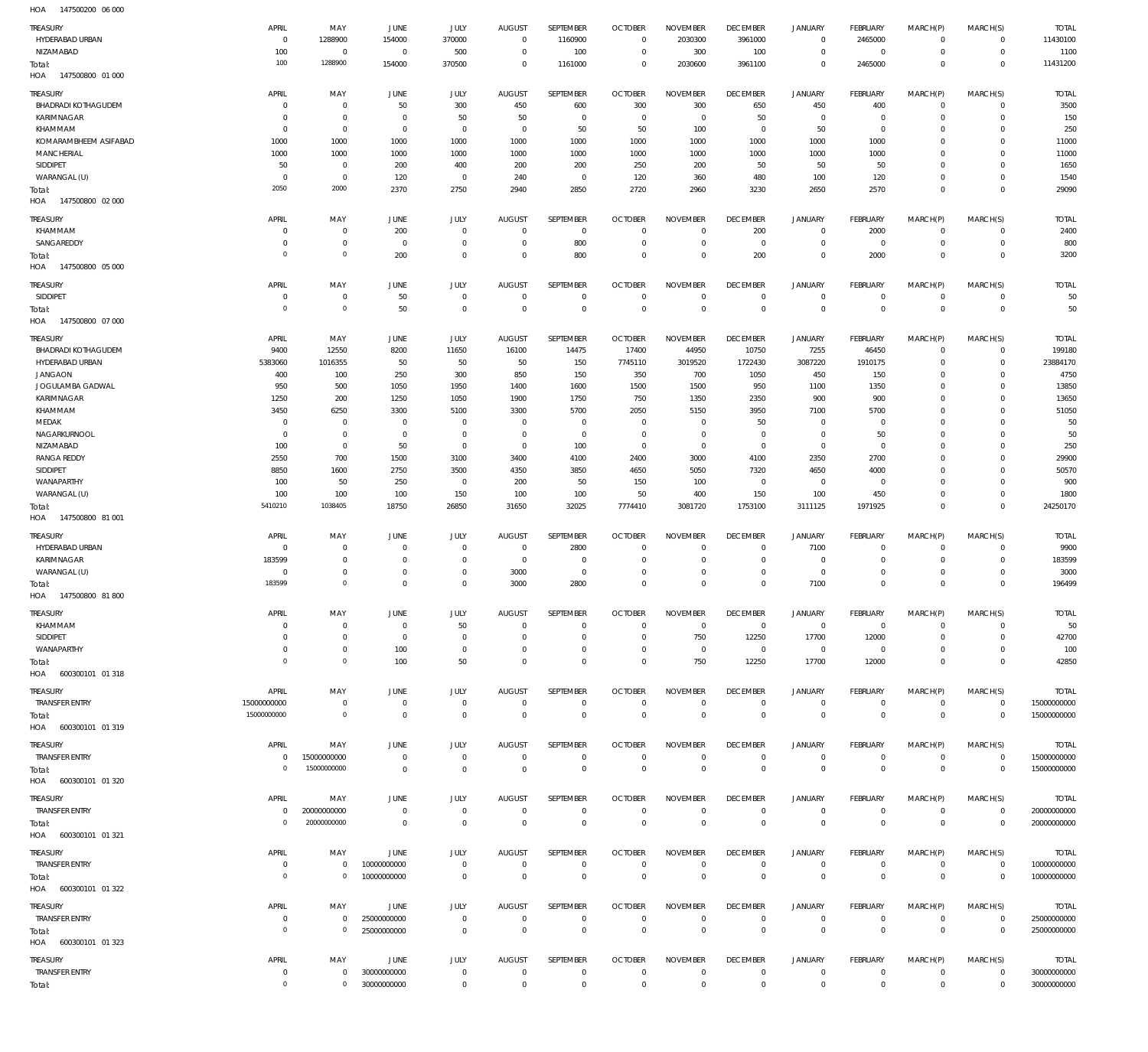| HOA<br>600300101 01 324           |                               |                           |                                  |                               |                               |                            |                                  |                                |                                 |                               |                                   |                            |                               |                             |
|-----------------------------------|-------------------------------|---------------------------|----------------------------------|-------------------------------|-------------------------------|----------------------------|----------------------------------|--------------------------------|---------------------------------|-------------------------------|-----------------------------------|----------------------------|-------------------------------|-----------------------------|
| TREASURY                          | APRIL                         | MAY                       | <b>JUNE</b>                      | JULY                          | <b>AUGUST</b>                 | SEPTEMBER                  | <b>OCTOBER</b>                   | <b>NOVEMBER</b>                | <b>DECEMBER</b>                 | <b>JANUARY</b>                | <b>FEBRUARY</b>                   | MARCH(P)                   | MARCH(S)                      | <b>TOTAL</b>                |
| <b>TRANSFER ENTRY</b>             | $^{\circ}$                    | $\mathbf{0}$              | 10000000000                      | $\mathbf 0$                   | $^{\circ}$                    | $\mathbf 0$                | $^{\circ}$                       | $\mathbf 0$                    | $\mathbf 0$                     | 0                             | $^{\circ}$                        | $\mathbf 0$                | $^{\circ}$                    | 10000000000                 |
| Total:                            | $\overline{0}$                | $\mathbf 0$               | 10000000000                      | $\mathbf 0$                   | $\mathbf 0$                   | $\mathbf 0$                | $\overline{0}$                   | $\mathbf 0$                    | $\mathbf 0$                     | $\mathsf 0$                   | $\overline{0}$                    | $\mathsf 0$                | $\mathbf 0$                   | 10000000000                 |
| HOA 600300101 01 325              |                               |                           |                                  |                               |                               |                            |                                  |                                |                                 |                               |                                   |                            |                               |                             |
| <b>TREASURY</b>                   | APRIL                         | MAY                       | <b>JUNE</b>                      | <b>JULY</b>                   | <b>AUGUST</b>                 | SEPTEMBER                  | <b>OCTOBER</b>                   | <b>NOVEMBER</b>                | <b>DECEMBER</b>                 | <b>JANUARY</b>                | <b>FEBRUARY</b>                   | MARCH(P)                   | MARCH(S)                      | <b>TOTAL</b>                |
| <b>TRANSFER ENTRY</b>             | $^{\circ}$                    | $\mathbf 0$               | 10000000000                      | $\mathbf 0$                   | $\mathbf 0$                   | $\mathbf 0$                | $\mathbf 0$                      | $\mathbf 0$                    | $\mathbf 0$                     | $\circ$                       | $\mathbf 0$                       | $\mathbf 0$                | $\overline{0}$                | 10000000000                 |
| Total:                            | $\overline{0}$                | $\mathbf 0$               | 10000000000                      | $\mathbf 0$                   | $\mathbf 0$                   | $\mathsf 0$                | $\mathbf 0$                      | $\mathbf 0$                    | $\mathbf 0$                     | $\mathsf 0$                   | $\mathbf 0$                       | $\mathbf 0$                | $\mathbf 0$                   | 10000000000                 |
| HOA 600300101 01 326              |                               |                           |                                  |                               |                               |                            |                                  |                                |                                 |                               |                                   |                            |                               |                             |
| <b>TREASURY</b>                   | APRIL                         | MAY                       | <b>JUNE</b>                      | <b>JULY</b>                   | <b>AUGUST</b>                 | SEPTEMBER                  | <b>OCTOBER</b>                   | <b>NOVEMBER</b>                | <b>DECEMBER</b>                 | <b>JANUARY</b>                | <b>FEBRUARY</b>                   | MARCH(P)                   | MARCH(S)                      | <b>TOTAL</b>                |
| <b>TRANSFER ENTRY</b>             | $^{\circ}$                    | $\mathbf 0$               | $\overline{0}$                   | 20000000000                   | $\overline{0}$                | $\mathbf{0}$               | $\overline{0}$                   | $\mathbf 0$                    | $\mathbf 0$                     | $\mathbf 0$                   | $\circ$                           | $\mathbf 0$                | $\overline{0}$                | 20000000000                 |
| Total:                            | $\overline{0}$                | $\circ$                   | $\overline{0}$                   | 20000000000                   | $\mathbf 0$                   | $\mathsf 0$                | $\overline{0}$                   | $\mathsf 0$                    | $\mathbf 0$                     | $\mathsf 0$                   | $\overline{0}$                    | $\mathsf 0$                | $\mathbf 0$                   | 20000000000                 |
| HOA 600300101 01 327              |                               |                           |                                  |                               |                               |                            |                                  |                                |                                 |                               |                                   |                            |                               |                             |
| TREASURY                          | APRIL                         | MAY                       | JUNE                             | <b>JULY</b>                   | <b>AUGUST</b>                 | SEPTEMBER                  | <b>OCTOBER</b>                   | <b>NOVEMBER</b>                | <b>DECEMBER</b>                 | <b>JANUARY</b>                | <b>FEBRUARY</b>                   | MARCH(P)                   | MARCH(S)                      | <b>TOTAL</b>                |
| TRANSFER ENTRY                    | $^{\circ}$<br>$\overline{0}$  | $\mathbf{0}$<br>$\circ$   | $\overline{0}$<br>$\overline{0}$ | 10000000000<br>10000000000    | $^{\circ}$<br>$\mathbf 0$     | $\mathbf 0$<br>$\mathsf 0$ | $^{\circ}$<br>$\mathbf 0$        | $^{\circ}$<br>$\mathbf 0$      | $\overline{0}$<br>$\mathbf 0$   | $\mathbf 0$<br>$\mathsf 0$    | $^{\circ}$<br>$\mathbf 0$         | $\mathbf 0$<br>$\mathbf 0$ | $\overline{0}$<br>$\mathbf 0$ | 10000000000<br>10000000000  |
| Total:<br>HOA 600300101 01 328    |                               |                           |                                  |                               |                               |                            |                                  |                                |                                 |                               |                                   |                            |                               |                             |
|                                   |                               |                           |                                  |                               |                               |                            |                                  |                                |                                 |                               |                                   |                            |                               |                             |
| TREASURY<br>TRANSFER ENTRY        | APRIL<br>$^{\circ}$           | MAY<br>$\overline{0}$     | <b>JUNE</b><br>$\overline{0}$    | JULY<br>$\mathbf 0$           | <b>AUGUST</b><br>15000000000  | SEPTEMBER<br>$\mathbf 0$   | <b>OCTOBER</b><br>$\overline{0}$ | <b>NOVEMBER</b><br>$\mathbf 0$ | <b>DECEMBER</b><br>$^{\circ}$   | <b>JANUARY</b><br>$\mathbf 0$ | <b>FEBRUARY</b><br>$\mathbf{0}$   | MARCH(P)<br>$\mathbf 0$    | MARCH(S)<br>$\overline{0}$    | <b>TOTAL</b><br>15000000000 |
| Total:                            | $\overline{0}$                | $\circ$                   | $\overline{0}$                   | $\mathbf 0$                   | 15000000000                   | $\mathbf 0$                | $\overline{0}$                   | $\mathbf 0$                    | $\mathbf 0$                     | $\mathsf 0$                   | $\mathbf 0$                       | $\mathbf 0$                | $\mathbf 0$                   | 15000000000                 |
| HOA 600300101 01 329              |                               |                           |                                  |                               |                               |                            |                                  |                                |                                 |                               |                                   |                            |                               |                             |
| TREASURY                          | APRIL                         | MAY                       | <b>JUNE</b>                      | <b>JULY</b>                   | <b>AUGUST</b>                 | SEPTEMBER                  | <b>OCTOBER</b>                   | <b>NOVEMBER</b>                | <b>DECEMBER</b>                 | <b>JANUARY</b>                | <b>FEBRUARY</b>                   | MARCH(P)                   | MARCH(S)                      | <b>TOTAL</b>                |
| TRANSFER ENTRY                    | $\mathbf 0$                   | $\overline{0}$            | $\overline{0}$                   | $\mathbf 0$                   | 20000000000                   | $\mathbf 0$                | $\mathbf 0$                      | $\mathbf 0$                    | $^{\circ}$                      | $\mathbf 0$                   | $\mathbf 0$                       | $\mathbf 0$                | $^{\circ}$                    | 20000000000                 |
| Total:                            | $\overline{0}$                | $\circ$                   | $\overline{0}$                   | $\mathbf 0$                   | 20000000000                   | $\overline{0}$             | $\overline{0}$                   | $\mathsf 0$                    | $\overline{0}$                  | $\mathsf 0$                   | $\overline{0}$                    | $\mathbf 0$                | $\mathbf 0$                   | 20000000000                 |
| HOA 600300101 01 330              |                               |                           |                                  |                               |                               |                            |                                  |                                |                                 |                               |                                   |                            |                               |                             |
| <b>TREASURY</b>                   | APRIL                         | MAY                       | JUNE                             | <b>JULY</b>                   | <b>AUGUST</b>                 | SEPTEMBER                  | <b>OCTOBER</b>                   | <b>NOVEMBER</b>                | <b>DECEMBER</b>                 | <b>JANUARY</b>                | <b>FEBRUARY</b>                   | MARCH(P)                   | MARCH(S)                      | <b>TOTAL</b>                |
| TRANSFER ENTRY                    | 0                             | $\mathbf{0}$              | $\overline{0}$                   | $\mathbf 0$                   | $^{\circ}$                    | 10000000000                | $^{\circ}$                       | $\mathbf 0$                    | $^{\circ}$                      | 0                             | $^{\circ}$                        | $\mathbf 0$                | $\overline{0}$                | 10000000000                 |
| Total:                            | $\overline{0}$                | $\circ$                   | $\overline{0}$                   | $\mathbf 0$                   | $\mathbf 0$                   | 10000000000                | $\overline{0}$                   | $\mathbf 0$                    | $\mathbf 0$                     | $\mathsf 0$                   | $\mathbf 0$                       | $\mathbf 0$                | $\mathbf 0$                   | 10000000000                 |
| HOA 600300101 01 331              |                               |                           |                                  |                               |                               |                            |                                  |                                |                                 |                               |                                   |                            |                               |                             |
| TREASURY                          | APRIL                         | MAY                       | <b>JUNE</b>                      | JULY                          | <b>AUGUST</b>                 | SEPTEMBER                  | <b>OCTOBER</b>                   | <b>NOVEMBER</b>                | <b>DECEMBER</b>                 | <b>JANUARY</b>                | <b>FEBRUARY</b>                   | MARCH(P)                   | MARCH(S)                      | <b>TOTAL</b>                |
| TRANSFER ENTRY                    | $^{\circ}$<br>$\overline{0}$  | $\mathbf{0}$<br>$\circ$   | $\overline{0}$<br>$\overline{0}$ | $\mathbf 0$<br>$\mathbf 0$    | $\mathbf 0$<br>$\mathbf 0$    | 15000000000                | $^{\circ}$<br>$\mathbf 0$        | $^{\circ}$<br>$\mathbf 0$      | $\mathbf 0$<br>$\mathbf 0$      | $\circ$<br>$\mathsf 0$        | $^{\circ}$<br>$\mathbf 0$         | $\mathbf 0$<br>$\mathsf 0$ | $\overline{0}$<br>$\mathbf 0$ | 15000000000                 |
| Total:<br>HOA 600300101 01 332    |                               |                           |                                  |                               |                               | 15000000000                |                                  |                                |                                 |                               |                                   |                            |                               | 15000000000                 |
|                                   | APRIL                         |                           |                                  |                               | <b>AUGUST</b>                 | SEPTEMBER                  | <b>OCTOBER</b>                   | <b>NOVEMBER</b>                | <b>DECEMBER</b>                 |                               | <b>FEBRUARY</b>                   |                            |                               |                             |
| <b>TREASURY</b>                   |                               | MAY                       | JUNE<br>$\overline{0}$           | JULY                          |                               | 10000000000                | $^{\circ}$                       | $\mathbf 0$                    | $^{\circ}$                      | <b>JANUARY</b><br>$\circ$     | $^{\circ}$                        | MARCH(P)<br>$\mathbf 0$    | MARCH(S)<br>$\overline{0}$    | TOTAL<br>10000000000        |
|                                   | 0                             | $\mathbf{0}$              |                                  | $\mathbf 0$                   | $\overline{0}$                |                            |                                  |                                |                                 |                               |                                   |                            |                               |                             |
| TRANSFER ENTRY<br>Total:          | $\overline{0}$                | $\circ$                   | $\overline{0}$                   | $\mathbf 0$                   | $\mathbf 0$                   | 10000000000                | $\overline{0}$                   | $\mathsf 0$                    | $\mathbf 0$                     | $\mathsf 0$                   | $\overline{0}$                    | $\mathbf 0$                | $\mathbf 0$                   | 10000000000                 |
| HOA 600300101 01 333              |                               |                           |                                  |                               |                               |                            |                                  |                                |                                 |                               |                                   |                            |                               |                             |
| TREASURY                          | APRIL                         | MAY                       | JUNE                             | <b>JULY</b>                   | <b>AUGUST</b>                 | SEPTEMBER                  | <b>OCTOBER</b>                   | <b>NOVEMBER</b>                | <b>DECEMBER</b>                 | <b>JANUARY</b>                | FEBRUARY                          | MARCH(P)                   |                               | TOTAL                       |
| TRANSFER ENTRY                    | $^{\circ}$                    | $\overline{0}$            | $\overline{0}$                   | $\mathbf 0$                   | $\mathbf 0$                   | $\mathbf 0$                | 15000000000                      | $\mathbf 0$                    | $\mathbf 0$                     | $\circ$                       | $\mathbf 0$                       | $\mathbf 0$                | MARCH(S)<br>$\circ$           | 15000000000                 |
| Total:                            | $\overline{0}$                | $\circ$                   | $\overline{0}$                   | $\mathbf 0$                   | $\mathbf 0$                   | $\mathbf 0$                | 15000000000                      | $\mathbf 0$                    | $\mathbf 0$                     | $\mathbf 0$                   | $\mathbf 0$                       | $\mathbf 0$                | $\mathbf 0$                   | 15000000000                 |
| HOA<br>600300101 01 334           |                               |                           |                                  |                               |                               |                            |                                  |                                |                                 |                               |                                   |                            |                               |                             |
| <b>TREASURY</b>                   | APRIL                         | MAY                       | <b>JUNE</b>                      | <b>JULY</b>                   | <b>AUGUST</b>                 | SEPTEMBER                  | <b>OCTOBER</b>                   | <b>NOVEMBER</b>                | <b>DECEMBER</b>                 | <b>JANUARY</b>                | <b>FEBRUARY</b>                   | MARCH(P)                   | MARCH(S)                      | TOTAL                       |
| <b>TRANSFER ENTRY</b>             | $^{\circ}$                    | $\mathbf 0$               | $\overline{0}$                   | $\mathbf 0$                   | $\mathbf 0$                   | $\mathbf 0$                | $\mathbf 0$                      | 20000000000                    | $\mathbf 0$                     | 0                             | $^{\circ}$                        | $\mathbf 0$                | $^{\circ}$                    | 20000000000                 |
| Total:                            | $\Omega$                      | $\circ$                   | $\overline{0}$                   | $\mathbf 0$                   | $\mathbf 0$                   | $\mathbf 0$                | $\mathbf 0$                      | 20000000000                    | $\mathbf 0$                     | $\mathbf 0$                   | $\mathbf 0$                       | $\mathbf 0$                | $\mathbf 0$                   | 20000000000                 |
| HOA 600300101 01 335              |                               |                           |                                  |                               |                               |                            |                                  |                                |                                 |                               |                                   |                            |                               |                             |
| TREASURY                          | APRIL                         | MAY                       | <b>JUNE</b>                      | <b>JULY</b>                   | <b>AUGUST</b>                 | SEPTEMBER                  | <b>OCTOBER</b>                   | <b>NOVEMBER</b>                | <b>DECEMBER</b>                 | <b>JANUARY</b>                | <b>FEBRUARY</b>                   | MARCH(P)                   | MARCH(S)                      | <b>TOTAL</b>                |
| <b>TRANSFER ENTRY</b>             | $^{\circ}$                    | $\mathbf 0$               | $\overline{0}$                   | $\mathbf 0$                   | $\mathbf 0$                   | $\mathbf 0$                | $\mathbf 0$                      | 10000000000                    | $\mathbf 0$                     | $\circ$                       | $^{\circ}$                        | $\mathbf 0$                | $\circ$                       | 10000000000                 |
| Total:                            | $\overline{0}$                | $\circ$                   | $\overline{0}$                   | $\mathbf 0$                   | $\mathbf 0$                   | $\mathbf 0$                | $\mathbf 0$                      | 10000000000                    | $\mathbf 0$                     | $\mathsf 0$                   | $\mathbb O$                       | $\mathsf 0$                | $\mathbf 0$                   | 10000000000                 |
| HOA 600300101 01 336              |                               |                           |                                  |                               |                               |                            |                                  |                                |                                 |                               |                                   |                            |                               |                             |
| TREASURY                          | APRIL                         | MAY                       | <b>JUNE</b>                      | JULY                          | <b>AUGUST</b>                 | SEPTEMBER                  | <b>OCTOBER</b>                   | <b>NOVEMBER</b>                | <b>DECEMBER</b>                 | <b>JANUARY</b>                | <b>FEBRUARY</b>                   | MARCH(P)                   | MARCH(S)                      | <b>TOTAL</b>                |
| <b>TRANSFER ENTRY</b>             | $^{\circ}$<br>$\overline{0}$  | $\overline{0}$<br>$\circ$ | $\overline{0}$<br>$\overline{0}$ | $\overline{0}$<br>$\mathsf 0$ | $\overline{0}$<br>$\mathbb O$ | $\mathbf 0$<br>$\mathsf 0$ | $^{\circ}$<br>$\overline{0}$     | $\mathbf{0}$<br>$\mathbf 0$    | 15000000000<br>15000000000      | $\circ$<br>$\mathsf 0$        | $\overline{0}$<br>$\overline{0}$  | $\mathbf 0$<br>$\mathsf 0$ | $^{\circ}$<br>$\mathbf 0$     | 15000000000<br>15000000000  |
| Total:<br>HOA 600300101 01 337    |                               |                           |                                  |                               |                               |                            |                                  |                                |                                 |                               |                                   |                            |                               |                             |
|                                   |                               |                           |                                  |                               |                               | SEPTEMBER                  |                                  | <b>NOVEMBER</b>                | <b>DECEMBER</b>                 |                               |                                   |                            |                               |                             |
| TREASURY<br><b>TRANSFER ENTRY</b> | APRIL<br>$^{\circ}$           | MAY<br>$\overline{0}$     | JUNE<br>$\overline{0}$           | <b>JULY</b><br>$\mathbf 0$    | AUGUST<br>$\mathbf 0$         | $\mathbf 0$                | <b>OCTOBER</b><br>$\overline{0}$ | $\mathbf 0$                    | 20000000000                     | <b>JANUARY</b><br>$\mathbf 0$ | FEBRUARY<br>$\overline{0}$        | MARCH(P)<br>$\mathbf 0$    | MARCH(S)<br>$\overline{0}$    | <b>TOTAL</b><br>20000000000 |
| Total:                            | $\overline{0}$                | $\circ$                   | $\overline{0}$                   | $\mathsf 0$                   | $\mathbb O$                   | $\mathsf 0$                | $\overline{0}$                   | $\mathbf{0}$                   | 20000000000                     | $\mathsf 0$                   | $\overline{0}$                    | $\mathsf 0$                | $\mathbb O$                   | 20000000000                 |
| HOA 600300101 01 338              |                               |                           |                                  |                               |                               |                            |                                  |                                |                                 |                               |                                   |                            |                               |                             |
| TREASURY                          | APRIL                         | MAY                       | JUNE                             | <b>JULY</b>                   | <b>AUGUST</b>                 | SEPTEMBER                  | <b>OCTOBER</b>                   | <b>NOVEMBER</b>                | <b>DECEMBER</b>                 | <b>JANUARY</b>                | <b>FEBRUARY</b>                   | MARCH(P)                   | MARCH(S)                      | <b>TOTAL</b>                |
| <b>TRANSFER ENTRY</b>             | $^{\circ}$                    | $\overline{0}$            | $\overline{0}$                   | $\mathbf 0$                   | $\mathbf 0$                   | $\mathbf 0$                | $\mathbf 0$                      | $\mathbf 0$                    | 20000000000                     | $\mathbf 0$                   | $\mathbf 0$                       | $\mathbf 0$                | $\overline{0}$                | 20000000000                 |
| Total:                            | $\overline{0}$                | $\overline{0}$            | $\overline{0}$                   | $\mathbf 0$                   | $\overline{0}$                | $\mathbf 0$                | $\overline{0}$                   | $\mathbf 0$                    | 20000000000                     | $\,0\,$                       | $\overline{0}$                    | $\mathsf 0$                | $\overline{0}$                | 20000000000                 |
| HOA 600300101 01 339              |                               |                           |                                  |                               |                               |                            |                                  |                                |                                 |                               |                                   |                            |                               |                             |
| TREASURY                          | APRIL                         | MAY                       | JUNE                             | JULY                          | <b>AUGUST</b>                 | SEPTEMBER                  | <b>OCTOBER</b>                   | <b>NOVEMBER</b>                | <b>DECEMBER</b>                 | <b>JANUARY</b>                | <b>FEBRUARY</b>                   | MARCH(P)                   | MARCH(S)                      | <b>TOTAL</b>                |
| TRANSFER ENTRY                    | $\mathbf 0$<br>$\overline{0}$ | $\mathbf 0$               | $\overline{0}$                   | $\mathbf 0$                   | $\mathbf 0$                   | $\mathbf 0$                | $\mathbf 0$                      | $\mathbf 0$                    | $\mathbf{0}$                    | 11870000000                   | $^{\circ}$                        | $\mathbf 0$                | $\circ$                       | 11870000000                 |
| Total:<br>HOA 600300101 01 340    |                               | $\circ$                   | $\overline{0}$                   | $\mathsf 0$                   | $\mathbf 0$                   | $\mathsf 0$                | $\overline{0}$                   | $\mathsf 0$                    | $\mathbf{0}$                    | 11870000000                   | $\mathbf 0$                       | $\mathsf 0$                | $\mathbf 0$                   | 11870000000                 |
|                                   |                               |                           |                                  |                               |                               |                            |                                  |                                |                                 |                               |                                   |                            |                               |                             |
| TREASURY<br>TRANSFER ENTRY        | APRIL<br>0                    | MAY<br>$\overline{0}$     | <b>JUNE</b><br>$\overline{0}$    | JULY<br>$\overline{0}$        | <b>AUGUST</b><br>$\mathbf 0$  | SEPTEMBER<br>$\mathbf 0$   | <b>OCTOBER</b><br>$\overline{0}$ | <b>NOVEMBER</b><br>$\mathbf 0$ | <b>DECEMBER</b><br>$\mathbf{0}$ | <b>JANUARY</b><br>30000000000 | <b>FEBRUARY</b><br>$\overline{0}$ | MARCH(P)<br>$\mathbf 0$    | MARCH(S)<br>$\overline{0}$    | <b>TOTAL</b><br>30000000000 |
| Total:                            | $\overline{0}$                | $\circ$                   | $\overline{0}$                   | $\mathbf 0$                   | $\mathbf 0$                   | $\mathsf 0$                | $\overline{0}$                   | $\mathbf 0$                    | $\mathbf 0$                     | 30000000000                   | $\overline{0}$                    | $\mathbf 0$                | $\mathbf 0$                   | 30000000000                 |
| HOA 600300101 01 341              |                               |                           |                                  |                               |                               |                            |                                  |                                |                                 |                               |                                   |                            |                               |                             |
| TREASURY                          | APRIL                         | MAY                       | JUNE                             | <b>JULY</b>                   | AUGUST                        | SEPTEMBER                  | <b>OCTOBER</b>                   | <b>NOVEMBER</b>                | <b>DECEMBER</b>                 | JANUARY                       | <b>FEBRUARY</b>                   | MARCH(P)                   | MARCH(S)                      | TOTAL                       |
| <b>TRANSFER ENTRY</b><br>Total:   | $\mathbf 0$<br>$\mathbb O$    | $\overline{0}$<br>$\circ$ | $\overline{0}$<br>$\overline{0}$ | $\mathbf 0$<br>$\mathsf 0$    | $\mathbf 0$<br>$\mathbf 0$    | $\mathbf 0$<br>$\mathsf 0$ | $\mathbf 0$<br>$\mathbf 0$       | $\mathbf 0$<br>$\mathsf 0$     | $\mathbf{0}$<br>$\mathbf 0$     | 20000000000<br>20000000000    | $\overline{0}$<br>$\mathbf 0$     | $\mathbf 0$<br>$\mathsf 0$ | $^{\circ}$<br>$\mathbf 0$     | 20000000000<br>20000000000  |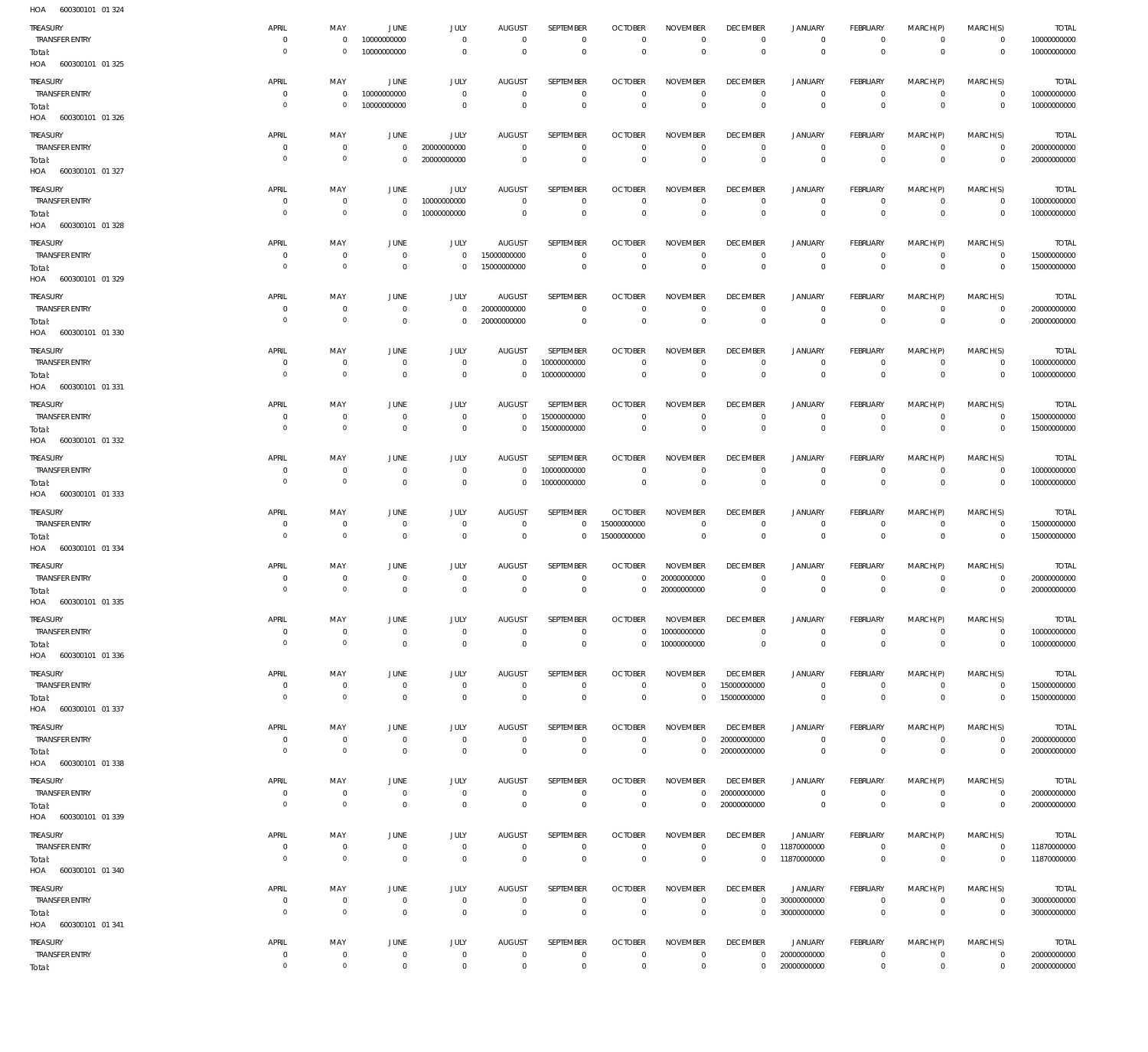**JULY TRANSFER ENTRY**  $\overline{0}$  $\overline{0}$  $\overline{0}$  $\overline{0}$  $\overline{0}$  $\overline{0}$  $\overline{0}$  $\overline{0}$  $\overline{0}$  $\mathbf{0}$ 20000000000  $\overline{0}$  $\Omega$  $\Omega$  $\mathbb O$  $\overline{0}$ 20000000000 Total:  $\overline{0}$  $\overline{0}$  $\Omega$  $\Omega$  $\overline{0}$  $\overline{0}$  $\overline{0}$ HOA 600300101 01 343 **TREASURY APRIL** MAY JUNE **JULY AUGUST** SEPTEMBER **OCTOBER NOVEMBER DECEMBER JANUARY** FEBRUARY MARCH(P) MARCH(S) **TRANSFER ENTRY**  $\overline{0}$  $\overline{0}$  $\mathbb O$  $\overline{0}$  $\circ$ 10000000000  $\overline{0}$  $\overline{0}$  $\Omega$  $\overline{0}$  $\Omega$  $\overline{0}$  $\overline{0}$  $\overline{0}$  $\overline{0}$  $\overline{0}$  $\overline{0}$ 10000000000  $\,0\,$  $\overline{0}$  $\overline{0}$  $\overline{0}$  $\overline{0}$  $\overline{0}$ Total: HOA 600300101 03 000 **DECEMBER TREASLIRY APRIL** MAY **JUNE JULY AUGUST** SEPTEMBER **OCTORER NOVEMBER JANUARY FFRRIJARY** MARCH(P) MARCH(S) **TRANSFER ENTRY**  $\overline{0}$  $\overline{0}$  $\,0\,$  $\mathbb O$  $\mathbf 0$  $\mathbf{0}$  $\mathbf{0}$ \*\*\*\*\*\*\*\*\*\*\*\*\*\*\*\*\* 55000000000  $\overline{0}$  $\overline{0}$  $\overline{0}$ Total:  $\Omega$  $\Omega$  $\Omega$  $\Omega$  $\Omega$  $\Omega$ 55000000000  $\Omega$  $\Omega$  $\Omega$  $\Omega$ HOA 600300105 02 560 TREASURY APRIL MAY JUNE JULY **AUGUST** SEPTEMBER **OCTOBER NOVEMBER DECEMBER** JANUARY FEBRUARY MARCH(P) MARCH(S) HYDERABAD URBAN  $\overline{0}$  $\overline{0}$  $\overline{0}$ 2300474190 1008185100 677033000  $\overline{0}$ 2141841200 1245022000 412476000 1199618100  $\overline{0}$ 2300474190 677033000 2141841200 1245022000 412476000 1199618100  $\Omega$  $\Omega$  $\,0\,$ 1008185100  $\overline{0}$  $\overline{0}$ Total: HOA 600300105 05 560 **TREASURY** JUNE **AUGUST** SEPTEMBER **OCTOBER NOVEMBER DECEMBER JANUARY** FEBRUARY MARCH(P) MARCH(S) APRIL MAY JULY HYDERABAD URBAN 1192000  $\overline{0}$ 605998000  $\overline{0}$  $\overline{0}$  $\overline{0}$  $\overline{0}$  $\overline{0}$  $\overline{0}$  $\circ$  $\mathbf 0$  $\overline{0}$ 1192000  $\mathbf{0}$ 605998000  $\overline{0}$  $\mathbf{0}$  $\overline{0}$  $\overline{0}$  $\overline{0}$  $\overline{0}$  $\mathbf{0}$  $\overline{0}$ Total: HOA 600300108 15 560 **TREASLIRY** APRIL MAY **JUNE JULY ALIGUST** SEPTEMBER OCTORER **NOVEMBER DECEMBER JANUARY** FFRRUARY MARCH(P) MARCH(S) HYDERABAD URBAN 10000000  $\,$  0  $\,$ 9433642  $\overline{0}$  $\mathbf 0$  $\,$  0  $\overline{0}$  $\overline{0}$  $\overline{0}$  $\circ$  $\mathbf 0$  $\overline{0}$ 10000000 Total:  $\Omega$  $\Omega$ 9433642  $\Omega$  $\Omega$  $\Omega$  $\Omega$  $\Omega$  $\Omega$  $\Omega$  $\Omega$ HOA 600300110 05 560 TREASURY APRIL MAY JUNE JULY **AUGUST** SEPTEMBER **OCTOBER NOVEMBER DECEMBER** JANUARY FEBRUARY MARCH(P) MARCH(S) **TRANSFFR FNTRY** 21523800000 72236810943 91736517091 35872996580 52892172221 69417540255 55858838321 34250660486 71713000000 60272205977 61788430772  $\Omega$ 55858838321. 21523800000 72236810943. 35872996580. 52892172221. 34250660486. 71713000000 60272205977. 91736517091. 69417540255. 61788430772  $\overline{0}$ Total: HOA 600409101 04 560 **SEPTEMBER DECEMBER TREASURY** APRIL MAY JUNE **AUGUST OCTOBER NOVEMBER JANUARY** FEBRUARY MARCH(P) MARCH(S) JULY **TRANSFER ENTRY**  $\overline{0}$  $\mathbf 0$  $\mathbf 0$ 21552500000  $\mathbf 0$  $\mathbf{0}$ 24142400000  $\mathbf 0$  $\overline{0}$  $\circ$  $\mathbf 0$  $\mathbf 0$  $\circ$  $\overline{0}$ 21552500000  $\Omega$ 24142400000  $\Omega$  $\Omega$  $\overline{0}$  $\Omega$  $\mathbf{0}$  $\mathbf{0}$  $\Omega$ Total: HOA 600409101 05 560 **TREASLIRY** APRIL MAY **JUNE** JULY **ALIGUST** SEPTEMBER OCTORER **NOVEMBER DECEMBER JANUARY** FFRRUARY MARCH(P) MARCH(S) **TRANSFER ENTRY**  $\overline{0}$ 402000000 1739371000  $\,0\,$  $\overline{0}$  $\mathbf 0$  $\mathbf 0$  $\overline{0}$  $\overline{0}$  $\,0\,$  $\mathsf{O}$  $\overline{0}$  $\overline{0}$  $\overline{0}$  $\Omega$  $\overline{0}$  $\overline{0}$ 402000000  $\Omega$  $\Omega$  $\Omega$  $\Omega$ 1739371000  $\Omega$ Total: HOA 64250010812 09 001 TREASURY APRIL MAY JUNE **JULY AUGUST** SEPTEMBER **OCTOBER NOVEMBER DECEMBER** JANUARY FEBRUARY MARCH(P) MARCH(S) MAHAROOR NAGAR  $\Omega$  $\Omega$  $\Omega$  $\Omega$  $\Omega$ 2266600  $\Omega$  $\Omega$  $\Omega$  $\Omega$  $\Omega$  $\Omega$  $\Omega$  $\Omega$  $\overline{0}$  $\,0\,$  $\mathbf 0$ 2266600  $\overline{0}$  $\overline{0}$  $\boldsymbol{0}$  $\mathbf 0$  $\mathbf 0$  $\overline{0}$ Total: HOA 761000201 04 001 **TREASURY** APRIL MAY JUNE JULY **AUGUST** SEPTEMBER **OCTOBER NOVEMBER DECEMBER JANUARY** FEBRUARY MARCH(P) MARCH(S) PAO - TELANGANA HYDERABAD 103419 103419 103419 103419 103419 103419 103419 103419 103419 103419 103419  $\overline{0}$ **TRANSFER ENTRY** 151875 46875 120000  $-106640$  $\overline{0}$  $\overline{0}$  $\Omega$  $\overline{0}$  $\overline{\phantom{0}}$  $\overline{0}$  $\overline{0}$  $\overline{0}$ 223419  $-3221$ 103419 255294 150294 103419 103419 103419 103419 103419 103419  $\overline{0}$ Total: HOA 761000201 04 001 TREASURY APRIL MAY JUNE JULY AUGUST SEPTEMBER **OCTOBER NOVEMBER DECEMBER JANUARY** FEBRUARY MARCH(S) MARCH(P) **TRANSFFR FNTRY**  $\Omega$  $\overline{0}$  $\overline{0}$  $\overline{0}$  $\overline{0}$  $\overline{0}$ 31250  $\Omega$  $\Omega$  $\Omega$ 54600  $\Omega$  $\circ$  $\overline{0}$  $\overline{0}$  $\overline{0}$  $\overline{0}$  $\overline{0}$ 31250  $\overline{0}$  $\overline{0}$  $\overline{0}$ 54600  $\overline{0}$ Total: HOA 761000201 05 000 **TREASLIRY APRIL** MAY **JUNE JULY ALIGUST** SEPTEMBER **OCTORER NOVEMBER DECEMBER JANUARY FFRRIJARY** MARCH(P) MARCH(S) HYDERABAD URBAN 105901 120763 206416 162709 142743 234261 139566 189711 139347 166589 195885 **JAGTIAL**  $\overline{0}$  $\overline{0}$  $\overline{0}$  $\overline{0}$ 500000  $\overline{0}$  $\overline{0}$  $\overline{0}$  $\overline{\phantom{0}}$  $\overline{0}$  $\overline{0}$  $\overline{0}$ KAMAREDDY  $\Omega$  $\mathbf{0}$  $\Omega$  $\Omega$  $\Omega$  $\mathbf{0}$ 6912  $\Omega$  $\Omega$  $\Omega$  $\Omega$  $\circ$ KARIMNAGAR 174025 7500 7500 15000 7500 7500 7500 9300 181082 15000  $\overline{0}$  $\overline{0}$ **MEDCHAL** 5000 5000 5000 5000  $\Omega$ 5000 5000  $\Omega$ 10000 5000  $\Omega$  $\Omega$ NALGONDA  $\overline{0}$  $\overline{0}$ 10000  $\overline{0}$  $\overline{0}$  $\overline{0}$  $\overline{0}$  $\overline{0}$  $\overline{0}$  $\overline{0}$  $\circ$  $\circ$ NIZAMABAD 25000 25000 25000 25000 28096 25000 25000 25000 25000 25000 25000  $\overline{0}$ **RANGA REDDY** 15000 45000 15000 15000 15000 18255 12500 12500 37500  $\overline{0}$  $\mathbf 0$  $\Omega$ 2350 2350 2350 2350 SANGAREDDY  $\overline{0}$  $\mathbf{0}$  $\overline{0}$  $\overline{0}$  $\overline{0}$  $\overline{0}$  $\mathbf{0}$  $\circ$ SURYAPET  $\Omega$  $\Omega$  $\Omega$ 9000  $\Omega$  $\Omega$  $\Omega$  $\Omega$  $\Omega$  $\Omega$  $\Omega$  $\Omega$ WARANGAL (R) 2340 2340 2340 2340 2340 2340 2340 2340 2340 2340 4340  $\overline{0}$ 170591 207953 Total 273606 395424 680679 289101 197661 226351 370269 218341 277725  $\overline{0}$ HOA 761000201 05 00 TREASURY APRIL MAY JUNE SEPTEMBER **OCTOBER NOVEMBER DECEMBER** JULY **AUGUST JANUARY** FEBRUARY MARCH(P) MARCH(S) ADILABAD 138638 143486 137831 131331 133404 131331 133831 136331 133831 136331 133831  $\overline{0}$ **BHADRADI KOTHAGUDEM** 77446 70796 70746 94774 83596 57324 67015 73487 63260 53146 76230  $\circ$ BHOOPALAPALLY 23207 21707 16707 25207 80221 21707 21707 21707 21707 21707 13907  $\overline{0}$ **HYDERARAD URBAN** 1106050 356355 237441 410160 210385 1963170 249228 941288  $-286975$ 2002336 181828  $\Omega$ **JAGTIAL** 52341 52341 48584 48584 51185 51407 45993 51343 56693 51343 55393  $\circ$ 55208 **JANGAON** 58333 59696 66330 60997 20997 19713 39713 29713 29713 12441  $\overline{0}$ 

**AUGUST** 

SEPTEMBER

**OCTOBER** 

**NOVEMBER** 

**DECEMBER** 

JANUARY

FEBRUARY

MARCH(P)

MARCH(S)

 $\circ$ 

 $\overline{0}$ 

 $\overline{0}$ 

 $\overline{0}$ 

 $^{\circ}$ 

 $\Omega$ 

 $\overline{0}$ 

 $\overline{0}$ 

 $\overline{0}$ 

 $\overline{0}$ 

 $\Omega$ 

 $\Omega$ 

 $\,0\,$ 

 $\overline{0}$ 

 $\Omega$ 

 $\overline{0}$ 

 $\Omega$ 

 $\Omega$ 

 $\overline{0}$ 

 $\overline{0}$ 

 $\overline{0}$ 

 $\Omega$ 

 $\overline{0}$ 

 $\mathbf 0$ 

 $\overline{0}$ 

 $\Omega$ 

 $\overline{0}$ 

 $\Omega$ 

 $\circ$ 

 $\mathbf 0$ 

 $\overline{0}$ 

 $\mathbf 0$ 

 $\Omega$ 

 $\overline{0}$ 

 $\overline{0}$ 

 $\overline{0}$ 

 $\mathbf{0}$ 

 $\mathbf 0$ 

 $\Omega$ 

 $\overline{0}$ 

 $\overline{0}$ 

 $\Omega$ 

 $\Omega$ 

 $\overline{0}$ 

 $\mathbf{0}$ 

 $\mathbf 0$ 

 $\Omega$ 

 $\overline{0}$ 

 $\Omega$ 

 $\Omega$ 

 $\overline{0}$ 

 $\overline{0}$ 

 $\mathbf 0$ 

 $\Omega$ 

28889

51383

92727

133098

57149

259325

33390

28889

80568

92727

130763

63149

222404

46990

30973

56181

101556

125702

19014

183342

33390

**TOTAL** 

**TOTAL** 

**TOTAL** 

**TOTAL** 

**TOTAL** 

**TOTAL** 

**TOTAL** 627562972646.28

**TOTAL** 

**TOTAL** 

**TOTAL** 

2266600

2266600

**TOTAL** 

1137609

212110

1349719

**TOTAL** 

85850

85850

**TOTAL** 

1803891

500000

431907

45000

10000

278096

185755

9400

9000

27740

**TOTAL** 

1490176

787820

289491

7371266

565207

452854

420977

602229

1176460

1634825

662504

2534650

489140

3307701

6912

45694900000

45694900000

2141371000

2141371000

627562972646.28

19433642

19433642

8984649590

8984649590

607190000

607190000

 $\mathbf 0$ 

 $\Omega$ 

20000000000

20000000000

10000000000

10000000000

HOA 600300101 01 342

JOGULAMBA GADWAL

KOMARAMBHEEM ASIFABAD

MAHABOOB NAGAR

MAHABUBABAD

KAMAREDDY

KHAMMAM

KARIMNAGAR

APRIL

55128

40083

114972

183454

69149

207781

55115

43764

49383

119602

167313

69149

206400

38315

43764

61383

138052

158734

69149

229630

49690

48889

53716

122791

169642

63149

237084

40090

54014

50383

112102

168078

63149

291055

66890

28889

50383

96477

135763

63149

230962

38890

28889

54383

92727

131515

63149

226118

44190

28889

54383

92727

130763

63149

240549

42190

MAY

JUNE

TREASURY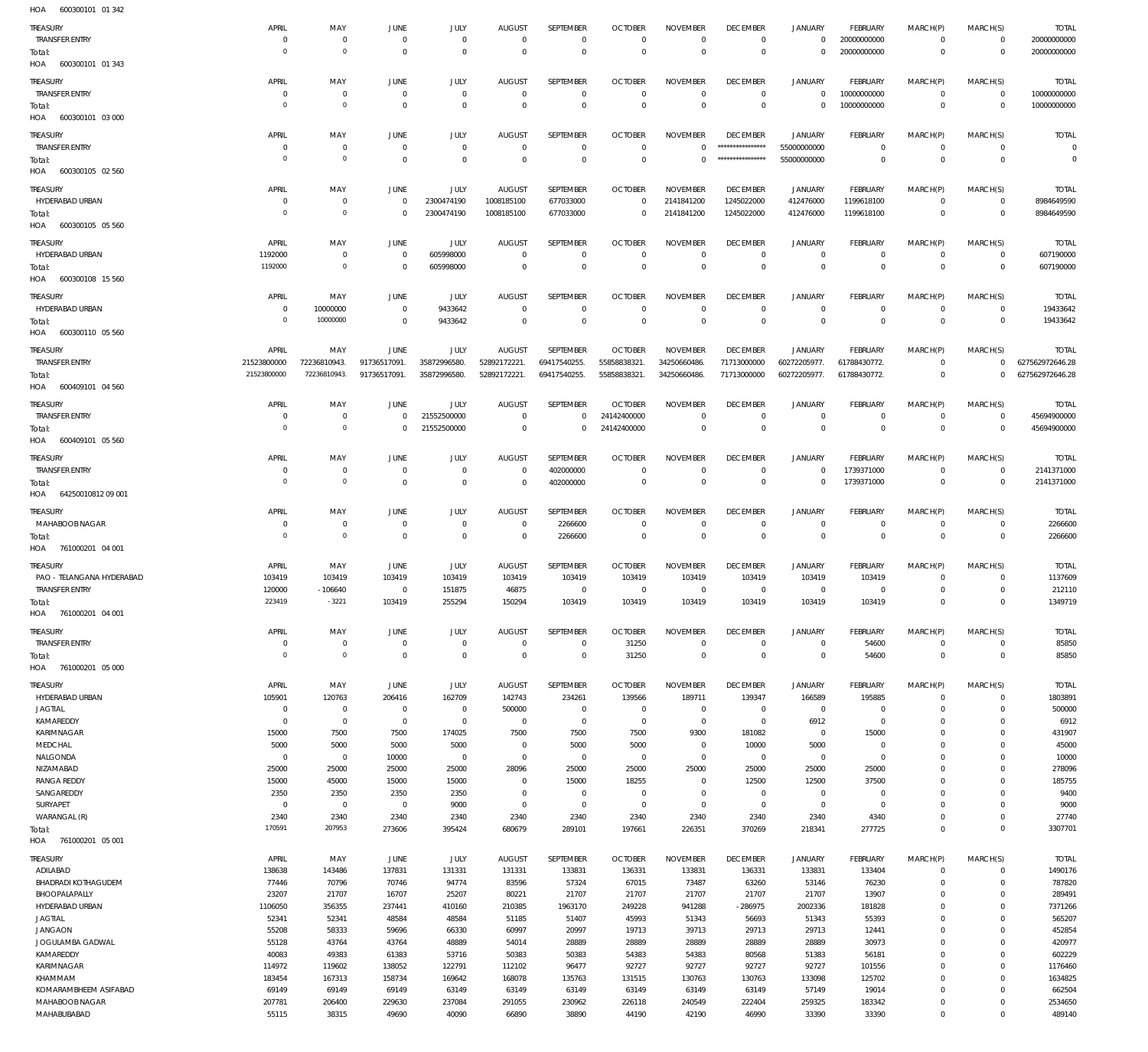761000201 05 001 HOA

| <b>TREASURY</b>                             | APRIL                   | MAY                | JUNE                   | JULY                | <b>AUGUST</b>                   | SEPTEMBER               | <b>OCTOBER</b>            | <b>NOVEMBER</b>          | <b>DECEMBER</b>          | <b>JANUARY</b>      | <b>FEBRUARY</b>           | MARCH(P)                | MARCH(S)                | <b>TOTAL</b>           |
|---------------------------------------------|-------------------------|--------------------|------------------------|---------------------|---------------------------------|-------------------------|---------------------------|--------------------------|--------------------------|---------------------|---------------------------|-------------------------|-------------------------|------------------------|
| <b>MANCHERIAL</b>                           | 35482                   | 35482              | 35482                  | 35482               | 32702                           | 32702                   | 32702                     | 32702                    | 32702                    | 32702               | 37702                     | $\Omega$                | $\Omega$                | 375842                 |
| MEDAK<br>MEDCHAL                            | 103054<br>213630        | 51503<br>230106    | 92397<br>233900        | 396977<br>217967    | 89537<br>222515                 | 90137<br>221415         | 89537<br>250165           | 89537<br>208148          | 95607<br>229898          | 90257<br>229181     | 86331<br>215280           | $\Omega$<br>$\Omega$    | $\Omega$<br>$\Omega$    | 1274874<br>2472205     |
| Mulugu                                      | 15988                   | 15988              | 14363                  | 14363               | 14363                           | 14363                   | 11933                     | 11933                    | 11933                    | 14433               | 6150                      | $\Omega$                | $\Omega$                | 145810                 |
| NAGARKURNOOL                                | 137476                  | 137476             | 134976                 | 143334              | 114276                          | 111776                  | 126326                    | 146226                   | 123826                   | 122156              | 96920                     | $\Omega$                | $\Omega$                | 1394768                |
| NALGONDA                                    | 267579                  | 219584             | 276883                 | 235085              | 236014                          | 225340                  | 235840                    | 241913                   | 232913                   | 230087              | 210820                    | $\Omega$                | $\Omega$                | 2612058                |
| NIRMAL                                      | 64180                   | 64180              | 105720                 | 77065               | 81345                           | 77845                   | 81345                     | 81345                    | 81345                    | 95245               | 78877                     | $\Omega$                | $\Omega$                | 888492                 |
| NIZAMABAD                                   | 244272<br>22625         | 237709<br>22625    | 451951<br>22625        | 287780<br>66615     | 266004<br>31423                 | 262254<br>31423         | 248822<br>22625           | 240822<br>22625          | 240822<br>22625          | 240822<br>22625     | 190276<br>5125            | $\Omega$<br>$\Omega$    | $\Omega$<br>$\Omega$    | 2911534<br>292961      |
| Narayanpet<br>PAO - TELANGANA HYDERABAD     | 10103322                | 10143159           | 9979361                | 9821413             | 9745366                         | 10002241                | 9849658                   | 9658727                  | 9430752                  | 9409530             | 9434973                   | $\Omega$                | $\Omega$                | 107578502              |
| PAO - TS NEW DELHI                          | $\overline{0}$          | $\overline{0}$     | $\overline{0}$         | $\overline{0}$      | $\mathbb O$                     | $\mathbb O$             | $\overline{0}$            | $\overline{0}$           | $\overline{0}$           | $\overline{0}$      | $\mathbf{0}$              | $\Omega$                | $\Omega$                | $\overline{0}$         |
| PEDDAPALLY                                  | 73151                   | 114586             | 101851                 | 101851              | 96851                           | 83036                   | 92291                     | 101851                   | 112491                   | 103586              | 90885                     | $\Omega$                | $\Omega$                | 1072430                |
| PPO - MOTIGALLY (TELANGANA)                 | $\overline{0}$          | $\overline{0}$     | 1200000                | $\overline{0}$      | $\overline{0}$                  | $\mathbb O$             | $\mathbf 0$               | $^{\circ}$               | $\mathbf 0$              | $\mathbf 0$         | 230000                    | $\Omega$                | $\Omega$                | 1430000                |
| <b>RANGA REDDY</b>                          | 182485                  | 246232             | 217788                 | 220052              | 208989                          | 167772                  | 195139                    | 180639                   | 219539                   | 198798              | 190973                    | $\Omega$                | $\Omega$                | 2228406                |
| SANGAREDDY<br>SIDDIPET                      | 345767<br>140247        | 389327<br>110079   | 319990<br>89127        | 370089<br>85342     | 439962<br>81931                 | 326472<br>77053         | 318228<br>82645           | 274628<br>82645          | 281794<br>104037         | 329100<br>67403     | 421771<br>54230           | $\Omega$<br>$\Omega$    | $\Omega$<br>$\Omega$    | 3817128<br>974739      |
| SIRICILLA                                   | 36289                   | 36289              | 45778                  | 43955               | 43955                           | 43955                   | 43656                     | 41573                    | 76573                    | 41573               | 39927                     | $\Omega$                | $\Omega$                | 493523                 |
| SURYAPET                                    | 73953                   | 106853             | 82375                  | 72203               | 85703                           | 81453                   | 73953                     | 77043                    | 73953                    | 81453               | 38743                     | $\Omega$                | $\Omega$                | 847685                 |
| <b>TRANSFER ENTRY</b>                       | $-120000$               | 82500              | $-364049$              | $-276047$           | 43830                           | 7125                    | $\overline{0}$            | $\overline{0}$           | $\mathbf{0}$             | $\mathbf{0}$        | $-960$                    | $\Omega$                | $\Omega$                | $-627601$              |
| VIKARABAD                                   | 96087                   | 115370             | 117870                 | 114135              | 114135                          | 102057                  | 74587                     | 189936                   | 92352                    | 92352               | 88135                     | $\Omega$                | $\Omega$                | 1197016                |
| WANAPARTHY                                  | 54908                   | 44342              | 50975                  | 65808               | 50975                           | 55975                   | 55975                     | 55975                    | 55975                    | 55975               | 56461                     | $\Omega$                | $\Omega$                | 603344                 |
| WARANGAL (R)<br>WARANGAL (U)                | 92851<br>336748         | 81146<br>366397    | 84721<br>402671        | 94618<br>365952     | 90574<br>365496                 | 87118<br>344998         | 118551<br>351787          | 118551<br>405975         | 117201<br>416553         | 185633<br>305538    | 173927<br>300235          | $\Omega$<br>$\Omega$    | $\Omega$<br>$\Omega$    | 1244891<br>3962350     |
| YADADRI                                     | 92355                   | 99195              | 130085                 | 94795               | 64068                           | 80372                   | 70220                     | 70220                    | 70220                    | 116312              | 77637                     | $\Omega$                | $\Omega$                | 965479                 |
| Total:                                      | 14791021                | 14347072           | 15148247               | 14160581            | 13943400                        | 15419831                | 13606943                  | 14247033                 | 12809330                 | 15012798            | 13147779                  | $\Omega$                | $\Omega$                | 156634035              |
| HOA<br>761000201 05 001                     |                         |                    |                        |                     |                                 |                         |                           |                          |                          |                     |                           |                         |                         |                        |
| <b>TREASURY</b>                             | APRIL                   | MAY                | JUNE                   | <b>JULY</b>         | <b>AUGUST</b>                   | SEPTEMBER               | <b>OCTOBER</b>            | <b>NOVEMBER</b>          | <b>DECEMBER</b>          | <b>JANUARY</b>      | <b>FEBRUARY</b>           | MARCH(P)                | MARCH(S)                | <b>TOTAL</b>           |
| <b>TRANSFER ENTRY</b>                       | $^{\circ}$              | $^{\circ}$         | $\overline{0}$         | $\overline{0}$      | $\overline{0}$                  | $\Omega$                | $-142276$                 | 1203874                  | 549761                   | 178406              | $-52122$                  | $\Omega$                | $\Omega$                | 1737643                |
| Total:                                      | $\overline{0}$          | $\overline{0}$     | $\Omega$               | $\Omega$            | $\Omega$                        | $\Omega$                | $-142276$                 | 1203874                  | 549761                   | 178406              | $-52122$                  | $\Omega$                | $\Omega$                | 1737643                |
| HOA<br>761000202 04 000                     |                         |                    |                        |                     |                                 |                         |                           |                          |                          |                     |                           |                         |                         |                        |
| TREASURY                                    | APRIL                   | MAY                | JUNE                   | JULY                | <b>AUGUST</b>                   | SEPTEMBER               | <b>OCTOBER</b>            | <b>NOVEMBER</b>          | <b>DECEMBER</b>          | <b>JANUARY</b>      | <b>FEBRUARY</b>           | MARCH(P)                | MARCH(S)                | <b>TOTAL</b>           |
| HYDERABAD URBAN                             | 19440                   | 40000              | 51380                  | 22500               | 43880                           | 34500                   | 22500                     | 52500                    | 15000                    | 35000               | 25000                     | $\Omega$                | $\mathbf 0$             | 361700                 |
| MAHABUBABAD                                 | $\Omega$                | $^{\circ}$         | $\overline{0}$         | $\overline{0}$      | $\overline{0}$                  | 4960                    | $\mathbf{0}$              | $\Omega$                 | $\mathbf{0}$             | $^{\circ}$          | $\mathbf{0}$              | $\Omega$                | $\Omega$                | 4960                   |
| <b>RANGA REDDY</b>                          | $\Omega$                | $\overline{0}$     | $\overline{0}$         | $\overline{0}$      | $\overline{0}$                  | $^{\circ}$              | $\mathbf{0}$              | $\Omega$                 | 5450                     | 5450                | 16350                     | $\Omega$                | $\Omega$                | 27250                  |
| Total:                                      | 19440                   | 40000              | 51380                  | 22500               | 43880                           | 39460                   | 22500                     | 52500                    | 20450                    | 40450               | 41350                     | $\Omega$                | $\Omega$                | 393910                 |
| 761000202 04 001<br>HOA                     |                         |                    |                        |                     |                                 |                         |                           |                          |                          |                     |                           |                         |                         |                        |
| TREASURY                                    | APRIL                   | MAY                | JUNE                   | JULY                | <b>AUGUST</b>                   | SEPTEMBER               | <b>OCTOBER</b>            | <b>NOVEMBER</b>          | <b>DECEMBER</b>          | <b>JANUARY</b>      | <b>FEBRUARY</b>           | MARCH(P)                | MARCH(S)                | <b>TOTAL</b>           |
| ADILABAD                                    | 33963                   | 33963              | 33963                  | 33963               | 31000                           | 16000                   | 6000                      | 6000                     | 103216                   | 6000                | 8963                      | $\Omega$                | $\Omega$                | 313031                 |
| <b>BHADRADI KOTHAGUDEM</b><br>BHOOPALAPALLY | 20000<br>2965           | 20000<br>2965      | 20000<br>2965          | 18700<br>2965       | 30000<br>2965                   | 20000<br>2965           | 20000<br>2965             | 20000<br>2965            | 20000<br>$\Omega$        | 20000<br>$^{\circ}$ | 33050<br>$\Omega$         | $\Omega$<br>$\Omega$    | $\Omega$<br>$\Omega$    | 241750<br>23720        |
| HYDERABAD URBAN                             | 4450                    | 24450              | 64771                  | 44191               | 17557                           | 879557                  | 32356                     | 307557                   | 7557                     | 10307               | 4450                      | $\Omega$                | $\Omega$                | 1397203                |
| <b>JAGTIAL</b>                              | 17500                   | 17500              | 17500                  | 17500               | 17500                           | 32500                   | 17500                     | 7500                     | 7500                     | 7500                | 7500                      |                         | $\Omega$                | 167500                 |
| <b>JANGAON</b>                              | 15500                   | 15500              | 15500                  | 15500               | 22000                           | 22000                   | 27000                     | 27000                    | 5000                     | 5000                | 5000                      | $\Omega$                | $\Omega$                | 175000                 |
| JOGULAMBA GADWAL                            | 11000                   | 6000               | 6000                   | 6000                | 6000                            | 6000                    | 6000                      | 6000                     | 6000                     | 6000                | 6000                      |                         | $\Omega$                | 71000                  |
| KAMAREDDY                                   | $\Omega$                | $^{\circ}$         | $^{\circ}$             | $\overline{0}$      | $\overline{0}$                  | $\Omega$                | $\Omega$                  | $\Omega$                 | $\Omega$                 | $\Omega$            | 12000                     |                         | $\Omega$                | 12000                  |
| KARIMNAGAR<br>KHAMMAM                       | 35000<br>15000          | 25000<br>15000     | 25000<br>15000         | 25000<br>15000      | 15000<br>15000                  | $\Omega$<br>15000       | $\Omega$<br>27000         | $\Omega$<br>27000        | $\Omega$<br>27000        | $\Omega$<br>27000   | $\Omega$<br>27000         | $\Omega$<br>$\Omega$    | $\Omega$<br>$\Omega$    | 125000<br>225000       |
| KOMARAMBHEEM ASIFABAD                       | 6000                    | 6000               | 6000                   | 6000                | 30000                           | 6000                    | 6000                      | 6000                     | 6000                     | 6000                | 6000                      | $\Omega$                | $\Omega$                | 90000                  |
| MAHABOOB NAGAR                              | 5500                    | 5500               | 25500                  | 65500               | 45500                           | 5500                    | 5500                      | 5500                     | 5500                     | 9946                | 5500                      | $\Omega$                | $\Omega$                | 184946                 |
| MAHABUBABAD                                 | 10000                   | $\mathbf 0$        | $\mathbf 0$            | 10000               | 10000                           | 10000                   | 10000                     | 10000                    | 10000                    | 40000               | 10000                     | $\Omega$                | $\Omega$                | 120000                 |
| <b>MANCHERIAL</b>                           | 5000                    | 5000               | 5000                   | 5000                | 5000                            | 5000                    | 5000                      | 5000                     | 5000                     | 5000                | 5000                      | $\Omega$                | $\Omega$                | 55000                  |
| MEDAK                                       | 28755                   | 28755              | 28755                  | 28755               | 28755                           | 28755                   | 18755                     | 18755                    | 18755                    | 18755               | 18755                     |                         | $\Omega$                | 266305                 |
| MEDCHAL                                     | 11000                   | 11000              | 11000                  | 11000               | 11000                           | 11000                   | $\mathbf{0}$              | $\Omega$                 | $\mathbf{0}$             | $^{\circ}$          | 7500                      |                         | $\Omega$<br>$\Omega$    | 73500                  |
| NAGARKURNOOL<br>NALGONDA                    | 9956<br>9445            | 9956<br>14445      | 9956<br>14445          | 9956<br>14445       | 9956<br>14445                   | 9956<br>14445           | 9956<br>14445             | 9956<br>19445            | 9956<br>31945            | 9956<br>26945       | 9956<br>26945             |                         | $\Omega$                | 109516<br>201395       |
| NIZAMABAD                                   | 18500                   | 18500              | 53500                  | 48500               | 36500                           | 36500                   | 36500                     | 36500                    | 36500                    | 36500               | 24500                     | $\Omega$                | $\Omega$                | 382500                 |
| Narayanpet                                  | 11622                   | 11622              | 11622                  | 49122               | 19122                           | 19122                   | 11622                     | 11622                    | 11622                    | 11622               | 4122                      |                         | $\Omega$                | 172842                 |
| PAO - TELANGANA HYDERABAD                   | 4094849                 | 4232789            | 4077713                | 3983979             | 3923138                         | 3786104                 | 3737045                   | 3683890                  | 3687819                  | 3654133             | 3647893                   | $\Omega$                | $\Omega$                | 42509352               |
| PEDDAPALLY                                  | 27500                   | 27500              | 27500                  | 27500               | 27500                           | 27500                   | 27500                     | 27500                    | 27500                    | 27500               | 27500                     |                         | $\Omega$                | 302500                 |
| PPO - MOTIGALLY (TELANGANA)                 | $\overline{0}$          | $\overline{0}$     | $^{\circ}$             | $\mathbb O$         | 330000                          | $^{\circ}$              | $^{\circ}$                | $\Omega$                 | $\mathbf 0$              | $\Omega$            | $\Omega$                  | $\Omega$                | $\Omega$                | 330000                 |
| <b>RANGA REDDY</b><br>SANGAREDDY            | 68600<br>59935          | 57104<br>49935     | 57044<br>49935         | 54600<br>59935      | 48600<br>49935                  | 48600<br>49935          | 53040<br>49935            | 53040<br>46290           | 47480<br>46290           | 43040<br>46290      | 28040<br>46290            |                         | $\Omega$<br>$\Omega$    | 559188<br>554705       |
| SIDDIPET                                    | 21790                   | 21790              | 12000                  | 12000               | 12000                           | 12000                   | 12000                     | 12000                    | 12000                    | 12000               | 12000                     |                         | $\Omega$                | 151580                 |
| SIRICILLA                                   | 25000                   | 5000               | $\overline{0}$         | $\overline{0}$      | $\mathbb O$                     | $^{\circ}$              | 7500                      | 7500                     | 7500                     | 7500                | 7500                      |                         | $\Omega$                | 67500                  |
| <b>TRANSFER ENTRY</b>                       | $\overline{0}$          | 106640             | $\overline{0}$         | 44000               | 2000                            | $^{\circ}$              | $^{\circ}$                | $\Omega$                 | $\mathbf 0$              | $^{\circ}$          | $^{\circ}$                |                         | $\Omega$                | 152640                 |
| VIKARABAD                                   | 2250                    | 33000              | 33000                  | 33000               | 33000                           | 25000                   | 25000                     | 49000                    | 25000                    | 25000               | $^{\circ}$                | $\Omega$                | $\Omega$                | 283250                 |
| WARANGAL (R)                                | 11000                   | 11000              | 15000                  | 15000               | 15000                           | 15000                   | 10000                     | 10000                    | 10000                    | 21000               | 21000                     |                         | $\Omega$                | 154000                 |
| WARANGAL (U)                                | 110120                  | 125120             | 95120                  | 93120               | 98120                           | 83120                   | 83120                     | 100320                   | 93685                    | 77685               | 92685                     | $\Omega$<br>$\Omega$    | $\Omega$<br>$\Omega$    | 1052215                |
| YADADRI<br>Total:                           | 36444<br>4728644        | 36444<br>4977478   | 36444<br>4770233       | 36444<br>4786675    | 36444<br>4943037                | 26444<br>5214003        | 26444<br>4288183          | 26444<br>4542784         | 26444<br>4295269         | 56444<br>4217123    | 33944<br>4139093          | $\Omega$                | $\Omega$                | 378384<br>50902522     |
| HOA<br>761000202 04 001                     |                         |                    |                        |                     |                                 |                         |                           |                          |                          |                     |                           |                         |                         |                        |
|                                             |                         |                    |                        |                     |                                 |                         |                           |                          |                          |                     |                           |                         |                         |                        |
| Treasury<br><b>TRANSFER ENTRY</b>           | APRIL<br>$\overline{0}$ | MAY<br>$\mathbf 0$ | JUNE<br>$\overline{0}$ | JULY<br>$\mathbf 0$ | <b>AUGUST</b><br>$\overline{0}$ | SEPTEMBER<br>$^{\circ}$ | <b>OCTOBER</b><br>$-6750$ | <b>NOVEMBER</b><br>99144 | <b>DECEMBER</b><br>30000 | JANUARY<br>$-2520$  | <b>FEBRUARY</b><br>280427 | MARCH(P)<br>$\mathbf 0$ | MARCH(S)<br>$\mathbf 0$ | <b>TOTAL</b><br>400301 |
| Total:                                      | $\overline{0}$          | $\mathbf{0}$       | $\overline{0}$         | $\overline{0}$      | $\overline{0}$                  | $^{\circ}$              | $-6750$                   | 99144                    | 30000                    | $-2520$             | 280427                    | $\Omega$                | $\mathbf 0$             | 400301                 |
| HOA 761000202 05 000                        |                         |                    |                        |                     |                                 |                         |                           |                          |                          |                     |                           |                         |                         |                        |
| <b>TREASURY</b>                             | APRIL                   | MAY                | JUNE                   | JULY                | AUGUST                          | SEPTEMBER               | <b>OCTOBER</b>            | <b>NOVEMBER</b>          | <b>DECEMBER</b>          | <b>JANUARY</b>      | <b>FEBRUARY</b>           | MARCH(P)                | MARCH(S)                | <b>TOTAL</b>           |
| HYDERABAD URBAN                             | $^{\circ}$              | 10150              | $\mathbf 0$            | 16800               | 12400                           | 11400                   | 1000                      | 15000                    | 9000                     | $\overline{0}$      | 77400                     | $\Omega$                | $\Omega$                | 153150                 |
| <b>RANGA REDDY</b>                          | $^{\circ}$              | 6000               | 2000                   | $\overline{0}$      | $\overline{0}$                  | 6000                    | 14000                     | $\Omega$                 | $\Omega$                 | 7000                | $^{\circ}$                | $\Omega$                | $\Omega$                | 35000                  |
| WARANGAL (R)                                | $^{\circ}$              | $^{\circ}$         | $\overline{0}$         | $\Omega$            | $\overline{0}$                  | $^{\circ}$              | $^{\circ}$                | $^{\circ}$               | $^{\circ}$               | $^{\circ}$          | 10519                     | $\Omega$                | $\Omega$                | 10519                  |
| WARANGAL (U)                                | $\mathbf 0$             | $\mathbf 0$        | $\overline{0}$         | $\overline{0}$      | $\overline{0}$                  | $\Omega$                | 55000                     | $\mathbf 0$              | $\mathbf 0$              | $\mathbb O$         | $\mathbf 0$               | $\Omega$                | $\Omega$                | 55000                  |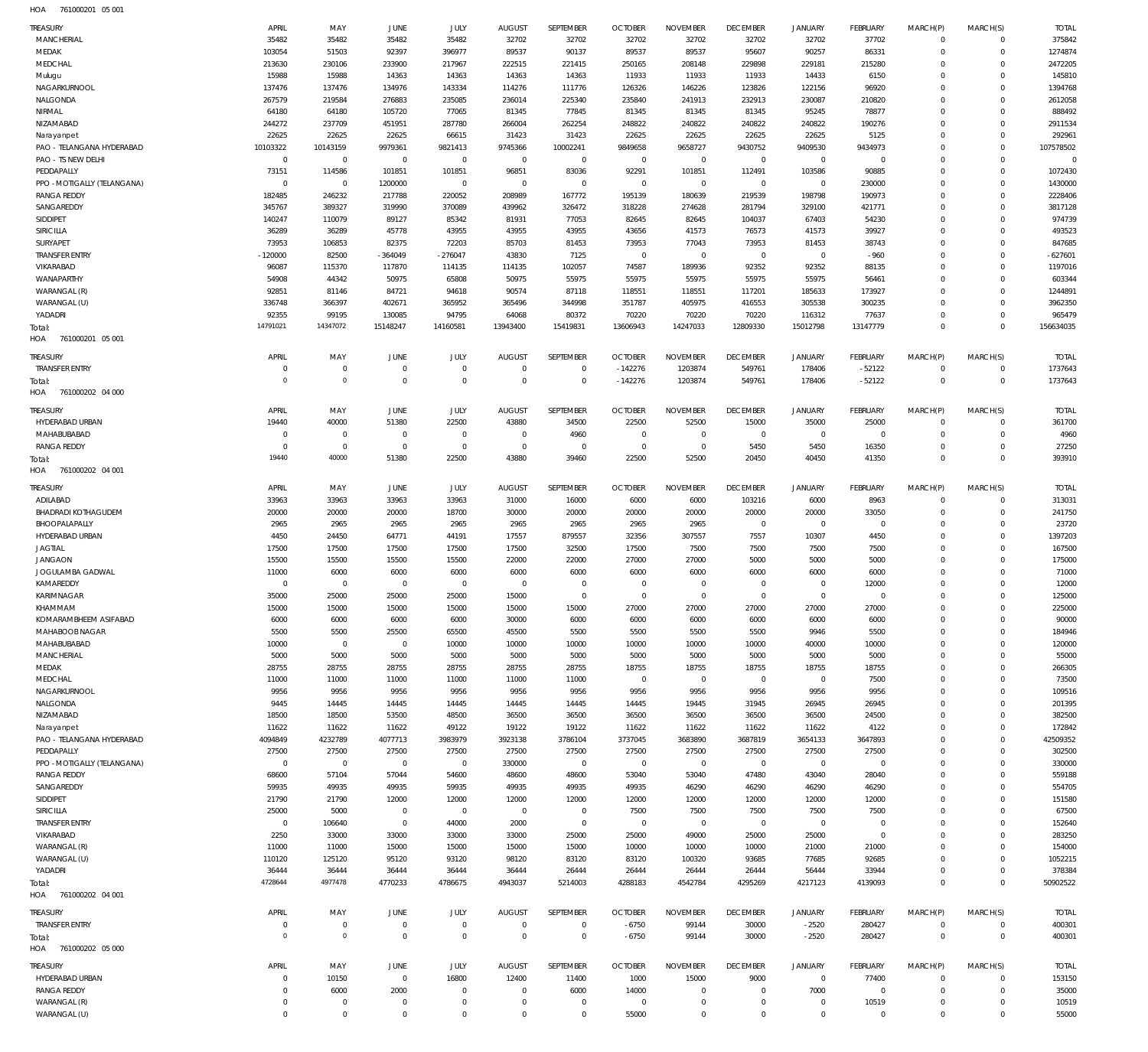| $H \cap \Lambda$ | 741000202 OF 000 |  |
|------------------|------------------|--|

| <b>TUA</b><br><b>JUIUUUZUZ UJUU</b> |                |                            |                                  |                |                |                |                |                 |                 |                |                 |             |                        |              |
|-------------------------------------|----------------|----------------------------|----------------------------------|----------------|----------------|----------------|----------------|-----------------|-----------------|----------------|-----------------|-------------|------------------------|--------------|
| <b>TREASURY</b>                     | APRIL          | MAY                        | JUNE                             | JULY           | <b>AUGUST</b>  | SEPTEMBER      | <b>OCTOBER</b> | <b>NOVEMBER</b> | <b>DECEMBER</b> | JANUARY        | <b>FEBRUARY</b> | MARCH(P)    | MARCH(S)               | <b>TOTAL</b> |
| Total:                              | $\overline{0}$ | 16150                      | 2000                             | 16800          | 12400          | 17400          | 70000          | 15000           | 9000            | 7000           | 87919           | $\mathbf 0$ | $\mathbf 0$            | 253669       |
|                                     |                |                            |                                  |                |                |                |                |                 |                 |                |                 |             |                        |              |
| HOA<br>761000202 05 001             |                |                            |                                  |                |                |                |                |                 |                 |                |                 |             |                        |              |
| Treasury                            | APRIL          | MAY                        | <b>JUNE</b>                      | JULY           | <b>AUGUST</b>  | SEPTEMBER      | <b>OCTOBER</b> | <b>NOVEMBER</b> | <b>DECEMBER</b> | <b>JANUARY</b> | <b>FEBRUARY</b> | MARCH(P)    | MARCH(S)               | <b>TOTAL</b> |
| ADILABAD                            | 13056          | 13828                      | 13828                            | 17028          | 12228          | 10228          | 8628           | 8628            | 8628            | 8628           | 7200            | 0           | $\mathbf 0$            | 121908       |
| <b>BHADRADI KOTHAGUDEM</b>          | 9125           | 8000                       | 6000                             | 6000           | 6000           | 14000          | 8000           | 8000            | 8000            | 8000           | 8000            | 0           | $\mathbf 0$            | 89125        |
| HYDERABAD URBAN                     | $\overline{0}$ | 14484                      | 164772                           | 46799          | 2250           | 153110         | 143555         | 7805            | 94100           | 2500           | 750             | $\Omega$    | $\mathbf 0$            | 630125       |
| <b>JAGTIAL</b>                      | 1750           | 1750                       | 1750                             | 1000           | 1000           | 1000           | 1000           | 1000            | 2500            | 1000           | $^{\circ}$      | $\Omega$    | $^{\circ}$             | 13750        |
| <b>JANGAON</b>                      | 4750           | 4750                       | 4750                             | 4750           | 5750           | 5750           | 3750           | 3750            | 3750            | 3750           | 1000            | $\Omega$    | $\mathbf 0$            | 46500        |
| JOGULAMBA GADWAL                    | 3000           | 3000                       | 3000                             | 5000           | 5000           | 4000           | 4000           | 4000            | 4000            | 4000           | 4000            | $\Omega$    | 0                      | 43000        |
| KAMAREDDY                           | 750            | 1750                       | 1750                             | 1750           | 1750           | 1750           | 1750           | 2500            | 2500            | 1000           | 1000            | $\Omega$    | $\mathbf 0$            | 18250        |
| KARIMNAGAR                          | 14193          | 14193                      | 14193                            | 17193          | 14193          | 12218          | 9700           | 6500            | 6500            | 6500           | 4500            | $\Omega$    | 0                      | 119883       |
| KHAMMAM                             | 8330           | 8330                       | 8330                             | 8330           | 8330           | 8330           | 8330           | 8330            | 8330            | 8330           | 7330            | $\Omega$    | $^{\circ}$             | 90630        |
| KOMARAMBHEEM ASIFABAD               | 3000           | 2000                       | 2000                             | 2000           | 2000           | 2000           | 2000           | 2000            | 2000            | 2000           | 1000            | $\Omega$    | $^{\circ}$             | 22000        |
| MAHABOOB NAGAR                      | 9750           | 10750                      | 12750                            | 16750          | 9750           | 7750           | 9750           | 8750            | 8750            | 8750           | 6000            | $\Omega$    | $\mathbf 0$            | 109500       |
| MAHABUBABAD                         | 1750           | 1750                       | 1750                             |                | 1750           | 1000           | 1000           | 1000            | 1000            |                | 1000            | $\Omega$    | 0                      | 14750        |
|                                     |                |                            |                                  | 1750           |                |                |                |                 |                 | 1000           |                 | $\Omega$    |                        |              |
| <b>MANCHERIAL</b>                   | 2050           | 2050                       | 2050                             | 2050           | 2050           | 2050           | 1000           | 2000            | 1000            | 1000           | 1000            |             | $\mathbf 0$            | 18300        |
| MEDAK                               | 6000           | 6000                       | 6000                             | 6000           | 6000           | 6000           | 6000           | 6000            | 6000            | 6000           | 3000            | $\Omega$    | 0                      | 63000        |
| MEDCHAL                             | 6000           | 6000                       | 7000                             | 11400          | 6000           | 6000           | 6000           | 6000            | 6000            | 7000           | 6000            | $\Omega$    | $\mathbf 0$            | 73400        |
| Mulugu                              | 1000           | 1000                       | 1000                             | 1000           | 1000           | 1000           | 1000           | 1000            | 1000            | 1000           | $^{\circ}$      | $\Omega$    | 0                      | 10000        |
| NAGARKURNOOL                        | 2000           | 2000                       | 2000                             | 3000           | 2000           | 2000           | 2000           | 2000            | 2000            | 2000           | 2000            | $\Omega$    | $\mathbf 0$            | 23000        |
| NALGONDA                            | 14335          | 13335                      | 11335                            | 11335          | 11335          | 12335          | 13335          | 12335           | 12335           | 11335          | 14335           | $\Omega$    | $^{\circ}$             | 137685       |
| NIRMAL                              | 9338           | 9338                       | 13338                            | 10338          | 8338           | 8338           | 8338           | 10338           | 10338           | 10338          | 10338           | $\Omega$    | $\mathbf 0$            | 108718       |
| NIZAMABAD                           | 25011          | 4011                       | 22511                            | 47511          | 26511          | 23511          | 23511          | 23511           | 27511           | 22511          | 23511           | $\Omega$    | 0                      | 269621       |
| PAO - TELANGANA HYDERABAD           | 911067         | 887311                     | 849465                           | 842623         | 823568         | 887752         | 809706         | 800906          | 803700          | 756027         | 772323          | $\Omega$    | $\mathbf 0$            | 9144448      |
| PEDDAPALLY                          | 1000           | 5600                       | 2200                             | 3200           | 3000           | 2200           | 2200           | 3200            | 3200            | 3200           | 2200            | $\Omega$    | 0                      | 31200        |
| PPO - MOTIGALLY (TELANGANA)         | $\overline{0}$ | $^{\circ}$                 | $\overline{0}$                   | 2000           | $\overline{0}$ | $\mathbf 0$    | $\overline{0}$ | $\mathbf 0$     | $\overline{0}$  | $\mathbf 0$    | $^{\circ}$      | $\Omega$    | $\mathbf 0$            | 2000         |
| <b>RANGA REDDY</b>                  | 23533          | 29533                      | 28533                            | 15533          | 17783          | 15783          | 13783          | 17783           | 14583           | 16583          | 12583           | $\Omega$    | 0                      | 206013       |
| SANGAREDDY                          | 11826          | 12826                      | 12826                            | 12826          | 14826          | 13826          | 13826          | 13826           | 14826           | 13076          | 13020           | $\Omega$    | $\mathbf 0$            | 147530       |
| SIDDIPET                            | 11150          | 7150                       | 7150                             | 10600          | 5150           | 4657           | 4000           | 4000            | 4000            | 4000           | 4000            | $\Omega$    | $^{\circ}$             | 65857        |
| SIRICILLA                           | 1750           | 1750                       | 2500                             | 1750           | 1750           | 1750           | 3750           | 3750            | 3750            | 3750           | 5750            | $\Omega$    | $\mathbf 0$            | 32000        |
| SURYAPET                            | 4694           | 5694                       | 3944                             | 4694           | 6444           | 4694           | 3694           | 2944            | 3694            | 5444           | 750             | $\Omega$    | $^{\circ}$             | 46690        |
| <b>TRANSFER ENTRY</b>               | 1500           | $^{\circ}$                 | $\overline{0}$                   | $-44000$       | -150965        | 22000          | $\overline{0}$ | $\mathbf 0$     | $\mathbf 0$     | $\mathbf 0$    | $^{\circ}$      | $\Omega$    | $\mathbf 0$            | $-171465$    |
| VIKARABAD                           | 14933          | 16183                      | 16183                            | 16183          | 16183          | 16183          | 14583          | 14583           | 14583           | 14583          | 8583            | $\Omega$    | 0                      | 162763       |
| WARANGAL (R)                        | 4350           | 3350                       | 3350                             | 5950           | 4350           | 4350           | 4350           | 4350            | 3600            | 3600           | 2000            | $\Omega$    | $\mathbf 0$            | 43600        |
| WARANGAL (U)                        | 35400          | 35400                      | 31400                            | 31400          | 27950          | 28950          | 33950          | 32400           | 29650           | 33000          | 29800           | $\Omega$    | $^{\circ}$             | 349300       |
| YADADRI                             | 7886           | 8886                       | 12886                            | 10886          | 8886           | 8886           | 6886           | 6886            | 4886            | 7886           | 5886            | 0           | $\mathbf 0$            | 90746        |
| Total:                              | 1164277        | 1142002                    | 1270544                          | 1134629        | 912160         | 1293401        | 1173375        | 1030075         | 1116714         | 977791         | 958859          | $\mathbf 0$ | $\mathbf 0$            | 12173827     |
| HOA 761000202 05 001                |                |                            |                                  |                |                |                |                |                 |                 |                |                 |             |                        |              |
| <b>TREASURY</b>                     | APRIL          | MAY                        | <b>JUNE</b>                      | JULY           | <b>AUGUST</b>  | SEPTEMBER      | <b>OCTOBER</b> | <b>NOVEMBER</b> | <b>DECEMBER</b> | <b>JANUARY</b> | <b>FEBRUARY</b> | MARCH(P)    |                        | <b>TOTAL</b> |
|                                     | $\overline{0}$ |                            |                                  | $\mathbf 0$    | $\overline{0}$ | $\mathbf 0$    | $\overline{0}$ |                 | $\mathbf 0$     |                |                 | $^{\circ}$  | MARCH(S)<br>$^{\circ}$ |              |
| <b>TRANSFER ENTRY</b>               | $\overline{0}$ | $\mathbf 0$<br>$\mathbf 0$ | $\overline{0}$<br>$\overline{0}$ | $\overline{0}$ | $\overline{0}$ | $\overline{0}$ | $\overline{0}$ | $-7122$         | $\mathbf 0$     | 25020          | 49600           | $\mathbf 0$ |                        | 67498        |
| Total:                              |                |                            |                                  |                |                |                |                | $-7122$         |                 | 25020          | 49600           |             | $\mathbf 0$            | 67498        |
| HOA<br>761000202 06 001             |                |                            |                                  |                |                |                |                |                 |                 |                |                 |             |                        |              |
| TREASURY                            | APRIL          | MAY                        | JUNE                             | JULY           | <b>AUGUST</b>  | SEPTEMBER      | <b>OCTOBER</b> | <b>NOVEMBER</b> | <b>DECEMBER</b> | <b>JANUARY</b> | <b>FEBRUARY</b> | MARCH(P)    | MARCH(S)               | <b>TOTAL</b> |
| PAO - TELANGANA HYDERABAD           | 300000         | 300000                     | 300000                           | 300000         | 300000         | 300000         | 200000         | 200000          | 200000          | 200000         | 200000          | $^{\circ}$  | $^{\circ}$             | 2800000      |
| <b>TRANSFER ENTRY</b>               | $\mathbf{0}$   | $\mathbf{0}$               | $^{\circ}$                       | $-500000$      | $\mathbf 0$    | $\mathbf 0$    | $\overline{0}$ | $\mathbf 0$     | $\mathbf 0$     | $\mathbf 0$    | $\mathbf 0$     | $\mathbf 0$ | $\mathbf 0$            | $-500000$    |
| Total:                              | 300000         | 300000                     | 300000                           | $-200000$      | 300000         | 300000         | 200000         | 200000          | 200000          | 200000         | 200000          | $\Omega$    | $\Omega$               | 2300000      |
| HOA<br>761000202 07 001             |                |                            |                                  |                |                |                |                |                 |                 |                |                 |             |                        |              |
|                                     |                |                            |                                  |                |                |                |                |                 |                 |                |                 |             |                        |              |
| TREASURY                            | APRIL          | MAY                        | <b>JUNE</b>                      | JULY           | <b>AUGUST</b>  | SEPTEMBER      | <b>OCTOBER</b> | <b>NOVEMBER</b> | <b>DECEMBER</b> | <b>JANUARY</b> | <b>FEBRUARY</b> | MARCH(P)    | MARCH(S)               | <b>TOTAL</b> |
| HYDERABAD URBAN                     | $\mathbf{0}$   | $\mathbf{0}$               | $\overline{0}$                   | $\overline{0}$ | 100000         | $\overline{0}$ | $\overline{0}$ | $\mathbf{0}$    | $\overline{0}$  | $\mathbb O$    | $\overline{0}$  | $\mathbf 0$ | $\mathbf 0$            | 100000       |
| PAO - TELANGANA HYDERABAD           | 6650000        | 7000000                    | 7200000                          | 7100000        | 7100000        | 7100000        | 6900000        | 6900000         | 7000000         | 7300000        | 7350000         | $\mathbf 0$ | $\mathbf 0$            | 77600000     |
| PAO -LEGISLATURE (TELANGANA)        | $\mathbf{0}$   | $^{\circ}$                 | $\overline{0}$                   | $^{\circ}$     | $\overline{0}$ | $^{\circ}$     | 654710         | 62000           | $\overline{0}$  | $^{\circ}$     | 668838          | 0           | $^{\circ}$             | 1385548      |
| <b>TRANSFER ENTRY</b>               | $\overline{0}$ | $\mathbf{0}$               | $\overline{0}$                   | 3050000        | $\overline{0}$ | $\mathbf 0$    | $\overline{0}$ | $\mathbf{0}$    | $\overline{0}$  | $\mathbf 0$    | $\overline{0}$  | 0           | $^{\circ}$             | 3050000      |
| Total:                              | 6650000        | 7000000                    | 7200000                          | 10150000       | 7200000        | 7100000        | 7554710        | 6962000         | 7000000         | 7300000        | 8018838         | $\mathbf 0$ | $\Omega$               | 82135548     |
| HOA<br>761000202 07 002             |                |                            |                                  |                |                |                |                |                 |                 |                |                 |             |                        |              |
| <b>TREASURY</b>                     | APRIL          | MAY                        | <b>JUNE</b>                      | JULY           | <b>AUGUST</b>  | SEPTEMBER      | <b>OCTOBER</b> | <b>NOVEMBER</b> | <b>DECEMBER</b> | <b>JANUARY</b> | <b>FEBRUARY</b> | MARCH(P)    | MARCH(S)               | TOTAL        |
| HYDERABAD URBAN                     | $^{\circ}$     | $^{\circ}$                 | $\overline{0}$                   | $\mathbf 0$    | $\overline{0}$ | $^{\circ}$     | $\overline{0}$ | $\overline{0}$  | 2600000         | $^{\circ}$     | $^{\circ}$      | $^{\circ}$  | $\mathbf 0$            | 2600000      |
| PAO - TELANGANA HYDERABAD           | 1625000        | 1625000                    | 1590000                          | 1475000        | 1440000        | 1301668        | 1307500        | 1407500         | 1325000         | 1135000        | 900000          | 0           | $\mathbf 0$            | 15131668     |
| PAO -LEGISLATURE (TELANGANA)        | $^{\circ}$     | $\overline{0}$             | $\overline{0}$                   | $^{\circ}$     | $\overline{0}$ | $^{\circ}$     | $\overline{0}$ | 1263175         | 36825           | $^{\circ}$     | $\overline{0}$  | 0           | $\mathbf 0$            | 1300000      |
| <b>TRANSFER ENTRY</b>               | $\mathbf{0}$   | $\mathbf{0}$               | $\overline{0}$                   | $-2550000$     | $\overline{0}$ | $\mathbf 0$    | $\overline{0}$ | $\mathbf 0$     | $\mathbf 0$     | $\mathbf 0$    | $\overline{0}$  | $\mathbf 0$ | $^{\circ}$             | $-2550000$   |
| Total:                              | 1625000        | 1625000                    | 1590000                          | $-1075000$     | 1440000        | 1301668        | 1307500        | 2670675         | 3961825         | 1135000        | 900000          | $\mathbf 0$ | $^{\circ}$             | 16481668     |
| HOA 761000203 04 001                |                |                            |                                  |                |                |                |                |                 |                 |                |                 |             |                        |              |
|                                     |                |                            |                                  |                |                |                |                |                 |                 |                |                 |             |                        |              |
| Treasury                            | APRIL          | MAY                        | <b>JUNE</b>                      | JULY           | <b>AUGUST</b>  | SEPTEMBER      | <b>OCTOBER</b> | <b>NOVEMBER</b> | <b>DECEMBER</b> | <b>JANUARY</b> | <b>FEBRUARY</b> | MARCH(P)    | MARCH(S)               | <b>TOTAL</b> |
| MAHABOOB NAGAR                      | 750            | 750                        | 750                              | 750            | 750            | 750            | 750            | 750             | 750             | $^{\circ}$     | $\overline{0}$  | $\mathbf 0$ | $\mathbf 0$            | 6750         |
| <b>TRANSFER ENTRY</b>               | $-1500$        | $\overline{0}$             | $\overline{0}$                   | $\overline{0}$ | $\overline{0}$ | $\overline{0}$ | $\overline{0}$ | $\overline{0}$  | $\overline{0}$  | $-4500$        | $\overline{0}$  | $\mathbf 0$ | $^{\circ}$             | $-6000$      |
| Total:                              | $-750$         | 750                        | 750                              | 750            | 750            | 750            | 750            | 750             | 750             | $-4500$        | $\overline{0}$  | $\mathbf 0$ | $\mathbf 0$            | 750          |
| HOA<br>761000204 12000              |                |                            |                                  |                |                |                |                |                 |                 |                |                 |             |                        |              |
| <b>TREASURY</b>                     | APRIL          | MAY                        | <b>JUNE</b>                      | JULY           | <b>AUGUST</b>  | SEPTEMBER      | <b>OCTOBER</b> | <b>NOVEMBER</b> | <b>DECEMBER</b> | <b>JANUARY</b> | <b>FEBRUARY</b> | MARCH(P)    | MARCH(S)               | <b>TOTAL</b> |
| HYDERABAD URBAN                     | 370            | $\mathbf 0$                | 740                              | 1602           | 740            | 3204           | 1602           | 1602            | $^{\circ}$      | $\overline{0}$ | $\overline{0}$  | $\mathbf 0$ | $^{\circ}$             | 9860         |
| RANGA REDDY                         | $\mathbf{0}$   | $\mathbf 0$                | $\overline{0}$                   | $\overline{0}$ | $\overline{0}$ | $\mathbf 0$    | $\overline{0}$ | $\mathbf 0$     | 2000            | 2000           | 6000            | $^{\circ}$  | $^{\circ}$             | 10000        |
|                                     | 370            | $\mathbf 0$                | 740                              | 1602           | 740            | 3204           | 1602           | 1602            | 2000            | 2000           | 6000            | $\mathbf 0$ | $\mathbf 0$            | 19860        |
| Total:                              |                |                            |                                  |                |                |                |                |                 |                 |                |                 |             |                        |              |
| HOA 761000204 12 001                |                |                            |                                  |                |                |                |                |                 |                 |                |                 |             |                        |              |
| <b>TREASURY</b>                     | APRIL          | MAY                        | <b>JUNE</b>                      | JULY           | <b>AUGUST</b>  | SEPTEMBER      | <b>OCTOBER</b> | <b>NOVEMBER</b> | <b>DECEMBER</b> | <b>JANUARY</b> | <b>FEBRUARY</b> | MARCH(P)    | MARCH(S)               | TOTAL        |
| HYDERABAD URBAN                     | 1000           | 5532                       | 6812                             | 8000           | 3000           | 3000           | 25000          | 1000            | 1000            | 1000           | 1000            | $^{\circ}$  | $^{\circ}$             | 56344        |
| JOGULAMBA GADWAL                    | $\overline{0}$ | 1000                       | 1000                             | 1000           | 1000           | 1000           | 1000           | 1000            | 1000            | 1000           | 1000            | $^{\circ}$  | $^{\circ}$             | 10000        |
| KAMAREDDY                           | 370            | 370                        | 370                              | 370            | 370            | 370            | 370            | 370             | 370             | 370            | $^{\circ}$      |             | $^{\circ}$             | 3700         |
|                                     |                |                            |                                  |                |                |                |                |                 |                 |                |                 | 0           |                        |              |
| KARIMNAGAR                          | 371            | 371                        | 371                              | 371            | 371            | 371            | 371            | 371             | 371             | 371            | $^{\circ}$      | $^{\circ}$  | $^{\circ}$             | 3710         |
| KHAMMAM                             | 500            | 500                        | 500                              | 500            | 500            | 500            | 500            | 500             | 500             | 500            | 500             | $\mathbf 0$ | $\mathbf 0$            | 5500         |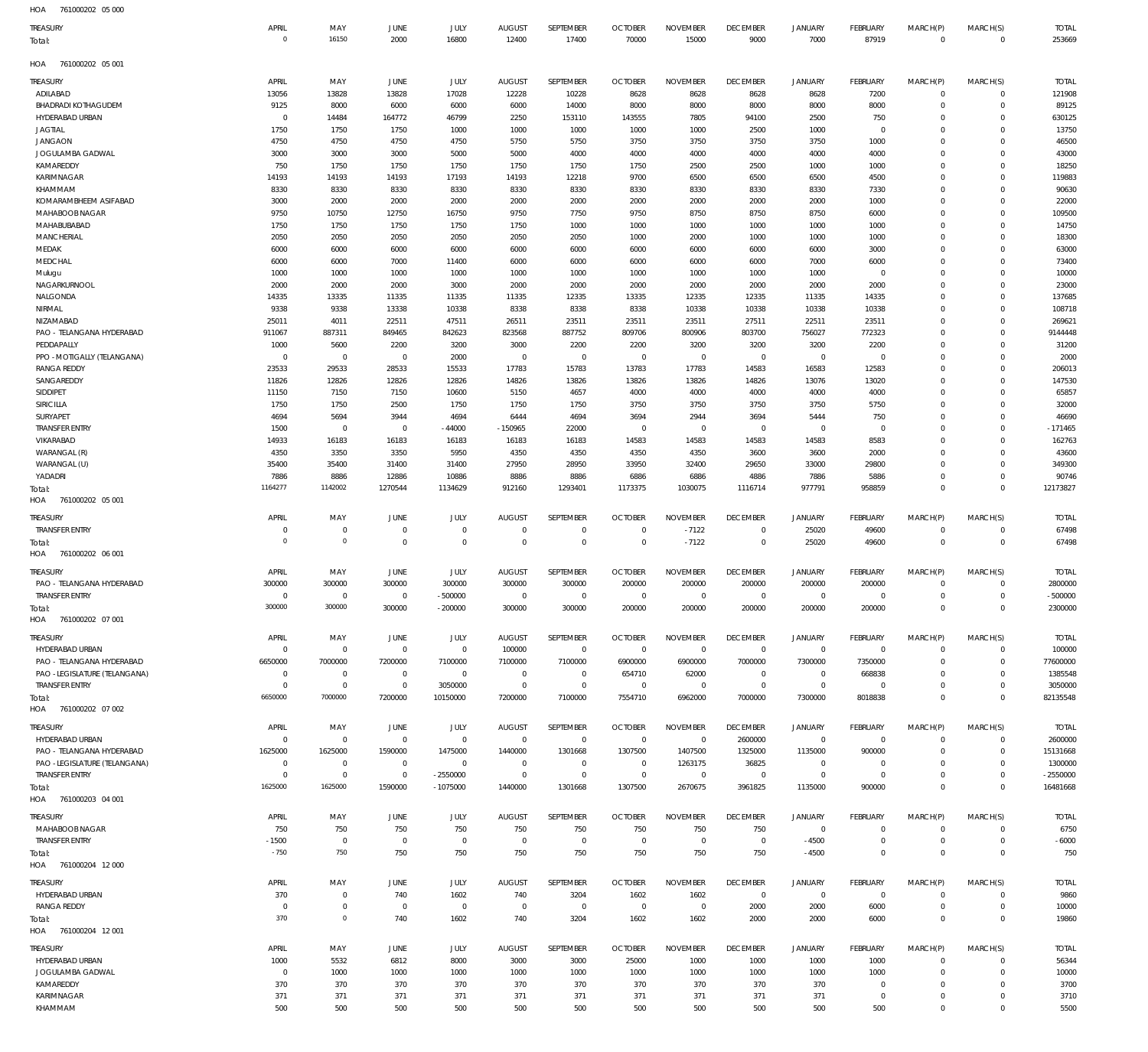761000204 12 001 HOA

| <b>TREASURY</b>                                   | APRIL                      | MAY                      | <b>JUNE</b>              | JULY                | <b>AUGUST</b>           | SEPTEMBER                | <b>OCTOBER</b>           | <b>NOVEMBER</b>     | <b>DECEMBER</b>               | <b>JANUARY</b>             | <b>FEBRUARY</b>                  | MARCH(P)                  | MARCH(S)                 | <b>TOTAL</b>     |
|---------------------------------------------------|----------------------------|--------------------------|--------------------------|---------------------|-------------------------|--------------------------|--------------------------|---------------------|-------------------------------|----------------------------|----------------------------------|---------------------------|--------------------------|------------------|
| MAHABOOB NAGAR                                    | 3125                       | 3125                     | 2750                     | 3125                | 5125                    | 3125                     | 3125                     | 3125                | 3125                          | 3125                       | 2125                             | $\Omega$                  | $\mathbf{0}$             | 35000            |
| MAHABUBABAD                                       | 500<br>1000                | 500                      | 500                      | 500<br>1000         | 500<br>1000             | $\mathbf 0$<br>1000      | $\overline{0}$<br>1000   | $\Omega$<br>1000    | $\mathbf 0$                   | $\mathbf 0$                | $\overline{0}$<br>1600           | $\Omega$<br>$\Omega$      | $\mathbf 0$<br>$\Omega$  | 2500             |
| MEDAK<br>MEDCHAL                                  | $\mathbf 0$                | 1000<br>$\mathbf 0$      | 1000<br>$\overline{0}$   | $\mathbf 0$         | $\overline{0}$          | $\mathbf 0$              | $\overline{0}$           | $\mathbf 0$         | 1000<br>$\overline{0}$        | 1000<br>$\mathbf 0$        | 1000                             | $\Omega$                  | $\Omega$                 | 11600<br>1000    |
| NALGONDA                                          | 1770                       | 1770                     | 1770                     | 1770                | 1400                    | 2140                     | 1770                     | 1770                | 370                           | 370                        | 370                              | $\Omega$                  | $\Omega$                 | 15270            |
| NIRMAL                                            | 1000                       | 1000                     | 1000                     | 1000                | 1000                    | 1000                     | 1000                     | 1000                | 1000                          | 1000                       | 1000                             | $\Omega$                  | $\Omega$                 | 11000            |
| NIZAMABAD                                         | 870                        | 870                      | 870                      | 870                 | 870                     | 870                      | 870                      | 870                 | 870                           | 870                        | 1240                             | $\Omega$                  | $\Omega$                 | 9940             |
| Narayanpet                                        | 342                        | 342                      | 342                      | 342                 | 342                     | 342                      | 342                      | 342                 | 342                           | 342                        | 342                              | $\Omega$                  | $\Omega$                 | 3762             |
| PAO - TELANGANA HYDERABAD                         | 257641                     | 265182                   | 262304                   | 264904              | 276254                  | 265504                   | 271004                   | 259244              | 266060                        | 245060                     | 249885                           | $\Omega$                  | $\Omega$                 | 2883042          |
| <b>RANGA REDDY</b>                                | 1655                       | 1655                     | 2655                     | 1655                | 1655                    | 1655                     | 2915                     | 6475                | 3285                          | 2915                       | 2915                             | $\Omega$                  | $\Omega$                 | 29435            |
| SANGAREDDY                                        | 3250                       | 3250                     | 3250                     | 3250                | 3250                    | 3250                     | 2250                     | 2250                | 2250                          | 2250                       | 1000                             | $\Omega$                  | $\Omega$                 | 29500            |
| SIDDIPET<br>SURYAPET                              | 2500<br>1000               | 2500<br>2000             | $\overline{0}$<br>1000   | $\mathbf 0$<br>1000 | $\overline{0}$<br>1000  | $\mathbf 0$<br>1000      | $\overline{0}$<br>1000   | $\mathbf 0$<br>1000 | $\overline{0}$<br>1000        | $\mathbf 0$<br>1000        | $^{\circ}$<br>$^{\circ}$         | $\Omega$<br>$\Omega$      | $\Omega$<br>$\Omega$     | 5000<br>11000    |
| <b>TRANSFER ENTRY</b>                             | $\circ$                    | $\mathbf 0$              | 2500                     | 500                 | $-500$                  | $\mathbf 0$              | $\overline{0}$           | $\mathbf 0$         | $\overline{0}$                | $\mathbf 0$                | $\mathbf 0$                      | $\Omega$                  | $\Omega$                 | 2500             |
| VIKARABAD                                         | 1500                       | 3980                     | 2870                     | 2870                | 2870                    | 1100                     | 1100                     | 4100                | 1100                          | 1100                       | $\overline{0}$                   | $\Omega$                  | $\Omega$                 | 22590            |
| WARANGAL (R)                                      | $\mathbf 0$                | $\mathbf 0$              | $\overline{0}$           | $\mathbf 0$         | $\overline{0}$          | $\mathbf 0$              | $\overline{0}$           | $\mathbf 0$         | $\overline{0}$                | $\mathbf 0$                | 1000                             | $\Omega$                  | $\Omega$                 | 1000             |
| WARANGAL (U)                                      | 3459                       | 3459                     | 3459                     | 3459                | 3459                    | 2834                     | 4084                     | 3459                | 3459                          | 3459                       | 1625                             | $\Omega$                  | $\Omega$                 | 36215            |
| YADADRI                                           | 1400                       | 2100                     | 2800                     | 2100                | 2100                    | 2100                     | 2100                     | 2100                | 700                           | 700                        | 700                              | $\Omega$                  | $\mathbf 0$              | 18900            |
| Total:                                            | 283253                     | 300506                   | 298123                   | 298586              | 305566                  | 291161                   | 319801                   | 289976              | 287802                        | 266432                     | 267302                           | $\Omega$                  | $\Omega$                 | 3208508          |
| HOA 761000204 12001                               |                            |                          |                          |                     |                         |                          |                          |                     |                               |                            |                                  |                           |                          |                  |
| TREASURY                                          | APRIL                      | MAY                      | JUNE                     | JULY                | <b>AUGUST</b>           | SEPTEMBER                | <b>OCTOBER</b>           | <b>NOVEMBER</b>     | <b>DECEMBER</b>               | <b>JANUARY</b>             | <b>FEBRUARY</b>                  | MARCH(P)                  | MARCH(S)                 | <b>TOTAL</b>     |
| <b>TRANSFER ENTRY</b>                             | 0                          | $\mathbf 0$              | $\overline{0}$           | $\mathbf 0$         | $\overline{0}$          | $\mathbf 0$              | 11250                    | $\mathbf 0$         | $\overline{0}$                | $\overline{0}$             | $\overline{0}$                   | $^{\circ}$                | $\mathbf{0}$             | 11250            |
| Total:                                            | $\overline{0}$             | $\mathbf 0$              | $\overline{0}$           | $\mathbf 0$         | $\overline{0}$          | $\mathbf 0$              | 11250                    | $\mathbf 0$         | $\overline{0}$                | $\mathbf 0$                | $\overline{0}$                   | $\mathbf 0$               | $\overline{0}$           | 11250            |
| 761000800 04 000<br>HOA                           |                            |                          |                          |                     |                         |                          |                          |                     |                               |                            |                                  |                           |                          |                  |
| TREASURY                                          | APRIL                      | MAY                      | JUNE                     | <b>JULY</b>         | <b>AUGUST</b>           | SEPTEMBER                | <b>OCTOBER</b>           | <b>NOVEMBER</b>     | <b>DECEMBER</b>               | <b>JANUARY</b>             | FEBRUARY                         | MARCH(P)                  | MARCH(S)                 | <b>TOTAL</b>     |
| HYDERABAD URBAN                                   | $\mathbf 0$                | $\mathbf 0$              | $\overline{0}$           | 1500                | $\overline{0}$          | 2250                     | 9750                     | 12000               | 7500                          | 750                        | 19500                            | $\Omega$                  | $\mathbf 0$              | 53250            |
| PAO - TS NEW DELHI                                | 7200                       | 7200                     | 6450                     | 7950                | 7200                    | 7200                     | 6450                     | 750                 | 3750                          | 6450                       | 6450                             | $\Omega$                  | $^{\circ}$               | 67050            |
| SURYAPET                                          | 1200                       | $\mathbf 0$              | 2200                     | $\mathbf 0$         | 1600                    | $\mathbf 0$              | 1600                     | 1000                | 1000                          | $\mathbf 0$                | 1000                             | $\Omega$                  | $\mathbf 0$              | 9600             |
| YADADRI                                           | $\mathbf 0$                | 1800                     | $\overline{0}$           | $\mathbf 0$         | $^{\circ}$              | $\mathbf 0$              | 4800                     | $\mathbf 0$         | $\overline{0}$                | $\mathbf 0$                | $\overline{0}$                   | $\Omega$                  | $\mathbf 0$              | 6600             |
| Total:                                            | 8400                       | 9000                     | 8650                     | 9450                | 8800                    | 9450                     | 22600                    | 13750               | 12250                         | 7200                       | 26950                            | $\Omega$                  | $\mathbf 0$              | 136500           |
| HOA 761000800 04 001                              |                            |                          |                          |                     |                         |                          |                          |                     |                               |                            |                                  |                           |                          |                  |
| TREASURY                                          | APRIL                      | MAY                      | <b>JUNE</b>              | JULY                | <b>AUGUST</b>           | SEPTEMBER                | <b>OCTOBER</b>           | <b>NOVEMBER</b>     | <b>DECEMBER</b>               | <b>JANUARY</b>             | <b>FEBRUARY</b>                  | MARCH(P)                  | MARCH(S)                 | <b>TOTAL</b>     |
| ADILABAD                                          | 232500                     | 226000                   | 209750                   | 186500              | 164600                  | 154250                   | 99750                    | 134250              | 199750                        | 192500                     | 190250                           | $\Omega$                  | $^{\circ}$               | 1990100          |
| <b>BHADRADI KOTHAGUDEM</b>                        | 305750                     | 279250                   | 274250                   | 280500              | 251250                  | 239050                   | 192300                   | 187800              | 157800                        | 170300                     | 198250                           | $\Omega$                  | $\mathbf{0}$             | 2536500          |
| BHOOPALAPALLY                                     | 138500                     | 117750                   | 112000                   | 115750              | 122500                  | 103000                   | 28250                    | 31250               | 137000                        | 150250                     | 100000                           | $\Omega$                  | $\mathbf{0}$             | 1156250          |
| HYDERABAD URBAN                                   | $\overline{0}$             | 5000                     | 2250                     | $\,0\,$             | $\overline{0}$          | 5500                     | 4250                     | 13750               | 9250                          | 5750                       | 9500                             | $\Omega$                  | $\Omega$                 | 55250            |
| <b>JAGTIAL</b><br><b>JANGAON</b>                  | 43000<br>53500             | 38750<br>49500           | 33750<br>53250           | 33500<br>53500      | 35000<br>51000          | 27750<br>36750           | 3750<br>25000            | 19800<br>21500      | 40225<br>31000                | 47575<br>32500             | 73725<br>21000                   | $\Omega$<br>$\Omega$      | $\mathbf 0$<br>$\Omega$  | 396825<br>428500 |
| JOGULAMBA GADWAL                                  | 43000                      | 37500                    | 39600                    | 35650               | 30350                   | 39350                    | 33000                    | 25500               | 27250                         | 29750                      | 33250                            | $\Omega$                  | $\mathbf 0$              | 374200           |
| KAMAREDDY                                         | 71750                      | 142250                   | 149750                   | 148750              | 159500                  | 141010                   | 128750                   | 163250              | 181750                        | 186250                     | 172000                           | $\Omega$                  | $\mathbf 0$              | 1645010          |
| KARIMNAGAR                                        | 96950                      | 97700                    | 84700                    | 81500               | 63750                   | 73250                    | 63750                    | 75500               | 124500                        | 133750                     | 107250                           | $\Omega$                  | $\mathbf 0$              | 1002600          |
| KHAMMAM                                           | 372250                     | 351500                   | 381750                   | 388500              | 377750                  | 398750                   | 400000                   | 221500              | 254250                        | 227250                     | 222050                           | $\Omega$                  | $\mathbf 0$              | 3595550          |
| KOMARAMBHEEM ASIFABAD                             | 176000                     | 155250                   | 168500                   | 154250              | 152750                  | 154000                   | 159250                   | 155000              | 143250                        | 162750                     | 97500                            | $\Omega$                  | $\mathbf 0$              | 1678500          |
| MAHABOOB NAGAR                                    | 81500                      | 63500                    | 66750                    | 59750               | 54750                   | 51750                    | 28250                    | 30000               | 38250                         | 43750                      | 45750                            | $\Omega$                  | $\Omega$                 | 564000           |
| MAHABUBABAD                                       | 67950                      | 103200                   | 102200                   | 100650              | 97500                   | 95500                    | 52250                    | 68750               | 117250                        | 120500                     | 111750                           | 0                         | $^{\circ}$               | 1037500          |
| <b>MANCHERIAL</b>                                 | 186000                     | 175250                   | 170750                   | 168500              | 142250                  | 144750                   | 48000                    | 53250               | 137000                        | 157250                     | 148750                           | $\Omega$                  | $\Omega$                 | 1531750          |
| MEDAK                                             | 100900                     | 91650                    | 105900                   | 104650              | 98400                   | 77150                    | 57400                    | 37500               | 44500                         | 54750                      | 67250                            | $\Omega$                  | $\Omega$<br>$\mathbf{0}$ | 840050           |
| MEDCHAL<br>Mulugu                                 | 86525<br>16500             | 70025<br>17000           | 73750<br>19500           | 93250<br>14000      | 78750<br>14250          | 77000<br>12750           | 84500<br>9000            | 79250<br>22750      | 99500<br>45500                | 102250<br>39250            | 70250<br>48750                   | $^{\circ}$<br>$\mathbf 0$ | $\mathbf{0}$             | 915050<br>259250 |
| NAGARKURNOOL                                      | 87750                      | 79250                    | 89200                    | 92950               | 83700                   | 62450                    | 40250                    | 57700               | 75700                         | 83200                      | 74950                            | $\Omega$                  | $\mathbf 0$              | 827100           |
| NALGONDA                                          | 266500                     | 283500                   | 265250                   | 256500              | 245250                  | 200750                   | 98250                    | 134500              | 205000                        | 233000                     | 240000                           | $\Omega$                  | $\mathbf{0}$             | 2428500          |
| NIRMAL                                            | 63250                      | 50250                    | 46000                    | 49000               | 34500                   | 36000                    | 35250                    | 40250               | 79250                         | 80250                      | 91000                            | $\Omega$                  | $\mathbf 0$              | 605000           |
| NIZAMABAD                                         | 319000                     | 305250                   | 304000                   | 292750              | 294000                  | 260750                   | 99000                    | 178250              | 281800                        | 295250                     | 302500                           | $\Omega$                  | $\mathbf{0}$             | 2932550          |
| Narayanpet                                        | 21750                      | 19750                    | 23500                    | 24250               | 15500                   | 15500                    | 26000                    | 16500               | 21750                         | 23250                      | 21750                            | $\Omega$                  | $\mathbf{0}$             | 229500           |
| PAO - TELANGANA HYDERABAD                         | 4009787                    | 3833177                  | 3874062                  | 3815712             | 3776037                 | 3768737                  | 1459037                  | 1610337             | 1929687                       | 1870674                    | 1886137                          | $\Omega$                  | $\circ$                  | 31833384         |
| PEDDAPALLY                                        | 74750                      | 75000                    | 82000                    | 73500               | 67750                   | 128750                   | 34250                    | 42000               | 87250                         | 87000                      | 92250                            | $\Omega$                  | $\Omega$                 | 844500           |
| PPO - MOTIGALLY (TELANGANA)<br><b>RANGA REDDY</b> | $\overline{0}$<br>300200   | $\overline{0}$<br>299700 | $\overline{0}$<br>306700 | $\,0\,$<br>295850   | 750<br>266850           | $\overline{0}$<br>257500 | $\overline{0}$<br>162000 | 3681<br>177500      | $\overline{0}$<br>205250      | $\overline{0}$<br>194000   | $\overline{0}$<br>199250         | $\Omega$<br>$\Omega$      | $\mathbf{0}$<br>$\Omega$ | 4431<br>2664800  |
| SANGAREDDY                                        | 221450                     | 213000                   | 215500                   | 213000              | 202000                  | 183750                   | 98750                    | 126000              | 144500                        | 159600                     | 147100                           | $\Omega$                  | $\mathbf{0}$             | 1924650          |
| SIDDIPET                                          | 156350                     | 142850                   | 150100                   | 157850              | 161850                  | 163600                   | 71350                    | 103500              | 140000                        | 119750                     | 118500                           | $\Omega$                  | $\mathbf 0$              | 1485700          |
| SIRICILLA                                         | 143000                     | 136750                   | 136250                   | 133750              | 130750                  | 142000                   | 60250                    | 27750               | 57750                         | 134750                     | 121500                           | $\Omega$                  | $\mathbf{0}$             | 1224500          |
| SURYAPET                                          | 64000                      | 60000                    | 64500                    | 73250               | 70500                   | 77250                    | 43750                    | 71500               | 101000                        | 115500                     | 114750                           | 0                         | $\mathbf{0}$             | 856000           |
| VIKARABAD                                         | 42750                      | 41750                    | 48000                    | 45500               | 45250                   | 41250                    | 33250                    | 39000               | 49000                         | 45500                      | 45250                            | $\Omega$                  | $\mathbf 0$              | 476500           |
| WANAPARTHY                                        | 29750                      | 30000                    | 24750                    | 19500               | 17000                   | 31750                    | 30250                    | 30750               | 32250                         | 31500                      | 33000                            | $\Omega$                  | $\mathbf{0}$             | 310500           |
| WARANGAL (R)                                      | 27250                      | 59250                    | 60000                    | 61750               | 56500                   | 58000                    | 18500                    | 8250                | 27250                         | 178000                     | 177750                           | $\Omega$                  | $\mathbf{0}$             | 732500           |
| WARANGAL (U)                                      | 504250                     | 460450                   | 481700                   | 565700              | 564900                  | 547043                   | 297793                   | 290793              | 383150                        | 269900                     | 268900                           | $\Omega$                  | $\Omega$                 | 4634579          |
| YADADRI                                           | 131750                     | 99000                    | 95500                    | 83750               | 88500                   | 91950                    | 67700                    | 100700              | 107950                        | 107450                     | 102050                           | $\mathbf 0$               | $\mathbf{0}$             | 1076300          |
| Total:<br>HOA 761000800 04 001                    | 8536112                    | 8210002                  | 8315412                  | 8273762             | 8015937                 | 7898590                  | 4093080                  | 4399561             | 5716562                       | 5884949                    | 5753912                          | $\mathbf 0$               | $\Omega$                 | 75097879         |
|                                                   |                            |                          |                          |                     |                         |                          |                          |                     |                               |                            |                                  |                           |                          |                  |
| TREASURY                                          | APRIL                      | MAY                      | <b>JUNE</b>              | JULY                | <b>AUGUST</b>           | SEPTEMBER                | <b>OCTOBER</b>           | <b>NOVEMBER</b>     | <b>DECEMBER</b>               | <b>JANUARY</b>             | FEBRUARY                         | MARCH(P)                  | MARCH(S)                 | <b>TOTAL</b>     |
| <b>TRANSFER ENTRY</b>                             | $\overline{0}$             | $\mathbf 0$              | $\overline{0}$           | $\mathbf 0$         | $\overline{0}$          | $\mathbf 0$              | 750                      | $\mathbf 0$         | $\overline{0}$                | $\overline{0}$             | $\overline{0}$                   | $\mathbf{0}$              | $\overline{0}$           | 750              |
| Total:                                            | $\mathbf 0$                | $\mathsf{O}\xspace$      | $\overline{0}$           | $\mathbf 0$         | $\overline{0}$          | $\mathbf 0$              | 750                      | $\overline{0}$      | $\overline{0}$                | $\mathbf 0$                | $\overline{0}$                   | $\overline{0}$            | $\overline{0}$           | 750              |
| HOA 761000800 05 000                              |                            |                          |                          |                     |                         |                          |                          |                     |                               |                            |                                  |                           |                          |                  |
| <b>TREASURY</b>                                   | APRIL                      | MAY                      | <b>JUNE</b>              | JULY                | <b>AUGUST</b>           | SEPTEMBER                | <b>OCTOBER</b>           | <b>NOVEMBER</b>     | <b>DECEMBER</b>               | <b>JANUARY</b>             | FEBRUARY                         | MARCH(P)                  | MARCH(S)                 | <b>TOTAL</b>     |
| HYDERABAD URBAN                                   | $\overline{0}$             | 4166                     | 2083                     | 2083                | $\overline{0}$          | 4166                     | 2083                     | 2083                | $\overline{0}$                | $\overline{0}$             | $\overline{0}$                   | $^{\circ}$                | $\overline{0}$           | 16664            |
| PAO - TS NEW DELHI                                | $\mathbf 0$                | $\overline{0}$           | $\overline{0}$           | $\overline{0}$      | $\overline{0}$          | $\overline{0}$           | $\overline{0}$           | $^{\circ}$          | $\overline{0}$                | $\mathbf 0$                | $\overline{0}$                   | $\mathbf 0$               | $\mathbf{0}$             | O                |
| WARANGAL (U)                                      | $\mathbf 0$<br>$\mathbf 0$ | $\mathbf 0$<br>4166      | $\overline{0}$<br>2083   | $\mathbf 0$<br>2083 | $\mathbf 0$<br>$\Omega$ | $\mathbf 0$<br>4166      | 68544<br>70627           | $\mathbf 0$<br>2083 | $\overline{0}$<br>$\mathbb O$ | $\mathbf 0$<br>$\mathbf 0$ | $\overline{0}$<br>$\overline{0}$ | 0<br>$\Omega$             | $\circ$<br>$\mathbb O$   | 68544<br>85208   |
| Total:                                            |                            |                          |                          |                     |                         |                          |                          |                     |                               |                            |                                  |                           |                          |                  |